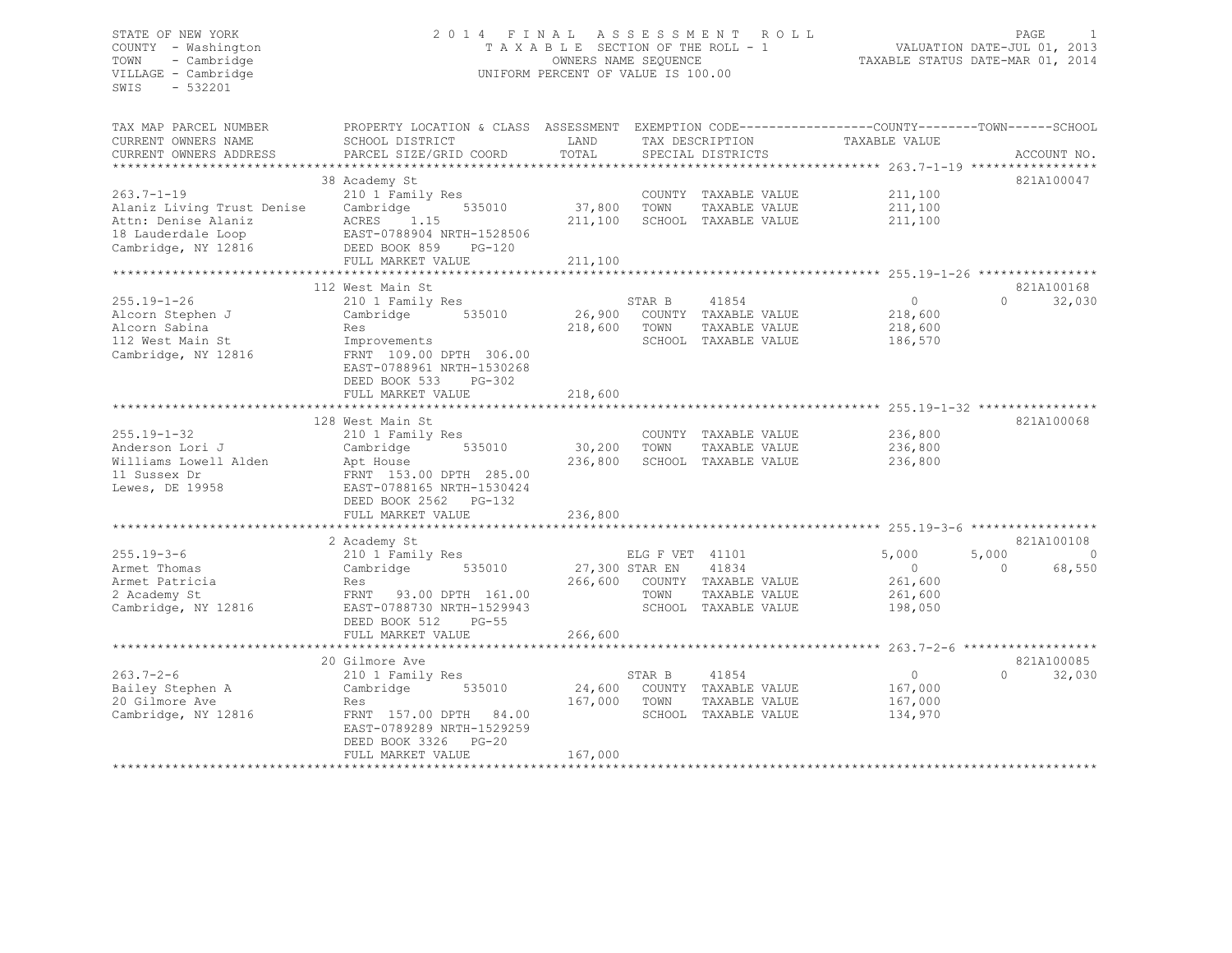#### STATE OF NEW YORK 2 0 1 4 F I N A L A S S E S S M E N T R O L L PAGE 2 COUNTY - Washington T A X A B L E SECTION OF THE ROLL - 1 VALUATION DATE-JUL 01, 2013 TOWN - Cambridge OWNERS NAME SEQUENCE TAXABLE STATUS DATE-MAR 01, 2014 VILLAGE - Cambridge UNIFORM PERCENT OF VALUE IS 100.00

TAX MAP PARCEL NUMBER PROPERTY LOCATION & CLASS ASSESSMENT EXEMPTION CODE------------------COUNTY--------TOWN------SCHOOL

CURRENT OWNERS NAME SCHOOL DISTRICT LAND TAX DESCRIPTION TAXABLE VALUE

| CURRENT OWNERS ADDRESS | PARCEL SIZE/GRID COORD    | TOTAL          |          | SPECIAL DISTRICTS                                     |            |          | ACCOUNT NO. |
|------------------------|---------------------------|----------------|----------|-------------------------------------------------------|------------|----------|-------------|
|                        | 22 South Union St         |                |          |                                                       |            |          | 821A100029  |
| $263.7 - 2 - 7$        | 210 1 Family Res          |                | STAR B   | 41854                                                 | $\circ$    | $\Omega$ | 32,030      |
|                        |                           |                |          |                                                       |            |          |             |
| Barney Colin           | Cambridge<br>535010       | 27,100         |          | COUNTY TAXABLE VALUE                                  | 226,800    |          |             |
| Barney Allison         | House & Land              | 226,800        | TOWN     | TAXABLE VALUE                                         | 226,800    |          |             |
| 22 South Union St      | FRNT 84.00 DPTH 172.00    |                |          | SCHOOL TAXABLE VALUE                                  | 194,770    |          |             |
| Cambridge, NY 12816    | EAST-0789507 NRTH-1529228 |                |          |                                                       |            |          |             |
|                        | DEED BOOK 1663 PG-250     |                |          |                                                       |            |          |             |
|                        | FULL MARKET VALUE         | 226,800        |          |                                                       |            |          |             |
|                        | ************************  |                |          | ************************ 255.19-1-22 **************** |            |          |             |
|                        | 104 West Main St          |                |          |                                                       |            |          | 821A100084  |
| $255.19 - 1 - 22$      | 411 Apartment             |                | COUNTY   | TAXABLE VALUE                                         | 150,800    |          |             |
| Barry James            | 535010<br>Cambridge       | 28,700         | TOWN     | TAXABLE VALUE                                         | 150,800    |          |             |
| Barry Susan            | H & L                     | 150,800        |          | SCHOOL TAXABLE VALUE                                  | 150,800    |          |             |
| 54 Baileys Landing     | Ease 844/267              |                |          |                                                       |            |          |             |
| Concord, NH 03303      | FRNT 102.00 DPTH 226.00   |                |          |                                                       |            |          |             |
|                        |                           |                |          |                                                       |            |          |             |
|                        | EAST-0789248 NRTH-1530275 |                |          |                                                       |            |          |             |
|                        | DEED BOOK 2813 PG-341     |                |          |                                                       |            |          |             |
|                        | FULL MARKET VALUE         | 150,800        |          |                                                       |            |          |             |
|                        |                           |                |          |                                                       |            |          |             |
|                        | 97 West Main St           |                |          |                                                       |            |          | 821A100078  |
| $255.19 - 3 - 2$       | 210 1 Family Res          |                |          | COUNTY TAXABLE VALUE                                  | 156,400    |          |             |
| Barton Jamie J         | 535010<br>Cambridge       | 29,700         | TOWN     | TAXABLE VALUE                                         | 156,400    |          |             |
| 97 West Main St        | Res                       | 156,400        |          | SCHOOL TAXABLE VALUE                                  | 156,400    |          |             |
| Cambridge, NY 12816    | FRNT 100.00 DPTH 195.00   |                |          |                                                       |            |          |             |
|                        | EAST-0788307 NRTH-1530095 |                |          |                                                       |            |          |             |
|                        | DEED BOOK 3102 PG-15      |                |          |                                                       |            |          |             |
|                        |                           |                |          |                                                       |            |          |             |
|                        | FULL MARKET VALUE         | 156,400        |          |                                                       |            |          |             |
|                        |                           |                |          |                                                       |            |          |             |
|                        | 37-39 West Main St        |                |          |                                                       |            |          | 821A100098  |
| $255.19 - 2 - 15$      | 482 Det row bldg          |                |          | COUNTY TAXABLE VALUE                                  | 101,100    |          |             |
|                        | 535010<br>Cambridge       | 15,900         | TOWN     | TAXABLE VALUE                                         | 101,100    |          |             |
|                        | Store & Flat              | 101,100        |          | SCHOOL TAXABLE VALUE                                  | 101,100    |          |             |
|                        | FRNT 28.00 DPTH 87.00     |                |          |                                                       |            |          |             |
| 2816                   | EAST-0789785 NRTH-1530125 |                |          |                                                       |            |          |             |
|                        | DEED BOOK 917<br>$PG-149$ |                |          |                                                       |            |          |             |
|                        | FULL MARKET VALUE         | 101,100        |          |                                                       |            |          |             |
|                        |                           |                |          |                                                       |            |          |             |
|                        | 3 Gilmore Ave             |                |          |                                                       |            |          | 821A100031  |
| $255.19 - 2 - 30$      | 210 1 Family Res          |                | AGED-ALL | 41800                                                 | 63,950     | 63,950   | 63,950      |
|                        |                           |                |          |                                                       |            | $\Omega$ |             |
| Bates Elizabeth R LE   | 535010<br>Cambridge       | 28,200 STAR EN |          | 41834                                                 | $\bigcirc$ |          | 63,950      |
| Erhardt Catherine M    | Lot & Res                 |                |          | 127,900 COUNTY TAXABLE VALUE                          | 63,950     |          |             |
| 3 Gilmore Ave          | 457/897 Bdy Agmt 752/325  |                | TOWN     | TAXABLE VALUE                                         | 63,950     |          |             |
| Cambridge, NY 12816    | FRNT 76.00 DPTH 253.00    |                |          | SCHOOL TAXABLE VALUE                                  | $\Omega$   |          |             |
|                        | EAST-0789418 NRTH-1529852 |                |          |                                                       |            |          |             |
|                        | DEED BOOK 3333 PG-240     |                |          |                                                       |            |          |             |
|                        | FULL MARKET VALUE         | 127,900        |          |                                                       |            |          |             |
|                        |                           |                |          |                                                       |            |          |             |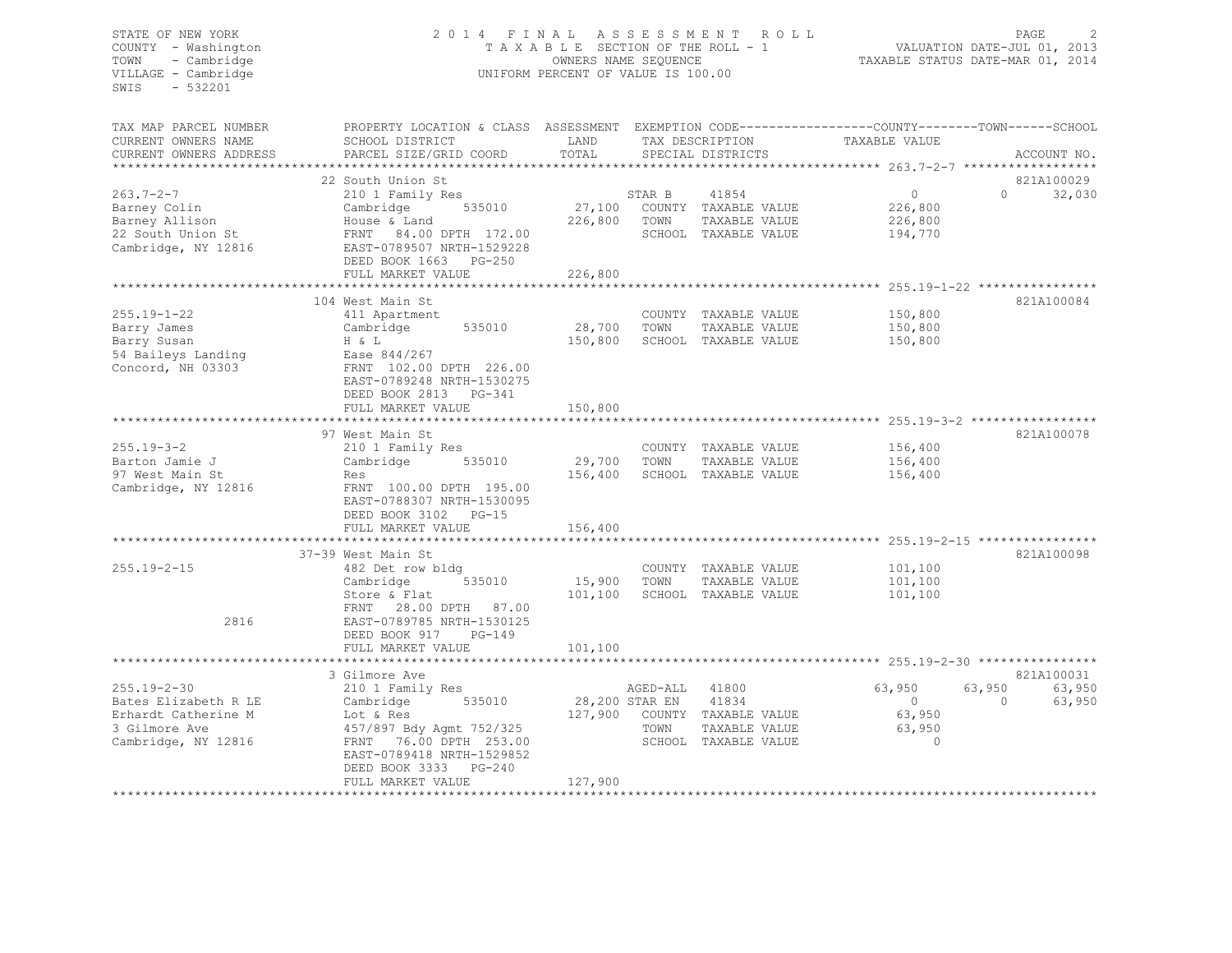#### STATE OF NEW YORK 2 0 1 4 F I N A L A S S E S S M E N T R O L L PAGE 3 COUNTY - Washington T A X A B L E SECTION OF THE ROLL - 1 VALUATION DATE-JUL 01, 2013 TOWN - Cambridge OWNERS NAME SEQUENCE TAXABLE STATUS DATE-MAR 01, 2014 VILLAGE - Cambridge **UNIFORM PERCENT OF VALUE IS 100.00**

| TAX MAP PARCEL NUMBER<br>CURRENT OWNERS NAME<br>CURRENT OWNERS ADDRESS | PROPERTY LOCATION & CLASS ASSESSMENT EXEMPTION CODE----------------COUNTY-------TOWN------SCHOOL<br>SCHOOL DISTRICT<br>PARCEL SIZE/GRID COORD | LAND<br>TOTAL |        | TAX DESCRIPTION<br>SPECIAL DISTRICTS  | TAXABLE VALUE                                                       | ACCOUNT NO.        |
|------------------------------------------------------------------------|-----------------------------------------------------------------------------------------------------------------------------------------------|---------------|--------|---------------------------------------|---------------------------------------------------------------------|--------------------|
|                                                                        | 8 Gilmore Ave                                                                                                                                 |               |        |                                       |                                                                     | 821A100178         |
| $255.19 - 2 - 34$                                                      | 220 2 Family Res                                                                                                                              |               | STAR B | 41854                                 | $\circ$                                                             | 32,030<br>$\Omega$ |
| Bearor Joseph M                                                        | Cambridge<br>535010                                                                                                                           | 24,300        |        | COUNTY TAXABLE VALUE                  | 214,600                                                             |                    |
| 8 Gilmore Ave                                                          | Res                                                                                                                                           | 214,600       | TOWN   | TAXABLE VALUE                         | 214,600                                                             |                    |
| Cambridge, NY 12816                                                    | FRNT<br>76.00 DPTH 138.00<br>EAST-0789181 NRTH-1529683<br>DEED BOOK 2141<br>PG-178                                                            |               |        | SCHOOL TAXABLE VALUE                  | 182,570                                                             |                    |
|                                                                        | FULL MARKET VALUE                                                                                                                             | 214,600       |        |                                       |                                                                     |                    |
|                                                                        | 36 South Union St                                                                                                                             |               |        |                                       |                                                                     | 821A100013         |
| $263.7 - 2 - 13$                                                       | 210 1 Family Res                                                                                                                              |               | STAR B | 41854                                 | $\circ$                                                             | $\Omega$<br>32,030 |
| Becker Robert                                                          | 535010<br>Cambridge                                                                                                                           | 28,200        |        | COUNTY TAXABLE VALUE                  | 163,400                                                             |                    |
| Becker Sarah                                                           | Res                                                                                                                                           | 163,400       | TOWN   | TAXABLE VALUE                         | 163,400                                                             |                    |
| 36 South Union St                                                      | FRNT 83.00 DPTH 198.00                                                                                                                        |               |        | SCHOOL TAXABLE VALUE                  | 131,370                                                             |                    |
| Cambridge, NY 12816                                                    | EAST-0789403 NRTH-1528799<br>DEED BOOK 773<br>PG-238<br>FULL MARKET VALUE                                                                     | 163,400       |        |                                       |                                                                     |                    |
|                                                                        |                                                                                                                                               |               |        |                                       | ************************************ 263.7-2-15.1 **                |                    |
|                                                                        | South Union W/off                                                                                                                             |               |        |                                       |                                                                     |                    |
| $263.7 - 2 - 15.1$                                                     | 311 Res vac land                                                                                                                              |               |        | COUNTY TAXABLE VALUE                  | 900                                                                 |                    |
| Becker Robert A                                                        | Cambridge<br>535010                                                                                                                           | 900           | TOWN   | TAXABLE VALUE                         | 900                                                                 |                    |
| Becker Sarah C                                                         | FRNT 121.00 DPTH 71.00                                                                                                                        | 900           |        | SCHOOL TAXABLE VALUE                  | 900                                                                 |                    |
| 36 S Union St                                                          | EAST-0789271 NRTH-1528742                                                                                                                     |               |        |                                       |                                                                     |                    |
| Cambridge, NY 12816                                                    | DEED BOOK 2059 PG-295                                                                                                                         |               |        |                                       |                                                                     |                    |
|                                                                        | FULL MARKET VALUE                                                                                                                             | 900           |        |                                       |                                                                     |                    |
|                                                                        |                                                                                                                                               |               |        |                                       |                                                                     |                    |
| $255.19 - 2 - 23$                                                      | 18 South Union St                                                                                                                             |               |        |                                       | 100,000                                                             | 821A100015         |
| Bell Andrew Estate                                                     | 210 1 Family Res<br>535010<br>Cambridge                                                                                                       | 30,400        | TOWN   | COUNTY TAXABLE VALUE<br>TAXABLE VALUE | 100,000                                                             |                    |
| c/o Peter D Bell                                                       | Res                                                                                                                                           | 100,000       |        | SCHOOL TAXABLE VALUE                  | 100,000                                                             |                    |
| 127 Content Farm Rd                                                    | W 663/293                                                                                                                                     |               |        |                                       |                                                                     |                    |
| Cambridge, NY 12816                                                    | FRNT 115.00 DPTH 177.00<br>EAST-0789534 NRTH-1529379                                                                                          |               |        |                                       |                                                                     |                    |
|                                                                        | DEED BOOK 226<br>$PG-46$                                                                                                                      |               |        |                                       |                                                                     |                    |
|                                                                        | FULL MARKET VALUE<br>********************                                                                                                     | 100,000       |        |                                       | **************************************763.7-2-21 ****************** |                    |
|                                                                        | 60 South Union St                                                                                                                             |               |        |                                       |                                                                     | 821A100112         |
| $263.7 - 2 - 21$                                                       | 210 1 Family Res                                                                                                                              |               | STAR B | 41854                                 | $\circ$                                                             | 32,030<br>$\Omega$ |
| Bell Karen A                                                           | 535010<br>Cambridge                                                                                                                           | 32,700        |        | COUNTY TAXABLE VALUE                  | 150,100                                                             |                    |
| 60 South Union St                                                      | Res                                                                                                                                           | 150,100       | TOWN   | TAXABLE VALUE                         | 150,100                                                             |                    |
| Cambridge, NY 12816                                                    | Easement 878/160                                                                                                                              |               |        | SCHOOL TAXABLE VALUE                  | 118,070                                                             |                    |
|                                                                        | FRNT 123.00 DPTH 210.00<br>EAST-0789245 NRTH-1527994<br>DEED BOOK 469<br>PG-1124                                                              |               |        |                                       |                                                                     |                    |
|                                                                        | FULL MARKET VALUE                                                                                                                             | 150,100       |        |                                       |                                                                     |                    |
|                                                                        | ***********************************                                                                                                           |               |        |                                       |                                                                     |                    |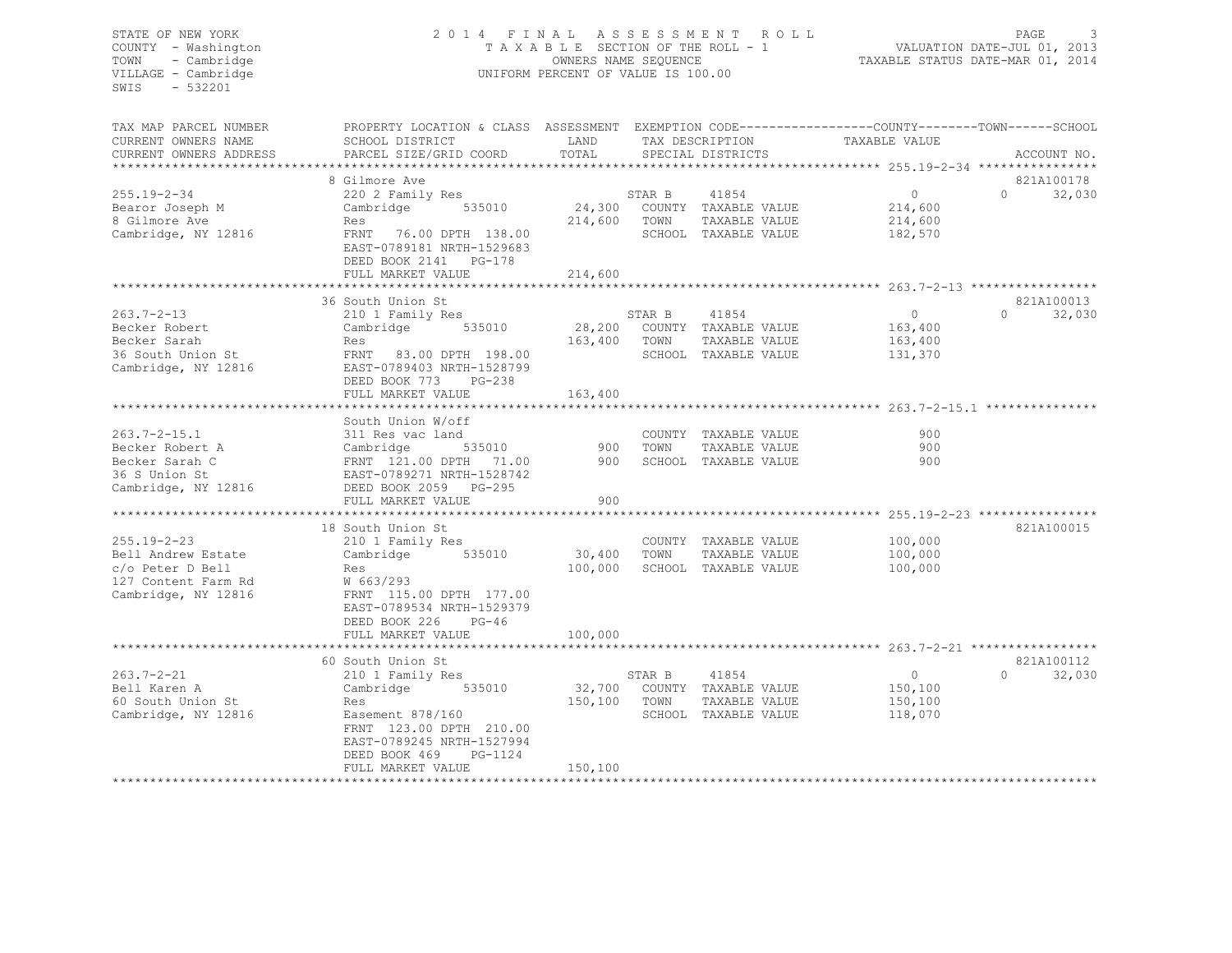#### STATE OF NEW YORK 2 0 1 4 F I N A L A S S E S S M E N T R O L L PAGE 4 COUNTY - Washington T A X A B L E SECTION OF THE ROLL - 1 VALUATION DATE-JUL 01, 2013 TOWN - Cambridge OWNERS NAME SEQUENCE TAXABLE STATUS DATE-MAR 01, 2014 VILLAGE - Cambridge **UNIFORM PERCENT OF VALUE IS 100.00**

| TAX MAP PARCEL NUMBER<br>CURRENT OWNERS NAME<br>CURRENT OWNERS ADDRESS                                   | PROPERTY LOCATION & CLASS ASSESSMENT EXEMPTION CODE---------------COUNTY-------TOWN------SCHOOI<br>SCHOOL DISTRICT<br>PARCEL SIZE/GRID COORD                                                                         | LAND<br>TOTAL                        | TAX DESCRIPTION<br>SPECIAL DISTRICTS                                                               | TAXABLE VALUE                                                                            | ACCOUNT NO.                                         |
|----------------------------------------------------------------------------------------------------------|----------------------------------------------------------------------------------------------------------------------------------------------------------------------------------------------------------------------|--------------------------------------|----------------------------------------------------------------------------------------------------|------------------------------------------------------------------------------------------|-----------------------------------------------------|
| $255.19 - 2 - 19$<br>Bell Philip L<br>10 South Union St<br>Cambridge, NY 12816                           | 10 South Union St<br>210 1 Family Res<br>Cambridge<br>535010<br>Res<br>FRNT 118.00 DPTH 170.00<br>EAST-0789606 NRTH-1529733<br>DEED BOOK 500<br>$PG-6$<br>FULL MARKET VALUE                                          | 30,300<br>313,000<br>313,000         | 41854<br>STAR B<br>COUNTY TAXABLE VALUE<br>TOWN<br>TAXABLE VALUE<br>SCHOOL TAXABLE VALUE           | $\circ$<br>313,000<br>313,000<br>280,970                                                 | 821A100014<br>32,030<br>$\Omega$                    |
| $263.7 - 1 - 1$<br>BIEKO, LLC<br>Frank Klebieko<br>689 Hillman Dr<br>Winchester, VA 22601                | *************************<br>West Main St<br>642 Health bldg<br>535010<br>Cambridge<br>Court order<br>Easement 2309/88<br>ACRES 102.10<br>EAST-0787749 NRTH-1528829<br>DEED BOOK 2798<br>PG-299<br>FULL MARKET VALUE | 300,000<br>370,000<br>370,000        | COUNTY TAXABLE VALUE<br>TOWN<br>TAXABLE VALUE<br>SCHOOL TAXABLE VALUE<br>EZ004 Empire Zone 4       | *********** 263.7-1-1 *******************<br>370,000<br>370,000<br>370,000<br>370,000 TO | 8279900758                                          |
| $263.7 - 2 - 14$<br>Blanchfield John<br>Blanchfield Linda<br>38 South Union St<br>Cambridge, NY 12816    | 38 South Union St<br>210 1 Family Res<br>Cambridge<br>535010<br>Res<br>FRNT 54.00 DPTH 172.00<br>EAST-0789409 NRTH-1528725<br>DEED BOOK 454<br>PG-859<br>FULL MARKET VALUE                                           | 24,200 STAR EN<br>109,500<br>109,500 | VETWAR CTS 41120<br>41834<br>COUNTY TAXABLE VALUE<br>TOWN<br>TAXABLE VALUE<br>SCHOOL TAXABLE VALUE | 16,425<br>$\overline{0}$<br>93,075<br>93,075<br>34,950                                   | 821A100012<br>6,000<br>16,425<br>$\Omega$<br>68,550 |
| $263.7 - 2 - 22$<br>Borthwick David R<br>Borthwick Deborah C<br>62 South Union St<br>Cambridge, NY 12816 | 62 South Union St<br>210 1 Family Res<br>535010<br>Cambridge<br>Res<br>FRNT 150.00 DPTH 169.00<br>EAST-0789241 NRTH-1527866<br>DEED BOOK 1791 PG-40<br>FULL MARKET VALUE                                             | 33,300<br>172,800<br>172,800         | 41854<br>STAR B<br>COUNTY TAXABLE VALUE<br>TOWN<br>TAXABLE VALUE<br>SCHOOL TAXABLE VALUE           | $\circ$<br>172,800<br>172,800<br>140,770                                                 | 821A100121<br>$\Omega$<br>32,030                    |
| $255.19 - 1 - 18$<br>Bouchard Paul J<br>284 Center Rd<br>Eagle Bridge, NY 12057                          | West Main St<br>330 Vacant comm<br>Cambridge<br>535010<br>FRNT 35.00 DPTH 80.00<br>EAST-0789659 NRTH-1530280<br>DEED BOOK 2808<br>$PG-116$<br>FULL MARKET VALUE                                                      | 700<br>700<br>700                    | COUNTY TAXABLE VALUE<br>TOWN<br>TAXABLE VALUE<br>SCHOOL TAXABLE VALUE                              | 700<br>700<br>700                                                                        | 821A100041                                          |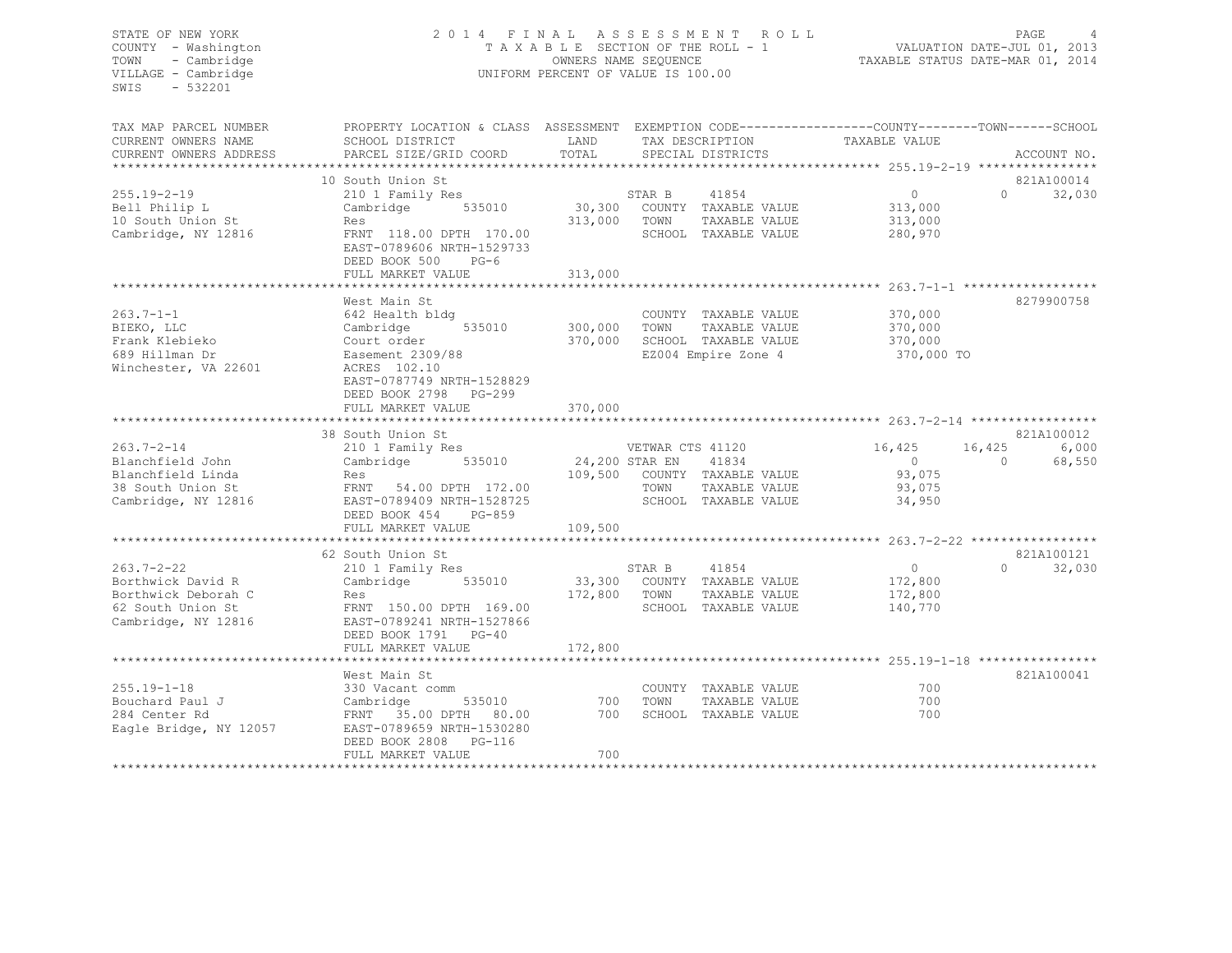| STATE OF NEW YORK<br>COUNTY - Washington<br>- Cambridge<br>TOWN<br>VILLAGE - Cambridge<br>$-532201$<br>SWIS |                                                                                                                                             | OWNERS NAME SEQUENCE<br>UNIFORM PERCENT OF VALUE IS 100.00 |        | 2014 FINAL ASSESSMENT ROLL<br>TAXABLE SECTION OF THE ROLL - 1 |                               | PAGE<br>VALUATION DATE-JUL 01, 2013<br>TAXABLE STATUS DATE-MAR 01, 2014 |
|-------------------------------------------------------------------------------------------------------------|---------------------------------------------------------------------------------------------------------------------------------------------|------------------------------------------------------------|--------|---------------------------------------------------------------|-------------------------------|-------------------------------------------------------------------------|
| TAX MAP PARCEL NUMBER<br>CURRENT OWNERS NAME<br>CURRENT OWNERS ADDRESS                                      | PROPERTY LOCATION & CLASS ASSESSMENT EXEMPTION CODE---------------COUNTY-------TOWN-----SCHOOL<br>SCHOOL DISTRICT<br>PARCEL SIZE/GRID COORD | LAND<br>TOTAL                                              |        | SPECIAL DISTRICTS                                             | TAX DESCRIPTION TAXABLE VALUE | ACCOUNT NO.                                                             |
|                                                                                                             |                                                                                                                                             |                                                            |        |                                                               |                               |                                                                         |
|                                                                                                             | 90 West Main St                                                                                                                             |                                                            |        |                                                               |                               | 821A100019                                                              |
| $255.19 - 1 - 19$                                                                                           | 482 Det row bldg                                                                                                                            |                                                            |        | COUNTY TAXABLE VALUE                                          | 145,000                       |                                                                         |
| Bouchard Paul J<br>284 Center Rd                                                                            | Cambridge 535010<br>Store                                                                                                                   |                                                            |        | 30,100 TOWN TAXABLE VALUE<br>145,000 SCHOOL TAXABLE VALUE     | 145,000<br>145,000            |                                                                         |
| Eagle Bridge, NY 12057                                                                                      | Boundary Agmt 586/50<br>FRNT 95.00 DPTH 238.00<br>EAST-0789581 NRTH-1530349<br>DEED BOOK 2164 PG-341                                        |                                                            |        |                                                               |                               |                                                                         |
|                                                                                                             | FULL MARKET VALUE                                                                                                                           | 145,000                                                    |        |                                                               |                               |                                                                         |
|                                                                                                             |                                                                                                                                             |                                                            |        |                                                               |                               |                                                                         |
|                                                                                                             | 92 West Main St                                                                                                                             |                                                            |        |                                                               |                               | 821A100159                                                              |
| 255.19-1-20<br>Bouchard Paul J                                                                              | 330 Vacant comm<br>Cambridge 535010                                                                                                         | 10,000 TOWN                                                |        | COUNTY TAXABLE VALUE<br>TAXABLE VALUE                         | 10,000<br>10,000              |                                                                         |
| 284 Center Rd                                                                                               | Vac Land                                                                                                                                    |                                                            |        | 10,000 SCHOOL TAXABLE VALUE                                   | 10,000                        |                                                                         |
| Eagle Bridge, NY 12057                                                                                      | FRNT 71.00 DPTH 238.00<br>EAST-0789498 NRTH-1530326<br>DEED BOOK 2164 PG-341<br>FULL MARKET VALUE                                           | 10,000                                                     |        |                                                               |                               |                                                                         |
|                                                                                                             |                                                                                                                                             |                                                            |        |                                                               |                               |                                                                         |
|                                                                                                             | 115 West Main St                                                                                                                            |                                                            |        |                                                               |                               | 821A100161                                                              |
| $255.19 - 1 - 34$                                                                                           | 210 1 Family Res                                                                                                                            |                                                            |        | COUNTY TAXABLE VALUE                                          | 118,800                       |                                                                         |
| Bouchard Richard                                                                                            | Cambridge 535010                                                                                                                            | 28,500 TOWN                                                |        | TAXABLE VALUE                                                 | 118,800                       |                                                                         |
| Bouchard Nancy                                                                                              | Res                                                                                                                                         |                                                            |        | 118,800 SCHOOL TAXABLE VALUE                                  | 118,800                       |                                                                         |
| 8 Priscilla Rd<br>Woonsocket, RI 02895                                                                      | ACRES 4.00<br>EAST-0787315 NRTH-1530255                                                                                                     |                                                            |        |                                                               |                               |                                                                         |
|                                                                                                             | DEED BOOK 1753 PG-329                                                                                                                       |                                                            |        |                                                               |                               |                                                                         |
|                                                                                                             | FULL MARKET VALUE                                                                                                                           | 118,800                                                    |        |                                                               |                               |                                                                         |
|                                                                                                             |                                                                                                                                             |                                                            |        |                                                               |                               |                                                                         |
|                                                                                                             | 11 Academy St                                                                                                                               |                                                            |        |                                                               |                               | 821A100167                                                              |
| 255.19-2-38                                                                                                 | 220 2 Family Res                                                                                                                            |                                                            |        | COUNTY TAXABLE VALUE                                          | 127,700                       |                                                                         |
|                                                                                                             |                                                                                                                                             | 28,900 TOWN                                                |        | TAXABLE VALUE                                                 | 127,700                       |                                                                         |
|                                                                                                             |                                                                                                                                             |                                                            |        | 127,700 SCHOOL TAXABLE VALUE                                  | 127,700                       |                                                                         |
|                                                                                                             | Bouchard Richard<br>Bouchard Richard<br>Bouchard Nancy<br>8 Priscilla Rd<br>Woonsocket, RI 02895-3826<br>EAST-0788995 NRTH-1529773          |                                                            |        |                                                               |                               |                                                                         |
|                                                                                                             |                                                                                                                                             |                                                            |        |                                                               |                               |                                                                         |
|                                                                                                             | DEED BOOK 942 PG-128<br>FULL MARKET VALUE                                                                                                   | 127,700                                                    |        |                                                               |                               |                                                                         |
|                                                                                                             |                                                                                                                                             |                                                            |        |                                                               |                               |                                                                         |
|                                                                                                             | 152 West Main St                                                                                                                            |                                                            |        |                                                               |                               | 821A100045                                                              |
| $255.19 - 1 - 7$                                                                                            | 210 1 Family Res                                                                                                                            |                                                            | STAR B | 41854                                                         | $\overline{0}$                | $\Omega$<br>32,030                                                      |
| Brown Philip                                                                                                | Cambridge 535010                                                                                                                            |                                                            |        | 12,700 COUNTY TAXABLE VALUE                                   | 63,000                        |                                                                         |
| 152 W Main St                                                                                               | Res                                                                                                                                         | 63,000 TOWN                                                |        | TAXABLE VALUE                                                 | 63,000                        |                                                                         |
| Cambridge, NY 12816                                                                                         | FRNT 118.00 DPTH 156.00<br>EAST-0787407 NRTH-1530626<br>DEED BOOK 1723 PG-211                                                               |                                                            |        | SCHOOL TAXABLE VALUE                                          | 30,970                        |                                                                         |
|                                                                                                             | FULL MARKET VALUE                                                                                                                           | 63,000                                                     |        |                                                               |                               |                                                                         |
|                                                                                                             |                                                                                                                                             |                                                            |        |                                                               |                               |                                                                         |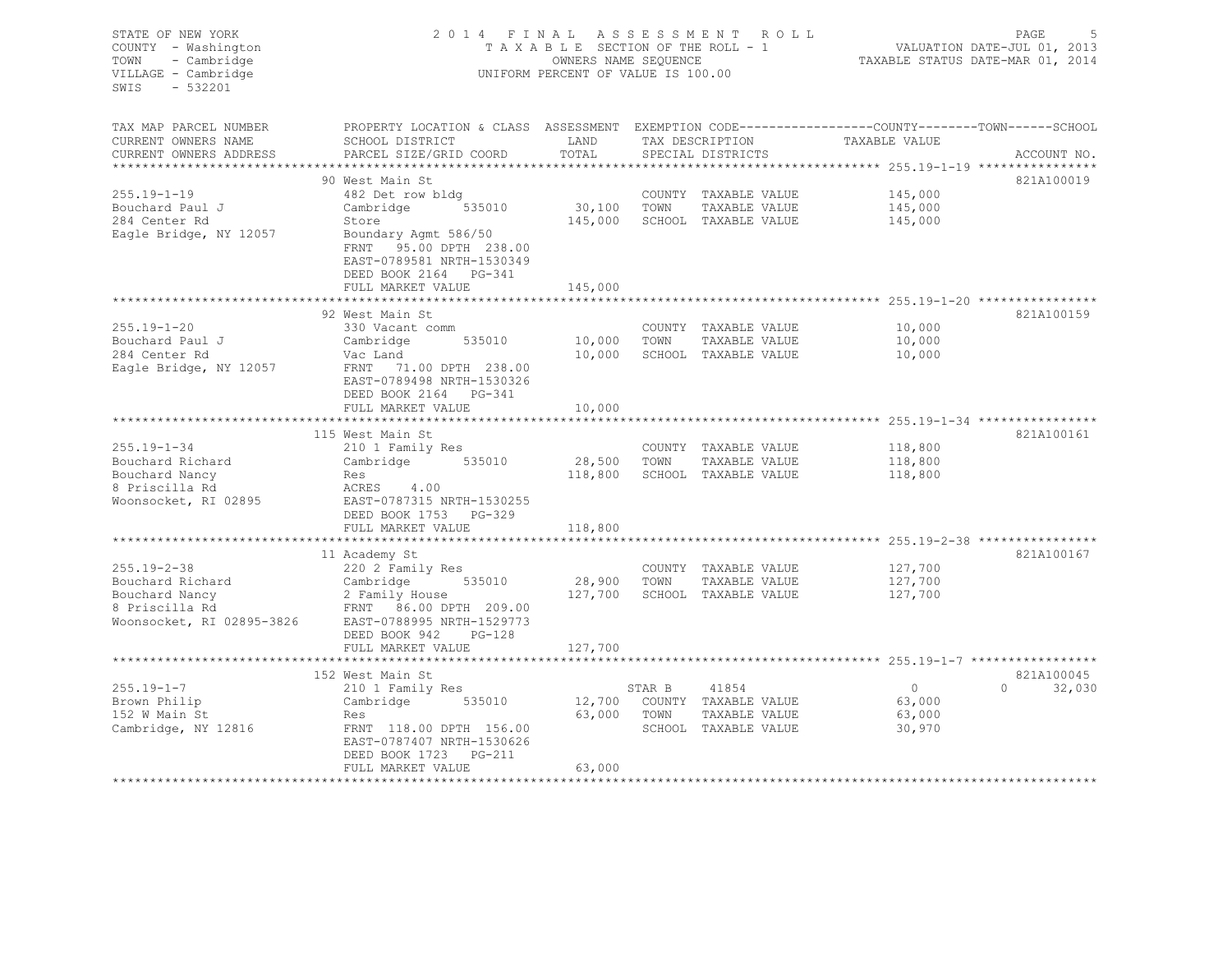#### STATE OF NEW YORK 2 0 1 4 F I N A L A S S E S S M E N T R O L L PAGE 6 COUNTY - Washington T A X A B L E SECTION OF THE ROLL - 1 VALUATION DATE-JUL 01, 2013 TOWN - Cambridge OWNERS NAME SEQUENCE TAXABLE STATUS DATE-MAR 01, 2014 VILLAGE - Cambridge **UNIFORM PERCENT OF VALUE IS 100.00**

| TAX MAP PARCEL NUMBER<br>CURRENT OWNERS NAME<br>CURRENT OWNERS ADDRESS                               | PROPERTY LOCATION & CLASS ASSESSMENT<br>SCHOOL DISTRICT<br>PARCEL SIZE/GRID COORD                                                                                                                       | LAND<br>TOTAL                       |                          | TAX DESCRIPTION<br>SPECIAL DISTRICTS                                   | TAXABLE VALUE                                       | EXEMPTION CODE-----------------COUNTY-------TOWN------SCHOOL<br>ACCOUNT NO. |
|------------------------------------------------------------------------------------------------------|---------------------------------------------------------------------------------------------------------------------------------------------------------------------------------------------------------|-------------------------------------|--------------------------|------------------------------------------------------------------------|-----------------------------------------------------|-----------------------------------------------------------------------------|
|                                                                                                      |                                                                                                                                                                                                         |                                     |                          |                                                                        |                                                     |                                                                             |
| $255.19 - 3 - 10$<br>Browne Gretchen LE<br>Browne Daniel<br>5 Myrtle Ave<br>Cambridge, NY 12816      | 5 Myrtle Ave<br>210 1 Family Res<br>Cambridge<br>535010<br>H & L<br>FRNT 220.00 DPTH 162.00<br>EAST-0788580 NRTH-1529784<br>DEED BOOK 2948<br>$PG-202$<br>FULL MARKET VALUE<br>************************ | 39,300 STAR B<br>244,100<br>244,100 | VETCOM CTS 41130<br>TOWN | 41854<br>COUNTY TAXABLE VALUE<br>TAXABLE VALUE<br>SCHOOL TAXABLE VALUE | 50,000<br>$\Omega$<br>194,100<br>199,100<br>202,070 | 821A100153<br>45,000<br>10,000<br>32,030<br>$\cap$                          |
|                                                                                                      | 66 South Union St                                                                                                                                                                                       |                                     |                          |                                                                        |                                                     | 821A100118                                                                  |
| $263.7 - 2 - 23$<br>Brundige Bruce A<br>Brundige Sandra<br>66 South Union St<br>Cambridge, NY 12816  | 210 1 Family Res<br>Cambridge<br>535010<br>Res<br>FRNT 210.00 DPTH 118.00<br>EAST-0789239 NRTH-1527714<br>DEED BOOK 665<br>$PG-138$<br>FULL MARKET VALUE                                                | 33,500<br>145,000<br>145,000        | STAR B<br>TOWN           | 41854<br>COUNTY TAXABLE VALUE<br>TAXABLE VALUE<br>SCHOOL TAXABLE VALUE | $\circ$<br>145,000<br>145,000<br>112,970            | $\Omega$<br>32,030                                                          |
|                                                                                                      |                                                                                                                                                                                                         |                                     |                          |                                                                        |                                                     |                                                                             |
| $263.7 - 1 - 20$<br>Burdick Richard M<br>Burdick Brenda M<br>44 Academy St<br>Cambridge, NY 12816    | 44 Academy St<br>210 1 Family Res<br>Cambridge<br>535010<br>Res<br>FRNT 131.00 DPTH 137.00<br>EAST-0788985 NRTH-1528344<br>DEED BOOK 737<br>PG-339<br>FULL MARKET VALUE                                 | 29,100<br>100,000<br>100,000        | STAR B<br>TOWN           | 41854<br>COUNTY TAXABLE VALUE<br>TAXABLE VALUE<br>SCHOOL TAXABLE VALUE | $\circ$<br>100,000<br>100,000<br>67,970             | 821A100124<br>$\Omega$<br>32,030                                            |
|                                                                                                      | 58 West Main St                                                                                                                                                                                         |                                     |                          |                                                                        |                                                     | 821A100115                                                                  |
| $255.20 - 1 - 8.1$<br>Burgess John B Jr<br>Burgess Lois W<br>695 Ash Grove Rd<br>Cambridge, NY 12816 | 432 Gas station<br>Cambridge<br>535010<br>former gas station<br>FRNT 115.00 DPTH 159.00<br>EAST-0789876 NRTH-1530313<br>DEED BOOK 2700 PG-138                                                           | 26,000<br>76,000                    | TOWN                     | COUNTY TAXABLE VALUE<br>TAXABLE VALUE<br>SCHOOL TAXABLE VALUE          | 76,000<br>76,000<br>76,000                          |                                                                             |
|                                                                                                      | FULL MARKET VALUE                                                                                                                                                                                       | 76,000                              |                          |                                                                        |                                                     |                                                                             |
|                                                                                                      | 35 Academy St                                                                                                                                                                                           |                                     |                          |                                                                        |                                                     | 821A100063                                                                  |
| $263.7 - 2 - 35$<br>Burke Jeffrey<br>35 Academy St<br>Cambridge, NY 12816                            | 210 1 Family Res<br>Cambridge<br>535010<br>Res<br>FRNT 66.00 DPTH 275.00<br>EAST-0789179 NRTH-1528912<br>DEED BOOK 3014<br>PG-330<br>FULL MARKET VALUE                                                  | 27,100<br>155,000<br>155,000        | STAR B<br>TOWN           | 41854<br>COUNTY TAXABLE VALUE<br>TAXABLE VALUE<br>SCHOOL TAXABLE VALUE | $\circ$<br>155,000<br>155,000<br>122,970            | 32,030<br>$\Omega$                                                          |
|                                                                                                      |                                                                                                                                                                                                         |                                     |                          |                                                                        |                                                     |                                                                             |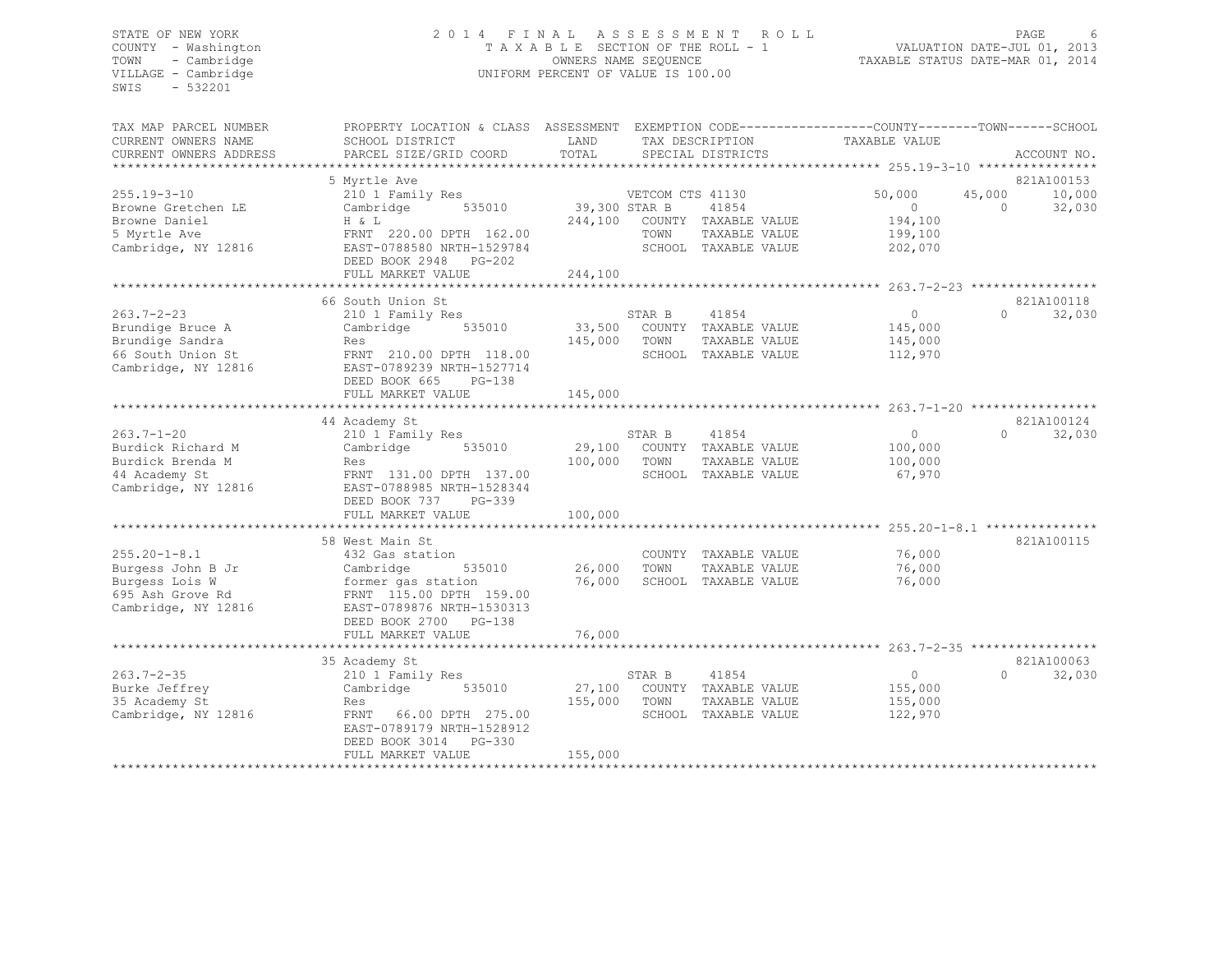#### STATE OF NEW YORK 2 0 1 4 F I N A L A S S E S S M E N T R O L L PAGE 7 COUNTY - Washington T A X A B L E SECTION OF THE ROLL - 1 VALUATION DATE-JUL 01, 2013 TOWN - Cambridge OWNERS NAME SEQUENCE TAXABLE STATUS DATE-MAR 01, 2014 VILLAGE - Cambridge UNIFORM PERCENT OF VALUE IS 100.00

| 5 Academy St<br>821A100009<br>$255.19 - 2 - 40$<br>230 3 Family Res<br>COUNTY TAXABLE VALUE<br>154,000<br>28,100<br>Caiazza Gerald T<br>Cambridge<br>535010<br>TOWN<br>TAXABLE VALUE<br>154,000<br>Pailley Paul F<br>78.00 DPTH 212.00<br>154,000<br>SCHOOL TAXABLE VALUE<br>154,000<br>FRNT<br>EAST-0788961 NRTH-1529881<br>9 Joseph Ct<br>Schaghticoke, NY 12154<br>DEED BOOK 2980<br><b>PG-310</b><br>FULL MARKET VALUE<br>154,000<br>*************************<br>821A100034<br>69 West Main St<br>220,000<br>220 2 Family Res<br>COUNTY TAXABLE VALUE<br>27,100<br>220,000<br>Cambridge<br>535010<br>TOWN<br>TAXABLE VALUE<br>220,000<br>SCHOOL TAXABLE VALUE<br>220,000<br>H & L<br>FRNT 66.00 DPTH 260.00<br>Cambridge, NY 12816<br>EAST-0789308 NRTH-1529998<br>DEED BOOK 434<br>PG-271<br>220,000<br>FULL MARKET VALUE<br>*****************<br>821A100850<br>State Route 372<br>$255.19 - 1 - 3$<br>10,000<br>311 Res vac land<br>COUNTY TAXABLE VALUE<br>10,000<br>10,000<br>Center Road Enterprises<br>535010<br>TOWN<br>TAXABLE VALUE<br>Cambridge<br>139 Center Rd<br>10,000<br>SCHOOL TAXABLE VALUE<br>10,000<br>Land & Pond<br>Eagle Bridge, NY 12057<br>ACRES<br>2.10<br>EAST-0786899 NRTH-1530784<br>DEED BOOK 2002<br>PG-231<br>10,000<br>FULL MARKET VALUE<br>17 North Union St<br>821A100164<br>$255.20 - 1 - 9.2$<br>117,900<br>COUNTY TAXABLE VALUE<br>280 Res Multiple<br>Cheney Robert<br>28,400<br>TOWN<br>535010<br>TAXABLE VALUE<br>117,900<br>Cambridge<br>971 Turnpike Rd<br>117,900<br>117,900<br>SCHOOL TAXABLE VALUE<br>H & L<br>FRNT 152.00 DPTH 116.00<br>Cambridge, NY 12816<br>ACRES<br>0.40<br>EAST-0790411 NRTH-1531134<br>DEED BOOK 2879<br>PG-194<br>117,900<br>FULL MARKET VALUE<br>*****************************<br>821A100066<br>138 West Main St<br>41854<br>$\circ$<br>$\Omega$<br>32,030<br>210 1 Family Res<br>STAR B<br>535010<br>59,500<br>204,000<br>Cambridge<br>COUNTY TAXABLE VALUE<br>204,000<br>TOWN<br>TAXABLE VALUE<br>204,000<br>Res<br>1710/124<br>SCHOOL TAXABLE VALUE<br>171,970<br>6.10<br>ACRES<br>EAST-0787876 NRTH-1530757<br>DEED BOOK 1850<br>$PG-183$<br>FULL MARKET VALUE<br>204,000 | TAX MAP PARCEL NUMBER<br>CURRENT OWNERS NAME<br>CURRENT OWNERS ADDRESS | PROPERTY LOCATION & CLASS ASSESSMENT<br>SCHOOL DISTRICT<br>PARCEL SIZE/GRID COORD | LAND<br>TOTAL | TAX DESCRIPTION<br>SPECIAL DISTRICTS | EXEMPTION CODE-----------------COUNTY-------TOWN------SCHOOL<br>TAXABLE VALUE | ACCOUNT NO. |
|-----------------------------------------------------------------------------------------------------------------------------------------------------------------------------------------------------------------------------------------------------------------------------------------------------------------------------------------------------------------------------------------------------------------------------------------------------------------------------------------------------------------------------------------------------------------------------------------------------------------------------------------------------------------------------------------------------------------------------------------------------------------------------------------------------------------------------------------------------------------------------------------------------------------------------------------------------------------------------------------------------------------------------------------------------------------------------------------------------------------------------------------------------------------------------------------------------------------------------------------------------------------------------------------------------------------------------------------------------------------------------------------------------------------------------------------------------------------------------------------------------------------------------------------------------------------------------------------------------------------------------------------------------------------------------------------------------------------------------------------------------------------------------------------------------------------------------------------------------------------------------------------------------------------------------------------------------------------------------------------------------------------------------------------------------------------------------------------------------------------------------------------------------------|------------------------------------------------------------------------|-----------------------------------------------------------------------------------|---------------|--------------------------------------|-------------------------------------------------------------------------------|-------------|
|                                                                                                                                                                                                                                                                                                                                                                                                                                                                                                                                                                                                                                                                                                                                                                                                                                                                                                                                                                                                                                                                                                                                                                                                                                                                                                                                                                                                                                                                                                                                                                                                                                                                                                                                                                                                                                                                                                                                                                                                                                                                                                                                                           | *********************                                                  |                                                                                   |               |                                      |                                                                               |             |
|                                                                                                                                                                                                                                                                                                                                                                                                                                                                                                                                                                                                                                                                                                                                                                                                                                                                                                                                                                                                                                                                                                                                                                                                                                                                                                                                                                                                                                                                                                                                                                                                                                                                                                                                                                                                                                                                                                                                                                                                                                                                                                                                                           |                                                                        |                                                                                   |               |                                      |                                                                               |             |
|                                                                                                                                                                                                                                                                                                                                                                                                                                                                                                                                                                                                                                                                                                                                                                                                                                                                                                                                                                                                                                                                                                                                                                                                                                                                                                                                                                                                                                                                                                                                                                                                                                                                                                                                                                                                                                                                                                                                                                                                                                                                                                                                                           |                                                                        |                                                                                   |               |                                      |                                                                               |             |
|                                                                                                                                                                                                                                                                                                                                                                                                                                                                                                                                                                                                                                                                                                                                                                                                                                                                                                                                                                                                                                                                                                                                                                                                                                                                                                                                                                                                                                                                                                                                                                                                                                                                                                                                                                                                                                                                                                                                                                                                                                                                                                                                                           |                                                                        |                                                                                   |               |                                      |                                                                               |             |
|                                                                                                                                                                                                                                                                                                                                                                                                                                                                                                                                                                                                                                                                                                                                                                                                                                                                                                                                                                                                                                                                                                                                                                                                                                                                                                                                                                                                                                                                                                                                                                                                                                                                                                                                                                                                                                                                                                                                                                                                                                                                                                                                                           |                                                                        |                                                                                   |               |                                      |                                                                               |             |
|                                                                                                                                                                                                                                                                                                                                                                                                                                                                                                                                                                                                                                                                                                                                                                                                                                                                                                                                                                                                                                                                                                                                                                                                                                                                                                                                                                                                                                                                                                                                                                                                                                                                                                                                                                                                                                                                                                                                                                                                                                                                                                                                                           |                                                                        |                                                                                   |               |                                      |                                                                               |             |
|                                                                                                                                                                                                                                                                                                                                                                                                                                                                                                                                                                                                                                                                                                                                                                                                                                                                                                                                                                                                                                                                                                                                                                                                                                                                                                                                                                                                                                                                                                                                                                                                                                                                                                                                                                                                                                                                                                                                                                                                                                                                                                                                                           |                                                                        |                                                                                   |               |                                      |                                                                               |             |
|                                                                                                                                                                                                                                                                                                                                                                                                                                                                                                                                                                                                                                                                                                                                                                                                                                                                                                                                                                                                                                                                                                                                                                                                                                                                                                                                                                                                                                                                                                                                                                                                                                                                                                                                                                                                                                                                                                                                                                                                                                                                                                                                                           |                                                                        |                                                                                   |               |                                      |                                                                               |             |
|                                                                                                                                                                                                                                                                                                                                                                                                                                                                                                                                                                                                                                                                                                                                                                                                                                                                                                                                                                                                                                                                                                                                                                                                                                                                                                                                                                                                                                                                                                                                                                                                                                                                                                                                                                                                                                                                                                                                                                                                                                                                                                                                                           |                                                                        |                                                                                   |               |                                      |                                                                               |             |
|                                                                                                                                                                                                                                                                                                                                                                                                                                                                                                                                                                                                                                                                                                                                                                                                                                                                                                                                                                                                                                                                                                                                                                                                                                                                                                                                                                                                                                                                                                                                                                                                                                                                                                                                                                                                                                                                                                                                                                                                                                                                                                                                                           | $255.19 - 2 - 6$                                                       |                                                                                   |               |                                      |                                                                               |             |
|                                                                                                                                                                                                                                                                                                                                                                                                                                                                                                                                                                                                                                                                                                                                                                                                                                                                                                                                                                                                                                                                                                                                                                                                                                                                                                                                                                                                                                                                                                                                                                                                                                                                                                                                                                                                                                                                                                                                                                                                                                                                                                                                                           | Center Arthur E                                                        |                                                                                   |               |                                      |                                                                               |             |
|                                                                                                                                                                                                                                                                                                                                                                                                                                                                                                                                                                                                                                                                                                                                                                                                                                                                                                                                                                                                                                                                                                                                                                                                                                                                                                                                                                                                                                                                                                                                                                                                                                                                                                                                                                                                                                                                                                                                                                                                                                                                                                                                                           | Center Judy B                                                          |                                                                                   |               |                                      |                                                                               |             |
|                                                                                                                                                                                                                                                                                                                                                                                                                                                                                                                                                                                                                                                                                                                                                                                                                                                                                                                                                                                                                                                                                                                                                                                                                                                                                                                                                                                                                                                                                                                                                                                                                                                                                                                                                                                                                                                                                                                                                                                                                                                                                                                                                           | 27 Washington St                                                       |                                                                                   |               |                                      |                                                                               |             |
|                                                                                                                                                                                                                                                                                                                                                                                                                                                                                                                                                                                                                                                                                                                                                                                                                                                                                                                                                                                                                                                                                                                                                                                                                                                                                                                                                                                                                                                                                                                                                                                                                                                                                                                                                                                                                                                                                                                                                                                                                                                                                                                                                           |                                                                        |                                                                                   |               |                                      |                                                                               |             |
|                                                                                                                                                                                                                                                                                                                                                                                                                                                                                                                                                                                                                                                                                                                                                                                                                                                                                                                                                                                                                                                                                                                                                                                                                                                                                                                                                                                                                                                                                                                                                                                                                                                                                                                                                                                                                                                                                                                                                                                                                                                                                                                                                           |                                                                        |                                                                                   |               |                                      |                                                                               |             |
|                                                                                                                                                                                                                                                                                                                                                                                                                                                                                                                                                                                                                                                                                                                                                                                                                                                                                                                                                                                                                                                                                                                                                                                                                                                                                                                                                                                                                                                                                                                                                                                                                                                                                                                                                                                                                                                                                                                                                                                                                                                                                                                                                           |                                                                        |                                                                                   |               |                                      |                                                                               |             |
|                                                                                                                                                                                                                                                                                                                                                                                                                                                                                                                                                                                                                                                                                                                                                                                                                                                                                                                                                                                                                                                                                                                                                                                                                                                                                                                                                                                                                                                                                                                                                                                                                                                                                                                                                                                                                                                                                                                                                                                                                                                                                                                                                           |                                                                        |                                                                                   |               |                                      |                                                                               |             |
|                                                                                                                                                                                                                                                                                                                                                                                                                                                                                                                                                                                                                                                                                                                                                                                                                                                                                                                                                                                                                                                                                                                                                                                                                                                                                                                                                                                                                                                                                                                                                                                                                                                                                                                                                                                                                                                                                                                                                                                                                                                                                                                                                           |                                                                        |                                                                                   |               |                                      |                                                                               |             |
|                                                                                                                                                                                                                                                                                                                                                                                                                                                                                                                                                                                                                                                                                                                                                                                                                                                                                                                                                                                                                                                                                                                                                                                                                                                                                                                                                                                                                                                                                                                                                                                                                                                                                                                                                                                                                                                                                                                                                                                                                                                                                                                                                           |                                                                        |                                                                                   |               |                                      |                                                                               |             |
|                                                                                                                                                                                                                                                                                                                                                                                                                                                                                                                                                                                                                                                                                                                                                                                                                                                                                                                                                                                                                                                                                                                                                                                                                                                                                                                                                                                                                                                                                                                                                                                                                                                                                                                                                                                                                                                                                                                                                                                                                                                                                                                                                           |                                                                        |                                                                                   |               |                                      |                                                                               |             |
|                                                                                                                                                                                                                                                                                                                                                                                                                                                                                                                                                                                                                                                                                                                                                                                                                                                                                                                                                                                                                                                                                                                                                                                                                                                                                                                                                                                                                                                                                                                                                                                                                                                                                                                                                                                                                                                                                                                                                                                                                                                                                                                                                           |                                                                        |                                                                                   |               |                                      |                                                                               |             |
|                                                                                                                                                                                                                                                                                                                                                                                                                                                                                                                                                                                                                                                                                                                                                                                                                                                                                                                                                                                                                                                                                                                                                                                                                                                                                                                                                                                                                                                                                                                                                                                                                                                                                                                                                                                                                                                                                                                                                                                                                                                                                                                                                           |                                                                        |                                                                                   |               |                                      |                                                                               |             |
|                                                                                                                                                                                                                                                                                                                                                                                                                                                                                                                                                                                                                                                                                                                                                                                                                                                                                                                                                                                                                                                                                                                                                                                                                                                                                                                                                                                                                                                                                                                                                                                                                                                                                                                                                                                                                                                                                                                                                                                                                                                                                                                                                           |                                                                        |                                                                                   |               |                                      |                                                                               |             |
|                                                                                                                                                                                                                                                                                                                                                                                                                                                                                                                                                                                                                                                                                                                                                                                                                                                                                                                                                                                                                                                                                                                                                                                                                                                                                                                                                                                                                                                                                                                                                                                                                                                                                                                                                                                                                                                                                                                                                                                                                                                                                                                                                           |                                                                        |                                                                                   |               |                                      |                                                                               |             |
|                                                                                                                                                                                                                                                                                                                                                                                                                                                                                                                                                                                                                                                                                                                                                                                                                                                                                                                                                                                                                                                                                                                                                                                                                                                                                                                                                                                                                                                                                                                                                                                                                                                                                                                                                                                                                                                                                                                                                                                                                                                                                                                                                           |                                                                        |                                                                                   |               |                                      |                                                                               |             |
|                                                                                                                                                                                                                                                                                                                                                                                                                                                                                                                                                                                                                                                                                                                                                                                                                                                                                                                                                                                                                                                                                                                                                                                                                                                                                                                                                                                                                                                                                                                                                                                                                                                                                                                                                                                                                                                                                                                                                                                                                                                                                                                                                           |                                                                        |                                                                                   |               |                                      |                                                                               |             |
|                                                                                                                                                                                                                                                                                                                                                                                                                                                                                                                                                                                                                                                                                                                                                                                                                                                                                                                                                                                                                                                                                                                                                                                                                                                                                                                                                                                                                                                                                                                                                                                                                                                                                                                                                                                                                                                                                                                                                                                                                                                                                                                                                           |                                                                        |                                                                                   |               |                                      |                                                                               |             |
|                                                                                                                                                                                                                                                                                                                                                                                                                                                                                                                                                                                                                                                                                                                                                                                                                                                                                                                                                                                                                                                                                                                                                                                                                                                                                                                                                                                                                                                                                                                                                                                                                                                                                                                                                                                                                                                                                                                                                                                                                                                                                                                                                           |                                                                        |                                                                                   |               |                                      |                                                                               |             |
|                                                                                                                                                                                                                                                                                                                                                                                                                                                                                                                                                                                                                                                                                                                                                                                                                                                                                                                                                                                                                                                                                                                                                                                                                                                                                                                                                                                                                                                                                                                                                                                                                                                                                                                                                                                                                                                                                                                                                                                                                                                                                                                                                           |                                                                        |                                                                                   |               |                                      |                                                                               |             |
|                                                                                                                                                                                                                                                                                                                                                                                                                                                                                                                                                                                                                                                                                                                                                                                                                                                                                                                                                                                                                                                                                                                                                                                                                                                                                                                                                                                                                                                                                                                                                                                                                                                                                                                                                                                                                                                                                                                                                                                                                                                                                                                                                           |                                                                        |                                                                                   |               |                                      |                                                                               |             |
|                                                                                                                                                                                                                                                                                                                                                                                                                                                                                                                                                                                                                                                                                                                                                                                                                                                                                                                                                                                                                                                                                                                                                                                                                                                                                                                                                                                                                                                                                                                                                                                                                                                                                                                                                                                                                                                                                                                                                                                                                                                                                                                                                           |                                                                        |                                                                                   |               |                                      |                                                                               |             |
|                                                                                                                                                                                                                                                                                                                                                                                                                                                                                                                                                                                                                                                                                                                                                                                                                                                                                                                                                                                                                                                                                                                                                                                                                                                                                                                                                                                                                                                                                                                                                                                                                                                                                                                                                                                                                                                                                                                                                                                                                                                                                                                                                           |                                                                        |                                                                                   |               |                                      |                                                                               |             |
|                                                                                                                                                                                                                                                                                                                                                                                                                                                                                                                                                                                                                                                                                                                                                                                                                                                                                                                                                                                                                                                                                                                                                                                                                                                                                                                                                                                                                                                                                                                                                                                                                                                                                                                                                                                                                                                                                                                                                                                                                                                                                                                                                           |                                                                        |                                                                                   |               |                                      |                                                                               |             |
|                                                                                                                                                                                                                                                                                                                                                                                                                                                                                                                                                                                                                                                                                                                                                                                                                                                                                                                                                                                                                                                                                                                                                                                                                                                                                                                                                                                                                                                                                                                                                                                                                                                                                                                                                                                                                                                                                                                                                                                                                                                                                                                                                           |                                                                        |                                                                                   |               |                                      |                                                                               |             |
|                                                                                                                                                                                                                                                                                                                                                                                                                                                                                                                                                                                                                                                                                                                                                                                                                                                                                                                                                                                                                                                                                                                                                                                                                                                                                                                                                                                                                                                                                                                                                                                                                                                                                                                                                                                                                                                                                                                                                                                                                                                                                                                                                           |                                                                        |                                                                                   |               |                                      |                                                                               |             |
|                                                                                                                                                                                                                                                                                                                                                                                                                                                                                                                                                                                                                                                                                                                                                                                                                                                                                                                                                                                                                                                                                                                                                                                                                                                                                                                                                                                                                                                                                                                                                                                                                                                                                                                                                                                                                                                                                                                                                                                                                                                                                                                                                           | $255.19 - 1 - 10$                                                      |                                                                                   |               |                                      |                                                                               |             |
|                                                                                                                                                                                                                                                                                                                                                                                                                                                                                                                                                                                                                                                                                                                                                                                                                                                                                                                                                                                                                                                                                                                                                                                                                                                                                                                                                                                                                                                                                                                                                                                                                                                                                                                                                                                                                                                                                                                                                                                                                                                                                                                                                           | Chinian Matthew                                                        |                                                                                   |               |                                      |                                                                               |             |
|                                                                                                                                                                                                                                                                                                                                                                                                                                                                                                                                                                                                                                                                                                                                                                                                                                                                                                                                                                                                                                                                                                                                                                                                                                                                                                                                                                                                                                                                                                                                                                                                                                                                                                                                                                                                                                                                                                                                                                                                                                                                                                                                                           | Ball Alane                                                             |                                                                                   |               |                                      |                                                                               |             |
|                                                                                                                                                                                                                                                                                                                                                                                                                                                                                                                                                                                                                                                                                                                                                                                                                                                                                                                                                                                                                                                                                                                                                                                                                                                                                                                                                                                                                                                                                                                                                                                                                                                                                                                                                                                                                                                                                                                                                                                                                                                                                                                                                           | 138 West Main St                                                       |                                                                                   |               |                                      |                                                                               |             |
|                                                                                                                                                                                                                                                                                                                                                                                                                                                                                                                                                                                                                                                                                                                                                                                                                                                                                                                                                                                                                                                                                                                                                                                                                                                                                                                                                                                                                                                                                                                                                                                                                                                                                                                                                                                                                                                                                                                                                                                                                                                                                                                                                           | Cambridge, NY 12816                                                    |                                                                                   |               |                                      |                                                                               |             |
|                                                                                                                                                                                                                                                                                                                                                                                                                                                                                                                                                                                                                                                                                                                                                                                                                                                                                                                                                                                                                                                                                                                                                                                                                                                                                                                                                                                                                                                                                                                                                                                                                                                                                                                                                                                                                                                                                                                                                                                                                                                                                                                                                           |                                                                        |                                                                                   |               |                                      |                                                                               |             |
|                                                                                                                                                                                                                                                                                                                                                                                                                                                                                                                                                                                                                                                                                                                                                                                                                                                                                                                                                                                                                                                                                                                                                                                                                                                                                                                                                                                                                                                                                                                                                                                                                                                                                                                                                                                                                                                                                                                                                                                                                                                                                                                                                           |                                                                        |                                                                                   |               |                                      |                                                                               |             |
|                                                                                                                                                                                                                                                                                                                                                                                                                                                                                                                                                                                                                                                                                                                                                                                                                                                                                                                                                                                                                                                                                                                                                                                                                                                                                                                                                                                                                                                                                                                                                                                                                                                                                                                                                                                                                                                                                                                                                                                                                                                                                                                                                           |                                                                        |                                                                                   |               |                                      |                                                                               |             |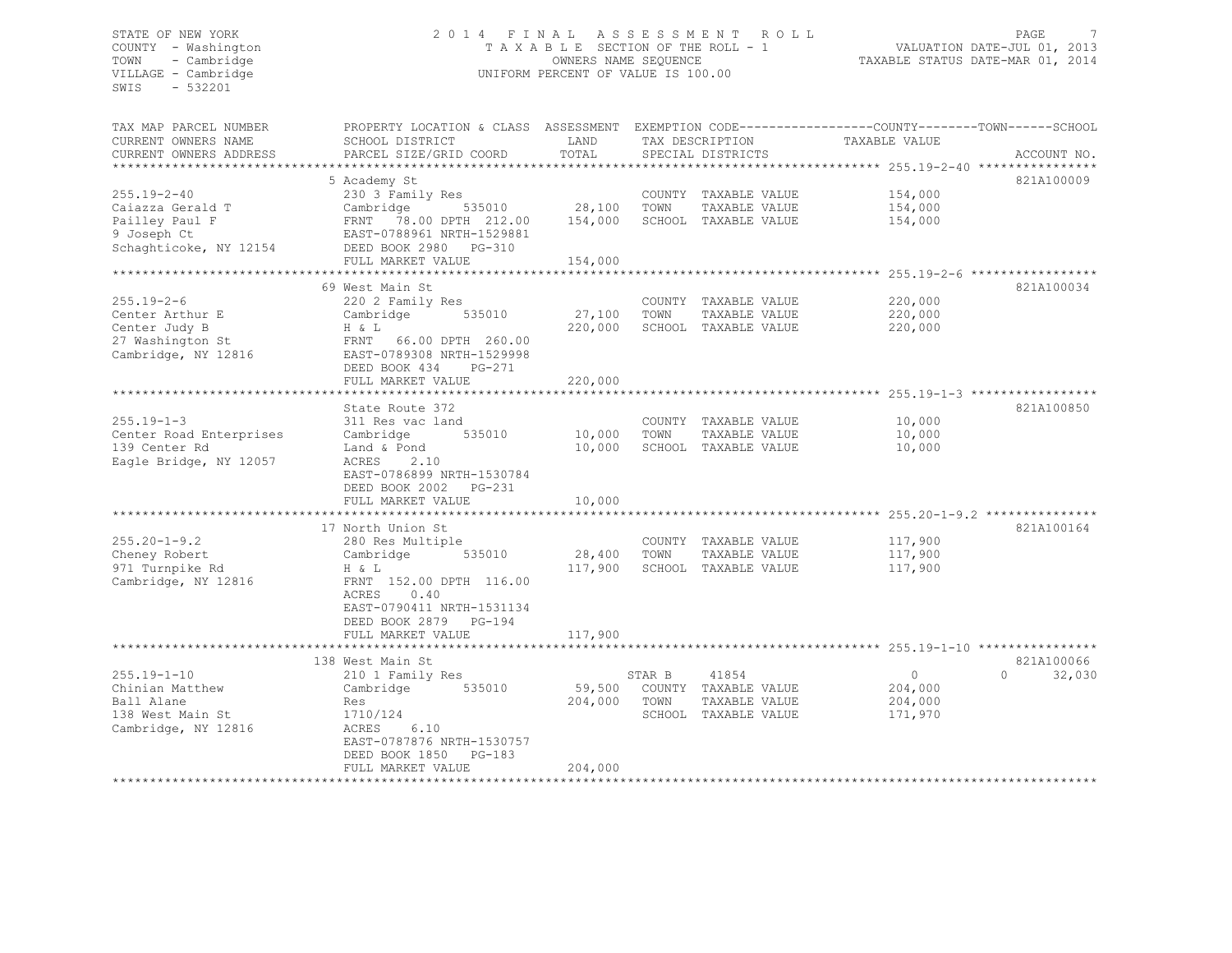#### STATE OF NEW YORK 2 0 1 4 F I N A L A S S E S S M E N T R O L L PAGE 8 COUNTY - Washington T A X A B L E SECTION OF THE ROLL - 1 VALUATION DATE-JUL 01, 2013 TOWN - Cambridge OWNERS NAME SEQUENCE TAXABLE STATUS DATE-MAR 01, 2014 UNIFORM PERCENT OF VALUE IS 100.00

| TAX MAP PARCEL NUMBER    | PROPERTY LOCATION & CLASS ASSESSMENT EXEMPTION CODE---------------COUNTY-------TOWN------SCHOOI |              |        |                             |                                                                   |                    |
|--------------------------|-------------------------------------------------------------------------------------------------|--------------|--------|-----------------------------|-------------------------------------------------------------------|--------------------|
| CURRENT OWNERS NAME      | SCHOOL DISTRICT                                                                                 | LAND         |        | TAX DESCRIPTION             | TAXABLE VALUE                                                     |                    |
| CURRENT OWNERS ADDRESS   | PARCEL SIZE/GRID COORD                                                                          | TOTAL        |        | SPECIAL DISTRICTS           |                                                                   | ACCOUNT NO.        |
|                          |                                                                                                 |              |        |                             |                                                                   |                    |
|                          | 116 West Main St                                                                                |              |        |                             |                                                                   | 821A100181         |
| $255.19 - 1 - 28$        | 411 Apartment                                                                                   |              |        | COUNTY TAXABLE VALUE        | 155,300                                                           |                    |
| Chinian Matthew P        | 535010<br>Cambridge                                                                             | 34,100 TOWN  |        | TAXABLE VALUE               | 155,300                                                           |                    |
| Ball Alane A             | Apts 4                                                                                          | 155,300      |        | SCHOOL TAXABLE VALUE        | 155,300                                                           |                    |
| 138 West Main St         | FRNT 124.00 DPTH 400.00                                                                         |              |        |                             |                                                                   |                    |
| Cambridge, NY 12816      | EAST-0788773 NRTH-1530302                                                                       |              |        |                             |                                                                   |                    |
|                          | DEED BOOK 2641 PG-90                                                                            |              |        |                             |                                                                   |                    |
|                          | FULL MARKET VALUE                                                                               | 155,300      |        |                             |                                                                   |                    |
|                          |                                                                                                 |              |        |                             |                                                                   |                    |
|                          | 1 Pleasant St                                                                                   |              |        |                             |                                                                   | 821A100038         |
| $263.7 - 1 - 7$          |                                                                                                 |              |        | COUNTY TAXABLE VALUE        | 112,400                                                           |                    |
|                          | 411 Apartment<br>535010                                                                         | 22,500       |        |                             |                                                                   |                    |
| Chinian Matthew P        | Cambridge                                                                                       |              | TOWN   | TAXABLE VALUE               | 112,400                                                           |                    |
| Ball Alane A             | Apts                                                                                            | 112,400      |        | SCHOOL TAXABLE VALUE        | 112,400                                                           |                    |
| 138 W Main St            | FRNT 82.00 DPTH 113.00                                                                          |              |        |                             |                                                                   |                    |
| Cambridge, NY 12816-1011 | EAST-0788745 NRTH-1529523                                                                       |              |        |                             |                                                                   |                    |
|                          | DEED BOOK 946<br>$PG-133$                                                                       |              |        |                             |                                                                   |                    |
|                          | FULL MARKET VALUE                                                                               | 112,400      |        |                             |                                                                   |                    |
|                          |                                                                                                 |              |        |                             |                                                                   |                    |
|                          | 96 West Main St                                                                                 |              |        |                             |                                                                   | 821A100077         |
| $255.19 - 1 - 14.3$      | 220 2 Family Res                                                                                |              | STAR B | 41854                       | $\overline{0}$                                                    | $\cap$<br>32,030   |
| Churchill Michael        | Cambridge<br>535010                                                                             |              |        | 24,000 COUNTY TAXABLE VALUE | 170,000                                                           |                    |
| Churchill Dawn           | House & Lot                                                                                     | 170,000 TOWN |        | TAXABLE VALUE               | 170,000                                                           |                    |
| 96 West Main St          | 92.00<br>FRNT 175.00 DPTH                                                                       |              |        | SCHOOL TAXABLE VALUE        | 137,970                                                           |                    |
| Cambridge, NY 12816      | BANK<br>185                                                                                     |              |        |                             |                                                                   |                    |
|                          | EAST-0789422 NRTH-1530456                                                                       |              |        |                             |                                                                   |                    |
|                          | DEED BOOK 2410 PG-337                                                                           |              |        |                             |                                                                   |                    |
|                          | FULL MARKET VALUE                                                                               | 170,000      |        |                             |                                                                   |                    |
|                          |                                                                                                 |              |        |                             | ***********************************263.7-2-24 ******************* |                    |
|                          | 59 Academy St                                                                                   |              |        |                             |                                                                   | 821A100035         |
| $263.7 - 2 - 24$         | 210 1 Family Res                                                                                |              | STAR B | 41854                       | $\circ$                                                           | 32,030<br>$\Omega$ |
| Comerro John B           | Cambridge<br>535010                                                                             |              |        | 32,300 COUNTY TAXABLE VALUE | 140,400                                                           |                    |
| Comerro Katherine R      | H & L                                                                                           | 140,400      | TOWN   | TAXABLE VALUE               | 140,400                                                           |                    |
| 59 Academy St            | FRNT 157.00 DPTH 146.00                                                                         |              |        | SCHOOL TAXABLE VALUE        | 108,370                                                           |                    |
| Cambridge, NY 12816      | EAST-0789186 NRTH-1528236                                                                       |              |        |                             |                                                                   |                    |
|                          | DEED BOOK 470<br>$PG-140$                                                                       |              |        |                             |                                                                   |                    |
|                          | FULL MARKET VALUE                                                                               | 140,400      |        |                             |                                                                   |                    |
|                          |                                                                                                 |              |        |                             |                                                                   |                    |
|                          |                                                                                                 |              |        |                             |                                                                   | 821A100056         |
|                          | 50 South Union St                                                                               |              |        |                             |                                                                   |                    |
| $263.7 - 2 - 17$         | 230 3 Family Res                                                                                |              |        | COUNTY TAXABLE VALUE        | 120,000                                                           |                    |
| COMFORT HOMES, LLC       | 535010<br>Cambridge                                                                             | 32,700       | TOWN   | TAXABLE VALUE               | 120,000                                                           |                    |
| PO Box 3                 | H & L                                                                                           | 120,000      |        | SCHOOL TAXABLE VALUE        | 120,000                                                           |                    |
| Cambridge, NY 12816      | FRNT 174.00 DPTH 187.00                                                                         |              |        |                             |                                                                   |                    |
|                          | EAST-0789341 NRTH-1528392                                                                       |              |        |                             |                                                                   |                    |
|                          | DEED BOOK 2327 PG-322                                                                           |              |        |                             |                                                                   |                    |
|                          | FULL MARKET VALUE                                                                               | 120,000      |        |                             |                                                                   |                    |
|                          |                                                                                                 |              |        |                             |                                                                   |                    |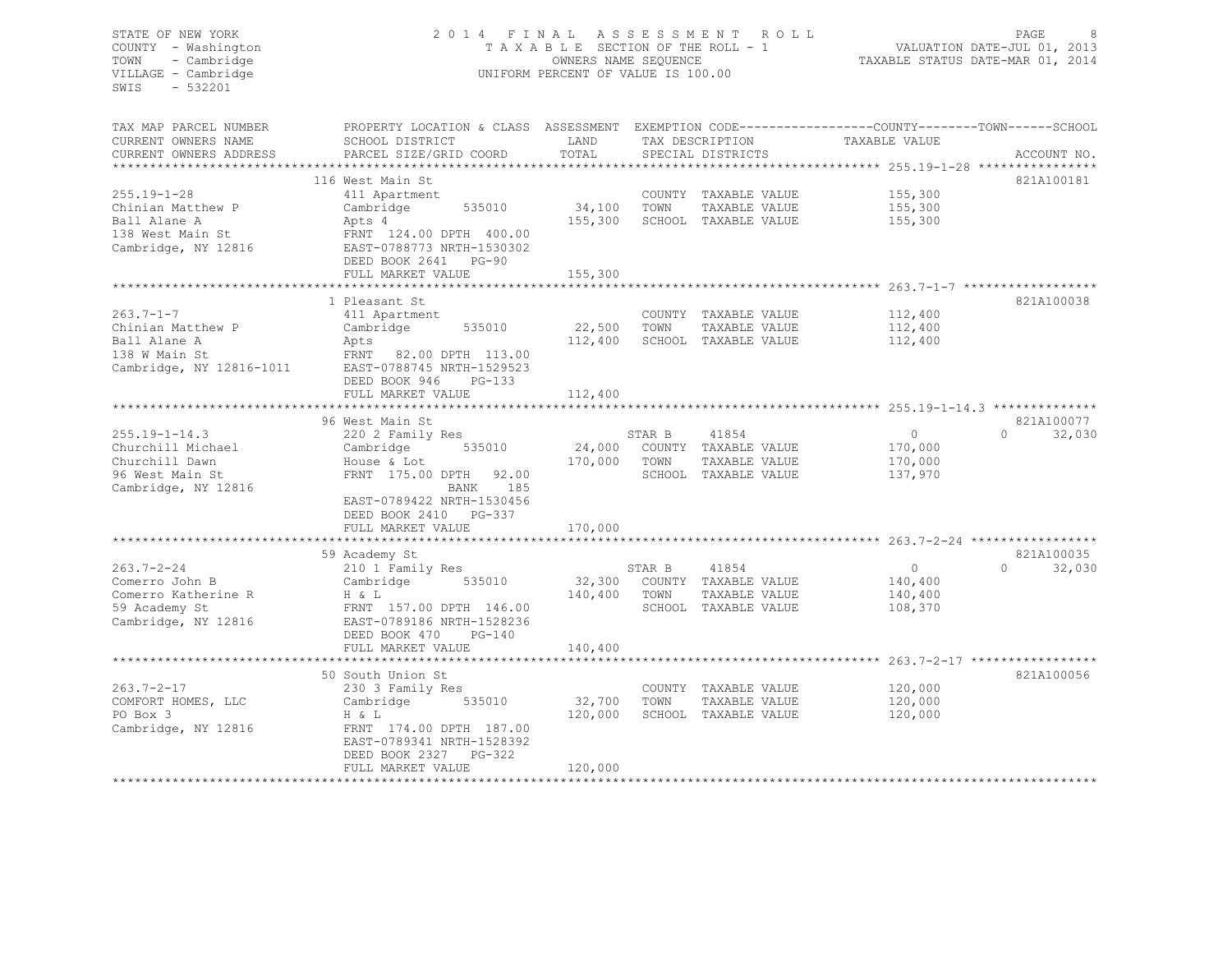| STATE OF NEW YORK<br>COUNTY - Washington<br>- Cambridge<br>TOWN<br>VILLAGE - Cambridge<br>$-532201$<br>SWIS | 2014 FINAL ASSESSMENT                                                                                                                        | TAXABLE SECTION OF THE ROLL - 1<br>OWNERS NAME SEQUENCE<br>UNIFORM PERCENT OF VALUE IS 100.00 |         | ROLL                                 |                | PAGE<br>VALUATION DATE-JUL 01, 2013<br>TAXABLE STATUS DATE-MAR 01, 2014 |
|-------------------------------------------------------------------------------------------------------------|----------------------------------------------------------------------------------------------------------------------------------------------|-----------------------------------------------------------------------------------------------|---------|--------------------------------------|----------------|-------------------------------------------------------------------------|
| TAX MAP PARCEL NUMBER<br>CURRENT OWNERS NAME<br>CURRENT OWNERS ADDRESS                                      | PROPERTY LOCATION & CLASS ASSESSMENT EXEMPTION CODE----------------COUNTY-------TOWN-----SCHOOL<br>SCHOOL DISTRICT<br>PARCEL SIZE/GRID COORD | LAND<br>TOTAL                                                                                 |         | TAX DESCRIPTION<br>SPECIAL DISTRICTS | TAXABLE VALUE  | ACCOUNT NO.                                                             |
|                                                                                                             |                                                                                                                                              |                                                                                               |         |                                      |                |                                                                         |
| $255.19 - 1 - 1$                                                                                            | 1673 County Route 59<br>210 1 Family Res                                                                                                     |                                                                                               | STAR B  | 41854                                | $\overline{0}$ | 821A100149<br>$\cap$<br>32,030                                          |
| Cook Tammy                                                                                                  | 535010<br>Cambridge                                                                                                                          | 35,400                                                                                        |         | COUNTY TAXABLE VALUE                 | 185,200        |                                                                         |
| 1673 County Route 59                                                                                        | H L                                                                                                                                          | 185,200                                                                                       | TOWN    | TAXABLE VALUE                        | 185,200        |                                                                         |
| Cambridge, NY 12816                                                                                         | ACRES 1.68<br>EAST-0786618 NRTH-1530602<br>DEED BOOK 744<br>$PG-137$                                                                         |                                                                                               |         | SCHOOL TAXABLE VALUE                 | 153,170        |                                                                         |
|                                                                                                             | FULL MARKET VALUE                                                                                                                            | 185,200                                                                                       |         |                                      |                |                                                                         |
|                                                                                                             | 12 Myrtle Ave                                                                                                                                |                                                                                               |         |                                      |                | 821A100177                                                              |
| $255.19 - 3 - 14$                                                                                           | 210 1 Family Res                                                                                                                             |                                                                                               | STAR B  | 41854                                | 0              | $\Omega$<br>32,030                                                      |
| Cooley Jayme A                                                                                              | Cambridge 535010                                                                                                                             | 30,200                                                                                        |         | COUNTY TAXABLE VALUE                 | 170,000        |                                                                         |
| Geroux Jeremy                                                                                               | Res 708/105                                                                                                                                  | 170,000                                                                                       | TOWN    | TAXABLE VALUE                        | 170,000        |                                                                         |
| 12 Myrtle Ave                                                                                               | C.o. 693/50 C O 707/245                                                                                                                      |                                                                                               |         | SCHOOL TAXABLE VALUE                 | 137,970        |                                                                         |
| Cambridge, NY 12816                                                                                         | FRNT 111.00 DPTH 181.00<br>EAST-0788390 NRTH-1529584<br>DEED BOOK 3089 PG-340<br>FULL MARKET VALUE                                           | 170,000                                                                                       |         |                                      |                |                                                                         |
|                                                                                                             |                                                                                                                                              |                                                                                               |         |                                      |                |                                                                         |
|                                                                                                             | 1685 County Route 59                                                                                                                         |                                                                                               |         |                                      |                | 821A100086                                                              |
| $255.19 - 1 - 2$                                                                                            | 210 1 Family Res                                                                                                                             |                                                                                               |         | COUNTY TAXABLE VALUE                 | 75,200         |                                                                         |
| Coon Raymond E JR                                                                                           | 535010<br>Cambridge                                                                                                                          | 14,400                                                                                        | TOWN    | TAXABLE VALUE                        | 75,200         |                                                                         |
| Coon Stacia B                                                                                               | Res                                                                                                                                          | 75,200                                                                                        |         | SCHOOL TAXABLE VALUE                 | 75,200         |                                                                         |
| 21 Jodie Rd                                                                                                 | FRNT 110.00 DPTH 160.00                                                                                                                      |                                                                                               |         |                                      |                |                                                                         |
| Eagle Bridge, NY 12057                                                                                      | EAST-0786844 NRTH-1530628                                                                                                                    |                                                                                               |         |                                      |                |                                                                         |
|                                                                                                             | DEED BOOK 2408 PG-44<br>FULL MARKET VALUE                                                                                                    | 75,200                                                                                        |         |                                      |                |                                                                         |
|                                                                                                             | *************************                                                                                                                    |                                                                                               |         |                                      |                |                                                                         |
|                                                                                                             | 6 Pleasant St                                                                                                                                |                                                                                               |         |                                      |                | 821A100087                                                              |
| $255.19 - 3 - 9$                                                                                            | 210 1 Family Res                                                                                                                             |                                                                                               | STAR EN | 41834                                | $\circ$        | $\Omega$<br>68,550                                                      |
| Crepeau Robert A                                                                                            | Cambridge 535010                                                                                                                             |                                                                                               |         | 26,000 COUNTY TAXABLE VALUE          | 170,900        |                                                                         |
| Crepeau Linda W                                                                                             | Res                                                                                                                                          | 170,900 TOWN                                                                                  |         | TAXABLE VALUE                        | 170,900        |                                                                         |
| 6 Pleasant St                                                                                               | FRNT 78.00 DPTH 162.00                                                                                                                       |                                                                                               |         | SCHOOL TAXABLE VALUE                 | 102,350        |                                                                         |
| Cambridge, NY 12816                                                                                         | EAST-0788604 NRTH-1529651                                                                                                                    |                                                                                               |         |                                      |                |                                                                         |
|                                                                                                             | DEED BOOK 2584 PG-55                                                                                                                         |                                                                                               |         |                                      |                |                                                                         |
|                                                                                                             | FULL MARKET VALUE                                                                                                                            | 170,900                                                                                       |         |                                      |                |                                                                         |
|                                                                                                             | 29 Academy St                                                                                                                                |                                                                                               |         |                                      |                | 821A100157                                                              |
| $263.7 - 2 - 37$                                                                                            | 210 1 Family Res                                                                                                                             |                                                                                               | STAR B  | 41854                                | $\circ$        | $\Omega$<br>32,030                                                      |
| Crosier David J                                                                                             | Cambridge 535010                                                                                                                             | 26,900                                                                                        |         | COUNTY TAXABLE VALUE                 | 130,000        |                                                                         |
| Crosier Deborah J                                                                                           | Res                                                                                                                                          | 130,000                                                                                       | TOWN    | TAXABLE VALUE                        | 130,000        |                                                                         |
| 29 Academy St                                                                                               | FRNT 60.00 DPTH 323.00                                                                                                                       |                                                                                               |         | SCHOOL TAXABLE VALUE                 | 97,970         |                                                                         |
| Cambridge, NY 12816                                                                                         | EAST-0789152 NRTH-1529125<br>DEED BOOK 2182 PG-63                                                                                            |                                                                                               |         |                                      |                |                                                                         |
|                                                                                                             | FULL MARKET VALUE<br>**************************                                                                                              | 130,000<br>**************                                                                     |         |                                      |                |                                                                         |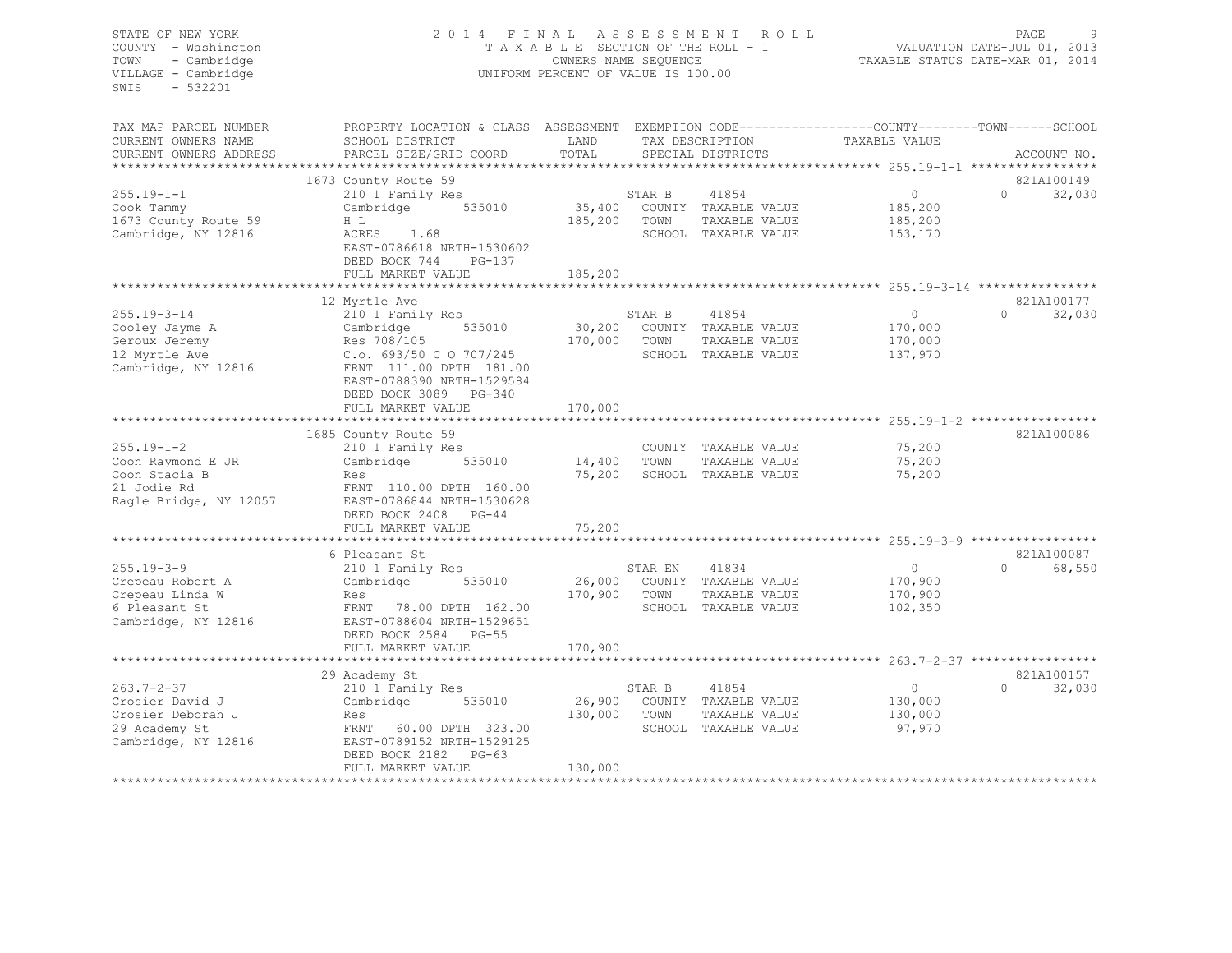#### STATE OF NEW YORK 2 0 1 4 F I N A L A S S E S S M E N T R O L L PAGE 10 COUNTY - Washington T A X A B L E SECTION OF THE ROLL - 1 VALUATION DATE-JUL 01, 2013 TOWN - Cambridge OWNERS NAME SEQUENCE TAXABLE STATUS DATE-MAR 01, 2014 VILLAGE - Cambridge **UNIFORM PERCENT OF VALUE IS 100.00**

| SCHOOL DISTRICT<br>LAND<br>TAX DESCRIPTION<br>TAXABLE VALUE<br>PARCEL SIZE/GRID COORD<br>TOTAL<br>SPECIAL DISTRICTS<br>ACCOUNT NO.<br>821A100048<br>16 South Union St<br>$\circ$<br>255.19-2-22<br>41834<br>$\Omega$<br>68,550<br>210 1 Family Res<br>STAR EN<br>535010<br>28,900 COUNTY TAXABLE VALUE<br>Dallas Martha T<br>Cambridge<br>124,000<br>16 South Union St<br>124,000<br>TOWN<br>TAXABLE VALUE<br>124,000<br>Res<br>Cambridge, NY 12816<br>FRNT 100.00 DPTH 176.00<br>SCHOOL TAXABLE VALUE<br>55,450<br>EAST-0789557 NRTH-1529487<br>DEED BOOK 451<br>PG-861<br>124,000<br>FULL MARKET VALUE<br>821A100927<br>134 West Main St<br>210 1 Family Res<br>41854<br>$\circ$<br>$\Omega$<br>32,030<br>STAR B<br>535010<br>25,100 COUNTY TAXABLE VALUE<br>Cambridge<br>144,900<br>144,900<br>House & Lot<br>TOWN<br>TAXABLE VALUE<br>144,900<br>134 West Main St<br>FRNT 98.00 DPTH 209.00<br>SCHOOL TAXABLE VALUE<br>112,870<br>Cambridge, NY 12816<br>EAST-0787999 NRTH-1530458<br>DEED BOOK 883<br>$PG-88$<br>FULL MARKET VALUE<br>144,900<br>25 North Union St<br>821A100021<br>32,030<br>$255.20 - 1 - 2$<br>$\circ$<br>$\Omega$<br>220 2 Family Res<br>STAR B<br>41854<br>535010<br>39,700<br>COUNTY TAXABLE VALUE<br>198,900<br>Dawley Gloria<br>Cambridge<br>TAXABLE VALUE<br>25 North Union St<br>H & L<br>198,900<br>TOWN<br>198,900<br>Cambridge, NY 12816<br>SCHOOL TAXABLE VALUE<br>FRNT 277.00 DPTH 205.00<br>166,870<br>EAST-0790663 NRTH-1531541<br>DEED BOOK 821<br>PG-188<br>FULL MARKET VALUE<br>198,900<br>821A100096<br>8 South Union St<br>32,030<br>$255.19 - 2 - 18$<br>41854<br>$\circ$<br>$\Omega$<br>210 1 Family Res<br>STAR B<br>Dearstyne Adam<br>Cambridge<br>535010<br>29,400 COUNTY TAXABLE VALUE<br>121,000<br>Dearstyne Courtney<br>121,000<br>TOWN<br>TAXABLE VALUE<br>121,000<br>Res<br>SCHOOL TAXABLE VALUE<br>88,970<br>8 South Union St<br>FRNT 103.00 DPTH 180.00<br>Cambridge, NY 12816<br>EAST-0789630 NRTH-1529848<br>DEED BOOK 3010 PG-85<br>121,000<br>FULL MARKET VALUE<br>821A100046<br>52 South Union St<br>$263.7 - 2 - 18$<br>COUNTY TAXABLE VALUE<br>114,600<br>210 1 Family Res<br>535010<br>23,900<br>TOWN<br>TAXABLE VALUE<br>Cambridge<br>114,600<br>114,600<br>SCHOOL TAXABLE VALUE<br>Res<br>114,600<br>FRNT 60.00 DPTH 154.00<br>EAST-0789325 NRTH-1528289<br>DEED BOOK 2760 PG-187<br>114,600<br>FULL MARKET VALUE | TAX MAP PARCEL NUMBER  | PROPERTY LOCATION & CLASS ASSESSMENT EXEMPTION CODE---------------COUNTY-------TOWN------SCHOOI |  |  |  |
|-------------------------------------------------------------------------------------------------------------------------------------------------------------------------------------------------------------------------------------------------------------------------------------------------------------------------------------------------------------------------------------------------------------------------------------------------------------------------------------------------------------------------------------------------------------------------------------------------------------------------------------------------------------------------------------------------------------------------------------------------------------------------------------------------------------------------------------------------------------------------------------------------------------------------------------------------------------------------------------------------------------------------------------------------------------------------------------------------------------------------------------------------------------------------------------------------------------------------------------------------------------------------------------------------------------------------------------------------------------------------------------------------------------------------------------------------------------------------------------------------------------------------------------------------------------------------------------------------------------------------------------------------------------------------------------------------------------------------------------------------------------------------------------------------------------------------------------------------------------------------------------------------------------------------------------------------------------------------------------------------------------------------------------------------------------------------------------------------------------------------------------------------------------------------------------------------------------------------------------------------------------------------------------------------------------------------------------------------------------------------------------|------------------------|-------------------------------------------------------------------------------------------------|--|--|--|
|                                                                                                                                                                                                                                                                                                                                                                                                                                                                                                                                                                                                                                                                                                                                                                                                                                                                                                                                                                                                                                                                                                                                                                                                                                                                                                                                                                                                                                                                                                                                                                                                                                                                                                                                                                                                                                                                                                                                                                                                                                                                                                                                                                                                                                                                                                                                                                                     | CURRENT OWNERS NAME    |                                                                                                 |  |  |  |
|                                                                                                                                                                                                                                                                                                                                                                                                                                                                                                                                                                                                                                                                                                                                                                                                                                                                                                                                                                                                                                                                                                                                                                                                                                                                                                                                                                                                                                                                                                                                                                                                                                                                                                                                                                                                                                                                                                                                                                                                                                                                                                                                                                                                                                                                                                                                                                                     | CURRENT OWNERS ADDRESS |                                                                                                 |  |  |  |
|                                                                                                                                                                                                                                                                                                                                                                                                                                                                                                                                                                                                                                                                                                                                                                                                                                                                                                                                                                                                                                                                                                                                                                                                                                                                                                                                                                                                                                                                                                                                                                                                                                                                                                                                                                                                                                                                                                                                                                                                                                                                                                                                                                                                                                                                                                                                                                                     |                        |                                                                                                 |  |  |  |
|                                                                                                                                                                                                                                                                                                                                                                                                                                                                                                                                                                                                                                                                                                                                                                                                                                                                                                                                                                                                                                                                                                                                                                                                                                                                                                                                                                                                                                                                                                                                                                                                                                                                                                                                                                                                                                                                                                                                                                                                                                                                                                                                                                                                                                                                                                                                                                                     |                        |                                                                                                 |  |  |  |
|                                                                                                                                                                                                                                                                                                                                                                                                                                                                                                                                                                                                                                                                                                                                                                                                                                                                                                                                                                                                                                                                                                                                                                                                                                                                                                                                                                                                                                                                                                                                                                                                                                                                                                                                                                                                                                                                                                                                                                                                                                                                                                                                                                                                                                                                                                                                                                                     |                        |                                                                                                 |  |  |  |
|                                                                                                                                                                                                                                                                                                                                                                                                                                                                                                                                                                                                                                                                                                                                                                                                                                                                                                                                                                                                                                                                                                                                                                                                                                                                                                                                                                                                                                                                                                                                                                                                                                                                                                                                                                                                                                                                                                                                                                                                                                                                                                                                                                                                                                                                                                                                                                                     |                        |                                                                                                 |  |  |  |
|                                                                                                                                                                                                                                                                                                                                                                                                                                                                                                                                                                                                                                                                                                                                                                                                                                                                                                                                                                                                                                                                                                                                                                                                                                                                                                                                                                                                                                                                                                                                                                                                                                                                                                                                                                                                                                                                                                                                                                                                                                                                                                                                                                                                                                                                                                                                                                                     |                        |                                                                                                 |  |  |  |
|                                                                                                                                                                                                                                                                                                                                                                                                                                                                                                                                                                                                                                                                                                                                                                                                                                                                                                                                                                                                                                                                                                                                                                                                                                                                                                                                                                                                                                                                                                                                                                                                                                                                                                                                                                                                                                                                                                                                                                                                                                                                                                                                                                                                                                                                                                                                                                                     |                        |                                                                                                 |  |  |  |
|                                                                                                                                                                                                                                                                                                                                                                                                                                                                                                                                                                                                                                                                                                                                                                                                                                                                                                                                                                                                                                                                                                                                                                                                                                                                                                                                                                                                                                                                                                                                                                                                                                                                                                                                                                                                                                                                                                                                                                                                                                                                                                                                                                                                                                                                                                                                                                                     |                        |                                                                                                 |  |  |  |
|                                                                                                                                                                                                                                                                                                                                                                                                                                                                                                                                                                                                                                                                                                                                                                                                                                                                                                                                                                                                                                                                                                                                                                                                                                                                                                                                                                                                                                                                                                                                                                                                                                                                                                                                                                                                                                                                                                                                                                                                                                                                                                                                                                                                                                                                                                                                                                                     |                        |                                                                                                 |  |  |  |
|                                                                                                                                                                                                                                                                                                                                                                                                                                                                                                                                                                                                                                                                                                                                                                                                                                                                                                                                                                                                                                                                                                                                                                                                                                                                                                                                                                                                                                                                                                                                                                                                                                                                                                                                                                                                                                                                                                                                                                                                                                                                                                                                                                                                                                                                                                                                                                                     |                        |                                                                                                 |  |  |  |
|                                                                                                                                                                                                                                                                                                                                                                                                                                                                                                                                                                                                                                                                                                                                                                                                                                                                                                                                                                                                                                                                                                                                                                                                                                                                                                                                                                                                                                                                                                                                                                                                                                                                                                                                                                                                                                                                                                                                                                                                                                                                                                                                                                                                                                                                                                                                                                                     |                        |                                                                                                 |  |  |  |
|                                                                                                                                                                                                                                                                                                                                                                                                                                                                                                                                                                                                                                                                                                                                                                                                                                                                                                                                                                                                                                                                                                                                                                                                                                                                                                                                                                                                                                                                                                                                                                                                                                                                                                                                                                                                                                                                                                                                                                                                                                                                                                                                                                                                                                                                                                                                                                                     |                        |                                                                                                 |  |  |  |
|                                                                                                                                                                                                                                                                                                                                                                                                                                                                                                                                                                                                                                                                                                                                                                                                                                                                                                                                                                                                                                                                                                                                                                                                                                                                                                                                                                                                                                                                                                                                                                                                                                                                                                                                                                                                                                                                                                                                                                                                                                                                                                                                                                                                                                                                                                                                                                                     |                        |                                                                                                 |  |  |  |
|                                                                                                                                                                                                                                                                                                                                                                                                                                                                                                                                                                                                                                                                                                                                                                                                                                                                                                                                                                                                                                                                                                                                                                                                                                                                                                                                                                                                                                                                                                                                                                                                                                                                                                                                                                                                                                                                                                                                                                                                                                                                                                                                                                                                                                                                                                                                                                                     | $255.19 - 1 - 11$      |                                                                                                 |  |  |  |
|                                                                                                                                                                                                                                                                                                                                                                                                                                                                                                                                                                                                                                                                                                                                                                                                                                                                                                                                                                                                                                                                                                                                                                                                                                                                                                                                                                                                                                                                                                                                                                                                                                                                                                                                                                                                                                                                                                                                                                                                                                                                                                                                                                                                                                                                                                                                                                                     | Dansin Brian           |                                                                                                 |  |  |  |
|                                                                                                                                                                                                                                                                                                                                                                                                                                                                                                                                                                                                                                                                                                                                                                                                                                                                                                                                                                                                                                                                                                                                                                                                                                                                                                                                                                                                                                                                                                                                                                                                                                                                                                                                                                                                                                                                                                                                                                                                                                                                                                                                                                                                                                                                                                                                                                                     | Dansin Theresa         |                                                                                                 |  |  |  |
|                                                                                                                                                                                                                                                                                                                                                                                                                                                                                                                                                                                                                                                                                                                                                                                                                                                                                                                                                                                                                                                                                                                                                                                                                                                                                                                                                                                                                                                                                                                                                                                                                                                                                                                                                                                                                                                                                                                                                                                                                                                                                                                                                                                                                                                                                                                                                                                     |                        |                                                                                                 |  |  |  |
|                                                                                                                                                                                                                                                                                                                                                                                                                                                                                                                                                                                                                                                                                                                                                                                                                                                                                                                                                                                                                                                                                                                                                                                                                                                                                                                                                                                                                                                                                                                                                                                                                                                                                                                                                                                                                                                                                                                                                                                                                                                                                                                                                                                                                                                                                                                                                                                     |                        |                                                                                                 |  |  |  |
|                                                                                                                                                                                                                                                                                                                                                                                                                                                                                                                                                                                                                                                                                                                                                                                                                                                                                                                                                                                                                                                                                                                                                                                                                                                                                                                                                                                                                                                                                                                                                                                                                                                                                                                                                                                                                                                                                                                                                                                                                                                                                                                                                                                                                                                                                                                                                                                     |                        |                                                                                                 |  |  |  |
|                                                                                                                                                                                                                                                                                                                                                                                                                                                                                                                                                                                                                                                                                                                                                                                                                                                                                                                                                                                                                                                                                                                                                                                                                                                                                                                                                                                                                                                                                                                                                                                                                                                                                                                                                                                                                                                                                                                                                                                                                                                                                                                                                                                                                                                                                                                                                                                     |                        |                                                                                                 |  |  |  |
|                                                                                                                                                                                                                                                                                                                                                                                                                                                                                                                                                                                                                                                                                                                                                                                                                                                                                                                                                                                                                                                                                                                                                                                                                                                                                                                                                                                                                                                                                                                                                                                                                                                                                                                                                                                                                                                                                                                                                                                                                                                                                                                                                                                                                                                                                                                                                                                     |                        |                                                                                                 |  |  |  |
|                                                                                                                                                                                                                                                                                                                                                                                                                                                                                                                                                                                                                                                                                                                                                                                                                                                                                                                                                                                                                                                                                                                                                                                                                                                                                                                                                                                                                                                                                                                                                                                                                                                                                                                                                                                                                                                                                                                                                                                                                                                                                                                                                                                                                                                                                                                                                                                     |                        |                                                                                                 |  |  |  |
|                                                                                                                                                                                                                                                                                                                                                                                                                                                                                                                                                                                                                                                                                                                                                                                                                                                                                                                                                                                                                                                                                                                                                                                                                                                                                                                                                                                                                                                                                                                                                                                                                                                                                                                                                                                                                                                                                                                                                                                                                                                                                                                                                                                                                                                                                                                                                                                     |                        |                                                                                                 |  |  |  |
|                                                                                                                                                                                                                                                                                                                                                                                                                                                                                                                                                                                                                                                                                                                                                                                                                                                                                                                                                                                                                                                                                                                                                                                                                                                                                                                                                                                                                                                                                                                                                                                                                                                                                                                                                                                                                                                                                                                                                                                                                                                                                                                                                                                                                                                                                                                                                                                     |                        |                                                                                                 |  |  |  |
|                                                                                                                                                                                                                                                                                                                                                                                                                                                                                                                                                                                                                                                                                                                                                                                                                                                                                                                                                                                                                                                                                                                                                                                                                                                                                                                                                                                                                                                                                                                                                                                                                                                                                                                                                                                                                                                                                                                                                                                                                                                                                                                                                                                                                                                                                                                                                                                     |                        |                                                                                                 |  |  |  |
|                                                                                                                                                                                                                                                                                                                                                                                                                                                                                                                                                                                                                                                                                                                                                                                                                                                                                                                                                                                                                                                                                                                                                                                                                                                                                                                                                                                                                                                                                                                                                                                                                                                                                                                                                                                                                                                                                                                                                                                                                                                                                                                                                                                                                                                                                                                                                                                     |                        |                                                                                                 |  |  |  |
|                                                                                                                                                                                                                                                                                                                                                                                                                                                                                                                                                                                                                                                                                                                                                                                                                                                                                                                                                                                                                                                                                                                                                                                                                                                                                                                                                                                                                                                                                                                                                                                                                                                                                                                                                                                                                                                                                                                                                                                                                                                                                                                                                                                                                                                                                                                                                                                     |                        |                                                                                                 |  |  |  |
|                                                                                                                                                                                                                                                                                                                                                                                                                                                                                                                                                                                                                                                                                                                                                                                                                                                                                                                                                                                                                                                                                                                                                                                                                                                                                                                                                                                                                                                                                                                                                                                                                                                                                                                                                                                                                                                                                                                                                                                                                                                                                                                                                                                                                                                                                                                                                                                     |                        |                                                                                                 |  |  |  |
|                                                                                                                                                                                                                                                                                                                                                                                                                                                                                                                                                                                                                                                                                                                                                                                                                                                                                                                                                                                                                                                                                                                                                                                                                                                                                                                                                                                                                                                                                                                                                                                                                                                                                                                                                                                                                                                                                                                                                                                                                                                                                                                                                                                                                                                                                                                                                                                     |                        |                                                                                                 |  |  |  |
|                                                                                                                                                                                                                                                                                                                                                                                                                                                                                                                                                                                                                                                                                                                                                                                                                                                                                                                                                                                                                                                                                                                                                                                                                                                                                                                                                                                                                                                                                                                                                                                                                                                                                                                                                                                                                                                                                                                                                                                                                                                                                                                                                                                                                                                                                                                                                                                     |                        |                                                                                                 |  |  |  |
|                                                                                                                                                                                                                                                                                                                                                                                                                                                                                                                                                                                                                                                                                                                                                                                                                                                                                                                                                                                                                                                                                                                                                                                                                                                                                                                                                                                                                                                                                                                                                                                                                                                                                                                                                                                                                                                                                                                                                                                                                                                                                                                                                                                                                                                                                                                                                                                     |                        |                                                                                                 |  |  |  |
|                                                                                                                                                                                                                                                                                                                                                                                                                                                                                                                                                                                                                                                                                                                                                                                                                                                                                                                                                                                                                                                                                                                                                                                                                                                                                                                                                                                                                                                                                                                                                                                                                                                                                                                                                                                                                                                                                                                                                                                                                                                                                                                                                                                                                                                                                                                                                                                     |                        |                                                                                                 |  |  |  |
|                                                                                                                                                                                                                                                                                                                                                                                                                                                                                                                                                                                                                                                                                                                                                                                                                                                                                                                                                                                                                                                                                                                                                                                                                                                                                                                                                                                                                                                                                                                                                                                                                                                                                                                                                                                                                                                                                                                                                                                                                                                                                                                                                                                                                                                                                                                                                                                     |                        |                                                                                                 |  |  |  |
|                                                                                                                                                                                                                                                                                                                                                                                                                                                                                                                                                                                                                                                                                                                                                                                                                                                                                                                                                                                                                                                                                                                                                                                                                                                                                                                                                                                                                                                                                                                                                                                                                                                                                                                                                                                                                                                                                                                                                                                                                                                                                                                                                                                                                                                                                                                                                                                     |                        |                                                                                                 |  |  |  |
|                                                                                                                                                                                                                                                                                                                                                                                                                                                                                                                                                                                                                                                                                                                                                                                                                                                                                                                                                                                                                                                                                                                                                                                                                                                                                                                                                                                                                                                                                                                                                                                                                                                                                                                                                                                                                                                                                                                                                                                                                                                                                                                                                                                                                                                                                                                                                                                     |                        |                                                                                                 |  |  |  |
|                                                                                                                                                                                                                                                                                                                                                                                                                                                                                                                                                                                                                                                                                                                                                                                                                                                                                                                                                                                                                                                                                                                                                                                                                                                                                                                                                                                                                                                                                                                                                                                                                                                                                                                                                                                                                                                                                                                                                                                                                                                                                                                                                                                                                                                                                                                                                                                     |                        |                                                                                                 |  |  |  |
|                                                                                                                                                                                                                                                                                                                                                                                                                                                                                                                                                                                                                                                                                                                                                                                                                                                                                                                                                                                                                                                                                                                                                                                                                                                                                                                                                                                                                                                                                                                                                                                                                                                                                                                                                                                                                                                                                                                                                                                                                                                                                                                                                                                                                                                                                                                                                                                     |                        |                                                                                                 |  |  |  |
|                                                                                                                                                                                                                                                                                                                                                                                                                                                                                                                                                                                                                                                                                                                                                                                                                                                                                                                                                                                                                                                                                                                                                                                                                                                                                                                                                                                                                                                                                                                                                                                                                                                                                                                                                                                                                                                                                                                                                                                                                                                                                                                                                                                                                                                                                                                                                                                     |                        |                                                                                                 |  |  |  |
|                                                                                                                                                                                                                                                                                                                                                                                                                                                                                                                                                                                                                                                                                                                                                                                                                                                                                                                                                                                                                                                                                                                                                                                                                                                                                                                                                                                                                                                                                                                                                                                                                                                                                                                                                                                                                                                                                                                                                                                                                                                                                                                                                                                                                                                                                                                                                                                     |                        |                                                                                                 |  |  |  |
|                                                                                                                                                                                                                                                                                                                                                                                                                                                                                                                                                                                                                                                                                                                                                                                                                                                                                                                                                                                                                                                                                                                                                                                                                                                                                                                                                                                                                                                                                                                                                                                                                                                                                                                                                                                                                                                                                                                                                                                                                                                                                                                                                                                                                                                                                                                                                                                     |                        |                                                                                                 |  |  |  |
|                                                                                                                                                                                                                                                                                                                                                                                                                                                                                                                                                                                                                                                                                                                                                                                                                                                                                                                                                                                                                                                                                                                                                                                                                                                                                                                                                                                                                                                                                                                                                                                                                                                                                                                                                                                                                                                                                                                                                                                                                                                                                                                                                                                                                                                                                                                                                                                     |                        |                                                                                                 |  |  |  |
|                                                                                                                                                                                                                                                                                                                                                                                                                                                                                                                                                                                                                                                                                                                                                                                                                                                                                                                                                                                                                                                                                                                                                                                                                                                                                                                                                                                                                                                                                                                                                                                                                                                                                                                                                                                                                                                                                                                                                                                                                                                                                                                                                                                                                                                                                                                                                                                     |                        |                                                                                                 |  |  |  |
|                                                                                                                                                                                                                                                                                                                                                                                                                                                                                                                                                                                                                                                                                                                                                                                                                                                                                                                                                                                                                                                                                                                                                                                                                                                                                                                                                                                                                                                                                                                                                                                                                                                                                                                                                                                                                                                                                                                                                                                                                                                                                                                                                                                                                                                                                                                                                                                     |                        |                                                                                                 |  |  |  |
|                                                                                                                                                                                                                                                                                                                                                                                                                                                                                                                                                                                                                                                                                                                                                                                                                                                                                                                                                                                                                                                                                                                                                                                                                                                                                                                                                                                                                                                                                                                                                                                                                                                                                                                                                                                                                                                                                                                                                                                                                                                                                                                                                                                                                                                                                                                                                                                     | Decker Darryl          |                                                                                                 |  |  |  |
|                                                                                                                                                                                                                                                                                                                                                                                                                                                                                                                                                                                                                                                                                                                                                                                                                                                                                                                                                                                                                                                                                                                                                                                                                                                                                                                                                                                                                                                                                                                                                                                                                                                                                                                                                                                                                                                                                                                                                                                                                                                                                                                                                                                                                                                                                                                                                                                     | PO Box 92              |                                                                                                 |  |  |  |
|                                                                                                                                                                                                                                                                                                                                                                                                                                                                                                                                                                                                                                                                                                                                                                                                                                                                                                                                                                                                                                                                                                                                                                                                                                                                                                                                                                                                                                                                                                                                                                                                                                                                                                                                                                                                                                                                                                                                                                                                                                                                                                                                                                                                                                                                                                                                                                                     | Cambridge, NY 12816    |                                                                                                 |  |  |  |
|                                                                                                                                                                                                                                                                                                                                                                                                                                                                                                                                                                                                                                                                                                                                                                                                                                                                                                                                                                                                                                                                                                                                                                                                                                                                                                                                                                                                                                                                                                                                                                                                                                                                                                                                                                                                                                                                                                                                                                                                                                                                                                                                                                                                                                                                                                                                                                                     |                        |                                                                                                 |  |  |  |
|                                                                                                                                                                                                                                                                                                                                                                                                                                                                                                                                                                                                                                                                                                                                                                                                                                                                                                                                                                                                                                                                                                                                                                                                                                                                                                                                                                                                                                                                                                                                                                                                                                                                                                                                                                                                                                                                                                                                                                                                                                                                                                                                                                                                                                                                                                                                                                                     |                        |                                                                                                 |  |  |  |
|                                                                                                                                                                                                                                                                                                                                                                                                                                                                                                                                                                                                                                                                                                                                                                                                                                                                                                                                                                                                                                                                                                                                                                                                                                                                                                                                                                                                                                                                                                                                                                                                                                                                                                                                                                                                                                                                                                                                                                                                                                                                                                                                                                                                                                                                                                                                                                                     |                        |                                                                                                 |  |  |  |
|                                                                                                                                                                                                                                                                                                                                                                                                                                                                                                                                                                                                                                                                                                                                                                                                                                                                                                                                                                                                                                                                                                                                                                                                                                                                                                                                                                                                                                                                                                                                                                                                                                                                                                                                                                                                                                                                                                                                                                                                                                                                                                                                                                                                                                                                                                                                                                                     |                        |                                                                                                 |  |  |  |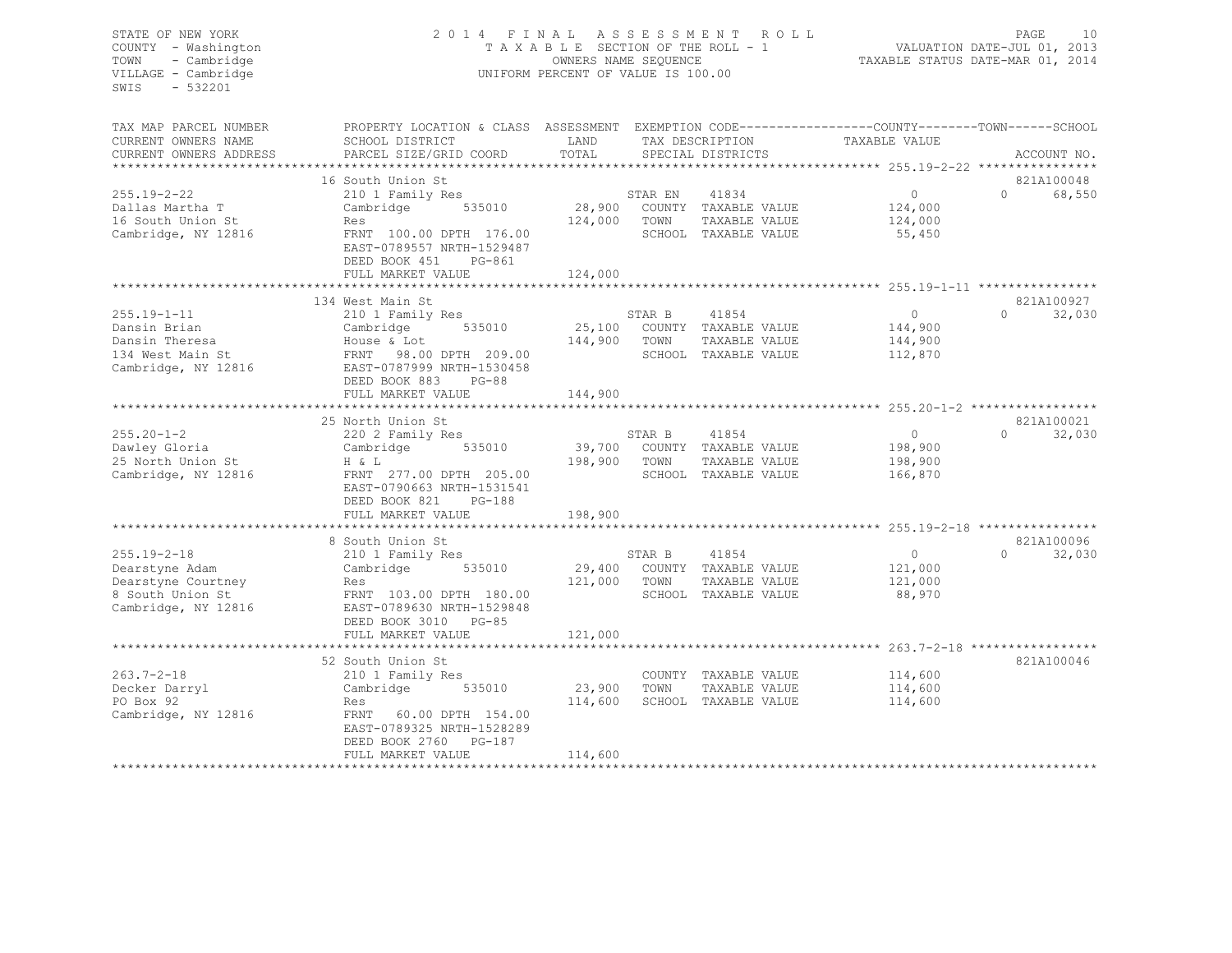# STATE OF NEW YORK 2 0 1 4 F I N A L A S S E S S M E N T R O L L<br>COUNTY - Washington T A X A B L E SECTION OF THE ROLL - 1 VALUATION DATE-JUL 01, 2013 COUNTY - Washington  $T A X A B L E$  SECTION OF THE ROLL - 1<br>TOWN - Cambridge  $\sim$  000NERS NAME SEQUENCE TOWN - Cambridge OWNERS NAME SEQUENCE TAXABLE STATUS DATE-MAR 01, 2014 UNIFORM PERCENT OF VALUE IS 100.00

| TAX MAP PARCEL NUMBER  | PROPERTY LOCATION & CLASS ASSESSMENT                  |                |                                    |                          |                |                          |
|------------------------|-------------------------------------------------------|----------------|------------------------------------|--------------------------|----------------|--------------------------|
| CURRENT OWNERS NAME    | SCHOOL DISTRICT                                       | LAND           | TAX DESCRIPTION                    | TAXABLE VALUE            |                |                          |
| CURRENT OWNERS ADDRESS | PARCEL SIZE/GRID COORD                                | TOTAL          | SPECIAL DISTRICTS                  |                          |                | ACCOUNT NO.              |
|                        | 14 Gilmore Ave                                        |                |                                    |                          |                | 821A100051               |
| $263.7 - 2 - 3$        | 210 1 Family Res                                      |                | AGED-CO/TN 41801                   | 83,050                   | 83,050         | $\overline{\phantom{0}}$ |
| Demu Traian            | Cambridge 535010                                      |                | 24,900 AGED-SCH 41804              | $\overline{0}$           | $\overline{0}$ | 66,440                   |
| 14 Gilmore Ave         | Res                                                   |                | 166,100 STAR EN 41834              | $\overline{0}$           | $\Omega$       | 68,550                   |
| Cambridge, NY 12816    | FRNT 66.00 DPTH 164.00                                |                | COUNTY TAXABLE VALUE               | 83,050                   |                |                          |
|                        | EAST-0789182 NRTH-1529472                             |                | TOWN<br>TAXABLE VALUE              | 83,050                   |                |                          |
|                        | DEED BOOK 416<br>PG-966                               |                | SCHOOL TAXABLE VALUE               | 31,110                   |                |                          |
|                        | FULL MARKET VALUE                                     | 166,100        |                                    |                          |                |                          |
|                        |                                                       |                |                                    |                          |                |                          |
|                        | 111 West Main St                                      |                |                                    |                          |                | 821A100146               |
| $255.19 - 1 - 33$      | 210 1 Family Res                                      |                | STAR B<br>41854                    | $\overline{0}$           | $\Omega$       | 32,030                   |
| Dillard Joseph Berry   | Cambridge 535010                                      |                | 40,000 COUNTY TAXABLE VALUE        | 189,900                  |                |                          |
| Dillard Mary Elizabeth | Res                                                   | 189,900        | TOWN<br>TAXABLE VALUE              | 189,900                  |                |                          |
| 111 West Main St       | ACRES 1.40                                            |                | SCHOOL TAXABLE VALUE               | 157,870                  |                |                          |
| Cambridge, NY 12816    | EAST-0787677 NRTH-1530294                             |                |                                    |                          |                |                          |
|                        | DEED BOOK 842<br>PG-146                               |                |                                    |                          |                |                          |
|                        | FULL MARKET VALUE                                     | 189,900        |                                    |                          |                |                          |
|                        |                                                       |                |                                    |                          |                |                          |
|                        | 51 Coila Rd                                           |                |                                    |                          |                | 821A100165               |
| $255.19 - 1 - 6$       | 210 1 Family Res                                      |                | STAR B<br>41854                    | $\overline{0}$           | $\cap$         | 32,030                   |
| Drake Dieter W         | Cambridge 535010                                      |                | 35,000 COUNTY TAXABLE VALUE        | 184,800                  |                |                          |
| Drake Amy A            | Res                                                   | 184,800 TOWN   | TAXABLE VALUE                      | 184,800                  |                |                          |
| 51 Coila Rd            | 26<br>ACRES 1.20 BANK                                 |                | SCHOOL TAXABLE VALUE               | 152,770                  |                |                          |
| Cambridge, NY 12816    | EAST-0787421 NRTH-1530827                             |                |                                    |                          |                |                          |
|                        | DEED BOOK 944<br>$PG-144$                             |                |                                    |                          |                |                          |
|                        | FULL MARKET VALUE                                     | 184,800        |                                    |                          |                |                          |
|                        |                                                       |                |                                    |                          |                |                          |
|                        | 18 Gilmore Ave                                        |                |                                    |                          |                | 821A100175               |
| $263.7 - 2 - 5$        | 280 Res Multiple                                      |                | STAR B<br>41854                    | $\overline{0}$           |                | 32,030<br>$\Omega$       |
| Dupuis Alan II         | Cambridge 535010<br>FRNT 75.00 DPTH 156.00            |                | 535010 25,800 COUNTY TAXABLE VALUE | 257,000                  |                |                          |
| Dupuis Michelle        |                                                       | 257,000 TOWN   | TAXABLE VALUE                      | 257,000                  |                |                          |
| 18 Gilmore Ave         | ACRES 0.27                                            |                | SCHOOL TAXABLE VALUE               | 224,970                  |                |                          |
| Cambridge, NY 12816    | EAST-0789195 NRTH-1529335                             |                |                                    |                          |                |                          |
|                        | DEED BOOK 2721    PG-118                              |                |                                    |                          |                |                          |
|                        | FULL MARKET VALUE                                     | 257,000        |                                    |                          |                |                          |
|                        |                                                       |                |                                    |                          |                |                          |
|                        | 46 Academy St                                         |                |                                    |                          |                | 821A100052               |
| $263.7 - 1 - 21$       | 210 1 Family Res                                      |                | VETWAR CTS 41120                   | 13,425                   | 13,425         | 6,000                    |
| Dupuis Raquel J        | 535010<br>Cambridge                                   | 28,200 STAR EN | 41834                              | $\overline{0}$<br>76,075 | $\bigcirc$     | 68,550                   |
| 46 Academy St          | Res                                                   |                | 89,500 COUNTY TAXABLE VALUE        |                          |                |                          |
| Cambridge, NY 12816    | FRNT 116.00 DPTH 141.00                               |                | TOWN<br>TAXABLE VALUE              | 76,075                   |                |                          |
|                        | EAST-0789003 NRTH-1528221<br>DEED BOOK 516<br>$PG-33$ |                | SCHOOL TAXABLE VALUE               | 14,950                   |                |                          |
|                        | FULL MARKET VALUE                                     | 89,500         |                                    |                          |                |                          |
|                        |                                                       |                |                                    |                          |                |                          |
|                        |                                                       |                |                                    |                          |                |                          |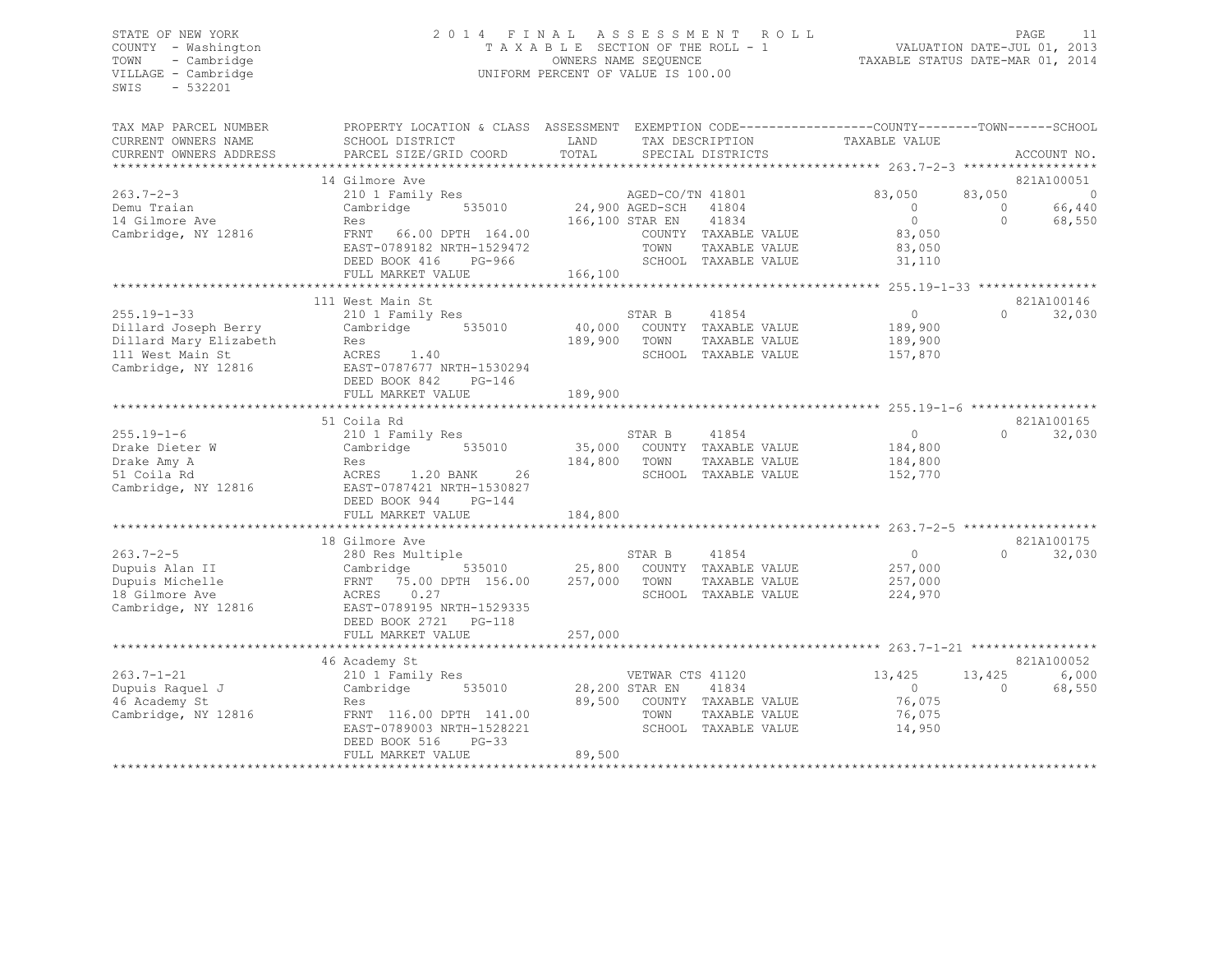#### STATE OF NEW YORK 2 0 1 4 F I N A L A S S E S S M E N T R O L L PAGE 12 COUNTY - Washington T A X A B L E SECTION OF THE ROLL - 1 VALUATION DATE-JUL 01, 2013 TOWN - Cambridge OWNERS NAME SEQUENCE TAXABLE STATUS DATE-MAR 01, 2014 VILLAGE - Cambridge **UNIFORM PERCENT OF VALUE IS 100.00**

| TAX MAP PARCEL NUMBER                            | PROPERTY LOCATION & CLASS ASSESSMENT |              |        |                      | EXEMPTION CODE-----------------COUNTY-------TOWN------SCHOOL |                    |
|--------------------------------------------------|--------------------------------------|--------------|--------|----------------------|--------------------------------------------------------------|--------------------|
| CURRENT OWNERS NAME                              | SCHOOL DISTRICT                      | LAND         |        | TAX DESCRIPTION      | TAXABLE VALUE                                                |                    |
| CURRENT OWNERS ADDRESS<br>********************** | PARCEL SIZE/GRID COORD               | TOTAL        |        | SPECIAL DISTRICTS    |                                                              | ACCOUNT NO.        |
|                                                  | 148 West Main St                     |              |        |                      |                                                              | 821A100948         |
| $255.19 - 1 - 8.1$                               | 485 >luse sm bld                     |              |        | COUNTY TAXABLE VALUE | 52,000                                                       |                    |
| Endee Robert H III                               | Cambridge<br>535010                  | 17,800       | TOWN   | TAXABLE VALUE        | 52,000                                                       |                    |
| 5 Gilmore Ave                                    | FRNT 92.00 DPTH 90.00                | 52,000       |        | SCHOOL TAXABLE VALUE | 52,000                                                       |                    |
| Cambridge, NY 12816                              | EAST-0787507 NRTH-1530567            |              |        |                      |                                                              |                    |
|                                                  | DEED BOOK 2088 PG-61                 |              |        |                      |                                                              |                    |
|                                                  | FULL MARKET VALUE                    | 52,000       |        |                      |                                                              |                    |
|                                                  |                                      |              |        |                      |                                                              |                    |
|                                                  | 5 Gilmore Ave                        |              |        |                      |                                                              | 821A100179         |
| $255.19 - 2 - 28$                                | 210 1 Family Res                     |              | STAR B | 41854                | $\circ$                                                      | $\Omega$<br>32,030 |
| Endee Robert H III                               | 535010<br>Cambridge                  | 28,100       |        | COUNTY TAXABLE VALUE | 190,900                                                      |                    |
| Smith Kathleen M                                 | House & Land                         | 190,900      | TOWN   | TAXABLE VALUE        | 190,900                                                      |                    |
| 5 Gilmore Ave                                    | Bndy Agmt 752/325                    |              |        | SCHOOL TAXABLE VALUE | 158,870                                                      |                    |
| Cambridge, NY 12816                              | FRNT 75.00 DPTH 235.00               |              |        |                      |                                                              |                    |
|                                                  | EAST-0789409 NRTH-1529775            |              |        |                      |                                                              |                    |
|                                                  | DEED BOOK 752<br>$PG-322$            |              |        |                      |                                                              |                    |
|                                                  | FULL MARKET VALUE                    | 190,900      |        |                      |                                                              |                    |
|                                                  |                                      |              |        |                      |                                                              |                    |
|                                                  | 65 West Main St                      |              |        |                      |                                                              | 821C100104         |
| $255.19 - 2 - 8$                                 | 210 1 Family Res                     |              |        | COUNTY TAXABLE VALUE | 120,200                                                      |                    |
| Fagen-Smith Margaret                             | 535010<br>Cambridge                  | 24,100       | TOWN   | TAXABLE VALUE        | 120,200                                                      |                    |
| 56 South Union St                                | Res                                  | 120,200      |        | SCHOOL TAXABLE VALUE | 120,200                                                      |                    |
| Cambridge, NY 12816                              | *790/245 *790/242                    |              |        |                      |                                                              |                    |
|                                                  | 55.00 DPTH 264.00<br>FRNT            |              |        |                      |                                                              |                    |
|                                                  | ACRES<br>0.40                        |              |        |                      |                                                              |                    |
|                                                  | EAST-0789446 NRTH-1530027            |              |        |                      |                                                              |                    |
|                                                  | DEED BOOK 793<br>$PG-86$             |              |        |                      |                                                              |                    |
|                                                  | FULL MARKET VALUE                    | 120,200      |        |                      |                                                              |                    |
|                                                  | 45 Academy St                        |              |        |                      |                                                              | 821A100057         |
| $263.7 - 2 - 30$                                 | 210 1 Family Res                     |              |        | COUNTY TAXABLE VALUE | 76,100                                                       |                    |
| Fedler Catherine                                 | Cambridge<br>535010                  | 25,000       | TOWN   | TAXABLE VALUE        | 76,100                                                       |                    |
| 90 Ackley Rd                                     | Res                                  | 76,100       |        | SCHOOL TAXABLE VALUE | 76,100                                                       |                    |
| Cambridge, NY 12816                              | FRNT 62.00 DPTH 172.00               |              |        |                      |                                                              |                    |
|                                                  | EAST-0789148 NRTH-1528636            |              |        |                      |                                                              |                    |
|                                                  | DEED BOOK 363<br>$PG-568$            |              |        |                      |                                                              |                    |
|                                                  | FULL MARKET VALUE                    | 76,100       |        |                      |                                                              |                    |
|                                                  | *******************************      | ************ |        |                      |                                                              |                    |
|                                                  | 76 South Union St                    |              |        |                      |                                                              | 821A100133         |
| $263.11 - 1 - 3$                                 | 210 1 Family Res                     |              |        | COUNTY TAXABLE VALUE | 113,400                                                      |                    |
| Ferquson Sarah                                   | Cambridge<br>535010                  | 26,400       | TOWN   | TAXABLE VALUE        | 113,400                                                      |                    |
| 99 Dickensen Rd                                  | Res                                  | 113,400      |        | SCHOOL TAXABLE VALUE | 113,400                                                      |                    |
| Buskirk, NY 12028                                | FRNT 112.00 DPTH 128.00              |              |        |                      |                                                              |                    |
|                                                  | EAST-0789142 NRTH-1527155            |              |        |                      |                                                              |                    |
|                                                  | DEED BOOK 2958<br>PG-196             |              |        |                      |                                                              |                    |
|                                                  | FULL MARKET VALUE                    | 113,400      |        |                      |                                                              |                    |
| *************************                        |                                      |              |        |                      |                                                              |                    |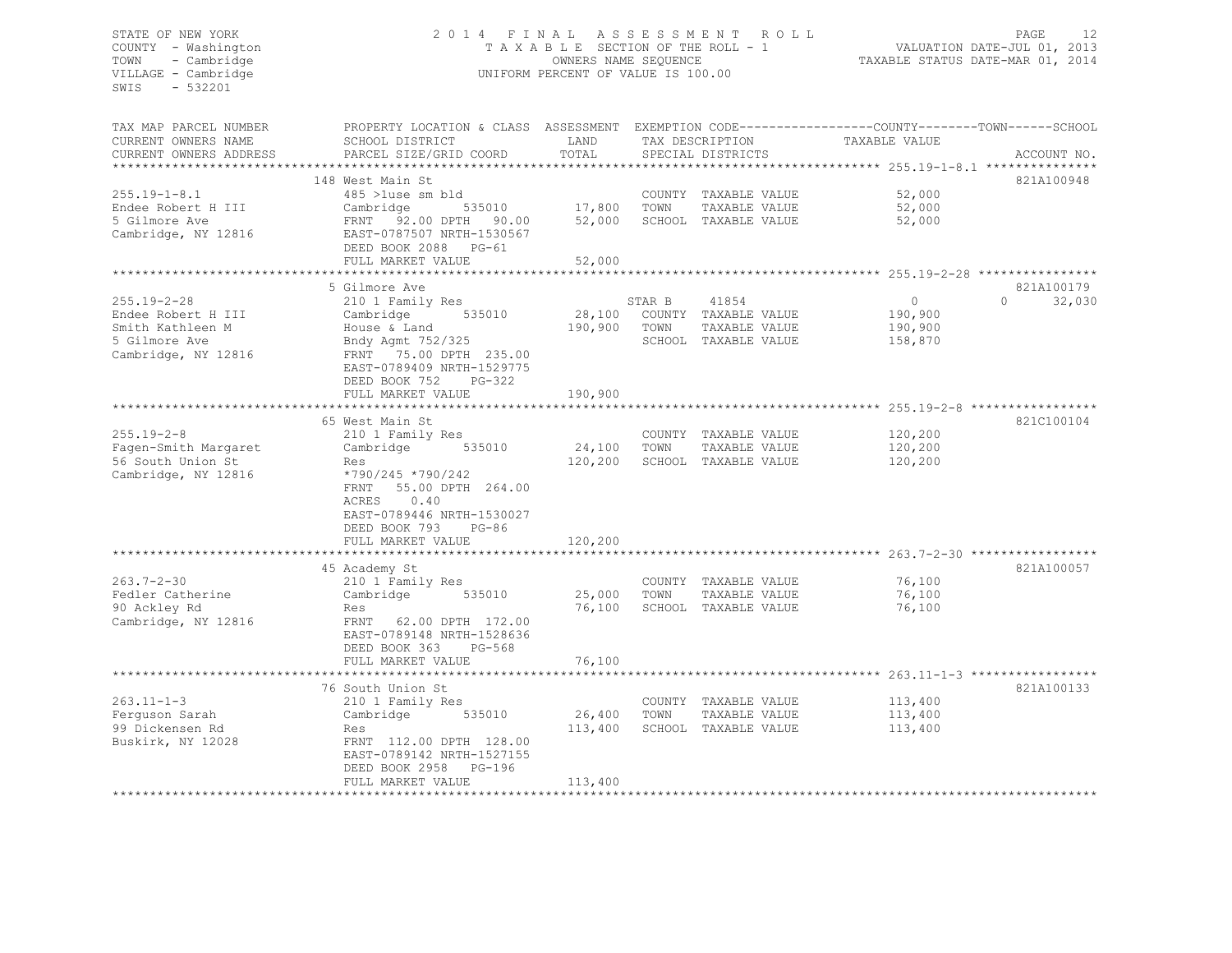#### STATE OF NEW YORK 2 0 1 4 F I N A L A S S E S S M E N T R O L L PAGE 13 COUNTY - Washington T A X A B L E SECTION OF THE ROLL - 1 VALUATION DATE-JUL 01, 2013 TOWN - Cambridge OWNERS NAME SEQUENCE TAXABLE STATUS DATE-MAR 01, 2014 VILLAGE - Cambridge **UNIFORM PERCENT OF VALUE IS 100.00**

| TAX MAP PARCEL NUMBER<br>CURRENT OWNERS NAME<br>CURRENT OWNERS ADDRESS                               | PROPERTY LOCATION & CLASS ASSESSMENT<br>SCHOOL DISTRICT<br>PARCEL SIZE/GRID COORD                                                                                            | LAND<br>TOTAL                |                          | TAX DESCRIPTION<br>SPECIAL DISTRICTS                                   | EXEMPTION CODE-----------------COUNTY-------TOWN------SCHOOL<br>TAXABLE VALUE |                    | ACCOUNT NO.                   |
|------------------------------------------------------------------------------------------------------|------------------------------------------------------------------------------------------------------------------------------------------------------------------------------|------------------------------|--------------------------|------------------------------------------------------------------------|-------------------------------------------------------------------------------|--------------------|-------------------------------|
|                                                                                                      |                                                                                                                                                                              |                              |                          |                                                                        |                                                                               |                    |                               |
| $263.11 - 1 - 2$<br>Feus Richard C<br>Feus Georgeann<br>70 South Union St<br>Cambridge, NY 12816     | 70 South Union St<br>210 1 Family Res<br>535010<br>Cambridge<br>Res<br>ACRES 7.90<br>EAST-0788849 NRTH-1527312                                                               | 76,500 STAR EN<br>298,100    | VETWAR CTS 41120<br>TOWN | 41834<br>COUNTY TAXABLE VALUE<br>TAXABLE VALUE<br>SCHOOL TAXABLE VALUE | 30,000<br>$\circ$<br>268,100<br>271,100<br>223,550                            | 27,000<br>$\Omega$ | 821A100058<br>6,000<br>68,550 |
|                                                                                                      | DEED BOOK 431<br>$PG-225$                                                                                                                                                    |                              |                          |                                                                        |                                                                               |                    |                               |
|                                                                                                      | FULL MARKET VALUE                                                                                                                                                            | 298,100                      |                          |                                                                        | ********** 263.7-2-39 *****************                                       |                    |                               |
| $263.7 - 2 - 39$<br>Finnegan Meegan<br>23 Academy St<br>Cambridge, NY 12816                          | 23 Academy St<br>210 1 Family Res<br>535010<br>Cambridge<br>Res<br>FRNT<br>94.00 DPTH 160.00<br>26<br>BANK                                                                   | 27,400<br>136,200            | STAR B<br>TOWN           | 41854<br>COUNTY TAXABLE VALUE<br>TAXABLE VALUE<br>SCHOOL TAXABLE VALUE | $\circ$<br>136,200<br>136,200<br>104,170                                      | $\Omega$           | 821A100039<br>32,030          |
|                                                                                                      | EAST-0789049 NRTH-1529260<br>DEED BOOK 1993<br>$PG-40$<br>FULL MARKET VALUE<br>************************                                                                      | 136,200                      |                          |                                                                        |                                                                               |                    |                               |
|                                                                                                      | 34 Academy St                                                                                                                                                                |                              |                          |                                                                        |                                                                               |                    | 821A100182                    |
| $263.7 - 1 - 18$<br>Fitzgerald David W<br>Fitzgerald Wendy A<br>34 Academy St<br>Cambridge, NY 12816 | 210 1 Family Res<br>535010<br>Cambridge<br>Res<br>FRNT 140.00 DPTH 265.00<br>ACRES<br>1.05<br>EAST-0788857 NRTH-1528685<br>DEED BOOK 812<br>$PG-7$                           | 42,300<br>158,500            | STAR B<br>TOWN           | 41854<br>COUNTY TAXABLE VALUE<br>TAXABLE VALUE<br>SCHOOL TAXABLE VALUE | $\circ$<br>158,500<br>158,500<br>126,470                                      | $\Omega$           | 32,030                        |
|                                                                                                      | FULL MARKET VALUE                                                                                                                                                            | 158,500                      |                          |                                                                        |                                                                               |                    |                               |
| $255.19 - 3 - 4$<br>Foley Paul<br>93 West Main St<br>Cambridge, NY 12816                             | 93 West Main St<br>210 1 Family Res<br>Cambridge<br>535010<br>Res<br>FRNT<br>81.00 DPTH 232.00<br>EAST-0788525 NRTH-1530008<br>DEED BOOK 1941<br>PG-289<br>FULL MARKET VALUE | 28,700<br>239,000<br>239,000 | TOWN                     | COUNTY TAXABLE VALUE<br>TAXABLE VALUE<br>SCHOOL TAXABLE VALUE          | 239,000<br>239,000<br>239,000                                                 |                    | 821A100072                    |
|                                                                                                      |                                                                                                                                                                              |                              |                          |                                                                        |                                                                               |                    |                               |
| $255.19 - 2 - 37$<br>Fournier Abigail<br>Closson Susan<br>13 Academy St<br>Cambridge, NY 12816       | 13 Academy St<br>210 1 Family Res<br>Cambridge<br>535010<br>Res<br>FRNT<br>76.00 DPTH 209.00<br>EAST-0789004 NRTH-1529692<br>DEED BOOK 3184<br>$PG-163$<br>FULL MARKET VALUE | 27,900<br>130,100<br>130,100 | STAR B<br>TOWN           | 41854<br>COUNTY TAXABLE VALUE<br>TAXABLE VALUE<br>SCHOOL TAXABLE VALUE | $\circ$<br>130,100<br>130,100<br>98,070                                       | $\Omega$           | 821A100071<br>32,030          |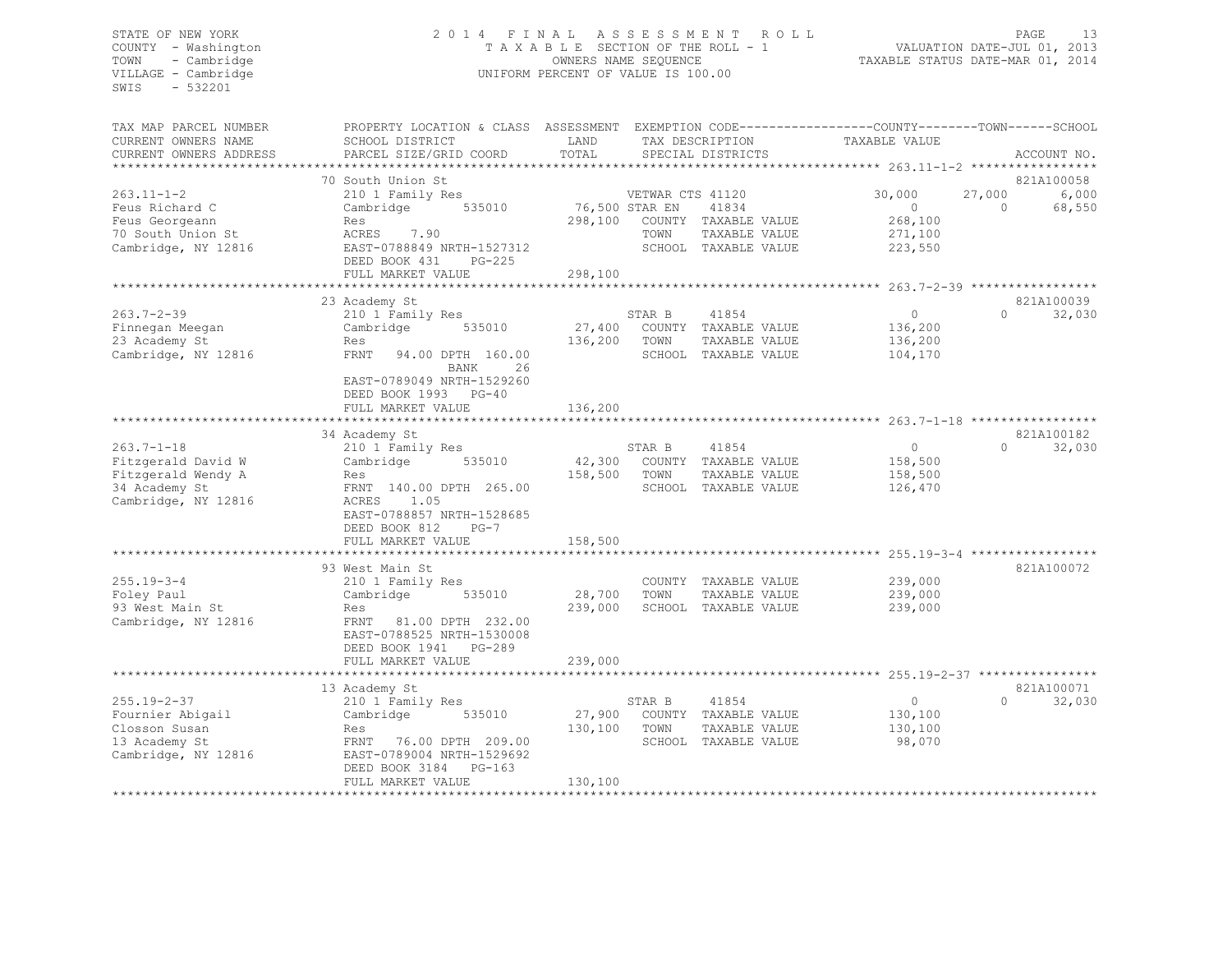#### STATE OF NEW YORK 2 0 1 4 F I N A L A S S E S S M E N T R O L L PAGE 14 COUNTY - Washington T A X A B L E SECTION OF THE ROLL - 1 VALUATION DATE-JUL 01, 2013 TOWN - Cambridge OWNERS NAME SEQUENCE TAXABLE STATUS DATE-MAR 01, 2014 VILLAGE - Cambridge **UNIFORM PERCENT OF VALUE IS 100.00**

| TAX MAP PARCEL NUMBER  | PROPERTY LOCATION & CLASS ASSESSMENT EXEMPTION CODE----------------COUNTY-------TOWN------SCHOOL |              |         |                               |                |                    |
|------------------------|--------------------------------------------------------------------------------------------------|--------------|---------|-------------------------------|----------------|--------------------|
| CURRENT OWNERS NAME    | SCHOOL DISTRICT                                                                                  | LAND         |         | TAX DESCRIPTION               | TAXABLE VALUE  |                    |
| CURRENT OWNERS ADDRESS | PARCEL SIZE/GRID COORD                                                                           | TOTAL        |         | SPECIAL DISTRICTS             |                | ACCOUNT NO.        |
|                        |                                                                                                  |              |         |                               |                |                    |
|                        | 43 Academy St                                                                                    |              |         |                               |                | 821A100132         |
| $263.7 - 2 - 31$       | 210 1 Family Res                                                                                 |              |         | COUNTY TAXABLE VALUE          | 89,000         |                    |
| Frakes Jami L          | Cambridge 535010                                                                                 | 23,800 TOWN  |         | TAXABLE VALUE                 | 89,000         |                    |
| 43 Academy St          | Res                                                                                              | 89,000       |         | SCHOOL TAXABLE VALUE          | 89,000         |                    |
| Cambridge, NY 12816    | FRNT 50.00 DPTH 172.00                                                                           |              |         |                               |                |                    |
|                        | 185<br>BANK                                                                                      |              |         |                               |                |                    |
|                        | EAST-0789140 NRTH-1528691                                                                        |              |         |                               |                |                    |
|                        | DEED BOOK 2508 PG-209                                                                            |              |         |                               |                |                    |
|                        | FULL MARKET VALUE                                                                                | 89,000       |         |                               |                |                    |
|                        |                                                                                                  |              |         |                               |                |                    |
|                        | 32 South Union St                                                                                |              |         |                               |                | 821A100018         |
| $263.7 - 2 - 11$       | 210 1 Family Res                                                                                 |              | STAR B  | 41854                         | $\overline{0}$ | $\Omega$<br>32,030 |
| French James           | Cambridge                                                                                        |              |         | $25,800$ COUNTY TAXABLE VALUE | 190,000        |                    |
|                        | 535010<br>FRNT 56.00 DPTH 209.00 190,000                                                         |              |         |                               |                |                    |
| French Virginia        |                                                                                                  |              | TOWN    | TAXABLE VALUE                 | 190,000        |                    |
| 32 South Union St      | EAST-0789403 NRTH-1528940                                                                        |              |         | SCHOOL TAXABLE VALUE          | 157,970        |                    |
| Cambridge, NY 12816    | DEED BOOK 2809 PG-155                                                                            |              |         |                               |                |                    |
|                        | FULL MARKET VALUE                                                                                | 190,000      |         |                               |                |                    |
|                        |                                                                                                  |              |         |                               |                |                    |
|                        | 110 West Main St                                                                                 |              |         |                               |                | 821A100113         |
| $255.19 - 1 - 25$      | 210 1 Family Res                                                                                 |              | STAR EN | 41834                         | $\overline{0}$ | $\Omega$<br>68,550 |
| Gausewitz Karl         | 535010<br>Cambridge                                                                              |              |         | 22,000 COUNTY TAXABLE VALUE   | 163,900        |                    |
| Gausewitz Sara         | Res                                                                                              | 163,900 TOWN |         | TAXABLE VALUE                 | 163,900        |                    |
| 110 West Main St       | FRNT 73.00 DPTH 290.00                                                                           |              |         | SCHOOL TAXABLE VALUE          | 95,350         |                    |
| Cambridge, NY 12816    | EAST-0789047 NRTH-1530259                                                                        |              |         |                               |                |                    |
|                        | DEED BOOK 481 PG-667                                                                             |              |         |                               |                |                    |
|                        | FULL MARKET VALUE                                                                                | 163,900      |         |                               |                |                    |
|                        |                                                                                                  |              |         |                               |                |                    |
|                        | 18 Academy St                                                                                    |              |         |                               |                | 821A100156         |
| $263.7 - 1 - 12$       | 210 1 Family Res                                                                                 |              | STAR B  | 41854                         | $\overline{0}$ | $\Omega$<br>32,030 |
| Genevick Bryan F       | Cambridge 535010                                                                                 |              |         | 30,400 COUNTY TAXABLE VALUE   | 183,000        |                    |
| Genevick Erin M        | Res                                                                                              | 183,000 TOWN |         | TAXABLE VALUE                 | 183,000        |                    |
| 18 Academy St          | Deck                                                                                             |              |         | SCHOOL TAXABLE VALUE          | 150,970        |                    |
| Cambridge, NY 12816    | FRNT 93.00 DPTH 330.00                                                                           |              |         |                               |                |                    |
|                        | EAST-0788753 NRTH-1529220                                                                        |              |         |                               |                |                    |
|                        | DEED BOOK 1797 PG-296                                                                            |              |         |                               |                |                    |
|                        | FULL MARKET VALUE                                                                                | 183,000      |         |                               |                |                    |
|                        |                                                                                                  |              |         |                               |                |                    |
|                        | 7 Gilmore Ave                                                                                    |              |         |                               |                | 821A100136         |
| $255.19 - 2 - 27$      | 210 1 Family Res                                                                                 |              | STAR B  | 41854                         | $\circ$        | $\Omega$<br>32,030 |
| Giglio Christopher     | 535010<br>Cambridge                                                                              | 26,900       |         | COUNTY TAXABLE VALUE          | 120,900        |                    |
| 7 Gilmore Ave          | Res                                                                                              | 120,900      | TOWN    | TAXABLE VALUE                 | 120,900        |                    |
| Cambridge, NY 12816    | FRNT 66.00 DPTH 217.00                                                                           |              |         | SCHOOL TAXABLE VALUE          | 88,870         |                    |
|                        | EAST-0789406 NRTH-1529703                                                                        |              |         |                               |                |                    |
|                        | DEED BOOK 892<br>$PG-20$                                                                         |              |         |                               |                |                    |
|                        | FULL MARKET VALUE                                                                                | 120,900      |         |                               |                |                    |
|                        |                                                                                                  |              |         |                               |                |                    |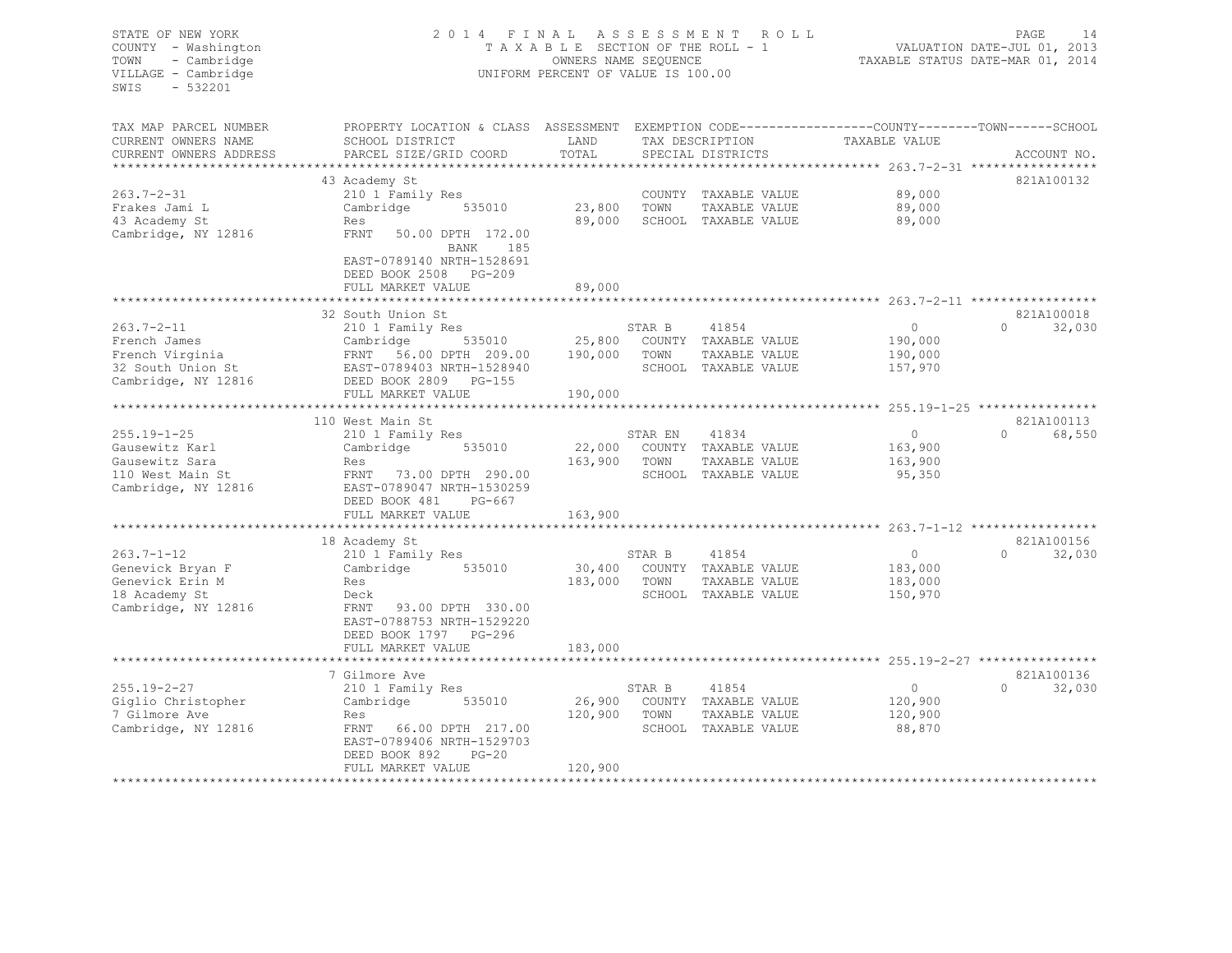#### STATE OF NEW YORK 2 0 1 4 F I N A L A S S E S S M E N T R O L L PAGE 15 COUNTY - Washington T A X A B L E SECTION OF THE ROLL - 1 VALUATION DATE-JUL 01, 2013 TOWN - Cambridge OWNERS NAME SEQUENCE TAXABLE STATUS DATE-MAR 01, 2014 VILLAGE - Cambridge **UNIFORM PERCENT OF VALUE IS 100.00**

| TAX MAP PARCEL NUMBER<br>CURRENT OWNERS NAME<br>CURRENT OWNERS ADDRESS | PROPERTY LOCATION & CLASS ASSESSMENT<br>SCHOOL DISTRICT<br>PARCEL SIZE/GRID COORD | LAND<br>TOTAL                 |                         | TAX DESCRIPTION<br>SPECIAL DISTRICTS | EXEMPTION CODE-----------------COUNTY-------TOWN------SCHOOL<br>TAXABLE VALUE |          | ACCOUNT NO. |
|------------------------------------------------------------------------|-----------------------------------------------------------------------------------|-------------------------------|-------------------------|--------------------------------------|-------------------------------------------------------------------------------|----------|-------------|
|                                                                        |                                                                                   | ***************************** |                         |                                      | ****************** 255.19-2-1 ******************                              |          |             |
|                                                                        | 83 West Main St                                                                   |                               |                         |                                      |                                                                               |          | 821A100055  |
| $255.19 - 2 - 1$                                                       | 411 Apartment                                                                     |                               |                         | COUNTY TAXABLE VALUE                 | 204,200                                                                       |          |             |
| Giglio Dominick                                                        | Cambridge<br>535010                                                               | 21,800                        | TOWN                    | TAXABLE VALUE                        | 204,200                                                                       |          |             |
| Giglio Mary Ann                                                        | Res                                                                               | 204,200                       |                         | SCHOOL TAXABLE VALUE                 | 204,200                                                                       |          |             |
| 30 County Route 59                                                     | <b>FRNT</b><br>54.00 DPTH 132.00                                                  |                               |                         |                                      |                                                                               |          |             |
| Buskirk, NY 12028                                                      | EAST-0788896 NRTH-1529979                                                         |                               |                         |                                      |                                                                               |          |             |
|                                                                        | DEED BOOK 2341 PG-212                                                             |                               |                         |                                      |                                                                               |          |             |
|                                                                        | FULL MARKET VALUE                                                                 | 204,200                       |                         |                                      | *********** 263.7-1-4 *******************                                     |          |             |
|                                                                        |                                                                                   |                               |                         |                                      |                                                                               |          | 821A100008  |
| $263.7 - 1 - 4$                                                        | 9 Myrtle Ave<br>210 1 Family Res                                                  |                               | VETCOM CTS 41130        |                                      | 49,075                                                                        | 45,000   | 10,000      |
| Giglio Frank                                                           | Cambridge<br>535010                                                               | 29,900 STAR B                 |                         | 41854                                | $\circ$                                                                       | $\Omega$ | 32,030      |
| Thompson Florence                                                      | Res                                                                               | 196,300                       |                         | COUNTY TAXABLE VALUE                 | 147,225                                                                       |          |             |
| 9 Myrtle Ave                                                           | 916/89                                                                            |                               | TOWN                    | TAXABLE VALUE                        | 151,300                                                                       |          |             |
| Cambridge, NY 12816                                                    | FRNT 102.00 DPTH 194.00                                                           |                               |                         | SCHOOL TAXABLE VALUE                 | 154,270                                                                       |          |             |
|                                                                        | EAST-0788655 NRTH-1529306                                                         |                               |                         |                                      |                                                                               |          |             |
|                                                                        | $PG-89$                                                                           |                               |                         |                                      |                                                                               |          |             |
|                                                                        | DEED BOOK 916<br>FULL MARKET VALUE                                                | 196,300                       |                         |                                      |                                                                               |          |             |
|                                                                        |                                                                                   |                               |                         |                                      | $255.19 - 2 - 33$ *****                                                       |          |             |
|                                                                        | 6 Gilmore Ave                                                                     |                               |                         |                                      |                                                                               |          | 821A100176  |
| $255.19 - 2 - 33$                                                      | 210 1 Family Res                                                                  |                               | STAR B                  | 41854                                | $\circ$                                                                       | $\Omega$ | 32,030      |
| Goldstone Jeffrey                                                      | Cambridge<br>535010                                                               | 23,700                        |                         | COUNTY TAXABLE VALUE                 | 194,200                                                                       |          |             |
| Goldstone Frances L                                                    | Res                                                                               | 194,200                       | TOWN                    | TAXABLE VALUE                        | 194,200                                                                       |          |             |
| 6 Gilmore Ave                                                          | FRNT<br>66.00 DPTH 140.00                                                         |                               |                         | SCHOOL TAXABLE VALUE                 | 162,170                                                                       |          |             |
| Cambridge, NY 12816                                                    | EAST-0789175 NRTH-1529753                                                         |                               |                         |                                      |                                                                               |          |             |
|                                                                        | DEED BOOK 793<br>$PG-49$                                                          |                               |                         |                                      |                                                                               |          |             |
|                                                                        | FULL MARKET VALUE                                                                 | 194,200                       |                         |                                      |                                                                               |          |             |
|                                                                        |                                                                                   |                               |                         |                                      |                                                                               |          |             |
|                                                                        | 16 Gilmore Ave                                                                    |                               |                         |                                      |                                                                               |          | 821A100010  |
| $263.7 - 2 - 4$                                                        | 210 1 Family Res                                                                  |                               | STAR B                  | 41854                                | $\circ$                                                                       | $\Omega$ | 32,030      |
| Gorman Thomas A                                                        | Cambridge<br>535010                                                               | 24,700                        |                         | COUNTY TAXABLE VALUE                 | 124,200                                                                       |          |             |
| Liu-Gorman Anna                                                        | Res                                                                               | 124,200                       | TOWN                    | TAXABLE VALUE                        | 124,200                                                                       |          |             |
| 16 Gilmore Ave                                                         | FRNT<br>66.00 DPTH 159.00                                                         |                               |                         | SCHOOL TAXABLE VALUE                 | 92,170                                                                        |          |             |
| Cambridge, NY 12816                                                    | EAST-0789189 NRTH-1529405                                                         |                               |                         |                                      |                                                                               |          |             |
|                                                                        | DEED BOOK 817<br>$PG-213$                                                         |                               |                         |                                      |                                                                               |          |             |
|                                                                        | FULL MARKET VALUE                                                                 | 124,200                       |                         |                                      |                                                                               |          |             |
|                                                                        |                                                                                   |                               |                         |                                      |                                                                               |          |             |
|                                                                        | 119 West Main St                                                                  |                               |                         |                                      |                                                                               |          | 821A100069  |
| $255.19 - 1 - 35$                                                      | 210 1 Family Res                                                                  |                               | VETCOM CTS 41130        |                                      | 29,600                                                                        | 29,600   | 10,000      |
| Gray Edward Jr -LE-                                                    | 535010<br>Cambridge                                                               |                               | 22,300 AGED-CO          | 41802                                | 17,760                                                                        | $\Omega$ | $\circ$     |
| Gray Gladys -LE-                                                       | Res                                                                               |                               | 118,400 AGED-TOWN 41803 |                                      | $\circ$                                                                       | 4,440    | $\Omega$    |
| 119 West Main St                                                       | ACRES<br>1.50                                                                     |                               | STAR EN                 | 41834                                | $\circ$                                                                       | $\Omega$ | 68,550      |
| Cambridge, NY 12816                                                    | EAST-0787171 NRTH-1530463                                                         |                               |                         | COUNTY TAXABLE VALUE                 | 71,040                                                                        |          |             |
|                                                                        | $PG-158$<br>DEED BOOK 814                                                         |                               | TOWN                    | TAXABLE VALUE                        | 84,360                                                                        |          |             |
| *******************                                                    | FULL MARKET VALUE                                                                 | 118,400                       |                         | SCHOOL TAXABLE VALUE                 | 39,850                                                                        |          |             |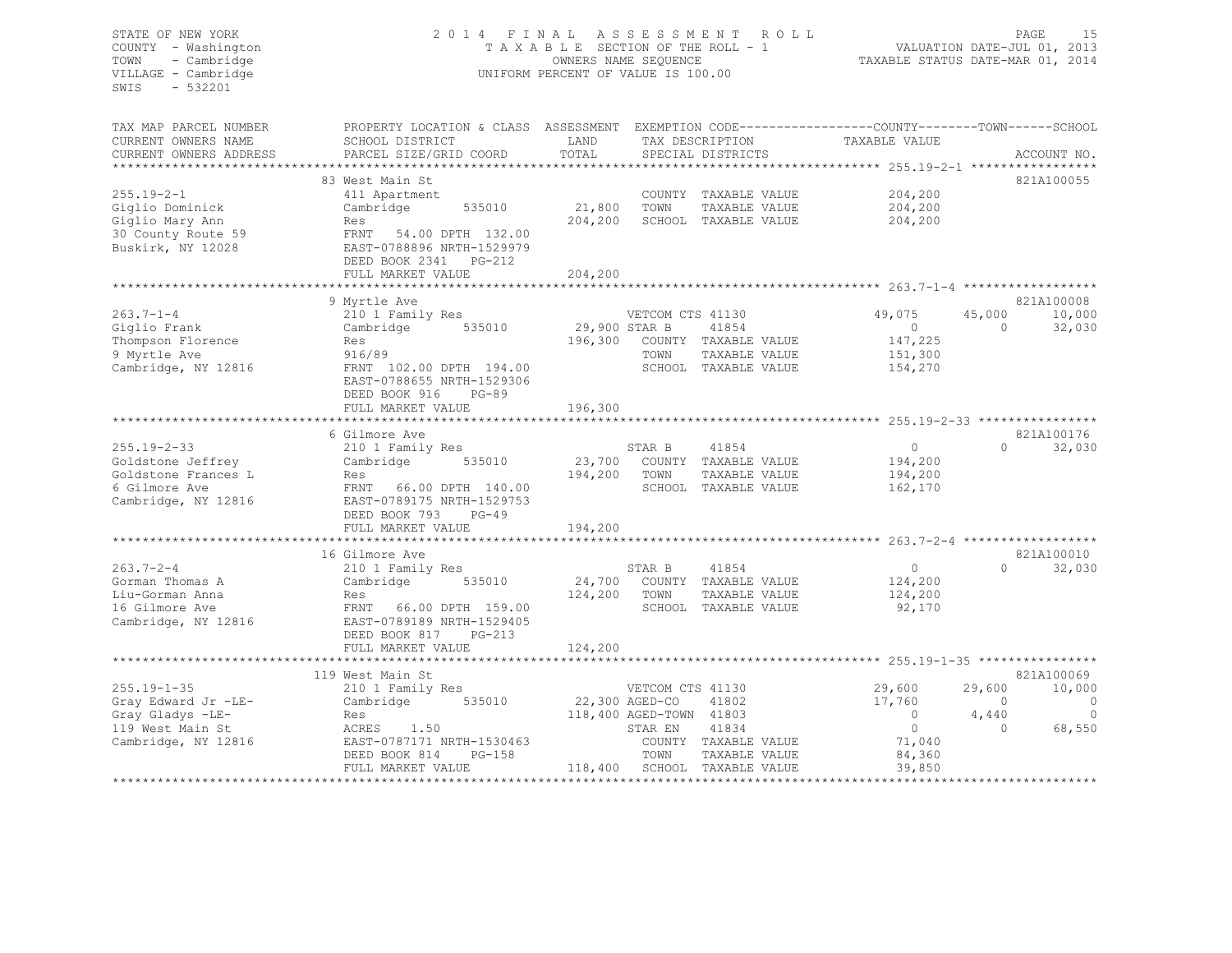#### STATE OF NEW YORK 2 0 1 4 F I N A L A S S E S S M E N T R O L L PAGE 16 COUNTY - Washington T A X A B L E SECTION OF THE ROLL - 1 VALUATION DATE-JUL 01, 2013 TOWN - Cambridge OWNERS NAME SEQUENCE TAXABLE STATUS DATE-MAR 01, 2014 VILLAGE - Cambridge **UNIFORM PERCENT OF VALUE IS 100.00**

| TAX MAP PARCEL NUMBER       | PROPERTY LOCATION & CLASS ASSESSMENT EXEMPTION CODE---------------COUNTY-------TOWN-----SCHOOL |             |                              |                              |                          |
|-----------------------------|------------------------------------------------------------------------------------------------|-------------|------------------------------|------------------------------|--------------------------|
| CURRENT OWNERS NAME         | SCHOOL DISTRICT                                                                                | LAND        | TAX DESCRIPTION              | TAXABLE VALUE                |                          |
| CURRENT OWNERS ADDRESS      | PARCEL SIZE/GRID COORD                                                                         | TOTAL       | SPECIAL DISTRICTS            |                              | ACCOUNT NO.              |
|                             |                                                                                                |             |                              |                              |                          |
|                             | 90 South Union St                                                                              |             |                              |                              | 821A100130               |
| $263.11 - 1 - 1$            | 242 Rurl res&rec                                                                               |             |                              | COUNTY TAXABLE VALUE 202,700 |                          |
| Green Leslie Anne           | 535010<br>Cambridge                                                                            | 50,700 TOWN | TAXABLE VALUE                | 202,700                      |                          |
| William Clifton J           | Res                                                                                            | 202,700     | SCHOOL TAXABLE VALUE         | 202,700                      |                          |
| 90 South Union St           | ACRES 17.20<br>EAST-0788591 NRTH-1526878                                                       |             |                              |                              |                          |
| Cambridge, NY 12816         |                                                                                                |             |                              |                              |                          |
|                             | DEED BOOK 3358 PG-340                                                                          |             |                              |                              |                          |
|                             | FULL MARKET VALUE                                                                              | 202,700     |                              |                              |                          |
|                             |                                                                                                |             |                              |                              |                          |
|                             | Coila Rd                                                                                       |             |                              |                              | 821A100849               |
| $255.19 - 1 - 5$            | 311 Res vac land                                                                               |             | COUNTY TAXABLE VALUE         | 14,400                       |                          |
| Gruber Paul J               | 535010<br>Cambridge                                                                            |             | 14,400 TOWN<br>TAXABLE VALUE | 14,400                       |                          |
| Gruber Andrianna            | Land                                                                                           |             | 14,400 SCHOOL TAXABLE VALUE  | 14,400                       |                          |
| 39 Coila Rd                 | FRNT 135.00 DPTH 106.00                                                                        |             |                              |                              |                          |
| Cambridge, NY 12816         | EAST-0787193 NRTH-1530853                                                                      |             |                              |                              |                          |
|                             | DEED BOOK 438<br>PG-569                                                                        |             |                              |                              |                          |
|                             | FULL MARKET VALUE                                                                              | 14,400      |                              |                              |                          |
|                             |                                                                                                |             |                              |                              |                          |
|                             | 39 Academy St                                                                                  |             |                              |                              | 821A100172               |
| $263.7 - 2 - 33$            | 210 1 Family Res                                                                               |             | COUNTY TAXABLE VALUE         | 138,000                      |                          |
| Guardian Preservation LLC   | Cambridge 535010                                                                               | 22,200 TOWN | TAXABLE VALUE                | 138,000                      |                          |
| 123 Saratoga Rd Ste 100-360 | Res                                                                                            | 138,000     | SCHOOL TAXABLE VALUE         | 138,000                      |                          |
| Glenville, NY 12302         | FRNT 66.00 DPTH 125.00                                                                         |             |                              |                              |                          |
|                             | EAST-0789098 NRTH-1528818                                                                      |             |                              |                              |                          |
|                             | DEED BOOK 3316 PG-199                                                                          |             |                              |                              |                          |
|                             | FULL MARKET VALUE                                                                              | 138,000     |                              |                              |                          |
|                             |                                                                                                |             |                              |                              |                          |
|                             | 5 Pleasant St                                                                                  |             |                              |                              | 821A100073               |
|                             |                                                                                                |             |                              |                              | 6,000                    |
| $263.7 - 1 - 5$             | 210 1 Family Res                                                                               |             | VETWAR CTS 41120             | 22,530                       | 22,530                   |
| Hahn Harvey B               | Cambridge<br>535010                                                                            |             | 28,800 STAR EN<br>41834      | $\overline{0}$               | $\overline{0}$<br>68,550 |
| Hahn Alice                  | Res                                                                                            |             | 150,200 COUNTY TAXABLE VALUE | 127,670                      |                          |
| 5 Pleasant St               | FRNT 204.00 DPTH 90.00                                                                         |             | TOWN<br>TAXABLE VALUE        | 127,670                      |                          |
| Cambridge, NY 12816-1007    | EAST-0788592 NRTH-1529454                                                                      |             | SCHOOL TAXABLE VALUE         | 75,650                       |                          |
|                             | DEED BOOK 434 PG-550                                                                           |             |                              |                              |                          |
|                             | FULL MARKET VALUE                                                                              | 150,200     |                              |                              |                          |
|                             |                                                                                                |             |                              |                              |                          |
|                             | 49 Academy St                                                                                  |             |                              |                              | 821A100144               |
| $263.7 - 2 - 28$            | 210 1 Family Res                                                                               |             | COUNTY TAXABLE VALUE         | 92,000                       |                          |
| Harrington Jeffery A        | Cambridge 535010                                                                               | 23,500      | TOWN<br>TAXABLE VALUE        | 92,000                       |                          |
| Motasky Sarah J             | Res                                                                                            | 92,000      | SCHOOL TAXABLE VALUE         | 92,000                       |                          |
| 49 Academy St               | FRNT 48.00 DPTH 170.00                                                                         |             |                              |                              |                          |
| Cambridge, NY 12816         | EAST-0789162 NRTH-1528529                                                                      |             |                              |                              |                          |
|                             | DEED BOOK 2182 PG-305                                                                          |             |                              |                              |                          |
|                             | FULL MARKET VALUE                                                                              | 92,000      |                              |                              |                          |
|                             |                                                                                                |             |                              |                              |                          |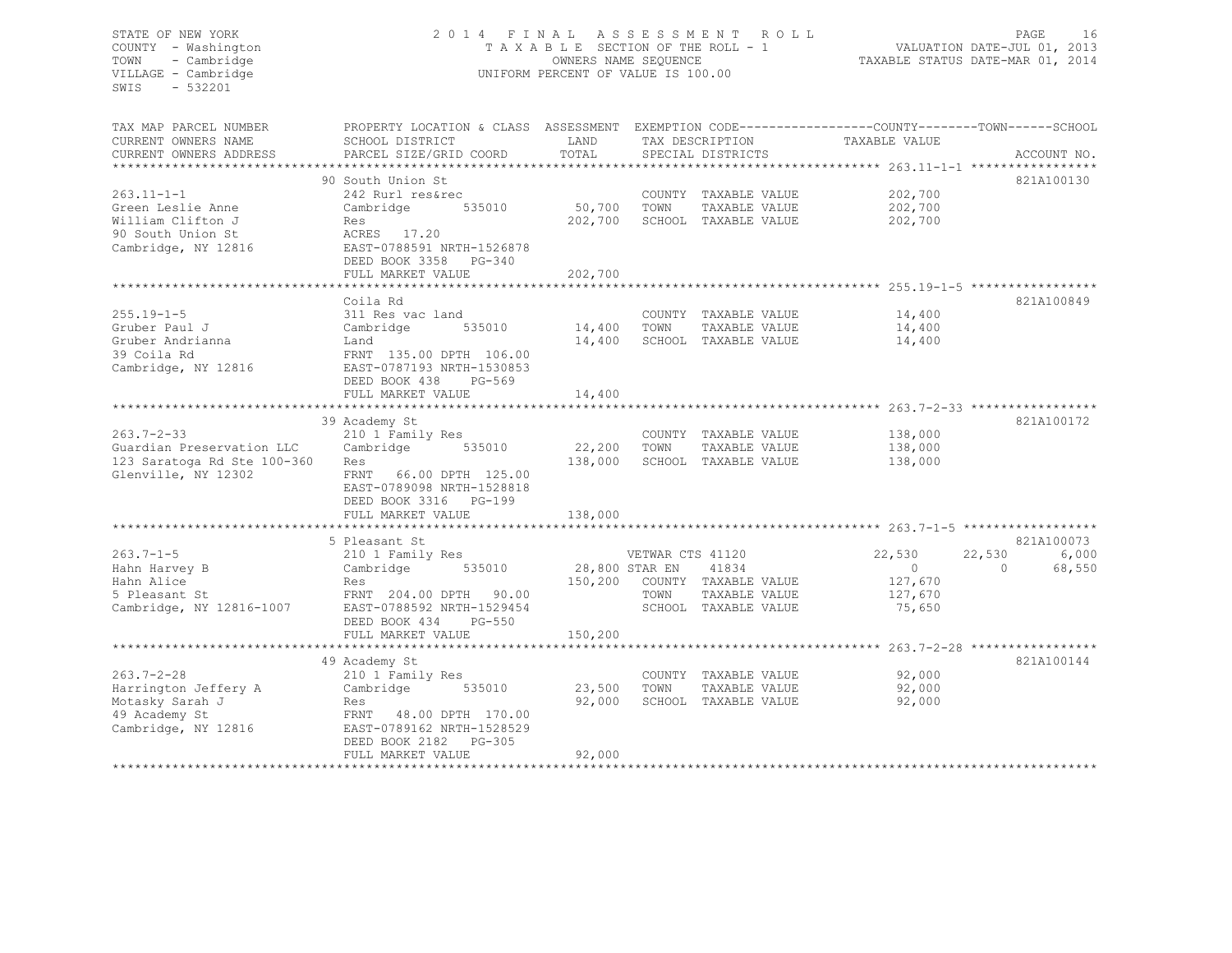#### STATE OF NEW YORK 2 0 1 4 F I N A L A S S E S S M E N T R O L L PAGE 17 COUNTY - Washington T A X A B L E SECTION OF THE ROLL - 1 VALUATION DATE-JUL 01, 2013 TOWN - Cambridge OWNERS NAME SEQUENCE TAXABLE STATUS DATE-MAR 01, 2014 VILLAGE - Cambridge UNIFORM PERCENT OF VALUE IS 100.00

| TAX MAP PARCEL NUMBER      | PROPERTY LOCATION & CLASS ASSESSMENT EXEMPTION CODE----------------COUNTY-------TOWN------SCHOOL |              |         |                                    |                                                              |          |             |
|----------------------------|--------------------------------------------------------------------------------------------------|--------------|---------|------------------------------------|--------------------------------------------------------------|----------|-------------|
| CURRENT OWNERS NAME        | SCHOOL DISTRICT                                                                                  | LAND         |         | TAX DESCRIPTION                    | TAXABLE VALUE                                                |          |             |
| CURRENT OWNERS ADDRESS     | PARCEL SIZE/GRID COORD                                                                           | TOTAL        |         | SPECIAL DISTRICTS                  |                                                              |          | ACCOUNT NO. |
|                            |                                                                                                  |              |         |                                    |                                                              |          |             |
|                            | 24 South Union St                                                                                |              |         |                                    |                                                              |          | 821A100094  |
| $263.7 - 2 - 8$            | 210 1 Family Res                                                                                 |              | STAR EN | 41834                              | $\Omega$                                                     | $\Omega$ | 68,550      |
| Harris Rupert B JR         | Cambridge 535010                                                                                 | 27,100       |         | COUNTY TAXABLE VALUE               | 183,000                                                      |          |             |
| Harris Janice V            | Res                                                                                              | 183,000      | TOWN    | TAXABLE VALUE                      | 183,000                                                      |          |             |
| 24 South Union St          | FRNT 66.00 DPTH 282.00                                                                           |              |         | SCHOOL TAXABLE VALUE               | 114,450                                                      |          |             |
| Cambridge, NY 12816-1018   | EAST-0789443 NRTH-1529161                                                                        |              |         |                                    |                                                              |          |             |
|                            | DEED BOOK 2179 PG-94                                                                             |              |         |                                    |                                                              |          |             |
|                            |                                                                                                  |              |         |                                    |                                                              |          |             |
|                            | FULL MARKET VALUE                                                                                | 183,000      |         |                                    |                                                              |          |             |
|                            |                                                                                                  |              |         |                                    |                                                              |          |             |
|                            | 37 Academy St                                                                                    |              |         |                                    |                                                              |          | 821A100050  |
| $263.7 - 2 - 34$           | 210 1 Family Res                                                                                 |              | STAR B  | 41854                              | $\Omega$                                                     | $\Omega$ | 32,030      |
| Holcomb John L             | 535010<br>Cambridge                                                                              |              |         | 23,300 COUNTY TAXABLE VALUE        | 106,100                                                      |          |             |
| Holcomb Casey L            | Res                                                                                              | 106,100      | TOWN    | TAXABLE VALUE                      | 106,100                                                      |          |             |
| 37 Academy St              | Easement 2939/270                                                                                |              |         | SCHOOL TAXABLE VALUE               | 74,070                                                       |          |             |
| Cambridge, NY 12816        | FRNT<br>66.00 DPTH 137.00                                                                        |              |         |                                    |                                                              |          |             |
|                            | EAST-0789226 NRTH-1528838                                                                        |              |         |                                    |                                                              |          |             |
|                            | DEED BOOK 2994 PG-38                                                                             |              |         |                                    |                                                              |          |             |
|                            | FULL MARKET VALUE                                                                                | 106,100      |         |                                    |                                                              |          |             |
|                            |                                                                                                  |              |         |                                    | ******************************* 255.19-2-35 **************** |          |             |
|                            | 10 Gilmore Ave                                                                                   |              |         |                                    |                                                              |          | 821A100062  |
| 255.19-2-35                | 210 1 Family Res                                                                                 |              |         | COUNTY TAXABLE VALUE               | 120,900                                                      |          |             |
| Howard Melanie D           | Cambridge<br>535010                                                                              | 23,100       | TOWN    | TAXABLE VALUE                      | 120,900                                                      |          |             |
| 48 Michael Dr              | Res                                                                                              | 120,900      |         | SCHOOL TAXABLE VALUE               | 120,900                                                      |          |             |
| Saratoga Springs, NY 12866 | Trans Exempt Repay 2014                                                                          |              |         | TE533 Trans exmt repay-flg         | $.00$ MT                                                     |          |             |
|                            | FRNT 66.00 DPTH 135.00                                                                           |              |         |                                    |                                                              |          |             |
|                            | EAST-0789187 NRTH-1529611                                                                        |              |         |                                    |                                                              |          |             |
|                            | DEED BOOK 3238 PG-1                                                                              |              |         |                                    |                                                              |          |             |
|                            | FULL MARKET VALUE                                                                                | 120,900      |         |                                    |                                                              |          |             |
|                            |                                                                                                  |              |         |                                    |                                                              |          |             |
|                            | 55 Academy St                                                                                    |              |         |                                    |                                                              |          | 821A100150  |
| $263.7 - 2 - 26$           |                                                                                                  |              |         |                                    | $\circ$                                                      | $\Omega$ | 32,030      |
|                            | 210 1 Family Res                                                                                 |              | STAR B  | 41854                              |                                                              |          |             |
| Hunt Shannon L Jr          |                                                                                                  |              |         | 535010 23,700 COUNTY TAXABLE VALUE | 102,600                                                      |          |             |
| 55 Academy St              | Cambridge 535010<br>FRNT 54.00 DPTH 162.00                                                       | 102,600 TOWN |         | TAXABLE VALUE                      | 102,600                                                      |          |             |
| Cambridge, NY 12816        | EAST-0789174 NRTH-1528415                                                                        |              |         | SCHOOL TAXABLE VALUE               | 70,570                                                       |          |             |
|                            | DEED BOOK 3208<br>$PG-132$                                                                       |              |         |                                    |                                                              |          |             |
|                            | FULL MARKET VALUE                                                                                | 102,600      |         |                                    |                                                              |          |             |
|                            |                                                                                                  |              |         |                                    |                                                              |          |             |
|                            | 41 Academy St                                                                                    |              |         |                                    |                                                              |          | 821C100129  |
| 263.7-2-32                 | 210 1 Family Res                                                                                 |              |         | COUNTY TAXABLE VALUE               | 143,800                                                      |          |             |
| Hunter Bruce G             | Cambridge 535010                                                                                 | 26,600       | TOWN    | TAXABLE VALUE                      | 143,800                                                      |          |             |
| Hunter Bree M              | Res                                                                                              | 143,800      |         | SCHOOL TAXABLE VALUE               | 143,800                                                      |          |             |
| 41 Academy St              | FRNT 71.00 DPTH 190.00                                                                           |              |         |                                    |                                                              |          |             |
| Cambridge, NY 12816        | EAST-0789141 NRTH-1528754                                                                        |              |         |                                    |                                                              |          |             |
|                            | DEED BOOK 2842 PG-129                                                                            |              |         |                                    |                                                              |          |             |
|                            | FULL MARKET VALUE                                                                                | 143,800      |         |                                    |                                                              |          |             |
|                            |                                                                                                  |              |         |                                    |                                                              |          |             |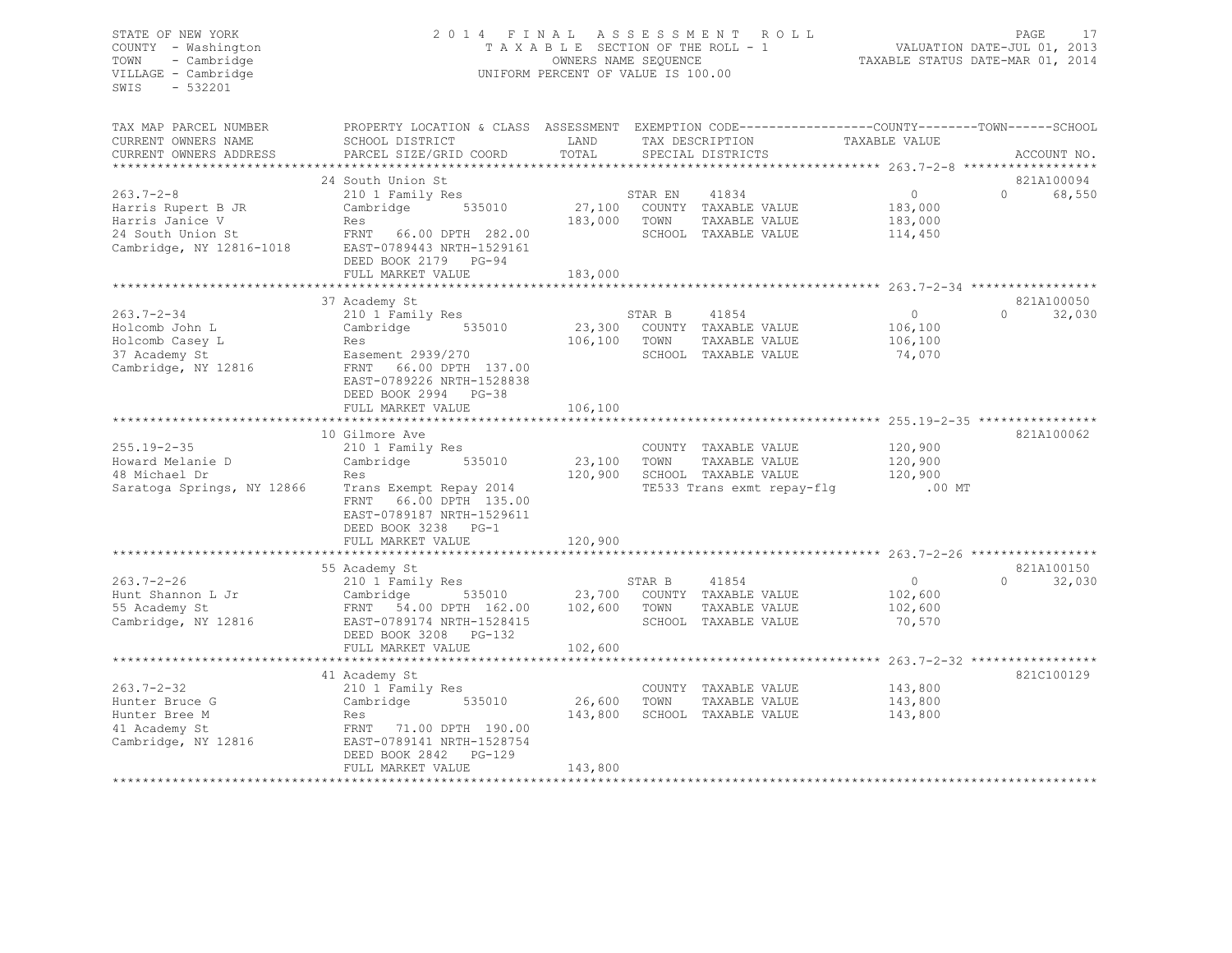#### STATE OF NEW YORK 2 0 1 4 F I N A L A S S E S S M E N T R O L L PAGE 18 COUNTY - Washington T A X A B L E SECTION OF THE ROLL - 1 VALUATION DATE-JUL 01, 2013 TOWN - Cambridge OWNERS NAME SEQUENCE TAXABLE STATUS DATE-MAR 01, 2014 VILLAGE - Cambridge **UNIFORM PERCENT OF VALUE IS 100.00**

| TAX MAP PARCEL NUMBER<br>CURRENT OWNERS NAME            | PROPERTY LOCATION & CLASS ASSESSMENT EXEMPTION CODE----------------COUNTY-------TOWN------SCHOOL<br>SCHOOL DISTRICT                                                                                                                         | LAND         | TAX DESCRIPTION          |                                       | TAXABLE VALUE                                |          |                          |
|---------------------------------------------------------|---------------------------------------------------------------------------------------------------------------------------------------------------------------------------------------------------------------------------------------------|--------------|--------------------------|---------------------------------------|----------------------------------------------|----------|--------------------------|
| CURRENT OWNERS ADDRESS                                  | PARCEL SIZE/GRID COORD                                                                                                                                                                                                                      | TOTAL        |                          | SPECIAL DISTRICTS                     |                                              |          | ACCOUNT NO.              |
|                                                         | 14 South Union St                                                                                                                                                                                                                           |              |                          |                                       |                                              |          | 821A100005               |
| $255.19 - 2 - 21$                                       | 210 1 Family Res                                                                                                                                                                                                                            |              | VETWAR CTS 41120         |                                       | 30,000                                       | 27,000   | 6,000                    |
| Imhof John                                              | Cambridge 535010 26,000 VETCOM CTS 41130                                                                                                                                                                                                    |              |                          |                                       | 50,000<br>10,690                             | 45,000   | 10,000                   |
| 14 South Union St                                       | an<br>Salah Salah Salah Salah Salah Salah Salah Salah Salah Salah Salah Salah Salah Salah Salah Salah Salah Salah S<br>Salah Salah Salah Salah Salah Salah Salah Salah Salah Salah Salah Salah Salah Salah Salah Salah Salah Salah S<br>Res |              | 213,800 VETDIS CTS 41140 |                                       | 10,690<br>10,690                             | 10,690   | 10,690                   |
| Cambridge, NY 12816                                     | Renovations                                                                                                                                                                                                                                 |              | VETDIS CTS 41140         |                                       |                                              | 10,690   | $\mathbb{R}^2$<br>10,690 |
|                                                         | 2 Vet Owners                                                                                                                                                                                                                                |              | STAR B                   | 41854                                 | $\overline{0}$                               | $\sim$ 0 | 32,030                   |
|                                                         | FRNT 63.00 DPTH 194.00                                                                                                                                                                                                                      |              |                          | COUNTY TAXABLE VALUE                  | 112,420<br>120,420                           |          |                          |
|                                                         | EAST-0789568 NRTH-1529570                                                                                                                                                                                                                   |              | TOWN                     | TAXABLE VALUE<br>SCHOOL TAXABLE VALUE |                                              |          |                          |
|                                                         | DEED BOOK 677 PG-26                                                                                                                                                                                                                         | 213,800      |                          |                                       | 144,390                                      |          |                          |
|                                                         | FULL MARKET VALUE                                                                                                                                                                                                                           |              |                          |                                       | ************** 255.19-2-13 ***************** |          |                          |
|                                                         | 47 West Main St                                                                                                                                                                                                                             |              |                          |                                       |                                              |          | 821A100067               |
| $255.19 - 2 - 13$                                       | 482 Det row bldg                                                                                                                                                                                                                            |              |                          | COUNTY TAXABLE VALUE                  | 101,500                                      |          |                          |
| Imhof John V                                            |                                                                                                                                                                                                                                             | 14,500 TOWN  |                          | TAXABLE VALUE                         | 101,500                                      |          |                          |
| JTF-GTMO/OMC                                            |                                                                                                                                                                                                                                             | 101,500      |                          | SCHOOL TAXABLE VALUE                  | 101,500                                      |          |                          |
| APO, AE 09360                                           | ol Let Low Ding<br>Cambridge 535010<br>Store & Flat<br>FRNT 26.00 DPTH 75.00                                                                                                                                                                |              |                          |                                       |                                              |          |                          |
|                                                         | EAST-0789714 NRTH-1530129                                                                                                                                                                                                                   |              |                          |                                       |                                              |          |                          |
|                                                         | DEED BOOK 818<br>$PG-346$                                                                                                                                                                                                                   |              |                          |                                       |                                              |          |                          |
|                                                         | FULL MARKET VALUE                                                                                                                                                                                                                           | 101,500      |                          |                                       |                                              |          |                          |
|                                                         |                                                                                                                                                                                                                                             |              |                          |                                       |                                              |          |                          |
|                                                         | 41 West Main St                                                                                                                                                                                                                             |              |                          |                                       |                                              |          | 821A100148               |
| $255.19 - 2 - 14$                                       |                                                                                                                                                                                                                                             |              |                          | COUNTY TAXABLE VALUE                  | 121,000                                      |          |                          |
| Imhof John V                                            | 535010                                                                                                                                                                                                                                      | 15,700 TOWN  |                          | TAXABLE VALUE                         | 121,000                                      |          |                          |
|                                                         | 482 Det row bldg<br>Cambridge 53<br>Stores & Flats<br>2409/336                                                                                                                                                                              | 121,000      |                          | SCHOOL TAXABLE VALUE                  | 121,000                                      |          |                          |
| Imhof Christina C<br>JTE-GTMO/OMC St<br>JTF-GTMO/OMC St |                                                                                                                                                                                                                                             |              |                          |                                       |                                              |          |                          |
| APO, AE 09360                                           | FRNT 46.00 DPTH 82.00                                                                                                                                                                                                                       |              |                          |                                       |                                              |          |                          |
|                                                         | EAST-0789750 NRTH-1530126                                                                                                                                                                                                                   |              |                          |                                       |                                              |          |                          |
|                                                         | DEED BOOK 1874 PG-111                                                                                                                                                                                                                       |              |                          |                                       |                                              |          |                          |
|                                                         | FULL MARKET VALUE                                                                                                                                                                                                                           | 121,000      |                          |                                       |                                              |          |                          |
|                                                         |                                                                                                                                                                                                                                             |              |                          |                                       |                                              |          |                          |
|                                                         | 44 South Union St                                                                                                                                                                                                                           |              |                          |                                       |                                              |          | 821A100151               |
| $263.7 - 2 - 16$                                        | 210 1 Family Res                                                                                                                                                                                                                            |              | STAR B                   | 41854                                 | $\overline{0}$                               | $\Omega$ | 32,030                   |
| Jahne Donald A                                          | Cambridge 535010                                                                                                                                                                                                                            |              |                          | 30,100 COUNTY TAXABLE VALUE           | 116,900                                      |          |                          |
| Jahne Lois Ann                                          | Res                                                                                                                                                                                                                                         | 116,900 TOWN |                          | TAXABLE VALUE                         | 116,900                                      |          |                          |
| 44 South Union St                                       |                                                                                                                                                                                                                                             |              |                          | SCHOOL TAXABLE VALUE                  | 84,870                                       |          |                          |
| Cambridge, NY 12816                                     | res<br>FRNT 110.00 DPTH 180.00<br>EAST-0789347 NRTH-1528527                                                                                                                                                                                 |              |                          |                                       |                                              |          |                          |
|                                                         | DEED BOOK 570<br>$PG-184$                                                                                                                                                                                                                   |              |                          |                                       |                                              |          |                          |
|                                                         | FULL MARKET VALUE                                                                                                                                                                                                                           | 116,900      |                          |                                       |                                              |          |                          |
|                                                         |                                                                                                                                                                                                                                             |              |                          |                                       |                                              |          |                          |
|                                                         | 80 South Union St                                                                                                                                                                                                                           |              |                          |                                       |                                              |          | 821A100083               |
| $263.11 - 1 - 5$                                        | 210 1 Family Res                                                                                                                                                                                                                            |              | STAR EN                  | 41834                                 | $\overline{0}$                               |          | 0 68,550                 |
| Jeskie Henry J                                          | Cambridge 535010                                                                                                                                                                                                                            |              |                          | 21,400 COUNTY TAXABLE VALUE           | 132,400                                      |          |                          |
| 80 South Union St                                       | Res                                                                                                                                                                                                                                         | 132,400 TOWN |                          | TAXABLE VALUE                         | 132,400                                      |          |                          |
| PO Box 174                                              | 441/756                                                                                                                                                                                                                                     |              |                          | SCHOOL TAXABLE VALUE                  | 63,850                                       |          |                          |
| Cambridge, NY 12816                                     | FRNT 99.00 DPTH 91.00                                                                                                                                                                                                                       |              |                          |                                       |                                              |          |                          |
|                                                         | EAST-0789135 NRTH-1526977                                                                                                                                                                                                                   |              |                          |                                       |                                              |          |                          |
|                                                         | DEED BOOK 3128<br>$PG-65$                                                                                                                                                                                                                   |              |                          |                                       |                                              |          |                          |
|                                                         | FULL MARKET VALUE                                                                                                                                                                                                                           | 132,400      |                          |                                       |                                              |          |                          |
|                                                         |                                                                                                                                                                                                                                             |              |                          |                                       |                                              |          |                          |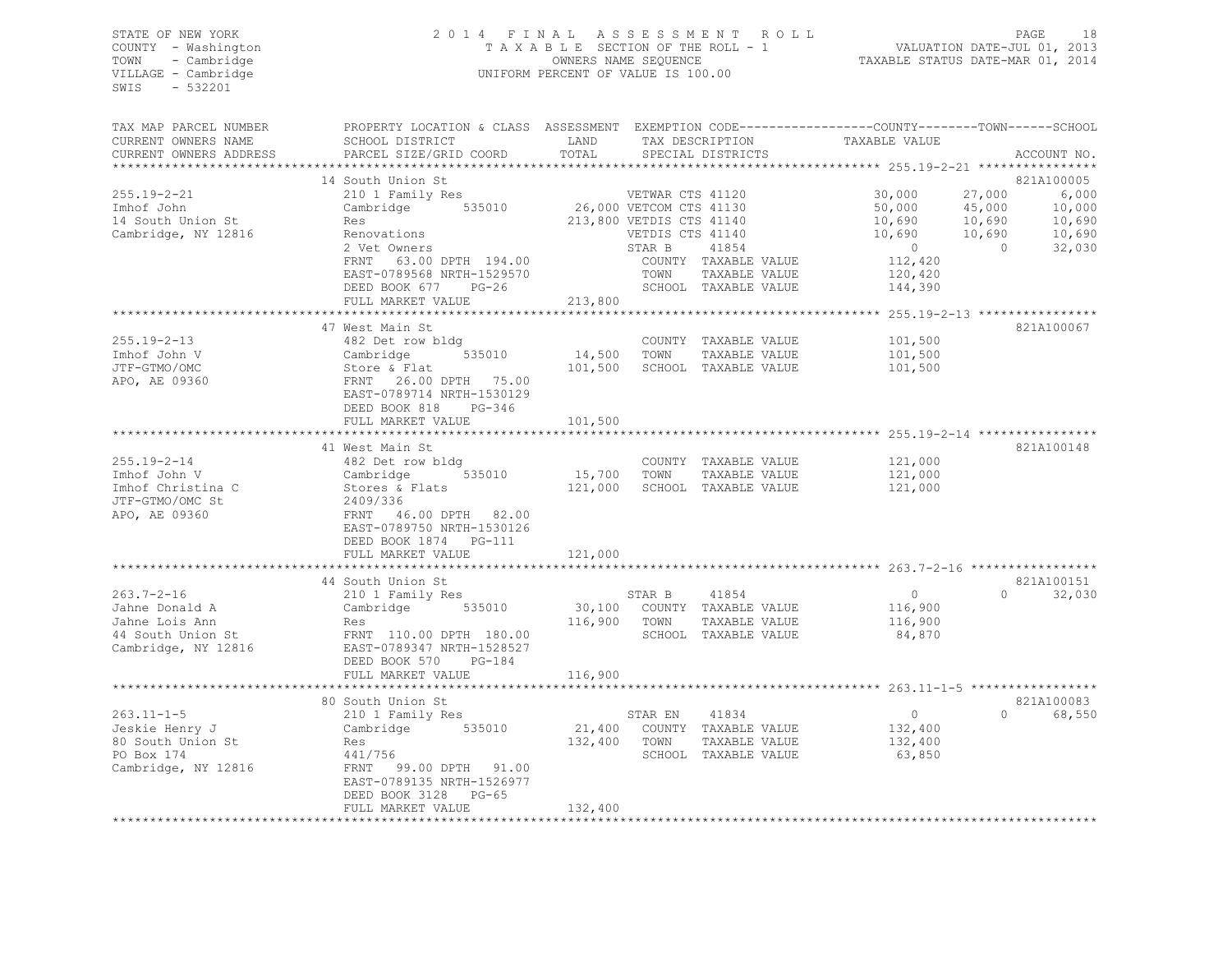#### STATE OF NEW YORK 2 0 1 4 F I N A L A S S E S S M E N T R O L L PAGE 19 COUNTY - Washington T A X A B L E SECTION OF THE ROLL - 1 VALUATION DATE-JUL 01, 2013 TOWN - Cambridge OWNERS NAME SEQUENCE TAXABLE STATUS DATE-MAR 01, 2014 VILLAGE - Cambridge UNIFORM PERCENT OF VALUE IS 100.00

| TAX MAP PARCEL NUMBER            | PROPERTY LOCATION & CLASS ASSESSMENT |         |        |                             |               |                    |
|----------------------------------|--------------------------------------|---------|--------|-----------------------------|---------------|--------------------|
| CURRENT OWNERS NAME              | SCHOOL DISTRICT                      | LAND    |        | TAX DESCRIPTION             | TAXABLE VALUE |                    |
| CURRENT OWNERS ADDRESS           | PARCEL SIZE/GRID COORD               | TOTAL   |        | SPECIAL DISTRICTS           |               | ACCOUNT NO.        |
|                                  |                                      |         |        |                             |               |                    |
|                                  | 78 South Union St                    |         |        |                             |               | 821A100081         |
| $263.11 - 1 - 4$                 | 210 1 Family Res                     |         |        | COUNTY TAXABLE VALUE        | 92,000        |                    |
| Jeskie Jennifer                  | Cambridge<br>535010                  | 23,600  | TOWN   | TAXABLE VALUE               | 92,000        |                    |
| 78 South Union St                | Res                                  | 92,000  |        | SCHOOL TAXABLE VALUE        | 92,000        |                    |
| Cambridge, NY 12816              | FRNT 80.00 DPTH 128.00               |         |        |                             |               |                    |
|                                  | EAST-0789105 NRTH-1527043            |         |        |                             |               |                    |
|                                  | DEED BOOK 838<br>PG-221              |         |        |                             |               |                    |
|                                  | FULL MARKET VALUE                    | 92,000  |        |                             |               |                    |
|                                  |                                      |         |        |                             |               |                    |
|                                  | 14 Academy St                        |         |        |                             |               | 821A100160         |
| $263.7 - 1 - 10$                 | 280 Res Multiple                     |         |        | COUNTY TAXABLE VALUE        | 139,500       |                    |
| Jones Carl                       | 535010<br>Cambridge                  | 25,600  | TOWN   | TAXABLE VALUE               | 139,500       |                    |
|                                  | Res                                  | 139,500 |        |                             | 139,500       |                    |
| Jones Florence<br>4151 Route 346 | FRNT<br>66.00 DPTH 170.00            |         |        | SCHOOL TAXABLE VALUE        |               |                    |
|                                  |                                      |         |        |                             |               |                    |
| North Pownal, VT 05260-9707      | ACRES<br>0.26                        |         |        |                             |               |                    |
|                                  | EAST-0788811 NRTH-1529376            |         |        |                             |               |                    |
|                                  | DEED BOOK 445<br>$PG-166$            |         |        |                             |               |                    |
|                                  | FULL MARKET VALUE                    | 139,500 |        |                             |               |                    |
|                                  |                                      |         |        |                             |               |                    |
|                                  | 26 South Union St                    |         |        |                             |               | 821A100006         |
| $263.7 - 2 - 9$                  | 210 1 Family Res                     |         | STAR B | 41854                       | $\circ$       | 32,030<br>$\cap$   |
| Jones Theresa A                  | 535010<br>Cambridge                  |         |        | 27,200 COUNTY TAXABLE VALUE | 93,000        |                    |
| 26 South Union St                | Res                                  | 93,000  | TOWN   | TAXABLE VALUE               | 93,000        |                    |
| Cambridge, NY 12816              | 67.00 DPTH 262.00<br>FRNT            |         |        | SCHOOL TAXABLE VALUE        | 60,970        |                    |
|                                  | EAST-0789440 NRTH-1529095            |         |        |                             |               |                    |
|                                  | DEED BOOK 2182 PG-252                |         |        |                             |               |                    |
|                                  | FULL MARKET VALUE                    | 93,000  |        |                             |               |                    |
|                                  | ***************************          |         |        |                             |               |                    |
|                                  | 118 West Main St                     |         |        |                             |               | 821A100089         |
| $255.19 - 1 - 29$                | 210 1 Family Res                     |         | STAR B | 41854                       | $\circ$       | $\Omega$<br>32,030 |
| Jones Thomas M                   | Cambridge<br>535010                  | 31,500  |        | COUNTY TAXABLE VALUE        | 170,000       |                    |
| Jones Alexina M                  | Res                                  | 170,000 | TOWN   | TAXABLE VALUE               | 170,000       |                    |
| 118 West Main St                 | FRNT 100.00 DPTH 400.00              |         |        | SCHOOL TAXABLE VALUE        | 137,970       |                    |
| Cambridge, NY 12816              | EAST-0788680 NRTH-1530278            |         |        |                             |               |                    |
|                                  | DEED BOOK 2870 PG-303                |         |        |                             |               |                    |
|                                  | FULL MARKET VALUE                    | 170,000 |        |                             |               |                    |
|                                  |                                      |         |        |                             |               |                    |
|                                  | 33 Academy St                        |         |        |                             |               | 821A100033         |
| $263.7 - 2 - 36$                 | 210 1 Family Res                     |         | STAR B | 41854                       | $\circ$       | 32,030<br>$\Omega$ |
| Joseph John J                    | 535010<br>Cambridge                  | 42,200  |        | COUNTY TAXABLE VALUE        | 153,000       |                    |
| Joseph Linda M                   | Res                                  | 153,000 | TOWN   | TAXABLE VALUE               | 153,000       |                    |
| 33 Academy St                    | ACRES 1.03                           |         |        | SCHOOL TAXABLE VALUE        | 120,970       |                    |
| Cambridge, NY 12816              | EAST-0789154 NRTH-1529022            |         |        |                             |               |                    |
|                                  | DEED BOOK 1960 PG-284                |         |        |                             |               |                    |
|                                  | FULL MARKET VALUE                    | 153,000 |        |                             |               |                    |
|                                  |                                      |         |        |                             |               |                    |
|                                  |                                      |         |        |                             |               |                    |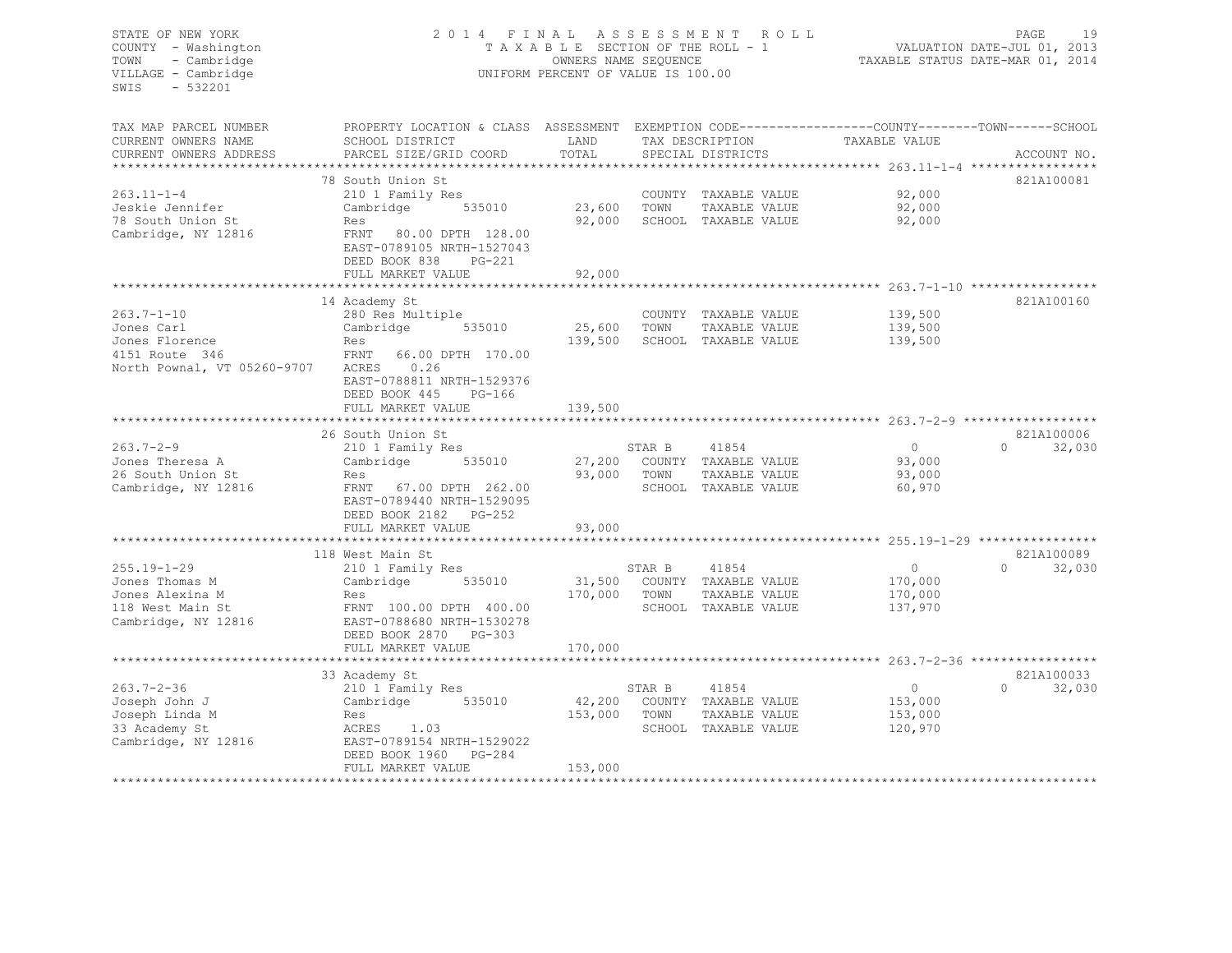#### STATE OF NEW YORK 2 0 1 4 F I N A L A S S E S S M E N T R O L L PAGE 20 COUNTY - Washington T A X A B L E SECTION OF THE ROLL - 1 VALUATION DATE-JUL 01, 2013 TOWN - Cambridge OWNERS NAME SEQUENCE TAXABLE STATUS DATE-MAR 01, 2014 VILLAGE - Cambridge CHARL CONSERVERT OF VALUE IS 100.00

| TAX MAP PARCEL NUMBER     | PROPERTY LOCATION & CLASS ASSESSMENT EXEMPTION CODE----------------COUNTY-------TOWN------SCHOOL |         |        |                      |               |         |                                                                   |
|---------------------------|--------------------------------------------------------------------------------------------------|---------|--------|----------------------|---------------|---------|-------------------------------------------------------------------|
| CURRENT OWNERS NAME       | SCHOOL DISTRICT                                                                                  | LAND    |        | TAX DESCRIPTION      | TAXABLE VALUE |         |                                                                   |
| CURRENT OWNERS ADDRESS    | PARCEL SIZE/GRID COORD                                                                           | TOTAL   |        | SPECIAL DISTRICTS    |               |         | ACCOUNT NO.                                                       |
| ************************* |                                                                                                  |         |        |                      |               |         |                                                                   |
|                           | 5 North Union St                                                                                 |         |        |                      |               |         | 821A100044                                                        |
| $255.20 - 1 - 6$          | 220 2 Family Res                                                                                 |         |        | COUNTY TAXABLE VALUE |               | 130,400 |                                                                   |
| Kavanaugh Timothy R       | Cambridge<br>535010                                                                              | 19,500  | TOWN   | TAXABLE VALUE        |               | 130,400 |                                                                   |
| Kavanaugh Sandra H        | Res                                                                                              | 130,400 |        | SCHOOL TAXABLE VALUE |               | 130,400 |                                                                   |
| 133 Woodstone Dr          | FRNT 82.00 DPTH 85.00                                                                            |         |        |                      |               |         |                                                                   |
| Vicksburg, MS 39183       | EAST-0790028 NRTH-1530488                                                                        |         |        |                      |               |         |                                                                   |
|                           | DEED BOOK 605<br>$PG-204$                                                                        |         |        |                      |               |         |                                                                   |
|                           | FULL MARKET VALUE                                                                                | 130,400 |        |                      |               |         |                                                                   |
|                           |                                                                                                  |         |        |                      |               |         |                                                                   |
|                           | 8 Myrtle Ave                                                                                     |         |        |                      |               |         | 821A100003                                                        |
| $255.19 - 3 - 12$         | 210 1 Family Res                                                                                 |         | STAR B | 41854                |               | $\circ$ | 32,030<br>$\Omega$                                                |
| Kelly Sara M              | 535010<br>Cambridge                                                                              | 29,100  |        | COUNTY TAXABLE VALUE |               | 105,400 |                                                                   |
| 8 Myrtle Ave              | Res                                                                                              | 105,400 | TOWN   | TAXABLE VALUE        |               | 105,400 |                                                                   |
| Cambridge, NY 12816       | FRNT 99.00 DPTH 182.00                                                                           |         |        | SCHOOL TAXABLE VALUE |               | 73,370  |                                                                   |
|                           | EAST-0788292 NRTH-1529790                                                                        |         |        |                      |               |         |                                                                   |
|                           | DEED BOOK 3085 PG-250                                                                            |         |        |                      |               |         |                                                                   |
|                           | FULL MARKET VALUE                                                                                | 105,400 |        |                      |               |         |                                                                   |
|                           |                                                                                                  |         |        |                      |               |         |                                                                   |
|                           | West Main St                                                                                     |         |        |                      |               |         | 821A100079                                                        |
| $255.19 - 1 - 14.1$       | 311 Res vac land                                                                                 |         |        | COUNTY TAXABLE VALUE |               | 20,000  |                                                                   |
| King James II             | 535010<br>Cambridge                                                                              | 20,000  | TOWN   | TAXABLE VALUE        |               | 20,000  |                                                                   |
| 108 West Main St          | Vl                                                                                               | 20,000  |        | SCHOOL TAXABLE VALUE |               | 20,000  |                                                                   |
| Cambridge, NY 12816       | ACRES<br>4.00                                                                                    |         |        |                      |               |         |                                                                   |
|                           | EAST-0789271 NRTH-1530850                                                                        |         |        |                      |               |         |                                                                   |
|                           | DEED BOOK 480<br>PG-1047                                                                         |         |        |                      |               |         |                                                                   |
|                           | FULL MARKET VALUE                                                                                | 20,000  |        |                      |               |         |                                                                   |
|                           |                                                                                                  |         |        |                      |               |         |                                                                   |
|                           | West Main St                                                                                     |         |        |                      |               |         | 821A100102                                                        |
| $255.19 - 1 - 13$         | 311 Res vac land                                                                                 |         |        | COUNTY TAXABLE VALUE |               | 5,000   |                                                                   |
| King James K II           | 535010<br>Cambridge                                                                              | 5,000   | TOWN   | TAXABLE VALUE        |               | 5,000   |                                                                   |
| 108 West Main St          | Lot                                                                                              | 5,000   |        | SCHOOL TAXABLE VALUE |               | 5,000   |                                                                   |
| Cambridge, NY 12816       | ACRES 1.00                                                                                       |         |        |                      |               |         |                                                                   |
|                           | EAST-0789092 NRTH-1530509                                                                        |         |        |                      |               |         |                                                                   |
|                           | DEED BOOK 472<br>PG-966                                                                          |         |        |                      |               |         |                                                                   |
|                           | FULL MARKET VALUE                                                                                | 5,000   |        |                      |               |         |                                                                   |
|                           | ****************************                                                                     |         |        |                      |               |         | ************************************255.19-1-14.2 *************** |
|                           | West main St                                                                                     |         |        |                      |               |         | 821A100819                                                        |
| $255.19 - 1 - 14.2$       | 311 Res vac land                                                                                 |         |        | COUNTY TAXABLE VALUE |               | 1,400   |                                                                   |
| King James K II           | Cambridge<br>535010                                                                              | 1,400   | TOWN   | TAXABLE VALUE        |               | 1,400   |                                                                   |
| King Jana T               | Vacant Land                                                                                      | 1,400   |        | SCHOOL TAXABLE VALUE |               | 1,400   |                                                                   |
| 108 West Main St          | FRNT 54.00 DPTH 234.00                                                                           |         |        |                      |               |         |                                                                   |
| Cambridge, NY 12816       | EAST-0789293 NRTH-1530414                                                                        |         |        |                      |               |         |                                                                   |
|                           | DEED BOOK 607<br>$PG-14$                                                                         |         |        |                      |               |         |                                                                   |
|                           | FULL MARKET VALUE                                                                                | 1,400   |        |                      |               |         |                                                                   |
|                           |                                                                                                  |         |        |                      |               |         |                                                                   |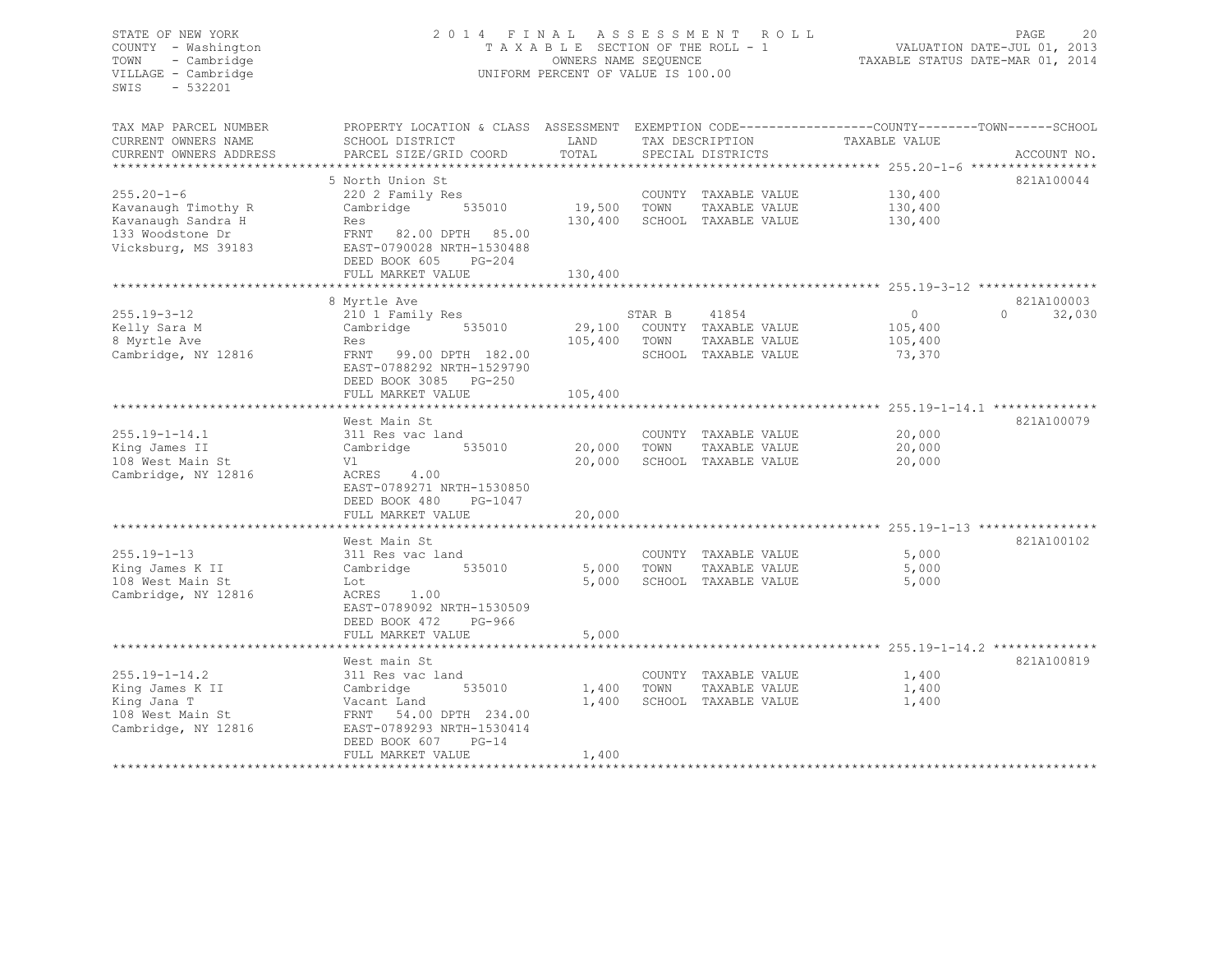#### STATE OF NEW YORK 2 0 1 4 F I N A L A S S E S S M E N T R O L L PAGE 21 COUNTY - Washington T A X A B L E SECTION OF THE ROLL - 1 VALUATION DATE-JUL 01, 2013 TOWN - Cambridge OWNERS NAME SEQUENCE TAXABLE STATUS DATE-MAR 01, 2014 VILLAGE - Cambridge **UNIFORM PERCENT OF VALUE IS 100.00**

| TAX MAP PARCEL NUMBER<br>CURRENT OWNERS NAME                                                            | PROPERTY LOCATION & CLASS ASSESSMENT<br>SCHOOL DISTRICT                                                                                                                  | LAND                         |                          | TAX DESCRIPTION                                                        | EXEMPTION CODE-----------------COUNTY-------TOWN------SCHOOL<br>TAXABLE VALUE |                                  |
|---------------------------------------------------------------------------------------------------------|--------------------------------------------------------------------------------------------------------------------------------------------------------------------------|------------------------------|--------------------------|------------------------------------------------------------------------|-------------------------------------------------------------------------------|----------------------------------|
| CURRENT OWNERS ADDRESS                                                                                  | PARCEL SIZE/GRID COORD                                                                                                                                                   | TOTAL                        |                          | SPECIAL DISTRICTS                                                      |                                                                               | ACCOUNT NO.                      |
|                                                                                                         |                                                                                                                                                                          |                              |                          |                                                                        |                                                                               |                                  |
| $255.19 - 1 - 24$<br>King James K II<br>King Jana T<br>108 West Main St<br>Cambridge, NY 12816          | 108 West Main St<br>210 1 Family Res<br>Cambridge<br>535010<br>Res<br>FRNT<br>74.00 DPTH 264.00<br>EAST-0789117 NRTH-1530262<br>DEED BOOK 607<br>$PG-19$                 | 24,900<br>200,000            | STAR B<br>TOWN           | 41854<br>COUNTY TAXABLE VALUE<br>TAXABLE VALUE<br>SCHOOL TAXABLE VALUE | $\Omega$<br>200,000<br>200,000<br>167,970                                     | 821A100123<br>$\Omega$<br>32,030 |
|                                                                                                         | FULL MARKET VALUE                                                                                                                                                        | 200,000                      |                          |                                                                        |                                                                               |                                  |
|                                                                                                         | ************************                                                                                                                                                 |                              |                          |                                                                        |                                                                               |                                  |
| $255.19 - 1 - 21.1$<br>Kinney Charles E<br>98 West Main St<br>Cambridge, NY 12816                       | 98 West Main St<br>431 Auto dealer<br>Cambridge<br>535010<br>Res & Gar<br>480/1047<br>FRNT<br>80.00 DPTH 99.00<br>EAST-0789404 NRTH-1530298<br>DEED BOOK 861<br>$PG-234$ | 18,900<br>95,300             | TOWN                     | COUNTY TAXABLE VALUE<br>TAXABLE VALUE<br>SCHOOL TAXABLE VALUE          | 95,300<br>95,300<br>95,300                                                    | 821A100016                       |
|                                                                                                         | FULL MARKET VALUE<br>*************************                                                                                                                           | 95,300                       |                          |                                                                        | *********************** 255.19-1-21.2 **************                          |                                  |
|                                                                                                         | 100 West Main St                                                                                                                                                         |                              |                          |                                                                        |                                                                               | 821C100817                       |
| $255.19 - 1 - 21.2$<br>Kinney Charles E<br>98 West Main St<br>Cambridge, NY 12816                       | 330 Vacant comm<br>Cambridge<br>535010<br>H & L<br>FRNT<br>87.00 DPTH 201.00<br>EAST-0789332 NRTH-1530273<br>DEED BOOK 869<br>$PG-173$                                   | 28,400<br>28,400             | TOWN                     | COUNTY TAXABLE VALUE<br>TAXABLE VALUE<br>SCHOOL TAXABLE VALUE          | 28,400<br>28,400<br>28,400                                                    |                                  |
|                                                                                                         | FULL MARKET VALUE                                                                                                                                                        | 28,400                       |                          |                                                                        |                                                                               |                                  |
|                                                                                                         | **********************                                                                                                                                                   |                              |                          |                                                                        |                                                                               |                                  |
|                                                                                                         | 10 Myrtle Ave                                                                                                                                                            |                              |                          |                                                                        |                                                                               | 821A100053                       |
| $255.19 - 3 - 13$<br>Labish Cynthia Canzeri<br>Labish Michael I<br>10 Myrtle Ave<br>Cambridge, NY 12816 | 210 1 Family Res<br>535010<br>Cambridge<br>Res<br>C.0.693/50<br>ACRES<br>6.90<br>EAST-0788063 NRTH-1529471<br>DEED BOOK 807<br>$PG-185$                                  | 40,500<br>238,000            | STAR B<br>COUNTY<br>TOWN | 41854<br>TAXABLE VALUE<br>TAXABLE VALUE<br>SCHOOL TAXABLE VALUE        | $\circ$<br>238,000<br>238,000<br>205,970                                      | $\Omega$<br>32,030               |
|                                                                                                         | FULL MARKET VALUE                                                                                                                                                        | 238,000                      |                          |                                                                        |                                                                               |                                  |
|                                                                                                         | 20 Myrtle Ave                                                                                                                                                            |                              |                          |                                                                        |                                                                               | 821A100116                       |
| $263.7 - 1 - 3$<br>Leary Jacqulyn M<br>Leary Mark P<br>20 Myrtle Ave<br>Cambridge, NY 12816             | 210 1 Family Res<br>Cambridge<br>535010<br>Res<br>185<br>ACRES<br>1.13 BANK<br>EAST-0788417 NRTH-1529336<br>DEED BOOK 906<br>$PG-23$<br>FULL MARKET VALUE                | 30,500<br>162,100<br>162,100 | STAR B<br>TOWN           | 41854<br>COUNTY TAXABLE VALUE<br>TAXABLE VALUE<br>SCHOOL TAXABLE VALUE | $\circ$<br>162,100<br>162,100<br>130,070                                      | 32,030<br>$\Omega$               |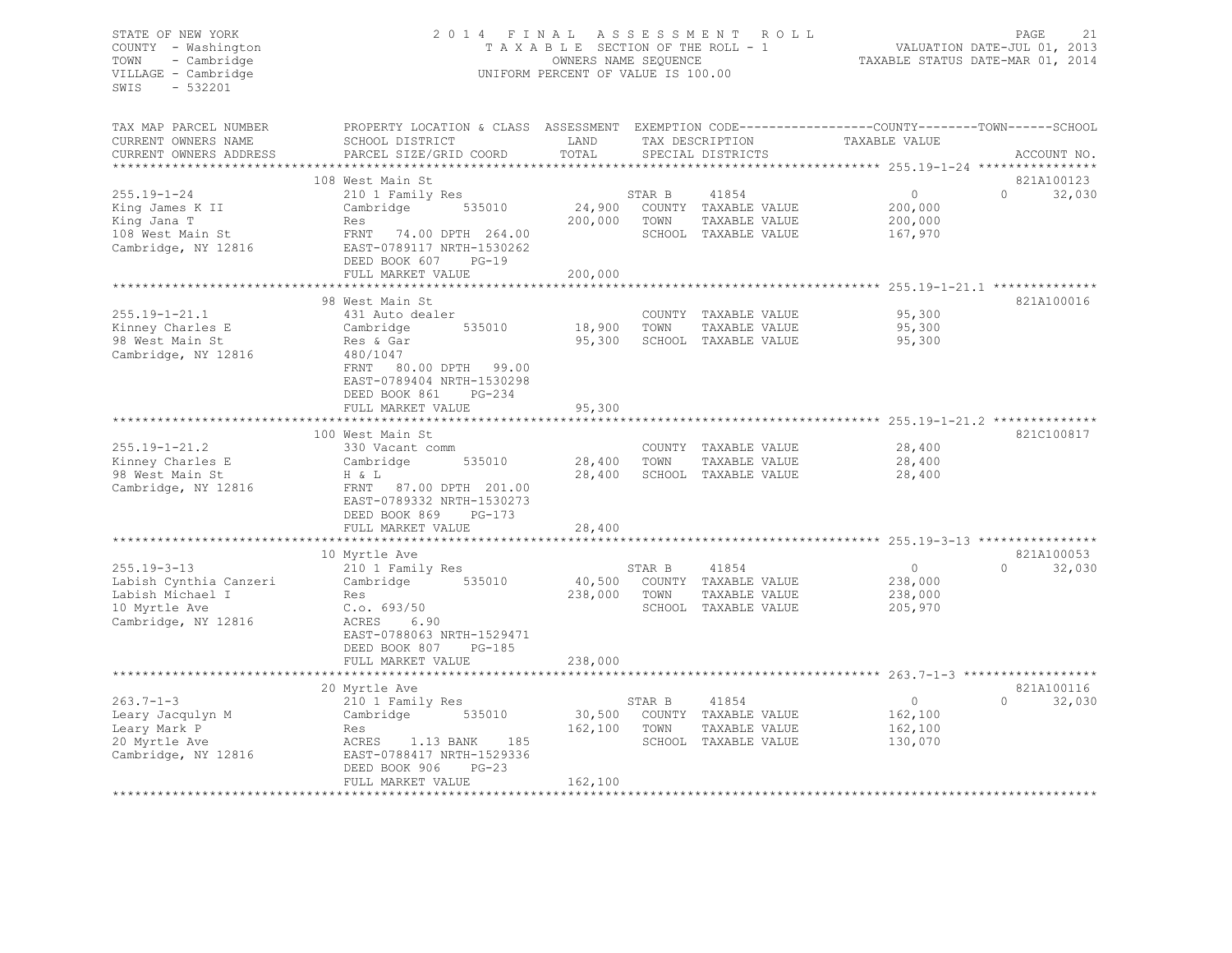#### STATE OF NEW YORK 2 0 1 4 F I N A L A S S E S S M E N T R O L L PAGE 22 COUNTY - Washington T A X A B L E SECTION OF THE ROLL - 1 VALUATION DATE-JUL 01, 2013 TOWN - Cambridge OWNERS NAME SEQUENCE TAXABLE STATUS DATE-MAR 01, 2014 VILLAGE - Cambridge **UNIFORM PERCENT OF VALUE IS 100.00**

| TAX MAP PARCEL NUMBER<br>CURRENT OWNERS NAME | PROPERTY LOCATION & CLASS ASSESSMENT<br>SCHOOL DISTRICT | LAND              |         | TAX DESCRIPTION                       | EXEMPTION CODE-----------------COUNTY-------TOWN------SCHOOL<br>TAXABLE VALUE |          |             |
|----------------------------------------------|---------------------------------------------------------|-------------------|---------|---------------------------------------|-------------------------------------------------------------------------------|----------|-------------|
| CURRENT OWNERS ADDRESS                       | PARCEL SIZE/GRID COORD                                  | TOTAL             |         | SPECIAL DISTRICTS                     |                                                                               |          | ACCOUNT NO. |
|                                              |                                                         |                   |         |                                       |                                                                               |          |             |
|                                              | 15 Gilmore Ave                                          |                   |         |                                       |                                                                               |          | 821A100135  |
| $255.19 - 2 - 24$                            | 210 1 Family Res                                        |                   | STAR B  | 41854                                 | $\circ$                                                                       | $\Omega$ | 32,030      |
| Lederer-Barnes Richard W                     | Cambridge<br>535010                                     |                   |         | 29,400 COUNTY TAXABLE VALUE           | 206,100                                                                       |          |             |
| Lederer-Barnes Joanna L                      | Res                                                     | 206,100           | TOWN    | TAXABLE VALUE                         | 206,100                                                                       |          |             |
| 15 Gilmore Ave                               | FRNT 120.00 DPTH 153.00                                 |                   |         | SCHOOL TAXABLE VALUE                  | 174,070                                                                       |          |             |
| Cambridge, NY 12816                          | EAST-0789387 NRTH-1529413                               |                   |         |                                       |                                                                               |          |             |
|                                              | DEED BOOK 2463 PG-27                                    |                   |         |                                       |                                                                               |          |             |
|                                              | FULL MARKET VALUE                                       | 206,100           |         |                                       |                                                                               |          |             |
|                                              | **********************                                  | ***********       |         |                                       |                                                                               |          |             |
|                                              | 57 Academy St                                           |                   |         |                                       |                                                                               |          | 821A100007  |
| $263.7 - 2 - 25$                             | 210 1 Family Res<br>Cambridge<br>535010                 | 25,100            | TOWN    | COUNTY TAXABLE VALUE                  | 113,800                                                                       |          |             |
| Lukan Andrew<br>Lukan Vera                   | Res                                                     | 113,800           |         | TAXABLE VALUE<br>SCHOOL TAXABLE VALUE | 113,800<br>113,800                                                            |          |             |
| 11 Henderson St                              | FRNT 72.00 DPTH 157.00                                  |                   |         |                                       |                                                                               |          |             |
| Beacon, NY 12508                             | EAST-0789178 NRTH-1528352                               |                   |         |                                       |                                                                               |          |             |
|                                              | DEED BOOK 900<br>$PG-236$                               |                   |         |                                       |                                                                               |          |             |
|                                              | FULL MARKET VALUE                                       | 113,800           |         |                                       |                                                                               |          |             |
|                                              |                                                         |                   |         |                                       |                                                                               |          |             |
|                                              | 120 West Main St                                        |                   |         |                                       |                                                                               |          | 821A100075  |
| $255.19 - 1 - 30$                            | 210 1 Family Res                                        |                   | STAR EN | 41834                                 | $\Omega$                                                                      | $\Omega$ | 68,550      |
| Lum-Creitz Susan J Trustee                   | 535010<br>Cambridge                                     | 35,800            |         | COUNTY TAXABLE VALUE                  | 261,800                                                                       |          |             |
| Lum-Creitz Revocable Trust Sus Res           |                                                         | 261,800           | TOWN    | TAXABLE VALUE                         | 261,800                                                                       |          |             |
| 120 West Main St                             | FRNT 142.00 DPTH 370.00                                 |                   |         | SCHOOL TAXABLE VALUE                  | 193,250                                                                       |          |             |
| Cambridge, NY 12816                          | EAST-0788595 NRTH-1530311                               |                   |         |                                       |                                                                               |          |             |
|                                              | DEED BOOK 896<br>$PG-209$                               |                   |         |                                       |                                                                               |          |             |
|                                              | FULL MARKET VALUE                                       | 261,800           |         |                                       |                                                                               |          |             |
|                                              |                                                         |                   |         |                                       |                                                                               |          |             |
|                                              | 19 Academy St                                           |                   |         |                                       |                                                                               | $\Omega$ | 821A100126  |
| $263.7 - 2 - 41$                             | 210 1 Family Res                                        |                   | STAR B  | 41854                                 | $\circ$                                                                       |          | 32,030      |
| Lyon Carol M<br>19 Academy St                | Cambridge<br>535010                                     | 26,900<br>175,000 | TOWN    | COUNTY TAXABLE VALUE<br>TAXABLE VALUE | 175,000<br>175,000                                                            |          |             |
| Cambridge, NY 12816                          | Res<br>FRNT 86.00 DPTH 165.00                           |                   |         | SCHOOL TAXABLE VALUE                  | 142,970                                                                       |          |             |
|                                              | EAST-0789025 NRTH-1529430                               |                   |         |                                       |                                                                               |          |             |
|                                              | DEED BOOK 2470<br>PG-237                                |                   |         |                                       |                                                                               |          |             |
|                                              | FULL MARKET VALUE                                       | 175,000           |         |                                       |                                                                               |          |             |
|                                              |                                                         |                   |         |                                       |                                                                               |          |             |
|                                              | 21 North Union St                                       |                   |         |                                       |                                                                               |          | 821A100080  |
| $255.20 - 1 - 1.1$                           | 210 1 Family Res                                        |                   | STAR B  | 41854                                 | $\circ$                                                                       | $\cap$   | 32,030      |
| Madden Peter M                               | 535010<br>Cambridge                                     | 39,700            |         | COUNTY TAXABLE VALUE                  | 205,700                                                                       |          |             |
| 21 North Union St                            | Res                                                     | 205,700           | TOWN    | TAXABLE VALUE                         | 205,700                                                                       |          |             |
| Cambridge, NY 12816                          | ACRES 1.34                                              |                   |         | SCHOOL TAXABLE VALUE                  | 173,670                                                                       |          |             |
|                                              | EAST-0790465 NRTH-1531316                               |                   |         |                                       |                                                                               |          |             |
|                                              | DEED BOOK 1738<br>PG-151                                |                   |         |                                       |                                                                               |          |             |
|                                              | FULL MARKET VALUE                                       | 205,700           |         |                                       |                                                                               |          |             |
|                                              |                                                         |                   |         |                                       |                                                                               |          |             |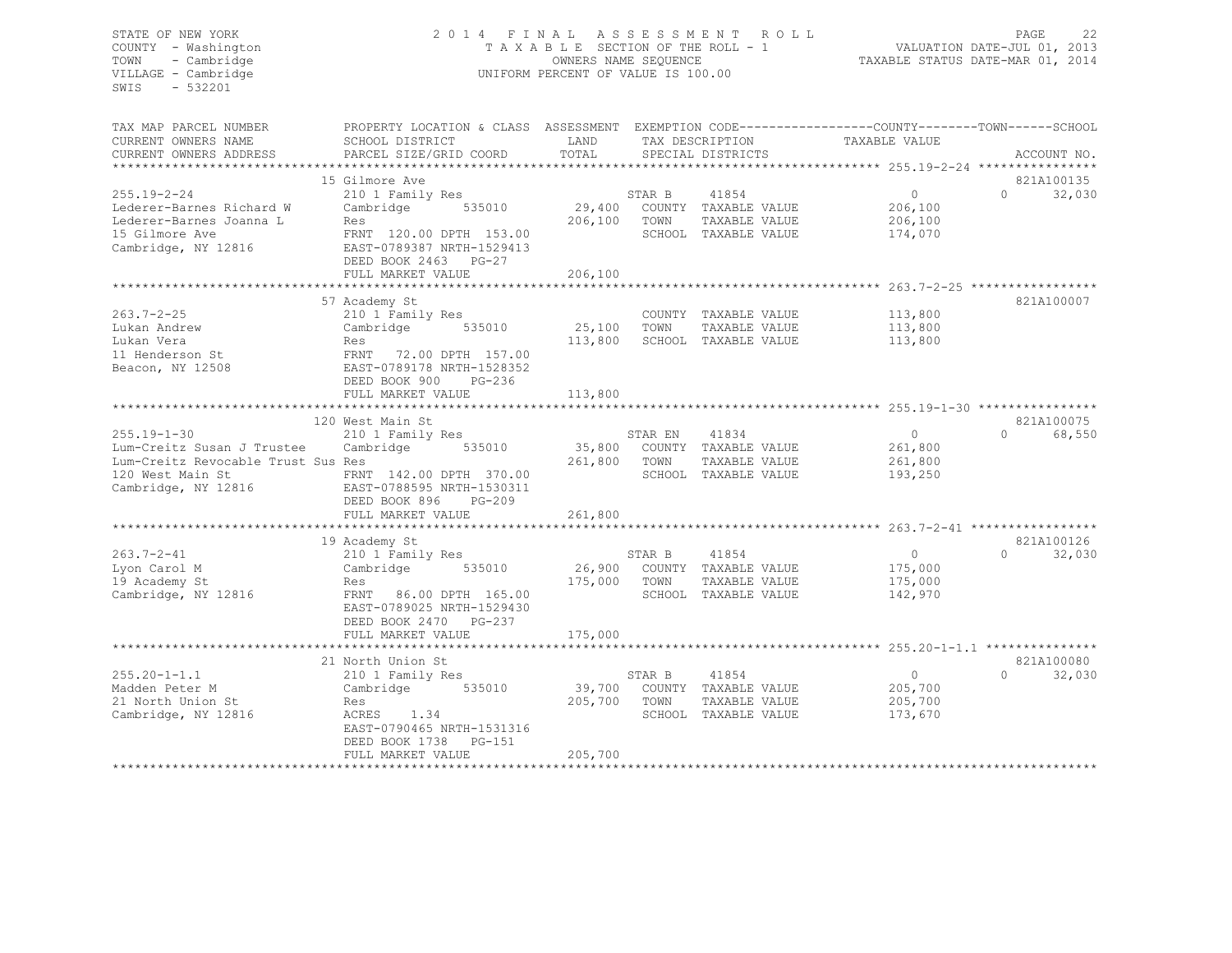#### STATE OF NEW YORK 2 0 1 4 F I N A L A S S E S S M E N T R O L L PAGE 23 COUNTY - Washington T A X A B L E SECTION OF THE ROLL - 1 VALUATION DATE-JUL 01, 2013 TOWN - Cambridge OWNERS NAME SEQUENCE TAXABLE STATUS DATE-MAR 01, 2014 VILLAGE - Cambridge **UNIFORM PERCENT OF VALUE IS 100.00**

| TAX MAP PARCEL NUMBER<br>CURRENT OWNERS NAME<br>CURRENT OWNERS ADDRESS | PROPERTY LOCATION & CLASS ASSESSMENT<br>SCHOOL DISTRICT<br>PARCEL SIZE/GRID COORD | LAND<br>TOTAL |         | TAX DESCRIPTION<br>SPECIAL DISTRICTS | EXEMPTION CODE-----------------COUNTY-------TOWN------SCHOOL<br>TAXABLE VALUE | ACCOUNT NO.        |
|------------------------------------------------------------------------|-----------------------------------------------------------------------------------|---------------|---------|--------------------------------------|-------------------------------------------------------------------------------|--------------------|
| **********************                                                 |                                                                                   |               |         |                                      |                                                                               |                    |
|                                                                        | 21 North Union St                                                                 |               |         |                                      |                                                                               | 821A100843         |
| $255.20 - 1 - 1.2$                                                     | 314 Rural vac<10                                                                  |               |         | COUNTY TAXABLE VALUE                 | 74,300                                                                        |                    |
| Madden Peter M                                                         | Cambridge<br>535010                                                               | 74,300        | TOWN    | TAXABLE VALUE                        | 74,300                                                                        |                    |
| 21 North Union St                                                      | ACRES 10.25                                                                       | 74,300        |         | SCHOOL TAXABLE VALUE                 | 74,300                                                                        |                    |
| Cambridge, NY 12816                                                    | EAST-0789908 NRTH-1531351<br>DEED BOOK 1738<br>PG-155                             |               |         |                                      |                                                                               |                    |
|                                                                        | FULL MARKET VALUE                                                                 | 74,300        |         |                                      |                                                                               |                    |
|                                                                        |                                                                                   |               |         |                                      |                                                                               |                    |
|                                                                        | 2 Myrtle Ave                                                                      |               |         |                                      |                                                                               | 821A100037         |
| $255.19 - 3 - 3$                                                       | 283 Res w/Comuse                                                                  |               | STAR EN | 41834                                | $\Omega$                                                                      | 68,550<br>$\Omega$ |
| Mark Elana K                                                           | Cambridge<br>535010                                                               | 27,700        |         | COUNTY TAXABLE VALUE                 | 122,000                                                                       |                    |
| 501 N Barry Ave                                                        | Res                                                                               | 122,000       | TOWN    | TAXABLE VALUE                        | 122,000                                                                       |                    |
| Mamaroneck, NY 10543                                                   | FRNT<br>97.00 DPTH 160.00                                                         |               |         | SCHOOL TAXABLE VALUE                 | 53,450                                                                        |                    |
|                                                                        | EAST-0788403 NRTH-1530077                                                         |               |         |                                      |                                                                               |                    |
|                                                                        | DEED BOOK 3270 PG-304                                                             |               |         |                                      |                                                                               |                    |
|                                                                        | FULL MARKET VALUE                                                                 | 122,000       |         |                                      |                                                                               |                    |
|                                                                        |                                                                                   |               |         |                                      |                                                                               |                    |
|                                                                        | 2 Gilmore Ave                                                                     |               |         |                                      |                                                                               | 821A100166         |
| $255.19 - 2 - 31$                                                      | 210 1 Family Res                                                                  |               | STAR B  | 41854                                | $\Omega$                                                                      | $\Omega$<br>32,030 |
| McCauley Wendy L                                                       | 535010<br>Cambridge                                                               | 17,800        |         | COUNTY TAXABLE VALUE                 | 101,000                                                                       |                    |
| 2 Gilmore Ave                                                          | Res                                                                               | 101,000       | TOWN    | TAXABLE VALUE                        | 101,000                                                                       |                    |
| Cambridge, NY 12816                                                    | FRNT<br>56.00 DPTH<br>86.00                                                       |               |         | SCHOOL TAXABLE VALUE                 | 68,970                                                                        |                    |
|                                                                        | EAST-0789197 NRTH-1529883                                                         |               |         |                                      |                                                                               |                    |
|                                                                        | DEED BOOK 876<br>$PG-107$                                                         |               |         |                                      |                                                                               |                    |
|                                                                        | FULL MARKET VALUE                                                                 | 101,000       |         |                                      |                                                                               |                    |
|                                                                        |                                                                                   |               |         |                                      |                                                                               |                    |
|                                                                        | 21 Academy St                                                                     |               |         |                                      |                                                                               | 821A100097         |
| $263.7 - 2 - 40$                                                       | 210 1 Family Res                                                                  |               | STAR B  | 41854                                | $\circ$                                                                       | 32,030<br>$\Omega$ |
| McLenithan Todd A                                                      | Cambridge<br>535010                                                               | 26,400        | COUNTY  | TAXABLE VALUE                        | 145,300                                                                       |                    |
| McLenithan Suanne M                                                    | Res                                                                               | 145,300       | TOWN    | TAXABLE VALUE                        | 145,300                                                                       |                    |
| 21 Academy St                                                          | FRNT<br>84.00 DPTH 160.00                                                         |               |         | SCHOOL TAXABLE VALUE                 | 113,270                                                                       |                    |
| Cambridge, NY 12816                                                    | EAST-0789036 NRTH-1529348                                                         |               |         |                                      |                                                                               |                    |
|                                                                        | DEED BOOK 824<br>$PG-91$                                                          |               |         |                                      |                                                                               |                    |
|                                                                        | FULL MARKET VALUE                                                                 | 145,300       |         |                                      |                                                                               |                    |
|                                                                        |                                                                                   |               |         |                                      |                                                                               |                    |
|                                                                        | 74 West Main St                                                                   |               |         |                                      |                                                                               | 821A100030         |
| $255.19 - 1 - 16$                                                      | 482 Det row bldg                                                                  |               |         | COUNTY TAXABLE VALUE                 | 147,600                                                                       |                    |
| McMahon James F                                                        | Cambridge<br>535010                                                               | 25,400        | TOWN    | TAXABLE VALUE                        | 147,600                                                                       |                    |
| McMahon Mary E                                                         | Restaurant & Apts                                                                 | 147,600       |         | SCHOOL TAXABLE VALUE                 | 147,600                                                                       |                    |
| 37 McMahon Ln                                                          | 75.00 DPTH 157.00<br>FRNT                                                         |               |         |                                      |                                                                               |                    |
| Cambridge, NY 12816                                                    | EAST-0789765 NRTH-1530310                                                         |               |         |                                      |                                                                               |                    |
|                                                                        | $PG-4$                                                                            |               |         |                                      |                                                                               |                    |
|                                                                        | DEED BOOK 555                                                                     |               |         |                                      |                                                                               |                    |
|                                                                        | FULL MARKET VALUE                                                                 | 147,600       |         |                                      |                                                                               |                    |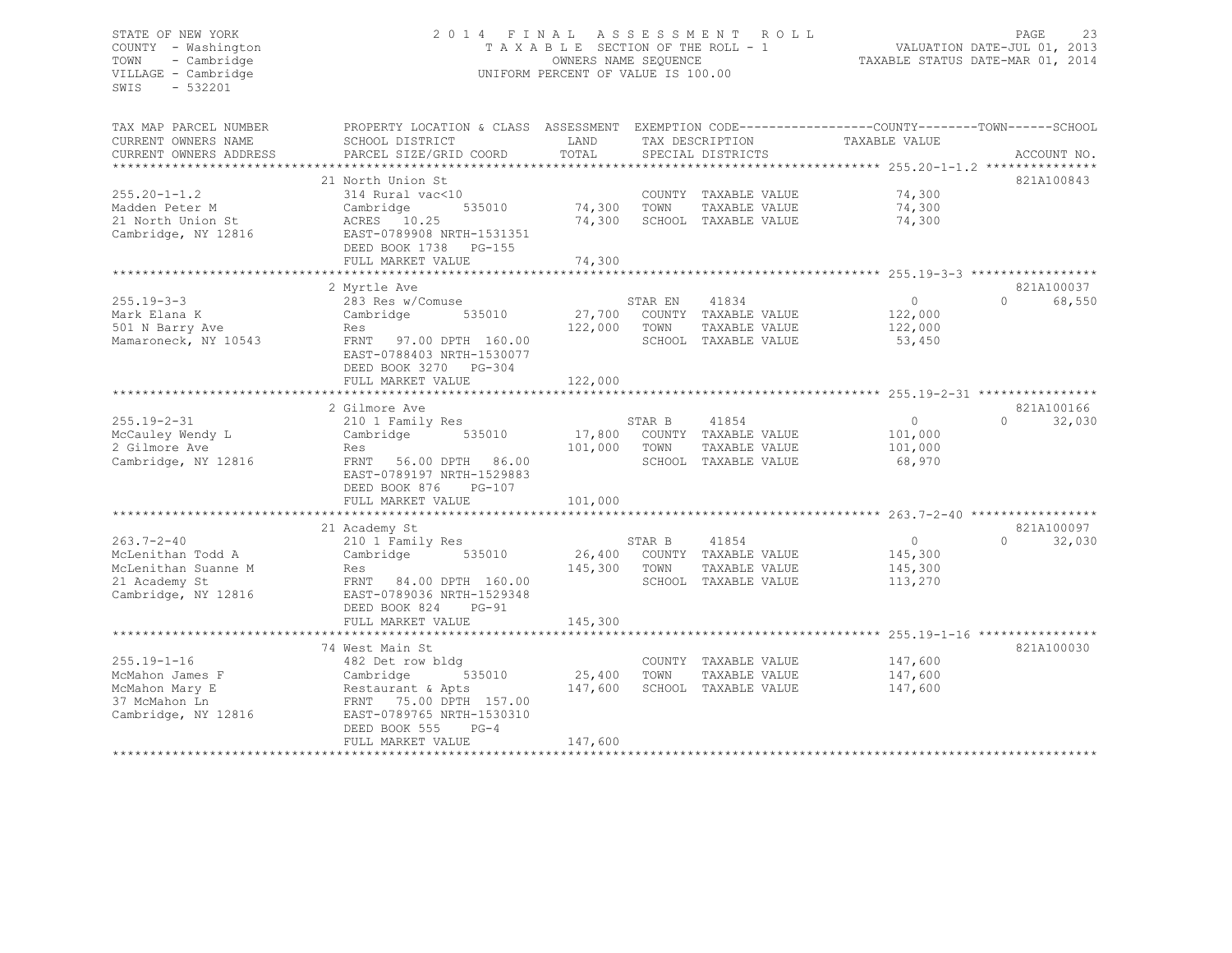#### STATE OF NEW YORK 2 0 1 4 F I N A L A S S E S S M E N T R O L L PAGE 24 COUNTY - Washington T A X A B L E SECTION OF THE ROLL - 1 VALUATION DATE-JUL 01, 2013 TOWN - Cambridge OWNERS NAME SEQUENCE TAXABLE STATUS DATE-MAR 01, 2014 VILLAGE - Cambridge **UNIFORM PERCENT OF VALUE IS 100.00**

| TAX MAP PARCEL NUMBER                           | PROPERTY LOCATION & CLASS ASSESSMENT EXEMPTION CODE----------------COUNTY-------TOWN------SCHOOL | LAND           |                  | TAX DESCRIPTION                             | TAXABLE VALUE |          |             |
|-------------------------------------------------|--------------------------------------------------------------------------------------------------|----------------|------------------|---------------------------------------------|---------------|----------|-------------|
| CURRENT OWNERS NAME                             | SCHOOL DISTRICT                                                                                  |                |                  |                                             |               |          |             |
| CURRENT OWNERS ADDRESS<br>********************* | PARCEL SIZE/GRID COORD                                                                           | TOTAL          |                  | SPECIAL DISTRICTS                           |               |          | ACCOUNT NO. |
|                                                 |                                                                                                  |                |                  |                                             |               |          |             |
|                                                 | 124 West Main St                                                                                 |                |                  | 60 PCT OF VALUE USED FOR EXEMPTION PURPOSES |               |          | 821A100101  |
| $255.19 - 1 - 12$                               | 280 Res Multiple                                                                                 |                | VETWAR CTS 41120 |                                             | 30,000        | 27,000   | 6,000       |
| Merecki Heide F                                 | Cambridge<br>535010                                                                              | 86,300 STAR EN |                  | 41834                                       | $\circ$       | $\circ$  | 68,550      |
| 124 West Main St                                | 713/308                                                                                          | 389,900        |                  | COUNTY TAXABLE VALUE                        | 359,900       |          |             |
| Cambridge, NY 12816                             | ACRES 19.50                                                                                      |                | TOWN             | TAXABLE VALUE                               | 362,900       |          |             |
|                                                 | EAST-0788618 NRTH-1530786                                                                        |                |                  | SCHOOL TAXABLE VALUE                        | 315,350       |          |             |
|                                                 | DEED BOOK 2674 PG-71                                                                             |                |                  |                                             |               |          |             |
|                                                 | FULL MARKET VALUE                                                                                | 389,900        |                  |                                             |               |          |             |
|                                                 |                                                                                                  |                |                  |                                             |               |          |             |
|                                                 | 99 West Main St                                                                                  |                |                  |                                             |               |          | 821A100024  |
| $255.19 - 3 - 1$                                | 210 1 Family Res                                                                                 |                |                  | COUNTY TAXABLE VALUE                        | 137,400       |          |             |
| Mooney Emily H                                  | Cambridge<br>535010                                                                              | 34,900         | TOWN             | TAXABLE VALUE                               | 137,400       |          |             |
| 99 West Main St                                 | FRNT 155.00 DPTH 222.00                                                                          | 137,400        |                  | SCHOOL TAXABLE VALUE                        | 137,400       |          |             |
| Cambridge, NY 12816                             | EAST-0788180 NRTH-1530128                                                                        |                |                  |                                             |               |          |             |
|                                                 | DEED BOOK 3075 PG-43                                                                             |                |                  |                                             |               |          |             |
|                                                 | FULL MARKET VALUE                                                                                | 137,400        |                  |                                             |               |          |             |
|                                                 | ****************************                                                                     |                |                  |                                             |               |          |             |
|                                                 | 21 Georges Way                                                                                   |                |                  |                                             |               |          | 821A100163  |
| $255.20 - 1 - 9.1$                              | 210 1 Family Res                                                                                 |                | STAR B           | 41854                                       | $\circ$       | $\Omega$ | 32,030      |
| Moore James D                                   | 535010<br>Cambridge                                                                              | 80,500         |                  | COUNTY TAXABLE VALUE                        | 302,800       |          |             |
| Moore Allison S                                 | Res                                                                                              | 302,800        | TOWN             | TAXABLE VALUE                               | 302,800       |          |             |
| 21 Georges Way                                  | ACRES<br>8.40                                                                                    |                |                  | SCHOOL TAXABLE VALUE                        | 270,770       |          |             |
| Cambridge, NY 12816                             | EAST-0789715 NRTH-1530802                                                                        |                |                  |                                             |               |          |             |
|                                                 | PG-107                                                                                           |                |                  |                                             |               |          |             |
|                                                 | DEED BOOK 819                                                                                    |                |                  |                                             |               |          |             |
|                                                 | FULL MARKET VALUE                                                                                | 302,800        |                  |                                             |               |          |             |
|                                                 |                                                                                                  |                |                  |                                             |               |          |             |
|                                                 | 15 Georges Way                                                                                   |                |                  |                                             |               |          | 821A100800  |
| $255.20 - 1 - 9.3$                              | 210 1 Family Res                                                                                 |                | STAR EN          | 41834                                       | $\circ$       | $\Omega$ | 68,550      |
| Morse Elizabeth                                 | 535010<br>Cambridge                                                                              | 56,000         |                  | COUNTY TAXABLE VALUE                        | 283,900       |          |             |
| 15 Georges Way                                  | Res                                                                                              | 283,900        | TOWN             | TAXABLE VALUE                               | 283,900       |          |             |
| Cambridge, NY 12816                             | ACRES<br>3.83                                                                                    |                |                  | SCHOOL TAXABLE VALUE                        | 215,350       |          |             |
|                                                 | EAST-0790180 NRTH-1530965                                                                        |                |                  |                                             |               |          |             |
|                                                 | DEED BOOK 444<br>PG-622                                                                          |                |                  |                                             |               |          |             |
|                                                 | FULL MARKET VALUE                                                                                | 283,900        |                  |                                             |               |          |             |
|                                                 |                                                                                                  |                |                  |                                             |               |          |             |
|                                                 | 16 Academy St                                                                                    |                |                  |                                             |               |          | 821A100131  |
| $263.7 - 1 - 11$                                | 210 1 Family Res                                                                                 |                |                  | COUNTY TAXABLE VALUE                        | 168,800       |          |             |
| Mouawad Mike K                                  | Cambridge<br>535010                                                                              | 25,400         | TOWN             | TAXABLE VALUE                               | 168,800       |          |             |
| 463 NY 351                                      | 525/37                                                                                           | 168,800        |                  | SCHOOL TAXABLE VALUE                        | 168,800       |          |             |
| Poestenkill, NY 12140                           | FRNT 66.00 DPTH 172.00                                                                           |                |                  |                                             |               |          |             |
|                                                 | EAST-0788820 NRTH-1529312                                                                        |                |                  |                                             |               |          |             |
|                                                 | DEED BOOK 2909<br>$PG-202$                                                                       |                |                  |                                             |               |          |             |
|                                                 | FULL MARKET VALUE                                                                                | 168,800        |                  |                                             |               |          |             |
|                                                 |                                                                                                  |                |                  |                                             |               |          |             |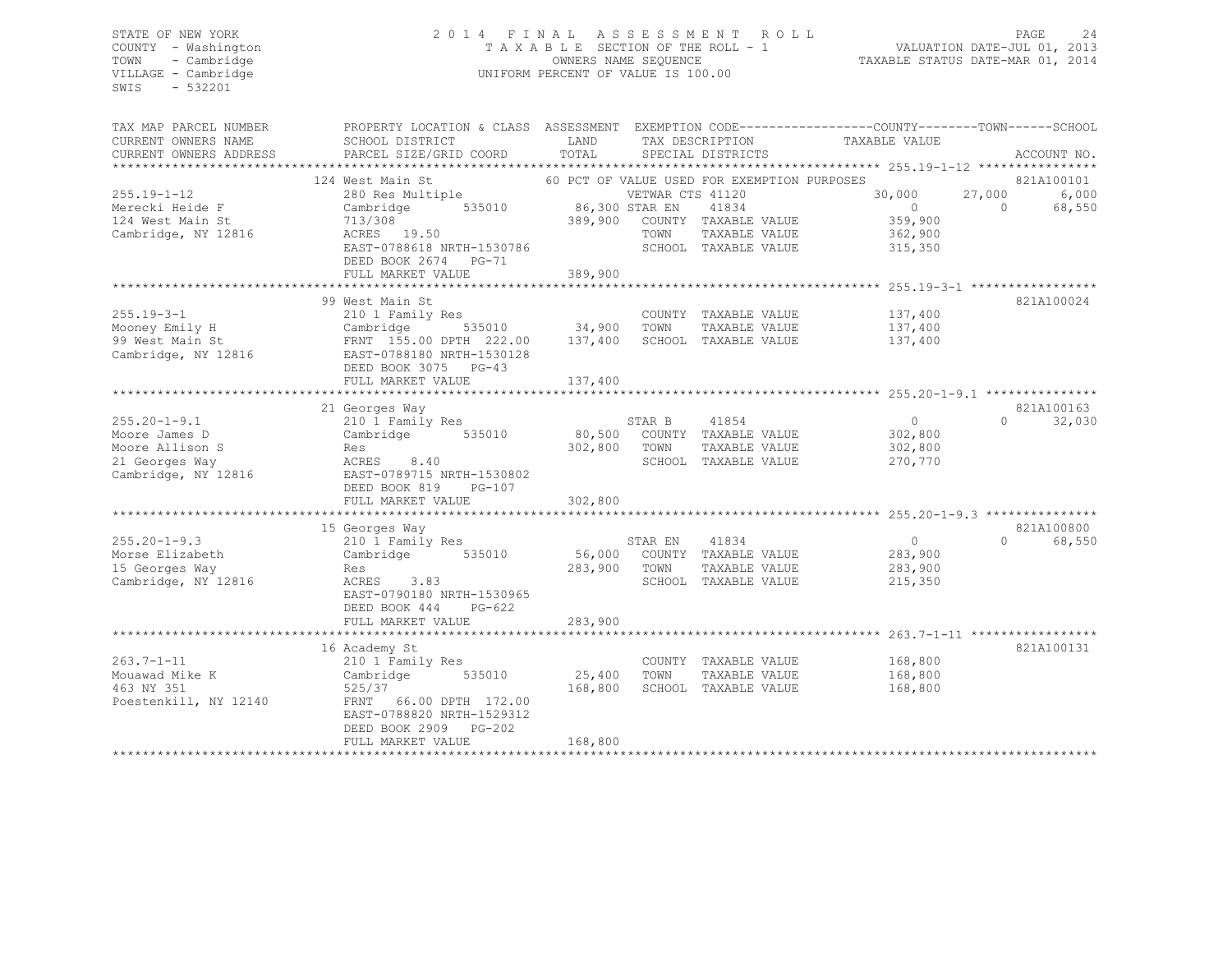#### STATE OF NEW YORK 2 0 1 4 F I N A L A S S E S S M E N T R O L L PAGE 25 COUNTY - Washington T A X A B L E SECTION OF THE ROLL - 1 VALUATION DATE-JUL 01, 2013 TOWN - Cambridge OWNERS NAME SEQUENCE TAXABLE STATUS DATE-MAR 01, 2014 UNIFORM PERCENT OF VALUE IS 100.00

| TAX MAP PARCEL NUMBER<br>CURRENT OWNERS NAME<br>CURRENT OWNERS ADDRESS                                 | PROPERTY LOCATION & CLASS ASSESSMENT<br>SCHOOL DISTRICT<br>PARCEL SIZE/GRID COORD                                                                                                                          | LAND<br>TOTAL                |                 | TAX DESCRIPTION<br>SPECIAL DISTRICTS                                   | EXEMPTION CODE-----------------COUNTY-------TOWN------SCHOOL<br>TAXABLE VALUE | ACCOUNT NO.                               |
|--------------------------------------------------------------------------------------------------------|------------------------------------------------------------------------------------------------------------------------------------------------------------------------------------------------------------|------------------------------|-----------------|------------------------------------------------------------------------|-------------------------------------------------------------------------------|-------------------------------------------|
| $263.7 - 2 - 29$<br>Mowrey Susan L<br>Archambeault Todd<br>47 Academy St<br>Cambridge, NY 12816        | 47 Academy St<br>210 1 Family Res<br>535010<br>Cambridge<br>Res<br>FRNT 50.00 DPTH 170.00<br>EAST-0789156 NRTH-1528579<br>DEED BOOK 2085 PG-157<br>FULL MARKET VALUE                                       | 23,700<br>95,600<br>95,600   | STAR B<br>TOWN  | 41854<br>COUNTY TAXABLE VALUE<br>TAXABLE VALUE<br>SCHOOL TAXABLE VALUE | $\circ$<br>95,600<br>95,600<br>63,570                                         | *******<br>821A100088<br>$\cap$<br>32,030 |
|                                                                                                        |                                                                                                                                                                                                            | ********************         |                 |                                                                        |                                                                               |                                           |
| $263.7 - 2 - 12$<br>Narkiewicz Hilda W<br>34 South Union St<br>Cambridge, NY 12816                     | 34 South Union St<br>210 1 Family Res<br>535010<br>Cambridge<br>Bndy Line Agmt 430/281<br>61.00 DPTH 232.00<br>FRNT<br>0.32<br>ACRES<br>EAST-0789412 NRTH-1528872                                          | 26,500<br>156,300            | STAR EN<br>TOWN | 41834<br>COUNTY TAXABLE VALUE<br>TAXABLE VALUE<br>SCHOOL TAXABLE VALUE | $\circ$<br>156,300<br>156,300<br>87,750                                       | 821A100109<br>68,550<br>$\cap$            |
|                                                                                                        | DEED BOOK 2787<br>$PG-130$<br>FULL MARKET VALUE                                                                                                                                                            | 156,300                      |                 |                                                                        | ************************ 255.19-1-8 ******************                        |                                           |
| $255.19 - 1 - 8$<br>Nichols Jeffrey E<br>McCain Jeffrey L<br>179 Scotch Hill Rd<br>Cambridge, NY 12816 | 146 West Main St<br>280 Res Multiple<br>535010<br>Cambridge<br>Res & Lot<br>FRNT 55.00 DPTH 260.00<br>ACRES<br>0.45 BANK<br>160<br>EAST-0787569 NRTH-1530636<br>DEED BOOK 2600 PG-255<br>FULL MARKET VALUE | 24,800<br>122,400<br>122,400 | TOWN            | COUNTY TAXABLE VALUE<br>TAXABLE VALUE<br>SCHOOL TAXABLE VALUE          | 122,400<br>122,400<br>122,400                                                 | 821A100092                                |
|                                                                                                        | 4 Gilmore Ave                                                                                                                                                                                              |                              |                 |                                                                        |                                                                               | 821A100185                                |
| $255.19 - 2 - 32$<br>Nichols Kimberly E<br>4 Gilmore Ave<br>Cambridge, NY 12816                        | 210 1 Family Res<br>Cambridge<br>535010<br>Res<br>FRNT<br>70.00 DPTH 150.00<br>EAST-0789171 NRTH-1529819<br>DEED BOOK 948<br>$PG-233$                                                                      | 24,600<br>202,100            | STAR B<br>TOWN  | 41854<br>COUNTY TAXABLE VALUE<br>TAXABLE VALUE<br>SCHOOL TAXABLE VALUE | $\circ$<br>202,100<br>202,100<br>170,070                                      | $\Omega$<br>32,030                        |
|                                                                                                        | FULL MARKET VALUE                                                                                                                                                                                          | 202,100                      |                 |                                                                        | ************************ 255.20-1-8.2 ***************                         |                                           |
| $255.20 - 1 - 8.2$<br>Norman Philip<br>Norman Heather<br>25 Grant Ave 1E<br>White Plains, NY 10603     | 60-62 West Main St<br>230 3 Family Res<br>535010<br>Cambridge<br>Apartment<br>FRNT 40.00 DPTH 159.00<br>EAST-0789820 NRTH-1530313<br>DEED BOOK 898<br>PG-299                                               | 22,200<br>92,000             | TOWN            | COUNTY TAXABLE VALUE<br>TAXABLE VALUE<br>SCHOOL TAXABLE VALUE          | 92,000<br>92,000<br>92,000                                                    | 821A100114                                |
|                                                                                                        | FULL MARKET VALUE                                                                                                                                                                                          | 92,000                       |                 |                                                                        |                                                                               |                                           |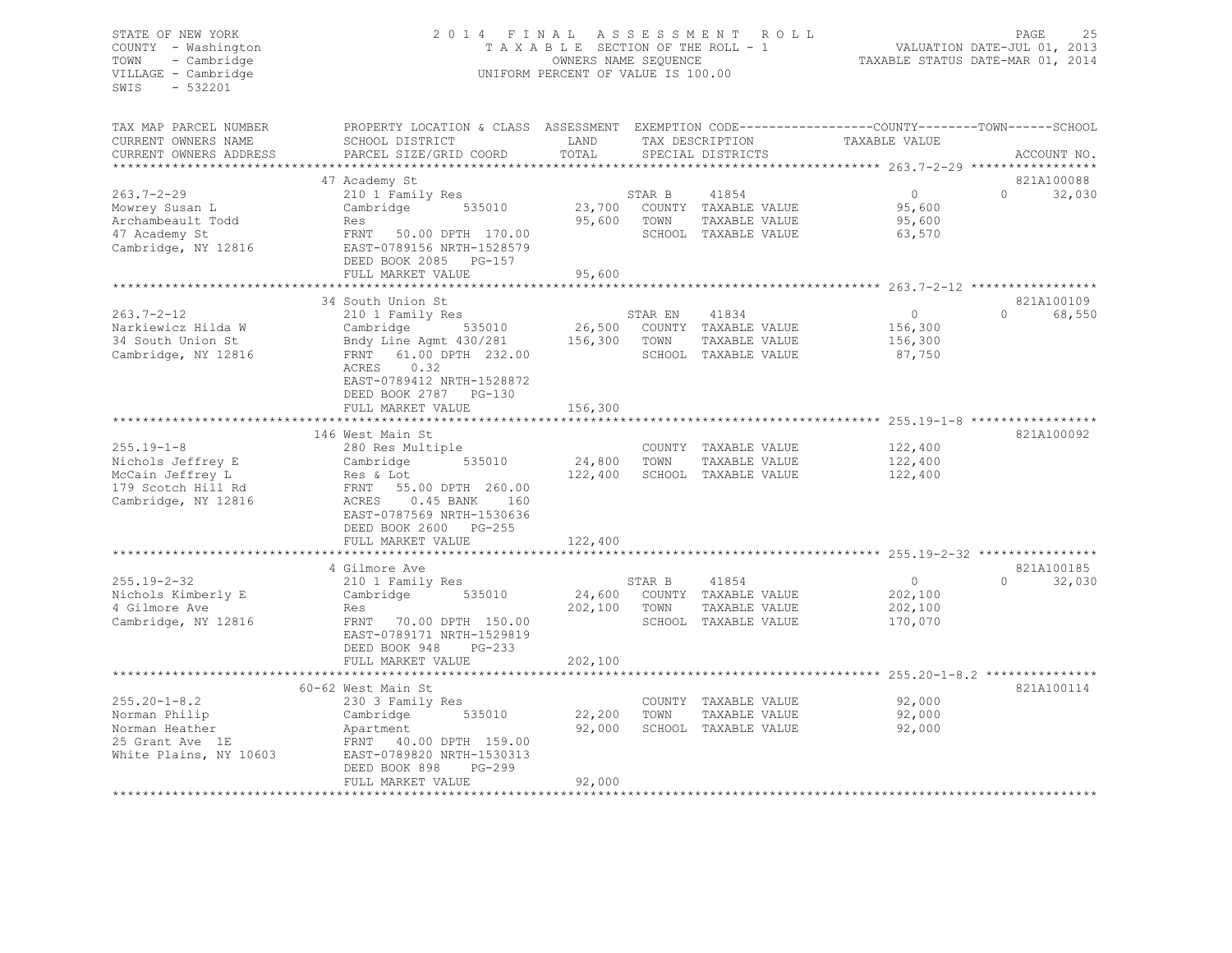#### STATE OF NEW YORK 2 0 1 4 F I N A L A S S E S S M E N T R O L L PAGE 26 COUNTY - Washington T A X A B L E SECTION OF THE ROLL - 1 VALUATION DATE-JUL 01, 2013 TOWN - Cambridge OWNERS NAME SEQUENCE TAXABLE STATUS DATE-MAR 01, 2014 UNIFORM PERCENT OF VALUE IS 100.00

| TAX DESCRIPTION<br>TOTAL<br>CURRENT OWNERS ADDRESS<br>PARCEL SIZE/GRID COORD<br>SPECIAL DISTRICTS<br>ACCOUNT NO.<br>89 West Main St<br>821A100054<br>$255.19 - 3 - 5$<br>411 Apartment<br>COUNTY TAXABLE VALUE<br>191,400<br>33,900<br>535010<br>TOWN<br>191,400<br>Norman Philip C<br>Cambridge<br>TAXABLE VALUE<br>Norman Heather H<br>191,400<br>SCHOOL TAXABLE VALUE<br>191,400<br>Apt House<br>25 Grant Ave 1E<br>FRNT 132.00 DPTH 230.00<br>Fort Plains, NY 10603<br>EAST-0788616 NRTH-1529982<br>DEED BOOK 853<br>$PG-110$<br>191,400<br>FULL MARKET VALUE<br>12 South Union St<br>821A100022<br>$255.19 - 2 - 20$<br>158,400<br>210 1 Family Res<br>COUNTY TAXABLE VALUE<br>535010<br>27,700<br>TOWN<br>Norman Phillip<br>TAXABLE VALUE<br>158,400<br>Cambridge<br>Norman Heather<br>158,400<br>SCHOOL TAXABLE VALUE<br>158,400<br>Res<br>25 Grant Ave 1E<br>FRNT 80.00 DPTH 194.00<br>White Plains, NY 10603<br>EAST-0789576 NRTH-1529639<br>DEED BOOK 699<br>$PG-1$<br>FULL MARKET VALUE<br>158,400<br>821A100074<br>9 Gilmore Ave<br>$255.19 - 2 - 26$<br>$\circ$<br>32,030<br>210 1 Family Res<br>STAR B<br>41854<br>$\Omega$<br>535010<br>24,000<br>COUNTY TAXABLE VALUE<br>Odell Timothy A<br>Cambridge<br>126,800<br>Odell Victoria C<br>126,800<br>TOWN<br>TAXABLE VALUE<br>126,800<br>Res<br>9 Gilmore Ave<br>FRNT 55.00 DPTH 167.00<br>SCHOOL TAXABLE VALUE<br>94,770<br>Cambridge, NY 12816<br>EAST-0789387 NRTH-1529638<br>DEED BOOK 808<br>$PG-34$<br>FULL MARKET VALUE<br>126,800<br>26 Academy St<br>821A100110<br>$263.7 - 1 - 15$<br>21,050<br>21,050<br>210 1 Family Res<br>VETCOM CTS 41130<br>10,000<br>535010 28,600 VETDIS CTS 41140<br>Parker Joseph R<br>Cambridge<br>12,630<br>12,630<br>12,630<br>FRNT 76.00 DPTH 331.00<br>84,200 STAR B<br>41854<br>$\circ$<br>32,030<br>Parker Ashley<br>$\overline{0}$<br>EAST-0788801 NRTH-1528922<br>26 Academy St<br>COUNTY TAXABLE VALUE<br>50,520<br>Cambridge, NY 12816<br>TOWN<br>DEED BOOK 3129 PG-294<br>TAXABLE VALUE<br>50,520<br>FULL MARKET VALUE<br>84,200<br>SCHOOL TAXABLE VALUE<br>29,540<br>*******************************<br>821A100119<br>6 Academy St<br>$255.19 - 3 - 8$<br>68,550<br>210 1 Family Res<br>41834<br>$\circ$<br>$\Omega$<br>STAR EN<br>535010<br>33,100<br>COUNTY TAXABLE VALUE<br>Pemrick Reta M<br>Cambridge<br>168,200<br>168,200<br>TOWN<br>TAXABLE VALUE<br>168,200<br>MacLaren Mary<br>House & Land<br>501/382<br>SCHOOL TAXABLE VALUE<br>6 Academy St<br>99,650<br>Cambridge, NY 12816<br>FRNT 151.00 DPTH 165.00<br>EAST-0788760 NRTH-1529713<br>$PG-380$<br>DEED BOOK 501<br>168,200<br>FULL MARKET VALUE | TAX MAP PARCEL NUMBER | PROPERTY LOCATION & CLASS ASSESSMENT |      |  | EXEMPTION CODE-----------------COUNTY-------TOWN------SCHOOL |  |
|-------------------------------------------------------------------------------------------------------------------------------------------------------------------------------------------------------------------------------------------------------------------------------------------------------------------------------------------------------------------------------------------------------------------------------------------------------------------------------------------------------------------------------------------------------------------------------------------------------------------------------------------------------------------------------------------------------------------------------------------------------------------------------------------------------------------------------------------------------------------------------------------------------------------------------------------------------------------------------------------------------------------------------------------------------------------------------------------------------------------------------------------------------------------------------------------------------------------------------------------------------------------------------------------------------------------------------------------------------------------------------------------------------------------------------------------------------------------------------------------------------------------------------------------------------------------------------------------------------------------------------------------------------------------------------------------------------------------------------------------------------------------------------------------------------------------------------------------------------------------------------------------------------------------------------------------------------------------------------------------------------------------------------------------------------------------------------------------------------------------------------------------------------------------------------------------------------------------------------------------------------------------------------------------------------------------------------------------------------------------------------------------------------------------------------------------------------------------------------------------------------------------------------------------------------------------------------------------------------------------------------|-----------------------|--------------------------------------|------|--|--------------------------------------------------------------|--|
|                                                                                                                                                                                                                                                                                                                                                                                                                                                                                                                                                                                                                                                                                                                                                                                                                                                                                                                                                                                                                                                                                                                                                                                                                                                                                                                                                                                                                                                                                                                                                                                                                                                                                                                                                                                                                                                                                                                                                                                                                                                                                                                                                                                                                                                                                                                                                                                                                                                                                                                                                                                                                               | CURRENT OWNERS NAME   | SCHOOL DISTRICT                      | LAND |  | TAXABLE VALUE                                                |  |
|                                                                                                                                                                                                                                                                                                                                                                                                                                                                                                                                                                                                                                                                                                                                                                                                                                                                                                                                                                                                                                                                                                                                                                                                                                                                                                                                                                                                                                                                                                                                                                                                                                                                                                                                                                                                                                                                                                                                                                                                                                                                                                                                                                                                                                                                                                                                                                                                                                                                                                                                                                                                                               |                       |                                      |      |  |                                                              |  |
|                                                                                                                                                                                                                                                                                                                                                                                                                                                                                                                                                                                                                                                                                                                                                                                                                                                                                                                                                                                                                                                                                                                                                                                                                                                                                                                                                                                                                                                                                                                                                                                                                                                                                                                                                                                                                                                                                                                                                                                                                                                                                                                                                                                                                                                                                                                                                                                                                                                                                                                                                                                                                               |                       |                                      |      |  |                                                              |  |
|                                                                                                                                                                                                                                                                                                                                                                                                                                                                                                                                                                                                                                                                                                                                                                                                                                                                                                                                                                                                                                                                                                                                                                                                                                                                                                                                                                                                                                                                                                                                                                                                                                                                                                                                                                                                                                                                                                                                                                                                                                                                                                                                                                                                                                                                                                                                                                                                                                                                                                                                                                                                                               |                       |                                      |      |  |                                                              |  |
|                                                                                                                                                                                                                                                                                                                                                                                                                                                                                                                                                                                                                                                                                                                                                                                                                                                                                                                                                                                                                                                                                                                                                                                                                                                                                                                                                                                                                                                                                                                                                                                                                                                                                                                                                                                                                                                                                                                                                                                                                                                                                                                                                                                                                                                                                                                                                                                                                                                                                                                                                                                                                               |                       |                                      |      |  |                                                              |  |
|                                                                                                                                                                                                                                                                                                                                                                                                                                                                                                                                                                                                                                                                                                                                                                                                                                                                                                                                                                                                                                                                                                                                                                                                                                                                                                                                                                                                                                                                                                                                                                                                                                                                                                                                                                                                                                                                                                                                                                                                                                                                                                                                                                                                                                                                                                                                                                                                                                                                                                                                                                                                                               |                       |                                      |      |  |                                                              |  |
|                                                                                                                                                                                                                                                                                                                                                                                                                                                                                                                                                                                                                                                                                                                                                                                                                                                                                                                                                                                                                                                                                                                                                                                                                                                                                                                                                                                                                                                                                                                                                                                                                                                                                                                                                                                                                                                                                                                                                                                                                                                                                                                                                                                                                                                                                                                                                                                                                                                                                                                                                                                                                               |                       |                                      |      |  |                                                              |  |
|                                                                                                                                                                                                                                                                                                                                                                                                                                                                                                                                                                                                                                                                                                                                                                                                                                                                                                                                                                                                                                                                                                                                                                                                                                                                                                                                                                                                                                                                                                                                                                                                                                                                                                                                                                                                                                                                                                                                                                                                                                                                                                                                                                                                                                                                                                                                                                                                                                                                                                                                                                                                                               |                       |                                      |      |  |                                                              |  |
|                                                                                                                                                                                                                                                                                                                                                                                                                                                                                                                                                                                                                                                                                                                                                                                                                                                                                                                                                                                                                                                                                                                                                                                                                                                                                                                                                                                                                                                                                                                                                                                                                                                                                                                                                                                                                                                                                                                                                                                                                                                                                                                                                                                                                                                                                                                                                                                                                                                                                                                                                                                                                               |                       |                                      |      |  |                                                              |  |
|                                                                                                                                                                                                                                                                                                                                                                                                                                                                                                                                                                                                                                                                                                                                                                                                                                                                                                                                                                                                                                                                                                                                                                                                                                                                                                                                                                                                                                                                                                                                                                                                                                                                                                                                                                                                                                                                                                                                                                                                                                                                                                                                                                                                                                                                                                                                                                                                                                                                                                                                                                                                                               |                       |                                      |      |  |                                                              |  |
|                                                                                                                                                                                                                                                                                                                                                                                                                                                                                                                                                                                                                                                                                                                                                                                                                                                                                                                                                                                                                                                                                                                                                                                                                                                                                                                                                                                                                                                                                                                                                                                                                                                                                                                                                                                                                                                                                                                                                                                                                                                                                                                                                                                                                                                                                                                                                                                                                                                                                                                                                                                                                               |                       |                                      |      |  |                                                              |  |
|                                                                                                                                                                                                                                                                                                                                                                                                                                                                                                                                                                                                                                                                                                                                                                                                                                                                                                                                                                                                                                                                                                                                                                                                                                                                                                                                                                                                                                                                                                                                                                                                                                                                                                                                                                                                                                                                                                                                                                                                                                                                                                                                                                                                                                                                                                                                                                                                                                                                                                                                                                                                                               |                       |                                      |      |  |                                                              |  |
|                                                                                                                                                                                                                                                                                                                                                                                                                                                                                                                                                                                                                                                                                                                                                                                                                                                                                                                                                                                                                                                                                                                                                                                                                                                                                                                                                                                                                                                                                                                                                                                                                                                                                                                                                                                                                                                                                                                                                                                                                                                                                                                                                                                                                                                                                                                                                                                                                                                                                                                                                                                                                               |                       |                                      |      |  |                                                              |  |
|                                                                                                                                                                                                                                                                                                                                                                                                                                                                                                                                                                                                                                                                                                                                                                                                                                                                                                                                                                                                                                                                                                                                                                                                                                                                                                                                                                                                                                                                                                                                                                                                                                                                                                                                                                                                                                                                                                                                                                                                                                                                                                                                                                                                                                                                                                                                                                                                                                                                                                                                                                                                                               |                       |                                      |      |  |                                                              |  |
|                                                                                                                                                                                                                                                                                                                                                                                                                                                                                                                                                                                                                                                                                                                                                                                                                                                                                                                                                                                                                                                                                                                                                                                                                                                                                                                                                                                                                                                                                                                                                                                                                                                                                                                                                                                                                                                                                                                                                                                                                                                                                                                                                                                                                                                                                                                                                                                                                                                                                                                                                                                                                               |                       |                                      |      |  |                                                              |  |
|                                                                                                                                                                                                                                                                                                                                                                                                                                                                                                                                                                                                                                                                                                                                                                                                                                                                                                                                                                                                                                                                                                                                                                                                                                                                                                                                                                                                                                                                                                                                                                                                                                                                                                                                                                                                                                                                                                                                                                                                                                                                                                                                                                                                                                                                                                                                                                                                                                                                                                                                                                                                                               |                       |                                      |      |  |                                                              |  |
|                                                                                                                                                                                                                                                                                                                                                                                                                                                                                                                                                                                                                                                                                                                                                                                                                                                                                                                                                                                                                                                                                                                                                                                                                                                                                                                                                                                                                                                                                                                                                                                                                                                                                                                                                                                                                                                                                                                                                                                                                                                                                                                                                                                                                                                                                                                                                                                                                                                                                                                                                                                                                               |                       |                                      |      |  |                                                              |  |
|                                                                                                                                                                                                                                                                                                                                                                                                                                                                                                                                                                                                                                                                                                                                                                                                                                                                                                                                                                                                                                                                                                                                                                                                                                                                                                                                                                                                                                                                                                                                                                                                                                                                                                                                                                                                                                                                                                                                                                                                                                                                                                                                                                                                                                                                                                                                                                                                                                                                                                                                                                                                                               |                       |                                      |      |  |                                                              |  |
|                                                                                                                                                                                                                                                                                                                                                                                                                                                                                                                                                                                                                                                                                                                                                                                                                                                                                                                                                                                                                                                                                                                                                                                                                                                                                                                                                                                                                                                                                                                                                                                                                                                                                                                                                                                                                                                                                                                                                                                                                                                                                                                                                                                                                                                                                                                                                                                                                                                                                                                                                                                                                               |                       |                                      |      |  |                                                              |  |
|                                                                                                                                                                                                                                                                                                                                                                                                                                                                                                                                                                                                                                                                                                                                                                                                                                                                                                                                                                                                                                                                                                                                                                                                                                                                                                                                                                                                                                                                                                                                                                                                                                                                                                                                                                                                                                                                                                                                                                                                                                                                                                                                                                                                                                                                                                                                                                                                                                                                                                                                                                                                                               |                       |                                      |      |  |                                                              |  |
|                                                                                                                                                                                                                                                                                                                                                                                                                                                                                                                                                                                                                                                                                                                                                                                                                                                                                                                                                                                                                                                                                                                                                                                                                                                                                                                                                                                                                                                                                                                                                                                                                                                                                                                                                                                                                                                                                                                                                                                                                                                                                                                                                                                                                                                                                                                                                                                                                                                                                                                                                                                                                               |                       |                                      |      |  |                                                              |  |
|                                                                                                                                                                                                                                                                                                                                                                                                                                                                                                                                                                                                                                                                                                                                                                                                                                                                                                                                                                                                                                                                                                                                                                                                                                                                                                                                                                                                                                                                                                                                                                                                                                                                                                                                                                                                                                                                                                                                                                                                                                                                                                                                                                                                                                                                                                                                                                                                                                                                                                                                                                                                                               |                       |                                      |      |  |                                                              |  |
|                                                                                                                                                                                                                                                                                                                                                                                                                                                                                                                                                                                                                                                                                                                                                                                                                                                                                                                                                                                                                                                                                                                                                                                                                                                                                                                                                                                                                                                                                                                                                                                                                                                                                                                                                                                                                                                                                                                                                                                                                                                                                                                                                                                                                                                                                                                                                                                                                                                                                                                                                                                                                               |                       |                                      |      |  |                                                              |  |
|                                                                                                                                                                                                                                                                                                                                                                                                                                                                                                                                                                                                                                                                                                                                                                                                                                                                                                                                                                                                                                                                                                                                                                                                                                                                                                                                                                                                                                                                                                                                                                                                                                                                                                                                                                                                                                                                                                                                                                                                                                                                                                                                                                                                                                                                                                                                                                                                                                                                                                                                                                                                                               |                       |                                      |      |  |                                                              |  |
|                                                                                                                                                                                                                                                                                                                                                                                                                                                                                                                                                                                                                                                                                                                                                                                                                                                                                                                                                                                                                                                                                                                                                                                                                                                                                                                                                                                                                                                                                                                                                                                                                                                                                                                                                                                                                                                                                                                                                                                                                                                                                                                                                                                                                                                                                                                                                                                                                                                                                                                                                                                                                               |                       |                                      |      |  |                                                              |  |
|                                                                                                                                                                                                                                                                                                                                                                                                                                                                                                                                                                                                                                                                                                                                                                                                                                                                                                                                                                                                                                                                                                                                                                                                                                                                                                                                                                                                                                                                                                                                                                                                                                                                                                                                                                                                                                                                                                                                                                                                                                                                                                                                                                                                                                                                                                                                                                                                                                                                                                                                                                                                                               |                       |                                      |      |  |                                                              |  |
|                                                                                                                                                                                                                                                                                                                                                                                                                                                                                                                                                                                                                                                                                                                                                                                                                                                                                                                                                                                                                                                                                                                                                                                                                                                                                                                                                                                                                                                                                                                                                                                                                                                                                                                                                                                                                                                                                                                                                                                                                                                                                                                                                                                                                                                                                                                                                                                                                                                                                                                                                                                                                               |                       |                                      |      |  |                                                              |  |
|                                                                                                                                                                                                                                                                                                                                                                                                                                                                                                                                                                                                                                                                                                                                                                                                                                                                                                                                                                                                                                                                                                                                                                                                                                                                                                                                                                                                                                                                                                                                                                                                                                                                                                                                                                                                                                                                                                                                                                                                                                                                                                                                                                                                                                                                                                                                                                                                                                                                                                                                                                                                                               |                       |                                      |      |  |                                                              |  |
|                                                                                                                                                                                                                                                                                                                                                                                                                                                                                                                                                                                                                                                                                                                                                                                                                                                                                                                                                                                                                                                                                                                                                                                                                                                                                                                                                                                                                                                                                                                                                                                                                                                                                                                                                                                                                                                                                                                                                                                                                                                                                                                                                                                                                                                                                                                                                                                                                                                                                                                                                                                                                               |                       |                                      |      |  |                                                              |  |
|                                                                                                                                                                                                                                                                                                                                                                                                                                                                                                                                                                                                                                                                                                                                                                                                                                                                                                                                                                                                                                                                                                                                                                                                                                                                                                                                                                                                                                                                                                                                                                                                                                                                                                                                                                                                                                                                                                                                                                                                                                                                                                                                                                                                                                                                                                                                                                                                                                                                                                                                                                                                                               |                       |                                      |      |  |                                                              |  |
|                                                                                                                                                                                                                                                                                                                                                                                                                                                                                                                                                                                                                                                                                                                                                                                                                                                                                                                                                                                                                                                                                                                                                                                                                                                                                                                                                                                                                                                                                                                                                                                                                                                                                                                                                                                                                                                                                                                                                                                                                                                                                                                                                                                                                                                                                                                                                                                                                                                                                                                                                                                                                               |                       |                                      |      |  |                                                              |  |
|                                                                                                                                                                                                                                                                                                                                                                                                                                                                                                                                                                                                                                                                                                                                                                                                                                                                                                                                                                                                                                                                                                                                                                                                                                                                                                                                                                                                                                                                                                                                                                                                                                                                                                                                                                                                                                                                                                                                                                                                                                                                                                                                                                                                                                                                                                                                                                                                                                                                                                                                                                                                                               |                       |                                      |      |  |                                                              |  |
|                                                                                                                                                                                                                                                                                                                                                                                                                                                                                                                                                                                                                                                                                                                                                                                                                                                                                                                                                                                                                                                                                                                                                                                                                                                                                                                                                                                                                                                                                                                                                                                                                                                                                                                                                                                                                                                                                                                                                                                                                                                                                                                                                                                                                                                                                                                                                                                                                                                                                                                                                                                                                               |                       |                                      |      |  |                                                              |  |
|                                                                                                                                                                                                                                                                                                                                                                                                                                                                                                                                                                                                                                                                                                                                                                                                                                                                                                                                                                                                                                                                                                                                                                                                                                                                                                                                                                                                                                                                                                                                                                                                                                                                                                                                                                                                                                                                                                                                                                                                                                                                                                                                                                                                                                                                                                                                                                                                                                                                                                                                                                                                                               |                       |                                      |      |  |                                                              |  |
|                                                                                                                                                                                                                                                                                                                                                                                                                                                                                                                                                                                                                                                                                                                                                                                                                                                                                                                                                                                                                                                                                                                                                                                                                                                                                                                                                                                                                                                                                                                                                                                                                                                                                                                                                                                                                                                                                                                                                                                                                                                                                                                                                                                                                                                                                                                                                                                                                                                                                                                                                                                                                               |                       |                                      |      |  |                                                              |  |
|                                                                                                                                                                                                                                                                                                                                                                                                                                                                                                                                                                                                                                                                                                                                                                                                                                                                                                                                                                                                                                                                                                                                                                                                                                                                                                                                                                                                                                                                                                                                                                                                                                                                                                                                                                                                                                                                                                                                                                                                                                                                                                                                                                                                                                                                                                                                                                                                                                                                                                                                                                                                                               |                       |                                      |      |  |                                                              |  |
|                                                                                                                                                                                                                                                                                                                                                                                                                                                                                                                                                                                                                                                                                                                                                                                                                                                                                                                                                                                                                                                                                                                                                                                                                                                                                                                                                                                                                                                                                                                                                                                                                                                                                                                                                                                                                                                                                                                                                                                                                                                                                                                                                                                                                                                                                                                                                                                                                                                                                                                                                                                                                               |                       |                                      |      |  |                                                              |  |
|                                                                                                                                                                                                                                                                                                                                                                                                                                                                                                                                                                                                                                                                                                                                                                                                                                                                                                                                                                                                                                                                                                                                                                                                                                                                                                                                                                                                                                                                                                                                                                                                                                                                                                                                                                                                                                                                                                                                                                                                                                                                                                                                                                                                                                                                                                                                                                                                                                                                                                                                                                                                                               |                       |                                      |      |  |                                                              |  |
|                                                                                                                                                                                                                                                                                                                                                                                                                                                                                                                                                                                                                                                                                                                                                                                                                                                                                                                                                                                                                                                                                                                                                                                                                                                                                                                                                                                                                                                                                                                                                                                                                                                                                                                                                                                                                                                                                                                                                                                                                                                                                                                                                                                                                                                                                                                                                                                                                                                                                                                                                                                                                               |                       |                                      |      |  |                                                              |  |
|                                                                                                                                                                                                                                                                                                                                                                                                                                                                                                                                                                                                                                                                                                                                                                                                                                                                                                                                                                                                                                                                                                                                                                                                                                                                                                                                                                                                                                                                                                                                                                                                                                                                                                                                                                                                                                                                                                                                                                                                                                                                                                                                                                                                                                                                                                                                                                                                                                                                                                                                                                                                                               |                       |                                      |      |  |                                                              |  |
|                                                                                                                                                                                                                                                                                                                                                                                                                                                                                                                                                                                                                                                                                                                                                                                                                                                                                                                                                                                                                                                                                                                                                                                                                                                                                                                                                                                                                                                                                                                                                                                                                                                                                                                                                                                                                                                                                                                                                                                                                                                                                                                                                                                                                                                                                                                                                                                                                                                                                                                                                                                                                               |                       |                                      |      |  |                                                              |  |
|                                                                                                                                                                                                                                                                                                                                                                                                                                                                                                                                                                                                                                                                                                                                                                                                                                                                                                                                                                                                                                                                                                                                                                                                                                                                                                                                                                                                                                                                                                                                                                                                                                                                                                                                                                                                                                                                                                                                                                                                                                                                                                                                                                                                                                                                                                                                                                                                                                                                                                                                                                                                                               |                       |                                      |      |  |                                                              |  |
|                                                                                                                                                                                                                                                                                                                                                                                                                                                                                                                                                                                                                                                                                                                                                                                                                                                                                                                                                                                                                                                                                                                                                                                                                                                                                                                                                                                                                                                                                                                                                                                                                                                                                                                                                                                                                                                                                                                                                                                                                                                                                                                                                                                                                                                                                                                                                                                                                                                                                                                                                                                                                               |                       |                                      |      |  |                                                              |  |
|                                                                                                                                                                                                                                                                                                                                                                                                                                                                                                                                                                                                                                                                                                                                                                                                                                                                                                                                                                                                                                                                                                                                                                                                                                                                                                                                                                                                                                                                                                                                                                                                                                                                                                                                                                                                                                                                                                                                                                                                                                                                                                                                                                                                                                                                                                                                                                                                                                                                                                                                                                                                                               |                       |                                      |      |  |                                                              |  |
|                                                                                                                                                                                                                                                                                                                                                                                                                                                                                                                                                                                                                                                                                                                                                                                                                                                                                                                                                                                                                                                                                                                                                                                                                                                                                                                                                                                                                                                                                                                                                                                                                                                                                                                                                                                                                                                                                                                                                                                                                                                                                                                                                                                                                                                                                                                                                                                                                                                                                                                                                                                                                               |                       |                                      |      |  |                                                              |  |
|                                                                                                                                                                                                                                                                                                                                                                                                                                                                                                                                                                                                                                                                                                                                                                                                                                                                                                                                                                                                                                                                                                                                                                                                                                                                                                                                                                                                                                                                                                                                                                                                                                                                                                                                                                                                                                                                                                                                                                                                                                                                                                                                                                                                                                                                                                                                                                                                                                                                                                                                                                                                                               |                       |                                      |      |  |                                                              |  |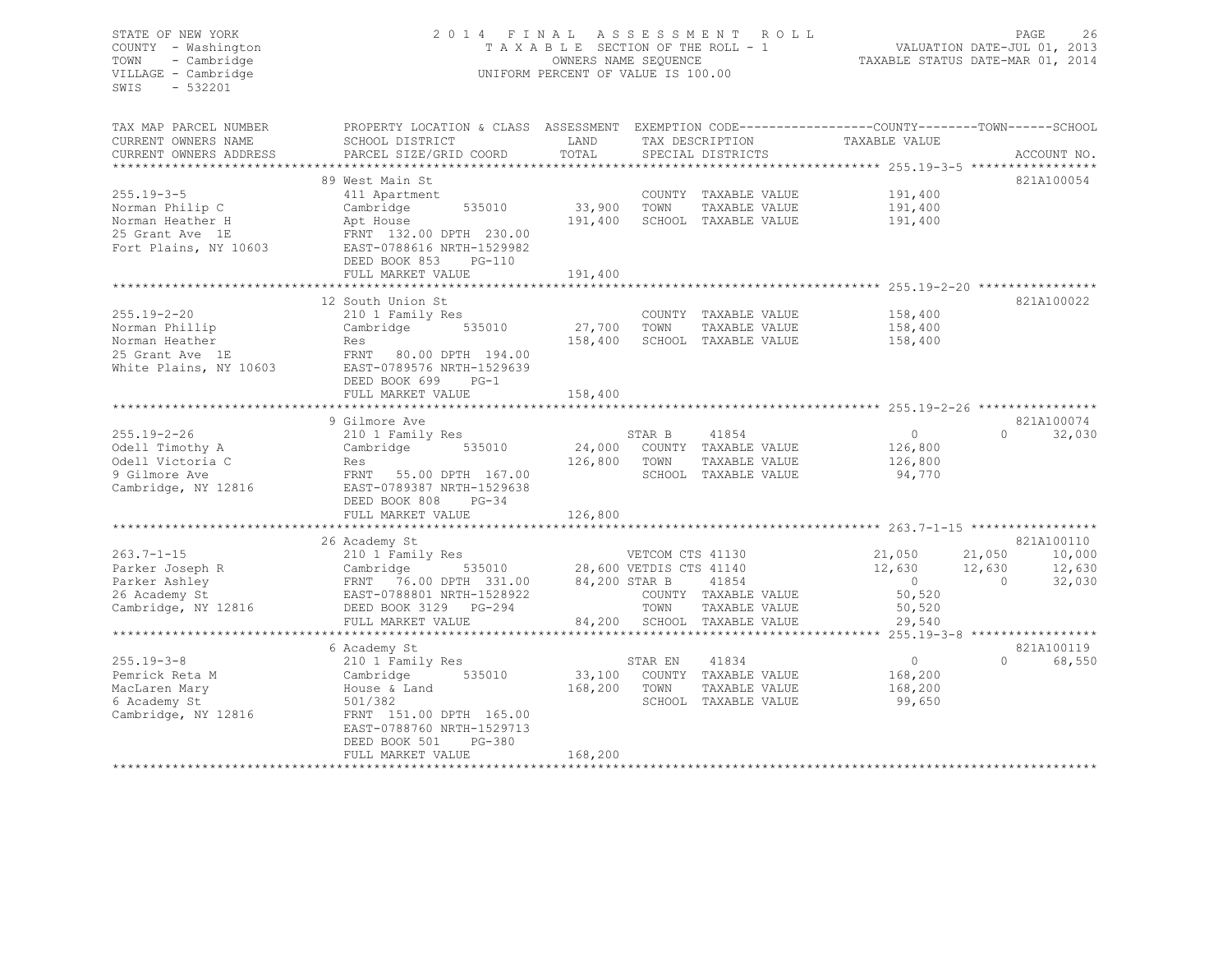# STATE OF NEW YORK 27<br>COUNTY - Washington 2013<br>2014 - TAXABLE SECTION OF THE ROLL - 1 WALUATION DATE-JUL 01, 2013<br>2014 - COUNTY - Washington 2014 COUNTY - Washington T A X A B L E SECTION OF THE ROLL - 1<br>
TOWN - Cambridge T A VALUATION DATE-SEQUENCE TOWN - Cambridge OWNERS NAME SEQUENCE TAXABLE STATUS DATE-MAR 01, 2014 UNIFORM PERCENT OF VALUE IS 100.00

| TAX MAP PARCEL NUMBER<br>CURRENT OWNERS NAME                                                   | PROPERTY LOCATION & CLASS ASSESSMENT EXEMPTION CODE----------------COUNTY-------TOWN------SCHOOL<br>SCHOOL DISTRICT                                                                          | LAND<br>TOTAL                        | TAX DESCRIPTION                                                                                    | TAXABLE VALUE                                         |                    |                            |
|------------------------------------------------------------------------------------------------|----------------------------------------------------------------------------------------------------------------------------------------------------------------------------------------------|--------------------------------------|----------------------------------------------------------------------------------------------------|-------------------------------------------------------|--------------------|----------------------------|
| CURRENT OWNERS ADDRESS                                                                         | PARCEL SIZE/GRID COORD                                                                                                                                                                       |                                      | SPECIAL DISTRICTS                                                                                  |                                                       |                    | ACCOUNT NO.                |
| $255.19 - 2 - 39$<br>Perkins Anne C                                                            | 7 Academy St<br>210 1 Family Res<br>535010<br>Cambridge                                                                                                                                      |                                      | 41802<br>AGED-CO<br>23,600 AGED-TOWN 41803                                                         | 33,570<br>$\circ$                                     | $\Omega$<br>5,595  | 821A100111<br>0<br>$\circ$ |
| 7 Academy St<br>Cambridge, NY 12816                                                            | Res<br>FRNT 34.00 DPTH 212.00<br>EAST-0788986 NRTH-1529834<br>DEED BOOK 477 PG-504<br>FULL MARKET VALUE                                                                                      | 111,900 STAR EN<br>111,900           | 41834<br>COUNTY TAXABLE VALUE<br>TOWN<br>TAXABLE VALUE<br>SCHOOL TAXABLE VALUE                     | $\circ$<br>78,330<br>106,305<br>43,350                | $\Omega$           | 68,550                     |
|                                                                                                |                                                                                                                                                                                              |                                      |                                                                                                    |                                                       |                    |                            |
| $255.19 - 3 - 7$<br>Perkins Gregory<br>Perkins Jennifer<br>4 Academy St<br>Cambridge, NY 12816 | 4 Academy St<br>210 1 Family Res<br>535010<br>Cambridge<br>Res<br>FRNT 75.00 DPTH 165.00<br>EAST-0788743 NRTH-1529826<br>DEED BOOK 2609 PG-205<br>FULL MARKET VALUE                          | 25,900<br>165,000<br>165,000         | VETWAR CTS 41120<br>COUNTY TAXABLE VALUE<br>TOWN<br>TAXABLE VALUE<br>SCHOOL TAXABLE VALUE          | 24,750<br>140,250<br>140,250<br>159,000               | 24,750             | 821A100070<br>6,000        |
|                                                                                                |                                                                                                                                                                                              |                                      |                                                                                                    |                                                       |                    |                            |
| $255.19 - 2 - 2$<br>Phlipsak Margaret S<br>79 West Main St<br>Cambridge, NY 12816              | 79 West Main St<br>210 1 Family Res<br>Cambridge<br>535010<br>Res<br>575/162<br>39.00 DPTH 138.00<br>FRNT<br>EAST-0788951 NRTH-1529985<br>DEED BOOK 2542 PG-158                              | 21,000<br>112,900                    | COUNTY TAXABLE VALUE<br>TOWN<br>TAXABLE VALUE<br>SCHOOL TAXABLE VALUE                              | 112,900<br>112,900<br>112,900                         |                    | 821A100128                 |
|                                                                                                | FULL MARKET VALUE                                                                                                                                                                            | 112,900                              |                                                                                                    |                                                       |                    |                            |
|                                                                                                | 11 Gilmore Ave                                                                                                                                                                               |                                      |                                                                                                    |                                                       |                    | 821A100122                 |
| $255.19 - 2 - 25$<br>Podolec Francis<br>Podolec Janis<br>11 Gilmore Ave<br>Cambridge, NY 12816 | 210 1 Family Res<br>Cambridge<br>535010<br>Res & Lot<br>FRNT 121.00 DPTH 167.00<br>EAST-0789393 NRTH-1529545<br>DEED BOOK 397<br>$PG-217$<br>FULL MARKET VALUE                               | 30,400 STAR EN<br>200,300<br>200,300 | VETWAR CTS 41120<br>41834<br>COUNTY TAXABLE VALUE<br>TOWN<br>TAXABLE VALUE<br>SCHOOL TAXABLE VALUE | 30,000<br>$\bigcirc$<br>170,300<br>173,300<br>125,750 | 27,000<br>$\Omega$ | 6,000<br>68,550            |
|                                                                                                |                                                                                                                                                                                              |                                      |                                                                                                    |                                                       |                    |                            |
| $255.19 - 1 - 15$<br>Pratt Wilson P<br>82 West Main St<br>Cambridge, NY 12816                  | 76 West Main St<br>482 Det row bldg<br>Cambridge<br>535010<br>Store & Flat<br>2442/191 Covenants & Rest<br>30.00 DPTH 92.00<br>FRNT<br>EAST-0789696 NRTH-1530320<br>DEED BOOK 842<br>$PG-61$ | 13,500<br>84,800                     | COUNTY TAXABLE VALUE<br>TOWN<br>TAXABLE VALUE<br>SCHOOL TAXABLE VALUE                              | 84,800<br>84,800<br>84,800                            |                    | 821A100141                 |
|                                                                                                | FULL MARKET VALUE                                                                                                                                                                            | 84,800                               | **********************************                                                                 |                                                       |                    |                            |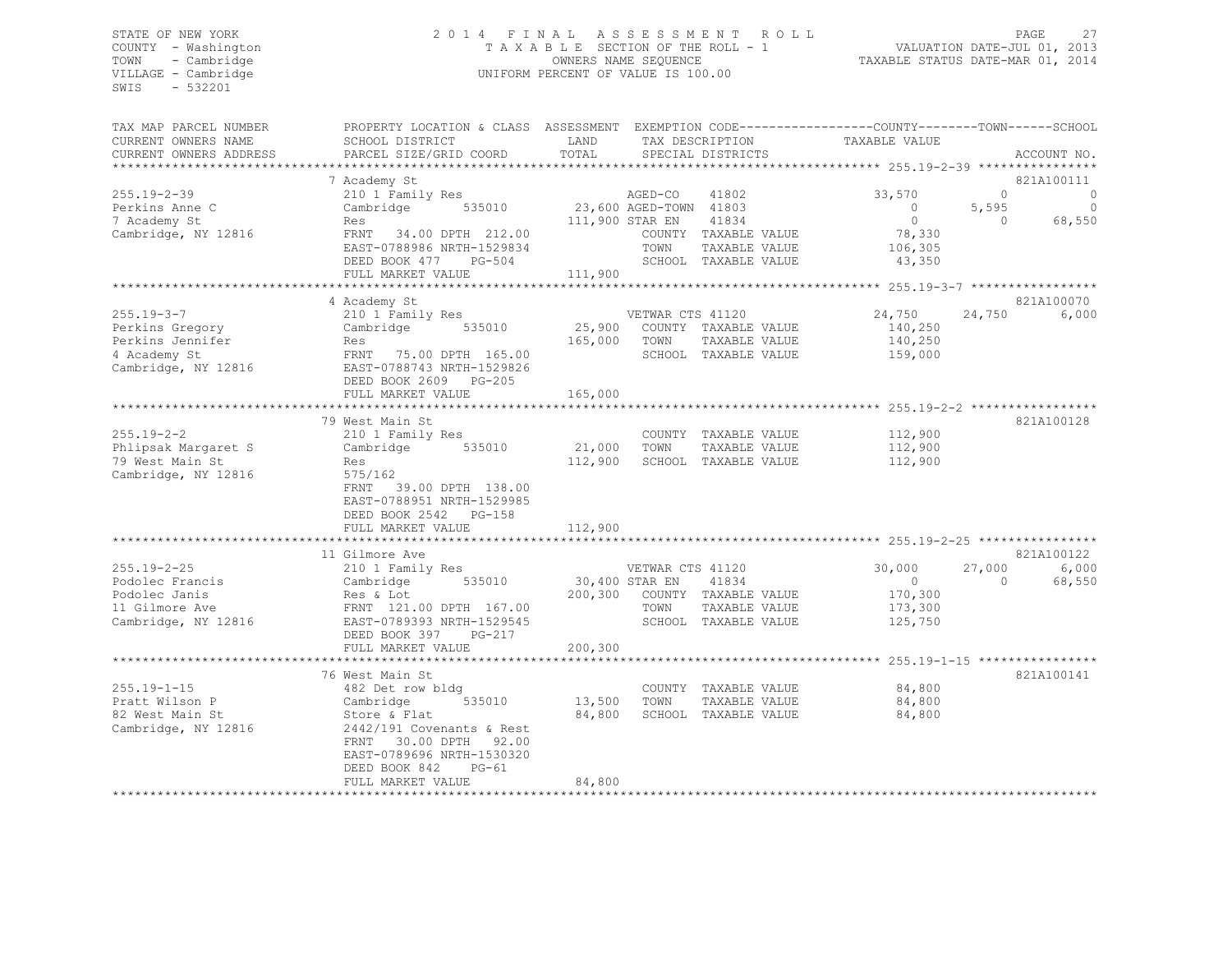STATE OF NEW YORK 2 0 1 4 F I N A L A S S E S S M E N T R O L L PAGE 28 COUNTY - Washington T A X A B L E SECTION OF THE ROLL - 1 VALUATION DATE-JUL 01, 2013 TOWN - Cambridge COMERS NAME SEQUENCE TAXABLE STATUS DATE-MAR 01, 2014 VILLAGE - Cambridge The UNIFORM PERCENT OF VALUE IS 100.00 SWIS - 532201 TAX MAP PARCEL NUMBER PROPERTY LOCATION & CLASS ASSESSMENT EXEMPTION CODE----------------------------TOWN------SCHOOL CURRENT OWNERS NAME SCHOOL DISTRICT LAND TAX DESCRIPTION TAXABLE VALUE CURRENT OWNERS ADDRESS BARCEL SIZE/GRID COORD TOTAL SPECIAL DISTRICTS AND ACCOUNT NO. \*\*\*\*\*\*\*\*\*\*\*\*\*\*\*\*\*\*\*\*\*\*\*\*\*\*\*\*\*\*\*\*\*\*\*\*\*\*\*\*\*\*\*\*\*\*\*\*\*\*\*\*\*\*\*\*\*\*\*\*\*\*\*\*\*\*\*\*\*\*\*\*\*\*\*\*\*\*\*\*\*\*\*\*\*\*\*\*\*\*\*\*\*\*\*\*\*\*\*\*\*\*\* 255.19-1-17 \*\*\*\*\*\*\*\*\*\*\*\*\*\*\*\* 78 West Main St. 8279900059 255.19-1-17 484 1 use sm bld COUNTY TAXABLE VALUE 36,700 Pratt Wilson P Cambridge 535010 14,600 TOWN TAXABLE VALUE 36,700 82 West Main St Office 36,700 SCHOOL TAXABLE VALUE 36,700 Cambridge, NY 12816 FRNT 19.00 DPTH 80.00 EAST-0789688 NRTH-1530280 DEED BOOK 1708 PG-258 FULL MARKET VALUE 36,700 \*\*\*\*\*\*\*\*\*\*\*\*\*\*\*\*\*\*\*\*\*\*\*\*\*\*\*\*\*\*\*\*\*\*\*\*\*\*\*\*\*\*\*\*\*\*\*\*\*\*\*\*\*\*\*\*\*\*\*\*\*\*\*\*\*\*\*\*\*\*\*\*\*\*\*\*\*\*\*\*\*\*\*\*\*\*\*\*\*\*\*\*\*\*\*\*\*\*\*\*\*\*\* 263.7-1-14 \*\*\*\*\*\*\*\*\*\*\*\*\*\*\*\*\* 24 Academy St 821A100049 263.7-1-14 210 1 Family Res COUNTY TAXABLE VALUE 180,500 Propes Roger C Cambridge 535010 28,600 TOWN TAXABLE VALUE 180,500 3403 Yellowstone Dr Res 180,500 SCHOOL TAXABLE VALUE 180,500 Arlington, TX 76013-1152 FRNT 76.00 DPTH 331.00 EAST-0788789 NRTH-1528997 DEED BOOK 1778 PG-49 FULL MARKET VALUE 180,500 \*\*\*\*\*\*\*\*\*\*\*\*\*\*\*\*\*\*\*\*\*\*\*\*\*\*\*\*\*\*\*\*\*\*\*\*\*\*\*\*\*\*\*\*\*\*\*\*\*\*\*\*\*\*\*\*\*\*\*\*\*\*\*\*\*\*\*\*\*\*\*\*\*\*\*\*\*\*\*\*\*\*\*\*\*\*\*\*\*\*\*\*\*\*\*\*\*\*\*\*\*\*\* 263.7-1-2 \*\*\*\*\*\*\*\*\*\*\*\*\*\*\*\*\*\* 14 Myrtle Ave 821A100043 263.7-1-2 484 1 use sm bld COUNTY TAXABLE VALUE 54,700 Pultorak Francis S Cambridge 535010 25,000 TOWN TAXABLE VALUE 54,700 Pultorak Ellen L FRNT 82.00 DPTH 198.00 54,700 SCHOOL TAXABLE VALUE 54,700 PO Box 324 EAST-0788397 NRTH-1529487 Cambridge, NY 12816 DEED BOOK 2705 PG-239 FULL MARKET VALUE 54,700 \*\*\*\*\*\*\*\*\*\*\*\*\*\*\*\*\*\*\*\*\*\*\*\*\*\*\*\*\*\*\*\*\*\*\*\*\*\*\*\*\*\*\*\*\*\*\*\*\*\*\*\*\*\*\*\*\*\*\*\*\*\*\*\*\*\*\*\*\*\*\*\*\*\*\*\*\*\*\*\*\*\*\*\*\*\*\*\*\*\*\*\*\*\*\*\*\*\*\*\*\*\*\* 255.16-1-1 \*\*\*\*\*\*\*\*\*\*\*\*\*\*\*\*\* 41 North Union St 821A100091255.16-1-1 250 Estate COUNTY TAXABLE VALUE 1136,100 Racine Robert Cambridge 535010 264,000 TOWN TAXABLE VALUE 1136,100 41 North Union St 881/287 1136,100 SCHOOL TAXABLE VALUE 1136,100 Cambridge, NY 12816 ACRES 87.80 EAST-0789979 NRTH-1532688 DEED BOOK 786 PG-1 FULL MARKET VALUE 1136,100 \*\*\*\*\*\*\*\*\*\*\*\*\*\*\*\*\*\*\*\*\*\*\*\*\*\*\*\*\*\*\*\*\*\*\*\*\*\*\*\*\*\*\*\*\*\*\*\*\*\*\*\*\*\*\*\*\*\*\*\*\*\*\*\*\*\*\*\*\*\*\*\*\*\*\*\*\*\*\*\*\*\*\*\*\*\*\*\*\*\*\*\*\*\*\*\*\*\*\*\*\*\*\* 263.7-1-16 \*\*\*\*\*\*\*\*\*\*\*\*\*\*\*\*\*28 Academy St 821A100107 263.7-1-16 210 1 Family Res COUNTY TAXABLE VALUE 169,900 Ray Evelyn S Cambridge 535010 28,500 TOWN TAXABLE VALUE 169,900 28 Academy St Res 169,900 SCHOOL TAXABLE VALUE 169,900 Cambridge, NY 12816-1016 FRNT 75.00 DPTH 330.00 EAST-0788813 NRTH-1528846 DEED BOOK 745 PG-77 FULL MARKET VALUE 169,900 \*\*\*\*\*\*\*\*\*\*\*\*\*\*\*\*\*\*\*\*\*\*\*\*\*\*\*\*\*\*\*\*\*\*\*\*\*\*\*\*\*\*\*\*\*\*\*\*\*\*\*\*\*\*\*\*\*\*\*\*\*\*\*\*\*\*\*\*\*\*\*\*\*\*\*\*\*\*\*\*\*\*\*\*\*\*\*\*\*\*\*\*\*\*\*\*\*\*\*\*\*\*\*\*\*\*\*\*\*\*\*\*\*\*\*\*\*\*\*\*\*\*\*\*\*\*\*\*\*\*\*\*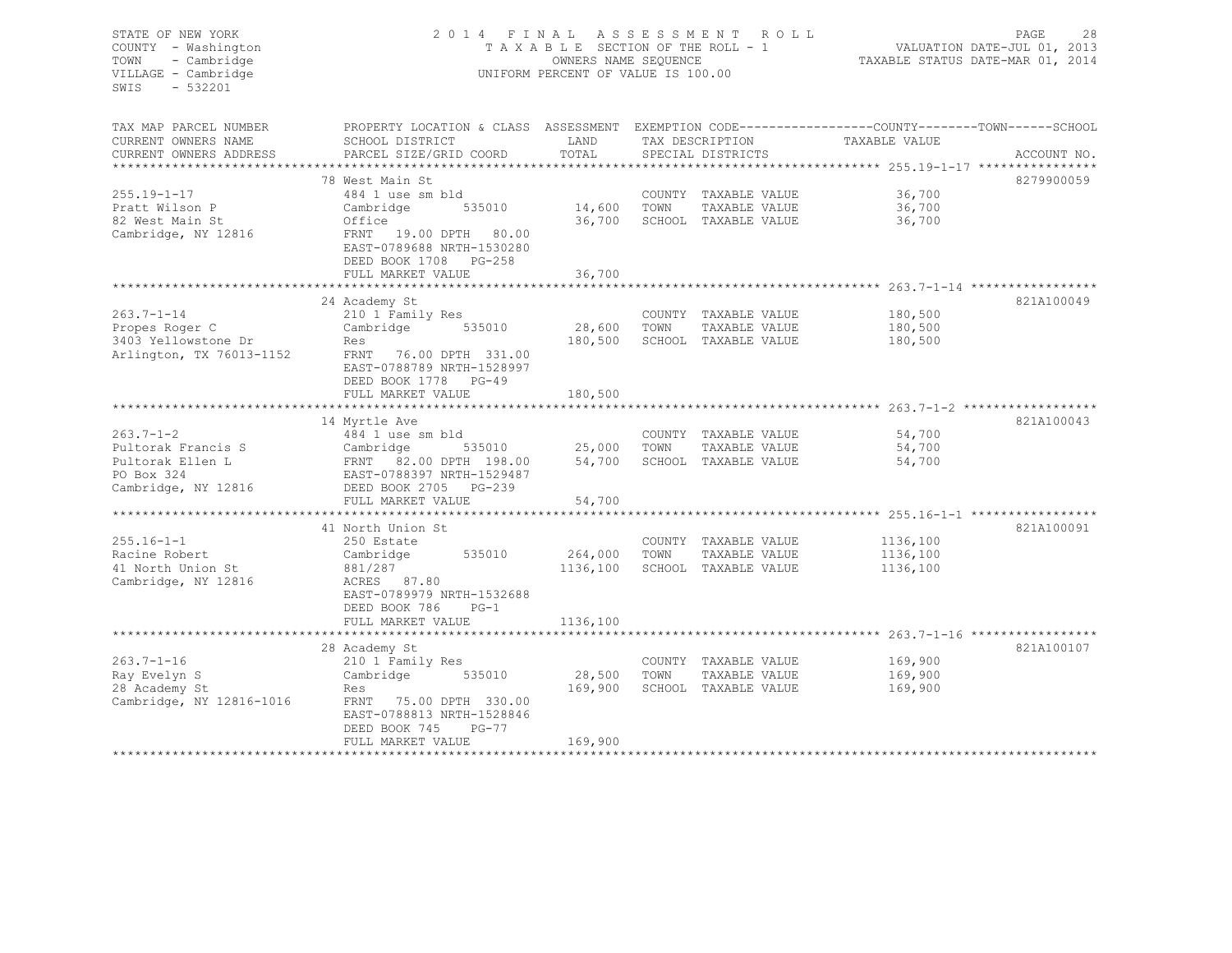#### STATE OF NEW YORK 2 0 1 4 F I N A L A S S E S S M E N T R O L L PAGE 29 COUNTY - Washington T A X A B L E SECTION OF THE ROLL - 1 VALUATION DATE-JUL 01, 2013 TOWN - Cambridge OWNERS NAME SEQUENCE TAXABLE STATUS DATE-MAR 01, 2014 VILLAGE - Cambridge **UNIFORM PERCENT OF VALUE IS 100.00**

| TAX MAP PARCEL NUMBER<br>CURRENT OWNERS NAME<br>CURRENT OWNERS ADDRESS                                                 | PROPERTY LOCATION & CLASS ASSESSMENT<br>SCHOOL DISTRICT<br>PARCEL SIZE/GRID COORD                                                                                                 | LAND<br>TOTAL                | TAX DESCRIPTION<br>SPECIAL DISTRICTS                                                                                       |               | EXEMPTION CODE-----------------COUNTY-------TOWN------SCHOOL<br>TAXABLE VALUE                                     |                               | ACCOUNT NO.                                       |
|------------------------------------------------------------------------------------------------------------------------|-----------------------------------------------------------------------------------------------------------------------------------------------------------------------------------|------------------------------|----------------------------------------------------------------------------------------------------------------------------|---------------|-------------------------------------------------------------------------------------------------------------------|-------------------------------|---------------------------------------------------|
| *******************                                                                                                    |                                                                                                                                                                                   |                              |                                                                                                                            |               |                                                                                                                   |                               |                                                   |
| $255.19 - 2 - 17$<br>Record Richard<br>Record Linda<br>4 South Union St<br>Cambridge, NY 12816                         | 4 South Union St<br>210 1 Family Res<br>Cambridge<br>FRNT 86.00 DPTH 133.00<br>EAST-0789688 NRTH-1529935<br>DEED BOOK 402<br>$PG-623$<br>FULL MARKET VALUE                        | 152,000 STAR EN              | AGED-CO<br>41802<br>535010 24,700 AGED-TOWN 41803<br>41834<br>COUNTY TAXABLE VALUE<br>TOWN<br>152,000 SCHOOL TAXABLE VALUE | TAXABLE VALUE | 45,600<br>$\Omega$<br>$\circ$<br>106,400<br>144,400<br>83,450                                                     | $\Omega$<br>7,600<br>$\Omega$ | 821A100127<br>$\overline{0}$<br>$\circ$<br>68,550 |
|                                                                                                                        |                                                                                                                                                                                   |                              |                                                                                                                            |               |                                                                                                                   |                               |                                                   |
| $255.19 - 2 - 3$<br>Robertson Alan G<br>Robertson Susan<br>77 West Main St<br>Cambridge, NY 12816                      | 77 West Main St<br>210 1 Family Res<br>Cambridge<br>535010<br>Res<br>FRNT 104.00 DPTH 170.00<br>EAST-0789023 NRTH-1529981<br>DEED BOOK 463<br>$PG-233$<br>FULL MARKET VALUE       | 28,900<br>115,800<br>115,800 | 41854<br>STAR B<br>COUNTY TAXABLE VALUE<br>TOWN<br>SCHOOL TAXABLE VALUE                                                    | TAXABLE VALUE | 0<br>115,800<br>115,800<br>83,770                                                                                 | $\cap$                        | 821A100137<br>32,030                              |
|                                                                                                                        | 42 South Union St                                                                                                                                                                 |                              |                                                                                                                            |               |                                                                                                                   |                               | 821A100138                                        |
| $263.7 - 2 - 15$<br>Robertson George W -LE-<br>Robertson Helen H -LE-<br>42 South Union St<br>Cambridge, NY 12816-1018 | 210 1 Family Res<br>535010<br>Cambridge<br>Res<br>FRNT 130.00 DPTH 260.00<br>EAST-0789358 NRTH-1528640<br>DEED BOOK 2300 PG-64<br>FULL MARKET VALUE                               | 33,400 STAR EN<br>158,800    | VETWAR CTS 41120<br>41834<br>158,800 COUNTY TAXABLE VALUE<br>TOWN<br>SCHOOL TAXABLE VALUE                                  | TAXABLE VALUE | 23,820<br>$\overline{0}$<br>134,980<br>134,980<br>84,250<br>************************ 255.20-1-5 ***************** | 23,820<br>$\Omega$            | 6,000<br>68,550                                   |
|                                                                                                                        | 7 North Union St                                                                                                                                                                  |                              |                                                                                                                            |               |                                                                                                                   |                               | 821A100090                                        |
| $255.20 - 1 - 5$<br>Robertson Stephen<br>7 North Union St<br>Cambridge, NY 12816                                       | 210 1 Family Res<br>535010<br>Cambridge<br>Res<br>FRNT<br>87.00 DPTH 85.00<br>EAST-0790079 NRTH-1530554<br>DEED BOOK 870<br>$PG-87$                                               | 19,800<br>91,000             | COUNTY TAXABLE VALUE<br>TOWN<br>SCHOOL TAXABLE VALUE                                                                       | TAXABLE VALUE | 91,000<br>91,000<br>91,000                                                                                        |                               |                                                   |
|                                                                                                                        | FULL MARKET VALUE                                                                                                                                                                 | 91,000                       |                                                                                                                            |               | *************************** 255.19-2-4 ****************                                                           |                               |                                                   |
| $255.19 - 2 - 4$<br>Ross C T<br>73 West Main St<br>Cambridge, NY 12816                                                 | 73 West Main St<br>471 Funeral home<br>535010<br>Cambridge<br>Funeral Home<br>FRNT 66.00 DPTH<br>23.00<br>0.34<br>ACRES<br>EAST-0789110 NRTH-1529962<br>DEED BOOK 757<br>$PG-145$ | 26,900<br>219,300            | COUNTY TAXABLE VALUE<br>TOWN<br>SCHOOL TAXABLE VALUE                                                                       | TAXABLE VALUE | 219,300<br>219,300<br>219,300                                                                                     |                               | 821A100001                                        |
|                                                                                                                        | FULL MARKET VALUE<br>**************************                                                                                                                                   | 219,300                      |                                                                                                                            |               |                                                                                                                   |                               |                                                   |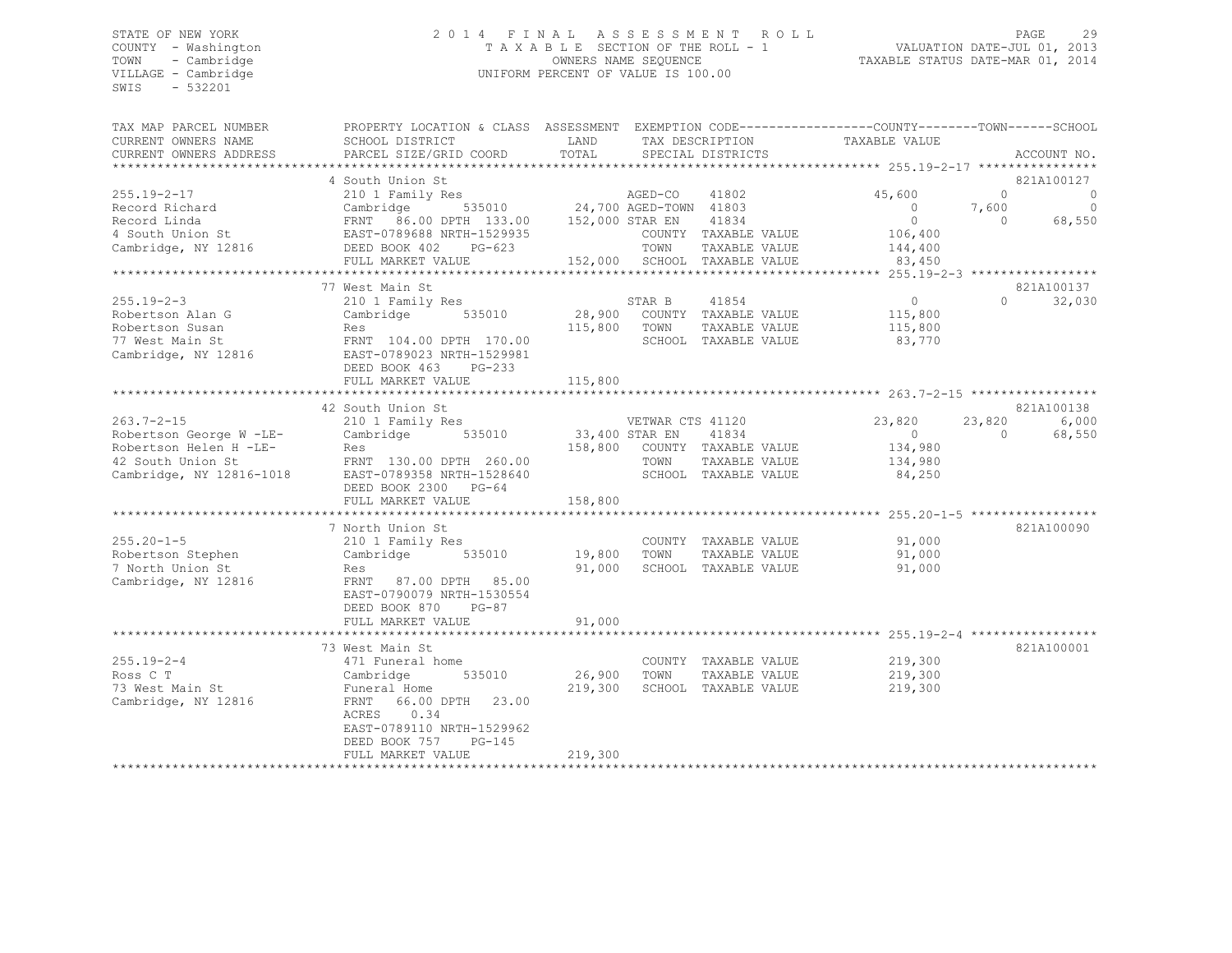#### STATE OF NEW YORK 2 0 1 4 F I N A L A S S E S S M E N T R O L L PAGE 30 COUNTY - Washington T A X A B L E SECTION OF THE ROLL - 1 VALUATION DATE-JUL 01, 2013 TOWN - Cambridge OWNERS NAME SEQUENCE TAXABLE STATUS DATE-MAR 01, 2014 VILLAGE - Cambridge **UNIFORM PERCENT OF VALUE IS 100.00**

| TAX MAP PARCEL NUMBER  | PROPERTY LOCATION & CLASS ASSESSMENT EXEMPTION CODE----------------COUNTY-------TOWN-----SCHOOL |               |                   |                      |               |                    |
|------------------------|-------------------------------------------------------------------------------------------------|---------------|-------------------|----------------------|---------------|--------------------|
| CURRENT OWNERS NAME    | SCHOOL DISTRICT                                                                                 | LAND          | TAX DESCRIPTION   |                      | TAXABLE VALUE |                    |
| CURRENT OWNERS ADDRESS | PARCEL SIZE/GRID COORD                                                                          | TOTAL         | SPECIAL DISTRICTS |                      |               | ACCOUNT NO.        |
|                        |                                                                                                 |               |                   |                      |               |                    |
|                        | County Route 59                                                                                 |               |                   |                      |               |                    |
| $255.19 - 1 - 1.1$     | 311 Res vac land                                                                                |               |                   | COUNTY TAXABLE VALUE | 600           |                    |
| Ross Thomas C          | 535010<br>Cambridge                                                                             | 600           | TOWN              | TAXABLE VALUE        | 600           |                    |
| 1671 County Route 59   | Vac Land                                                                                        | 600           |                   | SCHOOL TAXABLE VALUE | 600           |                    |
| Cambridge, NY 12816    | Bndy Agmt 744/133                                                                               |               |                   |                      |               |                    |
|                        | FRNT 17.00 DPTH 349.00                                                                          |               |                   |                      |               |                    |
|                        | EAST-0786486 NRTH-1530530                                                                       |               |                   |                      |               |                    |
|                        | DEED BOOK 487<br>PG-307                                                                         |               |                   |                      |               |                    |
|                        | FULL MARKET VALUE                                                                               | 600           |                   |                      |               |                    |
|                        |                                                                                                 |               |                   |                      |               |                    |
|                        | 67 West Main St                                                                                 |               |                   |                      |               | 821A100028         |
| $255.19 - 2 - 7$       | 220 2 Family Res                                                                                |               | STAR EN           | 41834                | $\Omega$      | $\Omega$<br>68,550 |
| Rouse Joseph           | 535010<br>Cambridge                                                                             | 28,100        |                   | COUNTY TAXABLE VALUE | 180,200       |                    |
| Rouse Nancy            | Res                                                                                             | 180,200       | TOWN              | TAXABLE VALUE        | 180,200       |                    |
| 67 West Main St        | FRNT 75.00 DPTH 265.00                                                                          |               |                   | SCHOOL TAXABLE VALUE | 111,650       |                    |
| Cambridge, NY 12816    | EAST-0789380 NRTH-1530013                                                                       |               |                   |                      |               |                    |
|                        | DEED BOOK 478<br>$PG-304$                                                                       |               |                   |                      |               |                    |
|                        | FULL MARKET VALUE                                                                               | 180,200       |                   |                      |               |                    |
|                        |                                                                                                 |               |                   |                      |               |                    |
|                        | 57 West Main St                                                                                 |               |                   |                      |               | 821A100040         |
| $255.19 - 2 - 11$      | 485 >luse sm bld                                                                                |               |                   | COUNTY TAXABLE VALUE | 128,000       |                    |
| Rowan Bridget          | 535010<br>Cambridge                                                                             | 16,500        | TOWN              | TAXABLE VALUE        | 128,000       |                    |
| 11 Avenue A            | Store                                                                                           | 128,000       |                   | SCHOOL TAXABLE VALUE | 128,000       |                    |
| Cambridge, NY 12816    | 2538/263 Cov & Restrictio                                                                       |               |                   |                      |               |                    |
|                        | 66.00 DPTH 70.00<br>FRNT                                                                        |               |                   |                      |               |                    |
|                        | EAST-0789631 NRTH-1530135                                                                       |               |                   |                      |               |                    |
|                        | DEED BOOK 2132 PG-346                                                                           |               |                   |                      |               |                    |
|                        | FULL MARKET VALUE                                                                               | 128,000       |                   |                      |               |                    |
|                        |                                                                                                 |               |                   |                      |               |                    |
|                        | 80 West Main St                                                                                 |               |                   |                      |               | 821A100938         |
| $255.19 - 1 - 15.1$    | 230 3 Family Res                                                                                |               |                   | COUNTY TAXABLE VALUE | 212,000       |                    |
| Rubino Elsie Estate    | Cambridge                                                                                       | 535010 33,600 | TOWN              | TAXABLE VALUE        | 212,000       |                    |
| Warner Jenny M         | Bdy Agmt & Easement 670/9                                                                       | 212,000       |                   | SCHOOL TAXABLE VALUE | 212,000       |                    |
| Alesa Wilson           | FRNT 130.00 DPTH 225.00                                                                         |               |                   |                      |               |                    |
| 560 Blind Buck Rd      | EAST-0789711 NRTH-1530441                                                                       |               |                   |                      |               |                    |
| Salem, NY 12865        | DEED BOOK 961<br>$PG-46$                                                                        |               |                   |                      |               |                    |
|                        | FULL MARKET VALUE                                                                               | 212,000       |                   |                      |               |                    |
|                        |                                                                                                 |               |                   |                      |               |                    |
|                        | 54 South Union St                                                                               |               |                   |                      |               | 821A100061         |
| $263.7 - 2 - 19$       | 210 1 Family Res                                                                                |               | STAR B            | 41854                | $\circ$       | $\Omega$<br>32,030 |
| Salzer Linda           | 535010<br>Cambridge                                                                             | 27,600        |                   | COUNTY TAXABLE VALUE | 211,000       |                    |
| Schauer John           | Res                                                                                             | 211,000       | TOWN              | TAXABLE VALUE        | 211,000       |                    |
| 54 South Union St      | Additions                                                                                       |               |                   | SCHOOL TAXABLE VALUE | 178,970       |                    |
| Cambridge, NY 12816    | FRNT 104.00 DPTH 148.00                                                                         |               |                   |                      |               |                    |
|                        | BANK<br>185                                                                                     |               |                   |                      |               |                    |
|                        | EAST-0789316 NRTH-1528208                                                                       |               |                   |                      |               |                    |
|                        | DEED BOOK 3071<br>$PG-48$                                                                       |               |                   |                      |               |                    |
|                        | FULL MARKET VALUE                                                                               | 211,000       |                   |                      |               |                    |
|                        |                                                                                                 |               |                   |                      |               |                    |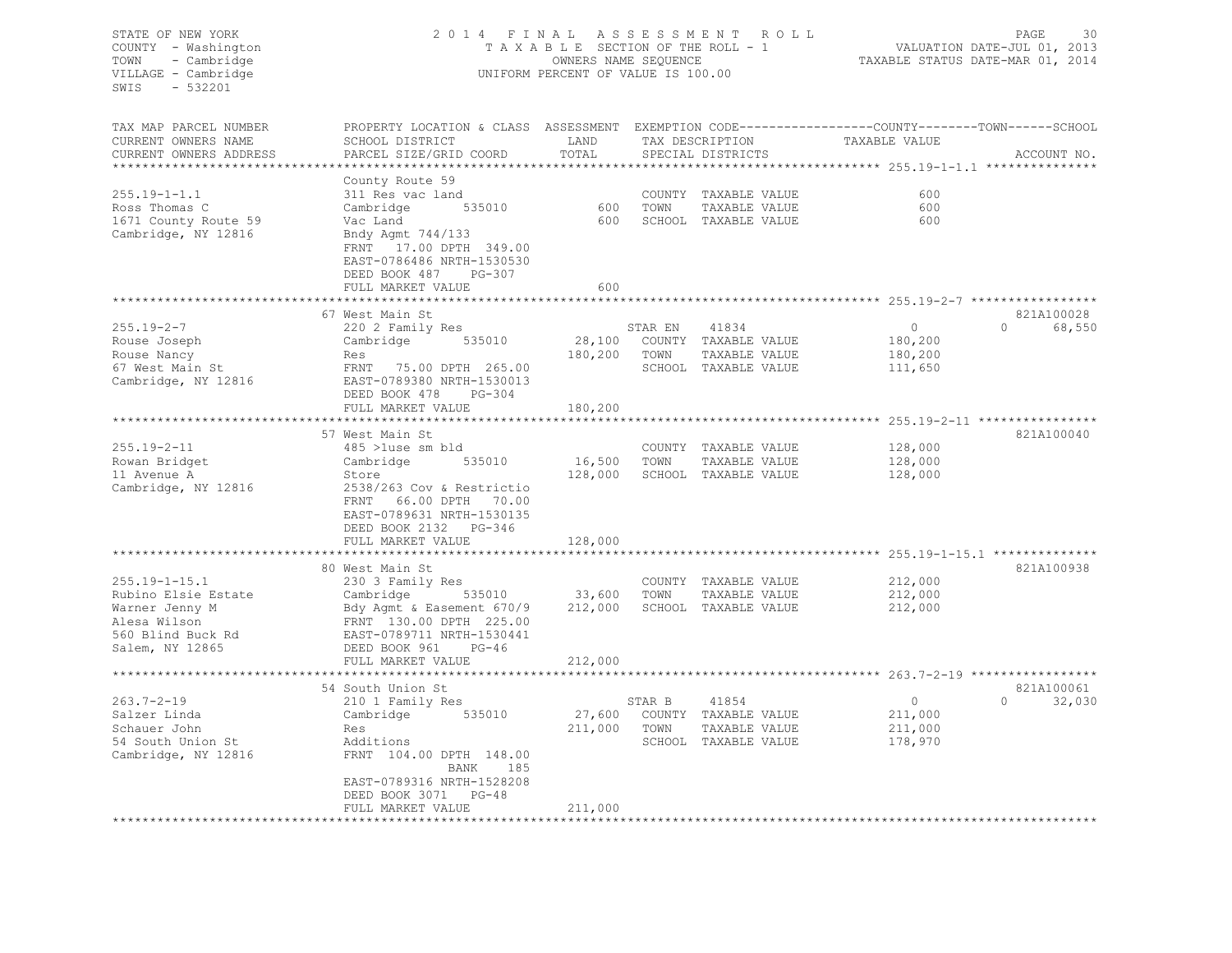| STATE OF NEW YORK<br>COUNTY - Washington | 2014 FINAL                                                                                      | R O L L                                                 | PAGE<br>VALUATION DATE-JUL 01, 2013 | -31                           |                                                                   |                        |  |
|------------------------------------------|-------------------------------------------------------------------------------------------------|---------------------------------------------------------|-------------------------------------|-------------------------------|-------------------------------------------------------------------|------------------------|--|
| TOWN<br>- Cambridge                      |                                                                                                 | TAXABLE SECTION OF THE ROLL - 1<br>OWNERS NAME SEQUENCE |                                     |                               | TAXABLE STATUS DATE-MAR 01, 2014                                  |                        |  |
| VILLAGE - Cambridge                      |                                                                                                 | UNIFORM PERCENT OF VALUE IS 100.00                      |                                     |                               |                                                                   |                        |  |
| SWIS<br>$-532201$                        |                                                                                                 |                                                         |                                     |                               |                                                                   |                        |  |
|                                          |                                                                                                 |                                                         |                                     |                               |                                                                   |                        |  |
| TAX MAP PARCEL NUMBER                    | PROPERTY LOCATION & CLASS ASSESSMENT EXEMPTION CODE---------------COUNTY-------TOWN------SCHOOL |                                                         |                                     |                               |                                                                   |                        |  |
| CURRENT OWNERS NAME                      | SCHOOL DISTRICT                                                                                 | LAND                                                    |                                     | TAX DESCRIPTION               | TAXABLE VALUE                                                     |                        |  |
| CURRENT OWNERS ADDRESS                   | PARCEL SIZE/GRID COORD                                                                          | TOTAL                                                   |                                     | SPECIAL DISTRICTS             |                                                                   | ACCOUNT NO.            |  |
|                                          |                                                                                                 |                                                         |                                     |                               |                                                                   |                        |  |
| 263.7-2-27                               | 53 Academy St                                                                                   |                                                         |                                     |                               | $\circ$                                                           | 821A100032<br>$\Omega$ |  |
| Sartoris Joseph                          | 210 1 Family Res<br>Cambridge<br>535010                                                         | 24,700                                                  | STAR B                              | 41854<br>COUNTY TAXABLE VALUE | 106,000                                                           | 32,030                 |  |
| Sartoris Ann                             | 2007 SCAR DECISION                                                                              | 106,000                                                 | TOWN                                | TAXABLE VALUE                 | 106,000                                                           |                        |  |
| 53 Academy St                            | FRNT 60.00 DPTH 170.00                                                                          |                                                         |                                     | SCHOOL TAXABLE VALUE          | 73,970                                                            |                        |  |
| Cambridge, NY 12816                      | EAST-0789171 NRTH-1528474                                                                       |                                                         |                                     |                               |                                                                   |                        |  |
|                                          | DEED BOOK 536<br>$PG-14$                                                                        |                                                         |                                     |                               |                                                                   |                        |  |
|                                          | FULL MARKET VALUE                                                                               | 106,000                                                 |                                     |                               |                                                                   |                        |  |
|                                          |                                                                                                 |                                                         |                                     |                               |                                                                   |                        |  |
|                                          | 17 Academy St                                                                                   |                                                         |                                     |                               |                                                                   | 821A100106             |  |
| $263.7 - 2 - 1$                          | 210 1 Family Res                                                                                |                                                         | STAR B                              | 41854                         | $\Omega$                                                          | $\cap$<br>32,030       |  |
| Sawyer Peter D                           | 535010<br>Cambridge                                                                             | 26,700                                                  |                                     | COUNTY TAXABLE VALUE          | 166,000                                                           |                        |  |
| Sawyer Susan A                           | Res                                                                                             | 166,000                                                 | TOWN                                | TAXABLE VALUE                 | 166,000                                                           |                        |  |
| 17 Academy St                            | FRNT 86.00 DPTH 161.00                                                                          |                                                         |                                     | SCHOOL TAXABLE VALUE          | 133,970                                                           |                        |  |
| Cambridge, NY 12816                      | EAST-0789014 NRTH-1529514<br>DEED BOOK 544<br>$PG-255$                                          |                                                         |                                     |                               |                                                                   |                        |  |
|                                          | FULL MARKET VALUE                                                                               | 166,000                                                 |                                     |                               |                                                                   |                        |  |
|                                          |                                                                                                 |                                                         |                                     |                               | ************************************255.19-2-12 ***************** |                        |  |
|                                          | 53 West Main St                                                                                 |                                                         |                                     |                               |                                                                   | 821A100002             |  |
| 255.19-2-12                              | 482 Det row bldg                                                                                |                                                         |                                     | COUNTY TAXABLE VALUE          | 57,000                                                            |                        |  |
| Schroeder Colin B                        | 535010<br>Cambridge                                                                             | 13,200                                                  | TOWN                                | TAXABLE VALUE                 | 57,000                                                            |                        |  |
| 301 E 69th St Apt QA                     | FRNT 45.00 DPTH 70.00                                                                           | 57,000                                                  |                                     | SCHOOL TAXABLE VALUE          | 57,000                                                            |                        |  |
| NY, NY 10021                             | EAST-0789682 NRTH-1530133                                                                       |                                                         |                                     |                               |                                                                   |                        |  |
|                                          | DEED BOOK 2386 PG-319                                                                           |                                                         |                                     |                               |                                                                   |                        |  |
|                                          | FULL MARKET VALUE                                                                               | 57,000                                                  |                                     |                               |                                                                   |                        |  |
|                                          |                                                                                                 |                                                         |                                     |                               |                                                                   |                        |  |
| $255.19 - 2 - 9$                         | 63 West Main St                                                                                 |                                                         |                                     | COUNTY TAXABLE VALUE          | 152,000                                                           | 821A100105             |  |
| Shep Industries, LLC                     | 433 Auto body<br>Cambridge<br>535010                                                            | 24,500                                                  | TOWN                                | TAXABLE VALUE                 | 152,000                                                           |                        |  |
| 56 South Union St                        | FRNT 70.00 DPTH 269.00                                                                          | 152,000                                                 |                                     | SCHOOL TAXABLE VALUE          | 152,000                                                           |                        |  |
| Cambridge, NY 12816                      | EAST-0789543 NRTH-1530028                                                                       |                                                         |                                     |                               |                                                                   |                        |  |
|                                          | DEED BOOK 2738<br>PG-60                                                                         |                                                         |                                     |                               |                                                                   |                        |  |
|                                          | FULL MARKET VALUE                                                                               | 152,000                                                 |                                     |                               |                                                                   |                        |  |
|                                          |                                                                                                 |                                                         |                                     |                               |                                                                   |                        |  |
|                                          | 59 West Main St                                                                                 |                                                         |                                     |                               |                                                                   | 821A100173             |  |
| 255.19-2-10                              | 330 Vacant comm                                                                                 |                                                         |                                     | COUNTY TAXABLE VALUE          | 6,700                                                             |                        |  |
| Shep Industries, LLC                     | Cambridge<br>535010                                                                             | 6,700                                                   | TOWN                                | TAXABLE VALUE                 | 6,700                                                             |                        |  |
| 56 South Union St                        | FRNT 74.00 DPTH 66.00                                                                           | 6,700                                                   |                                     | SCHOOL TAXABLE VALUE          | 6,700                                                             |                        |  |
| Cambridge, NY 12816                      | EAST-0789560 NRTH-1530146                                                                       |                                                         |                                     |                               |                                                                   |                        |  |
|                                          | DEED BOOK 2738<br>PG-60                                                                         |                                                         |                                     |                               |                                                                   |                        |  |
|                                          | FULL MARKET VALUE                                                                               | 6,700                                                   |                                     |                               |                                                                   |                        |  |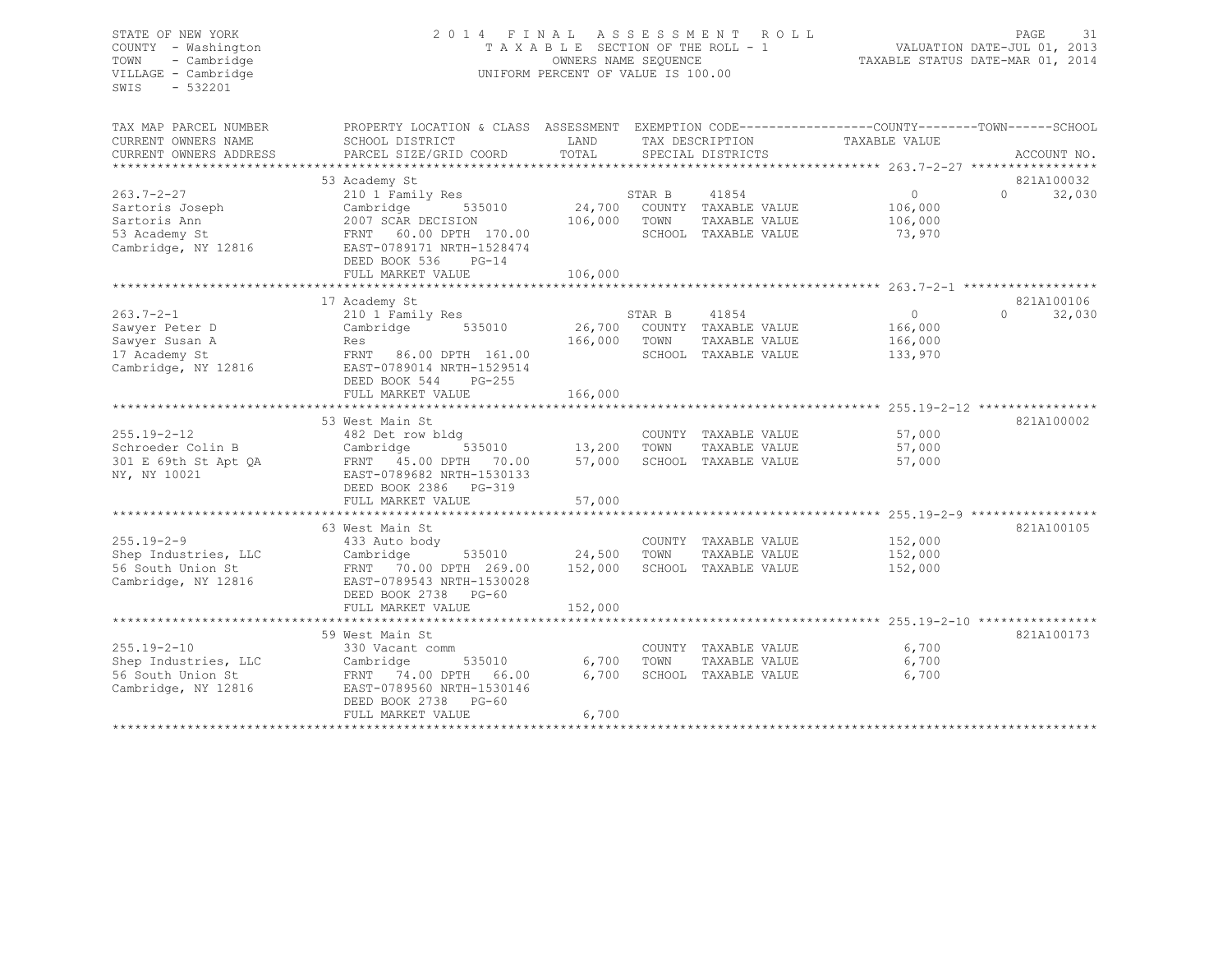#### STATE OF NEW YORK 2 0 1 4 F I N A L A S S E S S M E N T R O L L PAGE 32 COUNTY - Washington T A X A B L E SECTION OF THE ROLL - 1 VALUATION DATE-JUL 01, 2013 TOWN - Cambridge OWNERS NAME SEQUENCE TAXABLE STATUS DATE-MAR 01, 2014 VILLAGE - Cambridge **UNIFORM PERCENT OF VALUE IS 100.00**

| SCHOOL DISTRICT                                                                                                                                                                     | LAND                                                                                  |                             |                                                                                                                                       | TAXABLE VALUE                                                                                                                                                                                                                                                                                                                       |                    | ACCOUNT NO.                                                                                                                        |
|-------------------------------------------------------------------------------------------------------------------------------------------------------------------------------------|---------------------------------------------------------------------------------------|-----------------------------|---------------------------------------------------------------------------------------------------------------------------------------|-------------------------------------------------------------------------------------------------------------------------------------------------------------------------------------------------------------------------------------------------------------------------------------------------------------------------------------|--------------------|------------------------------------------------------------------------------------------------------------------------------------|
|                                                                                                                                                                                     |                                                                                       |                             |                                                                                                                                       |                                                                                                                                                                                                                                                                                                                                     |                    |                                                                                                                                    |
| 114 West Main St                                                                                                                                                                    |                                                                                       |                             |                                                                                                                                       |                                                                                                                                                                                                                                                                                                                                     |                    | 821A100095                                                                                                                         |
| 210 1 Family Res<br>535010<br>Cambridge<br>Res<br>FRNT 67.00 DPTH 380.00<br>EAST-0788873 NRTH-1530282<br>DEED BOOK 2765 PG-206<br>FULL MARKET VALUE                                 | 136,700                                                                               | STAR EN<br>TOWN             | 41834<br>TAXABLE VALUE                                                                                                                | $\overline{0}$<br>136,700<br>136,700<br>68,150                                                                                                                                                                                                                                                                                      | $\Omega$           | 68,550                                                                                                                             |
|                                                                                                                                                                                     |                                                                                       |                             |                                                                                                                                       |                                                                                                                                                                                                                                                                                                                                     |                    |                                                                                                                                    |
| 56 South Union St<br>210 1 Family Res<br>535010<br>Cambridge<br>Res<br>FRNT 115.00 DPTH 214.00<br>59<br>BANK<br>EAST-0789255 NRTH-1528101<br>DEED BOOK 758<br>PG-201                | 161,600                                                                               | STAR B<br>TOWN              | 41854<br>TAXABLE VALUE                                                                                                                | $\circ$<br>161,600<br>161,600<br>129,570                                                                                                                                                                                                                                                                                            | $\Omega$           | 821A100174<br>32,030                                                                                                               |
|                                                                                                                                                                                     |                                                                                       |                             |                                                                                                                                       |                                                                                                                                                                                                                                                                                                                                     |                    |                                                                                                                                    |
| 122 West Main St<br>210 1 Family Res<br>Cambridge 535010<br>Res<br>2138/301<br>FRNT 84.00 DPTH 351.00<br>EAST-0788510 NRTH-1530356<br>PRIOR OWNER ON 3/01/2014 DEED BOOK 3383 PG-53 |                                                                                       | STAR B<br>TOWN              | 41854<br>TAXABLE VALUE                                                                                                                | $\Omega$<br>212,000<br>212,000<br>179,970                                                                                                                                                                                                                                                                                           | $\Omega$           | 821A100147<br>32,030                                                                                                               |
|                                                                                                                                                                                     |                                                                                       |                             |                                                                                                                                       |                                                                                                                                                                                                                                                                                                                                     |                    |                                                                                                                                    |
| 15 Academy St                                                                                                                                                                       |                                                                                       |                             |                                                                                                                                       |                                                                                                                                                                                                                                                                                                                                     |                    | 821A100017                                                                                                                         |
| 210 1 Family Res<br>Cambridge 535010<br>FRNT 96.00 DPTH 207.00<br>EAST-0789018 NRTH-1529607<br>PG-998<br>DEED BOOK 495<br>FULL MARKET VALUE                                         |                                                                                       | TOWN                        | 41834<br>TAXABLE VALUE                                                                                                                | 8,000<br>$\overline{0}$<br>133,800<br>149,800<br>81,250                                                                                                                                                                                                                                                                             | $\Omega$<br>$\cap$ | C<br>C<br>68,550                                                                                                                   |
|                                                                                                                                                                                     |                                                                                       |                             |                                                                                                                                       |                                                                                                                                                                                                                                                                                                                                     |                    | 821C100004                                                                                                                         |
| 210 1 Family Res<br>535010<br>Cambridge<br>Res<br>FRNT 173.00 DPTH 83.00<br>EAST-0790211 NRTH-1530723<br>DEED BOOK 2796 PG-24<br>FULL MARKET VALUE                                  | 25,800<br>113,700<br>113,700                                                          | STAR B<br>TOWN              | 41854<br>TAXABLE VALUE                                                                                                                | $\circ$<br>113,700<br>113,700<br>81,670                                                                                                                                                                                                                                                                                             | $\Omega$           | 32,030                                                                                                                             |
|                                                                                                                                                                                     | PARCEL SIZE/GRID COORD<br>FULL MARKET VALUE<br>FULL MARKET VALUE<br>13 North Union St | TOTAL<br>161,600<br>212,000 | PROPERTY LOCATION & CLASS ASSESSMENT<br>27,900<br>136,700<br>***********<br>31,900<br>29,600<br>212,000<br>149,800 STAR EN<br>149,800 | TAX DESCRIPTION<br>SPECIAL DISTRICTS<br>COUNTY TAXABLE VALUE<br>SCHOOL TAXABLE VALUE<br>COUNTY TAXABLE VALUE<br>SCHOOL TAXABLE VALUE<br>COUNTY TAXABLE VALUE<br>SCHOOL TAXABLE VALUE<br>CW 10 VET/ 41152<br>29,800 CW 10 VET/ 41152<br>COUNTY TAXABLE VALUE<br>SCHOOL TAXABLE VALUE<br>COUNTY TAXABLE VALUE<br>SCHOOL TAXABLE VALUE | 8,000              | EXEMPTION CODE-----------------COUNTY-------TOWN------SCHOOL<br>************************ 263.7-2-20 ******************<br>$\Omega$ |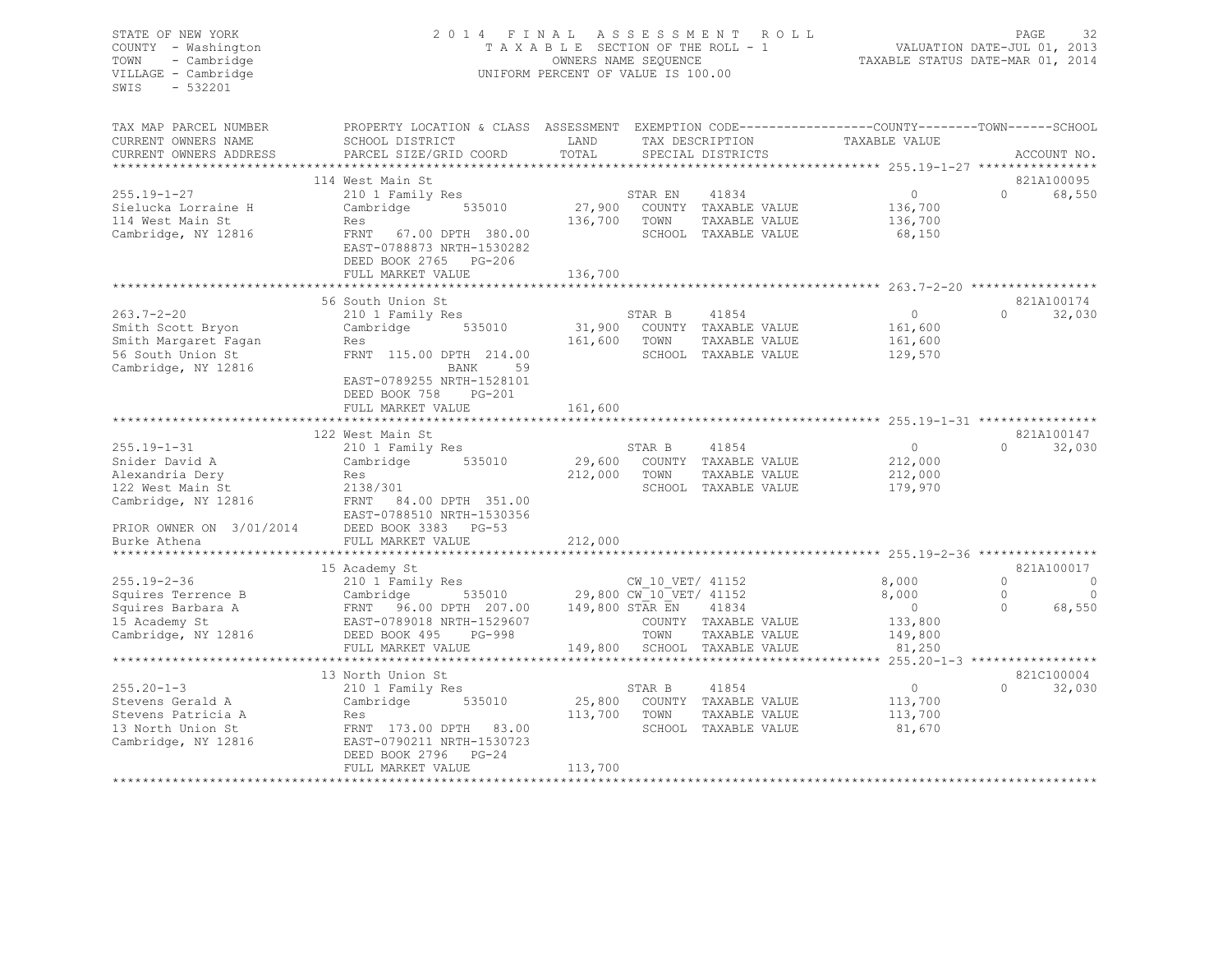| PROPERTY LOCATION & CLASS ASSESSMENT EXEMPTION CODE----------------COUNTY-------TOWN------SCHOOL<br>TAX MAP PARCEL NUMBER<br>TAX DESCRIPTION TAXABLE VALUE<br><b>EXAMPLE SERVICE SERVICE SERVICE SERVICE SERVICE SERVICE SERVICE SERVICE SERVICE SERVICE SERVICE SERVICE SERVICE</b><br>CURRENT OWNERS NAME<br>SCHOOL DISTRICT<br>TOTAL<br>CURRENT OWNERS ADDRESS<br>PARCEL SIZE/GRID COORD<br>SPECIAL DISTRICTS<br>ACCOUNT NO.<br>*************************<br>821A100103<br>106 West Main St<br>210 1 Family Res<br>$\overline{0}$<br>$0 \t32,030$<br>$255.19 - 1 - 23$<br>STAR B<br>41854<br>24,800 COUNTY TAXABLE VALUE<br>Cambridge 535010<br>176,700<br>Strubel Gary F<br>176,700 TOWN<br>Strubel Tina B<br>176,700<br>Res<br>TAXABLE VALUE<br>Ease 844/267<br>SCHOOL TAXABLE VALUE<br>106 West Main St<br>144,670<br>Cambridge, NY 12816<br>FRNT 44.00 DPTH 236.00<br>BANK 185<br>EAST-0789176 NRTH-1530267<br>DEED BOOK 2373 PG-176<br>176,700<br>FULL MARKET VALUE<br>************************************** 255.20-1-4 *****************<br>9 North Union St<br>821A100082<br>$255.20 - 1 - 4$<br>97,000<br>COUNTY TAXABLE VALUE<br>97,000<br>Svitak John J -LE-<br>TAXABLE VALUE<br>Jeskie Henry J<br>97,000<br>80 South Union St<br>2647/234<br>Cambridge, NY 12816<br>FRNT 92.00 DPTH 79.00<br>EAST-0790133 NRTH-1530622<br>DEED BOOK 2647 PG-234<br>97,000<br>FULL MARKET VALUE<br>821A100169<br>6 Myrtle Ave<br>210 1 Family Res<br>24,795<br>$255.19 - 3 - 11$<br>24,795<br>6,000<br>VETWAR CTS 41120<br>Cambridge 535010<br>33,700 STAR EN<br>$\sim$ 0<br>Sweeney Richard M<br>41834<br>$\sim$ 0<br>68,550<br>Sweeney Julia<br>165,300 COUNTY TAXABLE VALUE<br>140,505<br>Res<br>6 Myrtle Ave<br>Deck<br>TOWN TAXABLE VALUE<br>140,505<br>Cambridge, NY 12816<br>FRNT 134.00 DPTH 205.00<br>SCHOOL TAXABLE VALUE<br>90,750<br>EAST-0788343 NRTH-1529903<br>DEED BOOK 439<br>PG-190<br>FULL MARKET VALUE<br>165,300<br>Myrtle Ave W/off<br>$255.19 - 3 - 15$<br>5,600<br>314 Rural vac<10<br>COUNTY TAXABLE VALUE<br>Cambridge 535010<br>ACRES 2.24<br>RAGE 9399949 NPEW 159995<br>535010<br>Sweeney Richard N<br>5,600 TOWN<br>TAXABLE VALUE<br>5,600<br>5,600 SCHOOL TAXABLE VALUE<br>Sweeney Julia E<br>5,600<br>6 Myrtle Ave<br>EAST-0788040 NRTH-1529853<br>Cambridge, NY 12816<br>DEED BOOK 1778 PG-9<br>FULL MARKET VALUE<br>5,600<br>821A100140<br>3 Pleasant St<br>210 1 Family Res<br>$263.7 - 1 - 6$<br>$\overline{0}$<br>$0 \t32,030$<br>STAR B<br>41854<br>Cambridge 535010<br>28,500 COUNTY TAXABLE VALUE<br>168,200<br>Sweet James M<br>168,200 TOWN<br>168,200<br>Sweet Heather M<br>Res<br>TAXABLE VALUE<br>FRNT 82.00 DPTH 210.00<br>SCHOOL TAXABLE VALUE<br>136,170<br>3 Pleasant St<br>Cambridge, NY 12816<br>EAST-0788671 NRTH-1529465<br>DEED BOOK 2263<br>PG-59<br>168,200<br>FULL MARKET VALUE | STATE OF NEW YORK<br>COUNTY - Washington<br>TOWN<br>- Cambridge<br>VILLAGE - Cambridge<br>SWIS<br>$-532201$ | 2014 FINAL ASSESSMENT ROLL | TAXABLE SECTION OF THE ROLL - 1<br>OWNERS NAME SEQUENCE<br>UNIFORM PERCENT OF VALUE IS 100.00 | VALUATION DATE-JUL 01, 2013<br>TAXABLE STATUS DATE-MAR 01, 2014 | PAGE<br>33 |  |  |
|----------------------------------------------------------------------------------------------------------------------------------------------------------------------------------------------------------------------------------------------------------------------------------------------------------------------------------------------------------------------------------------------------------------------------------------------------------------------------------------------------------------------------------------------------------------------------------------------------------------------------------------------------------------------------------------------------------------------------------------------------------------------------------------------------------------------------------------------------------------------------------------------------------------------------------------------------------------------------------------------------------------------------------------------------------------------------------------------------------------------------------------------------------------------------------------------------------------------------------------------------------------------------------------------------------------------------------------------------------------------------------------------------------------------------------------------------------------------------------------------------------------------------------------------------------------------------------------------------------------------------------------------------------------------------------------------------------------------------------------------------------------------------------------------------------------------------------------------------------------------------------------------------------------------------------------------------------------------------------------------------------------------------------------------------------------------------------------------------------------------------------------------------------------------------------------------------------------------------------------------------------------------------------------------------------------------------------------------------------------------------------------------------------------------------------------------------------------------------------------------------------------------------------------------------------------------------------------------------------------------------------------------------------------------------------------------------------------------------------------------------------------------------------------------------------------------------------------|-------------------------------------------------------------------------------------------------------------|----------------------------|-----------------------------------------------------------------------------------------------|-----------------------------------------------------------------|------------|--|--|
|                                                                                                                                                                                                                                                                                                                                                                                                                                                                                                                                                                                                                                                                                                                                                                                                                                                                                                                                                                                                                                                                                                                                                                                                                                                                                                                                                                                                                                                                                                                                                                                                                                                                                                                                                                                                                                                                                                                                                                                                                                                                                                                                                                                                                                                                                                                                                                                                                                                                                                                                                                                                                                                                                                                                                                                                                                        |                                                                                                             |                            |                                                                                               |                                                                 |            |  |  |
|                                                                                                                                                                                                                                                                                                                                                                                                                                                                                                                                                                                                                                                                                                                                                                                                                                                                                                                                                                                                                                                                                                                                                                                                                                                                                                                                                                                                                                                                                                                                                                                                                                                                                                                                                                                                                                                                                                                                                                                                                                                                                                                                                                                                                                                                                                                                                                                                                                                                                                                                                                                                                                                                                                                                                                                                                                        |                                                                                                             |                            |                                                                                               |                                                                 |            |  |  |
|                                                                                                                                                                                                                                                                                                                                                                                                                                                                                                                                                                                                                                                                                                                                                                                                                                                                                                                                                                                                                                                                                                                                                                                                                                                                                                                                                                                                                                                                                                                                                                                                                                                                                                                                                                                                                                                                                                                                                                                                                                                                                                                                                                                                                                                                                                                                                                                                                                                                                                                                                                                                                                                                                                                                                                                                                                        |                                                                                                             |                            |                                                                                               |                                                                 |            |  |  |
|                                                                                                                                                                                                                                                                                                                                                                                                                                                                                                                                                                                                                                                                                                                                                                                                                                                                                                                                                                                                                                                                                                                                                                                                                                                                                                                                                                                                                                                                                                                                                                                                                                                                                                                                                                                                                                                                                                                                                                                                                                                                                                                                                                                                                                                                                                                                                                                                                                                                                                                                                                                                                                                                                                                                                                                                                                        |                                                                                                             |                            |                                                                                               |                                                                 |            |  |  |
|                                                                                                                                                                                                                                                                                                                                                                                                                                                                                                                                                                                                                                                                                                                                                                                                                                                                                                                                                                                                                                                                                                                                                                                                                                                                                                                                                                                                                                                                                                                                                                                                                                                                                                                                                                                                                                                                                                                                                                                                                                                                                                                                                                                                                                                                                                                                                                                                                                                                                                                                                                                                                                                                                                                                                                                                                                        |                                                                                                             |                            |                                                                                               |                                                                 |            |  |  |
|                                                                                                                                                                                                                                                                                                                                                                                                                                                                                                                                                                                                                                                                                                                                                                                                                                                                                                                                                                                                                                                                                                                                                                                                                                                                                                                                                                                                                                                                                                                                                                                                                                                                                                                                                                                                                                                                                                                                                                                                                                                                                                                                                                                                                                                                                                                                                                                                                                                                                                                                                                                                                                                                                                                                                                                                                                        |                                                                                                             |                            |                                                                                               |                                                                 |            |  |  |
|                                                                                                                                                                                                                                                                                                                                                                                                                                                                                                                                                                                                                                                                                                                                                                                                                                                                                                                                                                                                                                                                                                                                                                                                                                                                                                                                                                                                                                                                                                                                                                                                                                                                                                                                                                                                                                                                                                                                                                                                                                                                                                                                                                                                                                                                                                                                                                                                                                                                                                                                                                                                                                                                                                                                                                                                                                        |                                                                                                             |                            |                                                                                               |                                                                 |            |  |  |
|                                                                                                                                                                                                                                                                                                                                                                                                                                                                                                                                                                                                                                                                                                                                                                                                                                                                                                                                                                                                                                                                                                                                                                                                                                                                                                                                                                                                                                                                                                                                                                                                                                                                                                                                                                                                                                                                                                                                                                                                                                                                                                                                                                                                                                                                                                                                                                                                                                                                                                                                                                                                                                                                                                                                                                                                                                        |                                                                                                             |                            |                                                                                               |                                                                 |            |  |  |
|                                                                                                                                                                                                                                                                                                                                                                                                                                                                                                                                                                                                                                                                                                                                                                                                                                                                                                                                                                                                                                                                                                                                                                                                                                                                                                                                                                                                                                                                                                                                                                                                                                                                                                                                                                                                                                                                                                                                                                                                                                                                                                                                                                                                                                                                                                                                                                                                                                                                                                                                                                                                                                                                                                                                                                                                                                        |                                                                                                             |                            |                                                                                               |                                                                 |            |  |  |
|                                                                                                                                                                                                                                                                                                                                                                                                                                                                                                                                                                                                                                                                                                                                                                                                                                                                                                                                                                                                                                                                                                                                                                                                                                                                                                                                                                                                                                                                                                                                                                                                                                                                                                                                                                                                                                                                                                                                                                                                                                                                                                                                                                                                                                                                                                                                                                                                                                                                                                                                                                                                                                                                                                                                                                                                                                        |                                                                                                             |                            |                                                                                               |                                                                 |            |  |  |
|                                                                                                                                                                                                                                                                                                                                                                                                                                                                                                                                                                                                                                                                                                                                                                                                                                                                                                                                                                                                                                                                                                                                                                                                                                                                                                                                                                                                                                                                                                                                                                                                                                                                                                                                                                                                                                                                                                                                                                                                                                                                                                                                                                                                                                                                                                                                                                                                                                                                                                                                                                                                                                                                                                                                                                                                                                        |                                                                                                             |                            |                                                                                               |                                                                 |            |  |  |
|                                                                                                                                                                                                                                                                                                                                                                                                                                                                                                                                                                                                                                                                                                                                                                                                                                                                                                                                                                                                                                                                                                                                                                                                                                                                                                                                                                                                                                                                                                                                                                                                                                                                                                                                                                                                                                                                                                                                                                                                                                                                                                                                                                                                                                                                                                                                                                                                                                                                                                                                                                                                                                                                                                                                                                                                                                        |                                                                                                             |                            |                                                                                               |                                                                 |            |  |  |
|                                                                                                                                                                                                                                                                                                                                                                                                                                                                                                                                                                                                                                                                                                                                                                                                                                                                                                                                                                                                                                                                                                                                                                                                                                                                                                                                                                                                                                                                                                                                                                                                                                                                                                                                                                                                                                                                                                                                                                                                                                                                                                                                                                                                                                                                                                                                                                                                                                                                                                                                                                                                                                                                                                                                                                                                                                        |                                                                                                             |                            |                                                                                               |                                                                 |            |  |  |
|                                                                                                                                                                                                                                                                                                                                                                                                                                                                                                                                                                                                                                                                                                                                                                                                                                                                                                                                                                                                                                                                                                                                                                                                                                                                                                                                                                                                                                                                                                                                                                                                                                                                                                                                                                                                                                                                                                                                                                                                                                                                                                                                                                                                                                                                                                                                                                                                                                                                                                                                                                                                                                                                                                                                                                                                                                        |                                                                                                             |                            |                                                                                               |                                                                 |            |  |  |
|                                                                                                                                                                                                                                                                                                                                                                                                                                                                                                                                                                                                                                                                                                                                                                                                                                                                                                                                                                                                                                                                                                                                                                                                                                                                                                                                                                                                                                                                                                                                                                                                                                                                                                                                                                                                                                                                                                                                                                                                                                                                                                                                                                                                                                                                                                                                                                                                                                                                                                                                                                                                                                                                                                                                                                                                                                        |                                                                                                             |                            |                                                                                               |                                                                 |            |  |  |
|                                                                                                                                                                                                                                                                                                                                                                                                                                                                                                                                                                                                                                                                                                                                                                                                                                                                                                                                                                                                                                                                                                                                                                                                                                                                                                                                                                                                                                                                                                                                                                                                                                                                                                                                                                                                                                                                                                                                                                                                                                                                                                                                                                                                                                                                                                                                                                                                                                                                                                                                                                                                                                                                                                                                                                                                                                        |                                                                                                             |                            |                                                                                               |                                                                 |            |  |  |
|                                                                                                                                                                                                                                                                                                                                                                                                                                                                                                                                                                                                                                                                                                                                                                                                                                                                                                                                                                                                                                                                                                                                                                                                                                                                                                                                                                                                                                                                                                                                                                                                                                                                                                                                                                                                                                                                                                                                                                                                                                                                                                                                                                                                                                                                                                                                                                                                                                                                                                                                                                                                                                                                                                                                                                                                                                        |                                                                                                             |                            |                                                                                               |                                                                 |            |  |  |
|                                                                                                                                                                                                                                                                                                                                                                                                                                                                                                                                                                                                                                                                                                                                                                                                                                                                                                                                                                                                                                                                                                                                                                                                                                                                                                                                                                                                                                                                                                                                                                                                                                                                                                                                                                                                                                                                                                                                                                                                                                                                                                                                                                                                                                                                                                                                                                                                                                                                                                                                                                                                                                                                                                                                                                                                                                        |                                                                                                             |                            |                                                                                               |                                                                 |            |  |  |
|                                                                                                                                                                                                                                                                                                                                                                                                                                                                                                                                                                                                                                                                                                                                                                                                                                                                                                                                                                                                                                                                                                                                                                                                                                                                                                                                                                                                                                                                                                                                                                                                                                                                                                                                                                                                                                                                                                                                                                                                                                                                                                                                                                                                                                                                                                                                                                                                                                                                                                                                                                                                                                                                                                                                                                                                                                        |                                                                                                             |                            |                                                                                               |                                                                 |            |  |  |
|                                                                                                                                                                                                                                                                                                                                                                                                                                                                                                                                                                                                                                                                                                                                                                                                                                                                                                                                                                                                                                                                                                                                                                                                                                                                                                                                                                                                                                                                                                                                                                                                                                                                                                                                                                                                                                                                                                                                                                                                                                                                                                                                                                                                                                                                                                                                                                                                                                                                                                                                                                                                                                                                                                                                                                                                                                        |                                                                                                             |                            |                                                                                               |                                                                 |            |  |  |
|                                                                                                                                                                                                                                                                                                                                                                                                                                                                                                                                                                                                                                                                                                                                                                                                                                                                                                                                                                                                                                                                                                                                                                                                                                                                                                                                                                                                                                                                                                                                                                                                                                                                                                                                                                                                                                                                                                                                                                                                                                                                                                                                                                                                                                                                                                                                                                                                                                                                                                                                                                                                                                                                                                                                                                                                                                        |                                                                                                             |                            |                                                                                               |                                                                 |            |  |  |
|                                                                                                                                                                                                                                                                                                                                                                                                                                                                                                                                                                                                                                                                                                                                                                                                                                                                                                                                                                                                                                                                                                                                                                                                                                                                                                                                                                                                                                                                                                                                                                                                                                                                                                                                                                                                                                                                                                                                                                                                                                                                                                                                                                                                                                                                                                                                                                                                                                                                                                                                                                                                                                                                                                                                                                                                                                        |                                                                                                             |                            |                                                                                               |                                                                 |            |  |  |
|                                                                                                                                                                                                                                                                                                                                                                                                                                                                                                                                                                                                                                                                                                                                                                                                                                                                                                                                                                                                                                                                                                                                                                                                                                                                                                                                                                                                                                                                                                                                                                                                                                                                                                                                                                                                                                                                                                                                                                                                                                                                                                                                                                                                                                                                                                                                                                                                                                                                                                                                                                                                                                                                                                                                                                                                                                        |                                                                                                             |                            |                                                                                               |                                                                 |            |  |  |
|                                                                                                                                                                                                                                                                                                                                                                                                                                                                                                                                                                                                                                                                                                                                                                                                                                                                                                                                                                                                                                                                                                                                                                                                                                                                                                                                                                                                                                                                                                                                                                                                                                                                                                                                                                                                                                                                                                                                                                                                                                                                                                                                                                                                                                                                                                                                                                                                                                                                                                                                                                                                                                                                                                                                                                                                                                        |                                                                                                             |                            |                                                                                               |                                                                 |            |  |  |
|                                                                                                                                                                                                                                                                                                                                                                                                                                                                                                                                                                                                                                                                                                                                                                                                                                                                                                                                                                                                                                                                                                                                                                                                                                                                                                                                                                                                                                                                                                                                                                                                                                                                                                                                                                                                                                                                                                                                                                                                                                                                                                                                                                                                                                                                                                                                                                                                                                                                                                                                                                                                                                                                                                                                                                                                                                        |                                                                                                             |                            |                                                                                               |                                                                 |            |  |  |
|                                                                                                                                                                                                                                                                                                                                                                                                                                                                                                                                                                                                                                                                                                                                                                                                                                                                                                                                                                                                                                                                                                                                                                                                                                                                                                                                                                                                                                                                                                                                                                                                                                                                                                                                                                                                                                                                                                                                                                                                                                                                                                                                                                                                                                                                                                                                                                                                                                                                                                                                                                                                                                                                                                                                                                                                                                        |                                                                                                             |                            |                                                                                               |                                                                 |            |  |  |
|                                                                                                                                                                                                                                                                                                                                                                                                                                                                                                                                                                                                                                                                                                                                                                                                                                                                                                                                                                                                                                                                                                                                                                                                                                                                                                                                                                                                                                                                                                                                                                                                                                                                                                                                                                                                                                                                                                                                                                                                                                                                                                                                                                                                                                                                                                                                                                                                                                                                                                                                                                                                                                                                                                                                                                                                                                        |                                                                                                             |                            |                                                                                               |                                                                 |            |  |  |
|                                                                                                                                                                                                                                                                                                                                                                                                                                                                                                                                                                                                                                                                                                                                                                                                                                                                                                                                                                                                                                                                                                                                                                                                                                                                                                                                                                                                                                                                                                                                                                                                                                                                                                                                                                                                                                                                                                                                                                                                                                                                                                                                                                                                                                                                                                                                                                                                                                                                                                                                                                                                                                                                                                                                                                                                                                        |                                                                                                             |                            |                                                                                               |                                                                 |            |  |  |
|                                                                                                                                                                                                                                                                                                                                                                                                                                                                                                                                                                                                                                                                                                                                                                                                                                                                                                                                                                                                                                                                                                                                                                                                                                                                                                                                                                                                                                                                                                                                                                                                                                                                                                                                                                                                                                                                                                                                                                                                                                                                                                                                                                                                                                                                                                                                                                                                                                                                                                                                                                                                                                                                                                                                                                                                                                        |                                                                                                             |                            |                                                                                               |                                                                 |            |  |  |
|                                                                                                                                                                                                                                                                                                                                                                                                                                                                                                                                                                                                                                                                                                                                                                                                                                                                                                                                                                                                                                                                                                                                                                                                                                                                                                                                                                                                                                                                                                                                                                                                                                                                                                                                                                                                                                                                                                                                                                                                                                                                                                                                                                                                                                                                                                                                                                                                                                                                                                                                                                                                                                                                                                                                                                                                                                        |                                                                                                             |                            |                                                                                               |                                                                 |            |  |  |
|                                                                                                                                                                                                                                                                                                                                                                                                                                                                                                                                                                                                                                                                                                                                                                                                                                                                                                                                                                                                                                                                                                                                                                                                                                                                                                                                                                                                                                                                                                                                                                                                                                                                                                                                                                                                                                                                                                                                                                                                                                                                                                                                                                                                                                                                                                                                                                                                                                                                                                                                                                                                                                                                                                                                                                                                                                        |                                                                                                             |                            |                                                                                               |                                                                 |            |  |  |
|                                                                                                                                                                                                                                                                                                                                                                                                                                                                                                                                                                                                                                                                                                                                                                                                                                                                                                                                                                                                                                                                                                                                                                                                                                                                                                                                                                                                                                                                                                                                                                                                                                                                                                                                                                                                                                                                                                                                                                                                                                                                                                                                                                                                                                                                                                                                                                                                                                                                                                                                                                                                                                                                                                                                                                                                                                        |                                                                                                             |                            |                                                                                               |                                                                 |            |  |  |
|                                                                                                                                                                                                                                                                                                                                                                                                                                                                                                                                                                                                                                                                                                                                                                                                                                                                                                                                                                                                                                                                                                                                                                                                                                                                                                                                                                                                                                                                                                                                                                                                                                                                                                                                                                                                                                                                                                                                                                                                                                                                                                                                                                                                                                                                                                                                                                                                                                                                                                                                                                                                                                                                                                                                                                                                                                        |                                                                                                             |                            |                                                                                               |                                                                 |            |  |  |
|                                                                                                                                                                                                                                                                                                                                                                                                                                                                                                                                                                                                                                                                                                                                                                                                                                                                                                                                                                                                                                                                                                                                                                                                                                                                                                                                                                                                                                                                                                                                                                                                                                                                                                                                                                                                                                                                                                                                                                                                                                                                                                                                                                                                                                                                                                                                                                                                                                                                                                                                                                                                                                                                                                                                                                                                                                        |                                                                                                             |                            |                                                                                               |                                                                 |            |  |  |
|                                                                                                                                                                                                                                                                                                                                                                                                                                                                                                                                                                                                                                                                                                                                                                                                                                                                                                                                                                                                                                                                                                                                                                                                                                                                                                                                                                                                                                                                                                                                                                                                                                                                                                                                                                                                                                                                                                                                                                                                                                                                                                                                                                                                                                                                                                                                                                                                                                                                                                                                                                                                                                                                                                                                                                                                                                        |                                                                                                             |                            |                                                                                               |                                                                 |            |  |  |
|                                                                                                                                                                                                                                                                                                                                                                                                                                                                                                                                                                                                                                                                                                                                                                                                                                                                                                                                                                                                                                                                                                                                                                                                                                                                                                                                                                                                                                                                                                                                                                                                                                                                                                                                                                                                                                                                                                                                                                                                                                                                                                                                                                                                                                                                                                                                                                                                                                                                                                                                                                                                                                                                                                                                                                                                                                        |                                                                                                             |                            |                                                                                               |                                                                 |            |  |  |
|                                                                                                                                                                                                                                                                                                                                                                                                                                                                                                                                                                                                                                                                                                                                                                                                                                                                                                                                                                                                                                                                                                                                                                                                                                                                                                                                                                                                                                                                                                                                                                                                                                                                                                                                                                                                                                                                                                                                                                                                                                                                                                                                                                                                                                                                                                                                                                                                                                                                                                                                                                                                                                                                                                                                                                                                                                        |                                                                                                             |                            |                                                                                               |                                                                 |            |  |  |
|                                                                                                                                                                                                                                                                                                                                                                                                                                                                                                                                                                                                                                                                                                                                                                                                                                                                                                                                                                                                                                                                                                                                                                                                                                                                                                                                                                                                                                                                                                                                                                                                                                                                                                                                                                                                                                                                                                                                                                                                                                                                                                                                                                                                                                                                                                                                                                                                                                                                                                                                                                                                                                                                                                                                                                                                                                        |                                                                                                             |                            |                                                                                               |                                                                 |            |  |  |
|                                                                                                                                                                                                                                                                                                                                                                                                                                                                                                                                                                                                                                                                                                                                                                                                                                                                                                                                                                                                                                                                                                                                                                                                                                                                                                                                                                                                                                                                                                                                                                                                                                                                                                                                                                                                                                                                                                                                                                                                                                                                                                                                                                                                                                                                                                                                                                                                                                                                                                                                                                                                                                                                                                                                                                                                                                        |                                                                                                             |                            |                                                                                               |                                                                 |            |  |  |
|                                                                                                                                                                                                                                                                                                                                                                                                                                                                                                                                                                                                                                                                                                                                                                                                                                                                                                                                                                                                                                                                                                                                                                                                                                                                                                                                                                                                                                                                                                                                                                                                                                                                                                                                                                                                                                                                                                                                                                                                                                                                                                                                                                                                                                                                                                                                                                                                                                                                                                                                                                                                                                                                                                                                                                                                                                        |                                                                                                             |                            |                                                                                               |                                                                 |            |  |  |
|                                                                                                                                                                                                                                                                                                                                                                                                                                                                                                                                                                                                                                                                                                                                                                                                                                                                                                                                                                                                                                                                                                                                                                                                                                                                                                                                                                                                                                                                                                                                                                                                                                                                                                                                                                                                                                                                                                                                                                                                                                                                                                                                                                                                                                                                                                                                                                                                                                                                                                                                                                                                                                                                                                                                                                                                                                        |                                                                                                             |                            |                                                                                               |                                                                 |            |  |  |
|                                                                                                                                                                                                                                                                                                                                                                                                                                                                                                                                                                                                                                                                                                                                                                                                                                                                                                                                                                                                                                                                                                                                                                                                                                                                                                                                                                                                                                                                                                                                                                                                                                                                                                                                                                                                                                                                                                                                                                                                                                                                                                                                                                                                                                                                                                                                                                                                                                                                                                                                                                                                                                                                                                                                                                                                                                        |                                                                                                             |                            |                                                                                               |                                                                 |            |  |  |
|                                                                                                                                                                                                                                                                                                                                                                                                                                                                                                                                                                                                                                                                                                                                                                                                                                                                                                                                                                                                                                                                                                                                                                                                                                                                                                                                                                                                                                                                                                                                                                                                                                                                                                                                                                                                                                                                                                                                                                                                                                                                                                                                                                                                                                                                                                                                                                                                                                                                                                                                                                                                                                                                                                                                                                                                                                        |                                                                                                             |                            |                                                                                               |                                                                 |            |  |  |
|                                                                                                                                                                                                                                                                                                                                                                                                                                                                                                                                                                                                                                                                                                                                                                                                                                                                                                                                                                                                                                                                                                                                                                                                                                                                                                                                                                                                                                                                                                                                                                                                                                                                                                                                                                                                                                                                                                                                                                                                                                                                                                                                                                                                                                                                                                                                                                                                                                                                                                                                                                                                                                                                                                                                                                                                                                        |                                                                                                             |                            |                                                                                               |                                                                 |            |  |  |
|                                                                                                                                                                                                                                                                                                                                                                                                                                                                                                                                                                                                                                                                                                                                                                                                                                                                                                                                                                                                                                                                                                                                                                                                                                                                                                                                                                                                                                                                                                                                                                                                                                                                                                                                                                                                                                                                                                                                                                                                                                                                                                                                                                                                                                                                                                                                                                                                                                                                                                                                                                                                                                                                                                                                                                                                                                        |                                                                                                             |                            |                                                                                               |                                                                 |            |  |  |
|                                                                                                                                                                                                                                                                                                                                                                                                                                                                                                                                                                                                                                                                                                                                                                                                                                                                                                                                                                                                                                                                                                                                                                                                                                                                                                                                                                                                                                                                                                                                                                                                                                                                                                                                                                                                                                                                                                                                                                                                                                                                                                                                                                                                                                                                                                                                                                                                                                                                                                                                                                                                                                                                                                                                                                                                                                        |                                                                                                             |                            |                                                                                               |                                                                 |            |  |  |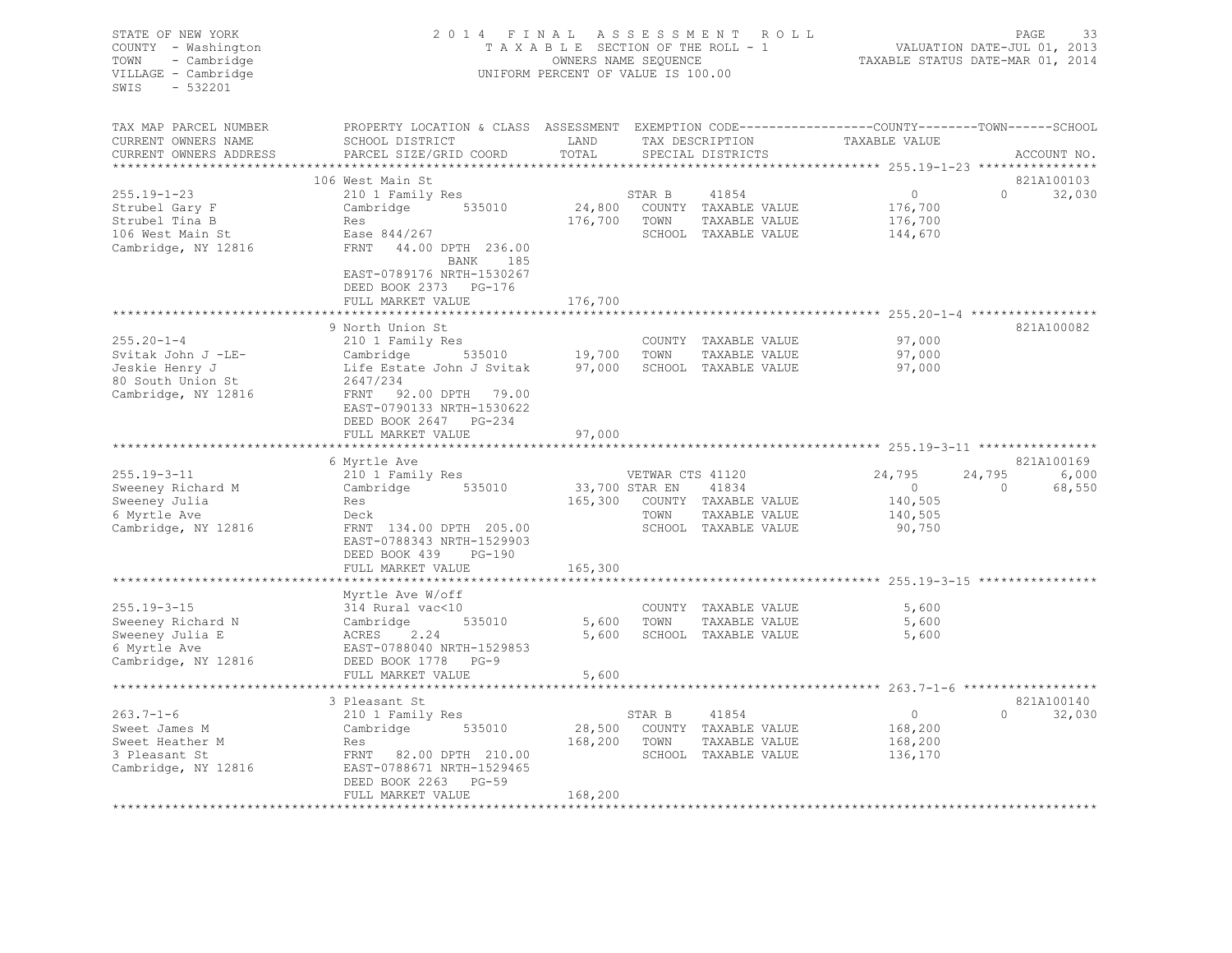#### STATE OF NEW YORK 2 0 1 4 F I N A L A S S E S S M E N T R O L L PAGE 34 COUNTY - Washington T A X A B L E SECTION OF THE ROLL - 1 VALUATION DATE-JUL 01, 2013 TOWN - Cambridge OWNERS NAME SEQUENCE TAXABLE STATUS DATE-MAR 01, 2014 VILLAGE - Cambridge **UNIFORM PERCENT OF VALUE IS 100.00**

| TAX MAP PARCEL NUMBER<br>CURRENT OWNERS NAME | PROPERTY LOCATION & CLASS ASSESSMENT<br>SCHOOL DISTRICT                                    | LAND            |                        | TAX DESCRIPTION      | EXEMPTION CODE-----------------COUNTY-------TOWN------SCHOOL<br>TAXABLE VALUE |          |             |
|----------------------------------------------|--------------------------------------------------------------------------------------------|-----------------|------------------------|----------------------|-------------------------------------------------------------------------------|----------|-------------|
| CURRENT OWNERS ADDRESS                       | PARCEL SIZE/GRID COORD                                                                     | TOTAL           |                        | SPECIAL DISTRICTS    |                                                                               |          | ACCOUNT NO. |
|                                              | 140 West Main St                                                                           |                 |                        |                      |                                                                               |          | 821A100170  |
| $255.19 - 1 - 9$                             | 210 1 Family Res                                                                           |                 |                        | COUNTY TAXABLE VALUE | 200,600                                                                       |          |             |
| Swoboda George                               | Cambridge<br>535010                                                                        | 34,000          | TOWN                   | TAXABLE VALUE        | 200,600                                                                       |          |             |
| Swoboda Marion                               | Res                                                                                        | 200,600         |                        | SCHOOL TAXABLE VALUE | 200,600                                                                       |          |             |
| 682 Andover Cir<br>Winter Springs, FL 32708  | FRNT 171.00 DPTH 242.00<br>EAST-0787698 NRTH-1530580<br>DEED BOOK 412<br>$PG-219$          |                 |                        |                      |                                                                               |          |             |
|                                              | FULL MARKET VALUE<br>***********************                                               | 200,600         |                        |                      |                                                                               |          |             |
|                                              | 30 South Union St                                                                          |                 |                        |                      |                                                                               |          | 821A100183  |
| $263.7 - 2 - 10$                             | 210 1 Family Res                                                                           |                 |                        | COUNTY TAXABLE VALUE | 129,000                                                                       |          |             |
| Ver Elizabeth H                              | 535010<br>Cambridge                                                                        | 28,100          | TOWN                   | TAXABLE VALUE        | 129,000                                                                       |          |             |
| 34 Worthen Rd Apt 4B                         | Res                                                                                        | 129,000         |                        | SCHOOL TAXABLE VALUE | 129,000                                                                       |          |             |
| Lexington, MA 02421                          | 2809/172<br>FRNT<br>82.00 DPTH 240.00<br>EAST-0789434 NRTH-1529020<br>DEED BOOK 2324 PG-84 |                 |                        |                      |                                                                               |          |             |
|                                              | FULL MARKET VALUE                                                                          | 129,000         |                        |                      |                                                                               |          |             |
|                                              | *******************                                                                        |                 |                        |                      |                                                                               |          |             |
|                                              | 10 Academy St                                                                              |                 |                        |                      |                                                                               |          | 821A100186  |
| $263.7 - 1 - 8$                              | 210 1 Family Res                                                                           |                 | STAR B                 | 41854                | $\circ$                                                                       | $\Omega$ | 32,030      |
| Waite Randy L                                | 535010<br>Cambridge                                                                        | 21,500          |                        | COUNTY TAXABLE VALUE | 177,100                                                                       |          |             |
| Waite Kathleen                               | Res                                                                                        | 177,100         | TOWN                   | TAXABLE VALUE        | 177,100                                                                       |          |             |
| 10 Academy St<br>Cambridge, NY 12816         | FRNT 115.00 DPTH 83.00<br>EAST-0788827 NRTH-1529535<br>DEED BOOK 566<br>PG-341             |                 |                        | SCHOOL TAXABLE VALUE | 145,070                                                                       |          |             |
|                                              | FULL MARKET VALUE                                                                          | 177,100         |                        |                      |                                                                               |          |             |
|                                              | 71 West Main St                                                                            |                 |                        |                      |                                                                               |          | 821A100125  |
| $255.19 - 2 - 5$                             | 283 Res w/Comuse                                                                           |                 | AGED-CO                | 41802                | 81,305                                                                        | $\circ$  | C           |
| Ward Family Trust                            | Cambridge<br>535010                                                                        |                 | 27,500 AGED-TOWN 41803 |                      | $\circ$                                                                       | 23,230   |             |
| Ward Frank H Trustee                         | Res                                                                                        | 232,300 STAR EN |                        | 41834                | $\circ$                                                                       | $\Omega$ | 68,550      |
| 1 Gilmore Ave                                | FRNT 79.00 DPTH 193.00                                                                     |                 |                        | COUNTY TAXABLE VALUE | 150,995                                                                       |          |             |
| Cambridge, NY 12816                          | EAST-0789180 NRTH-1530001                                                                  |                 | TOWN                   | TAXABLE VALUE        | 209,070                                                                       |          |             |
|                                              | DEED BOOK 799<br>$PG-158$                                                                  |                 |                        | SCHOOL TAXABLE VALUE | 163,750                                                                       |          |             |
|                                              | FULL MARKET VALUE                                                                          | 232,300         |                        |                      |                                                                               |          |             |
|                                              |                                                                                            |                 |                        |                      |                                                                               |          |             |
|                                              | 27 Academy St                                                                              |                 |                        |                      |                                                                               |          | 821A100023  |
| $263.7 - 2 - 38$                             | 210 1 Family Res                                                                           |                 | STAR B                 | 41854                | $\overline{0}$                                                                | $\Omega$ | 32,030      |
| Wescott Robert L                             | 535010<br>Cambridge                                                                        | 28,200          |                        | COUNTY TAXABLE VALUE | 132,900                                                                       |          |             |
| Wescott Lorena                               | Res                                                                                        | 132,900         | TOWN                   | TAXABLE VALUE        | 132,900                                                                       |          |             |
| 27 Academy St                                | 73.00 DPTH 322.00<br>FRNT                                                                  |                 |                        | SCHOOL TAXABLE VALUE | 100,870                                                                       |          |             |
| Cambridge, NY 12816                          | 20<br>BANK                                                                                 |                 |                        |                      |                                                                               |          |             |
|                                              | EAST-0789140 NRTH-1529190                                                                  |                 |                        |                      |                                                                               |          |             |
|                                              | $PG-114$<br>DEED BOOK 655                                                                  |                 |                        |                      |                                                                               |          |             |
| ***********************                      | FULL MARKET VALUE                                                                          | 132,900         |                        |                      |                                                                               |          |             |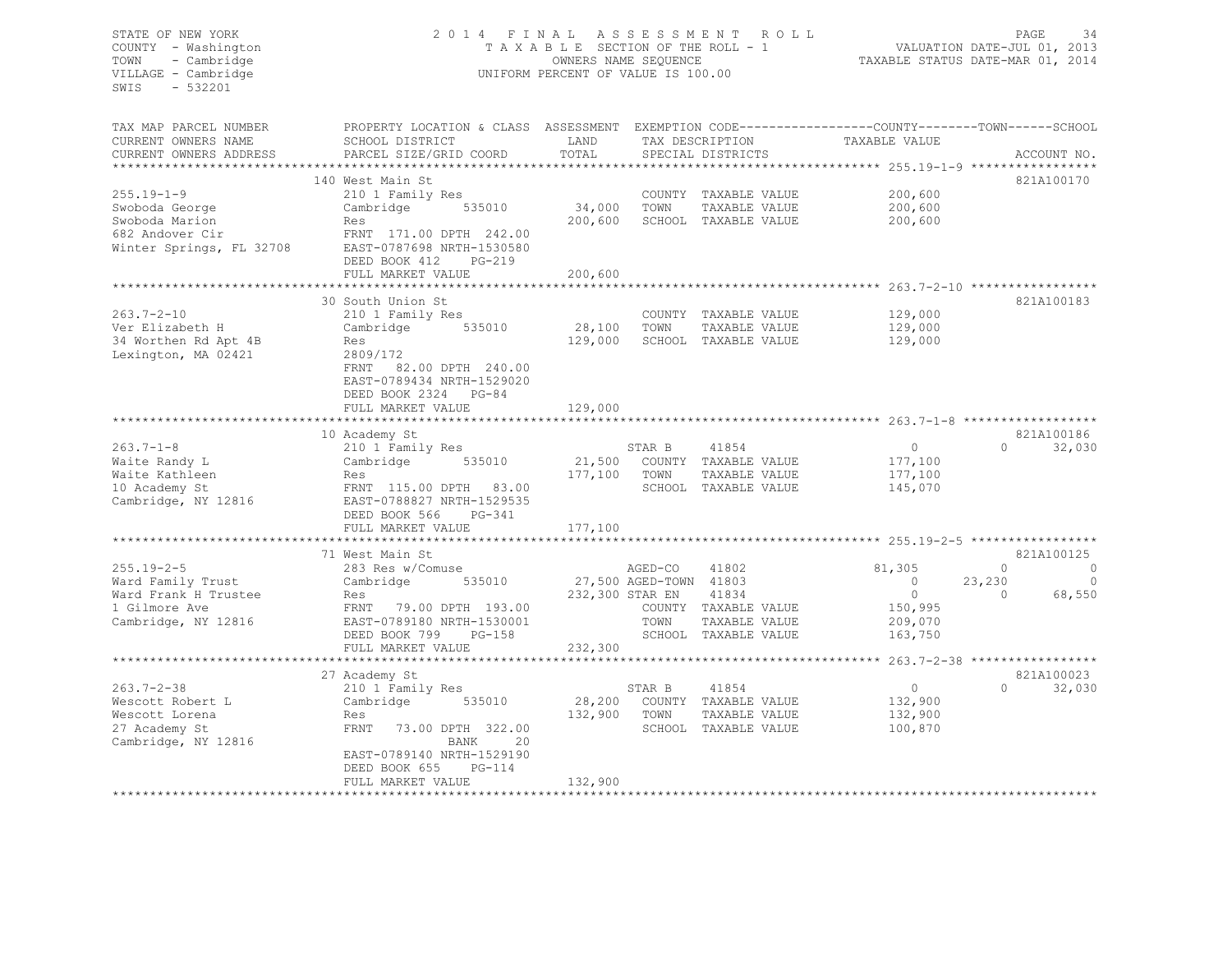# STATE OF NEW YORK 2014 FINAL ASSESSMENT ROLL<br>COUNTY - Washington 2013<br>COUNTY - Washington 2013 TAXABLE SECTION OF THE ROLL - 1 COUNTY - Washington T A X A B L E SECTION OF THE ROLL - 1<br>
TOWN - Cambridge T A VALUATION OWNERS NAME SEQUENCE TOWN - Cambridge OWNERS NAME SEQUENCE TAXABLE STATUS DATE-MAR 01, 2014 UNIFORM PERCENT OF VALUE IS 100.00

| TAX MAP PARCEL NUMBER<br>CURRENT OWNERS NAME | PROPERTY LOCATION & CLASS ASSESSMENT EXEMPTION CODE----------------COUNTY-------TOWN------SCHOOL<br>SCHOOL DISTRICT | LAND    |         | TAX DESCRIPTION             | TAXABLE VALUE |          |                      |
|----------------------------------------------|---------------------------------------------------------------------------------------------------------------------|---------|---------|-----------------------------|---------------|----------|----------------------|
| CURRENT OWNERS ADDRESS                       | PARCEL SIZE/GRID COORD                                                                                              | TOTAL   |         | SPECIAL DISTRICTS           |               |          | ACCOUNT NO.          |
| *************************                    |                                                                                                                     |         |         |                             |               |          |                      |
| $255.20 - 1 - 7$                             | 3 North Union St                                                                                                    |         |         | 41854                       | $\circ$       | $\cap$   | 821A100026<br>32,030 |
| Wheeler Robert E                             | 210 1 Family Res<br>535010                                                                                          |         | STAR B  | 33,700 COUNTY TAXABLE VALUE | 135,000       |          |                      |
| Wheeler Allison S                            | Cambridge<br>Res                                                                                                    | 135,000 | TOWN    | TAXABLE VALUE               | 135,000       |          |                      |
| 3 North Union St                             | FRNT 130.00 DPTH 274.00                                                                                             |         |         | SCHOOL TAXABLE VALUE        | 102,970       |          |                      |
| Cambridge, NY 12816                          | EAST-0789902 NRTH-1530443                                                                                           |         |         |                             |               |          |                      |
|                                              | DEED BOOK 3126 PG-142                                                                                               |         |         |                             |               |          |                      |
|                                              | FULL MARKET VALUE                                                                                                   | 135,000 |         |                             |               |          |                      |
|                                              |                                                                                                                     |         |         |                             |               |          |                      |
|                                              | 20-22 Academy St                                                                                                    |         |         |                             |               |          | 821A100060           |
| $263.7 - 1 - 13$                             | 210 1 Family Res                                                                                                    |         | STAR B  | 41854                       | $\circ$       | $\Omega$ | 32,030               |
| Williams Alicia L                            | 535010<br>Cambridge                                                                                                 | 42,500  |         | COUNTY TAXABLE VALUE        | 165,000       |          |                      |
| 22 Academy St                                | Res & Lot                                                                                                           | 165,000 | TOWN    | TAXABLE VALUE               | 165,000       |          |                      |
| Cambridge, NY 12816                          | ACRES<br>1.10                                                                                                       |         |         | SCHOOL TAXABLE VALUE        | 132,970       |          |                      |
|                                              | EAST-0788773 NRTH-1529103                                                                                           |         |         |                             |               |          |                      |
|                                              | DEED BOOK 3345 PG-222                                                                                               |         |         |                             |               |          |                      |
|                                              | FULL MARKET VALUE                                                                                                   | 165,000 |         |                             |               |          |                      |
|                                              |                                                                                                                     |         |         |                             |               |          |                      |
|                                              | 30 Academy St                                                                                                       |         |         |                             |               |          | 821A100171           |
| $263.7 - 1 - 17$                             | 210 1 Family Res                                                                                                    |         |         | COUNTY TAXABLE VALUE        | 72,600        |          |                      |
| Witham Terry                                 | 535010<br>Cambridge                                                                                                 | 26,600  | TOWN    | TAXABLE VALUE               | 72,600        |          |                      |
| 31 South Union St                            | Res                                                                                                                 | 72,600  |         | SCHOOL TAXABLE VALUE        | 72,600        |          |                      |
| Cambridge, NY 12816                          | FRNT 73.00 DPTH 186.00                                                                                              |         |         |                             |               |          |                      |
|                                              | EAST-0788894 NRTH-1528782                                                                                           |         |         |                             |               |          |                      |
|                                              | DEED BOOK 3149 PG-191                                                                                               |         |         |                             |               |          |                      |
|                                              | FULL MARKET VALUE                                                                                                   | 72,600  |         |                             |               |          |                      |
|                                              |                                                                                                                     |         |         |                             |               |          |                      |
|                                              | 12 Academy St                                                                                                       |         |         |                             |               |          | 821A100076           |
| $263.7 - 1 - 9$                              | 210 1 Family Res                                                                                                    |         |         | COUNTY TAXABLE VALUE        | 142,700       |          |                      |
| Woodcock Ellen Kate                          | Cambridge<br>535010                                                                                                 | 25,300  | TOWN    | TAXABLE VALUE               | 142,700       |          |                      |
| 12 Academy St                                | Res                                                                                                                 | 142,700 |         | SCHOOL TAXABLE VALUE        | 142,700       |          |                      |
| Cambridge, NY 12816                          | FRNT<br>66.00 DPTH 170.00                                                                                           |         |         |                             |               |          |                      |
|                                              | BANK<br>26                                                                                                          |         |         |                             |               |          |                      |
|                                              | EAST-0788801 NRTH-1529440                                                                                           |         |         |                             |               |          |                      |
|                                              | DEED BOOK 3166 PG-29                                                                                                | 142,700 |         |                             |               |          |                      |
|                                              | FULL MARKET VALUE                                                                                                   |         |         |                             |               |          |                      |
|                                              | 12 Gilmore Ave                                                                                                      |         |         |                             |               |          | 821A100184           |
| $263.7 - 2 - 2$                              |                                                                                                                     |         | STAR EN | 41834                       | $\circ$       | $\Omega$ | 68,550               |
| Wright Robert P                              | 210 1 Family Res<br>Cambridge<br>535010                                                                             | 25,600  |         | COUNTY TAXABLE VALUE        | 155,000       |          |                      |
| Wright Jane F                                | Res                                                                                                                 | 155,000 | TOWN    | TAXABLE VALUE               | 155,000       |          |                      |
| 12 Gilmore Ave                               | FRNT 70.00 DPTH 170.00                                                                                              |         |         | SCHOOL TAXABLE VALUE        | 86,450        |          |                      |
| Cambridge, NY 12816                          | EAST-0789177 NRTH-1529542                                                                                           |         |         |                             |               |          |                      |
|                                              | DEED BOOK 408<br>PG-777                                                                                             |         |         |                             |               |          |                      |
|                                              | FULL MARKET VALUE                                                                                                   | 155,000 |         |                             |               |          |                      |
|                                              |                                                                                                                     |         |         |                             |               |          |                      |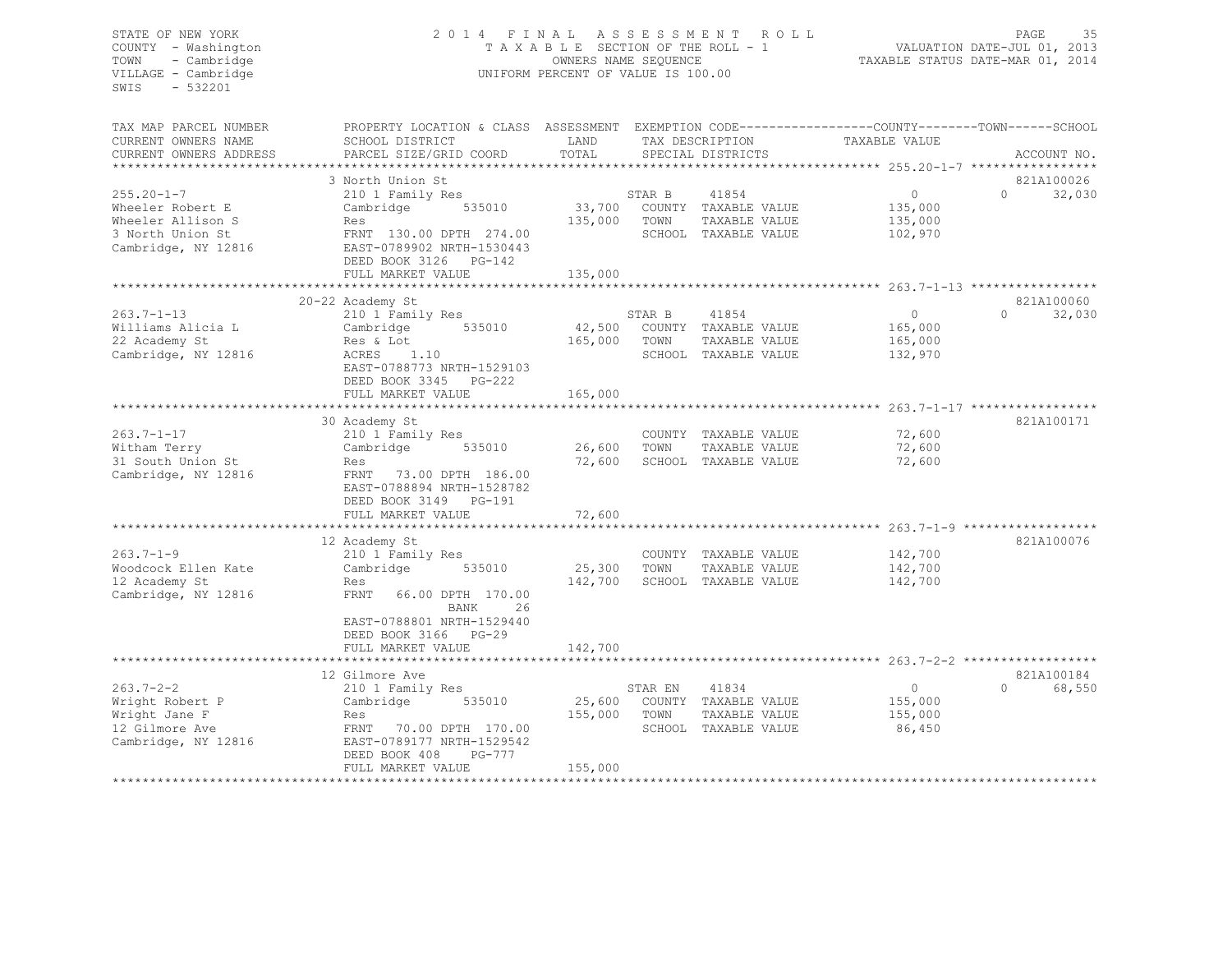| STATE OF NEW YORK   | 2014 FINAL ASSESSMENT ROLL         | - 36<br>PAGE                     |
|---------------------|------------------------------------|----------------------------------|
| COUNTY - Washington | TAXABLE SECTION OF THE ROLL - 1    | VALUATION DATE-JUL 01, 2013      |
| TOWN - Cambridge    |                                    | TAXABLE STATUS DATE-MAR 01, 2014 |
| VILLAGE - Cambridge |                                    | RPS150/V04/L015                  |
| SWIS - 532201       | UNIFORM PERCENT OF VALUE IS 100.00 | CURRENT DATE 6/27/2014           |
|                     |                                    |                                  |

# ROLL SUB SECTION- - TOTALS

#### \*\*\* S P E C I A L D I S T R I C T S U M M A R Y \*\*\*

| CODE DISTRICT NAME PARCELS TYPE             | TOTAL EXTENSION     | <b>EXTENSION</b><br>VALUE. | AD VALOREM<br><b>VALUE</b> | <b>FXFMPT</b><br>AMOUNT | <b>TAXABLE</b><br>VALUE. |
|---------------------------------------------|---------------------|----------------------------|----------------------------|-------------------------|--------------------------|
| EZ004 Empire Zone 4<br>TE533 Trans exmt rep | 1 TOTAL<br>1 MOVTAX |                            | 370,000                    |                         | 370,000                  |

# \*\*\* S C H O O L D I S T R I C T S U M M A R Y \*\*\*

| CODE   | DISTRICT NAME | TOTAL<br>PARCELS | ASSESSED<br>LAND | ASSESSED<br>TOTAL | EXEMPT<br>AMOUNT | TOTAL<br>TAXABLE | STAR<br>AMOUNT | STAR<br>TAXABLE |
|--------|---------------|------------------|------------------|-------------------|------------------|------------------|----------------|-----------------|
| 535010 | Cambridge     | 175              | 5336,000         | 26410,900         | 274,400          | 26136,500        | 4193,420       | 21943,080       |
|        | SUB-TOTAL     | 175              | 5336,000         | 26410,900         | 274,400          | 26136,500        | 4193,420       | 21943,080       |
|        | TOTAL         | 175              | 5336,000         | 26410,900         | 274,400          | 26136,500        | 4193,420       | 21943,080       |

### \*\*\* S Y S T E M C O D E S S U M M A R Y \*\*\*

### NO SYSTEM EXEMPTIONS AT THIS LEVEL

#### \*\*\* E X E M P T I O N S U M M A R Y \*\*\*

|       |                | TOTAL          |         |         |          |
|-------|----------------|----------------|---------|---------|----------|
| CODE  | DESCRIPTION    | PARCELS        | COUNTY  | TOWN    | SCHOOL   |
| 41101 | ELG F VET      |                | 5,000   | 5,000   |          |
| 41120 | VETWAR CTS     | 10             | 245,745 | 233,745 | 60,000   |
| 41130 | VETCOM CTS     | 5              | 199,725 | 185,650 | 50,000   |
| 41140 | VETDIS CTS     | $\overline{2}$ | 34,010  | 34,010  | 34,010   |
| 41152 | $CW$ 10 $VET/$ |                | 16,000  |         |          |
| 41800 | AGED-ALL       |                | 63,950  | 63,950  | 63,950   |
| 41801 | AGED-CO/TN     |                | 83,050  | 83,050  |          |
| 41802 | AGED-CO        | 4              | 178,235 |         |          |
| 41803 | AGED-TOWN      | 4              |         | 40,865  |          |
| 41804 | AGED-SCH       |                |         |         | 66,440   |
| 41834 | STAR EN        | 29             |         |         | 1983,350 |
| 41854 | STAR B         | 69             |         |         | 2210,070 |
|       | TOTAL          | 128            | 825,715 | 646,270 | 4467,820 |
|       |                |                |         |         |          |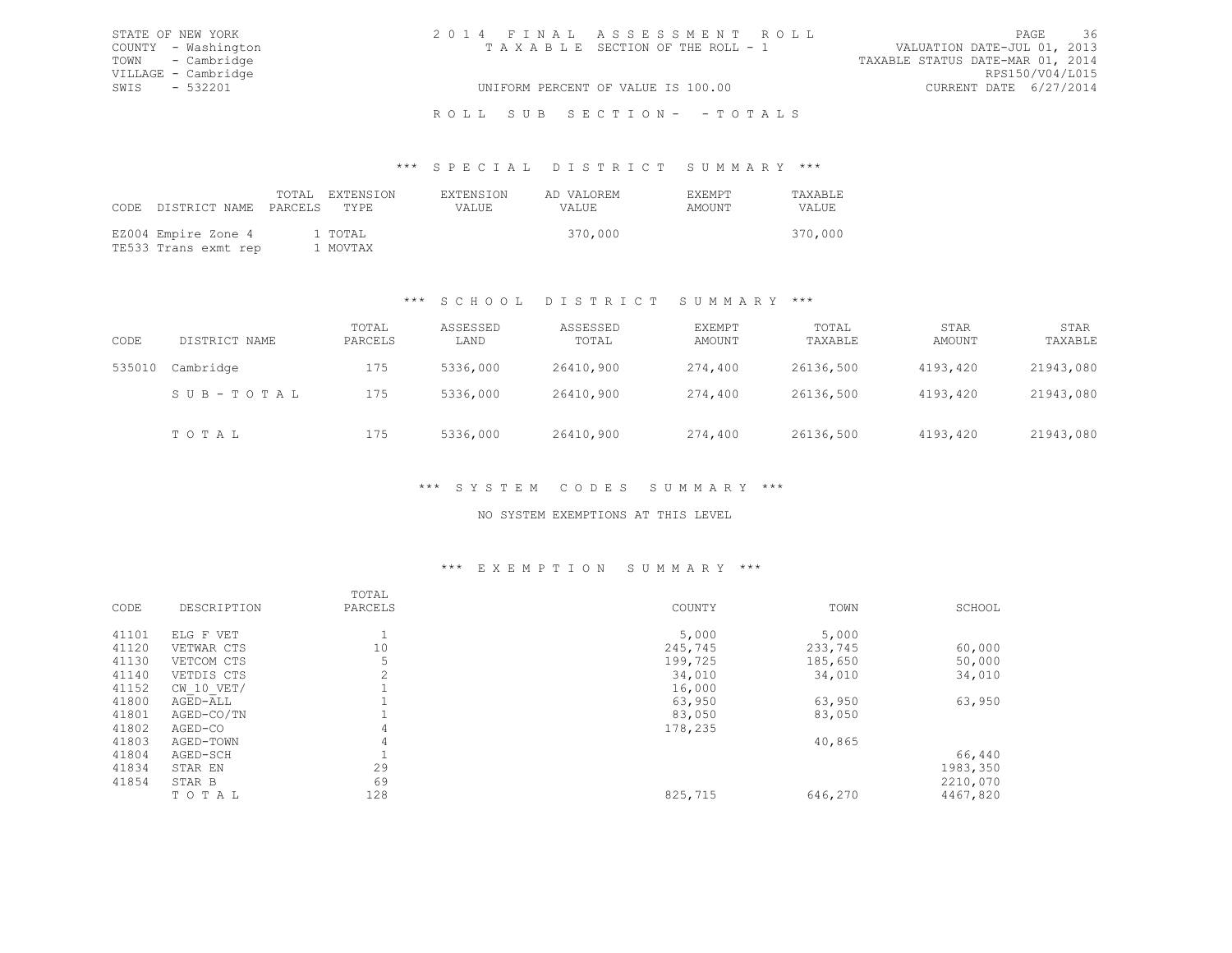|               | STATE OF NEW YORK   | 2014 FINAL ASSESSMENT ROLL |                                    |                                  |                 | PAGE 37 |  |
|---------------|---------------------|----------------------------|------------------------------------|----------------------------------|-----------------|---------|--|
|               | COUNTY - Washington |                            | TAXABLE SECTION OF THE ROLL - 1    | VALUATION DATE-JUL 01, 2013      |                 |         |  |
|               | TOWN - Cambridge    |                            |                                    | TAXABLE STATUS DATE-MAR 01, 2014 |                 |         |  |
|               | VILLAGE - Cambridge |                            |                                    |                                  | RPS150/V04/L015 |         |  |
| SWIS - 532201 |                     |                            | UNIFORM PERCENT OF VALUE IS 100.00 | CURRENT DATE 6/27/2014           |                 |         |  |
|               |                     |                            |                                    |                                  |                 |         |  |

R O L L S U B S E C T I O N - - T O T A L S

| ROLL | POTAL      |                   |             | ∵PAYAR <sup>T</sup> | TAXABLE | <b>TAYART.F</b>                           | STAF     |
|------|------------|-------------------|-------------|---------------------|---------|-------------------------------------------|----------|
| SEC  | $\sqrt{2}$ | LAND              | 'OTAL       | ∨ידוו∩י             | TOWN    | $\cap$ $\cap$ $\cap$ $\cap$ $\cap$ $\cap$ |          |
|      | .          | nηr<br>ししし<br>--- | 900<br>' 64 | 105                 | ししし     | ,500                                      | nor<br>. |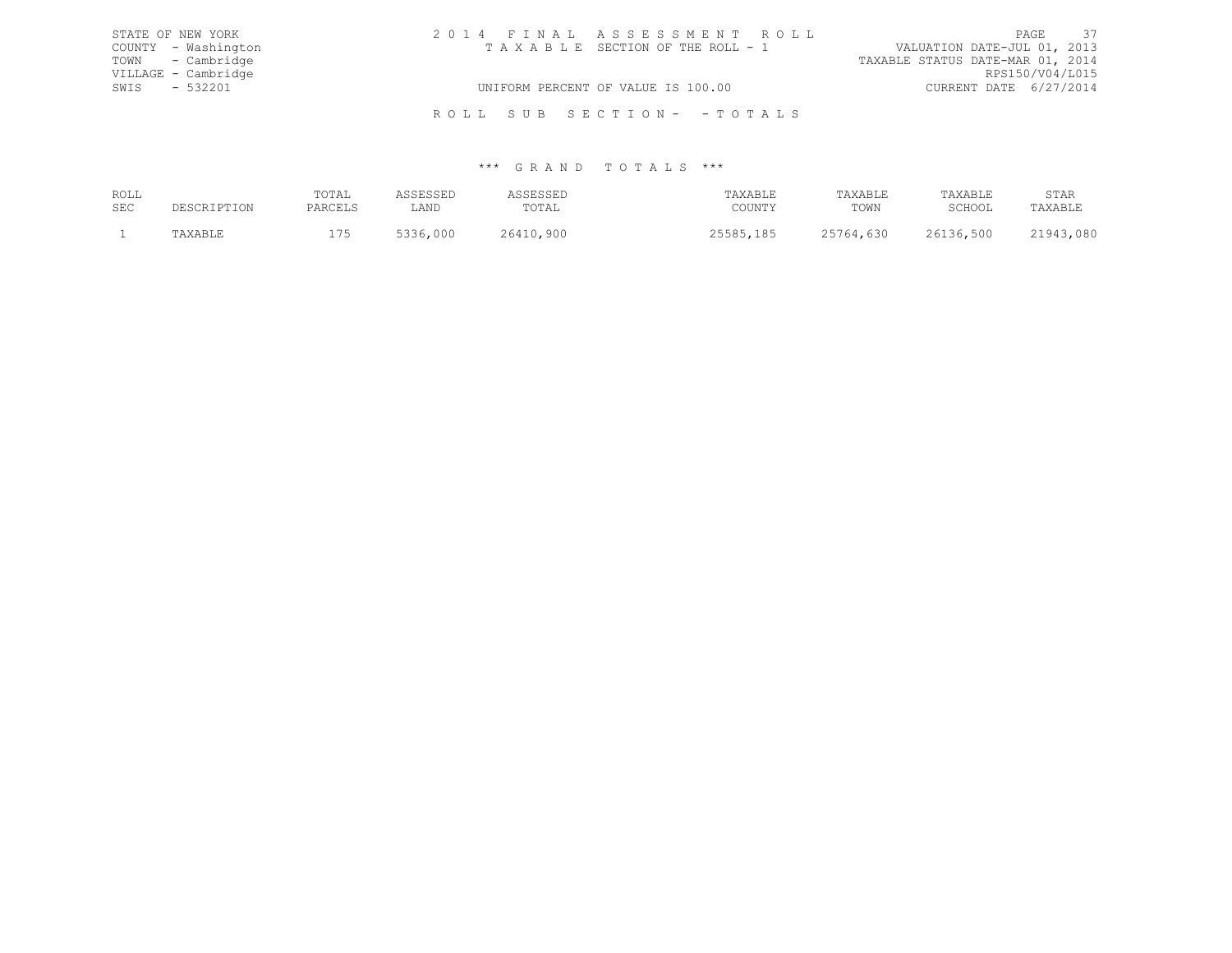| STATE OF NEW YORK   | 2014 FINAL ASSESSMENT ROLL |                                    |                                  | PAGE                   | - 38 |
|---------------------|----------------------------|------------------------------------|----------------------------------|------------------------|------|
| COUNTY - Washington |                            | TAXABLE SECTION OF THE ROLL - 1    | VALUATION DATE-JUL 01, 2013      |                        |      |
| TOWN - Cambridge    |                            |                                    | TAXABLE STATUS DATE-MAR 01, 2014 |                        |      |
| VILLAGE - Cambridge |                            | UNIFORM PERCENT OF VALUE IS 100.00 |                                  | RPS150/V04/L015        |      |
| SWIS - 532201       |                            |                                    |                                  | CURRENT DATE 6/27/2014 |      |
|                     |                            |                                    |                                  |                        |      |

# ROLL SECTION TOTALS

#### \*\*\* S P E C I A L D I S T R I C T S U M M A R Y \*\*\*

| CODE DISTRICT NAME PARCELS TYPE             | TOTAL EXTENSION     | <b>EXTENSION</b><br>VALUE. | AD VALOREM<br><b>VALUE</b> | <b>FXFMPT</b><br>AMOUNT | TAXABLE<br>VALUE. |
|---------------------------------------------|---------------------|----------------------------|----------------------------|-------------------------|-------------------|
| EZ004 Empire Zone 4<br>TE533 Trans exmt rep | 1 TOTAL<br>1 MOVTAX |                            | 370,000                    |                         | 370,000           |

# \*\*\* S C H O O L D I S T R I C T S U M M A R Y \*\*\*

| CODE   | DISTRICT NAME | TOTAL<br>PARCELS | ASSESSED<br>LAND | ASSESSED<br>TOTAL | EXEMPT<br>AMOUNT | TOTAL<br>TAXABLE | STAR<br>AMOUNT | STAR<br>TAXABLE |
|--------|---------------|------------------|------------------|-------------------|------------------|------------------|----------------|-----------------|
| 535010 | Cambridge     | 175              | 5336,000         | 26410,900         | 274,400          | 26136,500        | 4193,420       | 21943,080       |
|        | SUB-TOTAL     | 175              | 5336,000         | 26410,900         | 274,400          | 26136,500        | 4193,420       | 21943,080       |
|        | TOTAL         | 175              | 5336,000         | 26410,900         | 274,400          | 26136,500        | 4193,420       | 21943,080       |

# \*\*\* S Y S T E M C O D E S S U M M A R Y \*\*\*

# NO SYSTEM EXEMPTIONS AT THIS LEVEL

# \*\*\* E X E M P T I O N S U M M A R Y \*\*\*

| SCHOOL   |
|----------|
|          |
|          |
| 60,000   |
| 50,000   |
| 34,010   |
|          |
| 63,950   |
|          |
|          |
|          |
| 66,440   |
| 1983,350 |
| 2210,070 |
| 4467,820 |
|          |
|          |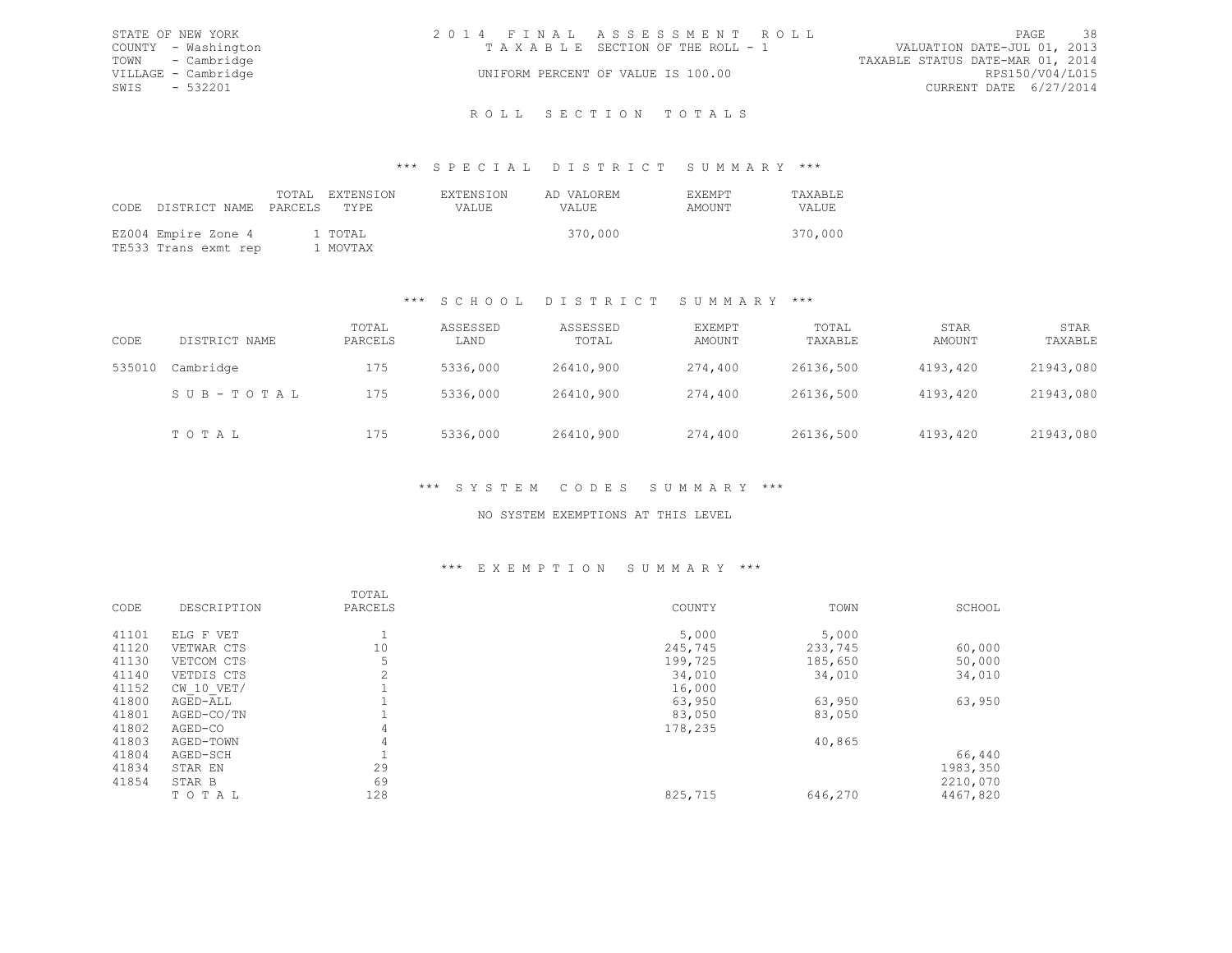| STATE OF NEW YORK   | 2014 FINAL ASSESSMENT ROLL         | PAGE 39                          |
|---------------------|------------------------------------|----------------------------------|
| COUNTY - Washington | TAXABLE SECTION OF THE ROLL - 1    | VALUATION DATE-JUL 01, 2013      |
| TOWN - Cambridge    |                                    | TAXABLE STATUS DATE-MAR 01, 2014 |
| VILLAGE - Cambridge | UNIFORM PERCENT OF VALUE IS 100.00 | RPS150/V04/L015                  |
| SWIS - 532201       |                                    | CURRENT DATE 6/27/2014           |
|                     | ROLL SECTION TOTALS                |                                  |

| ROLL | POTAL      |                   |            | ∵PAYAR <sup>T</sup> | TAXABLE | <b>TAYART.F</b>                           | STAF     |
|------|------------|-------------------|------------|---------------------|---------|-------------------------------------------|----------|
| SEC  | י דהומת בי | LAND              | 'OTAL      | ∨ידוו∩י             | TOWN    | $\cap$ $\cap$ $\cap$ $\cap$ $\cap$ $\cap$ |          |
|      | .          | nnr<br>ししし<br>--- | 900<br>≀64 | 105                 | しつし     | ,500<br>.6                                | nor<br>. |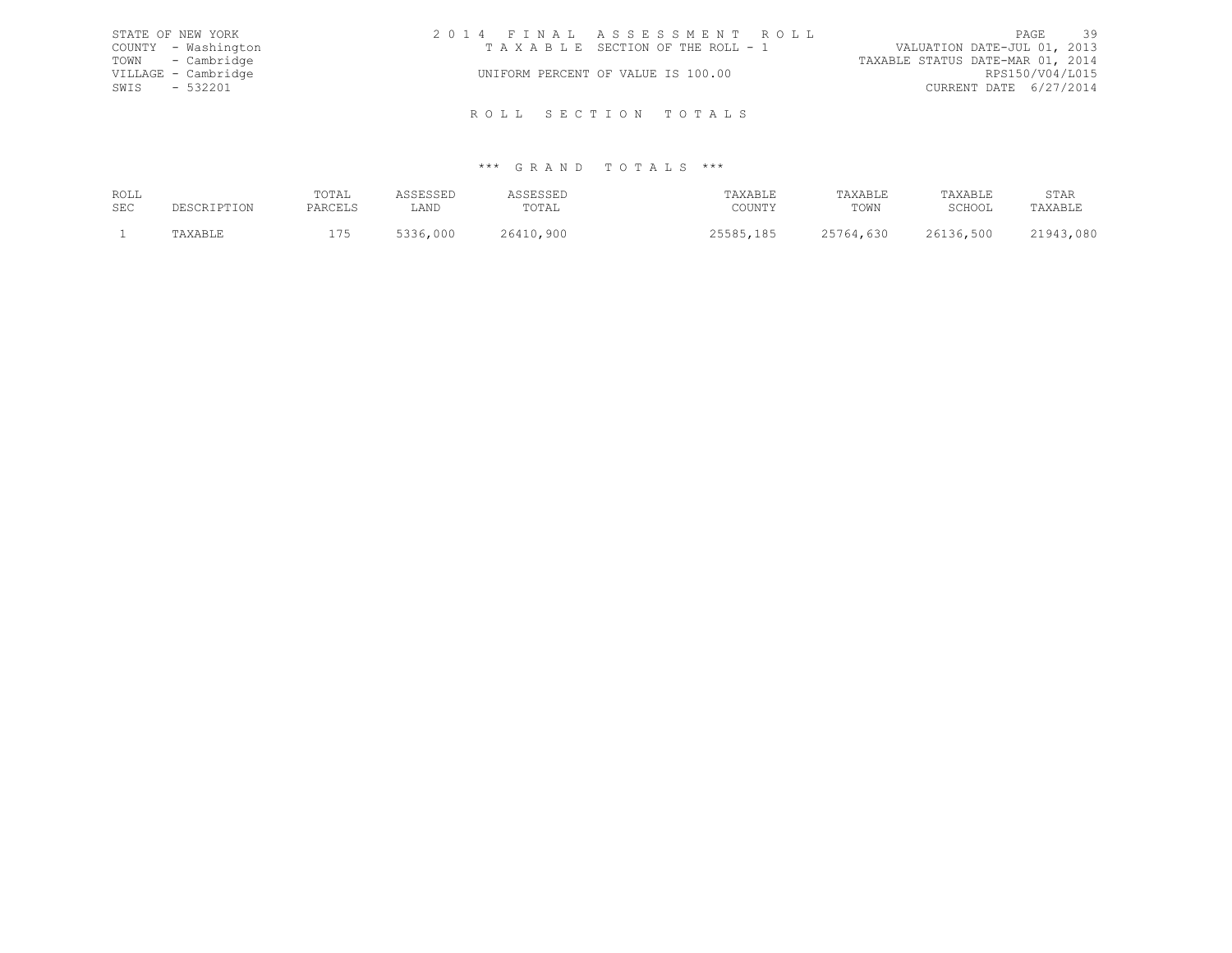SWIS - 532201

### STATE OF NEW YORK 2 0 1 4 F I N A L A S S E S S M E N T R O L L PAGE 40 COUNTY - Washington SPECIAL FRANCHISE SECTION OF THE ROLL - 5 VALUATION DATE-JUL 01, 2013 TOWN - Cambridge OWNERS NAME SEQUENCE TAXABLE STATUS DATE-MAR 01, 2014 UNIFORM PERCENT OF VALUE IS 100.00

| TAX MAP PARCEL NUMBER                 | PROPERTY LOCATION & CLASS ASSESSMENT |        |              |        |                      |               | EXEMPTION CODE-----------------COUNTY-------TOWN------SCHOOL |
|---------------------------------------|--------------------------------------|--------|--------------|--------|----------------------|---------------|--------------------------------------------------------------|
| CURRENT OWNERS NAME                   | SCHOOL DISTRICT                      |        | <b>T.AND</b> |        | TAX DESCRIPTION      | TAXABLE VALUE |                                                              |
| CURRENT OWNERS ADDRESS                | PARCEL SIZE/GRID COORD               | TOTAL  |              |        | SPECIAL DISTRICTS    |               | ACCOUNT NO.                                                  |
|                                       |                                      |        |              |        |                      |               |                                                              |
|                                       | Special Franchise-Village            |        |              |        |                      |               | 821F300741                                                   |
| $500 - 20 - 1$                        | 862 Water                            |        |              | COUNTY | TAXABLE VALUE        | 847,004       |                                                              |
| Cambridge Water Works                 | Cambridge                            | 535010 | $\Omega$     | TOWN   | TAXABLE VALUE        | 847,004       |                                                              |
| Attn: Aqua America Inc                |                                      |        | 847,004      |        | SCHOOL TAXABLE VALUE | 847,004       |                                                              |
| 60 Brooklyn Ave                       | FULL MARKET VALUE                    |        | 847,004      |        |                      |               |                                                              |
| Marrick, NY 11566                     |                                      |        |              |        |                      |               |                                                              |
|                                       |                                      |        |              |        |                      |               |                                                              |
| Special Franchise-Village             |                                      |        |              |        |                      |               | 821F300743                                                   |
| $500. - 15 - 4$                       | 861 Elec & gas                       |        |              | COUNTY | TAXABLE VALUE        | 222,444       |                                                              |
| National Grid                         | Cambridge                            | 535010 | $\circ$      | TOWN   | TAXABLE VALUE        | 222,444       |                                                              |
| Real Estate Tax Dept                  |                                      |        | 222,444      |        | SCHOOL TAXABLE VALUE | 222,444       |                                                              |
| 300 Erie Boulevard West               | FULL MARKET VALUE                    |        | 222,444      |        |                      |               |                                                              |
| Syracuse, NY 13202                    |                                      |        |              |        |                      |               |                                                              |
|                                       |                                      |        |              |        |                      |               |                                                              |
|                                       | Special Franchise Village            |        |              |        |                      |               | 821F300911                                                   |
| $500. - 53 - 1$                       | 869 Television                       |        |              | COUNTY | TAXABLE VALUE        | 17,939        |                                                              |
| Time Warner of Troy                   | Cambridge                            | 535010 | $\Omega$     | TOWN   | TAXABLE VALUE        | 17,939        |                                                              |
| Tax Department                        |                                      |        | 17,939       | SCHOOL | TAXABLE VALUE        | 17,939        |                                                              |
| PO Box 7467                           | FULL MARKET VALUE                    |        | 17,939       |        |                      |               |                                                              |
| Charlotte, NC 28241-7467              |                                      |        |              |        |                      |               |                                                              |
| ******************************        |                                      |        |              |        |                      |               |                                                              |
|                                       | Special Franchise-Village            |        |              |        |                      |               | 821F300742                                                   |
| $500 - 60 - 3$                        | 866 Telephone                        |        |              | COUNTY | TAXABLE VALUE        | 59,683        |                                                              |
| Verizon New York Inc                  | Cambridge                            | 535010 | $\circ$      | TOWN   | TAXABLE VALUE        | 59,683        |                                                              |
| Property Tax Department               |                                      |        | 59,683       |        | SCHOOL TAXABLE VALUE | 59,683        |                                                              |
| PO Box 2749                           | FULL MARKET VALUE                    |        | 59,683       |        |                      |               |                                                              |
| Addison, TX 75001                     |                                      |        |              |        |                      |               |                                                              |
| ************************************* |                                      |        |              |        |                      |               |                                                              |
|                                       |                                      |        |              |        |                      |               |                                                              |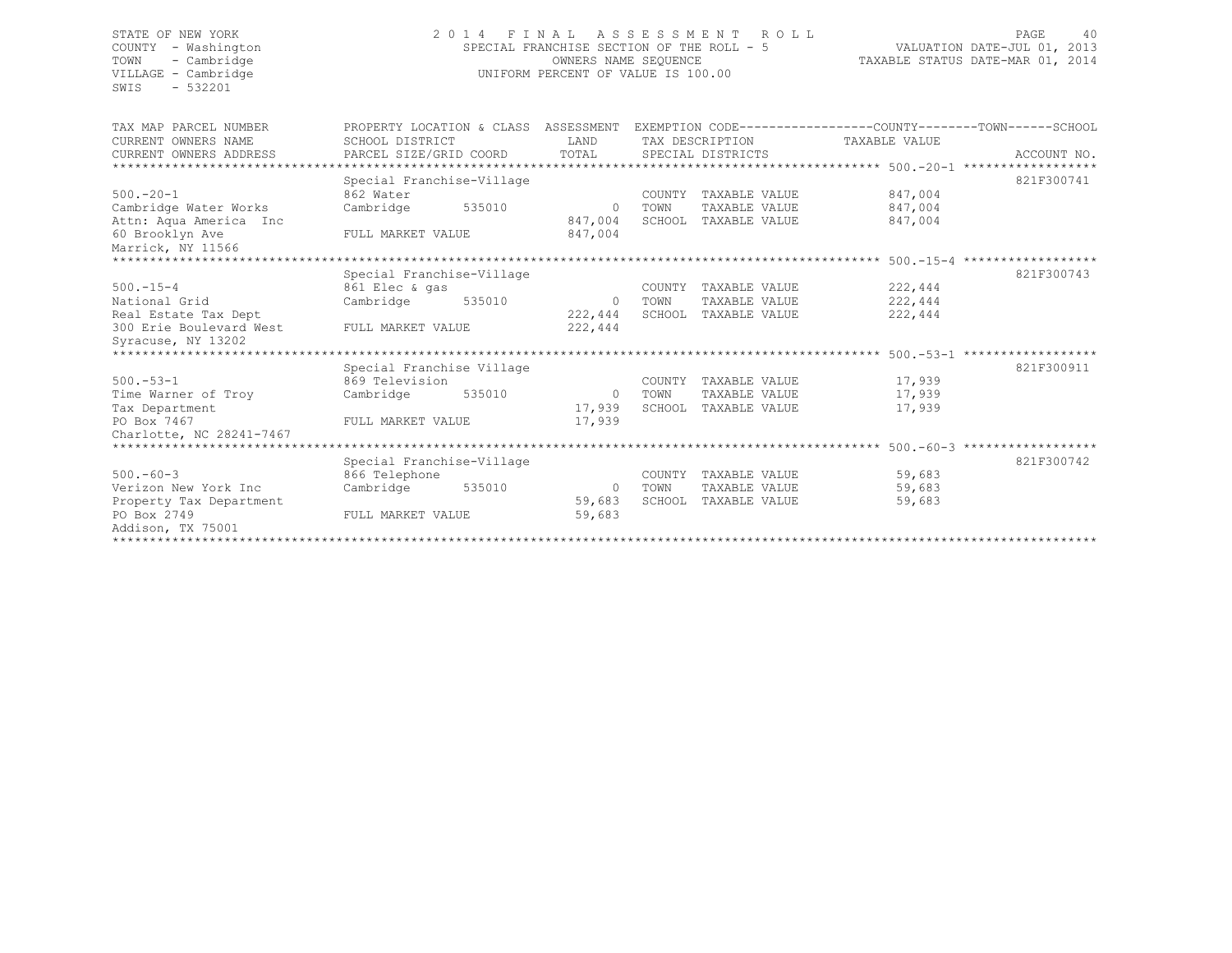| STATE OF NEW YORK   | 2014 FINAL ASSESSMENT ROLL                | 41<br>PAGE                       |
|---------------------|-------------------------------------------|----------------------------------|
| COUNTY - Washington | SPECIAL FRANCHISE SECTION OF THE ROLL - 5 | VALUATION DATE-JUL 01, 2013      |
| TOWN - Cambridge    |                                           | TAXABLE STATUS DATE-MAR 01, 2014 |
| VILLAGE - Cambridge |                                           | RPS150/V04/L015                  |
| SWIS - 532201       | UNIFORM PERCENT OF VALUE IS 100.00        | CURRENT DATE 6/27/2014           |
|                     | ROLL SUB SECTION- - TOTALS                |                                  |

#### \*\*\* S P E C I A L D I S T R I C T S U M M A R Y \*\*\*

|        |  | - 1<br>- - - |  |
|--------|--|--------------|--|
| חי<br> |  |              |  |

### NO SPECIAL DISTRICTS AT THIS LEVEL

# \*\*\* S C H O O L D I S T R I C T S U M M A R Y \*\*\*

| CODE   | DISTRICT NAME | TOTAL<br>PARCELS | ASSESSED<br>LAND | ASSESSED<br>TOTAL | EXEMPT<br>AMOUNT | TOTAL<br>TAXABLE | STAR<br>AMOUNT | STAR<br>TAXABLE |
|--------|---------------|------------------|------------------|-------------------|------------------|------------------|----------------|-----------------|
| 535010 | Cambridge     | 4                |                  | 1147,070          |                  | 1147,070         |                | 1147,070        |
|        | SUB-TOTAL     | 4                |                  | 1147,070          |                  | 1147,070         |                | 1147,070        |
|        | TOTAL         | 4                |                  | 1147,070          |                  | 1147,070         |                | 1147,070        |

# \*\*\* S Y S T E M C O D E S S U M M A R Y \*\*\*

# NO SYSTEM EXEMPTIONS AT THIS LEVEL

# \*\*\* E X E M P T I O N S U M M A R Y \*\*\*

#### NO EXEMPTIONS AT THIS LEVEL

| ROLL |                   | TOTAL   | ASSESSED | ASSESSED | TAXABLE  | TAXABLE  | TAXABLE  | STAR     |
|------|-------------------|---------|----------|----------|----------|----------|----------|----------|
| SEC  | DESCRIPTION       | PARCELS | LAND     | TOTAL    | COUNTY   | TOWN     | SCHOOL   | TAXABLE  |
|      | SPECIAL FRANCHISE |         |          | 1147,070 | 1147,070 | 1147,070 | 1147,070 | 1147,070 |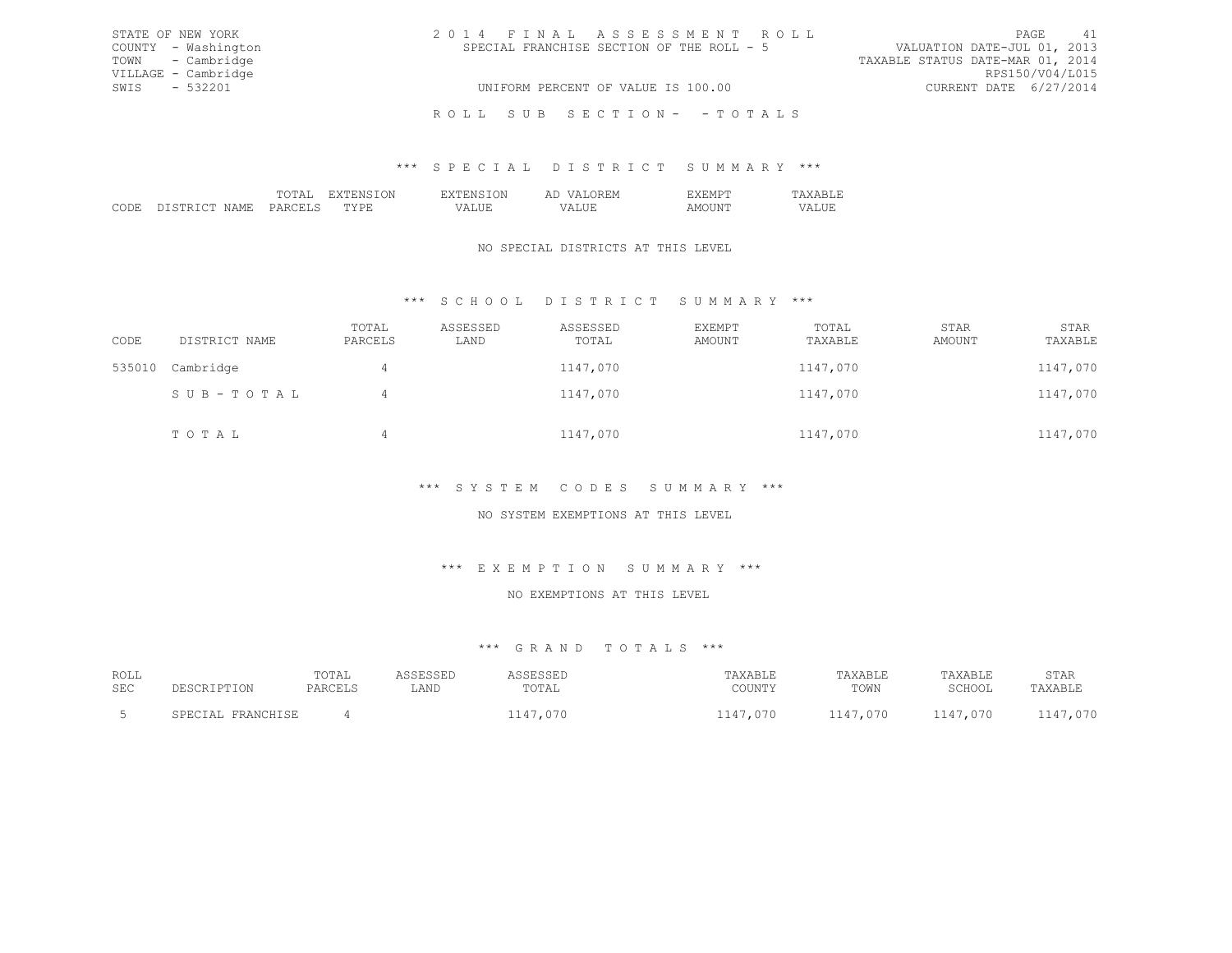| STATE OF NEW YORK   | 2014 FINAL ASSESSMENT ROLL                | -42<br>PAGE                      |
|---------------------|-------------------------------------------|----------------------------------|
| COUNTY - Washington | SPECIAL FRANCHISE SECTION OF THE ROLL - 5 | VALUATION DATE-JUL 01, 2013      |
| TOWN - Cambridge    |                                           | TAXABLE STATUS DATE-MAR 01, 2014 |
| VILLAGE - Cambridge | UNIFORM PERCENT OF VALUE IS 100.00        | RPS150/V04/L015                  |
| SWIS - 532201       |                                           | CURRENT DATE 6/27/2014           |
|                     |                                           |                                  |

R O L L S E C T I O N T O T A L S

#### \*\*\* S P E C I A L D I S T R I C T S U M M A R Y \*\*\*

|  |  | $\sim$ |  |
|--|--|--------|--|
|  |  |        |  |
|  |  |        |  |

# NO SPECIAL DISTRICTS AT THIS LEVEL

# \*\*\* S C H O O L D I S T R I C T S U M M A R Y \*\*\*

| CODE   | DISTRICT NAME | TOTAL<br>PARCELS | ASSESSED<br>LAND | ASSESSED<br>TOTAL | EXEMPT<br>AMOUNT | TOTAL<br>TAXABLE | STAR<br>AMOUNT | STAR<br>TAXABLE |
|--------|---------------|------------------|------------------|-------------------|------------------|------------------|----------------|-----------------|
| 535010 | Cambridge     | 4                |                  | 1147,070          |                  | 1147,070         |                | 1147,070        |
|        | SUB-TOTAL     | 4                |                  | 1147,070          |                  | 1147,070         |                | 1147,070        |
|        | TOTAL         | 4                |                  | 1147,070          |                  | 1147,070         |                | 1147,070        |

# \*\*\* S Y S T E M C O D E S S U M M A R Y \*\*\*

# NO SYSTEM EXEMPTIONS AT THIS LEVEL

#### \*\*\* E X E M P T I O N S U M M A R Y \*\*\*

#### NO EXEMPTIONS AT THIS LEVEL

| ROLL |                            | TOTAL |      |          | TAXABLE             | TAXABLE     | TAXABLE  | STAR     |
|------|----------------------------|-------|------|----------|---------------------|-------------|----------|----------|
| SEC  |                            |       | LAND | UTAL     | COTINITY<br>JUUN 11 | TOWN        | SCHOOL   | 'AXABLE  |
|      |                            |       |      |          |                     |             |          |          |
|      | FRANCHISE<br><b>PECIAL</b> |       |      | 1147,070 | ,070<br>117.<br>--- | .070<br>--- | 1147,070 | 1147,070 |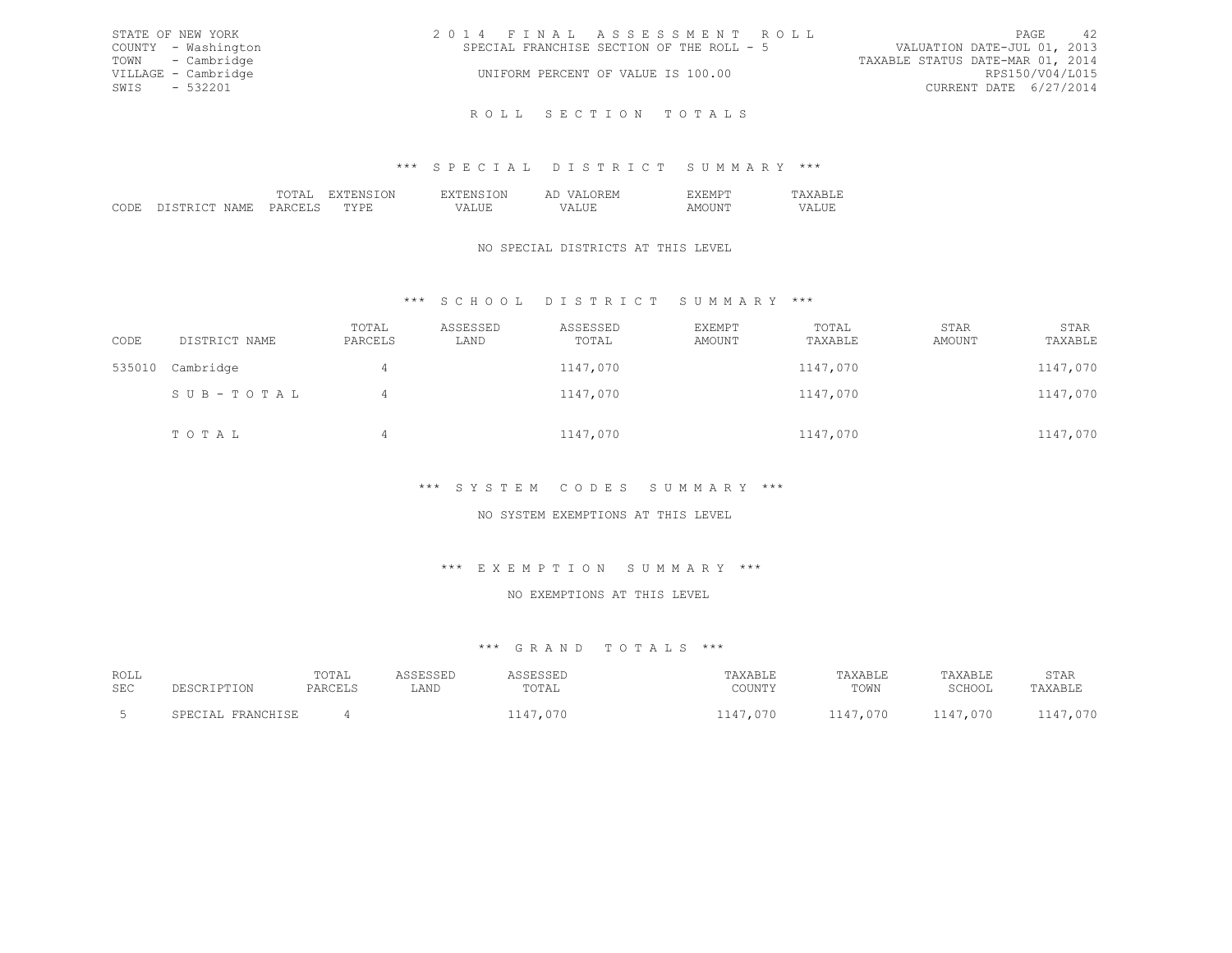SWIS - 532201

### STATE OF NEW YORK 2 0 1 4 F I N A L A S S E S S M E N T R O L L PAGE 43 COUNTY - Washington UTILITY & R.R. SECTION OF THE ROLL - 6 VALUATION DATE-JUL 01, 2013 TOWN - Cambridge OWNERS NAME SEQUENCE TAXABLE STATUS DATE-MAR 01, 2014 VILLAGE - Cambridge CHARL CONSERVERT OF VALUE IS 100.00

| TAX MAP PARCEL NUMBER     | PROPERTY LOCATION & CLASS ASSESSMENT                  |          |      |                      | EXEMPTION CODE----------------COUNTY-------TOWN------SCHOOL |                              |
|---------------------------|-------------------------------------------------------|----------|------|----------------------|-------------------------------------------------------------|------------------------------|
| CURRENT OWNERS NAME       | SCHOOL DISTRICT                                       | LAND     |      | TAX DESCRIPTION      | TAXABLE VALUE                                               |                              |
| CURRENT OWNERS ADDRESS    | PARCEL SIZE/GRID COORD                                | TOTAL    |      | SPECIAL DISTRICTS    |                                                             | ACCOUNT NO.                  |
| ********************      |                                                       |          |      |                      |                                                             |                              |
|                           | Outside Plant                                         |          |      |                      |                                                             |                              |
| 622.1-9999-206.300-1883   | 827 Water Dist                                        |          |      | COUNTY TAXABLE VALUE | 145,592                                                     |                              |
| Cambridge Water Works     | Cambridge<br>535010                                   | $\circ$  | TOWN | TAXABLE VALUE        | 145,592                                                     |                              |
| Attn: Aqua America Inc    | App Factor 1.0000                                     | 145,592  |      | SCHOOL TAXABLE VALUE | 145,592                                                     |                              |
| 60 Brooklyn Ave           | Water Mains                                           |          |      |                      |                                                             |                              |
| Marrick, NY 11566         | FULL MARKET VALUE<br>********************             | 145,592  |      |                      |                                                             |                              |
|                           |                                                       |          |      |                      | $*********7.55.19-1-4$                                      |                              |
|                           | 52 Coila Rd                                           |          |      |                      |                                                             | 821E200728                   |
| $255.19 - 1 - 4$          | 872 Elec-Substation                                   |          |      | COUNTY TAXABLE VALUE | 278,103                                                     |                              |
| National Grid             | 535010<br>Cambridge                                   | 17,500   | TOWN | TAXABLE VALUE        | 278,103                                                     |                              |
| Real Estate Tax Dept      | Cambridge Substation<br>201/273                       | 278,103  |      | SCHOOL TAXABLE VALUE | 278,103                                                     |                              |
| 300 Erie Boulevard West   |                                                       |          |      |                      |                                                             |                              |
| Syracuse, NY 13202        | FRNT 65.00 DPTH<br>60.00<br>EAST-0787243 NRTH-1530757 |          |      |                      |                                                             |                              |
|                           |                                                       |          |      |                      |                                                             |                              |
|                           | DEED BOOK 190<br>PG-412                               | 278,103  |      |                      |                                                             |                              |
|                           | FULL MARKET VALUE                                     |          |      |                      |                                                             |                              |
|                           | Elec Trans                                            |          |      |                      |                                                             | 821E200731                   |
| 622.001-9999-132.350-1003 | 882 Elec Trans Imp                                    |          |      | COUNTY TAXABLE VALUE | 24,823                                                      |                              |
| National Grid             | 535010<br>Cambridge                                   | $\circ$  | TOWN | TAXABLE VALUE        | 24,823                                                      |                              |
| Real Estate Tax Dept      | App Factor 1.0000                                     | 24,823   |      | SCHOOL TAXABLE VALUE | 24,823                                                      |                              |
| 300 Erie Boulevard West   | Middle Falls-Cambridge #2                             |          |      |                      |                                                             |                              |
| Syracuse, NY 13202        | FULL MARKET VALUE                                     | 24,823   |      |                      |                                                             |                              |
| ***********************   | ***************************                           |          |      |                      |                                                             |                              |
|                           | Elec Trans                                            |          |      |                      |                                                             | 821E200730                   |
| 622.001-9999-132.350-1013 | 882 Elec Trans Imp                                    |          |      | COUNTY TAXABLE VALUE | 496                                                         |                              |
| National Grid             | Cambridge<br>535010                                   | $\Omega$ | TOWN | TAXABLE VALUE        | 496                                                         |                              |
| Real Estate Tax Dept      | Cambridge-Hoosick #3                                  | 496      |      | SCHOOL TAXABLE VALUE | 496                                                         |                              |
| 300 Erie Boulevard West   | App Factor 1.0000                                     |          |      |                      |                                                             |                              |
| Syracuse, NY 13202        | Johnsonville-Clay Hill #1                             |          |      |                      |                                                             |                              |
|                           | FULL MARKET VALUE                                     | 496      |      |                      |                                                             |                              |
|                           |                                                       |          |      |                      | **************** 622.001-9999-132.350-1883***               |                              |
|                           | Outside Plant                                         |          |      |                      |                                                             | 821E200729                   |
| 622.001-9999-132.350-1883 | 884 Elec Dist Out                                     |          |      | COUNTY TAXABLE VALUE | 54,637                                                      |                              |
| National Grid             | Cambridge<br>535010                                   | $\circ$  | TOWN | TAXABLE VALUE        | 54,637                                                      |                              |
| Real Estate Tax Dept      | App Factor 1.0000                                     | 54,637   |      | SCHOOL TAXABLE VALUE | 54,637                                                      |                              |
| 300 Erie Boulevard West   | Poles Wires Cables                                    |          |      |                      |                                                             |                              |
| Syracuse, NY 13202        | FULL MARKET VALUE                                     | 54,637   |      |                      |                                                             |                              |
|                           | *******************                                   |          |      |                      | *********                                                   | 622.001-9999-631.900-1883*** |
|                           | Outside Plant                                         |          |      |                      |                                                             | 821E200727                   |
| 622.001-9999-631.900-1883 | 836 Telecom. eq.                                      |          |      | COUNTY TAXABLE VALUE | 5,470                                                       |                              |
| Verizon New York INC      | 535010<br>Cambridge                                   | $\circ$  | TOWN | TAXABLE VALUE        | 5,470                                                       |                              |
| Property Tax Department   | App Factor 1.0000                                     | 5,470    |      | SCHOOL TAXABLE VALUE | 5,470                                                       |                              |
| PO Box 2749               | Poles Wires Cables                                    |          |      |                      |                                                             |                              |
| Addison, TX 75001         | FULL MARKET VALUE                                     | 5,470    |      |                      |                                                             |                              |
|                           |                                                       |          |      |                      |                                                             |                              |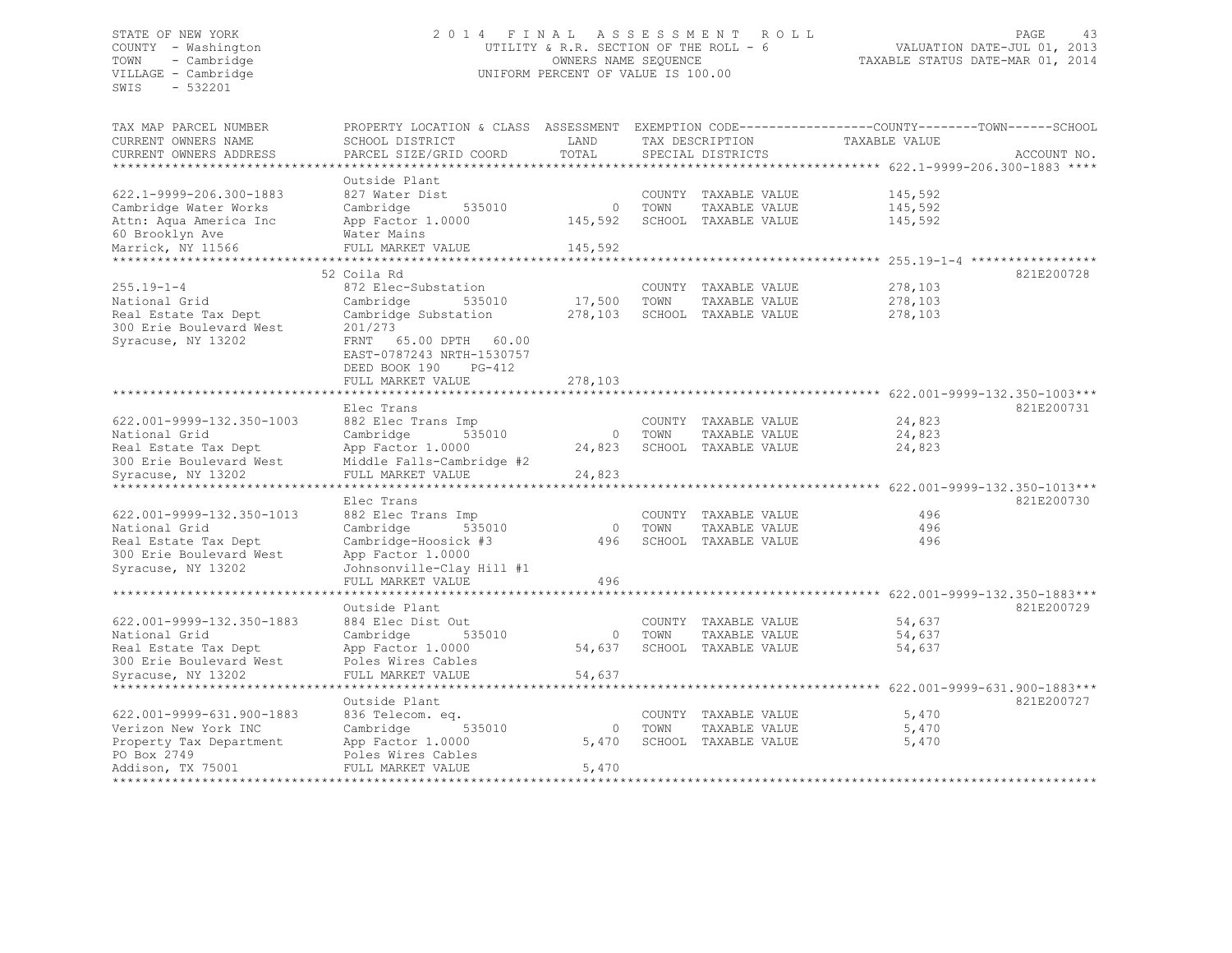| STATE OF NEW YORK   | 2014 FINAL ASSESSMENT ROLL             | -44<br>PAGE                      |
|---------------------|----------------------------------------|----------------------------------|
| COUNTY - Washington | UTILITY & R.R. SECTION OF THE ROLL - 6 | VALUATION DATE-JUL 01, 2013      |
| TOWN - Cambridge    |                                        | TAXABLE STATUS DATE-MAR 01, 2014 |
| VILLAGE - Cambridge |                                        | RPS150/V04/L015                  |
| SWIS - 532201       | UNIFORM PERCENT OF VALUE IS 100.00     | CURRENT DATE 6/27/2014           |
|                     | ROLL SUB SECTION- - TOTALS             |                                  |

# \*\*\* S P E C I A L D I S T R I C T S U M M A R Y \*\*\*

|  |  | . |      |  |
|--|--|---|------|--|
|  |  |   | \ IV |  |

#### NO SPECIAL DISTRICTS AT THIS LEVEL

# \*\*\* S C H O O L D I S T R I C T S U M M A R Y \*\*\*

| CODE   | DISTRICT NAME | TOTAL<br>PARCELS | ASSESSED<br>LAND | ASSESSED<br>TOTAL | EXEMPT<br>AMOUNT | TOTAL<br>TAXABLE | STAR<br>AMOUNT | STAR<br>TAXABLE |
|--------|---------------|------------------|------------------|-------------------|------------------|------------------|----------------|-----------------|
| 535010 | Cambridge     | 6                | 17,500           | 509,121           |                  | 509,121          |                | 509,121         |
|        | SUB-TOTAL     | 6                | 17,500           | 509,121           |                  | 509,121          |                | 509,121         |
|        | TOTAL         | 6                | 17,500           | 509,121           |                  | 509,121          |                | 509,121         |

#### \*\*\* S Y S T E M C O D E S S U M M A R Y \*\*\*

# NO SYSTEM EXEMPTIONS AT THIS LEVEL

# \*\*\* E X E M P T I O N S U M M A R Y \*\*\*

#### NO EXEMPTIONS AT THIS LEVEL

| ROLL |                              | TOTAL   |      |          | TAXABLE      | TAXABLE              | "AXABLE          | STAR                   |
|------|------------------------------|---------|------|----------|--------------|----------------------|------------------|------------------------|
| SEC  | DESCRIPTION                  | PARCELS | LAND | TOTAL    | COUNTY       | TOWN                 | SCHOOL           | TAXABLE                |
|      | UTILITIES & N.C.<br>$\cdots$ |         | 500  | 500<br>. | ے م<br>ファエムエ | 509<br>J U J I L L L | 509<br>$1 + 2 +$ | 101<br>500<br>コワンテエムエー |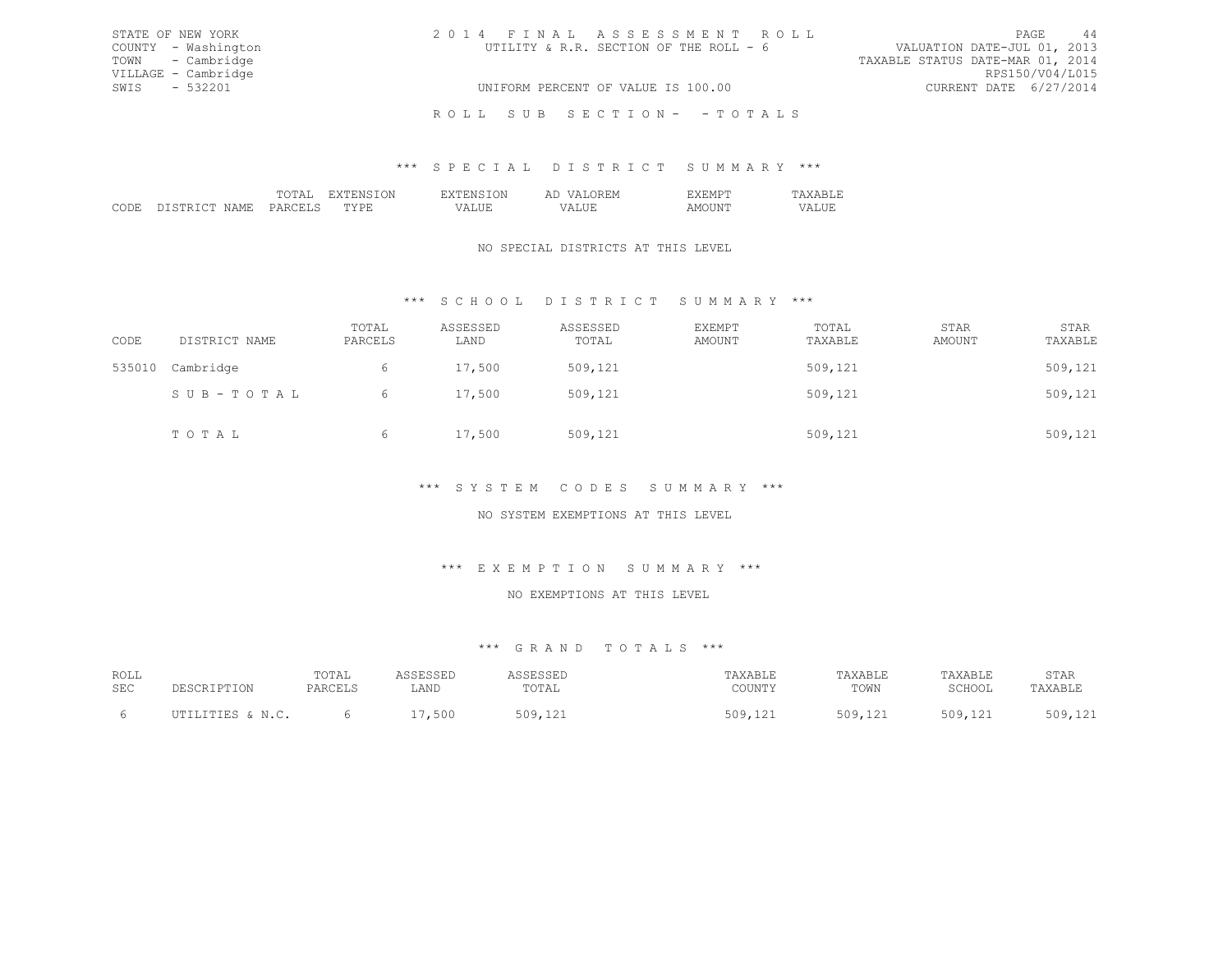| STATE OF NEW YORK   | 2014 FINAL ASSESSMENT ROLL             | 45<br>PAGE                       |
|---------------------|----------------------------------------|----------------------------------|
| COUNTY - Washington | UTILITY & R.R. SECTION OF THE ROLL - 6 | VALUATION DATE-JUL 01, 2013      |
| TOWN - Cambridge    |                                        | TAXABLE STATUS DATE-MAR 01, 2014 |
| VILLAGE - Cambridge | UNIFORM PERCENT OF VALUE IS 100.00     | RPS150/V04/L015                  |
| SWIS - 532201       |                                        | CURRENT DATE 6/27/2014           |
|                     |                                        |                                  |

R O L L S E C T I O N T O T A L S

# \*\*\* S P E C I A L D I S T R I C T S U M M A R Y \*\*\*

|  |  | $\sim$<br>. |  |
|--|--|-------------|--|
|  |  |             |  |
|  |  |             |  |

# NO SPECIAL DISTRICTS AT THIS LEVEL

# \*\*\* S C H O O L D I S T R I C T S U M M A R Y \*\*\*

| CODE   | DISTRICT NAME | TOTAL<br>PARCELS | ASSESSED<br>LAND | ASSESSED<br>TOTAL | EXEMPT<br>AMOUNT | TOTAL<br>TAXABLE | STAR<br>AMOUNT | STAR<br>TAXABLE |
|--------|---------------|------------------|------------------|-------------------|------------------|------------------|----------------|-----------------|
| 535010 | Cambridge     | 6                | 17,500           | 509,121           |                  | 509,121          |                | 509,121         |
|        | SUB-TOTAL     | 6.               | 17,500           | 509,121           |                  | 509,121          |                | 509,121         |
|        | TOTAL         | 6                | 17,500           | 509,121           |                  | 509,121          |                | 509,121         |

# \*\*\* S Y S T E M C O D E S S U M M A R Y \*\*\*

# NO SYSTEM EXEMPTIONS AT THIS LEVEL

#### \*\*\* E X E M P T I O N S U M M A R Y \*\*\*

#### NO EXEMPTIONS AT THIS LEVEL

| ROLL |                                                     | TOTAL   | <b>COLCOL</b> | I C C F C C F L<br>ىتەدەت | TAXABLE | TAXABLE | TAXABLE              | STAR                   |
|------|-----------------------------------------------------|---------|---------------|---------------------------|---------|---------|----------------------|------------------------|
| SEC  | PESCRIPTION                                         | PARCELS | LAND          | TOTAL                     | COUNTY  | TOWN    | SCHOOL               | TAXABLF                |
|      |                                                     |         |               |                           |         |         |                      |                        |
|      | $IITTI.TTTRS \& M C$<br>$\sim$ $\sim$ $\sim$ $\sim$ |         | 500           | 509                       | 509,121 | 509,121 | 509 121<br>$1 + 2 +$ | 509.121<br>- 1 - 1 - 1 |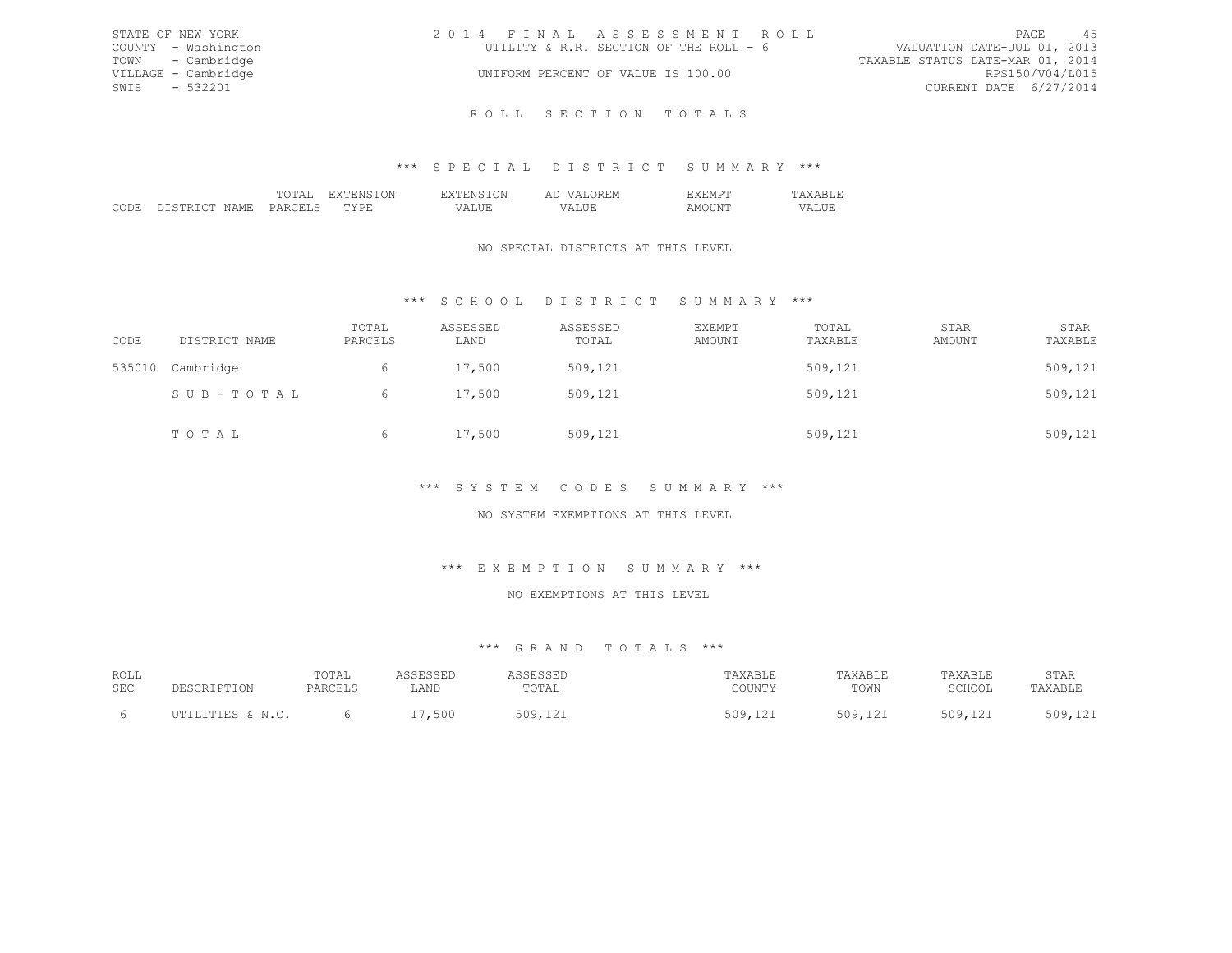| STATE OF NEW YORK<br>COUNTY<br>- Washington<br>TOWN<br>- Cambridge<br>VILLAGE - Cambridge<br>$-532201$<br>SWIS | 2014 FINAL ASSESSMENT<br>WHOLLY EXEMPT SECTION OF THE ROLL - 8<br>OWNERS NAME SEQUENCE<br>UNIFORM PERCENT OF VALUE IS 100.00                                                                                                                                                                                                                                                                                                                                 | VALUATION DATE-JUL 01, 2013<br>TAXABLE STATUS DATE-MAR 01, 2014 |                  | 46<br>PAGE      |               |                 |            |
|----------------------------------------------------------------------------------------------------------------|--------------------------------------------------------------------------------------------------------------------------------------------------------------------------------------------------------------------------------------------------------------------------------------------------------------------------------------------------------------------------------------------------------------------------------------------------------------|-----------------------------------------------------------------|------------------|-----------------|---------------|-----------------|------------|
| TAX MAP PARCEL NUMBER                                                                                          | PROPERTY LOCATION & CLASS ASSESSMENT EXEMPTION CODE-----------------COUNTY-------TOWN-----SCHOOL                                                                                                                                                                                                                                                                                                                                                             |                                                                 |                  |                 |               |                 |            |
| CURRENT OWNERS NAME                                                                                            | SCHOOL DISTRICT                                                                                                                                                                                                                                                                                                                                                                                                                                              | LAND                                                            |                  | TAX DESCRIPTION | TAXABLE VALUE |                 |            |
|                                                                                                                | $\begin{minipage}{0.5cm} \begin{minipage}{0.5cm} \begin{minipage}{0.5cm} \begin{minipage}{0.5cm} \begin{minipage}{0.5cm} \begin{minipage}{0.5cm} \begin{minipage}{0.5cm} \begin{minipage}{0.5cm} \begin{minipage}{0.5cm} \begin{minipage}{0.5cm} \begin{minipage}{0.5cm} \begin{minipage}{0.5cm} \begin{minipage}{0.5cm} \begin{minipage}{0.5cm} \begin{minipage}{0.5cm} \begin{minipage}{0.5cm} \begin{minipage}{0.5cm} \begin{minipage}{0.5cm} \begin{min$ |                                                                 |                  |                 |               |                 |            |
|                                                                                                                | 2 South Union St                                                                                                                                                                                                                                                                                                                                                                                                                                             |                                                                 |                  |                 |               |                 | 821A100134 |
| $255.19 - 2 - 16$                                                                                              | 620 Religious                                                                                                                                                                                                                                                                                                                                                                                                                                                |                                                                 | NON-PR REL 25110 |                 | 440,700       | 440,700 440,700 |            |
| New Life Christian Church                                                                                      | Cambridge 535010                                                                                                                                                                                                                                                                                                                                                                                                                                             | 32,000                                                          | COUNTY           | TAXABLE VALUE   | $\Omega$      |                 |            |
| Attn: John J Wood                                                                                              |                                                                                                                                                                                                                                                                                                                                                                                                                                                              | 440,700                                                         | TOWN             | TAXABLE VALUE   |               |                 |            |
| 313 Mountain Rd                                                                                                |                                                                                                                                                                                                                                                                                                                                                                                                                                                              |                                                                 | SCHOOL           | TAXABLE VALUE   |               |                 |            |
| Greenwich, NY 12834                                                                                            | EAST-0789698 NRTH-1530034                                                                                                                                                                                                                                                                                                                                                                                                                                    |                                                                 |                  |                 |               |                 |            |
|                                                                                                                | DEED BOOK 788<br>PG-302                                                                                                                                                                                                                                                                                                                                                                                                                                      |                                                                 |                  |                 |               |                 |            |
|                                                                                                                | FULL MARKET VALUE                                                                                                                                                                                                                                                                                                                                                                                                                                            | 440,700                                                         |                  |                 |               |                 |            |
|                                                                                                                |                                                                                                                                                                                                                                                                                                                                                                                                                                                              |                                                                 |                  |                 |               |                 |            |
|                                                                                                                | North Union St                                                                                                                                                                                                                                                                                                                                                                                                                                               |                                                                 |                  |                 |               |                 | 8279900769 |
| $255.16 - 1 - 2$                                                                                               | 695 Cemetery                                                                                                                                                                                                                                                                                                                                                                                                                                                 |                                                                 | TN CEM           | 13510           | 228,000       | 228,000         | 228,000    |
| Woodland Cemetery                                                                                              | Cambridge<br>535010                                                                                                                                                                                                                                                                                                                                                                                                                                          |                                                                 | 228,000 COUNTY   | TAXABLE VALUE   |               |                 |            |
| Cambridge, NY 12816                                                                                            | ACRES 38.20                                                                                                                                                                                                                                                                                                                                                                                                                                                  | 228,000                                                         | TOWN             | TAXABLE VALUE   |               |                 |            |
|                                                                                                                | EAST-0791074 NRTH-1533453                                                                                                                                                                                                                                                                                                                                                                                                                                    |                                                                 | SCHOOL           | TAXABLE VALUE   |               |                 |            |
|                                                                                                                | DEED BOOK 54<br>$PG-134$                                                                                                                                                                                                                                                                                                                                                                                                                                     |                                                                 |                  |                 |               |                 |            |
|                                                                                                                | FULL MARKET VALUE                                                                                                                                                                                                                                                                                                                                                                                                                                            | 228,000                                                         |                  |                 |               |                 |            |
|                                                                                                                |                                                                                                                                                                                                                                                                                                                                                                                                                                                              |                                                                 |                  |                 |               |                 |            |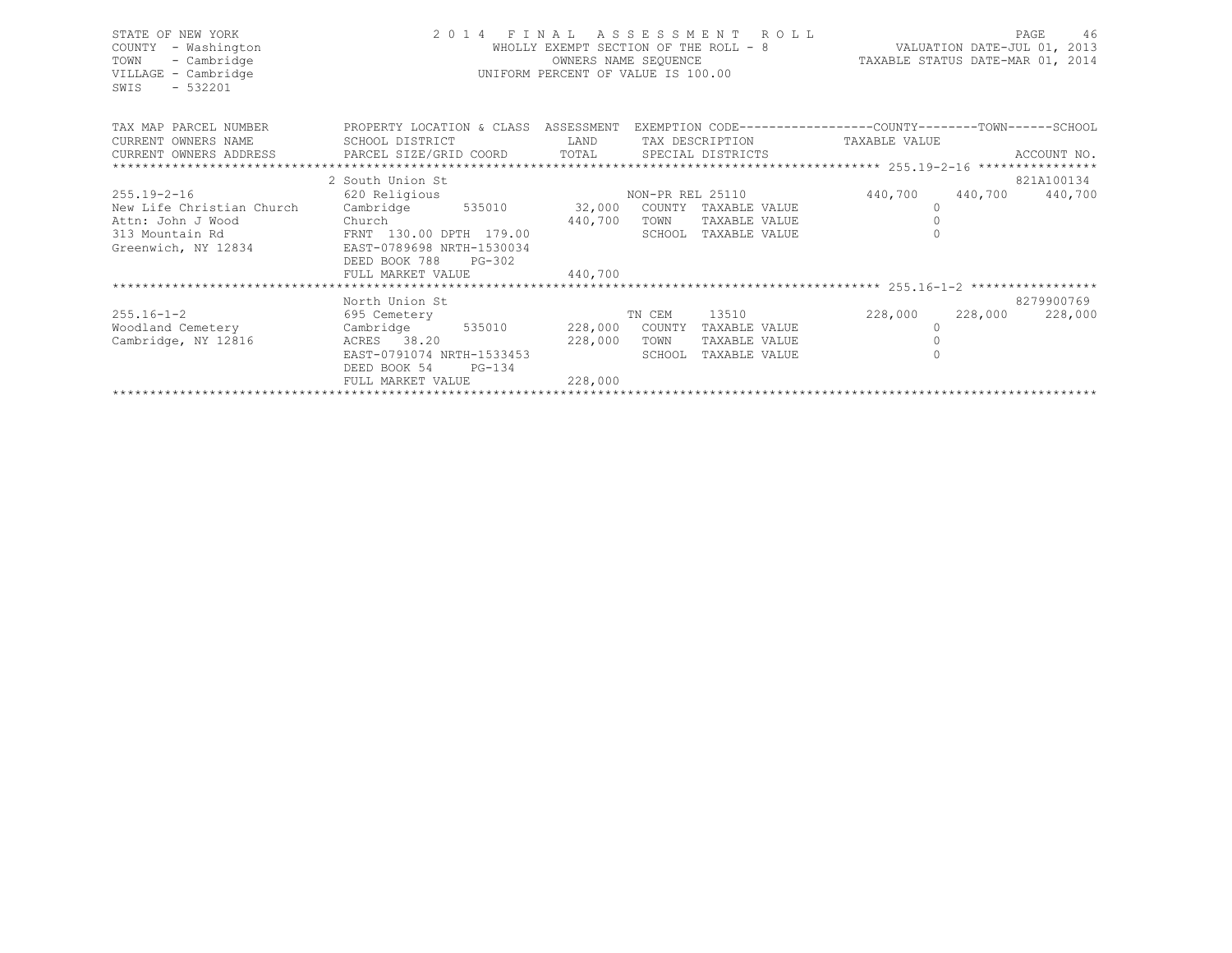| STATE OF NEW YORK   | 2014 FINAL ASSESSMENT ROLL            | -47<br>PAGE                      |
|---------------------|---------------------------------------|----------------------------------|
| COUNTY - Washington | WHOLLY EXEMPT SECTION OF THE ROLL - 8 | VALUATION DATE-JUL 01, 2013      |
| TOWN - Cambridge    |                                       | TAXABLE STATUS DATE-MAR 01, 2014 |
| VILLAGE - Cambridge |                                       | RPS150/V04/L015                  |
| SWIS - 532201       | UNIFORM PERCENT OF VALUE IS 100.00    | CURRENT DATE 6/27/2014           |
|                     | ROLL SUB SECTION- - TOTALS            |                                  |

#### \*\*\* S P E C I A L D I S T R I C T S U M M A R Y \*\*\*

|                    | TOTAL   | EXTENSION | <b>EXTENSION</b> | <b>VALOREM</b><br>ΆD | EXEMPT | <b>TAXABLE</b> |
|--------------------|---------|-----------|------------------|----------------------|--------|----------------|
| CODE DISTRICT NAME | PARCELS | TYPR.     | VALUE            | VALUE                | AMOUNT | VALUE          |

# NO SPECIAL DISTRICTS AT THIS LEVEL

# \*\*\* S C H O O L D I S T R I C T S U M M A R Y \*\*\*

| CODE   | DISTRICT NAME | TOTAL<br>PARCELS | ASSESSED<br>LAND | ASSESSED<br>TOTAL | <b>EXEMPT</b><br>AMOUNT | TOTAL<br>TAXABLE | STAR<br>AMOUNT | STAR<br>TAXABLE |
|--------|---------------|------------------|------------------|-------------------|-------------------------|------------------|----------------|-----------------|
| 535010 | Cambridge     | ∠                | 260,000          | 668,700           | 668,700                 |                  |                |                 |
|        | SUB-TOTAL     | ∼                | 260,000          | 668,700           | 668,700                 |                  |                |                 |
|        | TOTAL         | ∼                | 260,000          | 668,700           | 668,700                 |                  |                |                 |

# \*\*\* S Y S T E M C O D E S S U M M A R Y \*\*\*

# NO SYSTEM EXEMPTIONS AT THIS LEVEL

#### \*\*\* E X E M P T I O N S U M M A R Y \*\*\*

| CODE  | DESCRIPTION | TOTAL<br>PARCELS | COUNTY  | TOWN    | SCHOOL  |
|-------|-------------|------------------|---------|---------|---------|
| 13510 | TN CEM      |                  | 228,000 | 228,000 | 228,000 |
| 25110 | NON-PR REL  |                  | 440,700 | 440,700 | 440,700 |
|       | TOTAL       |                  | 668,700 | 668,700 | 668,700 |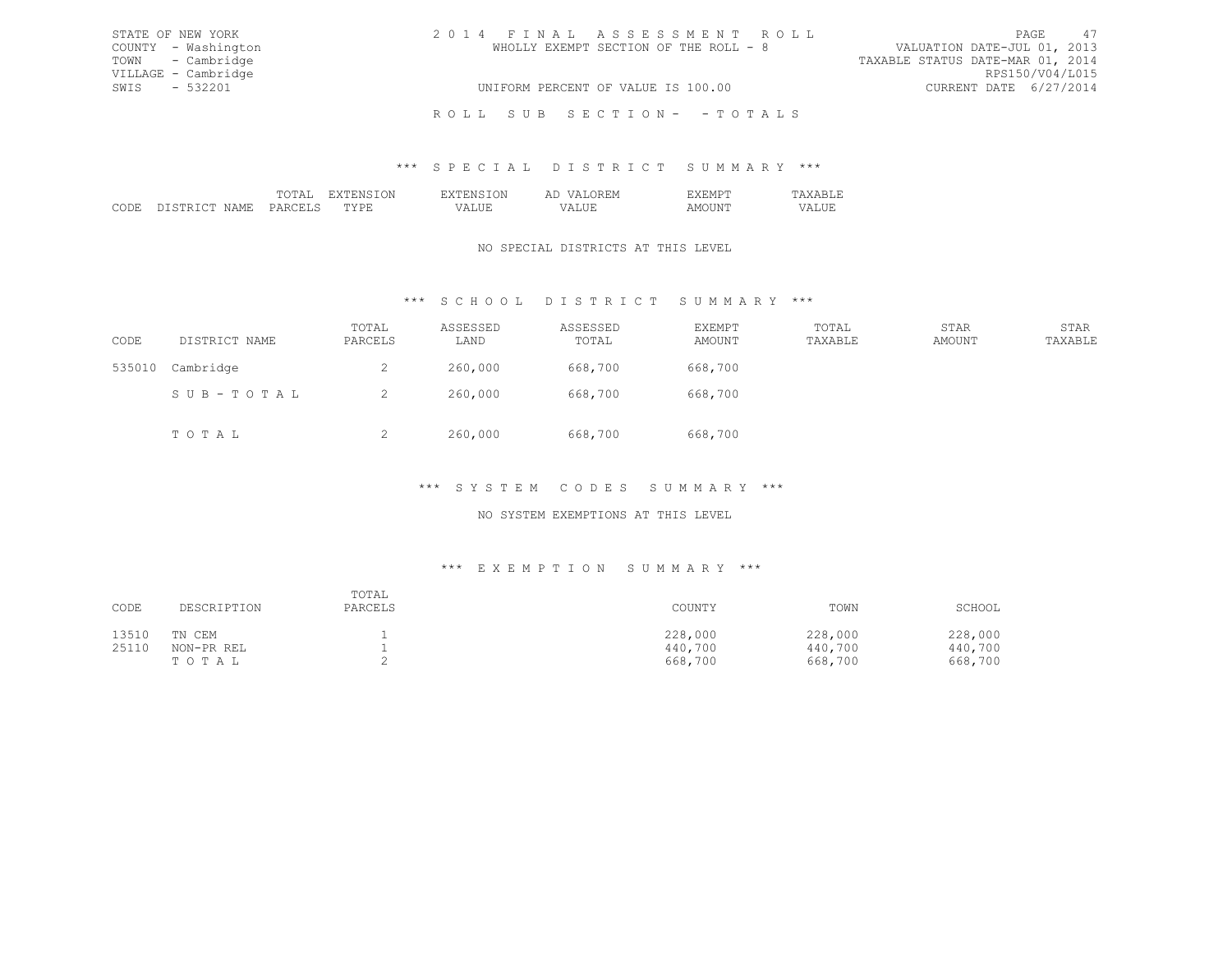| STATE OF NEW YORK   | 2014 FINAL ASSESSMENT ROLL            | PAGE                             | 48              |
|---------------------|---------------------------------------|----------------------------------|-----------------|
| COUNTY - Washington | WHOLLY EXEMPT SECTION OF THE ROLL - 8 | VALUATION DATE-JUL 01, 2013      |                 |
| TOWN - Cambridge    |                                       | TAXABLE STATUS DATE-MAR 01, 2014 |                 |
| VILLAGE - Cambridge |                                       |                                  | RPS150/V04/L015 |
| SWIS - 532201       | UNIFORM PERCENT OF VALUE IS 100.00    | CURRENT DATE 6/27/2014           |                 |
|                     | ROLL SUB SECTION- - TOTALS            |                                  |                 |

| ROLL |                         | TOTAL   | ᆜᇦᇦᇦᆜ   | ப்பபட⊥      | AXABLE | <b>TAXABLE</b> | <b>TAXABLE</b> | STAR    |
|------|-------------------------|---------|---------|-------------|--------|----------------|----------------|---------|
| SEC  | 'CRIPTION<br><b>DES</b> | PARCELS | LAND    | TOTAL       | COUNTY | TOWN           | SCHOOL         | TAXABLE |
|      | <b>EVEMDT</b>           |         | 260,000 | 700<br>668, |        |                |                |         |
|      |                         | -       |         |             |        |                |                |         |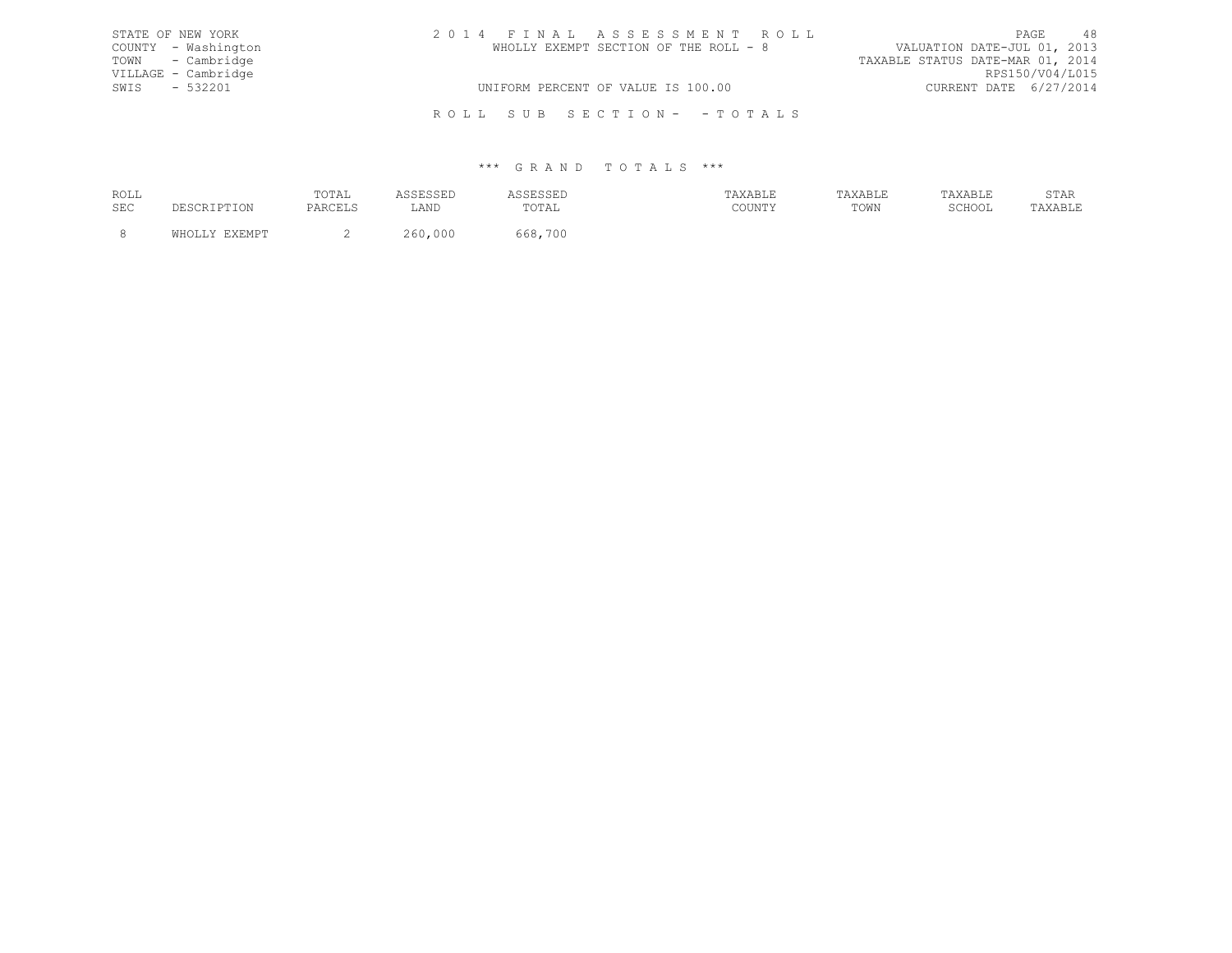| STATE OF NEW YORK   | 2014 FINAL ASSESSMENT ROLL            | 49<br>PAGE                       |
|---------------------|---------------------------------------|----------------------------------|
| COUNTY - Washington | WHOLLY EXEMPT SECTION OF THE ROLL - 8 | VALUATION DATE-JUL 01, 2013      |
| TOWN - Cambridge    |                                       | TAXABLE STATUS DATE-MAR 01, 2014 |
| VILLAGE - Cambridge | UNIFORM PERCENT OF VALUE IS 100.00    | RPS150/V04/L015                  |
| SWTS $-532201$      |                                       | CURRENT DATE 6/27/2014           |
|                     |                                       |                                  |

#### \*\*\* S P E C I A L D I S T R I C T S U M M A R Y \*\*\*

R O L L S E C T I O N T O T A L S

|     |  |   | $\leftrightarrow$<br>. |  |
|-----|--|---|------------------------|--|
| . . |  | . | ----                   |  |

# NO SPECIAL DISTRICTS AT THIS LEVEL

# \*\*\* S C H O O L D I S T R I C T S U M M A R Y \*\*\*

| CODE   | DISTRICT NAME | TOTAL<br>PARCELS | ASSESSED<br>LAND | ASSESSED<br>TOTAL | <b>EXEMPT</b><br>AMOUNT | TOTAL<br>TAXABLE | STAR<br>AMOUNT | STAR<br>TAXABLE |
|--------|---------------|------------------|------------------|-------------------|-------------------------|------------------|----------------|-----------------|
| 535010 | Cambridge     | ∠                | 260,000          | 668,700           | 668,700                 |                  |                |                 |
|        | SUB-TOTAL     |                  | 260,000          | 668,700           | 668,700                 |                  |                |                 |
|        | TOTAL         | ∼                | 260,000          | 668,700           | 668,700                 |                  |                |                 |

# \*\*\* S Y S T E M C O D E S S U M M A R Y \*\*\*

# NO SYSTEM EXEMPTIONS AT THIS LEVEL

#### \*\*\* E X E M P T I O N S U M M A R Y \*\*\*

| CODE  | DESCRIPTION | TOTAL<br>PARCELS | COUNTY  | TOWN    | SCHOOL  |
|-------|-------------|------------------|---------|---------|---------|
| 13510 | TN CEM      |                  | 228,000 | 228,000 | 228,000 |
| 25110 | NON-PR REL  |                  | 440,700 | 440,700 | 440,700 |
|       | TOTAL       |                  | 668,700 | 668,700 | 668,700 |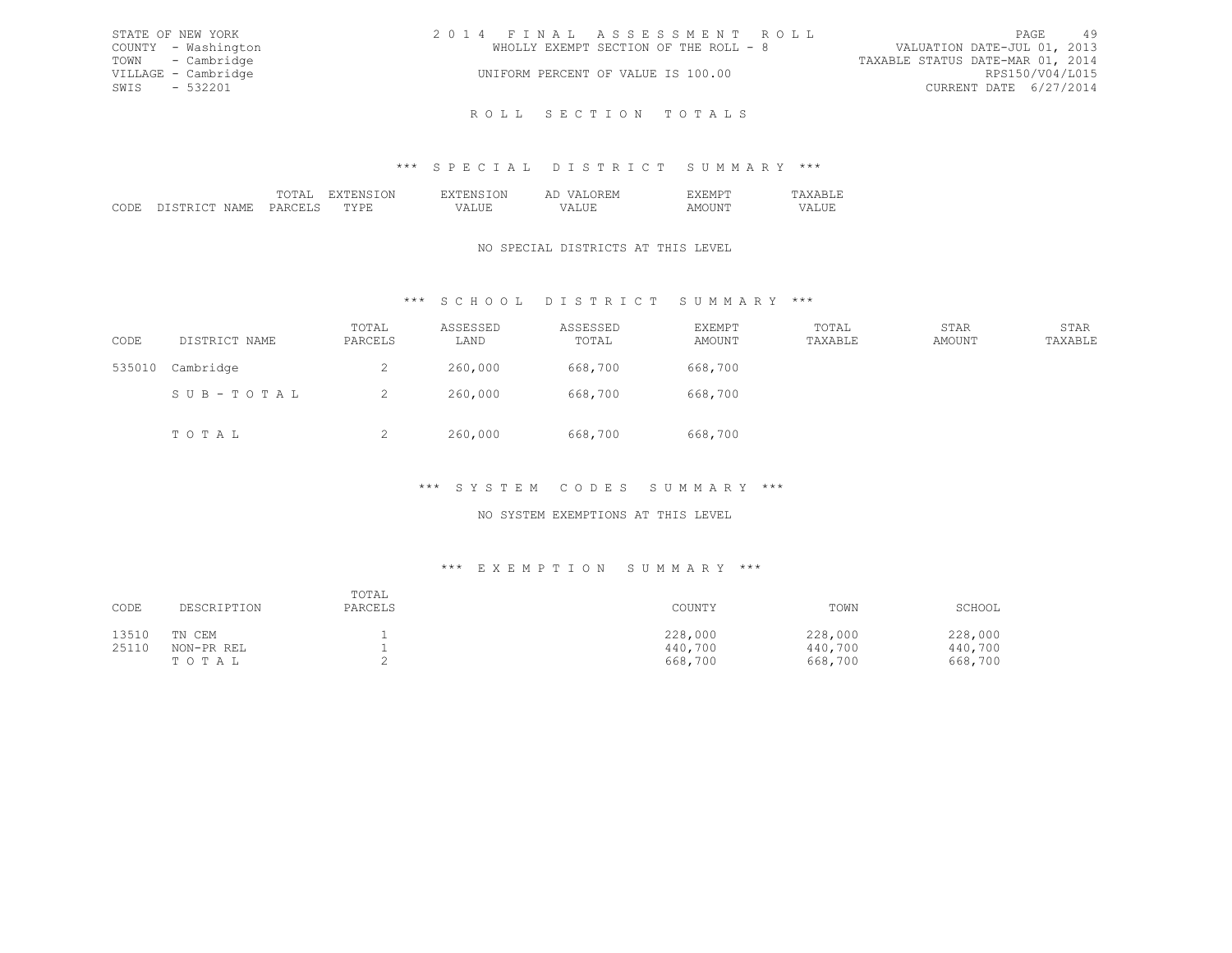| STATE OF NEW YORK   | 2014 FINAL ASSESSMENT ROLL            | 50<br>PAGE                       |
|---------------------|---------------------------------------|----------------------------------|
| COUNTY - Washington | WHOLLY EXEMPT SECTION OF THE ROLL - 8 | VALUATION DATE-JUL 01, 2013      |
| TOWN - Cambridge    |                                       | TAXABLE STATUS DATE-MAR 01, 2014 |
| VILLAGE - Cambridge | UNIFORM PERCENT OF VALUE IS 100.00    | RPS150/V04/L015                  |
| SWIS - 532201       |                                       | CURRENT DATE 6/27/2014           |
|                     |                                       |                                  |
|                     | ROLL SECTION TOTALS                   |                                  |

| ROLL | TOTAL |      | .                      |                     |      |        | הגרחי<br><u>U 1 1 1 1</u> |
|------|-------|------|------------------------|---------------------|------|--------|---------------------------|
| SEC  |       | ∟AND | $P\cap T\Delta$<br>◡⊥ឹ | CCTATM<br>, JULY 1. | TOWN | SCHOOL | ـ ـ ـ ـ ـ                 |
|      |       |      |                        |                     |      |        |                           |
|      |       |      | 700                    |                     |      |        |                           |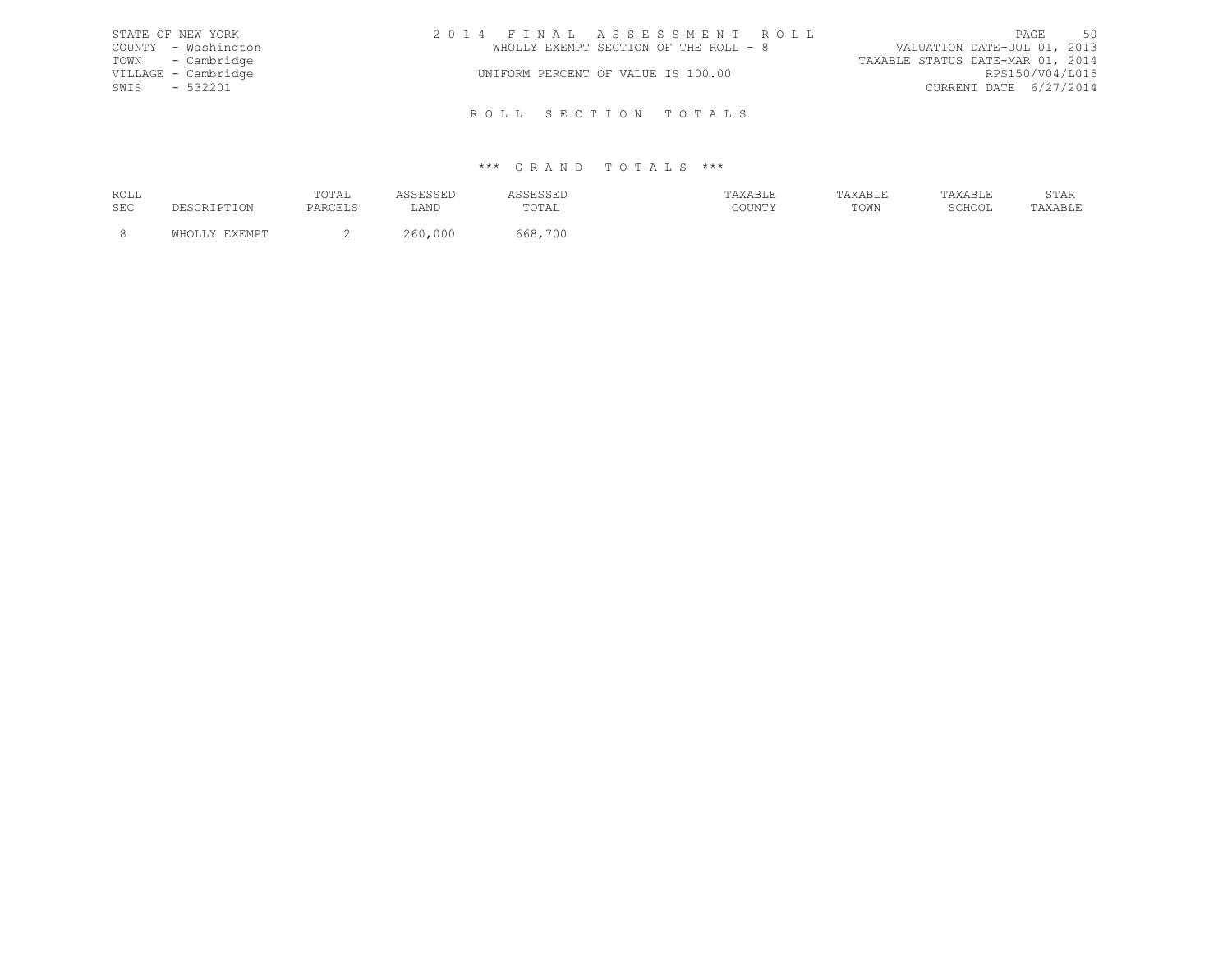| STATE OF NEW YORK |                     |  | 2014 FINAL ASSESSMENT ROLL         |                                  | PAGE                   | 51 |
|-------------------|---------------------|--|------------------------------------|----------------------------------|------------------------|----|
|                   | COUNTY - Washington |  |                                    | VALUATION DATE-JUL 01, 2013      |                        |    |
|                   | TOWN - Cambridge    |  | SWIS TOTALS                        | TAXABLE STATUS DATE-MAR 01, 2014 |                        |    |
|                   | VILLAGE - Cambridge |  | UNIFORM PERCENT OF VALUE IS 100.00 |                                  | RPS150/V04/L015        |    |
| SWIS - 532201     |                     |  |                                    |                                  | CURRENT DATE 6/27/2014 |    |

#### \*\*\* S P E C I A L D I S T R I C T S U M M A R Y \*\*\*

| CODE | DISTRICT NAME PARCELS TYPE                  | TOTAL EXTENSION     | <b>EXTENSION</b><br>VALUE. | AD VALOREM<br><b>VALUE</b> | <b>EXEMPT</b><br>AMOUNT | TAXABLE<br>VALUE. |
|------|---------------------------------------------|---------------------|----------------------------|----------------------------|-------------------------|-------------------|
|      | EZ004 Empire Zone 4<br>TE533 Trans exmt rep | 1 TOTAL<br>1 MOVTAX |                            | 370,000                    |                         | 370,000           |

#### \*\*\* S C H O O L D I S T R I C T S U M M A R Y \*\*\*

| CODE   | DISTRICT NAME | TOTAL<br>PARCELS | ASSESSED<br>LAND | ASSESSED<br>TOTAL | EXEMPT<br>AMOUNT | TOTAL<br>TAXABLE | STAR<br>AMOUNT | STAR<br>TAXABLE |
|--------|---------------|------------------|------------------|-------------------|------------------|------------------|----------------|-----------------|
| 535010 | Cambridge     | 187              | 5613,500         | 28735,791         | 943,100          | 27792,691        | 4193,420       | 23599,271       |
|        | SUB-TOTAL     | 187              | 5613,500         | 28735,791         | 943,100          | 27792,691        | 4193,420       | 23599,271       |
|        | TOTAL         | 187              | 5613,500         | 28735,791         | 943,100          | 27792,691        | 4193,420       | 23599,271       |

# \*\*\* S Y S T E M C O D E S S U M M A R Y \*\*\*

#### NO SYSTEM EXEMPTIONS AT THIS LEVEL

#### \*\*\* E X E M P T I O N S U M M A R Y \*\*\*

| CODE  | DESCRIPTION    | TOTAL<br>PARCELS | COUNTY  | TOWN    | SCHOOL   |
|-------|----------------|------------------|---------|---------|----------|
| 13510 | TN CEM         |                  | 228,000 | 228,000 | 228,000  |
| 25110 | NON-PR REL     |                  | 440,700 | 440,700 | 440,700  |
| 41101 | ELG F VET      |                  | 5,000   | 5,000   |          |
| 41120 | VETWAR CTS     | 10               | 245,745 | 233,745 | 60,000   |
| 41130 | VETCOM CTS     |                  | 199,725 | 185,650 | 50,000   |
| 41140 | VETDIS CTS     |                  | 34,010  | 34,010  | 34,010   |
| 41152 | $CW$ 10 $VET/$ |                  | 16,000  |         |          |
| 41800 | AGED-ALL       |                  | 63,950  | 63,950  | 63,950   |
| 41801 | AGED-CO/TN     |                  | 83,050  | 83,050  |          |
| 41802 | AGED-CO        | 4                | 178,235 |         |          |
| 41803 | AGED-TOWN      | 4                |         | 40,865  |          |
| 41804 | AGED-SCH       |                  |         |         | 66,440   |
| 41834 | STAR EN        | 29               |         |         | 1983,350 |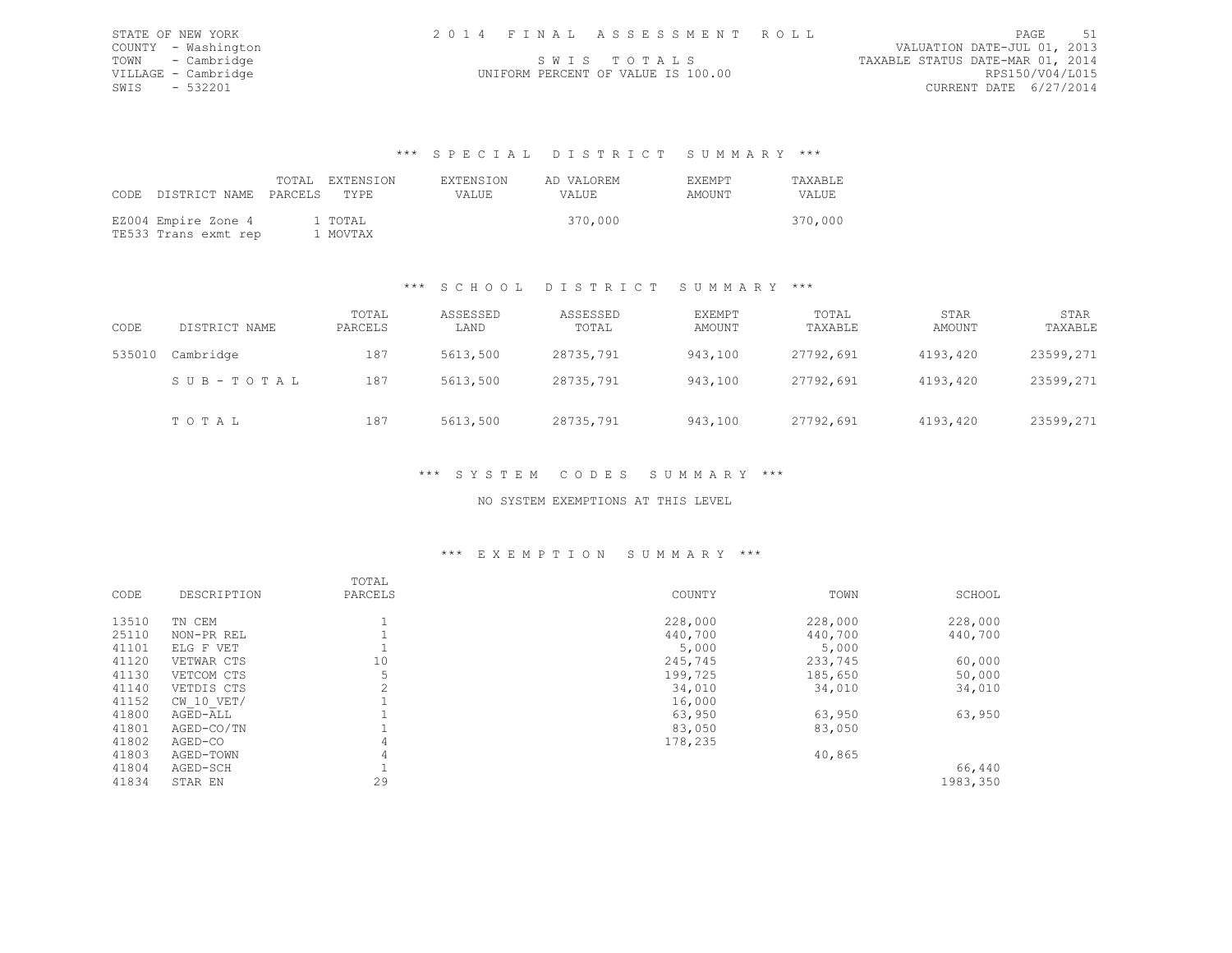STATE OF NEW YORK 2 0 1 4 F I N A L A S S E S S M E N T R O L L PAGE 52 COUNTY - Washington STATE OF NEW YORK<br>COUNTY - Washington SUNDANION DATE-JUL 01, 2013<br>TOWN - Cambridge Sunday SUNDANIS TO TALS THE-MARBLE STATUS DATE-MAR 01, 2014 TOWN - Cambridge S W I S T O T A L S TAXABLE STATUS DATE-MAR 01, 2014 VILLAGE - Cambridge UNIFORM PERCENT OF VALUE IS 100.00 RPS150/V04/L015 SWIS - 532201 CURRENT DATE 6/27/2014

#### \*\*\* E X E M P T I O N S U M M A R Y \*\*\*

| CODE  | DESCRIPTION     | TOTAL<br>PARCELS | COUNTY   | TOWN     | SCHOOL               |
|-------|-----------------|------------------|----------|----------|----------------------|
| 41854 | STAR B<br>TOTAL | 69<br>130        | 1494,415 | 1314,970 | 2210,070<br>5136,520 |

| ROLL<br><b>SEC</b> | DESCRIPTION       | TOTAL<br>PARCELS | ASSESSED<br>LAND | ASSESSED<br>TOTAL | TAXABLE<br>COUNTY | TAXABLE<br>TOWN | TAXABLE<br>SCHOOL | STAR<br>TAXABLE |
|--------------------|-------------------|------------------|------------------|-------------------|-------------------|-----------------|-------------------|-----------------|
| $\mathbf{1}$       | TAXABLE           | 175              | 5336,000         | 26410,900         | 25585,185         | 25764,630       | 26136,500         | 21943,080       |
| $5 -$              | SPECIAL FRANCHISE | 4                |                  | 1147,070          | 1147,070          | 1147,070        | 1147,070          | 1147,070        |
| 6                  | UTILITIES & N.C.  | 6                | 17,500           | 509,121           | 509,121           | 509,121         | 509,121           | 509,121         |
| 8                  | WHOLLY EXEMPT     | 2                | 260,000          | 668,700           |                   |                 |                   |                 |
| $\star$            | SUB<br>TOTAL      | 187              | 5613,500         | 28735,791         | 27241,376         | 27420,821       | 27792,691         | 23599,271       |
| $***$              | GRAND TOTAL       | 187              | 5613,500         | 28735,791         | 27241,376         | 27420,821       | 27792,691         | 23599,271       |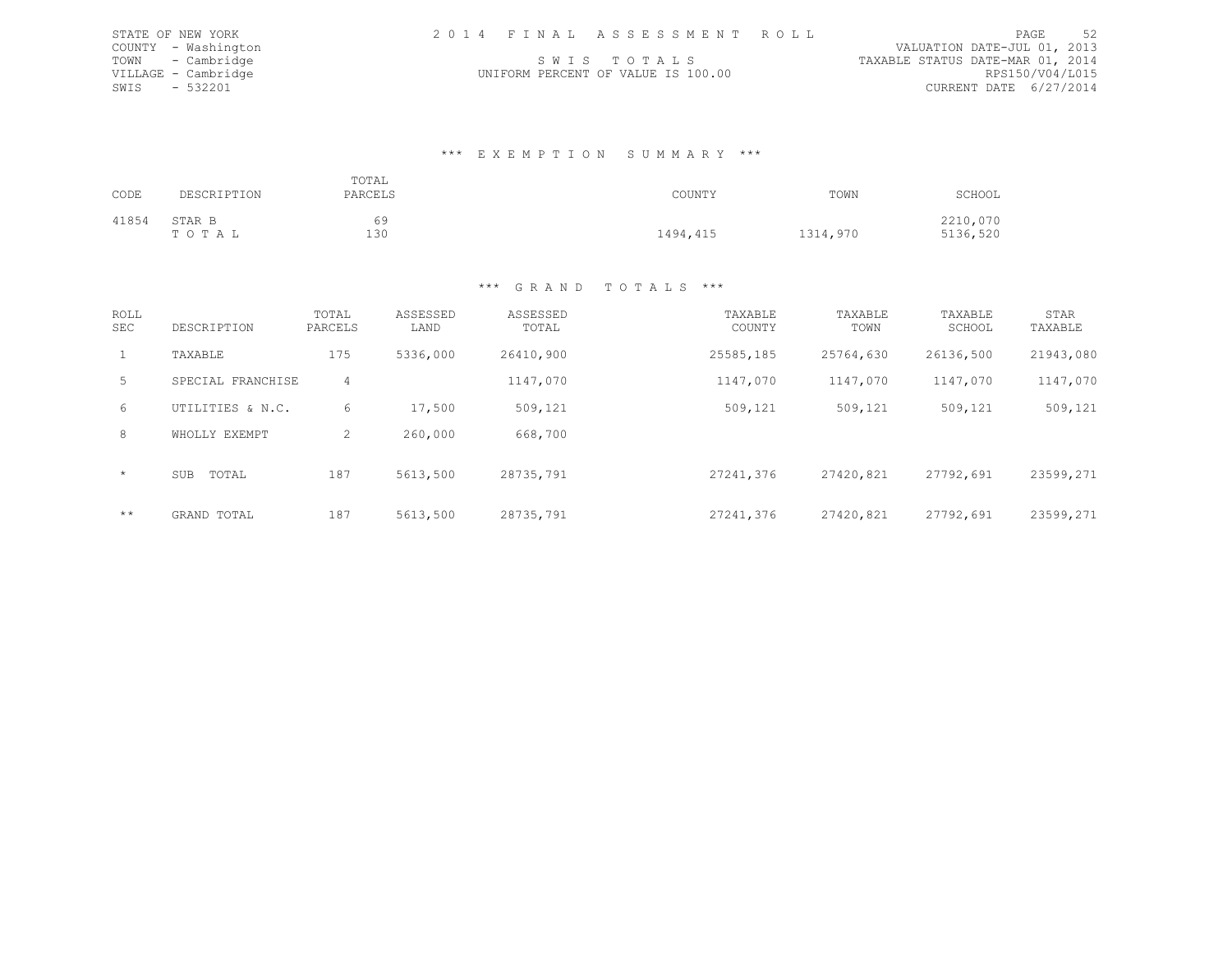### STATE OF NEW YORK 2 0 1 4 F I N A L A S S E S S M E N T R O L L PAGE 53 COUNTY - Washington T A X A B L E SECTION OF THE ROLL - 1 VALUATION DATE-JUL 01, 2013 TOWN - Cambridge OWNERS NAME SEQUENCE TAXABLE STATUS DATE-MAR 01, 2014 SWIS - 532289 UNIFORM PERCENT OF VALUE IS 100.00

| TAX MAP PARCEL NUMBER<br>CURRENT OWNERS NAME<br>CURRENT OWNERS ADDRESS<br>*********************              | PROPERTY LOCATION & CLASS ASSESSMENT EXEMPTION CODE-----------------COUNTY-------TOWN-----SCHOOL<br>SCHOOL DISTRICT<br>PARCEL SIZE/GRID COORD                                                 | LAND<br>TOTAL                        | TAX DESCRIPTION<br>SPECIAL DISTRICTS                                                                                                                | TAXABLE VALUE                                                                                              | ACCOUNT NO.                              |
|--------------------------------------------------------------------------------------------------------------|-----------------------------------------------------------------------------------------------------------------------------------------------------------------------------------------------|--------------------------------------|-----------------------------------------------------------------------------------------------------------------------------------------------------|------------------------------------------------------------------------------------------------------------|------------------------------------------|
| $255. - 1 - 8$<br>Ackerly Helen H -LE-<br>Brownell Alice P<br>169 State Route 372<br>Cambridge, NY 12816     | 169 State Route 372<br>210 1 Family Res<br>535010<br>Cambridge<br>H & L<br>722/135<br>ACRES<br>1.80<br>EAST-0784763 NRTH-1534171<br>DEED BOOK 2543 PG-13<br>FULL MARKET VALUE                 | 27,500 STAR EN<br>137,500<br>137,500 | VETWAR CTS 41120<br>41834<br>COUNTY TAXABLE VALUE<br>TOWN<br>TAXABLE VALUE<br>SCHOOL TAXABLE VALUE<br>CA005 Cons agri dst 5<br>FD221 Cambridge fire | 20,625<br>20,625<br>0<br>$\Omega$<br>$\circ$<br>116,875<br>116,875<br>62,950<br>137,500 TO<br>137,500 TO M | 825J100385<br>6,000<br>68,550<br>$\circ$ |
| $261. - 2 - 16.1$<br>Adams David Guy<br>1093 Vly Summit Rd<br>Greenwich, NY 12834                            | Vly Summit Rd<br>322 Rural vac>10<br>Cambridge<br>535010<br>Vac Land<br>$261. - 1 - 16.1$<br>ACRES 13.60<br>EAST-0764538 NRTH-1525504<br>DEED BOOK 876<br>$PG-235$<br>FULL MARKET VALUE       | 37,500<br>37,500<br>37,500           | COUNTY TAXABLE VALUE<br>TOWN<br>TAXABLE VALUE<br>SCHOOL TAXABLE VALUE<br>FD221 Cambridge fire                                                       | 37,500<br>37,500<br>37,500<br>37,500 TO M                                                                  | 825J100187                               |
| $261. -2 - 16.2$<br>Adams David Guy -LE-<br>Marzello Francine M<br>1093 Vly Summit Rd<br>Greenwich, NY 12834 | 1093 Vly Summit Rd<br>210 1 Family Res<br>535010<br>Cambridge<br>House & Lot<br>$261. - 1 - 16.2$<br>3.48<br>ACRES<br>EAST-0764236 NRTH-1524787<br>DEED BOOK 2506 PG-213<br>FULL MARKET VALUE | 174,400<br>174,400                   | 41834<br>STAR EN<br>38,400 COUNTY TAXABLE VALUE<br>TOWN<br>TAXABLE VALUE<br>SCHOOL TAXABLE VALUE<br>FD221 Cambridge fire                            | $\circ$<br>$\circ$<br>174,400<br>174,400<br>105,850<br>174,400 TO M                                        | 825J100833<br>$\Omega$<br>68,550         |
| $262 - 2 - 4$<br>Adams Martha<br>Pauline Grimes<br>2609 State Route 22<br>Cambridge, NY 12816                | Cobble Rd/w Off<br>323 Vacant rural<br>535010<br>Cambridge<br>Woods<br>ACRES<br>4.00<br>EAST-0776649 NRTH-1528773<br>DEED BOOK 266<br>PG-77<br>FULL MARKET VALUE                              | 2,800<br>2,800<br>2,800              | COUNTY TAXABLE VALUE<br>TOWN<br>TAXABLE VALUE<br>SCHOOL TAXABLE VALUE<br>FD221 Cambridge fire                                                       | 2,800<br>2,800<br>2,800<br>2,800 TO M                                                                      | 825J100188                               |
| $272. - 2 - 16$<br>Adelman Melvin L<br>Hunsdon Susan L<br>1271 Kent Hollow Rd<br>West Rupert, VT 05776       | 497 Turnpike Rd<br>242 Rurl res&rec<br>535010<br>Cambridge<br>Round House & Lot<br>Star Repay 2014<br>ACRES 19.00<br>EAST-0787469 NRTH-1514287<br>DEED BOOK 2175 PG-345<br>FULL MARKET VALUE  | 103,000<br>205,700<br>205,700        | COUNTY TAXABLE VALUE<br>TAXABLE VALUE<br>TOWN<br>SCHOOL TAXABLE VALUE<br>FD221 Cambridge fire<br>SR533 Star repay - flag                            | 205,700<br>205,700<br>205,700<br>205,700 TO M<br>$.00$ MT                                                  | 825J100399                               |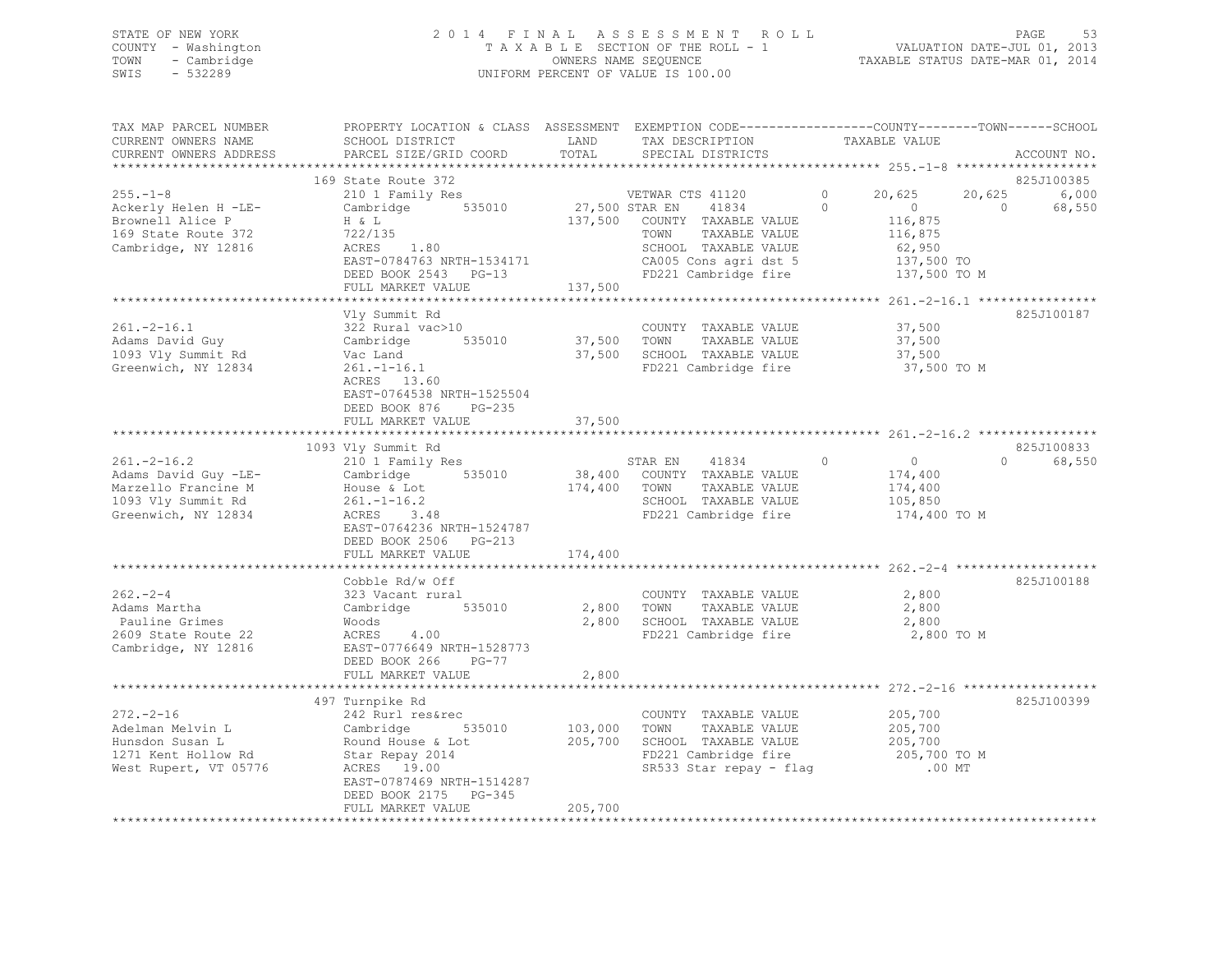### STATE OF NEW YORK 2 0 1 4 F I N A L A S S E S S M E N T R O L L PAGE 54 COUNTY - Washington T A X A B L E SECTION OF THE ROLL - 1 VALUATION DATE-JUL 01, 2013 TOWN - Cambridge OWNERS NAME SEQUENCE TAXABLE STATUS DATE-MAR 01, 2014 SWIS - 532289 UNIFORM PERCENT OF VALUE IS 100.00

| TAX MAP PARCEL NUMBER<br>CURRENT OWNERS NAME<br>CURRENT OWNERS ADDRESS                                                       | PROPERTY LOCATION & CLASS ASSESSMENT EXEMPTION CODE---------------COUNTY-------TOWN-----SCHOOL<br>SCHOOL DISTRICT<br>PARCEL SIZE/GRID COORD                                            | LAND<br>TOTAL                       | TAX DESCRIPTION<br>SPECIAL DISTRICTS                                                                                                                | TAXABLE VALUE                                                                                                  |                          | ACCOUNT NO.                   |
|------------------------------------------------------------------------------------------------------------------------------|----------------------------------------------------------------------------------------------------------------------------------------------------------------------------------------|-------------------------------------|-----------------------------------------------------------------------------------------------------------------------------------------------------|----------------------------------------------------------------------------------------------------------------|--------------------------|-------------------------------|
|                                                                                                                              |                                                                                                                                                                                        |                                     |                                                                                                                                                     |                                                                                                                |                          |                               |
| $255.14 - 3 - 6$<br>Aesch James E<br>Aesch Megon P<br>94 State Route 372<br>Cambridge, NY 12816                              | 94 State Route 372<br>210 1 Family Res<br>Cambridge 535010<br>H & L<br>$255 - 3 - 6$<br>ACRES 2.60<br>EAST-0786443 NRTH-1532543<br>DEED BOOK 529 PG-254<br>FULL MARKET VALUE           | 38,000 STAR B<br>195,300<br>195,300 | VETWAR CTS 41120<br>41854<br>COUNTY TAXABLE VALUE<br>TOWN<br>TAXABLE VALUE<br>SCHOOL TAXABLE VALUE<br>CA005 Cons agri dst 5<br>FD221 Cambridge fire | 29,295<br>$\circ$<br>$\Omega$<br>$\overline{0}$<br>166,005<br>168,300<br>157,270<br>195,300 TO<br>195,300 TO M | 27,000<br>$\overline{0}$ | 825J100316<br>6,000<br>32,030 |
|                                                                                                                              |                                                                                                                                                                                        |                                     |                                                                                                                                                     |                                                                                                                |                          |                               |
| $271 - 3 - 10$<br>Agri Cycle Of Wash Co Inc<br>Attn: Cover Technologies Inc<br>4 Open Square Way Rm 421<br>Holyoke, MA 01040 | 311 Belle Rd<br>330 Vacant comm<br>Cambridge 535010<br>Land<br>lease 862/197<br>ACRES 73.42<br>EAST-0778264 NRTH-1515385<br>DEED BOOK 675<br>PG-254                                    | 177,800<br>177,800                  | COUNTY TAXABLE VALUE<br>TOWN<br>TAXABLE VALUE<br>SCHOOL TAXABLE VALUE<br>CA003 Cons agri dst 3<br>FD221 Cambridge fire                              | 177,800<br>177,800<br>177,800<br>177,800 TO<br>177,800 TO M                                                    |                          | 825J100288                    |
|                                                                                                                              | FULL MARKET VALUE                                                                                                                                                                      | 177,800                             |                                                                                                                                                     |                                                                                                                |                          |                               |
|                                                                                                                              | 121 State Route 372                                                                                                                                                                    |                                     |                                                                                                                                                     |                                                                                                                |                          | 825J100695                    |
| $255.14 - 3 - 1$<br>Alpy Marc J<br>Alpy Trisha A<br>121 State Route 372<br>Cambridge, NY 12816                               | 210 1 Family Res<br>Cambridge 535010<br>H & L<br>$255. - 3 - 1$<br>FRNT 131.00 DPTH 151.00<br>0.40<br>ACRES<br>EAST-0785728 NRTH-1533283<br>DEED BOOK 3320 PG-123<br>FULL MARKET VALUE | 209,700 TOWN<br>209,700             | STAR B<br>41854<br>26,000 COUNTY TAXABLE VALUE<br>TAXABLE VALUE<br>SCHOOL TAXABLE VALUE<br>FD221 Cambridge fire                                     | $\circ$<br>$\overline{0}$<br>209,700<br>209,700<br>177,670<br>209,700 TO M                                     | $\Omega$                 | 32,030                        |
|                                                                                                                              |                                                                                                                                                                                        |                                     |                                                                                                                                                     | ************************** 280.-2-29 ******************                                                        |                          |                               |
| $280 - 2 - 29$<br>Alzo Francis J<br>12923 W Bent Tree Dr<br>Peoria, AZ 85383                                                 | King Rd<br>322 Rural vac>10<br>535010<br>Cambridge<br>Lots $6 \& 7$<br>ACRES 14.20<br>EAST-0775908 NRTH-1506481<br>DEED BOOK 500<br>$PG-93$<br>FULL MARKET VALUE                       | 55,400<br>55,400<br>55,400          | COUNTY TAXABLE VALUE<br>TAXABLE VALUE<br>TOWN<br>SCHOOL TAXABLE VALUE<br>CA003 Cons agri dst 3<br>FD221 Cambridge fire                              | 55,400<br>55,400<br>55,400<br>55,400 TO<br>55,400 TO M                                                         |                          | 825J100915                    |
|                                                                                                                              |                                                                                                                                                                                        |                                     |                                                                                                                                                     |                                                                                                                |                          |                               |
| $271 - 3 - 5$<br>Ancar Robert<br>Ancar Judith<br>257 Wright Rd<br>Cambridge, NY 12816                                        | Wright Rd/s Off<br>322 Rural vac>10<br>535010<br>Cambridge<br>Land<br>ACRES 38.82<br>EAST-0778868 NRTH-1518338<br>DEED BOOK 824<br>PG-122                                              | 52,300<br>52,300<br>52,300          | COUNTY TAXABLE VALUE<br>TAXABLE VALUE<br>TOWN<br>SCHOOL TAXABLE VALUE<br>CA003 Cons agri dst 3<br>FD221 Cambridge fire                              | 52,300<br>52,300<br>52,300<br>52,300 TO<br>52,300 TO M                                                         |                          | 825J100570                    |
|                                                                                                                              | FULL MARKET VALUE                                                                                                                                                                      |                                     |                                                                                                                                                     |                                                                                                                |                          |                               |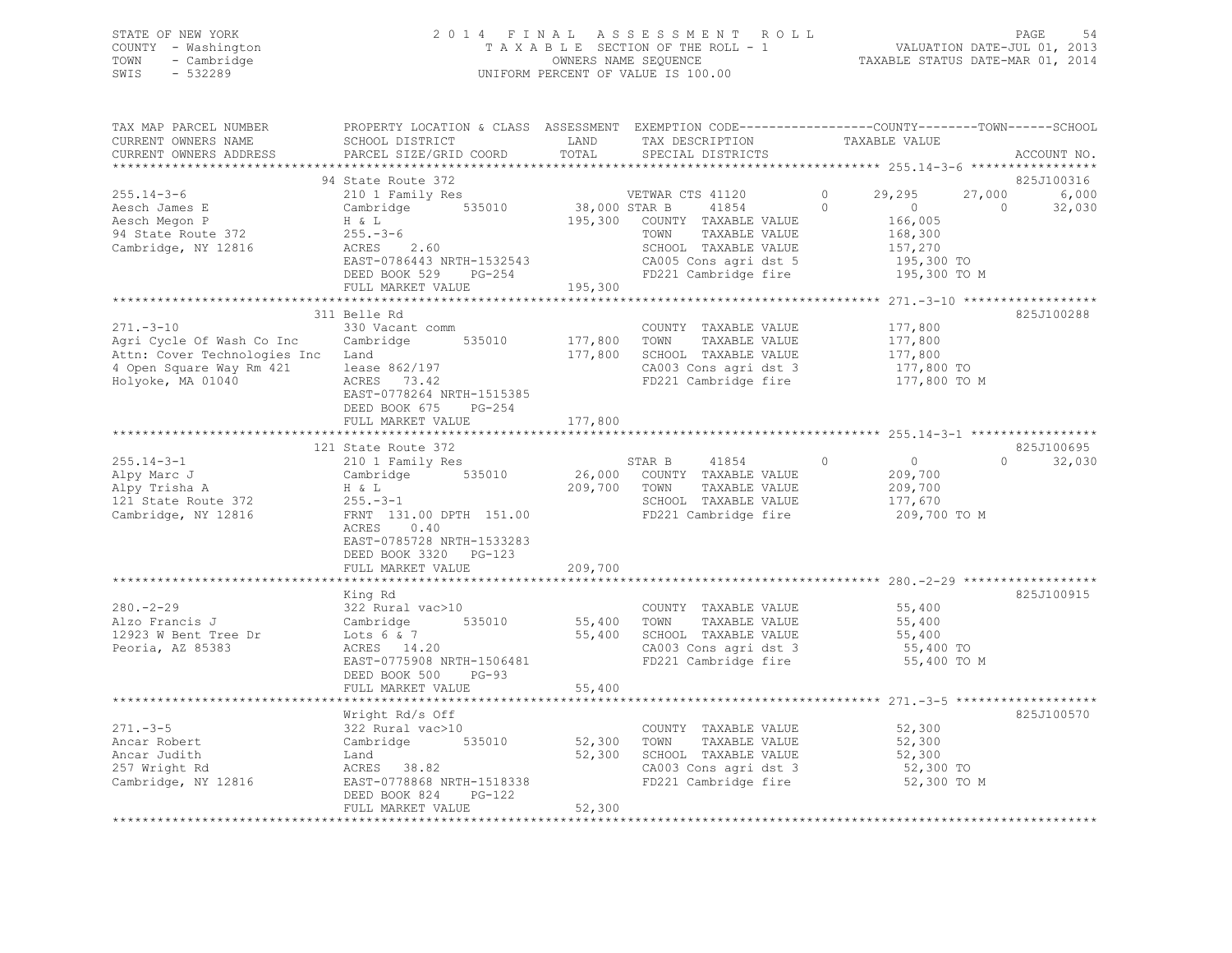### STATE OF NEW YORK 2 0 1 4 F I N A L A S S E S S M E N T R O L L PAGE 55 COUNTY - Washington T A X A B L E SECTION OF THE ROLL - 1 VALUATION DATE-JUL 01, 2013 TOWN - Cambridge OWNERS NAME SEQUENCE TAXABLE STATUS DATE-MAR 01, 2014 SWIS - 532289 UNIFORM PERCENT OF VALUE IS 100.00

| TAX MAP PARCEL NUMBER<br>CURRENT OWNERS NAME | PROPERTY LOCATION & CLASS ASSESSMENT EXEMPTION CODE---------------COUNTY-------TOWN-----SCHOOL<br>SCHOOL DISTRICT | LAND           | TAX DESCRIPTION               | TAXABLE VALUE              |          |                      |
|----------------------------------------------|-------------------------------------------------------------------------------------------------------------------|----------------|-------------------------------|----------------------------|----------|----------------------|
| CURRENT OWNERS ADDRESS                       | PARCEL SIZE/GRID COORD                                                                                            | TOTAL          | SPECIAL DISTRICTS             |                            |          | ACCOUNT NO.          |
|                                              |                                                                                                                   |                |                               |                            |          |                      |
| $271 - -3 - 1$                               | 257 Wright Rd<br>241 Rural res&aq                                                                                 |                | AG DIST<br>41720              | $\circ$<br>54,872          | 54,872   | 825J100714<br>54,872 |
| Ancar Robert P                               | 535010<br>Cambridge                                                                                               | 199,300 STAR B | 41854                         | $\Omega$<br>$\bigcirc$     | $\Omega$ | 32,030               |
| Ancar Judith S                               | ACRES 117.80                                                                                                      | 375,800        | COUNTY TAXABLE VALUE          | 320,928                    |          |                      |
| 257 Wright Rd                                | EAST-0777753 NRTH-1520146                                                                                         |                | TOWN<br>TAXABLE VALUE         | 320,928                    |          |                      |
| Cambridge, NY 12816                          | DEED BOOK 815<br>$PG-77$                                                                                          |                | SCHOOL TAXABLE VALUE          | 288,898                    |          |                      |
|                                              | FULL MARKET VALUE                                                                                                 |                | 375,800 CA003 Cons agri dst 3 | 320,928 TO                 |          |                      |
| MAY BE SUBJECT TO PAYMENT                    |                                                                                                                   |                | 54,872 EX                     |                            |          |                      |
| UNDER AGDIST LAW TIL 2018                    |                                                                                                                   |                | FD221 Cambridge fire          | 375,800 TO M               |          |                      |
|                                              |                                                                                                                   |                |                               |                            |          |                      |
|                                              | 99 State Route 372                                                                                                |                |                               |                            |          | 825J100828           |
| $255. - 1 - 10.1$                            | 250 Estate                                                                                                        |                | STAR B<br>41854               | $\circ$<br>$\overline{0}$  | $\Omega$ | 32,030               |
| Anderson Bo Allan                            | Cambridge<br>535010                                                                                               | 40,100         | COUNTY TAXABLE VALUE          | 390,000                    |          |                      |
| 99 State Route 372                           | H&l                                                                                                               | 390,000        | TOWN<br>TAXABLE VALUE         | 390,000                    |          |                      |
| Cambridge, NY 12816                          | ACRES<br>5.78                                                                                                     |                | SCHOOL TAXABLE VALUE          | 357,970                    |          |                      |
|                                              | EAST-0785718 NRTH-1532735                                                                                         |                | FD221 Cambridge fire          | 390,000 TO M               |          |                      |
|                                              | DEED BOOK 453<br>$PG-233$                                                                                         |                |                               |                            |          |                      |
|                                              | FULL MARKET VALUE                                                                                                 | 390,000        |                               |                            |          |                      |
|                                              |                                                                                                                   |                |                               |                            |          |                      |
|                                              | State Route 372/W Off                                                                                             |                |                               |                            |          | 825J100259           |
| $255. - 1 - 10.2$                            | 314 Rural vac<10                                                                                                  |                | COUNTY TAXABLE VALUE          | 19,000                     |          |                      |
| Anderson Bo Allen                            | 535010<br>Cambridge                                                                                               | 19,000         | TOWN<br>TAXABLE VALUE         | 19,000                     |          |                      |
| 99 State Route 372                           | Vac Land                                                                                                          | 19,000         | SCHOOL TAXABLE VALUE          | 19,000                     |          |                      |
| Cambridge, NY 12816                          | 6.38<br>ACRES                                                                                                     |                | FD221 Cambridge fire          | 19,000 TO M                |          |                      |
|                                              | EAST-0785482 NRTH-1532253                                                                                         |                |                               |                            |          |                      |
|                                              | DEED BOOK 454<br>PG-1033                                                                                          |                |                               |                            |          |                      |
|                                              | FULL MARKET VALUE                                                                                                 | 19,000         |                               |                            |          |                      |
|                                              |                                                                                                                   |                |                               |                            |          |                      |
|                                              | 124 County Route 74                                                                                               |                |                               |                            |          | 825J100203           |
| $288. - 1 - 6$                               | 242 Rurl res&rec                                                                                                  |                | 41854<br>STAR B               | $\overline{0}$<br>$\Omega$ | $\Omega$ | 32,030               |
| Anthony Harold O Trust                       | 535010<br>Cambridge                                                                                               |                | 92,100 COUNTY TAXABLE VALUE   | 249,000                    |          |                      |
| Anthony Harold O Trustee                     | ACRES 21.67                                                                                                       | 249,000        | TAXABLE VALUE<br>TOWN         | 249,000                    |          |                      |
| 124 County Route 74                          | EAST-0765044 NRTH-1502448                                                                                         |                | SCHOOL TAXABLE VALUE          | 216,970                    |          |                      |
| Buskirk, NY 12028                            | DEED BOOK 2675 PG-304                                                                                             |                | CA003 Cons agri dst 3         | 249,000 TO                 |          |                      |
|                                              | FULL MARKET VALUE                                                                                                 |                | 249,000 FD221 Cambridge fire  | 249,000 TO M               |          |                      |
|                                              |                                                                                                                   |                |                               |                            |          |                      |
|                                              | 1229 King Rd                                                                                                      |                |                               |                            |          | 825L100590           |
| $263 - 2 - 24$                               | 220 2 Family Res                                                                                                  |                | COUNTY TAXABLE VALUE          | 147,000                    |          |                      |
| Aragona John N                               | Cambridge<br>535010                                                                                               | 27,000         | TOWN<br>TAXABLE VALUE         | 147,000                    |          |                      |
| 1229 King Rd                                 | 789/71 2565/327; 2753/12                                                                                          | 147,000        | SCHOOL TAXABLE VALUE          | 147,000                    |          |                      |
| Cambridge, NY                                | ACRES<br>1,20                                                                                                     |                | CA003 Cons agri dst 3         | 147,000 TO                 |          |                      |
|                                              | EAST-0785886 NRTH-1525032                                                                                         |                | FD221 Cambridge fire          | 147,000 TO M               |          |                      |
|                                              | DEED BOOK 2753 PG-121                                                                                             |                |                               |                            |          |                      |
|                                              | FULL MARKET VALUE                                                                                                 | 147,000        |                               |                            |          |                      |
|                                              |                                                                                                                   |                |                               |                            |          |                      |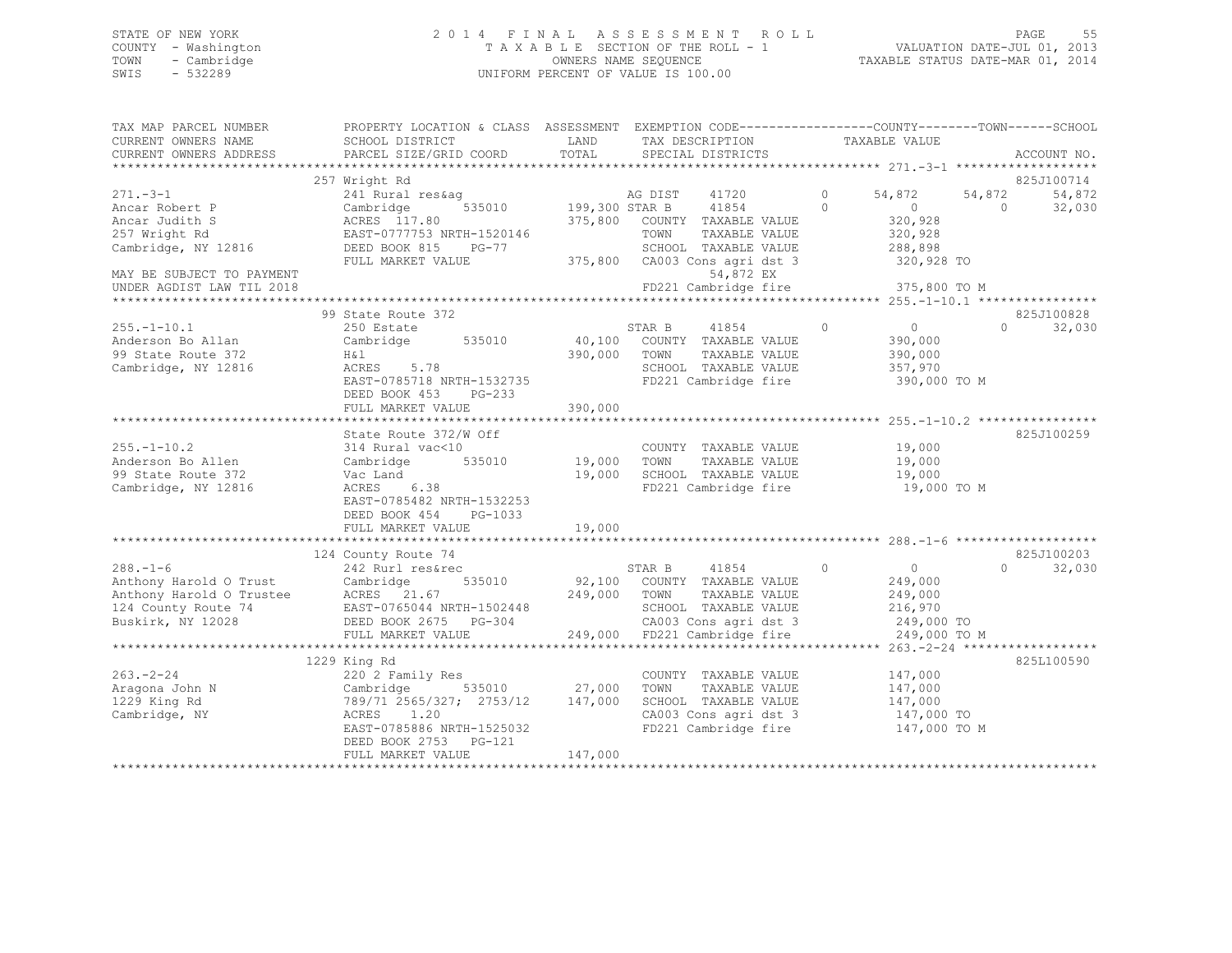# STATE OF NEW YORK FORE STATE OF NEW YORK STATE OF NEW YORK SERIES AT A SSESSMENT ROLL FORE 56 SOUNTY - WALUATION DATE-JUL 01, 2013<br>COUNTY - Washington The Section of The Section of The ROLL - 1 COUNTY - Washington  $T A X A B L E$  SECTION OF THE ROLL - 1<br>TOWN - Cambridge  $\sim$  000NERS NAME SEQUENCE TOWN - Cambridge OWNERS NAME SEQUENCE TAXABLE STATUS DATE-MAR 01, 2014 UNIFORM PERCENT OF VALUE IS 100.00

| TAX MAP PARCEL NUMBER | PROPERTY LOCATION & CLASS ASSESSMENT EXEMPTION CODE-----------------COUNTY-------TOWN------SCHOOL                                                                                                                                                  |         |                                               |                                             |                |                          |
|-----------------------|----------------------------------------------------------------------------------------------------------------------------------------------------------------------------------------------------------------------------------------------------|---------|-----------------------------------------------|---------------------------------------------|----------------|--------------------------|
| CURRENT OWNERS NAME   |                                                                                                                                                                                                                                                    |         |                                               |                                             |                |                          |
|                       | CURRENT OWNERS ADDRESS PARCEL SIZE/GRID COORD TOTAL                                                                                                                                                                                                |         |                                               |                                             |                | ACCOUNT NO.              |
|                       | 315 Wright Rd                                                                                                                                                                                                                                      |         |                                               |                                             |                | 825J100523               |
|                       | 271.-3-2<br>Armbruster David B<br>315 Wright Rd<br>315 Wright Rd<br>315 Wright Rd<br>Cambridge, NY 12816<br>MAY BE SUBJECT TO PAYMENT<br>MAY BE SUBJECT TO PAYMENT<br>DEED BOOK 2696 PG-11<br>224,000 COUNTY TAXABLE VALUE<br>EAST-0779155 NRTH-15 |         | 41720 0                                       | 64,705                                      |                | 64,705 64,705            |
|                       |                                                                                                                                                                                                                                                    |         |                                               | $\overline{0}$                              | $\overline{0}$ | 68,550                   |
|                       |                                                                                                                                                                                                                                                    |         | 224,000 COUNTY TAXABLE VALUE                  |                                             |                |                          |
|                       |                                                                                                                                                                                                                                                    |         |                                               | 159,295<br>159,295                          |                |                          |
|                       |                                                                                                                                                                                                                                                    |         |                                               | 90,745                                      |                |                          |
|                       |                                                                                                                                                                                                                                                    |         | CA003 Cons agri dst 3 159,295 TO              |                                             |                |                          |
|                       |                                                                                                                                                                                                                                                    |         |                                               |                                             |                |                          |
|                       |                                                                                                                                                                                                                                                    |         | FD221 Cambridge fire                          | 224,000 TO M                                |                |                          |
|                       |                                                                                                                                                                                                                                                    |         |                                               |                                             |                |                          |
|                       | 285 Wright Rd                                                                                                                                                                                                                                      |         | COUNTY TAXABLE VALUE 24,600                   |                                             |                |                          |
|                       |                                                                                                                                                                                                                                                    |         |                                               | 24,600                                      |                |                          |
|                       |                                                                                                                                                                                                                                                    |         |                                               | 24,600                                      |                |                          |
|                       |                                                                                                                                                                                                                                                    |         | SCHOOL TAXABLE VALUE<br>CA003 Cons agri dst 3 | 24,600 TO                                   |                |                          |
|                       |                                                                                                                                                                                                                                                    |         | FD221 Cambridge fire                          | 24,600 TO M                                 |                |                          |
|                       | DEED BOOK 2956 PG-97                                                                                                                                                                                                                               |         |                                               |                                             |                |                          |
|                       |                                                                                                                                                                                                                                                    |         |                                               |                                             |                |                          |
|                       |                                                                                                                                                                                                                                                    |         |                                               |                                             |                |                          |
|                       |                                                                                                                                                                                                                                                    |         |                                               |                                             |                | 825J100564               |
|                       |                                                                                                                                                                                                                                                    |         | $41854$ 0 0<br>41720 0 68,134                 |                                             |                | $\overline{0}$<br>32,030 |
|                       |                                                                                                                                                                                                                                                    |         |                                               | 68,134<br>401,966                           | 68,134         | 68,134                   |
|                       |                                                                                                                                                                                                                                                    |         |                                               | 401,966                                     |                |                          |
|                       |                                                                                                                                                                                                                                                    |         |                                               | 369,936                                     |                |                          |
|                       |                                                                                                                                                                                                                                                    |         |                                               | 401,966 TO                                  |                |                          |
|                       |                                                                                                                                                                                                                                                    |         |                                               |                                             |                |                          |
|                       |                                                                                                                                                                                                                                                    |         |                                               | 470,100 TO M                                |                |                          |
|                       | FULL MARKET VOLUTION AND THE SEAR B (1854 - 1994)<br>1994. -1-15 20 Stevenson Rd<br>1994. -1-15 20 Stevenson Rd<br>1995. 1997. STAR B (18964)<br>1997. STAR B (18964)<br>1997. STAR B (18964)<br>1997. STAR B (1897. 1997. 1997. 1997. 199         |         |                                               |                                             |                |                          |
|                       | 1038 Vly Summit Rd 50 PCT OF VALUE USED FOR EXEMPTION PURPOSES<br>280 Res Multiple 60 VETCOM CTS 41130 0 35,175                                                                                                                                    |         |                                               |                                             |                | 825J100205               |
| 261.-2-22             |                                                                                                                                                                                                                                                    |         |                                               | 0 $35,175$                                  | 35, 175        | 10,000                   |
|                       | Audi Frank Cambridge 535010 52,000 STAR EN<br>Audi Marian B H & L 281,400 COUNTY<br>1038 Vly Summit Rd 702/346 201.1-22 SCHOOL                                                                                                                     |         | 41834 0                                       | $\overline{0}$                              | $\Omega$       | 68,550                   |
|                       |                                                                                                                                                                                                                                                    |         | 281,400 COUNTY TAXABLE VALUE                  | 246,225                                     |                |                          |
|                       |                                                                                                                                                                                                                                                    |         | TAXABLE VALUE                                 | 246, 225<br>202, 850                        |                |                          |
|                       | H & L<br>702/346<br>261.-1-22<br>ACRES 5.00                                                                                                                                                                                                        |         | SCHOOL TAXABLE VALUE                          |                                             |                |                          |
|                       | ACRES 5.00 CA003 Cons agri dst 3 281,400 TO<br>EAST-0763808 NRTH-1523598 FD221 Cambridge fire 281,400 TO M                                                                                                                                         |         |                                               |                                             |                |                          |
|                       | DEED BOOK 404 PG-486                                                                                                                                                                                                                               |         |                                               |                                             |                |                          |
|                       | FULL MARKET VALUE                                                                                                                                                                                                                                  | 281,400 |                                               |                                             |                |                          |
|                       |                                                                                                                                                                                                                                                    |         |                                               |                                             |                |                          |
|                       | 673 Turnpike Rd                                                                                                                                                                                                                                    |         |                                               |                                             |                | 825J100709               |
|                       |                                                                                                                                                                                                                                                    |         | STAR B 41854 0                                | $\begin{array}{c} 0 \\ 183,000 \end{array}$ | $\circ$        | 32,030                   |
|                       |                                                                                                                                                                                                                                                    |         |                                               |                                             |                |                          |
|                       |                                                                                                                                                                                                                                                    |         |                                               | 183,000                                     |                |                          |
|                       |                                                                                                                                                                                                                                                    |         |                                               | 150,970                                     |                |                          |
|                       | 272.-2-8<br>Austin John M 210 1 Family Res<br>Austin Darlene C H& Lot<br>673 Turnpike Rd ACRES 1.02<br>Eagle Bridge, NY 12057 EARST-0789250 NRTH-1517588<br>FED221 Cambridge fire<br>FED221 Cambridge fire<br>FED221 Cambridge fire                |         |                                               | 183,000 TO M                                |                |                          |
|                       | DEED BOOK 656 PG-173<br>FULL MARKET VALUE 183,000                                                                                                                                                                                                  |         |                                               |                                             |                |                          |
|                       |                                                                                                                                                                                                                                                    |         |                                               |                                             |                |                          |
|                       |                                                                                                                                                                                                                                                    |         |                                               |                                             |                |                          |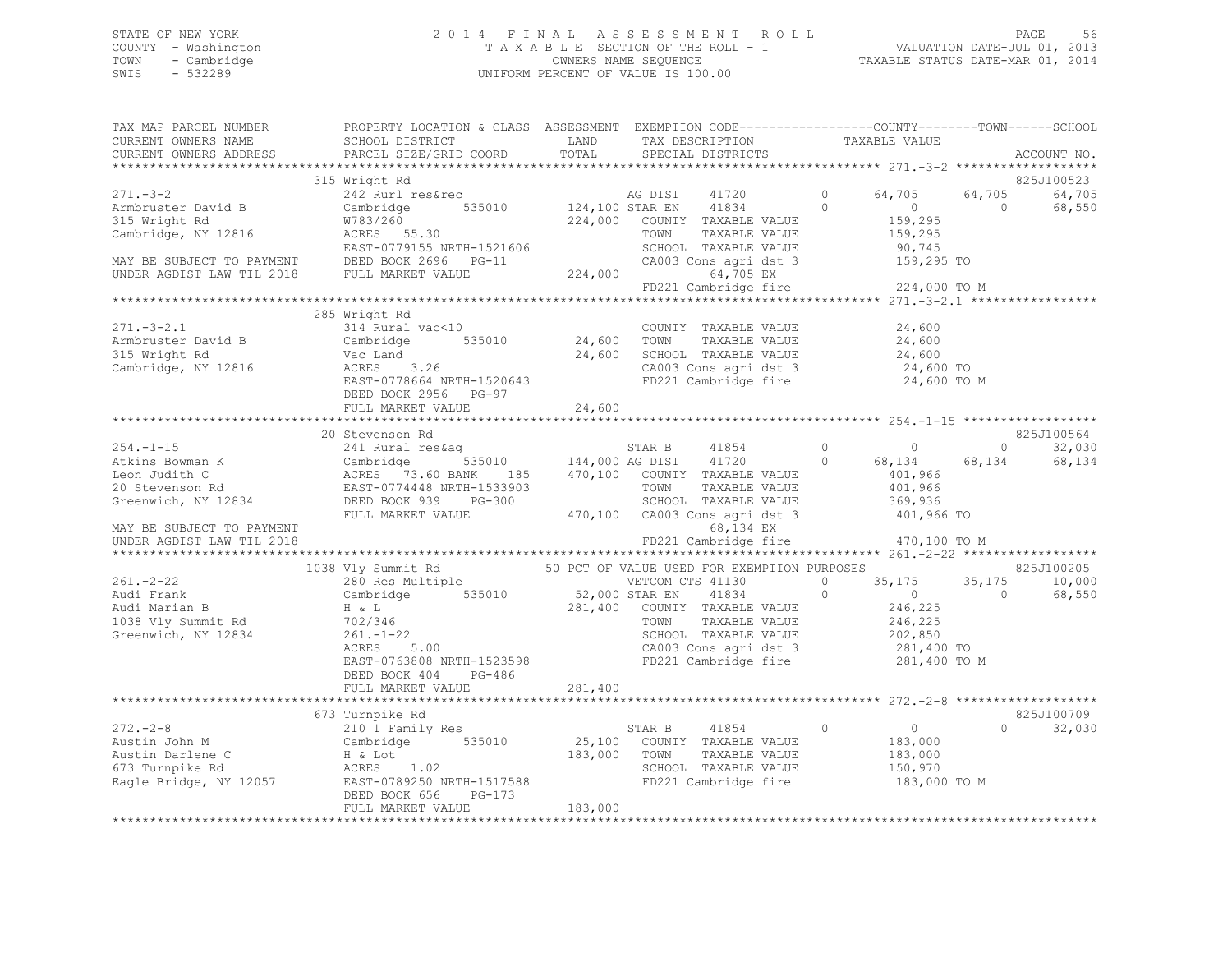### STATE OF NEW YORK 2 0 1 4 F I N A L A S S E S S M E N T R O L L PAGE 57 COUNTY - Washington T A X A B L E SECTION OF THE ROLL - 1 VALUATION DATE-JUL 01, 2013 TOWN - Cambridge OWNERS NAME SEQUENCE TAXABLE STATUS DATE-MAR 01, 2014 SWIS - 532289 UNIFORM PERCENT OF VALUE IS 100.00

| TAX MAP PARCEL NUMBER THE PROPERTY LOCATION & CLASS ASSESSMENT EXEMPTION CODE--------------COUNTY-------TOWN------SCHOOL                                                                                                                                                                                                                                                                               |                                                        |  |            |
|--------------------------------------------------------------------------------------------------------------------------------------------------------------------------------------------------------------------------------------------------------------------------------------------------------------------------------------------------------------------------------------------------------|--------------------------------------------------------|--|------------|
|                                                                                                                                                                                                                                                                                                                                                                                                        |                                                        |  |            |
|                                                                                                                                                                                                                                                                                                                                                                                                        |                                                        |  |            |
|                                                                                                                                                                                                                                                                                                                                                                                                        |                                                        |  |            |
| 123 Gannon Rd                                                                                                                                                                                                                                                                                                                                                                                          |                                                        |  | 825J100869 |
|                                                                                                                                                                                                                                                                                                                                                                                                        |                                                        |  |            |
|                                                                                                                                                                                                                                                                                                                                                                                                        |                                                        |  |            |
|                                                                                                                                                                                                                                                                                                                                                                                                        |                                                        |  |            |
|                                                                                                                                                                                                                                                                                                                                                                                                        |                                                        |  |            |
|                                                                                                                                                                                                                                                                                                                                                                                                        |                                                        |  |            |
|                                                                                                                                                                                                                                                                                                                                                                                                        |                                                        |  |            |
|                                                                                                                                                                                                                                                                                                                                                                                                        |                                                        |  |            |
| 92 Gannon Rd                                                                                                                                                                                                                                                                                                                                                                                           | 67 PCT OF VALUE USED FOR EXEMPTION PURPOSES 625J100207 |  |            |
|                                                                                                                                                                                                                                                                                                                                                                                                        |                                                        |  |            |
|                                                                                                                                                                                                                                                                                                                                                                                                        |                                                        |  |            |
|                                                                                                                                                                                                                                                                                                                                                                                                        |                                                        |  |            |
|                                                                                                                                                                                                                                                                                                                                                                                                        |                                                        |  | 22,211     |
|                                                                                                                                                                                                                                                                                                                                                                                                        |                                                        |  |            |
|                                                                                                                                                                                                                                                                                                                                                                                                        |                                                        |  |            |
|                                                                                                                                                                                                                                                                                                                                                                                                        |                                                        |  |            |
|                                                                                                                                                                                                                                                                                                                                                                                                        |                                                        |  |            |
| $\begin{array}{cccccc} 279.-2-5 & 92\text{ Gannon Rd} & 67\text{ PCT OF VALUED UOT} & 67\text{ PCT OF VALUED UCT} & 67\text{ PCT OF VALUED UCT} & 67\text{ PCT OF VALUED UCT} & 67\text{ PCT OF VALUED UCT} & 67\text{ PCT OF VALUED} & 67\text{ PCT OF VALUCT} & 67\text{ PCT OF VALUCT} & 67\text{ PCT OF VALUCT} & 67\text{ PCT OF VALUCT} & 67\text{ PCT OF VALUCT} & 67\text{ PCT OF VALUCT} & 6$ |                                                        |  |            |
|                                                                                                                                                                                                                                                                                                                                                                                                        | CA003 Cons agri dst 3<br>25,741 EX                     |  |            |
|                                                                                                                                                                                                                                                                                                                                                                                                        |                                                        |  |            |
|                                                                                                                                                                                                                                                                                                                                                                                                        |                                                        |  |            |
| County Route 74                                                                                                                                                                                                                                                                                                                                                                                        |                                                        |  |            |
|                                                                                                                                                                                                                                                                                                                                                                                                        |                                                        |  |            |
|                                                                                                                                                                                                                                                                                                                                                                                                        |                                                        |  |            |
|                                                                                                                                                                                                                                                                                                                                                                                                        |                                                        |  |            |
|                                                                                                                                                                                                                                                                                                                                                                                                        |                                                        |  |            |
|                                                                                                                                                                                                                                                                                                                                                                                                        |                                                        |  |            |
|                                                                                                                                                                                                                                                                                                                                                                                                        |                                                        |  |            |
|                                                                                                                                                                                                                                                                                                                                                                                                        |                                                        |  |            |
|                                                                                                                                                                                                                                                                                                                                                                                                        |                                                        |  |            |
|                                                                                                                                                                                                                                                                                                                                                                                                        |                                                        |  |            |
|                                                                                                                                                                                                                                                                                                                                                                                                        |                                                        |  |            |
|                                                                                                                                                                                                                                                                                                                                                                                                        |                                                        |  |            |
|                                                                                                                                                                                                                                                                                                                                                                                                        |                                                        |  |            |
|                                                                                                                                                                                                                                                                                                                                                                                                        |                                                        |  |            |
|                                                                                                                                                                                                                                                                                                                                                                                                        |                                                        |  |            |
|                                                                                                                                                                                                                                                                                                                                                                                                        |                                                        |  |            |
|                                                                                                                                                                                                                                                                                                                                                                                                        |                                                        |  |            |
| XAMING THE SUBJECT TO PAYMENT TO BEED BOOK 3149 PG-107 (NAMENT VALUE 18,292 TO MANY BE SUBJECT TO PAYMENT DEED BOOK 3149 PG-107 (NAMENT VALUE 19,202 COUNTY TAXABLE VALUE 18,292 TO MANY BE SUBJECT TO PAYMENT DEED BOOK 3149                                                                                                                                                                          |                                                        |  |            |
|                                                                                                                                                                                                                                                                                                                                                                                                        |                                                        |  |            |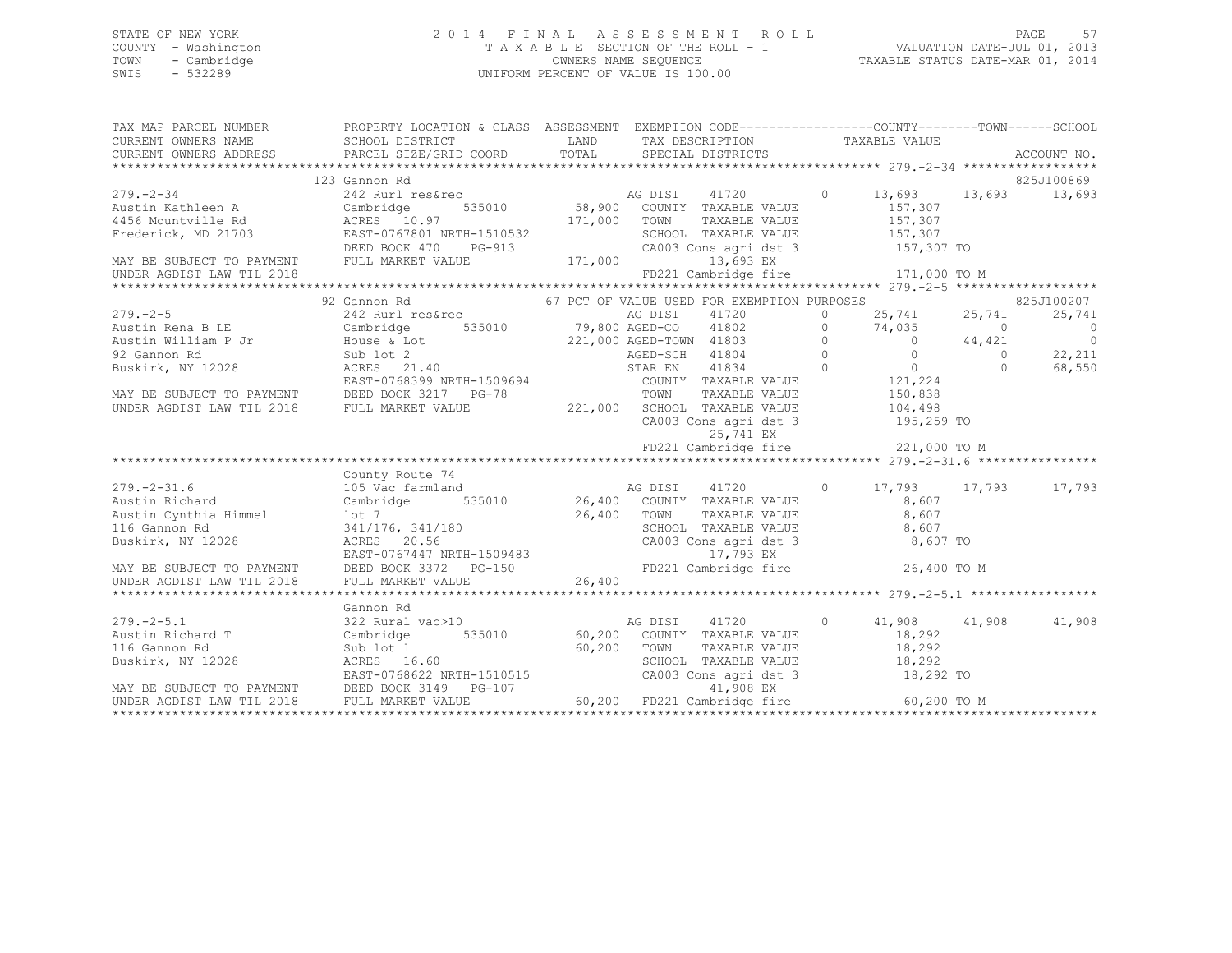### STATE OF NEW YORK 2 0 1 4 F I N A L A S S E S S M E N T R O L L PAGE 58 COUNTY - Washington T A X A B L E SECTION OF THE ROLL - 1 VALUATION DATE-JUL 01, 2013 TOWN - Cambridge OWNERS NAME SEQUENCE TAXABLE STATUS DATE-MAR 01, 2014 SWIS - 532289 UNIFORM PERCENT OF VALUE IS 100.00

| TAX MAP PARCEL NUMBER<br>CURRENT OWNERS NAME                                                         | PROPERTY LOCATION & CLASS ASSESSMENT EXEMPTION CODE----------------COUNTY-------TOWN-----SCHOOL<br>SCHOOL DISTRICT                                        | LAND                         | TAX DESCRIPTION                                                                                                                                           | TAXABLE VALUE                                                                            |                                  |
|------------------------------------------------------------------------------------------------------|-----------------------------------------------------------------------------------------------------------------------------------------------------------|------------------------------|-----------------------------------------------------------------------------------------------------------------------------------------------------------|------------------------------------------------------------------------------------------|----------------------------------|
| CURRENT OWNERS ADDRESS                                                                               | PARCEL SIZE/GRID COORD                                                                                                                                    | TOTAL                        | SPECIAL DISTRICTS                                                                                                                                         |                                                                                          | ACCOUNT NO.                      |
| $270. - 1 - 8$<br>Bailey Allen R<br>Bailey Judith W<br>354 Gannon Rd<br>Buskirk, NY 12028            | Darwin Rd<br>322 Rural vac>10<br>535010<br>Cambridge<br>ACRES 38.43<br>EAST-0767441 NRTH-1518907<br>DEED BOOK 946<br>PG-284<br>FULL MARKET VALUE          | 90,000<br>90,000<br>90,000   | COUNTY TAXABLE VALUE<br>TOWN<br>TAXABLE VALUE<br>SCHOOL TAXABLE VALUE<br>CA003 Cons agri dst 3<br>FD221 Cambridge fire                                    | 90,000<br>90,000<br>90,000<br>90,000 TO<br>90,000 TO M                                   | 825J100419                       |
|                                                                                                      |                                                                                                                                                           |                              |                                                                                                                                                           |                                                                                          |                                  |
| $270. - 1 - 16$<br>Bailey Allen R<br>Bailey Judith W<br>359 Gannon Rd<br>Buskirk, NY 12028           | 359 Gannon Rd<br>210 1 Family Res<br>Cambridge 535010<br>50 Ad<br>3.26<br>ACRES<br>EAST-0767630 NRTH-1516420<br>DEED BOOK 395<br>PG-332                   | 177,000 TOWN                 | STAR B<br>41854<br>37,300 COUNTY TAXABLE VALUE<br>TAXABLE VALUE<br>SCHOOL TAXABLE VALUE<br>CA003 Cons agri dst 3<br>FD221 Cambridge fire                  | $\overline{0}$<br>$\circ$<br>177,000<br>177,000<br>144,970<br>177,000 TO<br>177,000 TO M | 825J100209<br>$\Omega$<br>32,030 |
|                                                                                                      | FULL MARKET VALUE                                                                                                                                         | 177,000                      |                                                                                                                                                           |                                                                                          |                                  |
| $270. - 1 - 16.1$                                                                                    | 50 Darwin Rd<br>241 Rural res&aq                                                                                                                          |                              | 41720<br>AG DIST                                                                                                                                          | 44,705<br>$\circ$                                                                        | 44,705<br>44,705                 |
| Bailey Bruce A<br>Lucia Leeann P<br>50 Darwin Rd<br>Cambridge, NY 12816<br>MAY BE SUBJECT TO PAYMENT | 535010<br>Cambridge<br>ACRES 36.71<br>EAST-0767260 NRTH-1517180<br>DEED BOOK 2618 PG-140<br>FULL MARKET VALUE                                             | 97,900 STAR B                | 41854<br>360,000 COUNTY TAXABLE VALUE<br>TOWN<br>TAXABLE VALUE<br>SCHOOL TAXABLE VALUE<br>360,000 CA003 Cons agri dst 3<br>44,705 EX                      | $\sim$ 0<br>$\Omega$<br>315,295<br>315,295<br>283,265<br>315,295 TO                      | 32,030<br>$\Omega$               |
| UNDER AGDIST LAW TIL 2018                                                                            |                                                                                                                                                           |                              | FD221 Cambridge fire                                                                                                                                      | 360,000 TO M                                                                             |                                  |
|                                                                                                      |                                                                                                                                                           |                              |                                                                                                                                                           |                                                                                          |                                  |
| $280. - 2 - 37$                                                                                      | 6 King Rd<br>210 1 Family Res                                                                                                                             |                              | STAR B<br>41854                                                                                                                                           | $\circ$<br>$\sim$ 0                                                                      | 825J100908<br>32,030<br>$\circ$  |
| Baker Martha E LE<br>Springer Linda<br>8 King Rd<br>Buskirk, NY 12028                                | 535010<br>Cambridge<br>House & Lot<br>810/294: 957/93<br>0.52<br>ACRES<br>EAST-0776713 NRTH-1504555<br>DEED BOOK 1907 PG-291<br>FULL MARKET VALUE         | 205,000                      | 13,400 VETWAR CTS 41120<br>205,000 COUNTY TAXABLE VALUE<br>TOWN<br>TAXABLE VALUE<br>SCHOOL TAXABLE VALUE<br>CA003 Cons agri dst 3<br>FD221 Cambridge fire | 30,000<br>$\circ$<br>175,000<br>178,000<br>166,970<br>205,000 TO<br>205,000 TO M         | 6,000<br>27,000                  |
|                                                                                                      |                                                                                                                                                           |                              |                                                                                                                                                           |                                                                                          |                                  |
| $271 - 3 - 7.5$<br>Baker Paul<br>Baker Catherine<br>29 DeMarco Ln<br>Buskirk, NY 12028               | 29 DeMarco Ln<br>210 1 Family Res<br>Cambridge 535010<br>Land<br>ACRES 1.00<br>EAST-0780829 NRTH-1517036<br>$PG-89$<br>DEED BOOK 711<br>FULL MARKET VALUE | 24,000<br>220,900<br>220,900 | STAR B<br>41854<br>COUNTY TAXABLE VALUE<br>TAXABLE VALUE<br>TOWN<br>SCHOOL TAXABLE VALUE<br>CA003 Cons agri dst 3<br>FD221 Cambridge fire                 | 0<br>$\circ$<br>220,900<br>220,900<br>188,870<br>220,900 TO<br>220,900 TO M              | $\circ$<br>32,030                |
|                                                                                                      |                                                                                                                                                           |                              |                                                                                                                                                           |                                                                                          |                                  |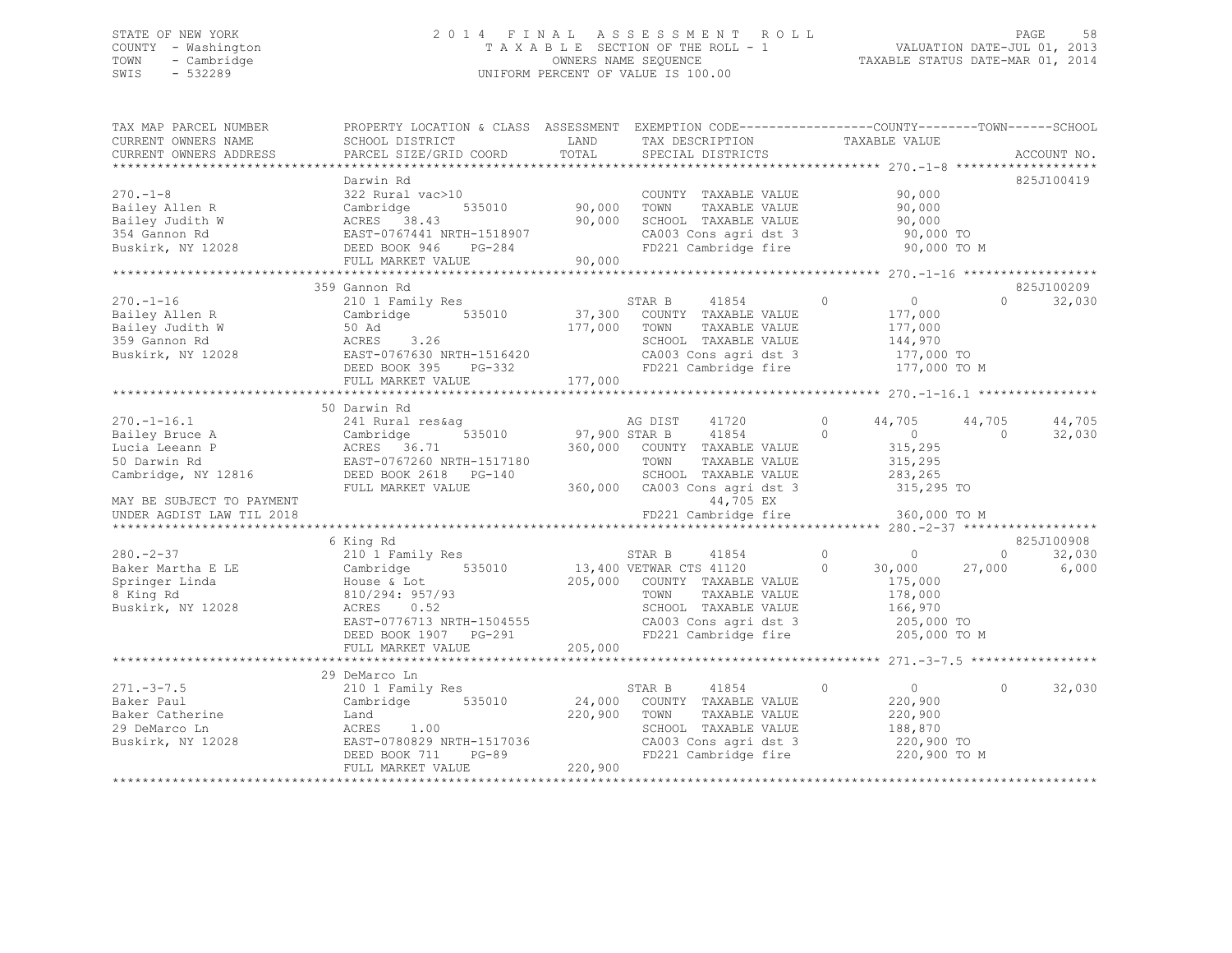### STATE OF NEW YORK 2 0 1 4 F I N A L A S S E S S M E N T R O L L PAGE 59 COUNTY - Washington T A X A B L E SECTION OF THE ROLL - 1 VALUATION DATE-JUL 01, 2013 TOWN - Cambridge Communication owners NAME SEQUENCE TAXABLE STATUS DATE-MAR 01, 2014 SWIS - 532289 UNIFORM PERCENT OF VALUE IS 100.00

TAX MAP PARCEL NUMBER PROPERTY LOCATION & CLASS ASSESSMENT EXEMPTION CODE----------------------------TOWN------SCHOOL CURRENT OWNERS NAME SCHOOL DISTRICT AND TAX DESCRIPTION TAXABLE VALUE CURRENT OWNERS ADDRESS PARCEL SIZE/GRID COORD TOTAL SPECIAL DISTRICTS ACCOUNT NO. \*\*\*\*\*\*\*\*\*\*\*\*\*\*\*\*\*\*\*\*\*\*\*\*\*\*\*\*\*\*\*\*\*\*\*\*\*\*\*\*\*\*\*\*\*\*\*\*\*\*\*\*\*\*\*\*\*\*\*\*\*\*\*\*\*\*\*\*\*\*\*\*\*\*\*\*\*\*\*\*\*\*\*\*\*\*\*\*\*\*\*\*\*\*\*\*\*\*\*\*\*\*\* 288.-1-3.3 \*\*\*\*\*\*\*\*\*\*\*\*\*\*\*\*\* 725 Lees Crossing Rd 288.-1-3.3 270 Mfg housing STAR EN 41834 0 0 0 68,550 Baker Ronald E Cambridge 535010 98,400 COUNTY TAXABLE VALUE 123,100 Baker Donna Lee House & Land 123,100 TOWN TAXABLE VALUE 123,100 725 Lees Crossing Rd ACRES 37.10 SCHOOL TAXABLE VALUE 54,550 Johnsonville, NY 12094 EAST-0762048 NRTH-1504333 CA003 Cons agri dst 3 123,100 TO DEED BOOK 829 PG-15 FD221 Cambridge fire 123,100 TO M FEED BOOK 829 PG-15<br>FULL MARKET VALUE 123,100 \*\*\*\*\*\*\*\*\*\*\*\*\*\*\*\*\*\*\*\*\*\*\*\*\*\*\*\*\*\*\*\*\*\*\*\*\*\*\*\*\*\*\*\*\*\*\*\*\*\*\*\*\*\*\*\*\*\*\*\*\*\*\*\*\*\*\*\*\*\*\*\*\*\*\*\*\*\*\*\*\*\*\*\*\*\*\*\*\*\*\*\*\*\*\*\*\*\*\*\*\*\*\* 263.-2-7 \*\*\*\*\*\*\*\*\*\*\*\*\*\*\*\*\*\*\*King Rd/e Off 825J100853 263.-2-7 323 Vacant rural COUNTY TAXABLE VALUE 9,200 Banzhaf Revocable Trust Cambridge 535010 9,200 TOWN TAXABLE VALUE 9,200 917 Turnpike Rd Wood Lot 9,200 SCHOOL TAXABLE VALUE 9,200 Cambridge, NY 12816 ACRES 10.30 FD221 Cambridge fire 9,200 TO M EAST-0786556 NRTH-1524795 DEED BOOK 843 PG-26 FULL MARKET VALUE 9,200 \*\*\*\*\*\*\*\*\*\*\*\*\*\*\*\*\*\*\*\*\*\*\*\*\*\*\*\*\*\*\*\*\*\*\*\*\*\*\*\*\*\*\*\*\*\*\*\*\*\*\*\*\*\*\*\*\*\*\*\*\*\*\*\*\*\*\*\*\*\*\*\*\*\*\*\*\*\*\*\*\*\*\*\*\*\*\*\*\*\*\*\*\*\*\*\*\*\*\*\*\*\*\* 263.-2-16 \*\*\*\*\*\*\*\*\*\*\*\*\*\*\*\*\*\* 917 Turnpike Rd 60 PCT OF VALUE USED FOR EXEMPTION PURPOSES 825J100213 263.-2-16 242 Rurl res&rec VETCOM CTS 41130 0 45,435 45,000 10,000 Banzhaf Revocable Trust Charlo Cambridge 535010 96,000 STAR EN 41834 0 0 0 68,550 917 Turnpike Rd Rural Residence 302,900 COUNTY TAXABLE VALUE 257,465 Cambridge, NY 12816 ACRES 35.20 TOWN TAXABLE VALUE 257,900 EAST-0788225 NRTH-1523876 SCHOOL TAXABLE VALUE 224,350 DEED BOOK 843 PG-26 FD221 Cambridge fire 302,900 TO M FULL MARKET VALUE 302,900 \*\*\*\*\*\*\*\*\*\*\*\*\*\*\*\*\*\*\*\*\*\*\*\*\*\*\*\*\*\*\*\*\*\*\*\*\*\*\*\*\*\*\*\*\*\*\*\*\*\*\*\*\*\*\*\*\*\*\*\*\*\*\*\*\*\*\*\*\*\*\*\*\*\*\*\*\*\*\*\*\*\*\*\*\*\*\*\*\*\*\*\*\*\*\*\*\*\*\*\*\*\*\* 279.-2-19 \*\*\*\*\*\*\*\*\*\*\*\*\*\*\*\*\*\* 14 County Route 59A 825J100192 279.-2-19 210 1 Family Res STAR EN 41834 0 0 0 68,550 Baratto Albert J Cambridge 535010 24,000 COUNTY TAXABLE VALUE 113,900 Baratto Diane H & L 113,900 TOWN TAXABLE VALUE 113,900 14 County Route 59A FRNT 73.00 DPTH 143.00 SCHOOL TAXABLE VALUE 45,350 Buskirk, NY 12028 EAST-0766444 NRTH-1506696 CA003 Cons agri dst 3 113,900 TO DEED BOOK 2970 PG-21 FORD FD221 Cambridge fire 113,900 TO M FULL MARKET VALUE 113,900 \*\*\*\*\*\*\*\*\*\*\*\*\*\*\*\*\*\*\*\*\*\*\*\*\*\*\*\*\*\*\*\*\*\*\*\*\*\*\*\*\*\*\*\*\*\*\*\*\*\*\*\*\*\*\*\*\*\*\*\*\*\*\*\*\*\*\*\*\*\*\*\*\*\*\*\*\*\*\*\*\*\*\*\*\*\*\*\*\*\*\*\*\*\*\*\*\*\*\*\*\*\*\* 279.-1-10.6 \*\*\*\*\*\*\*\*\*\*\*\*\*\*\*\* 648 South Cambridge Rd 279.-1-10.6 240 Rural res AG DIST 41720 0 97,196 97,196 97,196 Barot Lenora Greenwich 533401 318,700 COUNTY TAXABLE VALUE 1047,804 Ligon Lee ACRES 178.93 1145,000 TOWN TAXABLE VALUE 1047,804 648 South Cambridge Rd EAST-0757859 NRTH-1507704 SCHOOL TAXABLE VALUE 1047,804 Johnsonville, NY 12094 DEED BOOK 2986 PG-159 CA003 Cons agri dst 3 1047,804 TO FULL MARKET VALUE 1145,000 97,196 EX MAY BE SUBJECT TO PAYMENT **FULL ASSAULT AS A CONSTRUCT A** FORD FOR THE FORD FOR THE FORD FOR THE FORD FOR THE FORD FOR THE FORD FOR THE FORD FOR THE FORD FOR THE FORD FOR THE FORD FOR THE FORD FOR THE FORD FOR THE FORD FOR UNDER AGDIST LAW TIL 2018\*\*\*\*\*\*\*\*\*\*\*\*\*\*\*\*\*\*\*\*\*\*\*\*\*\*\*\*\*\*\*\*\*\*\*\*\*\*\*\*\*\*\*\*\*\*\*\*\*\*\*\*\*\*\*\*\*\*\*\*\*\*\*\*\*\*\*\*\*\*\*\*\*\*\*\*\*\*\*\*\*\*\*\*\*\*\*\*\*\*\*\*\*\*\*\*\*\*\*\*\*\*\*\*\*\*\*\*\*\*\*\*\*\*\*\*\*\*\*\*\*\*\*\*\*\*\*\*\*\*\*\*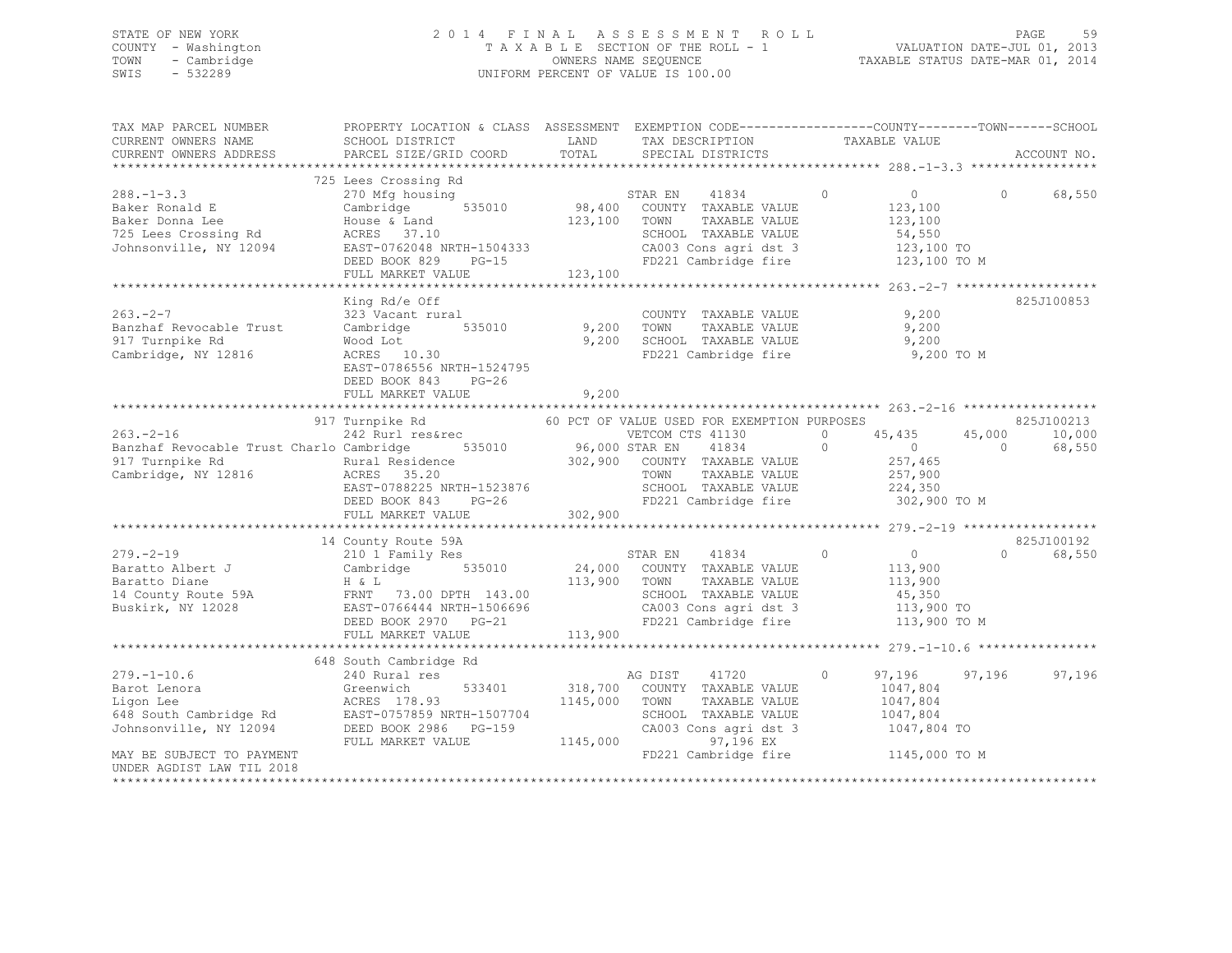### STATE OF NEW YORK 2 0 1 4 F I N A L A S S E S S M E N T R O L L PAGE 60 COUNTY - Washington T A X A B L E SECTION OF THE ROLL - 1 VALUATION DATE-JUL 01, 2013 TOWN - Cambridge OWNERS NAME SEQUENCE TAXABLE STATUS DATE-MAR 01, 2014 SWIS - 532289 UNIFORM PERCENT OF VALUE IS 100.00

| TAX MAP PARCEL NUMBER<br>CURRENT OWNERS NAME                                                                                                                                                                                                                                                                                                                                                                   | PROPERTY LOCATION & CLASS ASSESSMENT EXEMPTION CODE-----------------COUNTY-------TOWN------SCHOOL<br>SCHOOL DISTRICT                                                                                                                                                                                                                                                                                                                    |        | LAND TAX DESCRIPTION TAXABLE VALUE<br>TOTAL SPECIAL DISTRICTS                                                                |                                                              |                   | ACCOUNT NO.                                                                           |
|----------------------------------------------------------------------------------------------------------------------------------------------------------------------------------------------------------------------------------------------------------------------------------------------------------------------------------------------------------------------------------------------------------------|-----------------------------------------------------------------------------------------------------------------------------------------------------------------------------------------------------------------------------------------------------------------------------------------------------------------------------------------------------------------------------------------------------------------------------------------|--------|------------------------------------------------------------------------------------------------------------------------------|--------------------------------------------------------------|-------------------|---------------------------------------------------------------------------------------|
|                                                                                                                                                                                                                                                                                                                                                                                                                |                                                                                                                                                                                                                                                                                                                                                                                                                                         |        |                                                                                                                              |                                                              |                   |                                                                                       |
|                                                                                                                                                                                                                                                                                                                                                                                                                | 67 Stage Rd                                                                                                                                                                                                                                                                                                                                                                                                                             |        |                                                                                                                              |                                                              |                   | 825J100257                                                                            |
| $\begin{array}{cccccc} 280.-2-13 & 2101 & \text{Family Res} & \text{STAR B} & 41854 & 0 \\ \text{Barrier Rebecca Sue} & \text{Cambridge} & 535010 & 26,300 & \text{COUNTY} & \text{TAXABLE VALUE} \\ 67 \text{ Stage Rd} & \text{H & L} & 104,100 & \text{TOWN} & \text{TAXABLE VALUE} \\ \text{Buskirk, NY 12028} & \text{ACRES} & 0.45 & \text{SCHOS} & \text{SCHOOL} & \text{TAXABLE VALUE} \\ \end{array}$ | ACRES 0.45<br>EAST-0778870 NRTH-1506050 CA003 Cons agri dst 3 104,100 TO<br>DEED BOOK 2050 PG-318 FD221 Cambridge fire 104,100 TO M<br>FULL MARKET VALUE 104,100                                                                                                                                                                                                                                                                        |        |                                                                                                                              | $\overline{0}$<br>104,100<br>104,100<br>72,070<br>104,100 TO | $0 \qquad \qquad$ | 32,030                                                                                |
|                                                                                                                                                                                                                                                                                                                                                                                                                |                                                                                                                                                                                                                                                                                                                                                                                                                                         |        |                                                                                                                              |                                                              |                   |                                                                                       |
| 852 State Route 372<br>825 State Route 372<br>210 1 Family Res<br>Barry Timothy N Greenwich 533401 46,100 VET WAR T 41123 0 18,465 0<br>Carpenter-Barry Lori H & L<br>Carpenter-Barry Lori H & L<br>Carpenter-Barry Lori H & L<br>Carpenter-Barry Lori H & L<br>852 State Route 372 Porch<br>Greenwich, NY 12834 ACRES                                                                                         | 852 State Route 372<br>H & L<br>Porch<br>ACRES 5.51<br>ACRES 5.51<br>EAST-0773721 NRTH-1543535<br>DEED BOOK 892 PG-200 123,100 FD221 Cambridge fire 104,635<br>FULL MARKET VALUE 123,100 FD221 Cambridge fire 123,100 TO M                                                                                                                                                                                                              |        | COUNTY TAXABLE VALUE<br>TOWN     TAXABLE VALUE                                                                               | 104,635<br>104,635                                           |                   | 825J100239<br>$\begin{array}{ccc} & & 0 & & \hline \end{array}$<br>$\sim$ 0<br>32,030 |
|                                                                                                                                                                                                                                                                                                                                                                                                                |                                                                                                                                                                                                                                                                                                                                                                                                                                         |        |                                                                                                                              |                                                              |                   |                                                                                       |
| 254.-1-21<br>Bass Alexander<br>Like Ranj<br>254.-1-21<br>Bass Alexander<br>Moridge 535010 25,000 COUNTY TAXABLE VALUE<br>Kronick Rani House House 164,000 TOWN TAXABLE VALUE<br>TO SCHOOL TAXABLE VALUE<br>STEED BOOK 1734 PG-96 FD221 Cambridge fire<br>FULL MARKET VALUE<br>TO SCHOOL                                                                                                                        | 169 Stump Church Rd<br>$\begin{array}{ccccccccc}\n & \text{SITAR B} & & \text{41854} & & 0 & & 0 \\  & \text{210 1 Family Res} & & \text{S35010} & & \text{25,000} & & \text{COUNTY TAXABLE VALUE} & & & 164,000 \\  & & \text{Gumbiridge} & & & 164,000 & & \text{TCINY TAYABLE VALUE} & & & 164,000\n\end{array}$                                                                                                                     |        | TOWN TAXABLE VALUE<br>SCHOOL TAXABLE VALUE 131,970<br>CAOO Consagri dst 3 164,000 TO                                         | 164,000<br>164,000 TO M                                      |                   | 825J100813<br>$0 \t32,030$                                                            |
|                                                                                                                                                                                                                                                                                                                                                                                                                |                                                                                                                                                                                                                                                                                                                                                                                                                                         |        |                                                                                                                              |                                                              |                   |                                                                                       |
| Bassett Adam and and the Countring of COUNT:<br>Bassett Patricia cambridge 535010 12,500 TOWN<br>Bassett Patricia lot 2 12,500 SCHOOI<br>19 Lentine Way ACRES 2.49<br>Salem, NY 12865 EAST-0782660 NRTH-153587∩<br>CA005                                                                                                                                                                                       | 37 Sugar Maple Way<br>12,500 SCHOOL TAXABLE VALUE<br>ACRES 2.49<br>EAST-0782660 NRTH-1535870 FD221 Cambridge fire<br>FD221 Cambridge fire<br>DEED BOOK 3001 PG-98                                                                                                                                                                                                                                                                       |        | COUNTY TAXABLE VALUE 12,500<br>TAXABLE VALUE 12,500<br>TAXABLE VALUE 12,500<br>CA005 Cons agri dst 5<br>FD221 Cambridge fire | 12,500 TO<br>12,500 TO M                                     |                   |                                                                                       |
|                                                                                                                                                                                                                                                                                                                                                                                                                | FULL MARKET VALUE                                                                                                                                                                                                                                                                                                                                                                                                                       | 12,500 |                                                                                                                              |                                                              |                   |                                                                                       |
|                                                                                                                                                                                                                                                                                                                                                                                                                |                                                                                                                                                                                                                                                                                                                                                                                                                                         |        | 91 PCT OF VALUE USED FOR EXEMPTION PURPOSES                                                                                  |                                                              |                   | 825J100926                                                                            |
| $270. - 1 - 35.3$                                                                                                                                                                                                                                                                                                                                                                                              |                                                                                                                                                                                                                                                                                                                                                                                                                                         |        |                                                                                                                              |                                                              |                   |                                                                                       |
| 2816-1808                                                                                                                                                                                                                                                                                                                                                                                                      |                                                                                                                                                                                                                                                                                                                                                                                                                                         |        |                                                                                                                              |                                                              |                   |                                                                                       |
| MAY BE SUBJECT TO PAYMENT<br>UNDER AGDIST LAW TIL 2018                                                                                                                                                                                                                                                                                                                                                         | $\begin{array}{lllllllllllllllll} \text{H & & & & & & & \\ \text{ACRES} & & 20.39 \text{ BANK} & & 40 & & & & \\ \text{EAST-0764290 NRTH-1519893} & & & & & & \text{COUNTY} & \text{TAXABLE VALUE} & & & \\ \text{DEED BOOK 853} & & \text{PG-166} & & & \text{TOWN} & \text{TAXABLE VALUE} & & & \\ \text{FUIJL MARKET VALUE} & & 346,000 & & \text{SCHOOL TAXABLE VALUE} & & 262,684 & \\ \text{FUIJL MARKET VALUE} & & & & & & \\ \$ |        | FD221 Cambridge fire 346,000 TO M                                                                                            |                                                              |                   |                                                                                       |
|                                                                                                                                                                                                                                                                                                                                                                                                                |                                                                                                                                                                                                                                                                                                                                                                                                                                         |        |                                                                                                                              |                                                              |                   |                                                                                       |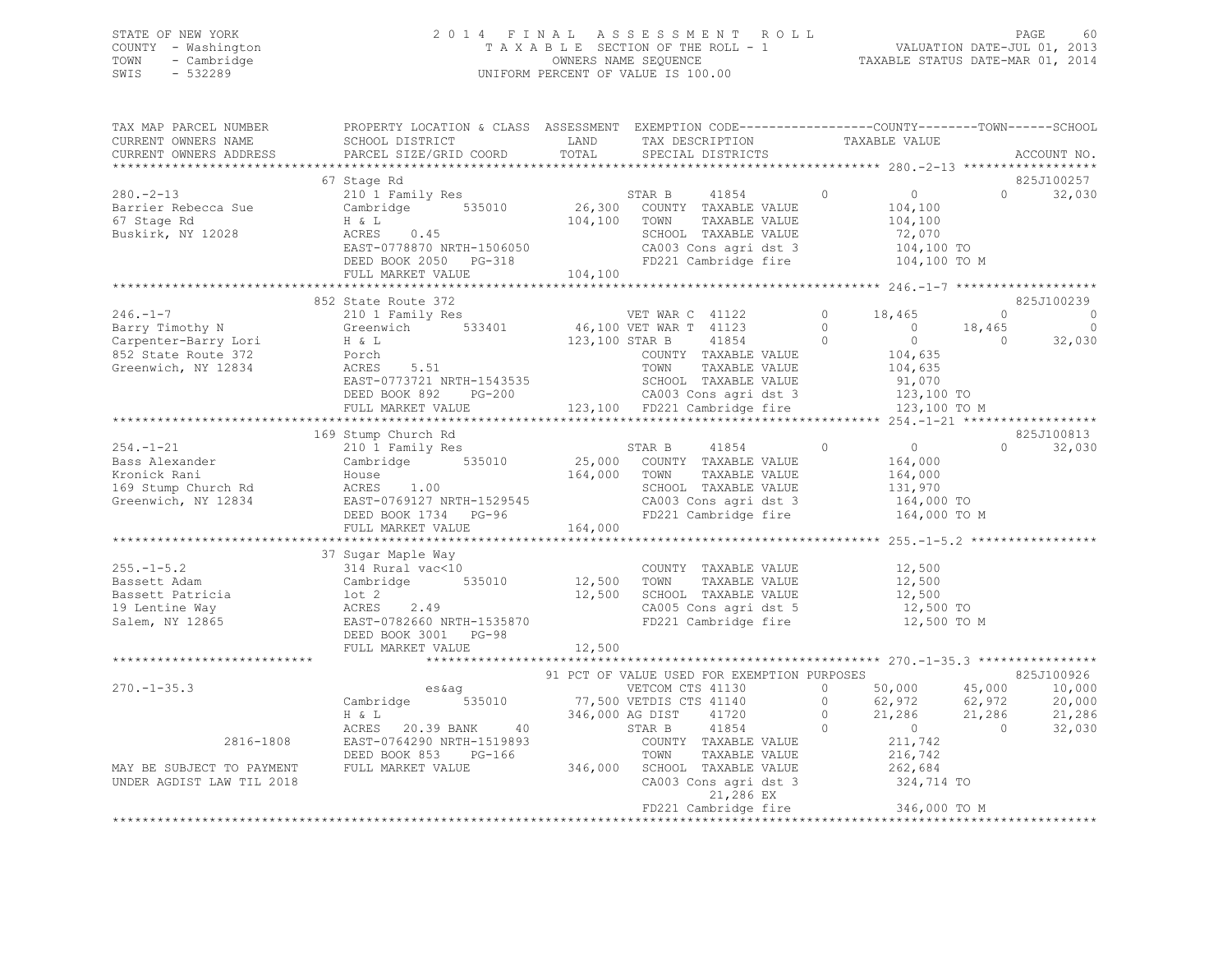### STATE OF NEW YORK 2 0 1 4 F I N A L A S S E S S M E N T R O L L PAGE 61 COUNTY - Washington T A X A B L E SECTION OF THE ROLL - 1 VALUATION DATE-JUL 01, 2013 TOWN - Cambridge OWNERS NAME SEQUENCE TAXABLE STATUS DATE-MAR 01, 2014 SWIS - 532289 UNIFORM PERCENT OF VALUE IS 100.00

| TAX MAP PARCEL NUMBER<br>CURRENT OWNERS NAME<br>CURRENT OWNERS ADDRESS                                    | PROPERTY LOCATION & CLASS ASSESSMENT EXEMPTION CODE----------------COUNTY-------TOWN------SCHOOL<br>SCHOOL DISTRICT<br>PARCEL SIZE/GRID COORD | LAND<br>TOTAL        | TAX DESCRIPTION<br>SPECIAL DISTRICTS                                           | TAXABLE VALUE |                  | ACCOUNT NO.         |
|-----------------------------------------------------------------------------------------------------------|-----------------------------------------------------------------------------------------------------------------------------------------------|----------------------|--------------------------------------------------------------------------------|---------------|------------------|---------------------|
|                                                                                                           |                                                                                                                                               |                      |                                                                                |               |                  |                     |
|                                                                                                           | 518 Center Cambridge Rd                                                                                                                       |                      |                                                                                |               |                  | 825J100220          |
| $270. - 1 - 23$                                                                                           | 210 1 Family Res                                                                                                                              |                      | CW 10 VET/ 41152                                                               | $\circ$       | 8,000            | $\Omega$<br>$\circ$ |
| Bates Gary                                                                                                | Cambridge                                                                                                                                     | 535010 30,000 STAR B | 41854                                                                          | $\Omega$      | $\overline{0}$   | 32,030<br>$\Omega$  |
| Bates Martha                                                                                              | 831/215                                                                                                                                       |                      | 167,200 COUNTY TAXABLE VALUE                                                   |               | 159,200          |                     |
| 518 Center Cambridge Rd                                                                                   | 2.00<br>ACRES                                                                                                                                 |                      | TOWN<br>TAXABLE VALUE                                                          |               | 167,200          |                     |
| Cambridge, NY 12816                                                                                       | EAST-0766928 NRTH-1516490                                                                                                                     |                      | SCHOOL TAXABLE VALUE                                                           |               | 135,170          |                     |
|                                                                                                           | DEED BOOK 440<br>PG-486                                                                                                                       |                      | FD221 Cambridge fire                                                           |               | 167,200 TO M     |                     |
|                                                                                                           | FULL MARKET VALUE                                                                                                                             | 167,200              |                                                                                |               |                  |                     |
|                                                                                                           |                                                                                                                                               |                      |                                                                                |               |                  |                     |
|                                                                                                           | 60 Cambridge Battenville Rd                                                                                                                   |                      |                                                                                |               |                  |                     |
| $246. -1 - 5.1$                                                                                           | 210 1 Family Res                                                                                                                              |                      | COUNTY TAXABLE VALUE                                                           |               | 43,800           |                     |
| Bates Jeremy                                                                                              | 533401<br>Greenwich                                                                                                                           | 20,500               | TOWN<br>TAXABLE VALUE                                                          |               | 43,800           |                     |
| Bates Chelsea                                                                                             | Lot 1                                                                                                                                         | 43,800               | SCHOOL TAXABLE VALUE                                                           |               | 43,800           |                     |
| 60 Cambridge Battenville Rd FRNT 118.00 DPTH 200.00                                                       |                                                                                                                                               |                      | CA003 Cons agri dst 3                                                          |               | 43,800 TO        |                     |
| Greenwich, NY 12834                                                                                       | EAST-0772138 NRTH-1546013                                                                                                                     |                      | FD221 Cambridge fire 43,800 TO M                                               |               |                  |                     |
|                                                                                                           | DEED BOOK 2654 PG-93                                                                                                                          |                      |                                                                                |               |                  |                     |
|                                                                                                           | FULL MARKET VALUE                                                                                                                             | 43,800               |                                                                                |               |                  |                     |
|                                                                                                           |                                                                                                                                               |                      |                                                                                |               |                  |                     |
|                                                                                                           | 1542 County Route 59                                                                                                                          |                      |                                                                                |               |                  | 825J100532          |
| $255. - 1 - 17$                                                                                           | 210 1 Family Res                                                                                                                              |                      | VETWAR CTS 41120                                                               | $\circ$       | 30,000<br>27,000 | 6,000               |
| Bates John LE                                                                                             | Cambridge 535010 27,000 STAR EN                                                                                                               |                      | 41834                                                                          | $\circ$       | $\sim$ 0         | 68,550<br>$\Omega$  |
| Nichols Joel                                                                                              | H & Lot                                                                                                                                       |                      | 251,100 COUNTY TAXABLE VALUE                                                   |               | 221,100          |                     |
| 1542 County Route 59<br>Cambridge, NY 12816-9314<br>Cambridge, NY 12816-9314<br>EAST-0783902 NRTH-1528553 |                                                                                                                                               |                      | TOWN<br>TAXABLE VALUE                                                          |               | 224,100          |                     |
|                                                                                                           |                                                                                                                                               |                      | SCHOOL TAXABLE VALUE                                                           |               | 176,550          |                     |
|                                                                                                           | DEED BOOK 3133 PG-176                                                                                                                         |                      | CA003 Cons agri dst 3<br>CA003 Cons agri dst 3<br>251,100 FD221 Cambridge fire |               | 251,100 TO       |                     |
|                                                                                                           | FULL MARKET VALUE                                                                                                                             |                      |                                                                                |               | 251,100 TO M     |                     |
|                                                                                                           |                                                                                                                                               |                      |                                                                                |               |                  |                     |
|                                                                                                           | County Route 59                                                                                                                               |                      |                                                                                |               |                  | 825J100947          |
| $255. - 1 - 16.1$                                                                                         | 314 Rural vac<10                                                                                                                              |                      | COUNTY TAXABLE VALUE                                                           |               | 34,400           |                     |
| Bates John W                                                                                              | Cambridge<br>535010                                                                                                                           | 34,400               | TOWN<br>TAXABLE VALUE                                                          |               | 34,400           |                     |
| Bates Jane N                                                                                              | Vl                                                                                                                                            | 34,400               | SCHOOL TAXABLE VALUE                                                           |               | 34,400           |                     |
| 1542 County Route 59                                                                                      | ACRES 6.61                                                                                                                                    |                      | CA003 Cons agri dst 3                                                          |               | 34,400 TO        |                     |
| Cambridge, NY 12816                                                                                       | EAST-0784290 NRTH-1529002                                                                                                                     |                      | FD221 Cambridge fire                                                           |               | 34,400 TO M      |                     |
|                                                                                                           | DEED BOOK 799<br>PG-235                                                                                                                       |                      |                                                                                |               |                  |                     |
|                                                                                                           |                                                                                                                                               |                      |                                                                                |               |                  |                     |
|                                                                                                           | 475 Turnpike Rd                                                                                                                               |                      |                                                                                |               |                  | 825J100472          |
| $272. - 2 - 18$                                                                                           |                                                                                                                                               |                      | STAR B<br>41854                                                                | $\Omega$      | $\overline{0}$   | $\Omega$<br>32,030  |
| Battis Susan                                                                                              | 210 1 Family Res<br>535010                                                                                                                    | 35,300               | COUNTY TAXABLE VALUE                                                           |               | 129,400          |                     |
| Mormino Frank                                                                                             | Cambridge<br>2.66                                                                                                                             | 129,400              | TOWN<br>TAXABLE VALUE                                                          |               | 129,400          |                     |
|                                                                                                           | ACRES<br>EAST-0788034 NRTH-1513519                                                                                                            |                      | SCHOOL TAXABLE VALUE                                                           |               | 97,370           |                     |
| 475 Turnpike Rd<br>Buskirk, NY 12028                                                                      |                                                                                                                                               |                      | JUNUL TAXABLE VALUE<br>FD221 Cambridge fire                                    |               | 129,400 TO M     |                     |
|                                                                                                           | DEED BOOK 3042 PG-284                                                                                                                         | 129,400              |                                                                                |               |                  |                     |
|                                                                                                           | FULL MARKET VALUE                                                                                                                             |                      |                                                                                |               |                  |                     |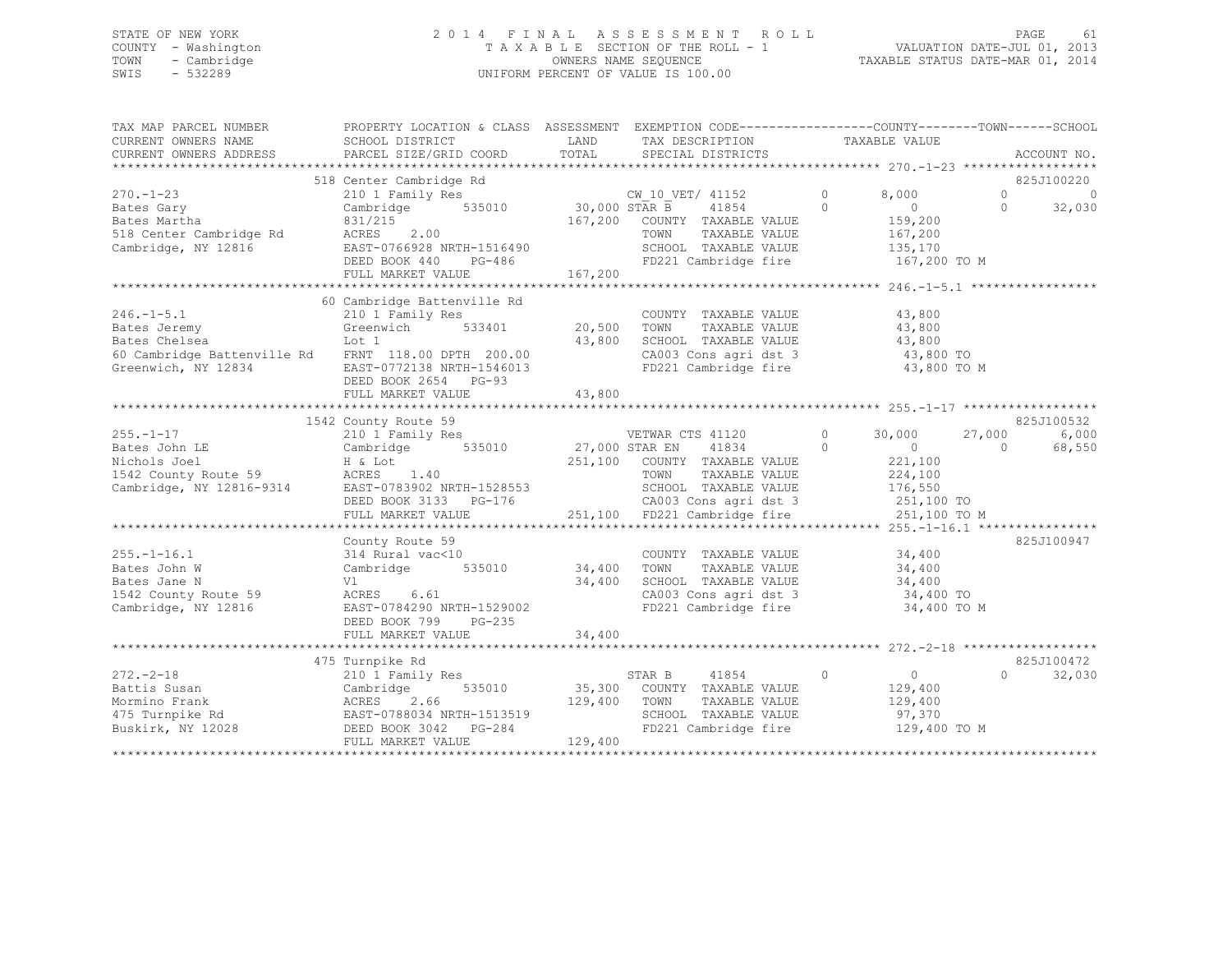### STATE OF NEW YORK 2 0 1 4 F I N A L A S S E S S M E N T R O L L PAGE 62 COUNTY - Washington T A X A B L E SECTION OF THE ROLL - 1 VALUATION DATE-JUL 01, 2013 TOWN - Cambridge OWNERS NAME SEQUENCE TAXABLE STATUS DATE-MAR 01, 2014 SWIS - 532289 UNIFORM PERCENT OF VALUE IS 100.00

| TAX MAP PARCEL NUMBER<br>CURRENT OWNERS NAME<br>CURRENT OWNERS ADDRESS                                                     | PROPERTY LOCATION & CLASS ASSESSMENT EXEMPTION CODE-----------------COUNTY-------TOWN-----SCHOOL<br>SCHOOL DISTRICT<br>PARCEL SIZE/GRID COORD                                                      | LAND<br>TOTAL           | TAX DESCRIPTION TAXABLE VALUE<br>SPECIAL DISTRICTS                                                                                       |                                                                                            | ACCOUNT NO.                    |
|----------------------------------------------------------------------------------------------------------------------------|----------------------------------------------------------------------------------------------------------------------------------------------------------------------------------------------------|-------------------------|------------------------------------------------------------------------------------------------------------------------------------------|--------------------------------------------------------------------------------------------|--------------------------------|
| $263 - 2 - 23.3$<br>Beagle Fred III<br>Diamle Francis<br>994 King Rd<br>Cambridge, NY 12816-3304 EAST-0785681 NRTH-1524104 | 994 King Rd<br>210 1 Family Res<br>Cambridge 535010<br>H & L<br>ACRES 1.00<br>DEED BOOK 803 PG-274<br>FULL MARKET VALUE                                                                            | 54,500 TOWN<br>54,500   | STAR B<br>41854<br>25,000 COUNTY TAXABLE VALUE<br>TAXABLE VALUE<br>SCHOOL TAXABLE VALUE<br>CA003 Cons agri dst 3<br>FD221 Cambridge fire | $\overline{0}$<br>$\overline{0}$<br>54,500<br>54,500<br>22,470<br>54,500 TO<br>54,500 TO M | 32,030<br>$\Omega$             |
|                                                                                                                            |                                                                                                                                                                                                    |                         |                                                                                                                                          |                                                                                            |                                |
| $262 - 2 - 14.1$<br>Beavers John P<br>Lemus-Beavers Maribel<br>32 Grove Rd 1B<br>Schaghticoke, NY 12154                    | County Route 59<br>105 Vac farmland<br>Cambridge<br>535010<br>Sub Lot 1B<br>ACRES 44.29<br>EAST-0776851 NRTH-1524026<br>DEED BOOK 2973 PG-40                                                       | 100,400<br>100,400 TOWN | AG DIST 41720<br>COUNTY TAXABLE VALUE<br>TAXABLE VALUE<br>SCHOOL TAXABLE VALUE<br>CA003 Cons agri dst 3<br>39,397 EX                     | $\circ$<br>39,397<br>61,003<br>61,003<br>61,003<br>61,003 TO                               | 39,397<br>39,397               |
| MAY BE SUBJECT TO PAYMENT<br>UNDER AGDIST LAW TIL 2018                                                                     | FULL MARKET VALUE                                                                                                                                                                                  |                         | مط <i>اح</i> د, دد<br>100,400 FD221 Cambridge fire                                                                                       | 100,400 TO M                                                                               |                                |
| $279. - 2 - 1$<br>BEECROFT'S LLC<br>1106 State Route 40<br>Schaghticoke, NY 12154                                          | County Route 74<br>322 Rural vac>10<br>Cambridge 535010<br>Woods<br>ACRES 14.40<br>EAST-0765165 NRTH-1511784<br>DEED BOOK 2966 PG-36                                                               | 56,800 TOWN<br>56,800   | COUNTY TAXABLE VALUE 56,800<br>TAXABLE VALUE<br>SCHOOL TAXABLE VALUE<br>CA003 Cons agri dst 3<br>FD221 Cambridge fire                    | 56,800<br>56,800<br>56,800 TO<br>56,800 TO M                                               | 825J100694                     |
|                                                                                                                            | FULL MARKET VALUE                                                                                                                                                                                  | 56,800                  |                                                                                                                                          |                                                                                            |                                |
| $263. - 1 - 9$<br>Bell Andrew A Estate<br>c/o Peter D Bell<br>127 Content Farm Rd<br>ACRES 128.60<br>Cambridge, NY 12816   | 1514 County Route 59<br>241 Rural res&ag<br>Cambridge 535010 215,800 COUNTY TAXABLE VALUE<br>Ag Commit 592/31 340,700 TOWN TAXABLE VALUE<br>EAST-0783680 NRTH-1526786<br>DEED BOOK 536<br>$PG-175$ |                         | AG DIST 41720<br>TAXABLE VALUE<br>SCHOOL TAXABLE VALUE<br>CA003 Cons agri dst 3<br>90,609 EX                                             | 90,609<br>$\circ$<br>250,091<br>250,091<br>250,091<br>250,091 TO                           | 825J100572<br>90,609<br>90,609 |
| MAY BE SUBJECT TO PAYMENT<br>UNDER AGDIST LAW TIL 2018                                                                     | FULL MARKET VALUE                                                                                                                                                                                  |                         | 340,700 FD221 Cambridge fire                                                                                                             | 340,700 TO M                                                                               |                                |
| $262 - 1 - 7$<br>Bell Andrew Estate<br>c/o Peter D Bell<br>127 Content Farm Rd<br>Cambridge, NY 12816                      | County Route 60<br>323 Vacant rural<br>Cambridge 535010<br>Lot<br>ACRES 4.30<br>EAST-0772809 NRTH-1528238<br>DEED BOOK 305<br>PG-411<br>FULL MARKET VALUE                                          | 3,000<br>3,000<br>3,000 | COUNTY TAXABLE VALUE<br>TOWN<br>TAXABLE VALUE<br>SCHOOL TAXABLE VALUE<br>FD221 Cambridge fire                                            | 3,000<br>3,000<br>3,000<br>3,000 TO M                                                      | 825J100225                     |
|                                                                                                                            |                                                                                                                                                                                                    |                         |                                                                                                                                          |                                                                                            |                                |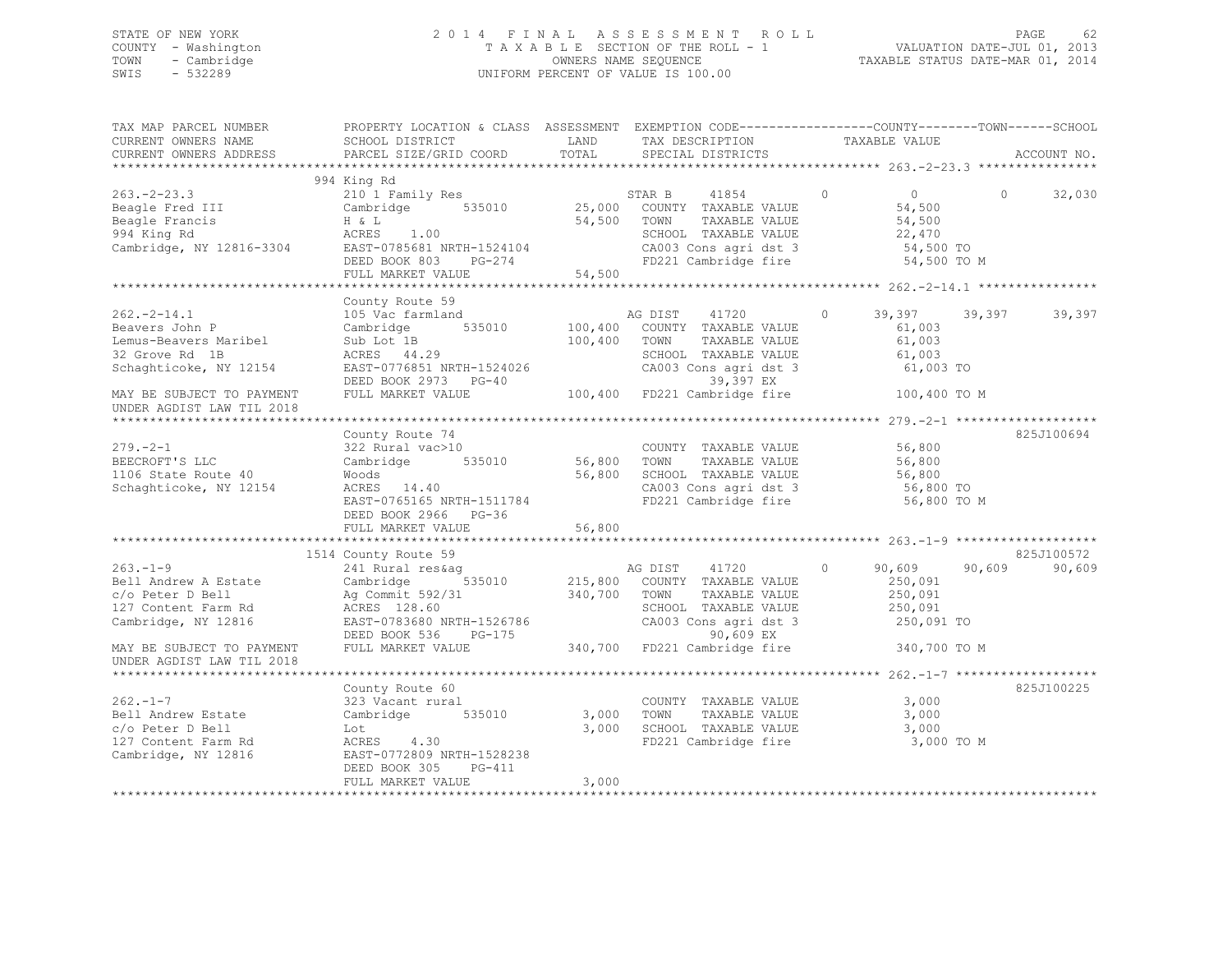### STATE OF NEW YORK 2 0 1 4 F I N A L A S S E S S M E N T R O L L PAGE 63 COUNTY - Washington T A X A B L E SECTION OF THE ROLL - 1 VALUATION DATE-JUL 01, 2013 TOWN - Cambridge OWNERS NAME SEQUENCE TAXABLE STATUS DATE-MAR 01, 2014 SWIS - 532289 UNIFORM PERCENT OF VALUE IS 100.00

| TAX MAP PARCEL NUMBER<br>CURRENT OWNERS NAME<br>CURRENT OWNERS ADDRESS                            | PROPERTY LOCATION & CLASS ASSESSMENT EXEMPTION CODE---------------COUNTY-------TOWN-----SCHOOL<br>SCHOOL DISTRICT<br>PARCEL SIZE/GRID COORD                                                                                                | LAND<br>TOTAL                | TAX DESCRIPTION<br>SPECIAL DISTRICTS                                                                                                                                                                                                         | TAXABLE VALUE                                                                                                                                                                |                                                                              | ACCOUNT NO.                                          |
|---------------------------------------------------------------------------------------------------|--------------------------------------------------------------------------------------------------------------------------------------------------------------------------------------------------------------------------------------------|------------------------------|----------------------------------------------------------------------------------------------------------------------------------------------------------------------------------------------------------------------------------------------|------------------------------------------------------------------------------------------------------------------------------------------------------------------------------|------------------------------------------------------------------------------|------------------------------------------------------|
|                                                                                                   |                                                                                                                                                                                                                                            |                              |                                                                                                                                                                                                                                              |                                                                                                                                                                              |                                                                              |                                                      |
| $263 - 2 - 25$<br>Benamati David<br>Benamati Kristen L<br>1241 King Rd<br>Cambridge, NY 12816     | 1241 King Rd<br>210 1 Family Res<br>Cambridge 535010<br>House & Land<br>ACRES 9.94<br>9.94<br>EAST-0785467 NRTH-1525638<br>DRED BOOK 3353<br>LAST-0/8546/ NRTH-1525638<br>DEED BOOK 3250 PG-254<br>FULL MARKET WALLER<br>FULL MARKET VALUE | 269,500<br>269,500           | STAR B 41854<br>56,800 COUNTY TAXABLE VALUE<br>TOWN<br>TAXABLE VALUE<br>SCHOOL TAXABLE VALUE<br>CA003 Cons agri dst 3<br>FD221 Cambridge fire                                                                                                | $\circ$<br>$\overline{0}$<br>269,500<br>269,500<br>237,470<br>269,500 то<br>269,500 то м                                                                                     | $\Omega$                                                                     | 825J100608<br>32,030                                 |
|                                                                                                   |                                                                                                                                                                                                                                            |                              |                                                                                                                                                                                                                                              |                                                                                                                                                                              |                                                                              |                                                      |
| $246. - 1 - 38$<br>Bengle Bruce<br>80 Gillis Rd<br>Greenwich, NY 12834                            | 80 Gillis Rd<br>210 1 Family Res<br>533401<br>Greenwich<br>Tra & Lot<br>FRNT 280.00 DPTH 235.00<br>ACRES 0.63<br>EAST-0767324 NRTH-1537948<br>DEED BOOK 660<br>PG-171<br>FULL MARKET VALUE                                                 |                              | VET WAR C 41122<br>25,000 VET WAR T 41123<br>41802<br>50,300 AGED-CO<br>AGED-TOWN 41803<br>STAR EN<br>41834<br>COUNTY TAXABLE VALUE<br>TOWN<br>TAXABLE VALUE<br>50,300 SCHOOL TAXABLE VALUE<br>CA003 Cons agri dst 3<br>FD221 Cambridge fire | $\circ$<br>7,545<br>$\Omega$<br>$\sim$ 0<br>$\circ$<br>12,827<br>$\Omega$<br>$\sim$ 0 $\sim$<br>$\circ$<br>$\overline{0}$<br>29,928<br>38,479<br>$\overline{0}$<br>50,300 TO | $\circ$<br>7,545<br>$\overline{0}$<br>4,276<br>$\overline{0}$<br>50,300 TO M | 825J100226<br>0<br>0<br>$\circ$<br>$\circ$<br>50,300 |
|                                                                                                   | 31 Coila Rd                                                                                                                                                                                                                                |                              |                                                                                                                                                                                                                                              |                                                                                                                                                                              |                                                                              | 825J100218                                           |
| $255. - 2 - 6$<br>Bentley Jeffrey C<br>Bentley Kathryn J<br>31 Coila Rd                           | 210 1 Family Res<br>Cambridge 535010<br>Cambridge, NY 12816 EAST-0787397 NRTH-1531320<br>DEED BOOK 2221 PG-3<br>FULL MARKET VALUE                                                                                                          | 224,900 TOWN<br>224,900      | STAR B<br>41854<br>25,000 COUNTY TAXABLE VALUE<br>TAXABLE VALUE<br>SCHOOL TAXABLE VALUE<br>FD221 Cambridge fire                                                                                                                              | $\overline{0}$<br>$\circ$<br>224,900<br>224,900<br>192,870                                                                                                                   | $\Omega$<br>224,900 TO M                                                     | 32,030                                               |
|                                                                                                   |                                                                                                                                                                                                                                            |                              |                                                                                                                                                                                                                                              |                                                                                                                                                                              |                                                                              |                                                      |
| $280. - 1 - 6$<br>280.-1<br>Berner Mary M<br>HC70 Box 122<br>Davis, WV 26260                      | 173 Belle Rd<br>210 1 Family Res<br>Cambridge 535010<br>$H \& L$<br>5.61<br>ACRES<br>EAST-0774311 NRTH-1512156<br>DEED BOOK 1765 PG-193<br>FULL MARKET VALUE                                                                               | 52,500<br>190,400<br>190,400 | COUNTY TAXABLE VALUE<br>TAXABLE VALUE<br>TOWN<br>SCHOOL TAXABLE VALUE<br>CA003 Cons agri dst 3<br>FD221 Cambridge fire                                                                                                                       | 190,400<br>190,400<br>190,400<br>190,400 TO                                                                                                                                  | 190,400 TO M                                                                 | 825J100470                                           |
|                                                                                                   |                                                                                                                                                                                                                                            |                              |                                                                                                                                                                                                                                              |                                                                                                                                                                              |                                                                              |                                                      |
| $288. - 1 - 12.4$<br>Bersaw Maureen E<br>Battistoni Richard J<br>53 South Rd<br>Buskirk, NY 12028 | 53 South Rd<br>210 1 Family Res<br>Cambridge 535010<br>House & Land<br>ACRES 2.00<br>EAST-0768758 NRTH-1501375<br>DEED BOOK 931 PG-47<br>FULL MARKET VALUE                                                                                 | 182,000 TOWN<br>182,000      | STAR EN<br>41834<br>29,000 COUNTY TAXABLE VALUE<br>TAXABLE VALUE<br>SCHOOL TAXABLE VALUE<br>CA003 Cons agri dst 3<br>FD221 Cambridge fire                                                                                                    | $\circ$<br>$\overline{0}$<br>182,000<br>182,000<br>113,450<br>182,000 TO                                                                                                     | $\circ$<br>182,000 TO M                                                      | 68,550                                               |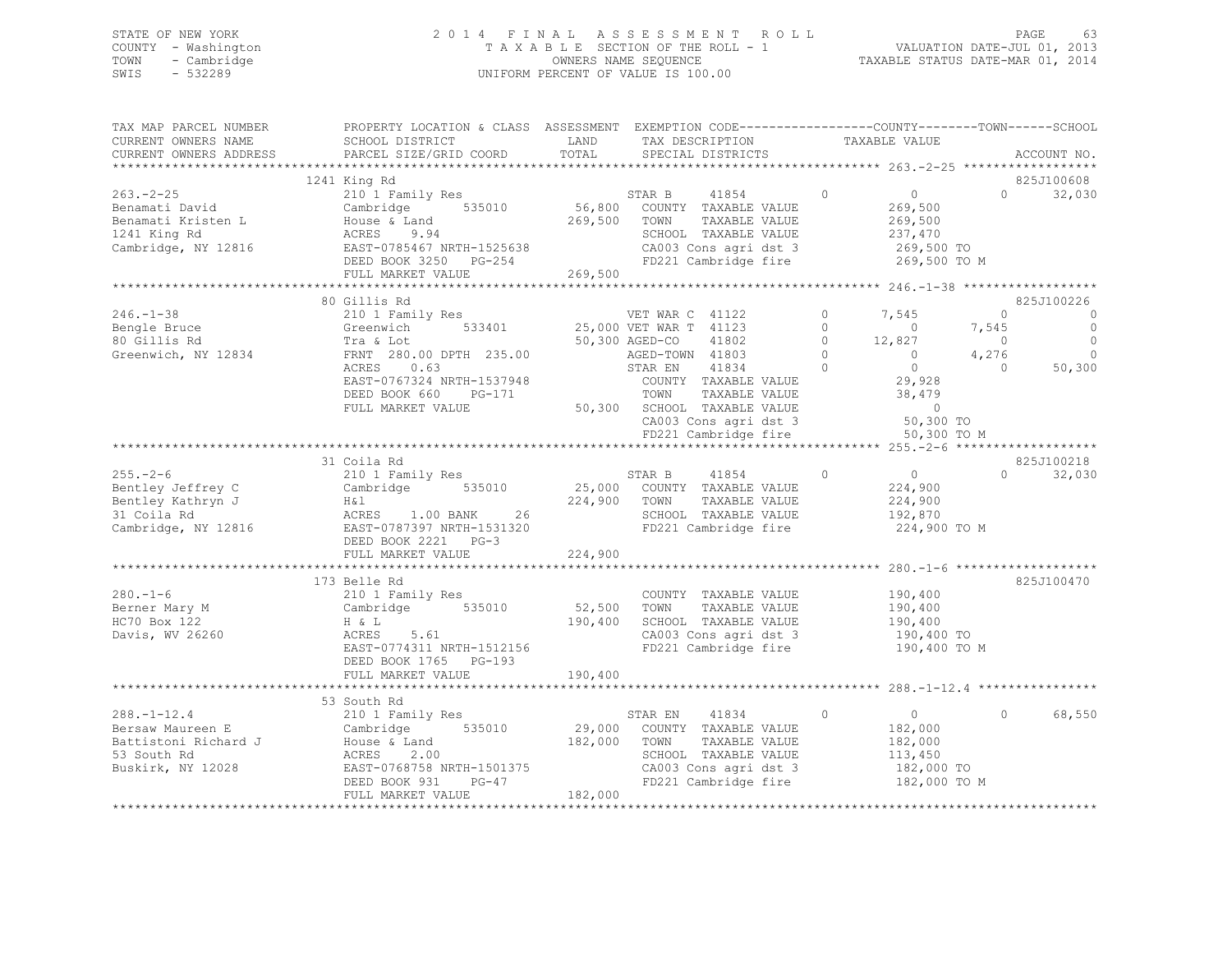### STATE OF NEW YORK 2 0 1 4 F I N A L A S S E S S M E N T R O L L PAGE 64 COUNTY - Washington T A X A B L E SECTION OF THE ROLL - 1 VALUATION DATE-JUL 01, 2013 TOWN - Cambridge OWNERS NAME SEQUENCE TAXABLE STATUS DATE-MAR 01, 2014 SWIS - 532289 UNIFORM PERCENT OF VALUE IS 100.00

| TAX MAP PARCEL NUMBER                                    | PROPERTY LOCATION & CLASS ASSESSMENT EXEMPTION CODE----------------COUNTY-------TOWN-----SCHOOL                                                                                                                                                         |         |                                                                                                                                                                                                                                                                                                                                                                                                                                                                                   |                               |                                 |
|----------------------------------------------------------|---------------------------------------------------------------------------------------------------------------------------------------------------------------------------------------------------------------------------------------------------------|---------|-----------------------------------------------------------------------------------------------------------------------------------------------------------------------------------------------------------------------------------------------------------------------------------------------------------------------------------------------------------------------------------------------------------------------------------------------------------------------------------|-------------------------------|---------------------------------|
| CURRENT OWNERS NAME                                      | SCHOOL DISTRICT                                                                                                                                                                                                                                         | LAND    |                                                                                                                                                                                                                                                                                                                                                                                                                                                                                   |                               |                                 |
| CURRENT OWNERS ADDRESS                                   | PARCEL SIZE/GRID COORD                                                                                                                                                                                                                                  | TOTAL   | $\begin{tabular}{ll} \multicolumn{2}{c}{\begin{tabular}{lcccc} \multicolumn{2}{c}{\textbf{1}} & \multicolumn{2}{c}{\textbf{1}} & \multicolumn{2}{c}{\textbf{1}} & \multicolumn{2}{c}{\textbf{1}} & \multicolumn{2}{c}{\textbf{1}} & \multicolumn{2}{c}{\textbf{1}} & \multicolumn{2}{c}{\textbf{1}} & \multicolumn{2}{c}{\textbf{1}} & \multicolumn{2}{c}{\textbf{1}} & \multicolumn{2}{c}{\textbf{1}} & \multicolumn{2}{c}{\textbf{1}} & \multicolumn{2}{c}{\textbf{1}} & \mult$ |                               | ACCOUNT NO.                     |
|                                                          |                                                                                                                                                                                                                                                         |         |                                                                                                                                                                                                                                                                                                                                                                                                                                                                                   |                               |                                 |
|                                                          | County Route 59                                                                                                                                                                                                                                         |         |                                                                                                                                                                                                                                                                                                                                                                                                                                                                                   |                               | 825J100428                      |
| $262 - 1 - 15$                                           | 312 Vac w/imprv                                                                                                                                                                                                                                         |         | COUNTY TAXABLE VALUE 31,700                                                                                                                                                                                                                                                                                                                                                                                                                                                       |                               |                                 |
|                                                          |                                                                                                                                                                                                                                                         |         |                                                                                                                                                                                                                                                                                                                                                                                                                                                                                   | 31,700                        |                                 |
| Bethel Timothy F<br>Bethel Dolores M<br>Bethel Dolores M |                                                                                                                                                                                                                                                         |         |                                                                                                                                                                                                                                                                                                                                                                                                                                                                                   |                               |                                 |
| 1019 County Route 59                                     |                                                                                                                                                                                                                                                         |         |                                                                                                                                                                                                                                                                                                                                                                                                                                                                                   | 31,700<br>31,700<br>31,700 TO |                                 |
| Cambridge, NY 12816                                      |                                                                                                                                                                                                                                                         |         | CA003 Cons agri dst 3 31,700 TO<br>FD221 Cambridge fire 31,700 TO M                                                                                                                                                                                                                                                                                                                                                                                                               |                               |                                 |
|                                                          | 312 Vac w/imprv<br>Cambridge 535010 28,700 TOWN TAXABLE VALUE<br>Sub Lot 2 31,700 SCHOOL TAXABLE VALUE<br>Ag Commit 705/125 21,700 SCHOOL TAXABLE VALUE<br>AGRES 7.19 FD221 Cambridge fire<br>EAST-0774839 NRTH-1520161                                 |         |                                                                                                                                                                                                                                                                                                                                                                                                                                                                                   |                               |                                 |
|                                                          |                                                                                                                                                                                                                                                         |         |                                                                                                                                                                                                                                                                                                                                                                                                                                                                                   |                               |                                 |
|                                                          | DEED BOOK 2378 PG-338                                                                                                                                                                                                                                   |         |                                                                                                                                                                                                                                                                                                                                                                                                                                                                                   |                               |                                 |
|                                                          | FULL MARKET VALUE                                                                                                                                                                                                                                       | 31,700  |                                                                                                                                                                                                                                                                                                                                                                                                                                                                                   |                               |                                 |
|                                                          |                                                                                                                                                                                                                                                         |         |                                                                                                                                                                                                                                                                                                                                                                                                                                                                                   |                               |                                 |
|                                                          | 1019 County Route 59                                                                                                                                                                                                                                    |         |                                                                                                                                                                                                                                                                                                                                                                                                                                                                                   |                               |                                 |
|                                                          | 262.-1-15.2<br>Bethel Timothy F<br>Bethel Dolores M<br>1019 County Route 59<br>Cambridge, NY 12816<br>210 1 Family Res<br>210 1 Family Res<br>535010<br>210 1 Family Res<br>535010<br>2210 42,400 COUNTY TAXABLE VALUE<br>24,300 TOWN TAXABLE VALUE<br> |         |                                                                                                                                                                                                                                                                                                                                                                                                                                                                                   | $\overline{0}$                | $\Omega$<br>32,030              |
|                                                          |                                                                                                                                                                                                                                                         |         |                                                                                                                                                                                                                                                                                                                                                                                                                                                                                   | 184,300<br>184,300            |                                 |
|                                                          |                                                                                                                                                                                                                                                         |         |                                                                                                                                                                                                                                                                                                                                                                                                                                                                                   |                               |                                 |
|                                                          |                                                                                                                                                                                                                                                         |         |                                                                                                                                                                                                                                                                                                                                                                                                                                                                                   | 152,270                       |                                 |
|                                                          |                                                                                                                                                                                                                                                         |         |                                                                                                                                                                                                                                                                                                                                                                                                                                                                                   | 184,300 TO<br>184,300 TO M    |                                 |
|                                                          |                                                                                                                                                                                                                                                         |         |                                                                                                                                                                                                                                                                                                                                                                                                                                                                                   |                               |                                 |
|                                                          | FULL MARKET VALUE                                                                                                                                                                                                                                       | 184,300 |                                                                                                                                                                                                                                                                                                                                                                                                                                                                                   |                               |                                 |
|                                                          |                                                                                                                                                                                                                                                         |         |                                                                                                                                                                                                                                                                                                                                                                                                                                                                                   |                               |                                 |
|                                                          | County Route 59                                                                                                                                                                                                                                         |         |                                                                                                                                                                                                                                                                                                                                                                                                                                                                                   |                               |                                 |
| $262. -1 - 15.3$                                         |                                                                                                                                                                                                                                                         |         |                                                                                                                                                                                                                                                                                                                                                                                                                                                                                   | $\circ$<br>38,098 38,098      | 38,098                          |
|                                                          |                                                                                                                                                                                                                                                         |         |                                                                                                                                                                                                                                                                                                                                                                                                                                                                                   | 46,902                        |                                 |
| Bethel Timothy F<br>Bethel Dolores M<br>Bethel Dolores M |                                                                                                                                                                                                                                                         |         |                                                                                                                                                                                                                                                                                                                                                                                                                                                                                   |                               |                                 |
|                                                          |                                                                                                                                                                                                                                                         |         |                                                                                                                                                                                                                                                                                                                                                                                                                                                                                   |                               |                                 |
| 1019 County Route 59                                     |                                                                                                                                                                                                                                                         |         |                                                                                                                                                                                                                                                                                                                                                                                                                                                                                   |                               |                                 |
| Cambridge, NY 12816                                      |                                                                                                                                                                                                                                                         |         |                                                                                                                                                                                                                                                                                                                                                                                                                                                                                   |                               |                                 |
|                                                          | Vac Land and a set of the set of the set of the set of the set of the set of the set of the set of the set of the set of the set of the set of the set of the set of the set of the set of the set of the set of the set of th                          |         |                                                                                                                                                                                                                                                                                                                                                                                                                                                                                   |                               |                                 |
| MAY BE SUBJECT TO PAYMENT                                |                                                                                                                                                                                                                                                         |         |                                                                                                                                                                                                                                                                                                                                                                                                                                                                                   | 85,000 TO M                   |                                 |
| UNDER AGDIST LAW TIL 2018                                |                                                                                                                                                                                                                                                         |         |                                                                                                                                                                                                                                                                                                                                                                                                                                                                                   |                               |                                 |
|                                                          |                                                                                                                                                                                                                                                         |         |                                                                                                                                                                                                                                                                                                                                                                                                                                                                                   |                               |                                 |
|                                                          | Brownell Rd                                                                                                                                                                                                                                             |         |                                                                                                                                                                                                                                                                                                                                                                                                                                                                                   |                               | 825J102041                      |
| $270. - 1 - 33.3$                                        | 314 Rural vac<10                                                                                                                                                                                                                                        |         | COUNTY TAXABLE VALUE 22,000                                                                                                                                                                                                                                                                                                                                                                                                                                                       |                               |                                 |
|                                                          | Betjemann Kathleen M Cambridge 535010                                                                                                                                                                                                                   |         |                                                                                                                                                                                                                                                                                                                                                                                                                                                                                   |                               |                                 |
| Leschik Laura P                                          | Vac Land                                                                                                                                                                                                                                                |         | 22,000 TOWN TAXABLE VALUE $22,000$ SCHOOL TAXABLE VALUE $22,000$ $22,000$ $22,000$ $22,000$ $22,000$                                                                                                                                                                                                                                                                                                                                                                              |                               |                                 |
| 126 Brownell Rd                                          | Lot 1                                                                                                                                                                                                                                                   |         |                                                                                                                                                                                                                                                                                                                                                                                                                                                                                   |                               |                                 |
| Cambridge, NY 12816                                      | and $3.60$<br>ACRES                                                                                                                                                                                                                                     |         | CA003 Cons agri dst 3 22,000 TO<br>FD221 Cambridge fire 22,000 TO M                                                                                                                                                                                                                                                                                                                                                                                                               |                               |                                 |
|                                                          | EAST-0764423 NRTH-1518886                                                                                                                                                                                                                               |         |                                                                                                                                                                                                                                                                                                                                                                                                                                                                                   |                               |                                 |
|                                                          | DEED BOOK 921<br>PG-309                                                                                                                                                                                                                                 |         |                                                                                                                                                                                                                                                                                                                                                                                                                                                                                   |                               |                                 |
|                                                          | FULL MARKET VALUE                                                                                                                                                                                                                                       | 22,000  |                                                                                                                                                                                                                                                                                                                                                                                                                                                                                   |                               |                                 |
|                                                          |                                                                                                                                                                                                                                                         |         |                                                                                                                                                                                                                                                                                                                                                                                                                                                                                   |                               |                                 |
|                                                          | 126 Brownell Rd                                                                                                                                                                                                                                         |         |                                                                                                                                                                                                                                                                                                                                                                                                                                                                                   |                               | 825J102042                      |
| $270. - 1 - 33.4$                                        | 210 1 Family Res                                                                                                                                                                                                                                        |         | STAR B 41854 0                                                                                                                                                                                                                                                                                                                                                                                                                                                                    | $\overline{0}$                | $\Omega$ and $\Omega$<br>32,030 |
|                                                          |                                                                                                                                                                                                                                                         |         |                                                                                                                                                                                                                                                                                                                                                                                                                                                                                   |                               |                                 |
|                                                          | 270.-1-33.4<br>Betjemann Kathleen M                        Cambridge            535010               40,000    COUNTY   TAXABLE VALUE<br>Leschik Laura P                              House & Land                                                      |         |                                                                                                                                                                                                                                                                                                                                                                                                                                                                                   | 270,800                       |                                 |
|                                                          | House & Land<br>Lot 2<br>ACRES 4.08                                                                                                                                                                                                                     |         |                                                                                                                                                                                                                                                                                                                                                                                                                                                                                   | 270,800                       |                                 |
| 126 Brownell Rd                                          | Lot 2<br>ACRES 4.08<br>EAST-0764341 NRTH-1518658<br>EAST-0764341 NRTH-1518658<br>FD221 Cambridge fire<br>Lot 2                                                                                                                                          |         |                                                                                                                                                                                                                                                                                                                                                                                                                                                                                   | 238,770<br>270,800 TO         |                                 |
| Cambridge, NY 12816                                      |                                                                                                                                                                                                                                                         |         |                                                                                                                                                                                                                                                                                                                                                                                                                                                                                   |                               |                                 |
|                                                          |                                                                                                                                                                                                                                                         |         |                                                                                                                                                                                                                                                                                                                                                                                                                                                                                   | 270,800 TO M                  |                                 |
|                                                          | DEED BOOK 681<br>$PG-121$                                                                                                                                                                                                                               |         |                                                                                                                                                                                                                                                                                                                                                                                                                                                                                   |                               |                                 |
|                                                          | FULL MARKET VALUE                                                                                                                                                                                                                                       | 270,800 |                                                                                                                                                                                                                                                                                                                                                                                                                                                                                   |                               |                                 |
|                                                          |                                                                                                                                                                                                                                                         |         |                                                                                                                                                                                                                                                                                                                                                                                                                                                                                   |                               |                                 |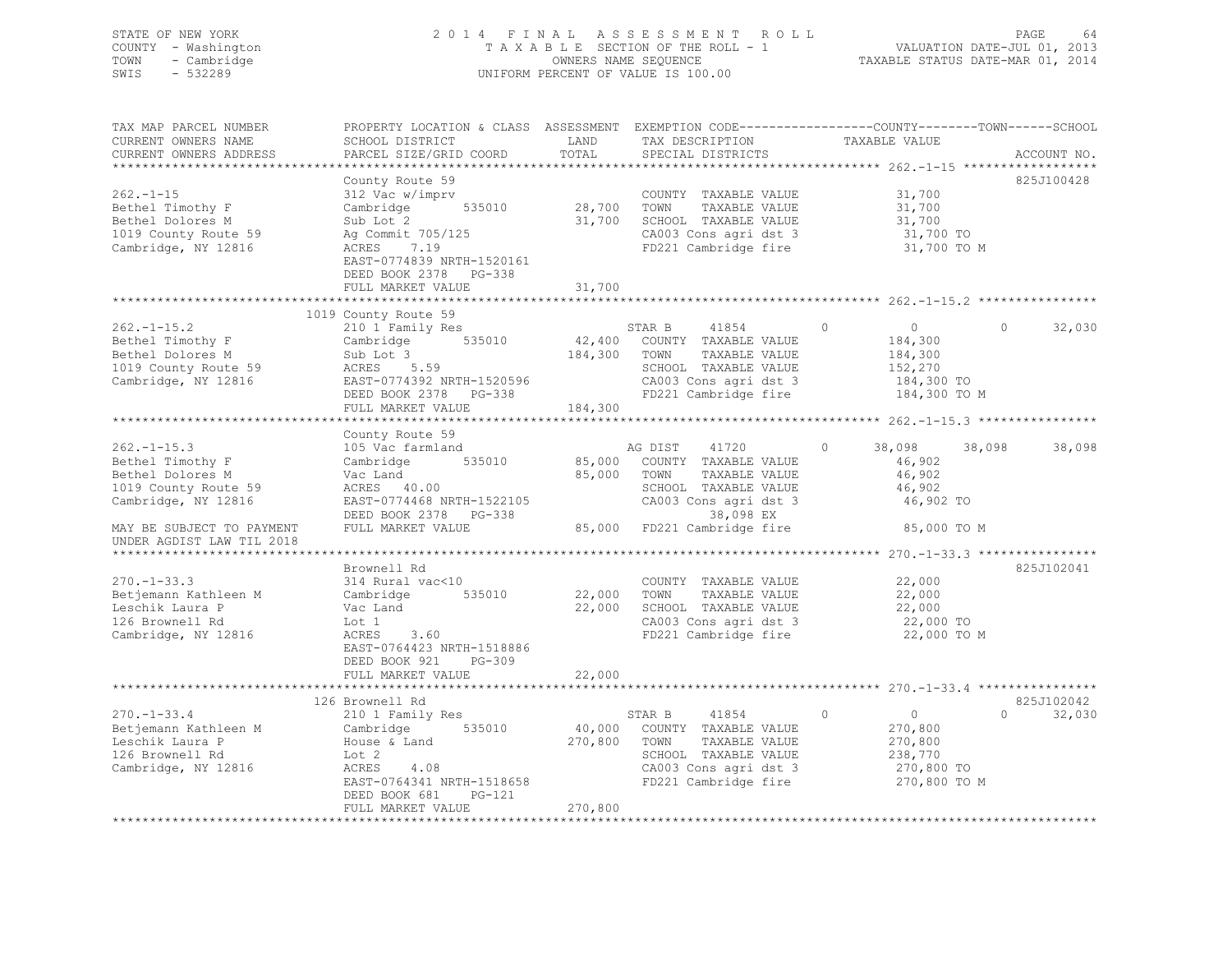### STATE OF NEW YORK 2 0 1 4 F I N A L A S S E S S M E N T R O L L PAGE 65 COUNTY - Washington T A X A B L E SECTION OF THE ROLL - 1 VALUATION DATE-JUL 01, 2013 TOWN - Cambridge OWNERS NAME SEQUENCE TAXABLE STATUS DATE-MAR 01, 2014 SWIS - 532289 UNIFORM PERCENT OF VALUE IS 100.00

| TAX MAP PARCEL NUMBER  |                                                              |                   |                                                                       | PROPERTY LOCATION & CLASS ASSESSMENT EXEMPTION CODE----------------COUNTY-------TOWN------SCHOOL                                                                                                                                                                                                                                              |                          |
|------------------------|--------------------------------------------------------------|-------------------|-----------------------------------------------------------------------|-----------------------------------------------------------------------------------------------------------------------------------------------------------------------------------------------------------------------------------------------------------------------------------------------------------------------------------------------|--------------------------|
| CURRENT OWNERS NAME    | SCHOOL DISTRICT                                              | LAND              | TAX DESCRIPTION                                                       | TAXABLE VALUE                                                                                                                                                                                                                                                                                                                                 |                          |
| CURRENT OWNERS ADDRESS | PARCEL SIZE/GRID COORD                                       | TOTAL             | SPECIAL DISTRICTS                                                     |                                                                                                                                                                                                                                                                                                                                               | ACCOUNT NO.              |
|                        | Brownell Rd                                                  |                   |                                                                       |                                                                                                                                                                                                                                                                                                                                               |                          |
| $270. - 1 - 38.4$      | 314 Rural vac<10                                             |                   | COUNTY TAXABLE VALUE                                                  | 40,300                                                                                                                                                                                                                                                                                                                                        |                          |
| Betjemann Kathleen M   | Cambridge 535010                                             | 40,300            | TOWN<br>TAXABLE VALUE                                                 | 40,300                                                                                                                                                                                                                                                                                                                                        |                          |
| Leschik Laura P        | lot 4                                                        | 40,300            | SCHOOL TAXABLE VALUE                                                  | 40,300                                                                                                                                                                                                                                                                                                                                        |                          |
| 126 Brownell Rd        | ACRES 8.58                                                   |                   |                                                                       | 40,300 TO                                                                                                                                                                                                                                                                                                                                     |                          |
| Cambridge, NY 12816    | EAST-0763812 NRTH-1517780                                    |                   | CA003 Cons agri dst 3<br>FD221 Cambridge fire                         | 40,300 TO M                                                                                                                                                                                                                                                                                                                                   |                          |
|                        | DEED BOOK 3270 PG-266                                        |                   |                                                                       |                                                                                                                                                                                                                                                                                                                                               |                          |
|                        | FULL MARKET VALUE                                            | 40,300            |                                                                       |                                                                                                                                                                                                                                                                                                                                               |                          |
|                        |                                                              |                   |                                                                       |                                                                                                                                                                                                                                                                                                                                               |                          |
|                        | King Rd/e Off                                                |                   |                                                                       |                                                                                                                                                                                                                                                                                                                                               | 8279900863               |
| $263 - 2 - 5$          | 330 Vacant comm                                              |                   | COUNTY TAXABLE VALUE                                                  | 80,000                                                                                                                                                                                                                                                                                                                                        |                          |
| BIEKO, LLC             | 535010<br>Cambridge                                          | 80,000            | TAXABLE VALUE<br>TOWN                                                 | 80,000                                                                                                                                                                                                                                                                                                                                        |                          |
| Frank Klebieko         | Vacant Lot                                                   | 80,000            | SCHOOL TAXABLE VALUE                                                  | 80,000                                                                                                                                                                                                                                                                                                                                        |                          |
| 689 Hillman Dr         | ACRES 19.70                                                  |                   | FD221 Cambridge fire                                                  | 80,000 TO M                                                                                                                                                                                                                                                                                                                                   |                          |
| Winchester, VA 22601   | EAST-0787156 NRTH-1527878                                    |                   |                                                                       |                                                                                                                                                                                                                                                                                                                                               |                          |
|                        | DEED BOOK 2798 PG-299                                        |                   |                                                                       |                                                                                                                                                                                                                                                                                                                                               |                          |
|                        | FULL MARKET VALUE                                            | 80,000            |                                                                       |                                                                                                                                                                                                                                                                                                                                               |                          |
|                        |                                                              |                   |                                                                       |                                                                                                                                                                                                                                                                                                                                               |                          |
|                        | 68 Sugar Maple Way                                           |                   |                                                                       |                                                                                                                                                                                                                                                                                                                                               |                          |
| $255. - 1 - 5.1$       | 210 1 Family Res                                             |                   | VETCOM CTS 41130                                                      | $0 \t 50,000$<br>45,000                                                                                                                                                                                                                                                                                                                       | 10,000                   |
| Birnbach Richard A     | Cambridge 535010                                             |                   | 35,000 VETDIS CTS 41140                                               | $0 \t 100,000$<br>90,000                                                                                                                                                                                                                                                                                                                      | 20,000                   |
| Birnbach Sharon S      | lot 1                                                        | 232,100 STAR B    | 41854                                                                 | $\Omega$<br>$\sim$ 0<br>$\overline{0}$                                                                                                                                                                                                                                                                                                        | 32,030                   |
| 68 Sugar Maple Way     | Road Maint Agmt 1961/23                                      |                   | COUNTY TAXABLE VALUE                                                  | 82,100                                                                                                                                                                                                                                                                                                                                        |                          |
| Cambridge, NY 12816    | ACRES<br>2.99                                                |                   | TOWN<br>TAXABLE VALUE                                                 | 97,100                                                                                                                                                                                                                                                                                                                                        |                          |
|                        | EAST-0782655 NRTH-1536276                                    |                   | SCHOOL TAXABLE VALUE<br>SCHOOL TAXABLE VALUE<br>CA005 Cons agri dst 5 | 170,070<br>232,100 TO                                                                                                                                                                                                                                                                                                                         |                          |
|                        | DEED BOOK 838<br>$PG-16$                                     |                   |                                                                       |                                                                                                                                                                                                                                                                                                                                               |                          |
|                        | FULL MARKET VALUE                                            |                   | 232,100 FD221 Cambridge fire                                          | 232,100 TO M                                                                                                                                                                                                                                                                                                                                  |                          |
|                        |                                                              |                   |                                                                       |                                                                                                                                                                                                                                                                                                                                               |                          |
|                        | 158 County Route 59A                                         |                   |                                                                       |                                                                                                                                                                                                                                                                                                                                               | 825J100299               |
| $279. - 2 - 11$        | 210 1 Family Res                                             |                   | COUNTY TAXABLE VALUE 104,300                                          |                                                                                                                                                                                                                                                                                                                                               |                          |
| Blakemore Lawrence S   | Cambridge 535010                                             | 25,400<br>104,300 | TAXABLE VALUE<br>TOWN                                                 | 104,300<br>104,300                                                                                                                                                                                                                                                                                                                            |                          |
| Blakemore Cynthia M    | House & Lot                                                  |                   | SCHOOL TAXABLE VALUE                                                  |                                                                                                                                                                                                                                                                                                                                               |                          |
| 110 County Route 59A   | ACRES 0.76                                                   |                   | CA003 Cons agri dst 3                                                 | 104,300 TO                                                                                                                                                                                                                                                                                                                                    |                          |
| Buskirk, NY 12028      | EAST-0769425 NRTH-1507045                                    |                   | FD221 Cambridge fire                                                  | 104,300 TO M                                                                                                                                                                                                                                                                                                                                  |                          |
|                        | DEED BOOK 2930 PG-37<br>FULL MARKET VALUE                    | 104,300           |                                                                       |                                                                                                                                                                                                                                                                                                                                               |                          |
|                        |                                                              |                   |                                                                       |                                                                                                                                                                                                                                                                                                                                               |                          |
|                        | 110 County Route 59A                                         |                   | 50 PCT OF VALUE USED FOR EXEMPTION PURPOSES                           |                                                                                                                                                                                                                                                                                                                                               | 825J100196               |
| $279. - 2 - 14.1$      | 242 Rurl res&rec                                             |                   | 41854                                                                 | $\overline{0}$ and $\overline{0}$ and $\overline{0}$ and $\overline{0}$ and $\overline{0}$ and $\overline{0}$ and $\overline{0}$ and $\overline{0}$ and $\overline{0}$ and $\overline{0}$ and $\overline{0}$ and $\overline{0}$ and $\overline{0}$ and $\overline{0}$ and $\overline{0}$ and $\overline{0}$ and $\overline{0}$ and<br>$\circ$ | 32,030<br>$\overline{0}$ |
| Blakemore Lawrence S   | Cambridge                                                    |                   | STAR B 41854<br>535010 140,000 VETCOM CTS 41130                       | 26,988<br>26,988<br>$\Omega$                                                                                                                                                                                                                                                                                                                  | 10,000                   |
| Blakemore Cynthia      |                                                              |                   | 215,900 COUNTY TAXABLE VALUE                                          | 188,912                                                                                                                                                                                                                                                                                                                                       |                          |
| 110 County Route 59A   | House & Lot<br>ACRES 90.60                                   |                   | TAXABLE VALUE<br>TOWN                                                 | 188,912                                                                                                                                                                                                                                                                                                                                       |                          |
| Buskirk, NY 12028      |                                                              |                   | SCHOOL TAXABLE VALUE                                                  |                                                                                                                                                                                                                                                                                                                                               |                          |
|                        | -------<br>EAST-0768391 NRTH-1506324<br>DEED BOOK 470 PG-480 |                   | CA003 Cons agri dst 3                                                 | 173,870<br>215,900 TO                                                                                                                                                                                                                                                                                                                         |                          |
|                        | FULL MARKET VALUE                                            |                   | 215,900 FD221 Cambridge fire 215,900 TO M                             |                                                                                                                                                                                                                                                                                                                                               |                          |
|                        |                                                              |                   |                                                                       |                                                                                                                                                                                                                                                                                                                                               |                          |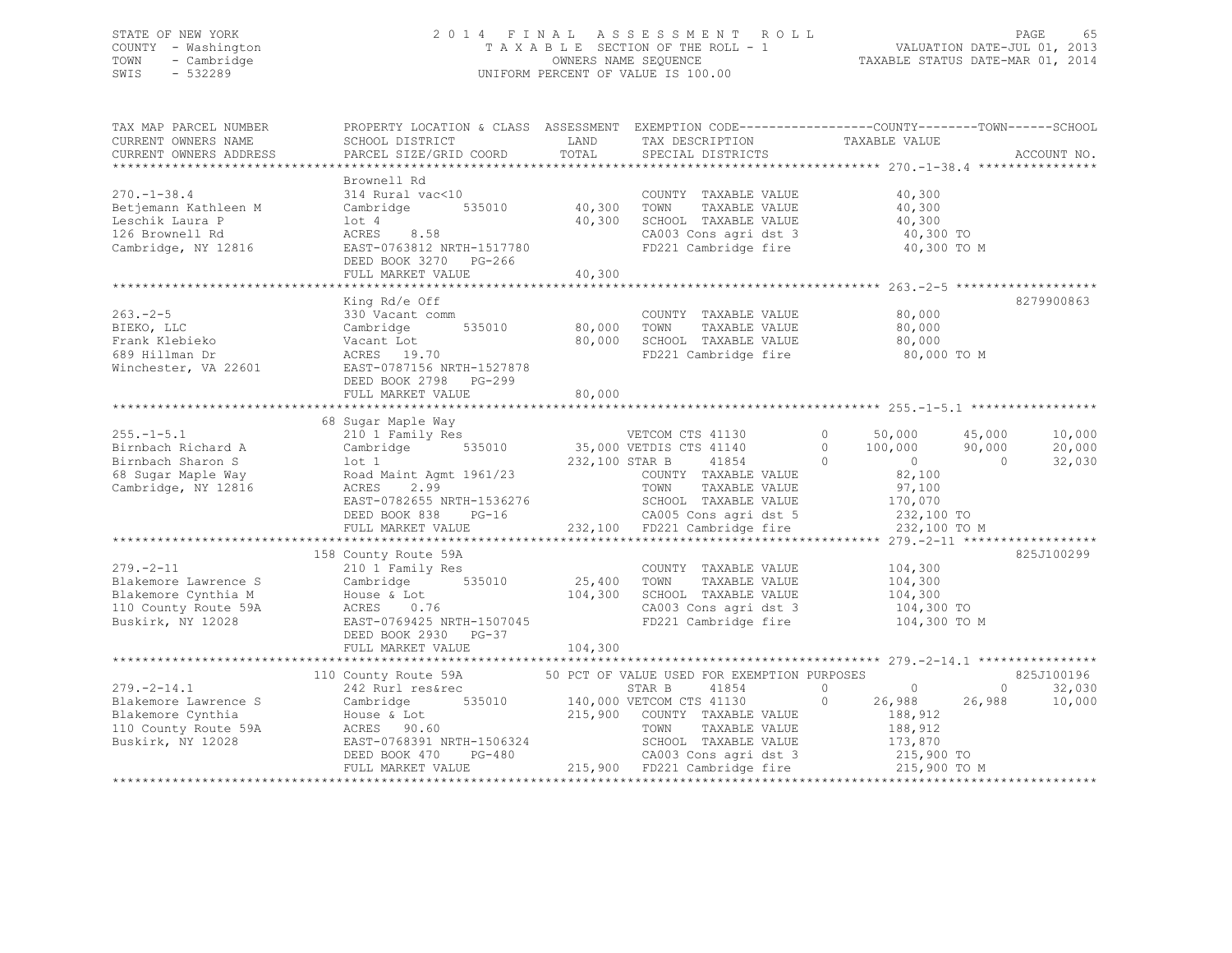### STATE OF NEW YORK 2 0 1 4 F I N A L A S S E S S M E N T R O L L PAGE 66 COUNTY - Washington T A X A B L E SECTION OF THE ROLL - 1 VALUATION DATE-JUL 01, 2013 TOWN - Cambridge OWNERS NAME SEQUENCE TAXABLE STATUS DATE-MAR 01, 2014 SWIS - 532289 UNIFORM PERCENT OF VALUE IS 100.00

| TAX MAP PARCEL NUMBER<br>CURRENT OWNERS NAME                                                                                                | PROPERTY LOCATION & CLASS ASSESSMENT EXEMPTION CODE---------------COUNTY-------TOWN-----SCHOOI<br>SCHOOL DISTRICT                                                                                | LAND<br>TOTAL              | TAX DESCRIPTION                                                                                                                                                               | TAXABLE VALUE                                                                                                 |                                                      |
|---------------------------------------------------------------------------------------------------------------------------------------------|--------------------------------------------------------------------------------------------------------------------------------------------------------------------------------------------------|----------------------------|-------------------------------------------------------------------------------------------------------------------------------------------------------------------------------|---------------------------------------------------------------------------------------------------------------|------------------------------------------------------|
| CURRENT OWNERS ADDRESS<br>*************************                                                                                         | PARCEL SIZE/GRID COORD                                                                                                                                                                           |                            | SPECIAL DISTRICTS                                                                                                                                                             |                                                                                                               | ACCOUNT NO.                                          |
| $280 - 2 - 15$<br>Bobear William<br>Bobear Laurie<br>102 Sproat Rd                                                                          | 7 Stage Rd<br>210 1 Family Res<br>535010<br>Cambridge<br>ACRES<br>3.20<br>EAST-0777821 NRTH-1505099<br>Valley Falls, NY 12185 DEED BOOK 3312 PG-19                                               | 48,500 TOWN<br>146,800     | COUNTY TAXABLE VALUE<br>TAXABLE VALUE<br>SCHOOL TAXABLE VALUE<br>CA003 Cons agri dst 3<br>FD221 Cambridge fire                                                                | 146,800<br>146,800<br>146,800<br>146,800 TO<br>146,800 TO M                                                   | 825J100228                                           |
|                                                                                                                                             | FULL MARKET VALUE<br>*****************************                                                                                                                                               | 146,800                    |                                                                                                                                                                               | ***************** 270.-1-9 *******************                                                                |                                                      |
| $270. - 1 - 9$<br>Bobinski Paul S<br>Bobinski Deborah A<br>33 Abbott St<br>Hoosick Falls, NY 12090                                          | 35 Darwin Rd<br>210 1 Family Res<br>Cambridge 535010<br>H & L<br>ACRES 1.40<br>EAST-0766085 NRTH-1518446<br>DEED BOOK 3104 PG-328<br>FULL MARKET VALUE                                           | 28,000<br>90,400<br>90,400 | COUNTY TAXABLE VALUE<br>TOWN<br>TAXABLE VALUE<br>SCHOOL TAXABLE VALUE<br>CA003 Cons agri dst 3<br>FD221 Cambridge fire                                                        | 90,400<br>90,400<br>90,400<br>90,400 TO<br>90,400 TO M                                                        | 825J100704                                           |
|                                                                                                                                             |                                                                                                                                                                                                  |                            |                                                                                                                                                                               |                                                                                                               |                                                      |
| $255. - 1 - 5$<br>Boehlke Heather<br>Konsul Matthew<br>81 Sugar Maple Way<br>PO Box 233<br>Cambridge, NY 12816<br>MAY BE SUBJECT TO PAYMENT | 81 Sugar Maple Way<br>242 Rurl res&rec<br>535010<br>Cambridge<br>Land & House<br>Rd maint agmt 1961/23<br>ACRES 27.78<br>EAST-0781726 NRTH-1535859<br>DEED BOOK 3106 PG-327<br>FULL MARKET VALUE | 109,700 STAR B<br>435,000  | AG DIST<br>41720<br>41854<br>COUNTY TAXABLE VALUE<br>TOWN<br>TAXABLE VALUE<br>SCHOOL TAXABLE VALUE<br>CA005 Cons agri dst 5<br>70,908 EX<br>435,000 FD221 Cambridge fire      | $\circ$<br>70,908<br>$\circ$<br>$\overline{0}$<br>364,092<br>364,092<br>332,062<br>364,092 TO<br>435,000 TO M | 825J100802<br>70,908<br>70,908<br>32,030<br>$\Omega$ |
| UNDER AGDIST LAW TIL 2018                                                                                                                   |                                                                                                                                                                                                  |                            |                                                                                                                                                                               |                                                                                                               |                                                      |
| $288. - 1 - 15.5$<br>Bowman Paul<br>Bowman Joanne<br>57 Durfee Rd<br>Buskirk, NY 12028                                                      | 57 Durfee Rd<br>242 Rurl res&rec<br>535010<br>Cambridge<br>Lot 5<br>ACRES 10.09 BANK<br>26<br>EAST-0766481 NRTH-1501859<br>DEED BOOK 772<br>$PG-12$<br>FULL MARKET VALUE                         | 288,500<br>288,500         | 41854<br>STAR B<br>59,200 COUNTY TAXABLE VALUE<br>TOWN<br>TAXABLE VALUE<br>SCHOOL TAXABLE VALUE<br>CA003 Cons agri dst 3<br>FD221 Cambridge fire                              | $\Omega$<br>$\overline{0}$<br>288,500<br>288,500<br>256,470<br>288,500 TO<br>288,500 TO M                     | 825J100978<br>32,030<br>$\cap$                       |
|                                                                                                                                             | 178 Belle Rd                                                                                                                                                                                     |                            |                                                                                                                                                                               |                                                                                                               |                                                      |
| $280. -1 - 7.4$<br>Braymer Kenneth D<br>Braymer Diane L<br>178 Belle Rd<br>Buskirk, NY 12028                                                | 210 1 Family Res<br>Cambridge<br>535010<br>$12/12/11$ appraisal<br>sub $1$ ot $#2$<br>ACRES<br>7.17<br>EAST-0774723 NRTH-1511544<br>$PG-23$<br>DEED BOOK 897<br>FULL MARKET VALUE                | 174,000                    | STAR EN<br>41834<br>53,700 VETCOM CTS 41130<br>174,000 COUNTY TAXABLE VALUE<br>TOWN<br>TAXABLE VALUE<br>SCHOOL TAXABLE VALUE<br>CA003 Cons agri dst 3<br>FD221 Cambridge fire | $\circ$<br>$\overline{0}$<br>43,500<br>$\Omega$<br>130,500<br>130,500<br>95,450<br>174,000 TO<br>174,000 TO M | 68,550<br>$\circ$<br>43,500<br>10,000                |
|                                                                                                                                             |                                                                                                                                                                                                  |                            |                                                                                                                                                                               |                                                                                                               |                                                      |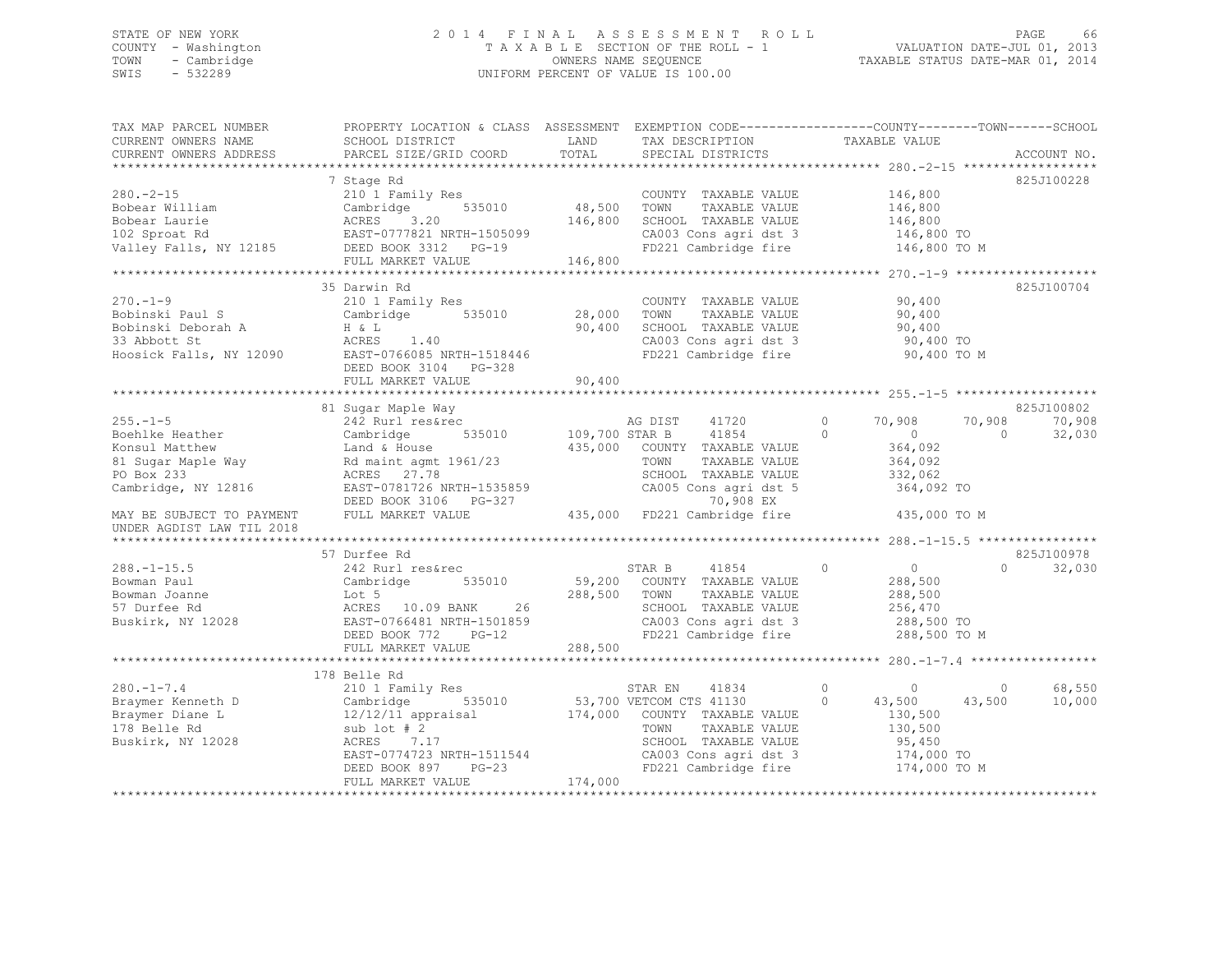### STATE OF NEW YORK 2 0 1 4 F I N A L A S S E S S M E N T R O L L PAGE 67 COUNTY - Washington T A X A B L E SECTION OF THE ROLL - 1 VALUATION DATE-JUL 01, 2013 TOWN - Cambridge OWNERS NAME SEQUENCE TAXABLE STATUS DATE-MAR 01, 2014 SWIS - 532289 UNIFORM PERCENT OF VALUE IS 100.00

| TAX MAP PARCEL NUMBER<br>CURRENT OWNERS NAME<br>CURRENT OWNERS ADDRESS                                  | PROPERTY LOCATION & CLASS ASSESSMENT EXEMPTION CODE----------------COUNTY-------TOWN-----SCHOOL<br>SCHOOL DISTRICT<br>PARCEL SIZE/GRID COORD                         | LAND<br>TOTAL                | TAX DESCRIPTION<br>SPECIAL DISTRICTS                                                                                    | TAXABLE VALUE                                                              | ACCOUNT NO.                    |
|---------------------------------------------------------------------------------------------------------|----------------------------------------------------------------------------------------------------------------------------------------------------------------------|------------------------------|-------------------------------------------------------------------------------------------------------------------------|----------------------------------------------------------------------------|--------------------------------|
|                                                                                                         |                                                                                                                                                                      |                              |                                                                                                                         |                                                                            |                                |
| $271 - 2 - 30.2$<br>Breault Alida Trustee<br>Dudich Katie Trustee<br>Elizabeth Breault<br>63 Wieqner Ln | Conley Rd<br>322 Rural vac>10<br>535010<br>Cambridge<br>ACRES 21.90<br>EAST-0774185 NRTH-1514612<br>DEED BOOK 3348 PG-242                                            | 68,700                       | AG DIST 41720<br>68,700 COUNTY TAXABLE VALUE<br>TOWN<br>TAXABLE VALUE<br>SCHOOL TAXABLE VALUE<br>CA003 Cons agri dst 3  | $\circ$<br>39,009<br>29,691<br>29,691<br>29,691<br>29,691 TO               | 39,009<br>39,009               |
| Troy, NY 12180                                                                                          | FULL MARKET VALUE                                                                                                                                                    | 68,700                       | 39,009 EX<br>FD221 Cambridge fire                                                                                       | 68,700 TO M                                                                |                                |
| MAY BE SUBJECT TO PAYMENT<br>UNDER AGDIST LAW TIL 2018<br>****************************                  |                                                                                                                                                                      |                              |                                                                                                                         |                                                                            |                                |
|                                                                                                         | 280 Conley Rd                                                                                                                                                        |                              |                                                                                                                         |                                                                            |                                |
| $271. - 2 - 30.1$<br>Breault Caleb<br>Breault Alida<br>280 Conley Rd<br>Cambridge, NY 12816             | 241 Rural res&aq<br>535010<br>Cambridge<br>House & Land<br>ACRES 12.77<br>EAST-0775235 NRTH-1515186                                                                  | 78,700<br>246,500            | COUNTY TAXABLE VALUE<br>TAXABLE VALUE<br>TOWN<br>SCHOOL TAXABLE VALUE<br>CA003 Cons agri dst 3<br>FD221 Cambridge fire  | 246,500<br>246,500<br>246,500<br>246,500 TO<br>246,500 TO M                |                                |
|                                                                                                         | DEED BOOK 3340 PG-136<br>FULL MARKET VALUE                                                                                                                           | 246,500                      |                                                                                                                         |                                                                            |                                |
|                                                                                                         |                                                                                                                                                                      |                              |                                                                                                                         |                                                                            |                                |
| $279. - 2 - 12$<br>Breault Kathleen A<br>170 County Route 59A<br>Buskirk, NY 12028                      | 170 County Route 59A<br>210 1 Family Res<br>535010<br>Cambridge<br>H & L<br>ACRES<br>4.50<br>EAST-0769599 NRTH-1506507<br>DEED BOOK 2527 PG-255<br>FULL MARKET VALUE | 42,500<br>179,400<br>179,400 | COUNTY TAXABLE VALUE<br>TOWN<br>TAXABLE VALUE<br>SCHOOL TAXABLE VALUE<br>CA003 Cons agri dst 3<br>FD221 Cambridge fire  | 179,400<br>179,400<br>179,400<br>179,400 TO<br>179,400 TO M                | 825L100206                     |
|                                                                                                         | *****************************                                                                                                                                        | ****************             |                                                                                                                         |                                                                            |                                |
| $263 - 2 - 17$<br>Breen Leonard G<br>Breen Kristin M                                                    | 915 Turnpike Rd<br>210 1 Family Res<br>535010<br>Cambridge<br>ACRES<br>2.40                                                                                          | 141,300                      | STAR B<br>41854<br>32,000 COUNTY TAXABLE VALUE<br>TOWN<br>TAXABLE VALUE                                                 | $\overline{0}$<br>$\circ$<br>141,300<br>141,300                            | 825J100656<br>$\cap$<br>32,030 |
| 915 Turnpike Rd<br>Cambridge, NY 12816                                                                  | EAST-0788995 NRTH-1523463<br>DEED BOOK 1781 PG-343<br>FULL MARKET VALUE                                                                                              | 141,300                      | SCHOOL TAXABLE VALUE<br>FD221 Cambridge fire                                                                            | 109,270<br>141,300 TO M                                                    |                                |
|                                                                                                         |                                                                                                                                                                      |                              |                                                                                                                         |                                                                            |                                |
|                                                                                                         | 21 Perry Ln                                                                                                                                                          |                              |                                                                                                                         |                                                                            | 825J100696                     |
| $255. - 1 - 13$<br>Brennan Eileen<br>21 Perry Ln<br>Cambridge, NY 12816                                 | 242 Rurl res&rec<br>Cambridge<br>535010<br>H & L<br>ACRES 12.00<br>EAST-0785660 NRTH-1531080<br>DEED BOOK 754<br>$PG-161$                                            | 200,000                      | STAR B<br>41854<br>61,000 COUNTY TAXABLE VALUE<br>TOWN<br>TAXABLE VALUE<br>SCHOOL TAXABLE VALUE<br>FD221 Cambridge fire | $\overline{0}$<br>$\circ$<br>200,000<br>200,000<br>167,970<br>200,000 TO M | $\cap$<br>32,030               |
|                                                                                                         | FULL MARKET VALUE                                                                                                                                                    | 200,000                      |                                                                                                                         |                                                                            |                                |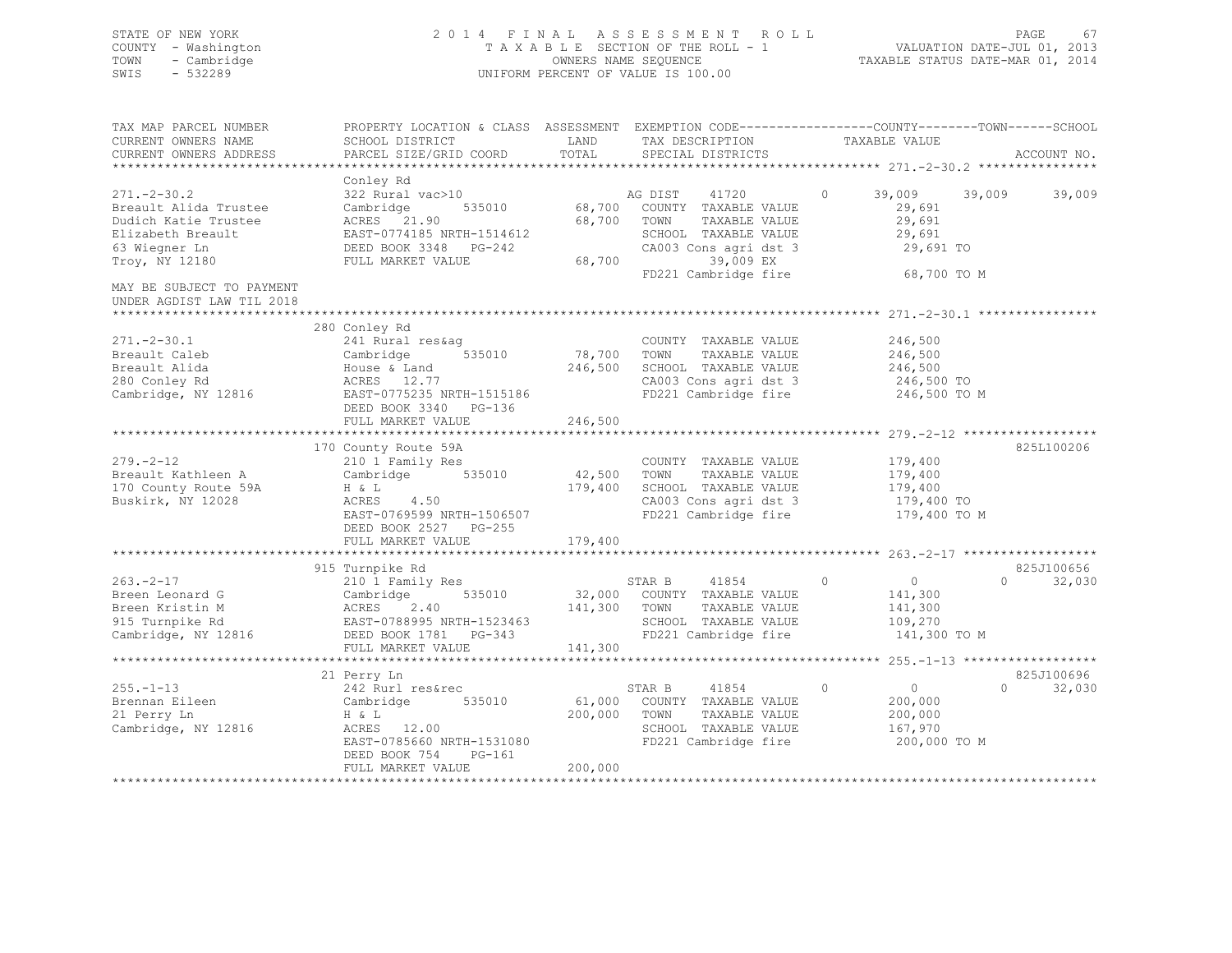| STATE OF NEW YORK<br>COUNTY - Washington<br>- Cambridge<br>TOWN<br>SWIS<br>$-532289$ |                                                                        |                             | 2014 FINAL ASSESSMENT ROLL<br>TAXABLE SECTION OF THE ROLL - 1<br>OWNERS NAME SEOUENCE<br>UNIFORM PERCENT OF VALUE IS 100.00 |               | -68<br>PAGE<br>VALUATION DATE-JUL 01, 2013<br>TAXABLE STATUS DATE-MAR 01, 2014 |
|--------------------------------------------------------------------------------------|------------------------------------------------------------------------|-----------------------------|-----------------------------------------------------------------------------------------------------------------------------|---------------|--------------------------------------------------------------------------------|
| TAX MAP PARCEL NUMBER<br>CURRENT OWNERS NAME<br>CURRENT OWNERS ADDRESS               | PROPERTY LOCATION & CLASS<br>SCHOOL DISTRICT<br>PARCEL SIZE/GRID COORD | ASSESSMENT<br>LAND<br>TOTAL | EXEMPTION CODE-----------------COUNTY-------TOWN------SCHOOL<br>TAX DESCRIPTION<br>SPECIAL DISTRICTS                        | TAXABLE VALUE | ACCOUNT NO.                                                                    |

|                                                                                                                        | 1061 County Route 60                                                                                                                                                                          |                                     |                 |                                                                                                                                      |         |                                                                              |              |            |
|------------------------------------------------------------------------------------------------------------------------|-----------------------------------------------------------------------------------------------------------------------------------------------------------------------------------------------|-------------------------------------|-----------------|--------------------------------------------------------------------------------------------------------------------------------------|---------|------------------------------------------------------------------------------|--------------|------------|
| $246. - 1 - 29.11$<br>Brice Ronald J<br>Brice Heather K<br>1061 County Route 60<br>Greenwich, NY 12834                 | 210 1 Family Res<br>Greenwich<br>533401 31,400<br>vac land<br>lot 1B<br>2.43 BANK 6<br>ACRES<br>EAST-0772103 NRTH-1542605<br>DEED BOOK 880<br>$PG-183$                                        | 122,300                             | STAR B<br>TOWN  | 41854<br>COUNTY TAXABLE VALUE<br>TAXABLE VALUE<br>SCHOOL TAXABLE VALUE<br>CA003 Cons agri dst 3<br>FD221 Cambridge fire              | $\circ$ | 0<br>122,300<br>122,300<br>90,270<br>122,300 TO<br>122,300 TO M              | $\mathbf{0}$ | 32,030     |
|                                                                                                                        | FULL MARKET VALUE                                                                                                                                                                             | 122,300                             |                 |                                                                                                                                      |         |                                                                              |              |            |
|                                                                                                                        |                                                                                                                                                                                               |                                     |                 |                                                                                                                                      |         |                                                                              |              |            |
| $263. -2 - 22.2$<br>Bridge Ashley S<br>Goldreyer Lucas A<br>888 King Rd<br>Cambridge, NY 12816                         | 888 King Rd<br>210 1 Family Res<br>535010 30,000<br>Cambridge<br>Filed subdivision 20A-108 130,000<br>FRNT 357.00 DPTH<br>ACRES<br>2.67<br>EAST-0783978 NRTH-1522183<br>DEED BOOK 2967 PG-147 |                                     | STAR B<br>TOWN  | 41854<br>COUNTY TAXABLE VALUE<br>TAXABLE VALUE<br>SCHOOL TAXABLE VALUE<br>CA003 Cons agri dst 3<br>FD221 Cambridge fire              | $\circ$ | $\overline{0}$<br>130,000<br>130,000<br>97,970<br>130,000 TO<br>130,000 TO M | $\Omega$     | 32,030     |
|                                                                                                                        |                                                                                                                                                                                               |                                     |                 |                                                                                                                                      |         |                                                                              |              |            |
|                                                                                                                        | King Rd                                                                                                                                                                                       |                                     |                 |                                                                                                                                      |         |                                                                              |              | 825J100453 |
| $263. - 2 - 22$<br>Bridge Jonathon<br>Bridge Judith<br>910 King Rd<br>Cambridge, NY 12816<br>MAY BE SUBJECT TO PAYMENT | 105 Vac farmland<br>535010 100,100<br>Cambridge<br>ACRES 53.41<br>EAST-0783989 NRTH-1521634<br>DEED BOOK 927<br>$PG-182$<br>FULL MARKET VALUE                                                 | 100,100<br>100,100                  | AG DIST<br>TOWN | 41720<br>COUNTY TAXABLE VALUE<br>TAXABLE VALUE<br>SCHOOL TAXABLE VALUE<br>CA003 Cons agri dst 3<br>61,789 EX<br>FD221 Cambridge fire | $\circ$ | 61,789<br>38,311<br>38,311<br>38,311<br>38,311 TO<br>100,100 TO M            | 61,789       | 61,789     |
| UNDER AGDIST LAW TIL 2018                                                                                              |                                                                                                                                                                                               |                                     |                 |                                                                                                                                      |         |                                                                              |              |            |
|                                                                                                                        |                                                                                                                                                                                               |                                     |                 |                                                                                                                                      |         |                                                                              |              |            |
| $263. -2 - 22.1$                                                                                                       | 910 King Rd<br>241 Rural res&aq                                                                                                                                                               |                                     | AG DIST         | 41720                                                                                                                                | $\circ$ | 62,461                                                                       | 62,461       | 62,461     |
| Bridge Jonathon<br>Bridge Judith<br>910 King Rd<br>Cambridge, NY 12816<br>MAY BE SUBJECT TO PAYMENT                    | 535010<br>Cambridge<br>ACRES 20.82<br>EAST-0785014 NRTH-1521983<br>DEED BOOK 927<br>PG-182<br>FULL MARKET VALUE                                                                               | 78,000 STAR B<br>241,500<br>241,500 | TOWN            | 41854<br>COUNTY TAXABLE VALUE<br>TAXABLE VALUE<br>SCHOOL TAXABLE VALUE<br>CA003 Cons agri dst 3<br>62,461 EX                         | $\circ$ | $\sim$ 0 $\sim$<br>179,039<br>179,039<br>147,009<br>179,039 TO               | $\Omega$     | 32,030     |
| UNDER AGDIST LAW TIL 2018                                                                                              |                                                                                                                                                                                               |                                     |                 | FD221 Cambridge fire                                                                                                                 |         | 241,500 TO M                                                                 |              |            |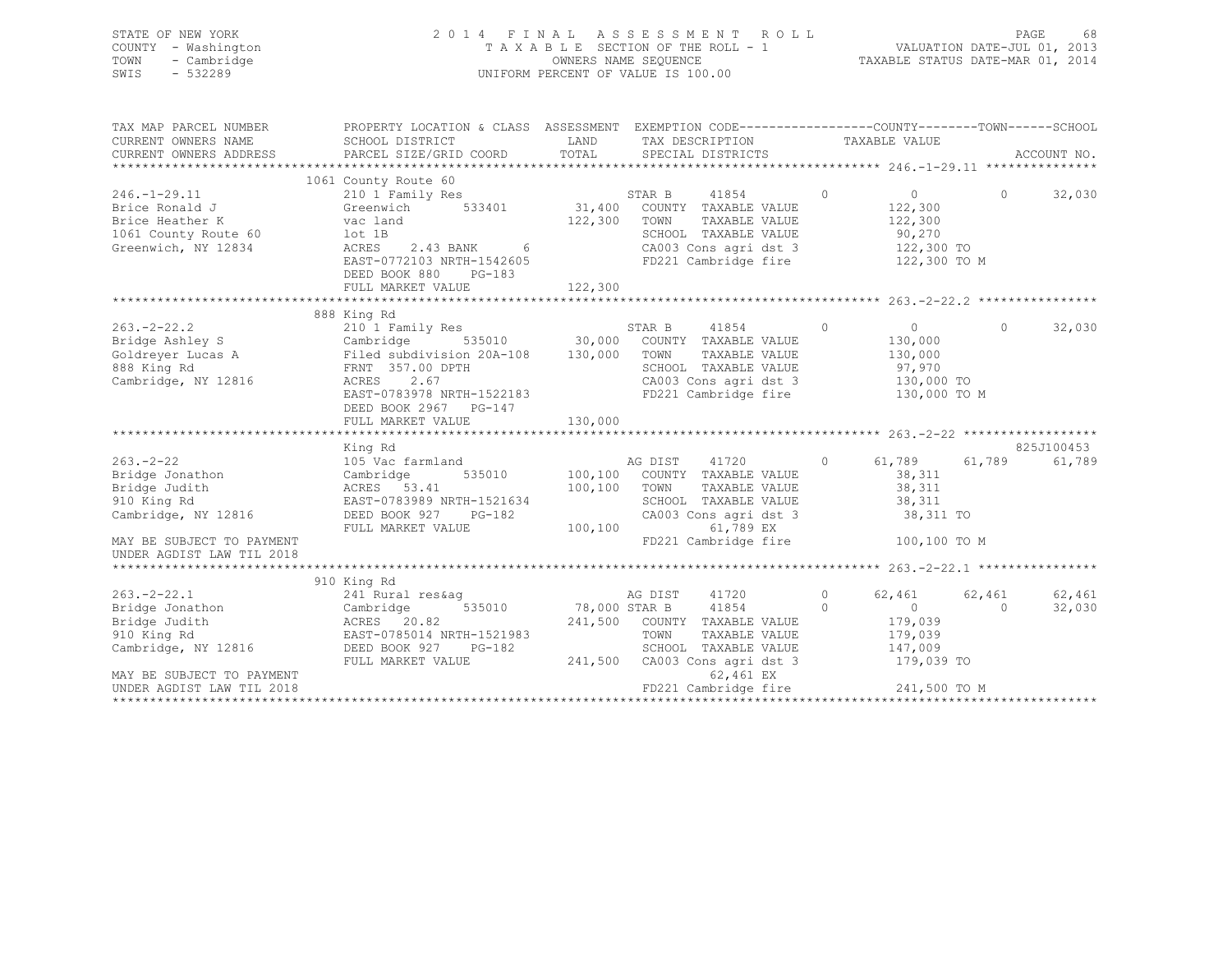| STATE OF NEW YORK<br>- Washington<br>COUNTY<br>- Cambridge<br>TOWN<br>SWIS<br>$-532289$ | ASSESSMENT ROLL<br>2014 FINAL<br>T A X A B L E SECTION OF THE ROLL - 1<br>OWNERS NAME SEOUENCE<br>UNIFORM PERCENT OF VALUE IS 100.00 |        |            |         |                                                              |   | TAXABLE STATUS DATE-MAR 01, 2014 | <b>PAGE</b><br>VALUATION DATE-JUL 01, 2013 | 69          |
|-----------------------------------------------------------------------------------------|--------------------------------------------------------------------------------------------------------------------------------------|--------|------------|---------|--------------------------------------------------------------|---|----------------------------------|--------------------------------------------|-------------|
|                                                                                         |                                                                                                                                      |        |            |         |                                                              |   |                                  |                                            |             |
| TAX MAP PARCEL NUMBER                                                                   | PROPERTY LOCATION & CLASS                                                                                                            |        | ASSESSMENT |         | EXEMPTION CODE-----------------COUNTY-------TOWN------SCHOOL |   |                                  |                                            |             |
| CURRENT OWNERS NAME                                                                     | SCHOOL DISTRICT                                                                                                                      |        | LAND       |         | TAX DESCRIPTION                                              |   | TAXABLE VALUE                    |                                            |             |
| CURRENT OWNERS ADDRESS                                                                  | PARCEL SIZE/GRID COORD TOTAL SPECIAL DISTRICTS                                                                                       |        |            |         |                                                              |   |                                  |                                            | ACCOUNT NO. |
|                                                                                         |                                                                                                                                      |        |            |         |                                                              |   |                                  |                                            |             |
|                                                                                         | 330 Brownell Rd                                                                                                                      |        |            |         |                                                              |   |                                  |                                            | 825J100296  |
| $261 - 2 - 21$                                                                          | 210 1 Family Res                                                                                                                     |        |            | STAR EN | 41834                                                        | 0 |                                  |                                            | 68,550      |
| Broderick Richard                                                                       | Cambridge                                                                                                                            | 535010 | 25,500     | COUNTY  | TAXABLE VALUE                                                |   | 146,700                          |                                            |             |
| 330 Brownell Rd                                                                         | H & L                                                                                                                                |        | 146,700    | TOWN    | TAXABLE VALUE                                                |   | 146,700                          |                                            |             |

 ACRES 1.10 CA003 Cons agri dst 3 146,700 TO EAST-0763546 NRTH-1523640 FD221 Cambridge fire 146,700 TO M

837 County Route 59 825J100479 825J100479 825J100479 825J100479 825J100479 825J100479 825J100479 825J

CAUUS CONS AYII UST S<br>FD221 Cambridge fire

825J100415

\*\*\*\*\*\*\*\*\*\*\*\*\*\*\*\*\*\*\*\*\*\*\*\*\*\*\*\*\*\*\*\*\*\*\*\*\*\*\*\*\*\*\*\*\*\*\*\*\*\*\*\*\*\*\*\*\*\*\*\*\*\*\*\*\*\*\*\*\*\*\*\*\*\*\*\*\*\*\*\*\*\*\*\*\*\*\*\*\*\*\*\*\*\*\*\*\*\*\*\*\*\*\* 271.-1-4 \*\*\*\*\*\*\*\*\*\*\*\*\*\*\*\*\*\*\*

271.-1-4 210 1 Family Res STAR B 41854 0 0 32,030

\*\*\*\*\*\*\*\*\*\*\*\*\*\*\*\*\*\*\*\*\*\*\*\*\*\*\*\*\*\*\*\*\*\*\*\*\*\*\*\*\*\*\*\*\*\*\*\*\*\*\*\*\*\*\*\*\*\*\*\*\*\*\*\*\*\*\*\*\*\*\*\*\*\*\*\*\*\*\*\*\*\*\*\*\*\*\*\*\*\*\*\*\*\*\*\*\*\*\*\*\*\*\* 270.-1-26.6 \*\*\*\*\*\*\*\*\*\*\*\*\*\*\*\*

270.-1-26.6 210 1 Family Res STAR B 41854 0 0 0 32,030

\*\*\*\*\*\*\*\*\*\*\*\*\*\*\*\*\*\*\*\*\*\*\*\*\*\*\*\*\*\*\*\*\*\*\*\*\*\*\*\*\*\*\*\*\*\*\*\*\*\*\*\*\*\*\*\*\*\*\*\*\*\*\*\*\*\*\*\*\*\*\*\*\*\*\*\*\*\*\*\*\*\*\*\*\*\*\*\*\*\*\*\*\*\*\*\*\*\*\*\*\*\*\* 246.-1-6 \*\*\*\*\*\*\*\*\*\*\*\*\*\*\*\*\*\*\*

\*\*\*\*\*\*\*\*\*\*\*\*\*\*\*\*\*\*\*\*\*\*\*\*\*\*\*\*\*\*\*\*\*\*\*\*\*\*\*\*\*\*\*\*\*\*\*\*\*\*\*\*\*\*\*\*\*\*\*\*\*\*\*\*\*\*\*\*\*\*\*\*\*\*\*\*\*\*\*\*\*\*\*\*\*\*\*\*\*\*\*\*\*\*\*\*\*\*\*\*\*\*\*\*\*\*\*\*\*\*\*\*\*\*\*\*\*\*\*\*\*\*\*\*\*\*\*\*\*\*\*\*

 State Route 372/N Off 825J100415 246.-1-6 322 Rural vac>10 AG DIST 41720 0 3,254 3,254 3,254

Cambridge, NY 12816 261.-1-21 SCHOOL TAXABLE VALUE 78,150

Bromirski David P Cambridge 535010 24,300 COUNTY TAXABLE VALUE 97,500 Bromirski Bridget H H & L 97,500 TOWN TAXABLE VALUE 97,500 837 County Route 59 ACRES 0.29 SCHOOL TAXABLE VALUE 65,470 Cambridge, NY 12816 EAST-0771310 NRTH-1517709 FD221 Cambridge fire 97,500 TO M

Bromirski Steven J Cambridge 535010 45,200 COUNTY TAXABLE VALUE 275,800 Bromirski Christene A Vac Land 275,800 TOWN TAXABLE VALUE 275,800 % Brian & Mary Walsh sub lot 3 SCHOOL TAXABLE VALUE 243,770 243, 100 Constitution and the Capture of Canadian Canadian Canadian Canadian Canadian Canadian Canadian Canadian Canadian Canadian Canadian Canadian Canadian Canadian Canadian Canadian Canadian Canadian Canadian Canadian C

Brown Alan R Greenwich 533401 8,700 COUNTY TAXABLE VALUE 5,446 Brown Nancy K Woods 8,700 TOWN TAXABLE VALUE 5,446 28 Main St ACRES 12.40 SCHOOL TAXABLE VALUE 5,446 Greenwich, NY 12834 EAST-0773971 NRTH-1544632 CA003 Cons agri dst 3 5,446 TO DEED BOOK 879 PG-86 3,254 EX MAY BE SUBJECT TO PAYMENT FULL MARKET VALUE 8,700 FD221 Cambridge fire 8,700 TO M<br>UNDER AGDIST LAW TIL 2018

DEED BOOK 944 PG-171

DEED BOOK 636 PG-306

DEED BOOK C2825 PG-153

210 1 Family Res

25 Brownell Rd

FULL MARKET VALUE 146,700

FULL MARKET VALUE 97,500

FULL MARKET VALUE 275,800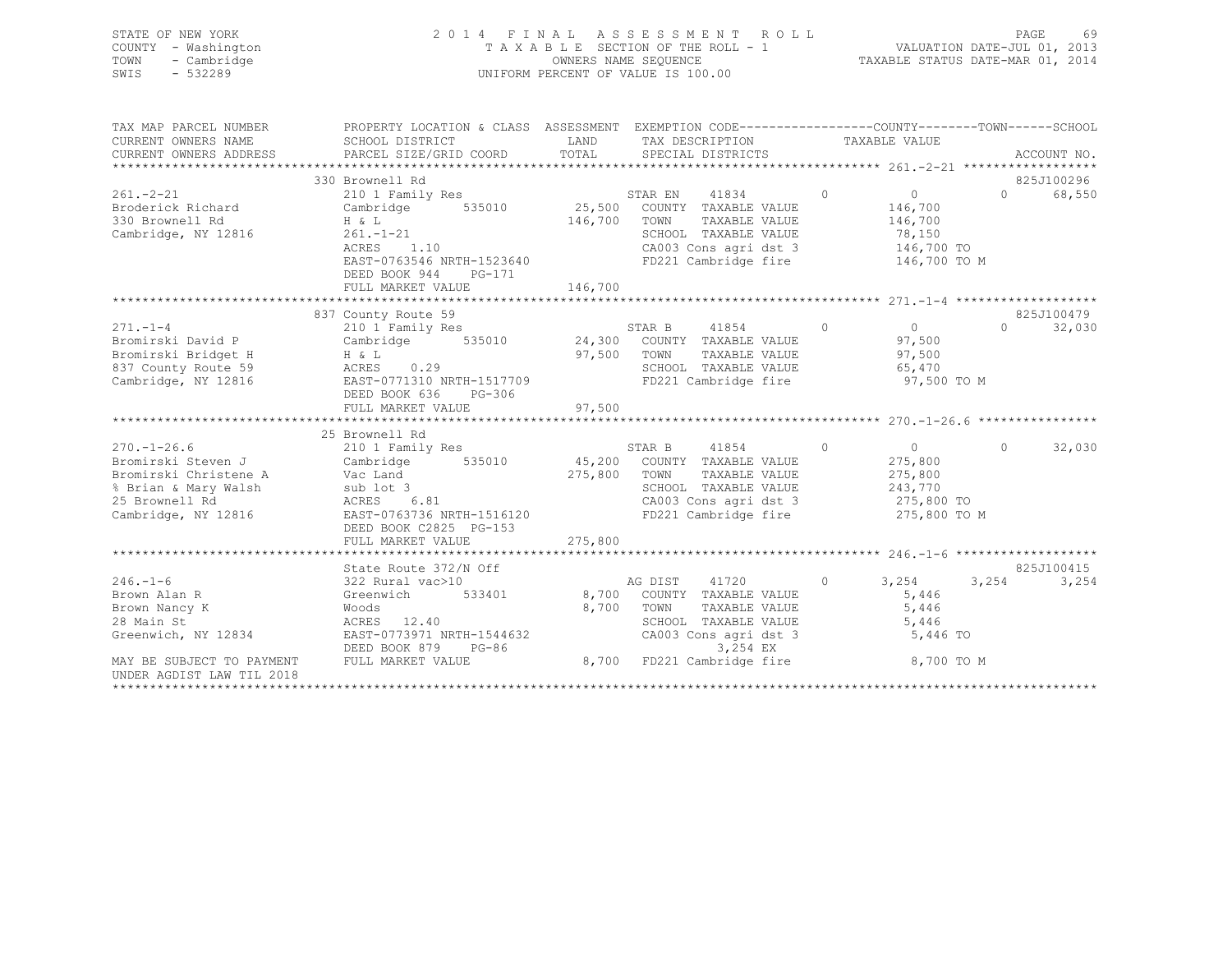### STATE OF NEW YORK 2 0 1 4 F I N A L A S S E S S M E N T R O L L PAGE 70 COUNTY - Washington T A X A B L E SECTION OF THE ROLL - 1 VALUATION DATE-JUL 01, 2013 TOWN - Cambridge OWNERS NAME SEQUENCE TAXABLE STATUS DATE-MAR 01, 2014 UNIFORM PERCENT OF VALUE IS 100.00

| TAX MAP PARCEL NUMBER    | PROPERTY LOCATION & CLASS ASSESSMENT EXEMPTION CODE---------------COUNTY-------TOWN-----SCHOOL                                                                                                                                       |              |                                                                  |                                     |          |                    |
|--------------------------|--------------------------------------------------------------------------------------------------------------------------------------------------------------------------------------------------------------------------------------|--------------|------------------------------------------------------------------|-------------------------------------|----------|--------------------|
| CURRENT OWNERS NAME      | SCHOOL DISTRICT                                                                                                                                                                                                                      | LAND         | TAX DESCRIPTION                                                  | TAXABLE VALUE                       |          |                    |
| CURRENT OWNERS ADDRESS   | PARCEL SIZE/GRID COORD                                                                                                                                                                                                               | TOTAL        | SPECIAL DISTRICTS                                                |                                     |          | ACCOUNT NO.        |
|                          |                                                                                                                                                                                                                                      |              |                                                                  |                                     |          |                    |
|                          | Gillis Rd                                                                                                                                                                                                                            |              |                                                                  |                                     |          | 825J102023         |
| $246. - 1 - 35.2$        | 105 Vac farmland                                                                                                                                                                                                                     |              | AG DIST 41720                                                    | $\Omega$<br>50,214                  | 50,214   | 50,214             |
| Brown David              | 533401<br>Greenwich                                                                                                                                                                                                                  |              | 55,400 COUNTY TAXABLE VALUE                                      | 5,186                               |          |                    |
| 535 Easton Station Rd    | ACRES 12.70                                                                                                                                                                                                                          | 55,400 TOWN  | TAXABLE VALUE                                                    | 5,186                               |          |                    |
| Greenwich, NY 12834      | EAST-0767357 NRTH-1537293                                                                                                                                                                                                            |              | SCHOOL TAXABLE VALUE                                             | 5,186                               |          |                    |
|                          | NRTH-1537293<br>PG-45<br>ALUE 55,400<br>DEED BOOK 873                                                                                                                                                                                |              | CA003 Cons agri dst 3 5,186 TO                                   |                                     |          |                    |
|                          | FULL MARKET VALUE                                                                                                                                                                                                                    |              | 55,400<br>50,214 EX                                              |                                     |          |                    |
|                          |                                                                                                                                                                                                                                      |              | FD221 Cambridge fire 55,400 TO M                                 |                                     |          |                    |
|                          |                                                                                                                                                                                                                                      |              |                                                                  |                                     |          |                    |
|                          | Kenyon Rd                                                                                                                                                                                                                            |              |                                                                  |                                     |          | 825J100439         |
| $254. - 1 - 20.1$        | 105 Vac farmland                                                                                                                                                                                                                     |              | AG DIST 41720                                                    | 0 140,801 140,801 140,801           |          |                    |
| Brown David H            | Cambridge 535010 212,400 COUNTY TAXABLE VALUE                                                                                                                                                                                        |              |                                                                  | 73,199                              |          |                    |
| 535 Easton Station Rd    |                                                                                                                                                                                                                                      | 214,000 TOWN | TAXABLE VALUE                                                    | 73,199                              |          |                    |
| Greenwich, NY 12834      | Land<br>ACRES 133.90                                                                                                                                                                                                                 |              | SCHOOL TAXABLE VALUE                                             | 73,199                              |          |                    |
|                          |                                                                                                                                                                                                                                      |              |                                                                  |                                     |          |                    |
|                          |                                                                                                                                                                                                                                      |              |                                                                  |                                     |          |                    |
|                          |                                                                                                                                                                                                                                      |              |                                                                  |                                     |          |                    |
|                          | Greenwich, NY 12834 6CRES 133.90 62HOOL TAXABLE VALUE 73,199<br>EAST-0770184 NRTH-1530297 62NO3 Cons agri dst 3 73,199 TO<br>MAY BE SUBJECT TO PAYMENT DEED BOOK 3355 PG-62 14,000 FD221 Cambridge fire 214,000 TO M<br>EX 214,000 F |              |                                                                  |                                     |          |                    |
|                          | 76 Dickensen Rd                                                                                                                                                                                                                      |              |                                                                  |                                     |          | 825J100815         |
|                          | 210 1 Family Res                                                                                                                                                                                                                     |              | STAR B<br>41854                                                  | $\overline{0}$<br>$\Omega$          |          | $\Omega$<br>32,030 |
| 280.-2-4<br>Brown Mark W | Cambridge 535010                                                                                                                                                                                                                     |              | 49,400 COUNTY TAXABLE VALUE<br>187,800 TOWN TAXABLE VALUE        | 187,800                             |          |                    |
| 76 Dickensen Rd          | $\hfill \Box$ H $\hfill \& \Delta$                                                                                                                                                                                                   |              | TAXABLE VALUE                                                    | 187,800                             |          |                    |
| Buskirk, NY 12028        | ACRES 8.10                                                                                                                                                                                                                           |              | SCHOOL TAXABLE VALUE<br>CA003 Cons agri dst 3                    | 155,770                             |          |                    |
|                          | ACRES 8.10<br>EAST-0776186 NRTH-1508761                                                                                                                                                                                              |              |                                                                  | 187,800 TO                          |          |                    |
|                          | DEED BOOK 2522 PG-271                                                                                                                                                                                                                |              | FD221 Cambridge fire 187,800 TO M                                |                                     |          |                    |
|                          | FULL MARKET VALUE                                                                                                                                                                                                                    | 187,800      |                                                                  |                                     |          |                    |
|                          |                                                                                                                                                                                                                                      |              |                                                                  |                                     |          |                    |
|                          | 209 Horton Rd                                                                                                                                                                                                                        |              |                                                                  |                                     |          | 825J100243         |
| $261 - 2 - 8.1$          | 270 Mfg housing                                                                                                                                                                                                                      |              | COUNTY TAXABLE VALUE                                             | 89,500                              |          |                    |
| Brown Walter C           |                                                                                                                                                                                                                                      |              | TAXABLE VALUE                                                    | 89,500                              |          |                    |
| Horton Gayle             |                                                                                                                                                                                                                                      |              |                                                                  |                                     |          |                    |
| 33 Cambridge Rd          | Cambridge 535010 58,400 TOWN<br>261.-1-8.1 89,500 SCHOOI<br>ACRES 9.60 CA003                                                                                                                                                         |              | 89,500 SCHOOL TAXABLE VALUE<br>CA003 Cons agri dst 3             | 89,500 TO<br>89,500 TO<br>CL SAN TO |          |                    |
|                          | Greenwich, NY 12834 EAST-0765135 NRTH-1522482                                                                                                                                                                                        |              | FD221 Cambridge fire                                             | 89,500 TO M                         |          |                    |
|                          | DEED BOOK 3000 PG-242                                                                                                                                                                                                                |              |                                                                  |                                     |          |                    |
|                          | FULL MARKET VALUE                                                                                                                                                                                                                    | 89,500       |                                                                  |                                     |          |                    |
|                          |                                                                                                                                                                                                                                      |              |                                                                  |                                     |          |                    |
|                          | 193 Horton Rd                                                                                                                                                                                                                        |              |                                                                  |                                     |          | 825J100894         |
| $261 - 2 - 8.2$          | 210 1 Family Res                                                                                                                                                                                                                     |              | STAR B 41854 0                                                   | $\overline{0}$                      | $\Omega$ | 32,030             |
| Brown William P          | Cambridge 535010                                                                                                                                                                                                                     |              | 48,200 COUNTY TAXABLE VALUE                                      |                                     |          |                    |
| Brown Patrice            | Vl                                                                                                                                                                                                                                   | 166,100 TOWN | TAXABLE VALUE                                                    | 166,100<br>166,100                  |          |                    |
| 193 Horton Rd            | $261. - 1 - 8.2$                                                                                                                                                                                                                     |              |                                                                  |                                     |          |                    |
| Cambridge, NY 12816      | .80<br>ACRES 7.80                                                                                                                                                                                                                    |              | SCHOOL TAXABLE VALUE 134,070<br>CA003 Cons agri dst 3 166,100 TO |                                     |          |                    |
|                          | EAST-0765368 NRTH-1521979                                                                                                                                                                                                            |              | FD221 Cambridge fire 166,100 TO M                                |                                     |          |                    |
|                          | PG-755<br>DEED BOOK 486                                                                                                                                                                                                              |              |                                                                  |                                     |          |                    |
|                          | FULL MARKET VALUE                                                                                                                                                                                                                    | 166,100      |                                                                  |                                     |          |                    |
|                          |                                                                                                                                                                                                                                      |              |                                                                  |                                     |          |                    |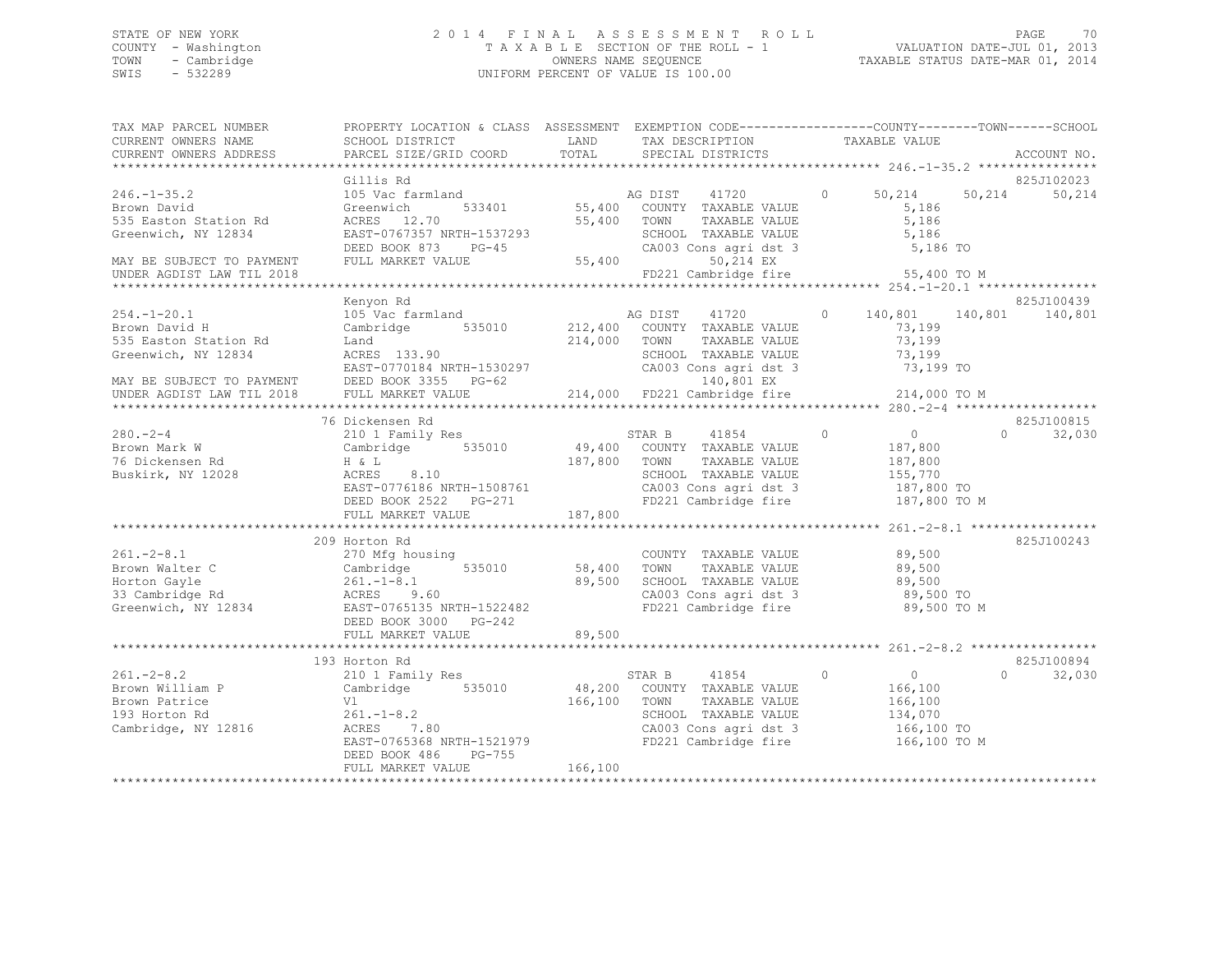| STATE OF NEW YORK<br>- Washington<br>COUNTY<br>- Cambridge<br>TOWN<br>$-532289$<br>SWIS | 2014 FINAL ASSESSMENT ROLL<br>TAXABLE SECTION OF THE ROLL - 1<br>OWNERS NAME SEQUENCE<br>UNIFORM PERCENT OF VALUE IS 100.00 |                    |        |                                     |  |                                                                               | PAGE<br>- 71<br>VALUATION DATE-JUL 01, 2013<br>TAXABLE STATUS DATE-MAR 01, 2014 |             |  |  |  |
|-----------------------------------------------------------------------------------------|-----------------------------------------------------------------------------------------------------------------------------|--------------------|--------|-------------------------------------|--|-------------------------------------------------------------------------------|---------------------------------------------------------------------------------|-------------|--|--|--|
|                                                                                         |                                                                                                                             |                    |        |                                     |  |                                                                               |                                                                                 |             |  |  |  |
| TAX MAP PARCEL NUMBER<br>CURRENT OWNERS NAME                                            | PROPERTY LOCATION & CLASS<br>SCHOOL DISTRICT                                                                                | ASSESSMENT<br>LAND |        | TAX DESCRIPTION                     |  | EXEMPTION CODE-----------------COUNTY-------TOWN------SCHOOL<br>TAXABLE VALUE |                                                                                 |             |  |  |  |
| CURRENT OWNERS ADDRESS                                                                  | PARCEL SIZE/GRID COORD TOTAL                                                                                                |                    |        | SPECIAL DISTRICTS                   |  |                                                                               |                                                                                 | ACCOUNT NO. |  |  |  |
|                                                                                         | 327 Brownell Rd                                                                                                             |                    |        |                                     |  |                                                                               |                                                                                 | 825J100249  |  |  |  |
| $261 - 2 - 28$                                                                          | 210 1 Family Res                                                                                                            |                    | STAR B | 41854                               |  |                                                                               | $\Omega$                                                                        | 32,030      |  |  |  |
| Brownell Brenda Marie                                                                   | Cambridge<br>535010                                                                                                         | 26,700             | COUNTY | TAXABLE VALUE                       |  | 128,900                                                                       |                                                                                 |             |  |  |  |
| Linendoll Robyn                                                                         | $H \& L$                                                                                                                    | 128,900            | TOWN   | TAXABLE VALUE                       |  | 128,900                                                                       |                                                                                 |             |  |  |  |
| $261 - 1 - 28$<br>327 Brownell Rd                                                       |                                                                                                                             |                    | SCHOOL | TAXABLE VALUE                       |  | 96,870                                                                        |                                                                                 |             |  |  |  |
| Combridge NV 10016                                                                      | EDNT A5 00 DRTH 260 00                                                                                                      |                    |        | $C3003$ $C222$ $C222$ $C222$ $C122$ |  | 129 ANA <del>T</del> O                                                        |                                                                                 |             |  |  |  |

| 327 Brownell Rd<br>Cambridge, NY 12816 | $261. - 1 - 28$<br>FRNT 95.00 DPTH 260.00<br>ACRES<br>0.51<br>EAST-0763229 NRTH-1523608<br>DEED BOOK 2448 PG-25 |         | SCHOOL TAXABLE VALUE<br>CA003 Cons agri dst 3<br>FD221 Cambridge fire | 96,870<br>128,900 TO<br>128,900 TO M |                    |
|----------------------------------------|-----------------------------------------------------------------------------------------------------------------|---------|-----------------------------------------------------------------------|--------------------------------------|--------------------|
|                                        | FULL MARKET VALUE                                                                                               | 128,900 |                                                                       |                                      |                    |
|                                        |                                                                                                                 |         |                                                                       |                                      |                    |
|                                        | 1038 Brownell Ln                                                                                                |         |                                                                       |                                      | 825J100247         |
| $270. - 1 - 27$                        | 242 Rurl res&rec                                                                                                |         | COUNTY TAXABLE VALUE                                                  | 242,300                              |                    |
| Brownell Charles H Jr                  | 535010<br>Cambridge                                                                                             | 123,300 | TOWN<br>TAXABLE VALUE                                                 | 242,300                              |                    |
| Brownell Sefi D                        | Farm                                                                                                            | 242,300 | SCHOOL TAXABLE VALUE                                                  | 242,300                              |                    |
| 24850 Bryce St                         | ACRES 57.00                                                                                                     |         | CA003 Cons agri dst 3                                                 | 242,300 TO                           |                    |
| Plaquemine, LA 70764                   | EAST-0761720 NRTH-1515448                                                                                       |         | FD221 Cambridge fire                                                  | 242,300 TO M                         |                    |
|                                        | DEED BOOK 2112    PG-118                                                                                        |         |                                                                       |                                      |                    |
|                                        | FULL MARKET VALUE                                                                                               | 242,300 |                                                                       |                                      |                    |
|                                        |                                                                                                                 |         |                                                                       |                                      |                    |
|                                        | 677 Turnpike Rd                                                                                                 |         |                                                                       |                                      | 825J100963         |
| $272 - 2 - 10.2$                       | 314 Rural vac<10                                                                                                |         | COUNTY TAXABLE VALUE                                                  | 31,000                               |                    |
| Brownell Rodney                        | 535010<br>Cambridge                                                                                             | 31,000  | TOWN<br>TAXABLE VALUE                                                 | 31,000                               |                    |
| Brownell Pearl                         | Camp                                                                                                            | 31,000  | SCHOOL TAXABLE VALUE                                                  | 31,000                               |                    |
| 6 Brownell Corners Rd                  | 5.70<br>ACRES                                                                                                   |         | FD221 Cambridge fire                                                  | 31,000 TO M                          |                    |
| Buskirk, NY 12028                      | EAST-0789078 NRTH-1517497                                                                                       |         |                                                                       |                                      |                    |
|                                        | DEED BOOK 639<br>$PG-98$                                                                                        |         |                                                                       |                                      |                    |
|                                        | FULL MARKET VALUE                                                                                               | 31,000  |                                                                       |                                      |                    |
|                                        |                                                                                                                 |         |                                                                       |                                      |                    |
|                                        | 379 County Route 60                                                                                             |         |                                                                       |                                      | 825J100441         |
| $262. - 1 - 26$                        | 210 1 Family Res                                                                                                |         | STAR B<br>41854                                                       | $\circ$<br>$\overline{0}$            | 32,030<br>$\Omega$ |
| Bruce Kevin John                       | Cambridge<br>535010                                                                                             |         | 31,400 COUNTY TAXABLE VALUE                                           | 203,100                              |                    |
| Bruce Karen Patricia                   | Rural Residence                                                                                                 | 203,100 | TOWN<br>TAXABLE VALUE                                                 | 203,100                              |                    |
| 379 County Route 60                    | 2.68<br>ACRES                                                                                                   |         | SCHOOL TAXABLE VALUE                                                  | 171,070                              |                    |
| Cambridge, NY 12816                    | EAST-0772891 NRTH-1526290                                                                                       |         | FD221 Cambridge fire                                                  | 203,100 TO M                         |                    |
|                                        | DEED BOOK 834<br>PG-287                                                                                         |         |                                                                       |                                      |                    |
|                                        | FULL MARKET VALUE                                                                                               | 203,100 |                                                                       |                                      |                    |
|                                        |                                                                                                                 |         |                                                                       |                                      |                    |
|                                        | 18 Perry Ln                                                                                                     |         |                                                                       |                                      | 825J100465         |
| $255.14 - 3 - 13$                      | 210 1 Family Res                                                                                                |         | STAR B<br>41854                                                       | $\circ$<br>$\circ$                   | $\Omega$<br>32,030 |
| Bruce Thomas J                         | Cambridge<br>535010                                                                                             | 22,700  | COUNTY TAXABLE VALUE                                                  | 112,000                              |                    |
| 18 Perry Ln                            | H & L                                                                                                           | 112,000 | TAXABLE VALUE<br>TOWN                                                 | 112,000                              |                    |
| Cambridge, NY 12816                    | $255. - 3 - 13$                                                                                                 |         | SCHOOL TAXABLE VALUE                                                  | 79,970                               |                    |
|                                        | 0.36<br>ACRES                                                                                                   |         | FD221 Cambridge fire                                                  | 112,000 TO M                         |                    |
|                                        | EAST-0785930 NRTH-1531644                                                                                       |         |                                                                       |                                      |                    |
|                                        | DEED BOOK 2124 PG-85                                                                                            |         |                                                                       |                                      |                    |
|                                        | FULL MARKET VALUE<br>***************************                                                                | 112,000 |                                                                       |                                      |                    |
|                                        |                                                                                                                 |         |                                                                       |                                      |                    |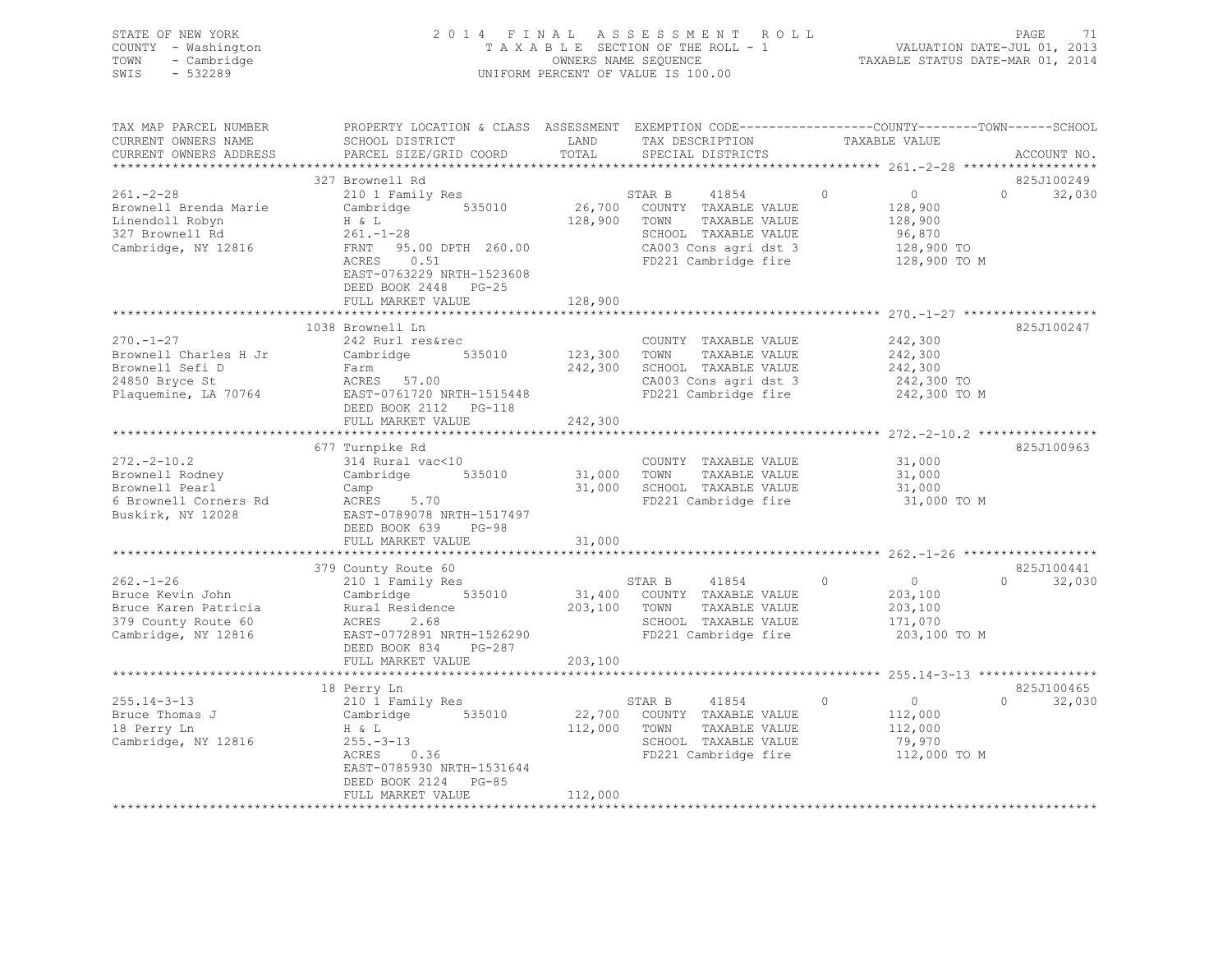### STATE OF NEW YORK 2 0 1 4 F I N A L A S S E S S M E N T R O L L PAGE 72 COUNTY - Washington T A X A B L E SECTION OF THE ROLL - 1 VALUATION DATE-JUL 01, 2013 TOWN - Cambridge OWNERS NAME SEQUENCE TAXABLE STATUS DATE-MAR 01, 2014 SWIS - 532289 UNIFORM PERCENT OF VALUE IS 100.00

| TAX MAP PARCEL NUMBER                                                                                                                                                                                                                | PROPERTY LOCATION & CLASS ASSESSMENT EXEMPTION CODE-----------------COUNTY-------TOWN------SCHOOL                       |  |                                      |  |                    |          |            |
|--------------------------------------------------------------------------------------------------------------------------------------------------------------------------------------------------------------------------------------|-------------------------------------------------------------------------------------------------------------------------|--|--------------------------------------|--|--------------------|----------|------------|
|                                                                                                                                                                                                                                      |                                                                                                                         |  |                                      |  |                    |          |            |
| CURRENT OWNERS ADDRESS<br>.CURRENT OWNERS ADDRESS PARCEL SIZE/GRID COORD TOTAL SPECIAL DISTRICTS ACCOUNT NO ACCOUNT NO ACCOUNT NO ACCOUNT                                                                                            |                                                                                                                         |  |                                      |  |                    |          |            |
|                                                                                                                                                                                                                                      |                                                                                                                         |  |                                      |  |                    |          |            |
|                                                                                                                                                                                                                                      | 259 Cobble Rd                                                                                                           |  |                                      |  |                    |          | 825J100397 |
| 254.-1-11 242 Rurl res&rec STAR EN 41834<br>Bruning Elena Cambridge 535010 179,000 COUNTY TAXABLE VALUE                                                                                                                              |                                                                                                                         |  |                                      |  | $\overline{0}$ 0   | $\Omega$ | 68,550     |
|                                                                                                                                                                                                                                      |                                                                                                                         |  |                                      |  | 304,500            |          |            |
|                                                                                                                                                                                                                                      |                                                                                                                         |  |                                      |  |                    |          |            |
|                                                                                                                                                                                                                                      |                                                                                                                         |  |                                      |  |                    |          |            |
|                                                                                                                                                                                                                                      |                                                                                                                         |  |                                      |  |                    |          |            |
| MAY BE SUBJECT TO PAYMENT DEED BOOK 753 PG-86                                                                                                                                                                                        |                                                                                                                         |  |                                      |  |                    |          |            |
| UNDER AGDIST LAW TIL 2021 FULL MARKET VALUE                                                                                                                                                                                          |                                                                                                                         |  |                                      |  |                    |          |            |
|                                                                                                                                                                                                                                      |                                                                                                                         |  |                                      |  |                    |          |            |
|                                                                                                                                                                                                                                      | 259 Stevenson Rd                                                                                                        |  |                                      |  |                    |          | 825J100483 |
| $246. - 1 - 22$                                                                                                                                                                                                                      |                                                                                                                         |  | AG DIST 41720 0                      |  | 93,999             | 93,999   | 93,999     |
|                                                                                                                                                                                                                                      | 242 Rurl res&rec<br>242 Rurl res&rec<br>Cambridge 535010 190,000 STAR B 41854                                           |  |                                      |  | $\overline{0}$ 0   |          | 32,030     |
|                                                                                                                                                                                                                                      |                                                                                                                         |  |                                      |  | 196,301<br>196,301 |          |            |
|                                                                                                                                                                                                                                      |                                                                                                                         |  |                                      |  |                    |          |            |
|                                                                                                                                                                                                                                      |                                                                                                                         |  | SCHOOL TAXABLE VALUE 164,271         |  |                    |          |            |
|                                                                                                                                                                                                                                      |                                                                                                                         |  | CA005 Cons agri dst 5 196,301 TO     |  |                    |          |            |
| Greenwich, NY 12834 DEED BOOK 951 PG-264 CA005 Con<br>FULL MARKET VALUE 290,300                                                                                                                                                      |                                                                                                                         |  | 93,999 EX                            |  |                    |          |            |
| MAY BE SUBJECT TO PAYMENT                                                                                                                                                                                                            |                                                                                                                         |  | FD221 Cambridge fire 290,300 TO M    |  |                    |          |            |
| UNDER AGDIST LAW TIL 2018                                                                                                                                                                                                            |                                                                                                                         |  |                                      |  |                    |          |            |
|                                                                                                                                                                                                                                      |                                                                                                                         |  |                                      |  |                    |          |            |
| $271. -2 - 25$                                                                                                                                                                                                                       | 887 County Route 59 60 PCT OF VALUE USED FOR EXEMPTION PURPOSES 242 Rurl res&rec 60 PCT OF VETWAR CTS 41120 0 23,733 23 |  |                                      |  |                    |          | 825J100253 |
|                                                                                                                                                                                                                                      |                                                                                                                         |  |                                      |  |                    |          |            |
|                                                                                                                                                                                                                                      |                                                                                                                         |  |                                      |  |                    |          |            |
|                                                                                                                                                                                                                                      |                                                                                                                         |  |                                      |  |                    |          |            |
|                                                                                                                                                                                                                                      |                                                                                                                         |  |                                      |  |                    |          |            |
|                                                                                                                                                                                                                                      |                                                                                                                         |  |                                      |  |                    |          |            |
|                                                                                                                                                                                                                                      |                                                                                                                         |  |                                      |  |                    |          |            |
|                                                                                                                                                                                                                                      |                                                                                                                         |  |                                      |  |                    |          |            |
|                                                                                                                                                                                                                                      |                                                                                                                         |  |                                      |  |                    |          |            |
|                                                                                                                                                                                                                                      | Stump Church Rd                                                                                                         |  | AG DIST 41720 0 15,707 15,707 15,707 |  |                    |          | 825J100641 |
| $254. - 1 - 22$                                                                                                                                                                                                                      | 314 Rural vac<10                                                                                                        |  |                                      |  |                    |          |            |
| Buckley Abdon                                                                                                                                                                                                                        | Cambridge 535010 16,500 COUNTY TAXABLE VALUE                                                                            |  |                                      |  | 793                |          |            |
|                                                                                                                                                                                                                                      |                                                                                                                         |  |                                      |  |                    |          |            |
|                                                                                                                                                                                                                                      |                                                                                                                         |  |                                      |  |                    |          |            |
|                                                                                                                                                                                                                                      |                                                                                                                         |  |                                      |  |                    |          |            |
| Buckley Mary Jane Land/well 16,500 TOWN TAXABLE VALUE 793<br>54 Scully Ln ACRES 2.40<br>Greenwich, NY 12834 EAST-0768247 NRTH-1530037 CA003 Cons agri dst 3 793 TO<br>MAY BE SUBJECT TO PAYMENT FULL MARKET VALUE 16,500 FD221 Cambr |                                                                                                                         |  |                                      |  |                    |          |            |
| UNDER AGDIST LAW TIL 2018                                                                                                                                                                                                            |                                                                                                                         |  |                                      |  |                    |          |            |
|                                                                                                                                                                                                                                      |                                                                                                                         |  |                                      |  |                    |          |            |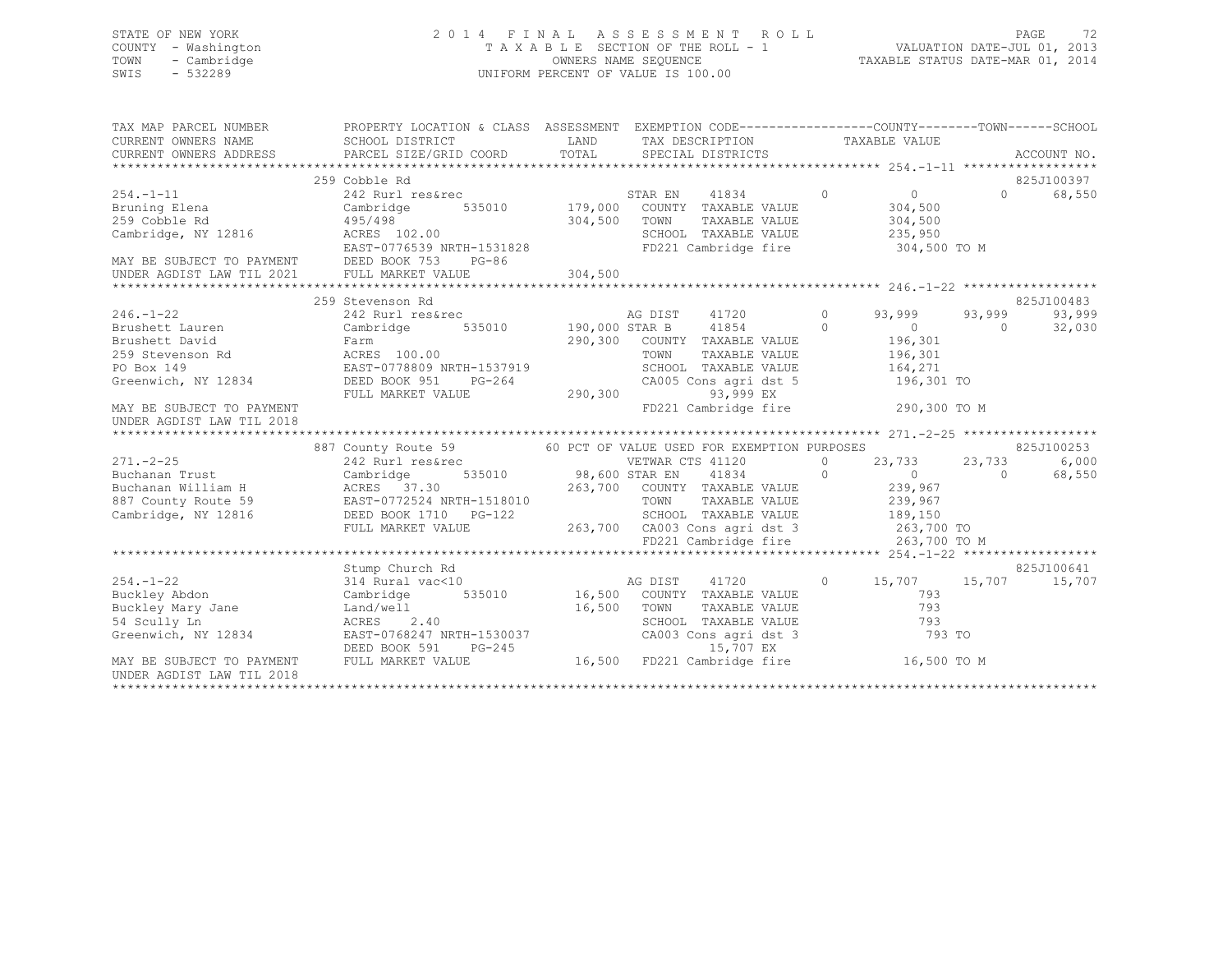## STATE OF NEW YORK 2 0 1 4 F I N A L A S S E S S M E N T R O L L PAGE 73 COUNTY - Washington T A X A B L E SECTION OF THE ROLL - 1 VALUATION DATE-JUL 01, 2013 TOWN - Cambridge OWNERS NAME SEQUENCE TAXABLE STATUS DATE-MAR 01, 2014 SWIS - 532289 UNIFORM PERCENT OF VALUE IS 100.00

| TAX MAP PARCEL NUMBER<br>CURRENT OWNERS NAME<br>CURRENT OWNERS ADDRESS | PROPERTY LOCATION & CLASS ASSESSMENT EXEMPTION CODE---------------COUNTY-------TOWN-----SCHOOL<br>SCHOOL DISTRICT<br>PARCEL SIZE/GRID COORD | LAND<br>TOTAL | TAX DESCRIPTION TAXABLE VALUE SPECIAL DISTRICTS                     |         |                                        |                                                                                                                                                                                                                                                                                               | ACCOUNT NO. |
|------------------------------------------------------------------------|---------------------------------------------------------------------------------------------------------------------------------------------|---------------|---------------------------------------------------------------------|---------|----------------------------------------|-----------------------------------------------------------------------------------------------------------------------------------------------------------------------------------------------------------------------------------------------------------------------------------------------|-------------|
|                                                                        | County Route 60                                                                                                                             |               |                                                                     |         |                                        |                                                                                                                                                                                                                                                                                               | 825J100594  |
| $262 - 1 - 24$                                                         | 322 Rural vac>10                                                                                                                            |               |                                                                     |         | 0 $76, 753$ $76, 753$                  |                                                                                                                                                                                                                                                                                               | 76,753      |
| Buckley Abdon                                                          | Cambridge                                                                                                                                   |               |                                                                     |         | 16,047                                 |                                                                                                                                                                                                                                                                                               |             |
| Buckley Mary Jane                                                      | ACRES 41.40                                                                                                                                 | 92,800 TOWN   | TAXABLE VALUE                                                       |         | 16,047                                 |                                                                                                                                                                                                                                                                                               |             |
| 54 Scully Ln                                                           | EAST-0770564 NRTH-1525253                                                                                                                   |               | SCHOOL TAXABLE VALUE                                                |         | 16,047                                 |                                                                                                                                                                                                                                                                                               |             |
| Greenwich, NY 12834                                                    | DEED BOOK 614 PG-264                                                                                                                        |               | CA003 Cons agri dst 3                                               |         | 16,047 TO                              |                                                                                                                                                                                                                                                                                               |             |
|                                                                        | FULL MARKET VALUE                                                                                                                           | 92,800        |                                                                     |         |                                        |                                                                                                                                                                                                                                                                                               |             |
| MAY BE SUBJECT TO PAYMENT<br>UNDER AGDIST LAW TIL 2018                 |                                                                                                                                             |               | 76,753 EX<br>FD221 Cambridge fire 92,800 TO M                       |         |                                        |                                                                                                                                                                                                                                                                                               |             |
|                                                                        |                                                                                                                                             |               |                                                                     |         |                                        |                                                                                                                                                                                                                                                                                               |             |
|                                                                        | Stump Church Rd                                                                                                                             |               |                                                                     |         |                                        |                                                                                                                                                                                                                                                                                               | 825J100835  |
| $254. - 1 - 20.2$                                                      | Stump Church ku<br>312 Vac w/imprv<br>Cambridge 535010 64,600 COUNTY TAXABLE VALUE<br>64.700 TOWN TAXABLE VALUE                             |               |                                                                     |         | 57,253                                 | 57,253                                                                                                                                                                                                                                                                                        | 57,253      |
| Buckley Abdon J                                                        |                                                                                                                                             |               |                                                                     |         | 7,447                                  |                                                                                                                                                                                                                                                                                               |             |
| Buckley Mary Jane                                                      |                                                                                                                                             | $64,700$ TOWN |                                                                     |         | 7,447                                  |                                                                                                                                                                                                                                                                                               |             |
| 54 Scully Ln                                                           | ACRES 19.00                                                                                                                                 |               |                                                                     |         | 7,447                                  |                                                                                                                                                                                                                                                                                               |             |
| Greenwich, NY 12834                                                    |                                                                                                                                             |               | SCHOOL TAXABLE VALUE<br>CA003 Cons agri dst 3                       |         |                                        |                                                                                                                                                                                                                                                                                               |             |
|                                                                        |                                                                                                                                             |               |                                                                     |         |                                        |                                                                                                                                                                                                                                                                                               |             |
| MAY BE SUBJECT TO PAYMENT<br>UNDER AGDIST LAW TIL 2018                 | EAST-0768564 NRTH-1529335 CA003 Cons agri dst 3 7,447 TO<br>DEED BOOK 454 PG-955 64,700 FD221 Cambridge fire 64,700 TO M                    |               |                                                                     |         |                                        |                                                                                                                                                                                                                                                                                               |             |
|                                                                        |                                                                                                                                             |               |                                                                     |         |                                        |                                                                                                                                                                                                                                                                                               |             |
|                                                                        | Kenyon Rd                                                                                                                                   |               |                                                                     |         |                                        |                                                                                                                                                                                                                                                                                               | 825J100255  |
| $254. - 1 - 29$                                                        |                                                                                                                                             |               |                                                                     |         | 46,904 46,904                          |                                                                                                                                                                                                                                                                                               | 46,904      |
| Buckley Abdon J                                                        |                                                                                                                                             |               |                                                                     |         | 6,996                                  |                                                                                                                                                                                                                                                                                               |             |
| Buckley Mary Jane                                                      |                                                                                                                                             | 53,900 TOWN   | TAXABLE VALUE                                                       |         | 6,996                                  |                                                                                                                                                                                                                                                                                               |             |
| 54 Scully Ln                                                           | Land<br>ACRES 21.20                                                                                                                         |               |                                                                     |         | 6,996                                  |                                                                                                                                                                                                                                                                                               |             |
| Greenwich, NY 12834                                                    | ACRES 21.20<br>EAST-0769021 NRTH-1533457                                                                                                    |               | SCHOOL TAXABLE VALUE<br>CA003 Cons agri dst 3                       |         | 6,996 TO                               |                                                                                                                                                                                                                                                                                               |             |
|                                                                        |                                                                                                                                             |               |                                                                     |         |                                        |                                                                                                                                                                                                                                                                                               |             |
| MAY BE SUBJECT TO PAYMENT                                              | DEED BOOK 426 PG-246 46,904 EX<br>FULL MARKET VALUE 53,900 FD221 Cambridge fire                                                             |               |                                                                     |         | 53,900 TO M                            |                                                                                                                                                                                                                                                                                               |             |
| UNDER AGDIST LAW TIL 2018                                              |                                                                                                                                             |               |                                                                     |         |                                        |                                                                                                                                                                                                                                                                                               |             |
|                                                                        |                                                                                                                                             |               |                                                                     |         |                                        |                                                                                                                                                                                                                                                                                               |             |
|                                                                        | 54 Scully Ln                                                                                                                                |               | 31 PCT OF VALUE USED FOR EXEMPTION PURPOSES                         |         |                                        |                                                                                                                                                                                                                                                                                               | 825J100254  |
| $261. - 2 - 2$                                                         | 112 Dairy farm                                                                                                                              |               | AG DIST<br>41720                                                    |         | 0 $124, 149$ $124, 149$                |                                                                                                                                                                                                                                                                                               | 124,149     |
| Buckley Abdon J                                                        | Cambridge                                                                                                                                   |               | 535010 179,100 AGED-ALL 41800                                       | $\circ$ | $31,403$ $31,403$                      |                                                                                                                                                                                                                                                                                               | 31,403      |
| 54 Scully Ln                                                           | Ag Commit 707/162                                                                                                                           |               | 202,600 STAR EN 41834<br>$\overline{0}$                             |         | $\begin{array}{c}0\\47,048\end{array}$ | $\sim$ 0 $\sim$ 0 $\sim$ 0 $\sim$ 0 $\sim$ 0 $\sim$ 0 $\sim$ 0 $\sim$ 0 $\sim$ 0 $\sim$ 0 $\sim$ 0 $\sim$ 0 $\sim$ 0 $\sim$ 0 $\sim$ 0 $\sim$ 0 $\sim$ 0 $\sim$ 0 $\sim$ 0 $\sim$ 0 $\sim$ 0 $\sim$ 0 $\sim$ 0 $\sim$ 0 $\sim$ 0 $\sim$ 0 $\sim$ 0 $\sim$ 0 $\sim$ 0 $\sim$ 0 $\sim$ 0 $\sim$ | 47,048      |
| Greenwich, NY 12834                                                    | $261. - 1 - 2$                                                                                                                              |               | COUNTY TAXABLE VALUE                                                |         |                                        |                                                                                                                                                                                                                                                                                               |             |
|                                                                        | ACRES 102.50                                                                                                                                |               |                                                                     |         | 47,048                                 |                                                                                                                                                                                                                                                                                               |             |
|                                                                        | EAST-0766982 NRTH-1529607                                                                                                                   |               |                                                                     |         | $\overline{0}$                         |                                                                                                                                                                                                                                                                                               |             |
| MAY BE SUBJECT TO PAYMENT<br>UNDER AGDIST LAW TIL 2018                 | $PG-317$<br>DEED BOOK 430                                                                                                                   |               | TOWN TAXABLE VALUE<br>SCHOOL TAXABLE VALUE<br>CA003 Cons agri dst 3 |         | 78,451 TO                              |                                                                                                                                                                                                                                                                                               |             |
|                                                                        | FULL MARKET VALUE                                                                                                                           | 202,600       | 124,149 EX                                                          |         |                                        |                                                                                                                                                                                                                                                                                               |             |
|                                                                        |                                                                                                                                             |               | FD221 Cambridge fire                                                |         | 202,600 TO M                           |                                                                                                                                                                                                                                                                                               |             |
|                                                                        |                                                                                                                                             |               |                                                                     |         |                                        |                                                                                                                                                                                                                                                                                               |             |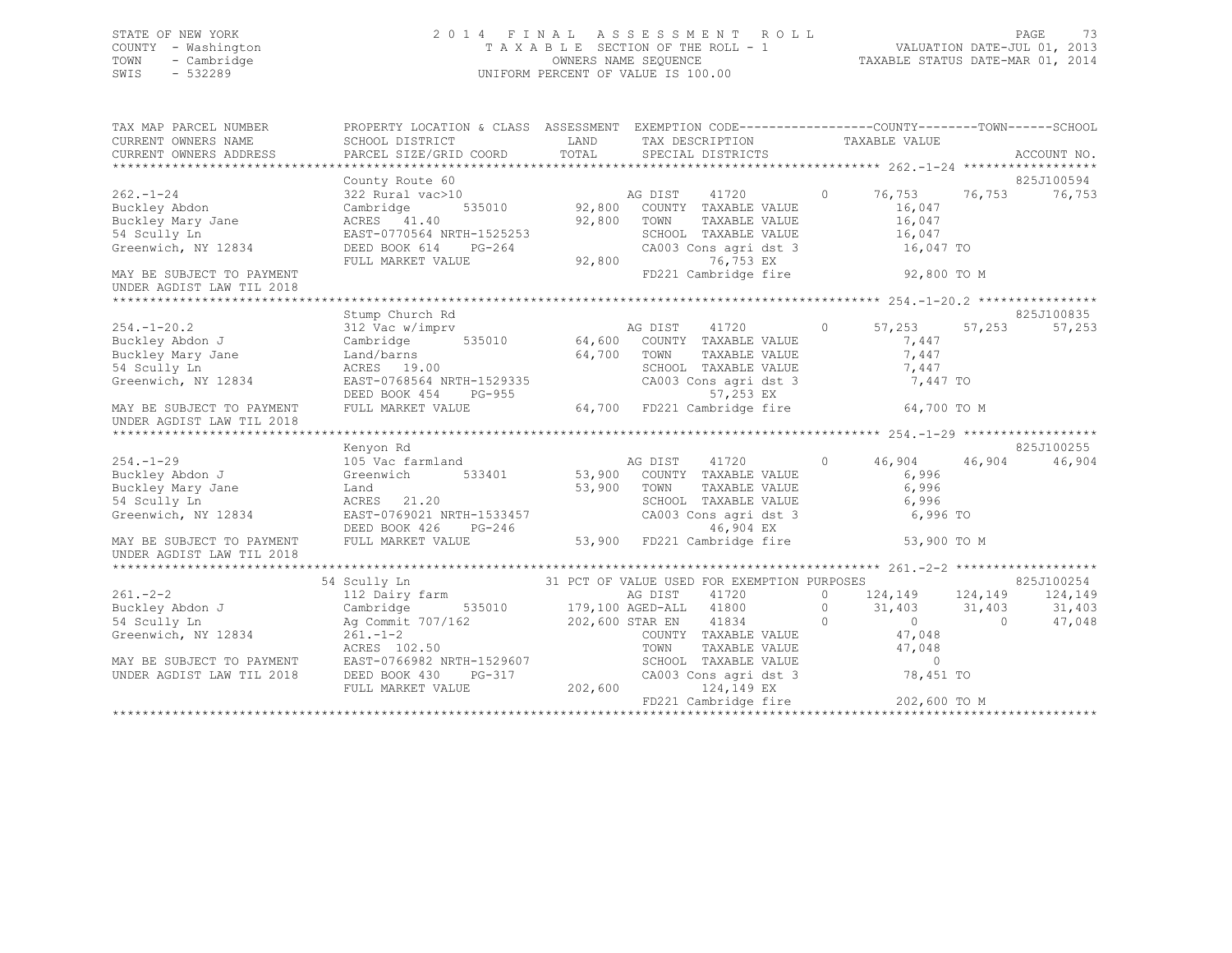## STATE OF NEW YORK 2 0 1 4 F I N A L A S S E S S M E N T R O L L PAGE 74 COUNTY - Washington T A X A B L E SECTION OF THE ROLL - 1 VALUATION DATE-JUL 01, 2013 TOWN - Cambridge OWNERS NAME SEQUENCE TAXABLE STATUS DATE-MAR 01, 2014 SWIS - 532289 UNIFORM PERCENT OF VALUE IS 100.00

| TAX MAP PARCEL NUMBER<br>CURRENT OWNERS NAME                                                          | PROPERTY LOCATION & CLASS ASSESSMENT EXEMPTION CODE----------------COUNTY-------TOWN------SCHOOL<br>SCHOOL DISTRICT | LAND    | TAX DESCRIPTION                               | TAXABLE VALUE      |                   |
|-------------------------------------------------------------------------------------------------------|---------------------------------------------------------------------------------------------------------------------|---------|-----------------------------------------------|--------------------|-------------------|
| CURRENT OWNERS ADDRESS                                                                                | PARCEL SIZE/GRID COORD                                                                                              | TOTAL   | SPECIAL DISTRICTS                             |                    | ACCOUNT NO.       |
|                                                                                                       |                                                                                                                     |         |                                               |                    |                   |
|                                                                                                       | Tinque Rd                                                                                                           |         |                                               |                    | 825J100300        |
| $261 - 2 - 5$                                                                                         | 105 Vac farmland                                                                                                    |         | AG DIST<br>41720                              | 57,786<br>$\circ$  | 57,786<br>57,786  |
| Buckley Abdon J                                                                                       | 535010<br>Cambridge                                                                                                 |         | 85,100 COUNTY TAXABLE VALUE                   | 27,314             |                   |
| Buckley Mary                                                                                          | Vac Land<br>Ag Commit 707/162                                                                                       | 85,100  | TAXABLE VALUE<br>TOWN                         | 27,314             |                   |
| 54 Scully Ln                                                                                          |                                                                                                                     |         | SCHOOL TAXABLE VALUE                          | 27,314             |                   |
| Greenwich, NY 12834                                                                                   | $261 - 1 - 5$                                                                                                       |         | CA003 Cons agri dst 3                         | 27,314 TO          |                   |
|                                                                                                       | ACRES 44.10                                                                                                         |         | 57,786 EX                                     |                    |                   |
| MAY BE SUBJECT TO PAYMENT                                                                             | EAST-0769023 NRTH-1523083                                                                                           |         | FD221 Cambridge fire                          | 85,100 TO M        |                   |
| UNDER AGDIST LAW TIL 2018                                                                             | DEED BOOK 500<br>PG-947                                                                                             |         |                                               |                    |                   |
|                                                                                                       | FULL MARKET VALUE                                                                                                   | 85,100  |                                               |                    |                   |
|                                                                                                       |                                                                                                                     |         |                                               |                    |                   |
|                                                                                                       | Tinque Rd N/OFF                                                                                                     |         |                                               |                    |                   |
| $261 - 2 - 5.3$                                                                                       | 105 Vac farmland                                                                                                    |         | AG DIST<br>41720                              | 5,132<br>$\circ$   | 5,132<br>5,132    |
| Buckley Abdon J                                                                                       | Cambridge 535010                                                                                                    | 6,900   | COUNTY TAXABLE VALUE                          | 1,768              |                   |
| Buckley Mary                                                                                          | $1$ ot #3                                                                                                           | 6,900   | TOWN<br>TAXABLE VALUE                         | 1,768              |                   |
| 54 Scully Ln                                                                                          | $261. -1 - 5.3$                                                                                                     |         | SCHOOL TAXABLE VALUE                          | 1,768              |                   |
| Greenwch, NY 12834                                                                                    | ACRES 4.69                                                                                                          |         | CA003 Cons agri dst 3                         | 1,768 TO           |                   |
|                                                                                                       | EAST-0769106 NRTH-1525361                                                                                           |         | 5,132 EX                                      |                    |                   |
| EAST-0769106 N<br>MAY BE SUBJECT TO PAYMENT DEED BOOK 500<br>UNDER AGDIST LAW TIL 2018 FULL MARKET VA | PG-947                                                                                                              |         | FD221 Cambridge fire                          | 6,900 TO M         |                   |
|                                                                                                       | FULL MARKET VALUE                                                                                                   | 6,900   |                                               |                    |                   |
|                                                                                                       |                                                                                                                     |         |                                               |                    | 825J100636        |
|                                                                                                       | Belle Rd/s Off                                                                                                      |         |                                               |                    |                   |
| $280. - 1 - 8$                                                                                        | 322 Rural vac>10                                                                                                    |         | COUNTY TAXABLE VALUE                          | 8,700              |                   |
| Zou<br>Buckley Dorothy<br>Colom Rd                                                                    | Cambridge 535010                                                                                                    |         | 8,700 TOWN<br>TAXABLE VALUE                   | 8,700              |                   |
|                                                                                                       | Vac Land                                                                                                            | 8,700   | SCHOOL TAXABLE VALUE                          | 8,700              |                   |
| Voorheesville, NY 12186                                                                               | ACRES 11.30                                                                                                         |         | CA003 Cons agri dst 3<br>FD221 Cambridge fire | 8,700 TO           |                   |
|                                                                                                       | EAST-0774613 NRTH-1510838<br>$PG-212$                                                                               |         |                                               | 8,700 TO M         |                   |
|                                                                                                       | DEED BOOK 952                                                                                                       | 8,700   |                                               |                    |                   |
|                                                                                                       | FULL MARKET VALUE                                                                                                   |         |                                               |                    |                   |
|                                                                                                       | County Route 59                                                                                                     |         |                                               |                    | 825J100524        |
| $262 - 1 - 13$                                                                                        | 312 Vac w/imprv                                                                                                     |         | AG DIST<br>41720                              | $\circ$<br>143,478 | 143, 478 143, 478 |
| Buckley James                                                                                         | 535010<br>Cambridge                                                                                                 |         | 198,900 COUNTY TAXABLE VALUE                  | 62,522             |                   |
| 54 Scully Ln                                                                                          | sub lot 1                                                                                                           | 206,000 | TOWN<br>TAXABLE VALUE                         | 62,522             |                   |
| Greenwich, NY 12834                                                                                   | 919/70                                                                                                              |         | SCHOOL TAXABLE VALUE                          | 62,522             |                   |
|                                                                                                       | ACRES 129.90                                                                                                        |         | CA003 Cons agri dst 3                         | 62,522 TO          |                   |
| ACKES 129.90<br>MAY BE SUBJECT TO PAYMENT EAST-0776045 NRTH-1522097                                   |                                                                                                                     |         | 143,478 EX                                    |                    |                   |
| UNDER AGDIST LAW TIL 2018 DEED BOOK 891                                                               | $PG-73$                                                                                                             |         | FD221 Cambridge fire                          | 206,000 TO M       |                   |
|                                                                                                       | FULL MARKET VALUE                                                                                                   | 206,000 |                                               |                    |                   |
|                                                                                                       |                                                                                                                     |         |                                               |                    |                   |
|                                                                                                       | 14 Mead Rd                                                                                                          |         |                                               |                    |                   |
| $288. - 1 - 31.2$                                                                                     | 312 Vac w/imprv                                                                                                     |         | COUNTY TAXABLE VALUE                          | 10,600             |                   |
|                                                                                                       |                                                                                                                     | 10,100  | TOWN<br>TAXABLE VALUE                         | 10,600             |                   |
|                                                                                                       |                                                                                                                     | 10,600  | SCHOOL TAXABLE VALUE                          | 10,600             |                   |
|                                                                                                       |                                                                                                                     |         | CA003 Cons agri dst 3                         | $10,600$ TO        |                   |
|                                                                                                       |                                                                                                                     |         | FD221 Cambridge fire                          | 10,600 TO M        |                   |
|                                                                                                       | FULL MARKET VALUE                                                                                                   | 10,600  |                                               |                    |                   |
|                                                                                                       |                                                                                                                     |         |                                               |                    |                   |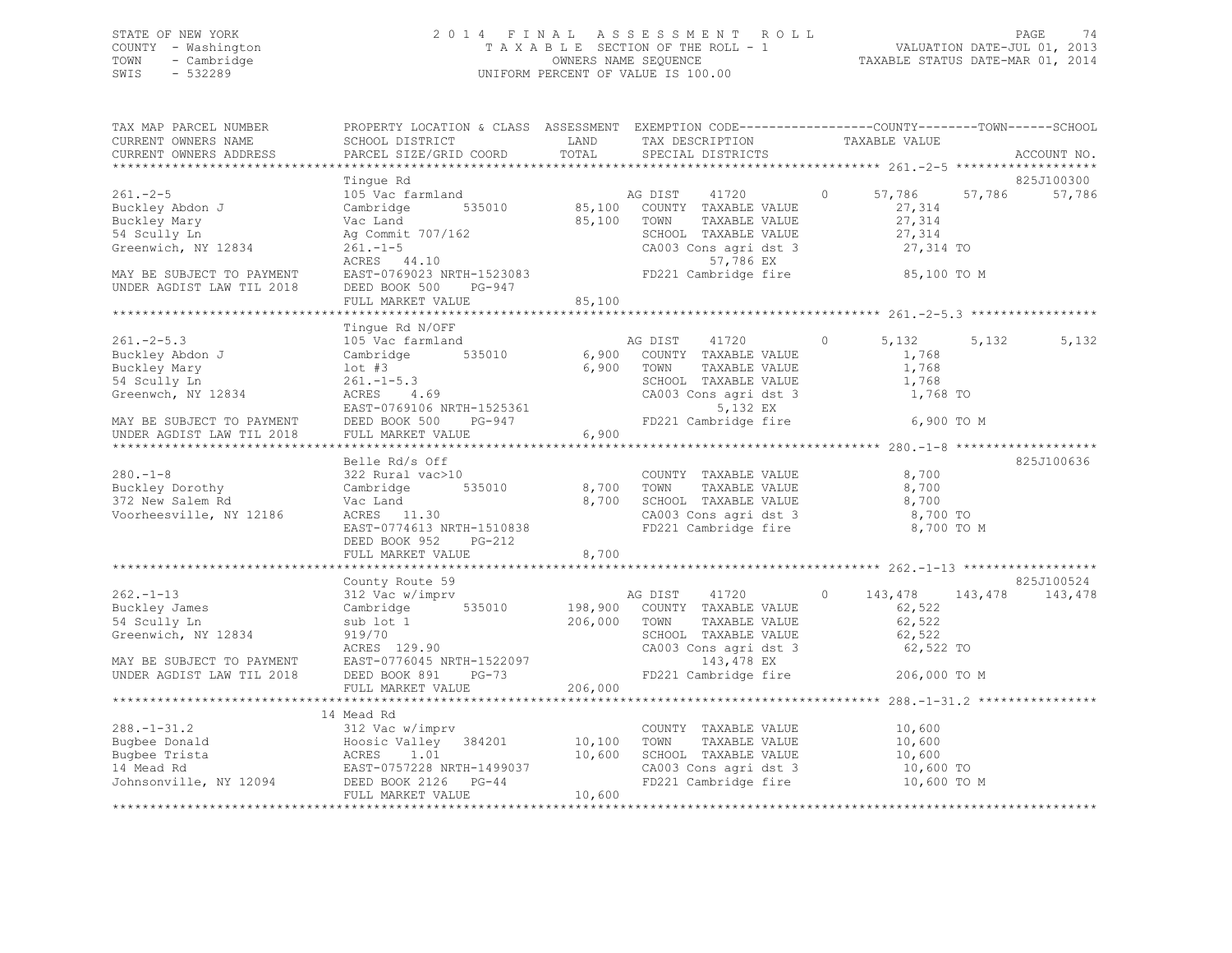## STATE OF NEW YORK 2 0 1 4 F I N A L A S S E S S M E N T R O L L PAGE 75 COUNTY - Washington T A X A B L E SECTION OF THE ROLL - 1 VALUATION DATE-JUL 01, 2013 TOWN - Cambridge OWNERS NAME SEQUENCE TAXABLE STATUS DATE-MAR 01, 2014 SWIS - 532289 UNIFORM PERCENT OF VALUE IS 100.00

| TAX DESCRIPTION TAXABLE VALUE SPECIAL DISTRICTS<br>CURRENT OWNERS ADDRESS<br>ACCOUNT NO.<br>$\Omega$<br>32,030<br>940 County Route 59<br>825J100568<br>$0 \t32,030$<br>$12$ 295,400<br>FULL MARKET VALUE<br>825J100958<br>98 Durfee Rd<br>$288. - 1 - 15.1$<br>$\overline{0}$<br>32, 143 32, 143<br>AG DIST 41720<br>32,143<br>$\overline{0}$<br>68,550<br>$\bigcirc$<br>$\circ$<br>66 DeMarco Ln<br>825J100974<br>% DeMarco Ln<br>21,450 21,450 21,450<br>Cambridge 535010 25,000 VETDIS CTS 41140 0 71,500 71,500<br>House & Land 143,000 DISAB-CO 41932 0 17,518 0<br>ACRES 2.00 STAR EN 41834 0 0 0<br>EAST-0780125 NRTH-1517704 COUNTY TAXABLE VALUE 3<br>6,000<br>$271 - 3 - 7.3$<br>20,000<br>Burr Charles P<br>$\sim$ 0<br>Burr Paula S<br>68,550<br>66 DeMarco Ln<br>Buskirk, NY 12028<br>DEED BOOK 563 PG-151<br>DEED BOOK 563 PG-151<br>FULL MARKET VALUE<br>TOWN TAXABLE VALUE<br>TOWN TAXABLE VALUE<br>TAXABLE VALUE<br>TAXABLE VALUE<br>TAXABLE VALUE<br>TAXABLE VALUE<br>TAXABLE VALUE<br>TAXABLE VALUE<br>TAXABLE VALUE<br>TAXABLE VALUE<br><br>DEED BOOK 563 PG-151<br>825J100540<br>71 Brownell Rd<br>$\overline{0}$<br>210 1 Family Res<br>STAR B 41854 0<br>$\Omega$<br>32,030<br>$270. - 1 - 32$<br>CONTRAINING CONTRAINING CONTRAINING CONSULTED AT A CONSUMING THE CONTRAINING CONTRAINING TO THE CONTRAINING TO THE CONTRAINING TO THE CONTRAINING TO THE CONTRAINING TO THE CONTRAINING TO THE CONTRAINING TO THE CONTRAINING<br>125,000<br>TAXABLE VALUE<br>125,000<br>SCHOOL TAXABLE VALUE<br>SCHOOL TAXABLE VALUE 92,970<br>CAOOS and dst 3 125,000 TO<br>CA003 Cons agri dst 3 125,000 TO<br>FD221 Cambridge fire 125,000 TO M<br>EAST-0764200 NRTH-1517286<br>DEED BOOK 744<br>PG-142<br>125,000<br>FULL MARKET VALUE | TAX MAP PARCEL NUMBER<br>CURRENT OWNERS NAME | PROPERTY LOCATION & CLASS ASSESSMENT EXEMPTION CODE---------------COUNTY-------TOWN------SCHOOL<br>SCHOOL DISTRICT | LAND  |  |  |  |
|-----------------------------------------------------------------------------------------------------------------------------------------------------------------------------------------------------------------------------------------------------------------------------------------------------------------------------------------------------------------------------------------------------------------------------------------------------------------------------------------------------------------------------------------------------------------------------------------------------------------------------------------------------------------------------------------------------------------------------------------------------------------------------------------------------------------------------------------------------------------------------------------------------------------------------------------------------------------------------------------------------------------------------------------------------------------------------------------------------------------------------------------------------------------------------------------------------------------------------------------------------------------------------------------------------------------------------------------------------------------------------------------------------------------------------------------------------------------------------------------------------------------------------------------------------------------------------------------------------------------------------------------------------------------------------------------------------------------------------------------------------|----------------------------------------------|--------------------------------------------------------------------------------------------------------------------|-------|--|--|--|
|                                                                                                                                                                                                                                                                                                                                                                                                                                                                                                                                                                                                                                                                                                                                                                                                                                                                                                                                                                                                                                                                                                                                                                                                                                                                                                                                                                                                                                                                                                                                                                                                                                                                                                                                                     |                                              | PARCEL SIZE/GRID COORD                                                                                             | TOTAL |  |  |  |
|                                                                                                                                                                                                                                                                                                                                                                                                                                                                                                                                                                                                                                                                                                                                                                                                                                                                                                                                                                                                                                                                                                                                                                                                                                                                                                                                                                                                                                                                                                                                                                                                                                                                                                                                                     |                                              |                                                                                                                    |       |  |  |  |
|                                                                                                                                                                                                                                                                                                                                                                                                                                                                                                                                                                                                                                                                                                                                                                                                                                                                                                                                                                                                                                                                                                                                                                                                                                                                                                                                                                                                                                                                                                                                                                                                                                                                                                                                                     |                                              |                                                                                                                    |       |  |  |  |
|                                                                                                                                                                                                                                                                                                                                                                                                                                                                                                                                                                                                                                                                                                                                                                                                                                                                                                                                                                                                                                                                                                                                                                                                                                                                                                                                                                                                                                                                                                                                                                                                                                                                                                                                                     |                                              |                                                                                                                    |       |  |  |  |
|                                                                                                                                                                                                                                                                                                                                                                                                                                                                                                                                                                                                                                                                                                                                                                                                                                                                                                                                                                                                                                                                                                                                                                                                                                                                                                                                                                                                                                                                                                                                                                                                                                                                                                                                                     |                                              |                                                                                                                    |       |  |  |  |
|                                                                                                                                                                                                                                                                                                                                                                                                                                                                                                                                                                                                                                                                                                                                                                                                                                                                                                                                                                                                                                                                                                                                                                                                                                                                                                                                                                                                                                                                                                                                                                                                                                                                                                                                                     |                                              |                                                                                                                    |       |  |  |  |
|                                                                                                                                                                                                                                                                                                                                                                                                                                                                                                                                                                                                                                                                                                                                                                                                                                                                                                                                                                                                                                                                                                                                                                                                                                                                                                                                                                                                                                                                                                                                                                                                                                                                                                                                                     |                                              |                                                                                                                    |       |  |  |  |
|                                                                                                                                                                                                                                                                                                                                                                                                                                                                                                                                                                                                                                                                                                                                                                                                                                                                                                                                                                                                                                                                                                                                                                                                                                                                                                                                                                                                                                                                                                                                                                                                                                                                                                                                                     |                                              |                                                                                                                    |       |  |  |  |
|                                                                                                                                                                                                                                                                                                                                                                                                                                                                                                                                                                                                                                                                                                                                                                                                                                                                                                                                                                                                                                                                                                                                                                                                                                                                                                                                                                                                                                                                                                                                                                                                                                                                                                                                                     |                                              |                                                                                                                    |       |  |  |  |
|                                                                                                                                                                                                                                                                                                                                                                                                                                                                                                                                                                                                                                                                                                                                                                                                                                                                                                                                                                                                                                                                                                                                                                                                                                                                                                                                                                                                                                                                                                                                                                                                                                                                                                                                                     |                                              |                                                                                                                    |       |  |  |  |
|                                                                                                                                                                                                                                                                                                                                                                                                                                                                                                                                                                                                                                                                                                                                                                                                                                                                                                                                                                                                                                                                                                                                                                                                                                                                                                                                                                                                                                                                                                                                                                                                                                                                                                                                                     |                                              |                                                                                                                    |       |  |  |  |
|                                                                                                                                                                                                                                                                                                                                                                                                                                                                                                                                                                                                                                                                                                                                                                                                                                                                                                                                                                                                                                                                                                                                                                                                                                                                                                                                                                                                                                                                                                                                                                                                                                                                                                                                                     |                                              |                                                                                                                    |       |  |  |  |
|                                                                                                                                                                                                                                                                                                                                                                                                                                                                                                                                                                                                                                                                                                                                                                                                                                                                                                                                                                                                                                                                                                                                                                                                                                                                                                                                                                                                                                                                                                                                                                                                                                                                                                                                                     |                                              |                                                                                                                    |       |  |  |  |
|                                                                                                                                                                                                                                                                                                                                                                                                                                                                                                                                                                                                                                                                                                                                                                                                                                                                                                                                                                                                                                                                                                                                                                                                                                                                                                                                                                                                                                                                                                                                                                                                                                                                                                                                                     |                                              |                                                                                                                    |       |  |  |  |
|                                                                                                                                                                                                                                                                                                                                                                                                                                                                                                                                                                                                                                                                                                                                                                                                                                                                                                                                                                                                                                                                                                                                                                                                                                                                                                                                                                                                                                                                                                                                                                                                                                                                                                                                                     |                                              |                                                                                                                    |       |  |  |  |
|                                                                                                                                                                                                                                                                                                                                                                                                                                                                                                                                                                                                                                                                                                                                                                                                                                                                                                                                                                                                                                                                                                                                                                                                                                                                                                                                                                                                                                                                                                                                                                                                                                                                                                                                                     |                                              |                                                                                                                    |       |  |  |  |
|                                                                                                                                                                                                                                                                                                                                                                                                                                                                                                                                                                                                                                                                                                                                                                                                                                                                                                                                                                                                                                                                                                                                                                                                                                                                                                                                                                                                                                                                                                                                                                                                                                                                                                                                                     |                                              |                                                                                                                    |       |  |  |  |
|                                                                                                                                                                                                                                                                                                                                                                                                                                                                                                                                                                                                                                                                                                                                                                                                                                                                                                                                                                                                                                                                                                                                                                                                                                                                                                                                                                                                                                                                                                                                                                                                                                                                                                                                                     |                                              |                                                                                                                    |       |  |  |  |
|                                                                                                                                                                                                                                                                                                                                                                                                                                                                                                                                                                                                                                                                                                                                                                                                                                                                                                                                                                                                                                                                                                                                                                                                                                                                                                                                                                                                                                                                                                                                                                                                                                                                                                                                                     |                                              |                                                                                                                    |       |  |  |  |
|                                                                                                                                                                                                                                                                                                                                                                                                                                                                                                                                                                                                                                                                                                                                                                                                                                                                                                                                                                                                                                                                                                                                                                                                                                                                                                                                                                                                                                                                                                                                                                                                                                                                                                                                                     |                                              |                                                                                                                    |       |  |  |  |
|                                                                                                                                                                                                                                                                                                                                                                                                                                                                                                                                                                                                                                                                                                                                                                                                                                                                                                                                                                                                                                                                                                                                                                                                                                                                                                                                                                                                                                                                                                                                                                                                                                                                                                                                                     |                                              |                                                                                                                    |       |  |  |  |
|                                                                                                                                                                                                                                                                                                                                                                                                                                                                                                                                                                                                                                                                                                                                                                                                                                                                                                                                                                                                                                                                                                                                                                                                                                                                                                                                                                                                                                                                                                                                                                                                                                                                                                                                                     |                                              |                                                                                                                    |       |  |  |  |
|                                                                                                                                                                                                                                                                                                                                                                                                                                                                                                                                                                                                                                                                                                                                                                                                                                                                                                                                                                                                                                                                                                                                                                                                                                                                                                                                                                                                                                                                                                                                                                                                                                                                                                                                                     |                                              |                                                                                                                    |       |  |  |  |
|                                                                                                                                                                                                                                                                                                                                                                                                                                                                                                                                                                                                                                                                                                                                                                                                                                                                                                                                                                                                                                                                                                                                                                                                                                                                                                                                                                                                                                                                                                                                                                                                                                                                                                                                                     |                                              |                                                                                                                    |       |  |  |  |
|                                                                                                                                                                                                                                                                                                                                                                                                                                                                                                                                                                                                                                                                                                                                                                                                                                                                                                                                                                                                                                                                                                                                                                                                                                                                                                                                                                                                                                                                                                                                                                                                                                                                                                                                                     |                                              |                                                                                                                    |       |  |  |  |
|                                                                                                                                                                                                                                                                                                                                                                                                                                                                                                                                                                                                                                                                                                                                                                                                                                                                                                                                                                                                                                                                                                                                                                                                                                                                                                                                                                                                                                                                                                                                                                                                                                                                                                                                                     |                                              |                                                                                                                    |       |  |  |  |
|                                                                                                                                                                                                                                                                                                                                                                                                                                                                                                                                                                                                                                                                                                                                                                                                                                                                                                                                                                                                                                                                                                                                                                                                                                                                                                                                                                                                                                                                                                                                                                                                                                                                                                                                                     |                                              |                                                                                                                    |       |  |  |  |
|                                                                                                                                                                                                                                                                                                                                                                                                                                                                                                                                                                                                                                                                                                                                                                                                                                                                                                                                                                                                                                                                                                                                                                                                                                                                                                                                                                                                                                                                                                                                                                                                                                                                                                                                                     |                                              |                                                                                                                    |       |  |  |  |
|                                                                                                                                                                                                                                                                                                                                                                                                                                                                                                                                                                                                                                                                                                                                                                                                                                                                                                                                                                                                                                                                                                                                                                                                                                                                                                                                                                                                                                                                                                                                                                                                                                                                                                                                                     |                                              |                                                                                                                    |       |  |  |  |
|                                                                                                                                                                                                                                                                                                                                                                                                                                                                                                                                                                                                                                                                                                                                                                                                                                                                                                                                                                                                                                                                                                                                                                                                                                                                                                                                                                                                                                                                                                                                                                                                                                                                                                                                                     |                                              |                                                                                                                    |       |  |  |  |
|                                                                                                                                                                                                                                                                                                                                                                                                                                                                                                                                                                                                                                                                                                                                                                                                                                                                                                                                                                                                                                                                                                                                                                                                                                                                                                                                                                                                                                                                                                                                                                                                                                                                                                                                                     |                                              |                                                                                                                    |       |  |  |  |
|                                                                                                                                                                                                                                                                                                                                                                                                                                                                                                                                                                                                                                                                                                                                                                                                                                                                                                                                                                                                                                                                                                                                                                                                                                                                                                                                                                                                                                                                                                                                                                                                                                                                                                                                                     |                                              |                                                                                                                    |       |  |  |  |
|                                                                                                                                                                                                                                                                                                                                                                                                                                                                                                                                                                                                                                                                                                                                                                                                                                                                                                                                                                                                                                                                                                                                                                                                                                                                                                                                                                                                                                                                                                                                                                                                                                                                                                                                                     |                                              |                                                                                                                    |       |  |  |  |
|                                                                                                                                                                                                                                                                                                                                                                                                                                                                                                                                                                                                                                                                                                                                                                                                                                                                                                                                                                                                                                                                                                                                                                                                                                                                                                                                                                                                                                                                                                                                                                                                                                                                                                                                                     |                                              |                                                                                                                    |       |  |  |  |
|                                                                                                                                                                                                                                                                                                                                                                                                                                                                                                                                                                                                                                                                                                                                                                                                                                                                                                                                                                                                                                                                                                                                                                                                                                                                                                                                                                                                                                                                                                                                                                                                                                                                                                                                                     |                                              |                                                                                                                    |       |  |  |  |
|                                                                                                                                                                                                                                                                                                                                                                                                                                                                                                                                                                                                                                                                                                                                                                                                                                                                                                                                                                                                                                                                                                                                                                                                                                                                                                                                                                                                                                                                                                                                                                                                                                                                                                                                                     |                                              |                                                                                                                    |       |  |  |  |
|                                                                                                                                                                                                                                                                                                                                                                                                                                                                                                                                                                                                                                                                                                                                                                                                                                                                                                                                                                                                                                                                                                                                                                                                                                                                                                                                                                                                                                                                                                                                                                                                                                                                                                                                                     |                                              |                                                                                                                    |       |  |  |  |
|                                                                                                                                                                                                                                                                                                                                                                                                                                                                                                                                                                                                                                                                                                                                                                                                                                                                                                                                                                                                                                                                                                                                                                                                                                                                                                                                                                                                                                                                                                                                                                                                                                                                                                                                                     |                                              |                                                                                                                    |       |  |  |  |
|                                                                                                                                                                                                                                                                                                                                                                                                                                                                                                                                                                                                                                                                                                                                                                                                                                                                                                                                                                                                                                                                                                                                                                                                                                                                                                                                                                                                                                                                                                                                                                                                                                                                                                                                                     |                                              |                                                                                                                    |       |  |  |  |
|                                                                                                                                                                                                                                                                                                                                                                                                                                                                                                                                                                                                                                                                                                                                                                                                                                                                                                                                                                                                                                                                                                                                                                                                                                                                                                                                                                                                                                                                                                                                                                                                                                                                                                                                                     |                                              |                                                                                                                    |       |  |  |  |
|                                                                                                                                                                                                                                                                                                                                                                                                                                                                                                                                                                                                                                                                                                                                                                                                                                                                                                                                                                                                                                                                                                                                                                                                                                                                                                                                                                                                                                                                                                                                                                                                                                                                                                                                                     |                                              |                                                                                                                    |       |  |  |  |
|                                                                                                                                                                                                                                                                                                                                                                                                                                                                                                                                                                                                                                                                                                                                                                                                                                                                                                                                                                                                                                                                                                                                                                                                                                                                                                                                                                                                                                                                                                                                                                                                                                                                                                                                                     |                                              |                                                                                                                    |       |  |  |  |
|                                                                                                                                                                                                                                                                                                                                                                                                                                                                                                                                                                                                                                                                                                                                                                                                                                                                                                                                                                                                                                                                                                                                                                                                                                                                                                                                                                                                                                                                                                                                                                                                                                                                                                                                                     |                                              |                                                                                                                    |       |  |  |  |
|                                                                                                                                                                                                                                                                                                                                                                                                                                                                                                                                                                                                                                                                                                                                                                                                                                                                                                                                                                                                                                                                                                                                                                                                                                                                                                                                                                                                                                                                                                                                                                                                                                                                                                                                                     |                                              |                                                                                                                    |       |  |  |  |
|                                                                                                                                                                                                                                                                                                                                                                                                                                                                                                                                                                                                                                                                                                                                                                                                                                                                                                                                                                                                                                                                                                                                                                                                                                                                                                                                                                                                                                                                                                                                                                                                                                                                                                                                                     |                                              |                                                                                                                    |       |  |  |  |
|                                                                                                                                                                                                                                                                                                                                                                                                                                                                                                                                                                                                                                                                                                                                                                                                                                                                                                                                                                                                                                                                                                                                                                                                                                                                                                                                                                                                                                                                                                                                                                                                                                                                                                                                                     |                                              |                                                                                                                    |       |  |  |  |
|                                                                                                                                                                                                                                                                                                                                                                                                                                                                                                                                                                                                                                                                                                                                                                                                                                                                                                                                                                                                                                                                                                                                                                                                                                                                                                                                                                                                                                                                                                                                                                                                                                                                                                                                                     |                                              |                                                                                                                    |       |  |  |  |
|                                                                                                                                                                                                                                                                                                                                                                                                                                                                                                                                                                                                                                                                                                                                                                                                                                                                                                                                                                                                                                                                                                                                                                                                                                                                                                                                                                                                                                                                                                                                                                                                                                                                                                                                                     |                                              |                                                                                                                    |       |  |  |  |
|                                                                                                                                                                                                                                                                                                                                                                                                                                                                                                                                                                                                                                                                                                                                                                                                                                                                                                                                                                                                                                                                                                                                                                                                                                                                                                                                                                                                                                                                                                                                                                                                                                                                                                                                                     |                                              |                                                                                                                    |       |  |  |  |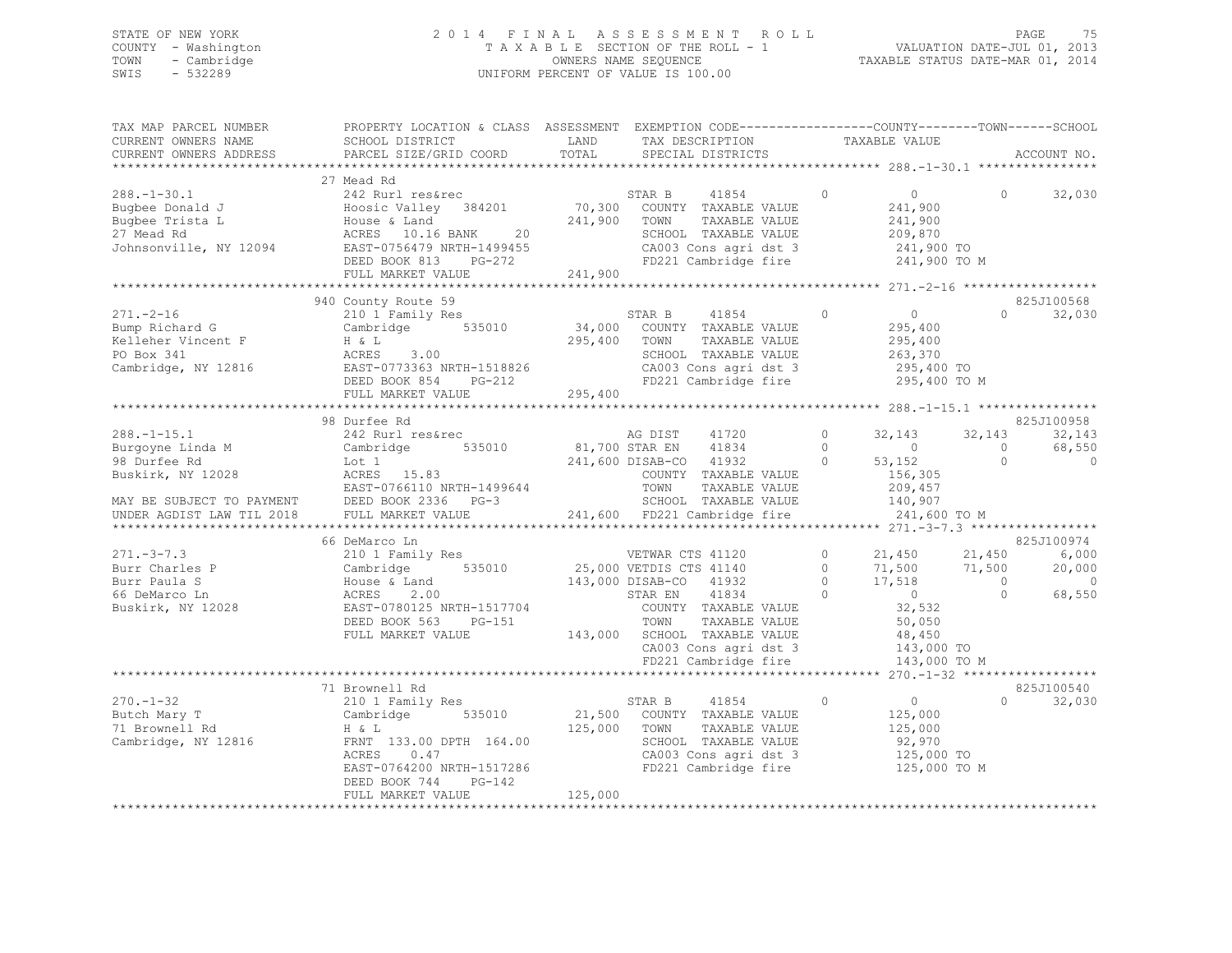## STATE OF NEW YORK 2 0 1 4 F I N A L A S S E S S M E N T R O L L PAGE 76 COUNTY - Washington T A X A B L E SECTION OF THE ROLL - 1 VALUATION DATE-JUL 01, 2013 TOWN - Cambridge OWNERS NAME SEQUENCE TAXABLE STATUS DATE-MAR 01, 2014 UNIFORM PERCENT OF VALUE IS 100.00

| TAX MAP PARCEL NUMBER<br>CURRENT OWNERS NAME                                | PROPERTY LOCATION & CLASS ASSESSMENT EXEMPTION CODE----------------COUNTY-------TOWN------SCHOOL<br>SCHOOL DISTRICT | LAND          | TAX DESCRIPTION                                                     | TAXABLE VALUE                    |                          |
|-----------------------------------------------------------------------------|---------------------------------------------------------------------------------------------------------------------|---------------|---------------------------------------------------------------------|----------------------------------|--------------------------|
| CURRENT OWNERS ADDRESS                                                      | PARCEL SIZE/GRID COORD                                                                                              | TOTAL         | SPECIAL DISTRICTS                                                   |                                  | ACCOUNT NO.              |
|                                                                             |                                                                                                                     |               |                                                                     |                                  |                          |
|                                                                             | 719 County Route 60                                                                                                 |               |                                                                     |                                  | 825J100839               |
| $254. -1 - 5.2$                                                             | 242 Rurl res&rec                                                                                                    |               | COUNTY TAXABLE VALUE                                                | 349,400                          |                          |
| Byron Paul J                                                                | Cambridge 535010                                                                                                    |               | TAXABLE VALUE                                                       | 349,400                          |                          |
| Byron Carol L                                                               | H&l                                                                                                                 |               | 349,400 SCHOOL TAXABLE VALUE                                        | 349,400                          |                          |
| PO Box 146                                                                  | ACRES 35.00                                                                                                         |               | CA003 Cons agri dst 3                                               | 349,400 TO                       |                          |
| Greenwich, NY 12834                                                         | EAST-0772692 NRTH-1534805<br>DEED BOOK 775 PG-161                                                                   |               | FD221 Cambridge fire                                                | 349,400 TO M                     |                          |
|                                                                             | FULL MARKET VALUE                                                                                                   | 349,400       |                                                                     |                                  |                          |
|                                                                             |                                                                                                                     |               |                                                                     |                                  |                          |
|                                                                             | Dr Brown Ln                                                                                                         |               |                                                                     |                                  | 825J100240               |
| $255. - 1 - 6$                                                              | 322 Rural vac>10                                                                                                    |               | COUNTY TAXABLE VALUE                                                | 47,400                           |                          |
| Capetola Anthony A<br>2 Hillside Ave BldgC                                  | Cambridge<br>535010                                                                                                 | 47,400        | TOWN<br>TAXABLE VALUE                                               | 47,400                           |                          |
|                                                                             | Land                                                                                                                | 47,400        | SCHOOL TAXABLE VALUE                                                | 47,400                           |                          |
| Williston Park, NY 11596-2335 Lot 1                                         |                                                                                                                     |               | CA005 Cons agri dst 5<br>FD221 Cambridge fire                       | 47,400 TO                        |                          |
|                                                                             | ACRES 10.18<br>EAST-0783817 NRTH-1534586<br>DEED BOOK 654<br>$PG-233$                                               |               |                                                                     | 47,400 TO M                      |                          |
|                                                                             | FULL MARKET VALUE                                                                                                   | 47,400        |                                                                     |                                  |                          |
|                                                                             |                                                                                                                     |               |                                                                     |                                  |                          |
|                                                                             | South Rd                                                                                                            |               |                                                                     |                                  | 825J100861               |
| $288. - 1 - 14$                                                             | 314 Rural vac<10                                                                                                    |               | COUNTY TAXABLE VALUE                                                | 3,500                            |                          |
| Carknard Alan W                                                             | Cambridge 535010                                                                                                    |               | 3,500 TOWN<br>TAXABLE VALUE                                         | 3,500                            |                          |
| Carknard Tina M                                                             | V Land                                                                                                              |               | 3,500 SCHOOL TAXABLE VALUE                                          | 3,500                            |                          |
| 231 Schweninger Rd<br>Buskirk, NY 12028                                     | ACRES 1.00<br>EAST-0767144 NRTH-1499430<br>DEED BOOK 582 PG-144                                                     |               | FD221 Cambridge fire                                                | 3,500 TO M                       |                          |
|                                                                             | FULL MARKET VALUE                                                                                                   | 3,500         |                                                                     |                                  |                          |
|                                                                             | 18 County Route 59A                                                                                                 |               |                                                                     |                                  | 825J100283               |
| $279. - 2 - 18$                                                             | 210 1 Family Res                                                                                                    |               | STAR B<br>41854                                                     | $\overline{0}$<br>$\overline{0}$ | 32,030<br>$\overline{0}$ |
| Carknard Vincent B                                                          | Cambridge 535010                                                                                                    |               | 23,300 VETWAR CTS 41120                                             | $\bigcirc$<br>19,230             | 6,000<br>19,230          |
| Carknard Pauline M                                                          |                                                                                                                     |               | 128,200 COUNTY TAXABLE VALUE                                        | 108,970                          |                          |
| 18 County Route 59A                                                         | H & L<br>FRNT 135.00 DPTH 143.00<br>EAST-0766539 NRTH-1506745                                                       |               | TOWN<br>TAXABLE VALUE                                               | 108,970                          |                          |
| Buskirk, NY 12028                                                           | EAST-0766539 NRTH-1506745                                                                                           |               |                                                                     | 90,170                           |                          |
|                                                                             | DEED BOOK 2970 PG-17                                                                                                |               | TOWN TAXABLE VALUE<br>SCHOOL TAXABLE VALUE<br>CA003 Cons agri dst 3 | 128,200 TO                       |                          |
|                                                                             | FULL MARKET VALUE                                                                                                   |               | CA003 Cons agri dst 3<br>128,200 FD221 Cambridge fire               | 128,200 TO M                     |                          |
|                                                                             |                                                                                                                     |               |                                                                     |                                  |                          |
|                                                                             | 109 Durfee Rd                                                                                                       |               |                                                                     |                                  | 825J100614               |
| $288. - 1 - 15$                                                             | 242 Rurl res&rec                                                                                                    |               | AG DIST<br>41720                                                    | $\circ$<br>25,333                | 25,333<br>25,333         |
|                                                                             | 535010<br>Cambridge                                                                                                 | 61,600 STAR B | 41854                                                               | $\Omega$<br>$\sim$ 0             | $\Omega$<br>32,030       |
| Cavavaugh Mary Ellen<br>Chesley David<br>109 Durfee Rd<br>Buskirk, NY 12028 | ACRES 12.30                                                                                                         |               | 242,700 COUNTY TAXABLE VALUE                                        | 217,367                          |                          |
|                                                                             | EAST-0766493 NRTH-1500411                                                                                           |               | TOWN<br>TAXABLE VALUE                                               | 217,367                          |                          |
| Buskirk, NY 12028                                                           | DEED BOOK 3140 PG-226                                                                                               |               | SCHOOL TAXABLE VALUE                                                | 185,337                          |                          |
|                                                                             | FULL MARKET VALUE                                                                                                   |               | 242,700 CA003 Cons agri dst 3                                       | $217,367$ TO                     |                          |
| MAY BE SUBJECT TO PAYMENT                                                   |                                                                                                                     |               | 25,333 EX                                                           |                                  |                          |
| UNDER AGDIST LAW TIL 2018                                                   |                                                                                                                     |               | FD221 Cambridge fire                                                | 242,700 TO M                     |                          |
|                                                                             |                                                                                                                     |               |                                                                     |                                  |                          |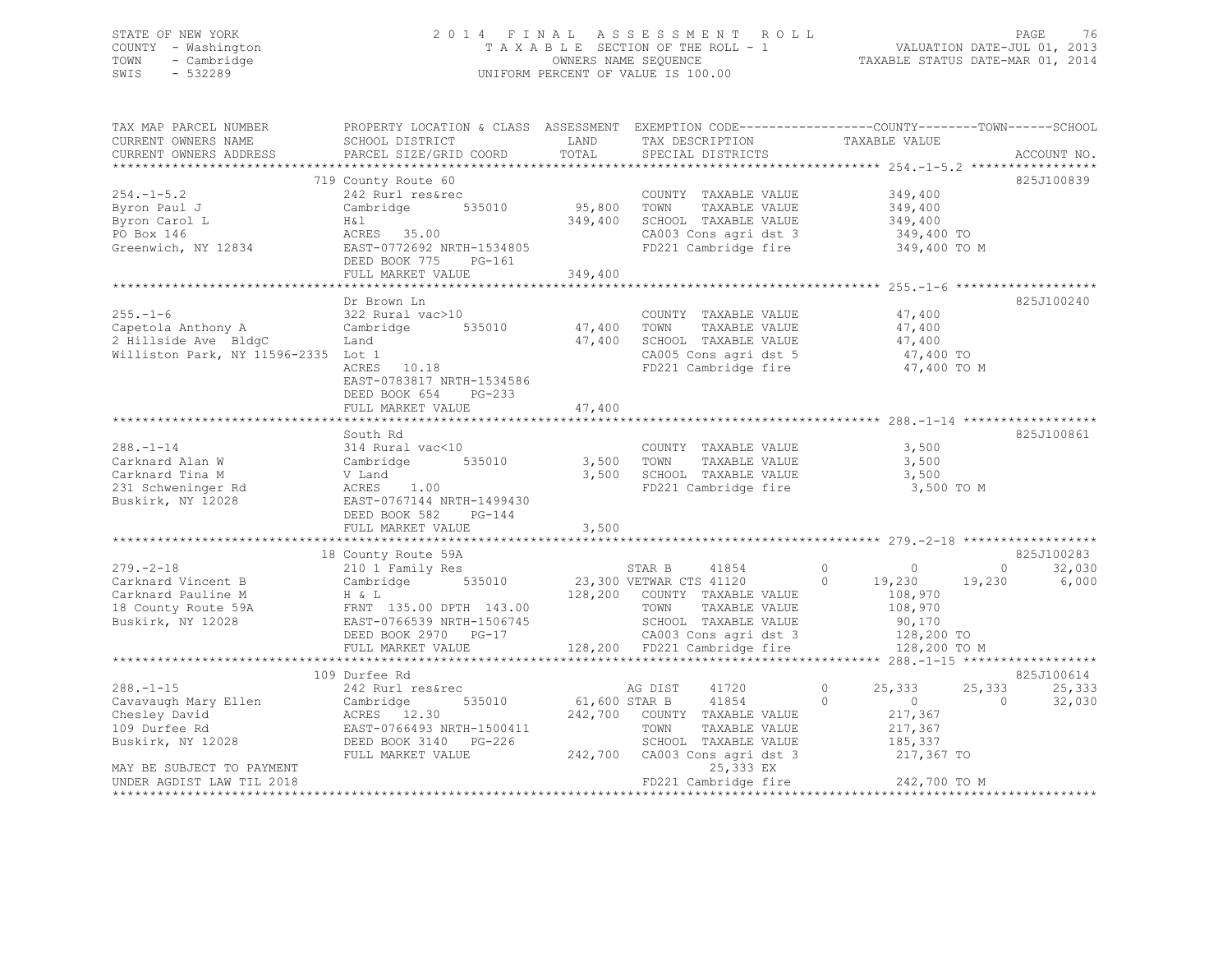## STATE OF NEW YORK 2 0 1 4 F I N A L A S S E S S M E N T R O L L PAGE 77 COUNTY - Washington T A X A B L E SECTION OF THE ROLL - 1 VALUATION DATE-JUL 01, 2013 TOWN - Cambridge OWNERS NAME SEQUENCE TAXABLE STATUS DATE-MAR 01, 2014 SWIS - 532289 UNIFORM PERCENT OF VALUE IS 100.00

| SCHOOL DISTRICT<br>PARCEL SIZE/GRID COORD                                                                                                              | LAND<br>TOTAL                                                                                                                  | TAX DESCRIPTION<br>SPECIAL DISTRICTS                                                               | TAXABLE VALUE                                                                                                                                                                                                                 |                                                                                                                                                                        | ACCOUNT NO.                                                                                                                                                                                                                                                        |
|--------------------------------------------------------------------------------------------------------------------------------------------------------|--------------------------------------------------------------------------------------------------------------------------------|----------------------------------------------------------------------------------------------------|-------------------------------------------------------------------------------------------------------------------------------------------------------------------------------------------------------------------------------|------------------------------------------------------------------------------------------------------------------------------------------------------------------------|--------------------------------------------------------------------------------------------------------------------------------------------------------------------------------------------------------------------------------------------------------------------|
| 314 Rural vac<10<br>535010<br>Cambridge<br>Land<br>ACRES<br>3.30<br>EAST-0786730 NRTH-1531091<br>DEED BOOK 2002<br>PG-231<br>FULL MARKET VALUE         |                                                                                                                                | COUNTY TAXABLE VALUE<br>TOWN<br>TAXABLE VALUE<br>SCHOOL TAXABLE VALUE                              | 21,500<br>21,500<br>21,500                                                                                                                                                                                                    |                                                                                                                                                                        | 825J100810                                                                                                                                                                                                                                                         |
|                                                                                                                                                        |                                                                                                                                |                                                                                                    |                                                                                                                                                                                                                               |                                                                                                                                                                        | 825J100328                                                                                                                                                                                                                                                         |
| 210 1 Family Res<br>535010<br>Cambridge<br>ACRES<br>8.94<br>EAST-0784348 NRTH-1534421<br>DEED BOOK 1993 PG-242<br>FULL MARKET VALUE                    |                                                                                                                                | VETWAR CTS 41120<br>41834<br>TOWN<br>TAXABLE VALUE<br>SCHOOL TAXABLE VALUE                         | $\circ$<br>30,000<br>$\Omega$<br>$\circ$<br>392,500<br>395,500<br>347,950                                                                                                                                                     | 27,000<br>$\Omega$                                                                                                                                                     | 6,000<br>68,550                                                                                                                                                                                                                                                    |
|                                                                                                                                                        |                                                                                                                                |                                                                                                    |                                                                                                                                                                                                                               |                                                                                                                                                                        |                                                                                                                                                                                                                                                                    |
| 242 Rurl res&rec<br>535010<br>Cambridge<br>H & L<br>ACRES 16.90<br>EAST-0787994 NRTH-1524715<br>DEED BOOK 650<br>PG-138<br>FULL MARKET VALUE           |                                                                                                                                | 41834<br>STAR EN<br>COUNTY TAXABLE VALUE<br>TOWN<br>TAXABLE VALUE                                  | $\circ$<br>$\overline{0}$<br>218,100<br>218,100<br>149,550                                                                                                                                                                    | $\Omega$                                                                                                                                                               | 825J100475<br>68,550                                                                                                                                                                                                                                               |
|                                                                                                                                                        |                                                                                                                                |                                                                                                    |                                                                                                                                                                                                                               |                                                                                                                                                                        |                                                                                                                                                                                                                                                                    |
| 210 1 Family Res<br>Cambridge<br>535010<br>ACRES 0.61<br>EAST-0777878 NRTH-1524404<br>DEED BOOK 2834 PG-57<br>FULL MARKET VALUE                        |                                                                                                                                | VETCOM CTS 41130<br>41854<br>TOWN<br>TAXABLE VALUE<br>SCHOOL TAXABLE VALUE<br>FD221 Cambridge fire | 0<br>30,000<br>$\Omega$<br>$\circ$<br>90,000<br>90,000<br>77,970                                                                                                                                                              | 30,000<br>$\Omega$                                                                                                                                                     | 825J100264<br>10,000<br>32,030                                                                                                                                                                                                                                     |
|                                                                                                                                                        |                                                                                                                                |                                                                                                    |                                                                                                                                                                                                                               |                                                                                                                                                                        |                                                                                                                                                                                                                                                                    |
| County Route 59<br>314 Rural vac<10<br>535010<br>Cambridge<br>ACRES<br>2.10<br>EAST-0777955 NRTH-1524769<br>DEED BOOK 2695 PG-127<br>FULL MARKET VALUE | 13,000                                                                                                                         | COUNTY TAXABLE VALUE<br>TAXABLE VALUE<br>TOWN<br>SCHOOL TAXABLE VALUE                              | 13,000<br>13,000<br>13,000                                                                                                                                                                                                    |                                                                                                                                                                        |                                                                                                                                                                                                                                                                    |
|                                                                                                                                                        | 30 State Route 372<br>173 State Route 372<br>971 Turnpike Rd<br>248 English Rd<br>Olive Chesbro Revocable Trust 363/91 411/649 |                                                                                                    | 21,500<br>21,500<br>21,500<br>95,800 STAR EN<br>422,500 COUNTY TAXABLE VALUE<br>422,500 CA005 Cons agri dst 5<br>69,600<br>218,100<br>218,100<br>24,400 STAR B<br>120,000 COUNTY TAXABLE VALUE<br>120,000<br>13,000<br>13,000 | FD221 Cambridge fire<br>FD221 Cambridge fire<br>SCHOOL TAXABLE VALUE<br>FD221 Cambridge fire<br>CA003 Cons agri dst 3<br>CAUUS CONS agri dst 3<br>FD221 Cambridge fire | PROPERTY LOCATION & CLASS ASSESSMENT EXEMPTION CODE----------------COUNTY-------TOWN------SCHOOL<br>21,500 TO M<br>422,500 TO<br>422,500 TO M<br>218,100 TO M<br>120,000 TO M<br>*********************** 262.-2-12.1 *****************<br>13,000 TO<br>13,000 TO M |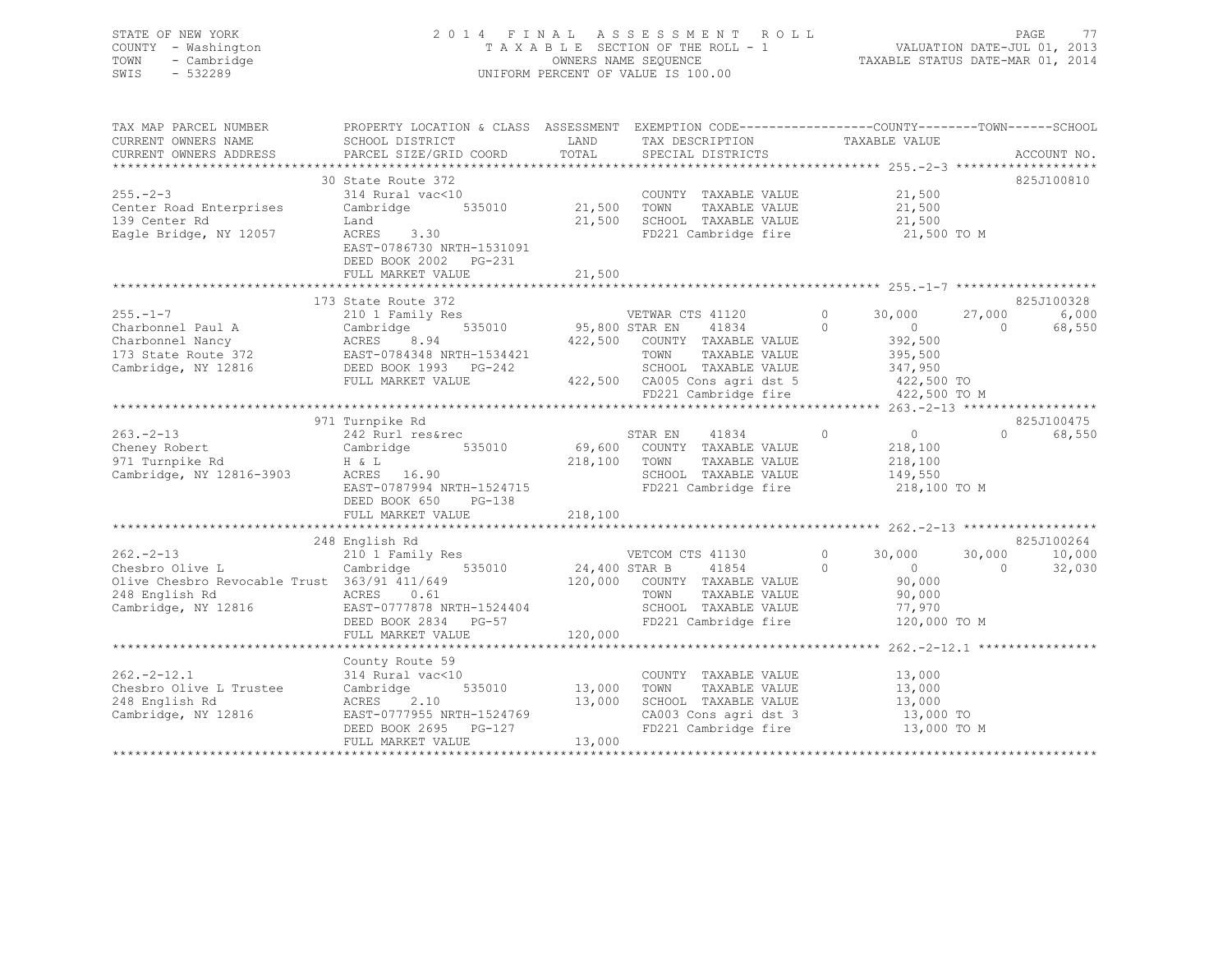## STATE OF NEW YORK 2 0 1 4 F I N A L A S S E S S M E N T R O L L PAGE 78 COUNTY - Washington T A X A B L E SECTION OF THE ROLL - 1 VALUATION DATE-JUL 01, 2013 TOWN - Cambridge OWNERS NAME SEQUENCE TAXABLE STATUS DATE-MAR 01, 2014 SWIS - 532289 UNIFORM PERCENT OF VALUE IS 100.00

| TAX MAP PARCEL NUMBER<br>CURRENT OWNERS NAME<br>CURRENT OWNERS ADDRESS                                                                   | PROPERTY LOCATION & CLASS ASSESSMENT EXEMPTION CODE----------------COUNTY-------TOWN-----SCHOOL<br>SCHOOL DISTRICT<br>PARCEL SIZE/GRID COORD                                              | LAND<br>TOTAL                     | TAX DESCRIPTION<br>SPECIAL DISTRICTS                                                                                                            | TAXABLE VALUE                                                                            | ACCOUNT NO.                      |
|------------------------------------------------------------------------------------------------------------------------------------------|-------------------------------------------------------------------------------------------------------------------------------------------------------------------------------------------|-----------------------------------|-------------------------------------------------------------------------------------------------------------------------------------------------|------------------------------------------------------------------------------------------|----------------------------------|
|                                                                                                                                          |                                                                                                                                                                                           |                                   |                                                                                                                                                 |                                                                                          |                                  |
| $261 - 2 - 3.1$<br>Ciaccio Joseph J<br>Ciaccio Eileen<br>37 Burton Ln<br>Massapequa, NY 11758<br>MAY BE SUBJECT TO PAYMENT DEED BOOK 950 | Vly Summit Rd<br>312 Vac w/imprv<br>535010<br>Cambridge<br>Sub Lot B<br>$261, -1-3.1$<br>ACRES 40.86<br>EAST-0766942 NRTH-1527080<br>$PG-9$                                               | 56,200                            | AGRI-D IND 41730<br>53,300 COUNTY TAXABLE VALUE<br>TAXABLE VALUE<br>TOWN<br>SCHOOL TAXABLE VALUE<br>FD221 Cambridge fire                        | $\circ$<br>10,346<br>45,854<br>45,854<br>45,854<br>56,200 TO M                           | 10,346<br>10,346                 |
| UNDER AGDIST LAW TIL 2021                                                                                                                | FULL MARKET VALUE                                                                                                                                                                         | 56,200                            |                                                                                                                                                 |                                                                                          |                                  |
|                                                                                                                                          |                                                                                                                                                                                           |                                   |                                                                                                                                                 |                                                                                          |                                  |
| $261 - 2 - 3.2$<br>Ciaccio Joseph J<br>Ciaccio Eileen<br>37 Burton Ln<br>Massapequa, NY 11758                                            | 1266 Vly Summit Rd<br>210 1 Family Res<br>535010<br>$\frac{Common_{\text{1}}}{261. - 1 - 3.2}$<br>ACRES 8.00<br>EAST-0767096 NRTH-1527409<br>DEED BOOK 950<br>$PG-9$<br>FULL MARKET VALUE | 48,500 TOWN<br>192,000<br>192,000 | COUNTY TAXABLE VALUE<br>TAXABLE VALUE<br>SCHOOL TAXABLE VALUE<br>FD221 Cambridge fire                                                           | 192,000<br>192,000<br>192,000<br>192,000 TO M                                            |                                  |
|                                                                                                                                          |                                                                                                                                                                                           |                                   |                                                                                                                                                 |                                                                                          |                                  |
| $279. - 2 - 31.9$<br>Clark Scott N<br>Clark Amy E<br>33 County Route 59A<br>Buskirk, NY 12028                                            | 33 County Route 59A<br>210 1 Family Res<br>Cambridge 535010<br>lot 1<br>6.77<br>ACRES<br>EAST-0766983 NRTH-1507450<br>DEED BOOK 2874 PG-1<br>FULL MARKET VALUE                            | 171,100 TOWN<br>171,100           | STAR B 41854<br>52,300 COUNTY TAXABLE VALUE<br>TAXABLE VALUE<br>SCHOOL TAXABLE VALUE<br>CA003 Cons agri dst 3<br>FD221 Cambridge fire           | $\overline{0}$<br>$\circ$<br>171,100<br>171,100<br>139,070<br>171,100 TO<br>171,100 TO M | 32,030<br>$\Omega$               |
|                                                                                                                                          |                                                                                                                                                                                           |                                   |                                                                                                                                                 |                                                                                          |                                  |
| $263. -1 - 4.1$<br>Clements Diane J<br>Clements Edward R<br>8 Mott Dr<br>Burnt Hills, NY 12027                                           | Irish Ln<br>105 Vac farmland<br>535010<br>Cambridge<br>Sub Lot 1<br>ACRES 24.11<br>EAST-0781923 NRTH-1528213                                                                              | 87,100<br>87,100                  | COUNTY TAXABLE VALUE<br>TOWN<br>TAXABLE VALUE<br>SCHOOL TAXABLE VALUE<br>CA005 Cons agri dst 5<br>CA005 Cons agri dst 5<br>FD221 Cambridge fire | 87,100<br>87,100<br>87,100<br>87,100 TO<br>87,100 TO M                                   |                                  |
|                                                                                                                                          | PG-282<br>DEED BOOK 910<br>FULL MARKET VALUE                                                                                                                                              | 87,100                            |                                                                                                                                                 |                                                                                          |                                  |
|                                                                                                                                          |                                                                                                                                                                                           |                                   |                                                                                                                                                 |                                                                                          |                                  |
| $254. - 1 - 20.3$<br>Coffin Walter R<br>Coffin Kathy A<br>47 Kenyon Rd<br>Greenwich, NY 12834                                            | 47 Kenyon Rd<br>210 1 Family Res<br>Cambridge<br>535010<br>House & Land<br>ACRES<br>2.97<br>EAST-0769576 NRTH-1530723<br>$PG-64$<br>DEED BOOK 543<br>FULL MARKET VALUE                    | 32,000<br>170,000<br>170,000      | 41834<br>STAR EN<br>COUNTY TAXABLE VALUE<br>TAXABLE VALUE<br>TOWN<br>SCHOOL TAXABLE VALUE<br>CA003 Cons agri dst 3<br>FD221 Cambridge fire      | $\circ$<br>$\overline{0}$<br>170,000<br>170,000<br>101,450<br>170,000 TO<br>170,000 TO M | 825J100961<br>$\Omega$<br>68,550 |
|                                                                                                                                          |                                                                                                                                                                                           |                                   |                                                                                                                                                 |                                                                                          |                                  |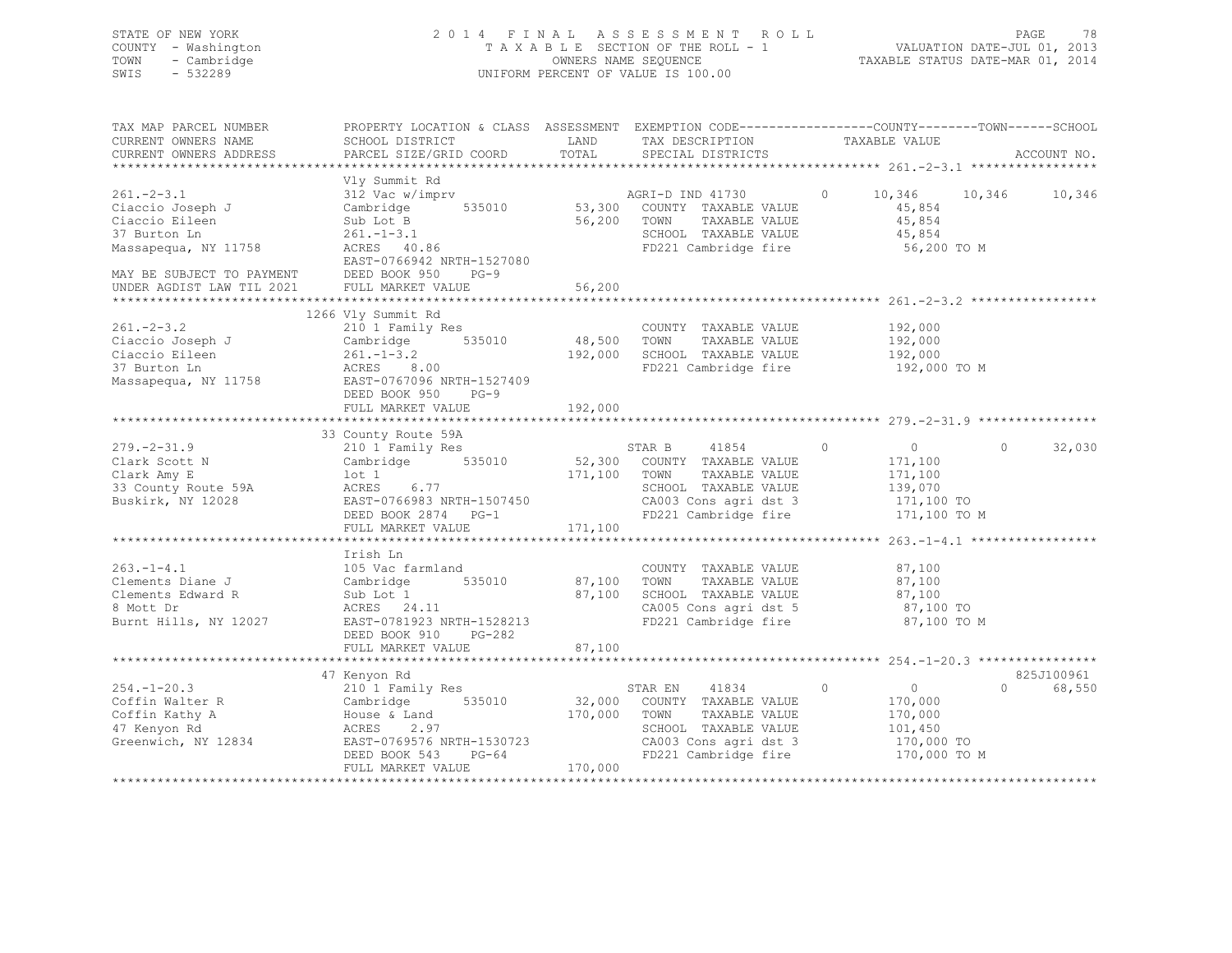## STATE OF NEW YORK 2 0 1 4 F I N A L A S S E S S M E N T R O L L PAGE 79 COUNTY - Washington T A X A B L E SECTION OF THE ROLL - 1 VALUATION DATE-JUL 01, 2013 TOWN - Cambridge OWNERS NAME SEQUENCE TAXABLE STATUS DATE-MAR 01, 2014 SWIS - 532289 UNIFORM PERCENT OF VALUE IS 100.00

| TAX MAP PARCEL NUMBER<br>CURRENT OWNERS NAME                                                   | PROPERTY LOCATION & CLASS ASSESSMENT<br>SCHOOL DISTRICT                                                                                                                           | LAND                         | EXEMPTION CODE-----------------COUNTY-------TOWN------SCHOOL<br>TAX DESCRIPTION                                                                   | TAXABLE VALUE                                                                     |                                      |
|------------------------------------------------------------------------------------------------|-----------------------------------------------------------------------------------------------------------------------------------------------------------------------------------|------------------------------|---------------------------------------------------------------------------------------------------------------------------------------------------|-----------------------------------------------------------------------------------|--------------------------------------|
| CURRENT OWNERS ADDRESS                                                                         | PARCEL SIZE/GRID COORD                                                                                                                                                            | TOTAL                        | SPECIAL DISTRICTS                                                                                                                                 |                                                                                   | ACCOUNT NO.                          |
| ***********************                                                                        |                                                                                                                                                                                   |                              |                                                                                                                                                   |                                                                                   |                                      |
| $254. -1 - 17$<br>Cole Thomas A<br>Bradley Fern M<br>174 Kenyon Rd<br>Greenwich, NY 12834-5308 | 174 Kenyon Rd<br>242 Rurl res&rec<br>Greenwich<br>533401<br>ACRES 10.34<br>EAST-0770082 NRTH-1533791<br>DEED BOOK 2708<br>PG-326<br>FULL MARKET VALUE                             | 188,500<br>188,500           | STAR EN<br>41834<br>57,200 COUNTY TAXABLE VALUE<br>TAXABLE VALUE<br>TOWN<br>SCHOOL TAXABLE VALUE<br>CA003 Cons agri dst 3<br>FD221 Cambridge fire | $\circ$<br>$\circ$<br>188,500<br>188,500<br>119,950<br>188,500 TO<br>188,500 TO M | 825J100575<br>68,550<br>$\Omega$     |
|                                                                                                | *********                                                                                                                                                                         |                              |                                                                                                                                                   |                                                                                   | ****** 255.-1-11.5 ***************** |
| $255. - 1 - 11.5$<br>Colfax Enterprises LLC<br>PO Box 67<br>Cambridge, NY 12816                | 28 & 38 Perry Ln<br>710 Manufacture<br>535010<br>Cambridge<br>Lot 3<br>3330/242<br>Subdivision abandoment<br>ACRES<br>5.73<br>EAST-0785689 NRTH-1531896<br>DEED BOOK 3330 PG-254  | 43,800<br>628,550            | COUNTY TAXABLE VALUE<br>TOWN<br>TAXABLE VALUE<br>SCHOOL TAXABLE VALUE<br>EZ010 Empire Zone-Site 10<br>FD221 Cambridge fire                        | 628,550<br>628,550<br>628,550<br>628,550 TO<br>628,550 TO M                       | 825J102054                           |
|                                                                                                | FULL MARKET VALUE                                                                                                                                                                 | 628,550                      |                                                                                                                                                   |                                                                                   |                                      |
|                                                                                                |                                                                                                                                                                                   |                              |                                                                                                                                                   |                                                                                   |                                      |
| $262 - 1 - 2.2$<br>Collery Gloria<br>1346 Vly Summit Rd<br>Greenwich, NY 12834                 | 1346 Vly Summit Rd<br>210 1 Family Res<br>535010<br>Cambridge<br>Land & House<br>ACRES<br>2.54<br>EAST-0769038 NRTH-1527820<br>DEED BOOK 891<br>$PG-249$<br>FULL MARKET VALUE     | 37,700<br>202,000<br>202,000 | 41854<br>STAR B<br>COUNTY TAXABLE VALUE<br>TOWN<br>TAXABLE VALUE<br>SCHOOL TAXABLE VALUE<br>FD221 Cambridge fire                                  | $\circ$<br>$\circ$<br>202,000<br>202,000<br>169,970<br>202,000 TO M               | $\Omega$<br>32,030                   |
|                                                                                                |                                                                                                                                                                                   |                              |                                                                                                                                                   | ******************** 262.-1-2.3 ****                                              |                                      |
| $262 - 1 - 2.3$<br>Collery Gloria Riordan<br>1346 Vly Summit Rd<br>Greenwich, NY 12834         | Vly Summit Rd<br>105 Vac farmland<br>535010<br>Cambridge<br>ACRES 40.00<br>EAST-0769593 NRTH-1526424<br>DEED BOOK 3125 PG-105                                                     | 69,000<br>69,000             | COUNTY TAXABLE VALUE<br>TOWN<br>TAXABLE VALUE<br>SCHOOL TAXABLE VALUE<br>CA003 Cons agri dst 3<br>FD221 Cambridge fire                            | 69,000<br>69,000<br>69,000<br>69,000 TO<br>69,000 TO M                            |                                      |
|                                                                                                | FULL MARKET VALUE                                                                                                                                                                 | 69,000                       |                                                                                                                                                   |                                                                                   |                                      |
|                                                                                                | 1379 King Rd                                                                                                                                                                      |                              |                                                                                                                                                   |                                                                                   | 825J100808                           |
| $263 - 2 - 2$<br>Comerro Hope<br>Comerro Katherine<br>1379 King Rd<br>Cambridge, NY 12816      | 210 1 Family Res<br>535010<br>Cambridge<br>House & Land<br>FRNT 200.00 DPTH 200.00<br>0.73<br>ACRES<br>EAST-0785948 NRTH-1528791<br>DEED BOOK 2959<br>PG-290<br>FULL MARKET VALUE | 28,200<br>130,000<br>130,000 | 41854<br>STAR B<br>COUNTY TAXABLE VALUE<br>TOWN<br>TAXABLE VALUE<br>SCHOOL TAXABLE VALUE<br>CA003 Cons agri dst 3<br>FD221 Cambridge fire         | $\circ$<br>$\circ$<br>130,000<br>130,000<br>97,970<br>130,000 TO<br>130,000 TO M  | $\Omega$<br>32,030                   |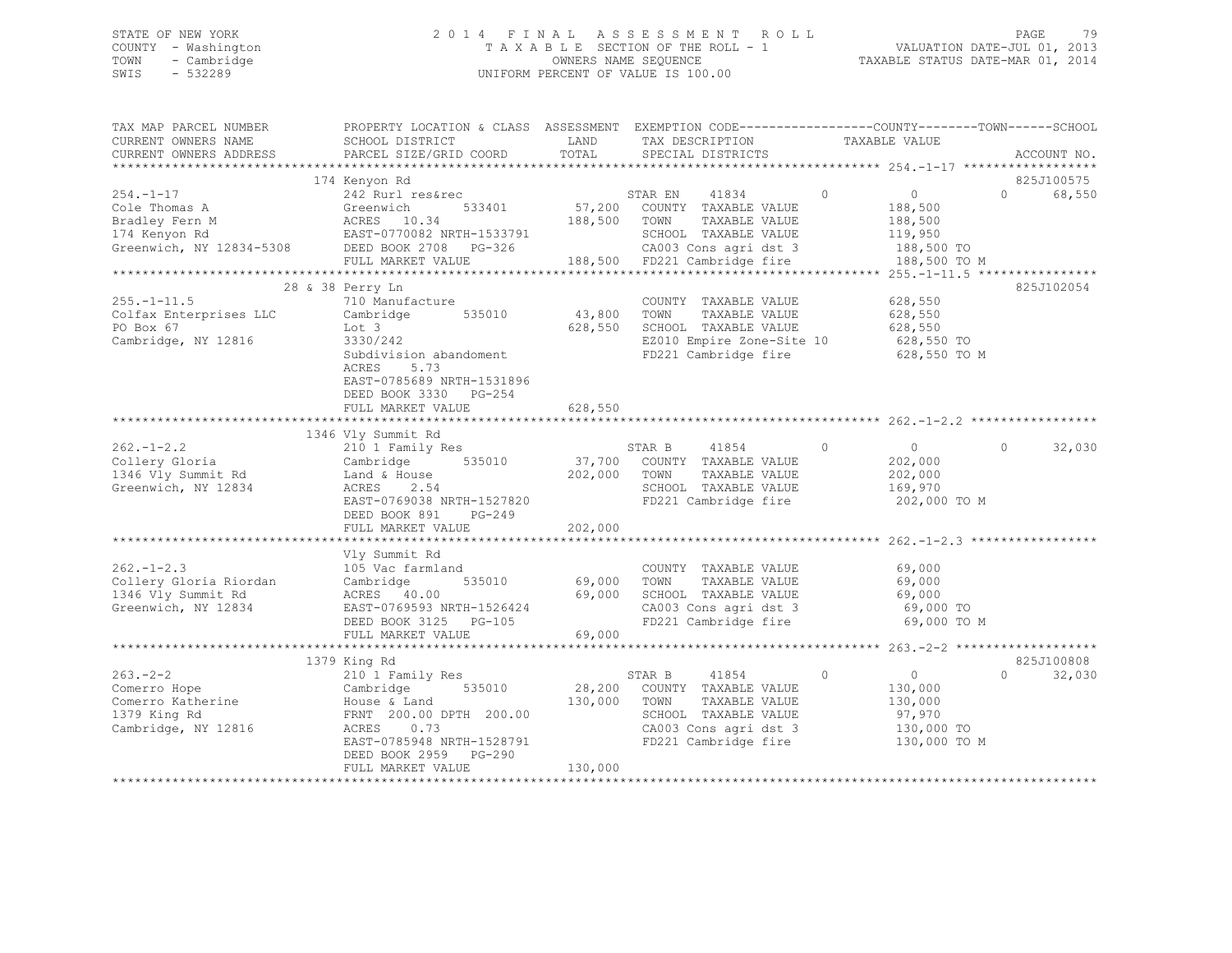## STATE OF NEW YORK 2 0 1 4 F I N A L A S S E S S M E N T R O L L PAGE 80 COUNTY - Washington T A X A B L E SECTION OF THE ROLL - 1 VALUATION DATE-JUL 01, 2013 TOWN - Cambridge OWNERS NAME SEQUENCE TAXABLE STATUS DATE-MAR 01, 2014 SWIS - 532289 UNIFORM PERCENT OF VALUE IS 100.00

| TAX MAP PARCEL NUMBER<br>CURRENT OWNERS NAME            | PROPERTY LOCATION & CLASS ASSESSMENT EXEMPTION CODE---------------COUNTY-------TOWN-----SCHOOL<br>SCHOOL DISTRICT | LAND         |         | TAX DESCRIPTION                   |          | TAXABLE VALUE  |        |                    |
|---------------------------------------------------------|-------------------------------------------------------------------------------------------------------------------|--------------|---------|-----------------------------------|----------|----------------|--------|--------------------|
| CURRENT OWNERS ADDRESS                                  | PARCEL SIZE/GRID COORD                                                                                            | TOTAL        |         | SPECIAL DISTRICTS                 |          |                |        | ACCOUNT NO.        |
|                                                         |                                                                                                                   |              |         |                                   |          |                |        |                    |
| $246. - 1 - 4.4$                                        | 868 State Route 372<br>210 1 Family Res                                                                           |              | STAR B  | 41854                             | $\Omega$ | 0              | $\cap$ | 32,030             |
| Conlin Brian                                            | 533401<br>Greenwich                                                                                               |              |         | 43,700 COUNTY TAXABLE VALUE       |          | 331,000        |        |                    |
| Bell Bryson                                             | ACRES<br>6.81                                                                                                     | 331,000 TOWN |         | TAXABLE VALUE                     |          | 331,000        |        |                    |
| 868 State Route 372                                     | EAST-0773452 NRTH-1544117                                                                                         |              |         | SCHOOL TAXABLE VALUE              |          | 298,970        |        |                    |
| Greenwich, NY 12834                                     | DEED BOOK 946<br>$PG-8$                                                                                           |              |         | CA003 Cons agri dst 3             |          | 331,000 TO     |        |                    |
|                                                         | FULL MARKET VALUE                                                                                                 |              |         | 331,000 FD221 Cambridge fire      |          | 331,000 TO M   |        |                    |
|                                                         |                                                                                                                   |              |         |                                   |          |                |        |                    |
|                                                         | 63 Durfee Rd                                                                                                      |              |         |                                   |          |                |        | 825J100979         |
| $288. - 1 - 15.6$                                       | 210 1 Family Res                                                                                                  |              | STAR B  | 41854                             | $\Omega$ | $\circ$        |        | 32,030<br>$\Omega$ |
| Conroy Sean T                                           | 535010<br>Cambridge                                                                                               | 55,600       |         | COUNTY TAXABLE VALUE              |          | 284,400        |        |                    |
| 63 Durfee Rd                                            | Lot 6                                                                                                             | 284,400      | TOWN    | TAXABLE VALUE                     |          | 284,400        |        |                    |
| Buskirk, NY 12028                                       | 6.40<br>ACRES                                                                                                     |              |         | SCHOOL TAXABLE VALUE              |          | 252,370        |        |                    |
|                                                         | EAST-0766120 NRTH-1501288                                                                                         |              |         | CA003 Cons agri dst 3             |          | 284,400 TO     |        |                    |
|                                                         | PG-349<br>DEED BOOK 920                                                                                           |              |         | FD221 Cambridge fire 284,400 TO M |          |                |        |                    |
|                                                         | FULL MARKET VALUE                                                                                                 | 284,400      |         |                                   |          |                |        |                    |
|                                                         |                                                                                                                   |              |         |                                   |          |                |        |                    |
|                                                         | Coila Rd                                                                                                          |              |         |                                   |          |                |        | 825J100548         |
| $255. - 2 - 7$                                          | 105 Vac farmland                                                                                                  |              | AG DIST | 41720                             | $\circ$  | 66,278         | 66,278 | 66,278             |
| Content Farm LLC                                        | 535010<br>Cambridge                                                                                               | 178,900      |         | COUNTY TAXABLE VALUE              |          | 114,622        |        |                    |
| 4809 Roland Ave                                         | Land                                                                                                              | 180,900      | TOWN    | TAXABLE VALUE                     |          | 114,622        |        |                    |
| Baltimore, MD 21210                                     | ACRES 111.90                                                                                                      |              |         | SCHOOL TAXABLE VALUE              |          | 114,622        |        |                    |
|                                                         | EAST-0788056 NRTH-1532211                                                                                         |              |         | CA005 Cons agri dst 5             |          | 114,622 TO     |        |                    |
| MAY BE SUBJECT TO PAYMENT                               | DEED BOOK 2099 PG-193                                                                                             |              |         | 66,278 EX                         |          |                |        |                    |
| UNDER AGDIST LAW TIL 2018                               | FULL MARKET VALUE                                                                                                 |              |         | 180,900 FD221 Cambridge fire      |          | 180,900 TO M   |        |                    |
|                                                         |                                                                                                                   |              |         |                                   |          |                |        |                    |
|                                                         | 324 County Route 60                                                                                               |              |         |                                   |          |                |        | 825J100882         |
| $262 - 1 - 18.2$                                        | 210 1 Family Res                                                                                                  |              |         | COUNTY TAXABLE VALUE              |          | 193,000        |        |                    |
|                                                         | 535010<br>Cambridge                                                                                               | 29,900       | TOWN    | TAXABLE VALUE                     |          | 193,000        |        |                    |
| Cooney Caroline<br>014 Vanderlyn In<br>814 Vanderlyn Ln | House & Land                                                                                                      | 193,000      |         | SCHOOL TAXABLE VALUE              |          | 193,000        |        |                    |
| Slingerlands, NY 12159-9542                             | ACRES<br>0.98                                                                                                     |              |         | FD221 Cambridge fire              |          | 193,000 TO M   |        |                    |
|                                                         | EAST-0772633 NRTH-1525022                                                                                         |              |         |                                   |          |                |        |                    |
|                                                         | DEED BOOK 904<br>$PG-35$                                                                                          |              |         |                                   |          |                |        |                    |
|                                                         | FULL MARKET VALUE                                                                                                 | 193,000      |         |                                   |          |                |        |                    |
|                                                         |                                                                                                                   |              |         |                                   |          |                |        |                    |
|                                                         | 565 Lees Crossing Rd                                                                                              |              |         |                                   |          |                |        | 825J100688         |
| $288. - 1 - 2$                                          | 210 1 Family Res                                                                                                  |              | STAR B  | 41854                             | $\circ$  | $\overline{0}$ | $\cap$ | 32,030             |
| Coons Christopher                                       | Hoosic Valley 384201                                                                                              |              |         | 27,300 COUNTY TAXABLE VALUE       |          | 153,300        |        |                    |
| Weber Janice                                            | H & L                                                                                                             | 153,300      | TOWN    | TAXABLE VALUE                     |          | 153,300        |        |                    |
| 565 Lees Crossing Rd                                    | ACRES<br>1.05                                                                                                     |              |         | SCHOOL TAXABLE VALUE              |          | 121,270        |        |                    |
| Johnsonville, NY 12094                                  | EAST-0758401 NRTH-1503348                                                                                         |              |         | CA003 Cons agri dst 3             |          | 153,300 TO     |        |                    |
|                                                         | n-1503348<br>PG-146<br>DEED BOOK 675                                                                              |              |         | FD221 Cambridge fire              |          | 153,300 TO M   |        |                    |
|                                                         | FULL MARKET VALUE                                                                                                 | 153,300      |         |                                   |          |                |        |                    |
|                                                         |                                                                                                                   |              |         |                                   |          |                |        |                    |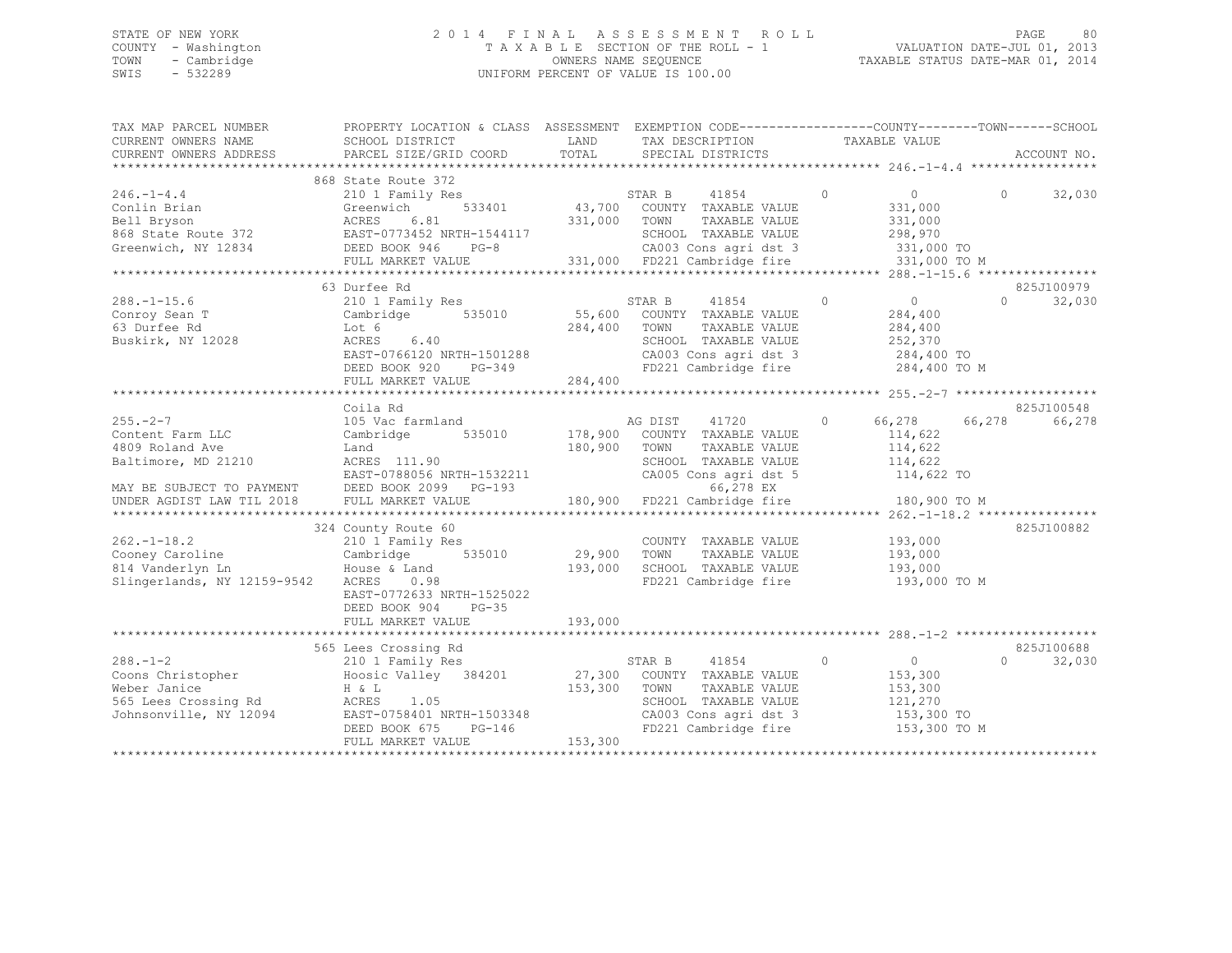| STATE OF NEW YORK<br>COUNTY - Washington<br>TOWN<br>- Cambridge<br>SWIS<br>$-532289$                                                                                                       |                                                                                                                                                                                      |               | 2014 FINAL ASSESSMENT ROLL<br>TAXABLE SECTION OF THE ROLL - 1<br>OWNERS NAME SEQUENCE<br>UNIFORM PERCENT OF VALUE IS 100.00                                         |                                                                                          | PAGE<br>VALUATION DATE-JUL 01, 2013<br>TAXABLE STATUS DATE-MAR 01, 2014 | 81 |
|--------------------------------------------------------------------------------------------------------------------------------------------------------------------------------------------|--------------------------------------------------------------------------------------------------------------------------------------------------------------------------------------|---------------|---------------------------------------------------------------------------------------------------------------------------------------------------------------------|------------------------------------------------------------------------------------------|-------------------------------------------------------------------------|----|
| TAX MAP PARCEL NUMBER<br>CURRENT OWNERS NAME<br>CURRENT OWNERS ADDRESS                                                                                                                     | PROPERTY LOCATION & CLASS ASSESSMENT EXEMPTION CODE----------------COUNTY-------TOWN-----SCHOOL<br>SCHOOL DISTRICT<br>PARCEL SIZE/GRID COORD                                         | LAND<br>TOTAL | TAX DESCRIPTION TAXABLE VALUE<br>SPECIAL DISTRICTS                                                                                                                  |                                                                                          | ACCOUNT NO.                                                             |    |
|                                                                                                                                                                                            |                                                                                                                                                                                      |               |                                                                                                                                                                     |                                                                                          |                                                                         |    |
| $255.14 - 3 - 4$<br>Cosgrove Richard C<br>Cosgrove Lulubelle<br>6 Content Farm Rd<br>Cambridge, NY 12816                                                                                   | 106 State Route 372<br>210 1 Family Res<br>Cambridge 535010<br>$H \& L$<br>Ref 390/42<br>$255. - 3 - 4$<br>$\begin{array}{c} 1.80 \end{array}$<br>ACRES<br>EAST-0786216 NRTH-1532952 |               | COUNTY TAXABLE VALUE<br>34,000 TOWN TAXABLE VALUE<br>182,000 SCHOOL TAXABLE VALUE<br>CA005 Cons agri dst 5<br>FD221 Cambridge fire 182,000 TO M                     | 182,000<br>182,000<br>182,000<br>182,000 TO                                              | 825L100553                                                              |    |
|                                                                                                                                                                                            | DEED BOOK 569<br>$PG-113$                                                                                                                                                            |               |                                                                                                                                                                     |                                                                                          |                                                                         |    |
|                                                                                                                                                                                            | FULL MARKET VALUE                                                                                                                                                                    | 182,000       |                                                                                                                                                                     |                                                                                          |                                                                         |    |
|                                                                                                                                                                                            |                                                                                                                                                                                      |               |                                                                                                                                                                     |                                                                                          |                                                                         |    |
|                                                                                                                                                                                            | 188 County Route 59                                                                                                                                                                  |               |                                                                                                                                                                     |                                                                                          | 825J100273                                                              |    |
| $280. - 1 - 18$                                                                                                                                                                            | 210 1 Family Res                                                                                                                                                                     |               | STAR B 41854                                                                                                                                                        | $\overline{0}$<br>$\circ$                                                                | 32,030<br>$\Omega$                                                      |    |
|                                                                                                                                                                                            |                                                                                                                                                                                      |               |                                                                                                                                                                     | 105,200<br>105,200                                                                       |                                                                         |    |
| Cox Norman Cambridge 535010 28,000 COUNTY TAXABLE VALUE<br>188 County Route 59 ACRES 1.40 105,200 TOWN TAXABLE VALUE Buskirk, NY 12028-2225 EAST-0772937 NRTH-1504259 SCHOOL TAXABLE VALUE |                                                                                                                                                                                      |               |                                                                                                                                                                     |                                                                                          |                                                                         |    |
|                                                                                                                                                                                            | DEED BOOK 682 PG-183                                                                                                                                                                 |               | SCHOOL TAXABLE VALUE 73,170<br>CA003 Cons agri dst 3 105,200 TO<br>105,200 FD221 Cambridge fire 105,200 TO M                                                        |                                                                                          |                                                                         |    |
|                                                                                                                                                                                            | FULL MARKET VALUE                                                                                                                                                                    |               |                                                                                                                                                                     |                                                                                          |                                                                         |    |
|                                                                                                                                                                                            |                                                                                                                                                                                      |               |                                                                                                                                                                     |                                                                                          |                                                                         |    |
|                                                                                                                                                                                            | 67 Irish Ln                                                                                                                                                                          |               |                                                                                                                                                                     |                                                                                          | 825J100274                                                              |    |
| $263 - 1 - 4$<br>Craig David L<br>Craig Susan W<br>67 Irish Ln<br>Cambridge, NY 12816                                                                                                      | 241 Rural res&aq<br>Cambridge 535010<br>Sub Lot 2<br>ACRES 32.40<br>EAST-0781735 NRTH-1529813<br>DEED BOOK 910 PG-285                                                                | 280,000 TOWN  | STAR EN<br>41834<br>115,500 COUNTY TAXABLE VALUE<br>TAXABLE VALUE<br>SCHOOL TAAADDD WADDON<br>CA005 Cons agri dst 5<br>FD221 Cambridge fire<br>FD221 Cambridge fire | $\circ$<br>$\overline{0}$<br>280,000<br>280,000<br>211,450<br>280,000 TO<br>280,000 TO M | $\Omega$<br>68,550                                                      |    |
|                                                                                                                                                                                            | FULL MARKET VALUE                                                                                                                                                                    | 280,000       |                                                                                                                                                                     |                                                                                          |                                                                         |    |
|                                                                                                                                                                                            |                                                                                                                                                                                      |               |                                                                                                                                                                     |                                                                                          |                                                                         |    |
|                                                                                                                                                                                            | 24 Chase Ln                                                                                                                                                                          |               |                                                                                                                                                                     |                                                                                          | 825J100263                                                              |    |
| $270. - 1 - 37$<br>Craven David J                                                                                                                                                          | 283 Res w/Comuse<br>535010<br>Cambridge                                                                                                                                              | 35,000 TOWN   | COUNTY TAXABLE VALUE<br>TAXABLE VALUE                                                                                                                               | 117,500<br>117,500                                                                       |                                                                         |    |
| Craven Myra L                                                                                                                                                                              |                                                                                                                                                                                      |               | 117,500 SCHOOL TAXABLE VALUE                                                                                                                                        | 117,500                                                                                  |                                                                         |    |
| 24 Chase Ln                                                                                                                                                                                | H & L<br>ACRES 3.00                                                                                                                                                                  |               | CA003 Cons agri dst 3                                                                                                                                               | 117,500 TO                                                                               |                                                                         |    |
| Cambridge, NY 12816                                                                                                                                                                        | EAST-0762611 NRTH-1517926<br>DEED BOOK 628 PG-56<br>FULL MARKET VALUE                                                                                                                | 117,500       | FD221 Cambridge fire                                                                                                                                                | 117,500 TO M                                                                             |                                                                         |    |
|                                                                                                                                                                                            |                                                                                                                                                                                      |               |                                                                                                                                                                     |                                                                                          |                                                                         |    |
|                                                                                                                                                                                            | Meeting House Rd                                                                                                                                                                     |               |                                                                                                                                                                     |                                                                                          |                                                                         |    |
| $270. - 1 - 38.2$                                                                                                                                                                          | 322 Rural vac>10                                                                                                                                                                     |               | AG DIST<br>41720                                                                                                                                                    | 41,713<br>$\circ$                                                                        | 41,713<br>41,713                                                        |    |
| Craven David J                                                                                                                                                                             | Cambridge<br>535010                                                                                                                                                                  | 48,600        | COUNTY TAXABLE VALUE                                                                                                                                                | 6,887                                                                                    |                                                                         |    |
| Craven Myra L                                                                                                                                                                              | $1$ ot $2$                                                                                                                                                                           | 48,600 TOWN   | TAXABLE VALUE                                                                                                                                                       | 6,887                                                                                    |                                                                         |    |
| 24 Chase Ln<br>Cambridge, NY 12816                                                                                                                                                         | ACRES 10.32<br>EAST-0762599 NRTH-1517494                                                                                                                                             |               | SCHOOL TAXABLE VALUE<br>CA003 Cons agri dst 3                                                                                                                       | 6,887<br>6,887 TO                                                                        |                                                                         |    |
|                                                                                                                                                                                            | DEED BOOK 2130 PG-79                                                                                                                                                                 |               | 41,713 EX                                                                                                                                                           |                                                                                          |                                                                         |    |
| MAY BE SUBJECT TO PAYMENT                                                                                                                                                                  | FULL MARKET VALUE                                                                                                                                                                    | 48,600        | FD221 Cambridge fire                                                                                                                                                | 48,600 TO M                                                                              |                                                                         |    |

\*\*\*\*\*\*\*\*\*\*\*\*\*\*\*\*\*\*\*\*\*\*\*\*\*\*\*\*\*\*\*\*\*\*\*\*\*\*\*\*\*\*\*\*\*\*\*\*\*\*\*\*\*\*\*\*\*\*\*\*\*\*\*\*\*\*\*\*\*\*\*\*\*\*\*\*\*\*\*\*\*\*\*\*\*\*\*\*\*\*\*\*\*\*\*\*\*\*\*\*\*\*\*\*\*\*\*\*\*\*\*\*\*\*\*\*\*\*\*\*\*\*\*\*\*\*\*\*\*\*\*\*

UNDER AGDIST LAW TIL 2018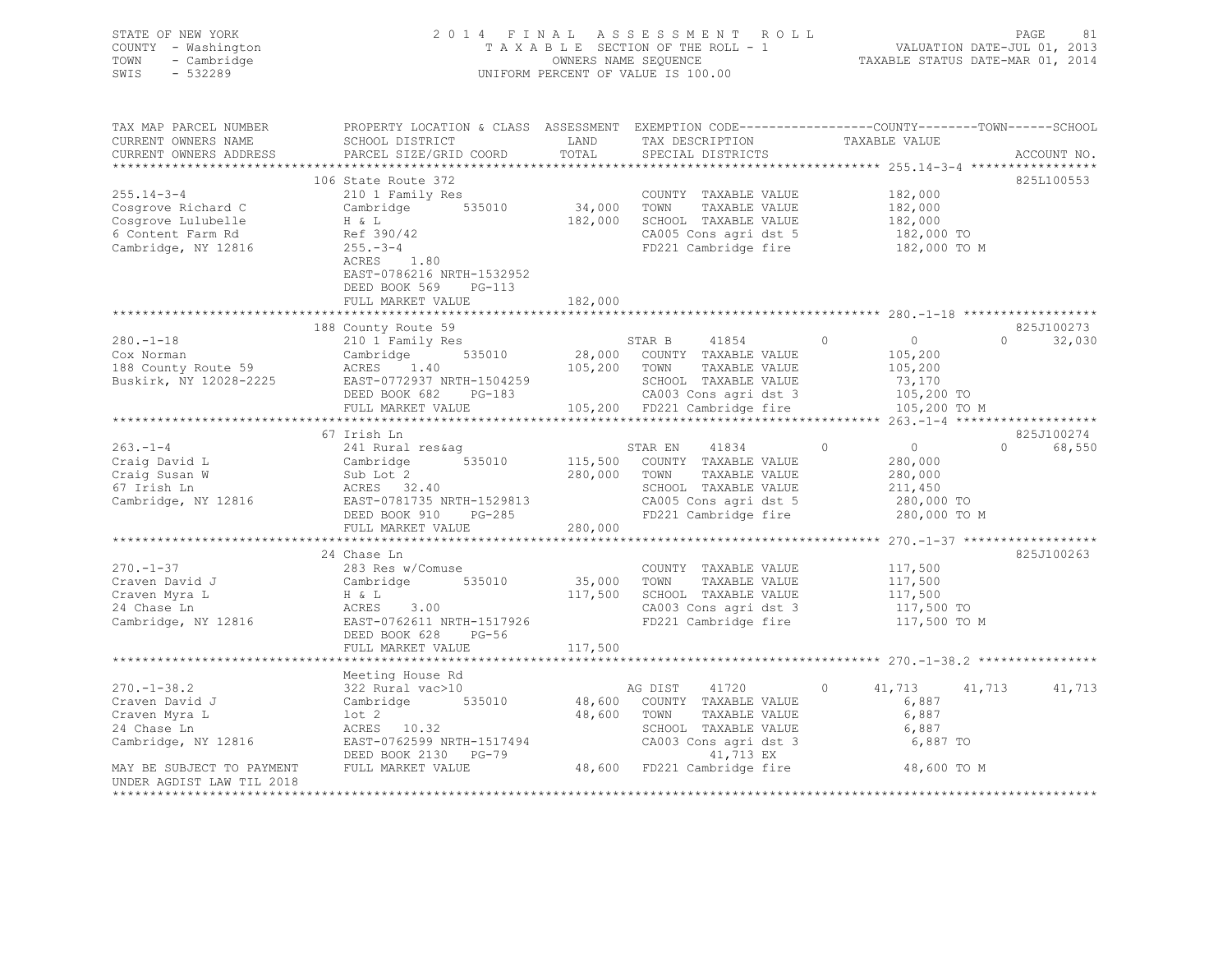## STATE OF NEW YORK 2 0 1 4 F I N A L A S S E S S M E N T R O L L PAGE 82 COUNTY - Washington T A X A B L E SECTION OF THE ROLL - 1 VALUATION DATE-JUL 01, 2013 TOWN - Cambridge OWNERS NAME SEQUENCE TAXABLE STATUS DATE-MAR 01, 2014 SWIS - 532289 UNIFORM PERCENT OF VALUE IS 100.00

| TAX MAP PARCEL NUMBER<br>CURRENT OWNERS NAME<br>CURRENT OWNERS ADDRESS                                          | PROPERTY LOCATION & CLASS ASSESSMENT EXEMPTION CODE----------------COUNTY-------TOWN-----SCHOOL<br>SCHOOL DISTRICT<br>PARCEL SIZE/GRID COORD | LAND<br>TOTAL                 | TAX DESCRIPTION<br>SPECIAL DISTRICTS                                                                                        | TAXABLE VALUE                                                    | ACCOUNT NO.          |
|-----------------------------------------------------------------------------------------------------------------|----------------------------------------------------------------------------------------------------------------------------------------------|-------------------------------|-----------------------------------------------------------------------------------------------------------------------------|------------------------------------------------------------------|----------------------|
|                                                                                                                 |                                                                                                                                              |                               |                                                                                                                             |                                                                  |                      |
| $261. - 2 - 6$<br>Crile Susan<br>168 West 86Th St<br>New York, NY 10024                                         | 107 Tingue Rd<br>241 Rural res&ag<br>535010<br>Cambridge<br>Rural Residence<br>Ag Commit 706/83                                              | 367,700                       | AG DIST 41720<br>207,300 COUNTY TAXABLE VALUE<br>TAXABLE VALUE<br>TOWN<br>SCHOOL TAXABLE VALUE                              | 56,934<br>56,934<br>$\Omega$<br>310,766<br>310,766<br>310,766    | 825J100277<br>56,934 |
| MAY BE SUBJECT TO PAYMENT<br>UNDER AGDIST LAW TIL 2018                                                          | $261. - 1 - 6$<br>$ACRES$ 125.00<br>EAST-0767404 NRTH-1524042<br>DEED BOOK 416<br>PG-1038<br>FULL MARKET VALUE                               | 367,700                       | CA003 Cons agri dst 3 310,766 TO<br>56,934 EX<br>FD221 Cambridge fire                                                       | 367,700 TO M                                                     |                      |
|                                                                                                                 |                                                                                                                                              |                               |                                                                                                                             |                                                                  |                      |
| $262 - 2 - 6$<br>Criscolo John T Jr<br>PO Box 283<br>East Setauket, NY 11733                                    | Cobble Rd<br>322 Rural vac>10<br>Cambridge<br>535010<br>Vacant Land<br>ACRES 22.19<br>EAST-0778054 NRTH-1529821<br>DEED BOOK 2347 PG-281     | 70,000 TOWN<br>70,000         | COUNTY TAXABLE VALUE<br>TAXABLE VALUE<br>SCHOOL TAXABLE VALUE<br>FD221 Cambridge fire                                       | 70,000<br>70,000<br>70,000<br>70,000 TO M                        | 825J100278           |
|                                                                                                                 | FULL MARKET VALUE                                                                                                                            | 70,000                        |                                                                                                                             |                                                                  |                      |
|                                                                                                                 |                                                                                                                                              |                               |                                                                                                                             |                                                                  |                      |
|                                                                                                                 | 42 Frog Way                                                                                                                                  |                               |                                                                                                                             |                                                                  | 825J100686           |
| $271. - 2 - 11$<br>Croisetiere William J<br>Croisetiere Julie A<br>42 Froq Way<br>Cambridge, NY 12816           | 242 Rurl res&rec<br>Cambridge<br>535010<br>House & Land<br>ACRES 20.00<br>EAST-0773303 NRTH-1521529<br>DEED BOOK 3088 PG-36                  | 319,000 TOWN                  | AG DIST 41720<br>90,000 COUNTY TAXABLE VALUE<br>TAXABLE VALUE<br>SCHOOL TAXABLE VALUE<br>CA003 Cons agri dst 3<br>34,297 EX | $\circ$<br>34,297<br>284,703<br>284,703<br>284,703<br>284,703 TO | 34,297<br>34,297     |
| MAY BE SUBJECT TO PAYMENT<br>UNDER AGDIST LAW TIL 2018                                                          | FULL MARKET VALUE                                                                                                                            |                               | $319,000$ FD221 Cambridge fire                                                                                              | 319,000 TO M                                                     |                      |
|                                                                                                                 |                                                                                                                                              |                               |                                                                                                                             | ********************* 280.-1-21 *****                            |                      |
| $280. - 1 - 21$<br>Cross David<br>D'Agostino Frances<br>567 Kinns Rd<br>Clifton Park, NY 12065                  | County Route 59<br>314 Rural vac<10<br>Cambridge 535010<br>$1$ ot $1$<br>6.34<br>ACRES<br>EAST-0770571 NRTH-1512128<br>DEED BOOK 2039 PG-1   | 34,000<br>34,000              | COUNTY TAXABLE VALUE<br>TOWN<br>TAXABLE VALUE<br>SCHOOL TAXABLE VALUE<br>CA003 Cons agri dst 3<br>FD221 Cambridge fire      | 34,000<br>34,000<br>34,000<br>34,000 TO<br>34,000 TO M           |                      |
|                                                                                                                 | FULL MARKET VALUE                                                                                                                            | 34,000                        |                                                                                                                             |                                                                  |                      |
|                                                                                                                 |                                                                                                                                              |                               |                                                                                                                             |                                                                  |                      |
| $271 - 3 - 14$<br>CTI Demonstration Farm, INC Cambridge 535010<br>4 Open Square Way Rm 421<br>Holyoke, MA 01040 | King Rd<br>322 Rural vac>10<br>$ACRES$ $108.66$<br>$R22 = 108.66$<br>EAST-0779556 NRTH-1514839<br>DEED BOOK 1831 PG-80<br>FULL MARKET VALUE  | 180,800<br>180,800<br>180,800 | COUNTY TAXABLE VALUE<br>TOWN<br>TAXABLE VALUE<br>SCHOOL TAXABLE VALUE<br>CA003 Cons agri dst 3<br>FD221 Cambridge fire      | 180,800<br>180,800<br>180,800<br>180,800 TO<br>180,800 TO M      |                      |
|                                                                                                                 |                                                                                                                                              |                               |                                                                                                                             |                                                                  |                      |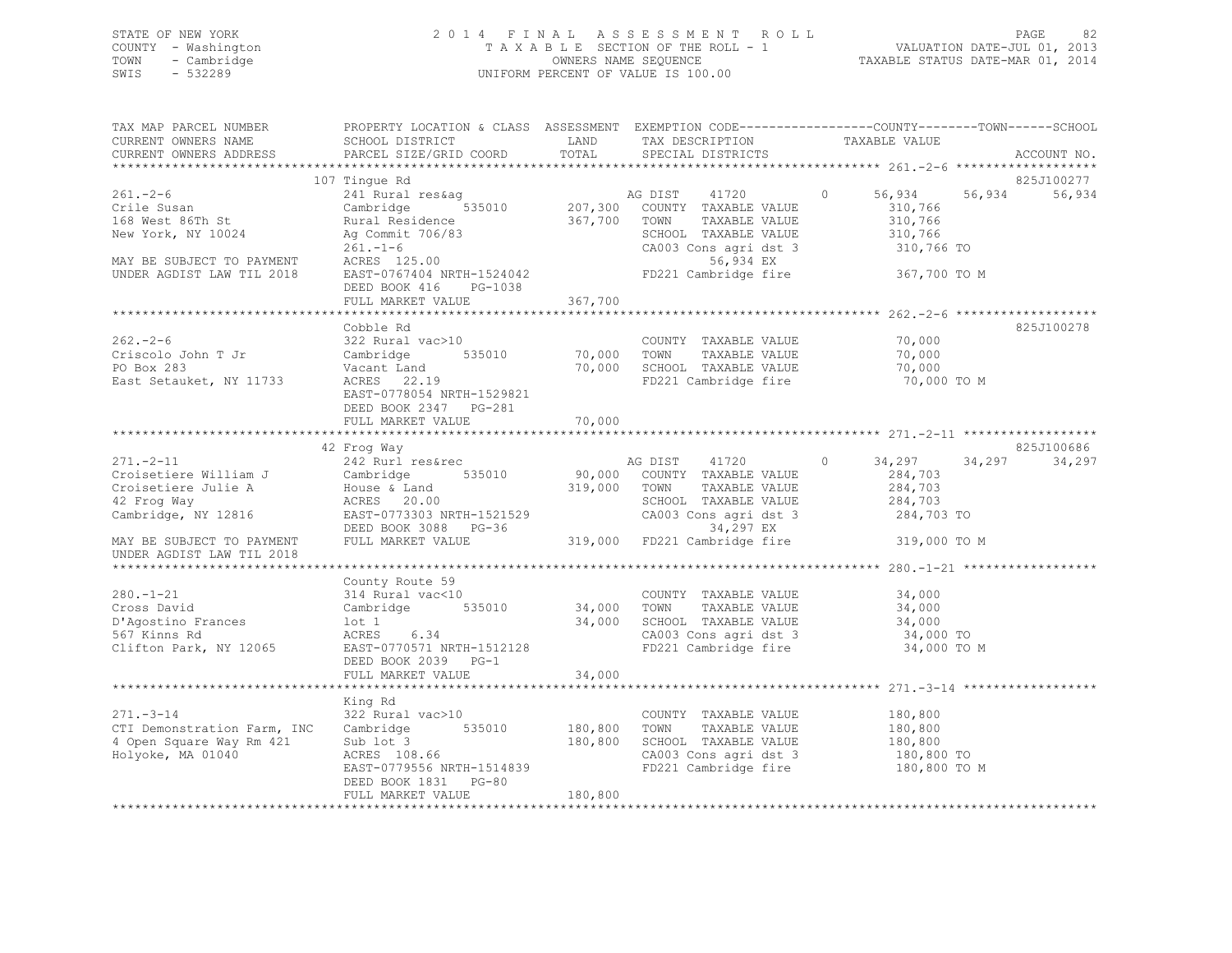## STATE OF NEW YORK 2 0 1 4 F I N A L A S S E S S M E N T R O L L PAGE 83 COUNTY - Washington T A X A B L E SECTION OF THE ROLL - 1 VALUATION DATE-JUL 01, 2013 TOWN - Cambridge OWNERS NAME SEQUENCE TAXABLE STATUS DATE-MAR 01, 2014 SWIS - 532289 UNIFORM PERCENT OF VALUE IS 100.00

| TAX MAP PARCEL NUMBER<br>CURRENT OWNERS NAME<br>CURRENT OWNERS ADDRESS                                           | SCHOOL DISTRICT<br>PARCEL SIZE/GRID COORD                                                                                                             | LAND<br>TOTAL              | TAX DESCRIPTION<br>SPECIAL DISTRICTS                                                                                          | PROPERTY LOCATION & CLASS ASSESSMENT EXEMPTION CODE----------------COUNTY-------TOWN-----SCHOOL<br>TAXABLE VALUE                       | ACCOUNT NO.       |
|------------------------------------------------------------------------------------------------------------------|-------------------------------------------------------------------------------------------------------------------------------------------------------|----------------------------|-------------------------------------------------------------------------------------------------------------------------------|----------------------------------------------------------------------------------------------------------------------------------------|-------------------|
|                                                                                                                  |                                                                                                                                                       |                            |                                                                                                                               |                                                                                                                                        |                   |
| $280 - 2 - 38$<br>CTI Demonstration Farms, INC Cambridge 535010<br>4 Open Square Way Rm 421<br>Holyoke, MA 01040 | 308 Belle Rd<br>312 Vac w/imprv<br>54' Frt Ft<br>ACRES 51.35<br>EAST-0776789 NRTH-1511381<br>DEED BOOK 1831    PG-159                                 | 101,200<br>119,200         | COUNTY TAXABLE VALUE<br>TOWN<br>TAXABLE VALUE<br>SCHOOL TAXABLE VALUE<br>CA003 Cons agri dst 3<br>FD221 Cambridge fire        | 119,200<br>119,200<br>119,200<br>119,200 TO<br>119,200 TO M                                                                            |                   |
|                                                                                                                  | FULL MARKET VALUE                                                                                                                                     | 119,200                    |                                                                                                                               |                                                                                                                                        |                   |
|                                                                                                                  |                                                                                                                                                       |                            |                                                                                                                               |                                                                                                                                        |                   |
|                                                                                                                  | 1280 King Rd                                                                                                                                          |                            |                                                                                                                               |                                                                                                                                        | 825J100280        |
| $263 - 2 - 6$<br>Cuite Thomas F<br>Cuite Geraldine<br>De Din 416<br>PO Box 416<br>Cambridge, NY 12816            | 242 Rurl res&rec<br>Cambridge 535010<br>House & Land<br>ACRES 80.60<br>EAST-0786723 NRTH-1526160<br>DEED BOOK 426<br>PG-432                           | 151,500 STAR B             | AG DIST<br>41720<br>41854<br>315,800 COUNTY TAXABLE VALUE<br>TOWN<br>TAXABLE VALUE<br>SCHOOL TAXABLE VALUE                    | $\circ$<br>102,060<br>102,060<br>$\Omega$<br>$\sim$ 0<br>$\Omega$<br>213,740<br>213,740<br>181,710<br>CA003 Cons agri dst 3 213,740 TO | 102,060<br>32,030 |
| MAY BE SUBJECT TO PAYMENT                                                                                        | FULL MARKET VALUE                                                                                                                                     | 315,800                    | 102,060 EX                                                                                                                    |                                                                                                                                        |                   |
| UNDER AGDIST LAW TIL 2018<br>**********************                                                              |                                                                                                                                                       |                            | FD221 Cambridge fire                                                                                                          | 315,800 TO M                                                                                                                           |                   |
| $263 - 2 - 16.1$<br>Cuite Thomas F<br>Cuite Geraldine<br>PO Box 416<br>Cambridge, NY 12816                       | Turnpike Rd/w Off<br>323 Vacant rural<br>535010<br>Cambridge<br>Vl<br>FRNT 120.00 DPTH 330.00<br>ACRES<br>0.45<br>EAST-0787347 NRTH-1523314           |                            | COUNTY TAXABLE VALUE<br>300 TOWN TAXABLE VALUE<br>300 SCHOOL TAXABLE VALUE<br>300 TOWN<br>FD221 Cambridge fire                | 300<br>300<br>300<br>300 TO M                                                                                                          | 825J100972        |
|                                                                                                                  | DEED BOOK 426<br>PG-432<br>FULL MARKET VALUE                                                                                                          | 300                        |                                                                                                                               |                                                                                                                                        |                   |
|                                                                                                                  | Turnpike Rd                                                                                                                                           |                            |                                                                                                                               |                                                                                                                                        | 825J100281        |
| $272 - 2 - 14$<br>Cullinan Gardner B<br>Cullinan Jane Constance<br>566 Turnpike Rd<br>Buskirk, NY 12028          | 312 Vac w/imprv<br>Cambridge 535010 113,800 TOWN<br>Land & Dam<br>420/700<br>ACRES<br>58.20                                                           | 114,700                    | COUNTY TAXABLE VALUE<br>TAXABLE VALUE<br>SCHOOL TAXABLE VALUE                                                                 | 114,700<br>114,700<br>114,700<br>FD221 Cambridge fire 114,700 TO M                                                                     |                   |
| MAY BE SUBJECT TO PAYMENT<br>UNDER AGDIST LAW TIL 2021                                                           | EAST-0787648 NRTH-1515714<br>DEED BOOK 387<br>$PG-55$<br>FULL MARKET VALUE                                                                            | 114,700                    |                                                                                                                               |                                                                                                                                        |                   |
| $288. - 1 - 15.7$<br>Custodio John P<br>622 Deweys Bridge Rd<br>Whitehall, NY 12887                              | Durfee Rd<br>314 Rural vac<10<br>Cambridge 535010<br>Lot 7<br>ACRES 6.37<br>EAST-0766212 NRTH-1501135<br>DEED BOOK 582<br>PG-249<br>FULL MARKET VALUE | 18,900<br>18,900<br>18,900 | COUNTY TAXABLE VALUE 18,900<br>TOWN<br>TAXABLE VALUE<br>SCHOOL TAXABLE VALUE<br>CA003 Cons agri dst 3<br>FD221 Cambridge fire | 18,900<br>18,900<br>18,900 TO<br>18,900 TO M                                                                                           | 8254101988        |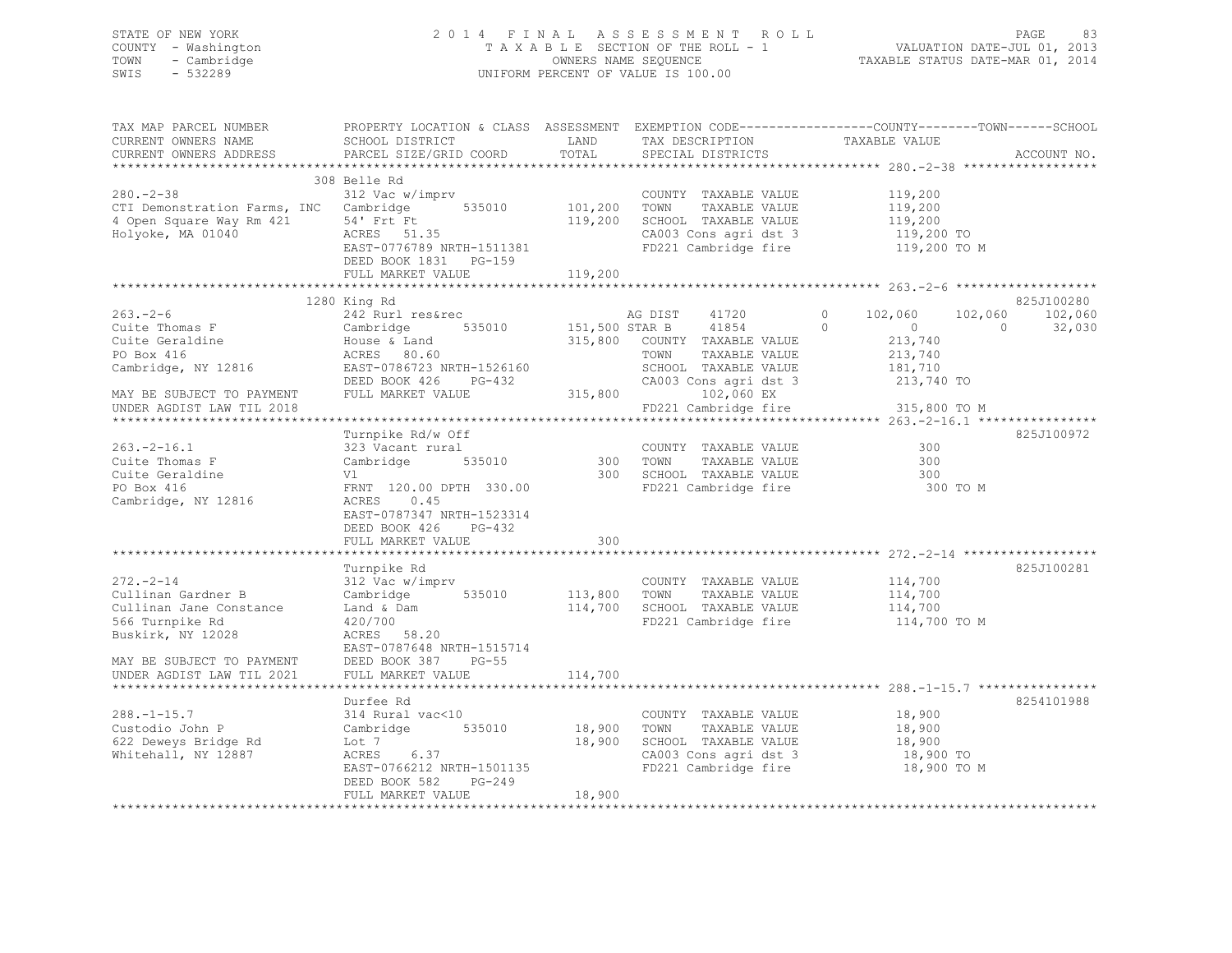## STATE OF NEW YORK 2 0 1 4 F I N A L A S S E S S M E N T R O L L PAGE 84 COUNTY - Washington T A X A B L E SECTION OF THE ROLL - 1 VALUATION DATE-JUL 01, 2013 TOWN - Cambridge OWNERS NAME SEQUENCE TAXABLE STATUS DATE-MAR 01, 2014 SWIS - 532289 UNIFORM PERCENT OF VALUE IS 100.00

| TAX MAP PARCEL NUMBER<br>CURRENT OWNERS NAME<br>CURRENT OWNERS ADDRESS                                                                                   | SCHOOL DISTRICT<br>PARCEL SIZE/GRID COORD                                                                                                                   | LAND<br>TOTAL                | TAX DESCRIPTION<br>SPECIAL DISTRICTS                                                                                                                                                | PROPERTY LOCATION & CLASS ASSESSMENT EXEMPTION CODE----------------COUNTY-------TOWN------SCHOOL<br>TAXABLE VALUE | ACCOUNT NO.          |
|----------------------------------------------------------------------------------------------------------------------------------------------------------|-------------------------------------------------------------------------------------------------------------------------------------------------------------|------------------------------|-------------------------------------------------------------------------------------------------------------------------------------------------------------------------------------|-------------------------------------------------------------------------------------------------------------------|----------------------|
| $288. - 1 - 15.8$<br>Custodio John P<br>622 Deweys Bridge Rd<br>Whitehall, NY 12887                                                                      | Durfee Rd<br>314 Rural vac<10<br>535010<br>Cambridge<br>Lot 8<br>ACRES 6.03<br>EAST-0766358 NRTH-1501029<br>DEED BOOK 582 PG-249<br>FULL MARKET VALUE       | 18,000<br>18,000<br>18,000   | COUNTY TAXABLE VALUE<br>TOWN<br>TAXABLE VALUE<br>SCHOOL TAXABLE VALUE<br>CA003 Cons agri dst 3<br>FD221 Cambridge fire                                                              | 18,000<br>18,000<br>18,000<br>18,000 TO<br>18,000 TO M                                                            | 825J101989           |
|                                                                                                                                                          |                                                                                                                                                             |                              |                                                                                                                                                                                     |                                                                                                                   |                      |
| $263. - 1 - 16.1$<br>Dambrowski Anne M<br>Puntch Robert R<br>839 King Rd<br>Cambridge, NY 12816                                                          | 839 King Rd<br>210 1 Family Res<br>Cambridge 535010<br>H & L<br>ACRES 2.59<br>EAST-0782615 NRTH-1522412<br>DEED BOOK 737 PG-149<br>FULL MARKET VALUE        | 143,000 TOWN<br>143,000      | STAR B<br>41854<br>46,900 COUNTY TAXABLE VALUE<br>TAXABLE VALUE<br>SCHOOL TAXABLE VALUE<br>CA003 Cons agri dst 3<br>FD221 Cambridge fire                                            | $\Omega$<br>$\overline{0}$<br>$\Omega$<br>143,000<br>143,000<br>110,970<br>143,000 TO<br>143,000 TO M             | 825J100202<br>32,030 |
|                                                                                                                                                          |                                                                                                                                                             |                              |                                                                                                                                                                                     |                                                                                                                   |                      |
| $255. - 2 - 1$<br>Daquila Mark<br>Daquila Deirdre<br>22 Content Farm Rd<br>Cambridge, NY 12816<br>MAY BE SUBJECT TO PAYMENT<br>UNDER AGDIST LAW TIL 2018 | 22 Content Farm Rd<br>322 Rural vac>10<br>Cambridge<br>ACRES 19.00<br>EAST-0786941 NRTH-1532810<br>DEED BOOK 1986 PG-75<br>FULL MARKET VALUE                |                              | AG DIST 41720<br>535010 53,000 COUNTY TAXABLE VALUE<br>53,000 TOWN<br>TAXABLE VALUE<br>SCHOOL TAXABLE VALUE<br>CA005 Cons agri dst 5<br>53,000<br>38,241 EX<br>FD221 Cambridge fire | $\circ$<br>38,241<br>38,241<br>14,759<br>14,759<br>14,759<br>14,759 TO<br>53,000 TO M                             | 825J100251<br>38,241 |
|                                                                                                                                                          |                                                                                                                                                             |                              |                                                                                                                                                                                     |                                                                                                                   |                      |
| $271. - 2 - 27$<br>Davidson Kimberly A<br>366 Conley Rd<br>Cambridge, NY 12816                                                                           | Conley Rd<br>312 Vac w/imprv<br>535010 164,900<br>Cambridge<br>returned value of barns 2<br>2127/42<br>ACRES 99.71<br>EAST-0773982 NRTH-1516244             | 166,900                      | COUNTY TAXABLE VALUE<br>TAXABLE VALUE<br>TOWN<br>SCHOOL TAXABLE VALUE<br>CA003 Cons agri dst 3<br>FD221 Cambridge fire                                                              | 166,900<br>166,900<br>166,900<br>166,900 TO<br>166,900 TO M                                                       | 825J100425           |
|                                                                                                                                                          | DEED BOOK 3093 PG-259<br>FULL MARKET VALUE                                                                                                                  | 166,900                      |                                                                                                                                                                                     |                                                                                                                   |                      |
|                                                                                                                                                          |                                                                                                                                                             |                              |                                                                                                                                                                                     |                                                                                                                   |                      |
| $271 - 2 - 27.1$<br>Davidson Kimberly A<br>366 Conley Rd<br>Cambridge, NY 12816                                                                          | 366 Conley Rd<br>240 Rural res<br>Cambridge $535010$<br>2127/42<br>ACRES<br>3.74<br>EAST-0773551 NRTH-1516420<br>DEED BOOK 3093 PG-259<br>FULL MARKET VALUE | 34,400<br>187,700<br>187,700 | COUNTY TAXABLE VALUE<br>TOWN<br>TAXABLE VALUE<br>SCHOOL TAXABLE VALUE<br>CA003 Cons agri dst 3<br>FD221 Cambridge fire                                                              | 187,700<br>187,700<br>187,700<br>187,700 TO<br>187,700 TO M                                                       |                      |
|                                                                                                                                                          |                                                                                                                                                             |                              |                                                                                                                                                                                     |                                                                                                                   |                      |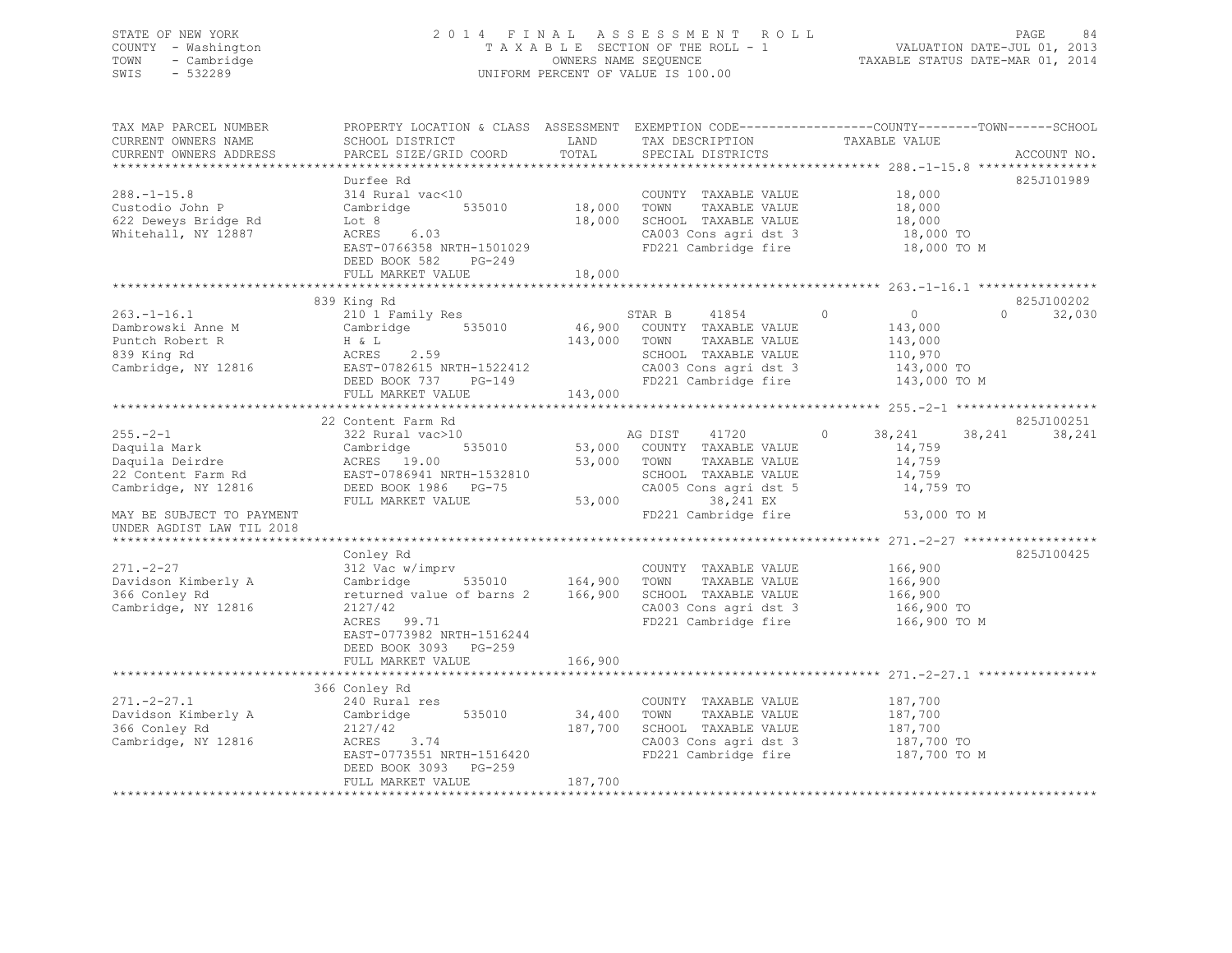## STATE OF NEW YORK 2 0 1 4 F I N A L A S S E S S M E N T R O L L PAGE 85 COUNTY - Washington T A X A B L E SECTION OF THE ROLL - 1 VALUATION DATE-JUL 01, 2013 TOWN - Cambridge OWNERS NAME SEQUENCE TAXABLE STATUS DATE-MAR 01, 2014 SWIS - 532289 UNIFORM PERCENT OF VALUE IS 100.00

| TAX MAP PARCEL NUMBER<br>CURRENT OWNERS NAME<br>CURRENT OWNERS ADDRESS | PROPERTY LOCATION & CLASS ASSESSMENT EXEMPTION CODE---------------COUNTY-------TOWN-----SCHOOL<br>SCHOOL DISTRICT<br>PARCEL SIZE/GRID COORD | LAND<br>TOTAL   | TAX DESCRIPTION<br>SPECIAL DISTRICTS                                      | TAXABLE VALUE              | ACCOUNT NO.         |
|------------------------------------------------------------------------|---------------------------------------------------------------------------------------------------------------------------------------------|-----------------|---------------------------------------------------------------------------|----------------------------|---------------------|
|                                                                        |                                                                                                                                             |                 |                                                                           |                            |                     |
|                                                                        | 284 Conley Rd                                                                                                                               |                 |                                                                           |                            | 825J100953          |
| $271. - 2 - 31$                                                        | 242 Rurl res&rec                                                                                                                            |                 | COUNTY TAXABLE VALUE                                                      | 284,300                    |                     |
| Davidson Michael A                                                     | 535010<br>Cambridge                                                                                                                         | 131,600         | TOWN<br>TAXABLE VALUE                                                     | 284,300                    |                     |
| 31 Elm St                                                              | ACRES 63.70                                                                                                                                 | 284,300         | SCHOOL TAXABLE VALUE                                                      | 284,300                    |                     |
| Lebanon, NH 03766                                                      | EAST-0774522 NRTH-1515719                                                                                                                   |                 |                                                                           |                            |                     |
|                                                                        | DEED BOOK 3307 PG-1                                                                                                                         | 19              | CA003 Cons agri dst 3 284,300 TO<br>FD221 Cambridge fire 284,300 TO M     |                            |                     |
|                                                                        |                                                                                                                                             |                 |                                                                           |                            |                     |
|                                                                        |                                                                                                                                             |                 |                                                                           |                            |                     |
|                                                                        | 571 Center Cambridge Rd                                                                                                                     |                 |                                                                           |                            | 825J100610          |
| $270. - 1 - 19$                                                        | 210 1 Family Res                                                                                                                            |                 | $\sim$ 0<br>STAR B 41854                                                  | $\overline{0}$             | $\Omega$<br>32,030  |
| Davis Alan L                                                           |                                                                                                                                             |                 | $535010$ 51,400 COUNTY TAXABLE VALUE                                      | 177,000                    |                     |
|                                                                        |                                                                                                                                             | 40 177,000 TOWN | TAXABLE VALUE                                                             | 177,000                    |                     |
|                                                                        |                                                                                                                                             |                 | SCHOOL TAXABLE VALUE                                                      | 144,970                    |                     |
| Cambridge, NY 12816 DEED BOOK 874                                      | $PG-97$                                                                                                                                     |                 | CA003 Cons agri dst 3                                                     | 177,000 TO                 |                     |
|                                                                        | FULL MARKET VALUE                                                                                                                           |                 | 177,000 FD221 Cambridge fire                                              | 177,000 TO M               |                     |
|                                                                        |                                                                                                                                             |                 |                                                                           |                            |                     |
|                                                                        | 949 Turnpike Rd                                                                                                                             |                 |                                                                           |                            | 825J100284          |
| $263 - 2 - 15$                                                         | 283 Res w/Comuse VETWAR CTS 41120                                                                                                           |                 |                                                                           | $\circ$<br>30,000          | 6,000<br>27,000     |
| Davis H Laverne                                                        | Cambridge 535010 28,500 STAR EN                                                                                                             |                 | 41834                                                                     | $\Omega$<br>$\overline{0}$ | 68,550<br>$\bigcap$ |
| Davis Sandra                                                           | H & L                                                                                                                                       |                 | 220,000 COUNTY TAXABLE VALUE                                              | 190,000                    |                     |
| 949 Turnpike Rd                                                        | ACRES 1.70                                                                                                                                  |                 | TOWN<br>TAXABLE VALUE                                                     | 193,000                    |                     |
| Cambridge, NY 12816                                                    | EAST-0788871 NRTH-1524295<br>DEED BOOK 492 PG-309                                                                                           |                 | SCHOOL TAXABLE VALUE<br>SCHOOL TAXABLE VALUE<br>FD221 Cambridge fire      | 145,450<br>220,000 TO M    |                     |
|                                                                        |                                                                                                                                             |                 |                                                                           |                            |                     |
|                                                                        | FULL MARKET VALUE                                                                                                                           | 220,000         |                                                                           |                            |                     |
|                                                                        |                                                                                                                                             |                 |                                                                           |                            |                     |
|                                                                        | 1834 Meeting House Rd                                                                                                                       |                 |                                                                           |                            |                     |
| $270. - 1 - 38.5$                                                      | 210 1 Family Res                                                                                                                            |                 | STAR B<br>41854<br>$\sim$ 0                                               | $\bigcirc$                 | $\Omega$<br>32,030  |
| Davis Martin                                                           | Cambridge 535010 53,600 COUNTY TAXABLE VALUE                                                                                                |                 |                                                                           | 257,100                    |                     |
| Davis Ruth                                                             | lot 5                                                                                                                                       | 257,100 TOWN    | TAXABLE VALUE                                                             | 257,100                    |                     |
| 1834 Meeting House Rd                                                  | ACRES 8.91                                                                                                                                  |                 | SCHOOL TAXABLE VALUE                                                      | 225,070                    |                     |
| Cambridge, NY 12816                                                    | EAST-0763408 NRTH-1516936                                                                                                                   |                 | CA003 Cons agri dst 3 257,100 TO                                          |                            |                     |
|                                                                        | DEED BOOK 2156 PG-4                                                                                                                         |                 | FD221 Cambridge fire 257,100 TO M                                         |                            |                     |
|                                                                        | FULL MARKET VALUE                                                                                                                           | 257,100         |                                                                           |                            |                     |
|                                                                        |                                                                                                                                             |                 |                                                                           |                            |                     |
|                                                                        | 1010 Brownell Ln                                                                                                                            |                 |                                                                           |                            | 825J100412          |
| $270. - 1 - 38$                                                        | 210 1 Family Res                                                                                                                            |                 | 41854<br>STAR B                                                           | $\overline{0}$<br>$\Omega$ | 32,030<br>$\Omega$  |
| Day Paula E                                                            | Cambridge 535010                                                                                                                            |                 | 41,000 COUNTY TAXABLE VALUE                                               | 214,700                    |                     |
| Day Rory C                                                             | Lot 1                                                                                                                                       | 214,700         | TOWN<br>TAXABLE VALUE                                                     | 214,700                    |                     |
| 1010 Brownell Ln                                                       |                                                                                                                                             |                 | SCHOOL TAXABLE VALUE                                                      | 182,670                    |                     |
| Valley Falls, NY 12185                                                 |                                                                                                                                             |                 | CA003 Cons agri dst 3 and 214,700 TO<br>FD221 Cambridge fire 214,700 TO M |                            |                     |
|                                                                        |                                                                                                                                             |                 |                                                                           |                            |                     |
|                                                                        | FULL MARKET VALUE                                                                                                                           | 214,700         |                                                                           |                            |                     |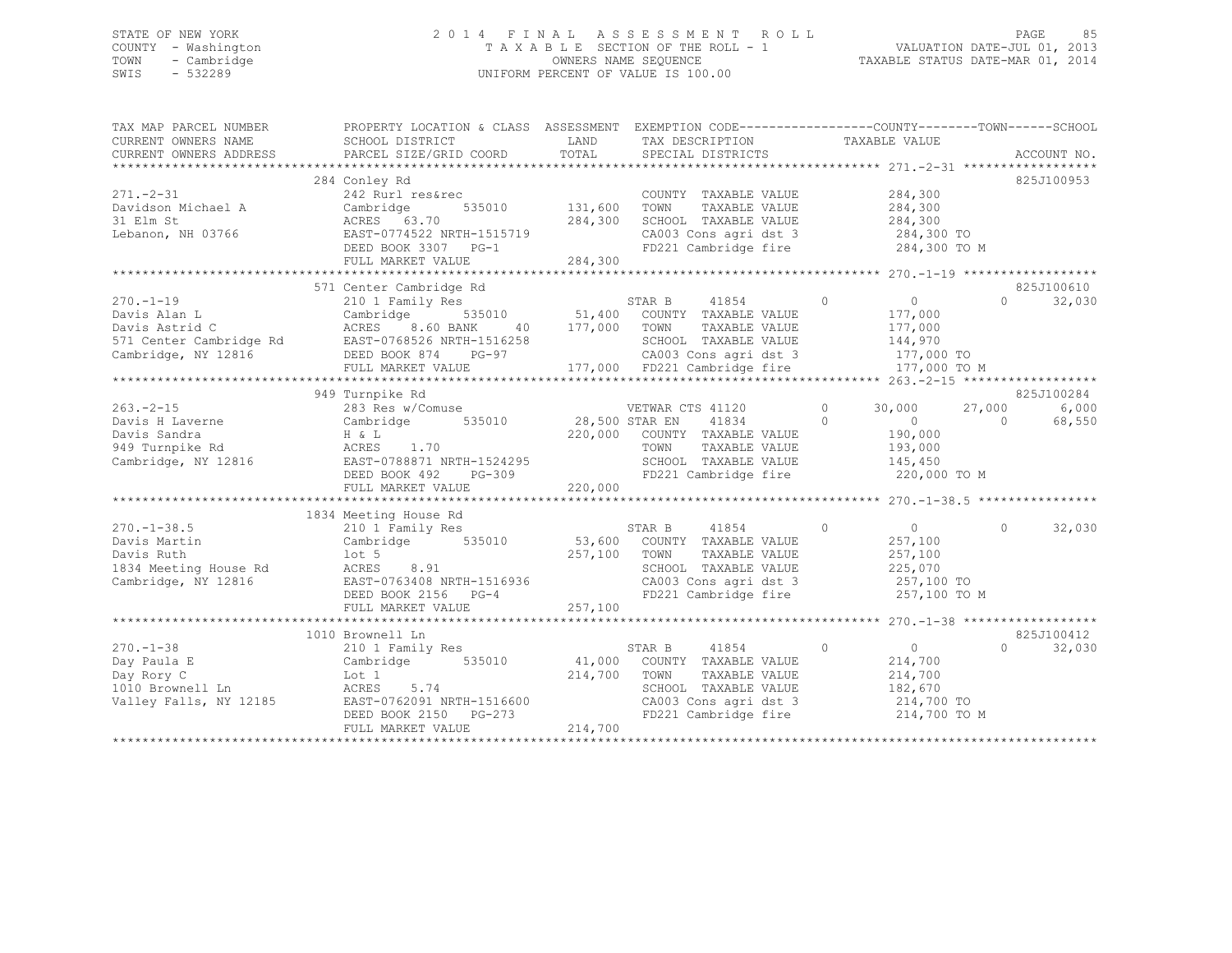## STATE OF NEW YORK 2 0 1 4 F I N A L A S S E S S M E N T R O L L PAGE 86 COUNTY - Washington T A X A B L E SECTION OF THE ROLL - 1 VALUATION DATE-JUL 01, 2013 TOWN - Cambridge OWNERS NAME SEQUENCE TAXABLE STATUS DATE-MAR 01, 2014 SWIS - 532289 UNIFORM PERCENT OF VALUE IS 100.00

| TAX MAP PARCEL NUMBER<br>CURRENT OWNERS NAME<br>CURRENT OWNERS ADDRESS                                | PROPERTY LOCATION & CLASS ASSESSMENT<br>SCHOOL DISTRICT<br>PARCEL SIZE/GRID COORD                                                                                                   | LAND<br>TOTAL                   | EXEMPTION CODE-----------------COUNTY-------TOWN------SCHOOL<br>TAX DESCRIPTION<br>SPECIAL DISTRICTS                                                                                 | TAXABLE VALUE                                                                                                                               | ACCOUNT NO.                                                |
|-------------------------------------------------------------------------------------------------------|-------------------------------------------------------------------------------------------------------------------------------------------------------------------------------------|---------------------------------|--------------------------------------------------------------------------------------------------------------------------------------------------------------------------------------|---------------------------------------------------------------------------------------------------------------------------------------------|------------------------------------------------------------|
|                                                                                                       | 501 State Route 372                                                                                                                                                                 |                                 |                                                                                                                                                                                      |                                                                                                                                             | 825J100287                                                 |
| $246. - 1 - 14$<br>Dean James S<br>Dean Mary E<br>125 State Route 372<br>Cambridge, NY 12816          | 240 Rural res<br>535010<br>Cambridge<br>5.30<br>ACRES<br>EAST-0780123 NRTH-1539567<br>DEED BOOK 415 PG-732<br>FULL MARKET VALUE                                                     | 38,900 STAR EN                  | VETWAR CTS 41120<br>41834<br>231,000 COUNTY TAXABLE VALUE<br>TOWN<br>TAXABLE VALUE<br>SCHOOL TAXABLE VALUE<br>231,000 CA005 Cons agri dst 5<br>FD221 Cambridge fire                  | $\Omega$<br>30,000<br>$\Omega$<br>$\overline{0}$<br>201,000<br>204,000<br>156,450<br>231,000 TO<br>231,000 TO M                             | 6,000<br>27,000<br>68,550<br>$\cap$                        |
|                                                                                                       |                                                                                                                                                                                     |                                 |                                                                                                                                                                                      |                                                                                                                                             |                                                            |
| $255. - 1 - 9$<br>Dean James S<br>Dean Mary E<br>125 State Route 372<br>Cambridge, NY 12816           | 125 State Route 372<br>242 Rurl res&rec<br>Cambridge<br>535010<br>H & L<br>ACRES 10.70<br>EAST-0785354 NRTH-1532967<br>DEED BOOK 417 PG-264                                         | COUNT<br>59,400 TOWN<br>204,000 | COUNTY TAXABLE VALUE<br>TAXABLE VALUE<br>SCHOOL TAXABLE VALUE<br>FD221 Cambridge fire                                                                                                | 204,000<br>204,000<br>204,000<br>204,000 TO M                                                                                               | 825J100285                                                 |
|                                                                                                       | FULL MARKET VALUE                                                                                                                                                                   | 204,000                         |                                                                                                                                                                                      |                                                                                                                                             |                                                            |
| $272 - 2 - 9$<br>Dearstyne James<br>Dearstyne Patricia<br>679 Turnpike Rd<br>Eagle Bridge, NY 12057   | 679 Turnpike Rd<br>210 1 Family Res<br>Cambridge<br>535010<br>House & Lot<br>FRNT 179.00 DPTH 190.00<br>EAST-0789641 NRTH-1517665<br>DEED BOOK 944<br>$PG-163$<br>FULL MARKET VALUE | 159,700 TOWN<br>159,700         | STAR B<br>41854<br>25,500 COUNTY TAXABLE VALUE<br>TAXABLE VALUE<br>SCHOOL TAXABLE VALUE<br>FD221 Cambridge fire                                                                      | $\Omega$<br>$\overline{0}$<br>159,700<br>159,700<br>127,670<br>159,700 TO M                                                                 | 825J100577<br>32,030<br>$\cap$                             |
|                                                                                                       |                                                                                                                                                                                     |                                 |                                                                                                                                                                                      |                                                                                                                                             |                                                            |
|                                                                                                       | 58 Cambridge Battenville Rd                                                                                                                                                         |                                 |                                                                                                                                                                                      |                                                                                                                                             | 825J100201                                                 |
| $246. - 1 - 5$<br>Decarlo Janet S<br>Decarlo David D<br>58 Camb-Battenville Rd<br>Greenwich, NY 12834 | 210 1 Family Res<br>533401<br>Greenwich<br>Lot 2<br>FRNT 89.00 DPTH 267.00<br>EAST-0772162 NRTH-1545903<br>DEED BOOK 743 PG-202<br>FULL MARKET VALUE                                | 155,700 STAR B                  | VET COM C 41132<br>20,700 VET COM T 41133<br>41854<br>COUNTY TAXABLE VALUE<br>TOWN<br>TAXABLE VALUE<br>SCHOOL TAXABLE VALUE<br>155,700 CA003 Cons agri dst 3<br>FD221 Cambridge fire | $\circ$<br>38,925<br>$\circ$<br>$\overline{0}$<br>$\Omega$<br>$\overline{0}$<br>116,775<br>116,775<br>123,670<br>155,700 TO<br>155,700 TO M | $\Omega$<br>- 0<br>38,925<br>$\circ$<br>32,030<br>$\Omega$ |
|                                                                                                       | *************************************                                                                                                                                               |                                 |                                                                                                                                                                                      | ****** 270.-1-26.9 ***                                                                                                                      |                                                            |
| $270. - 1 - 26.9$<br>Decker Darryl<br>PO Box 92<br>Cambridge, NY 12816                                | 378 Center Cambridge Rd<br>210 1 Family Res<br>Cambridge 535010<br>Sub Lot 6<br>ACRES 3.34<br>EAST-0763983 NRTH-1515078<br>DEED BOOK 1800 PG-120<br>FULL MARKET VALUE               | 281,400<br>281,400              | STAR EN 41834<br>39,000 COUNTY TAXABLE VALUE<br>TOWN<br>TAXABLE VALUE<br>SCHOOL TAXABLE VALUE<br>CA003 Cons agri dst 3<br>FD221 Cambridge fire                                       | $\circ$<br>$\overline{0}$<br>281,400<br>281,400<br>212,850<br>281,400 TO<br>281,400 TO M                                                    | 68,550<br>$\Omega$                                         |
|                                                                                                       |                                                                                                                                                                                     |                                 |                                                                                                                                                                                      |                                                                                                                                             |                                                            |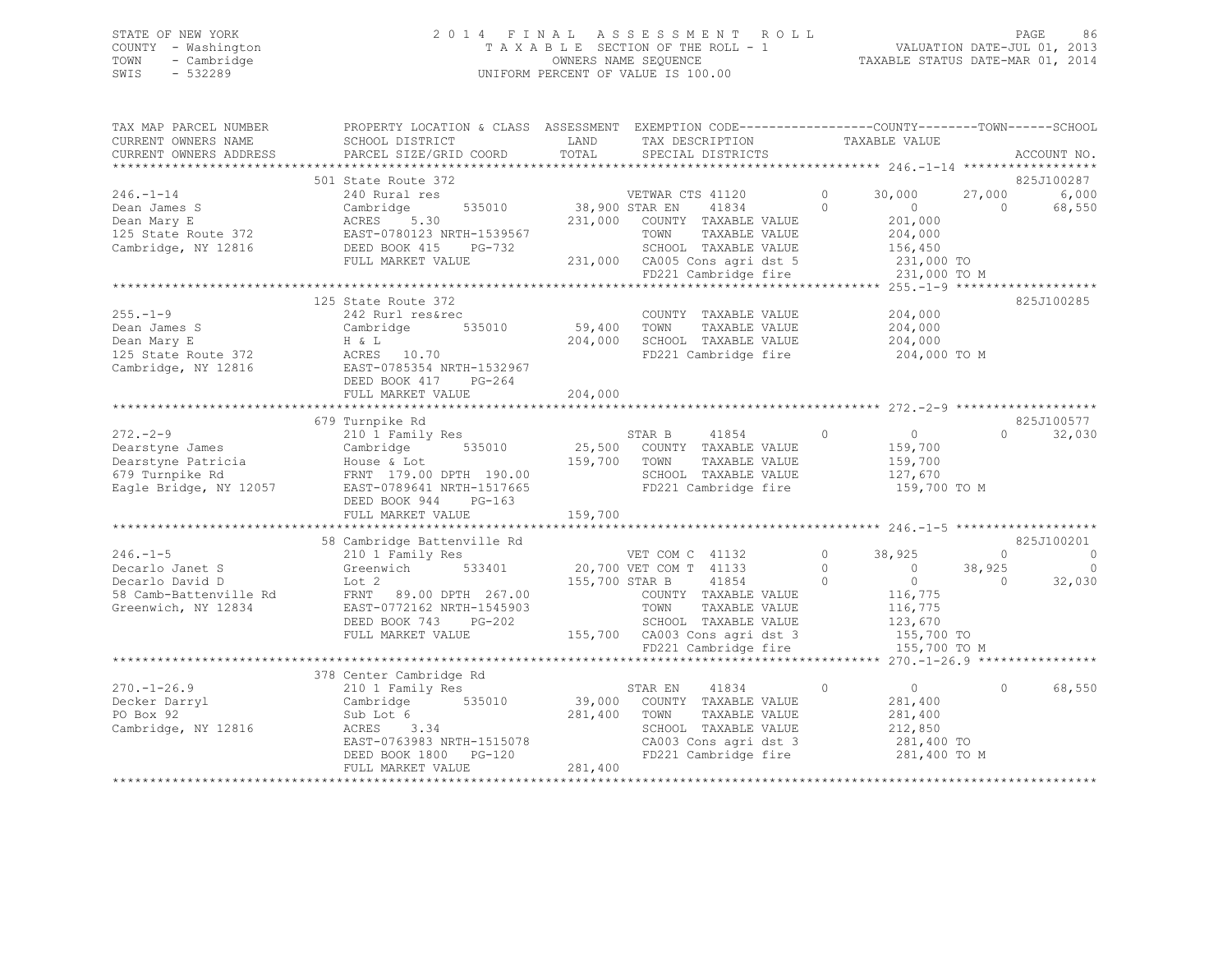## STATE OF NEW YORK 2 0 1 4 F I N A L A S S E S S M E N T R O L L PAGE 87 COUNTY - Washington T A X A B L E SECTION OF THE ROLL - 1 VALUATION DATE-JUL 01, 2013 TOWN - Cambridge OWNERS NAME SEQUENCE TAXABLE STATUS DATE-MAR 01, 2014 SWIS - 532289 UNIFORM PERCENT OF VALUE IS 100.00

| TAX MAP PARCEL NUMBER<br>CURRENT OWNERS NAME SCHOOL DISTRICT CORD DESIGNATION A CHINE TAXABLE VALUE TOWN TOWN SCHOOL DISTRICT SERIES AND TAXABLE TRANSPORT TOWN TAXABLE VALUE (CORRENT OWNERS ADDRESS PARCEL SIZE/GRID COORD TOTAL SPECIAL DISTRICTS AC |                                                   |     |                                                                                                                                                                |                |                                             |          |                    |
|---------------------------------------------------------------------------------------------------------------------------------------------------------------------------------------------------------------------------------------------------------|---------------------------------------------------|-----|----------------------------------------------------------------------------------------------------------------------------------------------------------------|----------------|---------------------------------------------|----------|--------------------|
|                                                                                                                                                                                                                                                         |                                                   |     |                                                                                                                                                                |                |                                             |          |                    |
|                                                                                                                                                                                                                                                         | Lees Crossing Rd                                  |     |                                                                                                                                                                |                |                                             |          | 825J100818         |
|                                                                                                                                                                                                                                                         |                                                   |     |                                                                                                                                                                |                |                                             |          |                    |
|                                                                                                                                                                                                                                                         |                                                   |     |                                                                                                                                                                |                |                                             |          |                    |
|                                                                                                                                                                                                                                                         |                                                   |     |                                                                                                                                                                |                |                                             |          |                    |
|                                                                                                                                                                                                                                                         | 67 Demarco Ln                                     |     |                                                                                                                                                                |                |                                             |          |                    |
| $271 - 3 - 7.6$                                                                                                                                                                                                                                         | 210 1 Family Res                                  |     | y Res<br>535010 10,000 COUNTY TAXABLE VALUE<br>75<br>140,500 TOWN TAXABLE VALUE                                                                                | $\overline{0}$ | $\overline{0}$                              | $\Omega$ | 32,030             |
|                                                                                                                                                                                                                                                         |                                                   |     |                                                                                                                                                                |                |                                             |          |                    |
|                                                                                                                                                                                                                                                         | King Rd<br>FULL MARKET VALUE                      | 500 |                                                                                                                                                                |                | 500 TO M                                    |          |                    |
|                                                                                                                                                                                                                                                         | 73 DeMarco Ln                                     |     |                                                                                                                                                                |                |                                             |          | 825J100883         |
| 271.-3-7.2<br>DeMarco Charles Jr<br>DeMarco Charles Jr<br>DeMarco Sally<br>Cambridge 535010<br>DeMarco Sally<br>Cambridge 535010<br>24,300 COUNTY TAXABLE VALUE<br>24,300 COUNTY TAXABLE VALUE<br>24,300 COUNTY TAXABLE VALUE<br>24,300 COUNTY TAX      | EAST-0779985 NRTH-1517364<br>DEED BOOK 480 PG-200 |     | TAXABLE VALUE 108,500<br>SCHOOL TAXABLE VALUE 76,470<br>CA003 Cons agri dst 3 108,500 TO<br>FD221 Cambridge fire 108,500 TO M                                  |                | $\begin{array}{c} 0 \\ 108,500 \end{array}$ |          | $\Omega$<br>32,030 |
|                                                                                                                                                                                                                                                         |                                                   |     |                                                                                                                                                                |                |                                             |          |                    |
| 271.-3-7.8 314 Rural vac<10<br>DeMarco Charles Jr. Cambridge 535010 13,200<br>DeMarco Sally ACRES 4.07 13,200<br>T3 DeMarco Ln EAST-0779823 NRTH-1517647<br>Buskirk, NY 12028 DEED BOOK 1760 PG-165<br>FULL MARKET VALUE                                | DeMarco Ln<br>vack10 COUNT<br>535010 13,200 TOWN  |     | COUNTY TAXABLE VALUE 13,200<br>TOWN TAXABLE VALUE 13,200<br>SCHOOL TAXABLE VALUE 13,200<br>CA003 Cons agri dst 3 13,200 TO<br>FD221 Cambridge fire 13,200 TO M |                |                                             |          |                    |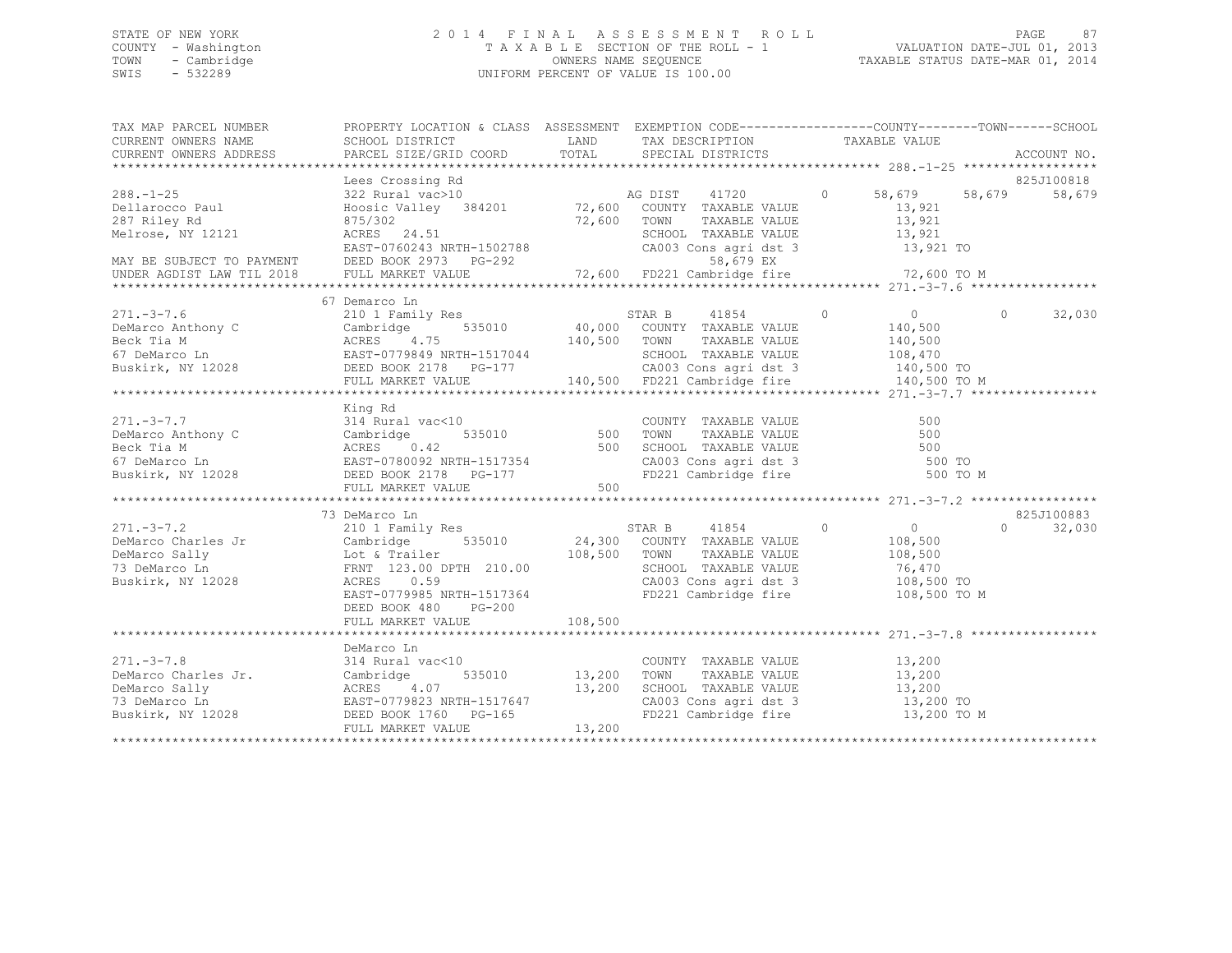## STATE OF NEW YORK 2 0 1 4 F I N A L A S S E S S M E N T R O L L PAGE 88 COUNTY - Washington T A X A B L E SECTION OF THE ROLL - 1 VALUATION DATE-JUL 01, 2013 TOWN - Cambridge OWNERS NAME SEQUENCE TAXABLE STATUS DATE-MAR 01, 2014 SWIS - 532289 UNIFORM PERCENT OF VALUE IS 100.00

| TAX MAP PARCEL NUMBER<br>CURRENT OWNERS NAME<br>CURRENT OWNERS ADDRESS | PROPERTY LOCATION & CLASS ASSESSMENT EXEMPTION CODE---------------COUNTY-------TOWN-----SCHOOL<br>SCHOOL DISTRICT<br>PARCEL SIZE/GRID COORD | LAND<br>TOTAL   | TAX DESCRIPTION<br>SPECIAL DISTRICTS        |          | TAXABLE VALUE  |            | ACCOUNT NO. |
|------------------------------------------------------------------------|---------------------------------------------------------------------------------------------------------------------------------------------|-----------------|---------------------------------------------|----------|----------------|------------|-------------|
|                                                                        |                                                                                                                                             |                 |                                             |          |                |            |             |
|                                                                        | 594 King Rd                                                                                                                                 |                 |                                             |          |                |            | 825L100290  |
| $272. - 1 - 5$                                                         | 242 Rurl res&rec                                                                                                                            |                 | AG DIST<br>41720                            | $\Omega$ | 87,470         | 87,470     | 87,470      |
| DeMarco Philip                                                         | 535010<br>Cambridge                                                                                                                         | 156,600         | COUNTY TAXABLE VALUE                        |          | 239,830        |            |             |
| DeMarco Yolanda                                                        | ACRES 83.69                                                                                                                                 | 327,300         | TOWN<br>TAXABLE VALUE                       |          | 239,830        |            |             |
| 10 Pleasant St                                                         | EAST-0782681 NRTH-1516930                                                                                                                   |                 | SCHOOL TAXABLE VALUE                        |          | 239,830        |            |             |
| Schaghticoke, NY 12154                                                 | DEED BOOK 861<br>PG-137                                                                                                                     |                 | CA003 Cons agri dst 3                       |          | 239,830 TO     |            |             |
|                                                                        | FULL MARKET VALUE                                                                                                                           | 327,300         | 87,470 EX                                   |          |                |            |             |
| MAY BE SUBJECT TO PAYMENT                                              |                                                                                                                                             |                 | FD221 Cambridge fire                        |          | 327,300 TO M   |            |             |
| UNDER AGDIST LAW TIL 2018                                              |                                                                                                                                             |                 |                                             |          |                |            |             |
|                                                                        |                                                                                                                                             |                 |                                             |          |                |            |             |
|                                                                        | King Rd                                                                                                                                     |                 |                                             |          |                |            | 825J100289  |
| $272. - 1 - 14$                                                        | 314 Rural vac<10                                                                                                                            |                 | AG DIST<br>41720                            | $\circ$  | 24,929         | 24,929     | 24,929      |
| DeMarco Philip                                                         | 535010<br>Cambridge                                                                                                                         |                 | 26,400 COUNTY TAXABLE VALUE                 |          | 1,471          |            |             |
| DeMarco Yolanda                                                        | ACRES<br>4.47                                                                                                                               | 26,400          | TOWN<br>TAXABLE VALUE                       |          | 1,471          |            |             |
| 10 Pleasant St                                                         | EAST-0781303 NRTH-1517583                                                                                                                   |                 | SCHOOL TAXABLE VALUE                        |          | 1,471          |            |             |
| Schaghticoke, NY 12154                                                 | DEED BOOK 861<br>PG-139                                                                                                                     |                 | CA003 Cons agri dst 3                       |          | 1,471 TO       |            |             |
|                                                                        | FULL MARKET VALUE                                                                                                                           | 26,400          | 24,929 EX                                   |          |                |            |             |
| MAY BE SUBJECT TO PAYMENT                                              |                                                                                                                                             |                 | FD221 Cambridge fire                        |          | 26,400 TO M    |            |             |
| UNDER AGDIST LAW TIL 2018                                              |                                                                                                                                             |                 |                                             |          |                |            |             |
|                                                                        |                                                                                                                                             |                 |                                             |          |                |            |             |
|                                                                        | 577 King Rd                                                                                                                                 |                 | 65 PCT OF VALUE USED FOR EXEMPTION PURPOSES |          |                |            | 825J100291  |
| $271 - 3 - 7.1$                                                        | 241 Rural res&ag                                                                                                                            |                 | VETCOM CTS 41130                            | $\Omega$ | 43,745         | 43,745     | 10,000      |
| DeMarco Phyllis A                                                      | 535010<br>Cambridge                                                                                                                         | 158,300 AG DIST | 41720                                       | $\Omega$ | 76,868         | 76,868     | 76,868      |
| 577 King Rd                                                            | ACRES 117.40                                                                                                                                |                 | 41802<br>269,200 AGED-CO                    | $\Omega$ | 65,618         | $\bigcirc$ | $\circ$     |
| Buskirk, NY 12028                                                      | EAST-0779650 NRTH-1517053                                                                                                                   |                 | AGED-TOWN 41803                             | $\Omega$ | $\circ$        | 52,494     | $\circ$     |
|                                                                        | DEED BOOK 872<br>$PG-253$                                                                                                                   |                 | AGED-SCH 41804                              | $\Omega$ | $\circ$        | $\circ$    | 49,494      |
| MAY BE SUBJECT TO PAYMENT                                              | FULL MARKET VALUE                                                                                                                           |                 | 269,200 STAR EN<br>41834                    | $\Omega$ | $\overline{0}$ | $\Omega$   | 68,550      |
| UNDER AGDIST LAW TIL 2018                                              |                                                                                                                                             |                 | COUNTY TAXABLE VALUE                        |          | 82,969         |            |             |
|                                                                        |                                                                                                                                             |                 | TOWN<br>TAXABLE VALUE                       |          | 96,093         |            |             |
|                                                                        |                                                                                                                                             |                 | SCHOOL TAXABLE VALUE                        |          | 64,288         |            |             |
|                                                                        |                                                                                                                                             |                 | CA003 Cons agri dst 3                       |          | 192,332 TO     |            |             |
|                                                                        |                                                                                                                                             |                 | 76,868 EX                                   |          |                |            |             |
|                                                                        |                                                                                                                                             |                 | FD221 Cambridge fire                        |          | 269,200 TO M   |            |             |
|                                                                        |                                                                                                                                             |                 |                                             |          |                |            |             |
|                                                                        | 69 State Route 372                                                                                                                          |                 |                                             |          |                |            | 825J100474  |
| $255.14 - 3 - 17$                                                      | 210 1 Family Res                                                                                                                            |                 | 41854<br>STAR B                             | $\circ$  | $\circ$        | $\Omega$   | 32,030      |
| Demianenko Daniel                                                      | Cambridge<br>535010                                                                                                                         | 28,800          | COUNTY TAXABLE VALUE                        |          | 181,000        |            |             |
| Demianenko Tracy                                                       | H & L                                                                                                                                       | 181,000         | TAXABLE VALUE<br>TOWN                       |          | 181,000        |            |             |
|                                                                        |                                                                                                                                             |                 | SCHOOL TAXABLE VALUE                        |          |                |            |             |
| 69 State Route 372<br>Cambridge, NY 12816                              | $255. - 3 - 17$<br>0.82                                                                                                                     |                 |                                             |          | 148,970        |            |             |
|                                                                        | ACRES                                                                                                                                       |                 | FD221 Cambridge fire                        |          | 181,000 TO M   |            |             |
|                                                                        | EAST-0786086 NRTH-1532045                                                                                                                   |                 |                                             |          |                |            |             |
|                                                                        | $PG-49$<br>DEED BOOK 1693                                                                                                                   |                 |                                             |          |                |            |             |
|                                                                        | FULL MARKET VALUE                                                                                                                           | 181,000         |                                             |          |                |            |             |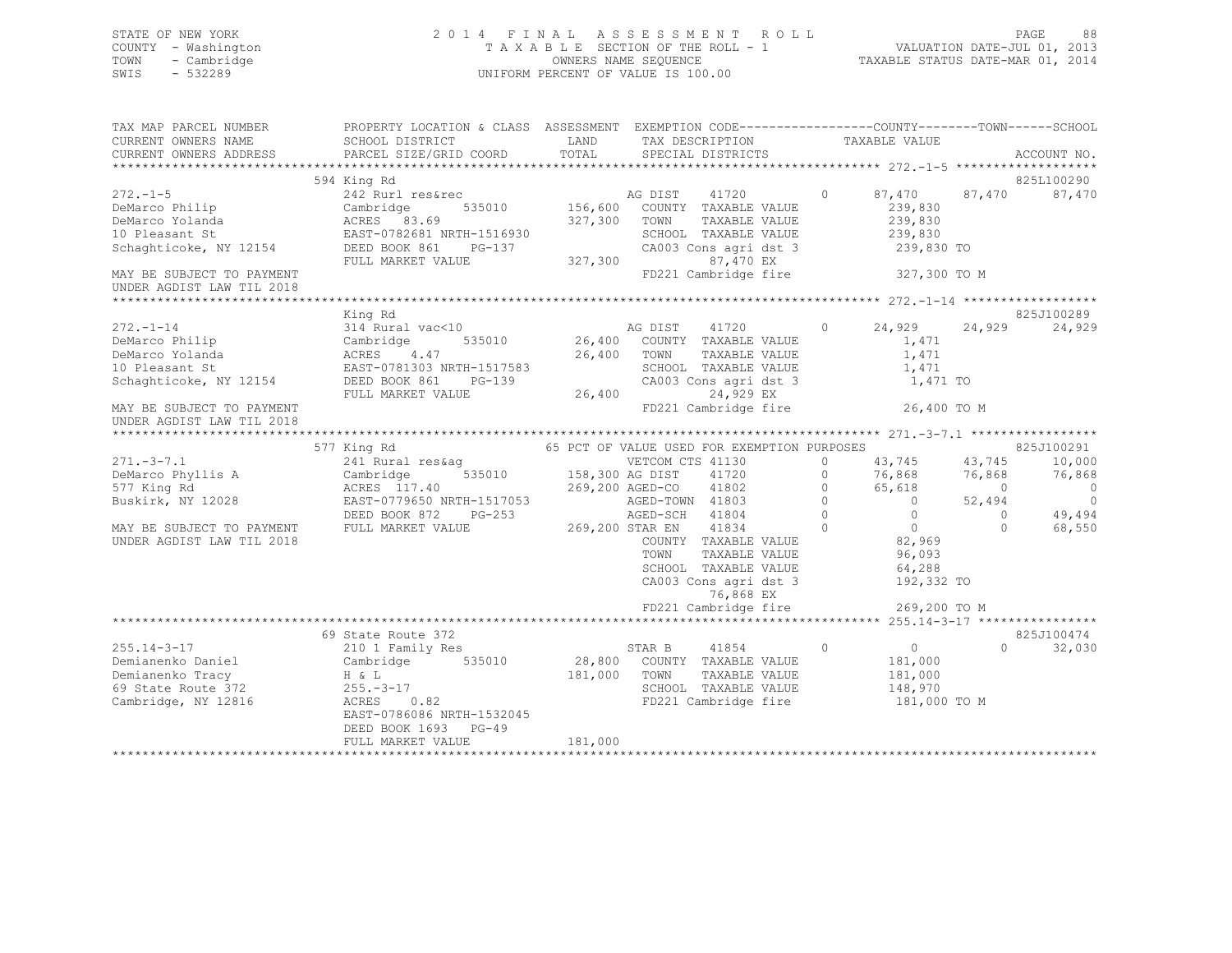## STATE OF NEW YORK 2 0 1 4 F I N A L A S S E S S M E N T R O L L PAGE 89 COUNTY - Washington T A X A B L E SECTION OF THE ROLL - 1 VALUATION DATE-JUL 01, 2013 TOWN - Cambridge OWNERS NAME SEQUENCE TAXABLE STATUS DATE-MAR 01, 2014 SWIS - 532289 UNIFORM PERCENT OF VALUE IS 100.00

| CURRENT OWNERS NAME SCHOOL DISTRICT<br>LAND TAX DESCRIPTION TAXABLE VALUE<br>CURRENT OWNERS ADDRESS<br>PARCEL SIZE/GRID COORD TOTAL SPECIAL DISTRICTS<br>ACCOUNT NO.<br>1347 King Rd<br>1347 King Rd<br>263.-2-1<br>263.-2-1<br>263.-2-1<br>263.-2-1<br>263.-2-1<br>263.-2-1<br>263.-2-1<br>263.-2-1<br>263.-2-1<br>263.-2-1<br>263.-2-1<br>263.-2-1<br>263.-2-1<br>263.-2-1<br>263.-2-1<br>263.-2-1<br>263.-2-1<br>263.-2-1<br>263.-2-1<br>263.<br>68,550<br>DEED BOOK 3223 PG-209<br>SCHOOL TAXABLE VALUE 249,359<br>347,900 CA003 Cons agri dst 3 323,909 TO<br>MAY BE SUBJECT TO PAYMENT<br>FULL MARKET VALUE<br>23,991 EX<br>UNDER AGDIST LAW TIL 2018<br>85 Darwin Rd<br>825J100221<br>262.-1-21<br>241 Rural res&ag<br>241 Rural res&ag<br>27,869 27,869<br>27,869 27,869<br>27,869 Cambridge 535010<br>263,800 STAR EN 41834<br>263,800 COUNTY TAXABLE VALUE<br>2135,931<br>27,869<br>27,869<br>27,869<br>27,869<br>27,869<br>27,869<br>27,869<br>2<br>27,869<br>68,550<br>720/77<br>ACRES 13.40<br>CAMES 13.40<br>EAST-0769095 NRTH-1521540<br>MAY BE SUBJECT TO PAYMENT DEED BOOK 2858 PG-219<br>UNDER AGDIST LAW TIL 2018 FULL MARKET VALUE<br>EVELL MARKET VALUE 163,800 27,869 EX<br>27,869 EX<br>27,869 EX<br>27,869 EX<br>825J100292<br>519 Stage Rd<br>$\overline{0}$ 0<br>242 Rurl res&rec STAR EN 41834<br>$272 - 2 - 21$<br>$\Omega$<br>68,550<br>214,200<br>Cambridge 535010 83,400 COUNTY TAXABLE VALUE 214,200<br>House & Lot 214,200 TOWN TAXABLE VALUE 214,200<br>214,200 SCHOOL TAXABLE VALUE 214,200<br>EAST-0786918 NRTH-1512708 FD221 Cambridge fire 214,200 TO<br>Denny Gary F<br>519 Stage Rd<br>Buskirk, NY 12028<br>214,200 TO M<br>DEED BOOK 439 PG-1068<br>1192 County Route 59<br>240 Rural res<br>COUNTY TAXABLE VALUE 589,000<br>$262 - 2 - 14.2$<br>Derbyshire Ella R Cambridge 535010 125,400<br>TAXABLE VALUE 589,000<br>TOWN<br>1192 County Route 59<br>Cambridge, NY 12816<br>Cambridge, NY 12816<br>EAST-0778473 NRTH-1523437<br>SCHOOL TAXABLE VALUE 589,000<br>CA003 Cons agri dst 3 589,000 TO<br>FD221 Cambridge fire 589,000 TO M<br>MAY BE SUBJECT TO PAYMENT DEED BOOK 3355 PG-31<br>UNDER AGDIST LAW TIL 2018 FULL MARKET VALUE<br>589,000 | TAX MAP PARCEL NUMBER | PROPERTY LOCATION & CLASS ASSESSMENT EXEMPTION CODE----------------COUNTY-------TOWN------SCHOOL |  |  |  |
|-----------------------------------------------------------------------------------------------------------------------------------------------------------------------------------------------------------------------------------------------------------------------------------------------------------------------------------------------------------------------------------------------------------------------------------------------------------------------------------------------------------------------------------------------------------------------------------------------------------------------------------------------------------------------------------------------------------------------------------------------------------------------------------------------------------------------------------------------------------------------------------------------------------------------------------------------------------------------------------------------------------------------------------------------------------------------------------------------------------------------------------------------------------------------------------------------------------------------------------------------------------------------------------------------------------------------------------------------------------------------------------------------------------------------------------------------------------------------------------------------------------------------------------------------------------------------------------------------------------------------------------------------------------------------------------------------------------------------------------------------------------------------------------------------------------------------------------------------------------------------------------------------------------------------------------------------------------------------------------------------------------------------------------------------------------------------------------------------------------------------------------------------------------------------------------------------|-----------------------|--------------------------------------------------------------------------------------------------|--|--|--|
|                                                                                                                                                                                                                                                                                                                                                                                                                                                                                                                                                                                                                                                                                                                                                                                                                                                                                                                                                                                                                                                                                                                                                                                                                                                                                                                                                                                                                                                                                                                                                                                                                                                                                                                                                                                                                                                                                                                                                                                                                                                                                                                                                                                               |                       |                                                                                                  |  |  |  |
|                                                                                                                                                                                                                                                                                                                                                                                                                                                                                                                                                                                                                                                                                                                                                                                                                                                                                                                                                                                                                                                                                                                                                                                                                                                                                                                                                                                                                                                                                                                                                                                                                                                                                                                                                                                                                                                                                                                                                                                                                                                                                                                                                                                               |                       |                                                                                                  |  |  |  |
|                                                                                                                                                                                                                                                                                                                                                                                                                                                                                                                                                                                                                                                                                                                                                                                                                                                                                                                                                                                                                                                                                                                                                                                                                                                                                                                                                                                                                                                                                                                                                                                                                                                                                                                                                                                                                                                                                                                                                                                                                                                                                                                                                                                               |                       |                                                                                                  |  |  |  |
|                                                                                                                                                                                                                                                                                                                                                                                                                                                                                                                                                                                                                                                                                                                                                                                                                                                                                                                                                                                                                                                                                                                                                                                                                                                                                                                                                                                                                                                                                                                                                                                                                                                                                                                                                                                                                                                                                                                                                                                                                                                                                                                                                                                               |                       |                                                                                                  |  |  |  |
|                                                                                                                                                                                                                                                                                                                                                                                                                                                                                                                                                                                                                                                                                                                                                                                                                                                                                                                                                                                                                                                                                                                                                                                                                                                                                                                                                                                                                                                                                                                                                                                                                                                                                                                                                                                                                                                                                                                                                                                                                                                                                                                                                                                               |                       |                                                                                                  |  |  |  |
|                                                                                                                                                                                                                                                                                                                                                                                                                                                                                                                                                                                                                                                                                                                                                                                                                                                                                                                                                                                                                                                                                                                                                                                                                                                                                                                                                                                                                                                                                                                                                                                                                                                                                                                                                                                                                                                                                                                                                                                                                                                                                                                                                                                               |                       |                                                                                                  |  |  |  |
|                                                                                                                                                                                                                                                                                                                                                                                                                                                                                                                                                                                                                                                                                                                                                                                                                                                                                                                                                                                                                                                                                                                                                                                                                                                                                                                                                                                                                                                                                                                                                                                                                                                                                                                                                                                                                                                                                                                                                                                                                                                                                                                                                                                               |                       |                                                                                                  |  |  |  |
|                                                                                                                                                                                                                                                                                                                                                                                                                                                                                                                                                                                                                                                                                                                                                                                                                                                                                                                                                                                                                                                                                                                                                                                                                                                                                                                                                                                                                                                                                                                                                                                                                                                                                                                                                                                                                                                                                                                                                                                                                                                                                                                                                                                               |                       |                                                                                                  |  |  |  |
|                                                                                                                                                                                                                                                                                                                                                                                                                                                                                                                                                                                                                                                                                                                                                                                                                                                                                                                                                                                                                                                                                                                                                                                                                                                                                                                                                                                                                                                                                                                                                                                                                                                                                                                                                                                                                                                                                                                                                                                                                                                                                                                                                                                               |                       |                                                                                                  |  |  |  |
|                                                                                                                                                                                                                                                                                                                                                                                                                                                                                                                                                                                                                                                                                                                                                                                                                                                                                                                                                                                                                                                                                                                                                                                                                                                                                                                                                                                                                                                                                                                                                                                                                                                                                                                                                                                                                                                                                                                                                                                                                                                                                                                                                                                               |                       |                                                                                                  |  |  |  |
|                                                                                                                                                                                                                                                                                                                                                                                                                                                                                                                                                                                                                                                                                                                                                                                                                                                                                                                                                                                                                                                                                                                                                                                                                                                                                                                                                                                                                                                                                                                                                                                                                                                                                                                                                                                                                                                                                                                                                                                                                                                                                                                                                                                               |                       |                                                                                                  |  |  |  |
|                                                                                                                                                                                                                                                                                                                                                                                                                                                                                                                                                                                                                                                                                                                                                                                                                                                                                                                                                                                                                                                                                                                                                                                                                                                                                                                                                                                                                                                                                                                                                                                                                                                                                                                                                                                                                                                                                                                                                                                                                                                                                                                                                                                               |                       |                                                                                                  |  |  |  |
|                                                                                                                                                                                                                                                                                                                                                                                                                                                                                                                                                                                                                                                                                                                                                                                                                                                                                                                                                                                                                                                                                                                                                                                                                                                                                                                                                                                                                                                                                                                                                                                                                                                                                                                                                                                                                                                                                                                                                                                                                                                                                                                                                                                               |                       |                                                                                                  |  |  |  |
|                                                                                                                                                                                                                                                                                                                                                                                                                                                                                                                                                                                                                                                                                                                                                                                                                                                                                                                                                                                                                                                                                                                                                                                                                                                                                                                                                                                                                                                                                                                                                                                                                                                                                                                                                                                                                                                                                                                                                                                                                                                                                                                                                                                               |                       |                                                                                                  |  |  |  |
|                                                                                                                                                                                                                                                                                                                                                                                                                                                                                                                                                                                                                                                                                                                                                                                                                                                                                                                                                                                                                                                                                                                                                                                                                                                                                                                                                                                                                                                                                                                                                                                                                                                                                                                                                                                                                                                                                                                                                                                                                                                                                                                                                                                               |                       |                                                                                                  |  |  |  |
|                                                                                                                                                                                                                                                                                                                                                                                                                                                                                                                                                                                                                                                                                                                                                                                                                                                                                                                                                                                                                                                                                                                                                                                                                                                                                                                                                                                                                                                                                                                                                                                                                                                                                                                                                                                                                                                                                                                                                                                                                                                                                                                                                                                               |                       |                                                                                                  |  |  |  |
|                                                                                                                                                                                                                                                                                                                                                                                                                                                                                                                                                                                                                                                                                                                                                                                                                                                                                                                                                                                                                                                                                                                                                                                                                                                                                                                                                                                                                                                                                                                                                                                                                                                                                                                                                                                                                                                                                                                                                                                                                                                                                                                                                                                               |                       |                                                                                                  |  |  |  |
|                                                                                                                                                                                                                                                                                                                                                                                                                                                                                                                                                                                                                                                                                                                                                                                                                                                                                                                                                                                                                                                                                                                                                                                                                                                                                                                                                                                                                                                                                                                                                                                                                                                                                                                                                                                                                                                                                                                                                                                                                                                                                                                                                                                               |                       |                                                                                                  |  |  |  |
|                                                                                                                                                                                                                                                                                                                                                                                                                                                                                                                                                                                                                                                                                                                                                                                                                                                                                                                                                                                                                                                                                                                                                                                                                                                                                                                                                                                                                                                                                                                                                                                                                                                                                                                                                                                                                                                                                                                                                                                                                                                                                                                                                                                               |                       |                                                                                                  |  |  |  |
|                                                                                                                                                                                                                                                                                                                                                                                                                                                                                                                                                                                                                                                                                                                                                                                                                                                                                                                                                                                                                                                                                                                                                                                                                                                                                                                                                                                                                                                                                                                                                                                                                                                                                                                                                                                                                                                                                                                                                                                                                                                                                                                                                                                               |                       |                                                                                                  |  |  |  |
|                                                                                                                                                                                                                                                                                                                                                                                                                                                                                                                                                                                                                                                                                                                                                                                                                                                                                                                                                                                                                                                                                                                                                                                                                                                                                                                                                                                                                                                                                                                                                                                                                                                                                                                                                                                                                                                                                                                                                                                                                                                                                                                                                                                               |                       |                                                                                                  |  |  |  |
|                                                                                                                                                                                                                                                                                                                                                                                                                                                                                                                                                                                                                                                                                                                                                                                                                                                                                                                                                                                                                                                                                                                                                                                                                                                                                                                                                                                                                                                                                                                                                                                                                                                                                                                                                                                                                                                                                                                                                                                                                                                                                                                                                                                               |                       |                                                                                                  |  |  |  |
|                                                                                                                                                                                                                                                                                                                                                                                                                                                                                                                                                                                                                                                                                                                                                                                                                                                                                                                                                                                                                                                                                                                                                                                                                                                                                                                                                                                                                                                                                                                                                                                                                                                                                                                                                                                                                                                                                                                                                                                                                                                                                                                                                                                               |                       |                                                                                                  |  |  |  |
|                                                                                                                                                                                                                                                                                                                                                                                                                                                                                                                                                                                                                                                                                                                                                                                                                                                                                                                                                                                                                                                                                                                                                                                                                                                                                                                                                                                                                                                                                                                                                                                                                                                                                                                                                                                                                                                                                                                                                                                                                                                                                                                                                                                               |                       |                                                                                                  |  |  |  |
|                                                                                                                                                                                                                                                                                                                                                                                                                                                                                                                                                                                                                                                                                                                                                                                                                                                                                                                                                                                                                                                                                                                                                                                                                                                                                                                                                                                                                                                                                                                                                                                                                                                                                                                                                                                                                                                                                                                                                                                                                                                                                                                                                                                               |                       |                                                                                                  |  |  |  |
|                                                                                                                                                                                                                                                                                                                                                                                                                                                                                                                                                                                                                                                                                                                                                                                                                                                                                                                                                                                                                                                                                                                                                                                                                                                                                                                                                                                                                                                                                                                                                                                                                                                                                                                                                                                                                                                                                                                                                                                                                                                                                                                                                                                               |                       |                                                                                                  |  |  |  |
|                                                                                                                                                                                                                                                                                                                                                                                                                                                                                                                                                                                                                                                                                                                                                                                                                                                                                                                                                                                                                                                                                                                                                                                                                                                                                                                                                                                                                                                                                                                                                                                                                                                                                                                                                                                                                                                                                                                                                                                                                                                                                                                                                                                               |                       |                                                                                                  |  |  |  |
|                                                                                                                                                                                                                                                                                                                                                                                                                                                                                                                                                                                                                                                                                                                                                                                                                                                                                                                                                                                                                                                                                                                                                                                                                                                                                                                                                                                                                                                                                                                                                                                                                                                                                                                                                                                                                                                                                                                                                                                                                                                                                                                                                                                               |                       |                                                                                                  |  |  |  |
|                                                                                                                                                                                                                                                                                                                                                                                                                                                                                                                                                                                                                                                                                                                                                                                                                                                                                                                                                                                                                                                                                                                                                                                                                                                                                                                                                                                                                                                                                                                                                                                                                                                                                                                                                                                                                                                                                                                                                                                                                                                                                                                                                                                               |                       |                                                                                                  |  |  |  |
|                                                                                                                                                                                                                                                                                                                                                                                                                                                                                                                                                                                                                                                                                                                                                                                                                                                                                                                                                                                                                                                                                                                                                                                                                                                                                                                                                                                                                                                                                                                                                                                                                                                                                                                                                                                                                                                                                                                                                                                                                                                                                                                                                                                               |                       |                                                                                                  |  |  |  |
|                                                                                                                                                                                                                                                                                                                                                                                                                                                                                                                                                                                                                                                                                                                                                                                                                                                                                                                                                                                                                                                                                                                                                                                                                                                                                                                                                                                                                                                                                                                                                                                                                                                                                                                                                                                                                                                                                                                                                                                                                                                                                                                                                                                               |                       |                                                                                                  |  |  |  |
|                                                                                                                                                                                                                                                                                                                                                                                                                                                                                                                                                                                                                                                                                                                                                                                                                                                                                                                                                                                                                                                                                                                                                                                                                                                                                                                                                                                                                                                                                                                                                                                                                                                                                                                                                                                                                                                                                                                                                                                                                                                                                                                                                                                               |                       |                                                                                                  |  |  |  |
|                                                                                                                                                                                                                                                                                                                                                                                                                                                                                                                                                                                                                                                                                                                                                                                                                                                                                                                                                                                                                                                                                                                                                                                                                                                                                                                                                                                                                                                                                                                                                                                                                                                                                                                                                                                                                                                                                                                                                                                                                                                                                                                                                                                               |                       |                                                                                                  |  |  |  |
|                                                                                                                                                                                                                                                                                                                                                                                                                                                                                                                                                                                                                                                                                                                                                                                                                                                                                                                                                                                                                                                                                                                                                                                                                                                                                                                                                                                                                                                                                                                                                                                                                                                                                                                                                                                                                                                                                                                                                                                                                                                                                                                                                                                               |                       |                                                                                                  |  |  |  |
|                                                                                                                                                                                                                                                                                                                                                                                                                                                                                                                                                                                                                                                                                                                                                                                                                                                                                                                                                                                                                                                                                                                                                                                                                                                                                                                                                                                                                                                                                                                                                                                                                                                                                                                                                                                                                                                                                                                                                                                                                                                                                                                                                                                               |                       |                                                                                                  |  |  |  |
|                                                                                                                                                                                                                                                                                                                                                                                                                                                                                                                                                                                                                                                                                                                                                                                                                                                                                                                                                                                                                                                                                                                                                                                                                                                                                                                                                                                                                                                                                                                                                                                                                                                                                                                                                                                                                                                                                                                                                                                                                                                                                                                                                                                               |                       |                                                                                                  |  |  |  |
|                                                                                                                                                                                                                                                                                                                                                                                                                                                                                                                                                                                                                                                                                                                                                                                                                                                                                                                                                                                                                                                                                                                                                                                                                                                                                                                                                                                                                                                                                                                                                                                                                                                                                                                                                                                                                                                                                                                                                                                                                                                                                                                                                                                               |                       |                                                                                                  |  |  |  |
|                                                                                                                                                                                                                                                                                                                                                                                                                                                                                                                                                                                                                                                                                                                                                                                                                                                                                                                                                                                                                                                                                                                                                                                                                                                                                                                                                                                                                                                                                                                                                                                                                                                                                                                                                                                                                                                                                                                                                                                                                                                                                                                                                                                               |                       |                                                                                                  |  |  |  |
|                                                                                                                                                                                                                                                                                                                                                                                                                                                                                                                                                                                                                                                                                                                                                                                                                                                                                                                                                                                                                                                                                                                                                                                                                                                                                                                                                                                                                                                                                                                                                                                                                                                                                                                                                                                                                                                                                                                                                                                                                                                                                                                                                                                               |                       |                                                                                                  |  |  |  |
|                                                                                                                                                                                                                                                                                                                                                                                                                                                                                                                                                                                                                                                                                                                                                                                                                                                                                                                                                                                                                                                                                                                                                                                                                                                                                                                                                                                                                                                                                                                                                                                                                                                                                                                                                                                                                                                                                                                                                                                                                                                                                                                                                                                               |                       |                                                                                                  |  |  |  |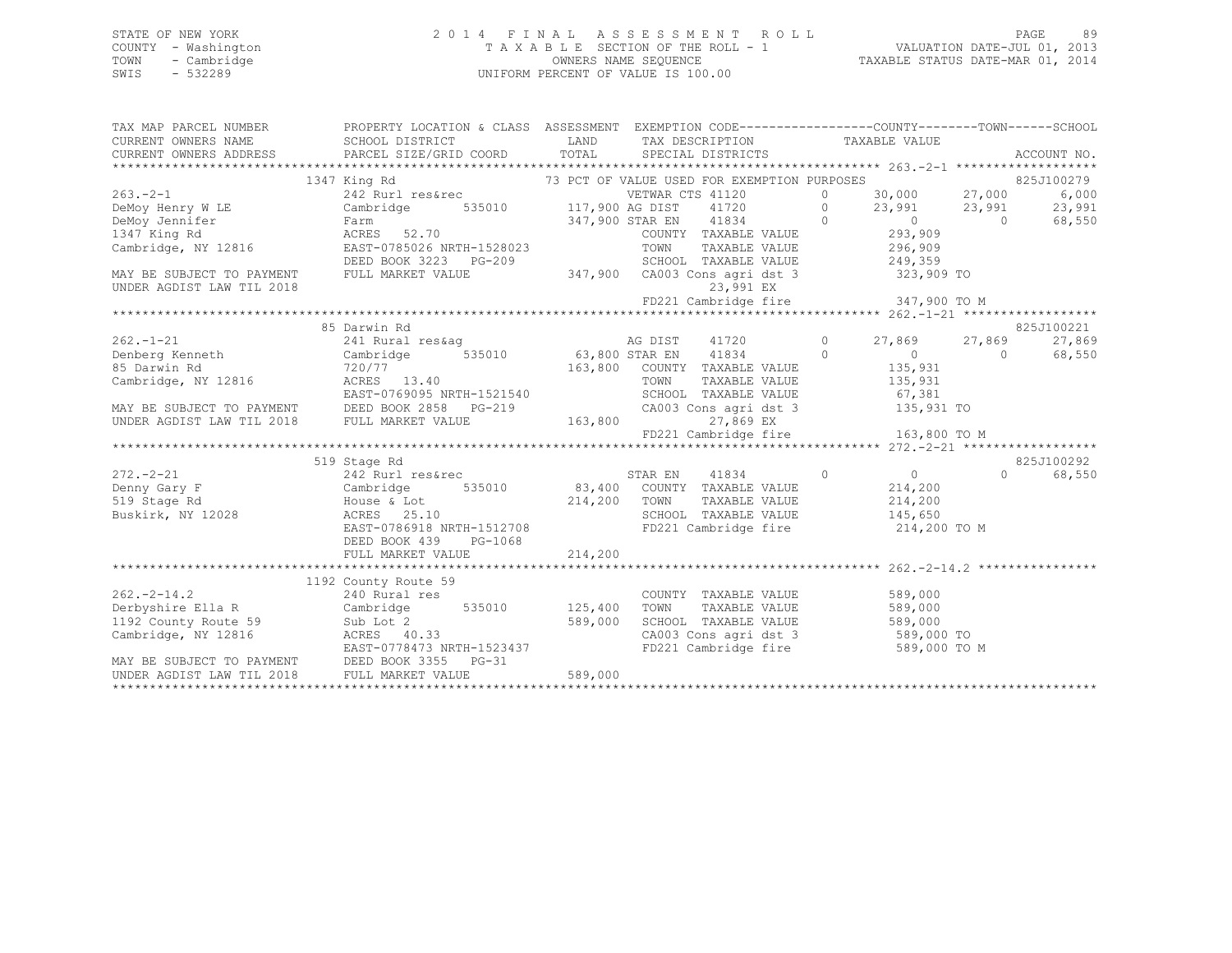|      | STATE OF NEW YORK   | 2014 FINAL ASSESSMENT ROLL         | <b>PAGE</b>                      | 90 |
|------|---------------------|------------------------------------|----------------------------------|----|
|      | COUNTY - Washington | TAXABLE SECTION OF THE ROLL - 1    | VALUATION DATE-JUL 01, 2013      |    |
|      | TOWN - Cambridge    | OWNERS NAME SEOUENCE               | TAXABLE STATUS DATE-MAR 01, 2014 |    |
| SWIS | - 532289            | UNIFORM PERCENT OF VALUE IS 100.00 |                                  |    |

| SCHOOL DISTRICT<br>TOTAL<br>CURRENT OWNERS ADDRESS<br>PARCEL SIZE/GRID COORD<br>SPECIAL DISTRICTS<br>ACCOUNT NO.<br>*********************<br>168 Greene Rd<br>825J100513<br>$263. -1 - 11$<br>210 1 Family Res<br>$\circ$<br>96,120<br>$\Omega$<br>$\Omega$<br>AGED-CO<br>41802<br>42,600 AGED-TOWN 41803<br>$\Omega$<br>$\overline{0}$<br>DeSantis Yolanda LE<br>Cambridge<br>535010<br>$\circ$<br>48,060<br>$\circ$<br>DeSantis Diana R<br>240,300 AGED-SCH<br>41804<br>$\circ$<br>12,015<br>H&l<br>$\Omega$<br>$\Omega$<br>$\Omega$<br>168 Greene Rd<br>4.71<br>41834<br>$\bigcirc$<br>68,550<br>ACRES<br>STAR EN<br>Cambridge, NY 12816<br>EAST-0781663 NRTH-1526208<br>COUNTY TAXABLE VALUE<br>144,180<br>DEED BOOK 1893 PG-1<br>TOWN<br>TAXABLE VALUE<br>192,240<br>FULL MARKET VALUE<br>240,300<br>SCHOOL TAXABLE VALUE<br>159,735<br>CA003 Cons agri dst 3<br>240,300 TO<br>FD221 Cambridge fire<br>240,300 TO M<br>891 Turnpike Rd<br>825J100555<br>$263. -2 - 18$<br>$\Omega$<br>$\circ$<br>32,030<br>242 Rurl res&rec<br>$\Omega$<br>STAR B<br>41854<br>535010<br>95,500<br>COUNTY TAXABLE VALUE<br>Dickson Leigh A<br>Cambridge<br>291,200<br>891 Turnpike Rd<br>TAXABLE VALUE<br>House & Lot<br>291,200<br>TOWN<br>291,200<br>SCHOOL TAXABLE VALUE<br>Cambridge, NY 12816<br>ACRES 34.77<br>259,170<br>EAST-0788179 NRTH-1523012<br>FD221 Cambridge fire<br>291,200 TO M<br>DEED BOOK 861<br>$PG-95$<br>291,200<br>FULL MARKET VALUE<br>478 Center Cambridge Rd<br>825J101996<br>32,030<br>$270. - 1 - 24.6$<br>$\circ$<br>$\overline{0}$<br>$\Omega$<br>242 Rurl res&rec<br>STAR B<br>41854<br>Dingman David<br>535010<br>Cambridge<br>68,700<br>COUNTY TAXABLE VALUE<br>319,000<br>319,000<br>Dingman Allison<br>Land & House<br>TOWN<br>TAXABLE VALUE<br>319,000<br>478 Center Cambridge Rd<br>Lot 6<br>SCHOOL TAXABLE VALUE<br>286,970<br>Cambridge, NY 12816<br>FD221 Cambridge fire<br>ACRES 15.87<br>319,000 TO M<br>EAST-0766561 NRTH-1515725<br>DEED BOOK 647<br>PG-139<br>FULL MARKET VALUE<br>319,000<br>1023 Vly Summit Rd<br>825J100683<br>$261. - 2 - 24$<br>$\circ$<br>$\Omega$<br>210 1 Family Res<br>41854<br>$\Omega$<br>32,030<br>STAR B<br>Dingman Jeffrey<br>535010<br>52,600<br>COUNTY TAXABLE VALUE<br>Cambridge<br>164,600 |
|-----------------------------------------------------------------------------------------------------------------------------------------------------------------------------------------------------------------------------------------------------------------------------------------------------------------------------------------------------------------------------------------------------------------------------------------------------------------------------------------------------------------------------------------------------------------------------------------------------------------------------------------------------------------------------------------------------------------------------------------------------------------------------------------------------------------------------------------------------------------------------------------------------------------------------------------------------------------------------------------------------------------------------------------------------------------------------------------------------------------------------------------------------------------------------------------------------------------------------------------------------------------------------------------------------------------------------------------------------------------------------------------------------------------------------------------------------------------------------------------------------------------------------------------------------------------------------------------------------------------------------------------------------------------------------------------------------------------------------------------------------------------------------------------------------------------------------------------------------------------------------------------------------------------------------------------------------------------------------------------------------------------------------------------------------------------------------------------------------------------------------------------------------------------------------------------------------------------------------------------------------------------|
|                                                                                                                                                                                                                                                                                                                                                                                                                                                                                                                                                                                                                                                                                                                                                                                                                                                                                                                                                                                                                                                                                                                                                                                                                                                                                                                                                                                                                                                                                                                                                                                                                                                                                                                                                                                                                                                                                                                                                                                                                                                                                                                                                                                                                                                                 |
|                                                                                                                                                                                                                                                                                                                                                                                                                                                                                                                                                                                                                                                                                                                                                                                                                                                                                                                                                                                                                                                                                                                                                                                                                                                                                                                                                                                                                                                                                                                                                                                                                                                                                                                                                                                                                                                                                                                                                                                                                                                                                                                                                                                                                                                                 |
|                                                                                                                                                                                                                                                                                                                                                                                                                                                                                                                                                                                                                                                                                                                                                                                                                                                                                                                                                                                                                                                                                                                                                                                                                                                                                                                                                                                                                                                                                                                                                                                                                                                                                                                                                                                                                                                                                                                                                                                                                                                                                                                                                                                                                                                                 |
|                                                                                                                                                                                                                                                                                                                                                                                                                                                                                                                                                                                                                                                                                                                                                                                                                                                                                                                                                                                                                                                                                                                                                                                                                                                                                                                                                                                                                                                                                                                                                                                                                                                                                                                                                                                                                                                                                                                                                                                                                                                                                                                                                                                                                                                                 |
|                                                                                                                                                                                                                                                                                                                                                                                                                                                                                                                                                                                                                                                                                                                                                                                                                                                                                                                                                                                                                                                                                                                                                                                                                                                                                                                                                                                                                                                                                                                                                                                                                                                                                                                                                                                                                                                                                                                                                                                                                                                                                                                                                                                                                                                                 |
|                                                                                                                                                                                                                                                                                                                                                                                                                                                                                                                                                                                                                                                                                                                                                                                                                                                                                                                                                                                                                                                                                                                                                                                                                                                                                                                                                                                                                                                                                                                                                                                                                                                                                                                                                                                                                                                                                                                                                                                                                                                                                                                                                                                                                                                                 |
|                                                                                                                                                                                                                                                                                                                                                                                                                                                                                                                                                                                                                                                                                                                                                                                                                                                                                                                                                                                                                                                                                                                                                                                                                                                                                                                                                                                                                                                                                                                                                                                                                                                                                                                                                                                                                                                                                                                                                                                                                                                                                                                                                                                                                                                                 |
|                                                                                                                                                                                                                                                                                                                                                                                                                                                                                                                                                                                                                                                                                                                                                                                                                                                                                                                                                                                                                                                                                                                                                                                                                                                                                                                                                                                                                                                                                                                                                                                                                                                                                                                                                                                                                                                                                                                                                                                                                                                                                                                                                                                                                                                                 |
|                                                                                                                                                                                                                                                                                                                                                                                                                                                                                                                                                                                                                                                                                                                                                                                                                                                                                                                                                                                                                                                                                                                                                                                                                                                                                                                                                                                                                                                                                                                                                                                                                                                                                                                                                                                                                                                                                                                                                                                                                                                                                                                                                                                                                                                                 |
|                                                                                                                                                                                                                                                                                                                                                                                                                                                                                                                                                                                                                                                                                                                                                                                                                                                                                                                                                                                                                                                                                                                                                                                                                                                                                                                                                                                                                                                                                                                                                                                                                                                                                                                                                                                                                                                                                                                                                                                                                                                                                                                                                                                                                                                                 |
|                                                                                                                                                                                                                                                                                                                                                                                                                                                                                                                                                                                                                                                                                                                                                                                                                                                                                                                                                                                                                                                                                                                                                                                                                                                                                                                                                                                                                                                                                                                                                                                                                                                                                                                                                                                                                                                                                                                                                                                                                                                                                                                                                                                                                                                                 |
|                                                                                                                                                                                                                                                                                                                                                                                                                                                                                                                                                                                                                                                                                                                                                                                                                                                                                                                                                                                                                                                                                                                                                                                                                                                                                                                                                                                                                                                                                                                                                                                                                                                                                                                                                                                                                                                                                                                                                                                                                                                                                                                                                                                                                                                                 |
|                                                                                                                                                                                                                                                                                                                                                                                                                                                                                                                                                                                                                                                                                                                                                                                                                                                                                                                                                                                                                                                                                                                                                                                                                                                                                                                                                                                                                                                                                                                                                                                                                                                                                                                                                                                                                                                                                                                                                                                                                                                                                                                                                                                                                                                                 |
|                                                                                                                                                                                                                                                                                                                                                                                                                                                                                                                                                                                                                                                                                                                                                                                                                                                                                                                                                                                                                                                                                                                                                                                                                                                                                                                                                                                                                                                                                                                                                                                                                                                                                                                                                                                                                                                                                                                                                                                                                                                                                                                                                                                                                                                                 |
|                                                                                                                                                                                                                                                                                                                                                                                                                                                                                                                                                                                                                                                                                                                                                                                                                                                                                                                                                                                                                                                                                                                                                                                                                                                                                                                                                                                                                                                                                                                                                                                                                                                                                                                                                                                                                                                                                                                                                                                                                                                                                                                                                                                                                                                                 |
|                                                                                                                                                                                                                                                                                                                                                                                                                                                                                                                                                                                                                                                                                                                                                                                                                                                                                                                                                                                                                                                                                                                                                                                                                                                                                                                                                                                                                                                                                                                                                                                                                                                                                                                                                                                                                                                                                                                                                                                                                                                                                                                                                                                                                                                                 |
|                                                                                                                                                                                                                                                                                                                                                                                                                                                                                                                                                                                                                                                                                                                                                                                                                                                                                                                                                                                                                                                                                                                                                                                                                                                                                                                                                                                                                                                                                                                                                                                                                                                                                                                                                                                                                                                                                                                                                                                                                                                                                                                                                                                                                                                                 |
|                                                                                                                                                                                                                                                                                                                                                                                                                                                                                                                                                                                                                                                                                                                                                                                                                                                                                                                                                                                                                                                                                                                                                                                                                                                                                                                                                                                                                                                                                                                                                                                                                                                                                                                                                                                                                                                                                                                                                                                                                                                                                                                                                                                                                                                                 |
|                                                                                                                                                                                                                                                                                                                                                                                                                                                                                                                                                                                                                                                                                                                                                                                                                                                                                                                                                                                                                                                                                                                                                                                                                                                                                                                                                                                                                                                                                                                                                                                                                                                                                                                                                                                                                                                                                                                                                                                                                                                                                                                                                                                                                                                                 |
|                                                                                                                                                                                                                                                                                                                                                                                                                                                                                                                                                                                                                                                                                                                                                                                                                                                                                                                                                                                                                                                                                                                                                                                                                                                                                                                                                                                                                                                                                                                                                                                                                                                                                                                                                                                                                                                                                                                                                                                                                                                                                                                                                                                                                                                                 |
|                                                                                                                                                                                                                                                                                                                                                                                                                                                                                                                                                                                                                                                                                                                                                                                                                                                                                                                                                                                                                                                                                                                                                                                                                                                                                                                                                                                                                                                                                                                                                                                                                                                                                                                                                                                                                                                                                                                                                                                                                                                                                                                                                                                                                                                                 |
|                                                                                                                                                                                                                                                                                                                                                                                                                                                                                                                                                                                                                                                                                                                                                                                                                                                                                                                                                                                                                                                                                                                                                                                                                                                                                                                                                                                                                                                                                                                                                                                                                                                                                                                                                                                                                                                                                                                                                                                                                                                                                                                                                                                                                                                                 |
|                                                                                                                                                                                                                                                                                                                                                                                                                                                                                                                                                                                                                                                                                                                                                                                                                                                                                                                                                                                                                                                                                                                                                                                                                                                                                                                                                                                                                                                                                                                                                                                                                                                                                                                                                                                                                                                                                                                                                                                                                                                                                                                                                                                                                                                                 |
|                                                                                                                                                                                                                                                                                                                                                                                                                                                                                                                                                                                                                                                                                                                                                                                                                                                                                                                                                                                                                                                                                                                                                                                                                                                                                                                                                                                                                                                                                                                                                                                                                                                                                                                                                                                                                                                                                                                                                                                                                                                                                                                                                                                                                                                                 |
|                                                                                                                                                                                                                                                                                                                                                                                                                                                                                                                                                                                                                                                                                                                                                                                                                                                                                                                                                                                                                                                                                                                                                                                                                                                                                                                                                                                                                                                                                                                                                                                                                                                                                                                                                                                                                                                                                                                                                                                                                                                                                                                                                                                                                                                                 |
|                                                                                                                                                                                                                                                                                                                                                                                                                                                                                                                                                                                                                                                                                                                                                                                                                                                                                                                                                                                                                                                                                                                                                                                                                                                                                                                                                                                                                                                                                                                                                                                                                                                                                                                                                                                                                                                                                                                                                                                                                                                                                                                                                                                                                                                                 |
|                                                                                                                                                                                                                                                                                                                                                                                                                                                                                                                                                                                                                                                                                                                                                                                                                                                                                                                                                                                                                                                                                                                                                                                                                                                                                                                                                                                                                                                                                                                                                                                                                                                                                                                                                                                                                                                                                                                                                                                                                                                                                                                                                                                                                                                                 |
|                                                                                                                                                                                                                                                                                                                                                                                                                                                                                                                                                                                                                                                                                                                                                                                                                                                                                                                                                                                                                                                                                                                                                                                                                                                                                                                                                                                                                                                                                                                                                                                                                                                                                                                                                                                                                                                                                                                                                                                                                                                                                                                                                                                                                                                                 |
|                                                                                                                                                                                                                                                                                                                                                                                                                                                                                                                                                                                                                                                                                                                                                                                                                                                                                                                                                                                                                                                                                                                                                                                                                                                                                                                                                                                                                                                                                                                                                                                                                                                                                                                                                                                                                                                                                                                                                                                                                                                                                                                                                                                                                                                                 |
|                                                                                                                                                                                                                                                                                                                                                                                                                                                                                                                                                                                                                                                                                                                                                                                                                                                                                                                                                                                                                                                                                                                                                                                                                                                                                                                                                                                                                                                                                                                                                                                                                                                                                                                                                                                                                                                                                                                                                                                                                                                                                                                                                                                                                                                                 |
|                                                                                                                                                                                                                                                                                                                                                                                                                                                                                                                                                                                                                                                                                                                                                                                                                                                                                                                                                                                                                                                                                                                                                                                                                                                                                                                                                                                                                                                                                                                                                                                                                                                                                                                                                                                                                                                                                                                                                                                                                                                                                                                                                                                                                                                                 |
|                                                                                                                                                                                                                                                                                                                                                                                                                                                                                                                                                                                                                                                                                                                                                                                                                                                                                                                                                                                                                                                                                                                                                                                                                                                                                                                                                                                                                                                                                                                                                                                                                                                                                                                                                                                                                                                                                                                                                                                                                                                                                                                                                                                                                                                                 |
|                                                                                                                                                                                                                                                                                                                                                                                                                                                                                                                                                                                                                                                                                                                                                                                                                                                                                                                                                                                                                                                                                                                                                                                                                                                                                                                                                                                                                                                                                                                                                                                                                                                                                                                                                                                                                                                                                                                                                                                                                                                                                                                                                                                                                                                                 |
|                                                                                                                                                                                                                                                                                                                                                                                                                                                                                                                                                                                                                                                                                                                                                                                                                                                                                                                                                                                                                                                                                                                                                                                                                                                                                                                                                                                                                                                                                                                                                                                                                                                                                                                                                                                                                                                                                                                                                                                                                                                                                                                                                                                                                                                                 |
|                                                                                                                                                                                                                                                                                                                                                                                                                                                                                                                                                                                                                                                                                                                                                                                                                                                                                                                                                                                                                                                                                                                                                                                                                                                                                                                                                                                                                                                                                                                                                                                                                                                                                                                                                                                                                                                                                                                                                                                                                                                                                                                                                                                                                                                                 |
| Dingman Debra<br>164,600<br>TOWN<br>TAXABLE VALUE<br>164,600<br>House & Lot                                                                                                                                                                                                                                                                                                                                                                                                                                                                                                                                                                                                                                                                                                                                                                                                                                                                                                                                                                                                                                                                                                                                                                                                                                                                                                                                                                                                                                                                                                                                                                                                                                                                                                                                                                                                                                                                                                                                                                                                                                                                                                                                                                                     |
| 1023 Vly Summit Rd<br>$261. - 1 - 24$<br>SCHOOL TAXABLE VALUE<br>132,570                                                                                                                                                                                                                                                                                                                                                                                                                                                                                                                                                                                                                                                                                                                                                                                                                                                                                                                                                                                                                                                                                                                                                                                                                                                                                                                                                                                                                                                                                                                                                                                                                                                                                                                                                                                                                                                                                                                                                                                                                                                                                                                                                                                        |
| Greenwich, NY 12834<br>8.90<br>FD221 Cambridge fire<br>164,600 TO M<br>ACRES                                                                                                                                                                                                                                                                                                                                                                                                                                                                                                                                                                                                                                                                                                                                                                                                                                                                                                                                                                                                                                                                                                                                                                                                                                                                                                                                                                                                                                                                                                                                                                                                                                                                                                                                                                                                                                                                                                                                                                                                                                                                                                                                                                                    |
| EAST-0763406 NRTH-1524392                                                                                                                                                                                                                                                                                                                                                                                                                                                                                                                                                                                                                                                                                                                                                                                                                                                                                                                                                                                                                                                                                                                                                                                                                                                                                                                                                                                                                                                                                                                                                                                                                                                                                                                                                                                                                                                                                                                                                                                                                                                                                                                                                                                                                                       |
| DEED BOOK 2324<br>PG-285                                                                                                                                                                                                                                                                                                                                                                                                                                                                                                                                                                                                                                                                                                                                                                                                                                                                                                                                                                                                                                                                                                                                                                                                                                                                                                                                                                                                                                                                                                                                                                                                                                                                                                                                                                                                                                                                                                                                                                                                                                                                                                                                                                                                                                        |
| 164,600<br>FULL MARKET VALUE                                                                                                                                                                                                                                                                                                                                                                                                                                                                                                                                                                                                                                                                                                                                                                                                                                                                                                                                                                                                                                                                                                                                                                                                                                                                                                                                                                                                                                                                                                                                                                                                                                                                                                                                                                                                                                                                                                                                                                                                                                                                                                                                                                                                                                    |
|                                                                                                                                                                                                                                                                                                                                                                                                                                                                                                                                                                                                                                                                                                                                                                                                                                                                                                                                                                                                                                                                                                                                                                                                                                                                                                                                                                                                                                                                                                                                                                                                                                                                                                                                                                                                                                                                                                                                                                                                                                                                                                                                                                                                                                                                 |
| 825J100862<br>1436 County Route 59                                                                                                                                                                                                                                                                                                                                                                                                                                                                                                                                                                                                                                                                                                                                                                                                                                                                                                                                                                                                                                                                                                                                                                                                                                                                                                                                                                                                                                                                                                                                                                                                                                                                                                                                                                                                                                                                                                                                                                                                                                                                                                                                                                                                                              |
| $\Omega$<br>$263. -1 - 25$<br>210 1 Family Res<br>$\Omega$<br>$\circ$<br>68,550<br>STAR EN<br>41834                                                                                                                                                                                                                                                                                                                                                                                                                                                                                                                                                                                                                                                                                                                                                                                                                                                                                                                                                                                                                                                                                                                                                                                                                                                                                                                                                                                                                                                                                                                                                                                                                                                                                                                                                                                                                                                                                                                                                                                                                                                                                                                                                             |
| Disorda William<br>40,600<br>Cambridge<br>535010<br>COUNTY TAXABLE VALUE<br>182,500                                                                                                                                                                                                                                                                                                                                                                                                                                                                                                                                                                                                                                                                                                                                                                                                                                                                                                                                                                                                                                                                                                                                                                                                                                                                                                                                                                                                                                                                                                                                                                                                                                                                                                                                                                                                                                                                                                                                                                                                                                                                                                                                                                             |
| Disorda Lynn<br>ACRES<br>5.90<br>182,500<br>TAXABLE VALUE<br>182,500<br>TOWN                                                                                                                                                                                                                                                                                                                                                                                                                                                                                                                                                                                                                                                                                                                                                                                                                                                                                                                                                                                                                                                                                                                                                                                                                                                                                                                                                                                                                                                                                                                                                                                                                                                                                                                                                                                                                                                                                                                                                                                                                                                                                                                                                                                    |
|                                                                                                                                                                                                                                                                                                                                                                                                                                                                                                                                                                                                                                                                                                                                                                                                                                                                                                                                                                                                                                                                                                                                                                                                                                                                                                                                                                                                                                                                                                                                                                                                                                                                                                                                                                                                                                                                                                                                                                                                                                                                                                                                                                                                                                                                 |
| 1436 County Route 59<br>EAST-0781903 NRTH-1526915<br>SCHOOL TAXABLE VALUE<br>113,950                                                                                                                                                                                                                                                                                                                                                                                                                                                                                                                                                                                                                                                                                                                                                                                                                                                                                                                                                                                                                                                                                                                                                                                                                                                                                                                                                                                                                                                                                                                                                                                                                                                                                                                                                                                                                                                                                                                                                                                                                                                                                                                                                                            |
| Cambridge, NY 12816<br>FD221 Cambridge fire<br>DEED BOOK 469<br>$PG-234$<br>182,500 TO M<br>182,500<br>FULL MARKET VALUE                                                                                                                                                                                                                                                                                                                                                                                                                                                                                                                                                                                                                                                                                                                                                                                                                                                                                                                                                                                                                                                                                                                                                                                                                                                                                                                                                                                                                                                                                                                                                                                                                                                                                                                                                                                                                                                                                                                                                                                                                                                                                                                                        |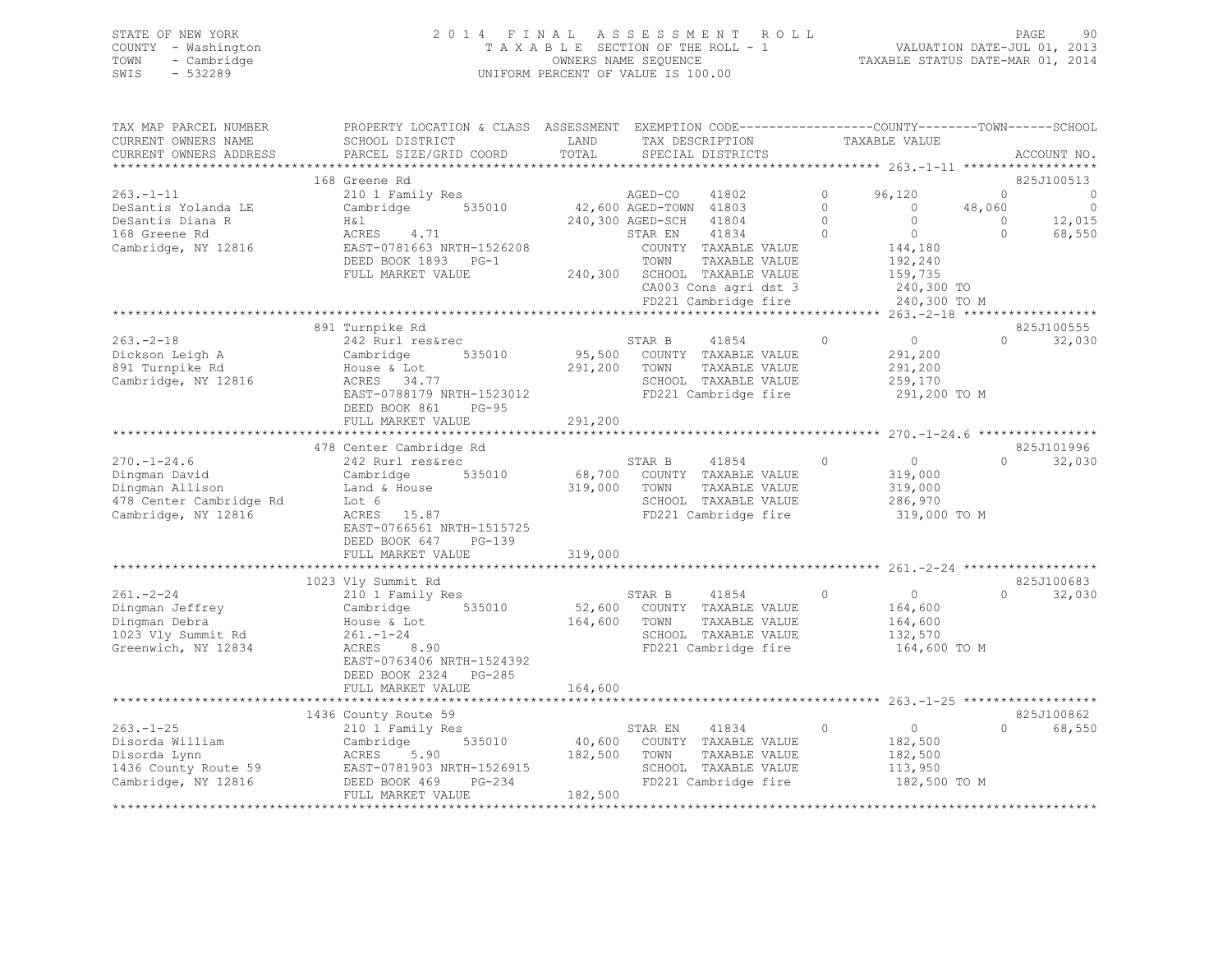| SWIS | STATE OF NEW YORK<br>COUNTY - Washington<br>TOWN - Cambridge<br>- 532289 |                                                                                                | 2014 FINAL ASSESSMENT ROLL<br>TAXABLE SECTION OF THE ROLL - 1<br>OWNERS NAME SEQUENCE<br>UNIFORM PERCENT OF VALUE IS 100.00 | VALUATION DATE-JUL 01, 2013<br>TAXABLE STATUS DATE-MAR 01, 2014 | PAGE | - 91 |
|------|--------------------------------------------------------------------------|------------------------------------------------------------------------------------------------|-----------------------------------------------------------------------------------------------------------------------------|-----------------------------------------------------------------|------|------|
|      | TAX MAP PARCEL NUMBER                                                    | PROPERTY LOCATION & CLASS ASSESSMENT EXEMPTION CODE---------------COUNTY-------TOWN-----SCHOOL |                                                                                                                             |                                                                 |      |      |

| CURRENT OWNERS NAME    | SCHOOL DISTRICT                                                              | LAND    | TAX DESCRIPTION                               |         | TAXABLE VALUE    |                    |
|------------------------|------------------------------------------------------------------------------|---------|-----------------------------------------------|---------|------------------|--------------------|
| CURRENT OWNERS ADDRESS | PARCEL SIZE/GRID COORD                                                       | TOTAL   | SPECIAL DISTRICTS                             |         |                  | ACCOUNT NO.        |
|                        |                                                                              |         |                                               |         |                  |                    |
|                        | 370 Stevenson Rd                                                             |         |                                               |         |                  | 825J101990         |
| $246. - 1 - 20.2$      | 210 1 Family Res                                                             |         | 41854<br>STAR B                               | $\circ$ | $\overline{0}$   | $\Omega$<br>32,030 |
| Drew William C         | Cambridge 535010                                                             |         | 21,200 COUNTY TAXABLE VALUE                   |         | 148,300          |                    |
| 370 Stevenson Rd       | H & L                                                                        | 148,300 | TOWN<br>TAXABLE VALUE                         |         | 148,300          |                    |
| Greenwich, NY 12834    | 891/208                                                                      |         | SCHOOL TAXABLE VALUE                          |         | 116,270          |                    |
|                        | 1.23<br>ACRES                                                                |         | CA005 Cons agri dst 5                         |         | $148,300$ TO     |                    |
|                        | EAST-0781083 NRTH-1538033                                                    |         | FD221 Cambridge fire                          |         | 148,300 TO M     |                    |
|                        |                                                                              |         |                                               |         |                  |                    |
|                        | DEED BOOK 891<br>PG-208                                                      |         |                                               |         |                  |                    |
|                        | FULL MARKET VALUE                                                            | 148,300 |                                               |         |                  |                    |
|                        |                                                                              |         |                                               |         |                  |                    |
|                        | 254 Petteys Rd                                                               |         |                                               |         |                  |                    |
| $246. - 1 - 42.1$      | 210 1 Family Res                                                             |         | STAR B<br>41854                               | $\circ$ | $\overline{0}$   | $\Omega$<br>32,030 |
| Drost David C          | 533401<br>Greenwich                                                          | 49,000  | COUNTY TAXABLE VALUE                          |         | 171,500          |                    |
| Drost Marie M          |                                                                              | 171,500 | TAXABLE VALUE<br>TOWN                         |         | 171,500          |                    |
| 254 Petteys Rd         |                                                                              |         | SCHOOL TAXABLE VALUE                          |         | 139,470          |                    |
| Greenwich, NY 12834    | ACRES 8.00<br>EAST-0770186 NRTH-1541009<br>PG-42<br>DEED BOOK 761<br>$PG-42$ |         | CA003 Cons agri dst 3                         |         | 171,500 TO       |                    |
|                        | FULL MARKET VALUE                                                            |         | 171,500 FD221 Cambridge fire                  |         | 171,500 TO M     |                    |
|                        | ************************                                                     |         |                                               |         |                  |                    |
|                        | Dickensen Rd                                                                 |         |                                               |         |                  |                    |
| $280. - 1 - 10.4$      | 314 Rural vac<10                                                             |         | COUNTY TAXABLE VALUE                          |         | 38,000           |                    |
| Dubrawski Edward       | Cambridge 535010                                                             | 38,000  | TOWN<br>TAXABLE VALUE                         |         | 38,000           |                    |
| Dubrawski Sheila       | Land                                                                         | 38,000  | SCHOOL TAXABLE VALUE                          |         | 38,000           |                    |
| 42 Winthrop St         | Lot 1C                                                                       |         |                                               |         | 38,000 TO        |                    |
|                        | 9.29                                                                         |         | CA003 Cons agri dst 3<br>FD221 Cambridge fire |         |                  |                    |
| Medway, MA 02053       | ACRES                                                                        |         |                                               |         | 38,000 TO M      |                    |
|                        | EAST-0771474 NRTH-1509598                                                    |         |                                               |         |                  |                    |
|                        | DEED BOOK 2515 PG-163                                                        |         |                                               |         |                  |                    |
|                        | FULL MARKET VALUE                                                            | 38,000  |                                               |         |                  |                    |
|                        |                                                                              |         |                                               |         |                  |                    |
|                        | Cobble Rd                                                                    |         |                                               |         |                  | 825J100893         |
| $254. - 1 - 10.2$      | 323 Vacant rural                                                             |         | COUNTY TAXABLE VALUE                          |         | 1,200            |                    |
| Durant Timothy         | Cambridge<br>535010                                                          | 1,200   | TOWN<br>TAXABLE VALUE                         |         | 1,200            |                    |
| Durant Mary L          | ACRES 1.20                                                                   | 1,200   | SCHOOL TAXABLE VALUE                          |         | 1,200            |                    |
| 430 N Burnett Rd       | EAST-0777550 NRTH-1530254                                                    |         | FD221 Cambridge fire                          |         | 1,200 TO M       |                    |
| Cocoa, FL 32926        | DEED BOOK 487<br>PG-235                                                      |         |                                               |         |                  |                    |
|                        | FULL MARKET VALUE                                                            | 1,200   |                                               |         |                  |                    |
|                        |                                                                              |         |                                               |         |                  |                    |
|                        | 977 South Cambridge Rd                                                       |         |                                               |         |                  | 825J100332         |
| $279. - 2 - 24$        | 210 1 Family Res                                                             |         | AGED-ALL 41800                                | $\circ$ | 29,800<br>29,800 | 29,800             |
| Dzintars Edwin         | 535010<br>Cambridge                                                          |         | 22,300 STAR EN 41834                          | $\circ$ | $\overline{0}$   | $\Omega$<br>29,800 |
| 977 South Cambridge Rd | H & L                                                                        |         | 59,600 COUNTY TAXABLE VALUE                   |         | 29,800           |                    |
| Buskirk, NY 12028      | FRNT 145.00 DPTH 129.00                                                      |         | TOWN<br>TAXABLE VALUE                         |         | 29,800           |                    |
|                        | ACRES<br>0.29                                                                |         | SCHOOL TAXABLE VALUE                          |         | $\circ$          |                    |
|                        |                                                                              |         |                                               |         |                  |                    |
|                        | EAST-0766065 NRTH-1506707                                                    |         | CA003 Cons agri dst 3<br>FD221 Cambridge fire |         | 59,600 TO        |                    |
|                        | DEED BOOK 3074<br>$PG-288$                                                   |         |                                               |         | 59,600 TO M      |                    |
|                        | FULL MARKET VALUE                                                            | 59,600  |                                               |         |                  |                    |
|                        |                                                                              |         |                                               |         |                  |                    |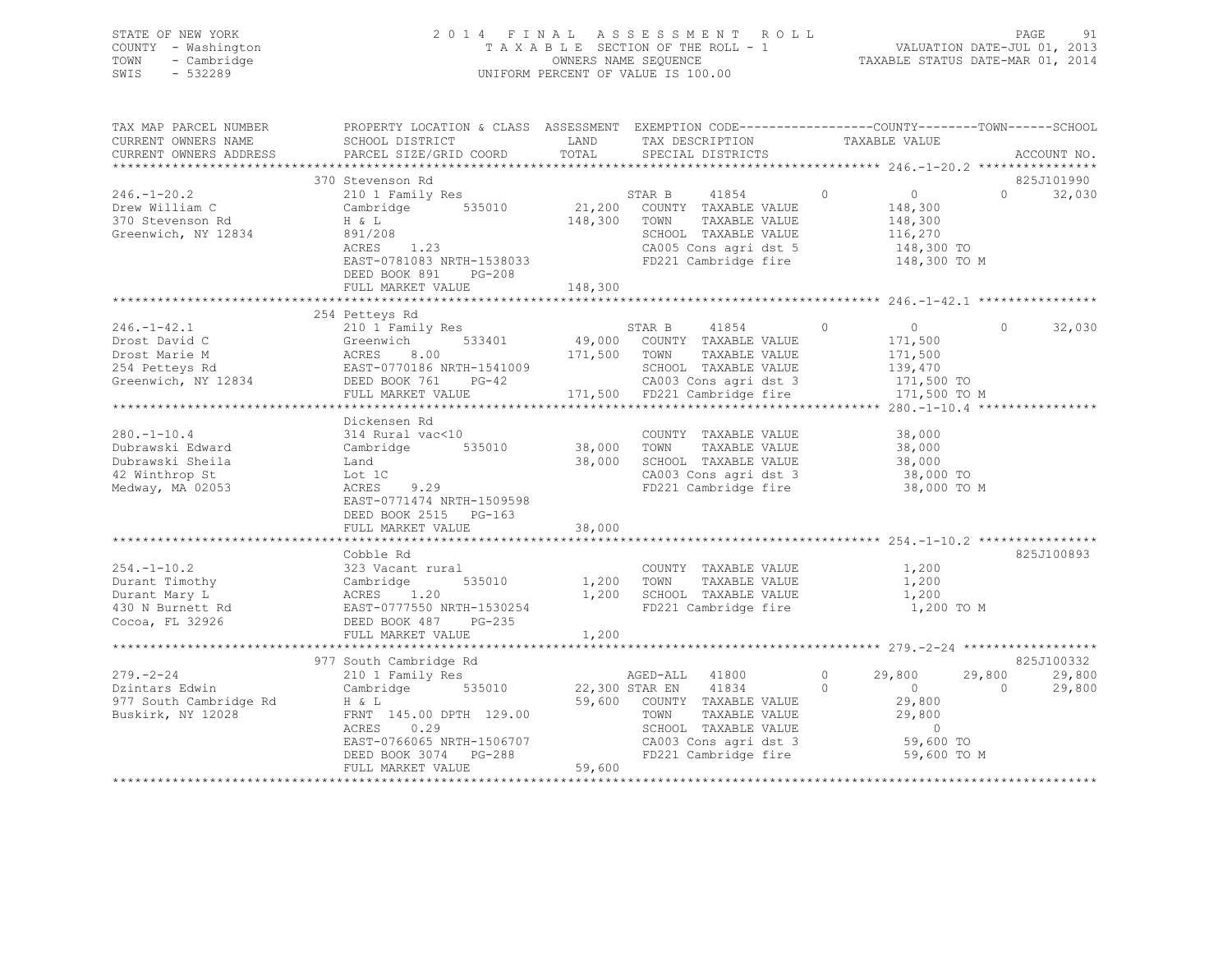## STATE OF NEW YORK 2 0 1 4 F I N A L A S S E S S M E N T R O L L PAGE 92 COUNTY - Washington T A X A B L E SECTION OF THE ROLL - 1 VALUATION DATE-JUL 01, 2013 TOWN - Cambridge OWNERS NAME SEQUENCE TAXABLE STATUS DATE-MAR 01, 2014 SWIS - 532289 UNIFORM PERCENT OF VALUE IS 100.00

| TAX MAP PARCEL NUMBER<br>CURRENT OWNERS NAME<br>CURRENT OWNERS ADDRESS                                      | PROPERTY LOCATION & CLASS ASSESSMENT EXEMPTION CODE---------------COUNTY-------TOWN-----SCHOOL<br>SCHOOL DISTRICT<br>PARCEL SIZE/GRID COORD               | LAND<br>TOTAL              | TAX DESCRIPTION<br>SPECIAL DISTRICTS                                                                                                              | TAXABLE VALUE                                                                                                                       | ACCOUNT NO.        |
|-------------------------------------------------------------------------------------------------------------|-----------------------------------------------------------------------------------------------------------------------------------------------------------|----------------------------|---------------------------------------------------------------------------------------------------------------------------------------------------|-------------------------------------------------------------------------------------------------------------------------------------|--------------------|
|                                                                                                             |                                                                                                                                                           |                            |                                                                                                                                                   |                                                                                                                                     |                    |
|                                                                                                             | 833 County Route 60                                                                                                                                       |                            |                                                                                                                                                   |                                                                                                                                     | 825J100507         |
| $246. - 1 - 26$<br>East View Farm Partners, LLC Greenwich<br>12 Damon Ln<br>Scituate, MA 02066              | 241 Rural res&aq<br>533401<br>ACRES 111.50<br>EAST-0773077 NRTH-1537449<br>DEED BOOK 3129 PG-50                                                           | 544,400 TOWN               | AG DIST 41720<br>184,400 COUNTY TAXABLE VALUE<br>TAXABLE VALUE<br>SCHOOL TAXABLE VALUE<br>CA003 Cons agri dst 3                                   | $\circ$<br>29,193<br>515,207<br>515,207<br>515,207<br>515,207 TO                                                                    | 29,193<br>29,193   |
| MAY BE SUBJECT TO PAYMENT<br>UNDER AGDIST LAW TIL 2018                                                      | FULL MARKET VALUE                                                                                                                                         | 544,400                    | 29,193 EX<br>FD221 Cambridge fire                                                                                                                 | 544,400 TO M                                                                                                                        |                    |
|                                                                                                             |                                                                                                                                                           |                            |                                                                                                                                                   |                                                                                                                                     |                    |
| $254. -1 - 5.3$<br>East View Farm Partners, LLC Cambridge<br>12 Damon Ln<br>Scituate, MA 02066              | County Route 60<br>322 Rural vac>10<br>535010<br>943/328 & 328<br>ACRES 35.00<br>EAST-0773249 NRTH-1535693                                                | 68,800                     | COUNTY TAXABLE VALUE<br>TAXABLE VALUE<br>SCHOOL TAXABLE VALUE<br>SCHOOL TAXABLE VALUE<br>CA003 Cons agri dst 3<br>FD221 Cambridge fire            | 68,800<br>68,800<br>68,800<br>68,800 TO<br>68,800 TO M                                                                              | 825J100846         |
|                                                                                                             | DEED BOOK 3129 PG-86<br>FULL MARKET VALUE                                                                                                                 | 68,800                     |                                                                                                                                                   |                                                                                                                                     |                    |
|                                                                                                             |                                                                                                                                                           |                            |                                                                                                                                                   |                                                                                                                                     |                    |
|                                                                                                             | 1012 County Route 59                                                                                                                                      |                            |                                                                                                                                                   |                                                                                                                                     |                    |
| $262. -1 - 15.1$<br>Eastman Bradley A<br>O'Malley Michelle C<br>1012 County Route 59<br>Cambridge, NY 12816 | 210 1 Family Res<br>535010<br>Cambridge<br>House & Land<br>ACRES<br>4.23<br>EAST-0774523 NRTH-1519995<br>DEED BOOK 887<br>PG-206<br>FULL MARKET VALUE     | 265,300<br>265,300         | STAR B<br>41854<br>37,200 COUNTY TAXABLE VALUE<br>TOWN<br>TAXABLE VALUE<br>SCHOOL TAXABLE VALUE                                                   | $\circ$<br>$\overline{0}$<br>265,300<br>265,300<br>233,270<br>CA003 Cons agri dst 3 265,300 TO<br>FD221 Cambridge fire 265,300 TO M | $\Omega$<br>32,030 |
|                                                                                                             |                                                                                                                                                           |                            |                                                                                                                                                   |                                                                                                                                     |                    |
| $279. - 1 - 2.3$<br>Eastman Caroline L<br>183 Center Cambridge Rd<br>Valley Falls, NY 12185                 | Center Cambridge Rd<br>322 Rural vac>10<br>Cambridge 535010<br>Vac Land<br>Sub Lot 3<br>ACRES 10.83<br>EAST-0760839 NRTH-1513164<br>DEED BOOK 2440 PG-162 | 49,700<br>49,700<br>49,700 | COUNTY TAXABLE VALUE<br>TOWN<br>TAXABLE VALUE<br>SCHOOL TAXABLE VALUE<br>CA003 Cons agri dst 3<br>FD221 Cambridge fire                            | 49,700<br>49,700<br>49,700<br>49,700 TO<br>49,700 TO M                                                                              |                    |
|                                                                                                             | FULL MARKET VALUE<br>**************************                                                                                                           |                            |                                                                                                                                                   | ********************************** 255.-1-20.7 **********                                                                           |                    |
|                                                                                                             | 159 State Route 372                                                                                                                                       |                            |                                                                                                                                                   |                                                                                                                                     |                    |
| $255. - 1 - 20.7$<br>Eddy Nelson L<br>Eddy Sally Beelen<br>159 State Route 372<br>Cambridge, NY 12816       | 210 1 Family Res<br>Cambridge 535010<br>Lot 3-A<br>ACRES 9.03<br>EAST-0784695 NRTH-1533939<br>DEED BOOK 2507 PG-135<br>FULL MARKET VALUE                  | 261,500<br>261,500         | 41834<br>STAR EN<br>56,100 COUNTY TAXABLE VALUE<br>TOWN<br>TAXABLE VALUE<br>SCHOOL TAXABLE VALUE<br>CA005 Cons agri dst 5<br>FD221 Cambridge fire | $\circ$<br>$\overline{0}$<br>261,500<br>261,500<br>192,950<br>261,500 TO<br>261,500 TO M                                            | $\circ$<br>68,550  |
|                                                                                                             |                                                                                                                                                           |                            |                                                                                                                                                   |                                                                                                                                     |                    |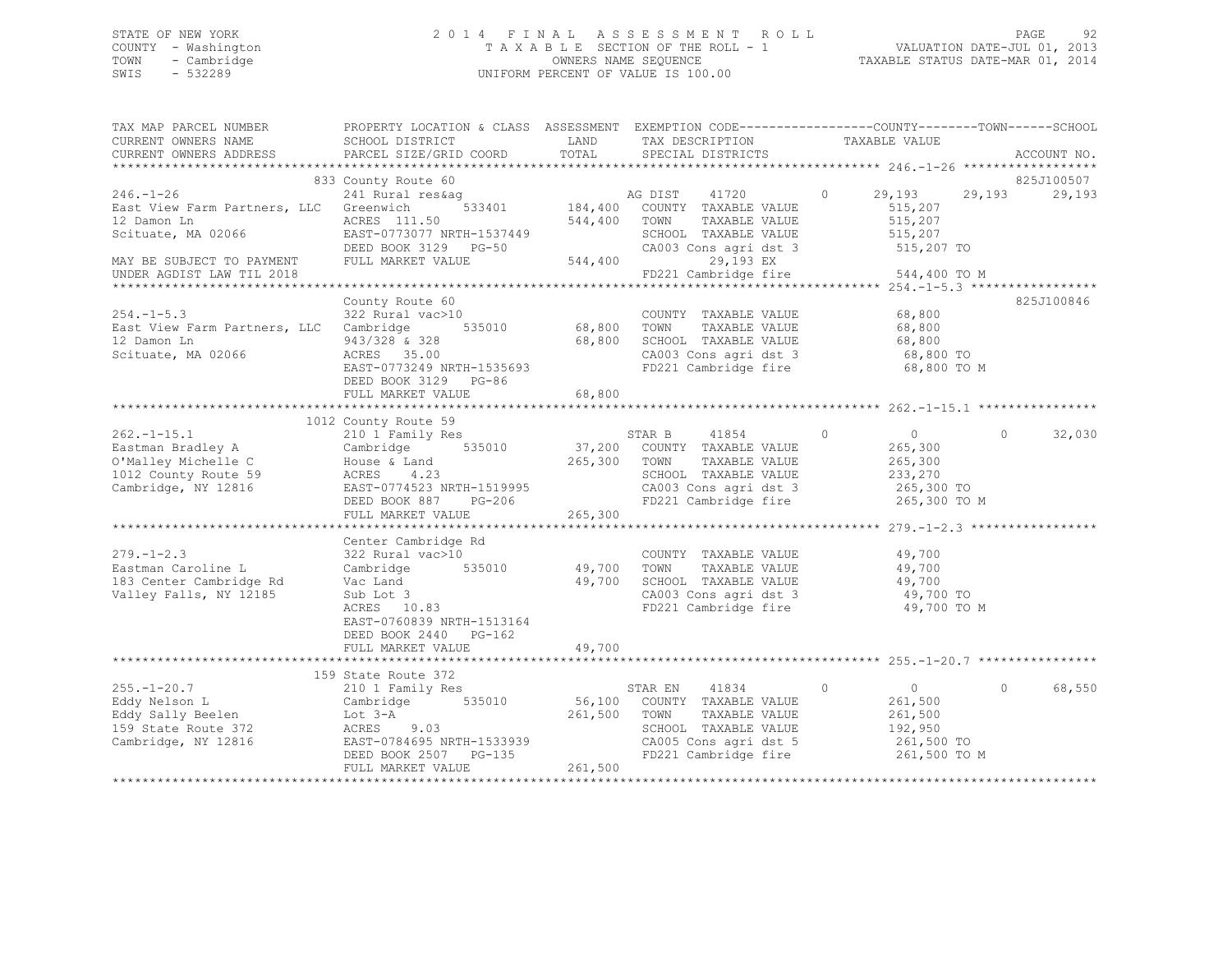| STATE OF NEW YORK<br>COUNTY - Washington<br>TOWN<br>- Cambridge<br>$-532289$<br>SWIS                                                                                                                                                                 |                                                                                                                                                                         |         | 2014 FINAL ASSESSMENT ROLL<br>UNIFORM PERCENT OF VALUE IS 100.00 |           |                                |          | 93<br>PAGE      |
|------------------------------------------------------------------------------------------------------------------------------------------------------------------------------------------------------------------------------------------------------|-------------------------------------------------------------------------------------------------------------------------------------------------------------------------|---------|------------------------------------------------------------------|-----------|--------------------------------|----------|-----------------|
| TAX MAP PARCEL NUMBER<br>CURRENT OWNERS NAME                                                                                                                                                                                                         | PROPERTY LOCATION & CLASS ASSESSMENT EXEMPTION CODE----------------COUNTY-------TOWN------SCHOOL<br>SCHOOL DISTRICT                                                     |         | LAND TAX DESCRIPTION                                             |           |                                |          |                 |
| CURRENT OWNERS ADDRESS                                                                                                                                                                                                                               | PARCEL SIZE/GRID COORD                                                                                                                                                  |         | TAX DESCRIPTION TAXABLE VALUE TOTAL SPECIAL DISTRICTS            |           |                                |          | ACCOUNT NO.     |
|                                                                                                                                                                                                                                                      |                                                                                                                                                                         |         |                                                                  |           |                                |          |                 |
|                                                                                                                                                                                                                                                      | 125 Stevenson Rd                                                                                                                                                        |         |                                                                  |           |                                |          | 825J100970      |
|                                                                                                                                                                                                                                                      |                                                                                                                                                                         |         |                                                                  |           |                                |          |                 |
|                                                                                                                                                                                                                                                      |                                                                                                                                                                         |         |                                                                  |           |                                |          |                 |
|                                                                                                                                                                                                                                                      |                                                                                                                                                                         |         |                                                                  |           |                                |          |                 |
|                                                                                                                                                                                                                                                      |                                                                                                                                                                         |         |                                                                  |           |                                |          |                 |
| 123 Suevenson Ka<br>242 Rurl resérec<br>Eliopulos James A (Cambridge 535010 67,600 TOWN TAXABLE VALUE 374,300<br>Eliopulos James A House & Land 374,300 SCHOOL TAXABLE VALUE 374,300<br>75 Woodlawn Ave 13 Ad (2003 Cons agri dst 3 37               | EAST-0775275 NRTH-1536184<br>DEED BOOK 684<br>PG-207                                                                                                                    |         |                                                                  |           |                                |          |                 |
|                                                                                                                                                                                                                                                      | FULL MARKET VALUE                                                                                                                                                       | 374,300 |                                                                  |           |                                |          |                 |
|                                                                                                                                                                                                                                                      |                                                                                                                                                                         |         |                                                                  |           |                                |          | 825J100306      |
|                                                                                                                                                                                                                                                      | 1369 County Route 59                                                                                                                                                    |         |                                                                  |           |                                | $\Omega$ | 68,550          |
|                                                                                                                                                                                                                                                      |                                                                                                                                                                         |         |                                                                  |           | $0$<br>332,000                 |          |                 |
|                                                                                                                                                                                                                                                      |                                                                                                                                                                         |         |                                                                  |           | 332,000                        |          |                 |
|                                                                                                                                                                                                                                                      |                                                                                                                                                                         |         |                                                                  |           | 263,450                        |          |                 |
| 263.-1-22<br>Ellard John W LE<br>Ellard Elizabeth L Cambridge 535010<br>242 Rurl res&rcc 535010<br>242 Rurl res&rcc 535010<br>242 Rurl res&rcc<br>255010<br>263.-1-22<br>242 Rurl res&rcc<br>255010<br>232,000 TOWN TAXABLE VALUE<br>232,000 TOWN TA |                                                                                                                                                                         |         |                                                                  |           |                                |          |                 |
|                                                                                                                                                                                                                                                      | DEED BOOK 1994 PG-57                                                                                                                                                    |         | FD221 Cambridge fire                                             |           | 332,000 TO M                   |          |                 |
|                                                                                                                                                                                                                                                      | FULL MARKET VALUE                                                                                                                                                       | 332,000 |                                                                  |           |                                |          |                 |
|                                                                                                                                                                                                                                                      |                                                                                                                                                                         |         |                                                                  |           |                                |          |                 |
|                                                                                                                                                                                                                                                      | 348 Wright Rd                                                                                                                                                           |         |                                                                  |           |                                |          |                 |
|                                                                                                                                                                                                                                                      |                                                                                                                                                                         |         |                                                                  |           |                                |          | 32,030          |
|                                                                                                                                                                                                                                                      |                                                                                                                                                                         |         |                                                                  |           |                                |          | 10,000          |
|                                                                                                                                                                                                                                                      |                                                                                                                                                                         |         |                                                                  |           |                                |          | 18,300          |
|                                                                                                                                                                                                                                                      |                                                                                                                                                                         |         |                                                                  |           |                                |          |                 |
| Cambridge, NY 12816 EAST-0780320 NRTH-1519857                                                                                                                                                                                                        | EAST-0780320 NRTH-1519857 TOWN TAXABLE VALUE 119,700<br>DEED BOOK 1985 PG-57 SCHOOL TAXABLE VALUE 122,670<br>FULL MARKET VALUE 183,000 CA003 Cons agri dst 3 183,000 TO |         |                                                                  |           |                                |          |                 |
|                                                                                                                                                                                                                                                      |                                                                                                                                                                         |         |                                                                  |           |                                |          |                 |
|                                                                                                                                                                                                                                                      |                                                                                                                                                                         |         |                                                                  |           |                                |          |                 |
|                                                                                                                                                                                                                                                      |                                                                                                                                                                         |         | FD221 Cambridge fire                                             |           | 183,000 TO M                   |          |                 |
|                                                                                                                                                                                                                                                      |                                                                                                                                                                         |         |                                                                  |           |                                |          |                 |
|                                                                                                                                                                                                                                                      |                                                                                                                                                                         |         |                                                                  |           | 0 $28,134$ $27,000$            |          | 825J100432      |
|                                                                                                                                                                                                                                                      |                                                                                                                                                                         |         |                                                                  |           |                                |          | 6,000<br>33,788 |
|                                                                                                                                                                                                                                                      |                                                                                                                                                                         |         |                                                                  |           | $0$ $33,788$ $33,788$<br>0 0 0 |          | 32,030          |
|                                                                                                                                                                                                                                                      |                                                                                                                                                                         |         |                                                                  |           |                                |          |                 |
|                                                                                                                                                                                                                                                      |                                                                                                                                                                         |         |                                                                  |           |                                |          |                 |
|                                                                                                                                                                                                                                                      | FULL MARKET VALUE                                                                                                                                                       |         | 260,500 SCHOOL TAXABLE VALUE                                     |           |                                |          |                 |
| MAY BE SUBJECT TO PAYMENT                                                                                                                                                                                                                            |                                                                                                                                                                         |         | $CA003$ Cons agri dst 3                                          |           | 188,682<br>226,712 TO          |          |                 |
| UNDER AGDIST LAW TIL 2018                                                                                                                                                                                                                            |                                                                                                                                                                         |         |                                                                  | 33,788 EX |                                |          |                 |

UNDER AGDIST LAW TIL 2018

FD221 Cambridge fire 260,500 TO M \*\*\*\*\*\*\*\*\*\*\*\*\*\*\*\*\*\*\*\*\*\*\*\*\*\*\*\*\*\*\*\*\*\*\*\*\*\*\*\*\*\*\*\*\*\*\*\*\*\*\*\*\*\*\*\*\*\*\*\*\*\*\*\*\*\*\*\*\*\*\*\*\*\*\*\*\*\*\*\*\*\*\*\*\*\*\*\*\*\*\*\*\*\*\*\*\*\*\*\*\*\*\*\*\*\*\*\*\*\*\*\*\*\*\*\*\*\*\*\*\*\*\*\*\*\*\*\*\*\*\*\*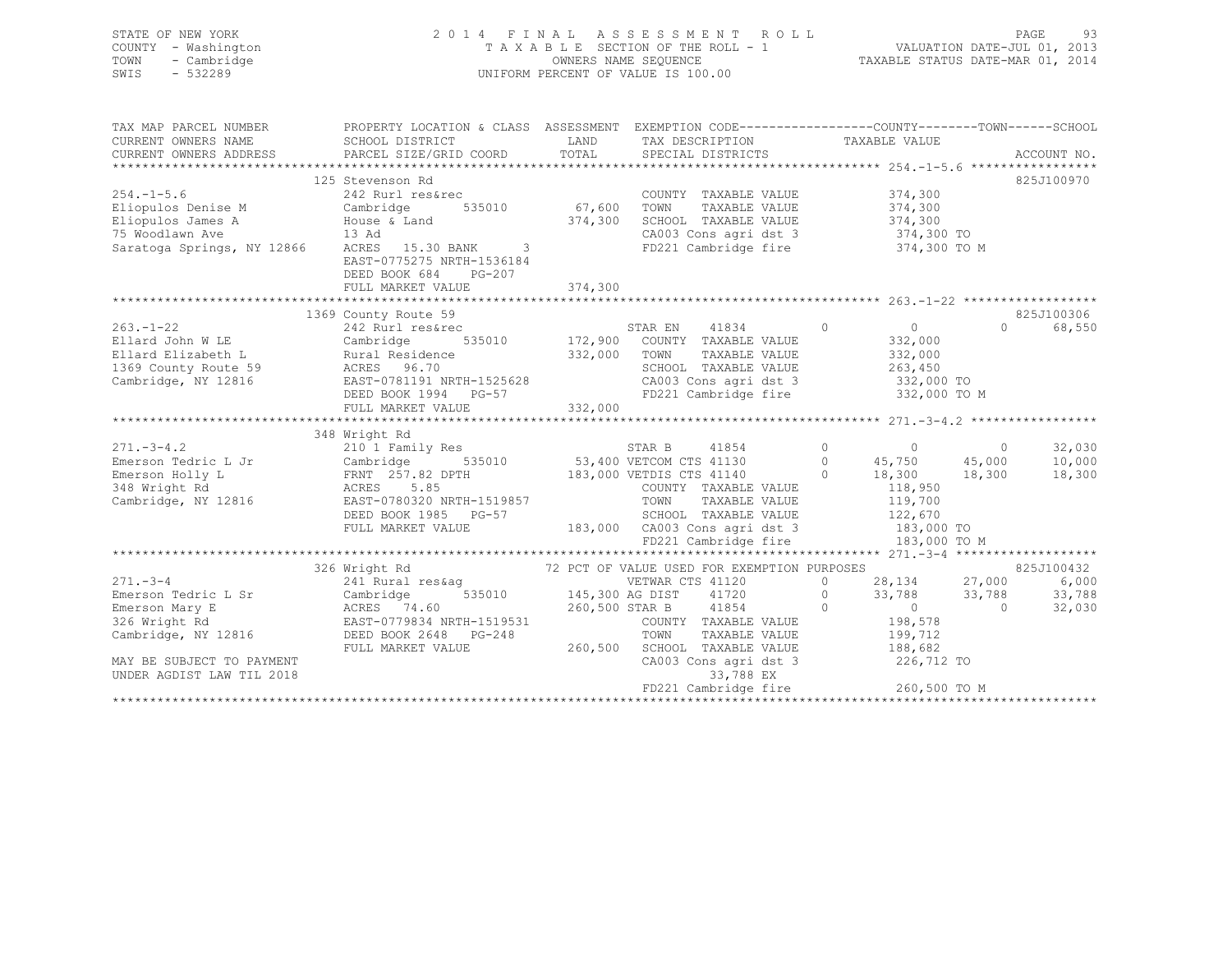## STATE OF NEW YORK 2 0 1 4 F I N A L A S S E S S M E N T R O L L PAGE 94 COUNTY - Washington T A X A B L E SECTION OF THE ROLL - 1 VALUATION DATE-JUL 01, 2013 TOWN - Cambridge OWNERS NAME SEQUENCE TAXABLE STATUS DATE-MAR 01, 2014 SWIS - 532289 UNIFORM PERCENT OF VALUE IS 100.00

| TAX MAP PARCEL NUMBER<br>CURRENT OWNERS NAME                                                          | PROPERTY LOCATION & CLASS ASSESSMENT EXEMPTION CODE-----------------COUNTY-------TOWN------SCHOOL<br>SCHOOL DISTRICT                                                                                                                                                                          | LAND         | TAX DESCRIPTION                                                                                                                                         | TAXABLE VALUE |                                                              |          |                                           |
|-------------------------------------------------------------------------------------------------------|-----------------------------------------------------------------------------------------------------------------------------------------------------------------------------------------------------------------------------------------------------------------------------------------------|--------------|---------------------------------------------------------------------------------------------------------------------------------------------------------|---------------|--------------------------------------------------------------|----------|-------------------------------------------|
| CURRENT OWNERS ADDRESS                                                                                | PARCEL SIZE/GRID COORD                                                                                                                                                                                                                                                                        |              | TOTAL SPECIAL DISTRICTS                                                                                                                                 |               |                                                              |          | ACCOUNT NO.                               |
|                                                                                                       |                                                                                                                                                                                                                                                                                               |              |                                                                                                                                                         |               |                                                              |          |                                           |
| $262 - 1 - 4$<br>English Benjamin<br>English Anne Marie<br>221 Stump Church Rd<br>Greenwich, NY 12834 | 221 Stump Church Rd<br>$\begin{tabular}{lllllllllllll} \texttt{210} $\ensuremath{\hat{1}}$~Family~\texttt{Res}$ & \texttt{STAR B} & \texttt{41854} \\ \texttt{Cambridge} & \texttt{535010} & \texttt{38,100} & \texttt{COUNTY} & \texttt{TAXABLE VALUE} \end{tabular}$<br>H & L<br>ACRES 2.61 | 121,800 TOWN |                                                                                                                                                         | $\circ$       | $\overline{0}$<br>121,800                                    | $\Omega$ | 825J100640<br>32,030                      |
|                                                                                                       |                                                                                                                                                                                                                                                                                               |              |                                                                                                                                                         |               |                                                              |          |                                           |
| $281 - 4 - 3$<br>English Brian<br>English Wendy<br>413 Stage Rd<br>Buskirk, NY 12028                  | Stage Rd<br>314 Rural vac<10<br>Land<br>281.-1-3<br>ACRES 2.90<br>PROFICE 2.90<br>EAST-0785275 NRTH-1508891<br>DEED BOOK 693 PG-66<br>FULL MARKET VALUE                                                                                                                                       | 5,800        | COUNTY TAXABLE VALUE<br>TAXABLE VALUE<br>5,800 SCHOOL TAXABLE VALUE 5,800<br>FD221 Cambridge fire 5,800 TO M                                            |               | 5,800<br>5,800                                               |          | 825J100716                                |
|                                                                                                       |                                                                                                                                                                                                                                                                                               |              |                                                                                                                                                         |               |                                                              |          |                                           |
| $281 - 4 - 7$<br>English Brian N<br>English Wendy H<br>413 Stage Rd<br>Buskirk, NY 12028              | 413 Stage Rd<br>210 1 Family Res<br>Cambridge 535010 27,500<br>H&1 123,800<br>281.-1-7<br>ACRES 1.30 BANK 40<br>EAST-0785987 NRTH-1510002<br>DEED BOOK 675 PG-21                                                                                                                              |              | STAR B 41854<br>27,500 COUNTY TAXABLE VALUE<br>123,800 TOWN TAXABLE VALUE<br>TAXABLE VALUE<br>SCHOOL TAXABLE VALUE<br>FD221 Cambridge fire 123,800 TO M | $\circ$       | $\overline{0}$<br>123,800<br>123,800<br>91,770               |          | 825J100616<br>$0 \qquad \qquad$<br>32,030 |
|                                                                                                       | FULL MARKET VALUE                                                                                                                                                                                                                                                                             | 123,800      |                                                                                                                                                         |               |                                                              |          |                                           |
|                                                                                                       |                                                                                                                                                                                                                                                                                               |              |                                                                                                                                                         |               |                                                              |          |                                           |
| $270. - 1 - 29$<br>English David A<br>67 Brownell Rd<br>Cambridge, NY 12816                           | 49 Brownell Rd<br>312 Vac w/imprv<br>Sub Lot 2<br>ACRES 2.80<br>EAST-0764115 NRTH-1516753<br>DEED BOOK 1885 PG-61                                                                                                                                                                             |              | COUNTY TAXABLE VALUE<br>TAXABLE VALUE 20,500<br>20,500 SCHOOL TAXABLE VALUE<br>CA003 Cons agri dst $3$ 20,500 TO<br>FD221 Cambridge fire                |               | 20,500<br>20,500<br>20,500 TO M                              |          | 825J100411                                |
|                                                                                                       | FULL MARKET VALUE                                                                                                                                                                                                                                                                             | 20,500       |                                                                                                                                                         |               |                                                              |          |                                           |
|                                                                                                       | 67 Brownell Rd                                                                                                                                                                                                                                                                                |              |                                                                                                                                                         |               |                                                              |          |                                           |
| $270. - 1 - 29.1$<br>English David A<br>English Bonnie<br>67 Brownell Rd<br>Cambridge, NY 12816       | $210$ 1 Family Res<br>Cambridge<br>Cambridge 535010<br>House & Land<br>Lot 1<br>ACRES 1.60<br>EAST-0764025 NRTH-1517144 FD221 Cambridge fire 126,600 TO M<br>DEED BOOK 779 PG-192<br>FULL MARKET VALUE                                                                                        | 126,600      | STAR B 41854<br>25,000 COUNTY TAXABLE VALUE<br>126,600 TOWN TAXABLE VALUE<br>SCHOOL TAXABLE VALUE<br>CA003 Cons agri dst 3                              | $\circ$       | $\overline{0}$<br>126,600<br>126,600<br>94,570<br>126,600 TO | $\Omega$ | 32,030                                    |
|                                                                                                       |                                                                                                                                                                                                                                                                                               |              |                                                                                                                                                         |               |                                                              |          |                                           |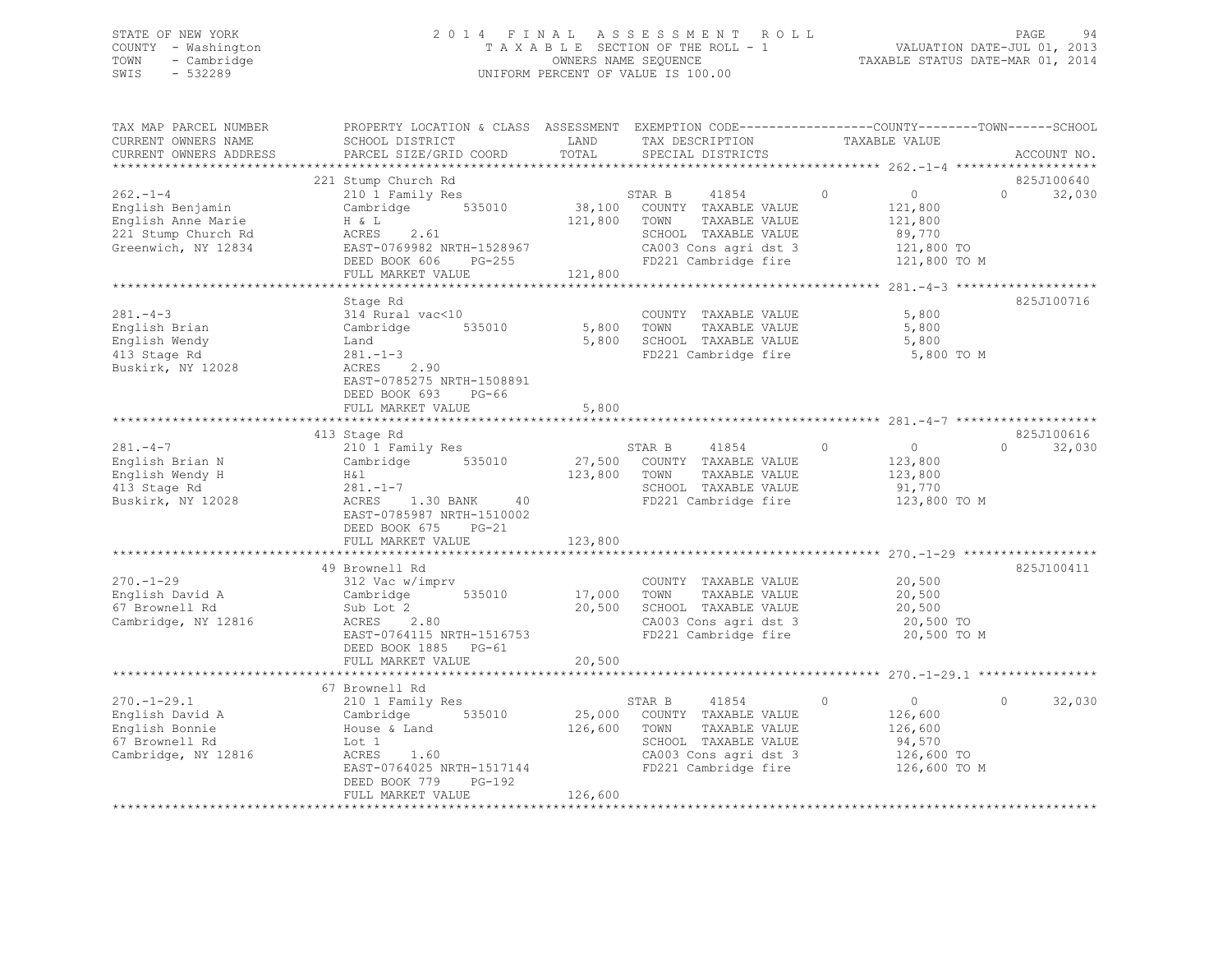## STATE OF NEW YORK 2 0 1 4 F I N A L A S S E S S M E N T R O L L PAGE 95 COUNTY - Washington T A X A B L E SECTION OF THE ROLL - 1 VALUATION DATE-JUL 01, 2013 TOWN - Cambridge OWNERS NAME SEQUENCE TAXABLE STATUS DATE-MAR 01, 2014 SWIS - 532289 UNIFORM PERCENT OF VALUE IS 100.00

| TAX MAP PARCEL NUMBER<br>CURRENT OWNERS NAME<br>CURRENT OWNERS ADDRESS                                                                                                                                                                                          | PROPERTY LOCATION & CLASS ASSESSMENT EXEMPTION CODE-----------------COUNTY-------TOWN------SCHOOL<br>SCHOOL DISTRICT<br><b>LAND</b><br>PARCEL SIZE/GRID COORD                                                                                                         | TOTAL             | TAX DESCRIPTION TAXABLE VALUE SPECIAL DISTRICTS                                                                                                |                                                                           | ACCOUNT NO.                                               |
|-----------------------------------------------------------------------------------------------------------------------------------------------------------------------------------------------------------------------------------------------------------------|-----------------------------------------------------------------------------------------------------------------------------------------------------------------------------------------------------------------------------------------------------------------------|-------------------|------------------------------------------------------------------------------------------------------------------------------------------------|---------------------------------------------------------------------------|-----------------------------------------------------------|
|                                                                                                                                                                                                                                                                 |                                                                                                                                                                                                                                                                       |                   |                                                                                                                                                |                                                                           |                                                           |
| $262 - 2 - 1$<br>English Donald J<br>128 English Rd<br>Cambridge, NY 12816                                                                                                                                                                                      | 128 English Rd<br>112 Dairy farm<br>Cambridge 535010 307,600 STAR EN 41834<br>Farm<br>639/69<br>$ACRES$ 205.30                                                                                                                                                        |                   | AG DIST 41720 0 165,954 165,954 165,954<br>385,000 COUNTY TAXABLE VALUE<br>TOWN<br>TAXABLE VALUE<br>SCHOOL TAXABLE VALUE                       | $\Omega$<br>$\overline{0}$<br>219,046<br>219,046<br>150,496               | 825J100309<br>$\bigcap$<br>68,550                         |
| MAY BE SUBJECT TO PAYMENT EAST-0775758 NRTH-1526995<br>UNDER AGDIST LAW TIL 2018 DEED BOOK 924 PG-105                                                                                                                                                           | FULL MARKET VALUE                                                                                                                                                                                                                                                     |                   | CA003 Cons agri dst 3 219,046 TO<br>165,954 EX<br>385,000 FD221 Cambridge fire 385,000 TO M                                                    |                                                                           |                                                           |
|                                                                                                                                                                                                                                                                 |                                                                                                                                                                                                                                                                       |                   |                                                                                                                                                |                                                                           |                                                           |
| $262 - 2 - 11$<br>English Donald J<br>128 English Rd<br>Cambridge, NY 12816                                                                                                                                                                                     | English Rd<br>314 Rural vac<10<br>Cambridge 535010 1,700 TOWN<br>Lot<br>ACRES 0.67<br>EAST-0776458 NRTH-1526099<br>DEED BOOK 412<br>PG-780                                                                                                                            |                   | COUNTY TAXABLE VALUE<br>1,700 SCHOOL TAXABLE VALUE<br>FD221 Cambridge fire 1,700 TO M                                                          | 1,700<br>TAXABLE VALUE 1,700<br>1,700                                     | 825J100311                                                |
|                                                                                                                                                                                                                                                                 |                                                                                                                                                                                                                                                                       |                   |                                                                                                                                                |                                                                           |                                                           |
| 2003.-1-16.2<br>English Family Trust 2202 Family Res<br>English Arlene E Trustee House & Lot 144,300 TOWN TAXABLE VALUE<br>English Arlene E Trustee House & Lot 144,300 TOWN TAXABLE VALUE<br>Cambridge NY 12016 RCRES 1.00<br>Cambridge<br>Cambridge, NY 12816 | 847 King Rd<br>EAST-0782929 NRTH-1522439<br>DEED BOOK 639 PG-65<br>FULL MARKET VALUE                                                                                                                                                                                  | 144,300           | 41834<br>TAXABLE VALUE<br>TOWN IQUELE .<br>SCHOOL TAXABLE VALUE 75,750<br>CA003 Cons agri dst 3 144,300 TO<br>201 Carehoidea fire 144,300 TO M | $\circ$<br>$\overline{0}$<br>144,300<br>144,300                           | 825J100880<br>$0 \qquad \qquad$<br>68,550                 |
|                                                                                                                                                                                                                                                                 | Rogers Ln                                                                                                                                                                                                                                                             |                   |                                                                                                                                                |                                                                           |                                                           |
| $271 - 2 - 3.2$<br>English William<br>English Janet<br>24 Rogers Ln<br>Cambridge, NY 12816                                                                                                                                                                      | 314 Rural vac<10<br>535010<br>Cambridge<br>Sub Lot B<br>ACRES<br>0.15<br>EAST-0772237 NRTH-1518307<br>DEED BOOK 1909 PG-145<br>FULL MARKET VALUE                                                                                                                      | 700<br>700<br>700 | COUNTY TAXABLE VALUE<br>TAXABLE VALUE<br>TOWN<br>SCHOOL TAXABLE VALUE<br>FD221 Cambridge fire                                                  | 700<br>700<br>700                                                         | 700 TO M                                                  |
|                                                                                                                                                                                                                                                                 |                                                                                                                                                                                                                                                                       |                   |                                                                                                                                                |                                                                           |                                                           |
| $271 - 2 - 4$<br>English William C<br>24 Rogers Ln<br>Cambridge, NY 12816                                                                                                                                                                                       | 24 Rogers Ln<br>210 1 Family Res<br>Cambridge 535010 25,000 STAR EN 41834 0<br>H & L<br>ACRES 0.81 148,600 COUNTY TAXABLE VALUE<br>TOWN TAXABLE VALUE<br>TOWN TAXABLE VALUE<br>Cambridge 535010<br>0.81<br>ACRES<br>EAST-0772210 NRTH-1518454<br>DEED BOOK 421 PG-931 |                   | TOWN<br>TAXABLE VALUE<br>SCHOOL TAXABLE VALUE<br>FD221 Cambridge fire                                                                          | 22,290<br>$\sim$ 0 $\sim$<br>126,310<br>126,310<br>74,050<br>148,600 TO M | 825J100312<br>22,290<br>6,000<br>68,550<br>$\overline{0}$ |
|                                                                                                                                                                                                                                                                 | FULL MARKET VALUE                                                                                                                                                                                                                                                     | 148,600           |                                                                                                                                                |                                                                           |                                                           |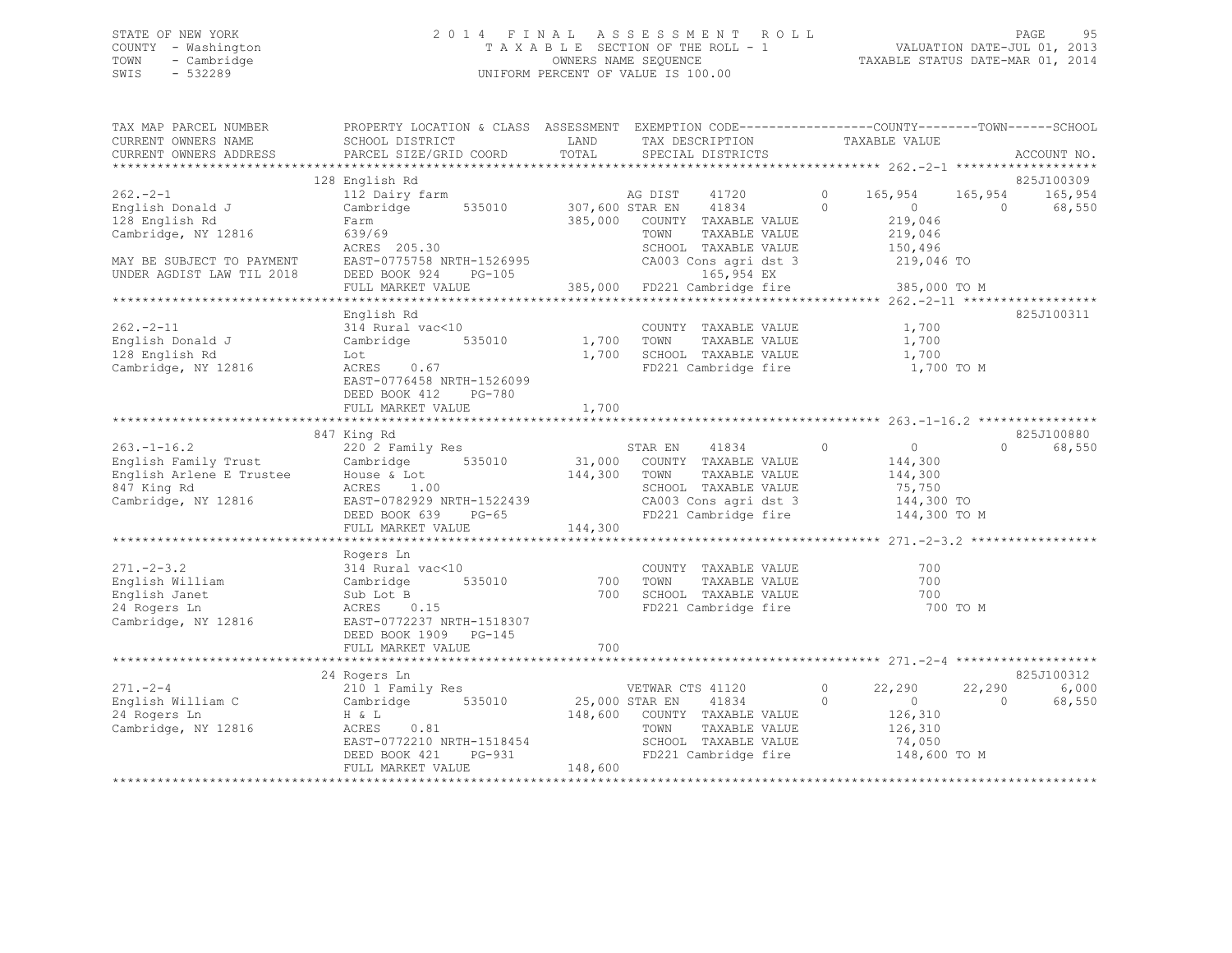## STATE OF NEW YORK 2 0 1 4 F I N A L A S S E S S M E N T R O L L PAGE 96 COUNTY - Washington T A X A B L E SECTION OF THE ROLL - 1 VALUATION DATE-JUL 01, 2013 TOWN - Cambridge OWNERS NAME SEQUENCE TAXABLE STATUS DATE-MAR 01, 2014 SWIS - 532289 UNIFORM PERCENT OF VALUE IS 100.00

| TAX MAP PARCEL NUMBER<br>CURRENT OWNERS NAME<br>CURRENT OWNERS ADDRESS                                                  | PROPERTY LOCATION & CLASS ASSESSMENT EXEMPTION CODE---------------COUNTY-------TOWN-----SCHOOL<br>SCHOOL DISTRICT<br>PARCEL SIZE/GRID COORD                            | LAND<br>TOTAL    | TAX DESCRIPTION<br>SPECIAL DISTRICTS                                                                                                   | TAXABLE VALUE                                                                            | ACCOUNT NO.        |
|-------------------------------------------------------------------------------------------------------------------------|------------------------------------------------------------------------------------------------------------------------------------------------------------------------|------------------|----------------------------------------------------------------------------------------------------------------------------------------|------------------------------------------------------------------------------------------|--------------------|
|                                                                                                                         |                                                                                                                                                                        |                  |                                                                                                                                        |                                                                                          |                    |
| $262 - 1 - 9.1$<br>Eriksen Darlene C<br>448 County Route 60<br>Cambridge, NY 12816                                      | 448 County Route 60<br>210 1 Family Res<br>Cambridge 535010<br>House & Land<br>ACRES 1.31<br>EAST-0773209 NRTH-1528022<br>DEED BOOK 766 PG-284<br>FULL MARKET VALUE    | 168,000          | STAR B<br>41854<br>26,600 COUNTY TAXABLE VALUE<br>TAXABLE VALUE<br>168,000 TOWN<br>SCHOOL TAXABLE VALUE<br>FD221 Cambridge fire        | $\circ$<br>$\overline{0}$<br>168,000<br>168,000<br>135,970<br>168,000 TO M               | $\Omega$<br>32,030 |
|                                                                                                                         |                                                                                                                                                                        |                  |                                                                                                                                        |                                                                                          |                    |
| $272 - 1 - 4$<br>Errion Frances<br>637 King Rd<br>Buskirk, NY 12028                                                     | King Rd/e Off<br>323 Vacant rural<br>535010<br>Cambridge<br>Wood Lot<br>ACRES 6.50<br>EAST-0783830 NRTH-1517380<br>DEED BOOK 477 PG-478                                | 4,600<br>4,600   | COUNTY TAXABLE VALUE<br>TAXABLE VALUE<br>TOWN<br>SCHOOL TAXABLE VALUE<br>CA003 Cons agri dst 3<br>FD221 Cambridge fire                 | 4,600<br>4,600<br>4,600<br>4,600 TO<br>4,600 TO M                                        | 825J100857         |
|                                                                                                                         | FULL MARKET VALUE                                                                                                                                                      | 4,600            |                                                                                                                                        |                                                                                          |                    |
| $272 - 1 - 13$<br>Errion Frances<br>637 King Rd<br>Buskirk, NY 12028                                                    | King Rd<br>322 Rural vac>10<br>Cambridge 535010 95,100 TOWN<br>House & Lot<br>ACRES 43.30<br>EAST-0782106 NRTH-1518575<br>DEED BOOK 833<br>PG-273<br>FULL MARKET VALUE | 95,100<br>95,100 | COUNTY TAXABLE VALUE<br>TAXABLE VALUE<br>SCHOOL TAXABLE VALUE<br>CA003 Cons agri dst 3<br>FD221 Cambridge fire                         | 95,100<br>95,100<br>95,100<br>95,100 TO<br>95,100 TO M                                   | 825J100450         |
|                                                                                                                         |                                                                                                                                                                        |                  |                                                                                                                                        |                                                                                          |                    |
| $272. - 1 - 13.1$<br>$\frac{272.1}{272.1}$ = $\frac{1}{27}$<br>Buskirk, NY 12028-2423                                   | 637 King Rd<br>242 Rurl resaled<br>Cambridge 535010<br>Sub Lot 1<br>ACRES 21.76<br>EAST-0780741 NRTH-1518470<br>DEED BOOK 833<br>$PG-273$                              | 246,000 TOWN     | STAR EN 41834<br>79,200 COUNTY TAXABLE VALUE<br>TAXABLE VALUE<br>SCHOOL TAXABLE VALUE<br>CA003 Cons agri dst 3<br>FD221 Cambridge fire | $\circ$<br>$\overline{0}$<br>246,000<br>246,000<br>177,450<br>246,000 TO<br>246,000 TO M | $\circ$<br>68,550  |
|                                                                                                                         | FULL MARKET VALUE                                                                                                                                                      | 246,000          |                                                                                                                                        |                                                                                          |                    |
| $271 - -2 - 9$<br>Estate Of Nancy C Bullard Cambridge 535010<br>Robert K Bullard<br>70 East St<br>South Salem, NY 10590 | 949 County Route 59<br>210 1 Family Res<br>H & L<br>395/604<br>2.75<br>ACRES<br>EAST-0773201 NRTH-1519349<br>DEED BOOK W 491 PG-381                                    | 38,800 TOWN      | COUNTY TAXABLE VALUE<br>TAXABLE VALUE<br>242,800 SCHOOL TAXABLE VALUE<br>FD221 Cambridge fire                                          | 242,800<br>242,800<br>242,800<br>242,800 TO M                                            | 825J100265         |
|                                                                                                                         | FULL MARKET VALUE                                                                                                                                                      | 242,800          |                                                                                                                                        |                                                                                          |                    |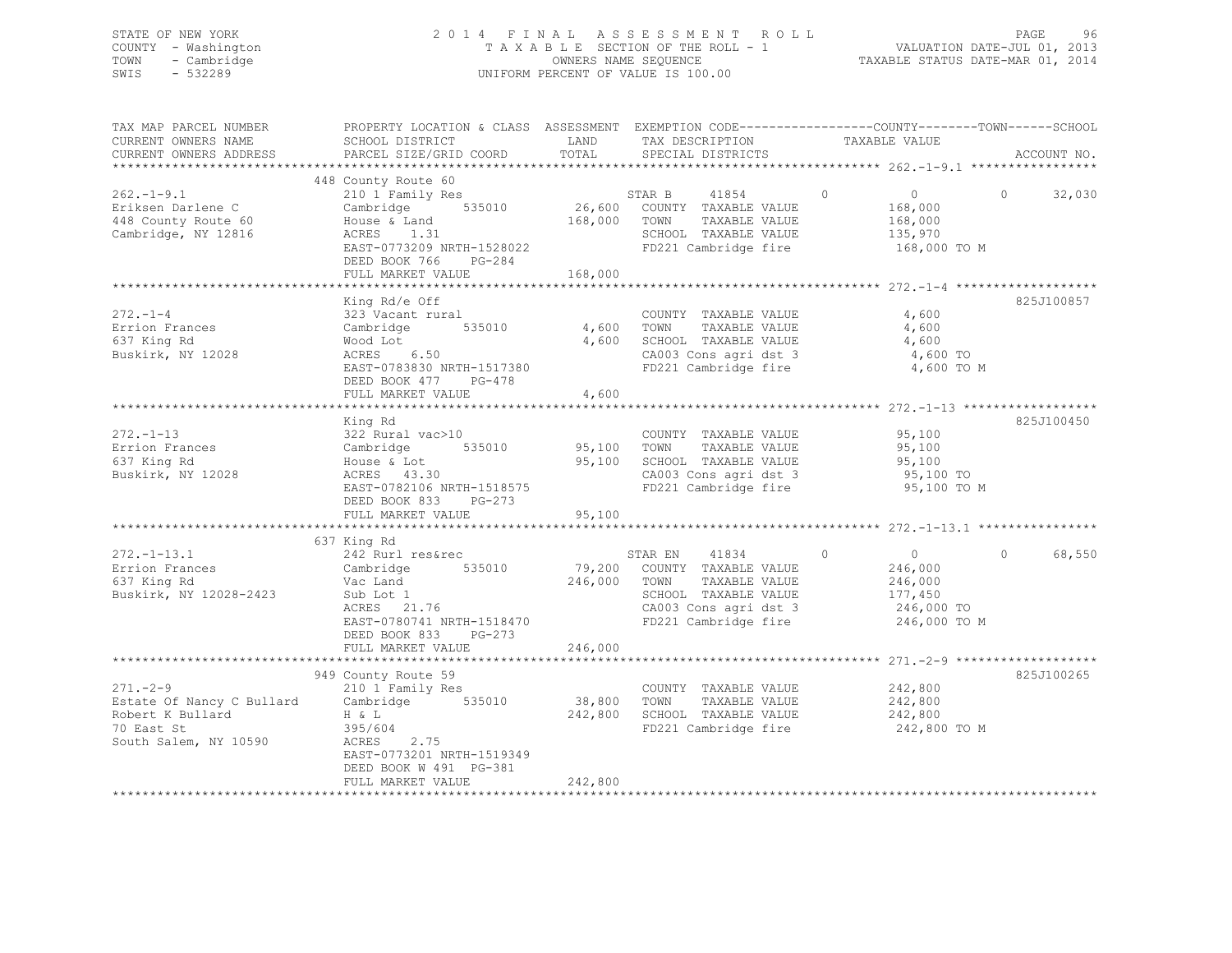# STATE OF NEW YORK<br>COUNTY - Washington 2011 2013<br>2014 - Mashington 2013 2014 TAXABLE SECTION OF THE ROLL - 1 COUNTY - Washington  $T A X A B L E$  SECTION OF THE ROLL - 1<br>TOWN - Cambridge  $\sim$  000NERS NAME SEQUENCE TOWN - Cambridge OWNERS NAME SEQUENCE TAXABLE STATUS DATE-MAR 01, 2014 UNIFORM PERCENT OF VALUE IS 100.00

| TAX MAP PARCEL NUMBER                                                     | PROPERTY LOCATION & CLASS ASSESSMENT EXEMPTION CODE----------------COUNTY-------TOWN------SCHOOL                                                                                                                                           |              |                                                                   |                       |                |            |
|---------------------------------------------------------------------------|--------------------------------------------------------------------------------------------------------------------------------------------------------------------------------------------------------------------------------------------|--------------|-------------------------------------------------------------------|-----------------------|----------------|------------|
|                                                                           | SCHOOL DISTRICT                                                                                                                                                                                                                            |              |                                                                   |                       |                |            |
|                                                                           |                                                                                                                                                                                                                                            |              |                                                                   |                       |                |            |
|                                                                           |                                                                                                                                                                                                                                            |              |                                                                   |                       |                |            |
|                                                                           | 171 Brownell Rd                                                                                                                                                                                                                            |              |                                                                   |                       |                |            |
|                                                                           |                                                                                                                                                                                                                                            |              |                                                                   | 28,160                | 28,160         | 28,160     |
|                                                                           |                                                                                                                                                                                                                                            |              |                                                                   | $\sim$ 0              | $\overline{0}$ | 32,030     |
|                                                                           |                                                                                                                                                                                                                                            |              | 231,000 COUNTY TAXABLE VALUE 202,840                              |                       |                |            |
|                                                                           | 270.-1-35.4<br>Evans David L<br>Evans Mia (242 Rurl res&rec and 242 Rurl res&rec and 242 Rurl res&rec and 2535010<br>Evans Mia (231,000 STAR B 41854 0<br>231,000 COUNTY TAXABLE VALUE<br>231,000 COUNTY TAXABLE VALUE<br>231,000 COUNTY T |              | TOWN      TAXABLE VALUE<br>SCHOOL   TAXABLE VALUE                 | 202,840<br>170,810    |                |            |
|                                                                           |                                                                                                                                                                                                                                            |              |                                                                   |                       |                |            |
|                                                                           |                                                                                                                                                                                                                                            |              |                                                                   |                       |                |            |
|                                                                           |                                                                                                                                                                                                                                            |              |                                                                   |                       |                |            |
|                                                                           |                                                                                                                                                                                                                                            |              |                                                                   |                       |                |            |
|                                                                           | 183 Brownell Rd                                                                                                                                                                                                                            |              |                                                                   |                       |                | 825J100270 |
| $270. -1 - 35.1$                                                          | 242 Rurl res&rec                                                                                                                                                                                                                           |              | STAR EN 41834                                                     | $\overline{0}$ 0      | $\Omega$       | 68,550     |
|                                                                           |                                                                                                                                                                                                                                            |              |                                                                   | 253,300               |                |            |
|                                                                           |                                                                                                                                                                                                                                            | 253,300 TOWN |                                                                   | TAXABLE VALUE 253,300 |                |            |
| 183 Brownell Rd<br>Cambridge, NY 12816 5ublot 1<br>2005 10000 10000 10000 |                                                                                                                                                                                                                                            |              |                                                                   |                       |                |            |
|                                                                           | $\text{ACRES}$ 21.80                                                                                                                                                                                                                       |              | SCHOOL TAXABLE VALUE 184,750<br>CA003 Cons agri dst 3 1253,300 TO |                       |                |            |
|                                                                           | EAST-0763106 NRTH-1519952                                                                                                                                                                                                                  |              | FD221 Cambridge fire 253,300 TO M                                 |                       |                |            |
|                                                                           | DEED BOOK 551<br>PG-310                                                                                                                                                                                                                    |              |                                                                   |                       |                |            |
|                                                                           | FULL MARKET VALUE                                                                                                                                                                                                                          | 253,300      |                                                                   |                       |                |            |
|                                                                           |                                                                                                                                                                                                                                            |              |                                                                   |                       |                |            |
|                                                                           |                                                                                                                                                                                                                                            |              |                                                                   |                       |                |            |
| $272. -1 - 2$                                                             |                                                                                                                                                                                                                                            |              |                                                                   |                       |                |            |
|                                                                           | Everly Horace L             Cambridge      535010          88,100 AG DIST    41720           0      47,660     47,660                                                                                                                      |              |                                                                   |                       |                | 47,660     |
|                                                                           |                                                                                                                                                                                                                                            |              |                                                                   |                       |                | 68,550     |
|                                                                           |                                                                                                                                                                                                                                            |              |                                                                   |                       |                |            |
| Buskirk, NY 12028-2504 ACRES 25.00                                        |                                                                                                                                                                                                                                            |              | TOWN                                                              | TAXABLE VALUE 206,640 |                |            |
|                                                                           |                                                                                                                                                                                                                                            |              |                                                                   |                       |                |            |
|                                                                           |                                                                                                                                                                                                                                            |              |                                                                   | 233,640 TO            |                |            |
|                                                                           | EAST-0783716 NRTH-1519642<br>MAY BE SUBJECT TO PAYMENT DEED BOOK 3018 PG-183 CAOOL TAXABLE VALUE<br>UNDER AGDIST LAW TIL 2018 FULL MARKET VALUE 281,300 47,660 EX                                                                          |              |                                                                   |                       |                |            |
|                                                                           |                                                                                                                                                                                                                                            |              | FD221 Cambridge fire 281,300 TO M                                 |                       |                |            |
|                                                                           |                                                                                                                                                                                                                                            |              |                                                                   |                       |                |            |
|                                                                           | Duell Hollow Rd                                                                                                                                                                                                                            |              |                                                                   |                       |                |            |
|                                                                           |                                                                                                                                                                                                                                            |              |                                                                   |                       | 52,069 52,069  | 52,069     |
|                                                                           |                                                                                                                                                                                                                                            |              |                                                                   | 17,731<br>17,731      |                |            |
|                                                                           |                                                                                                                                                                                                                                            |              |                                                                   |                       |                |            |
|                                                                           |                                                                                                                                                                                                                                            |              |                                                                   |                       |                |            |
|                                                                           | 272.-1-2.2<br>Everly Horace L Trustee Cambridge 535010 69,800 COUNTY TAXABLE VALUE<br>Everly Lillian M Trustee 3018/183 69,800 TOWN TAXABLE VALUE<br>Duell Hollow Rd ACRES 41.00 69,800 TOWN TAXABLE VALUE<br>TACRES 41.00 CA003 CONS      |              |                                                                   |                       |                |            |
|                                                                           |                                                                                                                                                                                                                                            |              |                                                                   |                       |                |            |
| MAY BE SUBJECT TO PAYMENT                                                 | 3018/183<br>ACRES 41.00 69,800 TOWN TAXABLE VALUE 17,731<br>EAST-0783253 NRTH-1520603 CA003 CONS agridst 3 17,731<br>DEED BOOK 3018 PG-183 52,069 EX<br>FULL MARKET VALUE 69,800 FD221 Cambridge fire 69,800 TO M                          |              |                                                                   |                       |                |            |
| UNDER AGDIST LAW TIL 2018                                                 |                                                                                                                                                                                                                                            |              |                                                                   |                       |                |            |
|                                                                           |                                                                                                                                                                                                                                            |              |                                                                   |                       |                |            |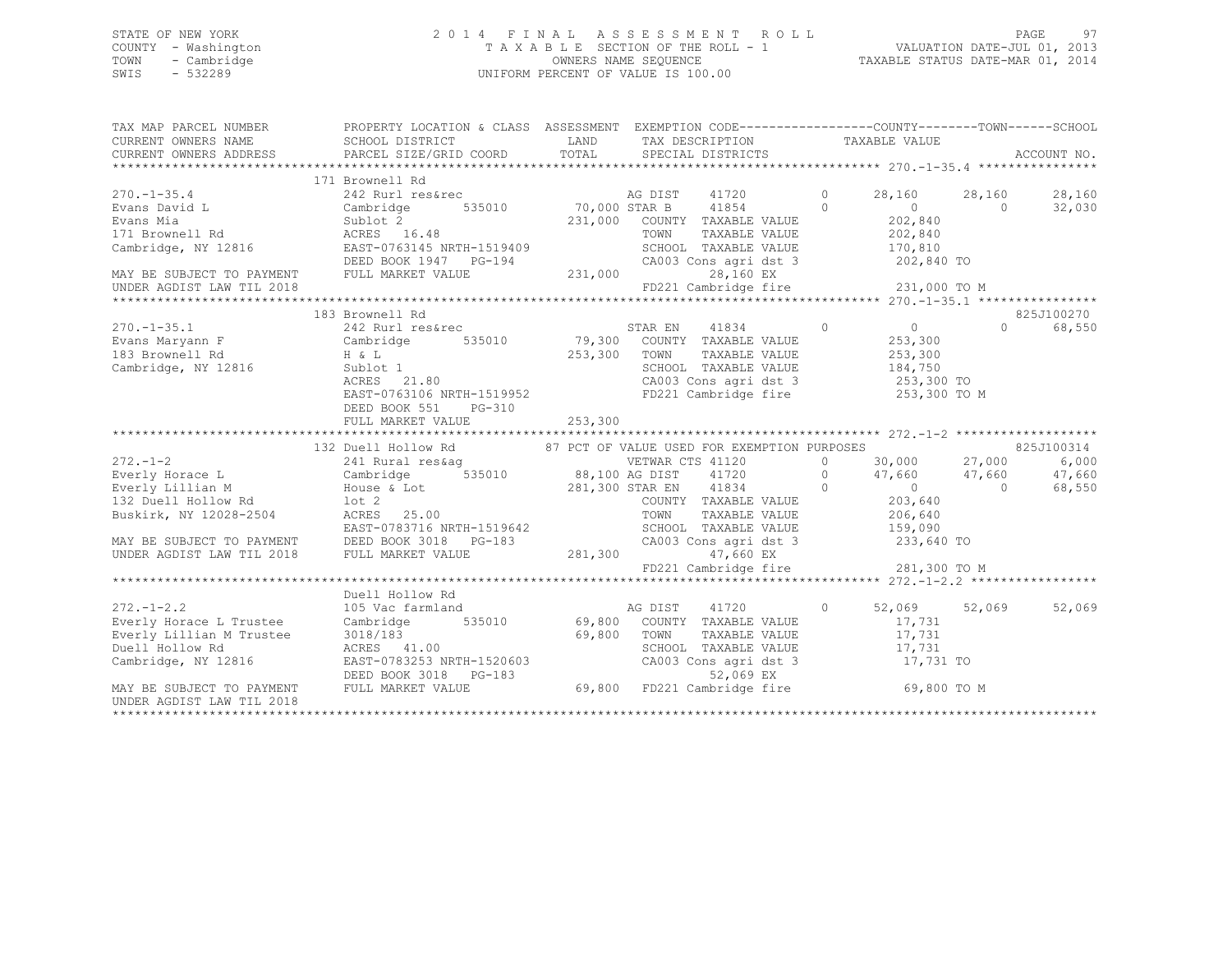## STATE OF NEW YORK 2 0 1 4 F I N A L A S S E S S M E N T R O L L PAGE 98 COUNTY - Washington T A X A B L E SECTION OF THE ROLL - 1 VALUATION DATE-JUL 01, 2013 TOWN - Cambridge OWNERS NAME SEQUENCE TAXABLE STATUS DATE-MAR 01, 2014 SWIS - 532289 UNIFORM PERCENT OF VALUE IS 100.00

| TAX MAP PARCEL NUMBER<br>CURRENT OWNERS NAME<br>CURRENT OWNERS ADDRESS                          | PROPERTY LOCATION & CLASS ASSESSMENT EXEMPTION CODE---------------COUNTY-------TOWN-----SCHOOL<br>SCHOOL DISTRICT<br>PARCEL SIZE/GRID COORD                | LAND<br>TOTAL                     | TAX DESCRIPTION<br>SPECIAL DISTRICTS                                                                                                     |                                 | TAXABLE VALUE                                                                 |                                    | ACCOUNT NO.                              |
|-------------------------------------------------------------------------------------------------|------------------------------------------------------------------------------------------------------------------------------------------------------------|-----------------------------------|------------------------------------------------------------------------------------------------------------------------------------------|---------------------------------|-------------------------------------------------------------------------------|------------------------------------|------------------------------------------|
|                                                                                                 |                                                                                                                                                            |                                   |                                                                                                                                          |                                 |                                                                               |                                    |                                          |
| $246. - 1 - 34$<br>Fedler Catherine H<br>Fedler Hugh J<br>237 Petteys Rd<br>Greenwich, NY 12834 | Petteys Road Off<br>105 Vac farmland<br>Greenwich 533401<br>Farm<br>ACRES 52.50<br>EAST-0768482 NRTH-1540024<br>DEED BOOK 778<br>PG-207                    | AG DIST<br>63,200 COUNTY          | 41720<br>63,200 COUNTY TAXABLE VALUE<br>63,200 TOWN<br>TAXABLE VALUE<br>SCHOOL TAXABLE VALUE<br>CA003 Cons agri dst 3<br>38,259 EX       | $\circ$                         | 38,259<br>24,941<br>24,941<br>24,941<br>24,941 TO                             | 38,259                             | 825J100336<br>38,259                     |
| MAY BE SUBJECT TO PAYMENT<br>UNDER AGDIST LAW TIL 2018                                          | FULL MARKET VALUE                                                                                                                                          |                                   | 63,200 FD221 Cambridge fire                                                                                                              |                                 | 63,200 TO M                                                                   |                                    |                                          |
|                                                                                                 |                                                                                                                                                            |                                   |                                                                                                                                          |                                 |                                                                               |                                    |                                          |
| $246. - 1 - 42$<br>Fedler Catherine H<br>Fedler Hugh H<br>237 Petteys Rd<br>Greenwich, NY 12834 | 237 Petteys Rd<br>112 Dairy farm<br>Greenwich 533401<br>Farm<br>ACRES 85.60<br>EAST-0770013 NRTH-1540048<br>DEED BOOK 778<br>PG-207                        | 159,000 AG DIST                   | AG BUILD 41700<br>41720<br>403,600 STAR B<br>41854<br>COUNTY TAXABLE VALUE<br>TOWN<br>TAXABLE VALUE<br>SCHOOL TAXABLE VALUE              | $\circ$<br>$\Omega$<br>$\Omega$ | 33,700<br>96,110<br>$\overline{0}$<br>273,790<br>273,790<br>241,760           | 33,700<br>96,110<br>$\overline{0}$ | 825J100335<br>33,700<br>96,110<br>32,030 |
| MAY BE SUBJECT TO PAYMENT<br>UNDER AGDIST LAW TIL 2018                                          | FULL MARKET VALUE                                                                                                                                          |                                   | 403,600 CA003 Cons agri dst 3<br>96,110 EX<br>FD221 Cambridge fire                                                                       |                                 | 307,490 TO<br>403,600 TO M                                                    |                                    |                                          |
|                                                                                                 |                                                                                                                                                            |                                   |                                                                                                                                          |                                 |                                                                               |                                    |                                          |
|                                                                                                 | 99 Dickensen Rd                                                                                                                                            |                                   |                                                                                                                                          |                                 |                                                                               |                                    |                                          |
| $280. - 2 - 23.1$<br>Ferguson Sarah E<br>99 Dickensen Rd<br>Buskirk, NY 12028                   | 210 1 Family Res<br>535010<br>Cambridge<br>H & L<br>ACRES<br>2.46<br>EAST-0775665 NRTH-1507967<br>DEED BOOK 691 PG-235<br>FULL MARKET VALUE                | 224,200 TOWN<br>224,200           | STAR B<br>41854<br>37,300 COUNTY TAXABLE VALUE<br>TAXABLE VALUE<br>SCHOOL TAXABLE VALUE<br>CA003 Cons agri dst 3<br>FD221 Cambridge fire | $\Omega$                        | $\overline{0}$<br>224,200<br>224,200<br>192,170<br>224,200 TO<br>224,200 TO M | $\Omega$                           | 32,030                                   |
|                                                                                                 |                                                                                                                                                            |                                   |                                                                                                                                          |                                 |                                                                               |                                    |                                          |
|                                                                                                 | 19 Horton Ln                                                                                                                                               |                                   |                                                                                                                                          |                                 |                                                                               |                                    | 825J100422                               |
| $261 - 2 - 9$<br>Ferst D. Leslie<br>19 Horton Ln<br>Cambridge, NY 12816                         | 210 1 Family Res<br>Cambridge 535010<br>H & L<br>$261 - 1 - 9$<br>ACRES<br>9.60<br>EAST-0765212 NRTH-1523103<br>DEED BOOK 3173 PG-163<br>FULL MARKET VALUE | 149,600 TOWN<br>149,600           | STAR B<br>41854<br>43,400 COUNTY TAXABLE VALUE<br>TAXABLE VALUE<br>SCHOOL TAXABLE VALUE<br>CA003 Cons agri dst 3<br>FD221 Cambridge fire | $\circ$                         | $\overline{0}$<br>149,600<br>149,600<br>117,570<br>149,600 TO<br>149,600 TO M | $\cap$                             | 32,030                                   |
|                                                                                                 |                                                                                                                                                            |                                   |                                                                                                                                          |                                 |                                                                               |                                    |                                          |
| $272 - 2 - 15.2$<br>Fichtelberg Dawn M<br>25 Knight Ln<br>Kings Park, NY 11754                  | Turnpike Rd<br>314 Rural vac<10<br>Cambridge<br>V Land<br>3.00<br>ACRES<br>EAST-0788688 NRTH-1514905<br>$PG-140$<br>DEED BOOK 483<br>FULL MARKET VALUE     | 535010 18,000<br>18,000<br>18,000 | COUNTY TAXABLE VALUE<br>TAXABLE VALUE<br>TOWN<br>SCHOOL TAXABLE VALUE<br>FD221 Cambridge fire                                            |                                 | 18,000<br>18,000<br>18,000<br>18,000 TO M                                     |                                    | 825J100889                               |
|                                                                                                 |                                                                                                                                                            |                                   |                                                                                                                                          |                                 |                                                                               |                                    |                                          |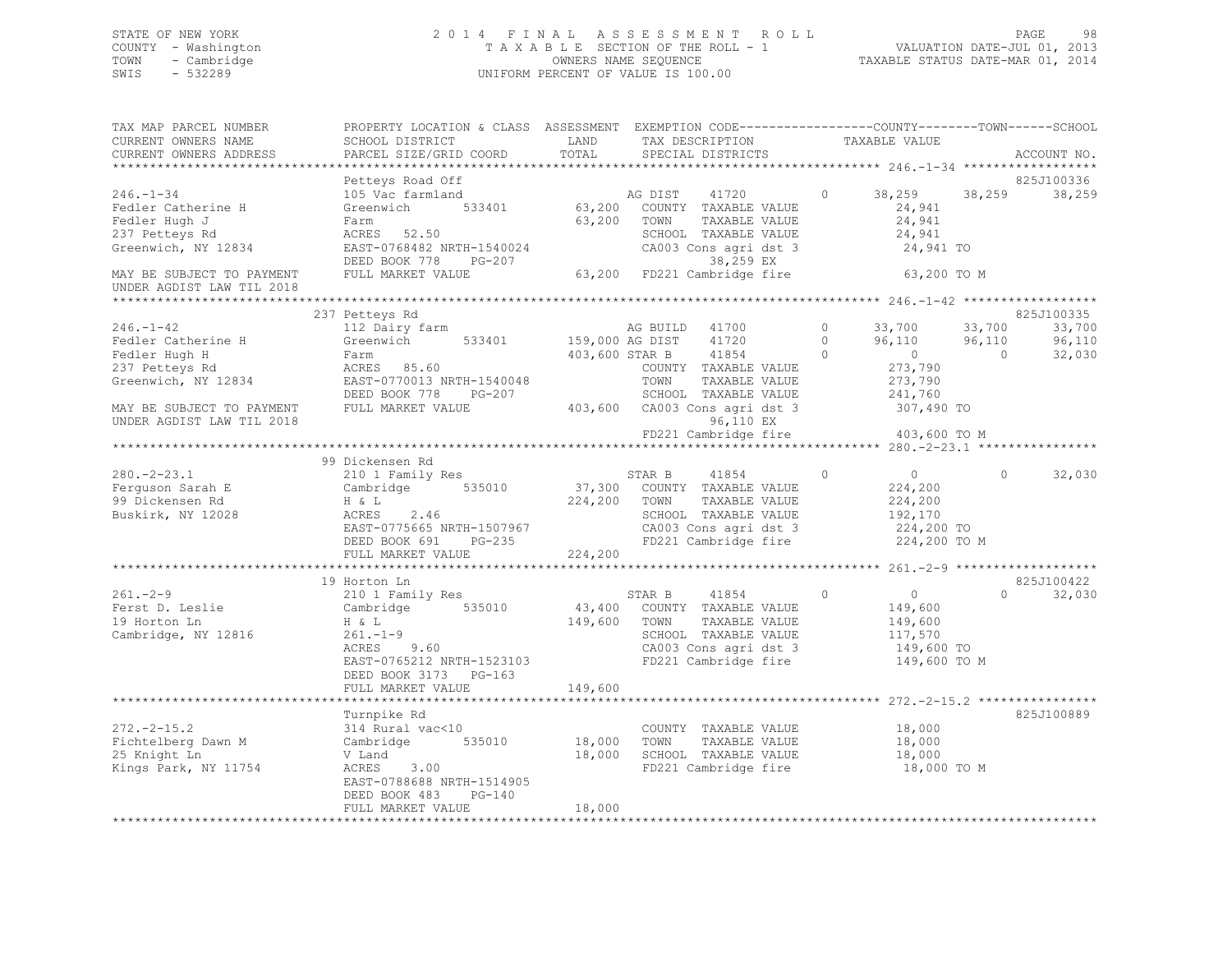## STATE OF NEW YORK 2 0 1 4 F I N A L A S S E S S M E N T R O L L PAGE 99 COUNTY - Washington T A X A B L E SECTION OF THE ROLL - 1 VALUATION DATE-JUL 01, 2013 TOWN - Cambridge OWNERS NAME SEQUENCE TAXABLE STATUS DATE-MAR 01, 2014 SWIS - 532289 UNIFORM PERCENT OF VALUE IS 100.00

| TAX MAP PARCEL NUMBER<br>CURRENT OWNERS NAME<br>CURRENT OWNERS ADDRESS                                  | SCHOOL DISTRICT<br>PARCEL SIZE/GRID COORD                                                                                                                                             | LAND<br>TOTAL                     | TAX DESCRIPTION<br>SPECIAL DISTRICTS                                                                                                                                                                         | PROPERTY LOCATION & CLASS ASSESSMENT EXEMPTION CODE---------------COUNTY-------TOWN-----SCHOOL<br>TAXABLE VALUE                                                                                                | ACCOUNT NO.                             |
|---------------------------------------------------------------------------------------------------------|---------------------------------------------------------------------------------------------------------------------------------------------------------------------------------------|-----------------------------------|--------------------------------------------------------------------------------------------------------------------------------------------------------------------------------------------------------------|----------------------------------------------------------------------------------------------------------------------------------------------------------------------------------------------------------------|-----------------------------------------|
| $271. - 2 - 10.2$<br>Figlozzi William D<br>Waterson Margaret A<br>15 Frog Way<br>Cambridge, NY 12816    | 15 Frog Way<br>242 Rurl res&rec<br>Cambridge 535010<br>H & L<br>ACRES 20.10<br>EAST-0772509 NRTH-1520430<br>DEED BOOK 466<br>PG-656<br>FULL MARKET VALUE                              | 258,100<br>258,100                | STAR B<br>41854<br>80,100 COUNTY TAXABLE VALUE<br>TAXABLE VALUE<br>TOWN<br>SCHOOL TAXABLE VALUE<br>FD221 Cambridge fire                                                                                      | $\circ$<br>$\overline{0}$<br>258,100<br>258,100<br>226,070<br>258,100 TO M                                                                                                                                     | 825J100855<br>$\Omega$<br>32,030        |
| $280. -1 - 10$<br>Fillmore Roger V<br>Fillmore Erika<br>PO Box 145<br>Woodhull, NY 14898                | Dickensen Rd<br>314 Rural vac<10<br>Cambridge<br>Vacant Lot<br>Lot 1A<br>3.09<br>ACRES<br>EAST-0771810 NRTH-1509854<br>DEED BOOK 664<br>$PG-83$<br>FULL MARKET VALUE                  | 535010 19,000<br>19,000<br>19,000 | COUNTY TAXABLE VALUE<br>TOWN<br>TAXABLE VALUE<br>SCHOOL TAXABLE VALUE<br>CA003 Cons agri dst 3<br>FD221 Cambridge fire                                                                                       | 19,000<br>19,000<br>19,000<br>19,000 TO<br>19,000 TO M                                                                                                                                                         | 825J100323                              |
| $270. - 1 - 33$<br>Fisher Christopher<br>Fisher Jennifer<br>264 County Route 71<br>Stillwater, NY 12170 | County Route 74<br>322 Rural vac>10<br>Cambridge<br>Vac Land<br>MLS listing<br>MLS listing<br>ACRES 32.80<br>EAST-0765125 NRTH-1518459<br>DEED BOOK 3278 PG-5                         | 535010 32,000 TOWN<br>32,000      | COUNTY TAXABLE VALUE<br>TAXABLE VALUE<br>SCHOOL TAXABLE VALUE<br>CA003 Cons agri dst 3<br>FD221 Cambridge fire                                                                                               | 32,000<br>32,000<br>32,000<br>32,000 TO<br>32,000 TO M                                                                                                                                                         | 825J100365                              |
| $255. - 1 - 24.3$<br>Fisher Neil W<br>Fisher Kimberley K<br>142 Irish Ln<br>Cambridge, NY 12816         | 142 Irish Ln<br>210 1 Family Res<br>Cambridge<br>Lot 5<br>ACRES 13.34<br>EAST-0781261 NRTH-1531268<br>DEED BOOK 1865 PG-31<br>FULL MARKET VALUE<br>********************************** |                                   | VETWAR CTS 41120<br>535010 57,000 VETDIS CTS 41140<br>285,900 STAR B 41854<br>COUNTY TAXABLE VALUE<br>TOWN<br>TAXABLE VALUE<br>SCHOOL TAXABLE VALUE<br>285,900 CA005 Cons agri dst 5<br>FD221 Cambridge fire | $\circ$<br>30,000<br>27,000<br>$\Omega$<br>14,295<br>14,295<br>$\Omega$<br>$\overline{0}$<br>$\overline{0}$<br>241,605<br>244,605<br>233,575<br>285,900 TO<br>285,900 TO M<br>********* 262. - 2 - 7.4 ******* | 825J102038<br>6,000<br>14,295<br>32,030 |
| $262 - 2 - 7.4$<br>Flint Edmund D<br>480 Cobble Rd<br>Cambridge, NY 12816                               | 480 Cobble Rd<br>242 Rurl res&rec<br>535010<br>Cambridge<br>Lot 1<br>810' Frt Ft<br>ACRES 17.00<br>EAST-0777651 NRTH-1528394<br>DEED BOOK 1847 PG-266<br>FULL MARKET VALUE            | 244,500 TOWN<br>244,500           | STAR B<br>41854<br>71,000 COUNTY TAXABLE VALUE<br>TAXABLE VALUE<br>SCHOOL TAXABLE VALUE<br>FD221 Cambridge fire                                                                                              | $\circ$<br>$\overline{0}$<br>244,500<br>244,500<br>212,470<br>244,500 TO M                                                                                                                                     | 32,030<br>$\Omega$                      |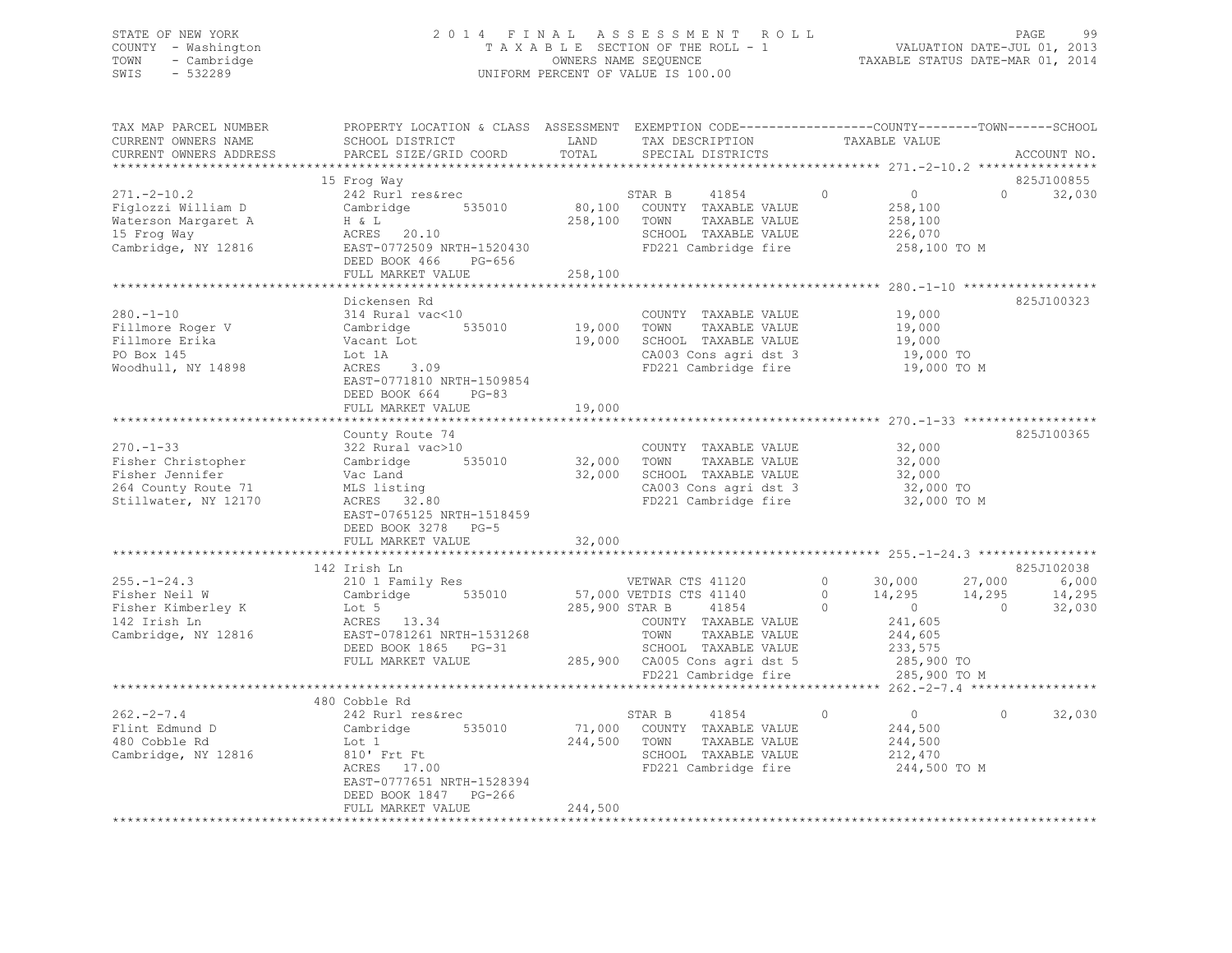## STATE OF NEW YORK 2 0 1 4 F I N A L A S S E S S M E N T R O L L PAGE 100 COUNTY - Washington T A X A B L E SECTION OF THE ROLL - 1 VALUATION DATE-JUL 01, 2013 TOWN - Cambridge OWNERS NAME SEQUENCE TAXABLE STATUS DATE-MAR 01, 2014 SWIS - 532289 UNIFORM PERCENT OF VALUE IS 100.00

| TAX MAP PARCEL NUMBER<br>CURRENT OWNERS NAME                 SCHOOL DISTRICT<br>CURRENT OWNERS ADDRESS                 PARCEL SIZE/GRID COORD | PROPERTY LOCATION & CLASS ASSESSMENT EXEMPTION CODE----------------COUNTY-------TOWN------SCHOOL<br>SCHOOL DISTRICT | LAND<br>TOTAL     |        | TAX DESCRIPTION TAXABLE VALUE<br>SPECIAL DISTRICTS    |                |                                                                       |                | ACCOUNT NO. |
|-----------------------------------------------------------------------------------------------------------------------------------------------|---------------------------------------------------------------------------------------------------------------------|-------------------|--------|-------------------------------------------------------|----------------|-----------------------------------------------------------------------|----------------|-------------|
|                                                                                                                                               | 372 Whiteside Rd                                                                                                    |                   |        |                                                       |                |                                                                       |                | 825J100954  |
| $279. - 2 - 2.1$<br>219.-2-2.1<br>Floess Carsten H           Cambridge<br>Floess Rita V                 House & Land                          |                                                                                                                     |                   |        | 41854                                                 | $\overline{0}$ | $\overline{0}$                                                        | $\Omega$       | 32,030      |
|                                                                                                                                               |                                                                                                                     | 389,800           | TOWN   | TAXABLE VALUE                                         |                | 389,800<br>389,800                                                    |                |             |
| <b>ACRES</b><br>372 Whiteside Rd                                                                                                              | 9.62                                                                                                                |                   |        | SCHOOL TAXABLE VALUE                                  |                |                                                                       |                |             |
| Johnsonville, NY 12094-2024 EAST-0765064 NRTH-1512423                                                                                         |                                                                                                                     |                   |        |                                                       |                | 357,770                                                               |                |             |
|                                                                                                                                               | DEED BOOK 647 PG-33                                                                                                 |                   |        |                                                       |                | CA003 Cons agri dst 3 389,800 TO<br>FD221 Cambridge fire 389,800 TO M |                |             |
|                                                                                                                                               |                                                                                                                     |                   |        |                                                       |                |                                                                       |                |             |
|                                                                                                                                               |                                                                                                                     |                   |        |                                                       |                |                                                                       |                |             |
|                                                                                                                                               | 207 Stage Rd                                                                                                        |                   |        |                                                       |                |                                                                       |                | 825J100903  |
| $280. -2 - 12.1$                                                                                                                              | 210 1 Family Res                                                                                                    |                   | STAR B | 41854                                                 | $\overline{0}$ | $\overline{0}$                                                        | $\Omega$       | 32,030      |
| Flynn Timothy R Cambridge                                                                                                                     | 535010 63,000 COUNTY TAXABLE VALUE                                                                                  |                   |        |                                                       |                | 183,700                                                               |                |             |
| 207 Stage Rd                                                                                                                                  | Land & House 183,700                                                                                                |                   | TOWN   | TAXABLE VALUE                                         |                | 183,700                                                               |                |             |
| Buskirk, NY 12028                                                                                                                             | 2966/269                                                                                                            |                   |        | SCHOOL TAXABLE VALUE                                  |                | 151,670                                                               |                |             |
|                                                                                                                                               | $ACRES$ 11.59                                                                                                       |                   |        | JUNUL TAXABLE VALUE<br>CA003 Cons agri dst 3          |                | $183,700$ TO                                                          |                |             |
|                                                                                                                                               | EAST-0781946 NRTH-1507419                                                                                           |                   |        |                                                       |                | FD221 Cambridge fire 183,700 TO M                                     |                |             |
|                                                                                                                                               | PG-981<br>DEED BOOK 490                                                                                             |                   |        |                                                       |                |                                                                       |                |             |
|                                                                                                                                               | FULL MARKET VALUE                                                                                                   | 183,700           |        |                                                       |                |                                                                       |                |             |
|                                                                                                                                               |                                                                                                                     |                   |        |                                                       |                |                                                                       |                |             |
|                                                                                                                                               | 88 Edie Rd                                                                                                          |                   |        |                                                       |                |                                                                       |                | 825J100325  |
| $246. - 1 - 23$                                                                                                                               |                                                                                                                     |                   |        | AG DIST 41720 0                                       |                | 45,285 45,285<br>$\overline{0}$                                       |                | 45,285      |
| Ford Cleo B LE<br>Ford Martha E LE                                                                                                            | Farm                                                                                                                |                   |        | 424,200 COUNTY TAXABLE VALUE                          | $\overline{0}$ | 378,915                                                               | $\overline{0}$ | 68,550      |
| 88 Edie Rd                                                                                                                                    | ACRES 49.10                                                                                                         |                   | TOWN   |                                                       |                | TAXABLE VALUE 378, 915                                                |                |             |
| Greenwich, NY 12834                                                                                                                           | EAST-0775463 NRTH-1537376                                                                                           |                   |        |                                                       |                |                                                                       |                |             |
|                                                                                                                                               | DEED BOOK 3229 PG-334                                                                                               |                   |        | SCHOOL TAXABLE VALUE 310,365<br>CA003 Cons agri dst 3 |                | 378,915 TO                                                            |                |             |
| MAY BE SUBJECT TO PAYMENT                                                                                                                     | FULL MARKET VALUE                                                                                                   | $424,200$ CA003 C |        | 45,285 EX                                             |                |                                                                       |                |             |
| UNDER AGDIST LAW TIL 2018                                                                                                                     |                                                                                                                     |                   |        |                                                       |                | FD221 Cambridge fire 424,200 TO M                                     |                |             |
|                                                                                                                                               |                                                                                                                     |                   |        |                                                       |                |                                                                       |                |             |
|                                                                                                                                               | 132 Stevenson Rd                                                                                                    |                   |        |                                                       |                |                                                                       |                | 825J100598  |
| $254. -1 - 5.1$                                                                                                                               | 241 Rural res&ag                                                                                                    | AG DIST           |        | 41720                                                 | $\circ$        | 74,543 74,543                                                         |                | 74,543      |
| Ford Douglas                                                                                                                                  | Cambridge 535010 149,000 STAR B                                                                                     |                   |        | 41854                                                 | $\Omega$       | $\overline{0}$                                                        | $\Omega$       | 32,030      |
| Ford Wendy                                                                                                                                    | 2898/76                                                                                                             |                   |        | 385,900 COUNTY TAXABLE VALUE                          |                | 311, 357                                                              |                |             |
| 132 Stevenson Rd                                                                                                                              | 2898/76<br>ACRES 78.00<br>EAST-0775849 NRTH-1534532                                                                 |                   |        | TAXABLE VALUE                                         |                | 311,357                                                               |                |             |
| Greenwich, NY 12834                                                                                                                           |                                                                                                                     |                   |        | TOWN      TAXABLE VALUE<br>SCHOOL   TAXABLE VALUE     |                | 279, 327                                                              |                |             |
|                                                                                                                                               |                                                                                                                     |                   |        |                                                       |                | CA003 Cons agri dst 3 311,357 TO                                      |                |             |
| MAY BE SUBJECT TO PAYMENT                                                                                                                     | DEED BOOK 3022 PG-135<br>FULL MARKET VALUE 385,900                                                                  |                   |        | 74,543 EX                                             |                |                                                                       |                |             |
| UNDER AGDIST LAW TIL 2018                                                                                                                     |                                                                                                                     |                   |        |                                                       |                | FD221 Cambridge fire 385,900 TO M                                     |                |             |
|                                                                                                                                               |                                                                                                                     |                   |        |                                                       |                |                                                                       |                |             |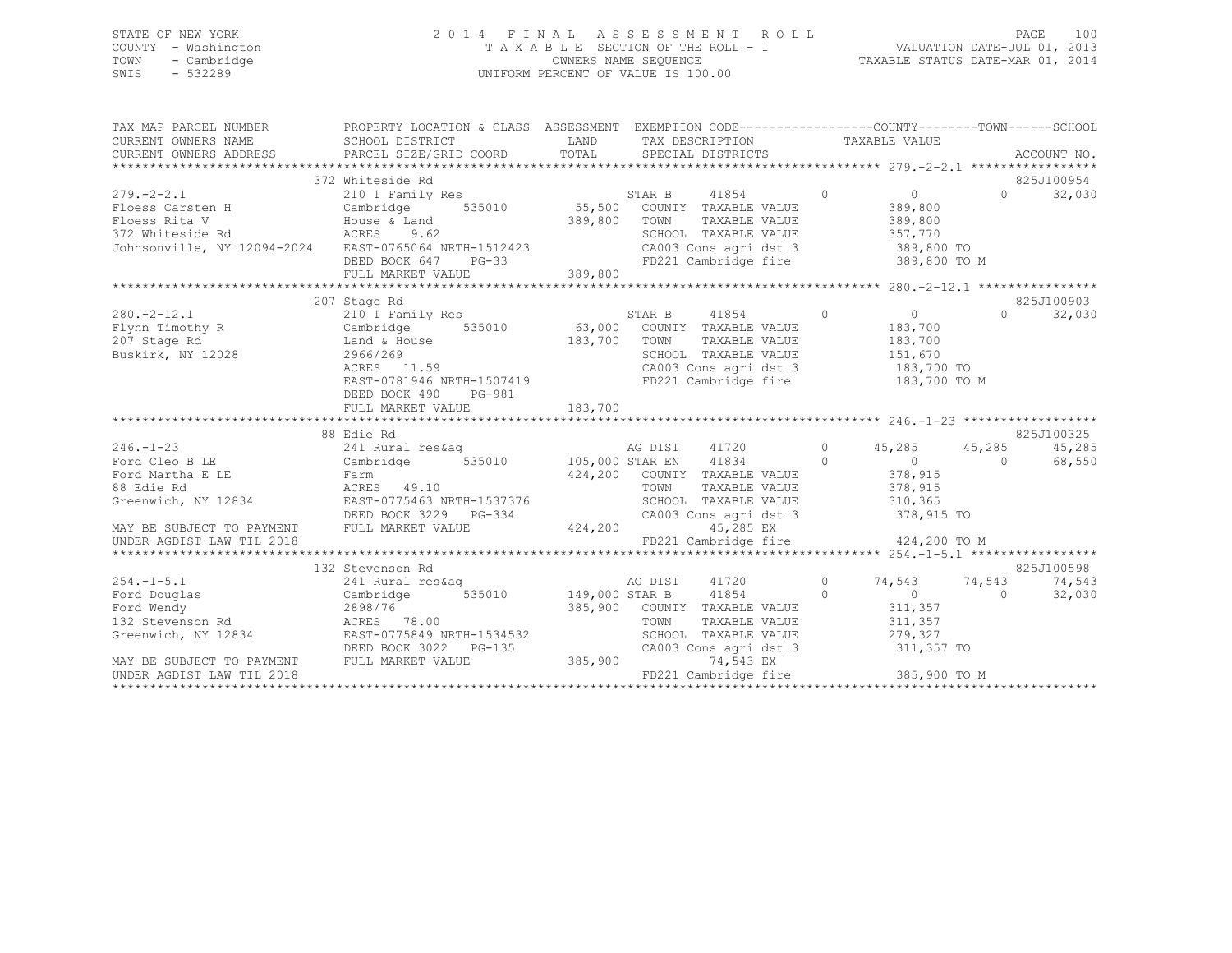## STATE OF NEW YORK 2 0 1 4 F I N A L A S S E S S M E N T R O L L PAGE 101 COUNTY - Washington T A X A B L E SECTION OF THE ROLL - 1 VALUATION DATE-JUL 01, 2013 TOWN - Cambridge OWNERS NAME SEQUENCE TAXABLE STATUS DATE-MAR 01, 2014 SWIS - 532289 UNIFORM PERCENT OF VALUE IS 100.00

| TAX MAP PARCEL NUMBER<br>CURRENT OWNERS NAME<br>CURRENT OWNERS ADDRESS                                         | PROPERTY LOCATION & CLASS ASSESSMENT EXEMPTION CODE---------------COUNTY-------TOWN------SCHOOL<br>SCHOOL DISTRICT<br>PARCEL SIZE/GRID COORD                                                                   | LAND<br>TOTAL                                        | TAX DESCRIPTION<br>SPECIAL DISTRICTS                                                                                                             | TAXABLE VALUE                                                                             | ACCOUNT NO.                      |
|----------------------------------------------------------------------------------------------------------------|----------------------------------------------------------------------------------------------------------------------------------------------------------------------------------------------------------------|------------------------------------------------------|--------------------------------------------------------------------------------------------------------------------------------------------------|-------------------------------------------------------------------------------------------|----------------------------------|
|                                                                                                                |                                                                                                                                                                                                                |                                                      |                                                                                                                                                  |                                                                                           |                                  |
|                                                                                                                | State Route 372                                                                                                                                                                                                |                                                      |                                                                                                                                                  |                                                                                           | 825J100542                       |
| $255. - 1 - 4$<br>Ford Ronald<br>Ford Kerysa<br>77 Edie Rd<br>Greenwich, NY 12834                              | 105 Vac farmland<br>535010<br>Cambridge<br>Land & Barn<br>ACRES 41.50<br>EAST-0783317 NRTH-1536589                                                                                                             | 96,900<br>106,900                                    | AG DIST<br>41720<br>COUNTY TAXABLE VALUE<br>TOWN<br>TAXABLE VALUE<br>SCHOOL TAXABLE VALUE<br>CA005 Cons agri dst 5                               | 74,568<br>$\circ$<br>32,332<br>32,332<br>32,332<br>32,332 TO                              | 74,568<br>74,568                 |
| MAY BE SUBJECT TO PAYMENT<br>UNDER AGDIST LAW TIL 2018                                                         | DEED BOOK 3201 PG-105<br>FULL MARKET VALUE                                                                                                                                                                     |                                                      | 74,568 EX<br>106,900 FD221 Cambridge fire                                                                                                        | 106,900 TO M                                                                              |                                  |
|                                                                                                                |                                                                                                                                                                                                                |                                                      |                                                                                                                                                  |                                                                                           |                                  |
| $246. - 1 - 23.1$                                                                                              | 77 Edie Rd<br>210 1 Family Res                                                                                                                                                                                 |                                                      | STAR B<br>41854                                                                                                                                  | $\circ$<br>$\overline{0}$                                                                 | 825J100914<br>32,030<br>$\Omega$ |
| Ford Ronald R<br>Ford Kerysa A<br>77 Edie Rd<br>Greenwich, NY 12834                                            | Cambridge<br>535010<br>Res<br>496/223<br>0.69<br>ACRES<br>EAST-0775984 NRTH-1538117<br>DEED BOOK 3201    PG-101                                                                                                | 158,600                                              | 27,900 COUNTY TAXABLE VALUE<br>TOWN<br>TAXABLE VALUE<br>SCHOOL TAXABLE VALUE<br>CA003 Cons agri dst 3<br>FD221 Cambridge fire                    | 158,600<br>158,600<br>126,570<br>158,600 TO<br>158,600 TO M                               |                                  |
|                                                                                                                | FULL MARKET VALUE                                                                                                                                                                                              | 158,600                                              |                                                                                                                                                  |                                                                                           |                                  |
|                                                                                                                |                                                                                                                                                                                                                |                                                      |                                                                                                                                                  |                                                                                           |                                  |
| $246. - 1 - 23.4$<br>Ford Ronald R<br>Ford Kerysa A<br>77 Edie Rd<br>Greenwich, NY 12834                       | 131 Edie Rd<br>312 Vac w/imprv<br>Cambridge<br>535010<br>$1$ ot 3<br>ACRES 49.00<br>EAST-0776835 NRTH-1537587 CA003 Cons ay --<br>DEED BOOK 3201 PG-96 69,348 EX<br>-- ANDER VALUE 92,800 FD221 Cambridge fire | 88,800<br>92,800                                     | AG DIST<br>41720<br>COUNTY TAXABLE VALUE<br>TOWN<br>TAXABLE VALUE<br>CA003 Cons agri dst 3                                                       | 69,348<br>$\circ$<br>23,452<br>23,452<br>23,452<br>23,452 TO                              | 69,348<br>69,348                 |
| MAY BE SUBJECT TO PAYMENT<br>UNDER AGDIST LAW TIL 2018                                                         |                                                                                                                                                                                                                |                                                      |                                                                                                                                                  | 92,800 TO M                                                                               |                                  |
|                                                                                                                |                                                                                                                                                                                                                |                                                      |                                                                                                                                                  |                                                                                           |                                  |
|                                                                                                                | 53 Gannon Rd                                                                                                                                                                                                   |                                                      |                                                                                                                                                  |                                                                                           | 825L100219                       |
| $279. - 2 - 32$<br>Fox Kirk J<br>Fox Deborah J<br>53 Gannon Rd<br>Buskirk, NY 12028                            | 210 1 Family Res<br>Cambridge 535010<br>House & Lot<br>ACRES 3.87<br>EAST-0767434 NRTH-1508763<br>DEED BOOK 912<br>PG-304<br>FULL MARKET VALUE                                                                 | 265,400<br>265,400                                   | STAR B<br>41854<br>40,400 COUNTY TAXABLE VALUE<br>TAXABLE VALUE<br>TOWN<br>SCHOOL TAXABLE VALUE<br>CA003 Cons agri dst 3<br>FD221 Cambridge fire | $\Omega$<br>$\overline{0}$<br>265,400<br>265,400<br>233,370<br>265,400 TO<br>265,400 TO M | 32,030<br>$\Omega$               |
|                                                                                                                |                                                                                                                                                                                                                |                                                      |                                                                                                                                                  |                                                                                           |                                  |
|                                                                                                                | 183 Center Cambridge Rd                                                                                                                                                                                        |                                                      |                                                                                                                                                  |                                                                                           |                                  |
| $279. - 1 - 2.1$<br>Freed Bertram H<br>Eastman Caroline L<br>183 Center Cambridge Rd<br>Valley Falls, NY 12185 | 242 Rurl res&rec<br>Cambridge 535010<br>House & Land<br>ACRES 39.64<br>EAST-0760119 NRTH-1513694<br>DEED BOOK 911<br>FULL MARKET VALUE                                                                         | 101,600<br>448,700<br>H-1513694<br>PG-322<br>448,700 | STAR B<br>41854<br>COUNTY TAXABLE VALUE<br>TAXABLE VALUE<br>TOWN<br>SCHOOL TAXABLE VALUE<br>CA003 Cons agri dst 3<br>FD221 Cambridge fire        | $\circ$<br>$\overline{0}$<br>448,700<br>448,700<br>416,670<br>448,700 TO<br>448,700 TO M  | 32,030<br>$\Omega$               |
|                                                                                                                |                                                                                                                                                                                                                |                                                      |                                                                                                                                                  |                                                                                           |                                  |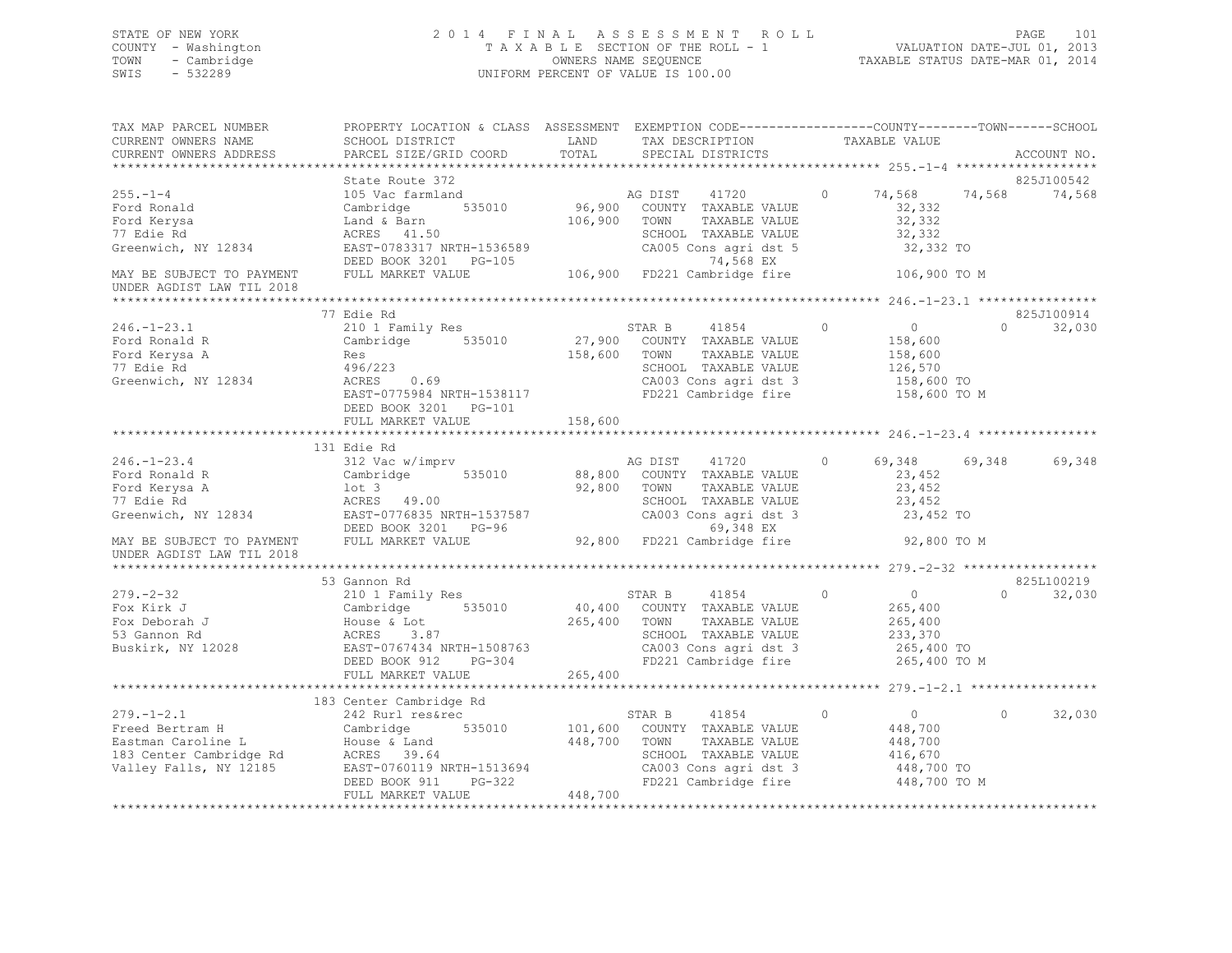STATE OF NEW YORK 2 0 1 4 F I N A L A S S E S S M E N T R O L L PAGE 102 COUNTY - Washington T A X A B L E SECTION OF THE ROLL - 1 VALUATION DATE-JUL 01, 2013 TOWN - Cambridge OWNERS NAME SEQUENCE TAXABLE STATUS DATE-MAR 01, 2014 SWIS - 532289 UNIFORM PERCENT OF VALUE IS 100.00

| TAX MAP PARCEL NUMBER<br>CURRENT OWNERS NAME<br>CURRENT OWNERS ADDRESS                                                                                                                                                                                                 | PROPERTY LOCATION & CLASS ASSESSMENT EXEMPTION CODE----------------COUNTY-------TOWN-----SCHOOL<br>SCHOOL DISTRICT<br>PARCEL SIZE/GRID COORD                                   | LAND<br>TOTAL                         | TAX DESCRIPTION<br>SPECIAL DISTRICTS                                                                                                                                                      | TAXABLE VALUE                                                                     |         | ACCOUNT NO.     |
|------------------------------------------------------------------------------------------------------------------------------------------------------------------------------------------------------------------------------------------------------------------------|--------------------------------------------------------------------------------------------------------------------------------------------------------------------------------|---------------------------------------|-------------------------------------------------------------------------------------------------------------------------------------------------------------------------------------------|-----------------------------------------------------------------------------------|---------|-----------------|
| $246. - 1 - 11.1$<br>French Walter L<br>French Vivian R<br>9470 Palmetto Club Ln E<br>Miami, FL 33157-1767                                                                                                                                                             | 911 State Route 372<br>322 Rural vac>10<br>Cambridge<br>535010<br>Vac land<br>399/195<br>ACRES 23.79<br>EAST-0778948 NRTH-1540920<br>DEED BOOK 879 PG-149<br>FULL MARKET VALUE | 71,700<br>71,700<br>71,700            | COUNTY TAXABLE VALUE<br>TOWN<br>TAXABLE VALUE<br>SCHOOL TAXABLE VALUE<br>CA005 Cons agri dst 5<br>FD221 Cambridge fire                                                                    | 71,700<br>71,700<br>71,700<br>/1,/UU<br>71,700 To<br>71,700 TO M                  |         |                 |
|                                                                                                                                                                                                                                                                        |                                                                                                                                                                                |                                       |                                                                                                                                                                                           |                                                                                   |         |                 |
| $279. - 1 - 2.2$<br>219.1-2.2<br>Galbraith Jeffrey R Cambridge<br>Galbraith Megan G House & Land<br>233 Center Cambridge Rd ACRES 10.25<br>247,500 TOWN<br>233 Center Cambridge Rd ACRES 10.25<br>247,500 TOWN<br>247,500 TOWN<br>26003<br>26003<br>26500 DEED BOOK 83 | 233 Center Cambridge Rd<br>242 Rurl res&rec                                                                                                                                    |                                       | STAR B 41854<br>60,500 COUNTY TAXABLE VALUE<br>41854<br>TAXABLE VALUE<br>SCHOOL TAXABLE VALUE<br>CA003 Cons agri dst 3 247,500 TO<br>FD221 Cambridge fire 247,500 TO M                    | $\circ$<br>$\overline{0}$<br>247,500<br>247,500<br>215,470                        | $\circ$ | 32,030          |
|                                                                                                                                                                                                                                                                        | FULL MARKET VALUE                                                                                                                                                              | 247,500                               |                                                                                                                                                                                           |                                                                                   |         |                 |
|                                                                                                                                                                                                                                                                        | 60 English Rd                                                                                                                                                                  |                                       |                                                                                                                                                                                           |                                                                                   |         | 825J100360      |
| $262 - 1 - 12$<br>Gallo Revocable Trust Cambridge<br>Gallo Thomas J Trustee<br>60 English Rd<br>Cambridge, NY 12816<br>MAY BE SUBJECT TO PAYMENT<br>UNDER AGDIST LAW TIL 2018                                                                                          | 241 Rural res&aq<br>Ag Commit 706/137<br>ACRES 78.62<br>EAST-0774610 NRTH-1524929<br>DEED BOOK 2202 PG-36<br>FULL MARKET VALUE                                                 | $\frac{3}{535010}$ 150,300<br>435,000 | 41720<br>AG DIST<br>COUNTY TAXABLE VALUE<br>TOWN<br>TAXABLE VALUE<br>SCHOOL TAXABLE VALUE<br>CA003 Cons agri dst 3<br>CA003 Cons agri dst 3<br>100,749 EX<br>435,000 FD221 Cambridge fire | 100,749<br>$\circ$<br>334,251<br>334,251<br>334,251<br>334,251 TO<br>435,000 TO M |         | 100,749 100,749 |
|                                                                                                                                                                                                                                                                        |                                                                                                                                                                                |                                       |                                                                                                                                                                                           |                                                                                   |         |                 |
| $262 - 1 - 25.3$<br>Gallo Thomas J Trustee<br>Gallo Marisa V Trustee<br>60 English Rd<br>Cambridge, NY 12816                                                                                                                                                           | English Rd<br>314 Rural vac<10<br>Cambridge 535010<br>$1$ ot $4$<br>ACRES<br>4.06<br>EAST-0773303 NRTH-1525719<br>DEED BOOK 2637 PG-59                                         | 25,300 TOWN                           | AGRI-D IND 41730<br>25,300 COUNTY TAXABLE VALUE<br>TAXABLE VALUE<br>SCHOOL TAXABLE VALUE<br>FD221 Cambridge fire                                                                          | $\circ$<br>24,309<br>991<br>991<br>991<br>25,300 TO M                             | 24,309  | 24,309          |
| MAY BE SUBJECT TO PAYMENT<br>UNDER AGDIST LAW TIL 2021                                                                                                                                                                                                                 | FULL MARKET VALUE                                                                                                                                                              | 25,300                                |                                                                                                                                                                                           |                                                                                   |         |                 |
|                                                                                                                                                                                                                                                                        |                                                                                                                                                                                |                                       |                                                                                                                                                                                           |                                                                                   |         |                 |
| $262. - 1 - 25.4$<br>Gallo Thomas J Trustee<br>Gallo Marisa V Trustee<br>60 English Rd<br>Cambridge, NY 12816                                                                                                                                                          | English Rd<br>314 Rural vac<10<br>Cambridge 535010<br>$1$ ot $5$<br>2.47<br>ACRES<br>EAST-0773490 NRTH-1525596<br>DEED BOOK 2637 PG-59                                         | 15,400                                | AGRI-D IND 41730<br>15,400 COUNTY TAXABLE VALUE<br>AGRI-D IND 41730<br>TOWN<br>TAXABLE VALUE<br>SCHOOL TAXABLE VALUE<br>FD221 Cambridge fire                                              | $\circ$<br>14,469<br>931<br>931<br>931<br>15,400 TO M                             | 14,469  | 14,469          |
| MAY BE SUBJECT TO PAYMENT<br>UNDER AGDIST LAW TIL 2021<br>*************                                                                                                                                                                                                | FULL MARKET VALUE                                                                                                                                                              | 15,400                                |                                                                                                                                                                                           |                                                                                   |         |                 |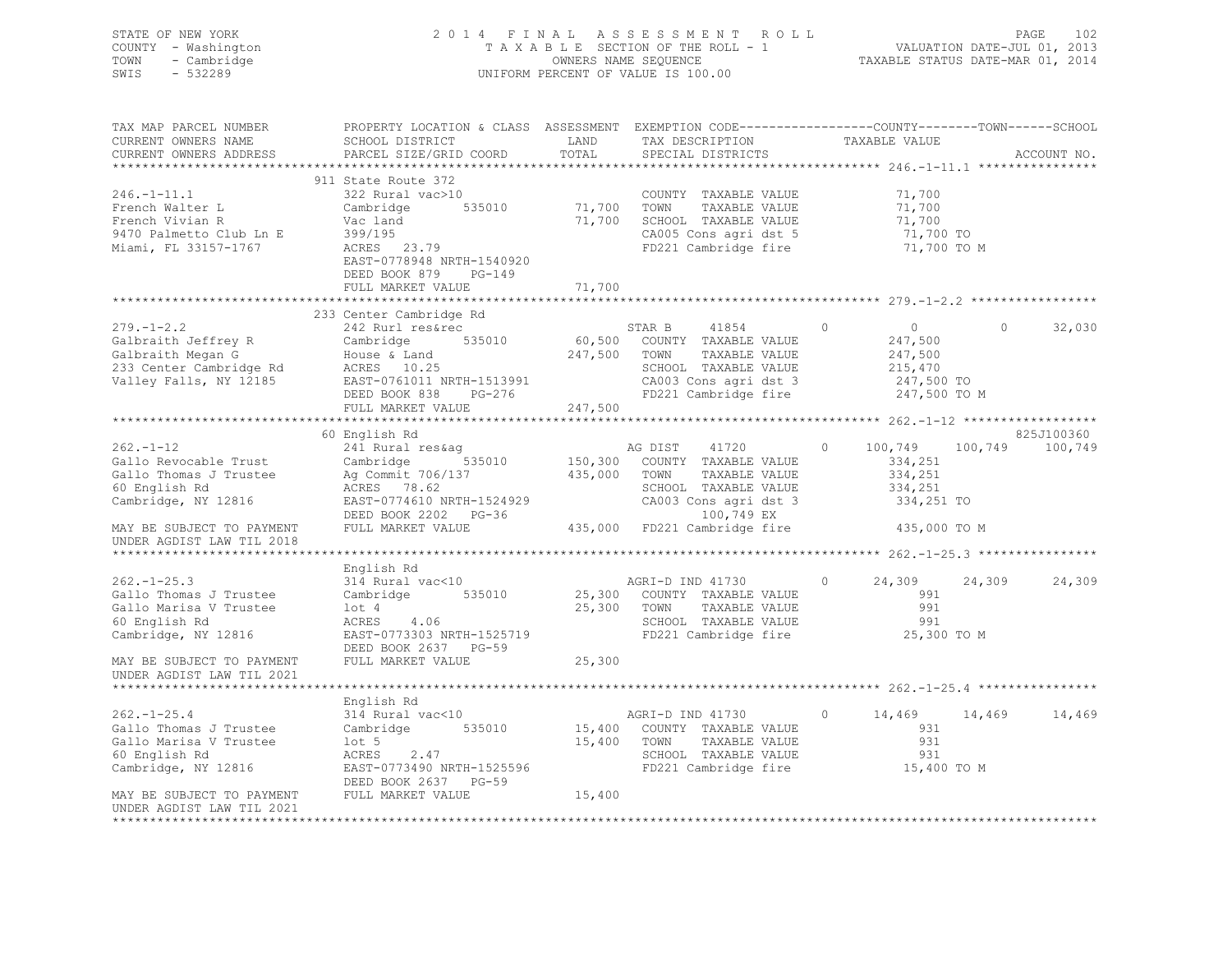| STATE OF NEW YORK<br>COUNTY - Washington<br>TOWN<br>- Cambridge<br>SWIS<br>$-532289$                                                                                   |                                                                                                                                                                                          |                        | 2014 FINAL ASSESSMENT ROLL<br>TAXABLE SECTION OF THE ROLL - 1 VALUATION DATE-JUL 01, 2013<br>OWNERS NAME SEQUENCE<br>UNIFORM PERCENT OF VALUE IS 100.00 |                                                             | PAGE<br>103<br>TAXABLE STATUS DATE-MAR 01, 2014 |
|------------------------------------------------------------------------------------------------------------------------------------------------------------------------|------------------------------------------------------------------------------------------------------------------------------------------------------------------------------------------|------------------------|---------------------------------------------------------------------------------------------------------------------------------------------------------|-------------------------------------------------------------|-------------------------------------------------|
| TAX MAP PARCEL NUMBER<br>CURRENT OWNERS NAME<br>CURRENT OWNERS ADDRESS                                                                                                 | PROPERTY LOCATION & CLASS ASSESSMENT EXEMPTION CODE---------------COUNTY-------TOWN-----SCHOOL<br>SCHOOL DISTRICT                                                                        |                        | LAND TAX DESCRIPTION TAXABLE VALUE                                                                                                                      |                                                             |                                                 |
| $262 - 1 - 25.5$<br>Gallo Thomas J Trustee<br>Gallo Marisa V Trustee<br>60 English Rd<br>Cambridge, NY 12816<br>MAY BE SUBJECT TO PAYMENT<br>UNDER AGDIST LAW TIL 2021 | English Rd<br>314 Rural vac<10<br>Cambridge<br>lot 6<br>ACRES 4.67<br>EAST-0773288 NRTH-1525235<br>DEED BOOK 2637 PG-59<br>FULL MARKET VALUE                                             | 26,400                 | AGRI-D IND 41730<br>535010 26,400 COUNTY TAXABLE VALUE<br>26,400 TOWN<br>TAXABLE VALUE<br>SCHOOL TAXABLE VALUE<br>FD221 Cambridge fire                  | 24,571<br>$\circ$<br>1,829<br>1,829<br>1,829<br>26,400 TO M | 24,571<br>24,571                                |
| $254. - 1 - 36$<br>Gangloff Ryan<br>125 Kenyon Rd<br>Greenwich, NY 12834                                                                                               | 125 Kenyon Rd<br>210 1 Family Res<br>Greenwich<br>533401<br>H & L<br>Road AGMT. 1947/30<br>4.70<br>ACRES<br>EAST-0769029 NRTH-1532438<br>DEED BOOK 3274<br>$PG-226$<br>FULL MARKET VALUE | 36,500 TOWN<br>178,900 | COUNTY TAXABLE VALUE<br>TAXABLE VALUE<br>178,900 SCHOOL TAXABLE VALUE<br>CA003 Cons agri dst 3<br>FD221 Cambridge fire 178,900 TO M                     | 178,900<br>178,900<br>178,900<br>178,900 TO                 | 825J100971                                      |
|                                                                                                                                                                        | 34 County Route 59A                                                                                                                                                                      |                        |                                                                                                                                                         |                                                             | 825J100677                                      |
| $279. - 2 - 16$<br>Gangloff Stephen A<br>Gangloff Patricia M<br>34 County Route 59A                                                                                    | 210 1 Family Res<br>Cambridge 535010 24,200 COUNTY TAXABLE VALUE<br>H & L<br>900/156;900/158                                                                                             | 174,000 TOWN           | 41854<br>STAR B<br>TAXABLE VALUE<br>SCHOOL TAXABLE VALUE                                                                                                | $\circ$<br>0<br>174,000<br>174,000<br>141,970               | 32,030<br>$\Omega$                              |

|                         | DEED BOOK 900<br>PG-160   |                                                         |            |
|-------------------------|---------------------------|---------------------------------------------------------|------------|
|                         | FULL MARKET VALUE         | 174,000                                                 |            |
|                         |                           |                                                         |            |
|                         | 157 Kenyon Rd             |                                                         | 825J100508 |
| $254. - 1 - 27$         | 210 1 Family Res          | 22,800<br>VET WAR C 41122                               |            |
| Gardineer Raymond T     | Greenwich<br>533401       | $\circ$<br>42,000 VET WAR T 41123<br>22,800<br>$\Omega$ |            |
| Gardineer Leila W       | H & L                     | 152,000 STAR B<br>41854                                 | 32,030     |
| 157 Kenyon Rd           | ACRES 6.24                | 129,200<br>COUNTY TAXABLE VALUE                         |            |
| Greenwich, NY 12834     | EAST-0769536 NRTH-1532882 | TAXABLE VALUE<br>129,200<br>TOWN                        |            |
|                         | DEED BOOK 845<br>PG-181   | 119,970<br>SCHOOL TAXABLE VALUE                         |            |
|                         | FULL MARKET VALUE         | 152,000<br>CA003 Cons agri dst 3<br>152,000 TO          |            |
|                         |                           | FD221 Cambridge fire<br>152,000 TO M                    |            |
|                         |                           | ************ 272.-2-10.1 *****************              |            |
|                         | 675 Turnpike Rd           |                                                         | 825J100962 |
| $272. - 2 - 10.1$       | 242 Rurl res&rec          | 198,000<br>COUNTY<br>TAXABLE VALUE                      |            |
| Garewal Karan           | Cambridge<br>535010       | 198,000<br>67,200<br>TOWN<br>TAXABLE VALUE              |            |
| 6 Brentwood Ct          | Land & House              | SCHOOL<br>198,000<br>198,000<br>TAXABLE VALUE           |            |
| Mt Kisco, NY 10549-4754 | Easment 684/242           | AG024 Agri dist 24<br>198,000 TO                        |            |
|                         | ACRES 15.12               | FD221 Cambridge fire<br>198,000 TO M                    |            |
|                         | EAST-0788985 NRTH-1517089 |                                                         |            |
|                         | DEED BOOK 2335<br>PG-324  |                                                         |            |
|                         | FULL MARKET VALUE         | 198,000                                                 |            |

EAST-0767056 NRTH-1506986 FD221 Cambridge fire 174,000 TO M

Buskirk, NY 12028 ACRES 1.45 CA003 Cons agri dst 3 174,000 TO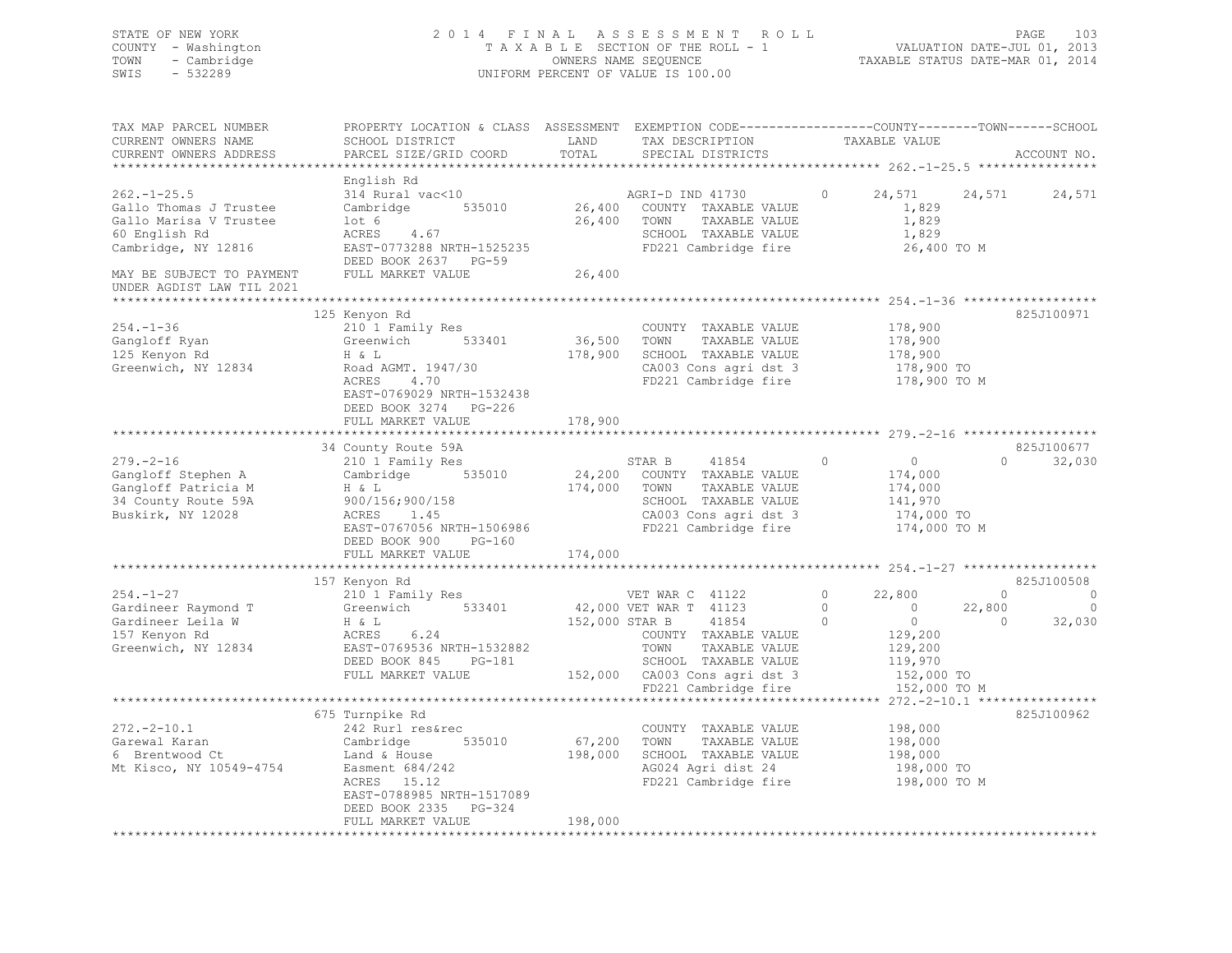## STATE OF NEW YORK 2 0 1 4 F I N A L A S S E S S M E N T R O L L PAGE 104 COUNTY - Washington T A X A B L E SECTION OF THE ROLL - 1 VALUATION DATE-JUL 01, 2013 TOWN - Cambridge OWNERS NAME SEQUENCE TAXABLE STATUS DATE-MAR 01, 2014 SWIS - 532289 UNIFORM PERCENT OF VALUE IS 100.00

| TAX MAP PARCEL NUMBER<br>CURRENT OWNERS NAME<br>CURRENT OWNERS ADDRESS                                      | PROPERTY LOCATION & CLASS ASSESSMENT EXEMPTION CODE----------------COUNTY-------TOWN------SCHOOL<br>SCHOOL DISTRICT<br>PARCEL SIZE/GRID COORD                                         | LAND<br>TOTAL                | TAX DESCRIPTION<br>SPECIAL DISTRICTS                                                                                                             | TAXABLE VALUE                                                                             | ACCOUNT NO.                      |
|-------------------------------------------------------------------------------------------------------------|---------------------------------------------------------------------------------------------------------------------------------------------------------------------------------------|------------------------------|--------------------------------------------------------------------------------------------------------------------------------------------------|-------------------------------------------------------------------------------------------|----------------------------------|
|                                                                                                             |                                                                                                                                                                                       |                              |                                                                                                                                                  |                                                                                           |                                  |
| $246. - 1 - 32.6$<br>Gates Norman F<br>12 Petteys Rd<br>Greenwich, NY 12834                                 | Petteys Road Ext<br>314 Rural vac<10<br>533401<br>Greenwich<br>Sub lot 4B<br>ACRES 2.26<br>EAST-0769746 NRTH-1543492<br>DEED BOOK 937 PG-84<br>FULL MARKET VALUE                      | 5,000<br>5,000<br>5,000      | COUNTY TAXABLE VALUE<br>TOWN<br>TAXABLE VALUE<br>SCHOOL TAXABLE VALUE<br>CA003 Cons agri dst 3<br>FD221 Cambridge fire                           | 5,000<br>5,000<br>5,000<br>5,000 TO<br>5,000 TO M                                         |                                  |
|                                                                                                             |                                                                                                                                                                                       |                              |                                                                                                                                                  |                                                                                           |                                  |
| $288. - 1 - 13.1$<br>Gates Walter L Jr<br>Gates Christina J<br>139 Durfee Rd<br>Buskirk, NY 12028           | 139 Durfee Rd<br>210 1 Family Res<br>Cambridge 535010<br>H & Land<br>ACRES       4.00<br>EAST-0766989 NRTH-1500579<br>DEED BOOK 716 PG-293<br>FULL MARKET VALUE                       | 39,000<br>116,500<br>116,500 | 41854<br>STAR B<br>COUNTY TAXABLE VALUE<br>TAXABLE VALUE<br>TOWN<br>SCHOOL TAXABLE VALUE<br>CA003 Cons agri dst 3<br>FD221 Cambridge fire        | $\circ$<br>0<br>116,500<br>116,500<br>84,470<br>116,500 TO<br>116,500 TO M                | 825J100964<br>32,030<br>$\Omega$ |
|                                                                                                             |                                                                                                                                                                                       |                              |                                                                                                                                                  |                                                                                           |                                  |
| $279 - 2 - 33$<br>Gauthier Kathy E<br>62 Gannon Rd<br>Buskirk, NY 12028                                     | 62 Gannon Rd<br>210 1 Family Res<br>535010<br>Cambridge<br>Cambrio<br>ACRES<br>7.48<br>EAST-0768016 NRTH-1508735<br>DEED BOOK 2292 PG-345<br>FULL MARKET VALUE                        | 235,200 TOWN                 | 41854<br>STAR B<br>47,900 COUNTY TAXABLE VALUE<br>TAXABLE VALUE<br>SCHOOL TAXABLE VALUE<br>CA003 Cons agri dst 3<br>235,200 FD221 Cambridge fire | $\Omega$<br>$\overline{0}$<br>235,200<br>235,200<br>203,170<br>235,200 TO<br>235,200 TO M | 825J100826<br>32,030<br>$\Omega$ |
|                                                                                                             |                                                                                                                                                                                       |                              |                                                                                                                                                  |                                                                                           |                                  |
| $255. - 1 - 11.1$<br>Gebo John<br>Gebo Tammy<br>34 Perry Ln<br>Cambridge, NY 12816                          | 34 Perry Ln<br>210 1 Family Res<br>535010<br>Cambridge<br>Lot 2<br>Lease 901/63<br>FRNT 203.00 DPTH 200.00<br>ACRES<br>0.73<br>EAST-0785510 NRTH-1531741<br>DEED BOOK 873<br>$PG-203$ | 28,200<br>197,900            | 41854<br>STAR B<br>COUNTY TAXABLE VALUE<br>TOWN<br>TAXABLE VALUE<br>SCHOOL TAXABLE VALUE<br>FD221 Cambridge fire                                 | $\circ$<br>$\overline{0}$<br>197,900<br>197,900<br>165,870<br>197,900 TO M                | 825J100295<br>32,030<br>$\Omega$ |
|                                                                                                             | FULL MARKET VALUE                                                                                                                                                                     | 197,900                      |                                                                                                                                                  |                                                                                           |                                  |
|                                                                                                             | South Rd                                                                                                                                                                              |                              |                                                                                                                                                  |                                                                                           | 825J100617                       |
| $288. - 1 - 11$<br>Gerald J Skiff Irrevocable Cambridge<br>Skiff Scott<br>123 South Rd<br>Buskirk, NY 12028 | 312 Vac w/imprv<br>535010<br>3079/313; 3261/120<br>6.05<br>ACRES<br>EAST-0768806 NRTH-1502600<br>DEED BOOK 3079 PG-313<br>FULL MARKET VALUE                                           | 28,000<br>29,000<br>29,000   | COUNTY TAXABLE VALUE<br>TOWN<br>TAXABLE VALUE<br>SCHOOL TAXABLE VALUE<br>CA003 Cons agri dst 3<br>FD221 Cambridge fire                           | 29,000<br>29,000<br>29,000<br>29,000 TO<br>29,000 TO M                                    |                                  |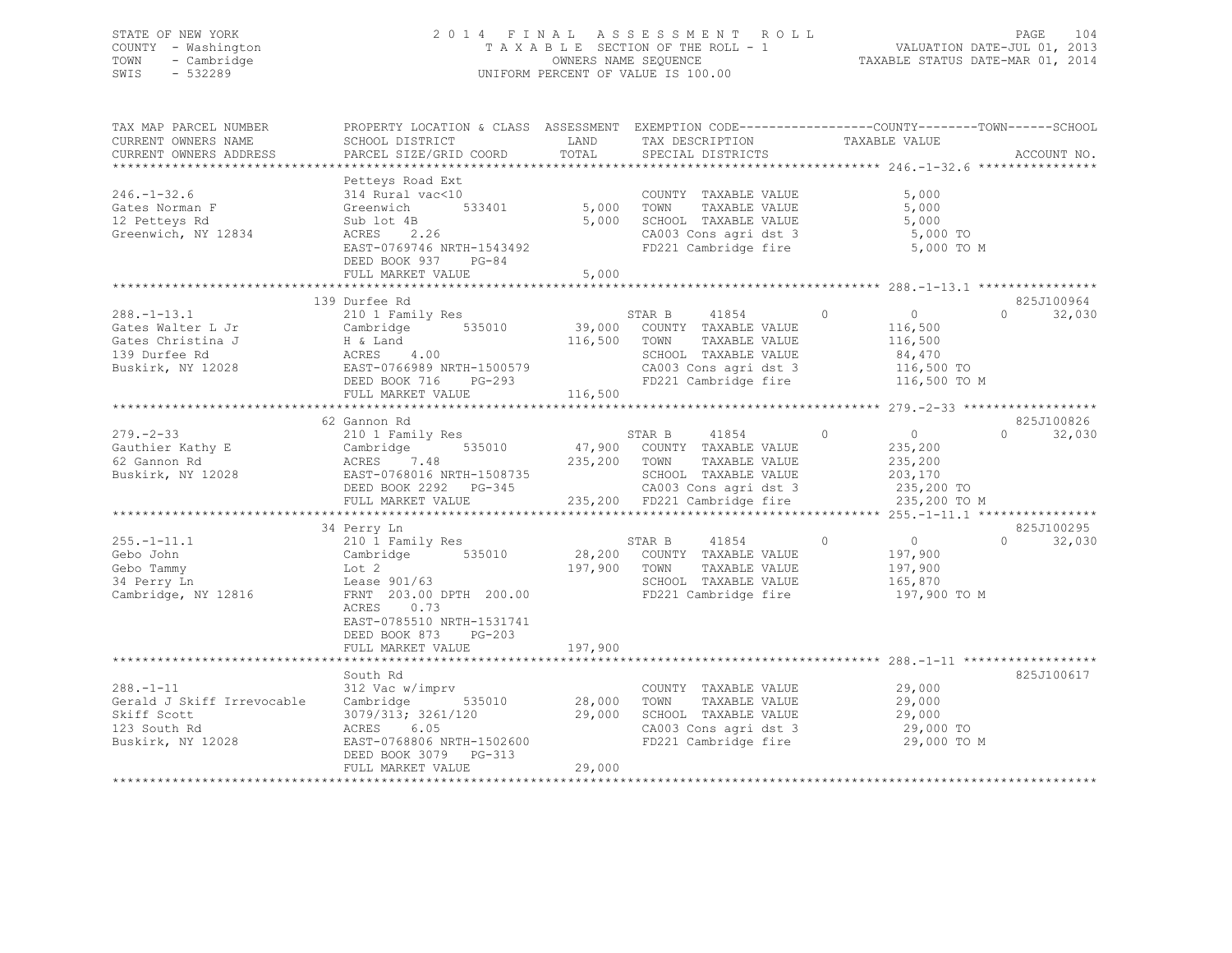## STATE OF NEW YORK 2 0 1 4 F I N A L A S S E S S M E N T R O L L PAGE 105 COUNTY - Washington T A X A B L E SECTION OF THE ROLL - 1 VALUATION DATE-JUL 01, 2013 TOWN - Cambridge OWNERS NAME SEQUENCE TAXABLE STATUS DATE-MAR 01, 2014 SWIS - 532289 UNIFORM PERCENT OF VALUE IS 100.00

| TAX MAP PARCEL NUMBER<br>CURRENT OWNERS NAME<br>CURRENT OWNERS ADDRESS                                                                                                                                                                                                                                                                                                                                                                            | PROPERTY LOCATION & CLASS ASSESSMENT EXEMPTION CODE---------------COUNTY-------TOWN------SCHOOL<br>SCHOOL DISTRICT CONTROLLAND TAX DESCRIPTION<br>PARCEL SIZE/GRID COORD                                                                                                                                                            |                       | LAND TAX DESCRIPTION TAXABLE VALUE<br>TOTAL SPECIAL DISTRICTS TAXABLE VALUE                                         |                                                                 | ACCOUNT NO.                           |
|---------------------------------------------------------------------------------------------------------------------------------------------------------------------------------------------------------------------------------------------------------------------------------------------------------------------------------------------------------------------------------------------------------------------------------------------------|-------------------------------------------------------------------------------------------------------------------------------------------------------------------------------------------------------------------------------------------------------------------------------------------------------------------------------------|-----------------------|---------------------------------------------------------------------------------------------------------------------|-----------------------------------------------------------------|---------------------------------------|
|                                                                                                                                                                                                                                                                                                                                                                                                                                                   |                                                                                                                                                                                                                                                                                                                                     |                       |                                                                                                                     |                                                                 |                                       |
| $\begin{tabular}{lllllllllllll} & & & & 123\text{ South Rd} & & & \text{STAR B} & 41854 \\ \text{Gerald J Skiff Irrevocable} & & & & & & \text{STAR B} & 41854 \\ \text{Schiff Scott} & & & & & & \text{Cambridge} & 535010 & & 28,700 & \text{COUNTY TAXABLE VALUE} \\ \text{Skiff Scott} & & & & 3079/313; 3261/120 & & & 159,900 & \text{TOMN} & \text{TAXABLE VALUE} \\ 123 South Rd & & & & & & \text{ACEB} & 1.54 & & \text{SCHODL TAXABLE$ | 123 South Rd                                                                                                                                                                                                                                                                                                                        |                       | STAR B 41854 0<br>TAXABLE VALUE<br>SCHOOL TAXABLE VALUE<br>CA003 Cons agri dst 3 159,900 TO<br>FD221 Cambridge fire | $\overline{0}$<br>159,900<br>159,900<br>127,870<br>159,900 TO M | $0 \qquad \qquad$<br>32,030           |
|                                                                                                                                                                                                                                                                                                                                                                                                                                                   |                                                                                                                                                                                                                                                                                                                                     |                       |                                                                                                                     |                                                                 |                                       |
|                                                                                                                                                                                                                                                                                                                                                                                                                                                   |                                                                                                                                                                                                                                                                                                                                     |                       |                                                                                                                     |                                                                 |                                       |
| $288. -1 - 11.2$<br>288.-1-11.2 210 1 Family Res<br>Gerald J Skiff Irrevocable Cambridge 535010 23,000 TOWN TAXABLE VALUE 83,700<br>Skiff Scott 3079/313; 3261/120 83,700 SCHOOL TAXABLE VALUE 83,700<br>99 South Rd FRNT 156.00 DPTH 182.00 CA003 Cons                                                                                                                                                                                           | 99 South Rd<br>210 1 Family Res<br>EAST-0769041 NRTH-1502385<br>DEED BOOK 2938 PG-24                                                                                                                                                                                                                                                |                       | COUNTY TAXABLE VALUE                                                                                                | 83,700                                                          |                                       |
|                                                                                                                                                                                                                                                                                                                                                                                                                                                   | FULL MARKET VALUE                                                                                                                                                                                                                                                                                                                   | 83,700                |                                                                                                                     |                                                                 |                                       |
|                                                                                                                                                                                                                                                                                                                                                                                                                                                   |                                                                                                                                                                                                                                                                                                                                     |                       |                                                                                                                     |                                                                 |                                       |
|                                                                                                                                                                                                                                                                                                                                                                                                                                                   | 1343 King Rd                                                                                                                                                                                                                                                                                                                        |                       |                                                                                                                     |                                                                 | 825L100807                            |
| $263 - 2 - 28$<br>263.-2-28 270 Mfg housing<br>Gervasi Josephine Cambridge 535010<br>1343 King Rd Land & Trans Exempt Repay 2014<br>Cambridge, NY 12816 Trans Exempt Repay 2014                                                                                                                                                                                                                                                                   | 270 Mfg housing<br>CALCOL TAXABLE VALUE<br>CALCOL TAXABLE VALUE<br>Trans Exempt Repay 2014<br>CA003 Cons agri dst 3 60,000 TO<br>CA003 Cons agri dst 3 60,000 TO<br>EAST-0785618 NRTH-1527781<br>EAST-0785618 NRTH-1527781<br>EAST-0785618 NRTH-1527781<br>TE533<br>ACRES 6.10<br>EAST-0785618 NRTH-1527781<br>DEED BOOK 469 PG-222 | COUNTY<br>42,400 TOWN | COUNTY TAXABLE VALUE 60,000<br>TAXABLE VALUE                                                                        | 60,000                                                          |                                       |
|                                                                                                                                                                                                                                                                                                                                                                                                                                                   |                                                                                                                                                                                                                                                                                                                                     |                       |                                                                                                                     |                                                                 |                                       |
|                                                                                                                                                                                                                                                                                                                                                                                                                                                   |                                                                                                                                                                                                                                                                                                                                     |                       |                                                                                                                     |                                                                 | 825J100409<br>$\Omega$<br>32,030      |
|                                                                                                                                                                                                                                                                                                                                                                                                                                                   | DEED BOOK 825<br>PG-177<br>FULL MARKET VALUE                                                                                                                                                                                                                                                                                        | 190,600               | FD221 Cambridge fire 190,600 TO M                                                                                   |                                                                 |                                       |
|                                                                                                                                                                                                                                                                                                                                                                                                                                                   |                                                                                                                                                                                                                                                                                                                                     |                       |                                                                                                                     |                                                                 |                                       |
|                                                                                                                                                                                                                                                                                                                                                                                                                                                   |                                                                                                                                                                                                                                                                                                                                     |                       |                                                                                                                     |                                                                 | 825J100313                            |
| $\begin{array}{cccccc} \texttt{262.-1-6} & \texttt{431 County Route 60} & \texttt{VETWAR CTS 41120} & 0 & 30,000 \\ \texttt{Giemza Lucinda C} & \texttt{Cambridge} & 535010 & 64,600 STAR EN & 41834 & 0 & 0 \\ \texttt{Giemza Eugene} & H & L & & & & & & & & & 196,900 \\ \texttt{431 County Route 60} & \texttt{ACRES} & 13.80 & \texttt{TOWN} & \texttt{TAXABLE VALUE} & 199,900 \\ \texttt{Cambridge, NY 12816} & \$                         | FULL MARKET VALUE                                                                                                                                                                                                                                                                                                                   | 226,900               |                                                                                                                     | 226,900 TO M                                                    | 27,000<br>6,000<br>68,550<br>$\Omega$ |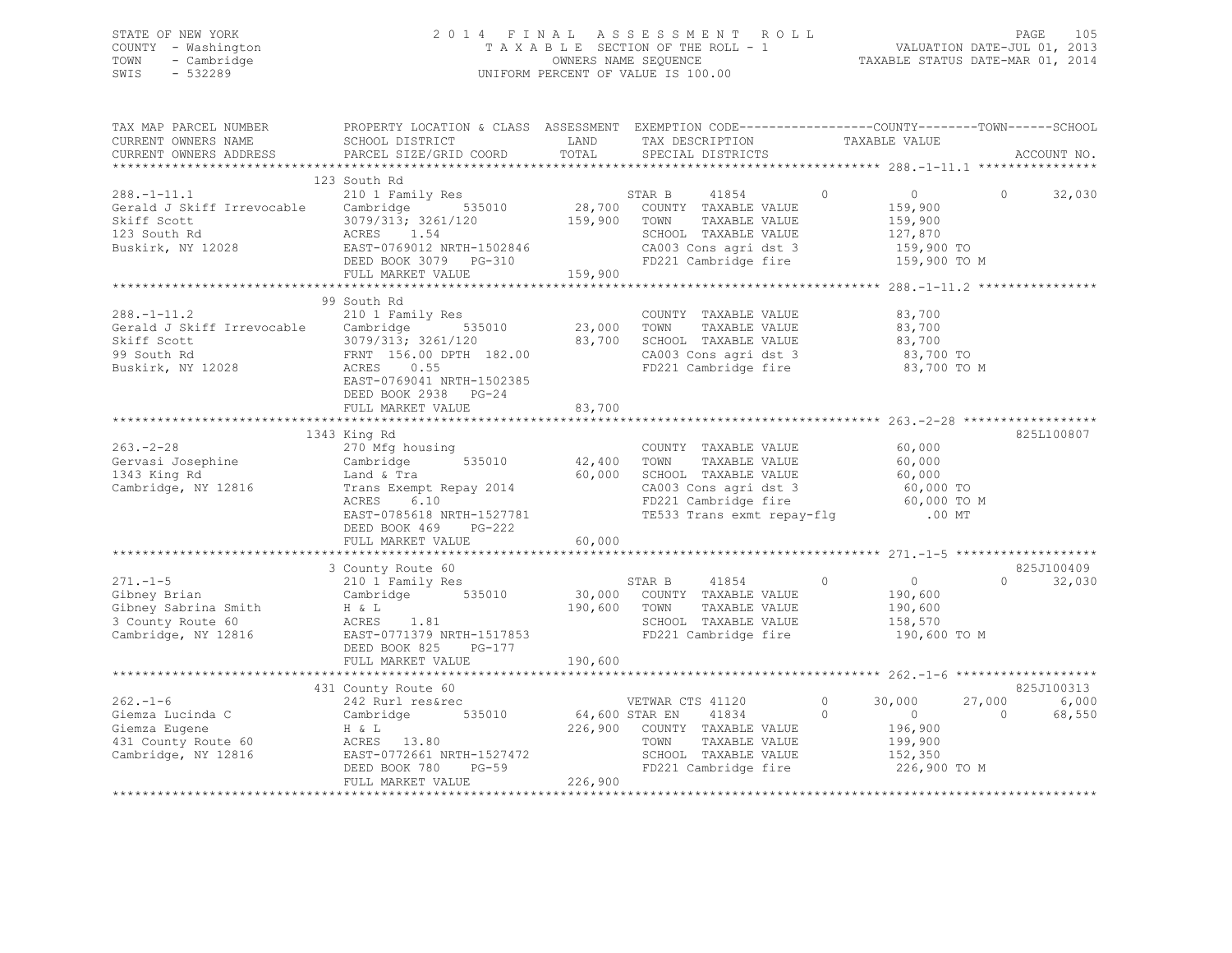## STATE OF NEW YORK 2 0 1 4 F I N A L A S S E S S M E N T R O L L PAGE 106 COUNTY - Washington T A X A B L E SECTION OF THE ROLL - 1 VALUATION DATE-JUL 01, 2013 TOWN - Cambridge OWNERS NAME SEQUENCE TAXABLE STATUS DATE-MAR 01, 2014 SWIS - 532289 UNIFORM PERCENT OF VALUE IS 100.00

| TAX MAP PARCEL NUMBER<br>CURRENT OWNERS NAME<br>CURRENT OWNERS ADDRESS                                                                                                                                                                                                                                                                                                                                                                                             | PROPERTY LOCATION & CLASS ASSESSMENT EXEMPTION CODE---------------COUNTY-------TOWN-----SCHOOL<br>SCHOOL DISTRICT TAX DESCRIPTION<br>PARCEL SIZE/GRID COORD TOTAL                                                                                  |                                                       | TAX DESCRIPTION TAXABLE VALUE SPECIAL DISTRICTS                                                                 |                                                        | ACCOUNT NO.             |
|--------------------------------------------------------------------------------------------------------------------------------------------------------------------------------------------------------------------------------------------------------------------------------------------------------------------------------------------------------------------------------------------------------------------------------------------------------------------|----------------------------------------------------------------------------------------------------------------------------------------------------------------------------------------------------------------------------------------------------|-------------------------------------------------------|-----------------------------------------------------------------------------------------------------------------|--------------------------------------------------------|-------------------------|
|                                                                                                                                                                                                                                                                                                                                                                                                                                                                    |                                                                                                                                                                                                                                                    |                                                       |                                                                                                                 |                                                        | 825J100860              |
| $280 - 2 - 17.2$                                                                                                                                                                                                                                                                                                                                                                                                                                                   | 30 County Route 59 $\begin{array}{cc} 85 & PCT & OF\ VALUE\ USEED\ FOR\ EXEMPTION\ PURPOSES \ 242\ Rurl\ res\$rec \end{array}$ 5TAR B $\begin{array}{cc} 41854 & 0 \end{array}$                                                                    |                                                       |                                                                                                                 |                                                        | 32,030                  |
|                                                                                                                                                                                                                                                                                                                                                                                                                                                                    | 242 Rurl res&rec<br>242 Rurl res&rec STAR B 41854 0 0 0 0<br>26.60 535010 78,300 VETWAR CTS 41120 0 28,050 27,000<br>27,000 28,050 27,000 28,050 27,000                                                                                            |                                                       |                                                                                                                 |                                                        | 28,050 27,000 6,000     |
|                                                                                                                                                                                                                                                                                                                                                                                                                                                                    |                                                                                                                                                                                                                                                    |                                                       |                                                                                                                 |                                                        |                         |
|                                                                                                                                                                                                                                                                                                                                                                                                                                                                    |                                                                                                                                                                                                                                                    |                                                       |                                                                                                                 |                                                        |                         |
|                                                                                                                                                                                                                                                                                                                                                                                                                                                                    |                                                                                                                                                                                                                                                    |                                                       |                                                                                                                 |                                                        |                         |
|                                                                                                                                                                                                                                                                                                                                                                                                                                                                    |                                                                                                                                                                                                                                                    |                                                       |                                                                                                                 |                                                        |                         |
| 280.-2-17.2<br>Giglio Dominick Cambridge 535010 78,300 VETWAR CTS 41120<br>Giglio MaryAnn ACRES 26.60 220,000 COUNTY TAXABLE VALUE 191,950<br>30 County Route 59 EAST-0777632 NRTH-1505659 TOWN TAXABLE VALUE 193,000<br>Buskirk, NY 1                                                                                                                                                                                                                             |                                                                                                                                                                                                                                                    |                                                       |                                                                                                                 |                                                        |                         |
|                                                                                                                                                                                                                                                                                                                                                                                                                                                                    |                                                                                                                                                                                                                                                    |                                                       |                                                                                                                 |                                                        |                         |
|                                                                                                                                                                                                                                                                                                                                                                                                                                                                    | 57 Stage Rd                                                                                                                                                                                                                                        |                                                       |                                                                                                                 |                                                        | 825J100199              |
| 280.-2-14<br>Giglio Nancy A<br>Giglio Robert L<br>168,000<br>He L<br>168,000<br>He L<br>168,000<br>He L<br>20.40<br>He L<br>20.40<br>He L<br>20.40<br>He L<br>20.40<br>He D<br>EAST-0778558 NRTH-1506413                                                                                                                                                                                                                                                           |                                                                                                                                                                                                                                                    |                                                       | COUNTY TAXABLE VALUE<br>77,500 TOWN TAXABLE VALUE<br>COUNTY TAXABLE VALUE 168,000<br>TOWN TAXABLE VALUE 168,000 |                                                        |                         |
|                                                                                                                                                                                                                                                                                                                                                                                                                                                                    |                                                                                                                                                                                                                                                    |                                                       |                                                                                                                 |                                                        |                         |
|                                                                                                                                                                                                                                                                                                                                                                                                                                                                    |                                                                                                                                                                                                                                                    |                                                       | 168,000 SCHOOL TAXABLE VALUE 168,000<br>CA003 Cons agri dst 3 168,000 TO                                        |                                                        |                         |
|                                                                                                                                                                                                                                                                                                                                                                                                                                                                    |                                                                                                                                                                                                                                                    |                                                       | CA003 Cons agri dst 3 168,000 TO<br>FD221 Cambridge fire 168,000 TO M                                           |                                                        |                         |
|                                                                                                                                                                                                                                                                                                                                                                                                                                                                    | DEED BOOK 2004 PG-306                                                                                                                                                                                                                              |                                                       |                                                                                                                 |                                                        |                         |
|                                                                                                                                                                                                                                                                                                                                                                                                                                                                    | FULL MARKET VALUE                                                                                                                                                                                                                                  | 168,000                                               |                                                                                                                 |                                                        |                         |
|                                                                                                                                                                                                                                                                                                                                                                                                                                                                    |                                                                                                                                                                                                                                                    |                                                       |                                                                                                                 |                                                        |                         |
|                                                                                                                                                                                                                                                                                                                                                                                                                                                                    |                                                                                                                                                                                                                                                    |                                                       |                                                                                                                 |                                                        | 825J100333              |
|                                                                                                                                                                                                                                                                                                                                                                                                                                                                    |                                                                                                                                                                                                                                                    |                                                       |                                                                                                                 | 263,500                                                |                         |
|                                                                                                                                                                                                                                                                                                                                                                                                                                                                    |                                                                                                                                                                                                                                                    |                                                       | TAXABLE VALUE                                                                                                   | 263,500                                                |                         |
|                                                                                                                                                                                                                                                                                                                                                                                                                                                                    |                                                                                                                                                                                                                                                    |                                                       |                                                                                                                 | 263,500                                                |                         |
|                                                                                                                                                                                                                                                                                                                                                                                                                                                                    |                                                                                                                                                                                                                                                    |                                                       | CA003 Cons agri dst 3 263,500 TO                                                                                |                                                        |                         |
|                                                                                                                                                                                                                                                                                                                                                                                                                                                                    |                                                                                                                                                                                                                                                    |                                                       | FD221 Cambridge fire                                                                                            | 263,500 TO M                                           |                         |
| $\begin{tabular}{lllllllllllll} \multicolumn{3}{c }{288.-1-4} & \multicolumn{3}{c }{312\text{ Vac }w/imprv} & \multicolumn{3}{c }{\text{COUNTY}} & \text{TAXABLE VALUE} \\ \multicolumn{3}{c }{\text{Giles }{Kerry\_Etal}} & \text{Cambridge} & \text{535010} & \text{210,500} & \text{TOWN} & \text{TAXABLE VALUE} \\ \multicolumn{3}{c }{\text{Giles }{Johnathan\_Etal}} & \text{House & Lot} & \text{263,500} & \text{SCHOL} & \text{TAXABLE VALUE} \\ \multic$ |                                                                                                                                                                                                                                                    |                                                       |                                                                                                                 |                                                        |                         |
|                                                                                                                                                                                                                                                                                                                                                                                                                                                                    |                                                                                                                                                                                                                                                    |                                                       |                                                                                                                 |                                                        |                         |
|                                                                                                                                                                                                                                                                                                                                                                                                                                                                    |                                                                                                                                                                                                                                                    |                                                       |                                                                                                                 |                                                        |                         |
|                                                                                                                                                                                                                                                                                                                                                                                                                                                                    | 485 State Route 372<br>210 1 Family Res                                                                                                                                                                                                            |                                                       |                                                                                                                 |                                                        | 825J100381<br>$\Omega$  |
| $246. -1 - 15$<br>odd S                                                                                                                                                                                                                                                                                                                                                                                                                                            | Cambridge 535010                                                                                                                                                                                                                                   |                                                       | STAR B 41854 (30,800 COUNTY TAXABLE VALUE                                                                       | $\begin{array}{c} 0 \\ 115,000 \end{array}$<br>$\circ$ | 32,030                  |
| Gilliland Todd S<br>485 State Route 372                                                                                                                                                                                                                                                                                                                                                                                                                            |                                                                                                                                                                                                                                                    |                                                       |                                                                                                                 |                                                        |                         |
| Greenwich, NY 12834                                                                                                                                                                                                                                                                                                                                                                                                                                                |                                                                                                                                                                                                                                                    |                                                       |                                                                                                                 |                                                        |                         |
|                                                                                                                                                                                                                                                                                                                                                                                                                                                                    |                                                                                                                                                                                                                                                    |                                                       |                                                                                                                 |                                                        |                         |
|                                                                                                                                                                                                                                                                                                                                                                                                                                                                    |                                                                                                                                                                                                                                                    |                                                       |                                                                                                                 |                                                        |                         |
|                                                                                                                                                                                                                                                                                                                                                                                                                                                                    |                                                                                                                                                                                                                                                    |                                                       |                                                                                                                 |                                                        |                         |
|                                                                                                                                                                                                                                                                                                                                                                                                                                                                    |                                                                                                                                                                                                                                                    |                                                       |                                                                                                                 |                                                        |                         |
|                                                                                                                                                                                                                                                                                                                                                                                                                                                                    | 115,000<br>ACRES 2.00<br>EAST-0780332 NRTH-1539241<br>DEED BOOK 3243 PG-321<br>TES33 Trans exmt repay-flg<br>FD221 Cambridge fire<br>TES33 Trans exmt repay-flg<br>FULL MARKET VALUE<br>TES33 Trans exmt repay-flg<br>FULL MARKET VALUE<br>TES33 T |                                                       |                                                                                                                 |                                                        |                         |
|                                                                                                                                                                                                                                                                                                                                                                                                                                                                    | Petteys Rd                                                                                                                                                                                                                                         |                                                       |                                                                                                                 |                                                        |                         |
|                                                                                                                                                                                                                                                                                                                                                                                                                                                                    | 314 Rural vac<10<br>Greenwich 533401 33,800 COUNTY TAXABLE VALUE                                                                                                                                                                                   |                                                       |                                                                                                                 | $\circ$                                                | 31,578<br>31,578 31,578 |
|                                                                                                                                                                                                                                                                                                                                                                                                                                                                    |                                                                                                                                                                                                                                                    |                                                       |                                                                                                                 | 2,222                                                  |                         |
|                                                                                                                                                                                                                                                                                                                                                                                                                                                                    | 6.44                                                                                                                                                                                                                                               |                                                       | TAXABLE VALUE                                                                                                   | 2,222                                                  |                         |
| 246.-1-34.1<br>Gillis Brian A Greenwich<br>139 Petteys Rd ACRES 6<br>Greenwich, NY 12834-5415 EAST-07686                                                                                                                                                                                                                                                                                                                                                           | EAST-0768623 NRTH-1539058                                                                                                                                                                                                                          |                                                       | SCHOOL TAXABLE VALUE 2,222<br>CA003 Cons agri dst 3 2,222 TO                                                    |                                                        |                         |
|                                                                                                                                                                                                                                                                                                                                                                                                                                                                    | DEED BOOK 733<br>$PG-304$                                                                                                                                                                                                                          | 33,800 TOWN<br>1539058 SCHOOL<br>G-304 33,800 CA003 C |                                                                                                                 |                                                        |                         |
| MAY BE SUBJECT TO PAYMENT                                                                                                                                                                                                                                                                                                                                                                                                                                          | FULL MARKET VALUE                                                                                                                                                                                                                                  |                                                       | 31,578 EX                                                                                                       |                                                        |                         |
| UNDER AGDIST LAW TIL 2018                                                                                                                                                                                                                                                                                                                                                                                                                                          |                                                                                                                                                                                                                                                    |                                                       | FD221 Cambridge fire 33,800 TO M                                                                                |                                                        |                         |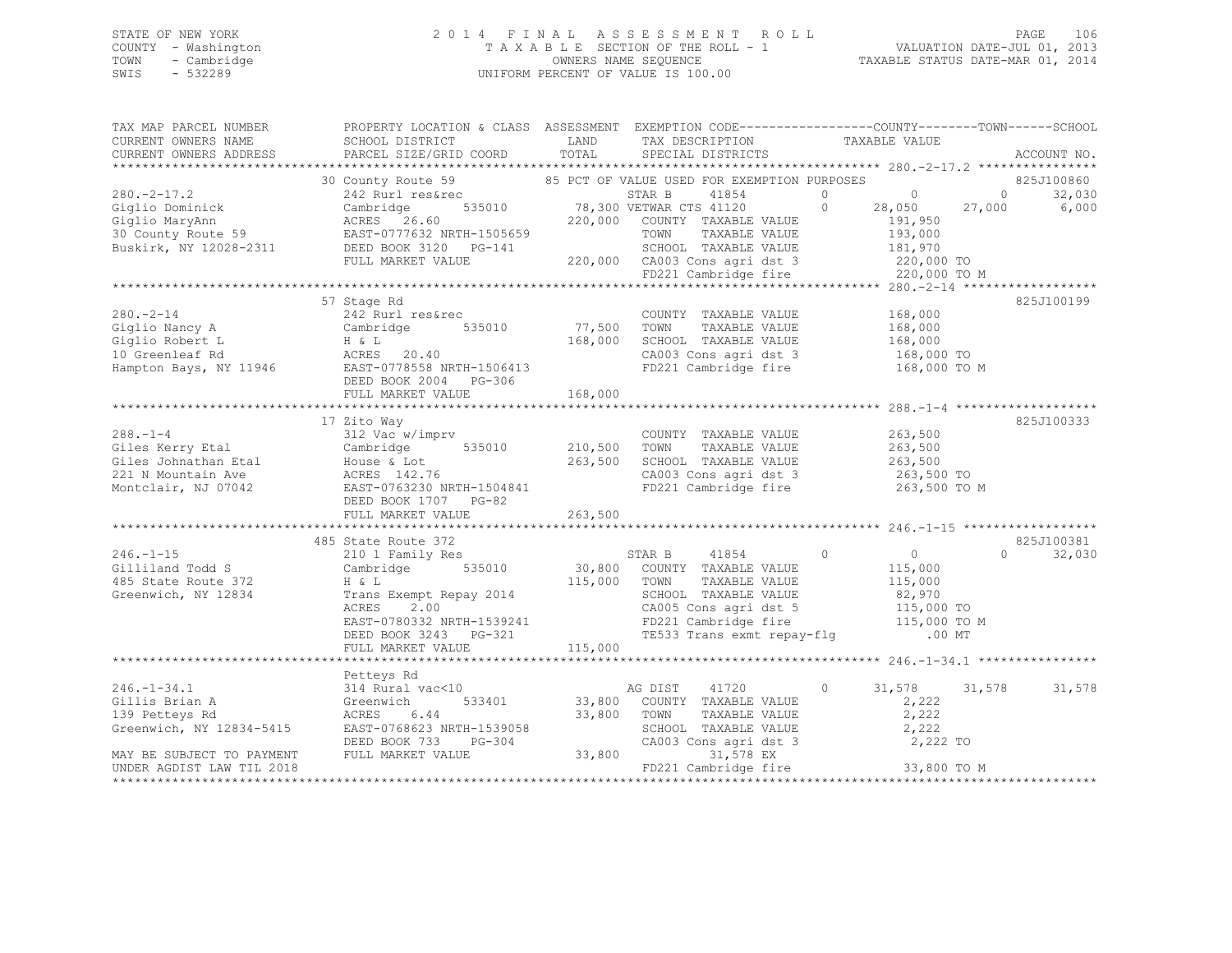## STATE OF NEW YORK 2 0 1 4 F I N A L A S S E S S M E N T R O L L PAGE 107 COUNTY - Washington T A X A B L E SECTION OF THE ROLL - 1 VALUATION DATE-JUL 01, 2013 TOWN - Cambridge OWNERS NAME SEQUENCE TAXABLE STATUS DATE-MAR 01, 2014 SWIS - 532289 UNIFORM PERCENT OF VALUE IS 100.00

| TAX MAP PARCEL NUMBER<br>CURRENT OWNERS NAME<br>CURRENT OWNERS ADDRESS                         | PROPERTY LOCATION & CLASS ASSESSMENT EXEMPTION CODE---------------COUNTY-------TOWN-----SCHOOL<br>SCHOOL DISTRICT<br>PARCEL SIZE/GRID COORD | LAND<br>TOTAL           | TAX DESCRIPTION TAXABLE VALUE<br>SPECIAL DISTRICTS TAXABLE VALUE                                               |                                                                       | ACCOUNT NO.                              |
|------------------------------------------------------------------------------------------------|---------------------------------------------------------------------------------------------------------------------------------------------|-------------------------|----------------------------------------------------------------------------------------------------------------|-----------------------------------------------------------------------|------------------------------------------|
| $246. - 1 - 34.2$<br>Gillis Brian A<br>139 Petteys Rd<br>Greenwich, NY 12834-5415              | Petteys Rd<br>314 Rural vac<10<br>533401<br>Greenwich<br>4.68<br>ACRES<br>EAST-0769096 NRTH-1539228                                         |                         | 28,400 COUNTY TAXABLE VALUE<br>28,400 TOWN<br>TAXABLE VALUE<br>SCHOOL TAXABLE VALUE                            | 1,550<br>1,550<br>1,550                                               |                                          |
| MAY BE SUBJECT TO PAYMENT<br>UNDER AGDIST LAW TIL 2018                                         | DEED BOOK 733 PG-240<br>FULL MARKET VALUE                                                                                                   |                         | CA003 Cons agri dst 3<br>28,400<br>26,850 EX<br>FD221 Cambridge fire                                           | 1,550 TO<br>28,400 TO M                                               |                                          |
|                                                                                                |                                                                                                                                             |                         |                                                                                                                |                                                                       |                                          |
|                                                                                                | 139 Petteys Rd                                                                                                                              |                         |                                                                                                                |                                                                       | 825J100334                               |
| $246. - 1 - 40$<br>Gillis Brian A<br>139 Petteys Rd<br>Greenwich, NY 12834-5415                | 210 1 Family Res<br>533401<br>Greenwich<br>ACRES 3.14<br>EAST-0768258 NRTH-1538900                                                          |                         | AG DIST 41720<br>34,700 STAR B 41854<br>200,600 COUNTY TAXABLE VALUE<br>TOWN<br>TAXABLE VALUE                  | $\circ$<br>27,046<br>$\Omega$<br>$\overline{0}$<br>173,554<br>173,554 | 27,046<br>27,046<br>$\bigcirc$<br>32,030 |
| MAY BE SUBJECT TO PAYMENT<br>UNDER AGDIST LAW TIL 2018                                         | DEED BOOK 712 PG-54<br>FULL MARKET VALUE                                                                                                    |                         | SCHOOL TAXABLE VALUE<br>200,600 CA003 Cons agri dst 3<br>27,046 EX                                             | 141,524<br>173,554 TO                                                 |                                          |
|                                                                                                |                                                                                                                                             |                         | FD221 Cambridge fire                                                                                           | 200,600 TO M                                                          |                                          |
|                                                                                                | 938 County Route 74                                                                                                                         |                         |                                                                                                                |                                                                       | 825J100711                               |
| $270 - 1 - 2$                                                                                  | 210 1 Family Res                                                                                                                            |                         | COUNTY TAXABLE VALUE 161,100                                                                                   |                                                                       |                                          |
| Giordano Catherine E                                                                           | Cambridge 535010                                                                                                                            |                         | 40,000 TOWN TAXABLE VALUE                                                                                      | 161,100                                                               |                                          |
| 938 County Route 74                                                                            | H & Lot                                                                                                                                     |                         | 161,100 SCHOOL TAXABLE VALUE                                                                                   | 161, 100                                                              |                                          |
| Greenwich, NY 12834                                                                            | ACRES 4.40                                                                                                                                  |                         |                                                                                                                |                                                                       |                                          |
|                                                                                                | EAST-0764524 NRTH-1521332<br>DEED BOOK 908<br>PG-228                                                                                        |                         | CA003 Cons agri dst 3 161,100 TO<br>FD221 Cambridge fire 161,100 TO M                                          |                                                                       |                                          |
|                                                                                                | FULL MARKET VALUE                                                                                                                           | 161,100                 |                                                                                                                |                                                                       |                                          |
|                                                                                                |                                                                                                                                             |                         |                                                                                                                |                                                                       |                                          |
|                                                                                                | County Route $74/E$ Off                                                                                                                     |                         |                                                                                                                |                                                                       | 825J102018                               |
| $261 - 2 - 31$<br>Goodling Cynthia<br>2128 County Route 74<br>Greenwich, NY 12834              | 323 Vacant rural<br>533401<br>Greenwich<br>Land<br>$261. - 1 - 31$<br>ACRES<br>0.75<br>EAST-0763902 NRTH-1525253                            | 500                     | COUNTY TAXABLE VALUE<br>TAXABLE VALUE<br>TOWN<br>500 SCHOOL TAXABLE VALUE<br>FD221 Cambridge fire              | 500<br>500<br>500<br>500 TO M                                         |                                          |
|                                                                                                | DEED BOOK 782 PG-305<br>FULL MARKET VALUE                                                                                                   | 500                     |                                                                                                                |                                                                       |                                          |
|                                                                                                |                                                                                                                                             |                         |                                                                                                                |                                                                       |                                          |
|                                                                                                | 261 Irish Ln                                                                                                                                |                         |                                                                                                                |                                                                       | 825J100307                               |
| $255. - 1 - 21$<br>Gordon Russell W<br>Gordon Cynthia<br>261 Irish Ln<br>Cambridge, $NY$ 12816 | 242 Rurl res&rec<br>Cambridge 535010<br>Res<br>ACRES 16.48<br>EAST-0780434 NRTH-1533532<br>DEED BOOK 2387 PG-126<br>FULL MARKET VALUE       | 219,000 TOWN<br>219,000 | STAR B 41854 0<br>73,000 COUNTY TAXABLE VALUE<br>TAXABLE VALUE<br>SCHOOL TAXABLE VALUE<br>FD221 Cambridge fire | $\overline{0}$<br>219,000<br>219,000<br>186,970<br>219,000 TO M       | 32,030<br>$\Omega$                       |
|                                                                                                |                                                                                                                                             |                         |                                                                                                                |                                                                       |                                          |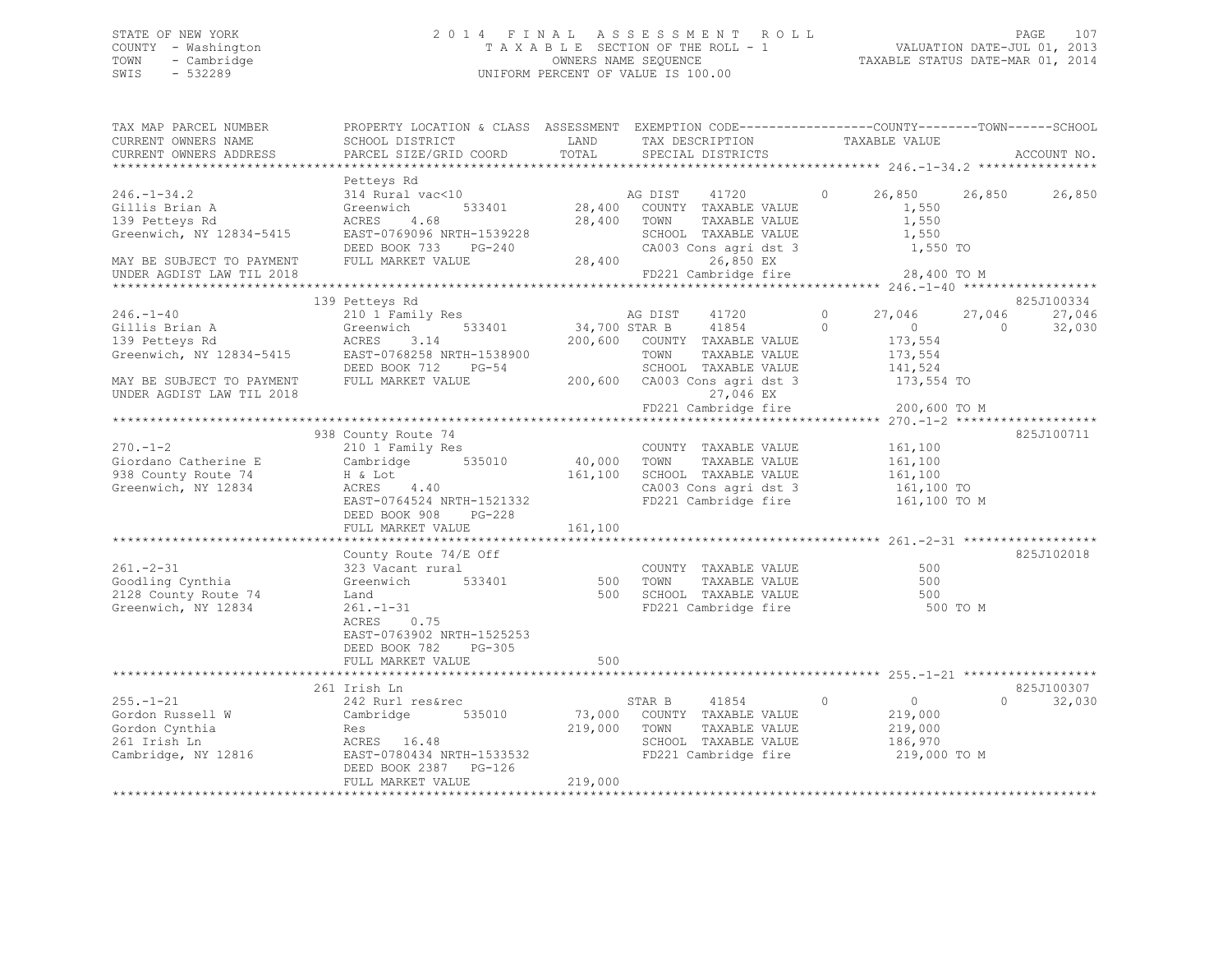## STATE OF NEW YORK 2 0 1 4 F I N A L A S S E S S M E N T R O L L PAGE 108 COUNTY - Washington T A X A B L E SECTION OF THE ROLL - 1 VALUATION DATE-JUL 01, 2013 TOWN - Cambridge OWNERS NAME SEQUENCE TAXABLE STATUS DATE-MAR 01, 2014 SWIS - 532289 UNIFORM PERCENT OF VALUE IS 100.00

| TAX MAP PARCEL NUMBER<br>CURRENT OWNERS NAME<br>CURRENT OWNERS ADDRESS                                                   | SCHOOL DISTRICT<br>PARCEL SIZE/GRID COORD                                                                                                                                                                                             | LAND<br>TOTAL                                     | TAX DESCRIPTION<br>SPECIAL DISTRICTS                                                                                                                              | PROPERTY LOCATION & CLASS ASSESSMENT EXEMPTION CODE----------------COUNTY-------TOWN------SCHOOL<br>TAXABLE VALUE<br>ACCOUNT NO.                                                     |
|--------------------------------------------------------------------------------------------------------------------------|---------------------------------------------------------------------------------------------------------------------------------------------------------------------------------------------------------------------------------------|---------------------------------------------------|-------------------------------------------------------------------------------------------------------------------------------------------------------------------|--------------------------------------------------------------------------------------------------------------------------------------------------------------------------------------|
| $255. - 1 - 20.3$<br>Grande Willard II<br>25 Monterey Dr<br>Trophy Club, TX 76262                                        | State Route 372 W/Off<br>323 Vacant rural<br>Cambridge<br>535010<br>Lot $3-B$<br>ACRES 15.53<br>EAST-0783722 NRTH-1533786<br>DEED BOOK 659<br>$PG-96$<br>FULL MARKET VALUE                                                            | 30,800<br>30,800<br>30,800                        | COUNTY TAXABLE VALUE<br>TOWN<br>TAXABLE VALUE<br>SCHOOL TAXABLE VALUE<br>CA005 Cons agri dst 5<br>FD221 Cambridge fire                                            | 825J102033<br>30,800<br>30,800<br>30,800<br>30,800 TO<br>30,800 TO M                                                                                                                 |
|                                                                                                                          |                                                                                                                                                                                                                                       |                                                   |                                                                                                                                                                   |                                                                                                                                                                                      |
| $255. - 1 - 20.6$<br>Grande Willard J<br>Grande Linda M<br>25 Monterey Dr<br>Trophy Club, TX 76262                       | State Route 372<br>322 Rural vac>10<br>Cambridge<br>535010<br>Lot 4-A<br>ACRES 10.00<br>EAST-0785080 NRTH-1533532<br>DEED BOOK 2778 PG-167                                                                                            | 50,000<br>50,000                                  | COUNTY TAXABLE VALUE<br>TOWN<br>TAXABLE VALUE<br>SCHOOL TAXABLE VALUE<br>CA005 Cons agri dst 5<br>FD221 Cambridge fire                                            | 50,000<br>50,000<br>50,000<br>50,000 TO<br>50,000 TO M                                                                                                                               |
|                                                                                                                          | FULL MARKET VALUE                                                                                                                                                                                                                     | 50,000                                            |                                                                                                                                                                   |                                                                                                                                                                                      |
| $255. - 1 - 20.4$<br>Grande Willard J II<br>25 Monterey Dr<br>Trophy Club, TX 76262<br>$288. - 1 - 12.3$<br>Gray James J | State Route 372 W/Off<br>323 Vacant rural<br>535010<br>Cambridge<br>$Lot 4-B$<br>ACRES 15.80<br>EAST-0783937 NRTH-1533300<br>DEED BOOK 659<br>$PG-96$<br>FULL MARKET VALUE<br>22 Morris Rd<br>242 Rurl res&rec<br>Cambridge<br>535010 | 31,200<br>31,200<br>31,200<br>*********<br>23,500 | COUNTY TAXABLE VALUE<br>TOWN<br>TAXABLE VALUE<br>SCHOOL TAXABLE VALUE<br>CA005 Cons agri dst 5<br>FD221 Cambridge fire<br>STAR B<br>41854<br>COUNTY TAXABLE VALUE | 825J102034<br>31,200<br>31,200<br>31,200<br>31,200 TO<br>31,200 TO M<br>$*************288. -1-12.3*******************$<br>$\overline{0}$<br>32,030<br>$\circ$<br>$\Omega$<br>174,400 |
| Gray Viola M<br>22 Morris Rd<br>Buskirk, NY 12028                                                                        | House & Land<br>Sub Lot 3<br>ACRES 1.07<br>EAST-0769525 NRTH-1501374<br>DEED BOOK 739<br>PG-284<br>FULL MARKET VALUE<br>*********************                                                                                         | 174,400<br>174,400                                | TAXABLE VALUE<br>TOWN<br>SCHOOL TAXABLE VALUE<br>CA003 Cons agri dst 3<br>FD221 Cambridge fire                                                                    | 174,400<br>142,370<br>174,400 TO<br>174,400 TO M                                                                                                                                     |
|                                                                                                                          | 192 Wright Rd                                                                                                                                                                                                                         |                                                   |                                                                                                                                                                   | 825J100349                                                                                                                                                                           |
| $271. - 3 - 6$<br>Gray Robert W Jr<br>Gray Margaret E<br>20 Flintlock Way<br>Argyle, NY 12809                            | 312 Vac w/imprv<br>Cambridge<br>535010<br>H & L<br>658/53<br>20.00<br>ACRES<br>EAST-0777912 NRTH-1517917<br>DEED BOOK 786<br>$PG-170$                                                                                                 | 68,000<br>69,100                                  | COUNTY TAXABLE VALUE<br>TOWN<br>TAXABLE VALUE<br>SCHOOL TAXABLE VALUE<br>CA003 Cons agri dst 3<br>FD221 Cambridge fire                                            | 69,100<br>69,100<br>69,100<br>69,100 TO<br>69,100 TO M                                                                                                                               |
|                                                                                                                          | FULL MARKET VALUE                                                                                                                                                                                                                     | 69,100                                            |                                                                                                                                                                   |                                                                                                                                                                                      |
|                                                                                                                          |                                                                                                                                                                                                                                       |                                                   |                                                                                                                                                                   |                                                                                                                                                                                      |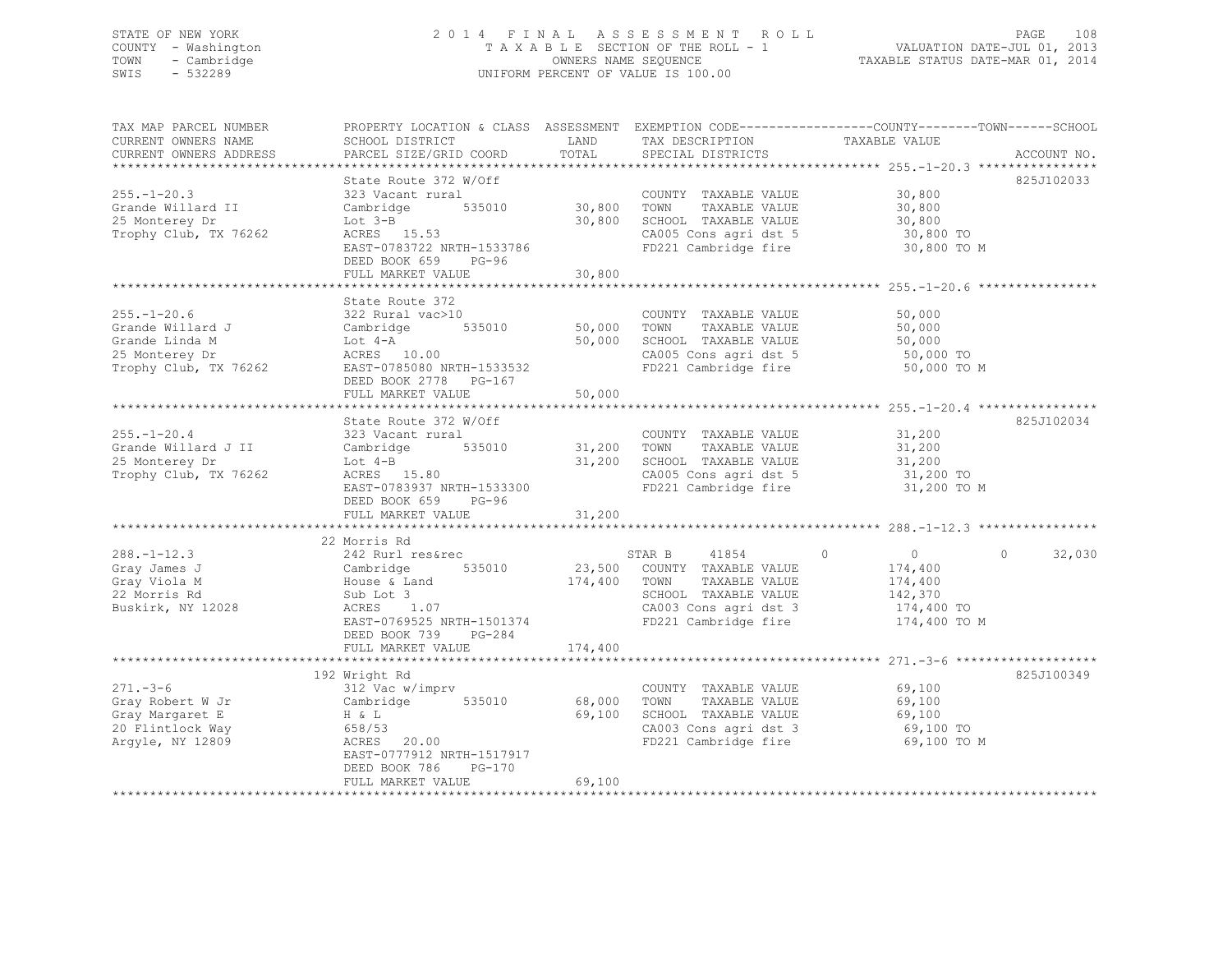| STATE OF NEW YORK<br>- Washington<br>COUNTY<br>- Cambridge<br>TOWN<br>SWIS<br>$-532289$ | 2014 FINAL                                                             | TAXABLE SECTION OF THE ROLL - 1<br>OWNERS NAME SEQUENCE<br>UNIFORM PERCENT OF VALUE IS 100.00 | A S S E S S M E N T R O L L                                                     |                     | TAXABLE STATUS DATE-MAR 01, 2014 |                  | 109<br>PAGE<br>VALUATION DATE-JUL 01, 2013 |
|-----------------------------------------------------------------------------------------|------------------------------------------------------------------------|-----------------------------------------------------------------------------------------------|---------------------------------------------------------------------------------|---------------------|----------------------------------|------------------|--------------------------------------------|
| TAX MAP PARCEL NUMBER<br>CURRENT OWNERS NAME<br>CURRENT OWNERS ADDRESS                  | PROPERTY LOCATION & CLASS<br>SCHOOL DISTRICT<br>PARCEL SIZE/GRID COORD | ASSESSMENT<br>LAND<br>TOTAL SPECIAL DISTRICTS                                                 | EXEMPTION CODE-----------------COUNTY-------TOWN------SCHOOL<br>TAX DESCRIPTION |                     | TAXABLE VALUE                    |                  | ACCOUNT NO.                                |
|                                                                                         |                                                                        |                                                                                               |                                                                                 |                     |                                  |                  |                                            |
|                                                                                         | 18 Frog Way                                                            |                                                                                               |                                                                                 |                     |                                  |                  | 825J100877                                 |
| $262. - 1 - 16.2$<br>Green Edmund                                                       | 210 1 Family Res<br>Cambridge<br>535010                                | 37,500 STAR B                                                                                 | VETWAR CTS 41120<br>41854                                                       | $\circ$<br>$\Omega$ | 27,330                           | 27,000<br>$\cap$ | 6,000<br>32,030                            |
| Green Ellen                                                                             | House & Land                                                           | 182,200<br>COUNTY                                                                             | TAXABLE VALUE                                                                   |                     | 154,870                          |                  |                                            |
|                                                                                         |                                                                        |                                                                                               |                                                                                 |                     |                                  |                  |                                            |
| 18 Frog Way                                                                             | 474/745                                                                | TOWN                                                                                          | TAXABLE VALUE                                                                   |                     | 155,200                          |                  |                                            |

Cambridge, NY 12816 ACRES 3.30 SCHOOL TAXABLE VALUE 144,170

|                           | EAST-0773582 NRTH-1520653<br>DEED BOOK 476<br>PG-802<br>FULL MARKET VALUE | 182,200 |                      | FD221 Cambridge fire         |            | 182,200 TO M                        |          |            |
|---------------------------|---------------------------------------------------------------------------|---------|----------------------|------------------------------|------------|-------------------------------------|----------|------------|
|                           |                                                                           |         |                      |                              |            |                                     |          | 825J100536 |
| $255.14 - 3 - 5$          | 96 State Route 372<br>210 1 Family Res                                    |         | STAR B               | 41854                        | $\bigcirc$ | $\Omega$                            | $\Omega$ | 32,030     |
| Green Leslie A            | 535010<br>Cambridge                                                       | 26,200  |                      | COUNTY TAXABLE VALUE         |            | 176,000                             |          |            |
| 96 State Route 372        | H & L                                                                     | 176,000 | TOWN                 | TAXABLE VALUE                |            | 176,000                             |          |            |
| Cambridge, NY 12816       | $255. - 3 - 5$                                                            |         |                      | SCHOOL TAXABLE VALUE         |            | 143,970                             |          |            |
|                           | 67.00 DPTH 285.00<br>FRNT                                                 |         |                      | CA005 Cons agri dst 5        |            | 176,000 TO                          |          |            |
|                           | 0.43<br>ACRES                                                             |         |                      | FD221 Cambridge fire         |            | 176,000 TO M                        |          |            |
|                           | EAST-0786293 NRTH-1532786                                                 |         |                      |                              |            |                                     |          |            |
|                           | DEED BOOK 2821<br>$PG-70$                                                 |         |                      |                              |            |                                     |          |            |
|                           | FULL MARKET VALUE                                                         | 176,000 |                      |                              |            |                                     |          |            |
|                           |                                                                           |         |                      |                              |            |                                     |          |            |
|                           | Turnpike Rd                                                               |         |                      |                              |            |                                     |          | 825J100351 |
| $263 - 2 - 9$             | 312 Vac w/imprv                                                           |         |                      | COUNTY TAXABLE VALUE         |            | 32,300                              |          |            |
| Green Leslie Anne         | 535010<br>Cambridge                                                       | 31,300  | TOWN                 | TAXABLE VALUE                |            | 32,300                              |          |            |
| William Clifton J         | Barns & Lot                                                               | 32,300  |                      | SCHOOL TAXABLE VALUE         |            | 32,300                              |          |            |
| 90 South Union St         | ACRES 31.30                                                               |         |                      | FD221 Cambridge fire         |            | 32,300 TO M                         |          |            |
| Cambridge, NY 12816       | EAST-0788153 NRTH-1526302                                                 |         |                      |                              |            |                                     |          |            |
|                           | DEED BOOK 3358<br>$PG-340$                                                |         |                      |                              |            |                                     |          |            |
|                           | FULL MARKET VALUE                                                         | 32,300  |                      |                              |            |                                     |          |            |
|                           | 24 Welling Ln                                                             |         |                      |                              |            |                                     |          | 825J100689 |
| $279. - 2 - 6$            | 241 Rural res&ag                                                          |         | AG DIST 41720        |                              | $\circ$    | 60,973                              | 60,973   | 60,973     |
| Greenawalt Heather A      | 535010<br>Cambridge                                                       |         | 160,000 STAR B 41854 |                              | $\Omega$   | $\Omega$                            | $\Omega$ | 32,030     |
| Greenawalt Ralph A        | ACRES 86.40                                                               |         |                      | 240,800 COUNTY TAXABLE VALUE |            | 179,827                             |          |            |
| 24 Welling Ln             | EAST-0769263 NRTH-1509558                                                 |         | TOWN                 | TAXABLE VALUE                |            | 179,827                             |          |            |
| Buskirk, NY 12028         | DEED BOOK 1723<br>PG-215                                                  |         |                      | SCHOOL TAXABLE VALUE         |            | 147,797                             |          |            |
|                           | FULL MARKET VALUE                                                         | 240,800 |                      | CA003 Cons agri dst 3        |            | 179,827 TO                          |          |            |
| MAY BE SUBJECT TO PAYMENT |                                                                           |         |                      | 60,973 EX                    |            |                                     |          |            |
| UNDER AGDIST LAW TIL 2018 |                                                                           |         |                      | FD221 Cambridge fire         |            | 240,800 TO M                        |          |            |
|                           |                                                                           |         |                      |                              |            | *********************************** |          |            |
|                           |                                                                           |         |                      |                              |            |                                     |          |            |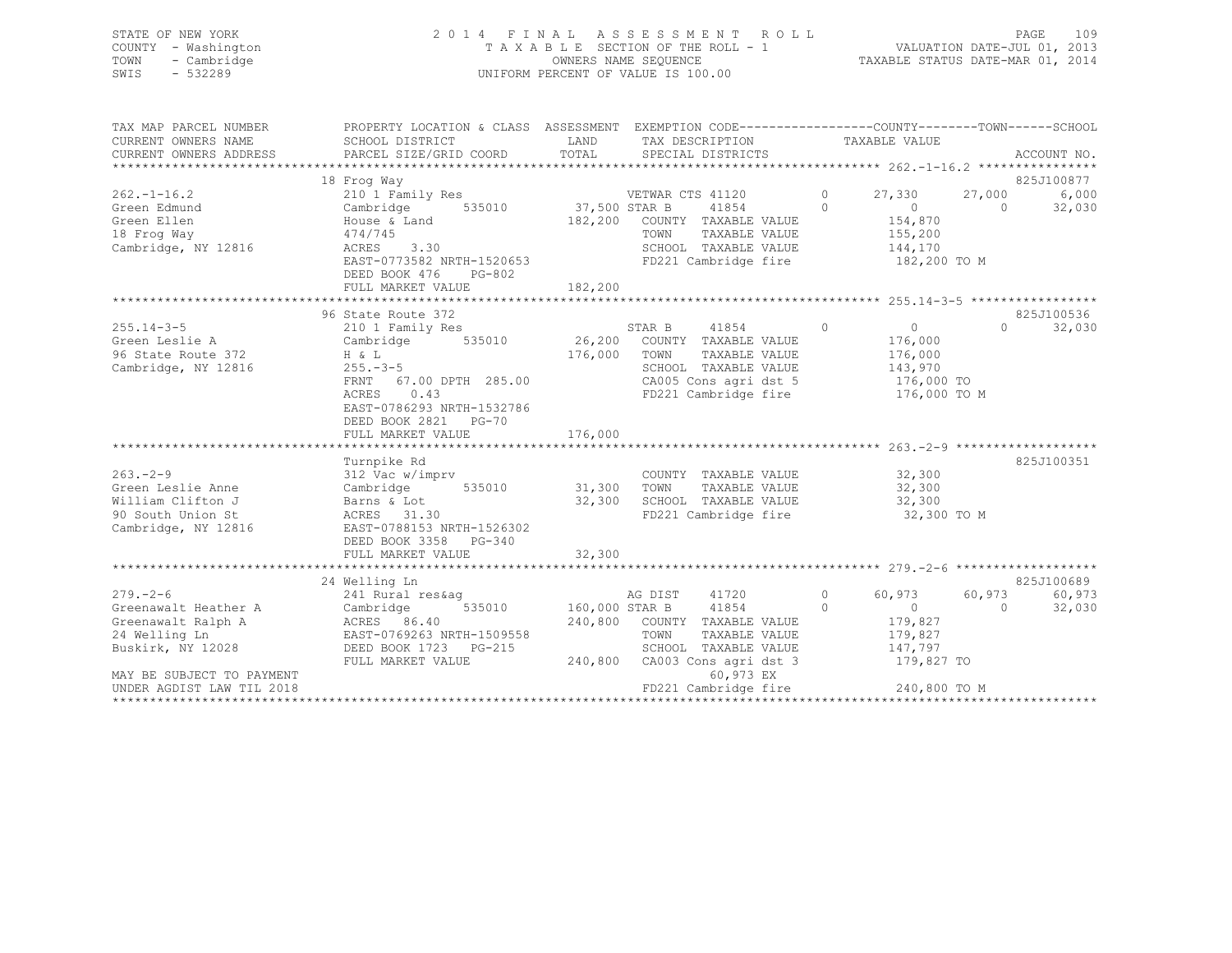## STATE OF NEW YORK PAGE 110<br>COUNTY - Washington 1 2014 FINAL ASSESSMENT ROLL - 1 VALUATION DATE-UL 1 2013<br>2014 - 2014 PAGE 110 COUNTY - Washington T A X A B L E SECTION OF THE ROLL - 1 TOWN - Cambridge OWNERS NAME SEQUENCE TAXABLE STATUS DATE-MAR 01, 2014 UNIFORM PERCENT OF VALUE IS 100.00

| TAX MAP PARCEL NUMBER | PROPERTY LOCATION & CLASS ASSESSMENT EXEMPTION CODE----------------COUNTY-------TOWN------SCHOOL                                                                                                                                     |                                   |                      |            |
|-----------------------|--------------------------------------------------------------------------------------------------------------------------------------------------------------------------------------------------------------------------------------|-----------------------------------|----------------------|------------|
|                       |                                                                                                                                                                                                                                      |                                   |                      |            |
|                       |                                                                                                                                                                                                                                      |                                   |                      |            |
|                       |                                                                                                                                                                                                                                      |                                   |                      |            |
|                       | 712 County Route 74                                                                                                                                                                                                                  |                                   |                      |            |
|                       |                                                                                                                                                                                                                                      |                                   |                      |            |
|                       |                                                                                                                                                                                                                                      |                                   |                      |            |
|                       |                                                                                                                                                                                                                                      |                                   |                      |            |
|                       |                                                                                                                                                                                                                                      |                                   |                      |            |
|                       |                                                                                                                                                                                                                                      |                                   |                      |            |
|                       |                                                                                                                                                                                                                                      |                                   |                      |            |
|                       |                                                                                                                                                                                                                                      |                                   |                      |            |
|                       |                                                                                                                                                                                                                                      |                                   |                      |            |
|                       | 88 Darwin Rd                                                                                                                                                                                                                         |                                   |                      |            |
|                       |                                                                                                                                                                                                                                      |                                   |                      |            |
|                       |                                                                                                                                                                                                                                      |                                   |                      |            |
|                       |                                                                                                                                                                                                                                      |                                   |                      |            |
|                       |                                                                                                                                                                                                                                      |                                   |                      |            |
|                       |                                                                                                                                                                                                                                      |                                   |                      |            |
|                       |                                                                                                                                                                                                                                      |                                   |                      |            |
|                       |                                                                                                                                                                                                                                      |                                   |                      |            |
|                       |                                                                                                                                                                                                                                      | FD221 Cambridge fire 100,000 TO M |                      |            |
|                       |                                                                                                                                                                                                                                      |                                   |                      |            |
|                       | 105 County Route 60                                                                                                                                                                                                                  |                                   |                      | 825J100260 |
|                       |                                                                                                                                                                                                                                      | 41720 0 116,836 116,836 116,836   |                      |            |
|                       |                                                                                                                                                                                                                                      |                                   |                      |            |
|                       |                                                                                                                                                                                                                                      |                                   |                      |            |
|                       |                                                                                                                                                                                                                                      |                                   |                      |            |
|                       |                                                                                                                                                                                                                                      | CA003 Cons agri dst 3 441,764 TO  |                      |            |
|                       |                                                                                                                                                                                                                                      |                                   |                      |            |
|                       |                                                                                                                                                                                                                                      | FD221 Cambridge fire 558,600 TO M |                      |            |
|                       |                                                                                                                                                                                                                                      |                                   |                      |            |
|                       |                                                                                                                                                                                                                                      |                                   |                      |            |
|                       | 90 County Route 60                                                                                                                                                                                                                   |                                   |                      |            |
|                       |                                                                                                                                                                                                                                      | AG DIST 41720 0                   | 62,881 62,881 62,881 |            |
|                       |                                                                                                                                                                                                                                      |                                   |                      |            |
|                       |                                                                                                                                                                                                                                      |                                   |                      |            |
|                       | 271.-1-7.1 17 Horse farm and the Magnus of Cambridge 17.400 COUNTY TAXABLE VALUE 217,019<br>771 West End Ave Apt 7B Horse Farm 279,900 TOWN TAXABLE VALUE 217,019<br>771 West End Ave Apt 7B Horse Farm 279,900 TOWN TAXABLE VALUE   |                                   |                      |            |
|                       |                                                                                                                                                                                                                                      |                                   |                      |            |
|                       |                                                                                                                                                                                                                                      |                                   |                      |            |
|                       |                                                                                                                                                                                                                                      |                                   |                      |            |
|                       | New York, NY 10025-5538 (ACRES 16.22<br>NAY BE SUBJECT TO PAYMENT DEED BOOK 810 PG-223 (279,900 FD221 Cambridge fire 279,900 TO M<br>EXERGENT DEED BOOK 810 PG-223 (279,900 FD221 Cambridge fire 279,900 TO M<br>******************* |                                   |                      |            |
|                       |                                                                                                                                                                                                                                      |                                   |                      |            |
|                       |                                                                                                                                                                                                                                      |                                   |                      |            |
|                       |                                                                                                                                                                                                                                      |                                   |                      |            |
|                       |                                                                                                                                                                                                                                      |                                   |                      |            |
|                       |                                                                                                                                                                                                                                      |                                   |                      |            |
|                       |                                                                                                                                                                                                                                      |                                   |                      |            |
|                       |                                                                                                                                                                                                                                      |                                   |                      |            |
|                       |                                                                                                                                                                                                                                      |                                   |                      |            |
|                       |                                                                                                                                                                                                                                      |                                   |                      |            |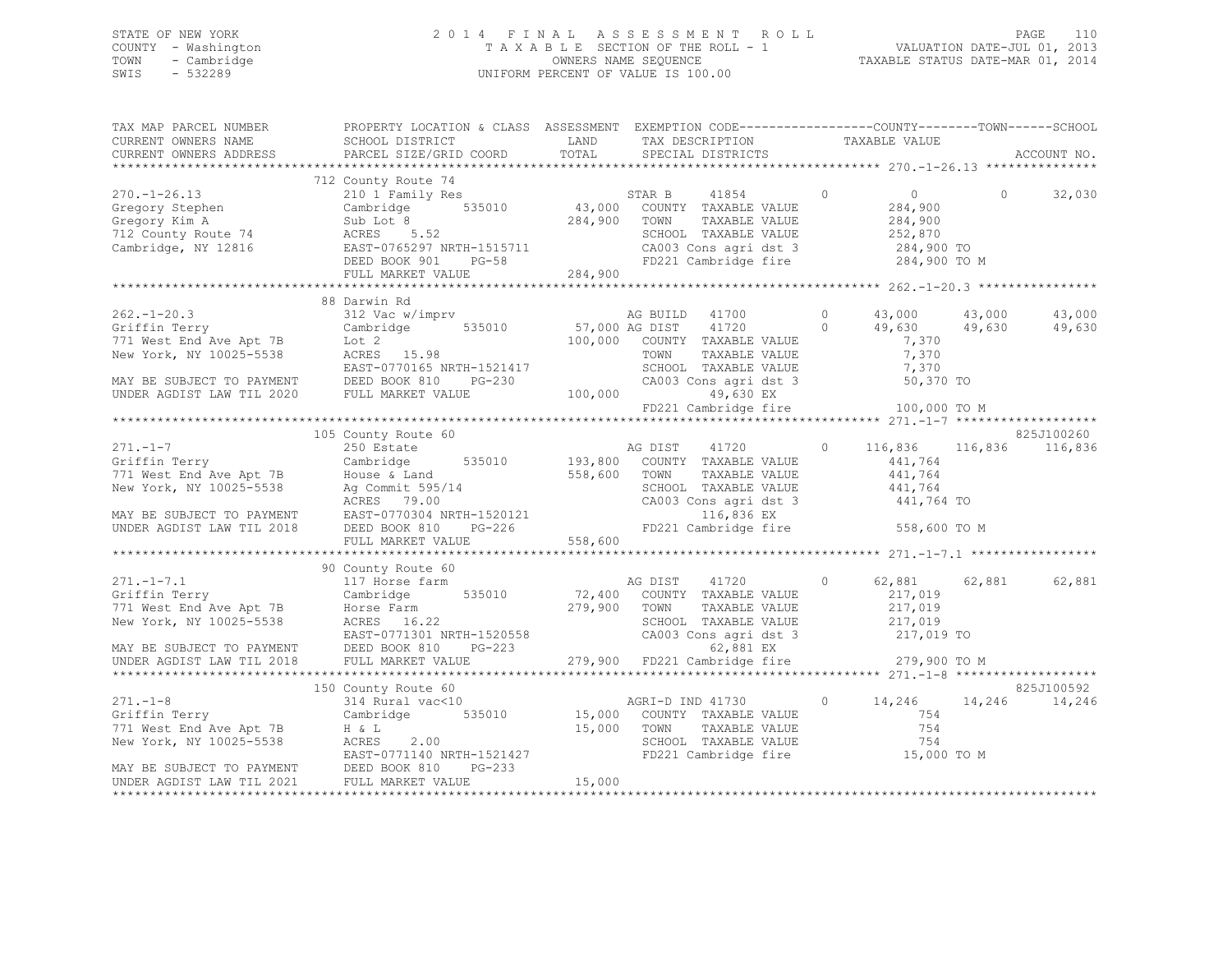### STATE OF NEW YORK 2 0 1 4 F I N A L A S S E S S M E N T R O L L PAGE 111 COUNTY - Washington T A X A B L E SECTION OF THE ROLL - 1 VALUATION DATE-JUL 01, 2013 TOWN - Cambridge OWNERS NAME SEQUENCE TAXABLE STATUS DATE-MAR 01, 2014 SWIS - 532289 UNIFORM PERCENT OF VALUE IS 100.00

| TAX MAP PARCEL NUMBER<br>CURRENT OWNERS NAME<br>CURRENT OWNERS ADDRESS                                                                                                                                                | SCHOOL DISTRICT<br>PARCEL SIZE/GRID COORD                                                                                                                                                                                    | LAND<br>TOTAL                   | TAX DESCRIPTION<br>SPECIAL DISTRICTS                                                                                                                                                                                | PROPERTY LOCATION & CLASS ASSESSMENT EXEMPTION CODE----------------COUNTY-------TOWN-----SCHOOL<br>TAXABLE VALUE                                            | ACCOUNT NO.                              |
|-----------------------------------------------------------------------------------------------------------------------------------------------------------------------------------------------------------------------|------------------------------------------------------------------------------------------------------------------------------------------------------------------------------------------------------------------------------|---------------------------------|---------------------------------------------------------------------------------------------------------------------------------------------------------------------------------------------------------------------|-------------------------------------------------------------------------------------------------------------------------------------------------------------|------------------------------------------|
| $262 - 2 - 7.3$<br>Grimes Peter W<br>Grimes Pauline<br>2609 State Route 22<br>Cambridge, NY 12816                                                                                                                     | Cobble Rd<br>322 Rural vac>10<br>Cambridge 535010<br>ACRES 26.90 BANK 40<br>EAST-0778701 NRTH-1529062<br>DEED BOOK 497 PG-983<br>PULL MANG 1711<br>FULL MARKET VALUE                                                         | COUNTY<br>61,800 TOWN<br>61,800 | COUNTY TAXABLE VALUE<br>TAXABLE VALUE<br>61,800 SCHOOL TAXABLE VALUE<br>FD221 Cambridge fire                                                                                                                        | 61,800<br>61,800<br>61,800<br>61,800 TO M                                                                                                                   | 825J100920                               |
| $262 - 2 - 7.5$<br>202.-2<br>Grimes Peter W<br>Crimes Pauline<br>495 Cobble Rd<br>Cambridge, NY 12816 EAST-0778515 NRTH-1528516                                                                                       | 495 Cobble Rd<br>210 1 Family Res<br>Cambridge 535010<br>Lot 2<br>ACRES 10.00<br>DEED BOOK 497 PG-983<br>FULL MARKET VALUE                                                                                                   | 187,500                         | 41834<br>STAR EN<br>58,500 COUNTY TAXABLE VALUE<br>187,500 TOWN TAXABLE VALUE<br>TAXABLE VALUE<br>SCHOOL TAXABLE VALUE<br>FD221 Cambridge fire                                                                      | $\Omega$<br>$\overline{0}$<br>$\Omega$<br>187,500<br>187,500<br>118,950<br>187,500 TO M                                                                     | 68,550                                   |
| $280. - 1 - 10.3$<br>Grimmke Willy<br>Grimmke Marie<br>11 Academy St<br>Greenwich, NY 12834                                                                                                                           | Dickensen Rd<br>314 Rural vac<10<br>Cambridge 535010<br>Land<br>Lot 1B<br>3.09<br>ACRES<br>EAST-0772009 NRTH-1509580<br>DEED BOOK 664 PG-80<br>FULL MARKET VALUE                                                             | 19,000<br>19,000<br>19,000      | COUNTY TAXABLE VALUE<br>TOWN<br>TAXABLE VALUE<br>SCHOOL TAXABLE VALUE<br>CA003 Cons agri dst 3<br>FD221 Cambridge fire                                                                                              | 19,000<br>19,000<br>19,000<br>$19,000$ TO<br>19,000 TO M                                                                                                    |                                          |
| $279. - 1 - 14$<br>Grinko Theodore JR<br>Grinko Harry<br>568 South Cambridge Rd<br>Johnsonville, NY 12094<br>PRIOR OWNER ON 3/01/2014<br>Grinko Theodore JR<br>MAY BE SUBJECT TO PAYMENT<br>UNDER AGDIST LAW TIL 2018 | 568 South Cambridge Rd<br>$241$ Rural restag ag ag DIST 41720<br>Greenwich 533401 134,300 AGED-ALL 41800<br>Farm/beef<br>Farm/beef<br>ACRES 65.80<br>EAST-0757223 NRTH-1510369<br>DEED BOOK 1734 PG-178<br>FULL MARKET VALUE |                                 | 42 PCT OF VALUE USED FOR EXEMPTION PURPOSES<br>195,300 STAR EN 41834<br>COUNTY TAXABLE VALUE<br>TOWN<br>TAXABLE VALUE<br>SCHOOL TAXABLE VALUE<br>195,300 CA003 Cons agri dst 3<br>68,667 EX<br>FD221 Cambridge fire | $\circ$<br>68,667 68,667<br>41,013 41,013<br>$\Omega$<br>$\Omega$<br>$\overline{0}$<br>$\Omega$<br>85,620<br>85,620<br>17,070<br>126,633 TO<br>195,300 TO M | 825J100352<br>68,667<br>41,013<br>68,550 |
| $272. - 1 - 12$<br>Gross Barry<br>Gross Susan<br>629 King Rd<br>Buskirk, NY 12028                                                                                                                                     | 629 King Rd<br>210 1 Family Res<br>Cambridge 535010<br>H & L<br>3.00<br>ACRES<br>EAST-0781164 NRTH-1518023<br>DEED BOOK 651<br>PG-334<br>FULL MARKET VALUE                                                                   | 30,000<br>159,300<br>159,300    | COUNTY TAXABLE VALUE<br>TAXABLE VALUE<br>TOWN<br>SCHOOL TAXABLE VALUE<br>CA003 Cons agri dst 3<br>FD221 Cambridge fire                                                                                              | 159,300<br>159,300<br>159,300<br>159,300 TO<br>159,300 TO M                                                                                                 | 825J100426                               |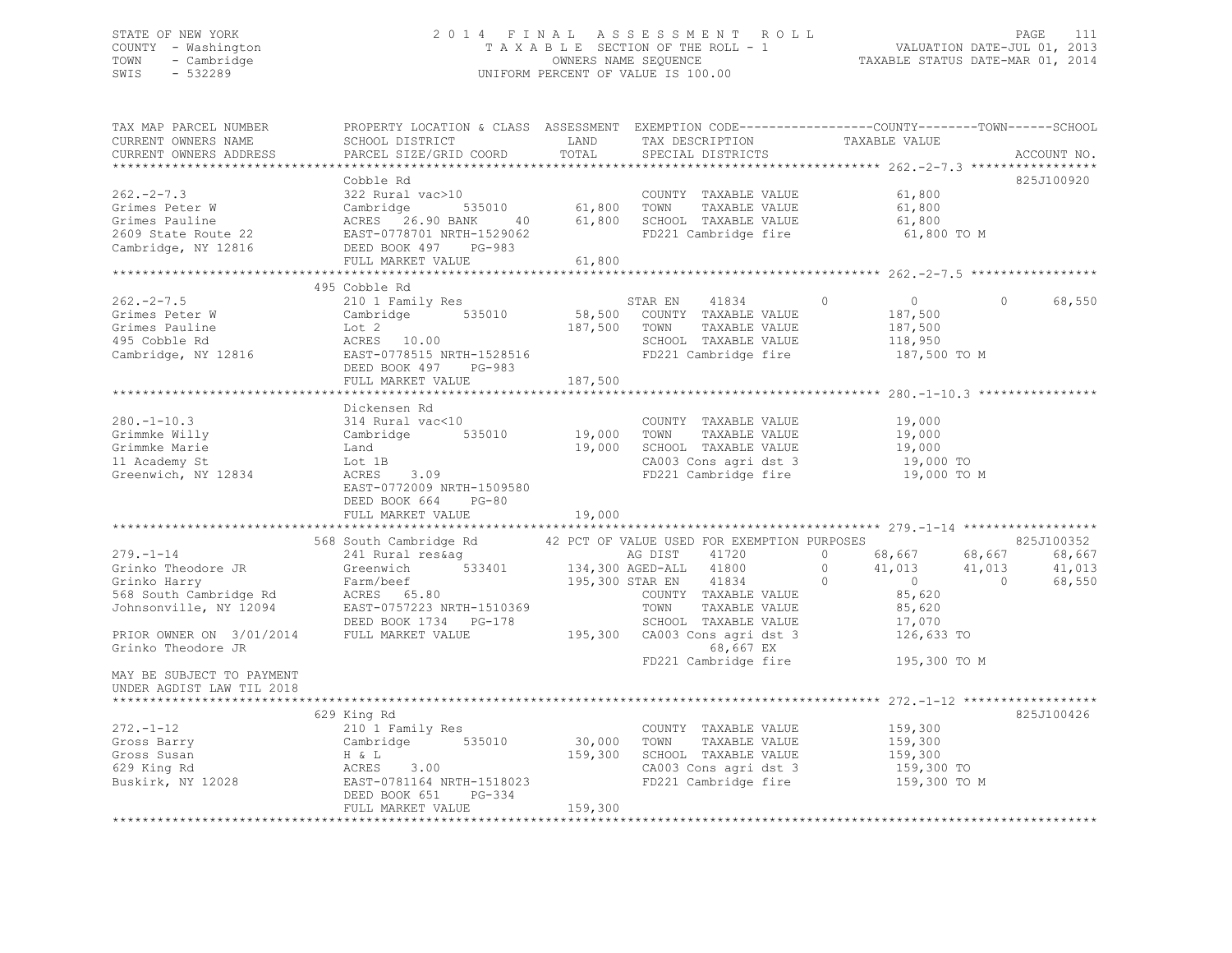### STATE OF NEW YORK 2 0 1 4 F I N A L A S S E S S M E N T R O L L PAGE 112 COUNTY - Washington T A X A B L E SECTION OF THE ROLL - 1 VALUATION DATE-JUL 01, 2013 TOWN - Cambridge OWNERS NAME SEQUENCE TAXABLE STATUS DATE-MAR 01, 2014 SWIS - 532289 UNIFORM PERCENT OF VALUE IS 100.00

| TAX MAP PARCEL NUMBER<br>CURRENT OWNERS NAME<br>CURRENT OWNERS ADDRESS | PROPERTY LOCATION & CLASS ASSESSMENT EXEMPTION CODE---------------COUNTY-------TOWN-----SCHOOL<br>SCHOOL DISTRICT<br>PARCEL SIZE/GRID COORD    | LAND         | TAX DESCRIPTION TAXABLE VALUE<br>LAND TAX DESCRIPTION<br>TOTAL SPECIAL DISTRICTS                   |                                                                         |          | ACCOUNT NO. |
|------------------------------------------------------------------------|------------------------------------------------------------------------------------------------------------------------------------------------|--------------|----------------------------------------------------------------------------------------------------|-------------------------------------------------------------------------|----------|-------------|
|                                                                        | 39 Coila Rd                                                                                                                                    |              |                                                                                                    |                                                                         |          | 825J100355  |
| $255. -2 - 4$                                                          | 283 Res w/Comuse                                                                                                                               |              | $\overline{0}$<br>VETWAR CTS 41120                                                                 | 30,000                                                                  | 27,000   | 6,000       |
|                                                                        | Gruber Paul J Cambridge 535010 42,200 STAR B                                                                                                   |              | 41854 0                                                                                            | $\overline{0}$                                                          | $\Omega$ | 32,030      |
|                                                                        |                                                                                                                                                |              | 316,000 COUNTY TAXABLE VALUE                                                                       |                                                                         |          |             |
|                                                                        |                                                                                                                                                |              | TOWN<br>TAXABLE VALUE                                                                              | 286,000<br>289,000                                                      |          |             |
| Cambridge, NY 12816                                                    | ACRES 6.30                                                                                                                                     |              | SCHOOL TAXABLE VALUE 277,970                                                                       |                                                                         |          |             |
|                                                                        | EAST-0787520 NRTH-1531119                                                                                                                      |              | FD221 Cambridge fire 316,000 TO M                                                                  |                                                                         |          |             |
|                                                                        | DEED BOOK 417 PG-880                                                                                                                           |              |                                                                                                    |                                                                         |          |             |
|                                                                        | FULL MARKET VALUE                                                                                                                              | 316,000      |                                                                                                    |                                                                         |          |             |
|                                                                        |                                                                                                                                                |              |                                                                                                    |                                                                         |          |             |
|                                                                        | State Route 372                                                                                                                                |              |                                                                                                    |                                                                         |          | 825J100356  |
| $255.14 - 3 - 10$                                                      | 311 Res vac land                                                                                                                               |              | COUNTY TAXABLE VALUE                                                                               | 4,100                                                                   |          |             |
|                                                                        | Cambridge 535010 4,100 TOWN TAXABLE VALUE 4,100<br>Lot 4,100 SCHOOL TAXABLE VALUE 4,100                                                        |              |                                                                                                    |                                                                         |          |             |
|                                                                        |                                                                                                                                                |              |                                                                                                    |                                                                         |          |             |
|                                                                        |                                                                                                                                                |              | CA005 Cons agri dst 5 4,100 TO                                                                     |                                                                         |          |             |
|                                                                        | Comber Paul J<br>Gruber Andrianna<br>39 Coila Rd<br>Cambridge, NY 12816<br>Cambridge, NY 12816<br>Packets 0.41<br>Packets 0.41<br>Packets 0.41 |              | FD221 Cambridge fire                                                                               | 4,100 TO M                                                              |          |             |
|                                                                        | EAST-0786367 NRTH-1532219                                                                                                                      |              |                                                                                                    |                                                                         |          |             |
|                                                                        | DEED BOOK 434<br>PG-554                                                                                                                        |              |                                                                                                    |                                                                         |          |             |
|                                                                        | FULL MARKET VALUE                                                                                                                              | 4,100        |                                                                                                    |                                                                         |          |             |
|                                                                        |                                                                                                                                                |              |                                                                                                    |                                                                         |          |             |
| $254. -1 - 13$                                                         |                                                                                                                                                |              |                                                                                                    |                                                                         |          |             |
| Cambridge Cambridge Cambridge                                          |                                                                                                                                                |              |                                                                                                    |                                                                         |          |             |
| Guidon Jane A                                                          |                                                                                                                                                |              |                                                                                                    |                                                                         |          |             |
| 9 Cobble Rd                                                            |                                                                                                                                                |              |                                                                                                    |                                                                         |          |             |
| Cambridge, NY 12816                                                    |                                                                                                                                                |              |                                                                                                    |                                                                         |          |             |
|                                                                        | FULL MARKET VALUE                                                                                                                              | 380,800 TOWN | TAXABLE VALUE 146,015                                                                              |                                                                         |          |             |
| MAY BE SUBJECT TO PAYMENT                                              |                                                                                                                                                |              |                                                                                                    |                                                                         |          |             |
| UNDER AGDIST LAW TIL 2018                                              |                                                                                                                                                |              | SCHOOL TAXABLE VALUE 161,009<br>CA003 Cons agri dst 3 259,559 TO                                   |                                                                         |          |             |
|                                                                        |                                                                                                                                                |              | 121,241 EX                                                                                         |                                                                         |          |             |
|                                                                        |                                                                                                                                                |              | FD221 Cambridge fire                                                                               | 380,800 TO M                                                            |          |             |
|                                                                        |                                                                                                                                                |              |                                                                                                    |                                                                         |          |             |
|                                                                        | 232 County Route 60                                                                                                                            |              |                                                                                                    |                                                                         |          | 825L100485  |
| $262 - 1 - 19$                                                         | 210 1 Family Res                                                                                                                               |              | STAR B 41854 0                                                                                     | $\begin{array}{ccc} & & & 825 \text{L} \\ \text{O} & & & 0 \end{array}$ |          | 32,030      |
| Guidon Martin                                                          | Cambridge 535010 43,500 COUNTY TAXABLE VALUE                                                                                                   |              |                                                                                                    | 86,000                                                                  |          |             |
| 232 County Route 60                                                    |                                                                                                                                                | 86,000 TOWN  | TAXABLE VALUE 86,000                                                                               |                                                                         |          |             |
| Cambridge, NY 12816                                                    | H & L<br>ACRES 4.30                                                                                                                            |              |                                                                                                    |                                                                         |          |             |
|                                                                        | AURES 4.30<br>EAST-0771357 NRTH-1523049                                                                                                        |              |                                                                                                    |                                                                         |          |             |
|                                                                        | DEED BOOK 592                                                                                                                                  | $PG-335$     | SCHOOL TAXABLE VALUE 53,970<br>CA003 Cons agri dst 3 66,000 TO<br>FD221 Cambridge fire 86,000 TO M |                                                                         |          |             |
|                                                                        | FULL MARKET VALUE                                                                                                                              | 86,000       |                                                                                                    |                                                                         |          |             |
|                                                                        |                                                                                                                                                |              |                                                                                                    |                                                                         |          |             |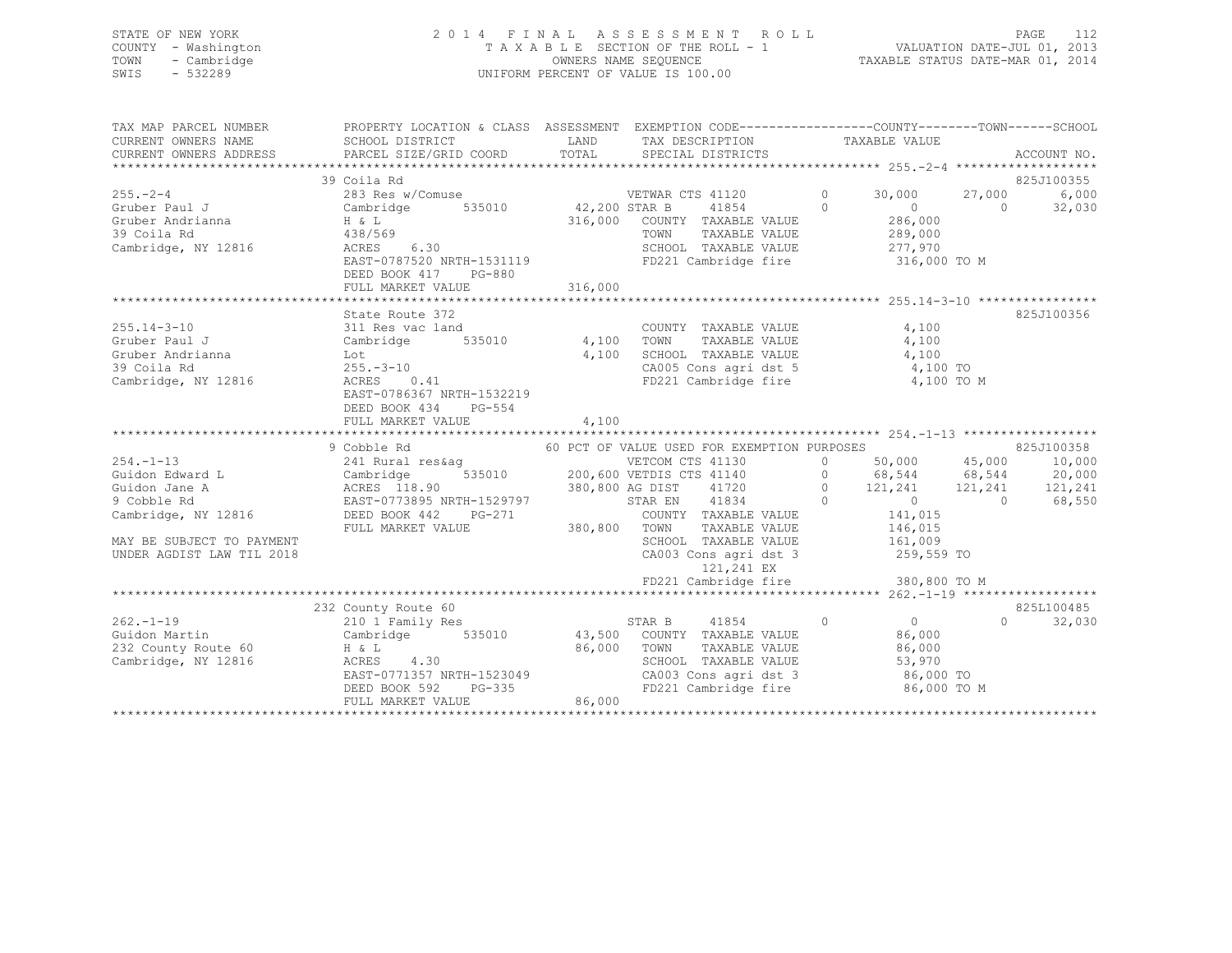### STATE OF NEW YORK 2 0 1 4 F I N A L A S S E S S M E N T R O L L PAGE 113 COUNTY - Washington T A X A B L E SECTION OF THE ROLL - 1 VALUATION DATE-JUL 01, 2013 TOWN - Cambridge OWNERS NAME SEQUENCE TAXABLE STATUS DATE-MAR 01, 2014 SWIS - 532289 UNIFORM PERCENT OF VALUE IS 100.00

| TAX MAP PARCEL NUMBER                                                                                                                                                                                |                                                                                                                                                                                   |        |                                                                                                           | PROPERTY LOCATION & CLASS ASSESSMENT EXEMPTION CODE----------------COUNTY-------TOWN------SCHOOI                                                                                                                                  |            |
|------------------------------------------------------------------------------------------------------------------------------------------------------------------------------------------------------|-----------------------------------------------------------------------------------------------------------------------------------------------------------------------------------|--------|-----------------------------------------------------------------------------------------------------------|-----------------------------------------------------------------------------------------------------------------------------------------------------------------------------------------------------------------------------------|------------|
| CURRENT OWNERS NAME                                                                                                                                                                                  | SCHOOL DISTRICT                                                                                                                                                                   | LAND   | TAX DESCRIPTION TAXABLE VALUE                                                                             |                                                                                                                                                                                                                                   |            |
|                                                                                                                                                                                                      |                                                                                                                                                                                   |        |                                                                                                           |                                                                                                                                                                                                                                   |            |
|                                                                                                                                                                                                      |                                                                                                                                                                                   |        |                                                                                                           |                                                                                                                                                                                                                                   |            |
|                                                                                                                                                                                                      | 55 County Route 59A                                                                                                                                                               |        |                                                                                                           |                                                                                                                                                                                                                                   | 825L100457 |
| $279 - 2 - 30$                                                                                                                                                                                       | 210 1 Family Res<br>210 1 Family Res<br>COUNTY TAXABLE VALUE 85,400<br>Cambridge 535010 28,900 TOWN TAXABLE VALUE 85,400<br>partial assessment 85,400 SCHOOL TAXABLE VALUE 85,400 |        | COUNTY TAXABLE VALUE 85,400                                                                               |                                                                                                                                                                                                                                   |            |
| Guidon Patrick<br>52 East Main St                                                                                                                                                                    |                                                                                                                                                                                   |        |                                                                                                           |                                                                                                                                                                                                                                   |            |
| 52 East Main St                                                                                                                                                                                      | partial assessment                                                                                                                                                                |        |                                                                                                           |                                                                                                                                                                                                                                   |            |
| Cambridge, NY 12816                                                                                                                                                                                  | ACRES 2.70                                                                                                                                                                        |        |                                                                                                           |                                                                                                                                                                                                                                   |            |
|                                                                                                                                                                                                      | EAST-0767396 NRTH-1507525                                                                                                                                                         |        |                                                                                                           | CA003 Cons agri dst 3 85,400 TO<br>FD221 Cambridge fire 85,400 TO M                                                                                                                                                               |            |
|                                                                                                                                                                                                      | DEED BOOK 2451 PG-226                                                                                                                                                             |        |                                                                                                           |                                                                                                                                                                                                                                   |            |
|                                                                                                                                                                                                      | FULL MARKET VALUE                                                                                                                                                                 | 85,400 |                                                                                                           |                                                                                                                                                                                                                                   |            |
|                                                                                                                                                                                                      |                                                                                                                                                                                   |        |                                                                                                           |                                                                                                                                                                                                                                   |            |
|                                                                                                                                                                                                      | 88 Wright Rd                                                                                                                                                                      |        |                                                                                                           |                                                                                                                                                                                                                                   | 825J100909 |
| $271. - 2 - 22.1$                                                                                                                                                                                    |                                                                                                                                                                                   |        |                                                                                                           |                                                                                                                                                                                                                                   |            |
|                                                                                                                                                                                                      | 314 Rural vac<10               COUNTY TAXABLE VALUE         27,600<br>Cambridge    535010      27,600   TOWN   TAXABLE VALUE         27,600                                       |        |                                                                                                           |                                                                                                                                                                                                                                   |            |
| Guidon Patrick J                                                                                                                                                                                     |                                                                                                                                                                                   |        |                                                                                                           |                                                                                                                                                                                                                                   |            |
| 52 East Main St                                                                                                                                                                                      | $10t$ #3<br>ACRES $4.00$                                                                                                                                                          |        | 27,600 IONA 10000 INTERENTIAL<br>27,600 SCHOOL TAXABLE VALUE 27,600 TO<br>CA003 Cons agri dst 3 27,600 TO |                                                                                                                                                                                                                                   |            |
| Cambridge, NY 12816                                                                                                                                                                                  |                                                                                                                                                                                   |        |                                                                                                           | CA003 Cons agri dst 3 27,600 TO<br>FD221 Cambridge fire 27,600 TO M                                                                                                                                                               |            |
|                                                                                                                                                                                                      | EAST-0775170 NRTH-1517734                                                                                                                                                         |        |                                                                                                           |                                                                                                                                                                                                                                   |            |
|                                                                                                                                                                                                      | DEED BOOK 2928 PG-65                                                                                                                                                              |        |                                                                                                           |                                                                                                                                                                                                                                   |            |
|                                                                                                                                                                                                      | FULL MARKET VALUE                                                                                                                                                                 | 27,600 |                                                                                                           |                                                                                                                                                                                                                                   |            |
|                                                                                                                                                                                                      |                                                                                                                                                                                   |        |                                                                                                           |                                                                                                                                                                                                                                   |            |
|                                                                                                                                                                                                      | King Rd                                                                                                                                                                           |        |                                                                                                           |                                                                                                                                                                                                                                   |            |
|                                                                                                                                                                                                      |                                                                                                                                                                                   |        |                                                                                                           |                                                                                                                                                                                                                                   |            |
| 263.-2-23.4           314 Rural vac<10               COUNTY TAXABLE VALUE        10,000<br>Guilianelli Robert J      Cambridge    535010      10,000   TOWN   TAXABLE VALUE        10,000            |                                                                                                                                                                                   |        |                                                                                                           |                                                                                                                                                                                                                                   |            |
| Guilianelli Ursuala M<br>Vacant                                                                                                                                                                      |                                                                                                                                                                                   | 10,000 |                                                                                                           |                                                                                                                                                                                                                                   |            |
| 1400 Crescent Vischer Ferry Rd ACRES 1.00<br>Clifton Park NV 10065 5066                                                                                                                              |                                                                                                                                                                                   |        | SCHOOL TAXABLE VALUE 10,000<br>CA003 Cons agri dst 3 10,000 TO                                            |                                                                                                                                                                                                                                   |            |
| Clifton Park, NY 12065-7969 EAST-0785835 NRTH-1524364                                                                                                                                                |                                                                                                                                                                                   |        | FD221 Cambridge fire                                                                                      | 10,000 TO M                                                                                                                                                                                                                       |            |
|                                                                                                                                                                                                      | DEED BOOK 713 PG-102                                                                                                                                                              |        |                                                                                                           |                                                                                                                                                                                                                                   |            |
|                                                                                                                                                                                                      |                                                                                                                                                                                   |        |                                                                                                           |                                                                                                                                                                                                                                   |            |
|                                                                                                                                                                                                      | FULL MARKET VALUE                                                                                                                                                                 | 10,000 |                                                                                                           |                                                                                                                                                                                                                                   |            |
|                                                                                                                                                                                                      |                                                                                                                                                                                   |        |                                                                                                           |                                                                                                                                                                                                                                   |            |
|                                                                                                                                                                                                      | 1826 Meeting House Rd                                                                                                                                                             |        |                                                                                                           |                                                                                                                                                                                                                                   |            |
|                                                                                                                                                                                                      |                                                                                                                                                                                   |        |                                                                                                           | $\circ$                                                                                                                                                                                                                           | 32,030     |
|                                                                                                                                                                                                      |                                                                                                                                                                                   |        |                                                                                                           |                                                                                                                                                                                                                                   |            |
| 270.-1-38.3 240 Rural res 355010 535010 STAR B 41854 0 0<br>Hackler Brooke A Cambridge 535010 61,500 COUNTY TAXABLE VALUE 195,000<br>1826 Meeting House Rd 10t 3 195,000 1000 1000 1200 1200 135.000 |                                                                                                                                                                                   |        |                                                                                                           |                                                                                                                                                                                                                                   |            |
| Cambridge, NY 12816                                                                                                                                                                                  | lot 3<br>ACRES 11.77                                                                                                                                                              |        | SCHOOL TAXABLE VALUE 162,970                                                                              |                                                                                                                                                                                                                                   |            |
|                                                                                                                                                                                                      |                                                                                                                                                                                   |        |                                                                                                           |                                                                                                                                                                                                                                   |            |
|                                                                                                                                                                                                      |                                                                                                                                                                                   |        |                                                                                                           |                                                                                                                                                                                                                                   |            |
|                                                                                                                                                                                                      |                                                                                                                                                                                   |        |                                                                                                           |                                                                                                                                                                                                                                   |            |
|                                                                                                                                                                                                      |                                                                                                                                                                                   |        |                                                                                                           | 12816 ACRES 11.77 SCHOOL TAXABLE VALUE 162,970<br>EAST-0763285 NRTH-1517725 CA003 Cons agri dst 3 195,000 TO<br>DEED BOOK 2170 PG-165 FD221 Cambridge fire 195,000 TO M<br>FULL MARKET VALUE 195,000<br>FULL MARKET VALUE 195,000 |            |
|                                                                                                                                                                                                      | Lees Crossing Rd/s Off                                                                                                                                                            |        |                                                                                                           |                                                                                                                                                                                                                                   | 825J100830 |
| $288. - 1 - 29$                                                                                                                                                                                      | 322 Rural vac>10                                                                                                                                                                  |        | COUNTY TAXABLE VALUE 45,000                                                                               |                                                                                                                                                                                                                                   |            |
| Hadley Evan C                                                                                                                                                                                        |                                                                                                                                                                                   |        |                                                                                                           |                                                                                                                                                                                                                                   |            |
|                                                                                                                                                                                                      | Hoosic Valley 384201 45,000<br>Wood Lot 45.000                                                                                                                                    |        | TOWN      TAXABLE  VALUE<br>SCHOOL   TAXABLE  VALUE                                                       | 45,000<br>45,000                                                                                                                                                                                                                  |            |
| Hadley Julian L<br>Hadley Julian<br>11825 Trailridge Dr<br>--- 2005/                                                                                                                                 | wood Lot<br>ACRES 23.10                                                                                                                                                           | 45,000 |                                                                                                           |                                                                                                                                                                                                                                   |            |
|                                                                                                                                                                                                      | ACRES 23.10<br>EAST-0756076 NRTH-1502219                                                                                                                                          |        | CA003 Cons agri dst 3 45,000 TO                                                                           |                                                                                                                                                                                                                                   |            |
| Potomac, MD 20854                                                                                                                                                                                    |                                                                                                                                                                                   |        | FD221 Cambridge fire                                                                                      | 45,000 TO M                                                                                                                                                                                                                       |            |
|                                                                                                                                                                                                      | DEED BOOK 475<br>PG-554                                                                                                                                                           |        |                                                                                                           |                                                                                                                                                                                                                                   |            |
|                                                                                                                                                                                                      | FULL MARKET VALUE                                                                                                                                                                 | 45,000 |                                                                                                           |                                                                                                                                                                                                                                   |            |
|                                                                                                                                                                                                      |                                                                                                                                                                                   |        |                                                                                                           |                                                                                                                                                                                                                                   |            |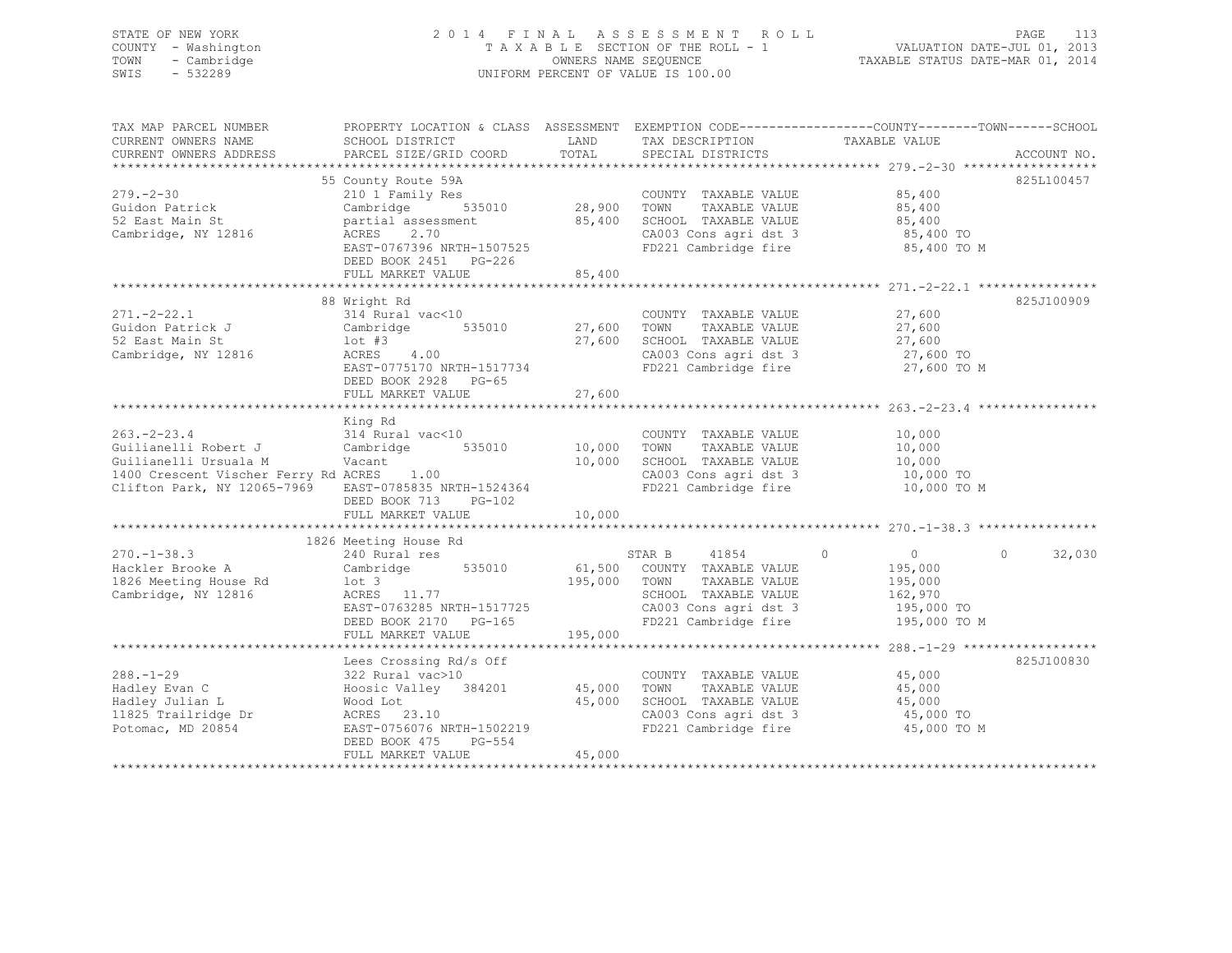### STATE OF NEW YORK 2 0 1 4 F I N A L A S S E S S M E N T R O L L PAGE 114 COUNTY - Washington T A X A B L E SECTION OF THE ROLL - 1 VALUATION DATE-JUL 01, 2013 TOWN - Cambridge OWNERS NAME SEQUENCE TAXABLE STATUS DATE-MAR 01, 2014 SWIS - 532289 UNIFORM PERCENT OF VALUE IS 100.00

| TAX MAP PARCEL NUMBER<br>CURRENT OWNERS NAME<br>CURRENT OWNERS ADDRESS                                                                                                                 | PROPERTY LOCATION & CLASS ASSESSMENT EXEMPTION CODE----------------COUNTY-------TOWN-----SCHOOL<br>SCHOOL DISTRICT<br>PARCEL SIZE/GRID COORD                                                     | LAND<br>TOTAL           | TAX DESCRIPTION<br>SPECIAL DISTRICTS                                                                                                                                                                                          |                                 | TAXABLE VALUE                                                                                                                    |                                      | ACCOUNT NO.                                      |
|----------------------------------------------------------------------------------------------------------------------------------------------------------------------------------------|--------------------------------------------------------------------------------------------------------------------------------------------------------------------------------------------------|-------------------------|-------------------------------------------------------------------------------------------------------------------------------------------------------------------------------------------------------------------------------|---------------------------------|----------------------------------------------------------------------------------------------------------------------------------|--------------------------------------|--------------------------------------------------|
|                                                                                                                                                                                        |                                                                                                                                                                                                  |                         |                                                                                                                                                                                                                               |                                 |                                                                                                                                  |                                      |                                                  |
| $288. - 1 - 26$<br>Hadley Julian<br>Hadley Evan<br>584 Lees Crossing Rd<br>Johnsonville, NY 12094                                                                                      | 584 Lees Crossing Rd<br>241 Rural res&aq<br>Hoosic Valley 384201<br>House & Lot<br>ACRES 63.49<br>EAST-0759247 NRTH-1502478<br>DEED BOOK 475 PG-554                                              | 299,000                 | 41720<br>AG DIST<br>131,400 COUNTY TAXABLE VALUE<br>TOWN<br>TAXABLE VALUE<br>SCHOOL TAXABLE VALUE<br>CA003 Cons agri dst 3<br>50,461 EX                                                                                       | $\Omega$                        | 50,461<br>248,539<br>248,539<br>248,539<br>248,539 TO                                                                            | 50,461                               | 825J100362<br>50,461                             |
| MAY BE SUBJECT TO PAYMENT<br>UNDER AGDIST LAW TIL 2018                                                                                                                                 | FULL MARKET VALUE                                                                                                                                                                                |                         | 299,000 FD221 Cambridge fire 299,000 TO M                                                                                                                                                                                     |                                 |                                                                                                                                  |                                      |                                                  |
| $270. - 1 - 28$<br>Hall Audrey<br>1858 Meeting House Rd<br>Cambridge, NY 12816                                                                                                         | 1858 Meeting House Rd<br>210 1 Family Res<br>Cambridge 535010 42,200 AGED-TOWN 41803<br>$H & \& L$<br>ACRES<br>6.30<br>EAST-0763857 NRTH-1516812<br>DEED BOOK 652<br>PG-102<br>FULL MARKET VALUE |                         | 98 PCT OF VALUE USED FOR EXEMPTION PURPOSES<br>41802<br>AGED-CO<br>230,900 STAR EN<br>41834<br>COUNTY TAXABLE VALUE<br>TOWN<br>TAXABLE VALUE<br>SCHOOL TAXABLE VALUE<br>230,900 CA003 Cons agri dst 3<br>FD221 Cambridge fire | $\Omega$<br>$\circ$<br>$\circ$  | 56,571<br>$\begin{array}{c} 0 \\ 0 \end{array}$<br>$\overline{0}$<br>174,329<br>219,586<br>162,350<br>230,900 TO<br>230,900 TO M | $\Omega$<br>11,314<br>$\overline{0}$ | 825J100364<br>$\Omega$<br>$\circ$<br>68,550      |
|                                                                                                                                                                                        |                                                                                                                                                                                                  |                         |                                                                                                                                                                                                                               |                                 |                                                                                                                                  |                                      |                                                  |
| $262. -1 - 13.1$<br>Halsey Michael<br>1111 County Route 59<br>Cambridge, NY 12816                                                                                                      | 1107 County Route 59<br>242 Rurl res&rec<br>535010<br>Cambridge<br>Sub Lot 2<br>ACRES 10.11<br>EAST-0776021 NRTH-1522390<br>DEED BOOK 1669 PG-91<br>FULL MARKET VALUE                            | 285,500 TOWN<br>285,500 | STAR EN 41834<br>45,200 COUNTY TAXABLE VALUE<br>TAXABLE VALUE<br>SCHOOL TAXABLE VALUE<br>CA003 Cons agri dst 3<br>FD221 Cambridge fire                                                                                        | $\Omega$                        | $\overline{0}$<br>285,500<br>285,500<br>216,950<br>285,500 TO<br>285,500 TO M                                                    | $\cap$                               | 68,550                                           |
|                                                                                                                                                                                        | 240 Center Cambridge Rd                                                                                                                                                                          |                         |                                                                                                                                                                                                                               |                                 |                                                                                                                                  |                                      | 825J100369                                       |
| $279. - 1 - 12$<br>Hamilton Donald H<br>Hamilton Courtney<br>240 Center Cambridge Rd<br>Valley Falls, NY 12185                                                                         | 241 Rural res&aq<br>Cambridge 535010<br>$ACRES$ 116.34<br>EAST-0760216 NRTH-1512023<br>DEED BOOK 2731 PG-344                                                                                     | 197,400 STAR B          | AG DIST<br>41720<br>41854<br>329,900 COUNTY TAXABLE VALUE<br>TOWN<br>TAXABLE VALUE<br>SCHOOL TAXABLE VALUE<br>CA003 Cons agri dst 3                                                                                           | $\circ$<br>$\Omega$             | 82,061<br>$\sim$ 0<br>247,839<br>247,839<br>215,809<br>247,839 TO                                                                | 82,061<br>$\Omega$                   | 82,061<br>32,030                                 |
| MAY BE SUBJECT TO PAYMENT<br>UNDER AGDIST LAW TIL 2018                                                                                                                                 | FULL MARKET VALUE                                                                                                                                                                                | 329,900                 | 82,061 EX<br>FD221 Cambridge fire                                                                                                                                                                                             |                                 | 329,900 TO M                                                                                                                     |                                      |                                                  |
|                                                                                                                                                                                        |                                                                                                                                                                                                  |                         |                                                                                                                                                                                                                               |                                 |                                                                                                                                  |                                      |                                                  |
| $288. - 1 - 20$<br>Hamilton Hazel B LE Cambridge 535010<br>Hamilton R. Wayne ACRES 0.48<br>10 County Route 74 EAST-0763410 NRTH-149946<br>Buskirk, NY 12028-1906 DEED BOOK 3307 PG-112 | 10 County Route 74<br>210 1 Family Res<br>EAST-0763410 NRTH-1499463<br>FULL MARKET VALUE                                                                                                         | 535010 26,500 AGED-SCH  | AGED-CO/TN 41801<br>41804<br>144,100 STAR EN<br>41834<br>COUNTY TAXABLE VALUE<br>TOWN<br>TAXABLE VALUE<br>144,100 SCHOOL TAXABLE VALUE<br>FD221 Cambridge fire                                                                | $\circ$<br>$\Omega$<br>$\Omega$ | 72,050<br>$\overline{0}$<br>$\overline{0}$<br>72,050<br>72,050<br>10,705<br>144,100 TO M                                         | 72,050<br>$\sim$ 0<br>$\Omega$       | 825J100372<br>$\overline{0}$<br>64,845<br>68,550 |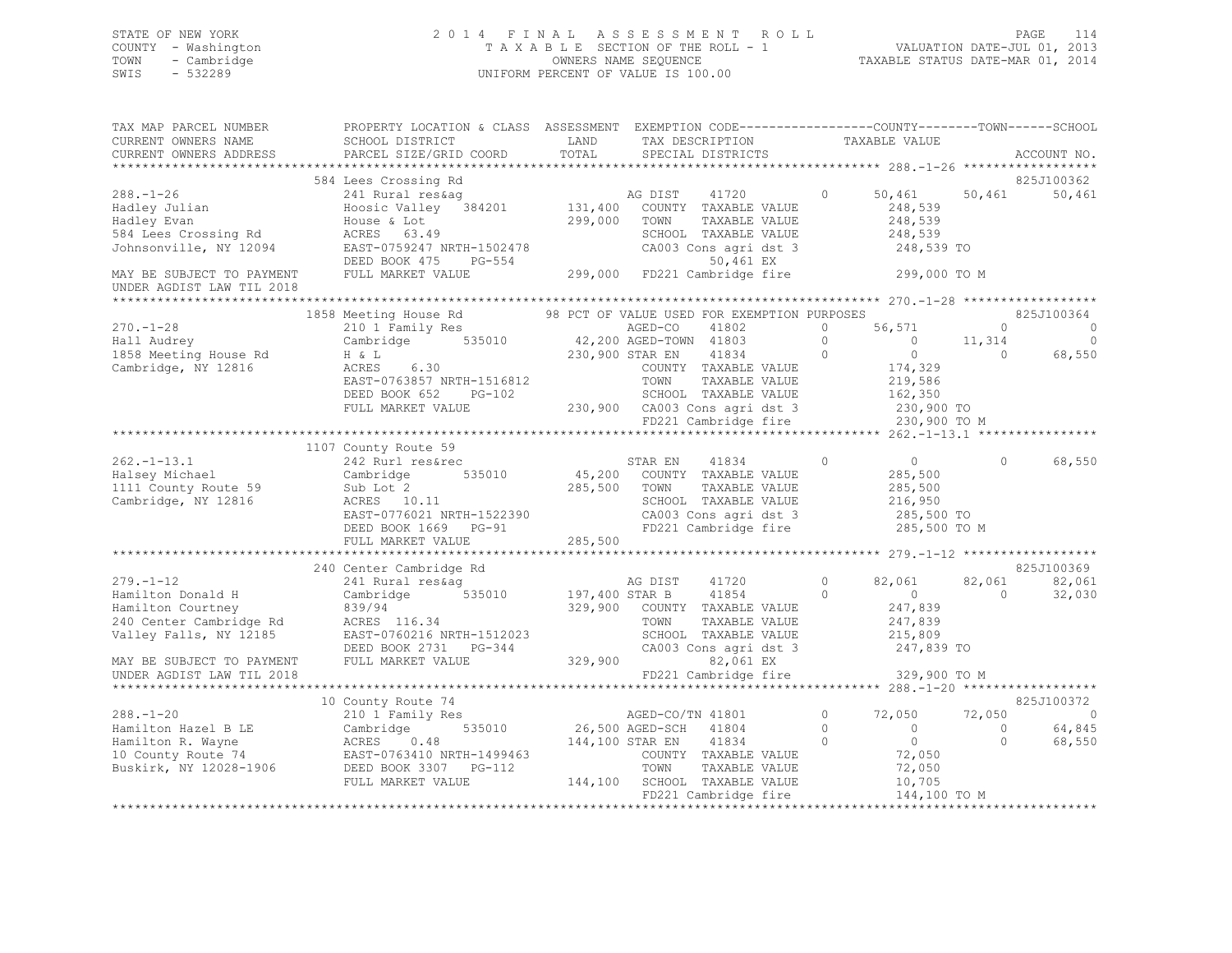### STATE OF NEW YORK 2 0 1 4 F I N A L A S S E S S M E N T R O L L PAGE 115 COUNTY - Washington T A X A B L E SECTION OF THE ROLL - 1 VALUATION DATE-JUL 01, 2013 TOWN - Cambridge OWNERS NAME SEQUENCE TAXABLE STATUS DATE-MAR 01, 2014 SWIS - 532289 UNIFORM PERCENT OF VALUE IS 100.00

| TAX MAP PARCEL NUMBER<br>CURRENT OWNERS NAME                                                                            | PROPERTY LOCATION & CLASS ASSESSMENT EXEMPTION CODE-----------------COUNTY-------TOWN------SCHOOL<br>SCHOOL DISTRICT                          | LAND                      | TAX DESCRIPTION                                                                                      |               |                     | TAXABLE VALUE                                                   |                           |                                 |
|-------------------------------------------------------------------------------------------------------------------------|-----------------------------------------------------------------------------------------------------------------------------------------------|---------------------------|------------------------------------------------------------------------------------------------------|---------------|---------------------|-----------------------------------------------------------------|---------------------------|---------------------------------|
| CURRENT OWNERS ADDRESS                                                                                                  | PARCEL SIZE/GRID COORD                                                                                                                        | TOTAL                     | SPECIAL DISTRICTS                                                                                    |               |                     |                                                                 |                           | ACCOUNT NO.                     |
|                                                                                                                         |                                                                                                                                               |                           |                                                                                                      |               |                     |                                                                 |                           |                                 |
| $279. - 1 - 7$<br>Hamilton Helen                                                                                        | 235 Whiteside Rd<br>241 Rural res&aq<br>Cambridge<br>535010                                                                                   | AG DIST<br>221,100 STAR B | AG DIST<br>41720<br>41854                                                                            |               | $\circ$<br>$\Omega$ | 108,552<br>$\overline{0}$                                       | 108,552<br>$\overline{0}$ | 825J100370<br>108,552<br>32,030 |
| 235 Whiteside Rd<br>Johnsonville, NY 12094                                                                              | Farm/h<br>ACRES 135.30<br>EAST-0765214 NRTH-1509552                                                                                           | 304,400                   | COUNTY TAXABLE VALUE<br>TOWN<br>SCHOOL TAXABLE VALUE                                                 | TAXABLE VALUE |                     | 195,848<br>195,848<br>163,818                                   |                           |                                 |
| MAY BE SUBJECT TO PAYMENT<br>UNDER AGDIST LAW TIL 2018                                                                  | DEED BOOK 229 PG-460<br>FULL MARKET VALUE                                                                                                     | 304,400                   | CA003 Cons agri dst 3<br>108,552 EX<br>FD221 Cambridge fire 304,400 TO M                             |               |                     | 195,848 TO                                                      |                           |                                 |
|                                                                                                                         |                                                                                                                                               |                           |                                                                                                      |               |                     |                                                                 |                           |                                 |
|                                                                                                                         | 886 South Cambridge Rd                                                                                                                        |                           |                                                                                                      |               |                     |                                                                 |                           | 825J100271                      |
| $279. - 1 - 8$<br>Hamilton John M<br>895 South Cambridge Rd<br>Johnsonville, NY 12094-2014<br>MAY BE SUBJECT TO PAYMENT | 280 Res Multiple<br>535010<br>Cambridge<br>Crop Farm<br>ACRES 141.05<br>EAST-0763560 NRTH-1506970<br>DEED BOOK 468 PG-808                     | 228,300<br>374,100 TOWN   | AG DIST 41720<br>COUNTY TAXABLE VALUE<br>SCHOOL TAXABLE VALUE<br>CA003 Cons agri dst 3<br>111,005 EX | TAXABLE VALUE | $\circ$             | 111,005 111,005<br>263,095<br>263,095<br>263,095<br>263,095 TO  |                           | 111,005                         |
| UNDER AGDIST LAW TIL 2018                                                                                               | FULL MARKET VALUE                                                                                                                             |                           | 374,100 FD221 Cambridge fire                                                                         |               |                     | 374,100 TO M                                                    |                           |                                 |
|                                                                                                                         |                                                                                                                                               |                           |                                                                                                      |               |                     |                                                                 |                           |                                 |
|                                                                                                                         | 430 County Route 60                                                                                                                           |                           |                                                                                                      |               |                     |                                                                 |                           | 825J102040                      |
| $262. -1 - 10.1$<br>Hamilton Randy<br>Hamilton Margaret<br>430 County Route 60<br>Cambridge, NY 12816                   | 210 1 Family Res<br>Cambridge 535010<br>H & L<br>ACRES 6.99 BANK<br>$4\overline{4}$<br>EAST-0774072 NRTH-1528386<br>DEED BOOK 721<br>$PG-261$ | 240,000 TOWN              | STAR B 41854<br>46,000 COUNTY TAXABLE VALUE<br>SCHOOL TAXABLE VALUE<br>FD221 Cambridge fire          | TAXABLE VALUE | $\circ$             | $\overline{0}$<br>240,000<br>240,000<br>207,970<br>240,000 TO M | $\Omega$                  | 32,030                          |
|                                                                                                                         | FULL MARKET VALUE                                                                                                                             | 240,000                   |                                                                                                      |               |                     |                                                                 |                           |                                 |
|                                                                                                                         | 418 County Route 60                                                                                                                           |                           |                                                                                                      |               |                     |                                                                 |                           |                                 |
| $262 - 1 - 10.4$<br>Hamilton Randy S<br>Hamilton Margaret E<br>430 County Route 60<br>Cambridge, NY 12816               | 314 Rural vac<10<br>535010<br>Cambridge<br>8.23<br>ACRES<br>EAST-0773635 NRTH-1528108<br>DEED BOOK 3364 PG-26                                 | 36,500<br>36,500          | COUNTY TAXABLE VALUE<br>TOWN<br>SCHOOL TAXABLE VALUE<br>FD221 Cambridge fire                         | TAXABLE VALUE |                     | 36,500<br>36,500<br>36,500<br>36,500 TO M                       |                           |                                 |
| PRIOR OWNER ON 3/01/2014<br>Hamilton Randy S<br>*********************                                                   | FULL MARKET VALUE                                                                                                                             | 36,500                    |                                                                                                      |               |                     |                                                                 |                           |                                 |
|                                                                                                                         |                                                                                                                                               |                           |                                                                                                      |               |                     |                                                                 |                           |                                 |
|                                                                                                                         | 835 Turnpike Rd                                                                                                                               |                           |                                                                                                      |               |                     |                                                                 |                           | 825J100371                      |
| $272 - 2 - 2$<br>Hamilton Robert F LE<br>Hamilton Jason R<br>835 Turnpike Rd<br>Eagle Bridge, NY 12057                  | 210 1 Family Res<br>535010<br>Cambridge<br>H & L<br>FRNT 216.00 DPTH 242.00<br>EAST-0789201 NRTH-1521502                                      | 26,000 STAR B             | VETWAR CTS 41120<br>41854<br>152,600 COUNTY TAXABLE VALUE<br>TOWN<br>SCHOOL TAXABLE VALUE            | TAXABLE VALUE | $\circ$<br>$\circ$  | 22,890<br>$\circ$<br>129,710<br>129,710<br>114,570              | 22,890<br>$\Omega$        | 6,000<br>32,030                 |
|                                                                                                                         | DEED BOOK 3337 PG-170<br>FULL MARKET VALUE                                                                                                    | 152,600                   | FD221 Cambridge fire                                                                                 |               |                     | 152,600 TO M                                                    |                           |                                 |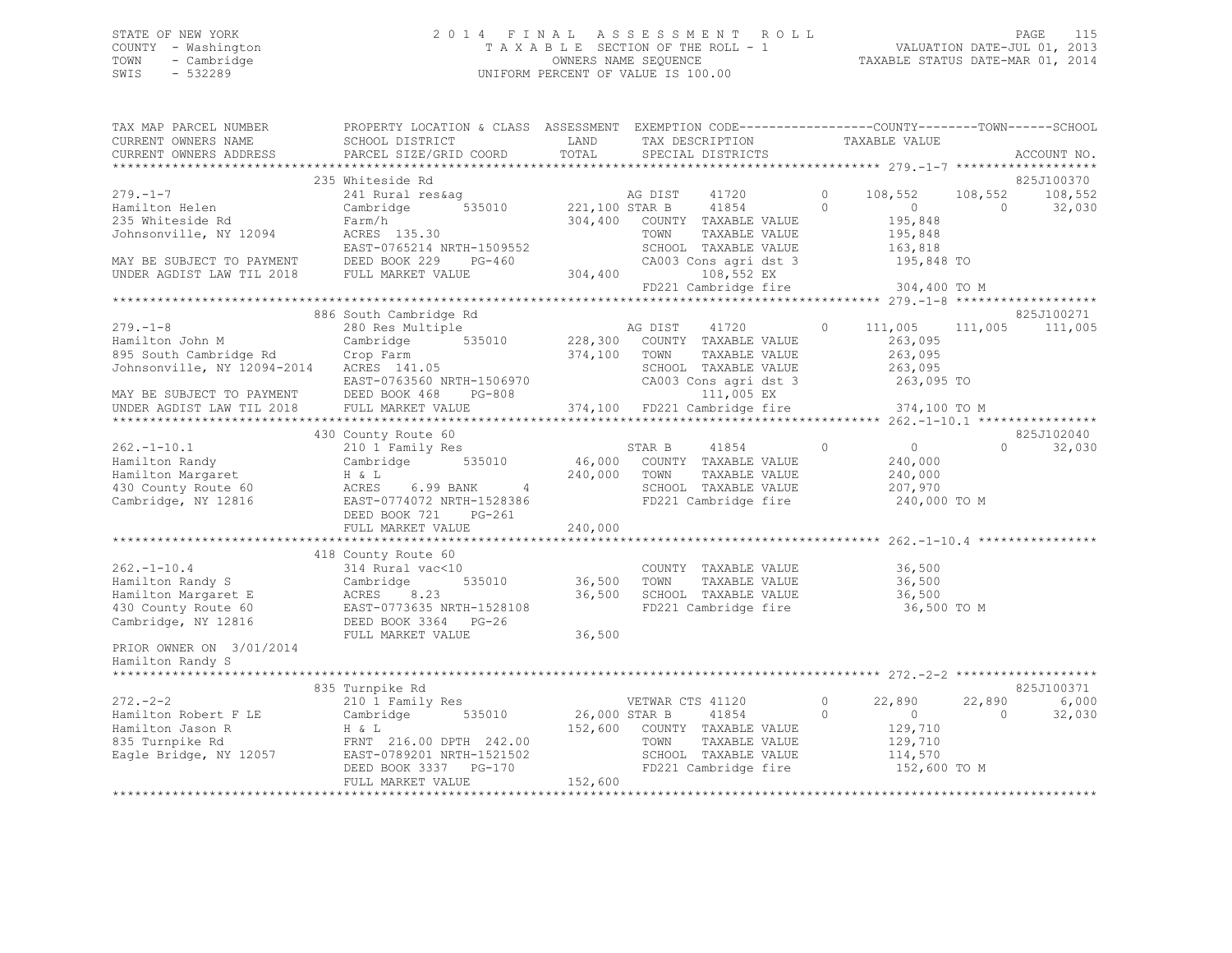| STATE OF NEW YORK<br>COUNTY - Washington<br>- Cambridge<br>TOWN<br>$-532289$<br>SWIS |                 | 2014 FINAL ASSESSMENT ROLL<br>TAXABLE SECTION OF THE ROLL - 1<br>OWNERS NAME SEOUENCE<br>UNIFORM PERCENT OF VALUE IS 100.00  |               | 116<br><b>PAGE</b><br>VALUATION DATE-JUL 01, 2013<br>TAXABLE STATUS DATE-MAR 01, 2014 |
|--------------------------------------------------------------------------------------|-----------------|------------------------------------------------------------------------------------------------------------------------------|---------------|---------------------------------------------------------------------------------------|
| TAX MAP PARCEL NUMBER<br>CURRENT OWNERS NAME                                         | SCHOOL DISTRICT | PROPERTY LOCATION & CLASS ASSESSMENT EXEMPTION CODE---------------COUNTY-------TOWN-----SCHOOL<br>TAY DESCRIPTION<br>T. AND. | TAYARLE VALUE |                                                                                       |

| CURRENT OWNERS NAME<br>CURRENT OWNERS ADDRESS                                                       | SCHOOL DISTRICT<br>PARCEL SIZE/GRID COORD                                                                                                               | LAND<br>TOTAL              | TAX DESCRIPTION<br>SPECIAL DISTRICTS                                                                                                             | TAXABLE VALUE                                                              | ACCOUNT NO.                      |
|-----------------------------------------------------------------------------------------------------|---------------------------------------------------------------------------------------------------------------------------------------------------------|----------------------------|--------------------------------------------------------------------------------------------------------------------------------------------------|----------------------------------------------------------------------------|----------------------------------|
|                                                                                                     |                                                                                                                                                         |                            |                                                                                                                                                  |                                                                            |                                  |
| $270. - 1 - 26.4$<br>Hamilton Terry<br>26 Darwin Rd<br>Cambridge, NY 12816                          | Darwin Rd<br>314 Rural vac<10<br>535010<br>Cambridge<br>Vac Land<br>FRNT 400.00 DPTH 50.00                                                              | 1,500<br>1,500             | COUNTY TAXABLE VALUE<br>TOWN<br>TAXABLE VALUE<br>SCHOOL TAXABLE VALUE<br>CA003 Cons agri dst 3                                                   | 1,500<br>1,500<br>1,500<br>1,500 TO                                        |                                  |
|                                                                                                     | 0.60<br>ACRES<br>EAST-0765096 NRTH-1516852<br>DEED BOOK 808<br>$PG-309$<br>FULL MARKET VALUE                                                            | 1,500                      | FD221 Cambridge fire                                                                                                                             | 1,500 TO M                                                                 |                                  |
|                                                                                                     |                                                                                                                                                         |                            |                                                                                                                                                  |                                                                            |                                  |
| $270. - 1 - 24.1$<br>Hamilton Terry G<br>Hamilton Jacqueline<br>26 Darwin Rd<br>Cambridge, NY 12816 | 26 Darwin Rd<br>210 1 Family Res<br>Cambridge<br>Trailer<br>ACRES<br>8.09<br>EAST-0765608 NRTH-1517223<br>DEED BOOK 536<br>$PG-204$                     | 114,000                    | STAR B<br>41854<br>535010 49,400 COUNTY TAXABLE VALUE<br>TOWN<br>TAXABLE VALUE<br>SCHOOL TAXABLE VALUE<br>FD221 Cambridge fire                   | $\circ$<br>$\overline{0}$<br>114,000<br>114,000<br>81,970<br>114,000 TO M  | 825J100952<br>32,030<br>$\Omega$ |
|                                                                                                     | FULL MARKET VALUE                                                                                                                                       | 114,000                    |                                                                                                                                                  |                                                                            |                                  |
|                                                                                                     | County Route 74                                                                                                                                         |                            |                                                                                                                                                  |                                                                            |                                  |
| $288. - 1 - 21.1$<br>Hamilton Virginia F<br>1040 Master St<br>Buskirk, NY 12028                     | 322 Rural vac>10<br>535010<br>Cambridge<br>Land<br>664/103<br>ACRES 11.60<br>EAST-0763702 NRTH-1499520<br>DEED BOOK 3233 PG-308                         | 31,200<br>31,200<br>31,200 | COUNTY TAXABLE VALUE<br>TAXABLE VALUE<br>TOWN<br>SCHOOL TAXABLE VALUE<br>FD221 Cambridge fire                                                    | 31,200<br>31,200<br>31,200<br>31,200 TO M                                  |                                  |
|                                                                                                     | FULL MARKET VALUE                                                                                                                                       |                            |                                                                                                                                                  |                                                                            |                                  |
|                                                                                                     | 51 County Route 59A                                                                                                                                     |                            |                                                                                                                                                  |                                                                            | 825J100620                       |
| $279. - 2 - 28$<br>Haner Taunia Z<br>51 County Route 59A<br>Buskirk, NY 12028                       | 210 1 Family Res<br>535010<br>Cambridge<br>$1$ ot $2$<br>FRNT 101.00 DPTH 158.00<br>0.37<br>ACRES<br>EAST-0767185 NRTH-1507294<br>DEED BOOK 2518 PG-160 | 120,000                    | STAR B<br>41854<br>22,300 COUNTY TAXABLE VALUE<br>TOWN<br>TAXABLE VALUE<br>SCHOOL TAXABLE VALUE<br>CA003 Cons agri dst 3<br>FD221 Cambridge fire | $\circ$<br>0<br>120,000<br>120,000<br>87,970<br>120,000 TO<br>120,000 TO M | 32,030<br>$\circ$                |
|                                                                                                     | FULL MARKET VALUE                                                                                                                                       | 120,000                    |                                                                                                                                                  |                                                                            |                                  |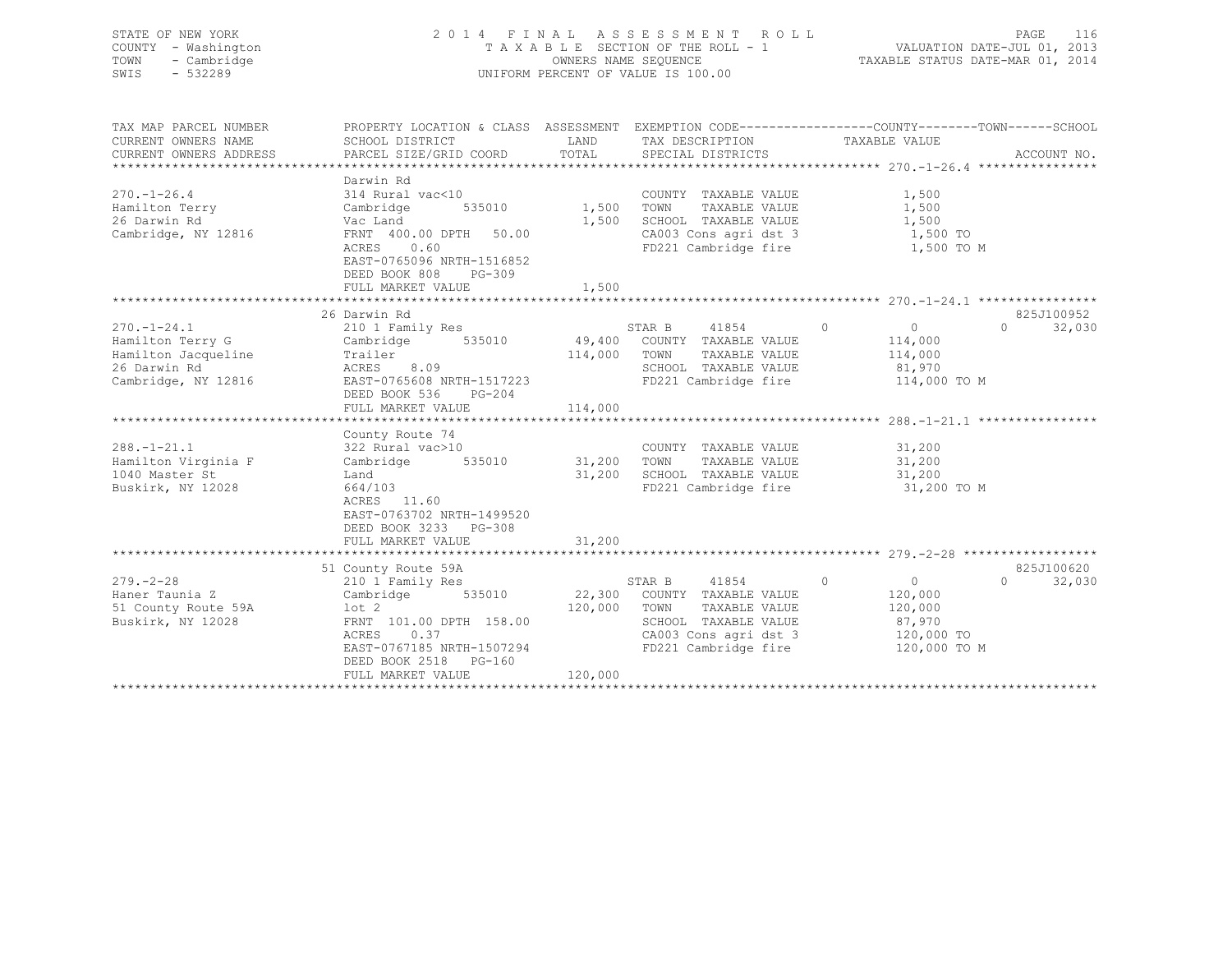| STATE OF NEW YORK   | 2014 FINAL ASSESSMENT ROLL         | PAGE                             |
|---------------------|------------------------------------|----------------------------------|
| COUNTY - Washington | TAXABLE SECTION OF THE ROLL - 1    | VALUATION DATE-JUL 01, 2013      |
| TOWN<br>- Cambridge | OWNERS NAME SEQUENCE               | TAXABLE STATUS DATE-MAR 01, 2014 |
| SWIS<br>- 532289    | UNIFORM PERCENT OF VALUE IS 100.00 |                                  |

| TAX MAP PARCEL NUMBER<br>CURRENT OWNERS NAME                                                                                                                                                                                                                                                                                                                                                                                                                                                                                                                                                                              | PROPERTY LOCATION & CLASS ASSESSMENT EXEMPTION CODE---------------COUNTY-------TOWN-----SCHOOL<br>SCHOOL DISTRICT                                                                                                                                  | LAND                         |                                                                       | TAX DESCRIPTION      |                                      | TAXABLE VALUE                                                                                                                                                                                                                                                                                 |                |                                 |
|---------------------------------------------------------------------------------------------------------------------------------------------------------------------------------------------------------------------------------------------------------------------------------------------------------------------------------------------------------------------------------------------------------------------------------------------------------------------------------------------------------------------------------------------------------------------------------------------------------------------------|----------------------------------------------------------------------------------------------------------------------------------------------------------------------------------------------------------------------------------------------------|------------------------------|-----------------------------------------------------------------------|----------------------|--------------------------------------|-----------------------------------------------------------------------------------------------------------------------------------------------------------------------------------------------------------------------------------------------------------------------------------------------|----------------|---------------------------------|
| CURRENT OWNERS ADDRESS                                                                                                                                                                                                                                                                                                                                                                                                                                                                                                                                                                                                    | PARCEL SIZE/GRID COORD                                                                                                                                                                                                                             | TOTAL                        |                                                                       | SPECIAL DISTRICTS    |                                      |                                                                                                                                                                                                                                                                                               |                | ACCOUNT NO.                     |
|                                                                                                                                                                                                                                                                                                                                                                                                                                                                                                                                                                                                                           | 84 King Rd                                                                                                                                                                                                                                         |                              |                                                                       |                      |                                      |                                                                                                                                                                                                                                                                                               |                | 825J100374                      |
| $280 - 2 - 22$                                                                                                                                                                                                                                                                                                                                                                                                                                                                                                                                                                                                            | 84 King Ka<br>210 1 Family Res<br>Cambridge 535010 17,800 AGED-TOWN 41803<br>H & L<br>104,600 AGED-SCH 41804                                                                                                                                       |                              |                                                                       | 41802                | $\overline{0}$                       | 52,300                                                                                                                                                                                                                                                                                        | $\overline{0}$ | $\circ$                         |
| Hansen Annabelle                                                                                                                                                                                                                                                                                                                                                                                                                                                                                                                                                                                                          |                                                                                                                                                                                                                                                    |                              |                                                                       |                      |                                      | $\overline{0}$                                                                                                                                                                                                                                                                                |                | $\sim$ 0                        |
| 84 King Rd                                                                                                                                                                                                                                                                                                                                                                                                                                                                                                                                                                                                                |                                                                                                                                                                                                                                                    |                              |                                                                       |                      | $\begin{matrix} 0 \\ 0 \end{matrix}$ |                                                                                                                                                                                                                                                                                               | 47,070         | 36,610                          |
| Buskirk, NY 12028                                                                                                                                                                                                                                                                                                                                                                                                                                                                                                                                                                                                         | $\begin{array}{c}\n\ldots \omega r \\ H & \& L\n\end{array}$<br>2.10<br>ACRES                                                                                                                                                                      |                              | STAR EN                                                               |                      |                                      |                                                                                                                                                                                                                                                                                               | $\overline{0}$ | 67,990                          |
|                                                                                                                                                                                                                                                                                                                                                                                                                                                                                                                                                                                                                           | EAST-0776545 NRTH-1506537                                                                                                                                                                                                                          |                              |                                                                       |                      |                                      | $\begin{tabular}{lcccccc} \texttt{AGED-SCH} & & 41804 & & & & & & & & \\ \texttt{STAR EN} & & 41834 & & 0 & & 0 & & \\ & & & & & & & & & 0 & & \\ \texttt{COUNTY} & \texttt{TAXABLE VALUE} & & & & & 52,300 & \\ & & & & & & & & & 57,530 & \\ & & & & & & & & & & 57,530 & \\ \end{tabular}$ |                |                                 |
|                                                                                                                                                                                                                                                                                                                                                                                                                                                                                                                                                                                                                           | DEED BOOK 398 PG-1086                                                                                                                                                                                                                              |                              | TOWN                                                                  |                      |                                      |                                                                                                                                                                                                                                                                                               |                |                                 |
|                                                                                                                                                                                                                                                                                                                                                                                                                                                                                                                                                                                                                           | FULL MARKET VALUE                                                                                                                                                                                                                                  | 104,600 SCHOOL TAXABLE VALUE |                                                                       |                      |                                      |                                                                                                                                                                                                                                                                                               |                |                                 |
|                                                                                                                                                                                                                                                                                                                                                                                                                                                                                                                                                                                                                           |                                                                                                                                                                                                                                                    |                              |                                                                       |                      |                                      | 104,600 TO                                                                                                                                                                                                                                                                                    |                |                                 |
|                                                                                                                                                                                                                                                                                                                                                                                                                                                                                                                                                                                                                           |                                                                                                                                                                                                                                                    |                              |                                                                       |                      |                                      | CA003 Cons agri dst 3 104,600<br>FD221 Cambridge fire 104,600                                                                                                                                                                                                                                 |                |                                 |
| $\textcolor{black}{\textcolor{white}+}\textcolor{white}~~\textcolor{white}+ \textcolor{white}+ \textcolor{white}+ \textcolor{white}+ \textcolor{white}+ \textcolor{white}+ \textcolor{white}+ \textcolor{white}+ \textcolor{white}+ \textcolor{white}+ \textcolor{white}+ \textcolor{white}+ \textcolor{white}+ \textcolor{white}+ \textcolor{white}+ \textcolor{white}+ \textcolor{white}+ \textcolor{white}+ \textcolor{white}+ \textcolor{white}+ \textcolor{white}+ \textcolor{white}+ \textcolor{white}+ \textcolor{white}+ \textcolor{white}+ \textcolor{white}+ \textcolor{white}+ \textcolor{white}+ \textcolor{$ |                                                                                                                                                                                                                                                    |                              |                                                                       |                      |                                      |                                                                                                                                                                                                                                                                                               |                |                                 |
|                                                                                                                                                                                                                                                                                                                                                                                                                                                                                                                                                                                                                           | 340 Gannon Rd                                                                                                                                                                                                                                      |                              |                                                                       |                      |                                      |                                                                                                                                                                                                                                                                                               |                | 825J100190                      |
| $270. - 1 - 20$                                                                                                                                                                                                                                                                                                                                                                                                                                                                                                                                                                                                           | 242 Rurl res&rec                                                                                                                                                                                                                                   |                              | STAR B 41854 0                                                        |                      |                                      | $\overline{0}$                                                                                                                                                                                                                                                                                |                | 32,030<br>$\Omega$ and $\Omega$ |
| Hansen Jeffery J<br>Hansen Jeffery J<br>Hansen Melissa A Residence 242<br>340 Gannon Rd ACRES 35.41<br>Buskirk, NY 12028 EAST-0768279 NRTH-1515555                                                                                                                                                                                                                                                                                                                                                                                                                                                                        | 535010 70,300 COUNTY TAXABLE VALUE                                                                                                                                                                                                                 |                              |                                                                       |                      |                                      | 242,000                                                                                                                                                                                                                                                                                       |                |                                 |
|                                                                                                                                                                                                                                                                                                                                                                                                                                                                                                                                                                                                                           |                                                                                                                                                                                                                                                    |                              | 242,000 TOWN TAXABLE VALUE                                            |                      |                                      | 242,000                                                                                                                                                                                                                                                                                       |                |                                 |
|                                                                                                                                                                                                                                                                                                                                                                                                                                                                                                                                                                                                                           |                                                                                                                                                                                                                                                    |                              |                                                                       |                      |                                      |                                                                                                                                                                                                                                                                                               |                |                                 |
|                                                                                                                                                                                                                                                                                                                                                                                                                                                                                                                                                                                                                           |                                                                                                                                                                                                                                                    |                              | SCHOOL TAXABLE VALUE<br>CA003 Cons agri dst 3<br>FD221 Cambridge fire |                      |                                      | 209,970<br>242,000 TO                                                                                                                                                                                                                                                                         |                |                                 |
|                                                                                                                                                                                                                                                                                                                                                                                                                                                                                                                                                                                                                           | DEED BOOK 792 PG-291                                                                                                                                                                                                                               |                              |                                                                       |                      |                                      | 242,000 TO M                                                                                                                                                                                                                                                                                  |                |                                 |
|                                                                                                                                                                                                                                                                                                                                                                                                                                                                                                                                                                                                                           | FULL MARKET VALUE                                                                                                                                                                                                                                  | 242,000                      |                                                                       |                      |                                      |                                                                                                                                                                                                                                                                                               |                |                                 |
|                                                                                                                                                                                                                                                                                                                                                                                                                                                                                                                                                                                                                           |                                                                                                                                                                                                                                                    |                              |                                                                       |                      |                                      |                                                                                                                                                                                                                                                                                               |                |                                 |
|                                                                                                                                                                                                                                                                                                                                                                                                                                                                                                                                                                                                                           | State Route 372                                                                                                                                                                                                                                    |                              |                                                                       |                      |                                      |                                                                                                                                                                                                                                                                                               |                | 825J100455                      |
| $246. - 1 - 10$                                                                                                                                                                                                                                                                                                                                                                                                                                                                                                                                                                                                           | 322 Rural vac>10                                                                                                                                                                                                                                   |                              |                                                                       | COUNTY TAXABLE VALUE |                                      | 72,900                                                                                                                                                                                                                                                                                        |                |                                 |
| Hansmann Cynthia Anne                                                                                                                                                                                                                                                                                                                                                                                                                                                                                                                                                                                                     | Cambridge 535010                                                                                                                                                                                                                                   |                              | 72,900 TOWN                                                           | TAXABLE VALUE        |                                      | 72,900                                                                                                                                                                                                                                                                                        |                |                                 |
| 4723 Clipper Dr                                                                                                                                                                                                                                                                                                                                                                                                                                                                                                                                                                                                           | Land<br>ACRES 25.50                                                                                                                                                                                                                                |                              | 72,900 SCHOOL TAXABLE VALUE<br>CA005 Cons agri dst 5                  |                      |                                      | 72,900                                                                                                                                                                                                                                                                                        |                |                                 |
| Bradenton, FL 34208                                                                                                                                                                                                                                                                                                                                                                                                                                                                                                                                                                                                       |                                                                                                                                                                                                                                                    |                              |                                                                       |                      |                                      | $(2,300)$ TO<br>72,900 TO                                                                                                                                                                                                                                                                     |                |                                 |
|                                                                                                                                                                                                                                                                                                                                                                                                                                                                                                                                                                                                                           | EAST-0777881 NRTH-1541450                                                                                                                                                                                                                          |                              |                                                                       | FD221 Cambridge fire |                                      | 72,900 TO M                                                                                                                                                                                                                                                                                   |                |                                 |
|                                                                                                                                                                                                                                                                                                                                                                                                                                                                                                                                                                                                                           | $PG-274$<br>DEED BOOK 841                                                                                                                                                                                                                          |                              |                                                                       |                      |                                      |                                                                                                                                                                                                                                                                                               |                |                                 |
|                                                                                                                                                                                                                                                                                                                                                                                                                                                                                                                                                                                                                           | FULL MARKET VALUE                                                                                                                                                                                                                                  | 72,900                       |                                                                       |                      |                                      |                                                                                                                                                                                                                                                                                               |                |                                 |
|                                                                                                                                                                                                                                                                                                                                                                                                                                                                                                                                                                                                                           |                                                                                                                                                                                                                                                    |                              |                                                                       |                      |                                      |                                                                                                                                                                                                                                                                                               |                |                                 |
|                                                                                                                                                                                                                                                                                                                                                                                                                                                                                                                                                                                                                           | Vly Summit Rd                                                                                                                                                                                                                                      |                              |                                                                       |                      |                                      |                                                                                                                                                                                                                                                                                               |                | 825J100444                      |
| $261. -2 - 11$                                                                                                                                                                                                                                                                                                                                                                                                                                                                                                                                                                                                            |                                                                                                                                                                                                                                                    |                              |                                                                       | COUNTY TAXABLE VALUE |                                      | 1,400                                                                                                                                                                                                                                                                                         |                |                                 |
| Harding Shirley<br>1073 Vly Summit Rd                                                                                                                                                                                                                                                                                                                                                                                                                                                                                                                                                                                     |                                                                                                                                                                                                                                                    |                              |                                                                       | TAXABLE VALUE        |                                      | 1,400                                                                                                                                                                                                                                                                                         |                |                                 |
|                                                                                                                                                                                                                                                                                                                                                                                                                                                                                                                                                                                                                           | V Land                                                                                                                                                                                                                                             |                              | 1,400 SCHOOL TAXABLE VALUE                                            |                      |                                      | 1,400                                                                                                                                                                                                                                                                                         |                |                                 |
| Greenwich, NY 12834-5501                                                                                                                                                                                                                                                                                                                                                                                                                                                                                                                                                                                                  | $261 - 1 - 11$                                                                                                                                                                                                                                     |                              |                                                                       | FD221 Cambridge fire |                                      | 1,400 TO M                                                                                                                                                                                                                                                                                    |                |                                 |
|                                                                                                                                                                                                                                                                                                                                                                                                                                                                                                                                                                                                                           | FRNT 202.00 DPTH 353.00<br>ACRES 0.14                                                                                                                                                                                                              |                              |                                                                       |                      |                                      |                                                                                                                                                                                                                                                                                               |                |                                 |
|                                                                                                                                                                                                                                                                                                                                                                                                                                                                                                                                                                                                                           | EAST-0764515 NRTH-1524237                                                                                                                                                                                                                          |                              |                                                                       |                      |                                      |                                                                                                                                                                                                                                                                                               |                |                                 |
|                                                                                                                                                                                                                                                                                                                                                                                                                                                                                                                                                                                                                           | DEED BOOK 501 PG-191                                                                                                                                                                                                                               |                              |                                                                       |                      |                                      |                                                                                                                                                                                                                                                                                               |                |                                 |
|                                                                                                                                                                                                                                                                                                                                                                                                                                                                                                                                                                                                                           | FULL MARKET VALUE                                                                                                                                                                                                                                  | 1,400                        |                                                                       |                      |                                      |                                                                                                                                                                                                                                                                                               |                |                                 |
|                                                                                                                                                                                                                                                                                                                                                                                                                                                                                                                                                                                                                           |                                                                                                                                                                                                                                                    |                              |                                                                       |                      |                                      |                                                                                                                                                                                                                                                                                               |                |                                 |
|                                                                                                                                                                                                                                                                                                                                                                                                                                                                                                                                                                                                                           | 1073 Vly Summit Rd                                                                                                                                                                                                                                 |                              |                                                                       |                      |                                      |                                                                                                                                                                                                                                                                                               |                | 825J100375                      |
|                                                                                                                                                                                                                                                                                                                                                                                                                                                                                                                                                                                                                           |                                                                                                                                                                                                                                                    |                              | VETCOM CTS 41130                                                      |                      |                                      |                                                                                                                                                                                                                                                                                               |                | 10,000                          |
|                                                                                                                                                                                                                                                                                                                                                                                                                                                                                                                                                                                                                           |                                                                                                                                                                                                                                                    | 35,500 AGED-CO 41802         |                                                                       |                      |                                      | $0$ 46,575 45,000<br>0 20,959 0<br>0 0 0                                                                                                                                                                                                                                                      |                | $\circ$                         |
|                                                                                                                                                                                                                                                                                                                                                                                                                                                                                                                                                                                                                           |                                                                                                                                                                                                                                                    | 186,300 STAR EN 41834        |                                                                       |                      |                                      |                                                                                                                                                                                                                                                                                               |                | 68,550                          |
| Examine Kanading Shirley<br>Harding Shirley<br>1073 Vly Summit Rd<br>Greenwich, NY 12924 Free<br>Cambridge 535010<br>H & L<br>Greenwich, NY 12834-5501                                                                                                                                                                                                                                                                                                                                                                                                                                                                    | H & L<br>261.-1-17<br>ACRES 3.10                                                                                                                                                                                                                   |                              |                                                                       | COUNTY TAXABLE VALUE |                                      | 118,766                                                                                                                                                                                                                                                                                       |                |                                 |
|                                                                                                                                                                                                                                                                                                                                                                                                                                                                                                                                                                                                                           |                                                                                                                                                                                                                                                    |                              | TOWN                                                                  | TAXABLE VALUE        |                                      | 141,300                                                                                                                                                                                                                                                                                       |                |                                 |
|                                                                                                                                                                                                                                                                                                                                                                                                                                                                                                                                                                                                                           |                                                                                                                                                                                                                                                    |                              |                                                                       |                      |                                      |                                                                                                                                                                                                                                                                                               |                |                                 |
|                                                                                                                                                                                                                                                                                                                                                                                                                                                                                                                                                                                                                           |                                                                                                                                                                                                                                                    |                              |                                                                       |                      |                                      | SCHOOL TAXABLE VALUE 107,750<br>FD221 Cambridge fire 186,300 TO M                                                                                                                                                                                                                             |                |                                 |
|                                                                                                                                                                                                                                                                                                                                                                                                                                                                                                                                                                                                                           | TOWN TAXABLE VALUE<br>DEED BOOK 366 PG-128 FD221 Cambridge fire<br>FULL MARKET VALUE<br>FULL MARKET VALUE<br>FULL MARKET VALUE<br>FULL MARKET VALUE<br>FULL MARKET VALUE<br>FULL MARKET VALUE<br>FULL MARKET VALUE<br>FULL MARKET VALUE<br>FULL MA |                              |                                                                       |                      |                                      |                                                                                                                                                                                                                                                                                               |                |                                 |
|                                                                                                                                                                                                                                                                                                                                                                                                                                                                                                                                                                                                                           |                                                                                                                                                                                                                                                    |                              |                                                                       |                      |                                      |                                                                                                                                                                                                                                                                                               |                |                                 |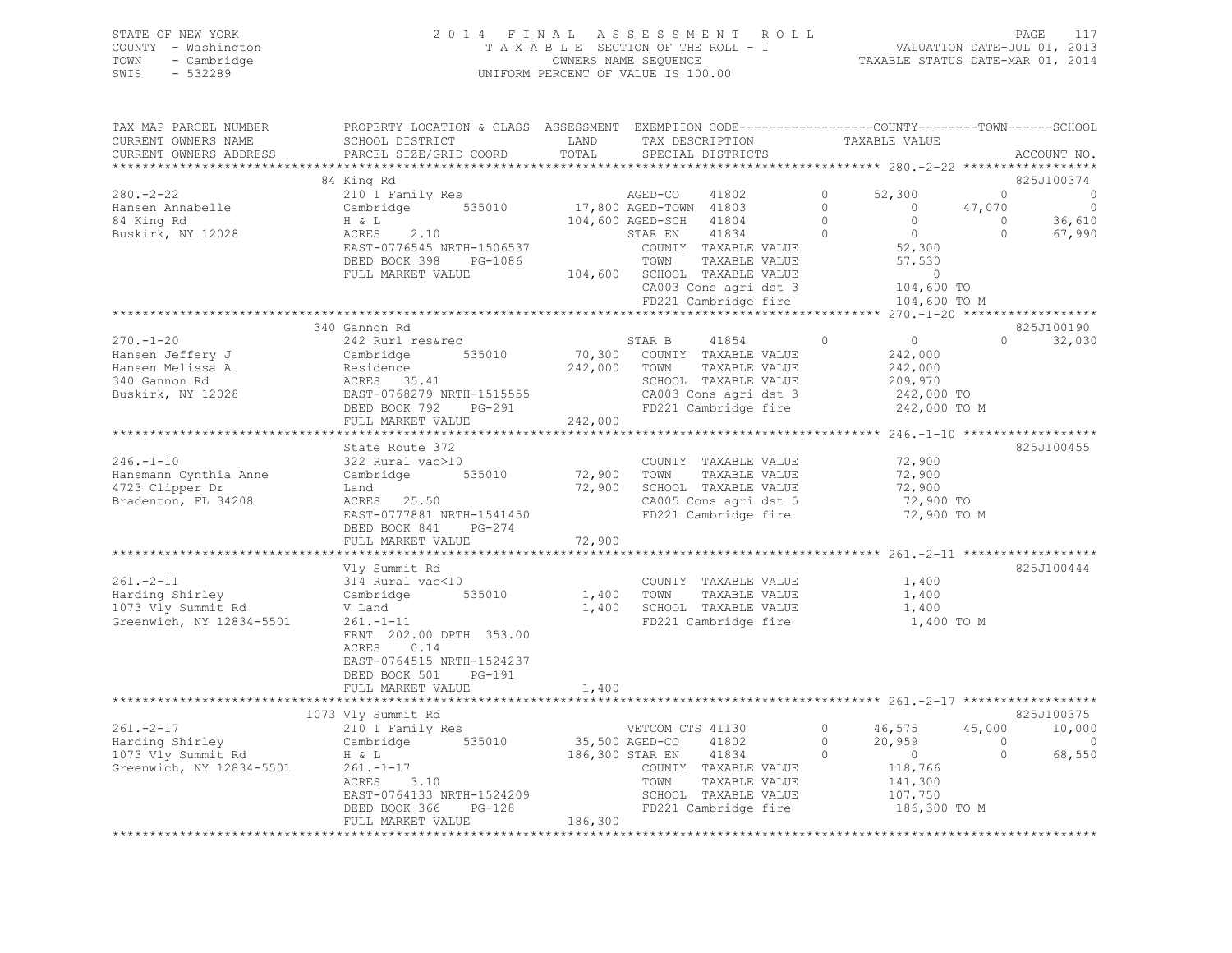| STATE OF NEW YORK   | 2014 FINAL ASSESSMENT ROLL         | 118<br>PAGE                      |
|---------------------|------------------------------------|----------------------------------|
| COUNTY - Washington | TAXABLE SECTION OF THE ROLL - 1    | VALUATION DATE-JUL 01, 2013      |
| TOWN - Cambridge    | OWNERS NAME SEQUENCE               | TAXABLE STATUS DATE-MAR 01, 2014 |
| SWIS<br>$-532289$   | UNIFORM PERCENT OF VALUE IS 100.00 |                                  |
|                     |                                    |                                  |

| SCHOOL DISTRICT<br>LAND<br>TAX DESCRIPTION TAXABLE VALUE<br>TOTAL<br>PARCEL SIZE/GRID COORD<br>SPECIAL DISTRICTS<br>ACCOUNT NO.<br>1054 County Route 74<br>825J100250<br>210 1 Family Res STAR B<br>41854 0<br>$\overline{0}$<br>$261. - 2 - 20$<br>$\Omega$ and $\Omega$<br>32,030<br>210 1 Family Res<br>Cambridge 535010 23,500 COUNTY TAXABLE VALUE<br>2000 TOC 900 TOMM TAXABLE VALUE<br>126,800<br>126,800 TOWN<br>TAXABLE VALUE 126,800<br>Greenwich, NY 12834<br>$261, -1 - 20$<br>SCHOOL TAXABLE VALUE 94,770<br>CA003 Cons agri dst 3 126,800 TO<br>$ACRES$ 1.10<br>FD221 Cambridge fire 126,800 TO M<br>EAST-0764101 NRTH-1523816<br>DEED BOOK 2554 PG-220<br>1048 County Route 74<br>$\overline{0}$<br>$261 - 2 - 20.1$<br>210 1 Family Res<br>STAR B<br>41854 0<br>$\Omega$<br>32,030<br>Cambridge 535010 33,000 COUNTY TAXABLE VALUE<br>Harko Peter P<br>169,800<br>lot 1<br>261.-1-20.1<br>1048 County Route 74<br>169,800<br>TOWN<br>TAXABLE VALUE<br>169,800<br>137,770<br>Greenwich, NY 12834<br>SCHOOL TAXABLE VALUE<br>2.59<br>CA003 Cons agri dst 3 169,800 TO<br>ACRES<br>EAST-0764194 NRTH-1523459<br>FD221 Cambridge fire<br>169,800 TO M<br>DEED BOOK 2529 PG-183<br>169,800<br>FULL MARKET VALUE<br>253 Oak Hill Rd<br>825J100377<br>241 Rural res&ag<br>AG DIST 41720 0 79,856<br>79,856<br>79,856<br>$\overline{0}$<br>$\Omega$<br>68,550<br>220,444<br>220,444<br>TAXABLE VALUE<br>SCHOOL TAXABLE VALUE 151,894<br>Buskirk, NY 12028 281.-1-5<br>ACRES 98.11<br>CA003 Cons agri dst 3<br>220,444 TO<br>MAY BE SUBJECT TO PAYMENT EAST-0784222 NRTH-1509808<br>79,856 EX<br>$PG-150$<br>T.UE 300,300<br>UNDER AGDIST LAW TIL 2018 DEED BOOK 796<br>FD221 Cambridge fire 300,300 TO M<br>FULL MARKET VALUE<br>825J100823<br>105 County Route 74<br>STAR B<br>$\overline{0}$<br>41854 0<br>32,030<br>$288. - 1 - 24.2$<br>210 1 Family Res<br>$\Omega$<br>Cambridge<br>535010 24,700 COUNTY TAXABLE VALUE<br>122,500<br>Harrington Theodora A<br>Doublewide & Lot 122,500 TOWN<br>Pratt Cynthia A<br>TAXABLE VALUE<br>122,500<br>105 County Route 74<br>893/130<br>SCHOOL TAXABLE VALUE<br>90,470<br>CA003 Cons agri dst 3 122,500 TO<br>Buskirk, NY 12028<br>ACRES<br>0.80<br>FD221 Cambridge fire 122,500 TO M<br>EAST-0764179 NRTH-1501668<br>DEED BOOK 2846 PG-232<br>122,500<br>FULL MARKET VALUE | TAX MAP PARCEL NUMBER  | PROPERTY LOCATION & CLASS ASSESSMENT EXEMPTION CODE----------------COUNTY-------TOWN------SCHOOL |  |  |
|----------------------------------------------------------------------------------------------------------------------------------------------------------------------------------------------------------------------------------------------------------------------------------------------------------------------------------------------------------------------------------------------------------------------------------------------------------------------------------------------------------------------------------------------------------------------------------------------------------------------------------------------------------------------------------------------------------------------------------------------------------------------------------------------------------------------------------------------------------------------------------------------------------------------------------------------------------------------------------------------------------------------------------------------------------------------------------------------------------------------------------------------------------------------------------------------------------------------------------------------------------------------------------------------------------------------------------------------------------------------------------------------------------------------------------------------------------------------------------------------------------------------------------------------------------------------------------------------------------------------------------------------------------------------------------------------------------------------------------------------------------------------------------------------------------------------------------------------------------------------------------------------------------------------------------------------------------------------------------------------------------------------------------------------------------------------------------------------------------------------------------------------------------------------------------------------------------------------------------------------------------------------------------------------------------------------------------|------------------------|--------------------------------------------------------------------------------------------------|--|--|
|                                                                                                                                                                                                                                                                                                                                                                                                                                                                                                                                                                                                                                                                                                                                                                                                                                                                                                                                                                                                                                                                                                                                                                                                                                                                                                                                                                                                                                                                                                                                                                                                                                                                                                                                                                                                                                                                                                                                                                                                                                                                                                                                                                                                                                                                                                                                  | CURRENT OWNERS NAME    |                                                                                                  |  |  |
|                                                                                                                                                                                                                                                                                                                                                                                                                                                                                                                                                                                                                                                                                                                                                                                                                                                                                                                                                                                                                                                                                                                                                                                                                                                                                                                                                                                                                                                                                                                                                                                                                                                                                                                                                                                                                                                                                                                                                                                                                                                                                                                                                                                                                                                                                                                                  | CURRENT OWNERS ADDRESS |                                                                                                  |  |  |
|                                                                                                                                                                                                                                                                                                                                                                                                                                                                                                                                                                                                                                                                                                                                                                                                                                                                                                                                                                                                                                                                                                                                                                                                                                                                                                                                                                                                                                                                                                                                                                                                                                                                                                                                                                                                                                                                                                                                                                                                                                                                                                                                                                                                                                                                                                                                  |                        |                                                                                                  |  |  |
|                                                                                                                                                                                                                                                                                                                                                                                                                                                                                                                                                                                                                                                                                                                                                                                                                                                                                                                                                                                                                                                                                                                                                                                                                                                                                                                                                                                                                                                                                                                                                                                                                                                                                                                                                                                                                                                                                                                                                                                                                                                                                                                                                                                                                                                                                                                                  |                        |                                                                                                  |  |  |
|                                                                                                                                                                                                                                                                                                                                                                                                                                                                                                                                                                                                                                                                                                                                                                                                                                                                                                                                                                                                                                                                                                                                                                                                                                                                                                                                                                                                                                                                                                                                                                                                                                                                                                                                                                                                                                                                                                                                                                                                                                                                                                                                                                                                                                                                                                                                  |                        |                                                                                                  |  |  |
|                                                                                                                                                                                                                                                                                                                                                                                                                                                                                                                                                                                                                                                                                                                                                                                                                                                                                                                                                                                                                                                                                                                                                                                                                                                                                                                                                                                                                                                                                                                                                                                                                                                                                                                                                                                                                                                                                                                                                                                                                                                                                                                                                                                                                                                                                                                                  |                        |                                                                                                  |  |  |
|                                                                                                                                                                                                                                                                                                                                                                                                                                                                                                                                                                                                                                                                                                                                                                                                                                                                                                                                                                                                                                                                                                                                                                                                                                                                                                                                                                                                                                                                                                                                                                                                                                                                                                                                                                                                                                                                                                                                                                                                                                                                                                                                                                                                                                                                                                                                  |                        |                                                                                                  |  |  |
|                                                                                                                                                                                                                                                                                                                                                                                                                                                                                                                                                                                                                                                                                                                                                                                                                                                                                                                                                                                                                                                                                                                                                                                                                                                                                                                                                                                                                                                                                                                                                                                                                                                                                                                                                                                                                                                                                                                                                                                                                                                                                                                                                                                                                                                                                                                                  |                        |                                                                                                  |  |  |
|                                                                                                                                                                                                                                                                                                                                                                                                                                                                                                                                                                                                                                                                                                                                                                                                                                                                                                                                                                                                                                                                                                                                                                                                                                                                                                                                                                                                                                                                                                                                                                                                                                                                                                                                                                                                                                                                                                                                                                                                                                                                                                                                                                                                                                                                                                                                  |                        |                                                                                                  |  |  |
|                                                                                                                                                                                                                                                                                                                                                                                                                                                                                                                                                                                                                                                                                                                                                                                                                                                                                                                                                                                                                                                                                                                                                                                                                                                                                                                                                                                                                                                                                                                                                                                                                                                                                                                                                                                                                                                                                                                                                                                                                                                                                                                                                                                                                                                                                                                                  |                        |                                                                                                  |  |  |
|                                                                                                                                                                                                                                                                                                                                                                                                                                                                                                                                                                                                                                                                                                                                                                                                                                                                                                                                                                                                                                                                                                                                                                                                                                                                                                                                                                                                                                                                                                                                                                                                                                                                                                                                                                                                                                                                                                                                                                                                                                                                                                                                                                                                                                                                                                                                  |                        |                                                                                                  |  |  |
|                                                                                                                                                                                                                                                                                                                                                                                                                                                                                                                                                                                                                                                                                                                                                                                                                                                                                                                                                                                                                                                                                                                                                                                                                                                                                                                                                                                                                                                                                                                                                                                                                                                                                                                                                                                                                                                                                                                                                                                                                                                                                                                                                                                                                                                                                                                                  |                        |                                                                                                  |  |  |
|                                                                                                                                                                                                                                                                                                                                                                                                                                                                                                                                                                                                                                                                                                                                                                                                                                                                                                                                                                                                                                                                                                                                                                                                                                                                                                                                                                                                                                                                                                                                                                                                                                                                                                                                                                                                                                                                                                                                                                                                                                                                                                                                                                                                                                                                                                                                  |                        |                                                                                                  |  |  |
|                                                                                                                                                                                                                                                                                                                                                                                                                                                                                                                                                                                                                                                                                                                                                                                                                                                                                                                                                                                                                                                                                                                                                                                                                                                                                                                                                                                                                                                                                                                                                                                                                                                                                                                                                                                                                                                                                                                                                                                                                                                                                                                                                                                                                                                                                                                                  |                        |                                                                                                  |  |  |
|                                                                                                                                                                                                                                                                                                                                                                                                                                                                                                                                                                                                                                                                                                                                                                                                                                                                                                                                                                                                                                                                                                                                                                                                                                                                                                                                                                                                                                                                                                                                                                                                                                                                                                                                                                                                                                                                                                                                                                                                                                                                                                                                                                                                                                                                                                                                  |                        |                                                                                                  |  |  |
|                                                                                                                                                                                                                                                                                                                                                                                                                                                                                                                                                                                                                                                                                                                                                                                                                                                                                                                                                                                                                                                                                                                                                                                                                                                                                                                                                                                                                                                                                                                                                                                                                                                                                                                                                                                                                                                                                                                                                                                                                                                                                                                                                                                                                                                                                                                                  |                        |                                                                                                  |  |  |
|                                                                                                                                                                                                                                                                                                                                                                                                                                                                                                                                                                                                                                                                                                                                                                                                                                                                                                                                                                                                                                                                                                                                                                                                                                                                                                                                                                                                                                                                                                                                                                                                                                                                                                                                                                                                                                                                                                                                                                                                                                                                                                                                                                                                                                                                                                                                  |                        |                                                                                                  |  |  |
|                                                                                                                                                                                                                                                                                                                                                                                                                                                                                                                                                                                                                                                                                                                                                                                                                                                                                                                                                                                                                                                                                                                                                                                                                                                                                                                                                                                                                                                                                                                                                                                                                                                                                                                                                                                                                                                                                                                                                                                                                                                                                                                                                                                                                                                                                                                                  |                        |                                                                                                  |  |  |
|                                                                                                                                                                                                                                                                                                                                                                                                                                                                                                                                                                                                                                                                                                                                                                                                                                                                                                                                                                                                                                                                                                                                                                                                                                                                                                                                                                                                                                                                                                                                                                                                                                                                                                                                                                                                                                                                                                                                                                                                                                                                                                                                                                                                                                                                                                                                  |                        |                                                                                                  |  |  |
|                                                                                                                                                                                                                                                                                                                                                                                                                                                                                                                                                                                                                                                                                                                                                                                                                                                                                                                                                                                                                                                                                                                                                                                                                                                                                                                                                                                                                                                                                                                                                                                                                                                                                                                                                                                                                                                                                                                                                                                                                                                                                                                                                                                                                                                                                                                                  |                        |                                                                                                  |  |  |
|                                                                                                                                                                                                                                                                                                                                                                                                                                                                                                                                                                                                                                                                                                                                                                                                                                                                                                                                                                                                                                                                                                                                                                                                                                                                                                                                                                                                                                                                                                                                                                                                                                                                                                                                                                                                                                                                                                                                                                                                                                                                                                                                                                                                                                                                                                                                  |                        |                                                                                                  |  |  |
|                                                                                                                                                                                                                                                                                                                                                                                                                                                                                                                                                                                                                                                                                                                                                                                                                                                                                                                                                                                                                                                                                                                                                                                                                                                                                                                                                                                                                                                                                                                                                                                                                                                                                                                                                                                                                                                                                                                                                                                                                                                                                                                                                                                                                                                                                                                                  |                        |                                                                                                  |  |  |
|                                                                                                                                                                                                                                                                                                                                                                                                                                                                                                                                                                                                                                                                                                                                                                                                                                                                                                                                                                                                                                                                                                                                                                                                                                                                                                                                                                                                                                                                                                                                                                                                                                                                                                                                                                                                                                                                                                                                                                                                                                                                                                                                                                                                                                                                                                                                  |                        |                                                                                                  |  |  |
|                                                                                                                                                                                                                                                                                                                                                                                                                                                                                                                                                                                                                                                                                                                                                                                                                                                                                                                                                                                                                                                                                                                                                                                                                                                                                                                                                                                                                                                                                                                                                                                                                                                                                                                                                                                                                                                                                                                                                                                                                                                                                                                                                                                                                                                                                                                                  |                        |                                                                                                  |  |  |
|                                                                                                                                                                                                                                                                                                                                                                                                                                                                                                                                                                                                                                                                                                                                                                                                                                                                                                                                                                                                                                                                                                                                                                                                                                                                                                                                                                                                                                                                                                                                                                                                                                                                                                                                                                                                                                                                                                                                                                                                                                                                                                                                                                                                                                                                                                                                  | $281 - 4 - 5$          |                                                                                                  |  |  |
|                                                                                                                                                                                                                                                                                                                                                                                                                                                                                                                                                                                                                                                                                                                                                                                                                                                                                                                                                                                                                                                                                                                                                                                                                                                                                                                                                                                                                                                                                                                                                                                                                                                                                                                                                                                                                                                                                                                                                                                                                                                                                                                                                                                                                                                                                                                                  |                        |                                                                                                  |  |  |
|                                                                                                                                                                                                                                                                                                                                                                                                                                                                                                                                                                                                                                                                                                                                                                                                                                                                                                                                                                                                                                                                                                                                                                                                                                                                                                                                                                                                                                                                                                                                                                                                                                                                                                                                                                                                                                                                                                                                                                                                                                                                                                                                                                                                                                                                                                                                  |                        |                                                                                                  |  |  |
|                                                                                                                                                                                                                                                                                                                                                                                                                                                                                                                                                                                                                                                                                                                                                                                                                                                                                                                                                                                                                                                                                                                                                                                                                                                                                                                                                                                                                                                                                                                                                                                                                                                                                                                                                                                                                                                                                                                                                                                                                                                                                                                                                                                                                                                                                                                                  |                        |                                                                                                  |  |  |
|                                                                                                                                                                                                                                                                                                                                                                                                                                                                                                                                                                                                                                                                                                                                                                                                                                                                                                                                                                                                                                                                                                                                                                                                                                                                                                                                                                                                                                                                                                                                                                                                                                                                                                                                                                                                                                                                                                                                                                                                                                                                                                                                                                                                                                                                                                                                  |                        |                                                                                                  |  |  |
|                                                                                                                                                                                                                                                                                                                                                                                                                                                                                                                                                                                                                                                                                                                                                                                                                                                                                                                                                                                                                                                                                                                                                                                                                                                                                                                                                                                                                                                                                                                                                                                                                                                                                                                                                                                                                                                                                                                                                                                                                                                                                                                                                                                                                                                                                                                                  |                        |                                                                                                  |  |  |
|                                                                                                                                                                                                                                                                                                                                                                                                                                                                                                                                                                                                                                                                                                                                                                                                                                                                                                                                                                                                                                                                                                                                                                                                                                                                                                                                                                                                                                                                                                                                                                                                                                                                                                                                                                                                                                                                                                                                                                                                                                                                                                                                                                                                                                                                                                                                  |                        |                                                                                                  |  |  |
|                                                                                                                                                                                                                                                                                                                                                                                                                                                                                                                                                                                                                                                                                                                                                                                                                                                                                                                                                                                                                                                                                                                                                                                                                                                                                                                                                                                                                                                                                                                                                                                                                                                                                                                                                                                                                                                                                                                                                                                                                                                                                                                                                                                                                                                                                                                                  |                        |                                                                                                  |  |  |
|                                                                                                                                                                                                                                                                                                                                                                                                                                                                                                                                                                                                                                                                                                                                                                                                                                                                                                                                                                                                                                                                                                                                                                                                                                                                                                                                                                                                                                                                                                                                                                                                                                                                                                                                                                                                                                                                                                                                                                                                                                                                                                                                                                                                                                                                                                                                  |                        |                                                                                                  |  |  |
|                                                                                                                                                                                                                                                                                                                                                                                                                                                                                                                                                                                                                                                                                                                                                                                                                                                                                                                                                                                                                                                                                                                                                                                                                                                                                                                                                                                                                                                                                                                                                                                                                                                                                                                                                                                                                                                                                                                                                                                                                                                                                                                                                                                                                                                                                                                                  |                        |                                                                                                  |  |  |
|                                                                                                                                                                                                                                                                                                                                                                                                                                                                                                                                                                                                                                                                                                                                                                                                                                                                                                                                                                                                                                                                                                                                                                                                                                                                                                                                                                                                                                                                                                                                                                                                                                                                                                                                                                                                                                                                                                                                                                                                                                                                                                                                                                                                                                                                                                                                  |                        |                                                                                                  |  |  |
|                                                                                                                                                                                                                                                                                                                                                                                                                                                                                                                                                                                                                                                                                                                                                                                                                                                                                                                                                                                                                                                                                                                                                                                                                                                                                                                                                                                                                                                                                                                                                                                                                                                                                                                                                                                                                                                                                                                                                                                                                                                                                                                                                                                                                                                                                                                                  |                        |                                                                                                  |  |  |
|                                                                                                                                                                                                                                                                                                                                                                                                                                                                                                                                                                                                                                                                                                                                                                                                                                                                                                                                                                                                                                                                                                                                                                                                                                                                                                                                                                                                                                                                                                                                                                                                                                                                                                                                                                                                                                                                                                                                                                                                                                                                                                                                                                                                                                                                                                                                  |                        |                                                                                                  |  |  |
|                                                                                                                                                                                                                                                                                                                                                                                                                                                                                                                                                                                                                                                                                                                                                                                                                                                                                                                                                                                                                                                                                                                                                                                                                                                                                                                                                                                                                                                                                                                                                                                                                                                                                                                                                                                                                                                                                                                                                                                                                                                                                                                                                                                                                                                                                                                                  |                        |                                                                                                  |  |  |
|                                                                                                                                                                                                                                                                                                                                                                                                                                                                                                                                                                                                                                                                                                                                                                                                                                                                                                                                                                                                                                                                                                                                                                                                                                                                                                                                                                                                                                                                                                                                                                                                                                                                                                                                                                                                                                                                                                                                                                                                                                                                                                                                                                                                                                                                                                                                  |                        |                                                                                                  |  |  |
|                                                                                                                                                                                                                                                                                                                                                                                                                                                                                                                                                                                                                                                                                                                                                                                                                                                                                                                                                                                                                                                                                                                                                                                                                                                                                                                                                                                                                                                                                                                                                                                                                                                                                                                                                                                                                                                                                                                                                                                                                                                                                                                                                                                                                                                                                                                                  |                        |                                                                                                  |  |  |
|                                                                                                                                                                                                                                                                                                                                                                                                                                                                                                                                                                                                                                                                                                                                                                                                                                                                                                                                                                                                                                                                                                                                                                                                                                                                                                                                                                                                                                                                                                                                                                                                                                                                                                                                                                                                                                                                                                                                                                                                                                                                                                                                                                                                                                                                                                                                  |                        |                                                                                                  |  |  |
|                                                                                                                                                                                                                                                                                                                                                                                                                                                                                                                                                                                                                                                                                                                                                                                                                                                                                                                                                                                                                                                                                                                                                                                                                                                                                                                                                                                                                                                                                                                                                                                                                                                                                                                                                                                                                                                                                                                                                                                                                                                                                                                                                                                                                                                                                                                                  |                        |                                                                                                  |  |  |
|                                                                                                                                                                                                                                                                                                                                                                                                                                                                                                                                                                                                                                                                                                                                                                                                                                                                                                                                                                                                                                                                                                                                                                                                                                                                                                                                                                                                                                                                                                                                                                                                                                                                                                                                                                                                                                                                                                                                                                                                                                                                                                                                                                                                                                                                                                                                  |                        |                                                                                                  |  |  |
|                                                                                                                                                                                                                                                                                                                                                                                                                                                                                                                                                                                                                                                                                                                                                                                                                                                                                                                                                                                                                                                                                                                                                                                                                                                                                                                                                                                                                                                                                                                                                                                                                                                                                                                                                                                                                                                                                                                                                                                                                                                                                                                                                                                                                                                                                                                                  |                        |                                                                                                  |  |  |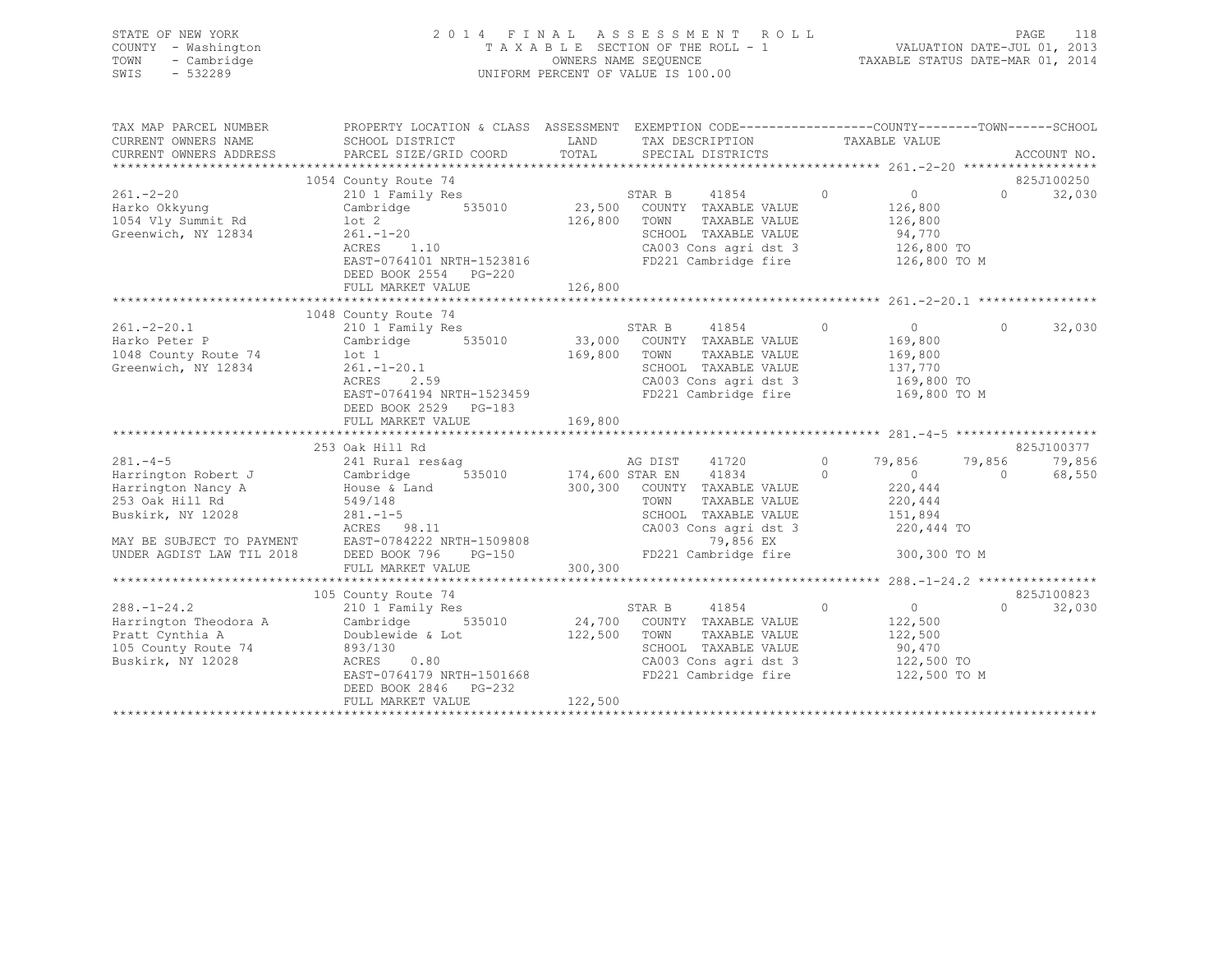### STATE OF NEW YORK 2 0 1 4 F I N A L A S S E S S M E N T R O L L PAGE 119 COUNTY - Washington T A X A B L E SECTION OF THE ROLL - 1 VALUATION DATE-JUL 01, 2013 TOWN - Cambridge OWNERS NAME SEQUENCE TAXABLE STATUS DATE-MAR 01, 2014 SWIS - 532289 UNIFORM PERCENT OF VALUE IS 100.00

TAX MAP PARCEL NUMBER PROPERTY LOCATION & CLASS ASSESSMENT EXEMPTION CODE------------------------------TOWN-------SCHOOL

| CURRENT OWNERS NAME    | SCHOOL DISTRICT                                                                                                       | LAND         | TAX DESCRIPTION                                                       |       | TAXABLE VALUE |                    |
|------------------------|-----------------------------------------------------------------------------------------------------------------------|--------------|-----------------------------------------------------------------------|-------|---------------|--------------------|
| CURRENT OWNERS ADDRESS | PARCEL SIZE/GRID COORD TOTAL                                                                                          |              | SPECIAL DISTRICTS                                                     |       |               | ACCOUNT NO.        |
|                        |                                                                                                                       |              |                                                                       |       |               |                    |
|                        | 1022 Vly Summit Rd                                                                                                    |              |                                                                       |       |               | 825J100676         |
| $261. - 2 - 27$        | 10 1 Family Res<br>Cambridge 535010 25,500 COUNTY TAXABLE VALUE                                                       |              |                                                                       |       | $\sim$ 0      | $0 \t32,030$       |
| Harris Paula M         |                                                                                                                       |              |                                                                       |       | 110,000       |                    |
| 1022 Vly Summit Rd     | $261. -1 - 27$<br>ACRES 0.33                                                                                          | 110,000 TOWN | TAXABLE VALUE                                                         |       | 110,000       |                    |
| Cambridge, NY 12816    |                                                                                                                       |              | SCHOOL TAXABLE VALUE                                                  |       | 77,970        |                    |
|                        |                                                                                                                       |              |                                                                       |       |               |                    |
|                        | EAST-0763288 NRTH-1523686 CA003 Cons agri dst 3 110,000 TO<br>DEED BOOK 3132 PG-346 FD221 Cambridge fire 110,000 TO M |              |                                                                       |       |               |                    |
|                        | FULL MARKET VALUE                                                                                                     | 110,000      |                                                                       |       |               |                    |
|                        |                                                                                                                       |              |                                                                       |       |               |                    |
|                        | Dickensen Rd/n Off                                                                                                    |              |                                                                       |       |               | 825J100547         |
| $280. - 2 - 6.1$       | 322 Rural vac>10                                                                                                      |              | COUNTY TAXABLE VALUE                                                  |       | 84,100        |                    |
| Harrop Dorothy J       | Cambridge                                                                                                             |              | TAXABLE VALUE                                                         |       | 84,100        |                    |
| Kievit David           | Vac Land                                                                                                              |              | 84,100 SCHOOL TAXABLE VALUE                                           |       | 84,100        |                    |
| 60 Dickensen Rd        | ACRES 53.50                                                                                                           |              | CA003 Cons agri dst 3 $84,100$ TO                                     |       |               |                    |
| Buskirk, NY 12028      | ACRES 53.50<br>EAST-0777165 NRTH-1509637 FD221 Cambridge fire                                                         |              |                                                                       |       | 84,100 TO M   |                    |
|                        | DEED BOOK 1748 PG-107                                                                                                 |              |                                                                       |       |               |                    |
|                        | FULL MARKET VALUE                                                                                                     | 84,100       |                                                                       |       |               |                    |
|                        |                                                                                                                       |              |                                                                       |       |               |                    |
|                        | 60 Dickensen Rd                                                                                                       |              |                                                                       |       |               | 825J100829         |
| $280 - 2 - 6.2$        | 242 Rurl res&rec                                                                                                      |              |                                                                       |       | 250,000       |                    |
|                        | 535010 79,100                                                                                                         |              | COUNTY TAXABLE VALUE<br>TOWN<br>TAXABLE VALUE                         |       |               |                    |
| Harrop Dorothy J       | Cambridge                                                                                                             |              |                                                                       |       | 250,000       |                    |
| Kievit David           | House & Lot                                                                                                           |              | 250,000 SCHOOL TAXABLE VALUE                                          |       | 250,000       |                    |
| 60 Dickensen Rd        | ACRES 21.70                                                                                                           |              | CA003 Cons agri dst 3 250,000 TO                                      |       |               |                    |
| Buskirk, NY 12028      | EAST-0777043 NRTH-1508527                                                                                             |              | FD221 Cambridge fire 250,000 TO M                                     |       |               |                    |
|                        | DEED BOOK 1748 PG-107                                                                                                 |              |                                                                       |       |               |                    |
|                        | FULL MARKET VALUE                                                                                                     | 250,000      |                                                                       |       |               |                    |
|                        |                                                                                                                       |              |                                                                       |       |               |                    |
|                        | King Rd                                                                                                               |              |                                                                       |       |               |                    |
| $280. - 2 - 29.1$      | 0 0 COUNTY<br>535010 5,000 TOWN<br>314 Rural vac<10                                                                   |              | COUNTY TAXABLE VALUE<br>TOWN      TAXABLE VALUE                       |       | 5,000         |                    |
| Hatfield Johnnie S     | Cambridge                                                                                                             |              |                                                                       |       | 5,000         |                    |
| 75 King Rd             | FRNT 65.00 DPTH 660.00 5,000 SCHOOL TAXABLE VALUE                                                                     |              |                                                                       | 5,000 |               |                    |
| Buskirk, NY 12028      | EAST-0776078 NRTH-1506279                                                                                             |              | CA003 Cons agri dst 3                                                 |       | 5,000 TO      |                    |
|                        | DEED BOOK 2664 PG-149                                                                                                 |              | FD221 Cambridge fire 5,000 TO M                                       |       |               |                    |
|                        | FULL MARKET VALUE                                                                                                     | 5,000        |                                                                       |       |               |                    |
|                        |                                                                                                                       |              |                                                                       |       |               |                    |
|                        | 75 King Rd                                                                                                            |              |                                                                       |       |               | 825J100924         |
| $280. - 2 - 31$        | 210 1 Family Res                                                                                                      |              | STAR B 41854<br>$\overline{0}$                                        |       | $\sim$ 0      | 32,030<br>$\Omega$ |
| Hattfield Johnnie S    | Cambridge 535010 46,500 COUNTY TAXABLE VALUE                                                                          |              |                                                                       |       | 114,900       |                    |
| 75 King Rd             |                                                                                                                       | 114,900 TOWN |                                                                       |       | 114,900       |                    |
| Buskirk, NY 12028      | House/ Lot 8<br>ACRES 5.12<br>ACRES<br>5.12                                                                           |              | TAXABLE VALUE<br>TAXABLE VALUE<br>SCHOOL TAXABLE VALUE                |       | 82,870        |                    |
|                        | EAST-0775940 NRTH-1506052                                                                                             |              |                                                                       |       |               |                    |
|                        | PG-252<br>DEED BOOK 724                                                                                               |              | CA003 Cons agri dst 3 114,900 TO<br>FD221 Cambridge fire 114,900 TO M |       |               |                    |
|                        | FULL MARKET VALUE                                                                                                     | 114,900      |                                                                       |       |               |                    |
|                        |                                                                                                                       |              |                                                                       |       |               |                    |
|                        |                                                                                                                       |              |                                                                       |       |               |                    |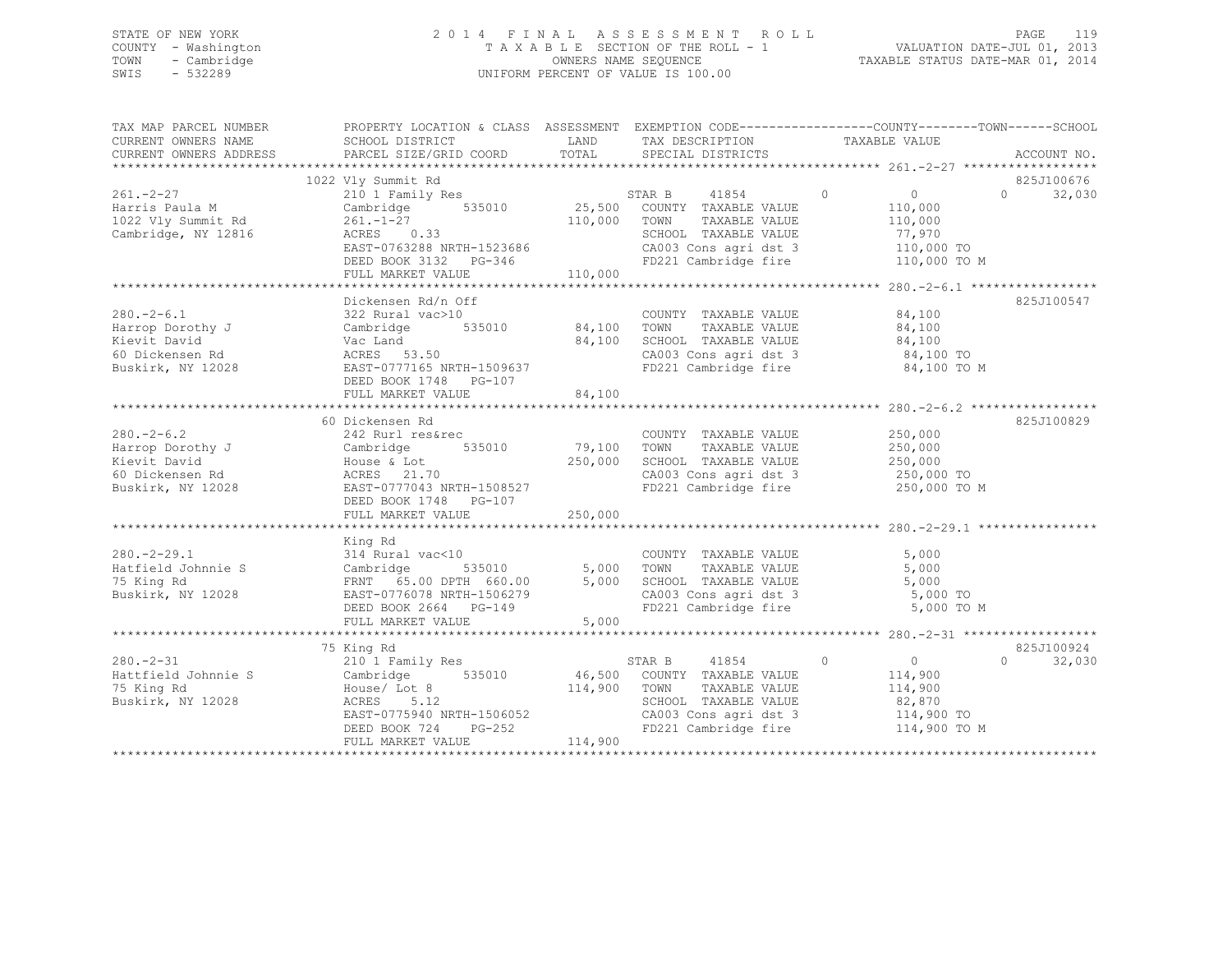# STATE OF NEW YORK<br>COUNTY - Washington 2011 2013<br>2014 TAXABLE SECTION OF THE ROLL - 1 WALUATION DATE-JUL 01, 2013 COUNTY - Washington  $T A X A B L E$  SECTION OF THE ROLL - 1<br>TOWN - Cambridge  $\sim$  000NERS NAME SEQUENCE TOWN - Cambridge OWNERS NAME SEQUENCE TAXABLE STATUS DATE-MAR 01, 2014 UNIFORM PERCENT OF VALUE IS 100.00

| TAX MAP PARCEL NUMBER                                                                                                                                                                                                                  | PROPERTY LOCATION & CLASS ASSESSMENT EXEMPTION CODE----------------COUNTY-------TOWN------SCHOOL                                                                             |              |                                                            |                                                             |          |            |
|----------------------------------------------------------------------------------------------------------------------------------------------------------------------------------------------------------------------------------------|------------------------------------------------------------------------------------------------------------------------------------------------------------------------------|--------------|------------------------------------------------------------|-------------------------------------------------------------|----------|------------|
|                                                                                                                                                                                                                                        |                                                                                                                                                                              |              |                                                            |                                                             |          |            |
|                                                                                                                                                                                                                                        |                                                                                                                                                                              |              |                                                            |                                                             |          |            |
|                                                                                                                                                                                                                                        | 16 Greene Rd                                                                                                                                                                 |              |                                                            |                                                             |          | 825J100484 |
| $263 - 1 - 15$                                                                                                                                                                                                                         |                                                                                                                                                                              |              |                                                            | $\overline{0}$                                              | $\Omega$ | 32,030     |
| Haviland Stephen Cambridge                                                                                                                                                                                                             |                                                                                                                                                                              |              |                                                            | 235,700                                                     |          |            |
|                                                                                                                                                                                                                                        |                                                                                                                                                                              |              |                                                            |                                                             |          |            |
|                                                                                                                                                                                                                                        |                                                                                                                                                                              |              |                                                            |                                                             |          |            |
| Moodlot 235,700 TOWN TAXABLE VALUE<br>Haviland Stephen Moodlot 235,700 TOWN TAXABLE VALUE<br>16 Greene Rd<br>Cambridge, NY 12816 EAST-0782473 NRTH-1522736 CA003 Cons agri dst 3 235,700 TO<br>EED BOOK 820 PG-98 FD221 Cambridge fire |                                                                                                                                                                              |              |                                                            |                                                             |          |            |
|                                                                                                                                                                                                                                        |                                                                                                                                                                              |              |                                                            |                                                             |          |            |
|                                                                                                                                                                                                                                        |                                                                                                                                                                              |              |                                                            |                                                             |          |            |
|                                                                                                                                                                                                                                        |                                                                                                                                                                              |              |                                                            |                                                             |          |            |
|                                                                                                                                                                                                                                        | 795 South Cambridge Rd 30 PCT OF VALUE USED FOR EXEMPTION PURPOSES                                                                                                           |              |                                                            |                                                             |          | 825J100383 |
|                                                                                                                                                                                                                                        |                                                                                                                                                                              |              |                                                            |                                                             |          | 71,434     |
|                                                                                                                                                                                                                                        |                                                                                                                                                                              |              |                                                            |                                                             |          | 68,550     |
| 179.-1-9 241 Rural reskag as DIST 41720 0 71,434 71,434 71,434 71,434 71,434 71,434 71,434 71,434 71,434 71,434 71,434 71,434 71,434 71,434 71,434 71,434 71,434 71,434 71,434 71,434 71,434 71,434 71,434 71,434 71,434 71,43         |                                                                                                                                                                              |              |                                                            |                                                             |          | 10,000     |
|                                                                                                                                                                                                                                        |                                                                                                                                                                              |              | COUNTY TAXABLE VALUE 284,136<br>TOWN TAXABLE VALUE 284,136 |                                                             |          |            |
|                                                                                                                                                                                                                                        |                                                                                                                                                                              |              | TOWN                                                       |                                                             |          |            |
|                                                                                                                                                                                                                                        | EAST-0761470 NRTH-1507302                                                                                                                                                    |              | SCHOOL TAXABLE VALUE 234,416                               |                                                             |          |            |
| MAY BE SUBJECT TO PAYMENT DEED BOOK 2100 PG-1 (2003)<br>UNDER AGDIST LAW TIL 2018 FULL MARKET VALUE 384,400                                                                                                                            |                                                                                                                                                                              |              | CA003 Cons agri dst 3 312,966 TO                           |                                                             |          |            |
|                                                                                                                                                                                                                                        |                                                                                                                                                                              |              | 71,434 EX                                                  |                                                             |          |            |
|                                                                                                                                                                                                                                        |                                                                                                                                                                              |              | FD221 Cambridge fire 384,400 TO M                          |                                                             |          |            |
|                                                                                                                                                                                                                                        |                                                                                                                                                                              |              |                                                            |                                                             |          | 825J100392 |
|                                                                                                                                                                                                                                        | 680 Lees Crossing Rd 65 PCT OF VALUE USED FOR EXEMPTION PURPOSES                                                                                                             |              |                                                            | 45,264 45,264                                               |          | 45,264     |
|                                                                                                                                                                                                                                        |                                                                                                                                                                              |              |                                                            |                                                             |          | 68,550     |
|                                                                                                                                                                                                                                        |                                                                                                                                                                              |              |                                                            | $\begin{array}{ccc} & 0 & 0 \\ 50,000 & 45,000 \end{array}$ |          | 10,000     |
| 288.-1-24.1 241 Rural reskag and the Maria Cambridge 535010 3241 Rural reskag and the Maria 11720 0 45,264<br>Hayes Karen L Cambridge 535010 189,500 STAR EN 41834 0 0 0<br>300 Lees Crossing Rd ACRES 109.58 416,900 VETCOM CTS 4     |                                                                                                                                                                              |              |                                                            |                                                             |          |            |
|                                                                                                                                                                                                                                        | EAST-0762196 NRTH-15026500<br>DEED BOOK 2935 PG-225 TOWN TAXABLE VALUE 293,086<br>FULL MARKET VALUE 416,900 SCHOOL TAXABLE VALUE 293,086<br>CA003 Cons agri dst 3 371,636 TO |              |                                                            |                                                             |          |            |
| MAY BE SUBJECT TO PAYMENT                                                                                                                                                                                                              | FULL MARKET VALUE                                                                                                                                                            |              |                                                            |                                                             |          |            |
| UNDER AGDIST LAW TIL 2018                                                                                                                                                                                                              |                                                                                                                                                                              |              |                                                            |                                                             |          |            |
|                                                                                                                                                                                                                                        |                                                                                                                                                                              |              |                                                            |                                                             |          |            |
|                                                                                                                                                                                                                                        |                                                                                                                                                                              |              | FD221 Cambridge fire 416,900 TO M                          |                                                             |          |            |
|                                                                                                                                                                                                                                        |                                                                                                                                                                              |              |                                                            |                                                             |          |            |
|                                                                                                                                                                                                                                        | 175 Tingue Rd                                                                                                                                                                |              |                                                            |                                                             |          |            |
| $261 - 2 - 5.2$                                                                                                                                                                                                                        | 210 1 Family Res                                                                                                                                                             |              | STAR B 41854                                               | $\circ$<br>$\sim$ 0 $\sim$ 0                                | $\circ$  | 32,030     |
| Headwell Roy J                                                                                                                                                                                                                         |                                                                                                                                                                              |              |                                                            | 388,594                                                     |          |            |
| Example 1 Teresa L<br>175 Tingue Rd<br>175 Tingue Rd<br>261.-1-5.2<br>Cambridge, NY 12816 2008 2008 14.                                                                                                                                | .58                                                                                                                                                                          | 388,594 TOWN | TAXABLE VALUE                                              | 388,594                                                     |          |            |
|                                                                                                                                                                                                                                        |                                                                                                                                                                              |              |                                                            |                                                             |          |            |
| Cambridge, NY 12816                                                                                                                                                                                                                    | ACRES 14.58                                                                                                                                                                  |              |                                                            |                                                             |          |            |
|                                                                                                                                                                                                                                        | EAST-0769012 NRTH-1524592                                                                                                                                                    |              |                                                            |                                                             |          |            |
|                                                                                                                                                                                                                                        | DEED BOOK 2901 PG-209                                                                                                                                                        |              |                                                            |                                                             |          |            |
|                                                                                                                                                                                                                                        | FULL MARKET VALUE                                                                                                                                                            | 388,594      |                                                            |                                                             |          |            |
|                                                                                                                                                                                                                                        |                                                                                                                                                                              |              |                                                            |                                                             |          |            |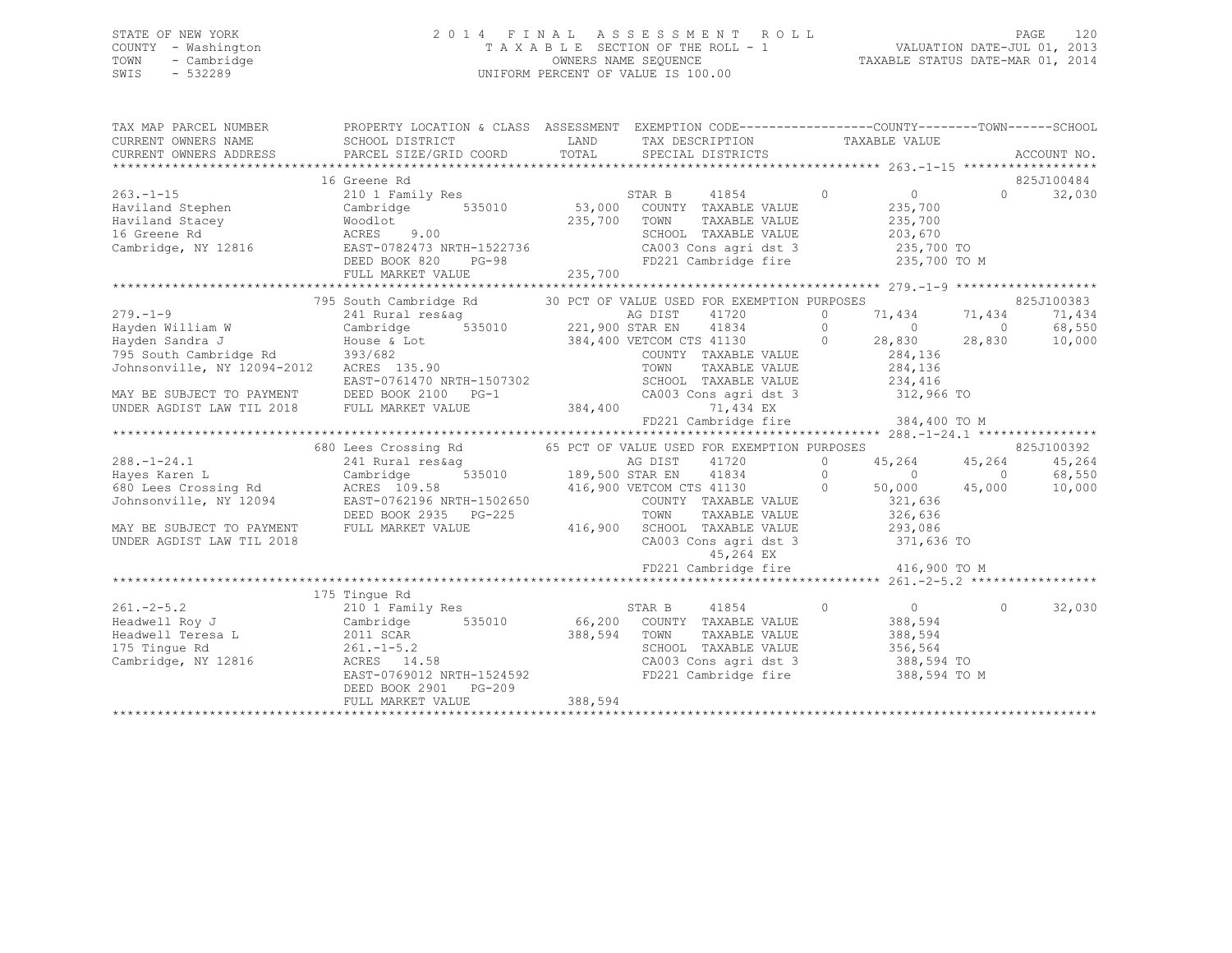### STATE OF NEW YORK 2 0 1 4 F I N A L A S S E S S M E N T R O L L PAGE 121 COUNTY - Washington T A X A B L E SECTION OF THE ROLL - 1 VALUATION DATE-JUL 01, 2013 TOWN - Cambridge OWNERS NAME SEQUENCE TAXABLE STATUS DATE-MAR 01, 2014 SWIS - 532289 UNIFORM PERCENT OF VALUE IS 100.00

| SCHOOL DISTRICT<br>PARCEL SIZE/GRID COORD                                                                                                                                                      | LAND<br>TOTAL              | TAX DESCRIPTION<br>SPECIAL DISTRICTS                                                                                                                             | TAXABLE VALUE                                                                                                          | ACCOUNT NO.                                                                                                                          |
|------------------------------------------------------------------------------------------------------------------------------------------------------------------------------------------------|----------------------------|------------------------------------------------------------------------------------------------------------------------------------------------------------------|------------------------------------------------------------------------------------------------------------------------|--------------------------------------------------------------------------------------------------------------------------------------|
| 1371 Vly Summit Rd<br>210 1 Family Res<br>535010<br>Cambridge<br>H & L<br>ACRES<br>8.50<br>EAST-0768682 NRTH-1528647<br>DEED BOOK 932<br>$PG-168$<br>FULL MARKET VALUE                         | 51,000<br>93,000<br>93,000 | STAR B<br>41854<br>COUNTY TAXABLE VALUE<br>TAXABLE VALUE<br>TOWN<br>SCHOOL TAXABLE VALUE<br>FD221 Cambridge fire                                                 | 0<br>$\overline{0}$<br>0<br>93,000<br>93,000<br>60,970<br>93,000 TO M                                                  | 825J100442<br>32,030                                                                                                                 |
| 23 Heinrich Way<br>242 Rurl res&rec<br>Cambridge<br>535010<br>ACRES 116.30<br>EAST-0781054 NRTH-1523204<br>DEED BOOK 2624<br>PG-183<br>FULL MARKET VALUE                                       | 197,400<br>412,600         | COUNTY TAXABLE VALUE<br>TOWN<br>TAXABLE VALUE<br>SCHOOL TAXABLE VALUE<br>CA003 Cons agri dst 3<br>FD221 Cambridge fire                                           | 412,600<br>412,600<br>412,600<br>412,600 TO<br>412,600 TO M                                                            | 825J100204                                                                                                                           |
| 97 County Route 74<br>241 Rural res&ag<br>Cambridge<br>535010<br>ACRES 100.30<br>EAST-0762293 NRTH-1501315<br>DEED BOOK 416<br>PG-1024<br>FULL MARKET VALUE<br>MAY BE SUBJECT TO PAYMENT       | 459,700<br>459,700         | AG DIST<br>41720<br>41834<br>COUNTY TAXABLE VALUE<br>TOWN<br>TAXABLE VALUE<br>SCHOOL TAXABLE VALUE<br>CA003 Cons agri dst 3<br>80,155 EX<br>FD221 Cambridge fire | $\circ$<br>80,155<br>80,155<br>$\Omega$<br>$\circ$<br>0<br>379,545<br>379,545<br>310,995<br>379,545 TO<br>459,700 TO M | 825J100386<br>80,155<br>68,550                                                                                                       |
| County Route 60<br>105 Vac farmland<br>Cambridge<br>535010<br>ACRES 99.59<br>EAST-0772704 NRTH-1523905<br>DEED BOOK 3369 PG-247<br>FULL MARKET VALUE                                           | 164,500<br>164,500         | COUNTY TAXABLE VALUE<br>TOWN<br>TAXABLE VALUE<br>SCHOOL TAXABLE VALUE<br>CA003 Cons agri dst 3<br>FD221 Cambridge fire                                           | 164,500<br>164,500<br>164,500<br>164,500 TO<br>164,500 TO M                                                            | 825J100359                                                                                                                           |
| ***************************<br>350 County Route 74<br>312 Vac w/imprv<br>Cambridge<br>535010<br>Barn & Lot<br>FRNT 164.00 DPTH 173.00<br>EAST-0766475 NRTH-1507125<br>DEED BOOK 3023<br>PG-324 |                            | COUNTY TAXABLE VALUE<br>TAXABLE VALUE<br>TOWN<br>SCHOOL TAXABLE VALUE<br>CA003 Cons agri dst 3<br>FD221 Cambridge fire                                           | 11,800<br>11,800<br>11,800<br>11,800 TO<br>11,800 TO M                                                                 | 825J100235                                                                                                                           |
|                                                                                                                                                                                                | FULL MARKET VALUE          | 11,800                                                                                                                                                           | PROPERTY LOCATION & CLASS ASSESSMENT<br>412,600<br>177,400 STAR EN<br>164,500<br>1,900<br>11,800                       | EXEMPTION CODE-----------------COUNTY-------TOWN------SCHOOL<br>****************************<br>****** 262.-1-18.1 ***************** |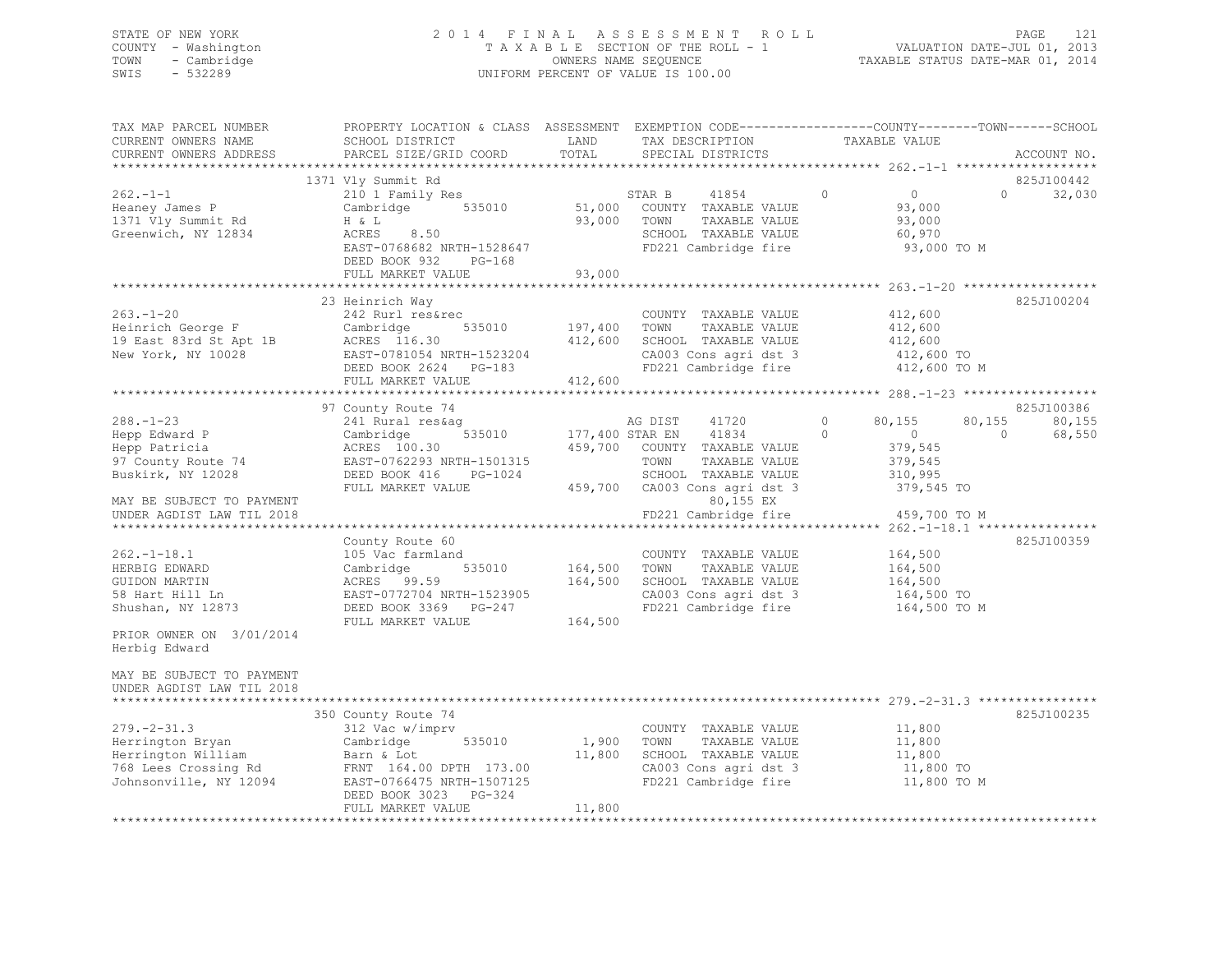### STATE OF NEW YORK 2 0 1 4 F I N A L A S S E S S M E N T R O L L PAGE 122 COUNTY - Washington T A X A B L E SECTION OF THE ROLL - 1 VALUATION DATE-JUL 01, 2013 TOWN - Cambridge OWNERS NAME SEQUENCE TAXABLE STATUS DATE-MAR 01, 2014 SWIS - 532289 UNIFORM PERCENT OF VALUE IS 100.00

| TAX MAP PARCEL NUMBER<br>CURRENT OWNERS NAME                                                                   | PROPERTY LOCATION & CLASS ASSESSMENT EXEMPTION CODE----------------COUNTY-------TOWN------SCHOOL<br>SCHOOL DISTRICT                                           | LAND                       | TAX DESCRIPTION                                                                                                          | TAXABLE VALUE                                                                 |                                           |
|----------------------------------------------------------------------------------------------------------------|---------------------------------------------------------------------------------------------------------------------------------------------------------------|----------------------------|--------------------------------------------------------------------------------------------------------------------------|-------------------------------------------------------------------------------|-------------------------------------------|
| CURRENT OWNERS ADDRESS                                                                                         | PARCEL SIZE/GRID COORD                                                                                                                                        | TOTAL                      | SPECIAL DISTRICTS                                                                                                        |                                                                               | ACCOUNT NO.                               |
|                                                                                                                |                                                                                                                                                               |                            |                                                                                                                          |                                                                               |                                           |
| $270. - 1 - 24$<br>Herrington Donald J<br>Herrington Debra A<br>475 Center Cambridge Rd<br>Cambridge, NY 12816 | 475 Center Cambridge Rd<br>210 1 Family Res<br>535010<br>Cambridge<br>ACRES<br>4.41<br>EAST-0765861 NRTH-1516684<br>DEED BOOK 752 PG-168<br>FULL MARKET VALUE | 39,500<br>71,400<br>71,400 | COUNTY TAXABLE VALUE 71,400<br>TOWN<br>TAXABLE VALUE<br>SCHOOL TAXABLE VALUE<br>FD221 Cambridge fire                     | 71,400<br>71,400<br>71,400 TO M                                               | 825L100440                                |
| *************************                                                                                      |                                                                                                                                                               |                            |                                                                                                                          |                                                                               |                                           |
| $288. - 1 - 24.4$<br>Herrington Eleanor M -LE- Cambridge<br>Herrington Bryan M<br>768 Lees Crossing Rd 1819/30 | 768 Lees Crossing Rd<br>241 Rural res&aq<br>Life Estate Eleanor Herri 210,800 COUNTY TAXABLE VALUE                                                            |                            | AG DIST 41720<br>535010 95,800 STAR B 41854<br>TOWN<br>TAXABLE VALUE                                                     | $\overline{0}$<br>41,772<br>$\overline{0}$<br>$\Omega$<br>169,028<br>169,028  | 41,772<br>41,772<br>32,030<br>$\Omega$    |
| Johnsonville, NY 12094-1815 ACRES 35.00<br>MAY BE SUBJECT TO PAYMENT<br>UNDER AGDIST LAW TIL 2018              | EAST-0763284 NRTH-1502972<br>DEED BOOK 1819 PG-29<br>FULL MARKET VALUE                                                                                        |                            | SCHOOL TAXABLE VALUE<br>CA003 Cons agri dst 3 169,028 TO<br>41,772 EX<br>210,800 FD221 Cambridge fire                    | 136,998<br>210,800 TO M                                                       |                                           |
|                                                                                                                |                                                                                                                                                               |                            |                                                                                                                          |                                                                               |                                           |
| $270. - 1 - 15$<br>Herrington Howard<br>Herrington Susan<br>515 Center Cambridge Rd<br>Cambridge, NY 12816     | 515 Center Cambridge Rd<br>242 Rurl res&rec<br>535010<br>Cambridge<br>$ACRES$ 14.66<br>EAST-0766659 NRTH-1517332<br>DEED BOOK 526 PG-260<br>FULL MARKET VALUE | 282,000<br>282,000         | STAR B<br>41854<br>63,300 COUNTY TAXABLE VALUE<br>TOWN<br>TAXABLE VALUE<br>SCHOOL TAXABLE VALUE<br>FD221 Cambridge fire  | $\overline{0}$<br>$\bigcirc$<br>282,000<br>282,000<br>249,970<br>282,000 TO M | 825J100639<br>$\Omega$<br>32,030          |
|                                                                                                                | Darwin Rd                                                                                                                                                     |                            |                                                                                                                          |                                                                               | 825J100216                                |
| $270. - 1 - 13$<br>Herrington Howard P<br>Herrington Susan E<br>515 Center Cambridge Rd<br>Cambridge, NY 12816 | 322 Rural vac>10<br>535010<br>Cambridge<br>Vacant Lot<br>ACRES 11.20<br>EAST-0766042 NRTH-1517609<br>DEED BOOK 755<br>$PG-123$                                | 41,300<br>41,300           | COUNTY TAXABLE VALUE<br>TOWN<br>TAXABLE VALUE<br>SCHOOL TAXABLE VALUE<br>FD221 Cambridge fire                            | 41,300<br>41,300<br>41,300<br>41,300 TO M                                     |                                           |
|                                                                                                                | FULL MARKET VALUE                                                                                                                                             | 41,300                     |                                                                                                                          |                                                                               |                                           |
| $261 - 2 - 15$<br>Herrington Lillian<br>1140 Vly Summit Rd<br>Greenwich, NY 12834                              | 1140 Vly Summit Rd<br>210 1 Family Res<br>535010<br>Cambridge<br>$261 - 1 - 15$<br>ACRES 9.10<br>EAST-0764811 NRTH-1525385<br>DEED BOOK 782<br>PG-160         | 216,900                    | STAR EN<br>41834<br>53,400 COUNTY TAXABLE VALUE<br>TOWN<br>TAXABLE VALUE<br>SCHOOL TAXABLE VALUE<br>FD221 Cambridge fire | $\overline{0}$<br>$\circ$<br>216,900<br>216,900<br>148,350<br>216,900 TO M    | 825J100634<br>68,550<br>$0 \qquad \qquad$ |
|                                                                                                                | FULL MARKET VALUE                                                                                                                                             | 216,900                    |                                                                                                                          |                                                                               |                                           |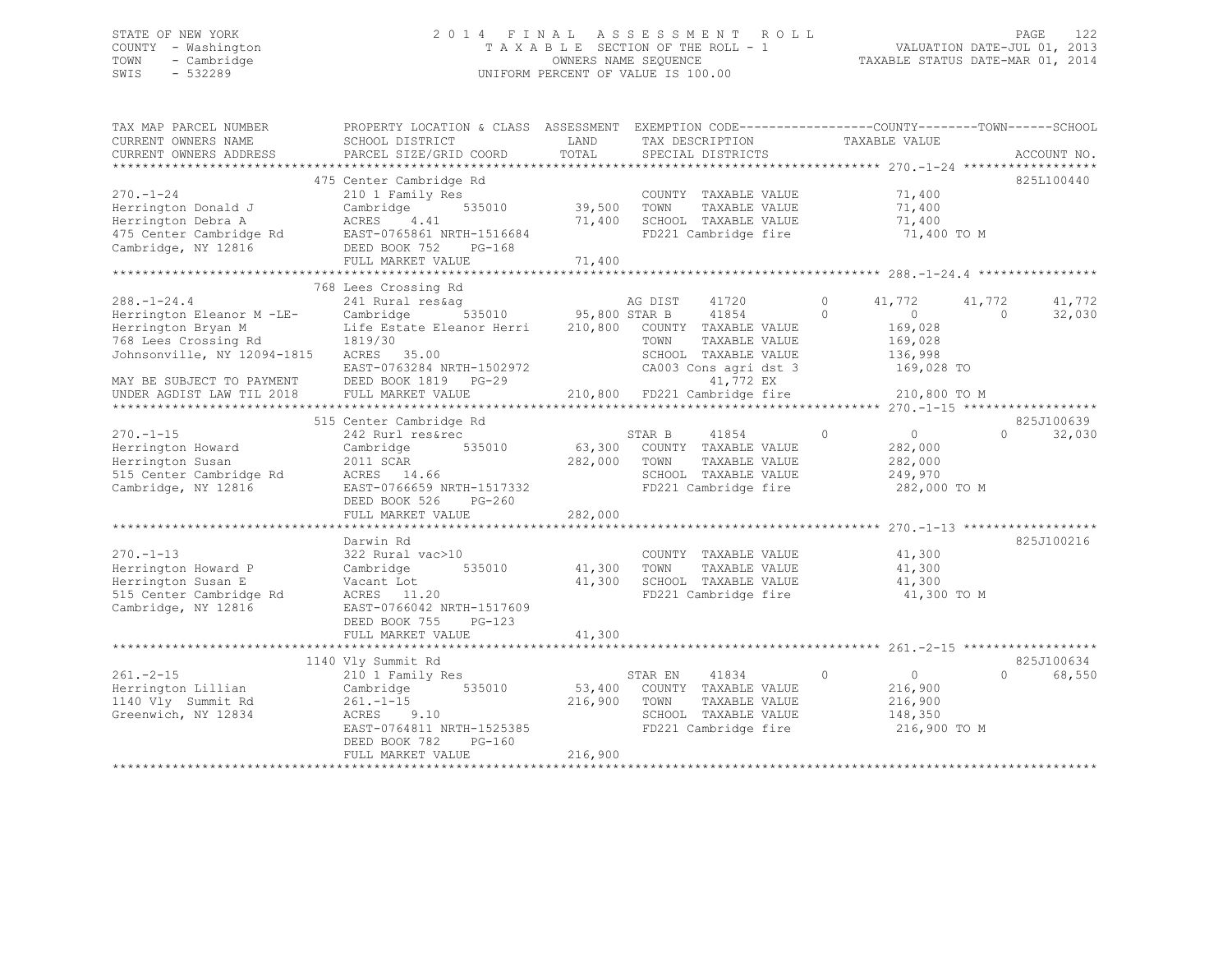### STATE OF NEW YORK 2 0 1 4 F I N A L A S S E S S M E N T R O L L PAGE 123 COUNTY - Washington T A X A B L E SECTION OF THE ROLL - 1 VALUATION DATE-JUL 01, 2013 TOWN - Cambridge OWNERS NAME SEQUENCE TAXABLE STATUS DATE-MAR 01, 2014 SWIS - 532289 UNIFORM PERCENT OF VALUE IS 100.00

| TAX MAP PARCEL NUMBER<br>CURRENT OWNERS NAME<br>CURRENT OWNERS ADDRESS                                        | PROPERTY LOCATION & CLASS ASSESSMENT EXEMPTION CODE---------------COUNTY-------TOWN-----SCHOOL<br>SCHOOL DISTRICT<br>PARCEL SIZE/GRID COORD                                                  | LAND<br>TOTAL                | TAX DESCRIPTION<br>SPECIAL DISTRICTS                                                                                                          | TAXABLE VALUE                                                                          | ACCOUNT NO.                      |
|---------------------------------------------------------------------------------------------------------------|----------------------------------------------------------------------------------------------------------------------------------------------------------------------------------------------|------------------------------|-----------------------------------------------------------------------------------------------------------------------------------------------|----------------------------------------------------------------------------------------|----------------------------------|
|                                                                                                               |                                                                                                                                                                                              |                              |                                                                                                                                               |                                                                                        |                                  |
| $288. - 1 - 24.3$<br>Herrington Tyler<br>Herrington Nicole A<br>137 County Route 74<br>Johnsonville, NY 12094 | 137 County Route 74<br>210 1 Family Res<br>Cambridge 535010<br>H & L<br>ACRES 3.20<br>EAST-0764188 NRTH-1502155<br>DEED BOOK 3324 PG-153<br>FULL MARKET VALUE                                | 38,000 TOWN<br>82,000        | COUNTY TAXABLE VALUE<br>TAXABLE VALUE<br>82,000 SCHOOL TAXABLE VALUE<br>CA003 Cons agri dst 3<br>FD221 Cambridge fire                         | 82,000<br>82,000<br>82,000<br>82,000 TO<br>82,000 TO M                                 | 825J102008                       |
|                                                                                                               |                                                                                                                                                                                              |                              |                                                                                                                                               |                                                                                        |                                  |
| $262 - 1 - 10$<br>Hersey Kenneth J LE<br>Hersey Jacqualine A LE<br>418 County Route 60<br>Cambridge, NY 12816 | 418 County Route 60<br>242 Rurl res&rec<br>535010<br>Cambridge<br>H&l<br>ACRES 10.26<br>EAST-0773725 NRTH-1527539<br>DEED BOOK 1918 PG-156                                                   | 74,000<br>190,000            | STAR EN<br>41834<br>COUNTY TAXABLE VALUE<br>TOWN<br>TAXABLE VALUE<br>SCHOOL TAXABLE VALUE<br>FD221 Cambridge fire                             | $\circ$<br>$\overline{0}$<br>190,000<br>190,000<br>121,450<br>190,000 TO M             | 825J100395<br>68,550<br>$\Omega$ |
|                                                                                                               | FULL MARKET VALUE                                                                                                                                                                            | 190,000                      |                                                                                                                                               |                                                                                        |                                  |
| $255.14 - 3 - 19$<br>Hewitt Benjamin J<br>Hewitt Alissa A<br>79 State Route 372<br>Cambridge, NY 12816        | 79 State Route 372<br>283 Res w/Comuse<br>Cambridge<br>535010<br>H & L<br>Trans Exempt Repay 2014<br>ACRES<br>0.50<br>EAST-0786100 NRTH-1532312<br>DEED BOOK 3298 PG-11<br>FULL MARKET VALUE | 180,000 TOWN<br>180,000      | STAR B<br>41854<br>26,700 COUNTY TAXABLE VALUE<br>TAXABLE VALUE<br>SCHOOL TAXABLE VALUE<br>FD221 Cambridge fire<br>TE533 Trans exmt repay-flg | $\circ$<br>$\overline{0}$<br>180,000<br>180,000<br>147,970<br>180,000 TO M<br>$.00$ MT | 825J100194<br>$\Omega$<br>32,030 |
| $246. - 1 - 32.2$<br>Hewlett Patrick B<br>Hewlett Elizabeth A<br>399 Petteys Rd<br>Greenwich, NY 12834        | 399 Petteys Rd<br>242 Rurl res&rec<br>Greenwich<br>533401<br>H & L<br>Lot 1<br>ACRES 11.13<br>EAST-0770693 NRTH-1543957<br>DEED BOOK 3034 PG-142<br>FULL MARKET VALUE                        | 60,300<br>222,500<br>222,500 | COUNTY TAXABLE VALUE<br>TOWN<br>TAXABLE VALUE<br>SCHOOL TAXABLE VALUE<br>CA003 Cons agri dst 3<br>FD221 Cambridge fire                        | 222,500<br>222,500<br>222,500<br>222,500 TO<br>222,500 TO M                            | 825J102011                       |
|                                                                                                               |                                                                                                                                                                                              | ************                 |                                                                                                                                               |                                                                                        |                                  |
| $270. - 1 - 33.7$<br>Hinton Audrey Hall<br>1858 Meeting House Rd<br>Cambridge, NY 12816                       | Brownell Rd<br>322 Rural vac>10<br>535010<br>Cambridge<br>Vac Land<br>ACRES 28.10<br>EAST-0763305 NRTH-1518677<br>DEED BOOK 652<br>PG-104<br>FULL MARKET VALUE                               | 76,100<br>76,100<br>76,100   | COUNTY TAXABLE VALUE<br>TOWN<br>TAXABLE VALUE<br>SCHOOL TAXABLE VALUE<br>CA003 Cons agri dst 3<br>FD221 Cambridge fire                        | 76,100<br>76,100<br>76,100<br>76,100 TO<br>76,100 TO M                                 | 925J102045                       |
|                                                                                                               |                                                                                                                                                                                              |                              |                                                                                                                                               |                                                                                        |                                  |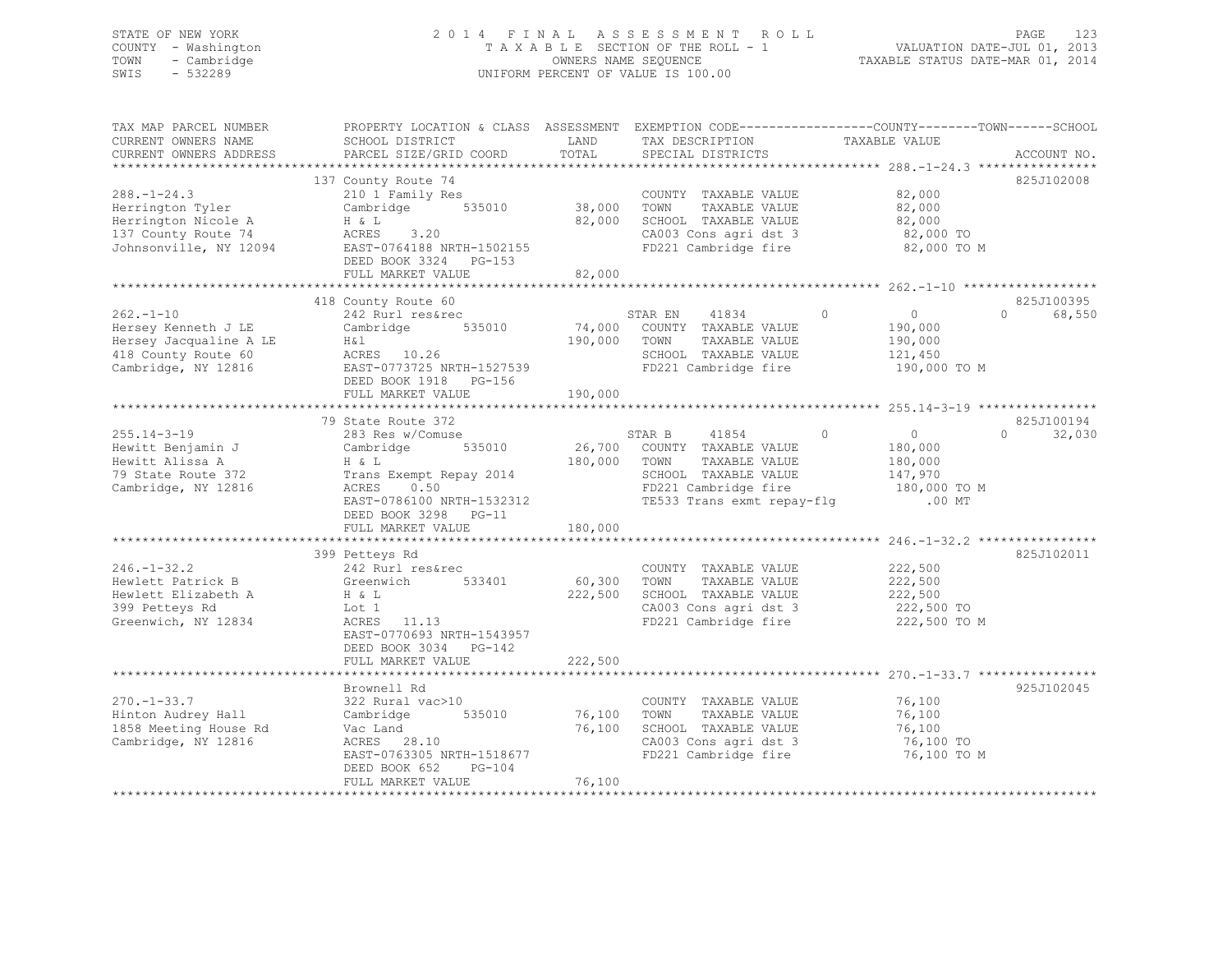### STATE OF NEW YORK 2 0 1 4 F I N A L A S S E S S M E N T R O L L PAGE 124 COUNTY - Washington T A X A B L E SECTION OF THE ROLL - 1 VALUATION DATE-JUL 01, 2013 TOWN - Cambridge OWNERS NAME SEQUENCE TAXABLE STATUS DATE-MAR 01, 2014 SWIS - 532289 UNIFORM PERCENT OF VALUE IS 100.00

| TAX MAP PARCEL NUMBER<br>CURRENT OWNERS NAME<br>CURRENT OWNERS ADDRESS                                                               | SCHOOL DISTRICT<br>PARCEL SIZE/GRID COORD                                                                                                                                                         | LAND<br>TOTAL                 | TAX DESCRIPTION<br>SPECIAL DISTRICTS                                                                                                                                                                            | PROPERTY LOCATION & CLASS ASSESSMENT EXEMPTION CODE----------------COUNTY-------TOWN-----SCHOOL<br>TAXABLE VALUE  | ACCOUNT NO.                                      |
|--------------------------------------------------------------------------------------------------------------------------------------|---------------------------------------------------------------------------------------------------------------------------------------------------------------------------------------------------|-------------------------------|-----------------------------------------------------------------------------------------------------------------------------------------------------------------------------------------------------------------|-------------------------------------------------------------------------------------------------------------------|--------------------------------------------------|
|                                                                                                                                      |                                                                                                                                                                                                   |                               |                                                                                                                                                                                                                 |                                                                                                                   |                                                  |
| $270. - 1 - 35.2$<br>Hinton Audrey Hall<br>1858 Meeting House Rd<br>Cambridge, NY 12816                                              | Brownell Rd/w Off-Town Li<br>321 Abandoned ag<br>Cambridge 535010<br>Wood Lot<br>ACRES 5.00<br>EAST-0762478 NRTH-1520882<br>DEED BOOK 652 PG-102                                                  | 3,500 TOWN                    | COUNTY TAXABLE VALUE<br>TAXABLE VALUE<br>3,500 SCHOOL TAXABLE VALUE                                                                                                                                             | 3,500<br>3,500<br>3,500<br>CA003 Cons agri dst 3 3,500 TO<br>FD221 Cambridge fire 3,500 TO M                      | 825J100854                                       |
|                                                                                                                                      | FULL MARKET VALUE                                                                                                                                                                                 | 3,500                         |                                                                                                                                                                                                                 |                                                                                                                   |                                                  |
| $246. - 1 - 20.1$<br>Hoffmeister James<br>369 State Route 372<br>Cambridge, NY 12816                                                 | 369 State Route 372<br>210 1 Family Res<br>Cambridge<br>ACRES 2.77<br>EAST-0782048 NRTH-1537730<br>DEED BOOK 1770 PG-190<br>FULL MARKET VALUE                                                     |                               | AGED-ALL 41800<br>91800 1806 1917 1920 535010<br>31,700 STAR EN 41834<br>120,900 COUNTY TAXABLE VALUE<br>TOWN<br>TAXABLE VALUE<br>SCHOOL TAXABLE VALUE<br>120,900 CA005 Cons agri dst 5<br>FD221 Cambridge fire | $\circ$<br>60,450<br>60,450<br>$\Omega$<br>$\sim$ 0<br>60,450<br>60,450<br>$\sim$ 0<br>120,900 TO<br>120,900 TO M | 825J100968<br>60,450<br>$\overline{0}$<br>60,450 |
|                                                                                                                                      |                                                                                                                                                                                                   |                               |                                                                                                                                                                                                                 |                                                                                                                   |                                                  |
| $271 - 2 - 1$<br>Holcomb Roger<br>Vogel-Holcomb Karel<br>5 Rogers Lane Ext<br>Cambridge, NY 12816                                    | 5 Rogers Lane Ext<br>210 1 Family Res<br>Cambridge 535010 25,600 COUNTY TAXABLE VALUE<br>$H \& L$<br>0.79<br>ACRES<br>EAST-0771939 NRTH-1518353<br>DEED BOOK 911<br>$PG-168$<br>FULL MARKET VALUE | 114,300 TOWN<br>114,300       | STAR B<br>41854<br>TAXABLE VALUE<br>SCHOOL TAXABLE VALUE<br>FD221 Cambridge fire                                                                                                                                | $\circ$<br>$\overline{0}$<br>114,300<br>114,300<br>82,270<br>114,300 TO M                                         | 825J100551<br>0<br>32,030                        |
|                                                                                                                                      | 50 Mead Rd                                                                                                                                                                                        |                               |                                                                                                                                                                                                                 |                                                                                                                   | 825J100499                                       |
| $288. - 1 - 30$<br>Holtkamp Hein<br>Holtkamp Elisabeth<br>905 West End Ave Apt 63<br>New York, NY 10025<br>MAY BE SUBJECT TO PAYMENT | 250 Estate<br>Hoosic Valley 384201 303,600<br>Farm<br>ACRES 175.30<br>EAST-0756974 NRTH-1500480<br>DEED BOOK 889 PG-42<br>FULL MARKET VALUE                                                       | 722,600<br>722,600            | COUNTY TAXABLE VALUE<br>TOWN<br>TAXABLE VALUE<br>SCHOOL TAXABLE VALUE<br>CA003 Cons agri dst 3<br>FD221 Cambridge fire                                                                                          | 722,600<br>722,600<br>722,600<br>722,600 TO<br>722,600 TO M                                                       |                                                  |
| UNDER AGDIST LAW TIL 2018                                                                                                            |                                                                                                                                                                                                   |                               |                                                                                                                                                                                                                 |                                                                                                                   |                                                  |
| $288. - 1 - 31$                                                                                                                      | 33 Mead Rd<br>312 Vac w/imprv                                                                                                                                                                     |                               | COUNTY TAXABLE VALUE                                                                                                                                                                                            | 180,000                                                                                                           | 825J100500                                       |
| Holtkamp Hein<br>Holtkamp Elisabeth<br>905 West End Ave Apt 63<br>New York, NY 10025                                                 | Hoosic Valley 384201<br>ROSIC VALLEY<br>EAST-0758926 NRTH-1500047<br>DEED BOOK 889 PG-42<br>FULL MARKET VALUE                                                                                     | 178,000<br>180,000<br>180,000 | TOWN<br>TAXABLE VALUE<br>SCHOOL TAXABLE VALUE<br>CA003 Cons agri dst 3<br>FD221 Cambridge fire                                                                                                                  | 180,000<br>180,000<br>180,000 TO<br>$180,000$ TO M                                                                |                                                  |
| MAY BE SUBJECT TO PAYMENT<br>UNDER AGDIST LAW TIL 2018                                                                               |                                                                                                                                                                                                   |                               |                                                                                                                                                                                                                 |                                                                                                                   |                                                  |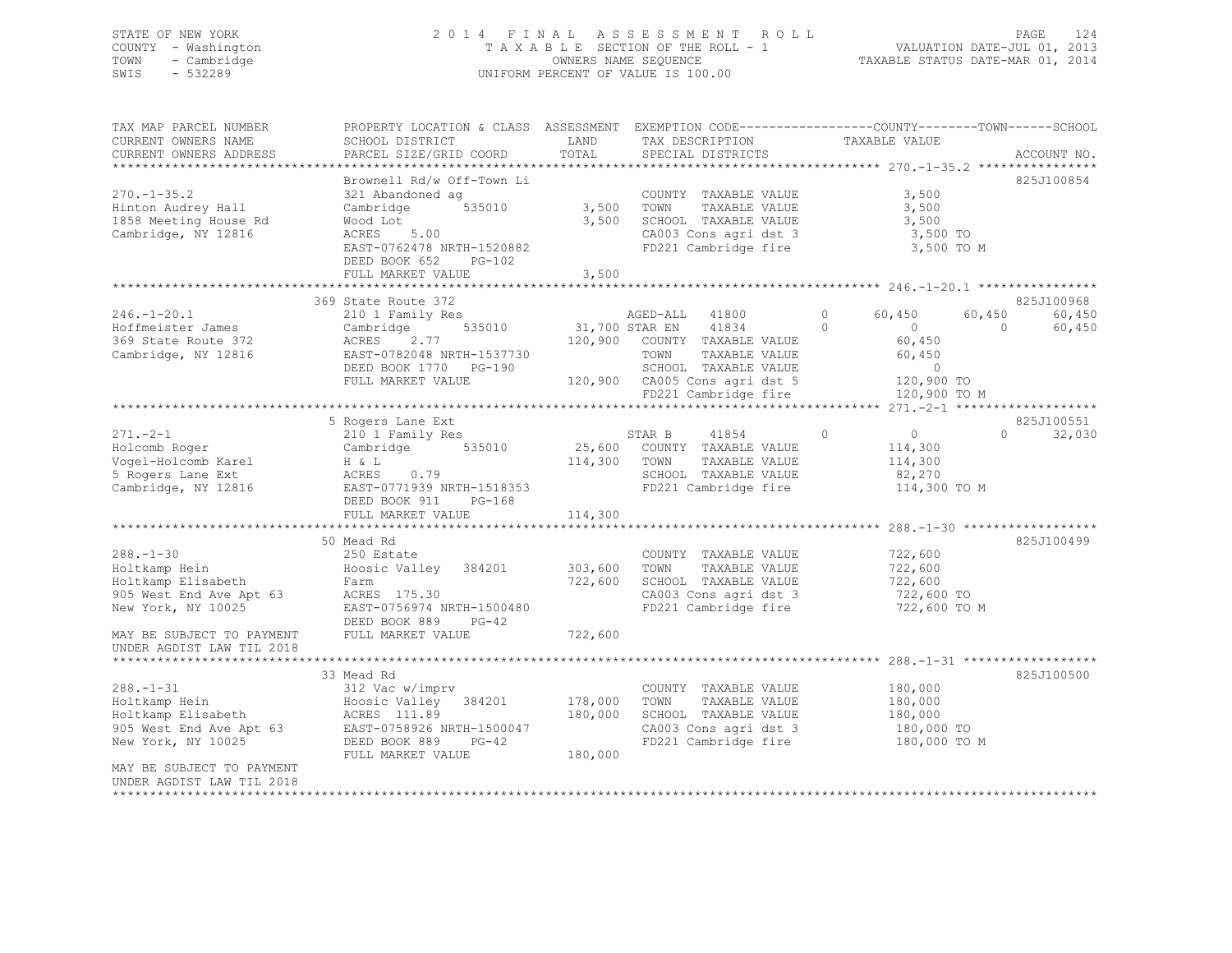### STATE OF NEW YORK 2 0 1 4 F I N A L A S S E S S M E N T R O L L PAGE 125 COUNTY - Washington T A X A B L E SECTION OF THE ROLL - 1 VALUATION DATE-JUL 01, 2013 TOWN - Cambridge OWNERS NAME SEQUENCE TAXABLE STATUS DATE-MAR 01, 2014 SWIS - 532289 UNIFORM PERCENT OF VALUE IS 100.00

| TAX MAP PARCEL NUMBER<br>CURRENT OWNERS NAME                                                                                              | PROPERTY LOCATION & CLASS ASSESSMENT EXEMPTION CODE----------------COUNTY-------TOWN------SCHOOL<br>SCHOOL DISTRICT                                                             | LAND                             | TAX DESCRIPTION                                                                                                                            | TAXABLE VALUE                                                                                    |                                                      |
|-------------------------------------------------------------------------------------------------------------------------------------------|---------------------------------------------------------------------------------------------------------------------------------------------------------------------------------|----------------------------------|--------------------------------------------------------------------------------------------------------------------------------------------|--------------------------------------------------------------------------------------------------|------------------------------------------------------|
| CURRENT OWNERS ADDRESS                                                                                                                    | PARCEL SIZE/GRID COORD                                                                                                                                                          | TOTAL<br>*********************** | SPECIAL DISTRICTS                                                                                                                          |                                                                                                  | ACCOUNT NO.                                          |
|                                                                                                                                           | 739 Turnpike Rd                                                                                                                                                                 |                                  |                                                                                                                                            |                                                                                                  |                                                      |
| $272. - 2 - 6.1$<br>Hommel Jeffrey A<br>Hommel Lisa J<br>739 Turnpike Rd<br>Eagle Bridge, NY 12057                                        | 240 Rural res<br>Cambridge<br>535010<br>ACRES 12.72<br>EAST-0788988 NRTH-1519069<br>DEED BOOK 706<br>$PG-85$                                                                    | 65,400 STAR B                    | AGRI-D IND 41730<br>41854<br>251,700 COUNTY TAXABLE VALUE<br>TAXABLE VALUE<br>TOWN<br>SCHOOL TAXABLE VALUE<br>251,700 FD221 Cambridge fire | 24,696<br>$\circ$<br>$\Omega$<br>$\sim$ 0 $\sim$<br>227,004<br>227,004<br>194,974                | 24,696<br>24,696<br>$\Omega$<br>32,030               |
| MAY BE SUBJECT TO PAYMENT<br>UNDER AGDIST LAW TIL 2021                                                                                    | FULL MARKET VALUE                                                                                                                                                               |                                  |                                                                                                                                            | 251,700 TO M                                                                                     |                                                      |
|                                                                                                                                           |                                                                                                                                                                                 |                                  |                                                                                                                                            |                                                                                                  |                                                      |
| $272 - 2 - 6$<br>Hommel John H<br>721 Turnpike Rd<br>Eagle Bridge, NY 12057<br>MAY BE SUBJECT TO PAYMENT<br>UNDER AGDIST LAW TIL 2021     | 721 Turnpike Rd<br>210 1 Family Res<br>Cambridge 535010<br>$\text{ACRES}$ 4.67<br>$\text{FART-0700}$<br>EAST-0789379 NRTH-1518520<br>DEED BOOK 1907 PG-193<br>FULL MARKET VALUE | 42,400 STAR B<br>179,000         | AGRI-D IND 41730<br>41854<br>179,000 COUNTY TAXABLE VALUE<br>TOWN<br>TAXABLE VALUE<br>SCHOOL TAXABLE VALUE<br>FD221 Cambridge fire         | $\circ$<br>11,634<br>$\overline{0}$<br>$\Omega$<br>167,366<br>167,366<br>135,336<br>179,000 TO M | 825J100400<br>11,634<br>11,634<br>$\Omega$<br>32,030 |
|                                                                                                                                           |                                                                                                                                                                                 |                                  |                                                                                                                                            |                                                                                                  |                                                      |
| $272 - 2 - 6.2$<br>Hommel John H<br>721 Turnpike Rd<br>Eagle Bridge, NY 12057<br>MAY BE SUBJECT TO PAYMENT<br>------- 'CRIET LAW TIL 2021 | Turnpike Rd<br>322 Rural vac>10<br>Cambridge 535010<br>Land<br>ACRES 10.09<br>EAST-0788878 NRTH-1518449<br>DEED BOOK 690<br>$PG-213$<br>FULL MARKET VALUE                       | 47,200<br>47,200<br>47,200       | AGRI-D IND 41730<br>COUNTY TAXABLE VALUE<br>TAXABLE VALUE<br>TOWN<br>SCHOOL TAXABLE VALUE<br>FD221 Cambridge fire                          | $\circ$<br>28,181<br>28,181<br>28,181<br>47,200 TO M                                             | 19,019 19,019<br>19,019                              |
|                                                                                                                                           |                                                                                                                                                                                 |                                  |                                                                                                                                            |                                                                                                  |                                                      |
| $255. - 1 - 20.1$<br>Honyoust David<br>8 Dr Brown Ln<br>Cambridge, NY 12816                                                               | 8 Dr Brown Ln<br>210 1 Family Res<br>Cambridge 535010<br>H & L<br>Lot 1<br>FRNT 470.00 DPTH<br>4.10<br>ACRES<br>EAST-0783673 NRTH-1535230<br>DEED BOOK 826<br>$PG-268$          | 38,500<br>240,000                | STAR B<br>41854<br>COUNTY TAXABLE VALUE<br>TOWN<br>TAXABLE VALUE<br>SCHOOL TAXABLE VALUE<br>CA005 Cons agri dst 5<br>FD221 Cambridge fire  | $\circ$<br>$\overline{0}$<br>240,000<br>240,000<br>207,970<br>240,000 TO<br>240,000 TO M         | 825J102031<br>32,030<br>$\Omega$                     |
|                                                                                                                                           | FULL MARKET VALUE                                                                                                                                                               | 240,000                          |                                                                                                                                            |                                                                                                  |                                                      |
| $255. - 1 - 20.9$<br>Honyoust David W<br>8 Dr Brown Ln<br>Cambridge, NY 12816                                                             | State Route 372<br>314 Rural vac<10<br>535010<br>Cambridge<br>$1$ ot $2$<br>FRNT 422.63 DPTH<br>ACRES 4.79<br>EAST-0783651 NRTH-1535635                                         | 28,000<br>28,000                 | COUNTY TAXABLE VALUE<br>TOWN<br>TAXABLE VALUE<br>SCHOOL TAXABLE VALUE<br>CA005 Cons agri dst 5<br>FD221 Cambridge fire                     | 28,000<br>28,000<br>28,000<br>28,000 TO<br>28,000 TO M                                           |                                                      |
|                                                                                                                                           | DEED BOOK 826<br>$PG-268$<br>FULL MARKET VALUE                                                                                                                                  | 28,000                           |                                                                                                                                            |                                                                                                  |                                                      |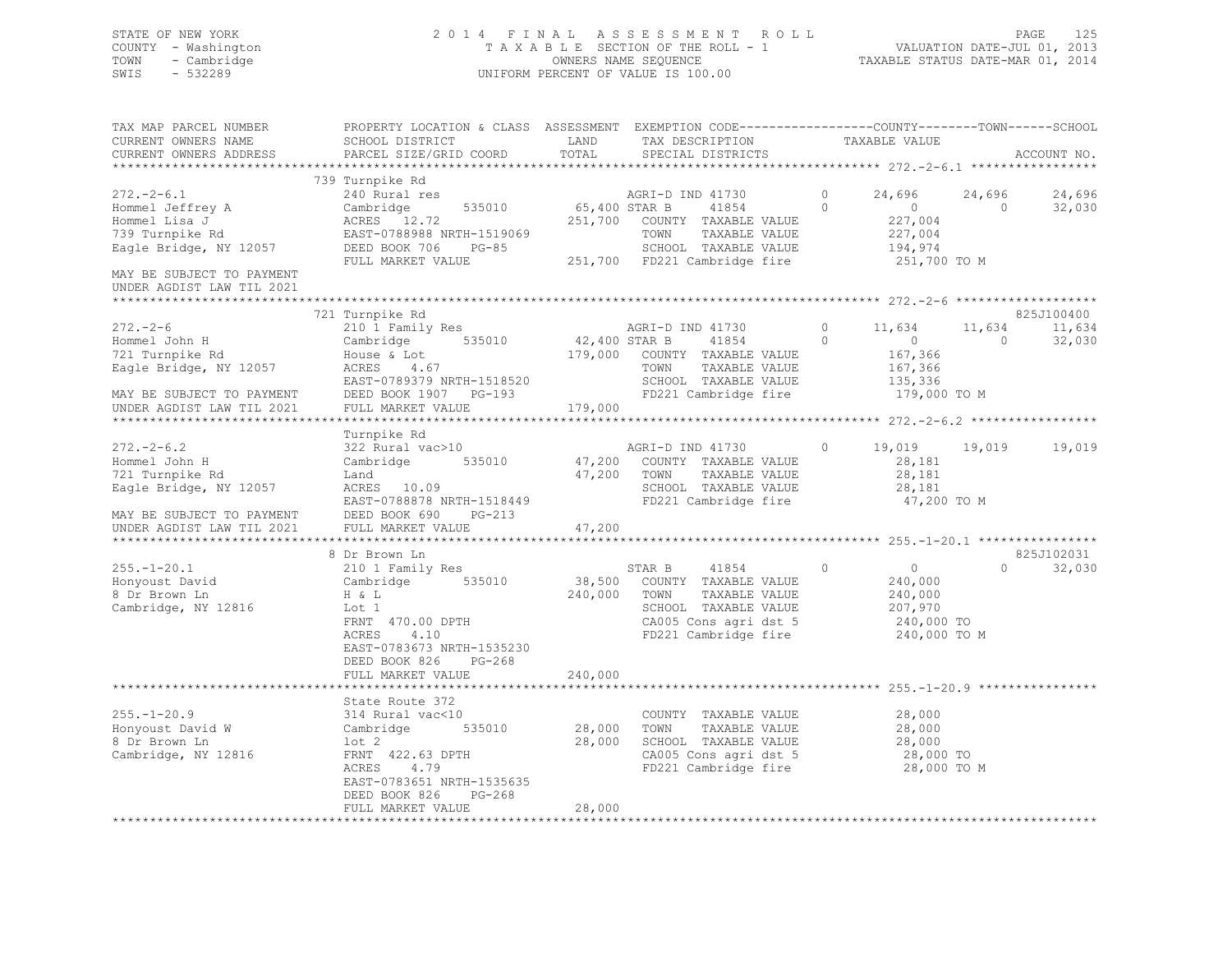|      | STATE OF NEW YORK   | 2014 FINAL ASSESSMENT ROLL         | - 126<br>PAGE                    |
|------|---------------------|------------------------------------|----------------------------------|
|      | COUNTY - Washington | TAXABLE SECTION OF THE ROLL - 1    | VALUATION DATE-JUL 01, 2013      |
|      | TOWN - Cambridge    | OWNERS NAME SEQUENCE               | TAXABLE STATUS DATE-MAR 01, 2014 |
| SWIS | $-532289$           | UNIFORM PERCENT OF VALUE IS 100.00 |                                  |

| TAX MAP PARCEL NUMBER                                                                                                                                                                                                    | PROPERTY LOCATION & CLASS ASSESSMENT EXEMPTION CODE----------------COUNTY-------TOWN-----SCHOOL |               |                |                                                                                             |                |                                                       |                |             |
|--------------------------------------------------------------------------------------------------------------------------------------------------------------------------------------------------------------------------|-------------------------------------------------------------------------------------------------|---------------|----------------|---------------------------------------------------------------------------------------------|----------------|-------------------------------------------------------|----------------|-------------|
| CURRENT OWNERS NAME                                                                                                                                                                                                      | SCHOOL DISTRICT                                                                                 | LAND          |                | TAX DESCRIPTION                                                                             | TAXABLE VALUE  |                                                       |                |             |
| CURRENT OWNERS ADDRESS                                                                                                                                                                                                   | PARCEL SIZE/GRID COORD                                                                          | TOTAL         |                | SPECIAL DISTRICTS                                                                           |                |                                                       |                | ACCOUNT NO. |
|                                                                                                                                                                                                                          |                                                                                                 |               |                |                                                                                             |                |                                                       |                |             |
|                                                                                                                                                                                                                          | 475 County Route 59                                                                             |               |                |                                                                                             |                |                                                       |                | 825J100348  |
| $279. - 2 - 9$                                                                                                                                                                                                           | 210 1 Family Res                                                                                |               | STAR B         | 41854                                                                                       | $\overline{0}$ | $\overline{0}$                                        | $\Omega$       | 32,030      |
| Honyoust Delshay                                                                                                                                                                                                         | Cambridge 535010 43,800 COUNTY TAXABLE VALUE                                                    |               |                |                                                                                             |                |                                                       |                |             |
| 475 County Route 59                                                                                                                                                                                                      | H & L                                                                                           | 197,600       | TOWN           | TAXABLE VALUE                                                                               |                | $\frac{197}{197}$ , buu<br>197, 600                   |                |             |
| Buskirk, NY 12028                                                                                                                                                                                                        | H & L<br>Trans Exempt Repay 2014                                                                |               |                | SCHOOL TAXABLE VALUE                                                                        |                |                                                       |                |             |
|                                                                                                                                                                                                                          |                                                                                                 |               |                | CA003 Cons agri dst 3                                                                       |                | 165,570<br>197,600 TO                                 |                |             |
|                                                                                                                                                                                                                          |                                                                                                 |               |                |                                                                                             |                |                                                       |                |             |
|                                                                                                                                                                                                                          |                                                                                                 |               |                | FD221 Cambridge fire 197,600 TO M<br>TE533 Trans exmt repay-flg .00 MT                      |                |                                                       |                |             |
|                                                                                                                                                                                                                          | DEED BOOK 3267 PG-221<br>FUJ.I. MARKET VALUE                                                    |               |                |                                                                                             |                |                                                       |                |             |
|                                                                                                                                                                                                                          | FULL MARKET VALUE                                                                               | 197,600       |                |                                                                                             |                |                                                       |                |             |
|                                                                                                                                                                                                                          |                                                                                                 |               |                |                                                                                             |                |                                                       |                |             |
|                                                                                                                                                                                                                          | 78 Petteys Rd                                                                                   |               |                |                                                                                             |                |                                                       |                | 825J100969  |
| 246.-1-35.1 210 1 Family Res<br>Hood Elizabeth M Trustee Greenwich 533401<br>78 Petteys Rd H & L                                                                                                                         |                                                                                                 |               |                | STAR B 41854<br>30,000 COUNTY TAXABLE VALUE<br>STAR B 41854                                 | $\circ$        | $\overline{0}$                                        | $\Omega$       | 32,030      |
|                                                                                                                                                                                                                          |                                                                                                 |               |                |                                                                                             |                | 200,800                                               |                |             |
|                                                                                                                                                                                                                          |                                                                                                 | 200,800       | TOWN           | TAXABLE VALUE                                                                               |                | 200,800<br>168,770                                    |                |             |
| Greenwich, NY 12834                                                                                                                                                                                                      | $ACRES$ 1.57                                                                                    |               |                | SCHOOL TAXABLE VALUE                                                                        |                |                                                       |                |             |
|                                                                                                                                                                                                                          |                                                                                                 |               |                |                                                                                             |                |                                                       |                |             |
|                                                                                                                                                                                                                          |                                                                                                 |               |                | CA003 Cons agri dst 3 200,800 TO<br>FD221 Cambridge fire 200,800 TO M                       |                |                                                       |                |             |
|                                                                                                                                                                                                                          | EAST-0767850 NRTH-1537006<br>DEED BOOK 3370 PG-315<br>FULL MARKET VALUE                         | 200, 800      |                |                                                                                             |                |                                                       |                |             |
|                                                                                                                                                                                                                          |                                                                                                 |               |                |                                                                                             |                |                                                       |                |             |
|                                                                                                                                                                                                                          | 395 Center Cambridge Rd                                                                         |               |                |                                                                                             |                |                                                       |                |             |
|                                                                                                                                                                                                                          |                                                                                                 |               |                | STAR B 41854                                                                                | $\Omega$       | $\overline{0}$                                        | $\Omega$       | 32,030      |
|                                                                                                                                                                                                                          |                                                                                                 |               |                | 80,800 COUNTY TAXABLE VALUE                                                                 |                | 329,000                                               |                |             |
| 270.-1-26.3<br>Hopper Malcolm M<br>George Laurie<br>395 Center Cambridge Rd<br>395 Center Cambridge Rd<br>733/81<br>Cambridge, NY 12816-1801<br>2020 2020 16.55<br>2020 2020 2020 16.55<br>2020 2020 2020 2020 2020 2020 |                                                                                                 | 329,000 TOWN  |                | TAXABLE VALUE                                                                               |                |                                                       |                |             |
|                                                                                                                                                                                                                          | H & L<br>733/81<br>ACRES 16.55                                                                  |               |                | SCHOOL TAXABLE VALUE                                                                        |                | 329,000<br>296,970                                    |                |             |
|                                                                                                                                                                                                                          |                                                                                                 |               |                |                                                                                             |                |                                                       |                |             |
|                                                                                                                                                                                                                          |                                                                                                 |               |                | CA003 Cons agri dst 3<br>FD221 Cambridge fire                                               |                | 329,000 TO                                            |                |             |
|                                                                                                                                                                                                                          | EAST-0764626 NRTH-1516138                                                                       |               |                |                                                                                             |                | 329,000 TO M                                          |                |             |
|                                                                                                                                                                                                                          | DEED BOOK 714<br>PG-207                                                                         |               |                |                                                                                             |                |                                                       |                |             |
|                                                                                                                                                                                                                          | FULL MARKET VALUE                                                                               | 329,000       |                |                                                                                             |                |                                                       |                |             |
|                                                                                                                                                                                                                          |                                                                                                 |               |                |                                                                                             |                |                                                       |                |             |
|                                                                                                                                                                                                                          | 247 Brownell Rd                                                                                 |               |                |                                                                                             |                |                                                       |                |             |
|                                                                                                                                                                                                                          |                                                                                                 |               | AGED-ALL 41800 |                                                                                             | $\Omega$       | 26,250                                                | 26,250         | 26,250      |
|                                                                                                                                                                                                                          | 535010 15,000 STAR EN 41834                                                                     |               |                | $\overline{0}$                                                                              |                |                                                       | $\overline{0}$ | 26,250      |
|                                                                                                                                                                                                                          |                                                                                                 | 52,500        |                | COUNTY TAXABLE VALUE                                                                        |                | $\begin{array}{c} 0 \\ 26,250 \end{array}$            |                |             |
| Cambridge, NY 12816 FULL MARKET VALUE                                                                                                                                                                                    |                                                                                                 | 52,500        | TOWN           |                                                                                             |                | 26, 250                                               |                |             |
|                                                                                                                                                                                                                          |                                                                                                 |               |                |                                                                                             |                |                                                       |                |             |
|                                                                                                                                                                                                                          |                                                                                                 |               |                |                                                                                             |                | $\begin{array}{c} 0 \\ 52,500 \text{ TO} \end{array}$ |                |             |
|                                                                                                                                                                                                                          |                                                                                                 |               |                | TOWN TAXABLE VALUE<br>SCHOOL TAXABLE VALUE<br>CA003 Cons agri dst 3<br>FD221 Cambridge fire |                | 52,500 TO M                                           |                |             |
|                                                                                                                                                                                                                          |                                                                                                 |               |                |                                                                                             |                |                                                       |                |             |
|                                                                                                                                                                                                                          | 926 County Route 74                                                                             |               |                |                                                                                             |                |                                                       |                | 825J100361  |
| $270. - 1 - 4$                                                                                                                                                                                                           | 270 Mfg housing                                                                                 |               |                | COUNTY TAXABLE VALUE                                                                        |                | 53,300                                                |                |             |
|                                                                                                                                                                                                                          |                                                                                                 |               |                |                                                                                             |                |                                                       |                |             |
|                                                                                                                                                                                                                          |                                                                                                 | 535010 24,700 | TOWN           | TAXABLE VALUE                                                                               |                | 53,300                                                |                |             |
|                                                                                                                                                                                                                          |                                                                                                 | 53,300        |                | SCHOOL TAXABLE VALUE                                                                        |                | 53,300                                                |                |             |
|                                                                                                                                                                                                                          |                                                                                                 |               |                | CA003 Cons agri dst 3<br>FD221 Cambridge fire                                               |                | 53,300 TO                                             |                |             |
| Cambridge, NY 12816                                                                                                                                                                                                      | ACRES 0.96                                                                                      |               |                |                                                                                             |                | 53,300 TO M                                           |                |             |
|                                                                                                                                                                                                                          | EAST-0764648 NRTH-1520756                                                                       |               |                |                                                                                             |                |                                                       |                |             |
|                                                                                                                                                                                                                          | DEED BOOK 3380 PG-176                                                                           |               |                |                                                                                             |                |                                                       |                |             |
|                                                                                                                                                                                                                          | FULL MARKET VALUE                                                                               | 53,300        |                |                                                                                             |                |                                                       |                |             |
|                                                                                                                                                                                                                          |                                                                                                 |               |                |                                                                                             |                |                                                       |                |             |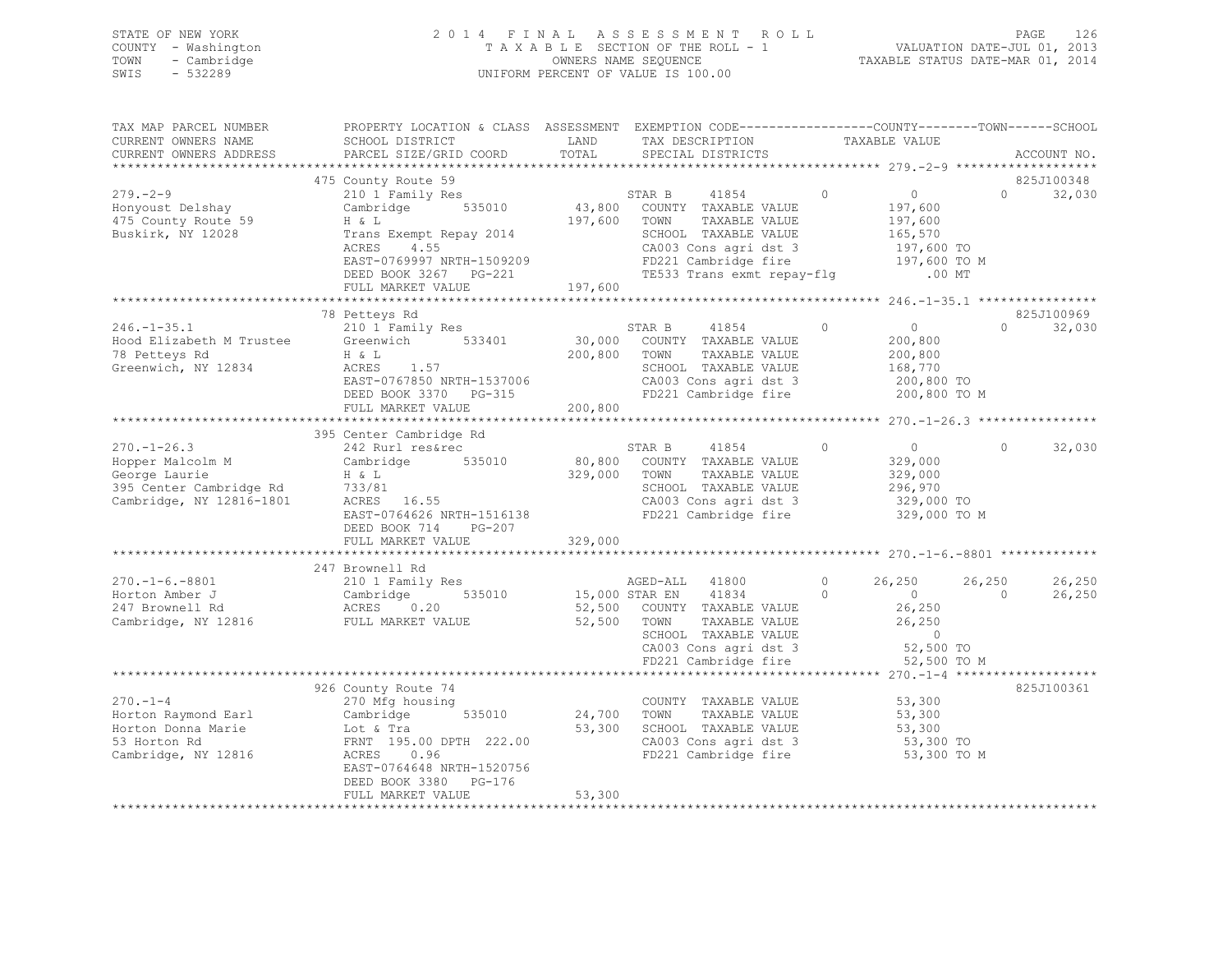### STATE OF NEW YORK 2 0 1 4 F I N A L A S S E S S M E N T R O L L PAGE 127 COUNTY - Washington T A X A B L E SECTION OF THE ROLL - 1 VALUATION DATE-JUL 01, 2013 TOWN - Cambridge OWNERS NAME SEQUENCE TAXABLE STATUS DATE-MAR 01, 2014 SWIS - 532289 UNIFORM PERCENT OF VALUE IS 100.00

| TAX MAP PARCEL NUMBER<br>CURRENT OWNERS NAME<br>CURRENT OWNERS ADDRESS                                                                  | PROPERTY LOCATION & CLASS ASSESSMENT EXEMPTION CODE----------------COUNTY-------TOWN------SCHOOL<br>SCHOOL DISTRICT<br>PARCEL SIZE/GRID COORD                                                    | LAND<br>TOTAL                        | TAX DESCRIPTION<br>SPECIAL DISTRICTS                                                                                                      |                     | TAXABLE VALUE                                                     |                     | ACCOUNT NO.                     |
|-----------------------------------------------------------------------------------------------------------------------------------------|--------------------------------------------------------------------------------------------------------------------------------------------------------------------------------------------------|--------------------------------------|-------------------------------------------------------------------------------------------------------------------------------------------|---------------------|-------------------------------------------------------------------|---------------------|---------------------------------|
|                                                                                                                                         |                                                                                                                                                                                                  |                                      |                                                                                                                                           |                     |                                                                   |                     | ******                          |
| $270. - 1 - 6$<br>Horton Raymond Earl<br>53 Horton Rd<br>Cambridge, NY 12816<br>MAY BE SUBJECT TO PAYMENT<br>UNDER AGDIST LAW TIL 2018  | 53 Horton Rd<br>112 Dairy farm<br>535010<br>Cambridge<br>multiple residences<br>573/174<br>ACRES 331.00<br>EAST-0766187 NRTH-1521191<br>DEED BOOK 453<br>PG-753                                  | 419,000 STAR EN<br>955,000           | AG DIST<br>41720<br>41834<br>COUNTY TAXABLE VALUE<br>TOWN<br>TAXABLE VALUE<br>SCHOOL TAXABLE VALUE<br>CA003 Cons agri dst 3<br>173,329 EX | 0<br>$\Omega$       | 173,329<br>$\circ$<br>781,671<br>781,671<br>713,121<br>781,671 TO | 173,329<br>$\Omega$ | 825J100404<br>173,329<br>68,550 |
|                                                                                                                                         | FULL MARKET VALUE                                                                                                                                                                                | 955,000                              | FD221 Cambridge fire                                                                                                                      |                     | 955,000 TO M                                                      |                     |                                 |
| $270. -1 - 7.1$<br>Horton Raymond Earl<br>53 Horton Rd<br>Cambridge, NY 12816                                                           | 73 Darwin Rd<br>210 1 Family Res<br>535010<br>Cambridge<br>$H \& L$<br>FRNT 335.00 DPTH 133.00<br>ACRES<br>0.93<br>EAST-0768552 NRTH-1520463<br>DEED BOOK 535 PG-173<br>FULL MARKET VALUE        | 27,100<br>89,900<br>89,900           | COUNTY TAXABLE VALUE<br>TOWN<br>TAXABLE VALUE<br>SCHOOL TAXABLE VALUE<br>CA003 Cons agri dst 3<br>FD221 Cambridge fire                    |                     | 89,900<br>89,900<br>89,900<br>89,900 TO<br>89,900 TO M            |                     | 825J100951                      |
|                                                                                                                                         |                                                                                                                                                                                                  | * * * * * * * * * * * * *            |                                                                                                                                           |                     |                                                                   |                     |                                 |
| $270. -1 - 8.1$<br>Horton Raymond Earl<br>53 Horton Rd<br>Cambridge, NY 12816<br>MAY BE SUBJECT TO PAYMENT<br>UNDER AGDIST LAW TIL 2018 | 11 Horton Rd<br>241 Rural res&aq<br>535010<br>Cambridge<br>ACRES 47.02<br>EAST-0766387 NRTH-1519210<br>DEED BOOK 883<br>PG-93<br>FULL MARKET VALUE                                               | 110,800 STAR B<br>190,800<br>190,800 | 41720<br>AG DIST<br>41854<br>COUNTY TAXABLE VALUE<br>TOWN<br>TAXABLE VALUE<br>SCHOOL TAXABLE VALUE<br>CA003 Cons agri dst 3<br>51,663 EX  | $\circ$<br>$\Omega$ | 51,663<br>$\circ$<br>139,137<br>139,137<br>107,107<br>139,137 TO  | 51,663<br>$\Omega$  | 51,663<br>32,030                |
|                                                                                                                                         |                                                                                                                                                                                                  |                                      | FD221 Cambridge fire                                                                                                                      |                     | 190,800 TO M                                                      |                     |                                 |
| $270. - 1 - 26.2$<br>Horton Raymond Earl<br>53 Horton Rd<br>Cambridge, NY 12816<br>MAY BE SUBJECT TO PAYMENT                            | Darwin Rd<br>105 Vac farmland<br>535010<br>Cambridge<br>Pasture<br>573/174<br>6.67<br>ACRES<br>EAST-0765083 NRTH-1517222                                                                         | 36,700<br>36,700                     | AG DIST<br>41720<br>COUNTY TAXABLE VALUE<br>TAXABLE VALUE<br>TOWN<br>SCHOOL TAXABLE VALUE<br>CA003 Cons agri dst 3<br>34,388 EX           | $\circ$             | 34,388<br>2,312<br>2,312<br>2,312<br>2,312 TO                     | 34,388              | 825J100848<br>34,388            |
| UNDER AGDIST LAW TIL 2018                                                                                                               | DEED BOOK 453<br>PG-753                                                                                                                                                                          |                                      | FD221 Cambridge fire                                                                                                                      |                     | 36,700 TO M                                                       |                     |                                 |
|                                                                                                                                         | FULL MARKET VALUE<br>******************************                                                                                                                                              | 36,700                               |                                                                                                                                           |                     |                                                                   |                     |                                 |
| $270. - 1 - 22$<br>636 Grand Regency Blvd<br>Brandon, FL 33510                                                                          | 516 Center Cambridge Rd<br>242 Rurl res&rec<br>Household Fin Rlty Corp of NY Cambridge 535010<br>Lot 1A<br>ACRES 12.24<br>EAST-0767099 NRTH-1515720<br>DEED BOOK 3375 PG-22<br>FULL MARKET VALUE | 84,500<br>272,400<br>272,400         | COUNTY TAXABLE VALUE<br>TOWN<br>TAXABLE VALUE<br>SCHOOL TAXABLE VALUE<br>FD221 Cambridge fire                                             |                     | 272,400<br>272,400<br>272,400<br>272,400 TO M                     |                     | 825J100713                      |
|                                                                                                                                         |                                                                                                                                                                                                  |                                      |                                                                                                                                           |                     |                                                                   |                     |                                 |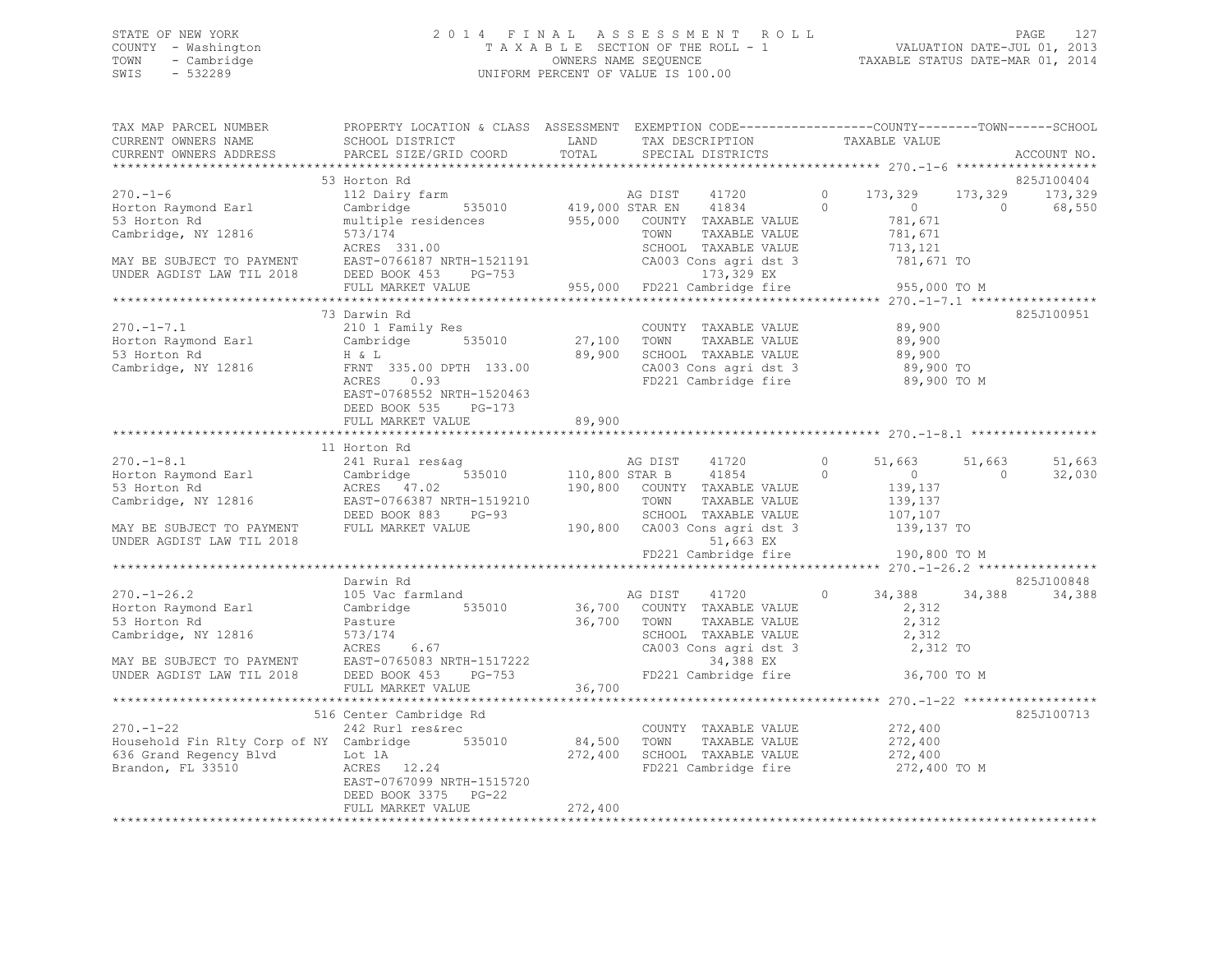### STATE OF NEW YORK 2 0 1 4 F I N A L A S S E S S M E N T R O L L PAGE 128 COUNTY - Washington T A X A B L E SECTION OF THE ROLL - 1 VALUATION DATE-JUL 01, 2013 TOWN - Cambridge OWNERS NAME SEQUENCE TAXABLE STATUS DATE-MAR 01, 2014 SWIS - 532289 UNIFORM PERCENT OF VALUE IS 100.00

| TAX MAP PARCEL NUMBER<br>CURRENT OWNERS NAME<br>CURRENT OWNERS ADDRESS                                                                   | PROPERTY LOCATION & CLASS ASSESSMENT<br>SCHOOL DISTRICT<br>PARCEL SIZE/GRID COORD                                                                                                                            | LAND<br>TAX DESCRIPTION TAXABLE VALUE<br>TOTAL<br>SPECIAL DISTRICTS                                                                                                                                                                               | EXEMPTION CODE-----------------COUNTY-------TOWN-----SCHOOL<br>ACCOUNT NO.                                                                                                                       |
|------------------------------------------------------------------------------------------------------------------------------------------|--------------------------------------------------------------------------------------------------------------------------------------------------------------------------------------------------------------|---------------------------------------------------------------------------------------------------------------------------------------------------------------------------------------------------------------------------------------------------|--------------------------------------------------------------------------------------------------------------------------------------------------------------------------------------------------|
| $246. - 1 - 12$<br>Hoyt G E L E<br>Hoyt Hilary Whitmore<br>23 Lebarron Ln<br>Cambridge, NY 12816<br>PRIOR OWNER ON 3/01/2014<br>Hoyt G E | 23 Lebarron Ln<br>241 Rural res&ag<br>535010<br>Cambridge<br>House & Lot<br>ACRES 62.70<br>EAST-0778819 NRTH-1540020<br>DEED BOOK 3386 PG-305<br>FULL MARKET VALUE                                           | 71 PCT OF VALUE USED FOR EXEMPTION PURPOSES<br>VETWAR CTS 41120<br>128,400 AG DIST<br>41720<br>41834<br>310,900 STAR EN<br>COUNTY TAXABLE VALUE<br>TAXABLE VALUE<br>TOWN<br>SCHOOL TAXABLE VALUE<br>310,900<br>CA005 Cons agri dst 5<br>42,927 EX | 825J100462<br>30,000<br>27,000<br>6,000<br>$\Omega$<br>$\Omega$<br>42,927<br>42,927<br>42,927<br>$\Omega$<br>$\overline{0}$<br>$\Omega$<br>68,550<br>237,973<br>240,973<br>193,423<br>267,973 TO |
| MAY BE SUBJECT TO PAYMENT<br>UNDER AGDIST LAW TIL 2018                                                                                   |                                                                                                                                                                                                              | FD221 Cambridge fire                                                                                                                                                                                                                              | 310,900 TO M                                                                                                                                                                                     |
| $261 - 2 - 30$<br>Hudson Robert J<br>Hudson Leigh A<br>715 Vly Summit Rd<br>Cambridge, NY 12816                                          | 715 Vly Summit Rd<br>210 1 Family Res<br>Cambridge 535010<br>H&l<br>$261. - 1 - 30$<br>FRNT 125.00 DPTH 227.00<br>ACRES<br>1.51<br>EAST-0762847 NRTH-1523849<br>DEED BOOK 865<br>PG-144<br>FULL MARKET VALUE | STAR B<br>41854<br>32,600<br>COUNTY TAXABLE VALUE<br>152,800<br>TAXABLE VALUE<br>TOWN<br>SCHOOL TAXABLE VALUE<br>FD221 Cambridge fire<br>152,800                                                                                                  | 825J100832<br>$\circ$<br>$\overline{0}$<br>$\Omega$<br>32,030<br>152,800<br>152,800<br>120,770<br>152,800 TO M                                                                                   |
| $272. - 1 - 8.1$<br>Buskirk, NY 12028-1204 DEED BOOK 798                                                                                 | 540 King Rd<br>210 1 Family Res<br>Hunt Larry D<br>Hunt Theresa A<br>540 King Rd<br>540 King Rd<br>540 King Rd<br>540 King Rd<br>540 King Rd<br>PG-167<br>FULL MARKET VALUE                                  | STAR B<br>41854<br>535010 49,800<br>COUNTY TAXABLE VALUE<br>90,900<br>TOWN<br>TAXABLE VALUE<br>SCHOOL TAXABLE VALUE<br>CA003 Cons agri dst 3<br>90,900 FD221 Cambridge fire                                                                       | 825J100710<br>$\Omega$<br>$\Omega$<br>$\Omega$<br>32,030<br>90,900<br>90,900<br>58,870<br>90,900 TO<br>90,900 TO M                                                                               |
| $263 - 2 - 23.1$<br>Hurley Robert<br>960 King Rd<br>Cambridge, NY 12816                                                                  | 960 King Rd<br>210 1 Family Res<br>535010<br>Cambridge<br>Land & Barn<br>ACRES<br>4.10<br>EAST-0785178 NRTH-1523509<br>DEED BOOK 804<br>$PG-53$<br>FULL MARKET VALUE                                         | 41854<br>STAR B<br>40,000<br>COUNTY TAXABLE VALUE<br>172,800<br>TOWN<br>TAXABLE VALUE<br>SCHOOL TAXABLE VALUE<br>CA003 Cons agri dst 3<br>FD221 Cambridge fire<br>172,800                                                                         | 825J100939<br>$\Omega$<br>$0 \qquad \qquad$<br>$\Omega$<br>32,030<br>172,800<br>172,800<br>140,770<br>172,800 TO<br>172,800 TO M                                                                 |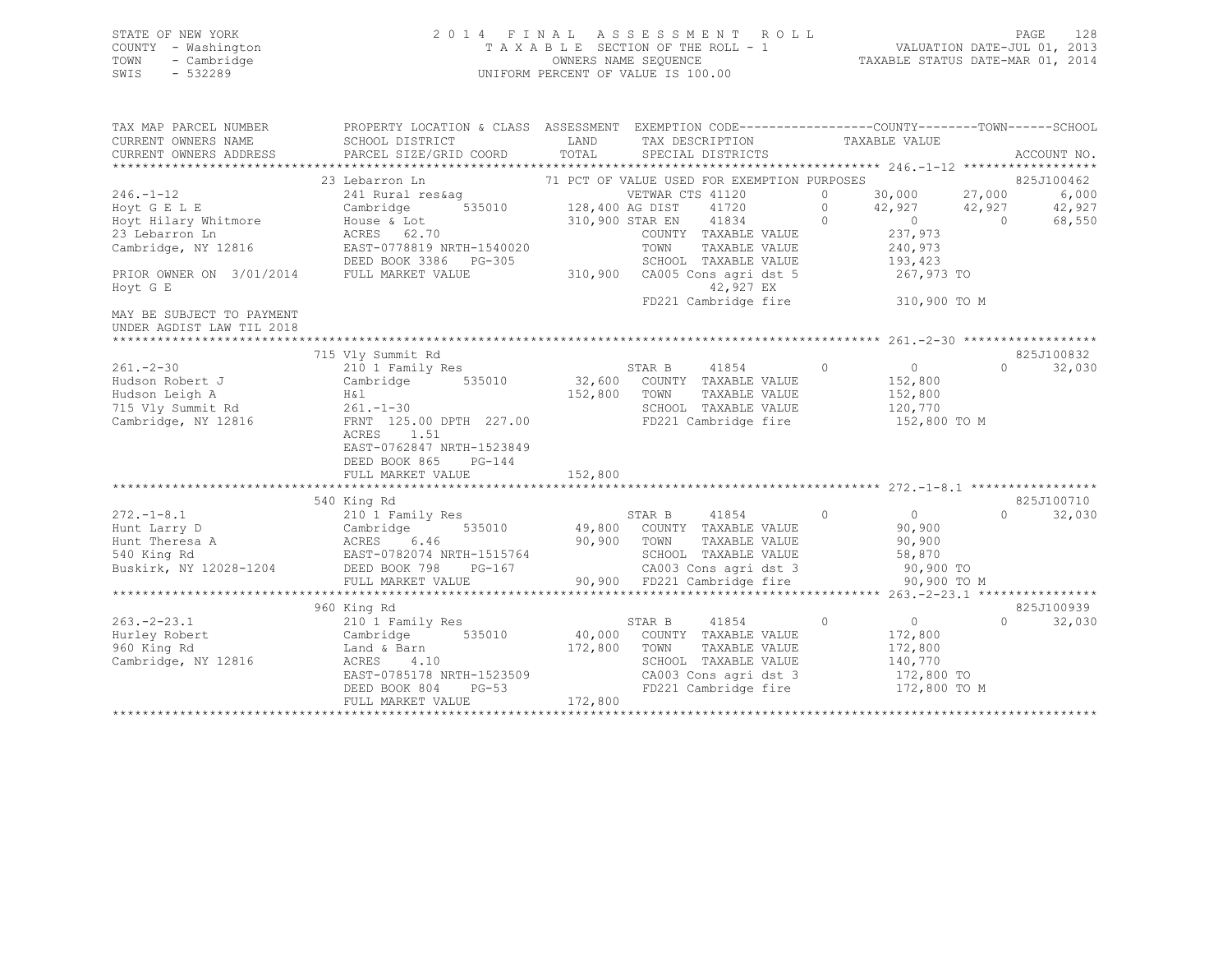### STATE OF NEW YORK 2 0 1 4 F I N A L A S S E S S M E N T R O L L PAGE 129 COUNTY - Washington T A X A B L E SECTION OF THE ROLL - 1 VALUATION DATE-JUL 01, 2013 TOWN - Cambridge OWNERS NAME SEQUENCE TAXABLE STATUS DATE-MAR 01, 2014 SWIS - 532289 UNIFORM PERCENT OF VALUE IS 100.00

| TAX MAP PARCEL NUMBER                                                               | PROPERTY LOCATION & CLASS ASSESSMENT EXEMPTION CODE---------------COUNTY-------TOWN-----SCHOOL |                 |                                                   |                                              |                             |
|-------------------------------------------------------------------------------------|------------------------------------------------------------------------------------------------|-----------------|---------------------------------------------------|----------------------------------------------|-----------------------------|
| CURRENT OWNERS NAME                                                                 | SCHOOL DISTRICT                                                                                | LAND            | TAX DESCRIPTION                                   | TAXABLE VALUE                                |                             |
| CURRENT OWNERS ADDRESS                                                              | PARCEL SIZE/GRID COORD                                                                         | TOTAL           | SPECIAL DISTRICTS                                 |                                              | ACCOUNT NO.                 |
|                                                                                     |                                                                                                |                 |                                                   |                                              |                             |
|                                                                                     | 367 Whiteside Rd                                                                               |                 |                                                   |                                              | 825J100982                  |
| $279. - 1 - 6.3$                                                                    | 210 1 Family Res                                                                               |                 | 41854<br>STAR B                                   | $\overline{0}$<br>$\circ$                    | $0 \qquad \qquad$<br>32,030 |
| Hutson Terry L                                                                      | Cambridge 535010                                                                               | 29,000          | COUNTY TAXABLE VALUE                              | 119,900                                      |                             |
| насьон теггу ш<br>367 Whiteside Rd                                                  | H & L                                                                                          | 119,900         | TAXABLE VALUE<br>TOWN                             | 119,900                                      |                             |
| Johnsonville, NY 12094                                                              | 2.00<br>ACRES                                                                                  |                 | SCHOOL TAXABLE VALUE                              | 87,870                                       |                             |
|                                                                                     | EAST-0764601 NRTH-1512553                                                                      |                 | CA003 Cons agri dst 3                             | 119,900 TO                                   |                             |
|                                                                                     | DEED BOOK 606<br>PG-233                                                                        |                 | FD221 Cambridge fire                              | 119,900 TO M                                 |                             |
|                                                                                     | FULL MARKET VALUE                                                                              | 119,900         |                                                   |                                              |                             |
|                                                                                     | *********************************                                                              |                 |                                                   |                                              |                             |
|                                                                                     |                                                                                                |                 |                                                   |                                              |                             |
|                                                                                     | 117 Petteys Rd                                                                                 |                 |                                                   |                                              | 825J100338                  |
| $246. - 1 - 39.1$                                                                   | 242 Rurl res&rec                                                                               |                 | AG DIST<br>41720                                  | 46,463<br>$\circ$                            | 46,463<br>46,463            |
| Idleman Sara S                                                                      | Greenwich 533401<br>Rural Residence<br>533401                                                  | 94,900          | COUNTY TAXABLE VALUE                              | 216,637                                      |                             |
| 30 Academy St                                                                       |                                                                                                | 263,100         | TOWN<br>TAXABLE VALUE                             | 216,637                                      |                             |
| Greenwich, NY 12834                                                                 | Addition                                                                                       |                 | SCHOOL TAXABLE VALUE                              | 216,637                                      |                             |
|                                                                                     | ACRES 34.70                                                                                    |                 | CA003 Cons agri dst 3                             | 216,637 TO                                   |                             |
|                                                                                     | EAST-0768379 NRTH-1538403                                                                      |                 | 46,463 EX                                         |                                              |                             |
| MAY BE SUBJECT TO PAYMENT EAST-0768379 I<br>UNDER AGDIST LAW TIL 2018 DEED BOOK 522 |                                                                                                | $PG-115$        | FD221 Cambridge fire                              | 263,100 TO M                                 |                             |
|                                                                                     | FULL MARKET VALUE                                                                              | 263,100         |                                                   |                                              |                             |
|                                                                                     |                                                                                                | *************   |                                                   | ************** 255.-1-6.1 ****************** |                             |
|                                                                                     | 23 Dr Brown Ln                                                                                 |                 |                                                   |                                              | 825J102052                  |
| $255. - 1 - 6.1$                                                                    | 242 Rurl res&rec                                                                               |                 | STAR B<br>41854                                   | $\circ$<br>$\overline{0}$                    | 32,030<br>$\Omega$          |
| Idlemen Donald L                                                                    | Cambridge<br>House &Land<br>535010                                                             |                 | 57,100 COUNTY TAXABLE VALUE                       | 300,900                                      |                             |
| Idleman Kathleen                                                                    |                                                                                                | 300,900         | TOWN<br>TAXABLE VALUE                             | 300,900                                      |                             |
| 23 Dr Brown Ln                                                                      |                                                                                                |                 | SCHOOL TAXABLE VALUE                              | 268,870                                      |                             |
| Cambridge, NY 12816                                                                 | Lot 2<br>ACRES 10.06                                                                           |                 | CA005 Cons agri dst 5                             | 300,900 TO                                   |                             |
|                                                                                     | EAST-0783310 NRTH-1534509                                                                      |                 | FD221 Cambridge fire                              | 300,900 TO M                                 |                             |
|                                                                                     | DEED BOOK 698<br>PG-205                                                                        |                 |                                                   |                                              |                             |
|                                                                                     | FULL MARKET VALUE                                                                              | 300,900         |                                                   |                                              |                             |
|                                                                                     |                                                                                                |                 |                                                   |                                              |                             |
|                                                                                     |                                                                                                |                 |                                                   |                                              | 825J100418                  |
|                                                                                     | 217 Kenyon Rd                                                                                  |                 | 57 PCT OF VALUE USED FOR EXEMPTION PURPOSES       |                                              |                             |
| $254. -1 - 4.2$                                                                     | 241 Rural res&aq                                                                               |                 | VET WAR C 41122<br>533401 192,700 VET WAR T 41123 | $\Omega$<br>30,000                           | $\Omega$<br>$\overline{0}$  |
| Imhof Louis                                                                         | Greenwich                                                                                      |                 |                                                   | $\Omega$<br>$\sim$ 0                         | 27,000<br>$\circ$           |
| Imhof Carol                                                                         | 2570/151<br>ACRES 113.35                                                                       | 464,800 AG DIST | 41720                                             | 84,206 84,206<br>$\overline{0}$              | 84,206                      |
| 217 Kenyon Rd                                                                       |                                                                                                |                 | STAR B<br>41854                                   | $\overline{0}$<br>$\Omega$                   | $\overline{0}$<br>32,030    |
| Greenwich, NY 12834-5311                                                            | EAST-0768225 NRTH-1534546                                                                      |                 | COUNTY TAXABLE VALUE                              | 350,594                                      |                             |
|                                                                                     | DEED BOOK 438<br>PG-1099                                                                       |                 | TOWN<br>TAXABLE VALUE                             | 353,594                                      |                             |
| MAY BE SUBJECT TO PAYMENT                                                           | FULL MARKET VALUE                                                                              |                 | 464,800 SCHOOL TAXABLE VALUE                      | 348,564                                      |                             |
| UNDER AGDIST LAW TIL 2018                                                           |                                                                                                |                 | CA003 Cons agri dst 3                             | 380,594 TO                                   |                             |
|                                                                                     |                                                                                                |                 | 84,206 EX                                         |                                              |                             |
|                                                                                     |                                                                                                |                 | FD221 Cambridge fire                              | 464,800 TO M                                 |                             |
|                                                                                     |                                                                                                |                 |                                                   |                                              |                             |
|                                                                                     | 252 Tingue Rd                                                                                  |                 |                                                   |                                              | 825J100420                  |
| $262 - 1 - 22$                                                                      | 242 Rurl res&rec                                                                               |                 | COUNTY TAXABLE VALUE                              | 220,000                                      |                             |
| Ipe Bruce J                                                                         |                                                                                                | 137,000         | TOWN<br>TAXABLE VALUE                             | 220,000                                      |                             |
| 31 Rivergate Dr                                                                     | Cambridge 535010<br>Land & Improved Barn                                                       |                 | 220,000 SCHOOL TAXABLE VALUE                      | 220,000                                      |                             |
| Wilton, CT 06897                                                                    | ACRES 68.40                                                                                    |                 | FD221 Cambridge fire                              | 220,000 TO M                                 |                             |
|                                                                                     |                                                                                                |                 |                                                   |                                              |                             |
|                                                                                     | EAST-0770373 NRTH-1523465                                                                      |                 |                                                   |                                              |                             |
|                                                                                     | DEED BOOK 424<br>PG-1081                                                                       |                 |                                                   |                                              |                             |
|                                                                                     | FULL MARKET VALUE                                                                              | 220,000         |                                                   |                                              |                             |
|                                                                                     |                                                                                                |                 |                                                   |                                              |                             |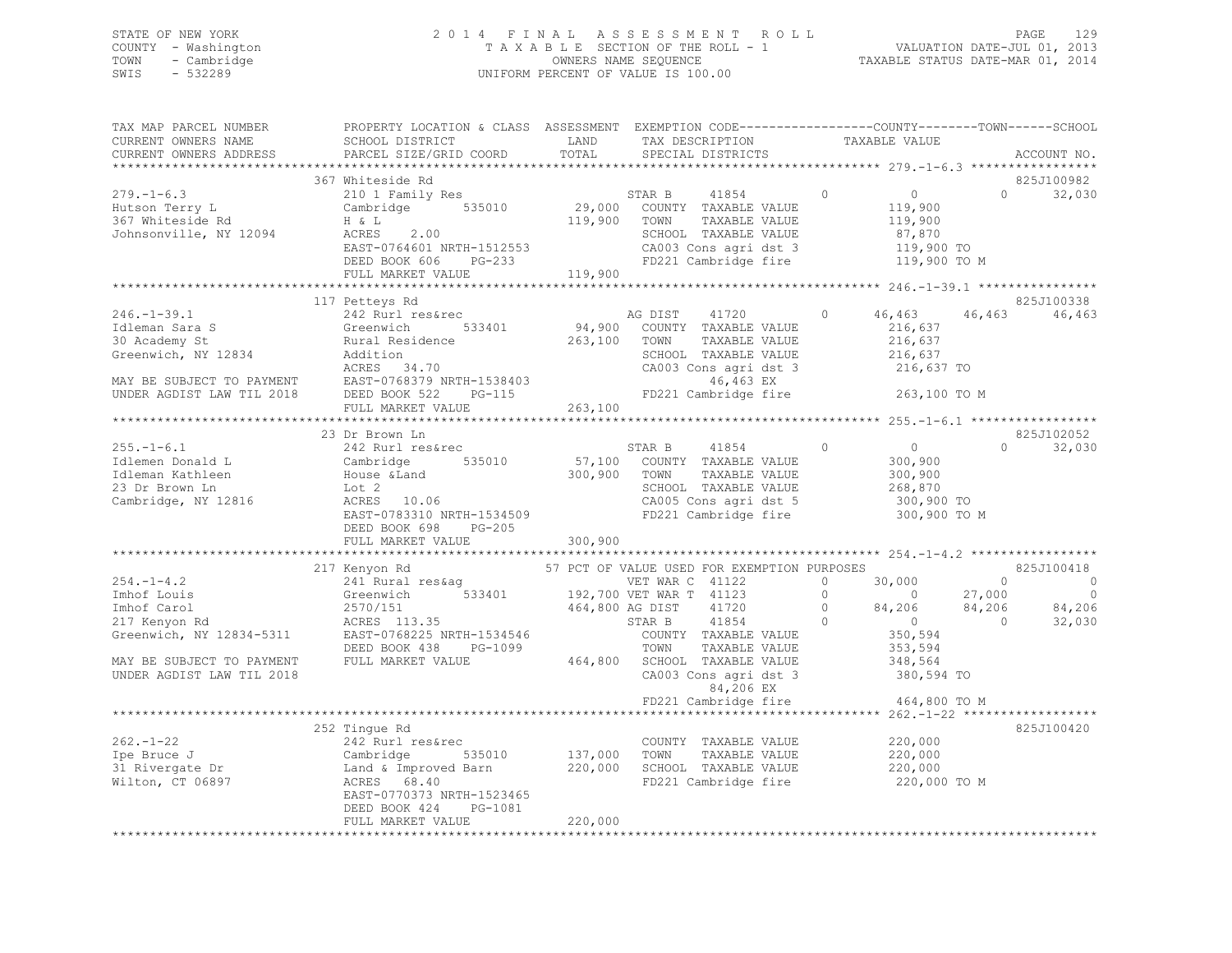### STATE OF NEW YORK 2 0 1 4 F I N A L A S S E S S M E N T R O L L PAGE 130 COUNTY - Washington T A X A B L E SECTION OF THE ROLL - 1 VALUATION DATE-JUL 01, 2013 TOWN - Cambridge OWNERS NAME SEQUENCE TAXABLE STATUS DATE-MAR 01, 2014 SWIS - 532289 UNIFORM PERCENT OF VALUE IS 100.00

| TAX MAP PARCEL NUMBER<br>CURRENT OWNERS NAME                                                            | PROPERTY LOCATION & CLASS ASSESSMENT EXEMPTION CODE---------------COUNTY-------TOWN-----SCHOOL<br>SCHOOL DISTRICT                                                                                                                                                                                                                                                                                                |                                     | LAND TAX DESCRIPTION                                                                                                                      | TAXABLE VALUE                                                  |                                  |
|---------------------------------------------------------------------------------------------------------|------------------------------------------------------------------------------------------------------------------------------------------------------------------------------------------------------------------------------------------------------------------------------------------------------------------------------------------------------------------------------------------------------------------|-------------------------------------|-------------------------------------------------------------------------------------------------------------------------------------------|----------------------------------------------------------------|----------------------------------|
| CURRENT OWNERS ADDRESS                                                                                  | PARCEL SIZE/GRID COORD                                                                                                                                                                                                                                                                                                                                                                                           |                                     | TOTAL SPECIAL DISTRICTS                                                                                                                   |                                                                | ACCOUNT NO.                      |
| $271 - 1 - 1$<br>Exeman Stana H (Cambridge Rd H & L)<br>Cambridge, NY 12816 (Cambridge, NY 12816) ACRES | 609 Center Cambridge Rd<br>250 Estate<br>Cambridge 535010 67,400<br>H & L<br>ACRES 15.20<br>EAST-0769093 NRTH-1517178<br>DEED BOOK 563<br>$PG-260$<br>FULL MARKET VALUE                                                                                                                                                                                                                                          | 455,000<br>455,000                  | COUNTY TAXABLE VALUE 455,000<br>TOWN<br>SCHOOL TAXABLE VALUE<br>CA003 Cons agri dst 3 455,000 TO<br>FD221 Cambridge fire                  | TAXABLE VALUE 455,000<br>TAXABLE VALUE 455,000<br>455,000 TO M | 825J100433                       |
| $271. -1 - 2.1$                                                                                         | 635 Center Cambridge Rd<br>CONCLI COMMITTING THE STAR B 41854 0<br>Cambridge 535010 53,800 COUNTY TAXABLE VALUE<br>H & L 328,000 TOWN TAXABLE VALUE<br>Jackson Glenn Cambridge 535010 53,800<br>Jackson Ruth H & L 328,000<br>635 Center Cambridge Rd ACRES 9.20<br>Cambridge, NY 12816-5017 EAST-0769626 NRTH-1517699<br>DEED BOOK 1942 PG-157<br>FULL MARKET VALUE                                             | 328,000                             | STAR B 41854 0 0<br>TAXABLE VALUE<br>SCHOOL TAXABLE VALUE 295,970<br>CA003 Cons agri dst 3 328,000 TO<br>FD221 Cambridge fire             | 328,000<br>328,000<br>328,000 TO M                             | 825J102020<br>$\Omega$<br>32,030 |
|                                                                                                         |                                                                                                                                                                                                                                                                                                                                                                                                                  |                                     |                                                                                                                                           |                                                                | 825J102006                       |
| $280, -1 - 10, 5$<br>280.-1-10.5<br>Jacobs Michael<br>84 Fargo Ln                                       | 481 County Route 59<br>260 Seasonal res<br>Cambridge 535010 210,400 COUNTY TAXABLE VALUE<br>1.0 TANABLE VALUE 535010 210,400 COUNTY TAXABLE VALUE<br>333,700 TOWN TAXABLE VALUE<br>165,905<br>165,905<br>165,905<br>2RES 48.29<br>EAST-0771322 NRTH-1509080<br>2RES 48.29<br>EAST-0771322 NRTH-1509080<br>2RES 48.29<br>2RES 48.29<br>2RES 48.29<br>2RES 48.29<br>2RES 48.29<br>2RES 48.29<br>2RES 48.29<br>2RES |                                     | AG DIST 41720                                                                                                                             | $\circ$<br>165,905                                             | 167,795 167,795 167,795          |
| $288. -1 - 8$<br>288.-1:0<br>Jaffe Deborah<br>10 Durfee Rd<br>Buskirk, NY 12028                         | 42 Durfee Rd<br>242 Rurl res&rec<br>Cambridge<br>House & Lot<br>ACRES 15.19 BANK 120<br>EAST-0765903 NRTH-1501643<br>DEED BOOK 763<br>PG-66<br>FULL MARKET VALUE                                                                                                                                                                                                                                                 | 535010 80,400<br>245,900<br>245,900 | COUNTY TAXABLE VALUE 245,900<br>TOWN<br>TAXABLE VALUE<br>SCHOOL TAXABLE VALUE<br>CA003 Cons agri dst 3 245,900 TO<br>FD221 Cambridge fire | 245,900<br>245,900<br>245,900 TO M                             | 825J100667                       |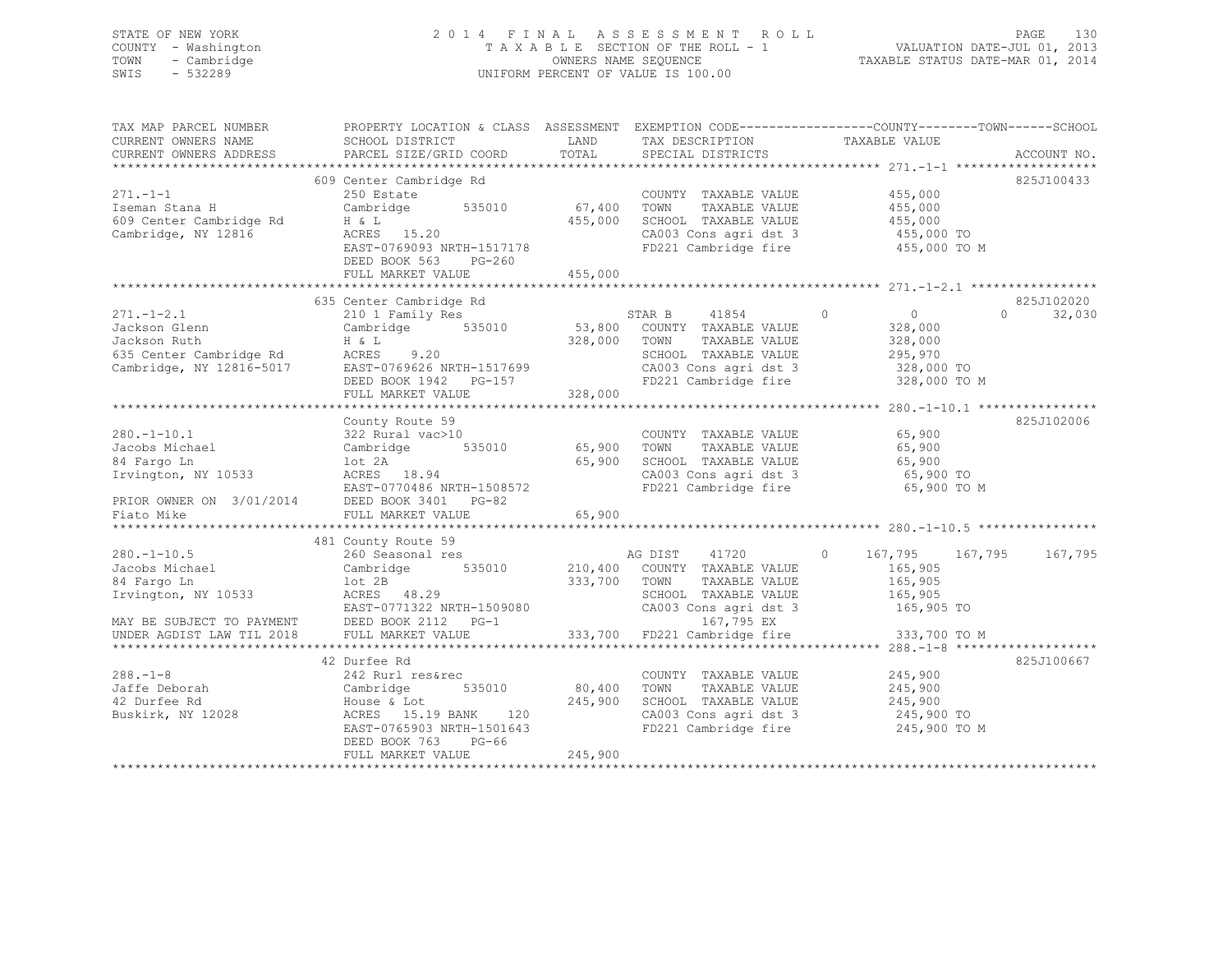### STATE OF NEW YORK 2 0 1 4 F I N A L A S S E S S M E N T R O L L PAGE 131 COUNTY - Washington T A X A B L E SECTION OF THE ROLL - 1 VALUATION DATE-JUL 01, 2013 TOWN - Cambridge OWNERS NAME SEQUENCE TAXABLE STATUS DATE-MAR 01, 2014 SWIS - 532289 UNIFORM PERCENT OF VALUE IS 100.00

| TAX MAP PARCEL NUMBER<br>CURRENT OWNERS NAME                                                                                   | PROPERTY LOCATION & CLASS ASSESSMENT EXEMPTION CODE---------------COUNTY-------TOWN-----SCHOOL<br>SCHOOL DISTRICT                                                              | LAND                              | TAX DESCRIPTION                                                                                                                                 | TAXABLE VALUE                                                                      |                                       |                      |
|--------------------------------------------------------------------------------------------------------------------------------|--------------------------------------------------------------------------------------------------------------------------------------------------------------------------------|-----------------------------------|-------------------------------------------------------------------------------------------------------------------------------------------------|------------------------------------------------------------------------------------|---------------------------------------|----------------------|
| CURRENT OWNERS ADDRESS<br>**********************                                                                               | PARCEL SIZE/GRID COORD                                                                                                                                                         | TOTAL                             | SPECIAL DISTRICTS                                                                                                                               |                                                                                    |                                       | ACCOUNT NO.          |
|                                                                                                                                | 80 Perry Ln                                                                                                                                                                    |                                   |                                                                                                                                                 |                                                                                    |                                       | 825J100195           |
| $255. - 1 - 19$<br>James John F<br>James Denise E<br>PO Box 9<br>Cambridge, NY 12816                                           | 240 Rural res<br>Cambridge<br>535010<br>622/119 637/50<br>ACRES 150.20<br>EAST-0783379 NRTH-1531570                                                                            | 282,800 STAR B<br>909,100         | AGRI-D IND 41730<br>41854<br>COUNTY TAXABLE VALUE<br>TOWN<br>TAXABLE VALUE<br>SCHOOL TAXABLE VALUE                                              | 107,754<br>$\Omega$<br>$\Omega$<br>$\overline{0}$<br>801,346<br>801,346<br>769,316 | 107,754<br>$\bigcirc$                 | 107,754<br>32,030    |
|                                                                                                                                | DEED BOOK 618<br>PG-111                                                                                                                                                        |                                   | FD221 Cambridge fire                                                                                                                            |                                                                                    | 909,100 TO M                          |                      |
| MAY BE SUBJECT TO PAYMENT<br>UNDER AGDIST LAW TIL 2021                                                                         | FULL MARKET VALUE                                                                                                                                                              | 909,100                           |                                                                                                                                                 |                                                                                    |                                       |                      |
|                                                                                                                                |                                                                                                                                                                                |                                   |                                                                                                                                                 |                                                                                    |                                       |                      |
| $255. - 1 - 20.5$<br>James John F<br>James Denise E<br>PO Box 9<br>Cambridge, NY 12816                                         | State Route 372/W Off<br>105 Vac farmland<br>Cambridge<br>535010<br>Vac Land<br>Lot 5<br>ACRES 38.42<br>EAST-0784043 NRTH-1532707                                              |                                   | AG DIST<br>41720<br>75,000 COUNTY TAXABLE VALUE<br>75,000 TOWN<br>TAXABLE VALUE<br>SCHOOL TAXABLE VALUE<br>CA005 Cons agri dst 5<br>63,966 EX   | 63,966<br>$\Omega$<br>11,034<br>11,034                                             | 63,966<br>11,034<br>11,034 TO         | 825J102035<br>63,966 |
| MAY BE SUBJECT TO PAYMENT                                                                                                      | DEED BOOK 627<br>PG-192                                                                                                                                                        |                                   | FD221 Cambridge fire                                                                                                                            |                                                                                    | 75,000 TO M                           |                      |
| UNDER AGDIST LAW TIL 2018                                                                                                      | FULL MARKET VALUE                                                                                                                                                              | 75,000                            |                                                                                                                                                 |                                                                                    |                                       |                      |
|                                                                                                                                |                                                                                                                                                                                |                                   |                                                                                                                                                 |                                                                                    |                                       |                      |
| $254. - 1 - 25$<br>Jeffords Jason R<br>Jeffords Kristy L<br>121 Kenyon Rd<br>Greenwich, NY 12834                               | Stump Church Rd/n Off<br>314 Rural vac<10<br>Cambridge<br>535010<br>Wood Lot<br>ROW 1845/280<br>7.90<br>ACRES<br>EAST-0768768 NRTH-1531512<br>DEED BOOK 1972 PG-255            | 13,400<br>13,400                  | COUNTY TAXABLE VALUE<br>TOWN<br>TAXABLE VALUE<br>SCHOOL TAXABLE VALUE<br>CA003 Cons agri dst 3<br>CA003 Cons agri dst 3<br>FD221 Cambridge fire | 13,400<br>13,400                                                                   | 13,400<br>13,400 TO<br>13,400 TO M    | 825J100864           |
|                                                                                                                                | FULL MARKET VALUE                                                                                                                                                              | 13,400                            |                                                                                                                                                 |                                                                                    |                                       |                      |
|                                                                                                                                |                                                                                                                                                                                |                                   |                                                                                                                                                 |                                                                                    |                                       |                      |
| $254. - 1 - 33.2$<br>Jeffords Jason R<br>Jeffords Kristy L<br>121 Kenyon Rd<br>Greenwich, NY 12834                             | 121 Kenyon Rd<br>210 1 Family Res<br>Cambridge 535010<br>ROW: 1845/284 & 286<br>1856/323 RD agmt 1947/30<br>ACRES<br>4.03<br>EAST-0768683 NRTH-1532026<br>DEED BOOK 1922 PG-45 | 182,000 TOWN                      | STAR B<br>41854<br>38,200 COUNTY TAXABLE VALUE<br>TAXABLE VALUE<br>SCHOOL TAXABLE VALUE<br>CA003 Cons agri dst 3<br>FD221 Cambridge fire        | $\circ$<br>$\overline{0}$<br>182,000<br>182,000<br>149,970                         | $\circ$<br>182,000 TO<br>182,000 TO M | 32,030               |
|                                                                                                                                | FULL MARKET VALUE                                                                                                                                                              | 182,000                           |                                                                                                                                                 |                                                                                    |                                       |                      |
|                                                                                                                                | 1001 Turnpike Rd                                                                                                                                                               |                                   |                                                                                                                                                 |                                                                                    |                                       | 825J100423           |
| $263 - 2 - 11$<br>Jennings Stanley L<br>Jennings Rose<br>1001 Turnpike Rd<br>Cambridge, NY 12816<br>************************** | 210 1 Family Res<br>535010<br>Cambridge<br>H & L<br>399/81 ; 436/1054<br>FRNT 125.00 DPTH 275.00<br>EAST-0789002 NRTH-1525562<br>DEED BOOK 384<br>$PG-83$<br>FULL MARKET VALUE | 24,600<br>168,000 TOWN<br>168,000 | STAR EN<br>41834<br>COUNTY TAXABLE VALUE<br>TAXABLE VALUE<br>SCHOOL TAXABLE VALUE<br>FD221 Cambridge fire                                       | $\circ$<br>$\overline{0}$<br>168,000<br>168,000<br>99,450                          | $\Omega$<br>168,000 TO M              | 68,550               |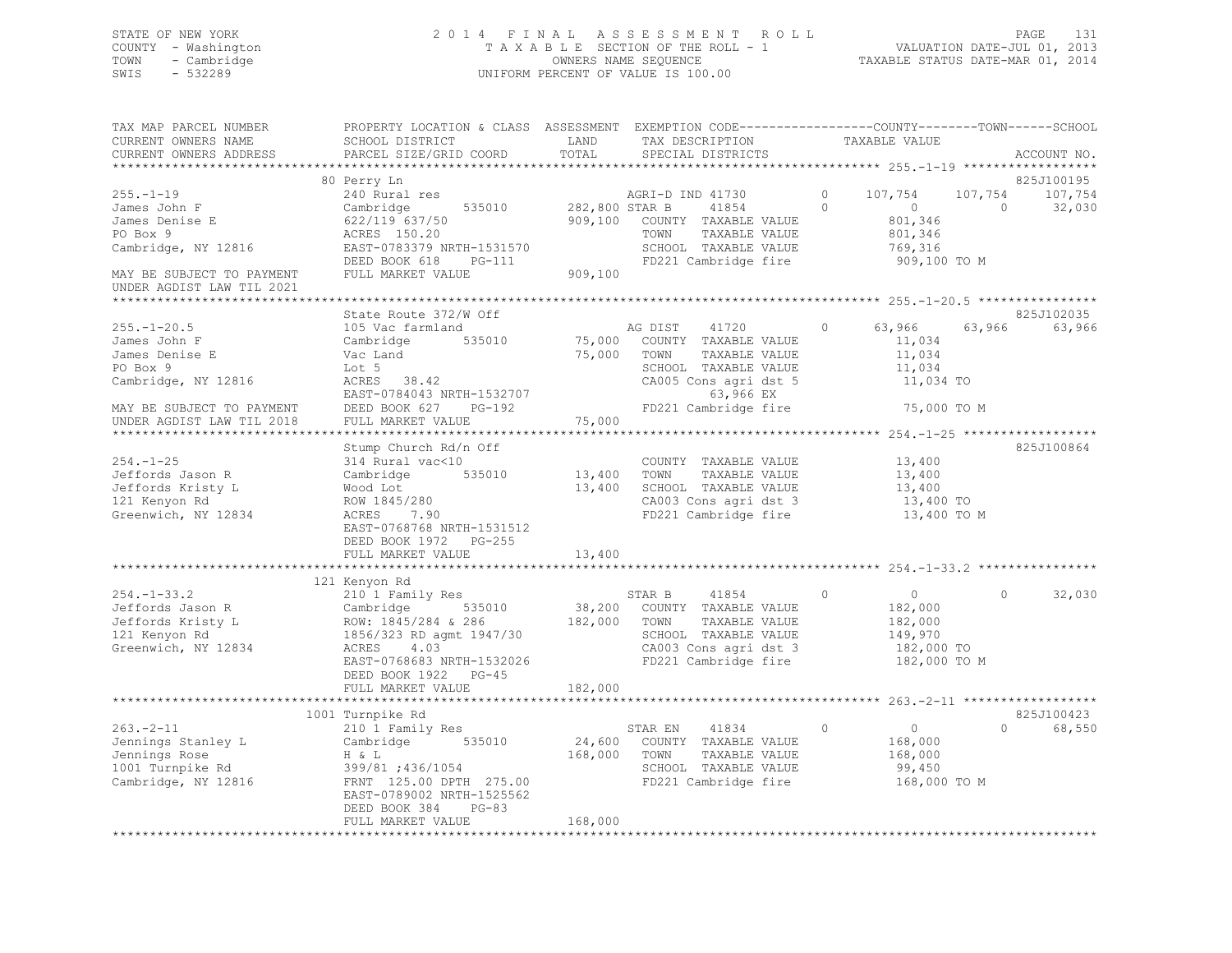### STATE OF NEW YORK 2 0 1 4 F I N A L A S S E S S M E N T R O L L PAGE 132 COUNTY - Washington T A X A B L E SECTION OF THE ROLL - 1 VALUATION DATE-JUL 01, 2013 TOWN - Cambridge OWNERS NAME SEQUENCE TAXABLE STATUS DATE-MAR 01, 2014 SWIS - 532289 UNIFORM PERCENT OF VALUE IS 100.00

| TAX MAP PARCEL NUMBER<br>CURRENT OWNERS NAME<br>CURRENT OWNERS ADDRESS                                                                                                                                                                          | PROPERTY LOCATION & CLASS ASSESSMENT EXEMPTION CODE----------------COUNTY-------TOWN------SCHOOL<br>SCHOOL DISTRICT<br>PARCEL SIZE/GRID COORD                                                                                                 | LAND<br>TOTAL                   | TAX DESCRIPTION<br>SPECIAL DISTRICTS                                                                                                                                                                                                                                                           | TAXABLE VALUE                                                                                                                                                  | ACCOUNT NO.                                                       |
|-------------------------------------------------------------------------------------------------------------------------------------------------------------------------------------------------------------------------------------------------|-----------------------------------------------------------------------------------------------------------------------------------------------------------------------------------------------------------------------------------------------|---------------------------------|------------------------------------------------------------------------------------------------------------------------------------------------------------------------------------------------------------------------------------------------------------------------------------------------|----------------------------------------------------------------------------------------------------------------------------------------------------------------|-------------------------------------------------------------------|
| **************************                                                                                                                                                                                                                      |                                                                                                                                                                                                                                               |                                 |                                                                                                                                                                                                                                                                                                |                                                                                                                                                                |                                                                   |
| $280 - 2 - 2$<br>Jensen Gloria LE<br>Jensen Gail<br>Richard Jensen<br>19 Academy St<br>Greenwich, NY 12834                                                                                                                                      | Conley Rd<br>322 Rural vac>10<br>535010<br>Cambridge<br>vacant Lot<br>ACRES 14.90<br>FROT 27<br>EAST-0776047 NRTH-1509451<br>DEED BOOK 2101 PG-335<br>FULL MARKET VALUE                                                                       | COUNTY<br>50,000 TOWN<br>50,000 | COUNTY TAXABLE VALUE<br>TAXABLE VALUE<br>50,000 SCHOOL TAXABLE VALUE<br>CA003 Cons agri dst 3<br>FD221 Cambridge fire                                                                                                                                                                          | 50,000<br>50,000<br>50,000 TO<br>50,000 TO<br>500 TO<br>50,000 TO M                                                                                            | 825J100842                                                        |
|                                                                                                                                                                                                                                                 |                                                                                                                                                                                                                                               |                                 |                                                                                                                                                                                                                                                                                                |                                                                                                                                                                |                                                                   |
| $280. -2 - 18$                                                                                                                                                                                                                                  | 28 King Rd<br>210 1 Family Res<br>DEED BOOK 468<br>PG-913                                                                                                                                                                                     | 25,500 TOWN<br>162,000          | COUNTY TAXABLE VALUE<br>TAXABLE VALUE<br>SCHOOL TAXABLE VALUE<br>CA003 Cons agri dst 3<br>FD221 Cambridge fire 162,000 TO M                                                                                                                                                                    | 162,000<br>162,000<br>162,000<br>162,000 TO                                                                                                                    | 825J100665                                                        |
|                                                                                                                                                                                                                                                 | FULL MARKET VALUE                                                                                                                                                                                                                             | 162,000                         |                                                                                                                                                                                                                                                                                                |                                                                                                                                                                |                                                                   |
|                                                                                                                                                                                                                                                 |                                                                                                                                                                                                                                               |                                 |                                                                                                                                                                                                                                                                                                |                                                                                                                                                                |                                                                   |
| $262. -1 - 3.1$<br>Jepson Donald J JR<br>Jepson Leitha M<br>253 Stump Church Rd<br>Greenwich, NY 12834<br>MAY BE SUBJECT TO PAYMENT<br>UNDER AGDIST LAW TIL 2018<br>$262 - 1 - 3$<br>Jepson Marilyn D<br>Jepson Dwight J<br>243 Stump Church Rd | 253 Stump Church Rd<br>240 Rural res<br>Cambridge 535010<br>ACRES 18.67<br>EAST-0770702 NRTH-1528003<br>DEED BOOK 2761 PG-80<br>FULL MARKET VALUE<br>243 Stump Church Rd<br>240 Rural res<br>Cambridge<br>535010<br>Rural Residence<br>Garage | AG DIST<br>348,000 TOWN         | AG DIST<br>41720<br>$60,400$ STAR B<br>41854<br>193,200 COUNTY TAXABLE VALUE<br>TOWN<br>TAXABLE VALUE<br>SCHOOL TAXABLE VALUE<br>193,200 CA003 Cons agri dst 3 187,442 TO<br>5,758 EX<br>FD221 Cambridge fire<br>41720<br>95,700 COUNTY TAXABLE VALUE<br>TAXABLE VALUE<br>SCHOOL TAXABLE VALUE | $\circ$<br>5,758<br>$\sim$ 0 $\sim$<br>$\circ$<br>187,442<br>187,442<br>155,412<br>193,200 TO M<br>$6,202$ $6,202$<br>$\circ$<br>341,798<br>341,798<br>341,798 | 5,758<br>5,758<br>$\overline{0}$<br>32,030<br>825J100424<br>6,202 |
| Greenwich, NY 12834<br>MAY BE SUBJECT TO PAYMENT<br>UNDER AGDIST LAW TIL 2018                                                                                                                                                                   | FULL MARKET VALUE                                                                                                                                                                                                                             | 348,000                         | CA003 Cons agri dst 3<br>6,202 EX<br>FD221 Cambridge fire 348,000 TO M                                                                                                                                                                                                                         | 341,798 TO                                                                                                                                                     |                                                                   |
| $261. -2 - 16.5$<br>Jerabek Daryl J Cambridge<br>1083 Vly Summit Rd<br>Greenwich, NY 12834                                                                                                                                                      | 1083 Vly Summit Rd<br>210 1 Family Res<br>Cambridge<br>535010<br>Land & House<br>261.-1-16.5<br>ACRES 2.02<br>2.02<br>ACRES<br>EAST-0764276 NRTH-1524465<br>DEED BOOK 940<br>PG-304<br>FULL MARKET VALUE                                      | 215,000                         | STAR B 41854<br>30,100 COUNTY TAXABLE VALUE<br>215,000 TOWN<br>TAXABLE VALUE<br>SCHOOL TAXABLE VALUE<br>FD221 Cambridge fire                                                                                                                                                                   | $\circ$<br>$\overline{0}$<br>215,000<br>215,000<br>182,970<br>215,000 TO M                                                                                     | 32,030<br>$\Omega$                                                |
|                                                                                                                                                                                                                                                 | *************************************                                                                                                                                                                                                         |                                 |                                                                                                                                                                                                                                                                                                |                                                                                                                                                                |                                                                   |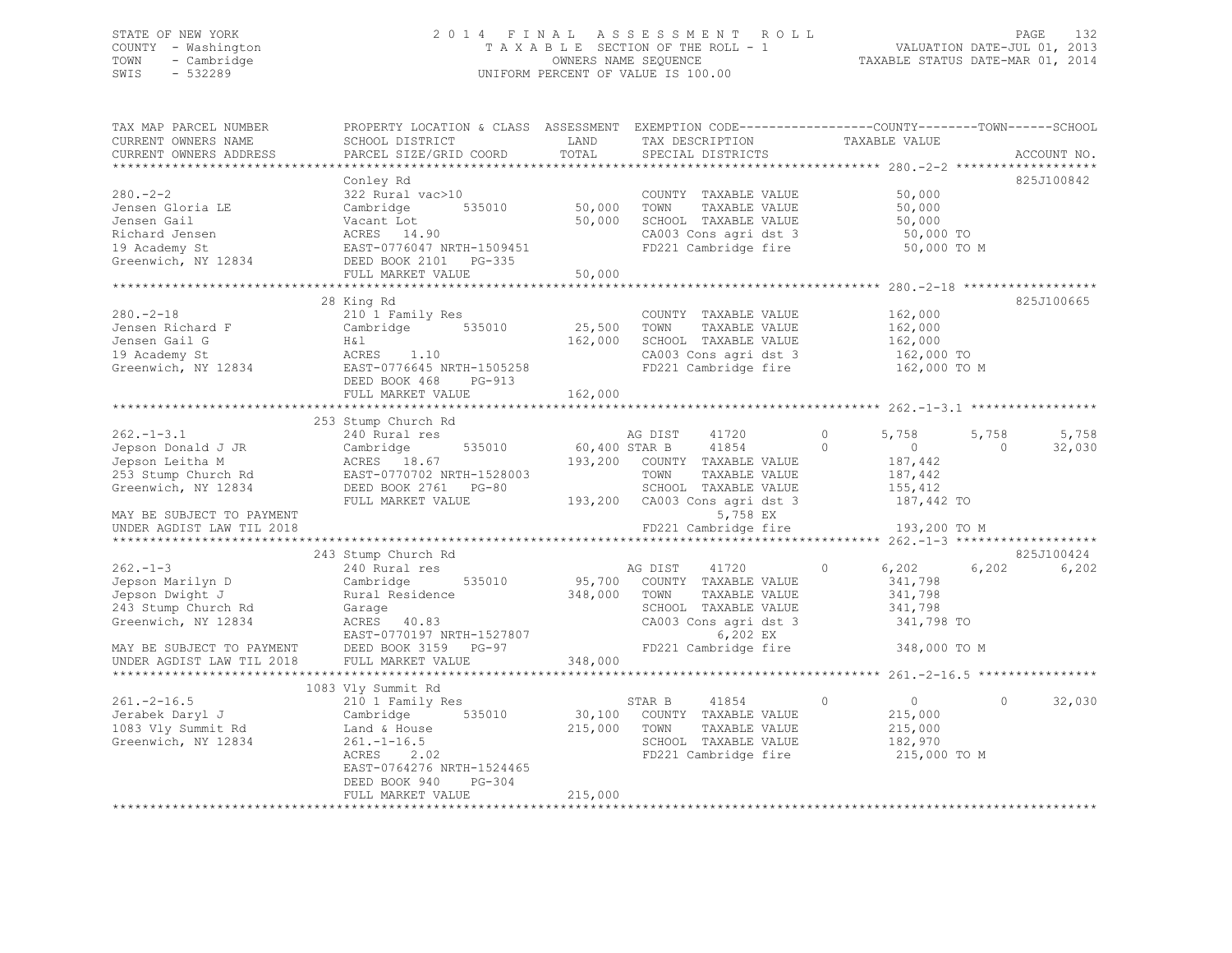| STATE OF NEW YORK<br>COUNTY - Washington<br>- Cambridge<br>TOWN<br>SWIS<br>$-532289$ |                                                                                                           |               | 2014 FINAL ASSESSMENT ROLL<br>TAXABLE SECTION OF THE ROLL - 1<br>OWNERS NAME SEQUENCE<br>UNIFORM PERCENT OF VALUE IS 100.00 |                            | PAGE<br>133<br>VALUATION DATE-JUL 01, 2013<br>TAXABLE STATUS DATE-MAR 01, 2014 |
|--------------------------------------------------------------------------------------|-----------------------------------------------------------------------------------------------------------|---------------|-----------------------------------------------------------------------------------------------------------------------------|----------------------------|--------------------------------------------------------------------------------|
| TAX MAP PARCEL NUMBER                                                                | PROPERTY LOCATION & CLASS ASSESSMENT EXEMPTION CODE---------------COUNTY-------TOWN-----SCHOOL            |               |                                                                                                                             |                            |                                                                                |
| CURRENT OWNERS NAME                                                                  | SCHOOL DISTRICT                                                                                           | LAND<br>TOTAL | TAX DESCRIPTION                                                                                                             | TAXABLE VALUE              | ACCOUNT NO.                                                                    |
| CURRENT OWNERS ADDRESS                                                               | PARCEL SIZE/GRID COORD                                                                                    |               | SPECIAL DISTRICTS                                                                                                           |                            |                                                                                |
|                                                                                      | 443 Stage Rd                                                                                              |               |                                                                                                                             |                            | 825J100293                                                                     |
| $281 - 4 - 9$                                                                        | 210 1 Family Res                                                                                          |               | STAR B<br>41854                                                                                                             | $\circ$<br>$\overline{0}$  | $\Omega$<br>32,030                                                             |
| Jeskie George R                                                                      | 535010<br>Cambridge                                                                                       | 31,000        | COUNTY TAXABLE VALUE                                                                                                        | 183,400                    |                                                                                |
| Jeskie Gregory                                                                       | H & L                                                                                                     | 183,400       | TAXABLE VALUE<br>TOWN                                                                                                       | 183,400                    |                                                                                |
| 443 Stage Rd                                                                         | $281. - 1 - 9$                                                                                            |               | SCHOOL TAXABLE VALUE                                                                                                        | 151,370                    |                                                                                |
| Eagle Bridge, NY 12057                                                               | 0.76<br>ACRES                                                                                             |               | FD221 Cambridge fire                                                                                                        | 183,400 TO M               |                                                                                |
|                                                                                      | EAST-0786545 NRTH-1510477                                                                                 |               |                                                                                                                             |                            |                                                                                |
|                                                                                      | DEED BOOK 603<br>$PG-53$<br>FULL MARKET VALUE                                                             | 183,400       |                                                                                                                             |                            |                                                                                |
|                                                                                      |                                                                                                           |               |                                                                                                                             |                            |                                                                                |
|                                                                                      | 401 Stage Rd                                                                                              |               |                                                                                                                             |                            | 825J100200                                                                     |
| $281. - 4 - 6.1$                                                                     | 322 Rural vac>10                                                                                          |               | COUNTY TAXABLE VALUE                                                                                                        | 120,800                    |                                                                                |
| Jeskie Gregory J                                                                     | 535010<br>Cambridge                                                                                       | 120,800       | TAXABLE VALUE<br>TOWN                                                                                                       | 120,800                    |                                                                                |
| 443 Stage Rd                                                                         | Camp & Lot                                                                                                | 120,800       | SCHOOL TAXABLE VALUE                                                                                                        | 120,800                    |                                                                                |
| Buskirk, NY 12028                                                                    | 898/144;898/147                                                                                           |               | CA003 Cons agri dst 3                                                                                                       | 120,800 TO                 |                                                                                |
|                                                                                      | $281, -1 - 6, 1$<br>ACRES 63.80<br>EAST-0785069 NRTH-1511001<br>DEED BOOK 688 PG-321<br>FULL MARKET VALUE | 120,800       | FD221 Cambridge fire                                                                                                        | 120,800 TO M               |                                                                                |
|                                                                                      |                                                                                                           |               |                                                                                                                             |                            |                                                                                |
|                                                                                      | Stage Rd                                                                                                  |               |                                                                                                                             |                            | 825J100427                                                                     |
| $281 - 4 - 8$                                                                        | 314 Rural vac<10                                                                                          |               | COUNTY TAXABLE VALUE                                                                                                        | 44,000                     |                                                                                |
| Jeskie Gregory J                                                                     | 535010<br>Cambridge                                                                                       | 44,000        | TAXABLE VALUE<br>TOWN                                                                                                       | 44,000                     |                                                                                |
| 47 Stage Rd<br>Buskirk, NY 12028                                                     | Vacant Lot<br>$281 - 1 - 8$                                                                               | 44,000        | SCHOOL TAXABLE VALUE<br>FD221 Cambridge fire                                                                                | 44,000<br>44,000 TO M      |                                                                                |
|                                                                                      | 9.00<br>ACRES<br>EAST-0786080 NRTH-1510428<br>DEED BOOK 859<br>$PG-35$<br>FULL MARKET VALUE               | 44,000        |                                                                                                                             |                            |                                                                                |
|                                                                                      |                                                                                                           |               |                                                                                                                             |                            |                                                                                |
|                                                                                      | 507 Stage Rd                                                                                              |               |                                                                                                                             |                            | 825J100331                                                                     |
| $281 - 4 - 11$                                                                       | 242 Rurl res&rec                                                                                          |               | 41854<br>STAR B                                                                                                             | $\circ$<br>0               | $\Omega$<br>32,030                                                             |
| Jeskie Leo J                                                                         | 535010<br>Cambridge                                                                                       | 129,700       | COUNTY TAXABLE VALUE                                                                                                        | 270,500                    |                                                                                |
| Jeskie George R                                                                      | $281 - 1 - 11$                                                                                            | 270,500       | TOWN<br>TAXABLE VALUE                                                                                                       | 270,500                    |                                                                                |
| 507 Stage Rd                                                                         | ACRES 42.13                                                                                               |               | SCHOOL TAXABLE VALUE                                                                                                        | 238,470                    |                                                                                |
| Buskirk, NY 12028-2605                                                               | EAST-0785616 NRTH-1512227<br>DEED BOOK 905<br>PG-246                                                      |               | CA003 Cons agri dst 3<br>FD221 Cambridge fire                                                                               | 270,500 TO<br>270,500 TO M |                                                                                |
|                                                                                      | FULL MARKET VALUE                                                                                         | 270,500       |                                                                                                                             |                            |                                                                                |
|                                                                                      |                                                                                                           |               |                                                                                                                             |                            |                                                                                |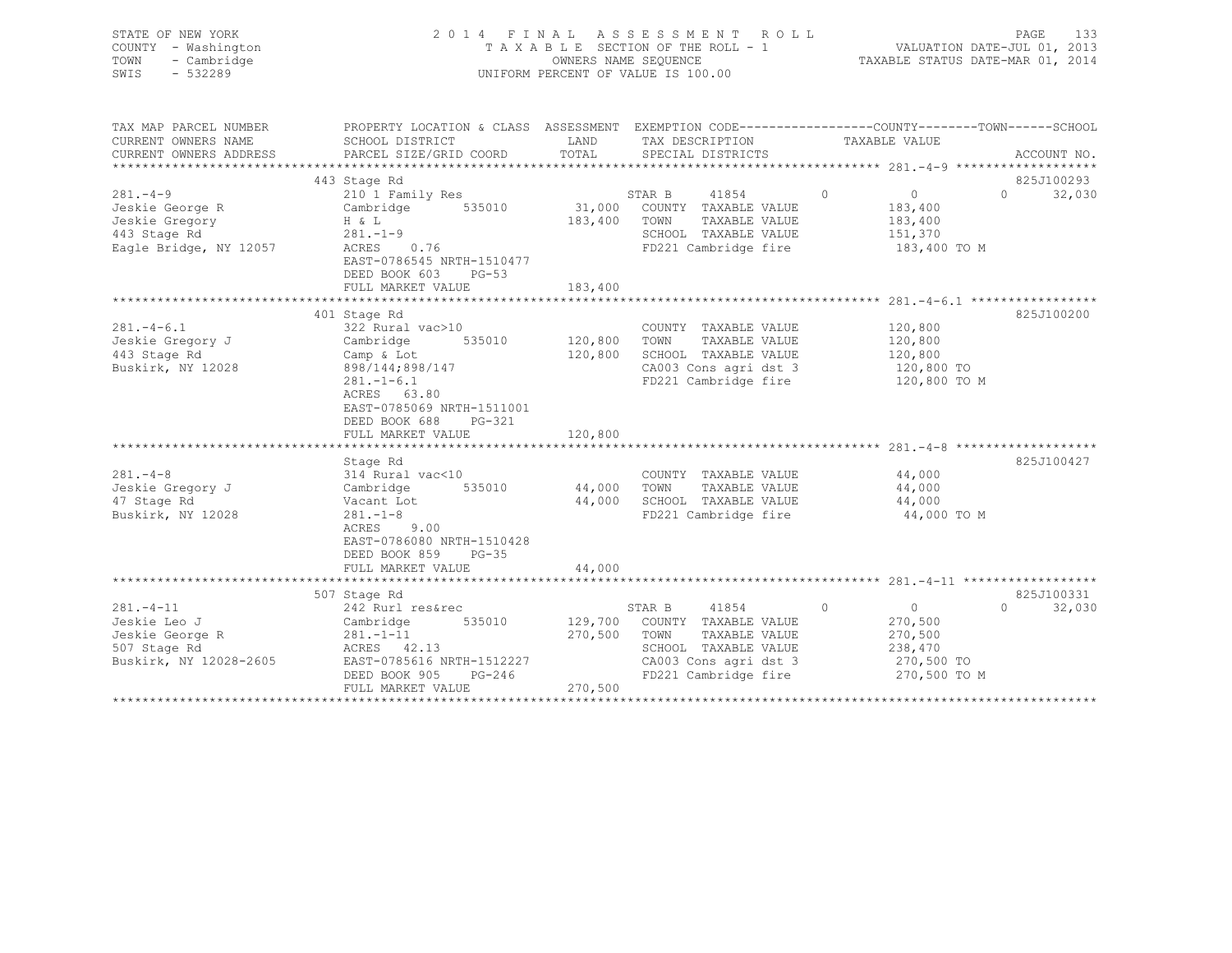### STATE OF NEW YORK 2 0 1 4 F I N A L A S S E S S M E N T R O L L PAGE 134 COUNTY - Washington T A X A B L E SECTION OF THE ROLL - 1 VALUATION DATE-JUL 01, 2013 TOWN - Cambridge OWNERS NAME SEQUENCE TAXABLE STATUS DATE-MAR 01, 2014 SWIS - 532289 UNIFORM PERCENT OF VALUE IS 100.00

| TAX MAP PARCEL NUMBER                                                                                                                                                                                                                                             | PROPERTY LOCATION & CLASS ASSESSMENT EXEMPTION CODE---------------COUNTY-------TOWN-----SCHOOL |         |                                               |                                 |                     |                |                    |
|-------------------------------------------------------------------------------------------------------------------------------------------------------------------------------------------------------------------------------------------------------------------|------------------------------------------------------------------------------------------------|---------|-----------------------------------------------|---------------------------------|---------------------|----------------|--------------------|
| CURRENT OWNERS NAME                                                                                                                                                                                                                                               | SCHOOL DISTRICT                                                                                | LAND    | TAX DESCRIPTION TAXABLE VALUE                 |                                 |                     |                |                    |
| CURRENT OWNERS ADDRESS                                                                                                                                                                                                                                            | PARCEL SIZE/GRID COORD                                                                         | TOTAL   | SPECIAL DISTRICTS                             |                                 |                     |                | ACCOUNT NO.        |
|                                                                                                                                                                                                                                                                   |                                                                                                |         |                                               |                                 |                     |                |                    |
|                                                                                                                                                                                                                                                                   | 63 Stump Church Rd                                                                             |         |                                               |                                 |                     |                |                    |
| 254.-1-33.1<br>$54.-1-33.1$<br>Johncox Timothy<br>Johncox Maria<br>$53$ Stump Church Rd<br>$52$ Steenwich, NY 12834<br>$53$ EAST-0767396 NRTH-1531344<br>$54$ EAST-0767396 NRTH-1531344<br>DEED BOOK 2392 PG-13<br>FIIT.T. MARKET VALUE<br>$188,700$<br>$188,700$ | 210 1 Family Res<br>Cambridge 535010 25,100 COUNTY TAXABLE VALUE                               |         | 41854 0                                       |                                 | $\overline{0}$      | $\Omega$       | 32,030             |
|                                                                                                                                                                                                                                                                   |                                                                                                |         |                                               |                                 | 188,700             |                |                    |
|                                                                                                                                                                                                                                                                   | 188,700 TOWN                                                                                   |         | TAXABLE VALUE                                 |                                 | 188,700<br>156,670  |                |                    |
|                                                                                                                                                                                                                                                                   |                                                                                                |         | SCHOOL TAXABLE VALUE                          |                                 |                     |                |                    |
|                                                                                                                                                                                                                                                                   |                                                                                                |         | CA003 Cons agri dst 3 188,700 TO              |                                 |                     |                |                    |
|                                                                                                                                                                                                                                                                   |                                                                                                |         | FD221 Cambridge fire                          |                                 | 188,700 TO M        |                |                    |
|                                                                                                                                                                                                                                                                   |                                                                                                |         |                                               |                                 |                     |                |                    |
|                                                                                                                                                                                                                                                                   |                                                                                                |         |                                               |                                 |                     |                |                    |
| Johnson Kenneth G<br>Johnson Kenneth G Cambridge 535010 STAR B 41854 0<br>Kenneth Johnson RevocableTrust ACRES 22.60 297,500 COUNTY TAVARY TIP OF 2010<br>210 County Route 59 FACT 22.60 297,500 COUNTY TAVARY TIP OF 2010                                        | 210 County Route 59 66 PCT OF VALUE USED FOR EXEMPTION PURPOSES                                |         |                                               |                                 |                     |                | 825J100317         |
|                                                                                                                                                                                                                                                                   |                                                                                                |         |                                               | $\begin{matrix}0&0\end{matrix}$ |                     | $\overline{0}$ | 32,030             |
|                                                                                                                                                                                                                                                                   |                                                                                                |         |                                               |                                 | 30,000 27,000       |                | 6,000              |
|                                                                                                                                                                                                                                                                   |                                                                                                |         |                                               |                                 |                     |                |                    |
|                                                                                                                                                                                                                                                                   |                                                                                                |         |                                               |                                 |                     |                |                    |
|                                                                                                                                                                                                                                                                   |                                                                                                |         |                                               |                                 |                     |                |                    |
|                                                                                                                                                                                                                                                                   |                                                                                                |         |                                               |                                 |                     |                |                    |
|                                                                                                                                                                                                                                                                   |                                                                                                |         |                                               |                                 | 297,500 TO M        |                |                    |
| %Johnson Reinech of NewscableTrust ACRES 22.60<br>Z10 County Route 59 EAST-0771893 NRTH-1504799 TOWN TAXABLE VALUE 259,470<br>Buskirk, NY 12028 FULL MARKET VALUE 297,500 CA003 Cons agri dst 3 297,500 TO<br>FULL MARKET VALUE 297,500                           |                                                                                                |         |                                               |                                 |                     |                |                    |
|                                                                                                                                                                                                                                                                   | 187 County Route 59                                                                            |         |                                               |                                 |                     |                | 825J100197         |
|                                                                                                                                                                                                                                                                   |                                                                                                |         | COUNTY TAXABLE VALUE 144,300                  |                                 |                     |                |                    |
|                                                                                                                                                                                                                                                                   |                                                                                                |         |                                               |                                 | 144,300             |                |                    |
|                                                                                                                                                                                                                                                                   |                                                                                                |         | 144,300 SCHOOL TAXABLE VALUE                  |                                 | 144,300             |                |                    |
|                                                                                                                                                                                                                                                                   |                                                                                                |         | FD221 Cambridge fire                          |                                 | 144,300 TO M        |                |                    |
|                                                                                                                                                                                                                                                                   |                                                                                                |         |                                               |                                 |                     |                |                    |
|                                                                                                                                                                                                                                                                   |                                                                                                |         |                                               |                                 |                     |                |                    |
| Note that the served of the term of the term of the served of the served of the served of the served of the served specific term of the served specific term of the served specific term of the served specific term of the se                                    |                                                                                                | 144,300 |                                               |                                 |                     |                |                    |
|                                                                                                                                                                                                                                                                   | 219 Dickensen Rd                                                                               |         |                                               |                                 |                     |                | 825J100626         |
| $280. -1 - 11$                                                                                                                                                                                                                                                    | 242 Rurl res&rec                                                                               |         | STAR B 41854 0                                |                                 | $\overline{0}$      |                | $\Omega$<br>32,030 |
|                                                                                                                                                                                                                                                                   |                                                                                                |         |                                               |                                 | 248,000             |                |                    |
|                                                                                                                                                                                                                                                                   |                                                                                                |         | TAXABLE VALUE                                 |                                 | 248,000             |                |                    |
|                                                                                                                                                                                                                                                                   |                                                                                                |         | SCHOOL TAXABLE VALUE                          |                                 | 215,970             |                |                    |
|                                                                                                                                                                                                                                                                   |                                                                                                |         |                                               |                                 | 248,000 TO          |                |                    |
|                                                                                                                                                                                                                                                                   |                                                                                                |         | CA003 Cons agri dst 3<br>FD221 Cambridge fire |                                 | 248,000 TO M        |                |                    |
| 242 RUIT IESATEC<br>JOhnston Darwin L Cambridge 535010 109,600 COUNTY TAXABLE VALUE<br>Johnston Dawn House & Lot<br>219 Dickensen Rd ACRES 46.06 248,000 TOWN TAXABLE VALUE<br>Buskirk, NY 12028 EAST-0772801 NRTH-1508850 CA003 Cons                             |                                                                                                |         |                                               |                                 |                     |                |                    |
|                                                                                                                                                                                                                                                                   |                                                                                                |         |                                               |                                 |                     |                |                    |
|                                                                                                                                                                                                                                                                   | 21 Darwin Rd                                                                                   |         |                                               |                                 |                     |                | 825J100215         |
| 270.-1-11                                                                                                                                                                                                                                                         | 210 1 Family Res                                                                               |         | STAR B 41854 0                                |                                 | $\overline{0}$      | 0              | 32,030             |
|                                                                                                                                                                                                                                                                   |                                                                                                |         | 28,300 COUNTY TAXABLE VALUE                   |                                 | 74,000              |                |                    |
|                                                                                                                                                                                                                                                                   |                                                                                                |         | 74,000 TOWN<br>TAXABLE VALUE                  |                                 | 74,000              |                |                    |
| Cambridge, NY 12816 6 FRNT 180.00 DPTH 180.00                                                                                                                                                                                                                     |                                                                                                |         |                                               |                                 |                     |                |                    |
|                                                                                                                                                                                                                                                                   | 0.51<br>ACRES                                                                                  |         | SCHOOL TAXABLE VALUE<br>CA003 Cons agri dst 3 |                                 | 41,970<br>74,000 TO |                |                    |
|                                                                                                                                                                                                                                                                   | EAST-0765400 NRTH-1517470                                                                      |         | FD221 Cambridge fire                          |                                 | 74,000 TO M         |                |                    |
|                                                                                                                                                                                                                                                                   | DEED BOOK 2237 PG-29                                                                           |         |                                               |                                 |                     |                |                    |
|                                                                                                                                                                                                                                                                   | FULL MARKET VALUE                                                                              | 74,000  |                                               |                                 |                     |                |                    |
|                                                                                                                                                                                                                                                                   |                                                                                                |         |                                               |                                 |                     |                |                    |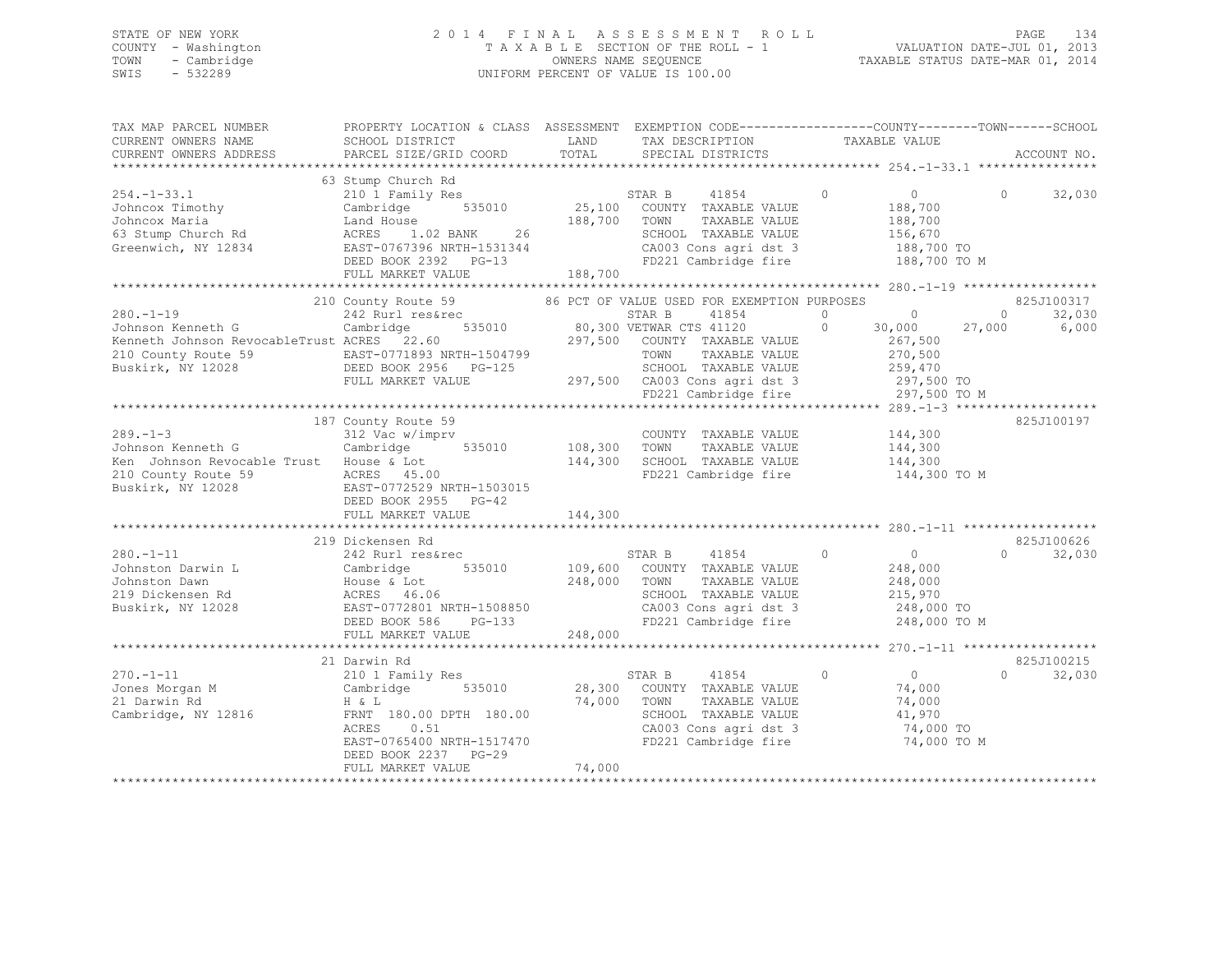### STATE OF NEW YORK 2 0 1 4 F I N A L A S S E S S M E N T R O L L PAGE 135 COUNTY - Washington T A X A B L E SECTION OF THE ROLL - 1 VALUATION DATE-JUL 01, 2013 TOWN - Cambridge OWNERS NAME SEQUENCE TAXABLE STATUS DATE-MAR 01, 2014 SWIS - 532289 UNIFORM PERCENT OF VALUE IS 100.00

| TAX MAP PARCEL NUMBER<br>CURRENT OWNERS NAME<br>CURRENT OWNERS ADDRESS                                                                                                                                                                                                                                                                                                                                                                                                                                                                                                            | PROPERTY LOCATION & CLASS ASSESSMENT EXEMPTION CODE---------------COUNTY-------TOWN------SCHOOL<br>SCHOOL DISTRICT<br>PARCEL SIZE/GRID COORD                                                                                                                                        | LAND<br>TOTAL                                  | TAX DESCRIPTION<br>SPECIAL DISTRICTS                                                                                                                                                                                                                                         | TAXABLE VALUE                                                                                                                                     | ACCOUNT NO.                                                          |
|-----------------------------------------------------------------------------------------------------------------------------------------------------------------------------------------------------------------------------------------------------------------------------------------------------------------------------------------------------------------------------------------------------------------------------------------------------------------------------------------------------------------------------------------------------------------------------------|-------------------------------------------------------------------------------------------------------------------------------------------------------------------------------------------------------------------------------------------------------------------------------------|------------------------------------------------|------------------------------------------------------------------------------------------------------------------------------------------------------------------------------------------------------------------------------------------------------------------------------|---------------------------------------------------------------------------------------------------------------------------------------------------|----------------------------------------------------------------------|
|                                                                                                                                                                                                                                                                                                                                                                                                                                                                                                                                                                                   |                                                                                                                                                                                                                                                                                     |                                                |                                                                                                                                                                                                                                                                              |                                                                                                                                                   |                                                                      |
| $246. - 1 - 21$<br>Joseph Caron Irrevocable Trust Cambridge 535010<br>Caron William S<br>271 Stevenson Rd<br>$\frac{271}{2}$ stevenson Ka acres 1.16<br>Greenwich, NY 12834 EAST-0778799 NRTH-1537124<br>DEED BOOK 3020 PG-335                                                                                                                                                                                                                                                                                                                                                    | 271 Stevenson Rd<br>220 2 Family Res<br>$\overline{6}$<br>House & Lot<br>ACRES 1.16<br>FULL MARKET VALUE                                                                                                                                                                            | 240,100<br>240,100                             | VETWAR CTS 41120<br>24,800 COUNTY TAXABLE VALUE<br>VETWAR CTS 41120<br>TAXABLE VALUE<br>TOWN<br>SCHOOL TAXABLE VALUE<br>CA005 Cons agri dst 5 240,100 TO<br>FD221 Cambridge fire 240,100 TO M                                                                                | $\circ$<br>30,000<br>210,100<br>213,100<br>234,100                                                                                                | 825J100262<br>27,000<br>6,000                                        |
|                                                                                                                                                                                                                                                                                                                                                                                                                                                                                                                                                                                   |                                                                                                                                                                                                                                                                                     |                                                |                                                                                                                                                                                                                                                                              |                                                                                                                                                   |                                                                      |
| $271 - -3 - 8$<br>Kalbfliesh John H<br>Frankfliesh Patricia A<br>$\begin{array}{ccc}\n\text{H} & \text{L} & \text{A} \\ \text{H} & \text{L} & \text{A} \\ \text{B} & \text{D} & \text{A} \\ \text{B} & \text{B} & \text{B} \\ \text{B} & \text{B} & \text{A} \\ \text{B} & \text{B} & \text{B} \\ \text{B} & \text{B} & \text{B} \\ \text{B} & \text{B} & \text{B} \\ \text{B} & \text{B} & \text{B} \\ \text{B} & \text{B} & \text{B} \\ \text{B} & \text$<br>$261 - 2 - 4.1$<br>Karhan Barry L<br>Karhan Barry L<br>Karhan Barbara<br>1312 Vly Summit Rd<br>Greenwich, NY 12834 | 48 DeMarco Ln<br>210 1 Family Res<br>Cambridge 535010<br>DEED BOOK 432<br>FULL MARKET VALUE<br>1312 Vly Summit Rd<br>242 Rurl res&rec<br>242 Ruil<br>Cambridge 535010<br>House & Land<br>Garage 2021 1-4-1<br>261.-1-4.1<br>ACRES 49.81<br>ACRES 49.81<br>EAST-0768217 NRTH-1527154 | 376,400 TOWN<br>$PG-443$<br>376,400<br>315,500 | STAR B<br>41854<br>44,200 COUNTY TAXABLE VALUE<br>TAXABLE VALUE<br>SCHOOL TAXABLE VALUE<br>CA003 Cons agri dst 3<br>FD221 Cambridge fire<br>STAR B 41854<br>113,300 COUNTY TAXABLE VALUE<br>41854 0<br>TOWN<br>TAXABLE VALUE<br>SCHOOL TAXABLE VALUE<br>FD221 Cambridge fire | $\overline{0}$<br>$\Omega$<br>376,400<br>376,400<br>344,370<br>376,400 TO<br>376,400 TO M<br>$0$<br>315,500<br>315,500<br>283,470<br>315,500 TO M | 825J100430<br>$\Omega$<br>32,030<br>825J100559<br>32,030<br>$\Omega$ |
|                                                                                                                                                                                                                                                                                                                                                                                                                                                                                                                                                                                   | DEED BOOK 472<br>PG-771                                                                                                                                                                                                                                                             |                                                |                                                                                                                                                                                                                                                                              |                                                                                                                                                   |                                                                      |
|                                                                                                                                                                                                                                                                                                                                                                                                                                                                                                                                                                                   | FULL MARKET VALUE                                                                                                                                                                                                                                                                   | 315,500                                        |                                                                                                                                                                                                                                                                              |                                                                                                                                                   |                                                                      |
|                                                                                                                                                                                                                                                                                                                                                                                                                                                                                                                                                                                   | 1113 County Route 60<br>210 1 Family Res                                                                                                                                                                                                                                            |                                                | 81 PCT OF VALUE USED FOR EXEMPTION PURPOSES<br>AGED-ALL 41800                                                                                                                                                                                                                | $\circ$<br>72,900                                                                                                                                 | 825J100642<br>72,900<br>72,900                                       |
| $246.-1-31.1$ 210 1 Family Res AGED-ALL 41800<br>Kehrt Revocable Trust Edwin G Greenwich 533401 42,900 STAR EN 41834<br>Kehrt Revocable Trust Beatrice House & Land<br>Carol A. Kehrt. Trust Beatrice House & Land<br>Carol A. Kehrt. ACRES 6.22<br>Carol A. Kehrt 1997<br>Carol A. Kehrt 1997<br>Carol A. Kehrt 19934-5107 (EAST-0771757 NRTH-1543777 180,000 TAXABLE VALUE 107,100<br>Greenwich, NY 12834-5107 (DEED BOOK 1777 PG-276 (2003 Cons agri dst 3 180,000 TO<br>FULL MARKET VA                                                                                        |                                                                                                                                                                                                                                                                                     |                                                |                                                                                                                                                                                                                                                                              | $\circ$<br>$\overline{0}$<br>107,100<br>107, 100                                                                                                  | 68,550<br>$\overline{0}$                                             |
|                                                                                                                                                                                                                                                                                                                                                                                                                                                                                                                                                                                   |                                                                                                                                                                                                                                                                                     |                                                |                                                                                                                                                                                                                                                                              |                                                                                                                                                   |                                                                      |
|                                                                                                                                                                                                                                                                                                                                                                                                                                                                                                                                                                                   | 319 Brownell Rd                                                                                                                                                                                                                                                                     |                                                |                                                                                                                                                                                                                                                                              |                                                                                                                                                   | 825J100431                                                           |
| $261 - 2 - 29$<br>Kelleher Katherine R<br>319 Brownell Rd<br>Cambridge, NY 12816                                                                                                                                                                                                                                                                                                                                                                                                                                                                                                  | 242 Rurl res&rec<br>Cambridge<br>535010<br>Res<br>261.-1-29<br>ACRES 10.50<br>EAST-0763097 NRTH-1523348<br>$PG-70$<br>DEED BOOK 885<br>FULL MARKET VALUE                                                                                                                            | 194,000                                        | STAR B<br>41854<br>58,000 COUNTY TAXABLE VALUE<br>194,000 TOWN<br>TAXABLE VALUE<br>SCHOOL TAXABLE VALUE<br>CA003 Cons agri dst 3<br>FD221 Cambridge fire 194,000 TO M                                                                                                        | $\overline{0}$<br>$\circ$<br>194,000<br>194,000<br>161,970<br>194,000 TO                                                                          | 32,030<br>$\Omega$                                                   |
|                                                                                                                                                                                                                                                                                                                                                                                                                                                                                                                                                                                   |                                                                                                                                                                                                                                                                                     |                                                |                                                                                                                                                                                                                                                                              |                                                                                                                                                   |                                                                      |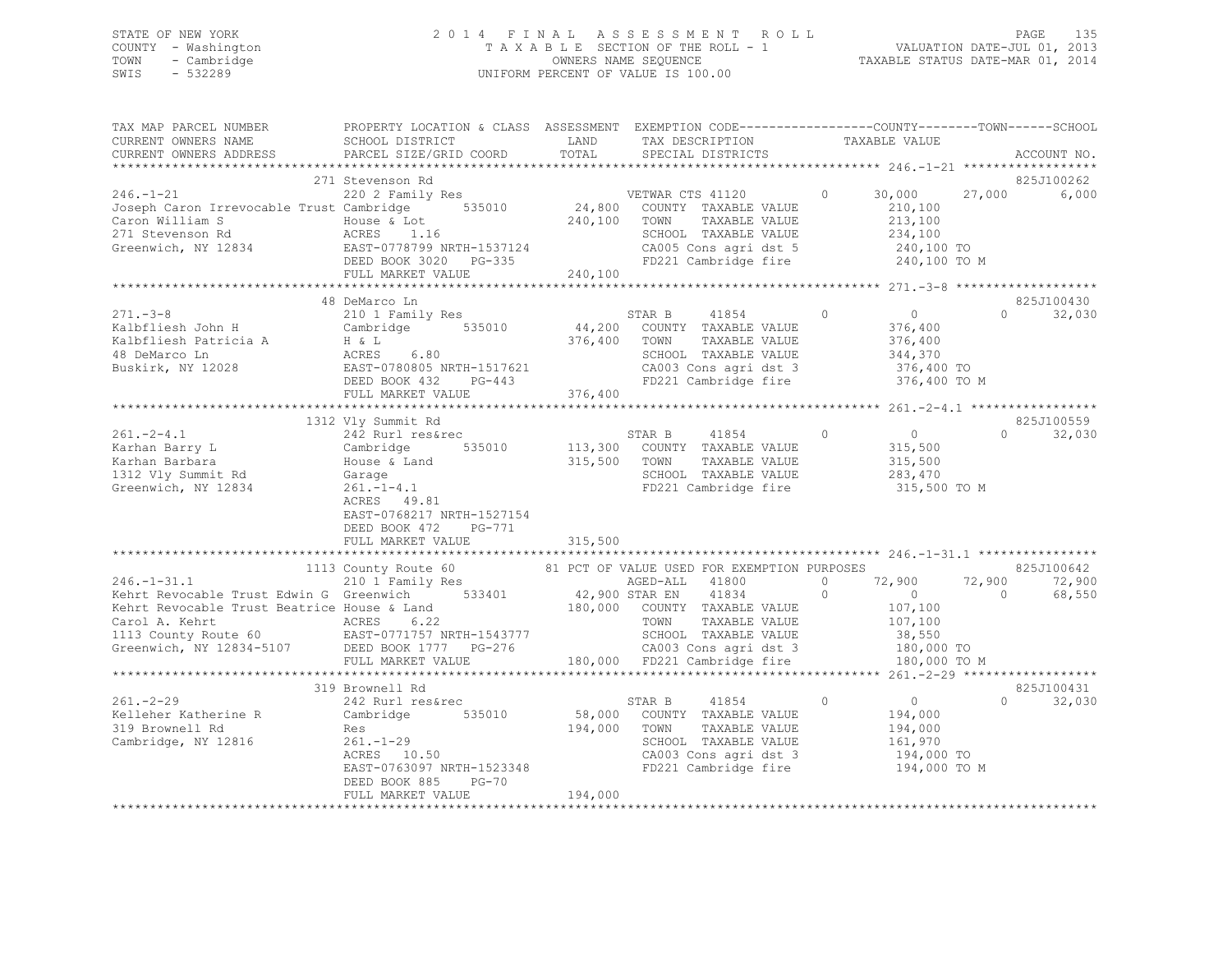### STATE OF NEW YORK 2 0 1 4 F I N A L A S S E S S M E N T R O L L PAGE 136 COUNTY - Washington T A X A B L E SECTION OF THE ROLL - 1 VALUATION DATE-JUL 01, 2013 TOWN - Cambridge OWNERS NAME SEQUENCE TAXABLE STATUS DATE-MAR 01, 2014 SWIS - 532289 UNIFORM PERCENT OF VALUE IS 100.00

| TAX MAP PARCEL NUMBER<br>CURRENT OWNERS NAME<br>CURRENT OWNERS ADDRESS                               | PROPERTY LOCATION & CLASS ASSESSMENT EXEMPTION CODE---------------COUNTY-------TOWN-----SCHOOL<br>SCHOOL DISTRICT<br>PARCEL SIZE/GRID COORD | LAND<br>TOTAL            | TAX DESCRIPTION<br>SPECIAL DISTRICTS                                                                                        | TAXABLE VALUE                                                                   | ACCOUNT NO.                                                |
|------------------------------------------------------------------------------------------------------|---------------------------------------------------------------------------------------------------------------------------------------------|--------------------------|-----------------------------------------------------------------------------------------------------------------------------|---------------------------------------------------------------------------------|------------------------------------------------------------|
|                                                                                                      |                                                                                                                                             |                          |                                                                                                                             |                                                                                 |                                                            |
| $262 - 1 - 25.2$<br>Keller Brian J<br>Keller Jennifer S<br>356 County Route 60                       | 356 County Route 60<br>210 1 Family Res<br>Cambridge 535010<br>lot 3<br>ACRES 3.61                                                          |                          | 41854 0<br>STAR B<br>38,000 VETCOM CTS 41130<br>220,500 VETDIS CTS 41140<br>COUNTY TAXABLE VALUE                            | $\overline{0}$<br>0 $50,000$ $45,000$<br>0 $44,100$ $44,100$<br>126,400         | 32,030<br>$\overline{0}$<br>10,000<br>20,000               |
| Cambridge, NY 12816                                                                                  | EAST-0773062 NRTH-1525738<br>DEED BOOK 2340 PG-1<br>FULL MARKET VALUE                                                                       |                          | TOWN<br>TAXABLE VALUE<br>SCHOOL TAXABLE VALUE<br>220,500 FD221 Cambridge fire                                               | 131,400<br>158,470<br>220,500 TO M                                              |                                                            |
|                                                                                                      |                                                                                                                                             |                          |                                                                                                                             |                                                                                 |                                                            |
| $262 - 1 - 25$<br>Keller Scott W<br>Coton Heather L<br>339 County Route 60<br>Cambridge, NY 12816    | 339 County Route 60<br>242 Rurl res&rec<br>535010<br>Cambridge<br>lot 1<br>ACRES 26.01<br>EAST-0771824 NRTH-1525665                         | 84,000 STAR B<br>242,500 | AGRI-D IND 41730<br>41854<br>COUNTY TAXABLE VALUE<br>TOWN<br>TAXABLE VALUE<br>SCHOOL TAXABLE VALUE                          | $\circ$<br>66,824<br>$\circ$<br>$\overline{0}$<br>175,676<br>175,676<br>143,646 | 825J100350<br>66,824<br>66,824<br>$\overline{0}$<br>32,030 |
| MAY BE SUBJECT TO PAYMENT<br>UNDER AGDIST LAW TIL 2021                                               | DEED BOOK 2096 PG-86<br>FULL MARKET VALUE                                                                                                   | 242,500                  | FD221 Cambridge fire                                                                                                        | 242,500 TO M                                                                    |                                                            |
|                                                                                                      |                                                                                                                                             |                          |                                                                                                                             |                                                                                 |                                                            |
| $262. - 1 - 25.1$<br>Keller Scott W<br>Coton Heather L<br>339 County Route 60<br>Cambridge, NY 12816 | County Route 60<br>314 Rural vac<10<br>Cambridge 535010<br>lot 2<br>ACRES 6.45<br>EAST-0772207 NRTH-1525374<br>DEED BOOK 2096 PG-86         | 30,800                   | AGRI-D IND 41730<br>30,800 COUNTY TAXABLE VALUE<br>TAXABLE VALUE<br>TOWN<br>SCHOOL TAXABLE VALUE<br>FD221 Cambridge fire    | 28,026<br>$\circ$<br>2,774<br>2,774<br>2,774<br>30,800 TO M                     | 28,026<br>28,026                                           |
| MAY BE SUBJECT TO PAYMENT<br>UNDER AGDIST LAW TIL 2021                                               | FULL MARKET VALUE                                                                                                                           | 30,800                   |                                                                                                                             |                                                                                 |                                                            |
|                                                                                                      |                                                                                                                                             |                          |                                                                                                                             |                                                                                 |                                                            |
| $263. -2 - 14.1$<br>Kenney James J<br>Kenney Lori A<br>955 Turnpike Rd<br>Cambridge, NY 12816        | 955 Turnpike Rd<br>210 1 Family Res<br>Cambridge 535010<br>lot 2<br>8.12<br>ACRES<br>EAST-0787984 NRTH-1524395                              | 191,900 TOWN             | $\sim$ 0<br>STAR B<br>41854<br>50,500 COUNTY TAXABLE VALUE<br>TAXABLE VALUE<br>SCHOOL TAXABLE VALUE<br>FD221 Cambridge fire | $\overline{0}$<br>191,900<br>191,900<br>159,870<br>191,900 TO M                 | 32,030<br>$\Omega$                                         |
|                                                                                                      | DEED BOOK 2509 PG-33<br>FULL MARKET VALUE                                                                                                   | 191,900                  |                                                                                                                             |                                                                                 |                                                            |
|                                                                                                      | 863 Turnpike Rd                                                                                                                             |                          |                                                                                                                             |                                                                                 | 825J100198                                                 |
| $263 - 2 - 20$<br>Kent Joseph B<br>PO Box 126<br>Cambridge, NY 12816                                 | 210 1 Family Res<br>Cambridge 535010<br>$H \& L$<br>2.10<br>ACRES<br>EAST-0789126 NRTH-1522136<br>DEED BOOK 2447 PG-300                     | 25,500<br>41,000         | COUNTY TAXABLE VALUE<br>TOWN<br>TAXABLE VALUE<br>SCHOOL TAXABLE VALUE<br>FD221 Cambridge fire                               | 41,000<br>41,000<br>41,000<br>41,000 TO M                                       |                                                            |
|                                                                                                      | FULL MARKET VALUE                                                                                                                           | 41,000                   |                                                                                                                             |                                                                                 |                                                            |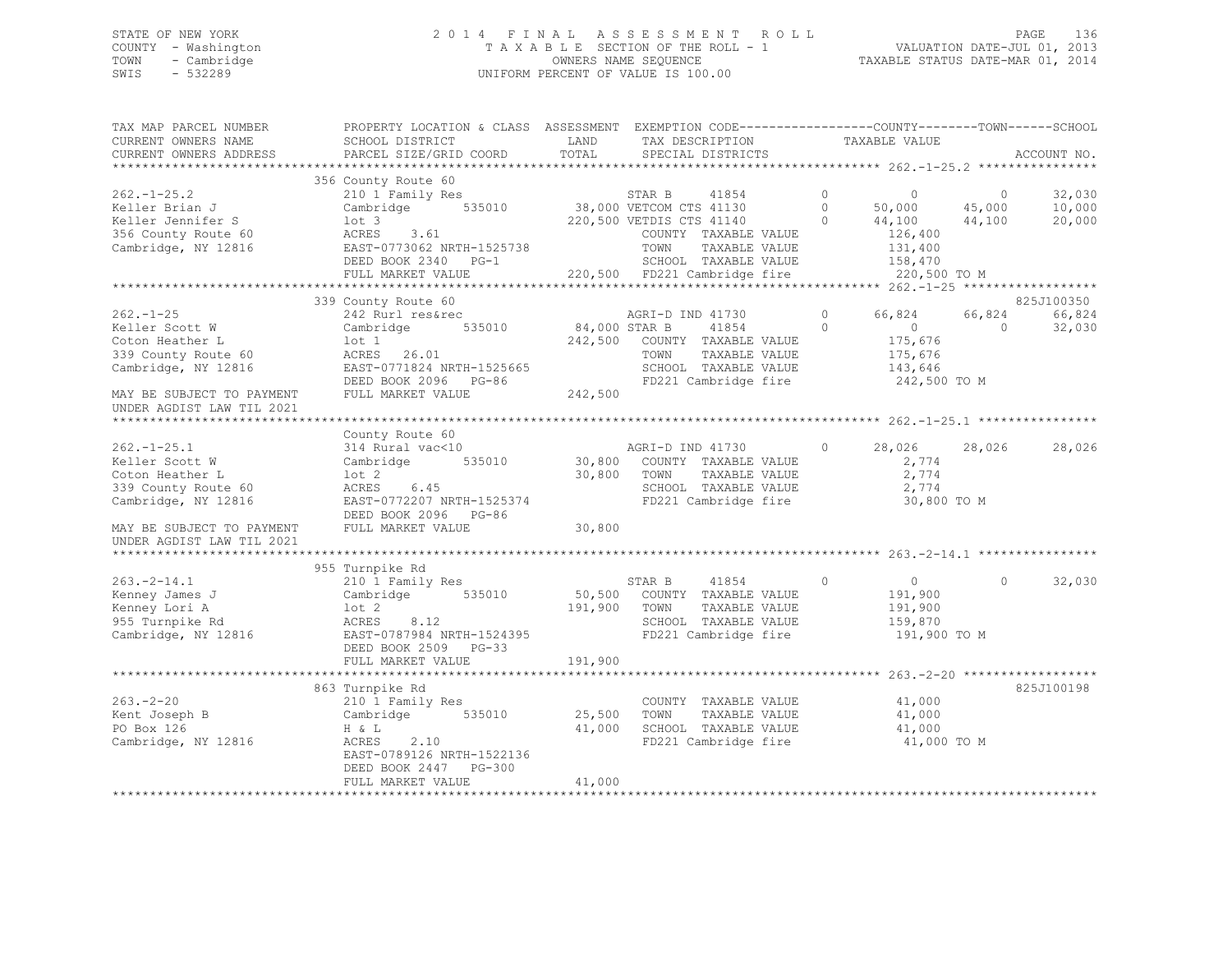| STATE OF NEW YORK   |             | 2014 FINAL ASSESSMENT ROLL         |                                  | PAGE                        | 137 |
|---------------------|-------------|------------------------------------|----------------------------------|-----------------------------|-----|
| COUNTY - Washington |             | TAXABLE SECTION OF THE ROLL - 1    |                                  | VALUATION DATE-JUL 01, 2013 |     |
| TOWN                | - Cambridge | OWNERS NAME SEOUENCE               | TAXABLE STATUS DATE-MAR 01, 2014 |                             |     |
| SWIS                | $-532289$   | UNIFORM PERCENT OF VALUE IS 100.00 |                                  |                             |     |

| TAX MAP PARCEL NUMBER  | PROPERTY LOCATION & CLASS ASSESSMENT EXEMPTION CODE----------------COUNTY-------TOWN-----SCHOOL                                                                                                                                        |              |                                                                                               |                |                                                |                |                                                        |
|------------------------|----------------------------------------------------------------------------------------------------------------------------------------------------------------------------------------------------------------------------------------|--------------|-----------------------------------------------------------------------------------------------|----------------|------------------------------------------------|----------------|--------------------------------------------------------|
| CURRENT OWNERS NAME    | SCHOOL DISTRICT                                                                                                                                                                                                                        | LAND         | TAX DESCRIPTION                                                                               |                | TAXABLE VALUE                                  |                |                                                        |
| CURRENT OWNERS ADDRESS | PARCEL SIZE/GRID COORD                                                                                                                                                                                                                 | TOTAL        | SPECIAL DISTRICTS                                                                             |                |                                                |                | ACCOUNT NO.                                            |
|                        |                                                                                                                                                                                                                                        |              |                                                                                               |                |                                                |                |                                                        |
|                        | 13 Hopkins Ln                                                                                                                                                                                                                          |              |                                                                                               |                |                                                |                | 825J100438                                             |
| $263. -1 - 12$         | 210 1 Family Res                                                                                                                                                                                                                       |              | VETCOM CTS 41130                                                                              |                | 0 $42,750$                                     | 42,750         | 10,000                                                 |
| Kent Marjorie G LE     | Cambridge 535010 35,500 AGED-CO                                                                                                                                                                                                        |              | 41802                                                                                         | $\overline{0}$ | 51,300                                         | $\overline{0}$ | $\circ$                                                |
| Wakeley Janis          | H & L                                                                                                                                                                                                                                  |              | 171,000 AGED-TOWN 41803                                                                       | $\Omega$       | $\sim$ 0                                       | 25,650         | $\overline{0}$                                         |
| 13 Hopkins Ln          | 3.10<br>ACRES                                                                                                                                                                                                                          |              | AGED-SCH 41804                                                                                | $\bigcirc$     | $\overline{0}$                                 |                | $\begin{matrix} 0 & 16,100 \\ 0 & 68,550 \end{matrix}$ |
| Cambridge, NY 12816    | EAST-0782147 NRTH-1525505                                                                                                                                                                                                              |              | 41834<br>STAR EN                                                                              | $\Omega$       | $\overline{0}$                                 | $\circ$        | 68,550                                                 |
|                        | DEED BOOK 2059 PG-303                                                                                                                                                                                                                  |              | COUNTY TAXABLE VALUE                                                                          |                | 76,950                                         |                |                                                        |
|                        | FULL MARKET VALUE                                                                                                                                                                                                                      | 171,000 TOWN | TAXABLE VALUE                                                                                 |                | 102,600                                        |                |                                                        |
|                        |                                                                                                                                                                                                                                        |              | SCHOOL TAXABLE VALUE                                                                          |                | 76,350                                         |                |                                                        |
|                        |                                                                                                                                                                                                                                        |              | CA003 Cons agri dst 3                                                                         |                | 171,000 TO                                     |                |                                                        |
|                        |                                                                                                                                                                                                                                        |              | FD221 Cambridge fire                                                                          |                | 171,000 TO M                                   |                |                                                        |
|                        | *************************************                                                                                                                                                                                                  |              |                                                                                               |                | **************** 281.-4-10 ******************* |                |                                                        |
|                        | 475 Stage Rd                                                                                                                                                                                                                           |              |                                                                                               |                |                                                |                | 825J100327                                             |
| $281 - 4 - 10$         | 242 Rurl res&rec                                                                                                                                                                                                                       |              | STAR B<br>41854                                                                               | $\Omega$       | $\begin{array}{c}0\\223,200\end{array}$        | $\cap$         | 32,030                                                 |
| Kenyon Susan L         | 535010<br>Cambridge                                                                                                                                                                                                                    |              | 91,400 COUNTY TAXABLE VALUE                                                                   |                | 223,200                                        |                |                                                        |
| 475 Stage Rd           | House & Lot                                                                                                                                                                                                                            | 223,200 TOWN | TAXABLE VALUE                                                                                 |                | 223,200                                        |                |                                                        |
| Buskirk, NY 12028      | $281 - 1 - 10$                                                                                                                                                                                                                         |              | SCHOOL TAXABLE VALUE                                                                          |                | 191,170                                        |                |                                                        |
|                        | ACRES 31.50                                                                                                                                                                                                                            |              | FD221 Cambridge fire                                                                          |                | 223,200 TO M                                   |                |                                                        |
|                        | EAST-0786218 NRTH-1511270                                                                                                                                                                                                              |              |                                                                                               |                |                                                |                |                                                        |
|                        | DEED BOOK 1837 PG-116                                                                                                                                                                                                                  |              |                                                                                               |                |                                                |                |                                                        |
|                        | FULL MARKET VALUE                                                                                                                                                                                                                      | 223,200      |                                                                                               |                |                                                |                |                                                        |
|                        |                                                                                                                                                                                                                                        |              |                                                                                               |                |                                                |                |                                                        |
|                        | 289 Kenyon Rd                                                                                                                                                                                                                          |              |                                                                                               |                |                                                |                | 825J100836                                             |
| $254. -1 - 2.2$        | 210 1 Family Res                                                                                                                                                                                                                       |              | STAR B<br>41854                                                                               | $\circ$        | $\overline{0}$                                 | $\cap$         | 32,030                                                 |
| Keraga Kelvin          | Greenwich 533401                                                                                                                                                                                                                       |              | 35,000 COUNTY TAXABLE VALUE                                                                   |                | 196,200                                        |                |                                                        |
| Keraga Gale            | H & L                                                                                                                                                                                                                                  | 196,200 TOWN | TAXABLE VALUE                                                                                 |                | 196,200                                        |                |                                                        |
| 289 Kenyon Rd          | 4.00<br>ACRES                                                                                                                                                                                                                          |              | SCHOOL TAXABLE VALUE                                                                          |                | 164,170                                        |                |                                                        |
| Greenwich, NY 12834    | EAST-0769672 NRTH-1536601                                                                                                                                                                                                              |              |                                                                                               |                | 196,200 TO                                     |                |                                                        |
|                        | DEED BOOK 717 PG-194                                                                                                                                                                                                                   |              | SCHOOL IAAADLE VALOE<br>CA003 Cons agri dst 3<br>FD221 Cambridge fire<br>FD221 Cambridge fire |                | 196,200 TO M                                   |                |                                                        |
|                        | FULL MARKET VALUE                                                                                                                                                                                                                      | 196,200      |                                                                                               |                |                                                |                |                                                        |
|                        |                                                                                                                                                                                                                                        |              |                                                                                               |                |                                                |                |                                                        |
|                        | 304 Stevenson Rd                                                                                                                                                                                                                       |              |                                                                                               |                |                                                |                | 825J100217                                             |
| $255. - 1 - 1$         | 210 1 Family Res                                                                                                                                                                                                                       |              | STAR B 41854                                                                                  | $\sim$ 0       | $\overline{0}$                                 | $\Omega$       | 32,030                                                 |
|                        |                                                                                                                                                                                                                                        |              |                                                                                               |                | 168,000                                        |                |                                                        |
|                        |                                                                                                                                                                                                                                        |              |                                                                                               |                | 168,000                                        |                |                                                        |
|                        | EXERCT Kevin<br>Kerr Katie (1894)<br>Kerr Katie (1894)<br>SIAR ERNT 130.00 DPTH 95.00 (25,200 COUNTY TAXABLE VALUE RENT 130.00 DPTH 95.00 (25,200 TOWN TAXABLE VALUE 304<br>SCHOOL TAXABLE VALUE EXAMPLE VALUE EXAMPLE VALUE EXAMPLE V |              | SCHOOL TAXABLE VALUE<br>CA005 Cons agri dst 5                                                 |                | 135,970<br>168,000 TO                          |                |                                                        |
|                        |                                                                                                                                                                                                                                        |              |                                                                                               |                |                                                |                |                                                        |
|                        | FULL MARKET VALUE                                                                                                                                                                                                                      |              | 168,000 FD221 Cambridge fire                                                                  |                | 168,000 TO M                                   |                |                                                        |
|                        |                                                                                                                                                                                                                                        |              |                                                                                               |                |                                                |                |                                                        |
|                        | 34 Rogers Ln                                                                                                                                                                                                                           |              |                                                                                               |                |                                                |                | 825J100552                                             |
|                        | 210 1 Family Res                                                                                                                                                                                                                       |              | STAR B<br>41854                                                                               | $\Omega$       | $\overline{0}$                                 | $\Omega$       | 32,030                                                 |
|                        |                                                                                                                                                                                                                                        |              | 25,000 COUNTY TAXABLE VALUE                                                                   |                | 102,800                                        |                |                                                        |
|                        | Example 2014<br>Hamilton Joseph M M M & L<br>34 Rogers Ln<br>34 Rogers Ln<br>34 Rogers Ln                                                                                                                                              | 102,800 TOWN | TAXABLE VALUE                                                                                 |                | 102,800                                        |                |                                                        |
|                        |                                                                                                                                                                                                                                        |              | SCHOOL TAXABLE VALUE                                                                          |                | 70,770                                         |                |                                                        |
| Cambridge, NY 12816    | EAST-0772131 NRTH-1518875                                                                                                                                                                                                              |              | FD221 Cambridge fire                                                                          |                | 102,800 TO M                                   |                |                                                        |
|                        | DEED BOOK 2128 PG-335                                                                                                                                                                                                                  |              |                                                                                               |                |                                                |                |                                                        |
|                        | FULL MARKET VALUE                                                                                                                                                                                                                      | 102,800      |                                                                                               |                |                                                |                |                                                        |
|                        |                                                                                                                                                                                                                                        |              |                                                                                               |                |                                                |                |                                                        |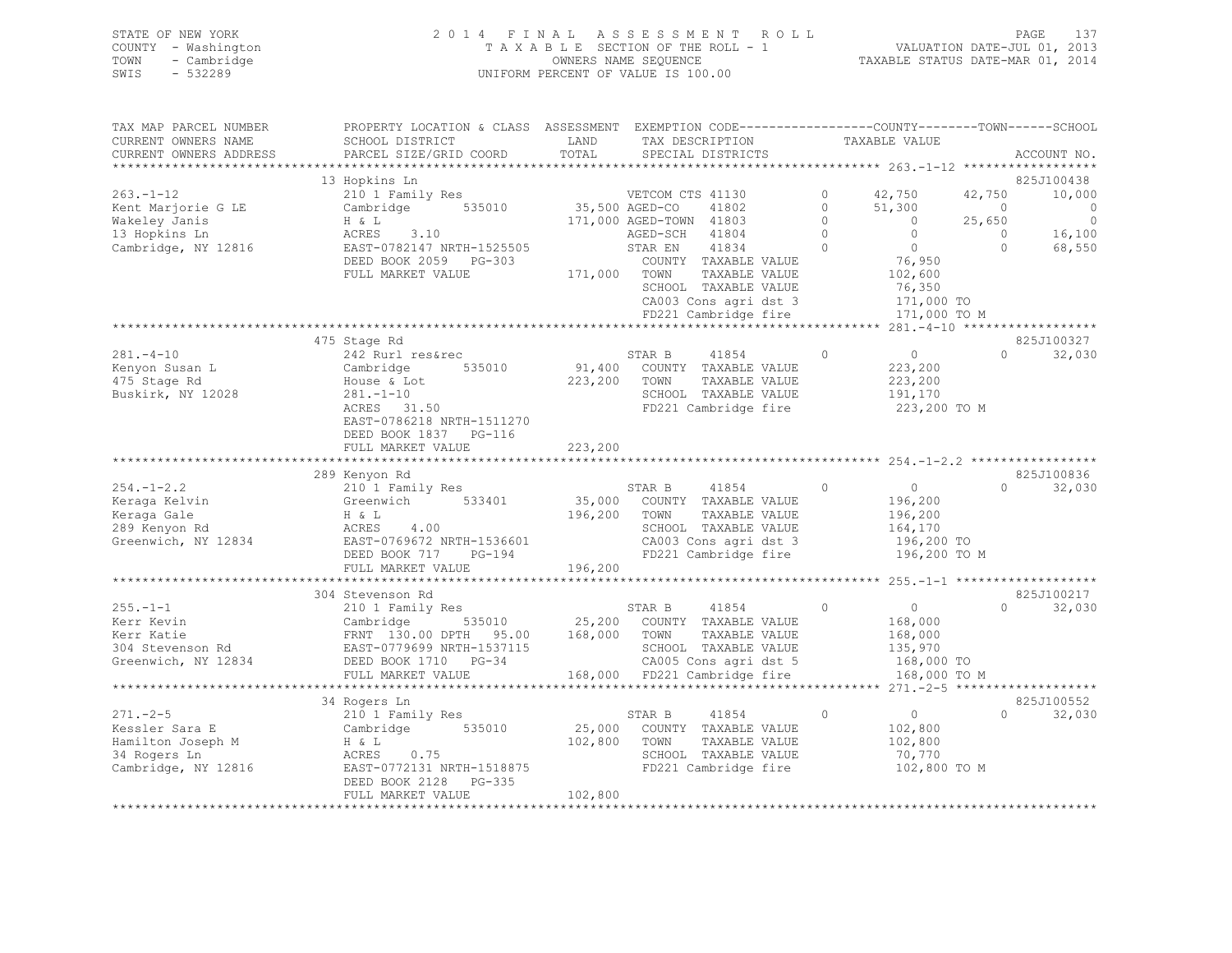### STATE OF NEW YORK 2 0 1 4 F I N A L A S S E S S M E N T R O L L PAGE 138 COUNTY - Washington T A X A B L E SECTION OF THE ROLL - 1 VALUATION DATE-JUL 01, 2013 TOWN - Cambridge OWNERS NAME SEQUENCE TAXABLE STATUS DATE-MAR 01, 2014 SWIS - 532289 UNIFORM PERCENT OF VALUE IS 100.00

| TAX MAP PARCEL NUMBER<br>CURRENT OWNERS NAME<br>CURRENT OWNERS ADDRESS           | PROPERTY LOCATION & CLASS ASSESSMENT EXEMPTION CODE----------------COUNTY-------TOWN------SCHOOL<br>SCHOOL DISTRICT<br>PARCEL SIZE/GRID COORD           | LAND<br>TOTAL              | TAX DESCRIPTION<br>SPECIAL DISTRICTS                                                                                                        | TAXABLE VALUE                                                                           | ACCOUNT NO.                                                |
|----------------------------------------------------------------------------------|---------------------------------------------------------------------------------------------------------------------------------------------------------|----------------------------|---------------------------------------------------------------------------------------------------------------------------------------------|-----------------------------------------------------------------------------------------|------------------------------------------------------------|
| $262 - 1 - 11$<br>Ketonen Joel P II<br>814 Walnut Pkwy<br>Garland, TX 75042-6050 | County Route 60<br>322 Rural vac>10<br>Cambridge 535010<br>Land<br>ACRES 35.56<br>EAST-0773827 NRTH-1526763<br>DEED BOOK 802 PG-34<br>FULL MARKET VALUE | 85,500<br>85,500<br>85,500 | COUNTY TAXABLE VALUE<br>TOWN<br>TAXABLE VALUE<br>SCHOOL TAXABLE VALUE<br>FD221 Cambridge fire                                               | 85,500<br>85,500<br>85,500<br>85,500 TO M                                               | 825J100812                                                 |
|                                                                                  |                                                                                                                                                         |                            |                                                                                                                                             |                                                                                         |                                                            |
|                                                                                  | 937 King Rd                                                                                                                                             |                            |                                                                                                                                             |                                                                                         | 825J100518                                                 |
| $263 - 2 - 23$<br>Kim Amos<br>Kim Chun Hee<br>937 King Rd<br>Cambridge, NY 12816 | 241 Rural res&aq<br>535010<br>Cambridge<br>ACRES 41.50<br>EAST-0784906 NRTH-1522887<br>DEED BOOK 3107 PG-227<br>FULL MARKET VALUE                       | 103,900 STAR B             | 41720<br>AG DIST<br>41854<br>388,600 COUNTY TAXABLE VALUE<br>TOWN<br>TAXABLE VALUE<br>SCHOOL TAXABLE VALUE<br>388,600 CA003 Cons agri dst 3 | 0<br>44,866<br>$\circ$<br>$\overline{0}$<br>343,734<br>343,734<br>311,704<br>343,734 TO | 44,866<br>44,866<br>$\Omega$<br>32,030                     |
| MAY BE SUBJECT TO PAYMENT                                                        |                                                                                                                                                         |                            | 44,866 EX                                                                                                                                   |                                                                                         |                                                            |
| UNDER AGDIST LAW TIL 2018                                                        |                                                                                                                                                         |                            | FD221 Cambridge fire                                                                                                                        | 388,600 TO M                                                                            |                                                            |
|                                                                                  |                                                                                                                                                         |                            |                                                                                                                                             |                                                                                         |                                                            |
| $280. - 1 - 10.2$<br>King Clarence H Jr                                          | 21 Filmore Ln<br>241 Rural res&ag<br>Cambridge                                                                                                          | 535010 136,100 STAR B      | 60 PCT OF VALUE USED FOR EXEMPTION PURPOSES<br>AG DIST<br>41720<br>41854                                                                    | 61,724<br>$\circ$<br>$\circ$<br>$\sim$ 0                                                | 825J102007<br>61,724<br>61,724<br>$\overline{0}$<br>32,030 |
| 21 Filmore Ln<br>Buskirk, NY 12028                                               | House & Lot<br>ACRES 67.24<br>EAST-0771331 NRTH-1507678                                                                                                 |                            | 318,100 VETCOM CTS 41130<br>COUNTY TAXABLE VALUE<br>TOWN<br>TAXABLE VALUE                                                                   | $\Omega$<br>47,715<br>208,661<br>211,376                                                | 10,000<br>45,000                                           |
| MAY BE SUBJECT TO PAYMENT DEED BOOK SYL .<br>ALL MARKET VALUE                    | $PG-68$                                                                                                                                                 |                            | SCHOOL TAXABLE VALUE<br>318,100 CA003 Cons agri dst 3<br>61,724 EX<br>FD221 Cambridge fire                                                  | 214,346<br>256,376 TO<br>318,100 TO M                                                   |                                                            |
|                                                                                  |                                                                                                                                                         |                            |                                                                                                                                             |                                                                                         |                                                            |
|                                                                                  | 655 Turnpike Rd                                                                                                                                         |                            |                                                                                                                                             |                                                                                         | 825J100248                                                 |
| $272 - 2 - 10$<br>King Todd M<br>1130 State Route 22<br>Cambridge, NY 12816      | 241 Rural res&ag<br>535010<br>Cambridge<br>House & Lot<br>ACRES 38.40<br>EAST-0788779 NRTH-1516670<br>DEED BOOK 3107 PG-89<br>FULL MARKET VALUE         | 224,600 TOWN<br>224,600    | 41854<br>STAR B<br>72,100 COUNTY TAXABLE VALUE<br>TAXABLE VALUE<br>SCHOOL TAXABLE VALUE<br>FD221 Cambridge fire                             | $\Omega$<br>$\overline{0}$<br>224,600<br>224,600<br>192,570<br>224,600 TO M             | $\Omega$<br>32,030                                         |
|                                                                                  |                                                                                                                                                         |                            |                                                                                                                                             |                                                                                         |                                                            |
|                                                                                  | 67 Center Cambridge Rd                                                                                                                                  |                            |                                                                                                                                             |                                                                                         |                                                            |
| $279. - 1 - 14.1$                                                                | 240 Rural res                                                                                                                                           |                            | COUNTY TAXABLE VALUE                                                                                                                        | 266,900                                                                                 |                                                            |
| Kirk Jonathan                                                                    | 533401<br>Greenwich                                                                                                                                     | 60,200                     | TOWN<br>TAXABLE VALUE                                                                                                                       | 266,900                                                                                 |                                                            |
| Kirk Jessica                                                                     | lot 1                                                                                                                                                   | 266,900                    | SCHOOL TAXABLE VALUE                                                                                                                        | 266,900                                                                                 |                                                            |
| 67 Center Cambridge Rd                                                           | ACRES 7.11                                                                                                                                              |                            | CA003 Cons agri dst 3                                                                                                                       | 266,900 TO                                                                              |                                                            |
| Valley Falls, NY 12185                                                           | EAST-0757019 NRTH-1513104<br>DEED BOOK 2319 PG-61<br>FULL MARKET VALUE                                                                                  | 266,900                    | FD221 Cambridge fire                                                                                                                        | 266,900 TO M                                                                            |                                                            |
|                                                                                  |                                                                                                                                                         |                            |                                                                                                                                             |                                                                                         |                                                            |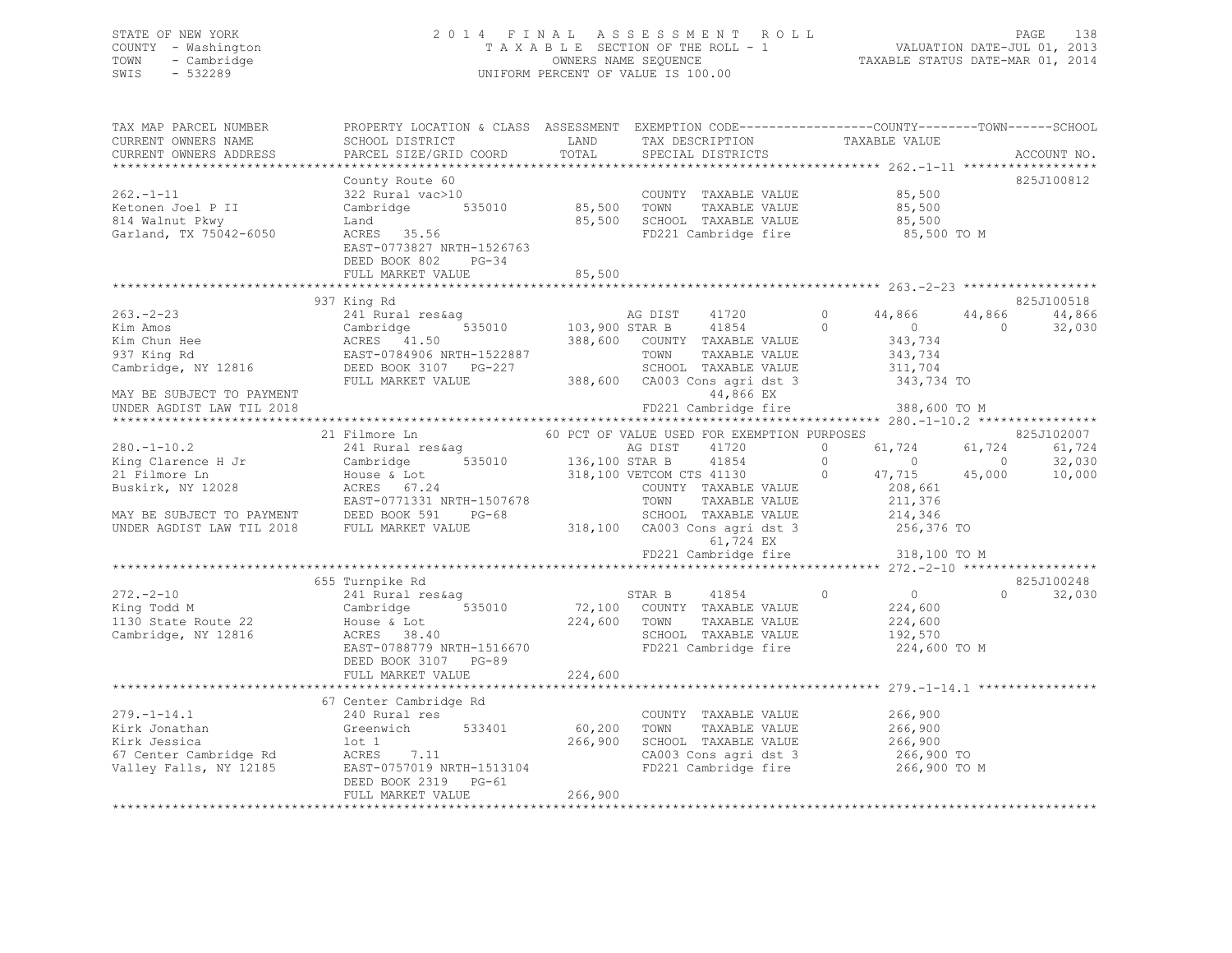### STATE OF NEW YORK 2 0 1 4 F I N A L A S S E S S M E N T R O L L PAGE 139 COUNTY - Washington T A X A B L E SECTION OF THE ROLL - 1 VALUATION DATE-JUL 01, 2013 TOWN - Cambridge OWNERS NAME SEQUENCE TAXABLE STATUS DATE-MAR 01, 2014 SWIS - 532289 UNIFORM PERCENT OF VALUE IS 100.00

| SCHOOL DISTRICT<br>LAND<br>TAX DESCRIPTION TAXABLE VALUE SPECIAL DISTRICTS<br>CURRENT OWNERS ADDRESS PARCEL SIZE/GRID COORD<br>TOTAL<br>ACCOUNT NO.<br>101 Petteys Rd<br>210 1 Family Res<br>Greenwich 533401<br>STAR B 41854<br>36,000 COUNTY TAXABLE VALUE<br>$246. -1 - 35.4$<br>$\begin{tabular}{lllllllllllll} 246.-1-35.4 & 210\ 1\ Fami1y Res & 57AR B & 41854 & 0 & 0 & 32,030 \\ Kirk Paul & Greenwich & 533401 & 36,000\ &COMTY TAXABLE VALUE & 265,300 \\ Kirk Dawn & ACRES & 3.32 & 265,300\ &TONY TAXABLE VALUE & 265,300 \\ 101 Petteys Rd & EAST-076788 NRTH-1537728 & 8CHOOL TAXABLE VALUE & 265,300 \\ 1251 Petteys Rd & EAST-076788 NRTH-1$<br>855 Turnpike Rd<br>825J100436<br>$\overline{0}$<br>241 Rural res&ag<br>$\overline{0}$<br>$263 - 2 - 21$<br>STAR B 41854<br>$\Omega$<br>32,030<br>Xittell John C<br>Xittell John C<br>Xittell John C<br>147 Center Cambridge Rd<br>147 Center Cambridge Rd<br>271 Avalet S35010<br>271 Avantidge 535010<br>271 Avantidge 535010<br>271 Avantidge 535010<br>270,000 TOWN TAXABLE VALUE<br>270,000 TOW<br>370,000 TO M<br>UNDER AGDIST LAW TIL 2017<br>147 Center Cambridge Rd<br>279.-1-1.1<br>Kittell John C (25,000 TONN)<br>147 Center Cambridge Rd (25,000 TONN)<br>25,000 TONN 147 Center Cambridge Rd (25,000 TONN)<br>25,000 TONN 2185 (26,000 TONN)<br>25,000 TONN 2185 (26,000 TONN)<br>25,000 TONN 25,000 TONN 25<br>COUNTY TAXABLE VALUE 119,500<br>TAXABLE VALUE<br>119,500<br>119,500 SCHOOL TAXABLE VALUE 119,500<br>119,500 TO<br>CA003 Cons agri dst 3<br>FD221 Cambridge fire<br>119,500 TO M<br>EAST-0759038 NRTH-1513330<br>DEED BOOK 1740 PG-65<br>119,500<br>FULL MARKET VALUE<br>825J100516<br>135 Center Cambridge Rd<br>279.-1-1<br>Kittell Melinda M<br>Cambridge Rd<br>Cambridge Rd<br>By Line Agreement 614/73<br>TAR B<br>STAR B<br>STAR B<br>41854<br>STAR B<br>41854<br>STAR B<br>41854<br>STAR B<br>41854<br>STAR B<br>41854<br>STAR B<br>262,100<br>TOWNT TAXABLE VALUE<br>TAXABLE VAL<br>STAR B $41854$ 0 0 0<br>COUNTY TAXABLE VALUE 262,100<br>$\Omega$<br>32,030<br>TAXABLE VALUE 262,100<br>SCHOOL TAXABLE VALUE 230,070<br>CA003 Cons agri dst 3 262,100 TO<br>FD221 Cambridge fire<br>262,100 TO M<br>825J100329<br>747 King Rd<br>36,465<br>36,465<br>242 Rurl res&rec<br>AG DIST 41720<br>0 $36,465$<br>Klein Philip<br>83,200 STAR B 41854<br>Cambridge 535010<br>$\sim$ 0<br>$\Omega$<br>$\bigcirc$<br>32,030<br>242, 535<br>Klein Philip<br>Pikulski Sandra<br>Land/house<br>279,000 COUNTY TAXABLE VALUE<br>242,535<br>431/474<br>TOWN<br>TAXABLE VALUE<br>SCHOOL TAXABLE VALUE 210,505<br>Cambridge, NY 12816<br>CACRES 22.60<br>EAST-0780431 NRTH-1520772 CA003 Cons agri dst 3 242,535 TO<br>MAY BE SUBJECT TO PAYMENT DEED BOOK 2940 PG-174 36,465 EX<br>UNDER AGDIST LAW TIL 2018 FULL MARKET VALUE 279,000 FD221 Cambridg | TAX MAP PARCEL NUMBER | PROPERTY LOCATION & CLASS ASSESSMENT | EXEMPTION CODE-----------------COUNTY-------TOWN------SCHOOL |  |  |
|---------------------------------------------------------------------------------------------------------------------------------------------------------------------------------------------------------------------------------------------------------------------------------------------------------------------------------------------------------------------------------------------------------------------------------------------------------------------------------------------------------------------------------------------------------------------------------------------------------------------------------------------------------------------------------------------------------------------------------------------------------------------------------------------------------------------------------------------------------------------------------------------------------------------------------------------------------------------------------------------------------------------------------------------------------------------------------------------------------------------------------------------------------------------------------------------------------------------------------------------------------------------------------------------------------------------------------------------------------------------------------------------------------------------------------------------------------------------------------------------------------------------------------------------------------------------------------------------------------------------------------------------------------------------------------------------------------------------------------------------------------------------------------------------------------------------------------------------------------------------------------------------------------------------------------------------------------------------------------------------------------------------------------------------------------------------------------------------------------------------------------------------------------------------------------------------------------------------------------------------------------------------------------------------------------------------------------------------------------------------------------------------------------------------------------------------------------------------------------------------------------------------------------------------------------------------------------------------------------------------------------------------------------------------------------------------------------------------------------------------------------------------------------------------------------------------------------------------|-----------------------|--------------------------------------|--------------------------------------------------------------|--|--|
|                                                                                                                                                                                                                                                                                                                                                                                                                                                                                                                                                                                                                                                                                                                                                                                                                                                                                                                                                                                                                                                                                                                                                                                                                                                                                                                                                                                                                                                                                                                                                                                                                                                                                                                                                                                                                                                                                                                                                                                                                                                                                                                                                                                                                                                                                                                                                                                                                                                                                                                                                                                                                                                                                                                                                                                                                                             | CURRENT OWNERS NAME   |                                      |                                                              |  |  |
|                                                                                                                                                                                                                                                                                                                                                                                                                                                                                                                                                                                                                                                                                                                                                                                                                                                                                                                                                                                                                                                                                                                                                                                                                                                                                                                                                                                                                                                                                                                                                                                                                                                                                                                                                                                                                                                                                                                                                                                                                                                                                                                                                                                                                                                                                                                                                                                                                                                                                                                                                                                                                                                                                                                                                                                                                                             |                       |                                      |                                                              |  |  |
|                                                                                                                                                                                                                                                                                                                                                                                                                                                                                                                                                                                                                                                                                                                                                                                                                                                                                                                                                                                                                                                                                                                                                                                                                                                                                                                                                                                                                                                                                                                                                                                                                                                                                                                                                                                                                                                                                                                                                                                                                                                                                                                                                                                                                                                                                                                                                                                                                                                                                                                                                                                                                                                                                                                                                                                                                                             |                       |                                      |                                                              |  |  |
|                                                                                                                                                                                                                                                                                                                                                                                                                                                                                                                                                                                                                                                                                                                                                                                                                                                                                                                                                                                                                                                                                                                                                                                                                                                                                                                                                                                                                                                                                                                                                                                                                                                                                                                                                                                                                                                                                                                                                                                                                                                                                                                                                                                                                                                                                                                                                                                                                                                                                                                                                                                                                                                                                                                                                                                                                                             |                       |                                      |                                                              |  |  |
|                                                                                                                                                                                                                                                                                                                                                                                                                                                                                                                                                                                                                                                                                                                                                                                                                                                                                                                                                                                                                                                                                                                                                                                                                                                                                                                                                                                                                                                                                                                                                                                                                                                                                                                                                                                                                                                                                                                                                                                                                                                                                                                                                                                                                                                                                                                                                                                                                                                                                                                                                                                                                                                                                                                                                                                                                                             |                       |                                      |                                                              |  |  |
|                                                                                                                                                                                                                                                                                                                                                                                                                                                                                                                                                                                                                                                                                                                                                                                                                                                                                                                                                                                                                                                                                                                                                                                                                                                                                                                                                                                                                                                                                                                                                                                                                                                                                                                                                                                                                                                                                                                                                                                                                                                                                                                                                                                                                                                                                                                                                                                                                                                                                                                                                                                                                                                                                                                                                                                                                                             |                       |                                      |                                                              |  |  |
|                                                                                                                                                                                                                                                                                                                                                                                                                                                                                                                                                                                                                                                                                                                                                                                                                                                                                                                                                                                                                                                                                                                                                                                                                                                                                                                                                                                                                                                                                                                                                                                                                                                                                                                                                                                                                                                                                                                                                                                                                                                                                                                                                                                                                                                                                                                                                                                                                                                                                                                                                                                                                                                                                                                                                                                                                                             |                       |                                      |                                                              |  |  |
|                                                                                                                                                                                                                                                                                                                                                                                                                                                                                                                                                                                                                                                                                                                                                                                                                                                                                                                                                                                                                                                                                                                                                                                                                                                                                                                                                                                                                                                                                                                                                                                                                                                                                                                                                                                                                                                                                                                                                                                                                                                                                                                                                                                                                                                                                                                                                                                                                                                                                                                                                                                                                                                                                                                                                                                                                                             |                       |                                      |                                                              |  |  |
|                                                                                                                                                                                                                                                                                                                                                                                                                                                                                                                                                                                                                                                                                                                                                                                                                                                                                                                                                                                                                                                                                                                                                                                                                                                                                                                                                                                                                                                                                                                                                                                                                                                                                                                                                                                                                                                                                                                                                                                                                                                                                                                                                                                                                                                                                                                                                                                                                                                                                                                                                                                                                                                                                                                                                                                                                                             |                       |                                      |                                                              |  |  |
|                                                                                                                                                                                                                                                                                                                                                                                                                                                                                                                                                                                                                                                                                                                                                                                                                                                                                                                                                                                                                                                                                                                                                                                                                                                                                                                                                                                                                                                                                                                                                                                                                                                                                                                                                                                                                                                                                                                                                                                                                                                                                                                                                                                                                                                                                                                                                                                                                                                                                                                                                                                                                                                                                                                                                                                                                                             |                       |                                      |                                                              |  |  |
|                                                                                                                                                                                                                                                                                                                                                                                                                                                                                                                                                                                                                                                                                                                                                                                                                                                                                                                                                                                                                                                                                                                                                                                                                                                                                                                                                                                                                                                                                                                                                                                                                                                                                                                                                                                                                                                                                                                                                                                                                                                                                                                                                                                                                                                                                                                                                                                                                                                                                                                                                                                                                                                                                                                                                                                                                                             |                       |                                      |                                                              |  |  |
|                                                                                                                                                                                                                                                                                                                                                                                                                                                                                                                                                                                                                                                                                                                                                                                                                                                                                                                                                                                                                                                                                                                                                                                                                                                                                                                                                                                                                                                                                                                                                                                                                                                                                                                                                                                                                                                                                                                                                                                                                                                                                                                                                                                                                                                                                                                                                                                                                                                                                                                                                                                                                                                                                                                                                                                                                                             |                       |                                      |                                                              |  |  |
|                                                                                                                                                                                                                                                                                                                                                                                                                                                                                                                                                                                                                                                                                                                                                                                                                                                                                                                                                                                                                                                                                                                                                                                                                                                                                                                                                                                                                                                                                                                                                                                                                                                                                                                                                                                                                                                                                                                                                                                                                                                                                                                                                                                                                                                                                                                                                                                                                                                                                                                                                                                                                                                                                                                                                                                                                                             |                       |                                      |                                                              |  |  |
|                                                                                                                                                                                                                                                                                                                                                                                                                                                                                                                                                                                                                                                                                                                                                                                                                                                                                                                                                                                                                                                                                                                                                                                                                                                                                                                                                                                                                                                                                                                                                                                                                                                                                                                                                                                                                                                                                                                                                                                                                                                                                                                                                                                                                                                                                                                                                                                                                                                                                                                                                                                                                                                                                                                                                                                                                                             |                       |                                      |                                                              |  |  |
|                                                                                                                                                                                                                                                                                                                                                                                                                                                                                                                                                                                                                                                                                                                                                                                                                                                                                                                                                                                                                                                                                                                                                                                                                                                                                                                                                                                                                                                                                                                                                                                                                                                                                                                                                                                                                                                                                                                                                                                                                                                                                                                                                                                                                                                                                                                                                                                                                                                                                                                                                                                                                                                                                                                                                                                                                                             |                       |                                      |                                                              |  |  |
|                                                                                                                                                                                                                                                                                                                                                                                                                                                                                                                                                                                                                                                                                                                                                                                                                                                                                                                                                                                                                                                                                                                                                                                                                                                                                                                                                                                                                                                                                                                                                                                                                                                                                                                                                                                                                                                                                                                                                                                                                                                                                                                                                                                                                                                                                                                                                                                                                                                                                                                                                                                                                                                                                                                                                                                                                                             |                       |                                      |                                                              |  |  |
|                                                                                                                                                                                                                                                                                                                                                                                                                                                                                                                                                                                                                                                                                                                                                                                                                                                                                                                                                                                                                                                                                                                                                                                                                                                                                                                                                                                                                                                                                                                                                                                                                                                                                                                                                                                                                                                                                                                                                                                                                                                                                                                                                                                                                                                                                                                                                                                                                                                                                                                                                                                                                                                                                                                                                                                                                                             |                       |                                      |                                                              |  |  |
|                                                                                                                                                                                                                                                                                                                                                                                                                                                                                                                                                                                                                                                                                                                                                                                                                                                                                                                                                                                                                                                                                                                                                                                                                                                                                                                                                                                                                                                                                                                                                                                                                                                                                                                                                                                                                                                                                                                                                                                                                                                                                                                                                                                                                                                                                                                                                                                                                                                                                                                                                                                                                                                                                                                                                                                                                                             |                       |                                      |                                                              |  |  |
|                                                                                                                                                                                                                                                                                                                                                                                                                                                                                                                                                                                                                                                                                                                                                                                                                                                                                                                                                                                                                                                                                                                                                                                                                                                                                                                                                                                                                                                                                                                                                                                                                                                                                                                                                                                                                                                                                                                                                                                                                                                                                                                                                                                                                                                                                                                                                                                                                                                                                                                                                                                                                                                                                                                                                                                                                                             |                       |                                      |                                                              |  |  |
|                                                                                                                                                                                                                                                                                                                                                                                                                                                                                                                                                                                                                                                                                                                                                                                                                                                                                                                                                                                                                                                                                                                                                                                                                                                                                                                                                                                                                                                                                                                                                                                                                                                                                                                                                                                                                                                                                                                                                                                                                                                                                                                                                                                                                                                                                                                                                                                                                                                                                                                                                                                                                                                                                                                                                                                                                                             |                       |                                      |                                                              |  |  |
|                                                                                                                                                                                                                                                                                                                                                                                                                                                                                                                                                                                                                                                                                                                                                                                                                                                                                                                                                                                                                                                                                                                                                                                                                                                                                                                                                                                                                                                                                                                                                                                                                                                                                                                                                                                                                                                                                                                                                                                                                                                                                                                                                                                                                                                                                                                                                                                                                                                                                                                                                                                                                                                                                                                                                                                                                                             |                       |                                      |                                                              |  |  |
|                                                                                                                                                                                                                                                                                                                                                                                                                                                                                                                                                                                                                                                                                                                                                                                                                                                                                                                                                                                                                                                                                                                                                                                                                                                                                                                                                                                                                                                                                                                                                                                                                                                                                                                                                                                                                                                                                                                                                                                                                                                                                                                                                                                                                                                                                                                                                                                                                                                                                                                                                                                                                                                                                                                                                                                                                                             |                       |                                      |                                                              |  |  |
|                                                                                                                                                                                                                                                                                                                                                                                                                                                                                                                                                                                                                                                                                                                                                                                                                                                                                                                                                                                                                                                                                                                                                                                                                                                                                                                                                                                                                                                                                                                                                                                                                                                                                                                                                                                                                                                                                                                                                                                                                                                                                                                                                                                                                                                                                                                                                                                                                                                                                                                                                                                                                                                                                                                                                                                                                                             |                       |                                      |                                                              |  |  |
|                                                                                                                                                                                                                                                                                                                                                                                                                                                                                                                                                                                                                                                                                                                                                                                                                                                                                                                                                                                                                                                                                                                                                                                                                                                                                                                                                                                                                                                                                                                                                                                                                                                                                                                                                                                                                                                                                                                                                                                                                                                                                                                                                                                                                                                                                                                                                                                                                                                                                                                                                                                                                                                                                                                                                                                                                                             |                       |                                      |                                                              |  |  |
|                                                                                                                                                                                                                                                                                                                                                                                                                                                                                                                                                                                                                                                                                                                                                                                                                                                                                                                                                                                                                                                                                                                                                                                                                                                                                                                                                                                                                                                                                                                                                                                                                                                                                                                                                                                                                                                                                                                                                                                                                                                                                                                                                                                                                                                                                                                                                                                                                                                                                                                                                                                                                                                                                                                                                                                                                                             |                       |                                      |                                                              |  |  |
|                                                                                                                                                                                                                                                                                                                                                                                                                                                                                                                                                                                                                                                                                                                                                                                                                                                                                                                                                                                                                                                                                                                                                                                                                                                                                                                                                                                                                                                                                                                                                                                                                                                                                                                                                                                                                                                                                                                                                                                                                                                                                                                                                                                                                                                                                                                                                                                                                                                                                                                                                                                                                                                                                                                                                                                                                                             |                       |                                      |                                                              |  |  |
|                                                                                                                                                                                                                                                                                                                                                                                                                                                                                                                                                                                                                                                                                                                                                                                                                                                                                                                                                                                                                                                                                                                                                                                                                                                                                                                                                                                                                                                                                                                                                                                                                                                                                                                                                                                                                                                                                                                                                                                                                                                                                                                                                                                                                                                                                                                                                                                                                                                                                                                                                                                                                                                                                                                                                                                                                                             |                       |                                      |                                                              |  |  |
|                                                                                                                                                                                                                                                                                                                                                                                                                                                                                                                                                                                                                                                                                                                                                                                                                                                                                                                                                                                                                                                                                                                                                                                                                                                                                                                                                                                                                                                                                                                                                                                                                                                                                                                                                                                                                                                                                                                                                                                                                                                                                                                                                                                                                                                                                                                                                                                                                                                                                                                                                                                                                                                                                                                                                                                                                                             |                       |                                      |                                                              |  |  |
|                                                                                                                                                                                                                                                                                                                                                                                                                                                                                                                                                                                                                                                                                                                                                                                                                                                                                                                                                                                                                                                                                                                                                                                                                                                                                                                                                                                                                                                                                                                                                                                                                                                                                                                                                                                                                                                                                                                                                                                                                                                                                                                                                                                                                                                                                                                                                                                                                                                                                                                                                                                                                                                                                                                                                                                                                                             |                       |                                      |                                                              |  |  |
|                                                                                                                                                                                                                                                                                                                                                                                                                                                                                                                                                                                                                                                                                                                                                                                                                                                                                                                                                                                                                                                                                                                                                                                                                                                                                                                                                                                                                                                                                                                                                                                                                                                                                                                                                                                                                                                                                                                                                                                                                                                                                                                                                                                                                                                                                                                                                                                                                                                                                                                                                                                                                                                                                                                                                                                                                                             |                       |                                      |                                                              |  |  |
|                                                                                                                                                                                                                                                                                                                                                                                                                                                                                                                                                                                                                                                                                                                                                                                                                                                                                                                                                                                                                                                                                                                                                                                                                                                                                                                                                                                                                                                                                                                                                                                                                                                                                                                                                                                                                                                                                                                                                                                                                                                                                                                                                                                                                                                                                                                                                                                                                                                                                                                                                                                                                                                                                                                                                                                                                                             |                       |                                      |                                                              |  |  |
|                                                                                                                                                                                                                                                                                                                                                                                                                                                                                                                                                                                                                                                                                                                                                                                                                                                                                                                                                                                                                                                                                                                                                                                                                                                                                                                                                                                                                                                                                                                                                                                                                                                                                                                                                                                                                                                                                                                                                                                                                                                                                                                                                                                                                                                                                                                                                                                                                                                                                                                                                                                                                                                                                                                                                                                                                                             |                       |                                      |                                                              |  |  |
|                                                                                                                                                                                                                                                                                                                                                                                                                                                                                                                                                                                                                                                                                                                                                                                                                                                                                                                                                                                                                                                                                                                                                                                                                                                                                                                                                                                                                                                                                                                                                                                                                                                                                                                                                                                                                                                                                                                                                                                                                                                                                                                                                                                                                                                                                                                                                                                                                                                                                                                                                                                                                                                                                                                                                                                                                                             |                       |                                      |                                                              |  |  |
|                                                                                                                                                                                                                                                                                                                                                                                                                                                                                                                                                                                                                                                                                                                                                                                                                                                                                                                                                                                                                                                                                                                                                                                                                                                                                                                                                                                                                                                                                                                                                                                                                                                                                                                                                                                                                                                                                                                                                                                                                                                                                                                                                                                                                                                                                                                                                                                                                                                                                                                                                                                                                                                                                                                                                                                                                                             |                       |                                      |                                                              |  |  |
|                                                                                                                                                                                                                                                                                                                                                                                                                                                                                                                                                                                                                                                                                                                                                                                                                                                                                                                                                                                                                                                                                                                                                                                                                                                                                                                                                                                                                                                                                                                                                                                                                                                                                                                                                                                                                                                                                                                                                                                                                                                                                                                                                                                                                                                                                                                                                                                                                                                                                                                                                                                                                                                                                                                                                                                                                                             |                       |                                      |                                                              |  |  |
|                                                                                                                                                                                                                                                                                                                                                                                                                                                                                                                                                                                                                                                                                                                                                                                                                                                                                                                                                                                                                                                                                                                                                                                                                                                                                                                                                                                                                                                                                                                                                                                                                                                                                                                                                                                                                                                                                                                                                                                                                                                                                                                                                                                                                                                                                                                                                                                                                                                                                                                                                                                                                                                                                                                                                                                                                                             |                       |                                      |                                                              |  |  |
|                                                                                                                                                                                                                                                                                                                                                                                                                                                                                                                                                                                                                                                                                                                                                                                                                                                                                                                                                                                                                                                                                                                                                                                                                                                                                                                                                                                                                                                                                                                                                                                                                                                                                                                                                                                                                                                                                                                                                                                                                                                                                                                                                                                                                                                                                                                                                                                                                                                                                                                                                                                                                                                                                                                                                                                                                                             |                       |                                      |                                                              |  |  |
|                                                                                                                                                                                                                                                                                                                                                                                                                                                                                                                                                                                                                                                                                                                                                                                                                                                                                                                                                                                                                                                                                                                                                                                                                                                                                                                                                                                                                                                                                                                                                                                                                                                                                                                                                                                                                                                                                                                                                                                                                                                                                                                                                                                                                                                                                                                                                                                                                                                                                                                                                                                                                                                                                                                                                                                                                                             |                       |                                      |                                                              |  |  |
|                                                                                                                                                                                                                                                                                                                                                                                                                                                                                                                                                                                                                                                                                                                                                                                                                                                                                                                                                                                                                                                                                                                                                                                                                                                                                                                                                                                                                                                                                                                                                                                                                                                                                                                                                                                                                                                                                                                                                                                                                                                                                                                                                                                                                                                                                                                                                                                                                                                                                                                                                                                                                                                                                                                                                                                                                                             |                       |                                      |                                                              |  |  |
|                                                                                                                                                                                                                                                                                                                                                                                                                                                                                                                                                                                                                                                                                                                                                                                                                                                                                                                                                                                                                                                                                                                                                                                                                                                                                                                                                                                                                                                                                                                                                                                                                                                                                                                                                                                                                                                                                                                                                                                                                                                                                                                                                                                                                                                                                                                                                                                                                                                                                                                                                                                                                                                                                                                                                                                                                                             |                       |                                      |                                                              |  |  |
|                                                                                                                                                                                                                                                                                                                                                                                                                                                                                                                                                                                                                                                                                                                                                                                                                                                                                                                                                                                                                                                                                                                                                                                                                                                                                                                                                                                                                                                                                                                                                                                                                                                                                                                                                                                                                                                                                                                                                                                                                                                                                                                                                                                                                                                                                                                                                                                                                                                                                                                                                                                                                                                                                                                                                                                                                                             |                       |                                      |                                                              |  |  |
|                                                                                                                                                                                                                                                                                                                                                                                                                                                                                                                                                                                                                                                                                                                                                                                                                                                                                                                                                                                                                                                                                                                                                                                                                                                                                                                                                                                                                                                                                                                                                                                                                                                                                                                                                                                                                                                                                                                                                                                                                                                                                                                                                                                                                                                                                                                                                                                                                                                                                                                                                                                                                                                                                                                                                                                                                                             | $271 - -3 - 3$        |                                      |                                                              |  |  |
|                                                                                                                                                                                                                                                                                                                                                                                                                                                                                                                                                                                                                                                                                                                                                                                                                                                                                                                                                                                                                                                                                                                                                                                                                                                                                                                                                                                                                                                                                                                                                                                                                                                                                                                                                                                                                                                                                                                                                                                                                                                                                                                                                                                                                                                                                                                                                                                                                                                                                                                                                                                                                                                                                                                                                                                                                                             |                       |                                      |                                                              |  |  |
|                                                                                                                                                                                                                                                                                                                                                                                                                                                                                                                                                                                                                                                                                                                                                                                                                                                                                                                                                                                                                                                                                                                                                                                                                                                                                                                                                                                                                                                                                                                                                                                                                                                                                                                                                                                                                                                                                                                                                                                                                                                                                                                                                                                                                                                                                                                                                                                                                                                                                                                                                                                                                                                                                                                                                                                                                                             |                       |                                      |                                                              |  |  |
|                                                                                                                                                                                                                                                                                                                                                                                                                                                                                                                                                                                                                                                                                                                                                                                                                                                                                                                                                                                                                                                                                                                                                                                                                                                                                                                                                                                                                                                                                                                                                                                                                                                                                                                                                                                                                                                                                                                                                                                                                                                                                                                                                                                                                                                                                                                                                                                                                                                                                                                                                                                                                                                                                                                                                                                                                                             |                       |                                      |                                                              |  |  |
|                                                                                                                                                                                                                                                                                                                                                                                                                                                                                                                                                                                                                                                                                                                                                                                                                                                                                                                                                                                                                                                                                                                                                                                                                                                                                                                                                                                                                                                                                                                                                                                                                                                                                                                                                                                                                                                                                                                                                                                                                                                                                                                                                                                                                                                                                                                                                                                                                                                                                                                                                                                                                                                                                                                                                                                                                                             |                       |                                      |                                                              |  |  |
|                                                                                                                                                                                                                                                                                                                                                                                                                                                                                                                                                                                                                                                                                                                                                                                                                                                                                                                                                                                                                                                                                                                                                                                                                                                                                                                                                                                                                                                                                                                                                                                                                                                                                                                                                                                                                                                                                                                                                                                                                                                                                                                                                                                                                                                                                                                                                                                                                                                                                                                                                                                                                                                                                                                                                                                                                                             |                       |                                      |                                                              |  |  |
|                                                                                                                                                                                                                                                                                                                                                                                                                                                                                                                                                                                                                                                                                                                                                                                                                                                                                                                                                                                                                                                                                                                                                                                                                                                                                                                                                                                                                                                                                                                                                                                                                                                                                                                                                                                                                                                                                                                                                                                                                                                                                                                                                                                                                                                                                                                                                                                                                                                                                                                                                                                                                                                                                                                                                                                                                                             |                       |                                      |                                                              |  |  |
|                                                                                                                                                                                                                                                                                                                                                                                                                                                                                                                                                                                                                                                                                                                                                                                                                                                                                                                                                                                                                                                                                                                                                                                                                                                                                                                                                                                                                                                                                                                                                                                                                                                                                                                                                                                                                                                                                                                                                                                                                                                                                                                                                                                                                                                                                                                                                                                                                                                                                                                                                                                                                                                                                                                                                                                                                                             |                       |                                      |                                                              |  |  |
|                                                                                                                                                                                                                                                                                                                                                                                                                                                                                                                                                                                                                                                                                                                                                                                                                                                                                                                                                                                                                                                                                                                                                                                                                                                                                                                                                                                                                                                                                                                                                                                                                                                                                                                                                                                                                                                                                                                                                                                                                                                                                                                                                                                                                                                                                                                                                                                                                                                                                                                                                                                                                                                                                                                                                                                                                                             |                       |                                      |                                                              |  |  |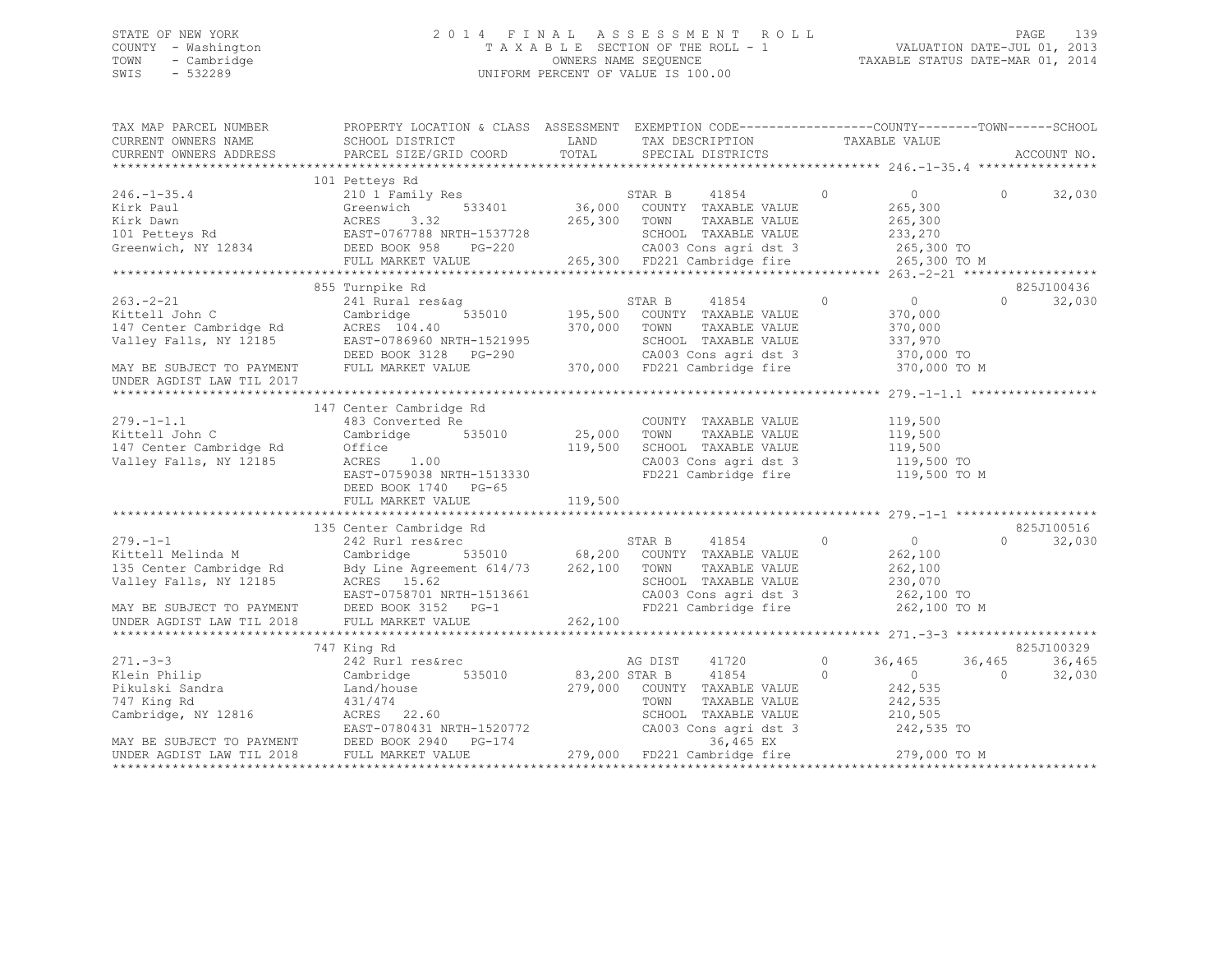### STATE OF NEW YORK 2 0 1 4 F I N A L A S S E S S M E N T R O L L PAGE 140 COUNTY - Washington T A X A B L E SECTION OF THE ROLL - 1 VALUATION DATE-JUL 01, 2013 TOWN - Cambridge OWNERS NAME SEQUENCE TAXABLE STATUS DATE-MAR 01, 2014 SWIS - 532289 UNIFORM PERCENT OF VALUE IS 100.00

| TAX MAP PARCEL NUMBER<br>CURRENT OWNERS NAME<br>CURRENT OWNERS ADDRESS | PROPERTY LOCATION & CLASS ASSESSMENT EXEMPTION CODE----------------COUNTY-------TOWN-----SCHOOL<br>SCHOOL DISTRICT<br>PARCEL SIZE/GRID COORD | LAND<br>TOTAL    | TAX DESCRIPTION<br>SPECIAL DISTRICTS                                                 | TAXABLE VALUE              | ACCOUNT NO.        |
|------------------------------------------------------------------------|----------------------------------------------------------------------------------------------------------------------------------------------|------------------|--------------------------------------------------------------------------------------|----------------------------|--------------------|
|                                                                        |                                                                                                                                              |                  |                                                                                      |                            |                    |
|                                                                        | 49 Dickensen Rd                                                                                                                              |                  |                                                                                      |                            | 825J100921         |
| $280 - 2 - 25$                                                         | 312 Vac w/imprv                                                                                                                              |                  | COUNTY TAXABLE VALUE                                                                 | 50,300                     |                    |
| Knobel Lynne<br>1 Pleasant St Apt 2W                                   | 535010<br>Cambridge                                                                                                                          | 46,500<br>50,300 | TOWN<br>TAXABLE VALUE<br>SCHOOL TAXABLE VALUE                                        | 50,300<br>50,300           |                    |
| Cambridge, NY 12816                                                    | $\texttt{Camp}/$ Lots 1 & 2<br>ACRES 10.23                                                                                                   |                  | CA003 Cons agri dst 3                                                                | 50,300 TO                  |                    |
|                                                                        | EAST-0775952 NRTH-1507699                                                                                                                    |                  | FD221 Cambridge fire                                                                 | 50,300 TO M                |                    |
|                                                                        | PG-321<br>DEED BOOK 826                                                                                                                      |                  |                                                                                      |                            |                    |
|                                                                        | FULL MARKET VALUE                                                                                                                            | 50,300           |                                                                                      |                            |                    |
|                                                                        |                                                                                                                                              |                  |                                                                                      |                            |                    |
|                                                                        | 90 County Route 59                                                                                                                           |                  |                                                                                      |                            | 825J100907         |
| $280. -2 - 35$                                                         | 242 Rurl res&rec                                                                                                                             |                  | STAR B<br>41854                                                                      | $\bigcirc$<br>$\Omega$     | $\cap$<br>32,030   |
| Koblensky Edward D                                                     | Cambridge 535010                                                                                                                             |                  | 78,300 COUNTY TAXABLE VALUE                                                          | 209,000                    |                    |
| Koblensky Kathleen                                                     | $1$ ot $11$                                                                                                                                  | 209,000          | TOWN<br>TAXABLE VALUE                                                                | 209,000                    |                    |
| 90 County Route 59                                                     | ACRES 21.03                                                                                                                                  |                  | SCHOOL TAXABLE VALUE                                                                 | 176,970                    |                    |
| Buskirk, NY 12028                                                      | EAST-0775938 NRTH-1504782                                                                                                                    |                  | CA003 Cons agri dst 3                                                                | 209,000 TO                 |                    |
|                                                                        | DEED BOOK 2889 PG-278                                                                                                                        | 209,000          | FD221 Cambridge fire                                                                 | 209,000 TO M               |                    |
|                                                                        | FULL MARKET VALUE                                                                                                                            |                  |                                                                                      |                            |                    |
|                                                                        | 150 Irish Ln                                                                                                                                 |                  |                                                                                      |                            | 825J102037         |
| $255. - 1 - 24.2$                                                      | 242 Rurl res&rec                                                                                                                             |                  | 41854<br>STAR B                                                                      | $\overline{0}$<br>$\Omega$ | $\Omega$<br>32,030 |
| Kohler Jeffrey W                                                       | 535010<br>Cambridge                                                                                                                          |                  | 86,100 COUNTY TAXABLE VALUE                                                          | 418,000                    |                    |
| Kohler Kelsey M                                                        | House & Land                                                                                                                                 | 418,000          | TOWN<br>TAXABLE VALUE                                                                | 418,000                    |                    |
| 150 Irish Ln                                                           | Lot 4                                                                                                                                        |                  | SCHOOL TAXABLE VALUE                                                                 | 385,970                    |                    |
| Cambridge, NY 12816                                                    | ACRES 13.04                                                                                                                                  |                  | CA005 Cons agri dst 5                                                                | 418,000 TO                 |                    |
|                                                                        | EAST-0781009 NRTH-1532061                                                                                                                    |                  | FD221 Cambridge fire                                                                 | 418,000 TO M               |                    |
|                                                                        | DEED BOOK 1971 PG-299                                                                                                                        |                  |                                                                                      |                            |                    |
|                                                                        | FULL MARKET VALUE                                                                                                                            | 418,000          |                                                                                      |                            |                    |
|                                                                        |                                                                                                                                              |                  |                                                                                      |                            |                    |
| $270. - 1 - 38.6$                                                      | Meeting House Rd<br>322 Rural vac>10                                                                                                         |                  | COUNTY TAXABLE VALUE                                                                 | 42,800                     |                    |
| Koopmann Mark                                                          | Cambridge 535010                                                                                                                             | 42,800           | TOWN<br>TAXABLE VALUE                                                                | 42,800                     |                    |
| Koopman Olive G                                                        | lot 6                                                                                                                                        | 42,800           | SCHOOL TAXABLE VALUE                                                                 | 42,800                     |                    |
| 824 County Route 59                                                    | ACRES 17.23                                                                                                                                  |                  | CA003 Cons agri dst 3                                                                | 42,800 TO                  |                    |
| Cambridge, NY 12816                                                    | EAST-0763035 NRTH-1516524                                                                                                                    |                  | FD221 Cambridge fire                                                                 | 42,800 TO M                |                    |
|                                                                        | DEED BOOK 3378 PG-223                                                                                                                        |                  |                                                                                      |                            |                    |
|                                                                        | FULL MARKET VALUE                                                                                                                            | 42,800           |                                                                                      |                            |                    |
|                                                                        |                                                                                                                                              |                  |                                                                                      |                            |                    |
|                                                                        | Brownell Ln                                                                                                                                  |                  |                                                                                      |                            |                    |
| $270. - 1 - 38.7$                                                      | 311 Res vac land                                                                                                                             |                  | COUNTY TAXABLE VALUE                                                                 | 400                        |                    |
| Koopmann Mark                                                          | Cambridge<br>535010                                                                                                                          |                  | 400 TOWN<br>TAXABLE VALUE                                                            | 400                        |                    |
| Koopman Olive G                                                        | filed survery 12531                                                                                                                          |                  | SCHOOL TAXABLE VALUE<br>CA003 Cons agri dst 3<br>ED221 2<br>400 SCHOOL TAXABLE VALUE | 400                        |                    |
| 824 County Route 59<br>Cambridge, NY 12816                             | FRNT 172.00 DPTH 149.00<br>EAST-0762462 NRTH-1516584                                                                                         |                  | FD221 Cambridge fire                                                                 | 400 TO<br>400 TO M         |                    |
|                                                                        | DEED BOOK 3378 PG-223                                                                                                                        |                  |                                                                                      |                            |                    |
|                                                                        | FULL MARKET VALUE                                                                                                                            | 400              |                                                                                      |                            |                    |
|                                                                        |                                                                                                                                              |                  |                                                                                      |                            |                    |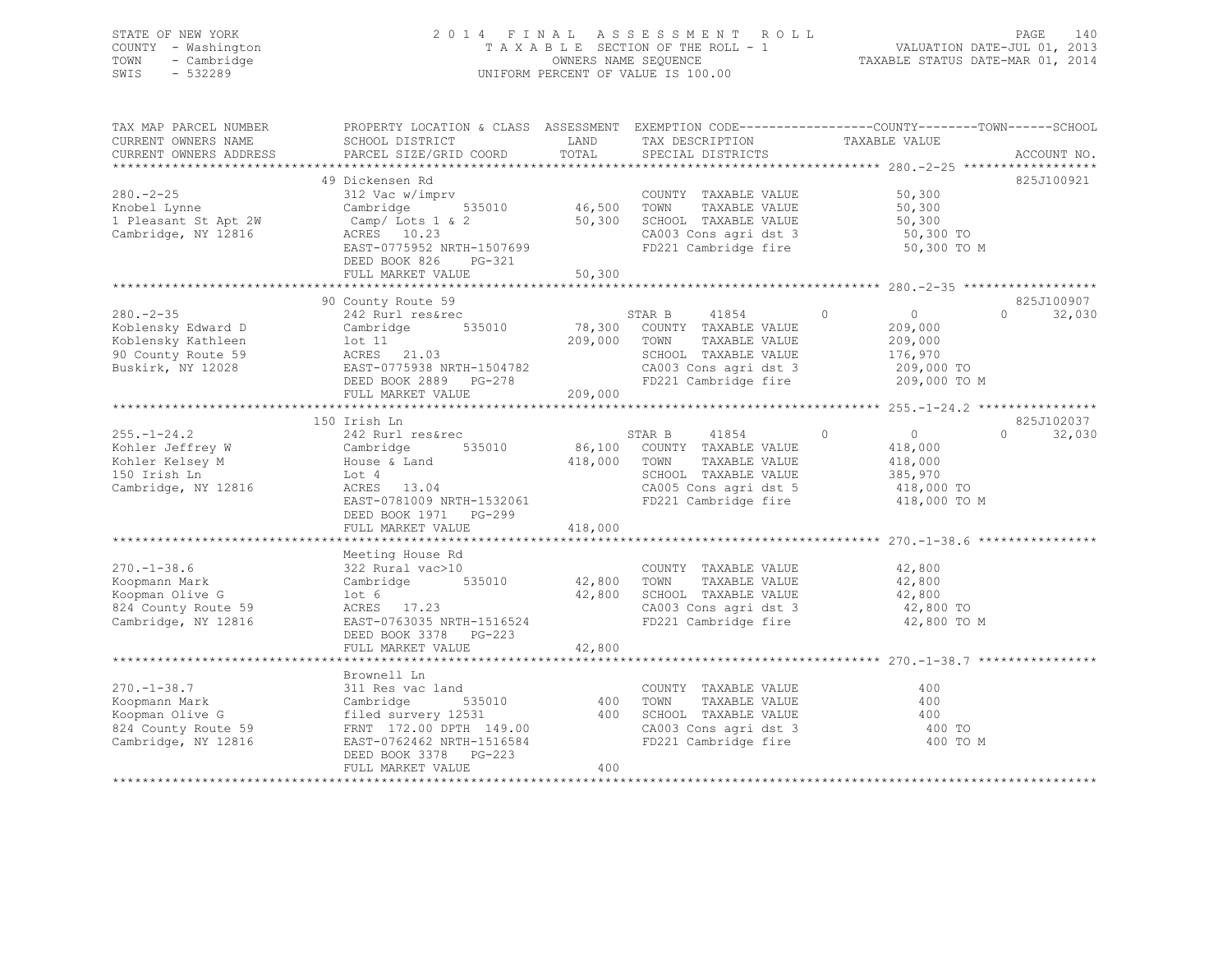### STATE OF NEW YORK 2 0 1 4 F I N A L A S S E S S M E N T R O L L PAGE 141 COUNTY - Washington T A X A B L E SECTION OF THE ROLL - 1 VALUATION DATE-JUL 01, 2013 TOWN - Cambridge OWNERS NAME SEQUENCE TAXABLE STATUS DATE-MAR 01, 2014 SWIS - 532289 UNIFORM PERCENT OF VALUE IS 100.00

| TAX MAP PARCEL NUMBER                                                               | PROPERTY LOCATION & CLASS ASSESSMENT EXEMPTION CODE----------------COUNTY-------TOWN-----SCHOOL                                                                                                                                                                                                                                                                                                                                  |                          |                                                                                                                                                     |                                                               |                    |
|-------------------------------------------------------------------------------------|----------------------------------------------------------------------------------------------------------------------------------------------------------------------------------------------------------------------------------------------------------------------------------------------------------------------------------------------------------------------------------------------------------------------------------|--------------------------|-----------------------------------------------------------------------------------------------------------------------------------------------------|---------------------------------------------------------------|--------------------|
|                                                                                     |                                                                                                                                                                                                                                                                                                                                                                                                                                  |                          |                                                                                                                                                     |                                                               |                    |
| $280. - 1 - 13.8$<br>Korb Barry W                                                   | 33 Conley Rd<br>210 1 Family Res<br>Cambridge 535010 50,400 COUNTY TAXABLE VALUE<br>ACRES 9 20 171 200 mothy materials of PES<br>Cambridge Judicie<br>ACRES 9.20<br>COSCOLOUNDER-1508465<br>33 Conley Rd<br>Buskirk, NY 12028 EAST-0775107 NRTH-1508465 2010 171,300 TOWN TAXABLE VALUE 171,300<br>Buskirk, NY 12028 EAST-0775107 NRTH-1508465 SCHOOL TAXABLE VALUE 139,270<br>DEED BOOK 2984 PG-102 CA003 Cons agri dst 3 171,3 |                          |                                                                                                                                                     | $\begin{array}{ccc} & & 0 & \quad & 0 \end{array}$<br>171,300 | 32,030             |
|                                                                                     |                                                                                                                                                                                                                                                                                                                                                                                                                                  |                          |                                                                                                                                                     |                                                               |                    |
|                                                                                     | 35 King Rd                                                                                                                                                                                                                                                                                                                                                                                                                       |                          |                                                                                                                                                     |                                                               | 825J100452         |
| $280 - 2 - 34$<br>Korb Walter F<br>Korb Bertha R<br>35 King Rd<br>Buskirk, NY 12028 | EAST-0776105 NRTH-1505484<br>DEED BOOK 2621 PG-188                                                                                                                                                                                                                                                                                                                                                                               |                          | TAXABLE VALUE<br>SCHOOL TAXABLE VALUE 66,750<br>CA003 Cons agri dst 3 135,300 TO<br>CA003 Cons agri dst 3<br>FD221 Cambridge fire 135,300 TO M      | 135,300                                                       | $\Omega$<br>68,550 |
|                                                                                     |                                                                                                                                                                                                                                                                                                                                                                                                                                  |                          |                                                                                                                                                     |                                                               |                    |
|                                                                                     | 126 Dickensen Rd                                                                                                                                                                                                                                                                                                                                                                                                                 |                          |                                                                                                                                                     |                                                               | 825J100943         |
| $280 - 1 - 13.4$                                                                    | 242 Rurl res&rec<br>242 Auli 1 = 2016<br>Xorb Walter F Jr Cambridge 535010 81,800 COUNTY TAXABLE VALUE<br>Xorb Jean K House & Lot 212,700 TOWN TAXABLE VALUE<br>212,700 TOWN TAXABLE VALUE 212,700<br>212,700 SCHOOL TAXABLE VALUE 212,700<br>212,700 SCHOOL                                                                                                                                                                     |                          | STAR B 41854 0 0 0                                                                                                                                  |                                                               | 32,030<br>$\Omega$ |
|                                                                                     |                                                                                                                                                                                                                                                                                                                                                                                                                                  |                          |                                                                                                                                                     |                                                               |                    |
| $279. - 2 - 31.5$<br>Korb Walter JR<br>126 Dickenson Rd<br>Buskirk, NY 12028        | County Route 74<br>721 Sand&gravel<br>Cambridge 535010<br>lot <sub>3</sub><br>341/176, 341/180<br>ACRES 39.29<br>MAY BE SUBJECT TO PAYMENT EAST-0767149 NRTH-1510986                                                                                                                                                                                                                                                             | 52,300<br>52,300         | COUNTY TAXABLE VALUE<br>TAXABLE VALUE<br>TOWN<br>SCHOOL TAXABLE VALUE 52,300<br>CA003 Cons agri dst 3 52,300 TO<br>FD221 Cambridge fire 52,300 TO M | $52,300$<br>$52,300$                                          |                    |
| UNDER AGDIST LAW TIL 2017 DEED BOOK 3142 PG-337                                     |                                                                                                                                                                                                                                                                                                                                                                                                                                  |                          |                                                                                                                                                     |                                                               |                    |
|                                                                                     | FULL MARKET VALUE<br>**************************<br>111 Conley Rd                                                                                                                                                                                                                                                                                                                                                                 | 52,300<br>************** |                                                                                                                                                     |                                                               | 825J100946         |
|                                                                                     | 280.-1-13.7<br>Korb William M<br>Martin Sarah M<br>111 Conley Rd<br>2001 Family Res<br>210 1 Family Res<br>210 1 Family Res<br>210 1 Family Res<br>255010<br>26 26 272<br>272<br>273.72<br>273.72<br>EAST-0775000 NRTH-1510912<br>Buskirk, NY 12028<br>DEED BOOK 866 PG-158<br>FULL MARKET VALUE                                                                                                                                 | 125,300                  | STAR B 41854 0<br>TOWN 1000000<br>SCHOOL TAXABLE VALUE 93,270<br>CA003 Cons agri dst 3 125,300 TO<br>125,300 TO M                                   | $\overline{0}$<br>125,300<br>TAXABLE VALUE 125,300            | $\cap$<br>32,030   |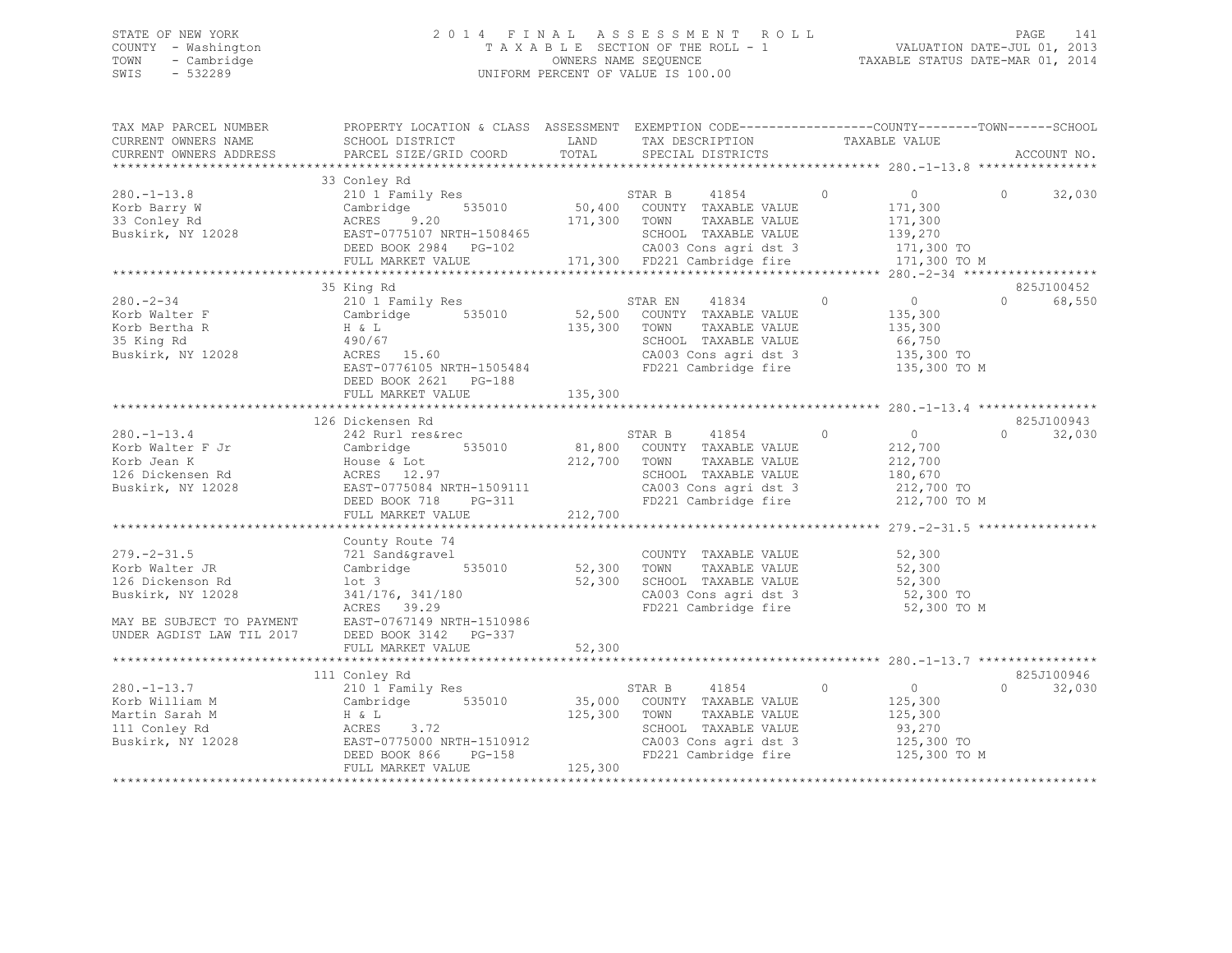### STATE OF NEW YORK 2 0 1 4 F I N A L A S S E S S M E N T R O L L PAGE 142 COUNTY - Washington T A X A B L E SECTION OF THE ROLL - 1 VALUATION DATE-JUL 01, 2013 TOWN - Cambridge OWNERS NAME SEQUENCE TAXABLE STATUS DATE-MAR 01, 2014 SWIS - 532289 UNIFORM PERCENT OF VALUE IS 100.00

| TAX MAP PARCEL NUMBER                            | PROPERTY LOCATION & CLASS ASSESSMENT EXEMPTION CODE---------------COUNTY-------TOWN------SCHOOL                                                                                                                                                                                                                                     |         |                                                                                      |                                            |                     |             |
|--------------------------------------------------|-------------------------------------------------------------------------------------------------------------------------------------------------------------------------------------------------------------------------------------------------------------------------------------------------------------------------------------|---------|--------------------------------------------------------------------------------------|--------------------------------------------|---------------------|-------------|
| CURRENT OWNERS NAME                              | SCHOOL DISTRICT                                                                                                                                                                                                                                                                                                                     | LAND    | TAX DESCRIPTION                                                                      | TAXABLE VALUE                              |                     |             |
| CURRENT OWNERS ADDRESS                           | PARCEL SIZE/GRID COORD                                                                                                                                                                                                                                                                                                              |         | TOTAL SPECIAL DISTRICTS                                                              |                                            |                     | ACCOUNT NO. |
|                                                  |                                                                                                                                                                                                                                                                                                                                     |         |                                                                                      |                                            |                     |             |
|                                                  | 545 Stage Rd                                                                                                                                                                                                                                                                                                                        |         |                                                                                      |                                            | $\circ$<br>$\Omega$ | 68,550      |
|                                                  | 272.-2-19.2<br>Xorte Karl Cambridge Kanner (M.10 VET/41152 0 8,000<br>Xorte Karl Cambridge 535010 62,700 STAR EN 41834 0 0<br>Xorte Freda C H & L 226,000 COUNTY TAXABLE VALUE 218,000<br>S45 Stage Rd RCRES 12.84 TOWN TAXABLE VALUE                                                                                               |         |                                                                                      |                                            |                     |             |
|                                                  | FULL MARKET VALUE                                                                                                                                                                                                                                                                                                                   | 226,000 | FD221 Cambridge fire                                                                 | 226,000 TO M                               |                     |             |
|                                                  |                                                                                                                                                                                                                                                                                                                                     |         |                                                                                      |                                            |                     |             |
|                                                  | King Rd/e Off                                                                                                                                                                                                                                                                                                                       |         |                                                                                      |                                            |                     | 825J100454  |
| $272. - 1 - 6$                                   |                                                                                                                                                                                                                                                                                                                                     |         | COUNTY TAXABLE VALUE 9,700<br>CA003 Cons agri dst 3 9,700 TO<br>FD221 Cambridge fire | TAXABLE VALUE 9,700<br>9,700<br>9,700 TO M |                     |             |
|                                                  |                                                                                                                                                                                                                                                                                                                                     |         |                                                                                      |                                            |                     |             |
|                                                  | 10 County Route 59                                                                                                                                                                                                                                                                                                                  |         |                                                                                      |                                            |                     | 825J100550  |
|                                                  | 10 County Route 59<br>Xoziol Nathan S<br>200.-2-16<br>200.-2-16<br>200.-2-16<br>200.-2-16<br>200.1 Tamily Res<br>200.0 COUNTY TAXABLE VALUE<br>200.0 COUNTY TAXABLE VALUE<br>200.400 TOWN TAXABLE VALUE<br>200.400 TOWN TAXABLE VALUE<br>200.400 TAX                                                                                |         |                                                                                      |                                            |                     |             |
|                                                  |                                                                                                                                                                                                                                                                                                                                     |         |                                                                                      |                                            |                     |             |
|                                                  |                                                                                                                                                                                                                                                                                                                                     |         |                                                                                      |                                            |                     |             |
| $280 - 2 - 6.3$                                  | 56 Dickensen Rd                                                                                                                                                                                                                                                                                                                     |         |                                                                                      |                                            |                     | 825J100859  |
| Kutti Leena<br>PO Box 247<br>Cambridge, NY 12816 | 210 1 Family Res<br>Cambridge 535010 37,000 TOWN TAXABLE VALUE 100,000<br>H & Land 100,000 SCHOOL TAXABLE VALUE 100,000<br>ACRES 3.40 100,000 CA003 Cons agri dst 3 100,000<br>EAST-0776688 NRTH-1507737                                                                                                                            |         | CA003 Cons agri dst 3 100,000 TO<br>FD221 Cambridge fire 100,000 TO M                |                                            |                     |             |
|                                                  | DEED BOOK 467 PG-72                                                                                                                                                                                                                                                                                                                 |         |                                                                                      |                                            |                     |             |
|                                                  |                                                                                                                                                                                                                                                                                                                                     |         |                                                                                      |                                            |                     |             |
|                                                  | 2 Perry Ln                                                                                                                                                                                                                                                                                                                          |         |                                                                                      |                                            |                     | 825J100434  |
| $255.14 - 3 - 12$                                | 283 Res w/Comuse<br>2003 NES W/COMMUSE 196,000<br>Nyer Francis T II Cambridge 535010 24,100 COUNTY TAXABLE VALUE 196,000<br>Nyer Susan L H&1 196,000 TOWN TAXABLE VALUE 196,000<br>2 Perry Ln 740/2 SCHOOL TAXABLE VALUE 163,970<br>Cambridge, NY 12816 25<br>0.72<br>ACRES<br>EAST-0786169 NRTH-1531607<br>DEED BOOK 866<br>PG-258 |         | STAR B 41854 0 0<br>FD221 Cambridge fire 196,000 TO M                                |                                            | $\Omega$            | 32,030      |
|                                                  | FULL MARKET VALUE                                                                                                                                                                                                                                                                                                                   | 196,000 |                                                                                      |                                            |                     |             |
|                                                  |                                                                                                                                                                                                                                                                                                                                     |         |                                                                                      |                                            |                     |             |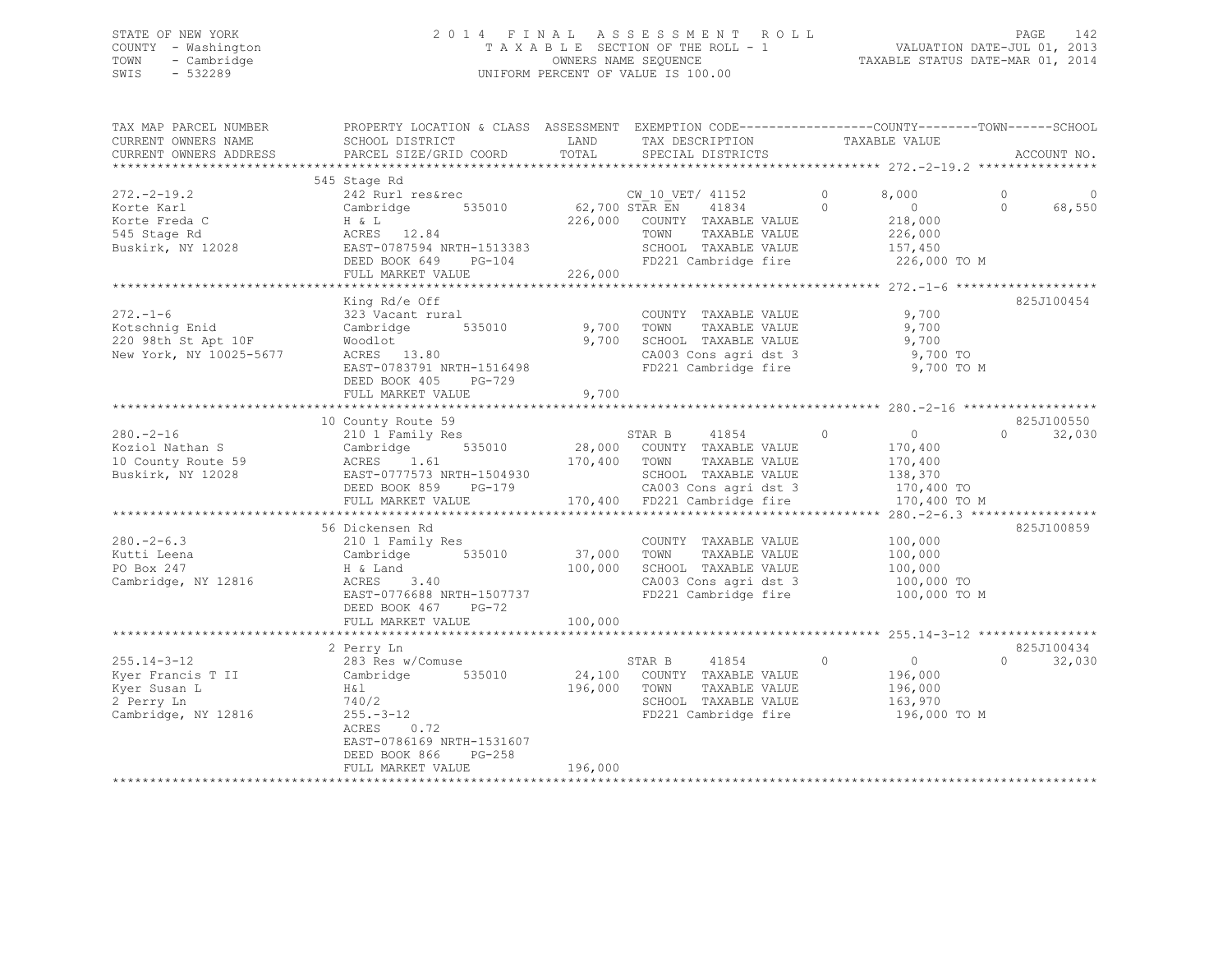| STATE OF NEW YORK<br>COUNTY - Washington<br>- Cambridge<br>TOWN<br>$-532289$<br>SWIS                                           |                                                                                                                                                                                                                                |                                       | 2014 FINAL ASSESSMENT ROLL<br>TAXABLE SECTION OF THE ROLL - 1<br>OWNERS NAME SEQUENCE<br>UNIFORM PERCENT OF VALUE IS 100.00     |                                                            | PAGE<br>143<br>VALUATION DATE-JUL 01, 2013<br>TAXABLE STATUS DATE-MAR 01, 2014 |
|--------------------------------------------------------------------------------------------------------------------------------|--------------------------------------------------------------------------------------------------------------------------------------------------------------------------------------------------------------------------------|---------------------------------------|---------------------------------------------------------------------------------------------------------------------------------|------------------------------------------------------------|--------------------------------------------------------------------------------|
| TAX MAP PARCEL NUMBER<br>CURRENT OWNERS NAME<br>CURRENT OWNERS ADDRESS                                                         | PROPERTY LOCATION & CLASS ASSESSMENT EXEMPTION CODE-----------------COUNTY-------TOWN------SCHOOL<br>SCHOOL DISTRICT<br>PARCEL SIZE/GRID COORD                                                                                 | LAND<br>TOTAL                         | TAX DESCRIPTION<br>SPECIAL DISTRICTS                                                                                            | TAXABLE VALUE                                              | ACCOUNT NO.                                                                    |
| $255.14 - 3 - 2$<br>LaBrake Brian D<br>LaBrake Cynthia J<br>119 State Route 372<br>Cambridge, NY 12816                         | 119 State Route 372<br>283 Res w/Comuse<br>Cambridge 535010<br>H & L<br>Easement 591/300<br>$255. - 3 - 2$<br>FRNT 125.00 DPTH 185.00<br>ACRES 0.47<br>EAST-0785790 NRTH-1533174<br>DEED BOOK 1845 PG-276<br>FULL MARKET VALUE | 242,600                               | STAR B<br>41854<br>26,500 COUNTY TAXABLE VALUE<br>242,600 TOWN<br>TAXABLE VALUE<br>SCHOOL TAXABLE VALUE<br>FD221 Cambridge fire | $\circ$<br>242,600<br>242,600<br>210,570                   | 825J100435<br>$\overline{0}$<br>$\Omega$<br>32,030<br>242,600 TO M             |
| $272. - 2 - 16.1$<br>LaBrake Brian D<br>LaBrake Cynthia J<br>119 State Route 372<br>Cambridge, NY 12816<br>Cambridge, NY 12816 | ***************************<br>491+495 Turnpike Rd<br>220 2 Family Res<br>Cambridge 535010<br>Multiple R<br>ACRES 2.50<br>EAST-0788191 N<br>EAST-0788191 NRTH-1513931<br>DEED BOOK 2151 PG-62<br>FULL MARKET VALUE             | 152,100                               | COUNTY TAXABLE VALUE<br>31,500 TOWN<br>TAXABLE VALUE<br>152,100 SCHOOL TAXABLE VALUE<br>FD221 Cambridge fire                    | 152,100<br>152,100<br>152,100                              | 152,100 TO M                                                                   |
| $262. - 1 - 17.1$<br>Lacasse Kenneth<br>Lacasse Kathleen<br>114 Frog Way<br>Cambridge, NY 12816                                | County Route 60/E Off<br>322 Rural vac>10<br>Cambridge 535010<br>Vl<br>ACRES 11.40<br>EAST-0771588 NRTH-1522208<br>DEED BOOK 1667 PG-333<br>FULL MARKET VALUE                                                                  | 30,800<br>30,800<br>30,800            | COUNTY TAXABLE VALUE<br>TOWN<br>TAXABLE VALUE<br>30,800 SCHOOL TAXABLE VALUE<br>FD221 Cambridge fire                            | 30,800<br>30,800<br>30,800                                 | 825J100917<br>30,800 TO M                                                      |
| $262. - 1 - 17.2$<br>Lacasse Kenneth<br>Lacasse Kathleen<br>114 Frog Way<br>Cambridge, NY 12816                                | 114 Froq Way<br>242 Rurl res&rec<br>Cambridge 535010<br>House & L<br>$ACRES$ 10.00<br>$CRES$ 10.00<br>EAST-0772524 NRTH-1522375<br>DEED BOOK 499 PG-515                                                                        |                                       | 41854<br>STAR B<br>57,000 COUNTY TAXABLE VALUE<br>288,100 TOWN<br>TAXABLE VALUE<br>SCHOOL TAXABLE VALUE<br>FD221 Cambridge fire | $\circ$<br>$\overline{0}$<br>288,100<br>288,100<br>256,070 | 825J100918<br>$\Omega$<br>32,030<br>288,100 TO M                               |
| $262 - 1 - 17.3$<br>Lacasse Kenneth<br>Lacasse Kathleen<br>114 Frog Way<br>Cambridge, NY 12816                                 | FULL MARKET VALUE<br>*****************************<br>County Route 60/E Off<br>314 Rural vac<10<br>Cambridge 535010<br>$\text{ACRES}$ 7.40<br>EAST-0772987 NRTH-1522445<br>DEED BOOK 499<br>PG-519<br>FULL MARKET VALUE        | 288,100<br>34,600<br>34,600<br>34,600 | COUNTY TAXABLE VALUE<br>TOWN<br>TAXABLE VALUE<br>34,600 SCHOOL TAXABLE VALUE<br>FD221 Cambridge fire                            | 34,600<br>34,600<br>34,600                                 | 825J100919<br>34,600 TO M                                                      |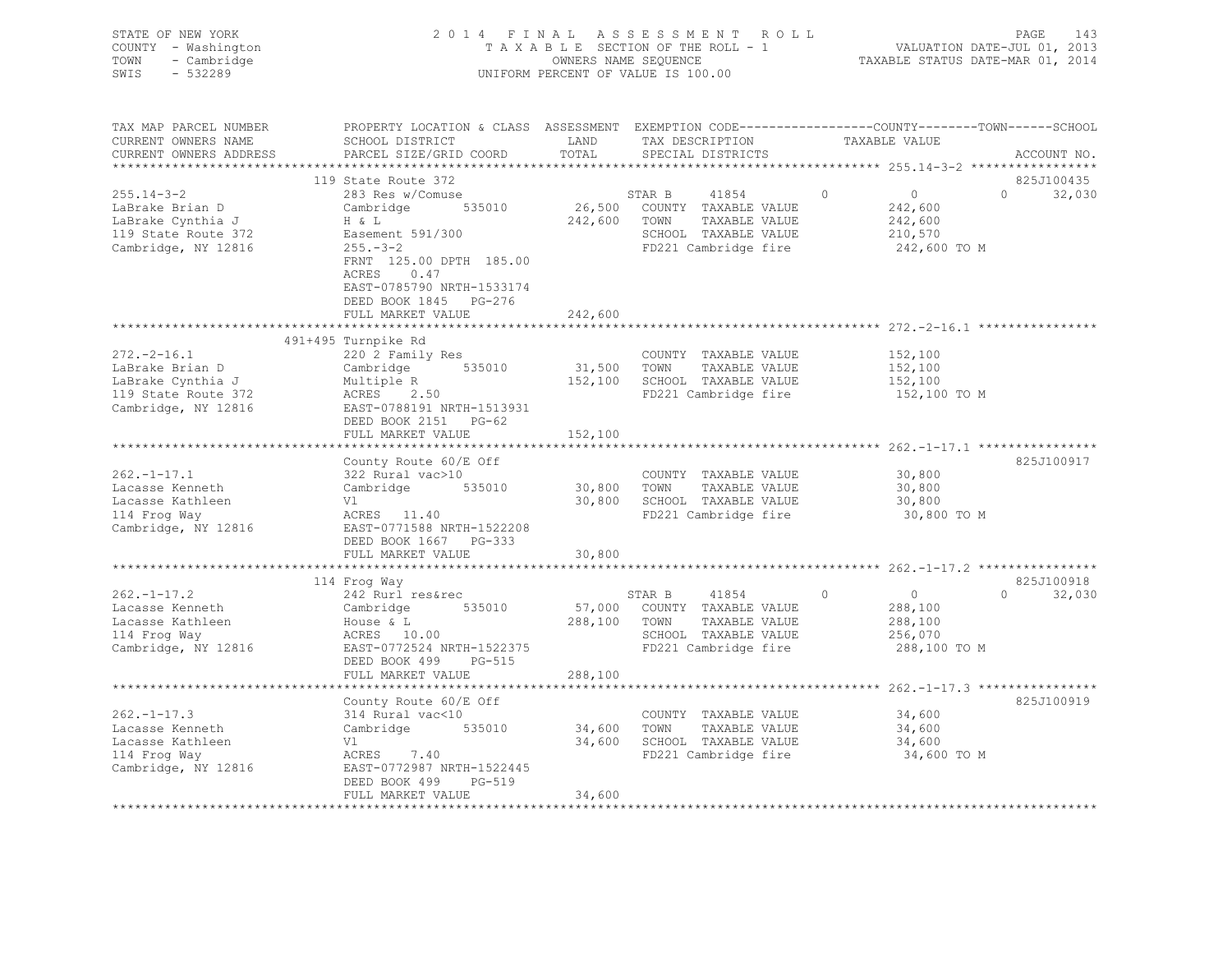### STATE OF NEW YORK 2 0 1 4 F I N A L A S S E S S M E N T R O L L PAGE 144 COUNTY - Washington T A X A B L E SECTION OF THE ROLL - 1 VALUATION DATE-JUL 01, 2013 TOWN - Cambridge OWNERS NAME SEQUENCE TAXABLE STATUS DATE-MAR 01, 2014 SWIS - 532289 UNIFORM PERCENT OF VALUE IS 100.00

| TAX MAP PARCEL NUMBER<br>CURRENT OWNERS NAME                                                     | PROPERTY LOCATION & CLASS ASSESSMENT EXEMPTION CODE----------------COUNTY-------TOWN------SCHOOL<br>SCHOOL DISTRICT                                | LAND                         | TAX DESCRIPTION                                                                                                                           | TAXABLE VALUE                                                                     |                                  |
|--------------------------------------------------------------------------------------------------|----------------------------------------------------------------------------------------------------------------------------------------------------|------------------------------|-------------------------------------------------------------------------------------------------------------------------------------------|-----------------------------------------------------------------------------------|----------------------------------|
| CURRENT OWNERS ADDRESS<br>**********************                                                 | PARCEL SIZE/GRID COORD                                                                                                                             | TOTAL                        | SPECIAL DISTRICTS                                                                                                                         |                                                                                   | ACCOUNT NO.                      |
|                                                                                                  | County Route 60/Off                                                                                                                                |                              |                                                                                                                                           |                                                                                   | 825J100965                       |
| $262. - 1 - 17.5$<br>Lacasse Kenneth                                                             | 314 Rural vac<10<br>Cambridge<br>535010                                                                                                            | 20,000                       | COUNTY TAXABLE VALUE<br>TAXABLE VALUE<br>TOWN                                                                                             | 20,000<br>20,000                                                                  |                                  |
| Lacasse Katherine<br>114 Frog Way<br>Cambridge, NY 12816                                         | Vl<br>ACRES<br>7.00<br>EAST-0772053 NRTH-1522359<br>DEED BOOK 1667 PG-326<br>FULL MARKET VALUE                                                     | 20,000<br>20,000             | SCHOOL TAXABLE VALUE<br>FD221 Cambridge fire                                                                                              | 20,000<br>20,000 TO M                                                             |                                  |
|                                                                                                  |                                                                                                                                                    |                              |                                                                                                                                           |                                                                                   |                                  |
| $262 - 1 - 17$<br>Lacasse Kenneth M<br>Lacasse Kathleen M                                        | County Route 60/E Off<br>322 Rural vac>10<br>535010<br>Cambridge<br>Land                                                                           | 32,800<br>32,800             | COUNTY TAXABLE VALUE<br>TOWN<br>TAXABLE VALUE<br>SCHOOL TAXABLE VALUE                                                                     | 32,800<br>32,800<br>32,800                                                        | 825J100276                       |
| 114 Frog Way<br>Cambridge, NY 12816                                                              | ACRES 12.89<br>EAST-0772923 NRTH-1523158<br>DEED BOOK 1667 PG-330<br>FULL MARKET VALUE                                                             | 32,800                       | FD221 Cambridge fire                                                                                                                      | 32,800 TO M                                                                       |                                  |
|                                                                                                  |                                                                                                                                                    |                              |                                                                                                                                           |                                                                                   |                                  |
| $255.14 - 3 - 15$<br>LaFountain Paul JR                                                          | 57 State Route 372<br>210 1 Family Res<br>535010<br>Cambridge                                                                                      |                              | STAR B<br>41854<br>28,300 COUNTY TAXABLE VALUE                                                                                            | $\circ$<br>$\circ$<br>185,700                                                     | 825J100305<br>$\Omega$<br>32,030 |
| LaFountain Amy<br>57 State Route 372<br>Cambridge, NY 12816                                      | Office<br>$255. - 3 - 15$<br>0.90<br>ACRES<br>EAST-0786119 NRTH-1531821<br>DEED BOOK 2124 PG-147                                                   | 185,700                      | TOWN<br>TAXABLE VALUE<br>SCHOOL TAXABLE VALUE<br>FD221 Cambridge fire                                                                     | 185,700<br>153,670<br>185,700 TO M                                                |                                  |
|                                                                                                  | FULL MARKET VALUE<br>*************************************                                                                                         | 185,700                      |                                                                                                                                           |                                                                                   |                                  |
|                                                                                                  | 656 County Route 74                                                                                                                                |                              |                                                                                                                                           |                                                                                   | 825J101995                       |
| $270. - 1 - 24.5$<br>LaJara John E<br>Stein Joan A<br>656 County Route 74<br>Cambridge, NY 12816 | 242 Rurl res&rec<br>Cambridge<br>535010<br>Land & Modular<br>Lot 4<br>ACRES 11.42<br>EAST-0765946 NRTH-1514193<br>DEED BOOK 576<br>$PG-269$        | 59,800<br>294,200            | STAR B<br>41854<br>COUNTY TAXABLE VALUE<br>TOWN<br>TAXABLE VALUE<br>SCHOOL TAXABLE VALUE<br>FD221 Cambridge fire                          | $\circ$<br>0<br>294,200<br>294,200<br>262,170<br>294,200 TO M                     | 32,030<br>$\Omega$               |
|                                                                                                  | FULL MARKET VALUE                                                                                                                                  | 294,200                      |                                                                                                                                           |                                                                                   |                                  |
|                                                                                                  | ***********************<br>142 Greene Rd                                                                                                           |                              |                                                                                                                                           | ************************* 263.-1-14.1 *****************                           | 825J100950                       |
| $263. - 1 - 14.1$<br>Langlois Ricky<br>Langlois Tammy<br>142 Greene Rd<br>Cambridge, NY 12816    | 210 1 Family Res<br>535010<br>Cambridge<br>H & Lot<br>3.50<br>ACRES<br>EAST-0782216 NRTH-1525954<br>DEED BOOK 526<br>$PG-139$<br>FULL MARKET VALUE | 38,500<br>240,500<br>240,500 | STAR B<br>41854<br>COUNTY TAXABLE VALUE<br>TOWN<br>TAXABLE VALUE<br>SCHOOL TAXABLE VALUE<br>CA003 Cons agri dst 3<br>FD221 Cambridge fire | $\circ$<br>$\circ$<br>240,500<br>240,500<br>208,470<br>240,500 TO<br>240,500 TO M | $\Omega$<br>32,030               |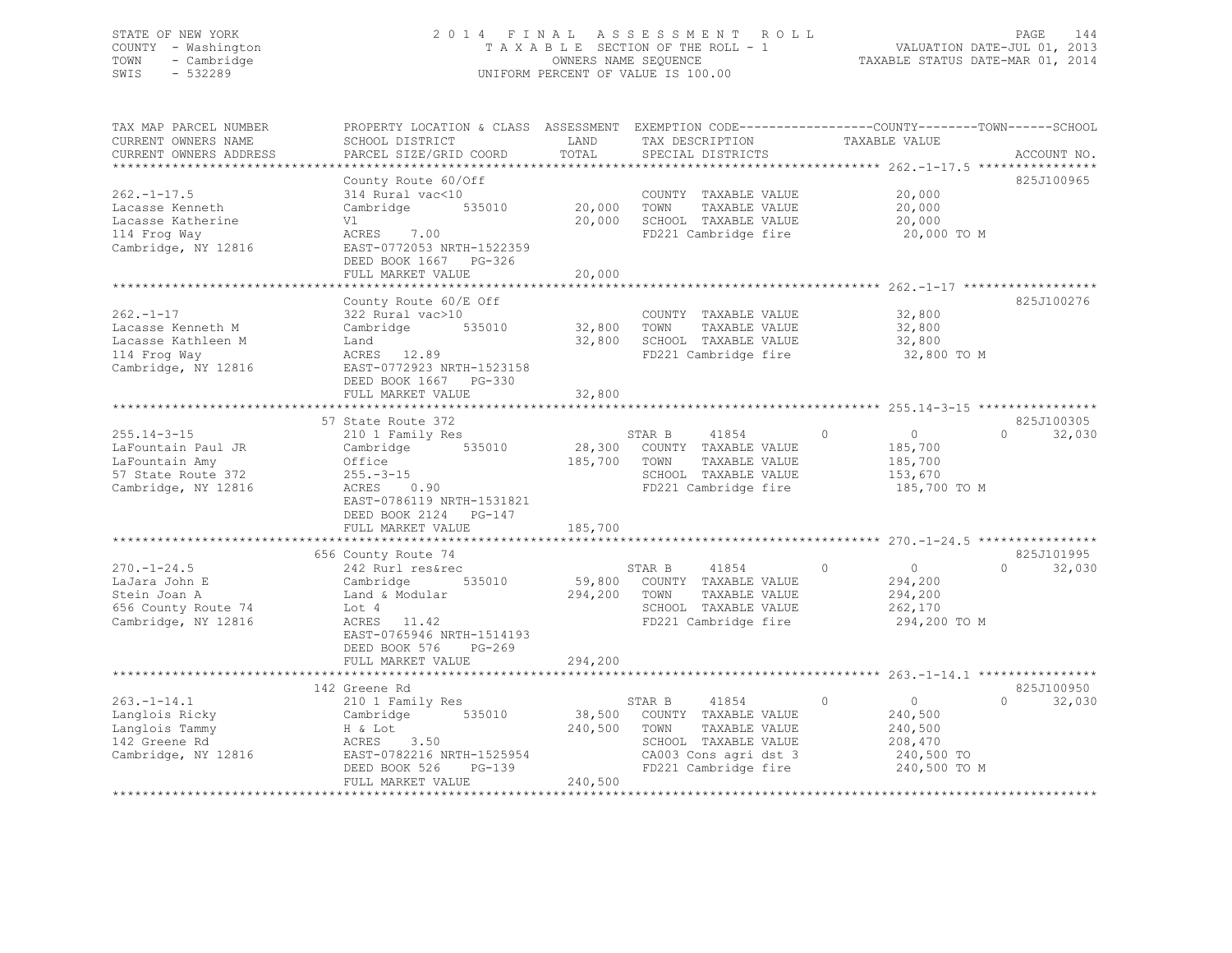| STATE OF NEW YORK<br>COUNTY - Washington<br>TOWN<br>- Cambridge<br>SWIS<br>$-532289$                                                                                |                                                                                                                                                                                                                                                                         |                          | FINAL ASSESSMENT ROLL<br>TAXABLE SECTION OF THE ROLL - 1<br>OWNERS NAME SEQUENCE<br>TAXABLE STATUS DATE-MAR 01, 2014<br>2014 FINAL ASSESSMENT ROLL<br>UNIFORM PERCENT OF VALUE IS 100.00 |                                               |                                                                                                          |
|---------------------------------------------------------------------------------------------------------------------------------------------------------------------|-------------------------------------------------------------------------------------------------------------------------------------------------------------------------------------------------------------------------------------------------------------------------|--------------------------|------------------------------------------------------------------------------------------------------------------------------------------------------------------------------------------|-----------------------------------------------|----------------------------------------------------------------------------------------------------------|
| TAX MAP PARCEL NUMBER<br>CURRENT OWNERS NAME<br>CURRENT OWNERS ADDRESS                                                                                              | PROPERTY LOCATION & CLASS ASSESSMENT EXEMPTION CODE----------------COUNTY-------TOWN-----SCHOOL<br>SCHOOL DISTRICT<br>PARCEL SIZE/GRID COORD                                                                                                                            | <b>LAND</b><br>TOTAL     | TAX DESCRIPTION<br>SPECIAL DISTRICTS                                                                                                                                                     | TAXABLE VALUE                                 | ACCOUNT NO.                                                                                              |
|                                                                                                                                                                     | 763 Turnpike Rd                                                                                                                                                                                                                                                         |                          |                                                                                                                                                                                          |                                               | 825J100223                                                                                               |
| $272 - 2 - 5$<br>Lapham Thomas A<br>763 Turnpike Rd<br>Eagle Bridge, NY 12057                                                                                       | Residence/commercial 250,000 SCHOOL TAXABLE VALUE<br>ACRES 18.94 FD221 Cambridge fire<br>EAST-0788918 NRTH-1519731<br>DEED BOOK 3240 PG-147                                                                                                                             |                          | COUNTY TAXABLE VALUE<br>TAXABLE VALUE                                                                                                                                                    | 250,000<br>250,000<br>250,000<br>250,000 TO M |                                                                                                          |
|                                                                                                                                                                     | FULL MARKET VALUE                                                                                                                                                                                                                                                       | 250,000                  |                                                                                                                                                                                          |                                               |                                                                                                          |
|                                                                                                                                                                     | 160 Dickensen Rd                                                                                                                                                                                                                                                        |                          | 73 PCT OF VALUE USED FOR EXEMPTION PURPOSES                                                                                                                                              |                                               | 825J100697                                                                                               |
| $280. - 1 - 12$<br>Larned Caroline J LE<br>Crawford Deborah K<br>160 Dickensen Rd<br>Buskirk, NY 12028                                                              | Cambrid<br>1747/30<br>ACRF<br>Dickensen Rd<br>241 Rural res&ag<br>Cambridge 535010 105,600 AGED-CO 41802 0<br>1747/30 259,900 AGED-TOWN 41803 0 0 65,12<br>ACRES 30.50 AGED-SCH 41804 0 0 0<br>TREE 30.50 NETCOM CTS 41130 0 47,432 45,00<br>TREE 115,849 5TAR EN 41834 |                          |                                                                                                                                                                                          | $25,471$ $25,471$<br>$71,148$ 0               | 25,471<br>25,471<br>$\overline{0}$<br>$\overline{0}$<br>65,127<br>$\sim$ 0<br>62,904<br>10,000<br>45,000 |
| MAY BE SUBJECT TO PAYMENT<br>UNDER AGDIST LAW TIL 2018                                                                                                              |                                                                                                                                                                                                                                                                         |                          | TAXABLE VALUE<br>TOWN<br>SCHOOL TAXABLE VALUE 92,975<br>CA003 Cons agri dst 3 234,429 TO<br>25,471 EX<br>FD221 Cambridge fire                                                            | 124,302<br>259,900 TO M                       | $\Omega$<br>68,550                                                                                       |
|                                                                                                                                                                     |                                                                                                                                                                                                                                                                         |                          |                                                                                                                                                                                          |                                               |                                                                                                          |
| $272. - 1 - 10.3$<br>Larrabee Brian<br>45 Oscaleto Rd<br>South Salem, NY 10507                                                                                      | Old King Road Ln<br>314 Rural vac<10<br>314 Rural vac<10<br>Cambridge 535010<br>ACRES 4.31<br>EAST-0780559 NRTH-1513444<br>535010 25,000 TOWN<br>$3$<br>535010<br>-- 1513444<br>-- 000<br>DEED BOOK 959 PG-159<br>FULL MARKET VALUE                                     | 25,000                   | COUNTY TAXABLE VALUE<br>TAXABLE VALUE<br>25,000 SCHOOL TAXABLE VALUE<br>CA003 Cons agri dst 3 25,000 TO<br>FD221 Cambridge fire 25,000 TO M                                              | 25,000<br>25,000<br>25,000<br>25,000 TO       |                                                                                                          |
|                                                                                                                                                                     |                                                                                                                                                                                                                                                                         |                          |                                                                                                                                                                                          |                                               |                                                                                                          |
| $280 - 2 - 42$<br>Larrabee Brian<br>45 Oscaleto Rd<br>South Salem, NY 10507<br>271.-3-11.3<br>ACRES 14.48<br>MAY BE SUBJECT TO PAYMENT<br>UNDER AGDIST LAW TIL 2018 | 14 Old King Road Ln<br>242 Rurl res&rec<br>Cambridge<br>House & Land<br>EAST-0780360 NRTH-1512978<br>DEED BOOK 959<br>$PG-163$                                                                                                                                          | 535010 74,000<br>124,000 | COUNTY TAXABLE VALUE<br>TOWN<br>TAXABLE VALUE<br>SCHOOL TAXABLE VALUE<br>CA003 Cons agri dst 3 124,000 TO<br>FD221 Cambridge fire 124,000 TO M                                           | 124,000<br>124,000<br>124,000                 |                                                                                                          |
|                                                                                                                                                                     | FULL MARKET VALUE                                                                                                                                                                                                                                                       | 124,000                  |                                                                                                                                                                                          |                                               |                                                                                                          |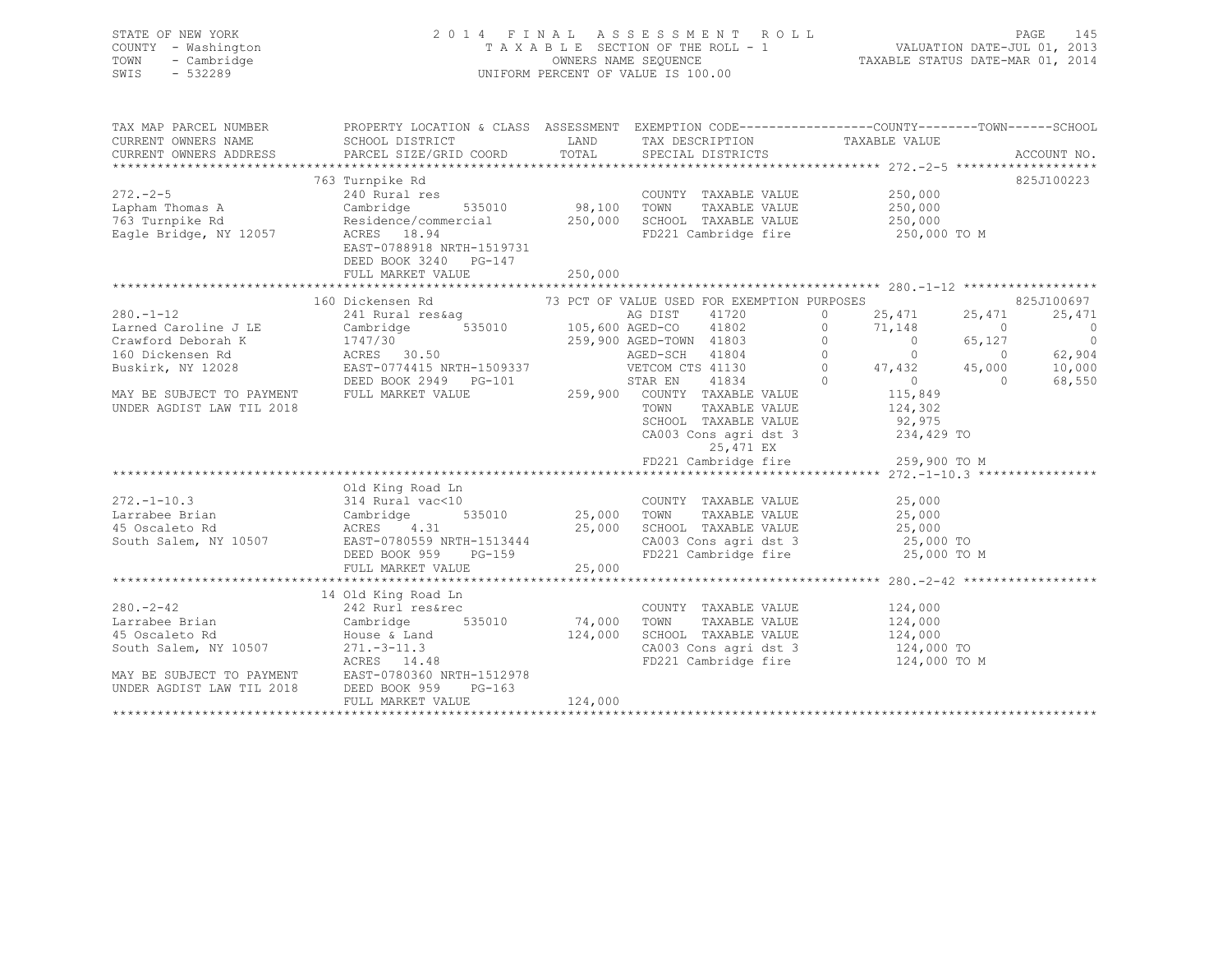| STATE OF NEW YORK<br>COUNTY - Washington<br>TOWN<br>- Cambridge<br>$-532289$<br>SWIS | 2014 FINAL<br>TAXABLE SECTION OF THE ROLL - 1<br>UNIFORM PERCENT OF VALUE IS 100.00                           | ROLL ROLL<br>VALUATION DATE-JUL 01, 2013<br>VALUATION DAIR-VOLUTE VI.<br>TAXABLE STATUS DATE-MAR 01, 2014 | PAGE<br>146                                                           |                |                    |
|--------------------------------------------------------------------------------------|---------------------------------------------------------------------------------------------------------------|-----------------------------------------------------------------------------------------------------------|-----------------------------------------------------------------------|----------------|--------------------|
| TAX MAP PARCEL NUMBER                                                                | PROPERTY LOCATION & CLASS ASSESSMENT EXEMPTION CODE-----------------COUNTY-------TOWN------SCHOOL             |                                                                                                           |                                                                       |                |                    |
| CURRENT OWNERS NAME                                                                  | SCHOOL DISTRICT                                                                                               |                                                                                                           | LAND TAX DESCRIPTION                                                  | TAXABLE VALUE  |                    |
| CURRENT OWNERS ADDRESS                                                               | PARCEL SIZE/GRID COORD                                                                                        | TOTAL                                                                                                     | SPECIAL DISTRICTS                                                     |                | ACCOUNT NO.        |
|                                                                                      | Oak Hill Rd                                                                                                   |                                                                                                           |                                                                       |                | 825J100715         |
| $281 - 4 - 1$                                                                        | 312 Vac w/imprv                                                                                               |                                                                                                           | COUNTY TAXABLE VALUE                                                  | 207,500        |                    |
| Larrabee Brian T                                                                     | Cambridge                                                                                                     | 535010 197,500 TOWN                                                                                       | TAXABLE VALUE                                                         | 207,500        |                    |
| Dahle Michael S                                                                      | Land                                                                                                          |                                                                                                           | 207,500 SCHOOL TAXABLE VALUE                                          | 207,500        |                    |
| 45 Oscaleta Rd                                                                       | Lot 4                                                                                                         |                                                                                                           | CA003 Cons agri dst 3                                                 | 207,500 TO     |                    |
| South Salem, NY 10590                                                                | $281 - 1 - 1$                                                                                                 |                                                                                                           | FD221 Cambridge fire                                                  | 207,500 TO M   |                    |
|                                                                                      | ACRES 176.31<br>EAST-0782632 NRTH-1512375<br>DEED BOOK 894 PG-321<br>FULL MARKET VALUE                        | 207,500                                                                                                   |                                                                       |                |                    |
|                                                                                      |                                                                                                               |                                                                                                           |                                                                       |                |                    |
|                                                                                      | Oak Hill Rd                                                                                                   |                                                                                                           |                                                                       |                |                    |
| $281 - 4 - 1.4$                                                                      | 314 Rural vac<10                                                                                              |                                                                                                           | COUNTY TAXABLE VALUE                                                  | 36,200         |                    |
| Larrabee Brian T                                                                     | Cambridge 535010 36,200 TOWN                                                                                  |                                                                                                           | TAXABLE VALUE                                                         | 36,200         |                    |
| Dahle Michael S                                                                      | Land                                                                                                          |                                                                                                           | 36,200 SCHOOL TAXABLE VALUE                                           | 36,200         |                    |
| 45 Oscaleta Rd                                                                       | Lot 3                                                                                                         |                                                                                                           | CA003 Cons agri dst 3                                                 | 36,200 TO      |                    |
| South Salem, NY 10590                                                                | $281 - 1 - 1.4$<br>ACRES<br>7.04<br>EAST-0783531 NRTH-1510241<br>DEED BOOK 894<br>PG-321<br>FULL MARKET VALUE | 36,200                                                                                                    | FD221 Cambridge fire                                                  | 36,200 TO M    |                    |
|                                                                                      |                                                                                                               |                                                                                                           |                                                                       |                |                    |
|                                                                                      | 65 King Rd                                                                                                    |                                                                                                           |                                                                       |                | 825J100905         |
| $280 - 2 - 32$                                                                       | 210 1 Family Res                                                                                              |                                                                                                           | STAR B 41854 0                                                        | $\overline{0}$ | $\Omega$<br>32,030 |
| Larson Brian A                                                                       | 535010<br>Cambridge                                                                                           |                                                                                                           | 50,600 COUNTY TAXABLE VALUE                                           | 135,500        |                    |
| 65 King Rd                                                                           | Lot 9                                                                                                         |                                                                                                           | 135,500 TOWN<br>TAXABLE VALUE                                         | 135,500        |                    |
| Buskirk, NY 12028                                                                    | 5.13<br>ACRES                                                                                                 |                                                                                                           | SCHOOL TAXABLE VALUE                                                  | 103,470        |                    |
|                                                                                      | EAST-0775965 NRTH-1505854                                                                                     |                                                                                                           | CA003 Cons agri dst 3 135,500 TO<br>FD221 Cambridge fire 135,500 TO M |                |                    |
|                                                                                      | DEED BOOK 490 PG-78                                                                                           |                                                                                                           |                                                                       |                |                    |
|                                                                                      | FULL MARKET VALUE                                                                                             | 135,500                                                                                                   |                                                                       |                |                    |
|                                                                                      | 23 Rogers Ln                                                                                                  |                                                                                                           |                                                                       |                |                    |
| $271. - 2 - 3.4$                                                                     | 210 1 Family Res                                                                                              |                                                                                                           | COUNTY TAXABLE VALUE 122,200                                          |                |                    |
| Lathrop Douglas                                                                      | Cambridge 535010                                                                                              | 24,400 TOWN                                                                                               | TAXABLE VALUE                                                         | 122,200        |                    |
| 23 Rogers Ln                                                                         | Sub lot D                                                                                                     |                                                                                                           | 122,200 SCHOOL TAXABLE VALUE                                          | 122,200        |                    |
| Cambridge, NY 12816                                                                  | ACRES 0.82<br>EAST-0772002 NRTH-1518610<br>DEED BOOK 1801 PG-93                                               |                                                                                                           | FD221 Cambridge fire                                                  | 122,200 TO M   |                    |

\*\*\*\*\*\*\*\*\*\*\*\*\*\*\*\*\*\*\*\*\*\*\*\*\*\*\*\*\*\*\*\*\*\*\*\*\*\*\*\*\*\*\*\*\*\*\*\*\*\*\*\*\*\*\*\*\*\*\*\*\*\*\*\*\*\*\*\*\*\*\*\*\*\*\*\*\*\*\*\*\*\*\*\*\*\*\*\*\*\*\*\*\*\*\*\*\*\*\*\*\*\*\*\*\*\*\*\*\*\*\*\*\*\*\*\*\*\*\*\*\*\*\*\*\*\*\*\*\*\*\*\*

FULL MARKET VALUE 122,200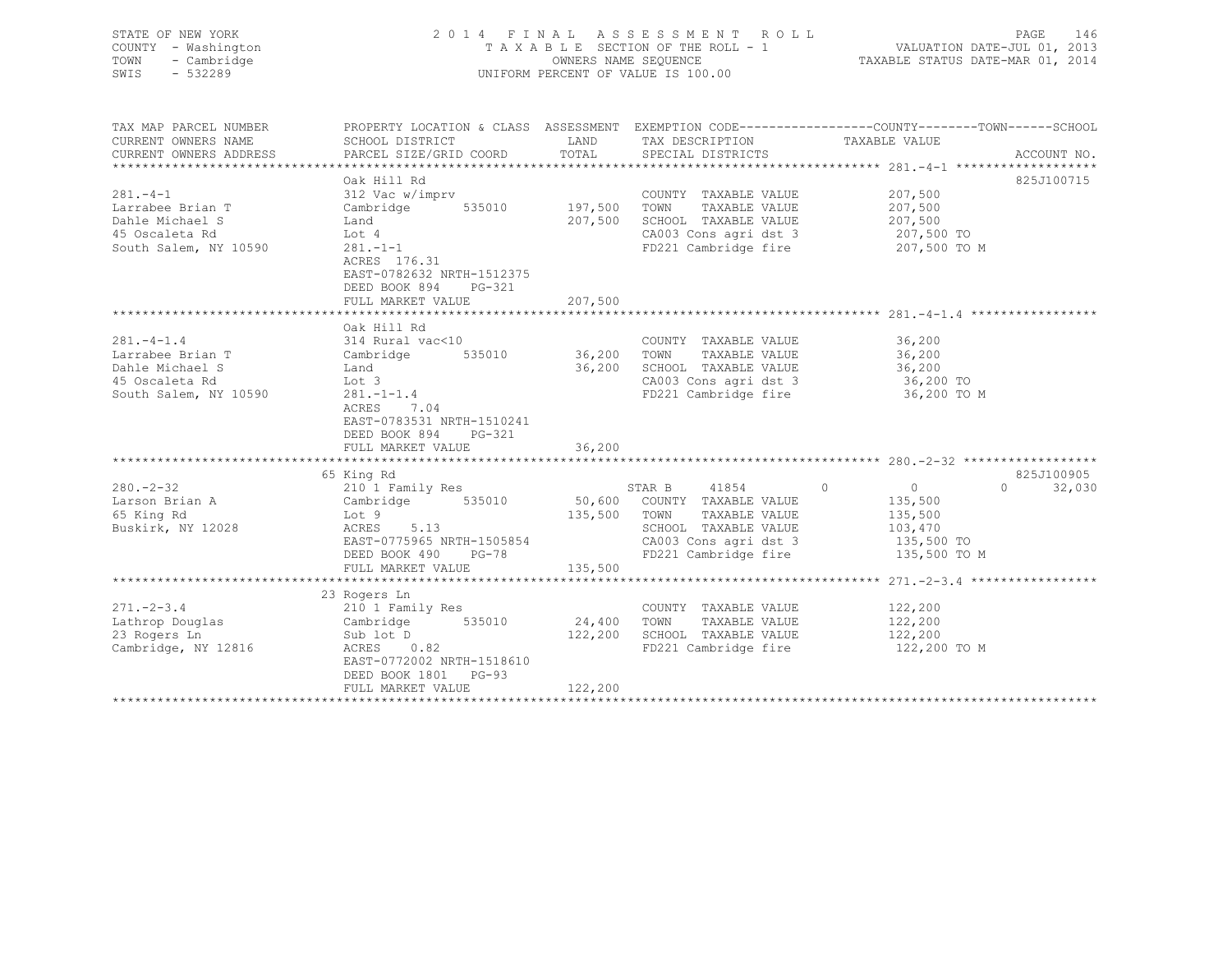### STATE OF NEW YORK 2 0 1 4 F I N A L A S S E S S M E N T R O L L PAGE 147 COUNTY - Washington T A X A B L E SECTION OF THE ROLL - 1 VALUATION DATE-JUL 01, 2013 TOWN - Cambridge OWNERS NAME SEQUENCE TAXABLE STATUS DATE-MAR 01, 2014 SWIS - 532289 UNIFORM PERCENT OF VALUE IS 100.00

| TAX MAP PARCEL NUMBER<br>CURRENT OWNERS NAME<br>CURRENT OWNERS ADDRESS                                  | PROPERTY LOCATION & CLASS ASSESSMENT EXEMPTION CODE---------------COUNTY-------TOWN-----SCHOOL<br>SCHOOL DISTRICT<br>PARCEL SIZE/GRID COORD                                                                             | LAND<br>TOTAL                | TAX DESCRIPTION<br>SPECIAL DISTRICTS                                                                                                                                          |                     | TAXABLE VALUE                                                                                                                          |                          | ACCOUNT NO.                             |
|---------------------------------------------------------------------------------------------------------|-------------------------------------------------------------------------------------------------------------------------------------------------------------------------------------------------------------------------|------------------------------|-------------------------------------------------------------------------------------------------------------------------------------------------------------------------------|---------------------|----------------------------------------------------------------------------------------------------------------------------------------|--------------------------|-----------------------------------------|
| $288. - 1 - 19$<br>Lavarnway Robert E<br>Lavarnway Eleanor B<br>92 County Route 74<br>Buskirk, NY 12028 | 92 County Route 74<br>210 1 Family Res<br>Cambridge 535010<br>H & L<br>429/481<br>ACRES 9.10<br>EAST-0764495 NRTH-1501211<br>DEED BOOK 486<br>PG-1086<br>FULL MARKET VALUE                                              | 156,400                      | STAR EN<br>41834<br>28,500 VETCOM CTS 41130<br>156,400 COUNTY TAXABLE VALUE<br>TOWN<br>TAXABLE VALUE<br>SCHOOL TAXABLE VALUE<br>FD221 Cambridge fire                          | $\circ$<br>$\Omega$ | $\sim$ 0<br>39,100<br>117,300<br>117,300<br>77,850<br>156,400 TO M                                                                     | $\overline{0}$<br>39,100 | *****<br>825J100458<br>68,550<br>10,000 |
| $270 - 1 - 30$<br>Laverty Wayne C<br>Laverty Janice<br>7 Darwin Rd<br>Cambridge, NY 12816               | 7 Darwin Rd<br>210 1 Family Res<br>Cambridge 535010<br>ACRES 8.60<br>EAST-0764530 NRTH-1517003<br>DEED BOOK 698 PG-186<br>FULL MARKET VALUE                                                                             | 54,400 STAR EN<br>130,600    | VETCOM CTS 41130<br>41834<br>COUNTY TAXABLE VALUE<br>TOWN<br>TAXABLE VALUE<br>SCHOOL TAXABLE VALUE<br>130,600 CA003 Cons agri dst 3<br>FD221 Cambridge fire                   | $\circ$<br>$\Omega$ | 32,650<br>$\overline{0}$<br>97,950<br>97,950<br>52,050<br>130,600 TO<br>130,600 TO M                                                   | 32,650<br>$\Omega$       | 825J100459<br>10,000<br>68,550          |
| $270. - 1 - 31$<br>Laverty Wayne C<br>Laverty Janice<br>7 Darwin Rd<br>Cambridge, NY 12816              | 60 Brownell Rd<br>210 1 Family Res<br>535010<br>Cambridge<br>Trailer & Land<br>FRNT 170.00 DPTH<br>FRNT 170.00 DPTH 225.00<br>0.98<br>ACRES<br>EAST-0764309 NRTH-1517054<br>DEED BOOK 803<br>PG-62<br>FULL MARKET VALUE | 25,900<br>91,900<br>91,900   | COUNTY TAXABLE VALUE<br>TAXABLE VALUE<br>TOWN<br>SCHOOL TAXABLE VALUE<br>CA003 Cons agri dst 3<br>FD221 Cambridge fire                                                        |                     | 91,900<br>91,900<br>91,900<br>91,900 TO<br>91,900 TO M                                                                                 |                          | 825J100811                              |
| $270. - 1 - 12$<br>LeBarron Barbara<br>LeBarron Larry D<br>19 Darwin Rd<br>Cambridge, NY 12816          | 19 Darwin Rd<br>210 1 Family Res<br>Cambridge<br>535010<br>$H \& L$<br>FRNT 130.00 DPTH 155.00<br>0.41<br>ACRES<br>EAST-0765366 NRTH-1517354<br>DEED BOOK 758<br>PG-151<br>FULL MARKET VALUE<br>*********************** | 49,200                       | AGED-ALL<br>41800<br>41834<br>24,000 STAR EN<br>49,200 COUNTY TAXABLE VALUE<br>TAXABLE VALUE<br>TOWN<br>SCHOOL TAXABLE VALUE<br>CA003 Cons agri dst 3<br>FD221 Cambridge fire | $\circ$<br>$\Omega$ | 24,600<br>$\overline{0}$<br>24,600<br>24,600<br>$\sim$ 0<br>49,200 TO<br>49,200 TO M<br>********************* 255.14-3-18 ************ | 24,600<br>$\Omega$       | 825J100460<br>24,600<br>24,600          |
| $255.14 - 3 - 18$<br>LeBarron Keith<br>LeBarron Anna<br>73 State Route 372<br>Cambridge, NY 12816       | 73 State Route 372<br>220 2 Family Res<br>Cambridge 535010<br>n & L<br>255.-3-18<br>ACRES 1.30<br>EAST 2555<br>EAST-0786029 NRTH-1532176<br>DEED BOOK 2364<br>$PG-25$<br>FULL MARKET VALUE                              | 29,500<br>131,100<br>131,100 | 41854<br>STAR B<br>COUNTY TAXABLE VALUE<br>TOWN<br>TAXABLE VALUE<br>SCHOOL TAXABLE VALUE<br>FD221 Cambridge fire                                                              | $\circ$             | $\overline{0}$<br>131,100<br>131,100<br>99,070<br>131,100 TO M                                                                         | $\Omega$                 | 825J100625<br>32,030                    |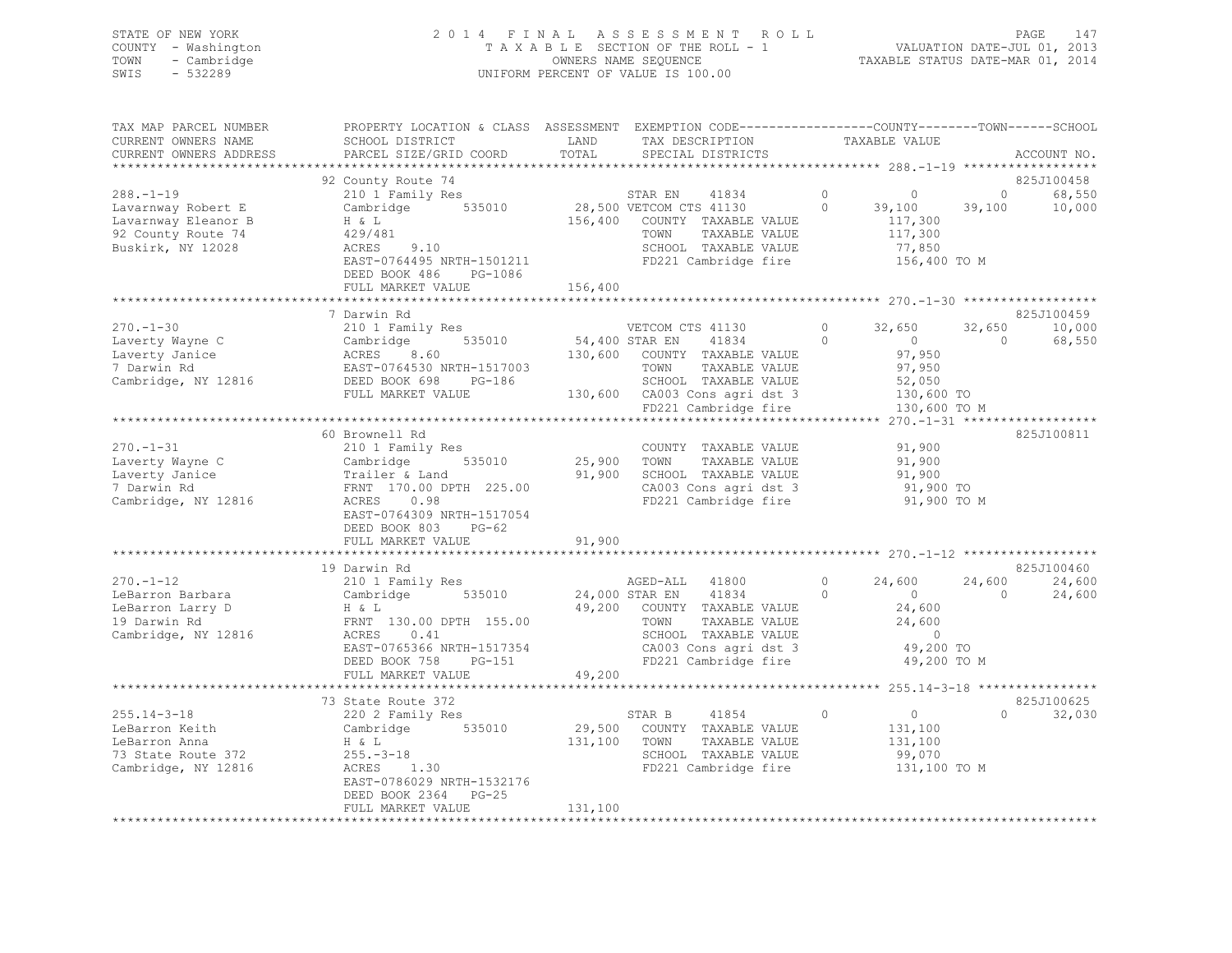### STATE OF NEW YORK 2 0 1 4 F I N A L A S S E S S M E N T R O L L PAGE 148 COUNTY - Washington T A X A B L E SECTION OF THE ROLL - 1 VALUATION DATE-JUL 01, 2013 TOWN - Cambridge OWNERS NAME SEQUENCE TAXABLE STATUS DATE-MAR 01, 2014 SWIS - 532289 UNIFORM PERCENT OF VALUE IS 100.00

| TAX MAP PARCEL NUMBER<br>CURRENT OWNERS NAME                                                                                                    | PROPERTY LOCATION & CLASS ASSESSMENT EXEMPTION CODE----------------COUNTY-------TOWN------SCHOOL<br>SCHOOL DISTRICT                                                                                                            | LAND                              | TAX DESCRIPTION                                                                                                            | TAXABLE VALUE                                                                               |          |                                           |
|-------------------------------------------------------------------------------------------------------------------------------------------------|--------------------------------------------------------------------------------------------------------------------------------------------------------------------------------------------------------------------------------|-----------------------------------|----------------------------------------------------------------------------------------------------------------------------|---------------------------------------------------------------------------------------------|----------|-------------------------------------------|
| CURRENT OWNERS ADDRESS                                                                                                                          | PARCEL SIZE/GRID COORD                                                                                                                                                                                                         | TOTAL                             | SPECIAL DISTRICTS                                                                                                          |                                                                                             |          | ACCOUNT NO.                               |
|                                                                                                                                                 |                                                                                                                                                                                                                                |                                   |                                                                                                                            |                                                                                             |          | ******                                    |
| $254. -1 - 6$<br>LeBarron Marilyn<br>Larado Justine E<br>204 Stevenson Rd<br>Greenwich, NY 12834<br>MAY BE SUBJECT TO PAYMENT                   | 204 Stevenson Rd<br>241 Rural res&ag<br>Cambridge 535010 202,000 STAR EN 41834<br>AG.EASEMENT 2285/132 384,000 COUNTY TAXABLE VALUE<br>ACRES 137.10<br>EAST-0777362 NRTH-1535155<br>DEED BOOK 3109 PG-269<br>FULL MARKET VALUE | $G-269$ CA003                     | TAXABLE VALUE<br>TOWN<br>SCHOOL TAXABLE VALUE<br>CA003 Cons agri dst 3<br>125,171 EX                                       | $0 \t 125,171$<br>$\Omega$<br>$\overline{0}$<br>258,829<br>258,829<br>190,279<br>258,829 TO | $\cap$   | 825J100461<br>125, 171 125, 171<br>68,550 |
| UNDER AGDIST LAW TIL 2018                                                                                                                       |                                                                                                                                                                                                                                |                                   | FD221 Cambridge fire                                                                                                       | 384,000 TO M                                                                                |          |                                           |
|                                                                                                                                                 |                                                                                                                                                                                                                                |                                   |                                                                                                                            |                                                                                             |          |                                           |
| $270. - 1 - 26.8$<br>Lebarron Terrance D                Cambridge<br>347 Center Cambridge Rd           Sub Lot 5<br>Valley Falls, NY 12185-2238 | 347 Center Cambridge Rd<br>210 1 Family Res<br>Cambridge 535010<br>Sub Lot 5<br>ACRES 8.31<br>EAST-0763557 NRTH-1515312<br>DEED BOOK 3119 PG-17<br>FULL MARKET VALUE                                                           | 43,200 TOWN<br>259,000<br>259,000 | COUNTY TAXABLE VALUE<br>TAXABLE VALUE<br>SCHOOL TAXABLE VALUE<br>CA003 Cons agri dst 3<br>FD221 Cambridge fire             | 259,000<br>259,000<br>259,000<br>259,000 TO<br>259,000 TO M                                 |          |                                           |
|                                                                                                                                                 |                                                                                                                                                                                                                                |                                   |                                                                                                                            |                                                                                             |          |                                           |
|                                                                                                                                                 | 275 Cobble Rd                                                                                                                                                                                                                  |                                   |                                                                                                                            |                                                                                             |          |                                           |
| $254. - 1 - 10.3$<br>Ledek Linda Jean<br>275 Cobble Rd<br>Cambridge, NY 12816                                                                   | 210 1 Family Res<br>Cambridge 535010 28,500 COUNTY TAXABLE VALUE<br>FRNT 230.00 DPTH 198.00 103,700 TOWN TAXABLE VALUE<br>ACRES 0.78 SCHOOL TAXABLE VALUE<br>EAST-0776972 NRTH-1531150<br>DEED BOOK 2719 PG-246                |                                   | STAR B 41854<br>TAXABLE VALUE<br>SCHOOL TAXABLE VALUE<br>FD221 Cambridge fire                                              | $\circ$<br>$\overline{0}$<br>103,700<br>103,700<br>71,670<br>103,700 TO M                   | $\Omega$ | 32,030                                    |
|                                                                                                                                                 | FULL MARKET VALUE                                                                                                                                                                                                              | 103,700                           |                                                                                                                            |                                                                                             |          |                                           |
|                                                                                                                                                 |                                                                                                                                                                                                                                |                                   |                                                                                                                            |                                                                                             |          |                                           |
| $272. - 2 - 15.1$<br>Lees Gerard<br>Lees Courtney<br>4 Willow Ln<br>Old Greenwich, CT 06870 EAST-0787310 NRTH-1515014                           | 517 Turnpike Rd<br>242 Rurl res&rec<br>Cambridge 535010<br>Cambridge<br>House & Lot<br>ACPES 50.13<br>ACRES 50.12                                                                                                              | 157,700<br>429,700                | COUNTY TAXABLE VALUE 429,700<br>TOWN<br>TAXABLE VALUE<br>SCHOOL TAXABLE VALUE<br>FD221 Cambridge fire                      | 429,700<br>429,700<br>429,700 TO M                                                          |          | 825J100586                                |
|                                                                                                                                                 | DEED BOOK 678<br>PG-244<br>FULL MARKET VALUE                                                                                                                                                                                   | 429,700                           |                                                                                                                            |                                                                                             |          |                                           |
|                                                                                                                                                 |                                                                                                                                                                                                                                |                                   |                                                                                                                            |                                                                                             |          |                                           |
|                                                                                                                                                 | 141 Gillis Rd                                                                                                                                                                                                                  |                                   |                                                                                                                            |                                                                                             |          | 825J102024                                |
| $254. - 1 - 37$<br>Lennon Mary E<br>PO Box 7<br>Cambridge, NY 12816                                                                             | 250 Estate<br>Greenwich<br>533401<br>$246. - 1 - 35.3$<br>ACRES 83.90<br>EAST-0768800 NRTH-1537029                                                                                                                             | 510,800                           | AG DIST<br>41720<br>199,900 COUNTY TAXABLE VALUE<br>TAXABLE VALUE<br>TOWN<br>SCHOOL TAXABLE VALUE<br>CA003 Cons agri dst 3 | 134,379 134,379<br>$\circ$<br>376,421<br>376,421<br>376,421<br>376,421 TO                   |          | 134,379                                   |
| MAY BE SUBJECT TO PAYMENT<br>UNDER AGDIST LAW TIL 2018 FULL MARKET VALUE                                                                        | $PG-73$                                                                                                                                                                                                                        |                                   | 134,379 EX<br>510,800 FD221 Cambridge fire 510,800 TO M                                                                    |                                                                                             |          |                                           |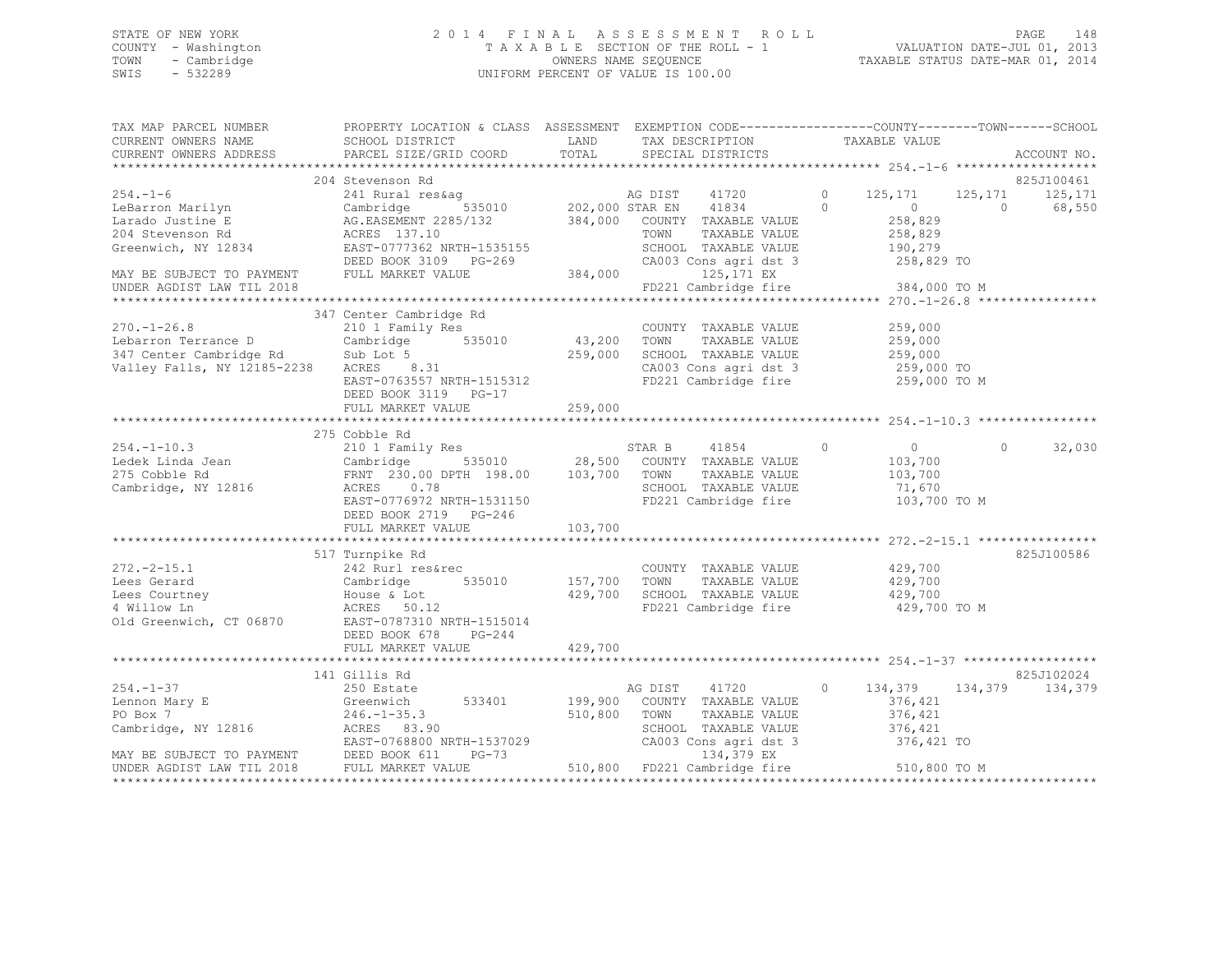### STATE OF NEW YORK 2 0 1 4 F I N A L A S S E S S M E N T R O L L PAGE 149 COUNTY - Washington T A X A B L E SECTION OF THE ROLL - 1 VALUATION DATE-JUL 01, 2013 TOWN - Cambridge OWNERS NAME SEQUENCE TAXABLE STATUS DATE-MAR 01, 2014 SWIS - 532289 UNIFORM PERCENT OF VALUE IS 100.00

| TOTAL<br>PARCEL SIZE/GRID COORD<br>CURRENT OWNERS ADDRESS<br>SPECIAL DISTRICTS<br>ACCOUNT NO.<br>825J100464<br>483 Turnpike Rd<br>$272 - 2 - 17$<br>210 1 Family Res<br>$\Omega$<br>28,700<br>28,700<br>10,000<br>VETCOM CTS 41130<br>535010<br>26,500 STAR EN<br>$\Omega$<br>68,550<br>Lentz Francis<br>41834<br>$\bigcirc$<br>$\Omega$<br>Cambridge<br>86,100<br>Lentz Hazel<br>114,800 COUNTY TAXABLE VALUE<br>House & Lot<br>PO Box 145<br>ACRES 1.30<br>TOWN<br>TAXABLE VALUE<br>86,100<br>Cambridge, NY 12816-0145<br>EAST-0788137 NRTH-1513728<br>SCHOOL TAXABLE VALUE<br>36,250<br>DEED BOOK 418<br>FD221 Cambridge fire<br>114,800 TO M<br>PG-539<br>FULL MARKET VALUE<br>114,800<br>825J100534<br>37 Perry Ln<br>$255. - 1 - 12$<br>302,300<br>210 1 Family Res<br>COUNTY TAXABLE VALUE<br>30,000<br>535010<br>TAXABLE VALUE<br>302,300<br>Levinson Lawrence I<br>Cambridge<br>TOWN<br>302,300<br>SCHOOL TAXABLE VALUE<br>Levinson Gabrielle R<br>302,300<br>Res<br>ACRES 2.00<br>FD221 Cambridge fire<br>14 Hancock Ln<br>302,300 TO M<br>Manalapan, NJ 07726<br>EAST-0785384 NRTH-1531484<br>DEED BOOK 911<br>$PG-161$<br>302,300<br>FULL MARKET VALUE<br>15 County Route 60<br>825J100466<br>$\circledcirc$<br>$271. - 1 - 6$<br>$\overline{0}$<br>$\Omega$<br>32,030<br>STAR B<br>41854<br>210 1 Family Res<br>535010<br>35,000 COUNTY TAXABLE VALUE<br>73,000<br>Lewis Steven M<br>Cambridge<br>15 County Route 60<br>73,000<br>TOWN<br>TAXABLE VALUE<br>73,000<br>H & L<br>SCHOOL TAXABLE VALUE<br>Cambridge, NY 12816<br>ACRES<br>2.40<br>40,970<br>FD221 Cambridge fire<br>EAST-0771325 NRTH-1518125<br>73,000 TO M<br>DEED BOOK 888<br>$PG-183$<br>73,000<br>FULL MARKET VALUE<br>************<br>************************<br>825L100505<br>354 Stevenson Rd<br>$246. - 1 - 20$<br>210 1 Family Res<br>COUNTY TAXABLE VALUE<br>115,000<br>40,500<br>Linnolt Ingemar<br>Cambridge<br>535010<br>TOWN<br>TAXABLE VALUE<br>115,000<br>354 Stevenson Rd<br>115,000<br>SCHOOL TAXABLE VALUE<br>Lot $C-2$<br>115,000<br>Greenwich, NY 12834<br>473/728-473/730<br>CA005 Cons agri dst 5<br>115,000 TO |
|-------------------------------------------------------------------------------------------------------------------------------------------------------------------------------------------------------------------------------------------------------------------------------------------------------------------------------------------------------------------------------------------------------------------------------------------------------------------------------------------------------------------------------------------------------------------------------------------------------------------------------------------------------------------------------------------------------------------------------------------------------------------------------------------------------------------------------------------------------------------------------------------------------------------------------------------------------------------------------------------------------------------------------------------------------------------------------------------------------------------------------------------------------------------------------------------------------------------------------------------------------------------------------------------------------------------------------------------------------------------------------------------------------------------------------------------------------------------------------------------------------------------------------------------------------------------------------------------------------------------------------------------------------------------------------------------------------------------------------------------------------------------------------------------------------------------------------------------------------------------------------------------------------------------------------------------------------------------------------------------------------------------------------------------------------------------------------------------------------------------|
|                                                                                                                                                                                                                                                                                                                                                                                                                                                                                                                                                                                                                                                                                                                                                                                                                                                                                                                                                                                                                                                                                                                                                                                                                                                                                                                                                                                                                                                                                                                                                                                                                                                                                                                                                                                                                                                                                                                                                                                                                                                                                                                   |
|                                                                                                                                                                                                                                                                                                                                                                                                                                                                                                                                                                                                                                                                                                                                                                                                                                                                                                                                                                                                                                                                                                                                                                                                                                                                                                                                                                                                                                                                                                                                                                                                                                                                                                                                                                                                                                                                                                                                                                                                                                                                                                                   |
|                                                                                                                                                                                                                                                                                                                                                                                                                                                                                                                                                                                                                                                                                                                                                                                                                                                                                                                                                                                                                                                                                                                                                                                                                                                                                                                                                                                                                                                                                                                                                                                                                                                                                                                                                                                                                                                                                                                                                                                                                                                                                                                   |
|                                                                                                                                                                                                                                                                                                                                                                                                                                                                                                                                                                                                                                                                                                                                                                                                                                                                                                                                                                                                                                                                                                                                                                                                                                                                                                                                                                                                                                                                                                                                                                                                                                                                                                                                                                                                                                                                                                                                                                                                                                                                                                                   |
|                                                                                                                                                                                                                                                                                                                                                                                                                                                                                                                                                                                                                                                                                                                                                                                                                                                                                                                                                                                                                                                                                                                                                                                                                                                                                                                                                                                                                                                                                                                                                                                                                                                                                                                                                                                                                                                                                                                                                                                                                                                                                                                   |
|                                                                                                                                                                                                                                                                                                                                                                                                                                                                                                                                                                                                                                                                                                                                                                                                                                                                                                                                                                                                                                                                                                                                                                                                                                                                                                                                                                                                                                                                                                                                                                                                                                                                                                                                                                                                                                                                                                                                                                                                                                                                                                                   |
|                                                                                                                                                                                                                                                                                                                                                                                                                                                                                                                                                                                                                                                                                                                                                                                                                                                                                                                                                                                                                                                                                                                                                                                                                                                                                                                                                                                                                                                                                                                                                                                                                                                                                                                                                                                                                                                                                                                                                                                                                                                                                                                   |
| ACRES<br>5.63<br>FD221 Cambridge fire<br>115,000 TO M<br>EAST-0780812 NRTH-1537767                                                                                                                                                                                                                                                                                                                                                                                                                                                                                                                                                                                                                                                                                                                                                                                                                                                                                                                                                                                                                                                                                                                                                                                                                                                                                                                                                                                                                                                                                                                                                                                                                                                                                                                                                                                                                                                                                                                                                                                                                                |
| DEED BOOK 2984 PG-134<br>115,000<br>FULL MARKET VALUE                                                                                                                                                                                                                                                                                                                                                                                                                                                                                                                                                                                                                                                                                                                                                                                                                                                                                                                                                                                                                                                                                                                                                                                                                                                                                                                                                                                                                                                                                                                                                                                                                                                                                                                                                                                                                                                                                                                                                                                                                                                             |
|                                                                                                                                                                                                                                                                                                                                                                                                                                                                                                                                                                                                                                                                                                                                                                                                                                                                                                                                                                                                                                                                                                                                                                                                                                                                                                                                                                                                                                                                                                                                                                                                                                                                                                                                                                                                                                                                                                                                                                                                                                                                                                                   |
| Cobble Rd<br>825J100844<br>$262 - 2 - 7.2$<br>322 Rural vac>10<br>32,600<br>COUNTY TAXABLE VALUE<br>32,600<br>Lisanti Anthony V<br>535010<br>32,600<br>TOWN<br>TAXABLE VALUE<br>Cambridge<br>32,600<br>SCHOOL TAXABLE VALUE<br>32,600<br>Lisanti Gena<br>Land<br>75 Timberlane Dr<br>FRNT 600.00 DPTH<br>FD221 Cambridge fire<br>32,600 TO M<br>Nanuet, NY 10954<br>ACRES 13.57<br>EAST-0778168 NRTH-1527781<br>DEED BOOK 2046<br>$PG-44$                                                                                                                                                                                                                                                                                                                                                                                                                                                                                                                                                                                                                                                                                                                                                                                                                                                                                                                                                                                                                                                                                                                                                                                                                                                                                                                                                                                                                                                                                                                                                                                                                                                                         |
| FULL MARKET VALUE<br>32,600<br>*************************                                                                                                                                                                                                                                                                                                                                                                                                                                                                                                                                                                                                                                                                                                                                                                                                                                                                                                                                                                                                                                                                                                                                                                                                                                                                                                                                                                                                                                                                                                                                                                                                                                                                                                                                                                                                                                                                                                                                                                                                                                                          |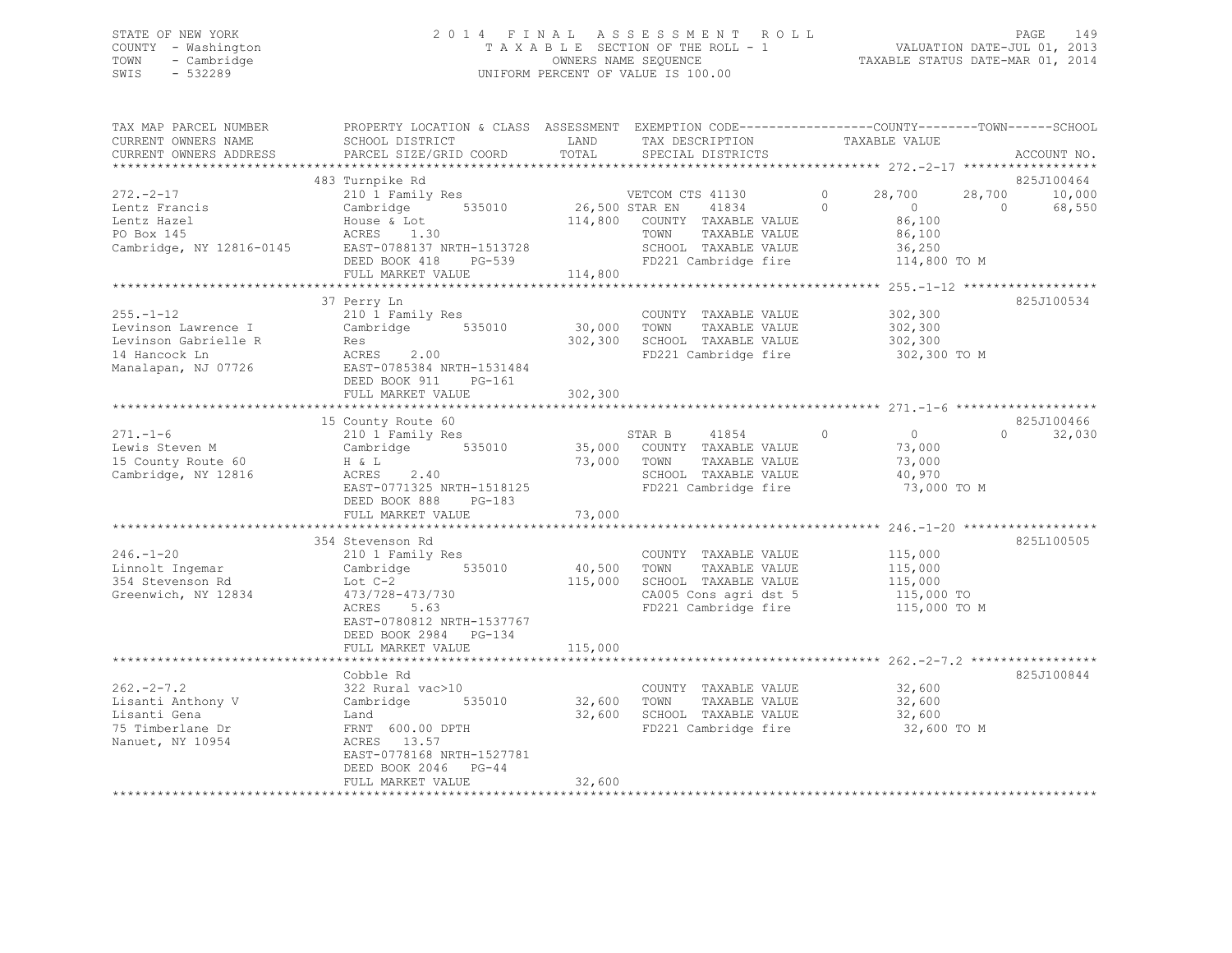### STATE OF NEW YORK 2 0 1 4 F I N A L A S S E S S M E N T R O L L PAGE 150 COUNTY - Washington T A X A B L E SECTION OF THE ROLL - 1 VALUATION DATE-JUL 01, 2013 TOWN - Cambridge OWNERS NAME SEQUENCE TAXABLE STATUS DATE-MAR 01, 2014 SWIS - 532289 UNIFORM PERCENT OF VALUE IS 100.00

| TAX MAP PARCEL NUMBER<br>CURRENT OWNERS NAME<br>CURRENT OWNERS ADDRESS                                                                                               | PROPERTY LOCATION & CLASS ASSESSMENT EXEMPTION CODE----------------COUNTY-------TOWN-----SCHOOL<br>SCHOOL DISTRICT<br>PARCEL SIZE/GRID COORD                          | LAND<br>TOTAL           | TAX DESCRIPTION<br>SPECIAL DISTRICTS                                                                                                             | TAXABLE VALUE                                                                                | ACCOUNT NO.                      |
|----------------------------------------------------------------------------------------------------------------------------------------------------------------------|-----------------------------------------------------------------------------------------------------------------------------------------------------------------------|-------------------------|--------------------------------------------------------------------------------------------------------------------------------------------------|----------------------------------------------------------------------------------------------|----------------------------------|
|                                                                                                                                                                      |                                                                                                                                                                       |                         |                                                                                                                                                  |                                                                                              | * * * * *                        |
| $279. - 2 - 20$<br>Litwin Thomas J<br>10 County Route 59A<br>Buskirk, NY 12028                                                                                       | 10 County Route 59A<br>210 1 Family Res<br>Cambridge 535010<br>House & Lot<br>ACRES<br>0.16<br>EAST-0766374 NRTH-1506659<br>DEED BOOK 468 PG-628<br>FULL MARKET VALUE | 134,000 TOWN<br>134,000 | STAR B 41854<br>23,100 COUNTY TAXABLE VALUE<br>41854 0<br>TAXABLE VALUE<br>SCHOOL TAXABLE VALUE<br>CA003 Cons agri dst 3<br>FD221 Cambridge fire | $\overline{0}$<br>134,000<br>134,000<br>101,970<br>134,000 TO<br>134,000 TO M                | 825J100413<br>$\cap$<br>32,030   |
|                                                                                                                                                                      |                                                                                                                                                                       |                         |                                                                                                                                                  |                                                                                              |                                  |
| $281 - 4 - 1.3$<br>Lohnes Gary M<br>21 E Hoosick Rd<br>Hoosick Falls, NY 12090                                                                                       | Oak Hill Rd<br>322 Rural vac>10<br>Cambridge<br>535010<br>Land<br>Lot 2<br>$281 - 1 - 1.3$<br>ACRES 10.07<br>EAST-0783096 NRTH-1510048<br>DEED BOOK 771<br>$PG-55$    | 48,100 TOWN<br>48,100   | COUNTY TAXABLE VALUE<br>TAXABLE VALUE<br>SCHOOL TAXABLE VALUE<br>CA003 Cons agri dst 3<br>FD221 Cambridge fire                                   | 48,100<br>48,100<br>48,100<br>48,100 TO<br>48,100 TO M                                       |                                  |
|                                                                                                                                                                      | FULL MARKET VALUE                                                                                                                                                     | 48,100                  |                                                                                                                                                  |                                                                                              |                                  |
|                                                                                                                                                                      | 709 County Route 60                                                                                                                                                   |                         |                                                                                                                                                  |                                                                                              | 825J100723                       |
| $254. - 1 - 16$<br>Lorber Jillian Denby<br>709 County Route 60<br>Greenwich, NY 12834                                                                                | ACRES 75.30 320,100 COUNTY TAXABLE VALUE<br>EAST-0772489 NRTH-1533607<br>DEED BOOK 631 PG-51                                                                          |                         | TOWN<br>TAXABLE VALUE<br>SCHOOL TAXABLE VALUE                                                                                                    | $\circ$<br>19,572<br>$\Omega$<br>$\sim$ 0<br>$\overline{0}$<br>300,528<br>300,528<br>268,498 | 19,572<br>19,572<br>32,030       |
| MAY BE SUBJECT TO PAYMENT<br>UNDER AGDIST LAW TIL 2018                                                                                                               | FULL MARKET VALUE                                                                                                                                                     |                         | 320,100 CA003 Cons agri dst 3 300,528 TO<br>19,572 EX                                                                                            | FD221 Cambridge fire 320,100 TO M                                                            |                                  |
|                                                                                                                                                                      |                                                                                                                                                                       |                         |                                                                                                                                                  |                                                                                              |                                  |
| $255. - 1 - 24$<br>255.-1-43<br>Lozman Michael<br>Charon<br>Lozman Sharon<br>12 Graffunder Dr<br>Menands, NY 12204<br>Menands, NY 12204<br>EAST-0779888 NRTH-1531338 | 151 Irish Ln<br>241 Rural res&aq<br>Cambridge 535010<br>DEED BOOK 3043 PG-186                                                                                         | 99,000 TOWN             | COUNTY TAXABLE VALUE<br>TAXABLE VALUE<br>535,800 SCHOOL TAXABLE VALUE<br>CA005 Cons agri dst 5<br>FD221 Cambridge fire                           | 535,800<br>535,800<br>535,800<br>535,800 TO<br>535,800 TO M                                  | 825J100245                       |
|                                                                                                                                                                      | FULL MARKET VALUE                                                                                                                                                     | 535,800                 |                                                                                                                                                  |                                                                                              |                                  |
|                                                                                                                                                                      |                                                                                                                                                                       |                         |                                                                                                                                                  |                                                                                              |                                  |
| $262 - 1 - 28$<br>Lucrezio Frederick V<br>Lucrezio Donna<br>466 County Route 60<br>Cambridge, NY 12816                                                               | 466 County Route 60<br>210 1 Family Res<br>Cambridge 535010<br>Res<br>ACRES 3.26<br>EAST-0773216 NRTH-1528395<br>DEED BOOK 474 PG-513<br>FULL MARKET VALUE            | 271,100 TOWN<br>271,100 | 41854 0<br>STAR B<br>38,300 COUNTY TAXABLE VALUE<br>TAXABLE VALUE<br>SCHOOL TAXABLE VALUE<br>FD221 Cambridge fire                                | $\overline{0}$<br>271,100<br>271,100<br>239,070<br>271,100 TO M                              | 825J100874<br>32,030<br>$\Omega$ |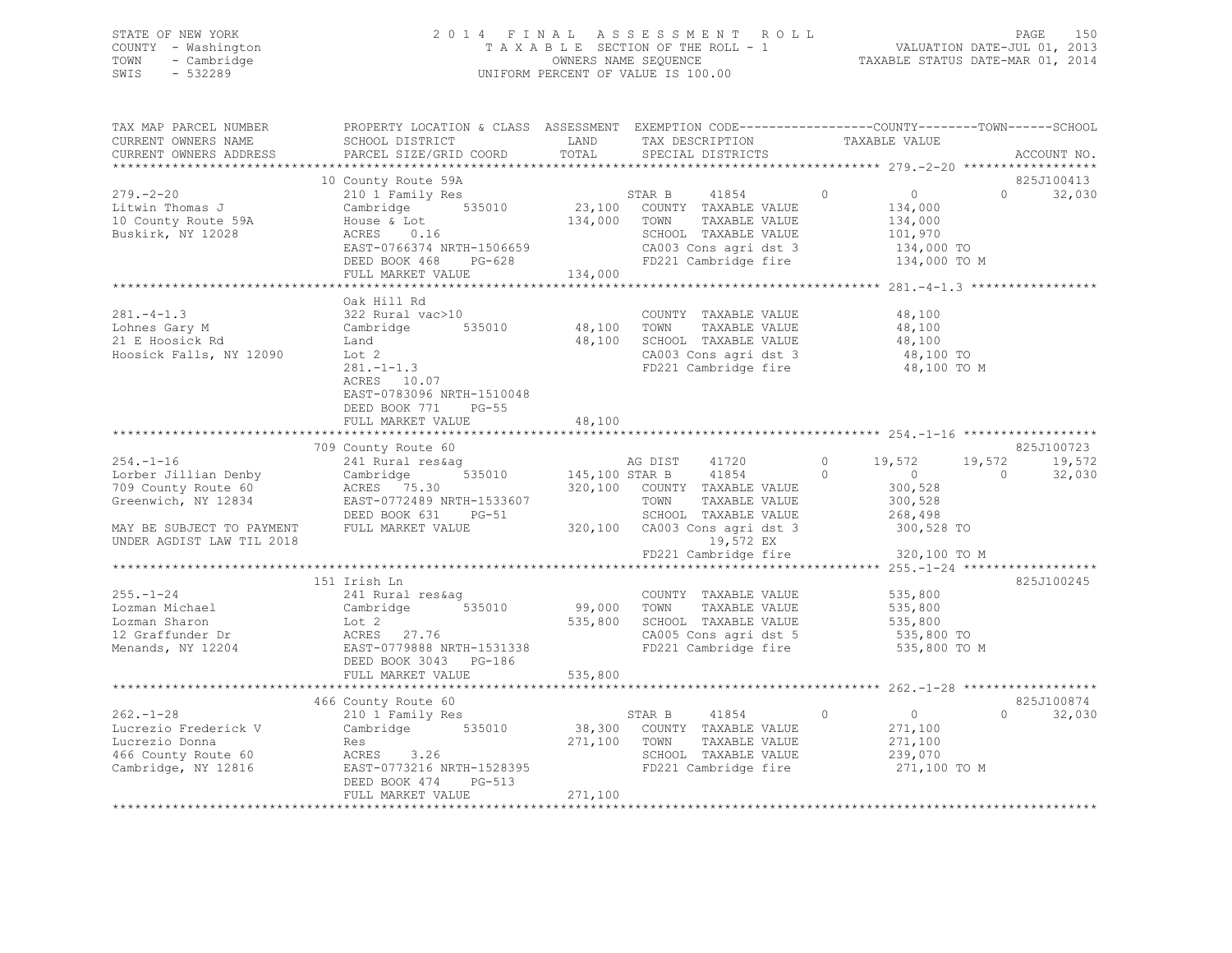### STATE OF NEW YORK 2 0 1 4 F I N A L A S S E S S M E N T R O L L PAGE 151 COUNTY - Washington T A X A B L E SECTION OF THE ROLL - 1 VALUATION DATE-JUL 01, 2013 TOWN - Cambridge OWNERS NAME SEQUENCE TAXABLE STATUS DATE-MAR 01, 2014 SWIS - 532289 UNIFORM PERCENT OF VALUE IS 100.00

| TAX MAP PARCEL NUMBER<br>CURRENT OWNERS NAME | PROPERTY LOCATION & CLASS ASSESSMENT EXEMPTION CODE---------------COUNTY-------TOWN------SCHOOL<br>SCHOOL DISTRICT | LAND<br>TOTAL     | TAX DESCRIPTION                               | TAXABLE VALUE                                        |                      |
|----------------------------------------------|--------------------------------------------------------------------------------------------------------------------|-------------------|-----------------------------------------------|------------------------------------------------------|----------------------|
| CURRENT OWNERS ADDRESS                       | PARCEL SIZE/GRID COORD                                                                                             |                   | SPECIAL DISTRICTS                             |                                                      | ACCOUNT NO.          |
|                                              | 25 Stump Church Rd                                                                                                 |                   |                                               |                                                      | 825J100384           |
| $254. - 1 - 32$                              | 242 Rurl res&rec                                                                                                   |                   | AG DIST<br>41720                              | $\circ$<br>62,367                                    | 62,367<br>62,367     |
| Lutgens Kurt H                               | 535010<br>Cambridge                                                                                                | 131,900 STAR B    | 41854                                         | $\Omega$<br>$\Omega$                                 | $\Omega$<br>32,030   |
| Allen Gretchen M                             | House & Lot                                                                                                        | 305,500           | COUNTY TAXABLE VALUE                          | 243,133                                              |                      |
| 25 Stump Church Rd                           | ACRES 64.30                                                                                                        |                   | TAXABLE VALUE<br>TOWN                         | 243,133                                              |                      |
| Greenwich, NY 12834                          | EAST-0767446 NRTH-1532887                                                                                          |                   | SCHOOL TAXABLE VALUE                          | 211,103                                              |                      |
|                                              | DEED BOOK 493<br>PG-813                                                                                            |                   | CA003 Cons agri dst 3                         | 243,133 TO                                           |                      |
| MAY BE SUBJECT TO PAYMENT                    | FULL MARKET VALUE                                                                                                  | 305,500           | 62,367 EX                                     |                                                      |                      |
| UNDER AGDIST LAW TIL 2018                    |                                                                                                                    |                   | FD221 Cambridge fire                          | 305,500 TO M                                         |                      |
|                                              | 393 County Route 60                                                                                                |                   |                                               |                                                      | 825J100827           |
| $262. - 1 - 27$                              | 241 Rural res&aq                                                                                                   |                   | AGRI-D IND 41730                              | $\circ$<br>64,354                                    | 64,354<br>64,354     |
| Lutgens Timothy                              | Cambridge<br>535010                                                                                                | 126,200 STAR B    | 41854                                         | $\circ$<br>$\circ$                                   | 32,030<br>$\circ$    |
| 393 County Route 60                          | Ag Commit 705/163                                                                                                  | 334,900           | COUNTY TAXABLE VALUE                          | 270,546                                              |                      |
| Cambridge, NY 12816                          | 606/199 614/121                                                                                                    |                   | TOWN<br>TAXABLE VALUE                         | 270,546                                              |                      |
|                                              | ACRES 59.33                                                                                                        |                   | SCHOOL TAXABLE VALUE                          | 238,516                                              |                      |
| MAY BE SUBJECT TO PAYMENT                    | EAST-0771883 NRTH-1526548                                                                                          |                   | FD221 Cambridge fire                          | 334,900 TO M                                         |                      |
| UNDER AGDIST LAW TIL 2021                    | DEED BOOK 2465<br>$PG-8$                                                                                           |                   |                                               |                                                      |                      |
|                                              | FULL MARKET VALUE                                                                                                  | 334,900           |                                               |                                                      |                      |
|                                              |                                                                                                                    |                   |                                               | ********************** 263. -2-24.1 **************** |                      |
|                                              | 1224 King Rd                                                                                                       |                   |                                               |                                                      | 825J102025           |
| $263. - 2 - 24.1$                            | 280 Res Multiple                                                                                                   |                   | COUNTY TAXABLE VALUE                          | 214,100                                              |                      |
| LYCO Partners, LLC<br>114 Bell Rd            | 535010<br>Cambridge<br>ACRES<br>6.05                                                                               | 37,000<br>214,100 | TOWN<br>TAXABLE VALUE<br>SCHOOL TAXABLE VALUE | 214,100<br>214,100                                   |                      |
| Scarsdale, NY 10583                          | EAST-0786154 NRTH-1524898                                                                                          |                   | FD221 Cambridge fire                          | 214,100 TO M                                         |                      |
|                                              | DEED BOOK 2295<br>$PG-148$                                                                                         |                   |                                               |                                                      |                      |
|                                              | FULL MARKET VALUE                                                                                                  | 214,100           |                                               |                                                      |                      |
|                                              | **************************                                                                                         |                   |                                               |                                                      |                      |
|                                              | 935 County Route 59                                                                                                |                   |                                               |                                                      | 825J100473           |
| $271. - 2 - 8$                               | 210 1 Family Res                                                                                                   |                   | COUNTY TAXABLE VALUE                          | 281,100                                              |                      |
| Lynch Charles E                              | Cambridge<br>535010                                                                                                | 47,200            | TOWN<br>TAXABLE VALUE                         | 281,100                                              |                      |
| Lynch Sandra J                               | ACRES<br>7.31                                                                                                      | 281,100           | SCHOOL TAXABLE VALUE                          | 281,100                                              |                      |
| 403 Branch Dr                                | EAST-0772968 NRTH-1519006                                                                                          |                   | FD221 Cambridge fire                          | 281,100 TO M                                         |                      |
| Mullica Hill, NJ 08062                       | DEED BOOK 945<br>$PG-135$                                                                                          |                   |                                               |                                                      |                      |
|                                              | FULL MARKET VALUE<br>***************************                                                                   | 281,100           |                                               |                                                      |                      |
|                                              | 94 Durfee Rd                                                                                                       |                   |                                               |                                                      | 825J100976           |
| $288. -1 - 15.2$                             | 210 1 Family Res                                                                                                   |                   | AGED-CO<br>41802                              | $\Omega$<br>60,150                                   | $\Omega$<br>$\Omega$ |
| Mabeus Richard E                             | 535010<br>Cambridge                                                                                                |                   | 56,500 AGED-TOWN 41803                        | $\Omega$<br>$\Omega$                                 | 20,050<br>$\Omega$   |
| Mabeus Nancy                                 | H & L                                                                                                              |                   | 200,500 STAR EN<br>41834                      | $\Omega$<br>$\circ$                                  | 68,550<br>$\Omega$   |
| 94 Durfee Rd                                 | Lot 2                                                                                                              |                   | COUNTY TAXABLE VALUE                          | 140,350                                              |                      |
| Buskirk, NY 12028                            | ACRES<br>6.63                                                                                                      |                   | TOWN<br>TAXABLE VALUE                         | 180,450                                              |                      |
|                                              | EAST-0765631 NRTH-1499809                                                                                          |                   | SCHOOL TAXABLE VALUE                          | 131,950                                              |                      |
|                                              | DEED BOOK 636<br>$PG-23$                                                                                           |                   | FD221 Cambridge fire                          | 200,500 TO M                                         |                      |
|                                              | FULL MARKET VALUE                                                                                                  | 200,500           |                                               |                                                      |                      |
|                                              |                                                                                                                    |                   |                                               |                                                      |                      |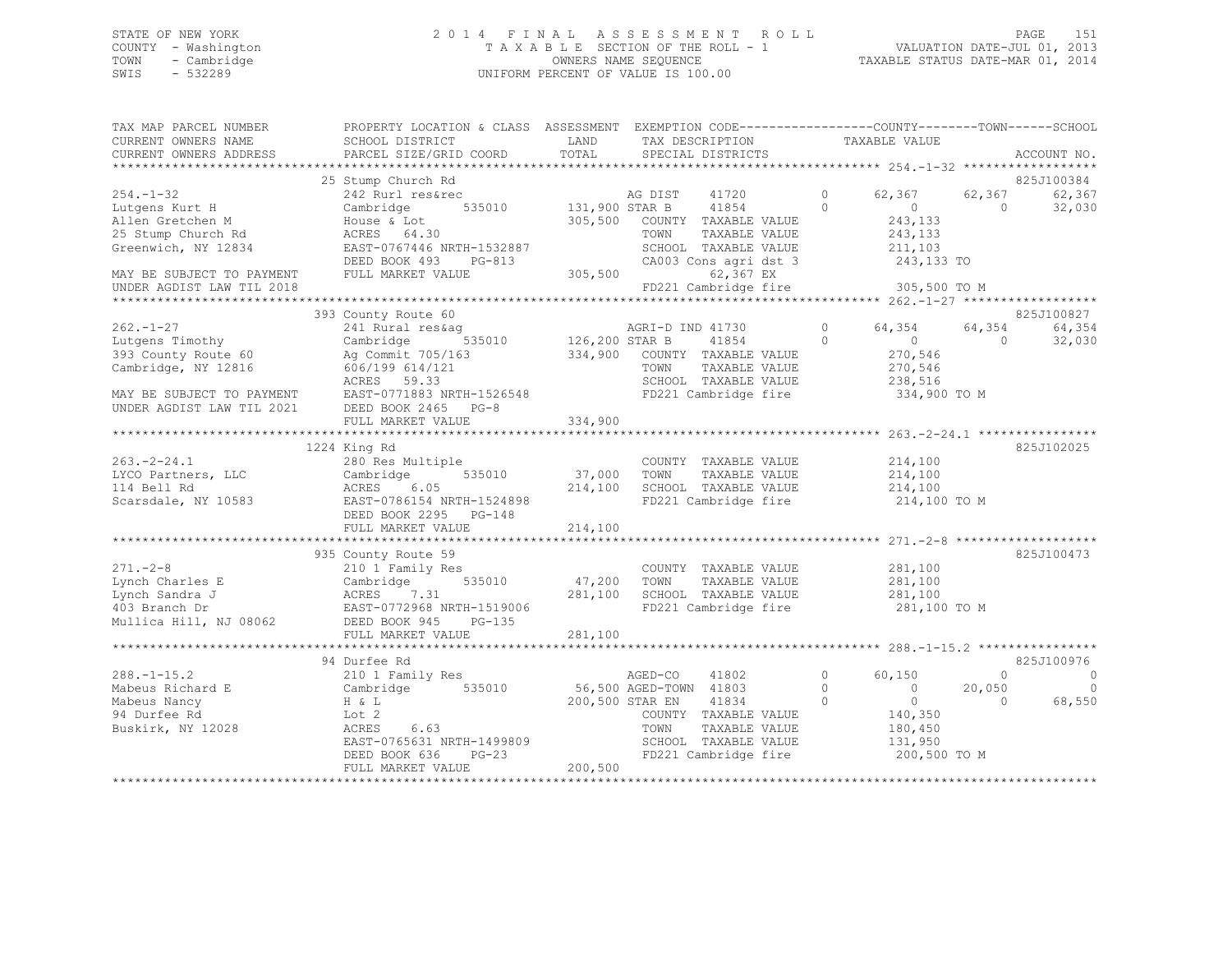### STATE OF NEW YORK 2 0 1 4 F I N A L A S S E S S M E N T R O L L PAGE 152 COUNTY - Washington T A X A B L E SECTION OF THE ROLL - 1 VALUATION DATE-JUL 01, 2013 TOWN - Cambridge OWNERS NAME SEQUENCE TAXABLE STATUS DATE-MAR 01, 2014 SWIS - 532289 UNIFORM PERCENT OF VALUE IS 100.00

| TAX MAP PARCEL NUMBER<br>CURRENT OWNERS NAME<br>CURRENT OWNERS ADDRESS                                                                     | PROPERTY LOCATION & CLASS ASSESSMENT EXEMPTION CODE-----------------COUNTY-------TOWN-----SCHOOL<br>SCHOOL DISTRICT<br>PARCEL SIZE/GRID COORD                         | LAND<br>TOTAL              | TAX DESCRIPTION<br>SPECIAL DISTRICTS                                                                                                                                              | TAXABLE VALUE                                                                                                  | ACCOUNT NO.                                                    |
|--------------------------------------------------------------------------------------------------------------------------------------------|-----------------------------------------------------------------------------------------------------------------------------------------------------------------------|----------------------------|-----------------------------------------------------------------------------------------------------------------------------------------------------------------------------------|----------------------------------------------------------------------------------------------------------------|----------------------------------------------------------------|
|                                                                                                                                            |                                                                                                                                                                       |                            |                                                                                                                                                                                   |                                                                                                                |                                                                |
| $255. - 1 - 20.2$<br>Mac Properties Llc<br>84 Dr Brown Ln<br>Cambridge, NY 12816<br>MAY BE SUBJECT TO PAYMENT<br>UNDER AGDIST LAW TIL 2018 | 84 Dr Brown Ln<br>240 Rural res<br>Cambridge<br>535010<br>Res & Barn<br>$P/O$ Lot 2<br>ACRES 60.79<br>EAST-0781910 NRTH-1535102<br>DEED BOOK 785<br>$PG-98$           | 137,500<br>387,300         | 41720<br>AG DIST<br>COUNTY TAXABLE VALUE<br>TOWN<br>TAXABLE VALUE<br>SCHOOL TAXABLE VALUE<br>CA005 Cons agri dst 5<br>77,799 EX<br>FD221 Cambridge fire                           | 77,799<br>$\Omega$<br>309,501<br>309,501<br>309,501<br>309,501 TO<br>387,300 TO M                              | 825J102032<br>77,799<br>77,799                                 |
|                                                                                                                                            | FULL MARKET VALUE                                                                                                                                                     | 387,300                    |                                                                                                                                                                                   |                                                                                                                |                                                                |
|                                                                                                                                            |                                                                                                                                                                       |                            |                                                                                                                                                                                   |                                                                                                                |                                                                |
| $271. -2 - 17.1$<br>MacDonald Jeri C<br>64 Wright Rd<br>Cambridge, NY 12816                                                                | 64 Wright Rd<br>242 Rurl res&rec<br>535010<br>Cambridge<br>House & Land<br>ACRES 28.20<br>EAST-0774046 NRTH-1517985<br>DEED BOOK 485 PG-241                           | 190,500                    | STAR B<br>41854<br>87,300 COUNTY TAXABLE VALUE<br>TOWN<br>TAXABLE VALUE<br>SCHOOL TAXABLE VALUE<br>CA003 Cons agri dst 3<br>FD221 Cambridge fire                                  | $\circ$<br>$\overline{0}$<br>190,500<br>190,500<br>158,470<br>190,500 TO<br>190,500 TO M                       | 825J100266<br>$\Omega$<br>32,030                               |
|                                                                                                                                            | FULL MARKET VALUE                                                                                                                                                     | 190,500                    |                                                                                                                                                                                   |                                                                                                                |                                                                |
| $246. - 1 - 32.3$<br>MacNeil Jonathan D G<br>7 Corliss Ave<br>Greenwich, NY 12834                                                          | Petteys Rd<br>314 Rural vac<10<br>533401<br>Greenwich<br>Vac Land<br>Lot 2<br>6.06<br>ACRES<br>EAST-0770232 NRTH-1543827<br>DEED BOOK 2027 PG-57<br>FULL MARKET VALUE | 31,500<br>31,500<br>31,500 | COUNTY TAXABLE VALUE<br>TOWN<br>TAXABLE VALUE<br>SCHOOL TAXABLE VALUE<br>CA003 Cons agri dst 3<br>CA003 Cons agri dst 3<br>FD221 Cambridge fire                                   | 31,500<br>31,500<br>31,500<br>31,500 TO<br>31,500 TO M                                                         | 825J102012                                                     |
|                                                                                                                                            | **************************                                                                                                                                            | ***********                |                                                                                                                                                                                   |                                                                                                                |                                                                |
| $280. -2 - 1.1$<br>Macura Elyssa M<br>253 Belle Rd<br>Buskirk, NY 12028                                                                    | 253 Belle Rd<br>242 Rurl res&rec<br>535010<br>Cambridge<br>House & Lot<br>ACRES 12.16<br>EAST-0775989 NRTH-1513303<br>DEED BOOK 828<br>$PG-96$<br>FULL MARKET VALUE   |                            | CW 10 VET/ 41152<br>61,300 STAR B 41854<br>185,600 COUNTY TAXABLE VALUE<br>TOWN<br>TAXABLE VALUE<br>SCHOOL TAXABLE VALUE<br>CA003 Cons agri dst 3<br>185,600 FD221 Cambridge fire | 8,000<br>$\Omega$<br>$\overline{0}$<br>$\Omega$<br>177,600<br>185,600<br>153,570<br>185,600 TO<br>185,600 TO M | 825J102000<br>$\Omega$<br>$\overline{0}$<br>32,030<br>$\Omega$ |
|                                                                                                                                            |                                                                                                                                                                       |                            |                                                                                                                                                                                   |                                                                                                                |                                                                |
| $270. - 1 - 24.9$<br>MaGuire James P<br>MaGuire Cynthia J<br>487 Center Cambridge Rd<br>Cambridge, NY 12816                                | 487 Center Cambridge Rd<br>210 1 Family Res<br>535010<br>Cambridge<br>House & Lot<br>Lot 2<br>2.54<br>ACRES<br>EAST-0766283 NRTH-1516879<br>DEED BOOK 793<br>PG-325   | 34,900<br>208,600          | STAR B<br>41854<br>COUNTY TAXABLE VALUE<br>TOWN<br>TAXABLE VALUE<br>SCHOOL TAXABLE VALUE<br>FD221 Cambridge fire                                                                  | $\circ$<br>$\sim$ 0<br>208,600<br>208,600<br>176,570<br>208,600 TO M                                           | 32,030<br>$\Omega$                                             |
|                                                                                                                                            | FULL MARKET VALUE                                                                                                                                                     | 208,600                    |                                                                                                                                                                                   |                                                                                                                |                                                                |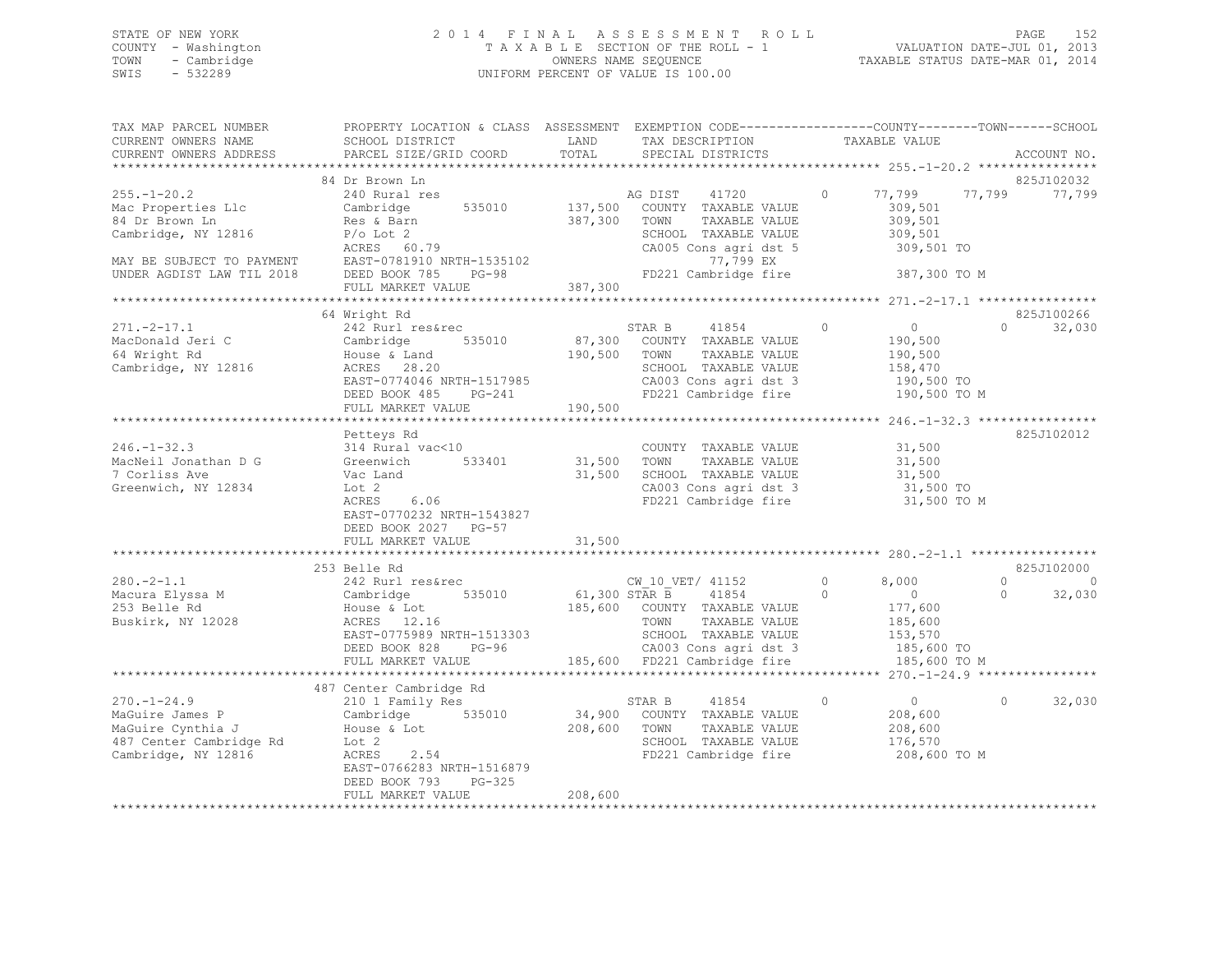### STATE OF NEW YORK 2 0 1 4 F I N A L A S S E S S M E N T R O L L PAGE 153 COUNTY - Washington T A X A B L E SECTION OF THE ROLL - 1 VALUATION DATE-JUL 01, 2013 TOWN - Cambridge OWNERS NAME SEQUENCE TAXABLE STATUS DATE-MAR 01, 2014 SWIS - 532289 UNIFORM PERCENT OF VALUE IS 100.00

| TAX MAP PARCEL NUMBER<br>CURRENT OWNERS NAME<br>CURRENT OWNERS ADDRESS                     | PROPERTY LOCATION & CLASS ASSESSMENT EXEMPTION CODE----------------COUNTY-------TOWN-----SCHOOL<br>SCHOOL DISTRICT<br>PARCEL SIZE/GRID COORD                         | LAND<br>TOTAL                | TAX DESCRIPTION<br>SPECIAL DISTRICTS                                                                                                                                                                                        | TAXABLE VALUE                                                                                                                                                | ACCOUNT NO.                                                                             |
|--------------------------------------------------------------------------------------------|----------------------------------------------------------------------------------------------------------------------------------------------------------------------|------------------------------|-----------------------------------------------------------------------------------------------------------------------------------------------------------------------------------------------------------------------------|--------------------------------------------------------------------------------------------------------------------------------------------------------------|-----------------------------------------------------------------------------------------|
|                                                                                            |                                                                                                                                                                      |                              |                                                                                                                                                                                                                             |                                                                                                                                                              |                                                                                         |
| $279. - 2 - 27$<br>Margison Sally M<br>21 County Route 59A<br>Buskirk, NY 12028            | 21 County Route 59A<br>210 1 Family Res<br>Cambridge 535010<br>H & L<br>0.44<br>ACRES<br>EAST-0766553 NRTH-1506985<br>DEED BOOK 2063 PG-71<br>FULL MARKET VALUE      | 177,000<br>177,000           | 41854<br>STAR B<br>23,300 COUNTY TAXABLE VALUE<br>TOWN<br>TAXABLE VALUE<br>SCHOOL TAXABLE VALUE<br>CA003 Cons agri dst 3<br>FD221 Cambridge fire                                                                            | $\circ$<br>$\overline{0}$<br>177,000<br>177,000<br>144,970<br>177,000 TO<br>177,000 TO M                                                                     | 825J100515<br>32,030<br>$\Omega$                                                        |
|                                                                                            |                                                                                                                                                                      |                              |                                                                                                                                                                                                                             |                                                                                                                                                              |                                                                                         |
| $263. -2 - 23.5$<br>Maroney George<br>Maroney Maureen<br>PO Box 284<br>Cambridge, NY 12816 | 973 King Rd<br>210 1 Family Res<br>535010<br>Cambridge<br>House & Land<br>ACRES<br>3.75<br>EAST-0785028 NRTH-1523991<br>DEED BOOK 732 PG-317<br>FULL MARKET VALUE    | 182,800<br>182,800           | 41854<br>STAR B<br>38,800 COUNTY TAXABLE VALUE<br>TOWN<br>TAXABLE VALUE<br>SCHOOL TAXABLE VALUE<br>CA003 Cons agri dst 3<br>FD221 Cambridge fire                                                                            | $\Omega$<br>$\Omega$<br>182,800<br>182,800<br>150,770<br>182,800 TO<br>182,800 TO M                                                                          | 32,030<br>$\Omega$                                                                      |
|                                                                                            |                                                                                                                                                                      |                              |                                                                                                                                                                                                                             |                                                                                                                                                              |                                                                                         |
| $271. - 3 - 7.4$<br>Maroney John<br>Maroney Susan<br>557 King Rd<br>Buskirk, NY 12028      | 557 King Rd<br>210 1 Family Res<br>535010<br>Cambridge<br>House & Lot<br>ACRES<br>3.17<br>EAST-0781463 NRTH-1516237<br>DEED BOOK 585<br>$PG-18$<br>FULL MARKET VALUE | 32,000<br>248,200<br>248,200 | STAR B<br>41854<br>COUNTY TAXABLE VALUE<br>TOWN<br>TAXABLE VALUE<br>SCHOOL TAXABLE VALUE<br>CA003 Cons agri dst 3<br>FD221 Cambridge fire                                                                                   | $\circ$<br>$\Omega$<br>248,200<br>248,200<br>216,170<br>248,200 TO<br>248,200 TO M                                                                           | 825J101999<br>32,030<br>$\Omega$                                                        |
|                                                                                            | 74 Darwin Rd                                                                                                                                                         |                              |                                                                                                                                                                                                                             |                                                                                                                                                              | 825J100476                                                                              |
| $270. - 1 - 7$<br>Martin Alice<br>74 Darwin Rd<br>Cambridge, NY 12816                      | 210 1 Family Res<br>535010<br>Cambridge<br>H & L<br>ACRES<br>1.50<br>EAST-0768719 NRTH-1520350<br>DEED BOOK 376<br>PG-691<br>FULL MARKET VALUE                       |                              | VETWAR CTS 41120<br>29,500 AGED-CO/TN 41801<br>135,000 AGED-SCH 41804<br>41834<br>STAR EN<br>COUNTY TAXABLE VALUE<br>TOWN<br>TAXABLE VALUE<br>135,000 SCHOOL TAXABLE VALUE<br>CA003 Cons agri dst 3<br>FD221 Cambridge fire | $\circ$<br>20,250<br>$\circ$<br>57,375<br>$\circ$<br>$\overline{0}$<br>$\overline{0}$<br>$\Omega$<br>57,375<br>57,375<br>2,400<br>135,000 TO<br>135,000 TO M | 20,250<br>6,000<br>57,375<br>$\circ$<br>58,050<br>$\overline{0}$<br>$\bigcap$<br>68,550 |
|                                                                                            |                                                                                                                                                                      |                              |                                                                                                                                                                                                                             |                                                                                                                                                              |                                                                                         |
| $246. - 1 - 32.1$<br>Mascioli Elizabeth<br>317 Petteys Rd<br>Greenwich, NY 12834           | Petteys Rd<br>322 Rural vac>10<br>533401<br>Greenwich<br>ACRES 30.00<br>EAST-0770671 NRTH-1542990<br>DEED BOOK 3088 PG-263<br>FULL MARKET VALUE                      | 79,000<br>79,000<br>79,000   | COUNTY TAXABLE VALUE<br>TOWN<br>TAXABLE VALUE<br>SCHOOL TAXABLE VALUE<br>CA003 Cons agri dst 3<br>FD221 Cambridge fire                                                                                                      | 79,000<br>79,000<br>79,000<br>79,000 TO<br>79,000 TO M                                                                                                       | 825J102005                                                                              |
|                                                                                            |                                                                                                                                                                      |                              |                                                                                                                                                                                                                             |                                                                                                                                                              |                                                                                         |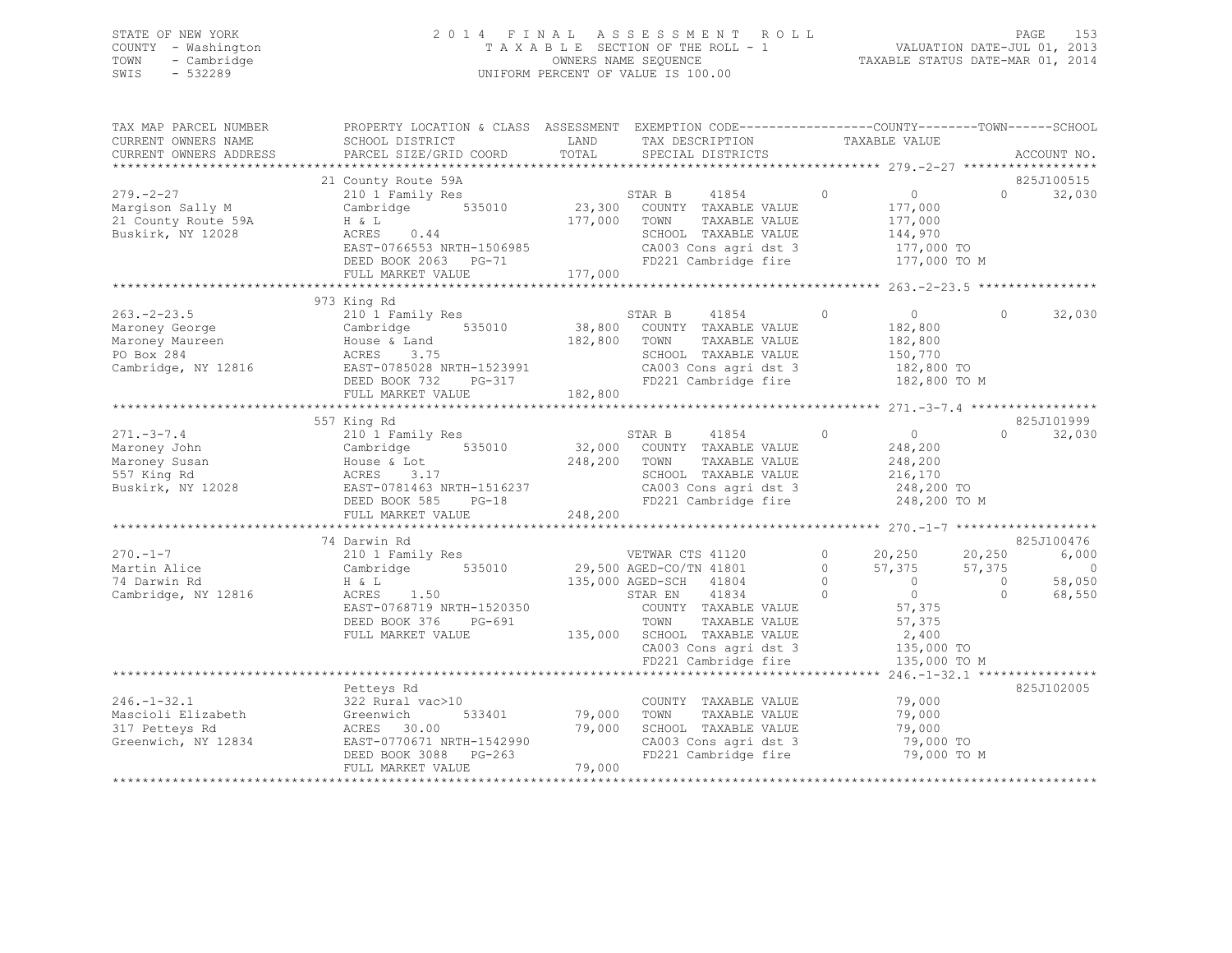### STATE OF NEW YORK 2 0 1 4 F I N A L A S S E S S M E N T R O L L PAGE 154 COUNTY - Washington T A X A B L E SECTION OF THE ROLL - 1 VALUATION DATE-JUL 01, 2013 TOWN - Cambridge OWNERS NAME SEQUENCE TAXABLE STATUS DATE-MAR 01, 2014 SWIS - 532289 UNIFORM PERCENT OF VALUE IS 100.00

| TAX MAP PARCEL NUMBER<br>CURRENT OWNERS NAME<br>CURRENT OWNERS ADDRESS                                                                 | PROPERTY LOCATION & CLASS ASSESSMENT EXEMPTION CODE---------------COUNTY-------TOWN-----SCHOOL<br>SCHOOL DISTRICT                          LAND            TAX DESCRIPTION<br>PARCEL SIZE/GRID COORD                         |         |                                                                                                                              |                  |                                             | ACCOUNT NO.                 |
|----------------------------------------------------------------------------------------------------------------------------------------|------------------------------------------------------------------------------------------------------------------------------------------------------------------------------------------------------------------------------|---------|------------------------------------------------------------------------------------------------------------------------------|------------------|---------------------------------------------|-----------------------------|
|                                                                                                                                        | 317 Petteys Rd                                                                                                                                                                                                               |         |                                                                                                                              |                  |                                             | 825J100498                  |
| $246. -1 - 33$                                                                                                                         | 241 Rural res&ag<br>Greenwich 533401 97,900 STAR B 41854 0<br>ACRES 36 74 305 500 COUNTY TIME TO ACRES                                                                                                                       |         |                                                                                                                              |                  | 0 $45,460$ $45,460$                         | 45,460                      |
| Mascioli Elizabeth M                                                                                                                   | Greenwich                                                                                                                                                                                                                    |         |                                                                                                                              |                  | $\overline{0}$                              | 32,030<br>$\overline{0}$    |
| 317 Petteys Rd                                                                                                                         |                                                                                                                                                                                                                              |         |                                                                                                                              |                  | 260,040                                     |                             |
| Greenwich, NY 12834                                                                                                                    |                                                                                                                                                                                                                              |         |                                                                                                                              |                  |                                             |                             |
|                                                                                                                                        |                                                                                                                                                                                                                              |         |                                                                                                                              |                  |                                             |                             |
| MAY BE SUBJECT TO PAYMENT<br>UNDER AGDIST LAW TIL 2018                                                                                 | ACRES 36.74 305,500 COUNTY TAXABLE VALUE 260,040<br>EAST-0770155 NRTH-1541989 TOWN TAXABLE VALUE 260,040<br>DEED BOOK 3088 PG-259 SCHOOL TAXABLE VALUE 228,010<br>FULL MARKET VALUE 305,500 CA003 Cons agri dst 3 260,040 TO |         | 45,460 EX                                                                                                                    |                  |                                             |                             |
|                                                                                                                                        |                                                                                                                                                                                                                              |         |                                                                                                                              |                  |                                             |                             |
|                                                                                                                                        |                                                                                                                                                                                                                              |         |                                                                                                                              |                  |                                             |                             |
|                                                                                                                                        | 101 Wright Rd                                                                                                                                                                                                                |         |                                                                                                                              |                  |                                             | 825J100803                  |
| $271 - -2 - 19$                                                                                                                        | 210 1 Family Res                                                                                                                                                                                                             |         | STAR B 41854                                                                                                                 | $\overline{0}$ 0 |                                             | $0 \qquad \qquad$<br>32,030 |
|                                                                                                                                        |                                                                                                                                                                                                                              |         |                                                                                                                              |                  |                                             |                             |
|                                                                                                                                        |                                                                                                                                                                                                                              |         |                                                                                                                              |                  |                                             |                             |
|                                                                                                                                        |                                                                                                                                                                                                                              |         |                                                                                                                              |                  |                                             |                             |
|                                                                                                                                        |                                                                                                                                                                                                                              |         |                                                                                                                              |                  |                                             |                             |
|                                                                                                                                        |                                                                                                                                                                                                                              |         |                                                                                                                              |                  |                                             |                             |
|                                                                                                                                        |                                                                                                                                                                                                                              |         |                                                                                                                              |                  |                                             |                             |
|                                                                                                                                        |                                                                                                                                                                                                                              |         |                                                                                                                              |                  |                                             |                             |
|                                                                                                                                        | 145+147 Wright Rd                                                                                                                                                                                                            |         |                                                                                                                              |                  |                                             | 825J100588                  |
| $271 - 2 - 20$                                                                                                                         | 280 Res Multiple STAR EN 41834<br>Cambridge 535010 44,000 COUNTY TAXABLE VALUE<br>Lot 3 158,100 TOWN TAXABLE VALUE<br>ACRES 8.01 58,100 SCHOOL TAXABLE VALUE                                                                 |         | STAR EN 41834 0                                                                                                              |                  | $\begin{array}{c} 0 \\ 158,100 \end{array}$ | $\Omega$<br>68,550          |
| Matcovich Peter                                                                                                                        |                                                                                                                                                                                                                              |         |                                                                                                                              |                  |                                             |                             |
| 145+147 Wright Rd                                                                                                                      |                                                                                                                                                                                                                              |         | TAXABLE VALUE 158,100                                                                                                        |                  |                                             |                             |
| Cambridge, NY 12816                                                                                                                    |                                                                                                                                                                                                                              |         | SCHOOL TAXABLE VALUE                                                                                                         |                  | 89,550                                      |                             |
|                                                                                                                                        | ACKES 8.01<br>EAST-0776275 NRTH-1518530<br>DEED BOOK 2947 PG-87                                                                                                                                                              |         | CA003 Cons agri dst 3<br>FRANCE CADO Cons agri dst 3 158,100 TO<br>FRANCE FIRE                                               |                  |                                             |                             |
|                                                                                                                                        | FULL MARKET VALUE                                                                                                                                                                                                            | 158,100 |                                                                                                                              |                  |                                             |                             |
|                                                                                                                                        |                                                                                                                                                                                                                              |         |                                                                                                                              |                  |                                             |                             |
|                                                                                                                                        | Wright Rd                                                                                                                                                                                                                    |         |                                                                                                                              |                  |                                             |                             |
| $271. - 2 - 20.2$                                                                                                                      | 322 Rural vac>10                                                                                                                                                                                                             |         | COUNTY TAXABLE VALUE 28,000                                                                                                  |                  |                                             |                             |
|                                                                                                                                        |                                                                                                                                                                                                                              |         |                                                                                                                              |                  |                                             |                             |
|                                                                                                                                        |                                                                                                                                                                                                                              |         | TAXABLE VALUE 28,000<br>TAXABLE VALUE 28,000                                                                                 |                  |                                             |                             |
| National Peter Cambridge Cambridge 28,000 TOWN<br>145+147 Wright Rd Lot 2<br>Cambridge, NY 12816 ACRES 27.51 CA003 Combridge, NY 12816 |                                                                                                                                                                                                                              |         | SCHOOL TAXABLE VALUE 28,000<br>CA003 Cons agri dst 3 28,000 TO                                                               |                  |                                             |                             |
|                                                                                                                                        | EAST-0776675 NRTH-1519051                                                                                                                                                                                                    |         | FD221 Cambridge fire                                                                                                         |                  | 28,000 TO M                                 |                             |
|                                                                                                                                        | DEED BOOK 2947 PG-87                                                                                                                                                                                                         |         |                                                                                                                              |                  |                                             |                             |
|                                                                                                                                        | FULL MARKET VALUE                                                                                                                                                                                                            | 28,000  |                                                                                                                              |                  |                                             |                             |
|                                                                                                                                        | *************************                                                                                                                                                                                                    |         | *********************************** 271.-2-20.3 ***                                                                          |                  |                                             |                             |
|                                                                                                                                        | Wright Rd                                                                                                                                                                                                                    |         |                                                                                                                              |                  |                                             |                             |
|                                                                                                                                        |                                                                                                                                                                                                                              |         | COUNTY TAXABLE VALUE<br>TOWN TAXABLE VALUE 29,000                                                                            |                  |                                             |                             |
| 271.-2-20.3<br>Matcovich Peter 29,000 TOWN<br>145+147 Wright Rd Lot 4 29,000 SCHOOL<br>145+147 Wright Rd Lot 4 29,000 SCHOOL           |                                                                                                                                                                                                                              |         | COUNTY TAXABLE VALUE<br>TOWN TAXABLE VALUE 29,000<br>SCHOOL TAXABLE VALUE 29,000 TO<br>199,000 TO<br>199,000 TO<br>29,000 TO |                  |                                             |                             |
|                                                                                                                                        | Lot 4<br>ACRES 28.95                                                                                                                                                                                                         |         |                                                                                                                              |                  |                                             |                             |
| Cambridge, NY 12816                                                                                                                    | EAST-0775675 NRTH-1518947                                                                                                                                                                                                    |         | CA003 Cons agri dst 3 29,000 TO<br>FD221 Cambridge fire 29,000 TO M                                                          |                  |                                             |                             |
|                                                                                                                                        | DEED BOOK 2947 PG-87                                                                                                                                                                                                         |         |                                                                                                                              |                  |                                             |                             |
|                                                                                                                                        | FULL MARKET VALUE                                                                                                                                                                                                            | 29,000  |                                                                                                                              |                  |                                             |                             |
|                                                                                                                                        |                                                                                                                                                                                                                              |         |                                                                                                                              |                  |                                             |                             |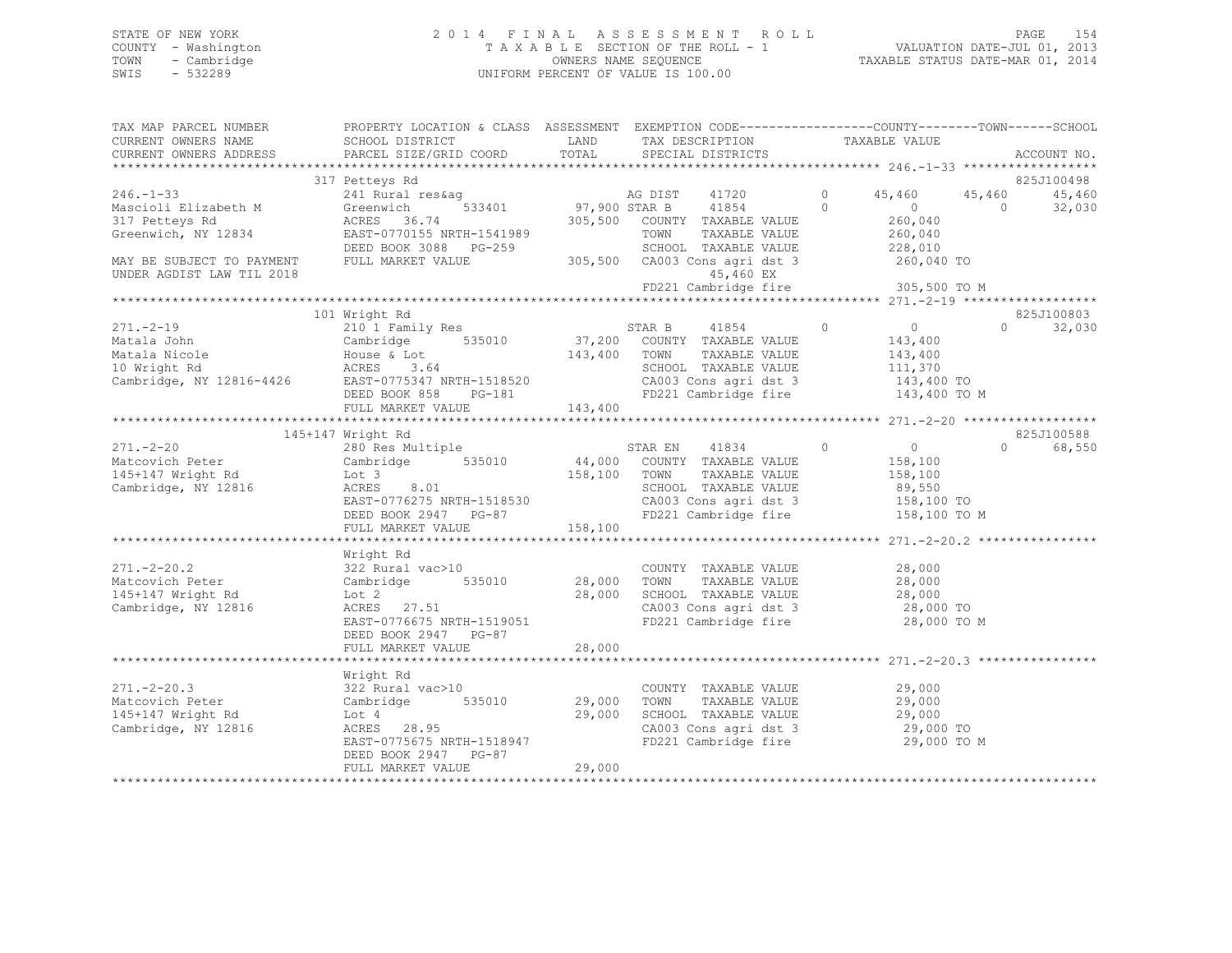### STATE OF NEW YORK 2 0 1 4 F I N A L A S S E S S M E N T R O L L PAGE 155 COUNTY - Washington T A X A B L E SECTION OF THE ROLL - 1 VALUATION DATE-JUL 01, 2013 TOWN - Cambridge OWNERS NAME SEQUENCE TAXABLE STATUS DATE-MAR 01, 2014 SWIS - 532289 UNIFORM PERCENT OF VALUE IS 100.00

| TAX MAP PARCEL NUMBER<br>CURRENT OWNERS NAME                                                                                                 | PROPERTY LOCATION & CLASS ASSESSMENT EXEMPTION CODE-----------------COUNTY-------TOWN------SCHOOL<br>SCHOOL DISTRICT                                                                                   | LAND                    | TAX DESCRIPTION                                                                                                                                                                     | TAXABLE VALUE                                                                     |                                  |
|----------------------------------------------------------------------------------------------------------------------------------------------|--------------------------------------------------------------------------------------------------------------------------------------------------------------------------------------------------------|-------------------------|-------------------------------------------------------------------------------------------------------------------------------------------------------------------------------------|-----------------------------------------------------------------------------------|----------------------------------|
| CURRENT OWNERS ADDRESS                                                                                                                       | PARCEL SIZE/GRID COORD                                                                                                                                                                                 | TOTAL                   | SPECIAL DISTRICTS                                                                                                                                                                   |                                                                                   | ACCOUNT NO.                      |
|                                                                                                                                              |                                                                                                                                                                                                        |                         |                                                                                                                                                                                     |                                                                                   |                                  |
| $272. - 2 - 19.1$<br>Matte Ivan G<br>Matte Wanda L<br>573 Stage Rd<br>Buskirk, NY 12028                                                      | 573 Stage Rd<br>210 1 Family Res<br>Cambridge 535010 28,000 COUNTY TAXABLE VALUE<br>ACRES 3.00<br>EAST-0787885 NRTH-1513452<br>DEED BOOK 600 PG-190<br>FULL MARKET VALUE                               | 154,200 TOWN<br>154,200 | TAXABLE VALUE<br>SCHOOL TAXABLE VALUE<br>FD221 Cambridge fire                                                                                                                       | $\circ$<br>$\overline{0}$<br>154,200<br>154,200<br>122,170<br>154,200 TO M        | 825J102021<br>$\Omega$<br>32,030 |
|                                                                                                                                              |                                                                                                                                                                                                        |                         |                                                                                                                                                                                     |                                                                                   |                                  |
| $262 - 1 - 23$<br>Mattern Thomas R<br>Mattern Lorna W<br>253 Tingue Rd<br>Cambridge, NY 12816                                                | 253 Tingue Rd<br>242 Rurl res&rec<br>Cambridge<br>House & Land<br>ACRES 39.80<br>EAST-0770675 NRTH-1524589<br>DEED BOOK 3066 PG-318<br>FULL MARKET VALUE                                               | 337,200 TOWN<br>337,200 | STAR B<br>41854<br>535010 101,300 COUNTY TAXABLE VALUE<br>TAXABLE VALUE<br>SCHOOL TAXABLE VALUE<br>FD221 Cambridge fire                                                             | $\overline{0}$<br>$\circ$<br>337,200<br>337,200<br>305,170<br>337,200 TO M        | 825J100347<br>$\Omega$<br>32,030 |
|                                                                                                                                              |                                                                                                                                                                                                        |                         |                                                                                                                                                                                     |                                                                                   |                                  |
| $279. - 2 - 25$<br>Maynard Kenneth T<br>Maynard Teresa M<br>9 County Route 59A<br>Buskirk, NY 12028                                          | 9 County Route 59A<br>220 2 Family Res<br>535010<br>--∪ ∠ Fami<br>Cambridge<br>2 Famil<br>2 Family House & Lot<br>ACRES 0.65<br>EAST-0766312 NRTH-1506842<br>DEED BOOK 557 PG-251<br>FULL MARKET VALUE | 156,000                 | STAR B<br>41854<br>24,700 COUNTY TAXABLE VALUE<br>156,000 TOWN TAXABLE VALUE<br>TAXABLE VALUE<br>SCHOOL TAXABLE VALUE<br>CA003 Cons agri dst 3<br>FD221 Cambridge fire 156,000 TO M | $\circ$<br>$\overline{0}$<br>156,000<br>156,000<br>123,970<br>156,000 TO          | 825J100720<br>32,030<br>$\Omega$ |
|                                                                                                                                              |                                                                                                                                                                                                        |                         |                                                                                                                                                                                     |                                                                                   |                                  |
| $272 - 2 - 22$<br>McAuliffe Gerald Joseph<br>McAuliffe Gerald James<br>18 Hampton St<br>Hoosick Falls, NY 12090<br>MAY BE SUBJECT TO PAYMENT | 509 Stage Rd<br>242 Rurl res&rec<br>Cambridge<br>Forest Tax 2328/228 236,300 TOWN<br>ACRES 186.20<br>EAST-0785300 NRTH-1514099<br>DEED BOOK 3287 PG-267<br>FULL MARKET VALUE                           | 236,300                 | FOR 480A 47460<br>535010 214,100 COUNTY TAXABLE VALUE<br>TAXABLE VALUE<br>SCHOOL TAXABLE VALUE<br>CA003 Cons agri dst 3<br>FD221 Cambridge fire                                     | $\circ$<br>131,280<br>105,020<br>105,020<br>105,020<br>236,300 TO<br>236,300 TO M | 825J100517<br>131,280<br>131,280 |
| UNDER RPTL480A UNTIL 2023                                                                                                                    |                                                                                                                                                                                                        |                         |                                                                                                                                                                                     |                                                                                   |                                  |
| $272. - 2 - 23.2$<br>McAuliffe Gerald Joseph<br>McAuliffe Gerald James<br>18 Hampton St<br>Hoosick Falls, NY 12090                           | King Rd/e Off<br>323 Vacant rural<br>Cambridge 535010<br>Wood Lot<br>ACRES 7.00<br>EAST-0783500 NRTH-1514523                                                                                           |                         | COUNTY TAXABLE VALUE<br>1,500 TOWN<br>TAXABLE VALUE<br>1,500 SCHOOL TAXABLE VALUE<br>CA003 Cons agri dst 3<br>FD221 Cambridge fire                                                  | 1,500<br>1,500<br>1,500<br>1,500 TO<br>1,500 TO M                                 | 825J100825                       |
|                                                                                                                                              | DEED BOOK 3287 PG-272<br>FULL MARKET VALUE                                                                                                                                                             | 1,500                   |                                                                                                                                                                                     |                                                                                   |                                  |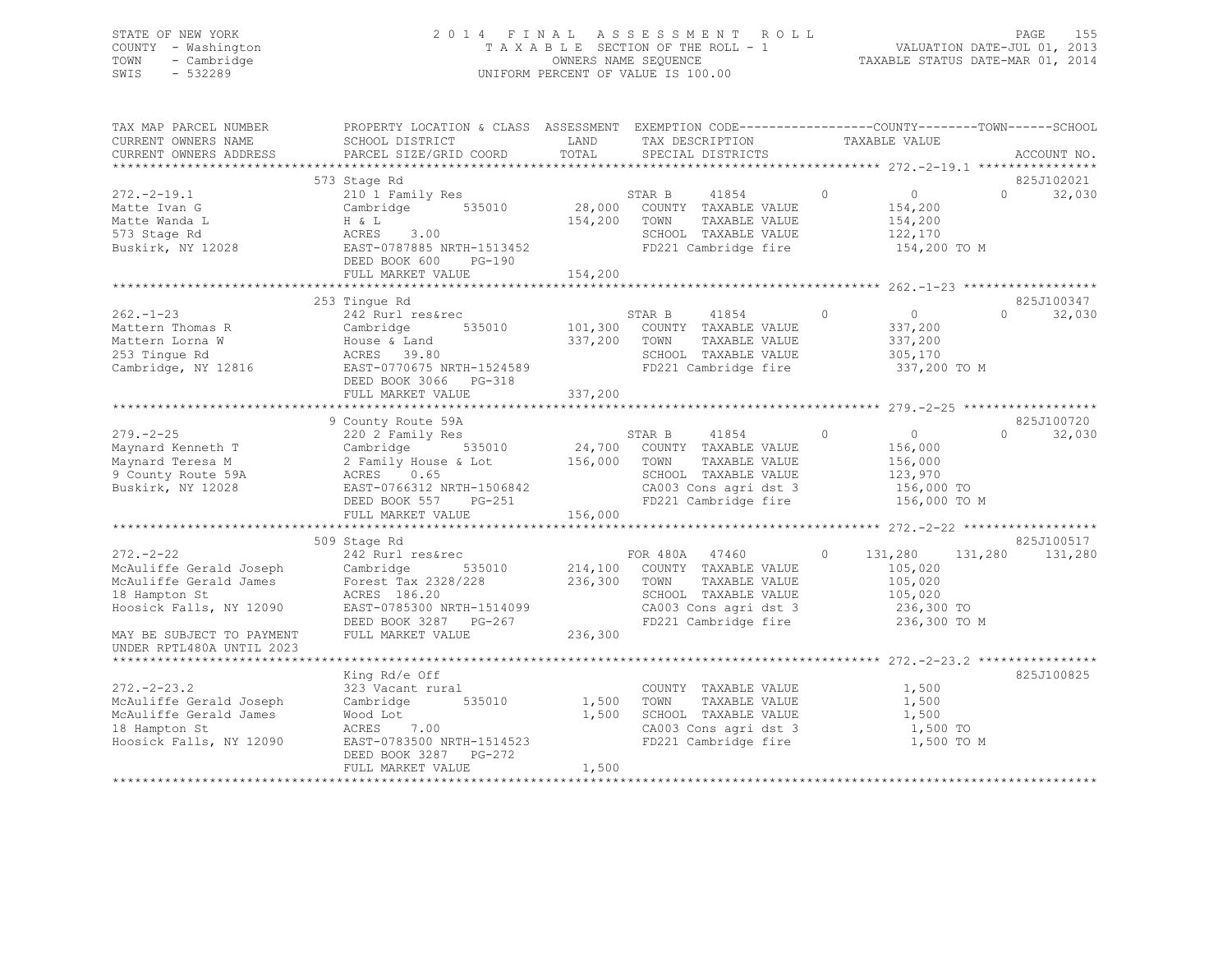### STATE OF NEW YORK 2 0 1 4 F I N A L A S S E S S M E N T R O L L PAGE 156 COUNTY - Washington T A X A B L E SECTION OF THE ROLL - 1 VALUATION DATE-JUL 01, 2013 TOWN - Cambridge OWNERS NAME SEQUENCE TAXABLE STATUS DATE-MAR 01, 2014 SWIS - 532289 UNIFORM PERCENT OF VALUE IS 100.00

| TAX MAP PARCEL NUMBER<br>CURRENT OWNERS NAME<br>CURRENT OWNERS ADDRESS                                                                                                                                            | PROPERTY LOCATION & CLASS ASSESSMENT EXEMPTION CODE---------------COUNTY-------TOWN-----SCHOOL<br>SCHOOL DISTRICT<br>PARCEL SIZE/GRID COORD             | LAND<br>TOTAL                                    | TAX DESCRIPTION<br>SPECIAL DISTRICTS                                                                                                      | TAXABLE VALUE                                                                                             | ACCOUNT NO.        |
|-------------------------------------------------------------------------------------------------------------------------------------------------------------------------------------------------------------------|---------------------------------------------------------------------------------------------------------------------------------------------------------|--------------------------------------------------|-------------------------------------------------------------------------------------------------------------------------------------------|-----------------------------------------------------------------------------------------------------------|--------------------|
|                                                                                                                                                                                                                   |                                                                                                                                                         |                                                  |                                                                                                                                           |                                                                                                           |                    |
| $271. - 1 - 9$<br>McCall John E L LE<br>McCall Living Trust John E L H & L                                                                                                                                        | 35 County Route 60<br>242 Rurl res&rec<br>Cambridge 535010<br>DEED BOOK 875 PG-92<br>FULL MARKET VALUE                                                  | 73,200 TOWN<br>221,900                           | COUNTY TAXABLE VALUE 221,900<br>TAXABLE VALUE<br>221,900 SCHOOL TAXABLE VALUE                                                             | 221,900<br>221,900<br>221,900 TO<br>CA003 Cons agri dst 3 221,900 TO<br>FD221 Cambridge fire 221,900 TO M | 825J100480         |
|                                                                                                                                                                                                                   |                                                                                                                                                         |                                                  |                                                                                                                                           |                                                                                                           |                    |
| $271. - 2 - 7$<br>McCall John E L LE Cambridge<br>McCall Lvng Trust John E L Vac Land<br>103 Copeland St                         ACRES     20.00<br>Brockton, MA 02301-6963             EAST-0771974 NRTH-1519698 | County Route 60<br>322 Rural vac>10<br>DEED BOOK 875 PG-92<br>FULL MARKET VALUE                                                                         | U<br>535010 67,000 TOWN<br>67,000 SCHO<br>67,000 | COUNTY TAXABLE VALUE<br>TAXABLE VALUE<br>SCHOOL TAXABLE VALUE                                                                             | 67,000<br>67,000<br>67,000<br>CA003 Cons agri dst 3 67,000 TO<br>FD221 Cambridge fire 67,000 TO M         | 825J100493         |
|                                                                                                                                                                                                                   | 87 Conley Rd                                                                                                                                            |                                                  |                                                                                                                                           |                                                                                                           | 825J100945         |
| $280. -1 - 13.6$<br>McCauliffe Deborah Cambridge 535010 30,700 COUNTY TAXABLE VALUE<br>87 Conley Rd<br>Buskirk, NY 12028                                                                                          | 210 1 Family Res<br>House & Lot<br>& Lot<br>ory<br>2.33<br>2nd Story<br>ACRES<br>EAST-0774962 NRTH-1510351<br>DEED BOOK 949 PG-255<br>FULL MARKET VALUE | 161,000                                          | STAR B 41854 0<br>161,000 TOWN TAXABLE VALUE<br>SCHOOL TAXABLE VALUE 128,970<br>CA003 Cons agri dst 3 161,000 TO<br>CA003 Cons agri dst 3 | $\overline{0}$<br>161,000<br>161,000<br>FD221 Cambridge fire 161,000 TO M                                 | $\Omega$<br>32,030 |
|                                                                                                                                                                                                                   | County Route 60                                                                                                                                         |                                                  |                                                                                                                                           |                                                                                                           |                    |
| $262 - 1 - 20.4$<br>McDonald Anthony<br>McDonald Colleen<br>PO Box 176<br>Cambridge, NY 12816 EAST-0771062 NRTH-1522028                                                                                           | 322 Rural vac>10<br>Cambridge 535010<br>Lot 5<br>ACRES 12.11<br>DEED BOOK 646 PG-310                                                                    |                                                  | COUNTY TAXABLE VALUE 51,200<br>51,200 TOWN TAXABLE VALUE<br>51,200 SCHOOL TAXABLE VALUE<br>FD221 Cambridge fire                           | 51,200<br>51,200<br>51,200 TO M                                                                           |                    |
|                                                                                                                                                                                                                   | FULL MARKET VALUE                                                                                                                                       | 51,200                                           |                                                                                                                                           |                                                                                                           |                    |
|                                                                                                                                                                                                                   |                                                                                                                                                         |                                                  |                                                                                                                                           |                                                                                                           |                    |
| $262. - 1 - 20.1$<br>McDonald Anthony H Cambridge 535010<br>McDonald Colleen D Lot 4<br>PO Box 176<br>Cambridge, NY 12816                                                                                         | 99 Darwin Rd<br>242 Rurl res&rec<br>Lot 4<br>Addition<br>ACRES 16.06<br>EAST-0770178 NRTH-1522136<br>DEED BOOK 646<br>PG-310                            | 323,500 TOWN                                     | STAR B 41854<br>$\sim$ 0<br>69,100 COUNTY TAXABLE VALUE<br>TAXABLE VALUE<br>SCHOOL TAXABLE VALUE<br>FD221 Cambridge fire                  | $\overline{0}$<br>323,500<br>323,500<br>291,470<br>323,500 TO M                                           | 32,030<br>$\circ$  |
|                                                                                                                                                                                                                   | FULL MARKET VALUE                                                                                                                                       | 323,500                                          |                                                                                                                                           |                                                                                                           |                    |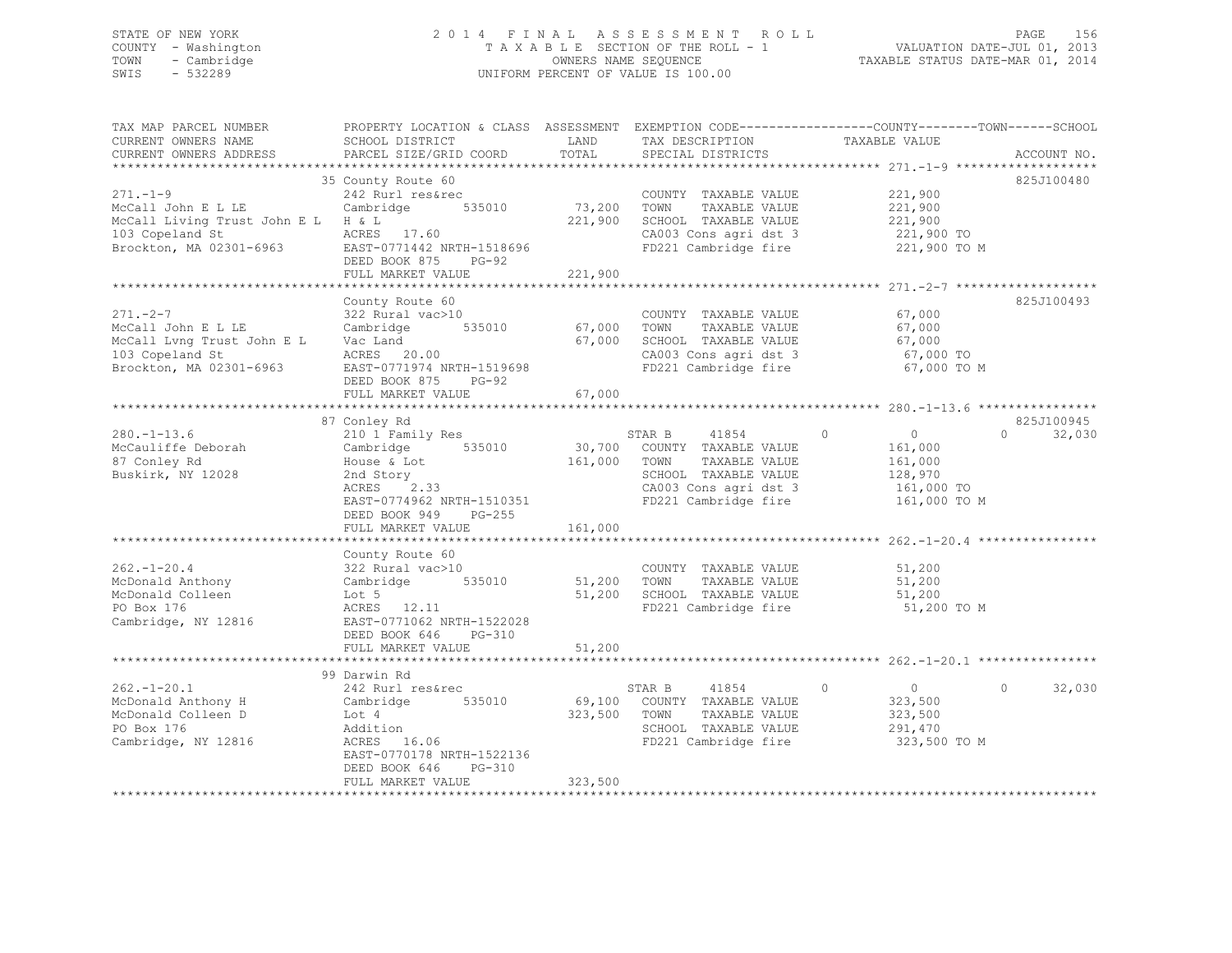| STATE OF NEW YORK<br>COUNTY - Washington<br>- Cambridge<br>TOWN<br>- 532289<br>SWIS |                                      |       | 2014 FINAL ASSESSMENT ROLL<br>TAXABLE SECTION OF THE ROLL - 1<br>OWNERS NAME SEOUENCE<br>UNIFORM PERCENT OF VALUE IS 100.00 | TAXABLE STATUS DATE-MAR 01, 2014 | PAGE<br>VALUATION DATE-JUL 01, 2013 | 157 |
|-------------------------------------------------------------------------------------|--------------------------------------|-------|-----------------------------------------------------------------------------------------------------------------------------|----------------------------------|-------------------------------------|-----|
|                                                                                     |                                      |       |                                                                                                                             |                                  |                                     |     |
| TAX MAP PARCEL NUMBER                                                               | PROPERTY LOCATION & CLASS ASSESSMENT |       | EXEMPTION CODE------------------COUNTY-------TOWN------SCHOOL                                                               |                                  |                                     |     |
| CURRENT OWNERS NAME                                                                 | SCHOOL DISTRICT                      | LAND  | TAX DESCRIPTION                                                                                                             | TAXABLE VALUE                    |                                     |     |
| CURRENT OWNERS ADDRESS                                                              | PARCEL SIZE/GRID COORD               | TOTAL | SPECIAL DISTRICTS                                                                                                           |                                  | ACCOUNT NO.                         |     |

| *************************                                                                                                                                                                                                                            |                                                                                                                                                                                                           |         |                                                                       |  |                    |
|------------------------------------------------------------------------------------------------------------------------------------------------------------------------------------------------------------------------------------------------------|-----------------------------------------------------------------------------------------------------------------------------------------------------------------------------------------------------------|---------|-----------------------------------------------------------------------|--|--------------------|
|                                                                                                                                                                                                                                                      | 865 County Route 59                                                                                                                                                                                       |         |                                                                       |  | 825J100525         |
| $271 - 2 - 26$<br>McGeoch William G<br>865 County Route 59                                                                                                                                                                                           | COUNTY TAXABLE VALUE 115,500<br>312 Vac w/imprv 635010 10,500 TOWN TAXABLE VALUE 115,500<br>0 115,500 115.500 SCHOOL TAXABLE VALUE 115,500                                                                |         |                                                                       |  |                    |
| Cambridge, NY 12816                                                                                                                                                                                                                                  | H & L<br>890/26<br>ACRES 5.11<br>EAST-0772059 NRTH-1517811<br>DEED BOOK 2428 PG-232                                                                                                                       |         | CA003 Cons agri dst 3 115,500 TO<br>FD221 Cambridge fire 115,500 TO M |  |                    |
|                                                                                                                                                                                                                                                      | FULL MARKET VALUE                                                                                                                                                                                         | 115,500 |                                                                       |  |                    |
|                                                                                                                                                                                                                                                      | 860 County Route 59                                                                                                                                                                                       |         |                                                                       |  | 825J100388         |
|                                                                                                                                                                                                                                                      |                                                                                                                                                                                                           |         |                                                                       |  | $\Omega$<br>32,030 |
| 860 County Route 59<br>McGreevy Jennifer<br>McGreevy Jennifer<br>McGreevy Jennifer<br>McGreevy Jennifer<br>McGreevy Jennifer<br>McGreevy Jennifer<br>McGreevy Jennifer<br>McGreevy Jennifer<br>McGreevy Jennifer<br>McGreevy Jennifer<br>McGreevy Je |                                                                                                                                                                                                           |         |                                                                       |  |                    |
|                                                                                                                                                                                                                                                      |                                                                                                                                                                                                           |         |                                                                       |  |                    |
|                                                                                                                                                                                                                                                      |                                                                                                                                                                                                           |         |                                                                       |  |                    |
|                                                                                                                                                                                                                                                      |                                                                                                                                                                                                           |         |                                                                       |  |                    |
|                                                                                                                                                                                                                                                      |                                                                                                                                                                                                           |         |                                                                       |  |                    |
|                                                                                                                                                                                                                                                      |                                                                                                                                                                                                           |         |                                                                       |  |                    |
|                                                                                                                                                                                                                                                      | King Rd                                                                                                                                                                                                   |         |                                                                       |  | 825J100821         |
| $280 - 2 - 8$                                                                                                                                                                                                                                        | 114 Rural vac<10<br>COUNTY TAXABLE VALUE 10,000<br>Cambridge 535010 10,000 TOWN TAXABLE VALUE 10,000                                                                                                      |         |                                                                       |  |                    |
| McInerney Alma                                                                                                                                                                                                                                       |                                                                                                                                                                                                           |         |                                                                       |  |                    |
| 165 King Rd                                                                                                                                                                                                                                          |                                                                                                                                                                                                           |         |                                                                       |  |                    |
| Buskirk, NY 12028                                                                                                                                                                                                                                    |                                                                                                                                                                                                           |         |                                                                       |  |                    |
|                                                                                                                                                                                                                                                      | Improved Lot 10,000 SCHOOL TAXABLE VALUE 10,000 10<br>ACRES 1.20 CA003 Cons agri dst 3 10,000 TO<br>EAST-0778504 NRTH-1508482 FD221 Cambridge fire 10,000 TO M<br>ACRES 1.20<br>EAST-0778504 NRTH-1508482 |         |                                                                       |  |                    |
|                                                                                                                                                                                                                                                      | DEED BOOK 448 PG-701                                                                                                                                                                                      |         |                                                                       |  |                    |
|                                                                                                                                                                                                                                                      | FULL MARKET VALUE 10,000                                                                                                                                                                                  |         |                                                                       |  |                    |
|                                                                                                                                                                                                                                                      |                                                                                                                                                                                                           |         |                                                                       |  |                    |
|                                                                                                                                                                                                                                                      | King Rd                                                                                                                                                                                                   |         |                                                                       |  | 825J100486         |
| $280 - 2 - 17.1$                                                                                                                                                                                                                                     | 322 Rural vac>10                                                                                                                                                                                          |         | COUNTY TAXABLE VALUE 111,500<br>TOWN TAXABLE VALUE 111,500            |  |                    |
| McInerney Alma<br>165 Kino Rd                                                                                                                                                                                                                        |                                                                                                                                                                                                           |         |                                                                       |  |                    |
| 165 King Rd                                                                                                                                                                                                                                          |                                                                                                                                                                                                           |         |                                                                       |  |                    |
| Buskirk, NY 12028                                                                                                                                                                                                                                    | V1 111,500 SCHOOL TAXABLE VALUE 111,500<br>ACRES 57.20 111,500 CHOOL TAXABLE VALUE 111,500<br>EAST-0777463 NRTH-1506853 FD221 Cambridge fire 111,500 TO M                                                 |         |                                                                       |  |                    |
|                                                                                                                                                                                                                                                      | DEED BOOK 471 PG-325                                                                                                                                                                                      |         |                                                                       |  |                    |
|                                                                                                                                                                                                                                                      |                                                                                                                                                                                                           |         |                                                                       |  |                    |
|                                                                                                                                                                                                                                                      |                                                                                                                                                                                                           |         |                                                                       |  |                    |
|                                                                                                                                                                                                                                                      |                                                                                                                                                                                                           |         |                                                                       |  |                    |
|                                                                                                                                                                                                                                                      |                                                                                                                                                                                                           |         |                                                                       |  |                    |
|                                                                                                                                                                                                                                                      |                                                                                                                                                                                                           |         |                                                                       |  |                    |
| 165 King Rd<br>280.-2-7 242 Rurl res&rec<br>242 Rurl res&rec<br>2355010 237,100 AGED-CO/TN 41801 0<br>237,100 STAR EN<br>237,100 STAR EN<br>237,100 STAR EN<br>237,100 STAR EN<br>237,100 STAR EN<br>237,100 STAR EN<br>237,100 STAR EN<br>237,100 S |                                                                                                                                                                                                           |         |                                                                       |  |                    |
|                                                                                                                                                                                                                                                      |                                                                                                                                                                                                           |         |                                                                       |  |                    |
|                                                                                                                                                                                                                                                      |                                                                                                                                                                                                           |         |                                                                       |  |                    |
|                                                                                                                                                                                                                                                      |                                                                                                                                                                                                           |         |                                                                       |  |                    |
|                                                                                                                                                                                                                                                      |                                                                                                                                                                                                           |         |                                                                       |  |                    |
|                                                                                                                                                                                                                                                      | ACRES 54.40<br>EAST-0777953 NRTH-1508450<br>DEED BOOK 522 PG-272<br>FULL MARKET VALUE 237,100 CA003 Cons agri dst 3 237,100 TO M<br>FULL MARKET VALUE 237,100 FD221 Cambridge fire 237,100 TO M           |         |                                                                       |  |                    |
|                                                                                                                                                                                                                                                      |                                                                                                                                                                                                           |         |                                                                       |  |                    |
|                                                                                                                                                                                                                                                      |                                                                                                                                                                                                           |         |                                                                       |  |                    |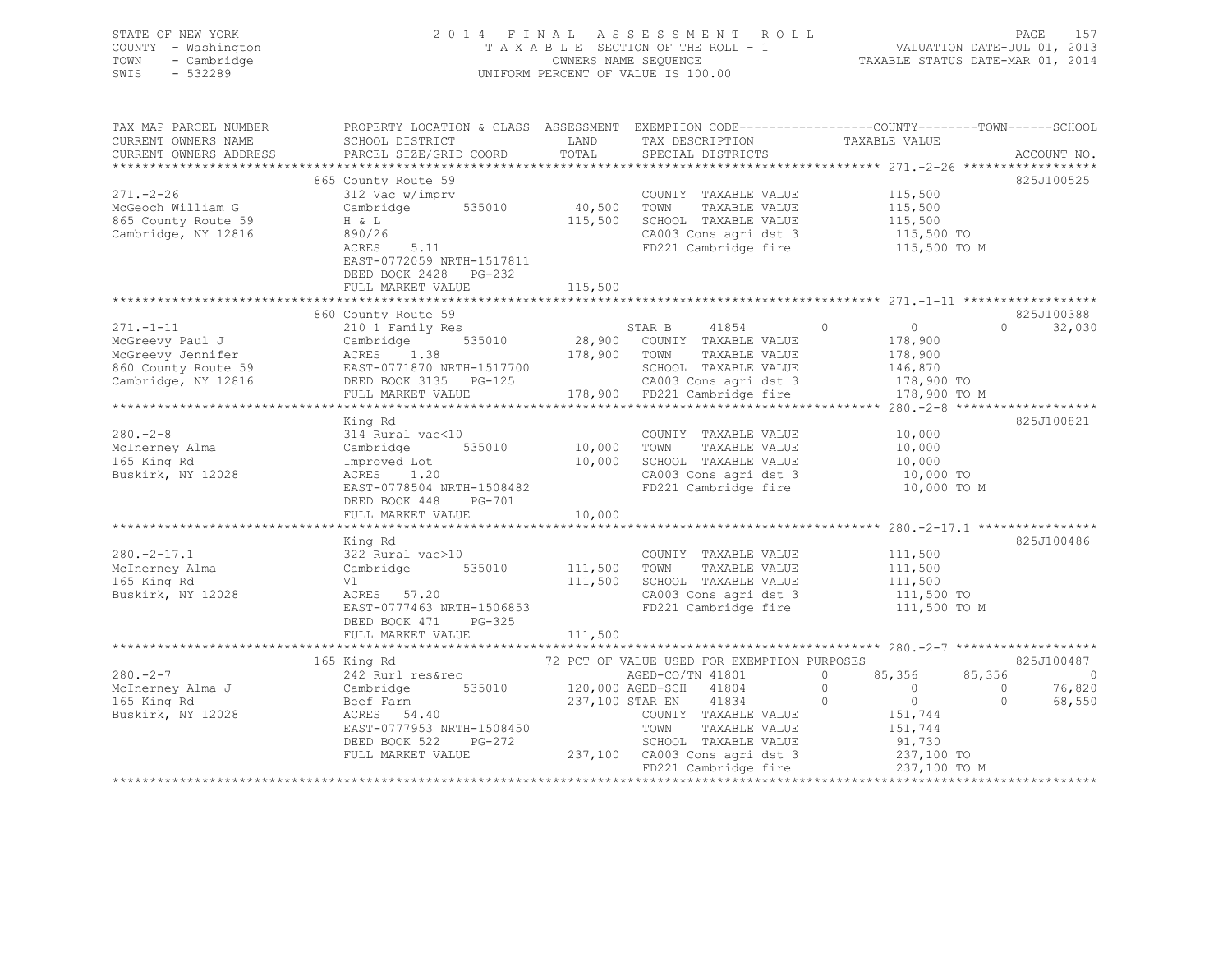### STATE OF NEW YORK 2 0 1 4 F I N A L A S S E S S M E N T R O L L PAGE 158 COUNTY - Washington T A X A B L E SECTION OF THE ROLL - 1 VALUATION DATE-JUL 01, 2013 TOWN - Cambridge OWNERS NAME SEQUENCE TAXABLE STATUS DATE-MAR 01, 2014 SWIS - 532289 UNIFORM PERCENT OF VALUE IS 100.00

| TAX MAP PARCEL NUMBER<br>CURRENT OWNERS NAME<br>CURRENT OWNERS ADDRESS | PROPERTY LOCATION & CLASS ASSESSMENT EXEMPTION CODE---------------COUNTY-------TOWN-----SCHOOL<br>SCHOOL DISTRICT<br>PARCEL SIZE/GRID COORD | LAND<br>TOTAL | TAX DESCRIPTION<br>SPECIAL DISTRICTS                  | TAXABLE VALUE             | ACCOUNT NO.                     |
|------------------------------------------------------------------------|---------------------------------------------------------------------------------------------------------------------------------------------|---------------|-------------------------------------------------------|---------------------------|---------------------------------|
|                                                                        |                                                                                                                                             |               |                                                       |                           |                                 |
|                                                                        | 1324 County Route 59                                                                                                                        |               |                                                       |                           | 825J100931                      |
| $263 - 1 - 28$                                                         | 242 Rurl res&rec                                                                                                                            |               | $\sim$ 0<br>41854<br>STAR B                           | $\sim$ 0                  | $\Omega$<br>32,030              |
| McIntosh Robert G                                                      | Cambridge                                                                                                                                   |               | 535010 107,400 COUNTY TAXABLE VALUE                   | 200,100                   |                                 |
| McIntosh Bliss W                                                       | 1837/348, 2789/148                                                                                                                          | 200,100 TOWN  | TAXABLE VALUE                                         | 200,100                   |                                 |
| 1318 County Route 59                                                   | ACRES 41.94<br>EAST-0780209 NRTH-1525225                                                                                                    |               | SCHOOL TAXABLE VALUE                                  | 168,070<br>200,100 TO     |                                 |
| Cambridge, NY 12816                                                    | DEED BOOK 505<br>PG-171                                                                                                                     |               | CA003 Cons agri dst 3<br>FD221 Cambridge fire         | 200,100 TO M              |                                 |
|                                                                        | FULL MARKET VALUE                                                                                                                           | 200,100       |                                                       |                           |                                 |
|                                                                        |                                                                                                                                             |               |                                                       |                           |                                 |
|                                                                        | 1318 County Route 59                                                                                                                        |               |                                                       |                           | 825J100933                      |
| $263 - 1 - 30$                                                         | 312 Vac w/imprv                                                                                                                             |               | COUNTY TAXABLE VALUE                                  | 17,400                    |                                 |
|                                                                        |                                                                                                                                             |               |                                                       | 17,400                    |                                 |
|                                                                        |                                                                                                                                             |               |                                                       | 17,400                    |                                 |
| Cambridge, NY 12816                                                    | EAST-0779341 NRTH-1525043                                                                                                                   |               | CA003 Cons agri dst 3<br>FD221 Cambridge fire         | 17,400 TO                 |                                 |
|                                                                        | DEED BOOK 579 PG-74<br>FULL MARKET VALUE                                                                                                    | 17,400        |                                                       | 17,400 TO M               |                                 |
|                                                                        |                                                                                                                                             |               |                                                       |                           |                                 |
|                                                                        | 357 Petteys Rd                                                                                                                              |               |                                                       |                           | 825J100682                      |
| $246. -1 - 1$                                                          | 210 1 Family Res                                                                                                                            |               | COUNTY TAXABLE VALUE                                  | 139,500                   |                                 |
| McLeland Jana Vaye Greenwich                                           | 533401                                                                                                                                      | 30,400        | TOWN<br>TAXABLE VALUE                                 | 139,500                   |                                 |
| 355 Petteys Rd Ext                                                     | H & L                                                                                                                                       | 139,500       | SCHOOL TAXABLE VALUE<br>CA003 Cons agri dst 3         | 139,500                   |                                 |
| Greenwich, NY 12834                                                    | New House 50%                                                                                                                               |               |                                                       | 139,500 TO                |                                 |
|                                                                        | ACRES<br>1.28                                                                                                                               |               | FD221 Cambridge fire                                  | 139,500 TO M              |                                 |
|                                                                        | EAST-0769859 NRTH-1543150                                                                                                                   |               |                                                       |                           |                                 |
|                                                                        | DEED BOOK 937<br>$PG-87$                                                                                                                    |               |                                                       |                           |                                 |
|                                                                        | FULL MARKET VALUE                                                                                                                           | 139,500       |                                                       |                           |                                 |
|                                                                        | Petteys Road Ext                                                                                                                            |               |                                                       |                           | 825J102014                      |
| $246. - 1 - 32.5$                                                      | 314 Rural vac<10                                                                                                                            |               | COUNTY TAXABLE VALUE                                  | 9,100                     |                                 |
| McLeland Jana Vaye                                                     | 533401<br>Greenwich                                                                                                                         |               | 9,100 TOWN<br>TAXABLE VALUE                           | 9,100                     |                                 |
| 355 Petteys Rd                                                         | Vac Land                                                                                                                                    | 9,100         | SCHOOL TAXABLE VALUE                                  | 9,100                     |                                 |
| Greenwich, NY 12834                                                    | Lot 4A                                                                                                                                      |               |                                                       | 9,100 TO                  |                                 |
|                                                                        | ACRES 1.02                                                                                                                                  |               | CA003 Cons agri dst 3<br>FD221 Cambridge fire         | 9,100 TO M                |                                 |
|                                                                        | EAST-0769824 NRTH-1543296                                                                                                                   |               |                                                       |                           |                                 |
|                                                                        | DEED BOOK 937 PG-87                                                                                                                         |               |                                                       |                           |                                 |
|                                                                        | FULL MARKET VALUE                                                                                                                           | 9,100         |                                                       |                           |                                 |
|                                                                        |                                                                                                                                             |               |                                                       |                           |                                 |
|                                                                        | 1048 County Route 59                                                                                                                        |               |                                                       |                           | 825J100925                      |
| $262. - 1 - 14.1$                                                      | 242 Rurl res&rec                                                                                                                            |               | 41834<br>STAR EN                                      | $\circ$<br>$\overline{0}$ | $\Omega$ and $\Omega$<br>68,550 |
| McLenithan Family Trust<br>1040 County Route 59                        | 535010<br>Cambridge                                                                                                                         |               | 73,400 COUNTY TAXABLE VALUE                           | 229,000                   |                                 |
| 1048 County Route 59                                                   | ACRES 18.20                                                                                                                                 | 229,000       | TOWN<br>TAXABLE VALUE                                 | 229,000                   |                                 |
| Cambridge, NY 12816                                                    | EAST-0775410 NRTH-1520382<br>DEED BOOK 2662 PG-137                                                                                          |               | SCHOOL TAXABLE VALUE                                  | 160,450<br>229,000 TO     |                                 |
|                                                                        | FULL MARKET VALUE                                                                                                                           |               | CA003 Cons agri dst 3<br>229,000 FD221 Cambridge fire | 229,000 TO M              |                                 |
|                                                                        |                                                                                                                                             |               |                                                       |                           |                                 |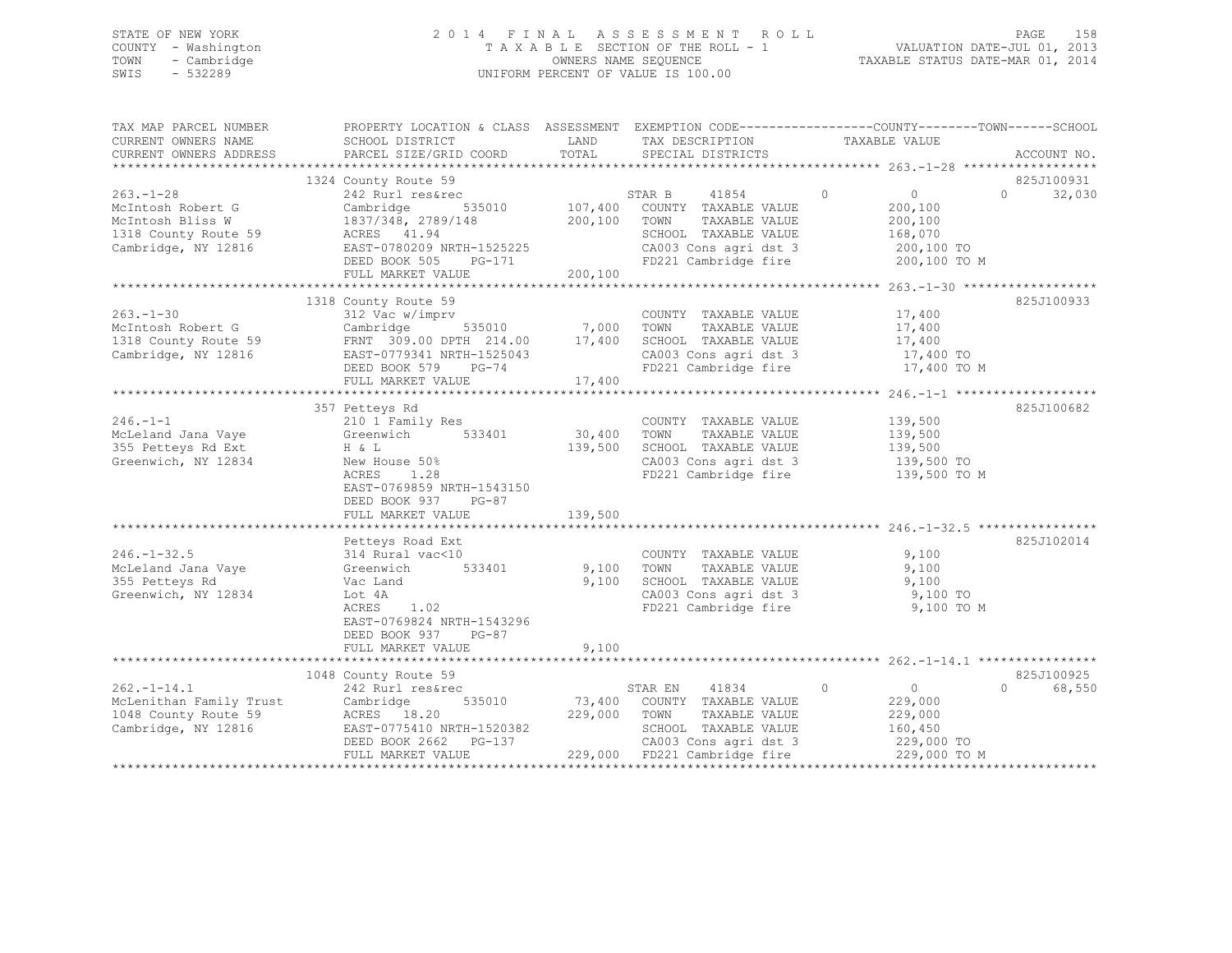### STATE OF NEW YORK 2 0 1 4 F I N A L A S S E S S M E N T R O L L PAGE 159 COUNTY - Washington T A X A B L E SECTION OF THE ROLL - 1 VALUATION DATE-JUL 01, 2013 TOWN - Cambridge OWNERS NAME SEQUENCE TAXABLE STATUS DATE-MAR 01, 2014 SWIS - 532289 UNIFORM PERCENT OF VALUE IS 100.00

| TAX MAP PARCEL NUMBER<br>CURRENT OWNERS NAME                                           | PROPERTY LOCATION & CLASS ASSESSMENT EXEMPTION CODE----------------COUNTY-------TOWN-----SCHOOL<br>SCHOOL DISTRICT                                                                                                                                                                                                                         | LAND                          | TAX DESCRIPTION                                                                                                                           | TAXABLE VALUE                                                                                                                       |                    |
|----------------------------------------------------------------------------------------|--------------------------------------------------------------------------------------------------------------------------------------------------------------------------------------------------------------------------------------------------------------------------------------------------------------------------------------------|-------------------------------|-------------------------------------------------------------------------------------------------------------------------------------------|-------------------------------------------------------------------------------------------------------------------------------------|--------------------|
| CURRENT OWNERS ADDRESS                                                                 | PARCEL SIZE/GRID COORD                                                                                                                                                                                                                                                                                                                     | TOTAL                         | SPECIAL DISTRICTS                                                                                                                         |                                                                                                                                     | ACCOUNT NO.        |
|                                                                                        |                                                                                                                                                                                                                                                                                                                                            |                               |                                                                                                                                           |                                                                                                                                     |                    |
| $262 - 1 - 14.3$<br>McLenithan Sean Patrick                                            | County Route 59<br>322 Rural vac>10<br>Cambridge                                                                                                                                                                                                                                                                                           | 0 COUNT<br>535010 42,900 TOWN | COUNTY TAXABLE VALUE<br>TAXABLE VALUE                                                                                                     | 42,900<br>42,900                                                                                                                    |                    |
| 9 Oakleaf Dr                                                                           | ACRES 10.44                                                                                                                                                                                                                                                                                                                                |                               | SCHOOL TAXABLE VALUE                                                                                                                      | 42,900                                                                                                                              |                    |
| Clifton Park, NY 12065                                                                 | EAST-0775372 NRTH-1522002<br>DEED BOOK 693<br>PG-321<br>FULL MARKET VALUE                                                                                                                                                                                                                                                                  | 42,900<br>42,900              |                                                                                                                                           | $42,900$ TO<br>CA003 Cons agri dst 3 42,900 TO<br>FD221 Cambridge fire 42,900 TO M                                                  |                    |
|                                                                                        |                                                                                                                                                                                                                                                                                                                                            |                               |                                                                                                                                           |                                                                                                                                     |                    |
|                                                                                        | 1059 County Route 59                                                                                                                                                                                                                                                                                                                       |                               |                                                                                                                                           |                                                                                                                                     | 825J100414         |
| $262 - 1 - 14$<br>McLenithan Thomas W<br>McLenithan Nicole                             | 242 Rurl res&rec<br>535010<br>Cambridge<br>W 685/34<br>McLenithan Nicole<br>1059 County Route 59 (ACRES 12.63<br>Cambridge, NY 12816 (EAST-0775084 NRTH-1521450)<br>DEED BOOK 2644 PG-121                                                                                                                                                  | 191,900                       | 41854<br>STAR B<br>62,300 COUNTY TAXABLE VALUE<br>TOWN<br>TAXABLE VALUE<br>SCHOOL TAXABLE VALUE                                           | $\circ$<br>$\overline{0}$<br>191,900<br>191,900<br>159,870<br>CA003 Cons agri dst 3 191,900 TO<br>FD221 Cambridge fire 191,900 TO M | $\Omega$<br>32,030 |
|                                                                                        |                                                                                                                                                                                                                                                                                                                                            |                               |                                                                                                                                           |                                                                                                                                     |                    |
| $262 - 1 - 14.2$<br>McLenithan Thomas W<br>1059 County Route 59<br>Cambridge, NY 12816 | 1061 County Route 59<br>312 Vac w/imprv<br>Cambridge 535010 27,700<br>Land<br>ACRES 11.59<br>EAST-0775032 NRTH-1522730<br>DEED BOOK 693<br>$PG-324$<br>FULL MARKET VALUE                                                                                                                                                                   | 40,300<br>40,300              | COUNTY TAXABLE VALUE<br>TAXABLE VALUE<br>TOWN<br>SCHOOL TAXABLE VALUE<br>FD221 Cambridge fire                                             | 40,300<br>40,300<br>40,300<br>CA003 Cons agri dst 3 40,300 TO<br>40,300 TO M                                                        |                    |
|                                                                                        | 50 Cambridge Battenville Rd                                                                                                                                                                                                                                                                                                                |                               |                                                                                                                                           |                                                                                                                                     |                    |
| 50 Camb-Battenville Rd<br>Greenwich, NY 12834                                          | McMurray Robin<br>McMurray Robin<br>McMurray Holly<br>McMurray Holly<br>Hard Hard 533401<br><b>ACRES</b>                                                                                                                                                                                                                                   | 113,000 TOWN                  | 41854<br>STAR B<br>28,000 COUNTY TAXABLE VALUE<br>TAXABLE VALUE<br>SCHOOL TAXABLE VALUE<br>CA003 Cons agri dst 3<br>FD221 Cambridge fire  | $\circ$<br>$\overline{0}$<br>113,000<br>113,000<br>80,970<br>113,000 TO<br>113,000 TO M                                             | 32,030<br>$\Omega$ |
|                                                                                        |                                                                                                                                                                                                                                                                                                                                            | 113,000                       |                                                                                                                                           |                                                                                                                                     |                    |
|                                                                                        |                                                                                                                                                                                                                                                                                                                                            |                               |                                                                                                                                           |                                                                                                                                     |                    |
| $246. - 1 - 24.3$<br>McNeice Annelise<br>75 Edie Rd<br>Greenwich, NY 12834             | 75 Edie Rd<br>240 Rural res<br>Cambridge<br>535010<br>FRNT 323.00 DPTH<br>ACRES 1.53<br>1999 - 1999 - 1999 - 1999 - 1999 - 1999 - 1999 - 1999 - 1999 - 1999 - 1999 - 1999 - 1999 - 1999 - 1999 - 1999 - 1999 - 1999 - 1999 - 1999 - 1999 - 1999 - 1999 - 1999 - 1999 - 1999 - 1999 - 1999 - 1999 - 1999 - 1999 - 1999<br>FULL MARKET VALUE | 36,000<br>197,700<br>197,700  | STAR B<br>41854<br>COUNTY TAXABLE VALUE<br>TOWN<br>TAXABLE VALUE<br>SCHOOL TAXABLE VALUE<br>CA003 Cons agri dst 3<br>FD221 Cambridge fire | $\circ$<br>$\overline{0}$<br>197,700<br>197,700<br>165,670<br>197,700 TO<br>197,700 TO M                                            | $\Omega$<br>32,030 |
|                                                                                        |                                                                                                                                                                                                                                                                                                                                            |                               |                                                                                                                                           |                                                                                                                                     |                    |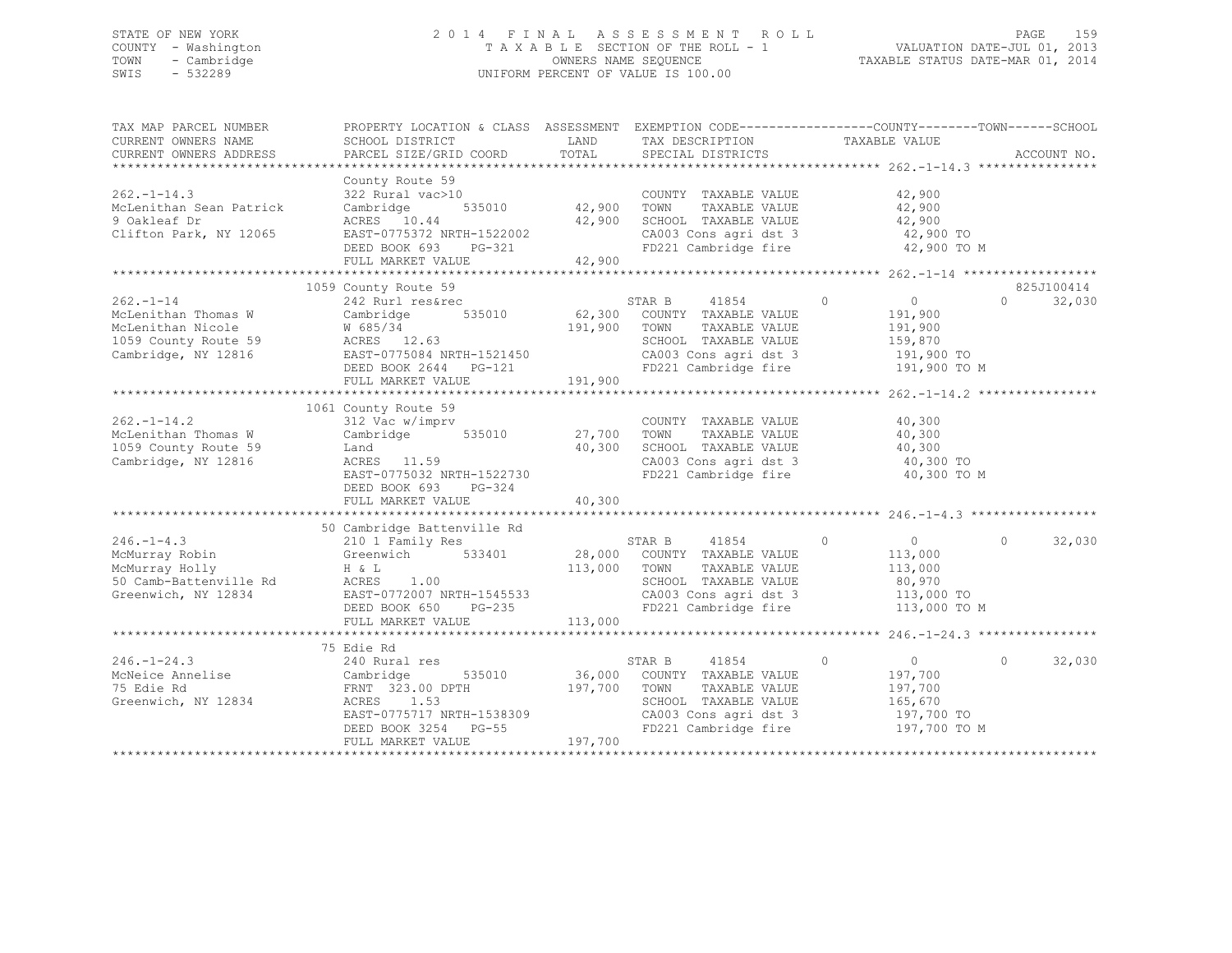# STATE OF NEW YORK PAGE 160<br>COUNTY - Washington 1 2013<br>2014 TAXABLE SECTION OF THE ROLL - 1 2014 PAGE 160 COUNTY - Washington  $T A X A B L E$  SECTION OF THE ROLL - 1<br>TOWN - Cambridge  $\sim$  000NERS NAME SEQUENCE TOWN - Cambridge OWNERS NAME SEQUENCE TAXABLE STATUS DATE-MAR 01, 2014 UNIFORM PERCENT OF VALUE IS 100.00

| TAX MAP PARCEL NUMBER THE PROPERTY LOCATION & CLASS ASSESSMENT EXEMPTION CODE---------------COUNTY-------TOWN------SCHOOL                                                                                                                                                  |  |  |             |
|----------------------------------------------------------------------------------------------------------------------------------------------------------------------------------------------------------------------------------------------------------------------------|--|--|-------------|
|                                                                                                                                                                                                                                                                            |  |  |             |
|                                                                                                                                                                                                                                                                            |  |  | ACCOUNT NO. |
|                                                                                                                                                                                                                                                                            |  |  |             |
|                                                                                                                                                                                                                                                                            |  |  |             |
|                                                                                                                                                                                                                                                                            |  |  |             |
|                                                                                                                                                                                                                                                                            |  |  |             |
|                                                                                                                                                                                                                                                                            |  |  |             |
|                                                                                                                                                                                                                                                                            |  |  |             |
|                                                                                                                                                                                                                                                                            |  |  |             |
|                                                                                                                                                                                                                                                                            |  |  |             |
|                                                                                                                                                                                                                                                                            |  |  |             |
|                                                                                                                                                                                                                                                                            |  |  |             |
|                                                                                                                                                                                                                                                                            |  |  |             |
|                                                                                                                                                                                                                                                                            |  |  |             |
| Edie Rd                                                                                                                                                                                                                                                                    |  |  |             |
|                                                                                                                                                                                                                                                                            |  |  |             |
|                                                                                                                                                                                                                                                                            |  |  |             |
|                                                                                                                                                                                                                                                                            |  |  |             |
|                                                                                                                                                                                                                                                                            |  |  |             |
|                                                                                                                                                                                                                                                                            |  |  |             |
|                                                                                                                                                                                                                                                                            |  |  |             |
|                                                                                                                                                                                                                                                                            |  |  |             |
|                                                                                                                                                                                                                                                                            |  |  |             |
| 216.-1-24.1<br>216.-1-24.1<br>216.-1-24.1<br>216.-1-24.1<br>216.-1-24.1<br>216.-1-24.1<br>22,500<br>216.-1-24.1<br>22,500<br>216.-1-24.1<br>22,500<br>27,500<br>27,500<br>27,500<br>27,500<br>27,500<br>27,500<br>27,500<br>27,500<br>27,500<br>27,500<br>27,500<br>27,500 |  |  |             |
|                                                                                                                                                                                                                                                                            |  |  |             |
|                                                                                                                                                                                                                                                                            |  |  |             |
|                                                                                                                                                                                                                                                                            |  |  |             |
|                                                                                                                                                                                                                                                                            |  |  |             |
|                                                                                                                                                                                                                                                                            |  |  |             |
|                                                                                                                                                                                                                                                                            |  |  |             |
|                                                                                                                                                                                                                                                                            |  |  |             |
|                                                                                                                                                                                                                                                                            |  |  |             |
|                                                                                                                                                                                                                                                                            |  |  |             |
|                                                                                                                                                                                                                                                                            |  |  |             |
| 246.-1-24.2<br>246.-1-24.2<br>242 Rurl resérec and Fig. 339,900 CONDER AG DIST<br>242 Rurl resérec and Fig. 339,900 CONDER B<br>242 Rurl resérec and Fig. 339,900 CONDER AGDIST 339,500 CONDER AGDIST LAN TIL 2018<br>242 Rurl resérec 3                                   |  |  |             |
|                                                                                                                                                                                                                                                                            |  |  |             |
|                                                                                                                                                                                                                                                                            |  |  |             |
|                                                                                                                                                                                                                                                                            |  |  |             |
|                                                                                                                                                                                                                                                                            |  |  |             |
|                                                                                                                                                                                                                                                                            |  |  |             |
|                                                                                                                                                                                                                                                                            |  |  |             |
|                                                                                                                                                                                                                                                                            |  |  |             |
|                                                                                                                                                                                                                                                                            |  |  |             |
|                                                                                                                                                                                                                                                                            |  |  |             |
|                                                                                                                                                                                                                                                                            |  |  |             |
|                                                                                                                                                                                                                                                                            |  |  |             |
|                                                                                                                                                                                                                                                                            |  |  |             |
|                                                                                                                                                                                                                                                                            |  |  |             |
|                                                                                                                                                                                                                                                                            |  |  |             |
|                                                                                                                                                                                                                                                                            |  |  |             |
|                                                                                                                                                                                                                                                                            |  |  |             |
|                                                                                                                                                                                                                                                                            |  |  |             |
| 1998 Center Cambridge Rd<br>270.-1-22.2<br>McNulty Heather D<br>McNulty Heather D<br>210 1 Family Res<br>McNulty Heather D<br>210 1 Family Res<br>210 1 Family Res<br>210 1 Family Res<br>210 1 Family Res<br>210 1 Family Res<br>210 0 249,000 VETC                       |  |  |             |
|                                                                                                                                                                                                                                                                            |  |  |             |
|                                                                                                                                                                                                                                                                            |  |  |             |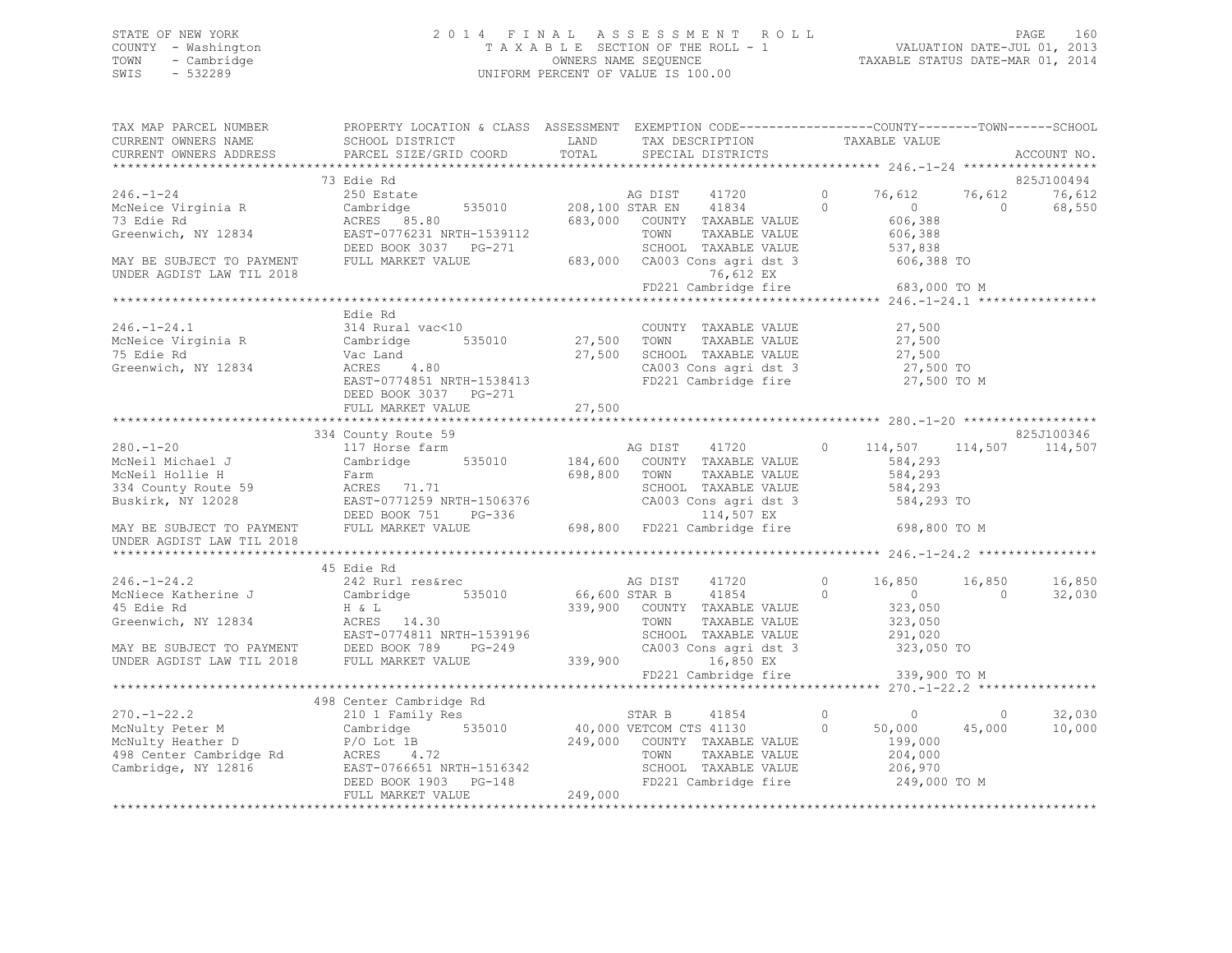### STATE OF NEW YORK 2 0 1 4 F I N A L A S S E S S M E N T R O L L PAGE 161 COUNTY - Washington T A X A B L E SECTION OF THE ROLL - 1 VALUATION DATE-JUL 01, 2013 TOWN - Cambridge OWNERS NAME SEQUENCE TAXABLE STATUS DATE-MAR 01, 2014 SWIS - 532289 UNIFORM PERCENT OF VALUE IS 100.00

| TAX MAP PARCEL NUMBER                                                                                                                                                                                                                                                                                                                                                                                                           | PROPERTY LOCATION & CLASS ASSESSMENT EXEMPTION CODE----------------COUNTY-------TOWN------SCHOOL                                                                                                                                           |         |                                                                                                                                               |             |                                 |
|---------------------------------------------------------------------------------------------------------------------------------------------------------------------------------------------------------------------------------------------------------------------------------------------------------------------------------------------------------------------------------------------------------------------------------|--------------------------------------------------------------------------------------------------------------------------------------------------------------------------------------------------------------------------------------------|---------|-----------------------------------------------------------------------------------------------------------------------------------------------|-------------|---------------------------------|
| CURRENT OWNERS NAME<br>CURRENT OWNERS ADDRESS                                                                                                                                                                                                                                                                                                                                                                                   | SCHOOL DISTRICT<br>PARCEL SIZE/GRID COORD                                                                                                                                                                                                  | TOTAL   | LAND TAX DESCRIPTION TAXABLE VALUE<br>SPECIAL DISTRICTS                                                                                       |             | ACCOUNT NO.                     |
|                                                                                                                                                                                                                                                                                                                                                                                                                                 |                                                                                                                                                                                                                                            |         |                                                                                                                                               |             |                                 |
|                                                                                                                                                                                                                                                                                                                                                                                                                                 | 327 Center Cambridge Rd                                                                                                                                                                                                                    |         |                                                                                                                                               |             | 825J100624                      |
| $279. - 1 - 3$                                                                                                                                                                                                                                                                                                                                                                                                                  | COUNTY<br>210 1 Family Res<br>Cambridge 535010 23,000 TOWN<br>H & L 69,100 SCHOOL<br>ACRES 0.66 CA003 CO                                                                                                                                   |         | COUNTY TAXABLE VALUE 69,100                                                                                                                   |             |                                 |
|                                                                                                                                                                                                                                                                                                                                                                                                                                 |                                                                                                                                                                                                                                            |         |                                                                                                                                               |             |                                 |
| Meadow Patricia<br>48 Elm St<br>48 Elm St                                                                                                                                                                                                                                                                                                                                                                                       |                                                                                                                                                                                                                                            |         |                                                                                                                                               |             |                                 |
| Canton, MA 02021                                                                                                                                                                                                                                                                                                                                                                                                                |                                                                                                                                                                                                                                            |         | 23,000 TOWN TAXABLE VALUE 69,100<br>69,100 SCHOOL TAXABLE VALUE 69,100<br>CA003 Cons agri dst 3 69,100 TO<br>FD221 Cambridge fire 69,100 TO M |             |                                 |
|                                                                                                                                                                                                                                                                                                                                                                                                                                 | ACRES 0.66<br>EAST-0763363 NRTH-1514448                                                                                                                                                                                                    |         |                                                                                                                                               |             |                                 |
|                                                                                                                                                                                                                                                                                                                                                                                                                                 | DEED BOOK 1979 PG-232                                                                                                                                                                                                                      |         |                                                                                                                                               |             |                                 |
|                                                                                                                                                                                                                                                                                                                                                                                                                                 | FULL MARKET VALUE                                                                                                                                                                                                                          | 69,100  |                                                                                                                                               |             |                                 |
|                                                                                                                                                                                                                                                                                                                                                                                                                                 |                                                                                                                                                                                                                                            |         |                                                                                                                                               |             |                                 |
|                                                                                                                                                                                                                                                                                                                                                                                                                                 | 313 Center Cambridge Rd                                                                                                                                                                                                                    |         |                                                                                                                                               |             | 825J100488                      |
| $\begin{tabular}{lllllllllllll} \multicolumn{3}{c}{\begin{tabular}{c} \multicolumn{3}{c}{\begin{tabular}{c} $313$ \quad \texttt{C}}$ & $312$ \quad \texttt{V}}$ & $316$ \quad \texttt{C}}$ & $316$ \quad \texttt{C}}$ & $316$ \quad \texttt{C}}$ & $316$ \quad \texttt{C}}$ \\ \multicolumn{3}{c}{\begin{tabular}{c} $316$ \quad \texttt{C}}$ & $316$ \quad \texttt{C}}$ & $35010$ & $277,500$ \quad \texttt{C}}$ & $1720$ & $$ |                                                                                                                                                                                                                                            |         | AG DIST 41720 0 134,954 134,954 134,954                                                                                                       |             |                                 |
|                                                                                                                                                                                                                                                                                                                                                                                                                                 |                                                                                                                                                                                                                                            |         |                                                                                                                                               |             |                                 |
|                                                                                                                                                                                                                                                                                                                                                                                                                                 |                                                                                                                                                                                                                                            |         |                                                                                                                                               |             |                                 |
|                                                                                                                                                                                                                                                                                                                                                                                                                                 |                                                                                                                                                                                                                                            |         |                                                                                                                                               |             |                                 |
|                                                                                                                                                                                                                                                                                                                                                                                                                                 |                                                                                                                                                                                                                                            |         |                                                                                                                                               |             |                                 |
|                                                                                                                                                                                                                                                                                                                                                                                                                                 |                                                                                                                                                                                                                                            |         |                                                                                                                                               |             |                                 |
|                                                                                                                                                                                                                                                                                                                                                                                                                                 |                                                                                                                                                                                                                                            |         |                                                                                                                                               |             |                                 |
|                                                                                                                                                                                                                                                                                                                                                                                                                                 |                                                                                                                                                                                                                                            |         |                                                                                                                                               |             |                                 |
|                                                                                                                                                                                                                                                                                                                                                                                                                                 | 33 Mead Rd                                                                                                                                                                                                                                 |         |                                                                                                                                               |             |                                 |
|                                                                                                                                                                                                                                                                                                                                                                                                                                 |                                                                                                                                                                                                                                            |         |                                                                                                                                               |             |                                 |
|                                                                                                                                                                                                                                                                                                                                                                                                                                 |                                                                                                                                                                                                                                            |         |                                                                                                                                               |             |                                 |
| 288.-1-30.2<br>Meager Jack E 210 1 Family Res<br>Meager Jack E Hoosic Valley 384201 50,100 TOWN TAXABLE VALUE 189,900<br>33 Mead Rd FRNT 378.00 DPTH 189,900 SCHOOL TAXABLE VALUE 189,900<br>Johnsonville, NY 12094 ACRES 5.23<br>Johnso                                                                                                                                                                                        |                                                                                                                                                                                                                                            |         |                                                                                                                                               |             |                                 |
|                                                                                                                                                                                                                                                                                                                                                                                                                                 |                                                                                                                                                                                                                                            |         |                                                                                                                                               |             |                                 |
|                                                                                                                                                                                                                                                                                                                                                                                                                                 | EAST-0756829 NRTH-1499784                                                                                                                                                                                                                  |         | FD221 Cambridge fire 189,900 TO M                                                                                                             |             |                                 |
|                                                                                                                                                                                                                                                                                                                                                                                                                                 | DEED BOOK 2418 PG-280                                                                                                                                                                                                                      |         |                                                                                                                                               |             |                                 |
|                                                                                                                                                                                                                                                                                                                                                                                                                                 | FULL MARKET VALUE                                                                                                                                                                                                                          | 189,900 |                                                                                                                                               |             |                                 |
|                                                                                                                                                                                                                                                                                                                                                                                                                                 |                                                                                                                                                                                                                                            |         |                                                                                                                                               |             |                                 |
|                                                                                                                                                                                                                                                                                                                                                                                                                                 | 1069 County Route 60                                                                                                                                                                                                                       |         |                                                                                                                                               |             | 825J102028                      |
|                                                                                                                                                                                                                                                                                                                                                                                                                                 | J69 County Route 60<br>210 1 Family Res                                                                                                                                                                                                    |         |                                                                                                                                               |             | 32,030<br>$\Omega$ and $\Omega$ |
|                                                                                                                                                                                                                                                                                                                                                                                                                                 |                                                                                                                                                                                                                                            |         |                                                                                                                                               |             |                                 |
|                                                                                                                                                                                                                                                                                                                                                                                                                                 |                                                                                                                                                                                                                                            |         |                                                                                                                                               |             |                                 |
|                                                                                                                                                                                                                                                                                                                                                                                                                                 |                                                                                                                                                                                                                                            |         |                                                                                                                                               |             |                                 |
| 246.-1-29.12<br>Melite Brenda L (2920/8 (210 Family Res STAR B 41854 0 0<br>Melite Michael A Lot 2920/8 87,400 TOWN TAXABLE VALUE 87,400<br>4 Melrose Valley Falls Rd ACRES 2.00 SCHOOL TAXABLE VALUE 87,400<br>Melrose, NY 12121 EAST                                                                                                                                                                                          |                                                                                                                                                                                                                                            |         |                                                                                                                                               |             |                                 |
|                                                                                                                                                                                                                                                                                                                                                                                                                                 |                                                                                                                                                                                                                                            |         |                                                                                                                                               | 87,400 TO M |                                 |
|                                                                                                                                                                                                                                                                                                                                                                                                                                 | FULL MARKET VALUE                                                                                                                                                                                                                          | 87,400  |                                                                                                                                               |             |                                 |
|                                                                                                                                                                                                                                                                                                                                                                                                                                 |                                                                                                                                                                                                                                            |         |                                                                                                                                               |             |                                 |
|                                                                                                                                                                                                                                                                                                                                                                                                                                 | 31 Wright Rd                                                                                                                                                                                                                               |         |                                                                                                                                               |             | 825J100896                      |
| $271. -2 - 17.2$                                                                                                                                                                                                                                                                                                                                                                                                                |                                                                                                                                                                                                                                            |         |                                                                                                                                               |             |                                 |
| Merrill Bruce<br>31 Wright Rd<br>Cambridge, NY 12816                                                                                                                                                                                                                                                                                                                                                                            |                                                                                                                                                                                                                                            |         |                                                                                                                                               |             |                                 |
|                                                                                                                                                                                                                                                                                                                                                                                                                                 |                                                                                                                                                                                                                                            |         |                                                                                                                                               |             |                                 |
|                                                                                                                                                                                                                                                                                                                                                                                                                                 |                                                                                                                                                                                                                                            |         |                                                                                                                                               |             |                                 |
|                                                                                                                                                                                                                                                                                                                                                                                                                                 |                                                                                                                                                                                                                                            |         |                                                                                                                                               |             |                                 |
|                                                                                                                                                                                                                                                                                                                                                                                                                                 | 31 Wright Rd<br>242 Rurl res&rec<br>Cambridge 535010 66,000 TOWN TAXABLE VALUE 249,800<br>House & Land 249,800 SCHOOL TAXABLE VALUE 249,800<br>724/242 CA003 Cons agri dst 3 249,800 TO<br>FD221 Cambridge fire 249,800 TO M<br>PD221 Camb |         |                                                                                                                                               |             |                                 |
|                                                                                                                                                                                                                                                                                                                                                                                                                                 | DEED BOOK 2843 PG-330                                                                                                                                                                                                                      |         |                                                                                                                                               |             |                                 |
|                                                                                                                                                                                                                                                                                                                                                                                                                                 | FULL MARKET VALUE                                                                                                                                                                                                                          | 249,800 |                                                                                                                                               |             |                                 |
|                                                                                                                                                                                                                                                                                                                                                                                                                                 |                                                                                                                                                                                                                                            |         |                                                                                                                                               |             |                                 |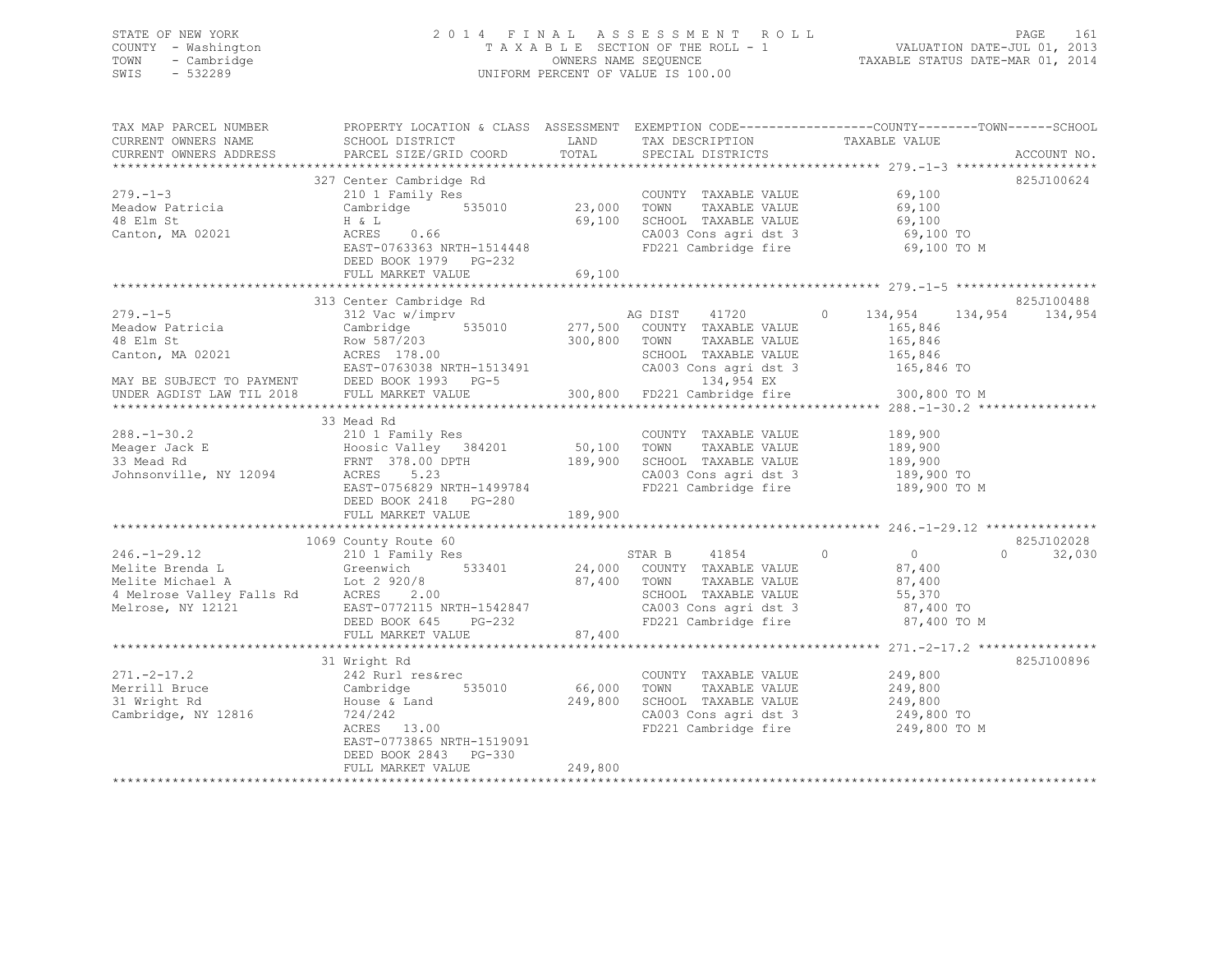### STATE OF NEW YORK 2 0 1 4 F I N A L A S S E S S M E N T R O L L PAGE 162 COUNTY - Washington T A X A B L E SECTION OF THE ROLL - 1 VALUATION DATE-JUL 01, 2013 TOWN - Cambridge OWNERS NAME SEQUENCE TAXABLE STATUS DATE-MAR 01, 2014 SWIS - 532289 UNIFORM PERCENT OF VALUE IS 100.00

| TAX MAP PARCEL NUMBER<br>CURRENT OWNERS NAME<br>CURRENT OWNERS ADDRESS                                                              | PROPERTY LOCATION & CLASS ASSESSMENT EXEMPTION CODE----------------COUNTY-------TOWN------SCHOOL<br>SCHOOL DISTRICT<br>PARCEL SIZE/GRID COORD                                                | LAND<br>TOTAL                | TAX DESCRIPTION<br>SPECIAL DISTRICTS                                                                                                                                             | TAXABLE VALUE                                                                                                  | ACCOUNT NO.                            |
|-------------------------------------------------------------------------------------------------------------------------------------|----------------------------------------------------------------------------------------------------------------------------------------------------------------------------------------------|------------------------------|----------------------------------------------------------------------------------------------------------------------------------------------------------------------------------|----------------------------------------------------------------------------------------------------------------|----------------------------------------|
|                                                                                                                                     |                                                                                                                                                                                              |                              |                                                                                                                                                                                  |                                                                                                                |                                        |
| $270. - 1 - 18$<br>Michaels Kevin L<br>573 Center Cambridge Rd<br>Cambridge, NY 12816                                               | 573 Center Cambridge Rd<br>210 1 Family Res<br>Cambridge<br>FRNT 170.00 DPTH 162.00<br>EAST-0768521 NRTH-1516944<br>DEED BOOK 2678 PG-257<br>FULL MARKET VALUE                               | 215,800                      | STAR B<br>41854<br>535010 27,500 COUNTY TAXABLE VALUE<br>TOWN<br>TAXABLE VALUE<br>SCHOOL TAXABLE VALUE<br>CA003 Cons agri dst 3<br>215,800 FD221 Cambridge fire                  | $\circ$<br>$\overline{0}$<br>215,800<br>215,800<br>183,770<br>215,800 TO<br>215,800 TO M                       | 825J100581<br>32,030<br>$\Omega$       |
|                                                                                                                                     |                                                                                                                                                                                              |                              |                                                                                                                                                                                  |                                                                                                                |                                        |
| $262 - 2 - 14.3$<br>Miles Richard<br>Hemani Virginia<br>98 North Ridge Rd<br>Ipswich, MA 01938-1405                                 | 1159 County Route 59<br>210 1 Family Res<br>535010<br>Cambridge<br>Sub lot 1A<br>ACRES 7.90<br>EAST-0777057 NRTH-1523048<br>DEED BOOK 1744 PG-94                                             | 48,600<br>205,000<br>205,000 | COUNTY TAXABLE VALUE<br>TOWN<br>TAXABLE VALUE<br>SCHOOL TAXABLE VALUE<br>CA003 Cons agri dst 3<br>FD221 Cambridge fire                                                           | 205,000<br>205,000<br>205,000<br>205,000 TO<br>205,000 TO M                                                    |                                        |
|                                                                                                                                     | FULL MARKET VALUE                                                                                                                                                                            | *************                |                                                                                                                                                                                  |                                                                                                                |                                        |
| $261 - 2 - 12$<br>Milet Anne<br>228 Nomad Ln<br>Cibilo, TX 78108                                                                    | 1084 Vly Summit Rd<br>270 Mfg housing<br>535010<br>Cambridge<br>Trailer & Lot<br>$261. - 1 - 12$<br>2.60<br>ACRES<br>EAST-0764654 NRTH-1524480<br>DEED BOOK 3029 PG-163<br>FULL MARKET VALUE | 33,000<br>61,400<br>61,400   | COUNTY TAXABLE VALUE<br>TOWN<br>TAXABLE VALUE<br>SCHOOL TAXABLE VALUE<br>FD221 Cambridge fire                                                                                    | 61,400<br>61,400<br>61,400<br>61,400 TO M                                                                      | 825J100366                             |
|                                                                                                                                     | 217 Brownell Rd                                                                                                                                                                              |                              |                                                                                                                                                                                  |                                                                                                                | 825J100506                             |
| $270. -1 - 1$<br>Milet Walter A<br>217 Brownell Rd<br>Cambridge, NY 12816<br>MAY BE SUBJECT TO PAYMENT<br>UNDER AGDIST LAW TIL 2018 | 241 Rural res&aq<br>535010<br>Cambridge<br>House & Lot<br>Addition<br>ACRES 47.40<br>EAST-0763474 NRTH-1520920<br>DEED BOOK 3029 PG-159<br>FULL MARKET VALUE                                 | 111,300 STAR B               | AG DIST<br>41720<br>41854<br>216,600 COUNTY TAXABLE VALUE<br>TOWN<br>TAXABLE VALUE<br>SCHOOL TAXABLE VALUE<br>CA003 Cons agri dst 3<br>56,262 EX<br>216,600 FD221 Cambridge fire | $\circ$<br>56,262<br>$\overline{0}$<br>$\Omega$<br>160,338<br>160,338<br>128,308<br>160,338 TO<br>216,600 TO M | 56,262<br>56,262<br>$\Omega$<br>32,030 |
|                                                                                                                                     | 34 County Route 59                                                                                                                                                                           |                              |                                                                                                                                                                                  |                                                                                                                |                                        |
| $280 - 2 - 17.4$<br>Miller John M Jr<br>Miller Adele M<br>34 County Route 59<br>Buskirk, NY 12028-2311                              | 242 Rurl res&rec<br>Cambridge<br>535010<br>House Land<br>ACRES 15.44<br>EAST-0776939 NRTH-1505419<br>DEED BOOK 930<br>PG-266<br>FULL MARKET VALUE                                            | 92,900<br>400,800<br>400,800 | STAR B<br>41854<br>COUNTY TAXABLE VALUE<br>TOWN<br>TAXABLE VALUE<br>SCHOOL TAXABLE VALUE<br>CA003 Cons agri dst 3<br>FD221 Cambridge fire                                        | $\circ$<br>$\sim$ 0<br>400,800<br>400,800<br>368,770<br>400,800 TO<br>400,800 TO M                             | 32,030<br>$\Omega$                     |
|                                                                                                                                     |                                                                                                                                                                                              |                              |                                                                                                                                                                                  |                                                                                                                |                                        |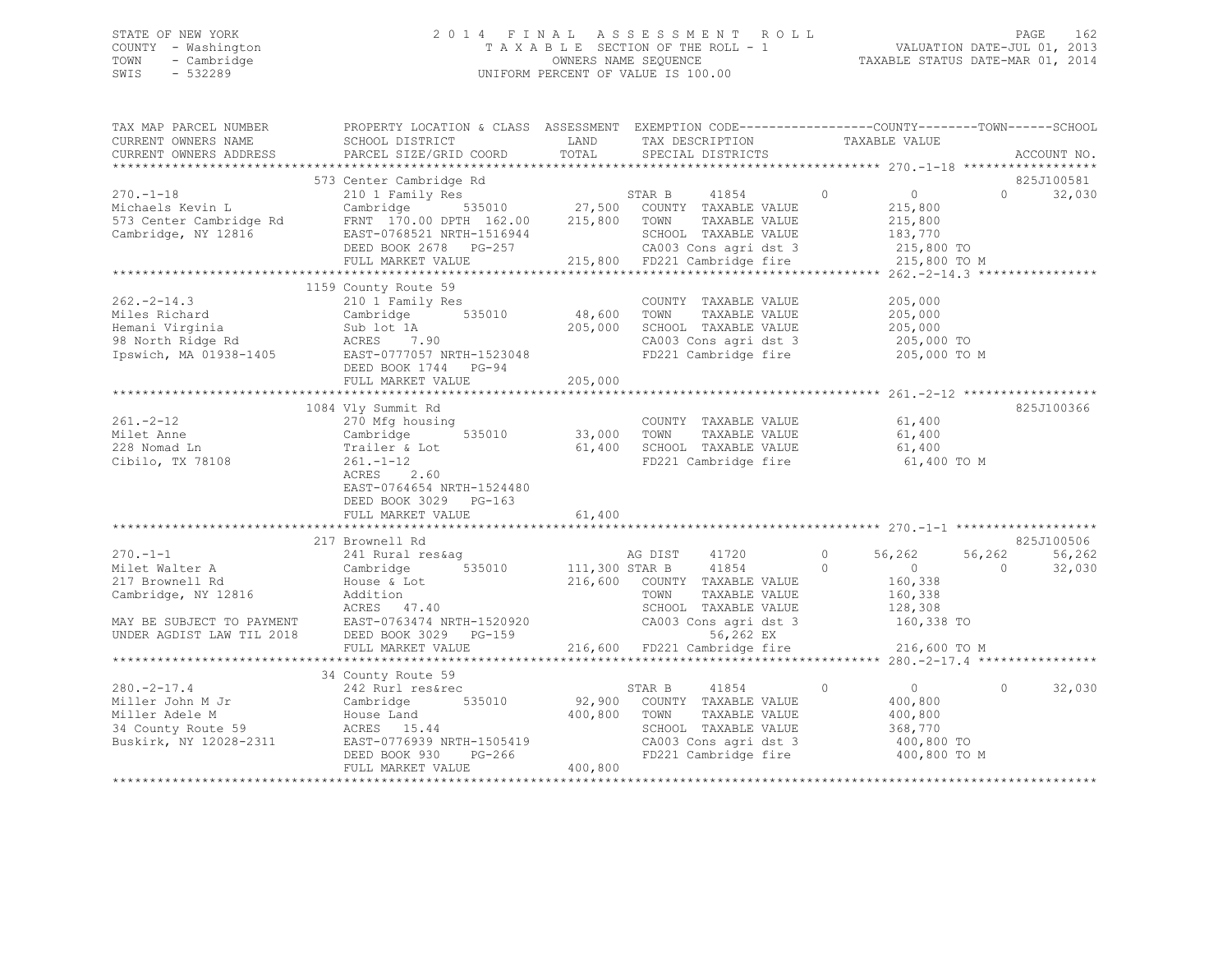### STATE OF NEW YORK 2 0 1 4 F I N A L A S S E S S M E N T R O L L PAGE 163 COUNTY - Washington T A X A B L E SECTION OF THE ROLL - 1 VALUATION DATE-JUL 01, 2013 TOWN - Cambridge OWNERS NAME SEQUENCE TAXABLE STATUS DATE-MAR 01, 2014 SWIS - 532289 UNIFORM PERCENT OF VALUE IS 100.00

| TAX MAP PARCEL NUMBER<br>CURRENT OWNERS NAME<br>CURRENT OWNERS ADDRESS                                                                                 | PROPERTY LOCATION & CLASS ASSESSMENT EXEMPTION CODE----------------COUNTY-------TOWN-----SCHOOL<br>SCHOOL DISTRICT<br>PARCEL SIZE/GRID COORD                                        | LAND<br>TOTAL                 | TAX DESCRIPTION<br>SPECIAL DISTRICTS                                                                                                                    | TAXABLE VALUE                                                                             | ACCOUNT NO.                      |
|--------------------------------------------------------------------------------------------------------------------------------------------------------|-------------------------------------------------------------------------------------------------------------------------------------------------------------------------------------|-------------------------------|---------------------------------------------------------------------------------------------------------------------------------------------------------|-------------------------------------------------------------------------------------------|----------------------------------|
| *************************                                                                                                                              |                                                                                                                                                                                     |                               |                                                                                                                                                         |                                                                                           |                                  |
| $270. - 1 - 26.11$<br>Miller Larry J<br>Austin-Miller Terry<br>701 County Route 74<br>Cambridge, NY 12816                                              | 701 County Route 74<br>210 1 Family Res<br>535010<br>Cambridge<br>sub lot 13<br>ACRES 6.96<br>EAST-0764701 NRTH-1515324<br>DEED BOOK 3023 PG-65<br>FULL MARKET VALUE                | 45,300<br>169,000<br>169,000  | 41834<br>STAR EN<br>COUNTY TAXABLE VALUE<br>TOWN<br>TAXABLE VALUE<br>SCHOOL TAXABLE VALUE<br>CA003 Cons agri dst 3<br>FD221 Cambridge fire              | $\Omega$<br>$\overline{0}$<br>169,000<br>169,000<br>100,450<br>169,000 TO<br>169,000 TO M | 68,550<br>$\Omega$               |
|                                                                                                                                                        |                                                                                                                                                                                     |                               |                                                                                                                                                         |                                                                                           |                                  |
| $261 - 2 - 5.1$<br>Millington Anthony W<br>Farrell Bonnie<br>143 Tingue Rd<br>Cambridge, NY 12816                                                      | 143 Tingue Rd<br>210 1 Family Res<br>Cambridge<br>535010<br>H & L<br>2007 SCAR DECISION<br>$261. -1 - 5.1$<br>ACRES<br>2.50<br>EAST-0768647 NRTH-1523547<br>DEED BOOK 947<br>PG-166 | 33,500<br>200,000             | COUNTY TAXABLE VALUE<br>TAXABLE VALUE<br>TOWN<br>SCHOOL TAXABLE VALUE<br>CA003 Cons agri dst 3<br>FD221 Cambridge fire                                  | 200,000<br>200,000<br>200,000<br>200,000 TO<br>200,000 TO M                               | 825J102016                       |
|                                                                                                                                                        | FULL MARKET VALUE                                                                                                                                                                   | 200,000                       |                                                                                                                                                         |                                                                                           |                                  |
|                                                                                                                                                        | ***********************                                                                                                                                                             |                               |                                                                                                                                                         |                                                                                           |                                  |
| $261 - 2 - 5.4$<br>Millington Tony<br>Farrell Bonnie<br>143 Tingue Rd<br>Cambridge, NY 12816<br>MAY BE SUBJECT TO PAYMENT<br>UNDER AGDIST LAW TIL 2018 | Tinque Rd<br>105 Vac farmland<br>535010<br>Cambridge<br>$1$ ot #1<br>$261 - 1 - 5.4$<br>ACRES 37.00<br>EAST-0768379 NRTH-1524643<br>DEED BOOK 2407 PG-71<br>FULL MARKET VALUE       | 102,300<br>102,300<br>102,300 | AG DIST<br>41720<br>COUNTY TAXABLE VALUE<br>TAXABLE VALUE<br>TOWN<br>SCHOOL TAXABLE VALUE<br>CA003 Cons agri dst 3<br>35,836 EX<br>FD221 Cambridge fire | $\circ$<br>35,836<br>66,464<br>66,464<br>66,464<br>66,464 TO<br>102,300 TO M              | 35,836<br>35,836                 |
|                                                                                                                                                        | 32 County Route 59A                                                                                                                                                                 |                               |                                                                                                                                                         |                                                                                           | 825J100901                       |
| $279. - 2 - 31.4$<br>Miner Christopher E<br>32 County Route 59A<br>Buskirk, NY 12028                                                                   | 283 Res w/Comuse<br>535010<br>Cambridge<br>House & Lot<br>ACRES<br>1.87<br>EAST-0766907 NRTH-1506760<br>DEED BOOK 3168 PG-241<br>FULL MARKET VALUE                                  | 29,400<br>179,300<br>179,300  | 41854<br>STAR B<br>COUNTY TAXABLE VALUE<br>TOWN<br>TAXABLE VALUE<br>SCHOOL TAXABLE VALUE<br>CA003 Cons agri dst 3<br>FD221 Cambridge fire               | $\overline{0}$<br>$\Omega$<br>179,300<br>179,300<br>147,270<br>179,300 TO<br>179,300 TO M | $\Omega$<br>32,030               |
|                                                                                                                                                        |                                                                                                                                                                                     |                               |                                                                                                                                                         |                                                                                           |                                  |
| $271, -1 - 10$<br>Molea-Marotta Michelle<br>855 County Route 59<br>Cambridge, NY 12816                                                                 | 855 County Route 59<br>210 1 Family Res<br>Cambridge 535010<br>H & L<br>ACRES<br>0.49<br>EAST-0771812 NRTH-1517944<br>DEED BOOK 1800 PG-155<br>FULL MARKET VALUE                    | 24,600<br>128,600<br>128,600  | 41854<br>STAR B<br>COUNTY TAXABLE VALUE<br>TAXABLE VALUE<br>TOWN<br>SCHOOL TAXABLE VALUE<br>FD221 Cambridge fire                                        | $\circ$<br>$\overline{0}$<br>128,600<br>128,600<br>96,570<br>128,600 TO M                 | 825J100321<br>$\Omega$<br>32,030 |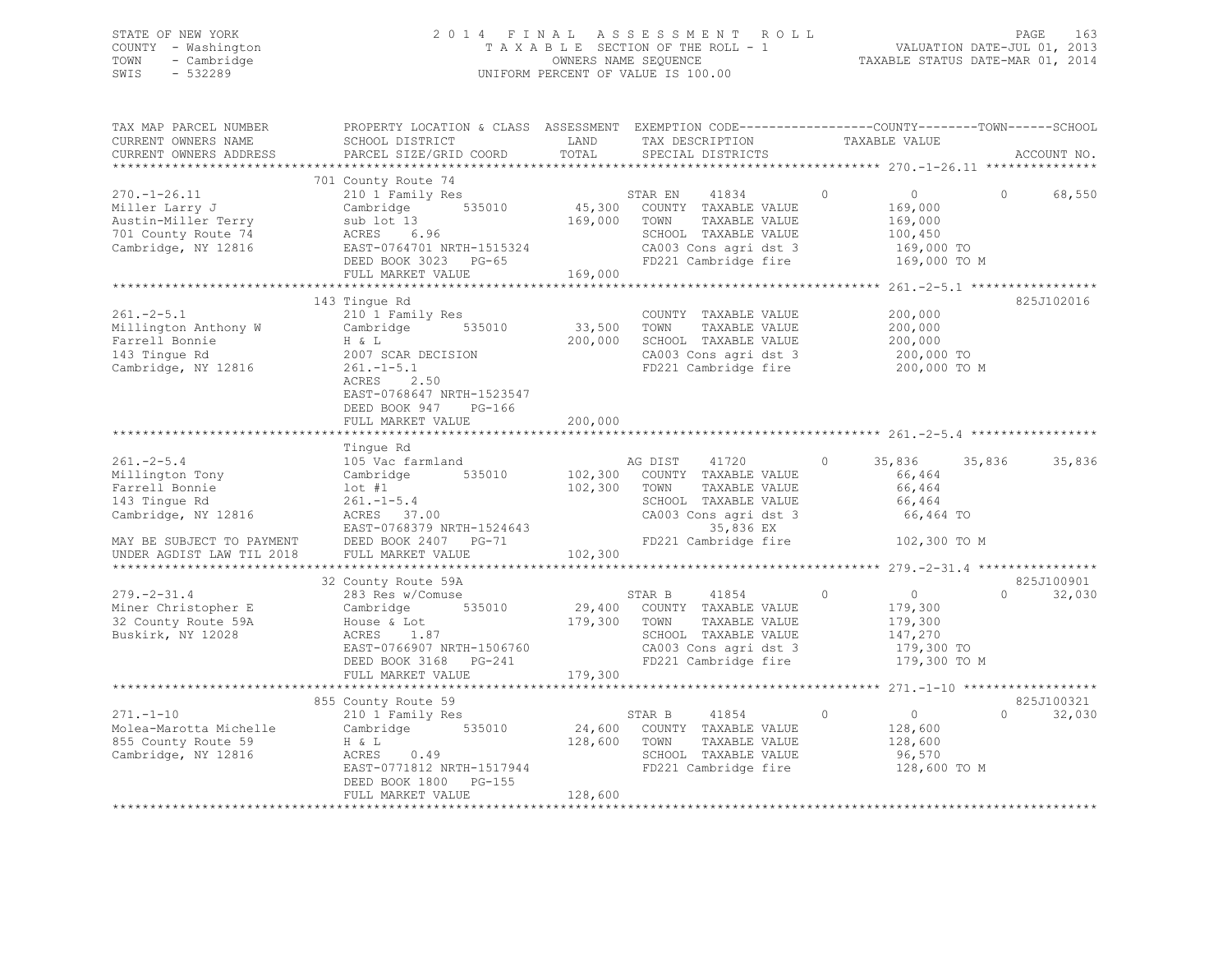### STATE OF NEW YORK 2 0 1 4 F I N A L A S S E S S M E N T R O L L PAGE 164 COUNTY - Washington T A X A B L E SECTION OF THE ROLL - 1 VALUATION DATE-JUL 01, 2013 TOWN - Cambridge OWNERS NAME SEQUENCE TAXABLE STATUS DATE-MAR 01, 2014 SWIS - 532289 UNIFORM PERCENT OF VALUE IS 100.00

| TAX MAP PARCEL NUMBER<br>CURRENT OWNERS NAME<br>CURRENT OWNERS ADDRESS                          | PROPERTY LOCATION & CLASS ASSESSMENT EXEMPTION CODE----------------COUNTY-------TOWN------SCHOOL<br>SCHOOL DISTRICT<br>PARCEL SIZE/GRID COORD             | LAND<br>TOTAL                | TAX DESCRIPTION<br>SPECIAL DISTRICTS                                                                                                                                                                                                              | TAXABLE VALUE                                                                                                                                                                         | ACCOUNT NO.                                                                                                                                                    |
|-------------------------------------------------------------------------------------------------|-----------------------------------------------------------------------------------------------------------------------------------------------------------|------------------------------|---------------------------------------------------------------------------------------------------------------------------------------------------------------------------------------------------------------------------------------------------|---------------------------------------------------------------------------------------------------------------------------------------------------------------------------------------|----------------------------------------------------------------------------------------------------------------------------------------------------------------|
|                                                                                                 |                                                                                                                                                           |                              |                                                                                                                                                                                                                                                   |                                                                                                                                                                                       |                                                                                                                                                                |
| $271. - 2 - 28.2$<br>Molloy Daniel P<br>244 Conley Rd<br>Cambridge, NY 12816                    | Conley Rd<br>300 Vacant Land<br>Cambridge<br>535010<br>FRNT 11.00 DPTH 447.00<br>EAST-0775201 NRTH-1514210<br>FULL MARKET VALUE                           | 500<br>500                   | COUNTY TAXABLE VALUE<br>TOWN<br>TAXABLE VALUE<br>SCHOOL TAXABLE VALUE<br>CA003 Cons agri dst 3<br>500 FD221 Cambridge fire                                                                                                                        | 500<br>500<br>500<br>500 TO<br>500 TO M                                                                                                                                               |                                                                                                                                                                |
|                                                                                                 | 244 Conley Rd                                                                                                                                             |                              |                                                                                                                                                                                                                                                   |                                                                                                                                                                                       | 825J100632                                                                                                                                                     |
| $271. - 2 - 29$<br>Molloy Daniel P<br>244 Conley Rd<br>Cambridge, NY 12816                      | 210 1 Family Res<br>535010<br>Cambridge<br>H & L<br>2.56<br>ACRES<br>EAST-0775321 NRTH-1514114<br>DEED BOOK 673<br>$PG-150$<br>FULL MARKET VALUE          | 33,000<br>151,000<br>151,000 | 41854<br>STAR B<br>COUNTY TAXABLE VALUE<br>TOWN<br>TAXABLE VALUE<br>SCHOOL TAXABLE VALUE<br>CA003 Cons agri dst 3<br>FD221 Cambridge fire                                                                                                         | $\circ$<br>$\overline{0}$<br>151,000<br>151,000<br>118,970<br>151,000 TO<br>151,000 TO M                                                                                              | $\Omega$<br>32,030                                                                                                                                             |
|                                                                                                 |                                                                                                                                                           |                              |                                                                                                                                                                                                                                                   |                                                                                                                                                                                       |                                                                                                                                                                |
| $280 - 2 - 5$<br>Moon Francis<br>Moon Isabelle<br>74 Dickensen Rd<br>Buskirk, NY 12028          | 74 Dickensen Rd<br>210 1 Family Res<br>535010<br>Cambridge<br>3.40<br>ACRES<br>EAST-0776301 NRTH-1508388<br>DEED BOOK 395<br>PG-1191<br>FULL MARKET VALUE |                              | 41802<br>AGED-CO<br>37,000 AGED-TOWN 41803<br>113,700 AGED-SCH<br>41804<br>VETCOM CTS 41130<br>41834<br>STAR EN<br>113,700 COUNTY TAXABLE VALUE<br>TOWN<br>TAXABLE VALUE<br>SCHOOL TAXABLE VALUE<br>CA003 Cons agri dst 3<br>FD221 Cambridge fire | $\circ$<br>29,846<br>$\Omega$<br>$\circ$<br>$\circ$<br>$\overline{0}$<br>$\Omega$<br>28,425<br>$\Omega$<br>$\overline{0}$<br>55,429<br>72,484<br>29,965<br>113,700 TO<br>113,700 TO M | 825J100512<br>$\circ$<br>$\overline{\phantom{0}}$<br>12,791<br>$\overline{\phantom{0}}$<br>5,185<br>$\overline{0}$<br>10,000<br>28,425<br>68,550<br>$\bigcirc$ |
|                                                                                                 | 1094 County Route 60                                                                                                                                      |                              |                                                                                                                                                                                                                                                   |                                                                                                                                                                                       | 825J100916                                                                                                                                                     |
| $246. - 1 - 30.1$<br>Moore Laurie<br>Moore Terry<br>1094 County Route 60<br>Greenwich, NY 12834 | 210 1 Family Res<br>533401<br>Greenwich<br>H & L<br>581/243;844/269<br>2.10<br>ACRES<br>EAST-0772363 NRTH-1543409<br>DEED BOOK 498<br>$PG-106$            | 171,600                      | 41854<br>STAR B<br>30,000 COUNTY TAXABLE VALUE<br>TOWN<br>TAXABLE VALUE<br>SCHOOL TAXABLE VALUE<br>CA003 Cons agri dst 3<br>FD221 Cambridge fire                                                                                                  | $\circ$<br>$\overline{0}$<br>171,600<br>171,600<br>139,570<br>171,600 TO<br>171,600 TO M                                                                                              | $\cap$<br>32,030                                                                                                                                               |
|                                                                                                 | FULL MARKET VALUE                                                                                                                                         | 171,600                      |                                                                                                                                                                                                                                                   |                                                                                                                                                                                       |                                                                                                                                                                |
| $289. -1 - 1.1$<br>Moore Murray J<br>Moore Nancy L                                              | 79 Morris Rd<br>210 1 Family Res<br>535010<br>Cambridge<br>8.54<br>ACRES                                                                                  | 52,200<br>204,500            | 41834<br>STAR EN<br>COUNTY TAXABLE VALUE<br>TOWN<br>TAXABLE VALUE                                                                                                                                                                                 | $\circ$<br>$\circ$<br>204,500<br>204,500                                                                                                                                              | 825J102001<br>68,550<br>$\Omega$                                                                                                                               |
| 79 Morris Rd<br>Buskirk, NY 12028                                                               | EAST-0770184 NRTH-1502612<br>DEED BOOK 586<br>PG-146<br>FULL MARKET VALUE                                                                                 |                              | SCHOOL TAXABLE VALUE<br>CA003 Cons agri dst 3<br>204,500 FD221 Cambridge fire                                                                                                                                                                     | 135,950<br>204,500 TO<br>204,500 TO M                                                                                                                                                 |                                                                                                                                                                |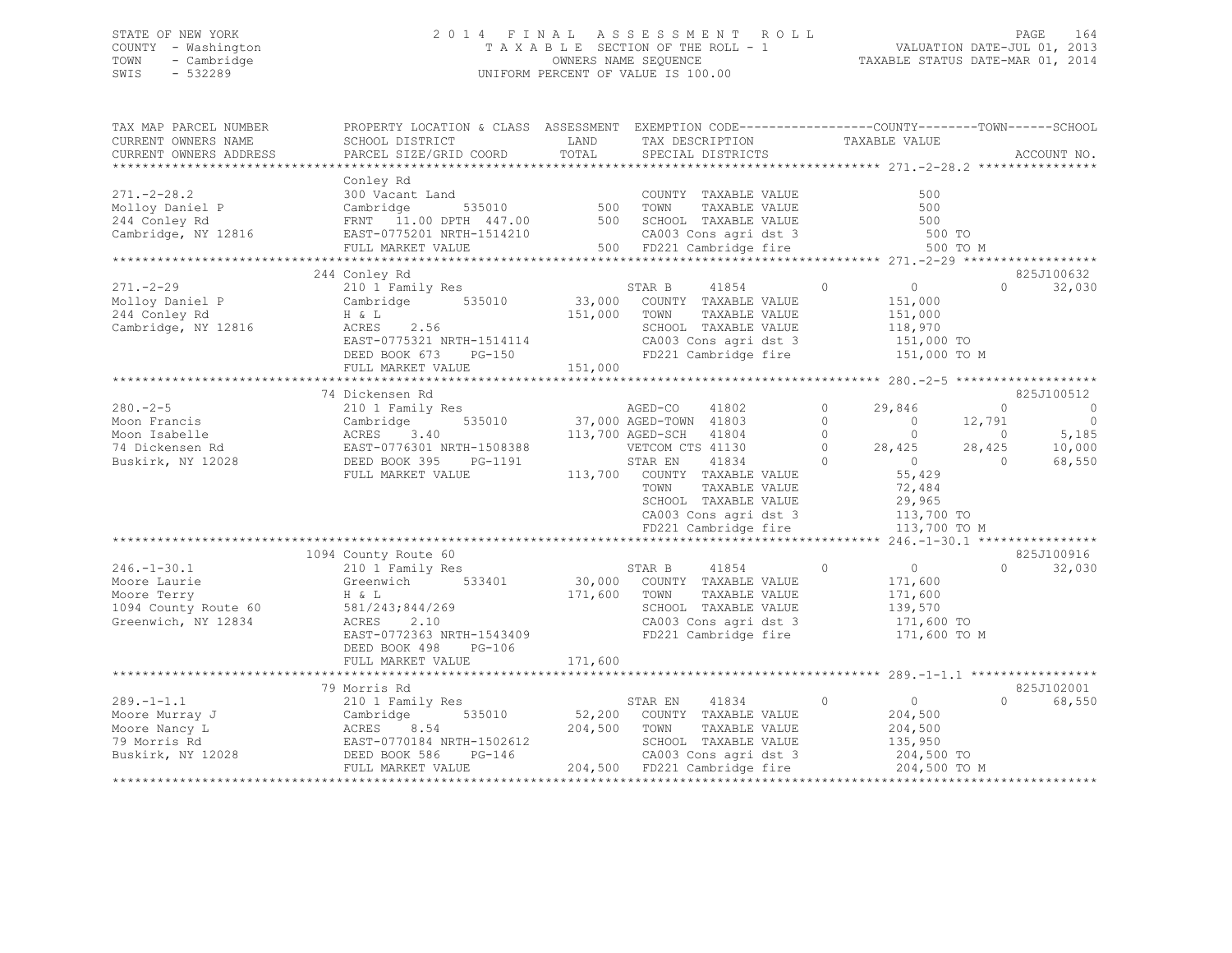### STATE OF NEW YORK 2 0 1 4 F I N A L A S S E S S M E N T R O L L PAGE 165 COUNTY - Washington T A X A B L E SECTION OF THE ROLL - 1 VALUATION DATE-JUL 01, 2013 TOWN - Cambridge OWNERS NAME SEQUENCE TAXABLE STATUS DATE-MAR 01, 2014 SWIS - 532289 UNIFORM PERCENT OF VALUE IS 100.00

| TAX MAP PARCEL NUMBER<br>CURRENT OWNERS NAME<br>CURRENT OWNERS ADDRESS | PROPERTY LOCATION & CLASS ASSESSMENT EXEMPTION CODE---------------COUNTY-------TOWN-----SCHOOL<br>SCHOOL DISTRICT<br>PARCEL SIZE/GRID COORD                      | LAND<br>TOTAL | TAX DESCRIPTION<br>SPECIAL DISTRICTS        | TAXABLE VALUE                                                     | ACCOUNT NO.           |
|------------------------------------------------------------------------|------------------------------------------------------------------------------------------------------------------------------------------------------------------|---------------|---------------------------------------------|-------------------------------------------------------------------|-----------------------|
|                                                                        |                                                                                                                                                                  |               |                                             |                                                                   |                       |
|                                                                        | 263 Cobble Rd                                                                                                                                                    |               |                                             |                                                                   | 825J100357            |
| $254. -1 - 9$                                                          | 242 Rurl res&rec                                                                                                                                                 |               | 41834<br>STAR EN                            | $\overline{0}$<br>$\circ$                                         | $\cap$<br>68,550      |
| Moppert Gerald A<br>263 Cobble Rd                                      | 535010<br>Cambridge                                                                                                                                              |               | 177,200 COUNTY TAXABLE VALUE                | 362,900                                                           |                       |
| 263 Cobble Rd                                                          |                                                                                                                                                                  |               | TOWN<br>TAXABLE VALUE                       | 362,900                                                           |                       |
| Cambridge, NY 12816-2228                                               |                                                                                                                                                                  |               | SCHOOL TAXABLE VALUE                        | 294,350                                                           |                       |
|                                                                        |                                                                                                                                                                  |               |                                             | FD221 Cambridge fire 362,900 TO M                                 |                       |
|                                                                        | ACRES 106.45<br>EAST-0777800 NRTH-1531895<br>DEED BOOK 2806 PG-235<br>ACRES INTERNATION 362,900                                                                  |               |                                             |                                                                   |                       |
|                                                                        |                                                                                                                                                                  |               |                                             |                                                                   |                       |
|                                                                        | 382 Cobble Rd                                                                                                                                                    |               |                                             |                                                                   | 825J100533            |
| $262 - 2 - 5$                                                          | 242 Rurl res&rec                                                                                                                                                 |               | COUNTY TAXABLE VALUE                        | 154,800                                                           |                       |
| Moppert Gerald A                                                       | 535010                                                                                                                                                           | 76,100        | TAXABLE VALUE<br>TOWN                       | 154,800<br>154,800                                                |                       |
| 263 Cobble Rd                                                          | $\begin{array}{cc}\n\texttt{Campruy}\n\\ \n\texttt{ACRES} & 29.72 \\ \texttt{1} & \texttt{1} & \texttt{1} \\ \end{array}$                                        | 154,800       | SCHOOL TAXABLE VALUE                        |                                                                   |                       |
|                                                                        | Cambridge, NY 12816 EAST-0776671 NRTH-1529620                                                                                                                    |               |                                             | FD221 Cambridge fire 154,800 TO M                                 |                       |
|                                                                        | DEED BOOK 3276 PG-171                                                                                                                                            |               |                                             |                                                                   |                       |
|                                                                        |                                                                                                                                                                  |               |                                             |                                                                   |                       |
|                                                                        |                                                                                                                                                                  |               |                                             |                                                                   |                       |
|                                                                        | 3 Perry Ln                                                                                                                                                       |               | 90 PCT OF VALUE USED FOR EXEMPTION PURPOSES |                                                                   | 825J100622            |
| $255. - 1 - 14$                                                        | 210 1 Family Res<br>Cambridge 535010 86,100 VETCOM CTS 41130 0 50,000 45,000<br>H & L 629,000 VETDIS CTS 41140 0 100,000 90,000<br>100,000 90,000 100,000 90,000 |               |                                             | 50,000 45,000                                                     | 10,000                |
| Morgan James D                                                         |                                                                                                                                                                  |               |                                             |                                                                   | 10,000                |
| Morgan Kerri L                                                         |                                                                                                                                                                  |               |                                             |                                                                   | 20,000                |
| 3 Perry Ln                                                             |                                                                                                                                                                  |               |                                             |                                                                   | 20,000                |
| Cambridge, NY 12816                                                    | EAST-0786184 NRTH-1531114                                                                                                                                        |               | $\sim$ 0<br>STAR B<br>41854                 | $\overline{0}$                                                    | $\bigcap$<br>32,030   |
|                                                                        | DEED BOOK 2192    PG-173                                                                                                                                         |               | COUNTY TAXABLE VALUE                        | 329,000                                                           |                       |
|                                                                        | FULL MARKET VALUE                                                                                                                                                | 629,000 TOWN  | TAXABLE VALUE                               | 359,000                                                           |                       |
|                                                                        |                                                                                                                                                                  |               |                                             |                                                                   |                       |
|                                                                        |                                                                                                                                                                  |               |                                             | SCHOOL TAXABLE VALUE 536,970<br>FD221 Cambridge fire 629,000 TO M |                       |
|                                                                        |                                                                                                                                                                  |               |                                             |                                                                   |                       |
|                                                                        | 14 Durfee Rd                                                                                                                                                     |               |                                             |                                                                   | 825J100522            |
| $288. - 1 - 18$                                                        | 210 1 Family Res                                                                                                                                                 |               | 41854<br>STAR B                             | $\overline{0}$<br>$\circ$                                         | $\Omega$<br>32,030    |
| Morigerato Gerald N                                                    | Cambridge 535010                                                                                                                                                 |               | 58,400 COUNTY TAXABLE VALUE                 | 262,300                                                           |                       |
| Morigerato Valerie E                                                   | $\Delta \sim 10^{11}$ m $^{-1}$                                                                                                                                  | 262,300 TOWN  | TAXABLE VALUE                               | 262,300                                                           |                       |
| 14 Durfee Rd                                                           | ACRES 7.10                                                                                                                                                       |               | SCHOOL TAXABLE VALUE                        | 230,270                                                           |                       |
| Buskirk, NY 12028                                                      | ACRES 7.10<br>EAST-0764845 NRTH-1501338                                                                                                                          |               | FD221 Cambridge fire                        | 262,300 TO M                                                      |                       |
|                                                                        |                                                                                                                                                                  |               |                                             |                                                                   |                       |
|                                                                        | DEED BOOK 2640 PG-224                                                                                                                                            |               |                                             |                                                                   |                       |
|                                                                        |                                                                                                                                                                  |               |                                             |                                                                   |                       |
|                                                                        |                                                                                                                                                                  |               |                                             |                                                                   | 825J100875            |
| $280. -1 - 7.2$                                                        | 207 Belle Rd                                                                                                                                                     |               |                                             | $\overline{0}$<br>$\Omega$                                        | $\Omega$ and $\Omega$ |
|                                                                        | 242 Rurl res&rec                                                                                                                                                 |               | STAR B<br>41854                             |                                                                   | 32,030                |
| Morton Robert S                                                        | 535010<br>Cambridge                                                                                                                                              |               | 74,400 COUNTY TAXABLE VALUE                 | 188,900                                                           |                       |
| Morton Barbara                                                         | ACRES 12.20                                                                                                                                                      | 188,900       | TOWN<br>TAXABLE VALUE                       | 188,900                                                           |                       |
| 207 Belle Rd<br>Buskirk, NY 12028 DEED BOOK 471                        | EAST-0775285 NRTH-1512141<br>$PG-450$                                                                                                                            |               | SCHOOL TAXABLE VALUE                        | 156,870                                                           |                       |
|                                                                        |                                                                                                                                                                  |               | CA003 Cons agri dst 3                       | $188,900$ TO                                                      |                       |
|                                                                        | FULL MARKET VALUE                                                                                                                                                |               | 188,900 FD221 Cambridge fire                | 188,900 TO M                                                      |                       |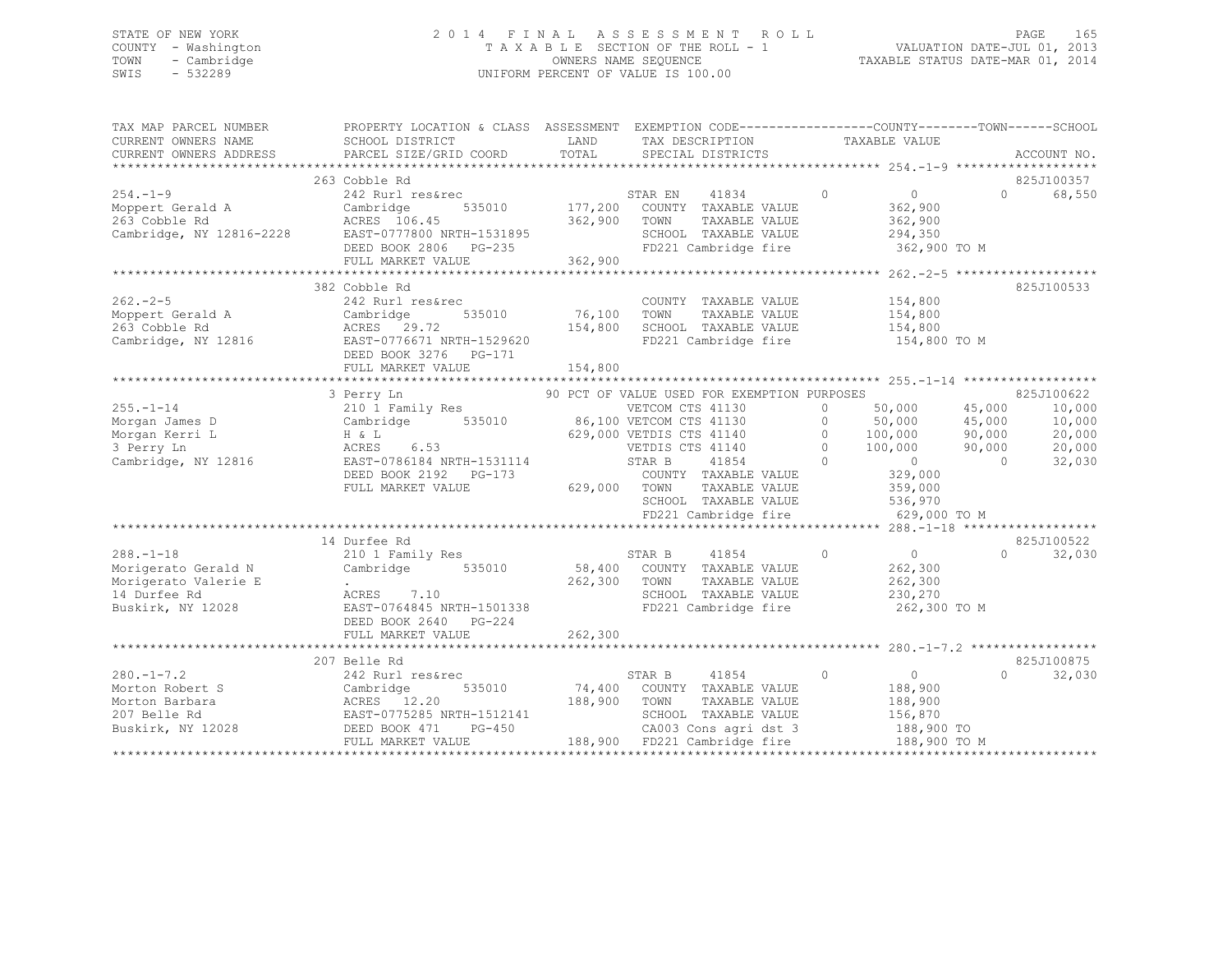| STATE OF NEW YORK   | 2014 FINAL ASSESSMENT ROLL         | 166<br>PAGE                      |
|---------------------|------------------------------------|----------------------------------|
| COUNTY - Washington | TAXABLE SECTION OF THE ROLL - 1    | VALUATION DATE-JUL 01, 2013      |
| TOWN - Cambridge    | OWNERS NAME SEQUENCE               | TAXABLE STATUS DATE-MAR 01, 2014 |
| $-532289$<br>SWIS   | UNIFORM PERCENT OF VALUE IS 100.00 |                                  |
|                     |                                    |                                  |
|                     |                                    |                                  |

| TAX MAP PARCEL NUMBER                                                                                     | PROPERTY LOCATION & CLASS ASSESSMENT EXEMPTION CODE------------------COUNTY-------TOWN------SCHOOL                                                                               |              |         |                                                                       |         |                                                                         |                                      |                          |
|-----------------------------------------------------------------------------------------------------------|----------------------------------------------------------------------------------------------------------------------------------------------------------------------------------|--------------|---------|-----------------------------------------------------------------------|---------|-------------------------------------------------------------------------|--------------------------------------|--------------------------|
| CURRENT OWNERS NAME                                                                                       | SCHOOL DISTRICT                                                                                                                                                                  | LAND         |         | TAX DESCRIPTION                                                       |         | TAXABLE VALUE                                                           |                                      |                          |
| CURRENT OWNERS ADDRESS                                                                                    | PARCEL SIZE/GRID COORD                                                                                                                                                           | TOTAL        |         | SPECIAL DISTRICTS                                                     |         |                                                                         |                                      | ACCOUNT NO.              |
|                                                                                                           |                                                                                                                                                                                  |              |         |                                                                       |         |                                                                         |                                      |                          |
|                                                                                                           |                                                                                                                                                                                  |              |         |                                                                       |         |                                                                         |                                      |                          |
|                                                                                                           | 682 County Route 74                                                                                                                                                              |              |         |                                                                       |         |                                                                         |                                      | 825J101992               |
| $270. - 1 - 24.2$                                                                                         | 312 Vac w/imprv                                                                                                                                                                  |              |         | COUNTY TAXABLE VALUE                                                  |         | 44,000                                                                  |                                      |                          |
| Mothes Alfred T                                                                                           | Cambridge 535010 43,400 TOWN                                                                                                                                                     |              |         | TAXABLE VALUE                                                         |         | 44,000                                                                  |                                      |                          |
| Mothes Mary L                                                                                             | Land & Barn                                                                                                                                                                      |              |         | 44,000 SCHOOL TAXABLE VALUE                                           |         | 44,000                                                                  |                                      |                          |
| PO Box 101                                                                                                | $\mathbb{R}^n$<br>Lot 1                                                                                                                                                          |              |         | FD221 Cambridge fire                                                  |         | 44,000 TO M                                                             |                                      |                          |
| Oregon House, CA 95962-0101                                                                               | 8.35<br>ACRES                                                                                                                                                                    |              |         |                                                                       |         |                                                                         |                                      |                          |
|                                                                                                           | EAST-0765695 NRTH-1515004                                                                                                                                                        |              |         |                                                                       |         |                                                                         |                                      |                          |
|                                                                                                           |                                                                                                                                                                                  |              |         |                                                                       |         |                                                                         |                                      |                          |
|                                                                                                           | DEED BOOK 576<br>PG-271                                                                                                                                                          |              |         |                                                                       |         |                                                                         |                                      |                          |
|                                                                                                           | FULL MARKET VALUE                                                                                                                                                                | 44,000       |         |                                                                       |         |                                                                         |                                      |                          |
|                                                                                                           |                                                                                                                                                                                  |              |         |                                                                       |         |                                                                         |                                      |                          |
|                                                                                                           | 599 Turnpike Rd                                                                                                                                                                  |              |         |                                                                       |         |                                                                         |                                      | 825J100294               |
| $272 - 2 - 12$                                                                                            | 210 1 Family Res<br>Cambridge 535010 42,900 COUNTY TAXABLE VALUE                                                                                                                 |              |         | 41854 0 0                                                             |         |                                                                         | $\Omega$                             | 32,030                   |
| Motsiff Deane E                                                                                           | Cambridge 535010                                                                                                                                                                 |              |         |                                                                       |         | 160,000                                                                 |                                      |                          |
| Motsiff Deane E<br>Robertson Susan L<br>599 Turnpike Rd<br>Buskirk, NY 12028<br>EAST-0789532 NRTH-1516239 |                                                                                                                                                                                  | 160,000 TOWN |         | TAXABLE VALUE                                                         |         | 160,000                                                                 |                                      |                          |
|                                                                                                           |                                                                                                                                                                                  |              |         |                                                                       |         |                                                                         |                                      |                          |
|                                                                                                           |                                                                                                                                                                                  |              |         |                                                                       |         |                                                                         |                                      |                          |
|                                                                                                           |                                                                                                                                                                                  |              |         | SCHOOL TAXABLE VALUE $127,970$<br>FD221 Cambridge fire $160,000$ TO M |         |                                                                         |                                      |                          |
|                                                                                                           | DEED BOOK 662 PG-273                                                                                                                                                             |              |         |                                                                       |         |                                                                         |                                      |                          |
|                                                                                                           | FULL MARKET VALUE                                                                                                                                                                | 160,000      |         |                                                                       |         |                                                                         |                                      |                          |
|                                                                                                           |                                                                                                                                                                                  |              |         |                                                                       |         |                                                                         |                                      |                          |
|                                                                                                           | Brownell Rd                                                                                                                                                                      |              |         |                                                                       |         |                                                                         |                                      |                          |
|                                                                                                           |                                                                                                                                                                                  |              |         |                                                                       |         |                                                                         |                                      |                          |
| $270. - 1 - 26.7$                                                                                         | 314 Rural vac<10                                                                                                                                                                 |              |         | COUNTY TAXABLE VALUE                                                  |         | 31,100                                                                  |                                      |                          |
| Moy Enterprises, Inc.                                                                                     | 535010 31,100 TOWN<br>Cambridge                                                                                                                                                  |              |         | TAXABLE VALUE 31,100                                                  |         |                                                                         |                                      |                          |
| 143 Becker Rd                                                                                             | Sub Lot <sup>7</sup> 2 31,100 SCHOOL TAXABLE VALUE<br>ACRES 5.78 2A003 Cons agri dst 3<br>EAST-0763786 NRTH-1515850 FD221 Cambridge fire<br>Sub Lot 2<br>Sub Lot 2<br>ACRES 5.78 |              |         |                                                                       |         | 31,100                                                                  |                                      |                          |
| Greenwich, NY 12834                                                                                       |                                                                                                                                                                                  |              |         | CA003 Cons agri dst 3 31,100 TO                                       |         |                                                                         |                                      |                          |
|                                                                                                           |                                                                                                                                                                                  |              |         |                                                                       |         | 31,100 TO M                                                             |                                      |                          |
|                                                                                                           |                                                                                                                                                                                  |              |         |                                                                       |         |                                                                         |                                      |                          |
| PRIOR OWNER ON 3/01/2014 DEED BOOK 3395 PG-326<br>Bromirski Stephen J FULL MARKET VALUE                   |                                                                                                                                                                                  |              |         |                                                                       |         |                                                                         |                                      |                          |
|                                                                                                           |                                                                                                                                                                                  |              |         |                                                                       |         |                                                                         |                                      |                          |
|                                                                                                           |                                                                                                                                                                                  |              |         |                                                                       |         |                                                                         |                                      |                          |
|                                                                                                           | 26 Rogers Ln                                                                                                                                                                     |              |         |                                                                       |         |                                                                         |                                      | 825J100655               |
| $271 - 2 - 3.1$                                                                                           |                                                                                                                                                                                  |              |         |                                                                       |         | $\begin{bmatrix} 0 && 51, 500 \ 0 && 0 \ 0 && 0 \ 0 && 0 \end{bmatrix}$ | $\Omega$                             | $\overline{\phantom{0}}$ |
| Muller Katherine                                                                                          |                                                                                                                                                                                  |              |         |                                                                       |         |                                                                         | 46,350                               | $\circ$                  |
| 26 Rogers Ln                                                                                              | FRNT 195.00 DPTH 166.00 103,000 AGED-SCH 41804                                                                                                                                   |              |         |                                                                       |         | $\overline{0}$                                                          |                                      | 36,050                   |
| Cambridge, NY 12816                                                                                       | ACRES 0.77                                                                                                                                                                       |              | STAR EN | 41834                                                                 |         | $\overline{0}$                                                          | $\begin{matrix} 0 \\ 0 \end{matrix}$ | 66,950                   |
|                                                                                                           |                                                                                                                                                                                  |              |         |                                                                       |         |                                                                         |                                      |                          |
|                                                                                                           | EAST-0772169 NRTH-1518682                                                                                                                                                        |              |         | COUNTY TAXABLE VALUE                                                  |         | 51,500<br>56,650                                                        |                                      |                          |
|                                                                                                           | DEED BOOK 944 PG-250                                                                                                                                                             |              | TOWN    | TAXABLE VALUE                                                         |         |                                                                         |                                      |                          |
|                                                                                                           | FULL MARKET VALUE                                                                                                                                                                |              |         | 103,000 SCHOOL TAXABLE VALUE                                          |         | $\sim$ 0                                                                |                                      |                          |
|                                                                                                           |                                                                                                                                                                                  |              |         | FD221 Cambridge fire                                                  |         | 103,000 TO M                                                            |                                      |                          |
|                                                                                                           |                                                                                                                                                                                  |              |         |                                                                       |         |                                                                         |                                      |                          |
|                                                                                                           | 583 Turnpike Rd                                                                                                                                                                  |              |         |                                                                       |         |                                                                         |                                      | 825J100224               |
| $272 - 2 - 13$                                                                                            | 210 1 Family Res                                                                                                                                                                 |              | STAR EN | 41834                                                                 | $\circ$ | $\overline{0}$                                                          | $\Omega$                             | 68,550                   |
|                                                                                                           |                                                                                                                                                                                  |              |         |                                                                       |         |                                                                         |                                      |                          |
| Mulligan Kenneth F Trustee Cambridge 535010                                                               |                                                                                                                                                                                  |              |         | 39,500 COUNTY TAXABLE VALUE                                           |         | 284,300                                                                 |                                      |                          |
|                                                                                                           | $ACRES$ 3.70                                                                                                                                                                     | 284,300 TOWN |         | TAXABLE VALUE                                                         |         | 284,300                                                                 |                                      |                          |
|                                                                                                           |                                                                                                                                                                                  |              |         | SCHOOL TAXABLE VALUE                                                  |         | 215,750                                                                 |                                      |                          |
| Mulligan Family Trust<br>583 Turnpike Rd<br>Buskirk, NY 12028 EAST-07<br>Buskirk, NY 12028                |                                                                                                                                                                                  |              |         |                                                                       |         | 284,300 TO M                                                            |                                      |                          |
|                                                                                                           | DEED BOOK 946<br>PG-238                                                                                                                                                          |              |         |                                                                       |         |                                                                         |                                      |                          |
|                                                                                                           | FULL MARKET VALUE                                                                                                                                                                | 284,300      |         |                                                                       |         |                                                                         |                                      |                          |
|                                                                                                           |                                                                                                                                                                                  |              |         |                                                                       |         |                                                                         |                                      |                          |
|                                                                                                           |                                                                                                                                                                                  |              |         |                                                                       |         |                                                                         |                                      |                          |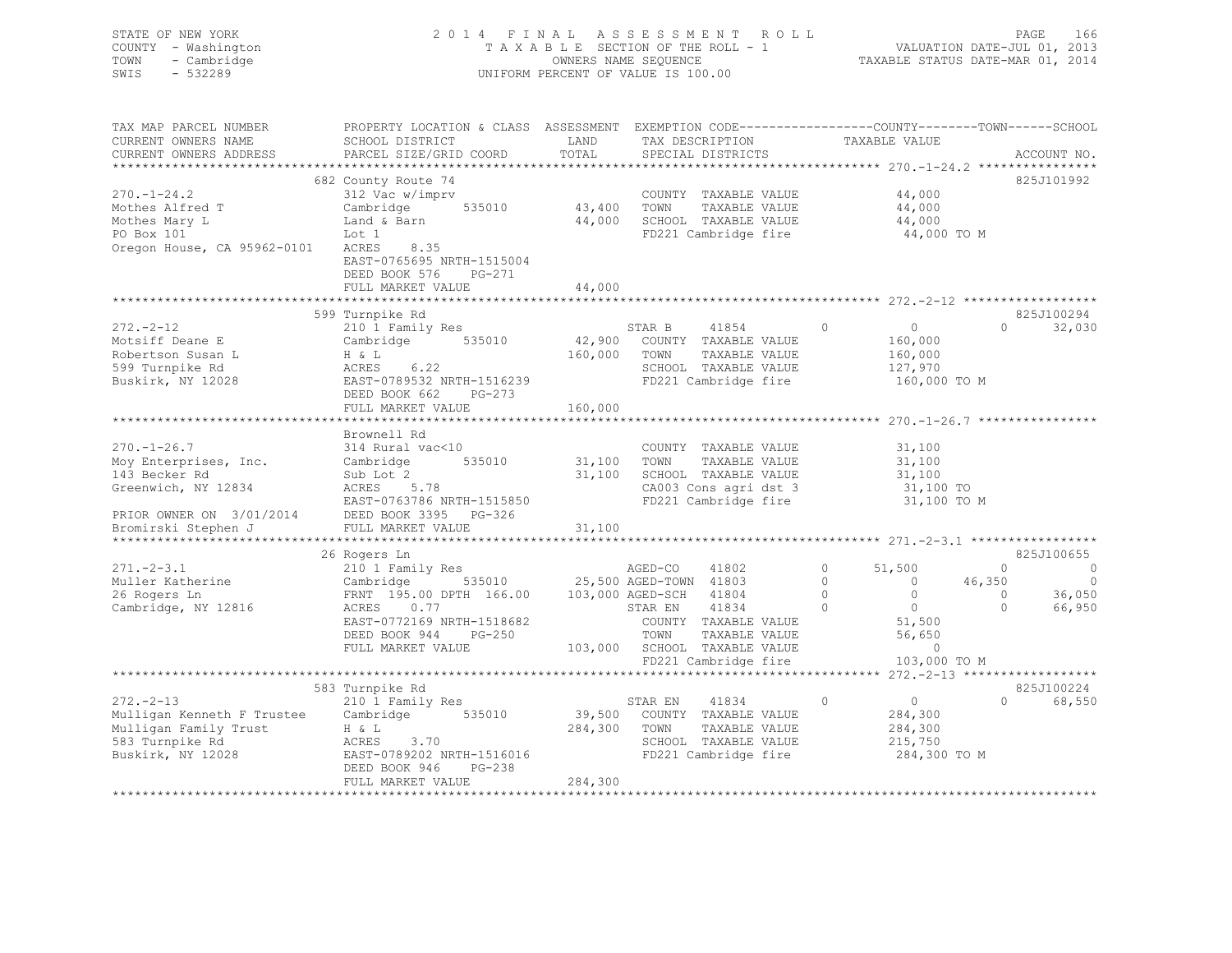### STATE OF NEW YORK 2 0 1 4 F I N A L A S S E S S M E N T R O L L PAGE 167 COUNTY - Washington T A X A B L E SECTION OF THE ROLL - 1 VALUATION DATE-JUL 01, 2013 TOWN - Cambridge OWNERS NAME SEQUENCE TAXABLE STATUS DATE-MAR 01, 2014 SWIS - 532289 UNIFORM PERCENT OF VALUE IS 100.00

| TAX MAP PARCEL NUMBER<br>CURRENT OWNERS NAME<br>CURRENT OWNERS ADDRESS                                                                        | PROPERTY LOCATION & CLASS ASSESSMENT<br>SCHOOL DISTRICT<br>PARCEL SIZE/GRID COORD                                                                              | LAND<br>TOTAL              | EXEMPTION CODE-----------------COUNTY-------TOWN------SCHOOL<br>TAX DESCRIPTION<br>SPECIAL DISTRICTS                                                     | TAXABLE VALUE                                                                                    | ACCOUNT NO.                                            |
|-----------------------------------------------------------------------------------------------------------------------------------------------|----------------------------------------------------------------------------------------------------------------------------------------------------------------|----------------------------|----------------------------------------------------------------------------------------------------------------------------------------------------------|--------------------------------------------------------------------------------------------------|--------------------------------------------------------|
|                                                                                                                                               |                                                                                                                                                                |                            |                                                                                                                                                          |                                                                                                  |                                                        |
| $246. - 1 - 11$<br>Mulligan Shirley May<br>624 State Route 372<br>Greenwich, NY 12834                                                         | State Route 372<br>314 Rural vac<10<br>Cambridge<br>535010<br>912/185<br>ACRES 10.42<br>EAST-0778600 NRTH-1541657<br>DEED BOOK 399 PG-195<br>FULL MARKET VALUE | 47,800<br>47,800<br>47,800 | COUNTY TAXABLE VALUE<br>TOWN<br>TAXABLE VALUE<br>SCHOOL TAXABLE VALUE<br>CA005 Cons agri dst 5<br>FD221 Cambridge fire                                   | 47,800<br>47,800<br>47,800<br>47,800 TO<br>47,800 TO M                                           | 825J100519                                             |
|                                                                                                                                               |                                                                                                                                                                |                            |                                                                                                                                                          |                                                                                                  |                                                        |
| $255. - 1 - 3.3$<br>Mullineaux-Sauer Dottie<br>29 Maxwell Rd<br>Cambridge, NY 12816<br>MAY BE SUBJECT TO PAYMENT<br>UNDER AGDIST LAW TIL 2018 | 29 Maxwell Ln<br>240 Rural res<br>535010<br>Cambridge<br>ACRES 15.61<br>EAST-0782100 NRTH-1537339<br>DEED BOOK 2184 PG-15<br>FULL MARKET VALUE                 | 68,200 STAR B              | AG DIST<br>41720<br>41854<br>210,000 COUNTY TAXABLE VALUE<br>TOWN<br>TAXABLE VALUE<br>SCHOOL TAXABLE VALUE<br>210,000 CA005 Cons agri dst 5<br>17,484 EX | $\Omega$<br>17,484<br>$\sim$ 0 $\sim$<br>$\Omega$<br>192,516<br>192,516<br>160,486<br>192,516 TO | 825J100837<br>17,484<br>17,484<br>$\bigcirc$<br>32,030 |
|                                                                                                                                               |                                                                                                                                                                |                            | FD221 Cambridge fire                                                                                                                                     | 210,000 TO M                                                                                     |                                                        |
|                                                                                                                                               | 151 Oak Hill Rd                                                                                                                                                |                            |                                                                                                                                                          |                                                                                                  |                                                        |
| $281 - 4 - 1.5$<br>Murphy John R<br>151 Oak Hill Rd<br>Buskirk, NY 12028                                                                      | 210 1 Family Res<br>Cambridge<br>535010<br>House & Land<br>$281, -1 - 1, 5$<br>ACRES<br>7.87<br>EAST-0781981 NRTH-1509491<br>DEED BOOK 848<br>PG-194           | 184,000                    | 41854<br>STAR B<br>57,500 COUNTY TAXABLE VALUE<br>TOWN<br>TAXABLE VALUE<br>SCHOOL TAXABLE VALUE<br>CA003 Cons agri dst 3<br>FD221 Cambridge fire         | $\Omega$<br>$\overline{0}$<br>184,000<br>184,000<br>151,970<br>184,000 TO<br>184,000 TO M        | 32,030<br>$\circ$                                      |
|                                                                                                                                               | FULL MARKET VALUE                                                                                                                                              | 184,000                    |                                                                                                                                                          |                                                                                                  |                                                        |
|                                                                                                                                               |                                                                                                                                                                |                            |                                                                                                                                                          |                                                                                                  |                                                        |
| $281 - 4 - 1.1$<br>Murphy Robert A<br>Murphy Nancy B<br>180 Oak Hill Rd<br>Buskirk, NY 12028                                                  | 180 Oak Hill Rd<br>241 Rural res&aq<br>535010<br>Cambridge<br>689/179<br>$281. - 1 - 1.1$<br>ACRES 198.98<br>EAST-0781645 NRTH-1509316                         |                            | AG DIST 41720<br>271,700 STAR EN 41834<br>399,000 COUNTY TAXABLE VALUE<br>TOWN<br>TAXABLE VALUE<br>SCHOOL TAXABLE VALUE<br>CA003 Cons agri dst 3         | $\circ$<br>136,345<br>$\Omega$<br>$\sim$ 0<br>262,655<br>262,655<br>194,105<br>262,655 TO        | 825J100967<br>136,345<br>136,345<br>68,550<br>$\Omega$ |
| MAY BE SUBJECT TO PAYMENT                                                                                                                     | $PG-166$<br>DEED BOOK 561                                                                                                                                      |                            | 136,345 EX                                                                                                                                               |                                                                                                  |                                                        |
| UNDER AGDIST LAW TIL 2018                                                                                                                     | FULL MARKET VALUE                                                                                                                                              | 399,000                    | FD221 Cambridge fire                                                                                                                                     | 399,000 TO M                                                                                     |                                                        |
| $262 - 2 - 3$<br>Murray George F<br>737 Farmington Ave<br>West Hartford, CT 06119                                                             | Cobble Rd/w Off<br>323 Vacant rural<br>Cambridge 535010<br>Woods<br>ACRES<br>9.90<br>EAST-0776290 NRTH-1528716<br>DEED BOOK 418<br>PG-484<br>FULL MARKET VALUE | 6,900<br>6,900<br>6,900    | COUNTY TAXABLE VALUE<br>TOWN<br>TAXABLE VALUE<br>SCHOOL TAXABLE VALUE<br>FD221 Cambridge fire                                                            | 6,900<br>6,900<br>6,900<br>6,900 TO M                                                            | 825J100530                                             |
|                                                                                                                                               |                                                                                                                                                                |                            |                                                                                                                                                          |                                                                                                  |                                                        |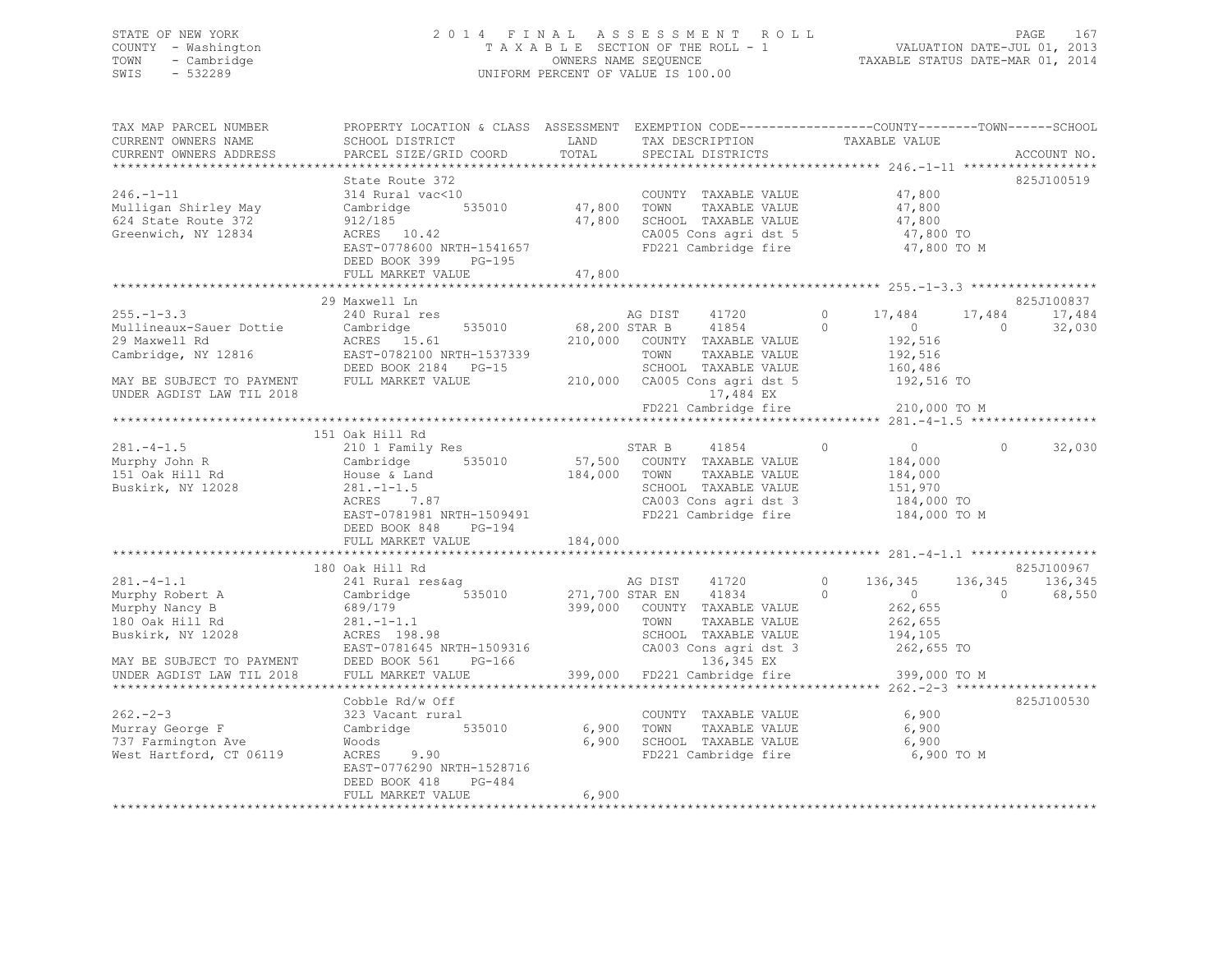# STATE OF NEW YORK<br>
2 0 1 4 F I N A L A S S E S S M E N T R O L L<br>
T A X A B L E SECTION OF THE ROLL - 1<br>
T A X A B L E SECTION OF THE ROLL - 1 COUNTY - Washington  $T A X A B L E$  SECTION OF THE ROLL - 1<br>TOWN - Cambridge  $\sim$  000NERS NAME SEQUENCE TOWN - Cambridge OWNERS NAME SEQUENCE TAXABLE STATUS DATE-MAR 01, 2014 UNIFORM PERCENT OF VALUE IS 100.00

| TAX MAP PARCEL NUMBER<br>CURRENT OWNERS NAME                                                                                                                                                                   | PROPERTY LOCATION & CLASS ASSESSMENT EXEMPTION CODE---------------COUNTY-------TOWN------SCHOOL<br>SCHOOL DISTRICT                                                                                                                                                                                                      | LAND                      | TAX DESCRIPTION                                                                                                                                                                                                                                                                                                                  | TAXABLE VALUE                                                                                                                                                                     |                                                                                               |
|----------------------------------------------------------------------------------------------------------------------------------------------------------------------------------------------------------------|-------------------------------------------------------------------------------------------------------------------------------------------------------------------------------------------------------------------------------------------------------------------------------------------------------------------------|---------------------------|----------------------------------------------------------------------------------------------------------------------------------------------------------------------------------------------------------------------------------------------------------------------------------------------------------------------------------|-----------------------------------------------------------------------------------------------------------------------------------------------------------------------------------|-----------------------------------------------------------------------------------------------|
| CURRENT OWNERS ADDRESS                                                                                                                                                                                         | PARCEL SIZE/GRID COORD                                                                                                                                                                                                                                                                                                  | TOTAL                     | SPECIAL DISTRICTS                                                                                                                                                                                                                                                                                                                |                                                                                                                                                                                   | ACCOUNT NO.                                                                                   |
|                                                                                                                                                                                                                | 1249 County Route 59                                                                                                                                                                                                                                                                                                    |                           |                                                                                                                                                                                                                                                                                                                                  |                                                                                                                                                                                   | 825J100527                                                                                    |
| $262 - 2 - 12$<br>Murray George F<br>737 Farmington Ave<br>West Hartford, CT 06119                                                                                                                             | 242 Rurl res&rec<br>Cambridge<br>House & Lot<br>ACRES 128.00                                                                                                                                                                                                                                                            | 535010 211,000<br>297,000 | COUNTY TAXABLE VALUE<br>TAXABLE VALUE<br>TOWN<br>SCHOOL TAXABLE VALUE<br>CA003 Cons agri dst 3                                                                                                                                                                                                                                   | 297,000<br>297,000<br>297,000<br>297,000 TO                                                                                                                                       |                                                                                               |
|                                                                                                                                                                                                                | EAST-0777809 NRTH-1525383<br>DEED BOOK 418<br>PG-484<br>FULL MARKET VALUE                                                                                                                                                                                                                                               | 297,000                   | FD221 Cambridge fire                                                                                                                                                                                                                                                                                                             | 297,000 TO M                                                                                                                                                                      |                                                                                               |
|                                                                                                                                                                                                                |                                                                                                                                                                                                                                                                                                                         |                           |                                                                                                                                                                                                                                                                                                                                  |                                                                                                                                                                                   | 825J101986                                                                                    |
| $280. -2 - 12.2$<br>Murray Joseph L Jr<br>Murray Sheila J<br>167 Stage Rd<br>Buskirk, NY 12028                                                                                                                 | 167 Stage Rd<br>210 1 Family Res<br>Cambridge 535010<br>House & Lot<br>ACRES 5.00<br>EAST-0781274 NRTH-1506761<br>DEED BOOK 1850 PG-86<br>FULL MARKET VALUE                                                                                                                                                             |                           | STAR B 41854 0<br>39,000 VETCOM CTS 41130 0<br>162,000 COUNTY TAXABLE VALUE<br>TAXABLE VALUE<br>TOWN<br>SCHOOL TAXABLE VALUE<br>CA003 Cons agri dst 3<br>162,000 FD221 Cambridge fire                                                                                                                                            | 4 1 8 5 4 5 4 $\sqrt{ }$<br>$\circ$<br>40,500<br>121,500<br>121,500<br>119,970<br>162,000 TO<br>162,000 TO M                                                                      | $\overline{0}$<br>32,030<br>40,500<br>10,000                                                  |
|                                                                                                                                                                                                                |                                                                                                                                                                                                                                                                                                                         |                           |                                                                                                                                                                                                                                                                                                                                  |                                                                                                                                                                                   |                                                                                               |
| $270. - 1 - 10$<br>Murray Joseph L Sr<br>Murray Susan I<br>27 Darwin Rd<br>Cambridge, NY 12816 DEED BOOK 722<br>$272. -2 - 27$<br>Muzio Edward A Jr<br>Muzio Susan<br>341 Duell Hollow Rd<br>Buskirk, NY 12028 | 27 Darwin Rd<br>283 Res w/Comuse<br>Cambridge<br>535010<br>ACRES 9.16<br>EAST-0765644 N<br>EAST-0765644 NRTH-1518164<br>$PG-189$<br>FULL MARKET VALUE<br>341 Duell Hollow Rd<br>210 1 Family Res<br>Cambridge 535010<br>H & L<br>$ACRES$ 1.27<br>EAST-0788347 NRTH-1518205<br>DEED BOOK 606 PG-116<br>FULL MARKET VALUE | 168,500 TOWN<br>168,500   | VETWAR CTS 41120<br>53,600 STAR EN 41834<br>41834<br>200,100 COUNTY TAXABLE VALUE<br>TAXABLE VALUE<br>TOWN<br>SCHOOL TAXABLE VALUE<br>200,100 CA003 Cons agri dst 3<br>FD221 Cambridge fire<br>$\overline{0}$<br>STAR B<br>41854<br>25,400 COUNTY TAXABLE VALUE<br>TAXABLE VALUE<br>SCHOOL TAXABLE VALUE<br>FD221 Cambridge fire | $\circ$<br>30,000<br>$\overline{0}$<br>$\Omega$<br>170,100<br>173,100<br>125,550<br>200,100 TO<br>200,100 TO M<br>$\overline{0}$<br>168,500<br>168,500<br>136,470<br>168,500 TO M | 825J100746<br>27,000<br>6,000<br>68,550<br>$\overline{0}$<br>825J100368<br>$\Omega$<br>32,030 |
|                                                                                                                                                                                                                |                                                                                                                                                                                                                                                                                                                         |                           |                                                                                                                                                                                                                                                                                                                                  |                                                                                                                                                                                   |                                                                                               |
| $271. - 2 - 18.2$<br>Myers Joyce A<br>89 Wright Rd<br>Cambridge, NY 12816                                                                                                                                      | 89 Wright Rd<br>210 1 Family Res<br>Cambridge 535010<br>House<br>ACRES<br>4.90<br>EAST-0775090 NRTH-1518531<br>DEED BOOK 1709 PG-1<br>FIILL MARKET VAILT<br>FULL MARKET VALUE                                                                                                                                           | 230,700<br>230,700        | 41834<br>STAR EN<br>41,500 COUNTY TAXABLE VALUE<br>TOWN<br>TAXABLE VALUE<br>SCHOOL TAXABLE VALUE<br>CA003 Cons agri dst 3<br>FD221 Cambridge fire                                                                                                                                                                                | $\overline{0}$<br>$\circ$<br>230,700<br>230,700<br>162,150<br>230,700 TO<br>230,700 TO M                                                                                          | 825J100856<br>$\Omega$<br>68,550                                                              |
|                                                                                                                                                                                                                |                                                                                                                                                                                                                                                                                                                         |                           |                                                                                                                                                                                                                                                                                                                                  |                                                                                                                                                                                   |                                                                                               |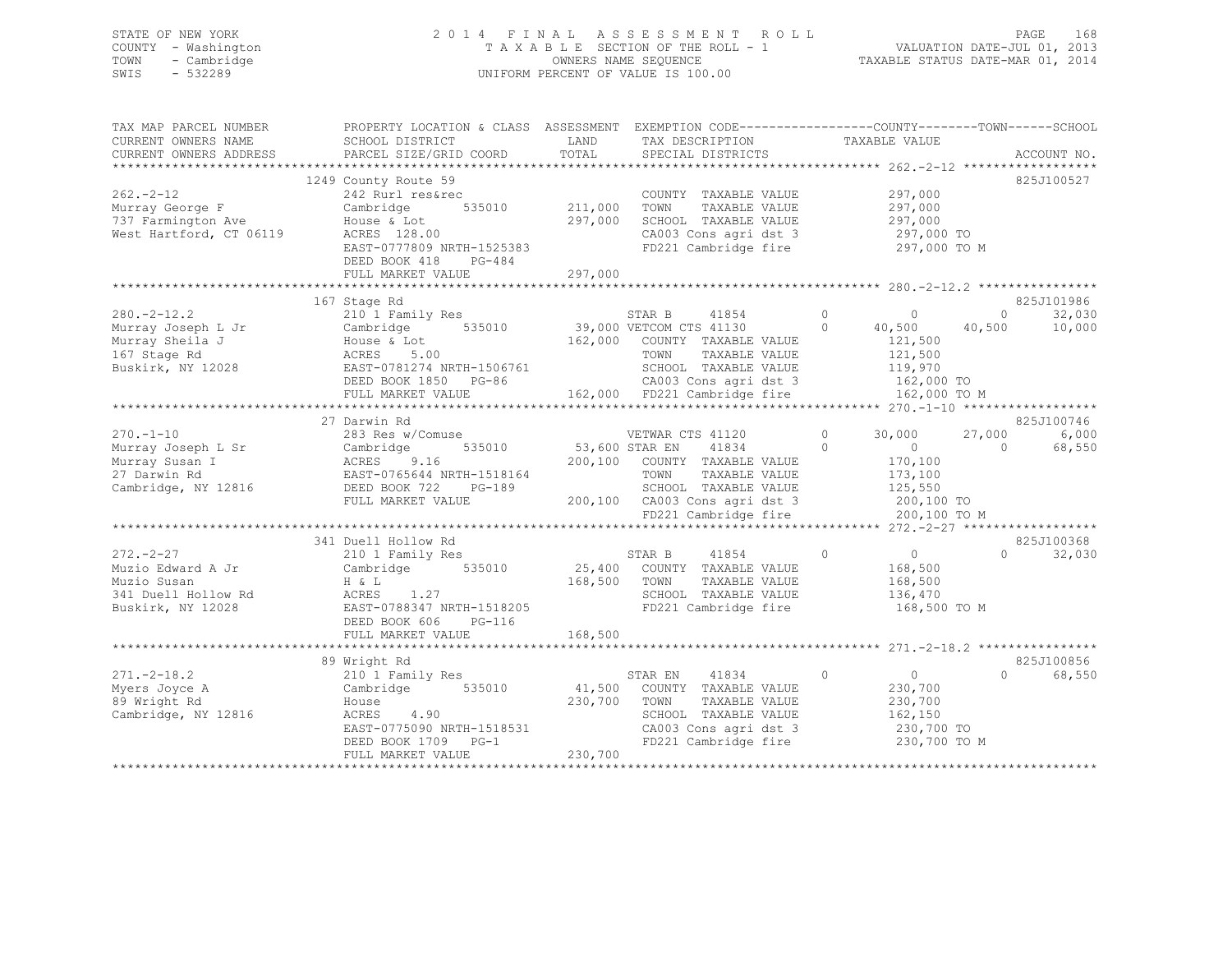| STATE OF NEW YORK   | 2014 FINAL ASSESSMENT ROLL         | - 169<br>PAGE                    |
|---------------------|------------------------------------|----------------------------------|
| COUNTY - Washington | TAXABLE SECTION OF THE ROLL - 1    | VALUATION DATE-JUL 01, 2013      |
| TOWN - Cambridge    | OWNERS NAME SEQUENCE               | TAXABLE STATUS DATE-MAR 01, 2014 |
| SWIS<br>- 532289    | UNIFORM PERCENT OF VALUE IS 100.00 |                                  |
|                     |                                    |                                  |

| TAX MAP PARCEL NUMBER<br>CURRENT OWNERS NAME<br>CURRENT OWNERS ADDRESS                                                                  | PROPERTY LOCATION & CLASS ASSESSMENT EXEMPTION CODE---------------COUNTY-------TOWN------SCHOOL<br>SCHOOL DISTRICT<br>PARCEL SIZE/GRID COORD                                                                         | LAND<br>TOTAL                        | TAX DESCRIPTION<br>SPECIAL DISTRICTS                                                                                                                                     | TAXABLE VALUE                                                              | ACCOUNT NO.                      |
|-----------------------------------------------------------------------------------------------------------------------------------------|----------------------------------------------------------------------------------------------------------------------------------------------------------------------------------------------------------------------|--------------------------------------|--------------------------------------------------------------------------------------------------------------------------------------------------------------------------|----------------------------------------------------------------------------|----------------------------------|
|                                                                                                                                         |                                                                                                                                                                                                                      |                                      |                                                                                                                                                                          |                                                                            |                                  |
| $261 - 2 - 16.4$<br>Nadeau Marie<br>1084 County Route 74<br>Greenwich, NY 12834                                                         | 1084 County Route 74<br>210 1 Family Res<br>Cambridge 535010<br>H & Land<br>$261. - 1 - 16.4$<br>ACRES<br>5.56<br>EAST-0763889 NRTH-1524637<br>DEED BOOK 602<br>PG-257<br>FULL MARKET VALUE                          | STAR EN<br>173,400 TOWN<br>173,400   | 41834<br>39,300 COUNTY TAXABLE VALUE<br>TAXABLE VALUE<br>SCHOOL TAXABLE VALUE<br>FD221 Cambridge fire                                                                    | $\circ$<br>$\overline{0}$<br>173,400<br>173,400<br>104,850<br>173,400 TO M | 825J102017<br>$\Omega$<br>68,550 |
|                                                                                                                                         |                                                                                                                                                                                                                      |                                      |                                                                                                                                                                          |                                                                            |                                  |
| $262 - 1 - 2.1$<br>Nadeau Paul J<br>200 Stump Church Rd<br>Greenwich, NY 12834                                                          | 200 Stump Church Rd<br>210 1 Family Res<br>Cambridge 535010<br>H & L<br>ACRES<br>0.61<br>EAST-0769429 NRTH-1528874<br>DEED BOOK 635<br>PG-137<br>FULL MARKET VALUE                                                   | 235,500 TOWN<br>235,500              | STAR EN 41834 0<br>27,400 COUNTY TAXABLE VALUE<br>TAXABLE VALUE<br>SCHOOL TAXABLE VALUE<br>FD221 Cambridge fire                                                          | $\overline{0}$<br>235,500<br>235,500<br>166,950<br>235,500 TO M            | 825J102049<br>68,550<br>$\Omega$ |
|                                                                                                                                         |                                                                                                                                                                                                                      |                                      |                                                                                                                                                                          |                                                                            |                                  |
| $262 - 1 - 2$<br>Nadeau Paul Jr<br>200 Stump Church Rd<br>Greenwich, NY 12834<br>MAY BE SUBJECT TO PAYMENT<br>UNDER AGDIST LAW TIL 2018 | Vly Summit Rd<br>105 Vac farmland<br>Cambridge 535010<br>Vac Land<br>Ag Commit 705/183<br>ACRES 37.70<br>EAST-0769501 NRTH-1527829<br>PG-179<br>DEED BOOK 688                                                        | 129,900<br>$FDP2$                    | AG DIST 41720<br>84,100 COUNTY TAXABLE VALUE<br>TOWN<br>TAXABLE VALUE<br>SCHOOL TAXABLE VALUE<br>CA003 Cons agri dst 3<br>67,287 EX<br>FD221 Cambridge fire 129,900 TO M | $\circ$<br>67,287 67,287<br>62,613<br>62,613<br>62,613<br>62,613 TO        | 825J100261<br>67,287             |
|                                                                                                                                         | FULL MARKET VALUE                                                                                                                                                                                                    | 129,900                              |                                                                                                                                                                          |                                                                            |                                  |
| $262 - 1 - 5$<br>Napolitano Paul F Cambridge<br>Drogin Victoria R<br>51 Tooker Ave<br>51 Tooker Ave<br>Oyster Bay, NY 11771             | 285 Stump Church Rd<br>242 Rurl res&rec<br>Rural Residence<br>ACRES 109.41<br>EAST-0771700 NRTH-1528578<br>DEED BOOK 3361 PG-330<br>FULL MARKET VALUE                                                                | 535010 180,500<br>382,100<br>382,100 | COUNTY TAXABLE VALUE<br>TOWN<br>TAXABLE VALUE<br>SCHOOL TAXABLE VALUE<br>CA003 Cons agri dst 3<br>FD221 Cambridge fire                                                   | 382,100<br>382,100<br>382,100<br>382,100 TO<br>382,100 TO M                | 825J100308                       |
|                                                                                                                                         |                                                                                                                                                                                                                      |                                      |                                                                                                                                                                          | ************************ 272.-2-11 **************                          |                                  |
| $272. - 2 - 11$<br>Nelson Donna<br>627 Turnpike Rd<br>Buskirk, NY 12028                                                                 | 627 Turnpike Rd<br>210 1 Family Res<br>Cambridge 535010<br>$\begin{array}{ll}\n\text{ACRES} & 2.17 \\ \text{RCRES} & 2.17\n\end{array}$<br>EAST-0789934 NRTH-1516483<br>DEED BOOK 926<br>PG-305<br>FULL MARKET VALUE | 29,900<br>187,300<br>187,300         | STAR B 41854 0<br>COUNTY TAXABLE VALUE<br>TOWN<br>TAXABLE VALUE<br>SCHOOL TAXABLE VALUE<br>FD221 Cambridge fire                                                          | $\overline{0}$<br>187,300<br>187,300<br>155,270<br>187,300 TO M            | 825J100467<br>$\Omega$<br>32,030 |
|                                                                                                                                         |                                                                                                                                                                                                                      |                                      |                                                                                                                                                                          |                                                                            |                                  |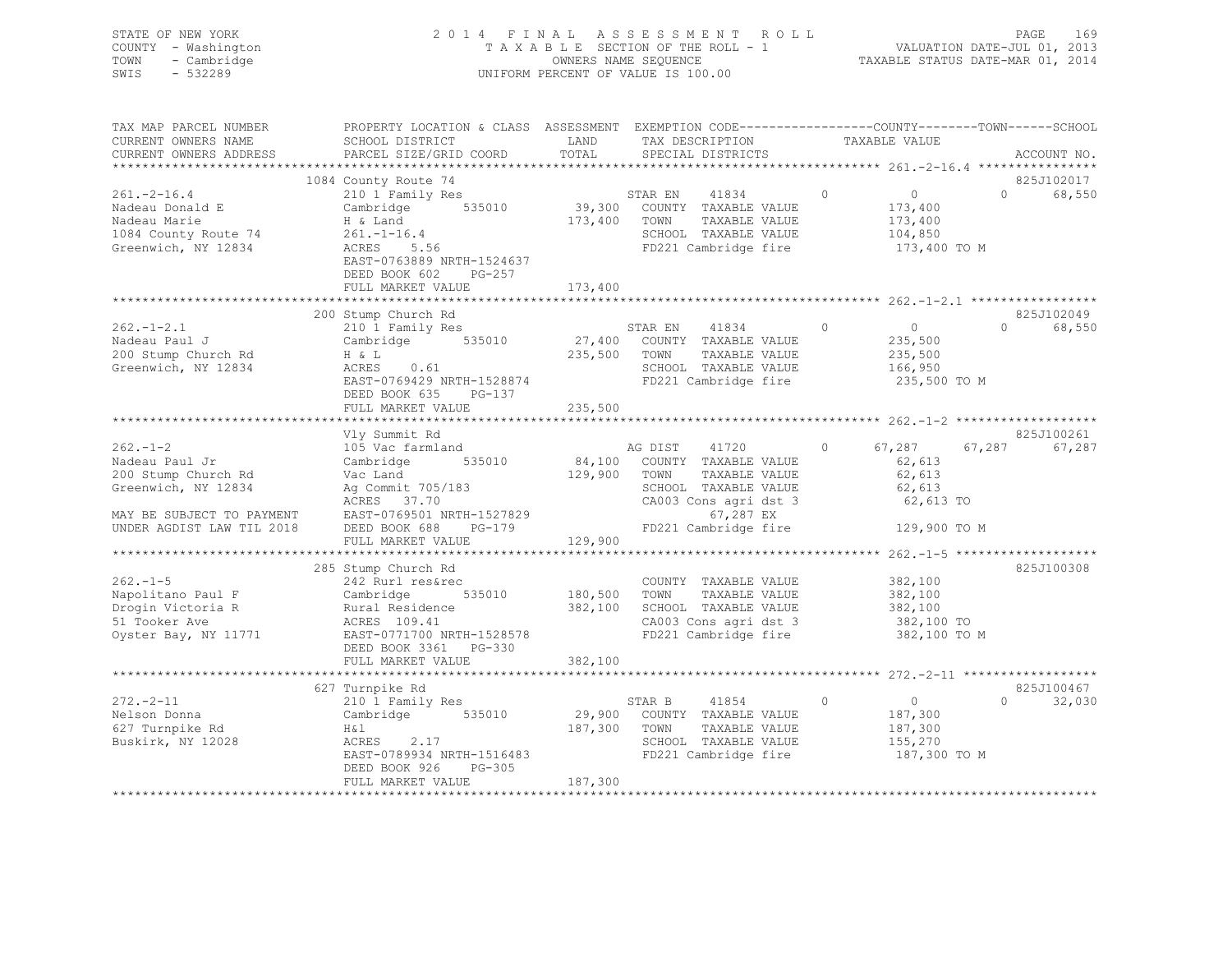| STATE OF NEW YORK<br>COUNTY - Washington<br>- Cambridge<br>TOWN<br>SWIS<br>$-532289$ |                                                                                                                  |       | 2014 FINAL ASSESSMENT ROLL<br>UNIFORM PERCENT OF VALUE IS 100.00                                        |                    |                   | PAGE<br>170 |
|--------------------------------------------------------------------------------------|------------------------------------------------------------------------------------------------------------------|-------|---------------------------------------------------------------------------------------------------------|--------------------|-------------------|-------------|
| TAX MAP PARCEL NUMBER                                                                | PROPERTY LOCATION & CLASS ASSESSMENT EXEMPTION CODE---------------COUNTY-------TOWN-----SCHOOL                   |       |                                                                                                         |                    |                   |             |
| CURRENT OWNERS NAME<br>CURRENT OWNERS ADDRESS                                        | SCHOOL DISTRICT                                                                                                  | LAND  | TAX DESCRIPTION TAXABLE VALUE<br>SPECIAL DISTRICTS                                                      |                    |                   | ACCOUNT NO. |
|                                                                                      |                                                                                                                  |       |                                                                                                         |                    |                   |             |
|                                                                                      | 267 Irish Ln                                                                                                     |       |                                                                                                         |                    |                   | 825J100573  |
| $255. - 1 - 22$                                                                      | 242 Rurl res&rec<br>Cambridge 535010 101,700 COUNTY TAXABLE VALUE<br>201,700 COUNTY TAXABLE VALUE                |       |                                                                                                         | $\overline{0}$ 0 0 | $0 \qquad \qquad$ | 32,030      |
| Nemec Christine                                                                      |                                                                                                                  |       |                                                                                                         | 285,100            |                   |             |
| 267 Irish Ln                                                                         | H & Land<br>H & Land<br>Bndy Agmt 2806/235                                                                       |       |                                                                                                         |                    |                   |             |
| Cambridge, NY 12816                                                                  | ACRES 36.39                                                                                                      |       | 285,100 TOWN TAXABLE VALUE 285,100<br>SCHOOL TAXABLE VALUE 253,070<br>FD221 Cambridge fire 285,100 TO M |                    |                   |             |
|                                                                                      | EAST-0779073 NRTH-1533364                                                                                        |       |                                                                                                         |                    |                   |             |
|                                                                                      | DEED BOOK 2806 PG-235                                                                                            |       |                                                                                                         |                    |                   |             |
|                                                                                      | FULL MARKET VALUE 285,100                                                                                        |       |                                                                                                         |                    |                   |             |
|                                                                                      |                                                                                                                  |       |                                                                                                         |                    |                   |             |
|                                                                                      | Stevenson Rd                                                                                                     |       |                                                                                                         |                    |                   |             |
| $246. - 1 - 20.4$                                                                    | 314 Rural vac<10                                                                                                 |       | COUNTY TAXABLE VALUE                                                                                    | 9,100              |                   |             |
| 62 Fish Hatchery Rd                                                                  | Netusil Peter E III Cambridge 535010 9,100 TOWN<br>Lot C-1                                                       |       | TAXABLE VALUE 9,100                                                                                     |                    |                   |             |
| Cambridge, NY 12816                                                                  | Lot C-1<br>ACRES 3.50                                                                                            |       |                                                                                                         |                    |                   |             |
|                                                                                      | EAST-0780473 NRTH-1537543                                                                                        |       | 9,100 SCHOOL TAXABLE VALUE 9,100<br>CA005 Cons agri dst 5 9,100 TO<br>FD221 Cambridge fire 9,100 TO M   |                    |                   |             |
|                                                                                      | DEED BOOK 697 PG-187                                                                                             |       |                                                                                                         |                    |                   |             |
|                                                                                      | FULL MARKET VALUE                                                                                                | 9,100 |                                                                                                         |                    |                   |             |
|                                                                                      |                                                                                                                  |       |                                                                                                         |                    |                   |             |
|                                                                                      | 62 Durfee Rd                                                                                                     |       |                                                                                                         |                    |                   | 825J100531  |
| 288.-1-16<br>Neveu Arthur                                                            |                                                                                                                  |       |                                                                                                         |                    |                   | 68,550      |
|                                                                                      |                                                                                                                  |       |                                                                                                         |                    |                   | 10,000      |
| 62 Durfee Rd<br>Buskirk, NY 12028                                                    | House & Lot<br>ACRES 5 80                                                                                        |       | 155,800 COUNTY TAXABLE VALUE 116,850                                                                    |                    |                   |             |
|                                                                                      | ACRES 5.80                                                                                                       |       | TOWN<br>TAXABLE VALUE                                                                                   | 116,850            |                   |             |
|                                                                                      | EAST-0765254 NRTH-1500771                                                                                        |       | SCHOOL TAXABLE VALUE                                                                                    | 77,250             |                   |             |
|                                                                                      | DEED BOOK 430 PG-125<br>FULL MARKET VALUE                                                                        |       | FD221 Cambridge fire<br>155,800                                                                         | 155,800 TO M       |                   |             |
|                                                                                      |                                                                                                                  |       |                                                                                                         |                    |                   |             |
|                                                                                      | 154 Center Cambridge Rd<br>210 1 Family Res                                                                      |       |                                                                                                         |                    |                   | 825J100443  |
| $279. - 1 - 2$                                                                       |                                                                                                                  |       |                                                                                                         |                    | $\Omega$          | 32,030      |
|                                                                                      |                                                                                                                  |       |                                                                                                         |                    |                   |             |
| Nicholas Lorraine<br>Balch Elton                                                     | $210$ 1 Family Res<br>Cambridge 535010 92,800 COUNTY TAXABLE VALUE 389,800<br>200 000 TOWN TAXABLE VALUE 389,800 |       |                                                                                                         |                    |                   |             |
| 154 Center Cambridge Rd                                                              | House & Lot 389,800 TOWN<br>Bndy Almt 614/73 837/208 SCHOOL                                                      |       | SCHOOL TAXABLE VALUE 357,770                                                                            |                    |                   |             |
| Valley Falls, NY 12185                                                               | ACRES 9.56 9.56 CA003 Cons agri dst 3 389,800 TO<br>EAST-0759468 NRTH-1512902 FD221 Cambridge fire 389,800 TO M  |       |                                                                                                         | 389,800 TO         |                   |             |
|                                                                                      | DEED BOOK 2734 PG-105                                                                                            |       |                                                                                                         |                    |                   |             |

FULL MARKET VALUE 389,800 \*\*\*\*\*\*\*\*\*\*\*\*\*\*\*\*\*\*\*\*\*\*\*\*\*\*\*\*\*\*\*\*\*\*\*\*\*\*\*\*\*\*\*\*\*\*\*\*\*\*\*\*\*\*\*\*\*\*\*\*\*\*\*\*\*\*\*\*\*\*\*\*\*\*\*\*\*\*\*\*\*\*\*\*\*\*\*\*\*\*\*\*\*\*\*\*\*\*\*\*\*\*\* 272.-1-10 \*\*\*\*\*\*\*\*\*\*\*\*\*\*\*\*\*\*825J100595 516 King Rd 825J100595 272.-1-10 210 1 Family Res STAR B 41854 0 0 0 32,030 Nieckarz Paul M Cambridge 535010 82,200 COUNTY TAXABLE VALUE 169,200 516 King Rd 374/553 169,200 TOWN TAXABLE VALUE 169,200 SCHOOL TAXABLE VALUE  $137,170$ <br>CA003 Cons agri dst 3 169,200 TO EAST-0783017 NRTH-1515345 CA003 Cons agri dst 3 169,200 TO<br>DEED BOOK 3017 PG-19 FD221 Cambridge fire 169,200 TO M DEED BOOK 3017 PG-19 FD221 Cambridge fire FULL MARKET VALUE 169,200 \*\*\*\*\*\*\*\*\*\*\*\*\*\*\*\*\*\*\*\*\*\*\*\*\*\*\*\*\*\*\*\*\*\*\*\*\*\*\*\*\*\*\*\*\*\*\*\*\*\*\*\*\*\*\*\*\*\*\*\*\*\*\*\*\*\*\*\*\*\*\*\*\*\*\*\*\*\*\*\*\*\*\*\*\*\*\*\*\*\*\*\*\*\*\*\*\*\*\*\*\*\*\*\*\*\*\*\*\*\*\*\*\*\*\*\*\*\*\*\*\*\*\*\*\*\*\*\*\*\*\*\*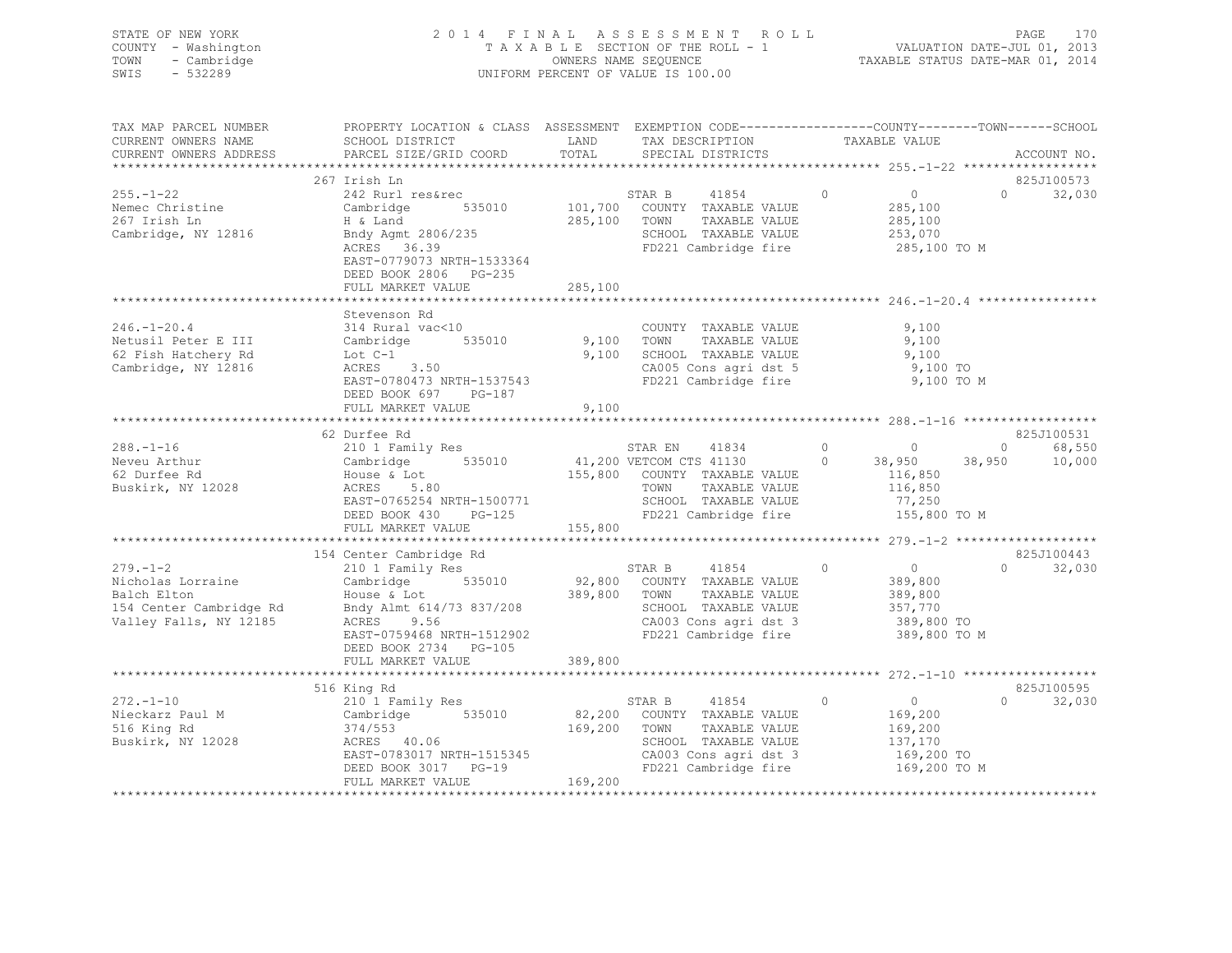### STATE OF NEW YORK 2 0 1 4 F I N A L A S S E S S M E N T R O L L PAGE 171 COUNTY - Washington T A X A B L E SECTION OF THE ROLL - 1 VALUATION DATE-JUL 01, 2013 TOWN - Cambridge OWNERS NAME SEQUENCE TAXABLE STATUS DATE-MAR 01, 2014 SWIS - 532289 UNIFORM PERCENT OF VALUE IS 100.00

| TAX MAP PARCEL NUMBER                                                               |                                                                                                                                                                                                                                                                                                                                                                                                                                           |              |                                                                | PROPERTY LOCATION & CLASS ASSESSMENT EXEMPTION CODE---------------COUNTY-------TOWN-----SCHOOL |             |
|-------------------------------------------------------------------------------------|-------------------------------------------------------------------------------------------------------------------------------------------------------------------------------------------------------------------------------------------------------------------------------------------------------------------------------------------------------------------------------------------------------------------------------------------|--------------|----------------------------------------------------------------|------------------------------------------------------------------------------------------------|-------------|
| CURRENT OWNERS NAME                                                                 | SCHOOL DISTRICT                                                                                                                                                                                                                                                                                                                                                                                                                           |              | LAND TAX DESCRIPTION                                           | TAXABLE VALUE                                                                                  |             |
| CURRENT OWNERS ADDRESS                                                              | PARCEL SIZE/GRID COORD                                                                                                                                                                                                                                                                                                                                                                                                                    | TOTAL        | SPECIAL DISTRICTS                                              |                                                                                                | ACCOUNT NO. |
|                                                                                     | King Rd/e Off                                                                                                                                                                                                                                                                                                                                                                                                                             |              |                                                                |                                                                                                | 825J100394  |
| $272 - 2 - 23.1$                                                                    | 323 Vacant rural                                                                                                                                                                                                                                                                                                                                                                                                                          |              | COUNTY TAXABLE VALUE                                           | 4,900                                                                                          |             |
| Nieckarz Paul M                                                                     | Cambridge                                                                                                                                                                                                                                                                                                                                                                                                                                 | 535010 4,900 | TOWN                                                           | TAXABLE VALUE 4,900                                                                            |             |
|                                                                                     |                                                                                                                                                                                                                                                                                                                                                                                                                                           |              |                                                                |                                                                                                |             |
|                                                                                     |                                                                                                                                                                                                                                                                                                                                                                                                                                           |              | SCHOOL TAXABLE VALUE 4,900<br>CA003 Cons agri dst 3 4,900 TO   |                                                                                                |             |
|                                                                                     |                                                                                                                                                                                                                                                                                                                                                                                                                                           |              |                                                                | FD221 Cambridge fire 4,900 TO M                                                                |             |
|                                                                                     | 1,900 Euskirk, NY 12028 ACRES 7.00 4,900<br>Buskirk, NY 12028 EAST-0783062 NRTH-1514565<br>DEED BOOK 3017 PG-241<br>FULL MARKET VALUE 4,900                                                                                                                                                                                                                                                                                               |              |                                                                |                                                                                                |             |
|                                                                                     |                                                                                                                                                                                                                                                                                                                                                                                                                                           |              |                                                                |                                                                                                |             |
|                                                                                     | 525 King Rd                                                                                                                                                                                                                                                                                                                                                                                                                               |              |                                                                |                                                                                                | 825J100885  |
|                                                                                     | 272.-1-8.2<br>Nieckarz Paul MII (210 1 Family Res VETCOM CTS 41130 0<br>59,600 STAR B 41854 0<br>59,600 STAR B 41854 0<br>212,000 COUNTY TAXABLE VALUE<br>Buskirk, NY 12028 ACES 7.40<br>TOWN TAXABLE VALUE<br>TOWN TAXABLE VALUE                                                                                                                                                                                                         |              |                                                                | 50,000 45,000                                                                                  | 10,000      |
|                                                                                     |                                                                                                                                                                                                                                                                                                                                                                                                                                           |              |                                                                | $\sim$ 0 $\sim$                                                                                | 32,030      |
|                                                                                     |                                                                                                                                                                                                                                                                                                                                                                                                                                           |              |                                                                | $0$<br>162,000                                                                                 |             |
|                                                                                     |                                                                                                                                                                                                                                                                                                                                                                                                                                           |              |                                                                |                                                                                                |             |
|                                                                                     |                                                                                                                                                                                                                                                                                                                                                                                                                                           |              |                                                                |                                                                                                |             |
|                                                                                     |                                                                                                                                                                                                                                                                                                                                                                                                                                           |              |                                                                |                                                                                                |             |
|                                                                                     |                                                                                                                                                                                                                                                                                                                                                                                                                                           |              |                                                                |                                                                                                |             |
|                                                                                     | Buskirk, NY 12028 $ACHES$ 7.40<br>EAST-0781047 NRTH-1515904 SCHOOL TAXABLE VALUE 169,970<br>DEED BOOK 3356 PG-258 212,000 FD221 Cambridge fire 212,000 TO M<br>FULL MARKET VALUE 212,000 FD221 Cambridge fire 212,000 TO M<br>**********                                                                                                                                                                                                  |              |                                                                |                                                                                                |             |
|                                                                                     | King Rd/e Off                                                                                                                                                                                                                                                                                                                                                                                                                             |              |                                                                |                                                                                                | 825J100503  |
| $272 - 1 - 9$                                                                       | 323 Vacant rural                                                                                                                                                                                                                                                                                                                                                                                                                          |              | COUNTY TAXABLE VALUE                                           | 7,000                                                                                          |             |
|                                                                                     |                                                                                                                                                                                                                                                                                                                                                                                                                                           |              |                                                                | 7,000                                                                                          |             |
| Nieckarz Paul M II Cambridge<br>500 King Rd                         ACRES     10.00 | 535010 7,000 TOWN<br>00 7.000 SCHOO                                                                                                                                                                                                                                                                                                                                                                                                       |              | TOWN      TAXABLE VALUE<br>SCHOOL   TAXABLE VALUE              | 7,000                                                                                          |             |
|                                                                                     |                                                                                                                                                                                                                                                                                                                                                                                                                                           |              |                                                                |                                                                                                |             |
|                                                                                     |                                                                                                                                                                                                                                                                                                                                                                                                                                           |              |                                                                | CA003 Cons agri dst 3 7,000 TO<br>FD221 Cambridge fire 7,000 TO M                              |             |
|                                                                                     | ACRES 10.00 7,000<br>Buskirk, NY 12028 EAST-0782584 NRTH-1514615<br>DEED BOOK 3020 PG-321                                                                                                                                                                                                                                                                                                                                                 |              |                                                                |                                                                                                |             |
|                                                                                     |                                                                                                                                                                                                                                                                                                                                                                                                                                           |              |                                                                |                                                                                                |             |
|                                                                                     | 500 King Rd                                                                                                                                                                                                                                                                                                                                                                                                                               |              |                                                                |                                                                                                | 825J100913  |
|                                                                                     | $\begin{array}{ccccccccc} 272.-1-11 & 270& \text{Mfg housing} & & & \text{COUNTY TAXABLE VALUE} & & & 66,100\\ \text{Nieckarz Paul M II} & & & \text{Cambridge} & & 535010 & & 42,200 & \text{TOWN} & & \text{TAXABLE VALUE} & & 66,100\\ \text{500 King Rd} & & & & \text{Trailer & Lot} & & 66,100 & & \text{SCHOOL TAXABLE VALUE} & & 66,100\\ \text{Buskirk, NY 12028} & & & & \text{ACRES} & 5.80 & & & \text{CA003 Cons agri dst 3$ |              |                                                                |                                                                                                |             |
|                                                                                     |                                                                                                                                                                                                                                                                                                                                                                                                                                           |              |                                                                |                                                                                                |             |
|                                                                                     |                                                                                                                                                                                                                                                                                                                                                                                                                                           |              |                                                                |                                                                                                |             |
| Buskirk, NY 12028                                                                   |                                                                                                                                                                                                                                                                                                                                                                                                                                           |              | SCHOOL TAXABLE VALUE 66,100<br>CA003 Cons agri dst 3 66,100 TO |                                                                                                |             |
|                                                                                     | EAST-0781789 NRTH-1514958                                                                                                                                                                                                                                                                                                                                                                                                                 |              |                                                                | FD221 Cambridge fire 66,100 TO M                                                               |             |
|                                                                                     | DEED BOOK 2931 PG-50                                                                                                                                                                                                                                                                                                                                                                                                                      |              |                                                                |                                                                                                |             |
|                                                                                     | FULL MARKET VALUE                                                                                                                                                                                                                                                                                                                                                                                                                         | 66,100       |                                                                |                                                                                                |             |
|                                                                                     |                                                                                                                                                                                                                                                                                                                                                                                                                                           |              |                                                                |                                                                                                |             |
|                                                                                     | 13 Conway Ln                                                                                                                                                                                                                                                                                                                                                                                                                              |              |                                                                |                                                                                                | 825L100269  |
|                                                                                     |                                                                                                                                                                                                                                                                                                                                                                                                                                           |              |                                                                |                                                                                                | 22,717      |
|                                                                                     |                                                                                                                                                                                                                                                                                                                                                                                                                                           |              |                                                                | AG DIST 41720 0 22,717 22,717<br>STAR EN 41834 0 0 0                                           | 68,550      |
|                                                                                     |                                                                                                                                                                                                                                                                                                                                                                                                                                           |              |                                                                |                                                                                                |             |
|                                                                                     |                                                                                                                                                                                                                                                                                                                                                                                                                                           |              |                                                                |                                                                                                |             |
|                                                                                     |                                                                                                                                                                                                                                                                                                                                                                                                                                           |              |                                                                |                                                                                                |             |
|                                                                                     |                                                                                                                                                                                                                                                                                                                                                                                                                                           |              | CA003 Cons agri dst 3 227,883 TO                               |                                                                                                |             |
|                                                                                     |                                                                                                                                                                                                                                                                                                                                                                                                                                           |              |                                                                |                                                                                                |             |
|                                                                                     |                                                                                                                                                                                                                                                                                                                                                                                                                                           |              |                                                                | FD221 Cambridge fire 250,600 TO M                                                              |             |
|                                                                                     |                                                                                                                                                                                                                                                                                                                                                                                                                                           |              |                                                                |                                                                                                |             |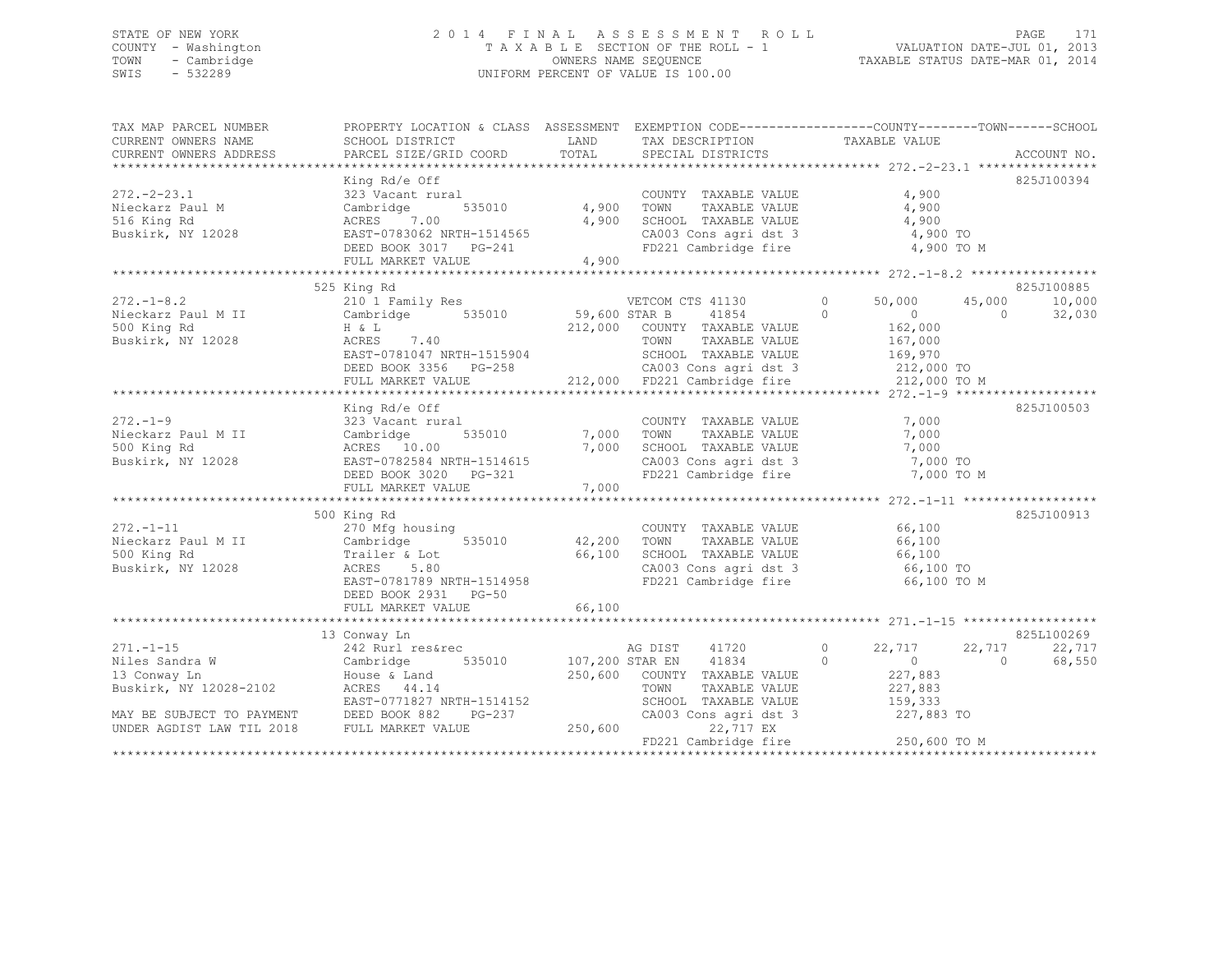### STATE OF NEW YORK 2 0 1 4 F I N A L A S S E S S M E N T R O L L PAGE 172 COUNTY - Washington T A X A B L E SECTION OF THE ROLL - 1 VALUATION DATE-JUL 01, 2013 TOWN - Cambridge OWNERS NAME SEQUENCE TAXABLE STATUS DATE-MAR 01, 2014 SWIS - 532289 UNIFORM PERCENT OF VALUE IS 100.00

| TAX MAP PARCEL NUMBER                                                                                            | PROPERTY LOCATION & CLASS  ASSESSMENT  EXEMPTION CODE-----------------COUNTY-------TOWN------SCHOOL                                                                                                                            |              |                                                                |                  |                    |          |             |
|------------------------------------------------------------------------------------------------------------------|--------------------------------------------------------------------------------------------------------------------------------------------------------------------------------------------------------------------------------|--------------|----------------------------------------------------------------|------------------|--------------------|----------|-------------|
| CURRENT OWNERS NAME                                                                                              | SCHOOL DISTRICT                                                                                                                                                                                                                | LAND         | TAX DESCRIPTION                                                |                  | TAXABLE VALUE      |          |             |
| CURRENT OWNERS ADDRESS                                                                                           | PARCEL SIZE/GRID COORD                                                                                                                                                                                                         | TOTAL        | SPECIAL DISTRICTS                                              |                  |                    |          | ACCOUNT NO. |
|                                                                                                                  |                                                                                                                                                                                                                                |              |                                                                |                  |                    |          |             |
|                                                                                                                  | 357 Stevenson Rd                                                                                                                                                                                                               |              |                                                                |                  |                    |          |             |
| $246. -1 - 19.1$                                                                                                 | 210 1 Family Res                                                                                                                                                                                                               |              | $\sim$ 0<br>STAR EN 41834                                      |                  | $\overline{0}$     | $\Omega$ | 68,550      |
| O'Brien Kenneth R                                                                                                |                                                                                                                                                                                                                                |              |                                                                |                  | 225,000            |          |             |
|                                                                                                                  |                                                                                                                                                                                                                                | 225,000 TOWN | TAXABLE VALUE                                                  |                  |                    |          |             |
|                                                                                                                  |                                                                                                                                                                                                                                |              | SCHOOL TAXABLE VALUE                                           |                  | 225,000<br>156,450 |          |             |
|                                                                                                                  |                                                                                                                                                                                                                                |              |                                                                |                  |                    |          |             |
|                                                                                                                  |                                                                                                                                                                                                                                |              | CA005 Cons agri dst 5 225,000 TO                               |                  |                    |          |             |
|                                                                                                                  |                                                                                                                                                                                                                                |              | FD221 Cambridge fire                                           |                  | 225,000 TO M       |          |             |
|                                                                                                                  | FULL MARKET VALUE                                                                                                                                                                                                              | 225,000      |                                                                |                  |                    |          |             |
|                                                                                                                  |                                                                                                                                                                                                                                |              |                                                                |                  |                    |          |             |
|                                                                                                                  | Conley Rd                                                                                                                                                                                                                      |              |                                                                |                  |                    |          | 825J100898  |
| $271 - 2 - 30$                                                                                                   | 314 Rural vac<10                                                                                                                                                                                                               |              | COUNTY TAXABLE VALUE 36,800<br>TOWN TAXABLE VALUE 36,800       |                  |                    |          |             |
|                                                                                                                  | 271.230<br>O'Brien Kenneth R                       Cambridge          535010                36,800    TOWN                                                                                                                     |              |                                                                |                  |                    |          |             |
| O'Brien Marianne O                                                                                               |                                                                                                                                                                                                                                | 36,800       |                                                                |                  |                    |          |             |
| 357 Stevenson Rd                                                                                                 | Vac Land<br>ACRES 7.19                                                                                                                                                                                                         |              | SCHOOL TAXABLE VALUE 36,800<br>CA003 Cons agri dst 3 36,800 TO |                  |                    |          |             |
|                                                                                                                  | Greenwich, NY 12834 EAST-0775389 NRTH-1514843                                                                                                                                                                                  |              | FD221 Cambridge fire 36,800 TO M                               |                  |                    |          |             |
|                                                                                                                  | DEED BOOK 1927 PG-24                                                                                                                                                                                                           |              |                                                                |                  |                    |          |             |
|                                                                                                                  |                                                                                                                                                                                                                                |              |                                                                |                  |                    |          |             |
|                                                                                                                  |                                                                                                                                                                                                                                |              |                                                                |                  |                    |          |             |
|                                                                                                                  |                                                                                                                                                                                                                                |              |                                                                |                  |                    |          | 825J100380  |
|                                                                                                                  |                                                                                                                                                                                                                                |              | AG DIST 41720 0 59,547 59,547                                  |                  |                    |          |             |
|                                                                                                                  |                                                                                                                                                                                                                                |              |                                                                |                  |                    |          | 59,547      |
|                                                                                                                  |                                                                                                                                                                                                                                |              | 535010 159,000 COUNTY TAXABLE VALUE                            |                  | 99,453             |          |             |
|                                                                                                                  |                                                                                                                                                                                                                                |              | TOWN      TAXABLE VALUE<br>SCHOOL   TAXABLE VALUE              |                  | 99,453             |          |             |
|                                                                                                                  |                                                                                                                                                                                                                                |              |                                                                |                  | 99,453             |          |             |
|                                                                                                                  |                                                                                                                                                                                                                                |              | CA003 Cons agri dst 3 99,453 TO                                |                  |                    |          |             |
|                                                                                                                  |                                                                                                                                                                                                                                |              | 59,547 EX                                                      |                  |                    |          |             |
|                                                                                                                  |                                                                                                                                                                                                                                |              | FD221 Cambridge fire 159,000 TO M                              |                  |                    |          |             |
|                                                                                                                  |                                                                                                                                                                                                                                |              |                                                                |                  |                    |          |             |
|                                                                                                                  | 43 Oak Hill Rd                                                                                                                                                                                                                 |              |                                                                |                  |                    |          |             |
| $280 - 2 - 11.1$                                                                                                 | 105 Vac farmland                                                                                                                                                                                                               |              | AG DIST 41720                                                  | $\circ$          | 81,185 81,185      |          | 81,185      |
|                                                                                                                  |                                                                                                                                                                                                                                |              | 535010 117,500 COUNTY TAXABLE VALUE                            |                  | 36,315             |          |             |
| 2001 2011<br>Oak Hill Farm Inc                 Cambridge<br>384 Stage Rd                         ACRES     62.80 |                                                                                                                                                                                                                                | 117,500 TOWN | TAXABLE VALUE                                                  |                  | 36,315             |          |             |
|                                                                                                                  | Buskirk, NY 12028 EAST-0779484 NRTH-1509564                                                                                                                                                                                    |              | SCHOOL TAXABLE VALUE 36,315                                    |                  |                    |          |             |
|                                                                                                                  | DEED BOOK 793 PG-127                                                                                                                                                                                                           |              | $CA003$ Cons agri dst $3$                                      |                  | 36,315 TO          |          |             |
| MAY BE SUBJECT TO PAYMENT FULL MARKET VALUE                                                                      |                                                                                                                                                                                                                                | 117,500      | 81,185 EX                                                      |                  |                    |          |             |
|                                                                                                                  |                                                                                                                                                                                                                                |              | FD221 Cambridge fire                                           |                  | 117,500 TO M       |          |             |
| UNDER AGDIST LAW TIL 2018                                                                                        |                                                                                                                                                                                                                                |              |                                                                |                  |                    |          |             |
|                                                                                                                  |                                                                                                                                                                                                                                |              |                                                                |                  |                    |          |             |
|                                                                                                                  | 82 Durfee Rd                                                                                                                                                                                                                   |              |                                                                |                  |                    |          | 825J100977  |
| $288. -1 - 15.3$                                                                                                 | 210 1 Family Res                                                                                                                                                                                                               |              | STAR B<br>41854                                                | $\overline{0}$ 0 |                    | $\Omega$ | 32,030      |
|                                                                                                                  |                                                                                                                                                                                                                                |              |                                                                | 235,000          |                    |          |             |
|                                                                                                                  |                                                                                                                                                                                                                                |              | TAXABLE VALUE                                                  |                  | 235,000            |          |             |
|                                                                                                                  | Cookerby Remata E and Family Research of the Cambridge of the Sample Cookerby Remata E Cookerby Remata E Cookerby Remata E and Family Research and the SS5010 state of the SS5010 state of the SSS010 state of the SSS010 stat |              | SCHOOL TAXABLE VALUE 202,970                                   |                  |                    |          |             |
|                                                                                                                  |                                                                                                                                                                                                                                |              | FD221 Cambridge fire                                           |                  | 235,000 TO M       |          |             |
|                                                                                                                  |                                                                                                                                                                                                                                |              |                                                                |                  |                    |          |             |
|                                                                                                                  |                                                                                                                                                                                                                                |              |                                                                |                  |                    |          |             |
|                                                                                                                  | ***********************                                                                                                                                                                                                        |              |                                                                |                  |                    |          |             |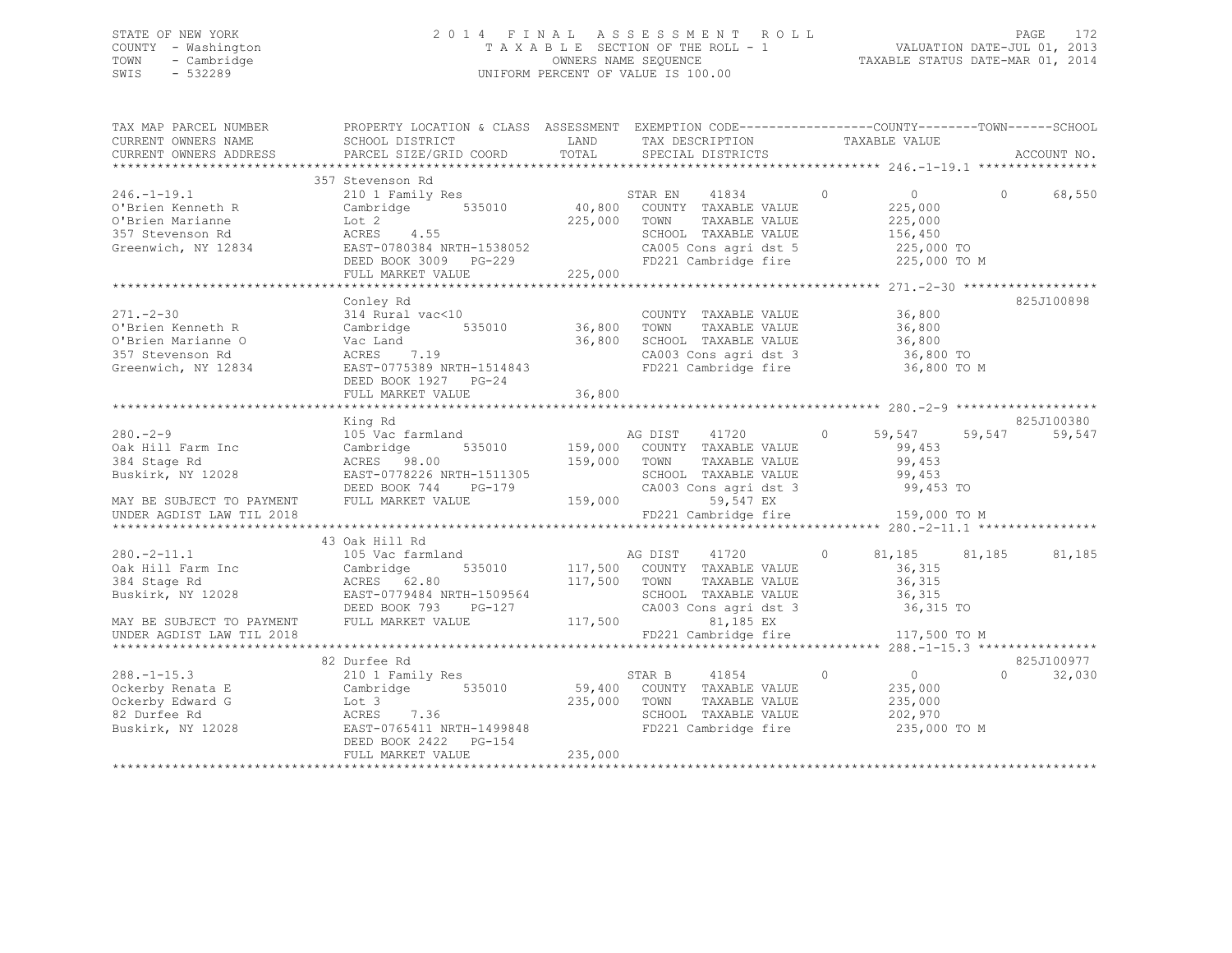### STATE OF NEW YORK 2 0 1 4 F I N A L A S S E S S M E N T R O L L PAGE 173 COUNTY - Washington T A X A B L E SECTION OF THE ROLL - 1 VALUATION DATE-JUL 01, 2013 TOWN - Cambridge OWNERS NAME SEQUENCE TAXABLE STATUS DATE-MAR 01, 2014 SWIS - 532289 UNIFORM PERCENT OF VALUE IS 100.00

| TAX MAP PARCEL NUMBER<br>CURRENT OWNERS NAME                                         | PROPERTY LOCATION & CLASS ASSESSMENT EXEMPTION CODE---------------COUNTY-------TOWN-----SCHOOL<br>SCHOOL DISTRICT | <b>EXAMPLE DESCRIPTION OF STREET AND STREET AND STREET AND STREET AND STREET AND STREET AND STREET AND STREET AND</b> | TAX DESCRIPTION                                       |                | TAXABLE VALUE              |                |                             |
|--------------------------------------------------------------------------------------|-------------------------------------------------------------------------------------------------------------------|-----------------------------------------------------------------------------------------------------------------------|-------------------------------------------------------|----------------|----------------------------|----------------|-----------------------------|
| CURRENT OWNERS ADDRESS                                                               | PARCEL SIZE/GRID COORD                                                                                            | TOTAL                                                                                                                 | SPECIAL DISTRICTS                                     |                |                            |                | ACCOUNT NO.                 |
|                                                                                      |                                                                                                                   |                                                                                                                       |                                                       |                |                            |                |                             |
|                                                                                      | 48 Dailey Ln                                                                                                      |                                                                                                                       |                                                       |                |                            |                | 825J100535                  |
| $272. - 2 - 1$                                                                       | 242 Rurl res&rec                                                                                                  |                                                                                                                       |                                                       | $\circ$        | 43,847                     | 43,847         | 43,847                      |
| Odess Robert                                                                         | 535010<br>Cambridge                                                                                               |                                                                                                                       | AG DIST 41720<br>148,000 STAR EN 41834                | $\Omega$       | $\overline{0}$             | $\bigcirc$     | 68,550                      |
| 48 Dailey Ln                                                                         | House & Lot                                                                                                       |                                                                                                                       | 319,000 COUNTY TAXABLE VALUE                          |                | 275,153                    |                |                             |
| Buskirk, NY 12028                                                                    | 621/157                                                                                                           |                                                                                                                       | TOWN<br>TAXABLE VALUE                                 |                | 275,153                    |                |                             |
|                                                                                      | ACRES 76.80                                                                                                       |                                                                                                                       | SCHOOL TAXABLE VALUE                                  |                | 206,603                    |                |                             |
| MAY BE SUBJECT TO PAYMENT EAST-0787077 NI<br>UNDER AGDIST LAW TIL 2018 DEED BOOK 407 | EAST-0787077 NRTH-1520284                                                                                         |                                                                                                                       | CA003 Cons agri dst 3                                 |                | 275,153 TO                 |                |                             |
|                                                                                      | $PG-201$                                                                                                          |                                                                                                                       | 43,847 EX                                             |                |                            |                |                             |
|                                                                                      | FULL MARKET VALUE                                                                                                 |                                                                                                                       | $319,000$ FD221 Cambridge fire $319,000$ TO M         |                |                            |                |                             |
|                                                                                      |                                                                                                                   |                                                                                                                       |                                                       |                |                            |                |                             |
|                                                                                      | 477 County Route 59                                                                                               |                                                                                                                       |                                                       |                |                            |                | 825J100210                  |
| $279. - 2 - 8$                                                                       | 210 1 Family Res                                                                                                  |                                                                                                                       | STAR EN<br>41834                                      | $\circ$        | $\overline{0}$             | $\overline{0}$ | 68,550                      |
| Okonski Jason                                                                        | Cambridge                                                                                                         |                                                                                                                       | 535010 47,600 VETCOM CTS 41130                        | $\circ$        | 41,375                     | 41,375         | 10,000                      |
| Dingman Barbara L<br>477 County Route 59 (450/444; 2133/174                          |                                                                                                                   |                                                                                                                       | 165,500 COUNTY TAXABLE VALUE                          |                | 124,125                    |                |                             |
|                                                                                      |                                                                                                                   |                                                                                                                       | TAXABLE VALUE<br>TOWN                                 |                | 124,125                    |                |                             |
|                                                                                      |                                                                                                                   |                                                                                                                       | SCHOOL TAXABLE VALUE                                  |                | 86,950                     |                |                             |
|                                                                                      |                                                                                                                   |                                                                                                                       | CA003 Cons agri dst 3 165,500 TO                      |                |                            |                |                             |
|                                                                                      |                                                                                                                   |                                                                                                                       | FD221 Cambridge fire                                  |                | 165,500 TO M               |                |                             |
|                                                                                      |                                                                                                                   | 165,500                                                                                                               |                                                       |                |                            |                |                             |
|                                                                                      |                                                                                                                   |                                                                                                                       |                                                       |                |                            |                |                             |
|                                                                                      | Lees Crossing Rd                                                                                                  |                                                                                                                       |                                                       |                |                            |                | 825J100211                  |
| $288. - 1 - 3.1$                                                                     | 105 Vac farmland                                                                                                  |                                                                                                                       | COUNTY TAXABLE VALUE                                  |                | 153,100                    |                |                             |
| Oldham Angela L                                                                      | 535010 153,100<br>Cambridge                                                                                       |                                                                                                                       | TAXABLE VALUE<br>TOWN                                 |                | 153,100                    |                |                             |
| 59 Northview Dr                                                                      | Vac Land                                                                                                          | 153,100                                                                                                               | SCHOOL TAXABLE VALUE                                  |                | 153,100                    |                |                             |
| Pownal, VT 05261                                                                     | ACRES 92.10                                                                                                       |                                                                                                                       | CA003 Cons agri dst 3                                 |                | 153,100 TO                 |                |                             |
|                                                                                      | EAST-0760289 NRTH-1505173                                                                                         |                                                                                                                       | FD221 Cambridge fire                                  |                | 153,100 TO M               |                |                             |
| MAY BE SUBJECT TO PAYMENT<br>UNDER AGDIST LAW TIL 2017                               | DEED BOOK 3168 PG-244                                                                                             |                                                                                                                       |                                                       |                |                            |                |                             |
|                                                                                      | FULL MARKET VALUE                                                                                                 | 153,100                                                                                                               |                                                       |                |                            |                |                             |
|                                                                                      |                                                                                                                   |                                                                                                                       |                                                       |                |                            |                |                             |
|                                                                                      | Lees Crossing Rd/n Off                                                                                            |                                                                                                                       |                                                       |                |                            |                | 825J100888                  |
| $288. - 1 - 3.2$                                                                     | 322 Rural vac>10                                                                                                  |                                                                                                                       | COUNTY TAXABLE VALUE                                  |                | 12,600                     |                |                             |
| Oldham Angela L                                                                      | Cambridge                                                                                                         | 535010 12,600                                                                                                         | TAXABLE VALUE<br>TOWN                                 |                | 12,600                     |                |                             |
| 59 Northview Dr                                                                      | Wood Lot                                                                                                          | 12,600                                                                                                                | SCHOOL TAXABLE VALUE                                  |                | 12,600                     |                |                             |
| Pownal, VT 05261                                                                     | ACRES 18.00                                                                                                       |                                                                                                                       | SCHOOL TAXABLE VALUE<br>CA003 Cons agri dst 3         |                | 12,600 TO                  |                |                             |
|                                                                                      | EAST-0759358 NRTH-1506754                                                                                         |                                                                                                                       | FD221 Cambridge fire                                  |                | 12,600 TO M                |                |                             |
|                                                                                      | DEED BOOK 3168 PG-248                                                                                             |                                                                                                                       |                                                       |                |                            |                |                             |
|                                                                                      | FULL MARKET VALUE                                                                                                 | 12,600                                                                                                                |                                                       |                |                            |                |                             |
|                                                                                      |                                                                                                                   |                                                                                                                       |                                                       |                |                            |                |                             |
|                                                                                      | 13 County Route 59A                                                                                               |                                                                                                                       |                                                       |                |                            |                | 825J100298                  |
| $279. - 2 - 26$                                                                      | 210 1 Family Res                                                                                                  |                                                                                                                       | STAR EN<br>41834                                      | $\overline{0}$ | $\circ$                    |                | 68,550<br>$0 \qquad \qquad$ |
| Olivieri John V<br>13 County Route 59A                                               | 535010<br>Cambridge                                                                                               |                                                                                                                       | 24,300 VETCOM CTS 41130                               | $\circ$        | 50,000                     | 45,000         | 10,000                      |
|                                                                                      | ACRES<br>0.60                                                                                                     |                                                                                                                       | 230,600 COUNTY TAXABLE VALUE                          |                | 180,600                    |                |                             |
| Buskirk, NY 12028                                                                    | EAST-0766432 NRTH-1506959                                                                                         |                                                                                                                       | TOWN<br>TAXABLE VALUE                                 |                | 185,600                    |                |                             |
|                                                                                      | DEED BOOK 888<br>$PG-312$                                                                                         |                                                                                                                       | SCHOOL TAXABLE VALUE                                  |                | 152,050                    |                |                             |
|                                                                                      |                                                                                                                   |                                                                                                                       |                                                       |                |                            |                |                             |
|                                                                                      | FULL MARKET VALUE                                                                                                 |                                                                                                                       | 230,600 CA003 Cons agri dst 3<br>FD221 Cambridge fire |                | 230,600 TO<br>230,600 TO M |                |                             |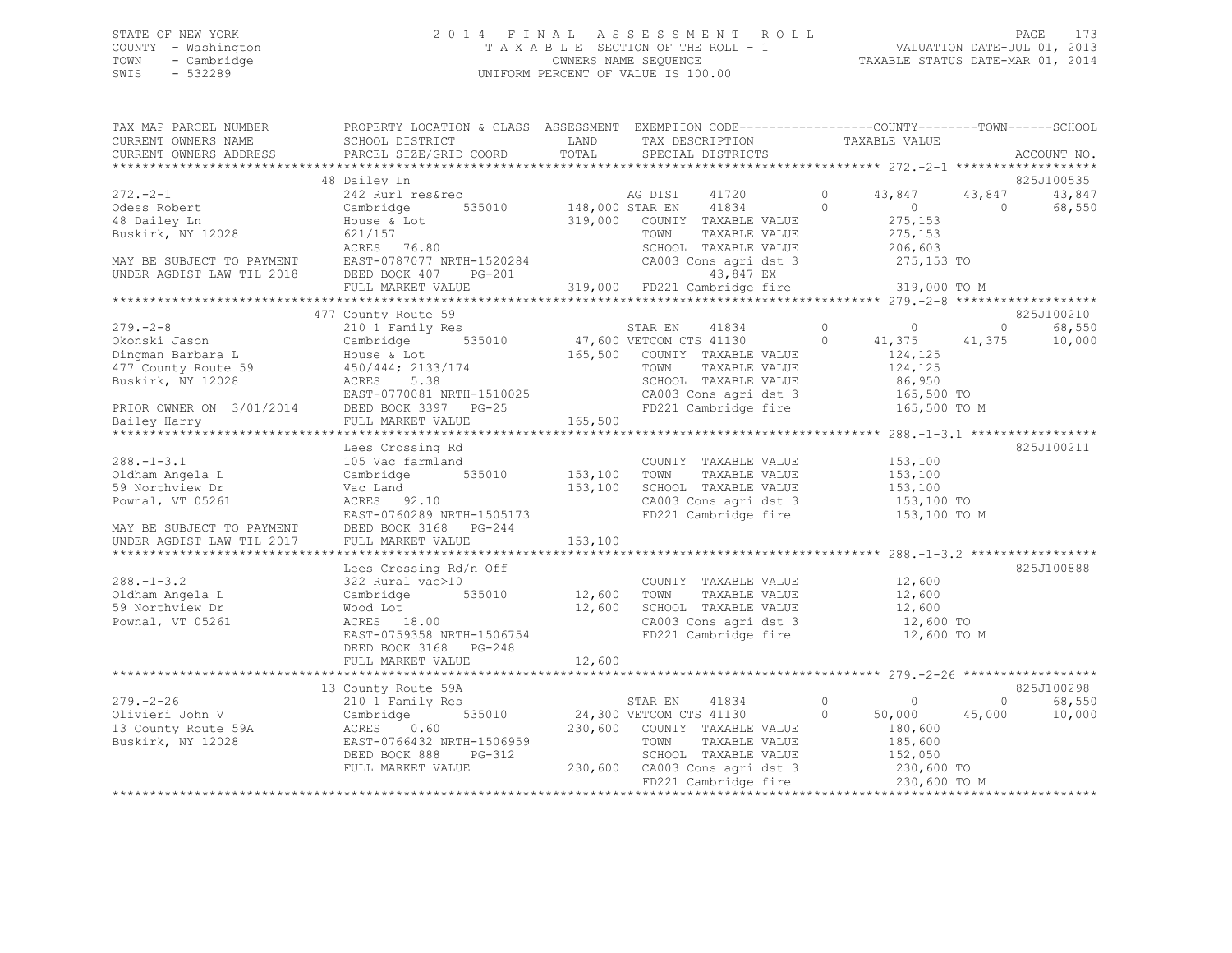#### STATE OF NEW YORK 2 0 1 4 F I N A L A S S E S S M E N T R O L L PAGE 174 COUNTY - Washington T A X A B L E SECTION OF THE ROLL - 1 VALUATION DATE-JUL 01, 2013 TOWN - Cambridge OWNERS NAME SEQUENCE TAXABLE STATUS DATE-MAR 01, 2014 SWIS - 532289 UNIFORM PERCENT OF VALUE IS 100.00

| TAX MAP PARCEL NUMBER                   | PROPERTY LOCATION & CLASS ASSESSMENT EXEMPTION CODE----------------COUNTY-------TOWN------SCHOOL                                        |         |                                                                                                       |            |                                                   |                |                                 |
|-----------------------------------------|-----------------------------------------------------------------------------------------------------------------------------------------|---------|-------------------------------------------------------------------------------------------------------|------------|---------------------------------------------------|----------------|---------------------------------|
| CURRENT OWNERS NAME                     | SCHOOL DISTRICT                                                                                                                         | LAND    | TAX DESCRIPTION                                                                                       |            | TAXABLE VALUE                                     |                |                                 |
| CURRENT OWNERS ADDRESS                  |                                                                                                                                         |         |                                                                                                       |            |                                                   |                |                                 |
|                                         | 24 County Route 59A                                                                                                                     |         |                                                                                                       |            |                                                   |                | 825J100231                      |
| $279. - 2 - 17$                         | 210 1 Family Res                                                                                                                        |         | AGED-ALL 41800 0                                                                                      |            | 67,600                                            | 67,600         | 67,600                          |
| Olson Anita S                           | Cambridge 535010 24,400 STAR EN 41834 0                                                                                                 |         |                                                                                                       |            |                                                   | $\overline{0}$ | 67,600                          |
| 24 County Route 59A                     | $H \& L$                                                                                                                                |         | 135,200 COUNTY TAXABLE VALUE<br>TOWN TAXABLE VALUE                                                    |            | $\begin{array}{c} 0 \\ 67,600 \end{array}$        |                |                                 |
| Buskirk, NY 12028                       | ACRES 0.46                                                                                                                              |         |                                                                                                       |            | 67,600                                            |                |                                 |
|                                         | EAST-0766665 NRTH-1506808                                                                                                               |         | SCHOOL TAXABLE VALUE<br>CA003 Cons agri dst 3 135,200 TO<br>135,200 FD221 Cambridge fire 135,200 TO M |            |                                                   |                |                                 |
|                                         | DEED BOOK 556 PG-112                                                                                                                    |         |                                                                                                       |            |                                                   |                |                                 |
|                                         | FULL MARKET VALUE                                                                                                                       |         |                                                                                                       |            |                                                   |                |                                 |
|                                         |                                                                                                                                         |         |                                                                                                       |            |                                                   |                |                                 |
| $246. - 1 - 29.2$                       | 851 State Route 372<br>242 Rurl res&rec                                                                                                 |         | 88 PCT OF VALUE USED FOR EXEMPTION PURPOSES<br>VET COM C 41132                                        | $\Omega$   |                                                   |                | 825J100892<br>$\overline{0}$    |
| ONeil Virginia R Greenwich              |                                                                                                                                         |         | $533401$ 63,500 VET COM T 41133                                                                       | $\circ$    | $50,000$ 0<br>0 45,000                            |                | $\overline{0}$                  |
| PO Box 27                               | ACRES 15.62                                                                                                                             |         | 261,000 VET DIS C 41142                                                                               | $\circ$    |                                                   |                | $\overline{0}$                  |
| Greenwich, NY 12834                     |                                                                                                                                         |         | VET DIS T 41143 0                                                                                     |            |                                                   |                | $\bigcirc$                      |
|                                         | EAST-0773206 NRTH-1543332<br>DEED BOOK 485 PG-692                                                                                       |         | STAR EN 41834                                                                                         | $\bigcirc$ | 11,484 0<br>0<br>11,484 0<br>199,516 0<br>199,516 |                | 68,550                          |
|                                         | FULL MARKET VALUE                                                                                                                       |         | 261,000 COUNTY TAXABLE VALUE                                                                          |            |                                                   |                |                                 |
|                                         |                                                                                                                                         |         | TOWN<br>TAXABLE VALUE                                                                                 |            | 204,516                                           |                |                                 |
|                                         |                                                                                                                                         |         | SCHOOL TAXABLE VALUE 192,450<br>CA003 Cons agri dst 3 261,000 TO                                      |            |                                                   |                |                                 |
|                                         |                                                                                                                                         |         |                                                                                                       |            |                                                   |                |                                 |
|                                         |                                                                                                                                         |         | FD221 Cambridge fire 261,000 TO M                                                                     |            |                                                   |                |                                 |
|                                         |                                                                                                                                         |         |                                                                                                       |            |                                                   |                |                                 |
|                                         | 1087 County Route 60                                                                                                                    |         |                                                                                                       |            |                                                   |                | 825J102029                      |
| $246. -1 - 29.13$                       | 210 1 Family Res                                                                                                                        | STAR B  | 41854                                                                                                 | $\bigcirc$ | $\overline{0}$                                    |                | $\Omega$ and $\Omega$<br>32,030 |
| Oswald Sandra F<br>1087 County Route 60 | Greenwich                                                                                                                               |         | 533401 30,000 COUNTY TAXABLE VALUE<br>TOWN<br>TAXABLE VALUE                                           |            | 185,500                                           |                |                                 |
| Greenwich, NY 12834                     | House Modular & Land 185,500<br>Lot 3                                                                                                   |         | SCHOOL TAXABLE VALUE                                                                                  |            | 185,500<br>153,470                                |                |                                 |
|                                         | ACRES<br>2.15                                                                                                                           |         | CA003 Cons agri dst 3 185,500 TO                                                                      |            |                                                   |                |                                 |
|                                         | EAST-0772019 NRTH-1543087                                                                                                               |         | FD221 Cambridge fire 185,500 TO M                                                                     |            |                                                   |                |                                 |
|                                         | DEED BOOK 621 PG-148                                                                                                                    |         |                                                                                                       |            |                                                   |                |                                 |
|                                         | FULL MARKET VALUE                                                                                                                       | 185,500 |                                                                                                       |            |                                                   |                |                                 |
|                                         |                                                                                                                                         |         |                                                                                                       |            |                                                   |                |                                 |
|                                         | 89 Darwin Rd                                                                                                                            |         |                                                                                                       |            |                                                   |                | 825J100563                      |
| $262 - 1 - 20$                          | 210 1 Family Res                                                                                                                        |         | 41854 0 0<br>STAR B                                                                                   |            |                                                   |                | $\Omega$<br>32,030              |
| Pacitti Aaron                           | Cambridge                                                                                                                               |         | 535010 37,700 COUNTY TAXABLE VALUE                                                                    |            | 210,600                                           |                |                                 |
| Slack Alyson                            | $210,600 \qquad \qquad {\rm TOWN} \nonumber \\ 5.16 \qquad \qquad 210,600 \qquad \qquad {\rm TOWN} \nonumber \\$<br>H & L<br>ACRES 5.16 |         | TAXABLE VALUE                                                                                         |            | 210,600<br>178,570                                |                |                                 |
|                                         |                                                                                                                                         |         | SCHOOL TAXABLE VALUE<br>FD221 Cambridge fire                                                          |            |                                                   |                |                                 |
|                                         | DEED BOOK 3277 PG-28                                                                                                                    |         |                                                                                                       |            | 210,600 TO M                                      |                |                                 |
|                                         | FULL MARKET VALUE                                                                                                                       | 210,600 |                                                                                                       |            |                                                   |                |                                 |
|                                         |                                                                                                                                         |         |                                                                                                       |            |                                                   |                |                                 |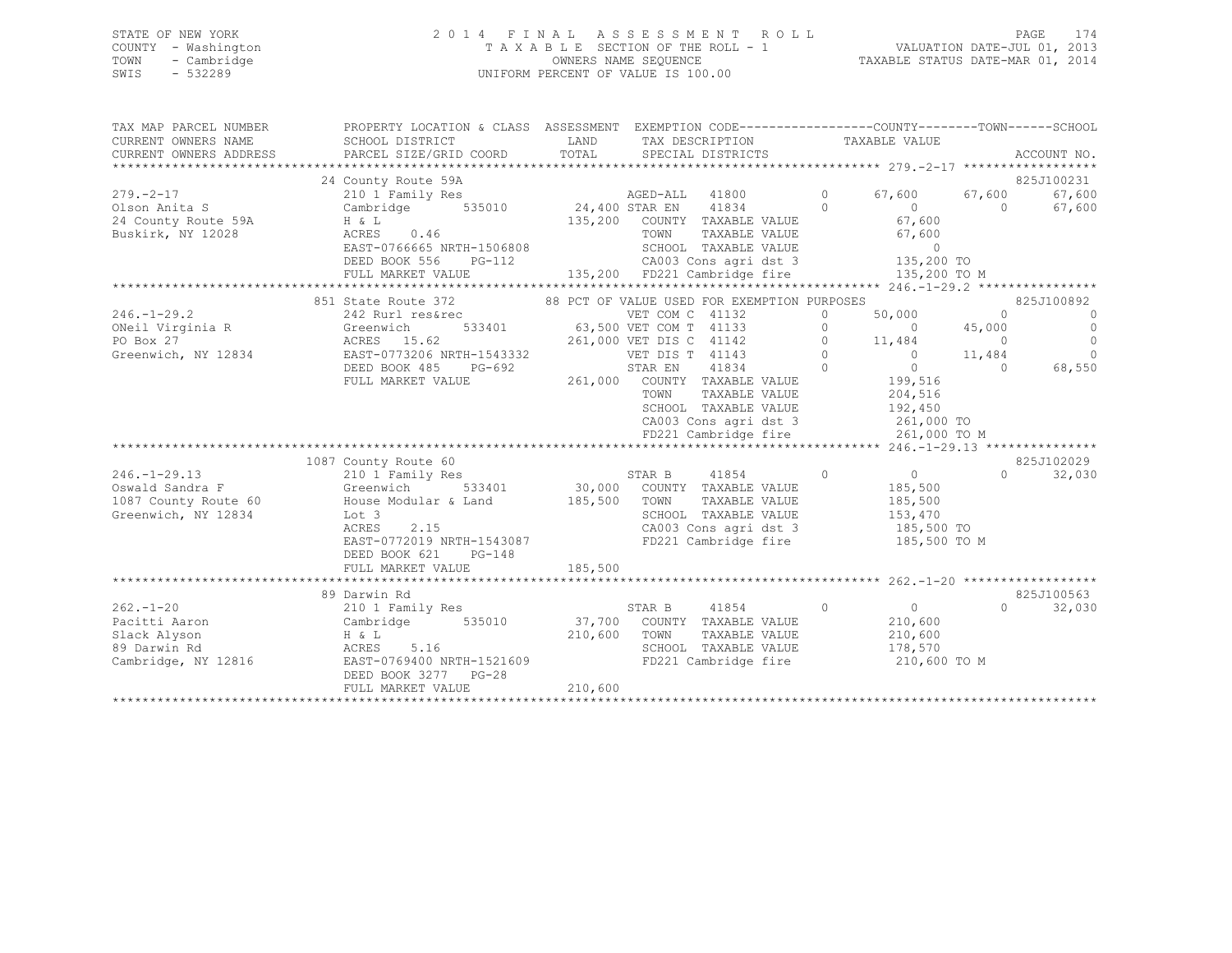## STATE OF NEW YORK PAGE 175<br>COUNTY - Washington 1991, 2014 FINAL ASSESSMENT ROLL - 1 WALUATION DATE-ULL 1<br>2014 - 2014 PAGE 1791, 2014 COUNTY - Washington T A X A B L E SECTION OF THE ROLL - 1 TOWN - Cambridge OWNERS NAME SEQUENCE TAXABLE STATUS DATE-MAR 01, 2014 UNIFORM PERCENT OF VALUE IS 100.00

| TAX MAP PARCEL NUMBER                                                                                                                                                                                                                   | PROPERTY LOCATION & CLASS ASSESSMENT EXEMPTION CODE----------------COUNTY-------TOWN------SCHOOL                                                                                                                                   |         |                                                                                                |                                                                   |                             |
|-----------------------------------------------------------------------------------------------------------------------------------------------------------------------------------------------------------------------------------------|------------------------------------------------------------------------------------------------------------------------------------------------------------------------------------------------------------------------------------|---------|------------------------------------------------------------------------------------------------|-------------------------------------------------------------------|-----------------------------|
| CURRENT OWNERS NAME                                                                                                                                                                                                                     | SCHOOL DISTRICT<br><b>EXAMPLE SERVICE SERVICE SERVICE SERVICE SERVICE SERVICE SERVICE SERVICE SERVICE SERVICE SERVICE SERVICE SERVICE</b>                                                                                          |         | TAX DESCRIPTION TAXABLE VALUE                                                                  |                                                                   |                             |
|                                                                                                                                                                                                                                         |                                                                                                                                                                                                                                    |         |                                                                                                |                                                                   |                             |
|                                                                                                                                                                                                                                         |                                                                                                                                                                                                                                    |         |                                                                                                |                                                                   |                             |
|                                                                                                                                                                                                                                         | 246 Kenyon Rd                                                                                                                                                                                                                      |         |                                                                                                |                                                                   | 825J100393                  |
| 240 CONTY TAXABLE VALUE<br>Pagano Ralph E (210 1 Family Res STAR B 41854 0 0<br>Pagano Janet K Land/res 184,800 TOWN TAXABLE VALUE 184,800<br>246 Kenyon Rd ACRES 7.68<br>Greenwich, NY 12834 EAST-0770101 NRTH-1535355<br>EAST-0770101 |                                                                                                                                                                                                                                    |         |                                                                                                | $\begin{array}{c} 0 \\ 184,800 \\ 184,800 \\ 152,770 \end{array}$ | $0 \qquad \qquad$<br>32,030 |
|                                                                                                                                                                                                                                         |                                                                                                                                                                                                                                    |         |                                                                                                |                                                                   |                             |
|                                                                                                                                                                                                                                         |                                                                                                                                                                                                                                    |         |                                                                                                |                                                                   |                             |
|                                                                                                                                                                                                                                         |                                                                                                                                                                                                                                    |         |                                                                                                |                                                                   |                             |
|                                                                                                                                                                                                                                         |                                                                                                                                                                                                                                    |         |                                                                                                |                                                                   |                             |
|                                                                                                                                                                                                                                         |                                                                                                                                                                                                                                    |         |                                                                                                |                                                                   |                             |
|                                                                                                                                                                                                                                         | FULL MARKET VALUE                                                                                                                                                                                                                  | 184,800 |                                                                                                |                                                                   |                             |
|                                                                                                                                                                                                                                         |                                                                                                                                                                                                                                    |         |                                                                                                |                                                                   |                             |
|                                                                                                                                                                                                                                         | State Route 372                                                                                                                                                                                                                    |         |                                                                                                |                                                                   | 825J100445                  |
| $246. - 1 - 9$                                                                                                                                                                                                                          | 312 Vac w/imprv                                                                                                                                                                                                                    |         | COUNTY TAXABLE VALUE 140,100<br>TOWN TAXABLE VALUE 140,100<br>SCHOOL TAXABLE VALUE 140,100     |                                                                   |                             |
| Palange Martin                                                                                                                                                                                                                          | Cambridge 535010 130,700 TOWN                                                                                                                                                                                                      |         |                                                                                                |                                                                   |                             |
| Palange Karen J                                                                                                                                                                                                                         |                                                                                                                                                                                                                                    |         |                                                                                                |                                                                   |                             |
| 1153 Monroe Tpke                                                                                                                                                                                                                        |                                                                                                                                                                                                                                    |         | CA005 Cons agri dst 5 140,100 TO                                                               |                                                                   |                             |
| Monroe, CT 06468                                                                                                                                                                                                                        | Land 140,100 SCHOOL TAXABLE VALUE<br>ACRES 70.98 CA005 Cons agri dst 5<br>EAST-0777060 NRTH-1541097 FD221 Cambridge fire                                                                                                           |         |                                                                                                | 140,100 TO M                                                      |                             |
|                                                                                                                                                                                                                                         |                                                                                                                                                                                                                                    |         |                                                                                                |                                                                   |                             |
|                                                                                                                                                                                                                                         |                                                                                                                                                                                                                                    |         |                                                                                                |                                                                   |                             |
|                                                                                                                                                                                                                                         |                                                                                                                                                                                                                                    |         |                                                                                                |                                                                   |                             |
|                                                                                                                                                                                                                                         | 953 County Route 59                                                                                                                                                                                                                |         |                                                                                                |                                                                   | 825J100258                  |
|                                                                                                                                                                                                                                         |                                                                                                                                                                                                                                    |         |                                                                                                |                                                                   |                             |
|                                                                                                                                                                                                                                         |                                                                                                                                                                                                                                    |         |                                                                                                |                                                                   |                             |
|                                                                                                                                                                                                                                         |                                                                                                                                                                                                                                    |         |                                                                                                |                                                                   |                             |
|                                                                                                                                                                                                                                         |                                                                                                                                                                                                                                    |         |                                                                                                |                                                                   |                             |
|                                                                                                                                                                                                                                         |                                                                                                                                                                                                                                    |         |                                                                                                |                                                                   |                             |
|                                                                                                                                                                                                                                         |                                                                                                                                                                                                                                    |         |                                                                                                |                                                                   |                             |
|                                                                                                                                                                                                                                         |                                                                                                                                                                                                                                    |         |                                                                                                |                                                                   |                             |
| UNDER AGDIST LAW TIL 2018                                                                                                                                                                                                               |                                                                                                                                                                                                                                    |         | FD221 Cambridge fire                                                                           | 341,700 TO M                                                      |                             |
|                                                                                                                                                                                                                                         |                                                                                                                                                                                                                                    |         |                                                                                                |                                                                   |                             |
|                                                                                                                                                                                                                                         | County Route 60                                                                                                                                                                                                                    |         |                                                                                                |                                                                   | 825J100537                  |
| $246. - 1 - 25.1$                                                                                                                                                                                                                       |                                                                                                                                                                                                                                    |         |                                                                                                |                                                                   |                             |
| Pate Andrew                                                                                                                                                                                                                             | 314 Rural vac<10<br>Greenwich 533401<br>40,800 TOWN TAXABLE VALUE<br>Greenwich 533401<br>40,800 TOWN TAXABLE VALUE                                                                                                                 |         | COUNTY TAXABLE VALUE 40,800                                                                    | 40,800                                                            |                             |
|                                                                                                                                                                                                                                         |                                                                                                                                                                                                                                    |         |                                                                                                |                                                                   |                             |
| 896 County Route 60                                                                                                                                                                                                                     |                                                                                                                                                                                                                                    |         |                                                                                                |                                                                   |                             |
| Greenwich, NY 12834                                                                                                                                                                                                                     |                                                                                                                                                                                                                                    |         | CA003 Cons agri dst 3 (40,800 TO<br>FD221 Cambridge fire (40,800 TO M                          |                                                                   |                             |
|                                                                                                                                                                                                                                         | EAST-0774378 NRTH-1538510                                                                                                                                                                                                          |         |                                                                                                |                                                                   |                             |
|                                                                                                                                                                                                                                         | DEED BOOK 556 PG-157                                                                                                                                                                                                               |         |                                                                                                |                                                                   |                             |
|                                                                                                                                                                                                                                         | FULL MARKET VALUE                                                                                                                                                                                                                  | 40,800  |                                                                                                |                                                                   |                             |
|                                                                                                                                                                                                                                         |                                                                                                                                                                                                                                    |         |                                                                                                |                                                                   |                             |
|                                                                                                                                                                                                                                         | 912 County Route 60                                                                                                                                                                                                                |         |                                                                                                |                                                                   | 825J102047                  |
| $246. - 1 - 27$                                                                                                                                                                                                                         | 485 >luse sm bld                                                                                                                                                                                                                   |         | COUNTY TAXABLE VALUE 126,200                                                                   |                                                                   |                             |
| Pate Andrew                                                                                                                                                                                                                             | 533401 25,500<br>Greenwich                                                                                                                                                                                                         |         |                                                                                                |                                                                   |                             |
| 896 County Route 60                                                                                                                                                                                                                     |                                                                                                                                                                                                                                    |         | TOWN TAXABLE VALUE 126,200<br>SCHOOL TAXABLE VALUE 126,200<br>CA003 Cons agri dst 3 126,200 TO |                                                                   |                             |
| Greenwich, NY 12834                                                                                                                                                                                                                     |                                                                                                                                                                                                                                    |         |                                                                                                |                                                                   |                             |
|                                                                                                                                                                                                                                         | Wood Shop<br>ACRES 1.10<br>ACRES 1.10<br>EAST-0774075 NRTH-1539267<br>CA003 Cons agri dst 3<br>CA003 Cons agri dst 3<br>EAST-0774075 NRTH-1539267<br>CA003 Cons agri dst 3<br>FD221 Cambridge fire<br>126,200 TO M<br>126,200 TO M |         |                                                                                                |                                                                   |                             |
|                                                                                                                                                                                                                                         | DEED BOOK 493 PG-560                                                                                                                                                                                                               |         |                                                                                                |                                                                   |                             |
|                                                                                                                                                                                                                                         | FULL MARKET VALUE                                                                                                                                                                                                                  | 126,200 |                                                                                                |                                                                   |                             |
|                                                                                                                                                                                                                                         |                                                                                                                                                                                                                                    |         |                                                                                                |                                                                   |                             |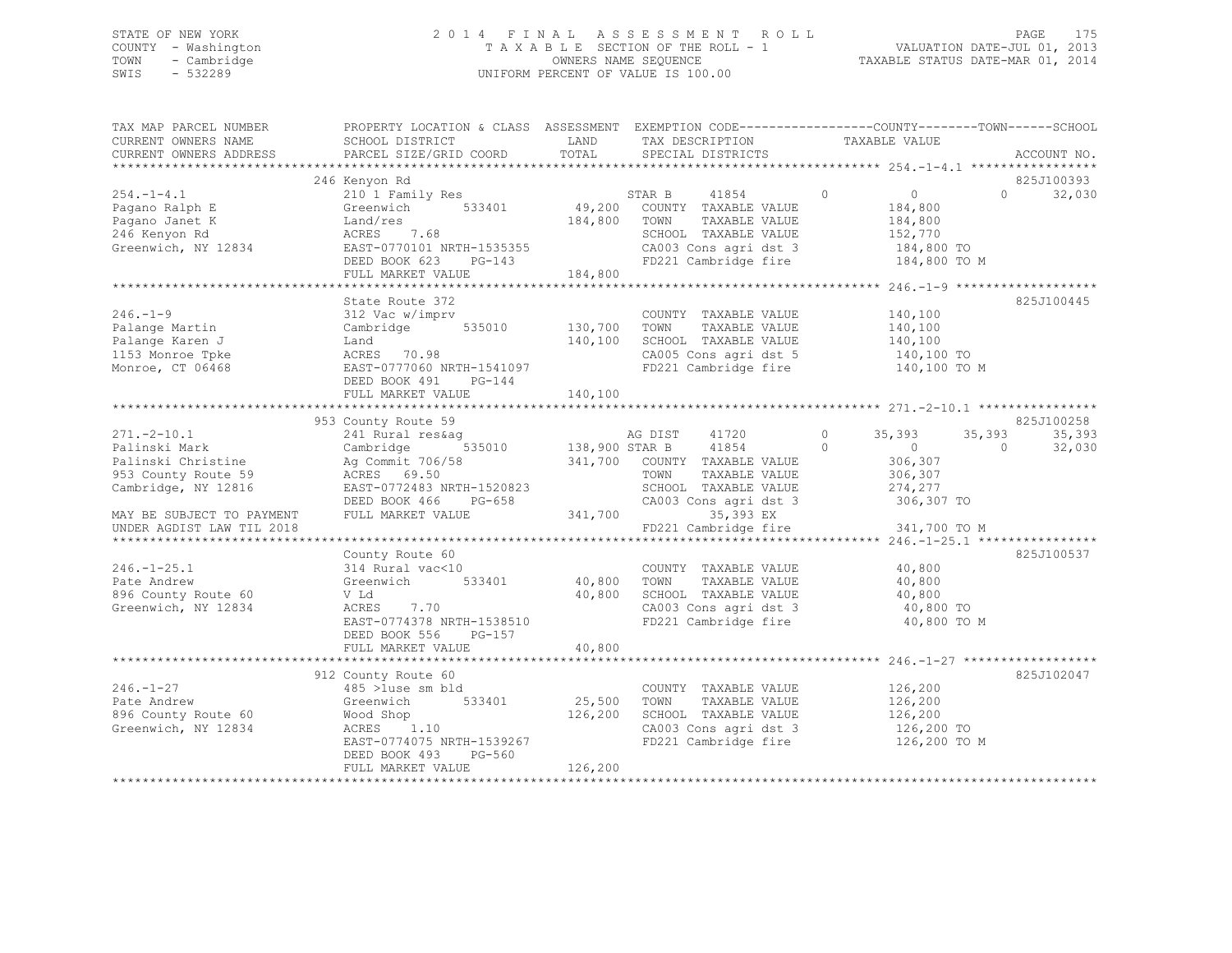### STATE OF NEW YORK 2 0 1 4 F I N A L A S S E S S M E N T R O L L PAGE 176 COUNTY - Washington T A X A B L E SECTION OF THE ROLL - 1 VALUATION DATE-JUL 01, 2013 TOWN - Cambridge OWNERS NAME SEQUENCE TAXABLE STATUS DATE-MAR 01, 2014 SWIS - 532289 UNIFORM PERCENT OF VALUE IS 100.00

| TAX MAP PARCEL NUMBER<br>CURRENT OWNERS NAME<br>CURRENT OWNERS ADDRESS                                   | PROPERTY LOCATION & CLASS ASSESSMENT EXEMPTION CODE----------------COUNTY-------TOWN-----SCHOOL<br>SCHOOL DISTRICT<br>PARCEL SIZE/GRID COORD                                                                                | LAND<br>TOTAL                             | TAX DESCRIPTION<br>SPECIAL DISTRICTS                                                                                                                                                                                  | TAXABLE VALUE                                                                                                                                         | ACCOUNT NO.                                                                     |
|----------------------------------------------------------------------------------------------------------|-----------------------------------------------------------------------------------------------------------------------------------------------------------------------------------------------------------------------------|-------------------------------------------|-----------------------------------------------------------------------------------------------------------------------------------------------------------------------------------------------------------------------|-------------------------------------------------------------------------------------------------------------------------------------------------------|---------------------------------------------------------------------------------|
| $246. - 1 - 27.1$<br>Pate Andrew<br>896 County Route 60<br>Greenwich, NY 12834                           | County Route 60<br>322 Rural vac>10<br>Greenwich<br>533401<br>Vacant Land<br>ACRES 40.00<br>EAST-0772915 NRTH-1539064<br>DEED BOOK 601 PG-53<br>FULL MARKET VALUE                                                           | 28,000<br>28,000<br>28,000                | COUNTY TAXABLE VALUE<br>TOWN<br>TAXABLE VALUE<br>SCHOOL TAXABLE VALUE<br>CA003 Cons agri dst 3<br>FD221 Cambridge fire                                                                                                | 28,000<br>28,000<br>28,000<br>$28,000$ To<br>28,000 TO M                                                                                              | 825J100391                                                                      |
|                                                                                                          |                                                                                                                                                                                                                             |                                           |                                                                                                                                                                                                                       |                                                                                                                                                       |                                                                                 |
| $246. - 1 - 27.2$<br>Pate Andrew<br>896 County Route 60 Land & House<br>Greenwich, NY 12834              | 896 County Route 60<br>210 1 Family Res<br>Greenwich 533401<br>8.90<br>ACRES<br>EAST-0774242 NRTH-1539323<br>DEED BOOK 482<br>PG-1047<br>FULL MARKET VALUE                                                                  | 292,000 TOWN<br>292,000                   | STAR B 41854<br>55,600 COUNTY TAXABLE VALUE<br>41854<br>TAXABLE VALUE<br>SCHOOL TAXABLE VALUE<br>CA003 Cons agri dst 3<br>FD221 Cambridge fire                                                                        | $\Omega$<br>$\overline{0}$<br>292,000<br>292,000<br>259,970<br>292,000 TO<br>292,000 TO M                                                             | 825J100890<br>$0 \qquad \qquad$<br>32,030                                       |
|                                                                                                          |                                                                                                                                                                                                                             |                                           |                                                                                                                                                                                                                       |                                                                                                                                                       | 825J102009                                                                      |
| $246. - 1 - 28.1$<br>Pate Andrew<br>896 County Route 60<br>Greenwich, NY 12834                           | County Route 60<br>314 Rural vac<10<br>Greenwich 533401<br>V Land<br>5.83<br>ACRES<br>EAST-0774004 NRTH-1539807<br>DEED BOOK 601 PG-55<br>FULL MARKET VALUE                                                                 | COUNTY<br>28,500 TOWN<br>28,500<br>28,500 | COUNTY TAXABLE VALUE<br>TAXABLE VALUE<br>SCHOOL TAXABLE VALUE<br>CA003 Cons agri dst 3<br>FD221 Cambridge fire                                                                                                        | 28,500<br>28,500<br>28,500<br>28,500 TO<br>28,500 TO M                                                                                                |                                                                                 |
|                                                                                                          |                                                                                                                                                                                                                             |                                           |                                                                                                                                                                                                                       |                                                                                                                                                       |                                                                                 |
| $279. - 2 - 2$<br>Patten Donald F Jr<br>Patten Eileen F<br>570 County Route 74<br>Johnsonville, NY 12094 | 570 County Route 74<br>242 Rurl res&rec<br>Cambridge 535010<br>615/142<br>763/271<br>ACRES 87.00<br>EAST-0766249 NRTH-1512773<br>DEED BOOK 546<br>PG-212                                                                    |                                           | AG DIST<br>41720<br>160,800 STAR B 41854<br>363,200 COUNTY TAXABLE VALUE<br>TOWN<br>TAXABLE VALUE<br>SCHOOL TAXABLE VALUE<br>CA003 Cons agri dst 3<br>63,762 EX                                                       | $\circ$<br>63,762<br>$\sim$ 0 $\sim$<br>$\overline{0}$<br>299,438<br>299,438<br>267,408<br>299,438 TO                                                 | 825J100456<br>63,762<br>63,762<br>$\overline{0}$<br>32,030                      |
| MAY BE SUBJECT TO PAYMENT<br>UNDER AGDIST LAW TIL 2018                                                   | FULL MARKET VALUE                                                                                                                                                                                                           |                                           | 363,200 FD221 Cambridge fire                                                                                                                                                                                          | 363,200 TO M                                                                                                                                          |                                                                                 |
|                                                                                                          |                                                                                                                                                                                                                             |                                           |                                                                                                                                                                                                                       |                                                                                                                                                       |                                                                                 |
| $270. - 1 - 25$<br>Patten Nancy E<br>429 Center Cambridge Rd<br>Cambridge, NY 12816                      | 429 Center Cambridge Rd<br>210 1 Family Res<br>Cambridge 535010 26,800 AGED-CO/TN 41801<br>H & L<br>FRNT 278.00 DPTH 151.00<br>ACRES<br>0.79<br>EAST-0765062 NRTH-1515919<br>DEED BOOK 401<br>$PG-345$<br>FULL MARKET VALUE |                                           | VETWAR CTS 41120<br>144,600 AGED-SCH 41804<br>STAR EN 41834<br>COUNTY TAXABLE VALUE<br>TOWN<br>TAXABLE VALUE<br>SCHOOL TAXABLE VALUE<br>144,600 CA003 Cons agri dst 3 144,600 TO<br>FD221 Cambridge fire 144,600 TO M | $\overline{0}$<br>21,690 21,690<br>$\circ$<br>61,455 61,455<br>$\bigcirc$<br>$\overline{0}$<br>$\circ$<br>$\overline{0}$<br>61,455<br>61,455<br>7,680 | 825J100541<br>6,000<br>$\circ$<br>$\overline{0}$<br>62,370<br>$\circ$<br>68,550 |
|                                                                                                          |                                                                                                                                                                                                                             |                                           |                                                                                                                                                                                                                       |                                                                                                                                                       |                                                                                 |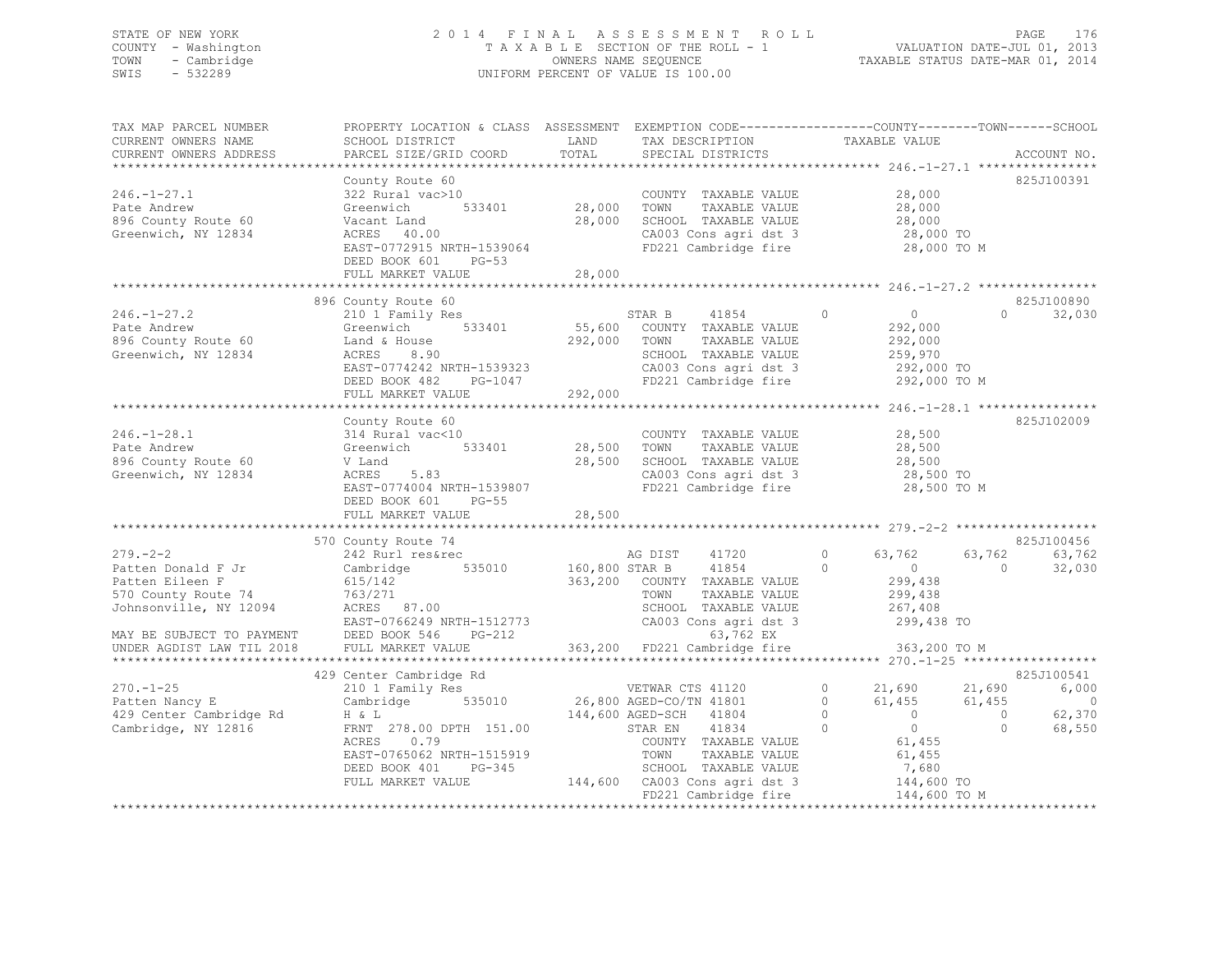### STATE OF NEW YORK 2 0 1 4 F I N A L A S S E S S M E N T R O L L PAGE 177 COUNTY - Washington T A X A B L E SECTION OF THE ROLL - 1 VALUATION DATE-JUL 01, 2013 TOWN - Cambridge OWNERS NAME SEQUENCE TAXABLE STATUS DATE-MAR 01, 2014 SWIS - 532289 UNIFORM PERCENT OF VALUE IS 100.00

| TAX MAP PARCEL NUMBER<br>CURRENT OWNERS NAME<br>CURRENT OWNERS ADDRESS                                                                                                                        | SCHOOL DISTRICT<br>PARCEL SIZE/GRID COORD                                                                                                                                                             | LAND<br>TOTAL                               | TAX DESCRIPTION<br>SPECIAL DISTRICTS                                                                                           | PROPERTY LOCATION & CLASS ASSESSMENT EXEMPTION CODE---------------COUNTY-------TOWN-----SCHOOL<br>TAXABLE VALUE                     | ACCOUNT NO.          |
|-----------------------------------------------------------------------------------------------------------------------------------------------------------------------------------------------|-------------------------------------------------------------------------------------------------------------------------------------------------------------------------------------------------------|---------------------------------------------|--------------------------------------------------------------------------------------------------------------------------------|-------------------------------------------------------------------------------------------------------------------------------------|----------------------|
| $270. - 1 - 26.15$<br>Patten Nancy E<br>429 Center Cambridge Rd<br>Cambridge, NY 12816                                                                                                        | County Route 74<br>314 Rural vac<10<br>Cambridge 535010 18,100<br>Sub Lot 10<br>ACRES 3.02<br>EAST-0765383 NRTH-1516166<br>DEED BOOK 731<br>$PG-102$<br>FULL MARKET VALUE<br>************************ | 18,100<br>18,100<br>* * * * * * * * * * * * | COUNTY TAXABLE VALUE<br>TOWN<br>TAXABLE VALUE<br>SCHOOL TAXABLE VALUE<br>CA003 Cons agri dst 3<br>FD221 Cambridge fire         | 18,100<br>$\frac{10}{18}, \frac{100}{10}$<br>18,100 TO<br>18,100 TO M<br>*********************************** 288.-1-21.2 ********** |                      |
| $288. - 1 - 21.2$<br>Paula's Broad Meadows, LLC<br>414 Waite Road<br>Schaghticoke, NY 12154<br>MAY BE SUBJECT TO PAYMENT<br>UNDER AGDIST LAW TIL 2018                                         | County Route 74<br>105 Vac farmland<br>Cambridge<br>535010<br>ACRES 48.80<br>EAST-0760948 NRTH-1499796<br>DEED BOOK 3018 PG-337<br>FULL MARKET VALUE                                                  | 92,700 TOWN<br>92,700                       | AG DIST 41720<br>92,700 COUNTY TAXABLE VALUE<br>TAXABLE VALUE<br>SCHOOL TAXABLE VALUE<br>52,834 EX<br>FD221 Cambridge fire     | $\circ$<br>52,834 52,834<br>39,866<br>39,866<br>39,866<br>CA003 Cons agri dst 3 39,866 TO<br>92,700 TO M                            | 52,834               |
| $271 - 2 - 3.5$<br>Pawlowski Grzegorz<br>21 Rogers Lane Ext<br>Cambridge, NY 12816                                                                                                            | 21 Rogers Lane Ext<br>210 1 Family Res<br>535010<br>Cambridge<br>Sub lot G<br>ACRES 0.88<br>EAST-0771824 NRTH-1518845<br>DEED BOOK 1977 PG-36<br>FULL MARKET VALUE                                    | 25,200 TOWN<br>172,800<br>172,800           | COUNTY TAXABLE VALUE<br>TAXABLE VALUE<br>SCHOOL TAXABLE VALUE                                                                  | 172,800<br>172,800<br>172,800<br>FD221 Cambridge fire 172,800 TO M                                                                  |                      |
| $272 - 2 - 25$<br>Peabody Henry<br>Peabody Harriet<br>241 Duell Hollow Rd<br>Buskirk, NY 12028                                                                                                | Tabor Ln/w Off<br>323 Vacant rural<br>Cambridge<br>Woods<br>ACRES 23.60<br>EAST-0785664 NRTH-1516603<br>DEED BOOK 2504 PG-117<br>FULL MARKET VALUE<br>********************************                | 535010 16,500 TOWN<br>16,500<br>16,500      | COUNTY TAXABLE VALUE<br>TAXABLE VALUE<br>SCHOOL TAXABLE VALUE<br>CA003 Cons agri dst 3<br>FD221 Cambridge fire                 | 16,500<br>16,500<br>16,500<br>16,500 TO<br>16,500 TO M                                                                              | 825J100520           |
| $272 - 2 - 26$<br>Peabody Henry<br>Peabody Harriet L<br>291 Duell Hollow Rd<br>Buskirk, NY 12028<br>DEED BOOK 682<br>MAY BE SUBJECT TO PAYMENT FULL MARKET VALUE<br>UNDER AGDIST LAW TIL 2018 | 53 Tabor Ln<br>105 Vac farmland<br>Cambridge<br>Vac farmland<br>ACRES 79.00<br>EAST-0786964 NRTH-1517122<br>PG-315                                                                                    | 535010 133,800<br>177,300                   | AG DIST 41720 0<br>COUNTY TAXABLE VALUE<br>TOWN<br>TAXABLE VALUE<br>SCHOOL TAXABLE VALUE<br>CA003 Cons agri dst 3<br>88,615 EX | 88,615<br>88,615<br>88,685<br>88,685<br>88,685<br>88,685 TO<br>177,300 FD221 Cambridge fire 177,300 TO M                            | 825J100635<br>88,615 |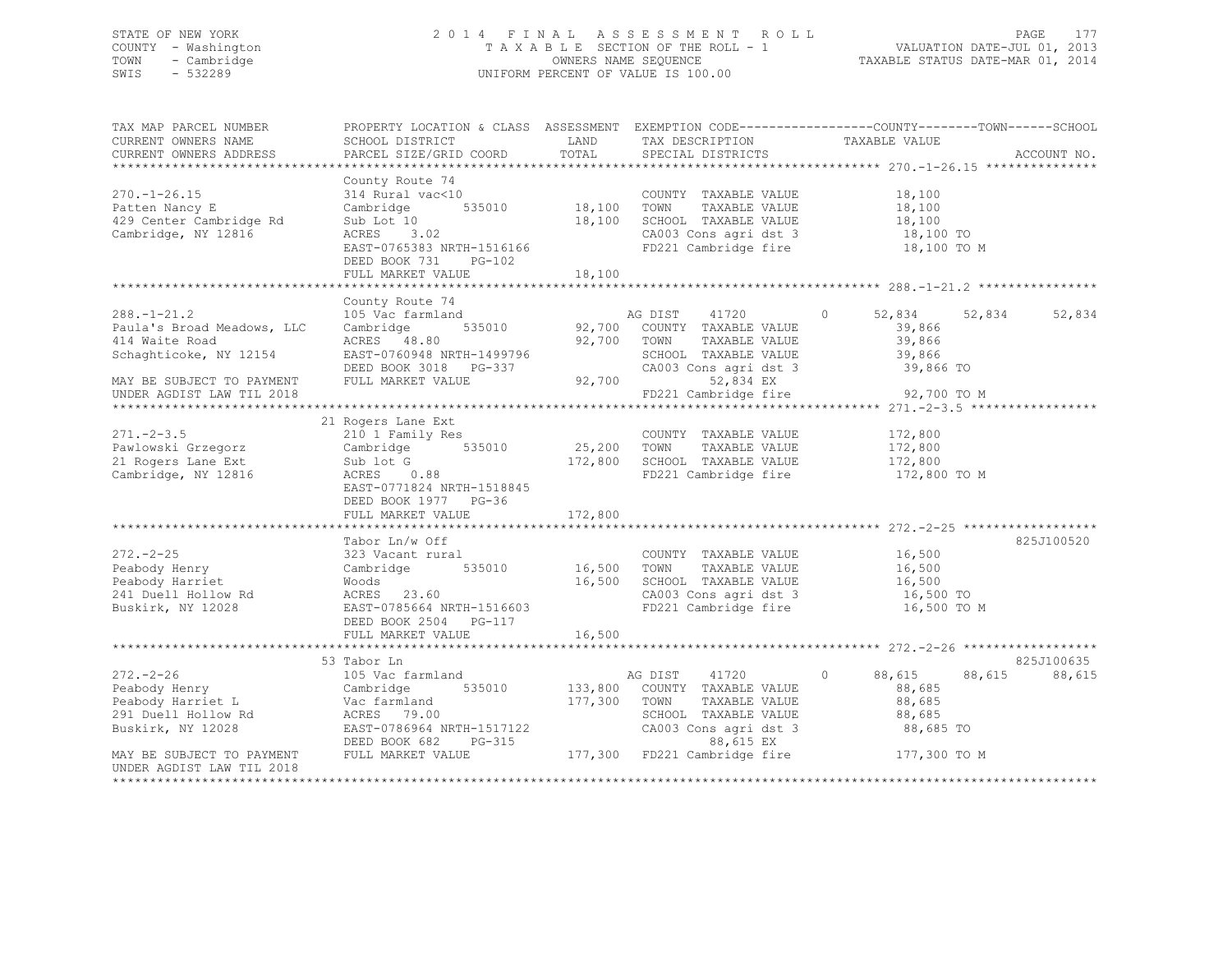## STATE OF NEW YORK PAGE 178<br>COUNTY - Washington 1 2013<br>2013, 2013 2014 TAXABLE SECTION OF THE ROLL - 1 COUNTY - Washington  $T A X A B L E$  SECTION OF THE ROLL - 1<br>TOWN - Cambridge  $\sim$  000NERS NAME SEQUENCE TOWN - Cambridge OWNERS NAME SEQUENCE TAXABLE STATUS DATE-MAR 01, 2014 UNIFORM PERCENT OF VALUE IS 100.00

| TAX MAP PARCEL NUMBER<br>CURRENT OWNERS NAME<br>CURRENT OWNERS ADDRESS                                                                        | PROPERTY LOCATION & CLASS ASSESSMENT EXEMPTION CODE---------------COUNTY-------TOWN-----SCHOOL<br>SCHOOL DISTRICT<br>PARCEL SIZE/GRID COORD                                                                                                                                             | LAND<br>TOTAL                     | TAX DESCRIPTION TAXABLE VALUE SPECIAL DISTRICTS                                                                                                                            |                           |                                                                               |                      | ACCOUNT NO.                    |
|-----------------------------------------------------------------------------------------------------------------------------------------------|-----------------------------------------------------------------------------------------------------------------------------------------------------------------------------------------------------------------------------------------------------------------------------------------|-----------------------------------|----------------------------------------------------------------------------------------------------------------------------------------------------------------------------|---------------------------|-------------------------------------------------------------------------------|----------------------|--------------------------------|
|                                                                                                                                               |                                                                                                                                                                                                                                                                                         |                                   |                                                                                                                                                                            |                           |                                                                               |                      |                                |
| $272. - 2 - 28$<br>Peabody Henry<br>291 Duell Hollow Rd<br>Buskirk, NY 12028                                                                  | 291 Duell Hollow Rd<br>112 Dairy farm<br>Cambridge<br>Cambr<br>Farm<br>ACRES 98.50<br>EAST-0797071                                                                                                                                                                                      | AG DIST<br>535010 175,100 STAR EN | 41720<br>41834<br>373,800 COUNTY TAXABLE VALUE<br>TOWN<br>TAXABLE VALUE<br>SCHOOL TAXABLE VALUE                                                                            | $\overline{0}$<br>$\circ$ | 99,496<br>$\sim$ 0<br>274,304<br>274,304<br>205,754                           | 99,496<br>$\bigcirc$ | 825J100543<br>99,496<br>68,550 |
|                                                                                                                                               | EAST-0787071 NRTH-1518793<br>MAY BE SUBJECT TO PAYMENT DEED BOOK 385 PG-1081<br>UNDER AGDIST LAW TIL 2018 FULL MARKET VALUE<br>PG-1081 CA003<br>LUE 373,800 EP221                                                                                                                       |                                   | CA003 Cons agri dst 3<br>99,496 EX<br>$55,450$ $\mu$                                                                                                                       |                           | 274,304 TO<br>373,800 TO M                                                    |                      |                                |
|                                                                                                                                               |                                                                                                                                                                                                                                                                                         |                                   |                                                                                                                                                                            |                           |                                                                               |                      |                                |
| $279. - 1 - 11$<br>Pearson Anna Marie<br>697 South Cambridge Rd<br>5087 South Cambridge Rd<br>508882.000 Monsonville, NY 12094<br>2.000 MCRES | 697 South Cambridge Rd<br>210 1 Family Res<br>2.07<br>EAST-0759937 NRTH-1509496<br>DEED BOOK 1756 PG-258                                                                                                                                                                                | 533401 35,400<br>39,000           | COUNTY TAXABLE VALUE<br>TAXABLE VALUE<br>TOWN<br>SCHOOL TAXABLE VALUE<br>CA003 Cons agri dst 3<br>FD221 Cambridge fire                                                     |                           | 39,000<br>39,000<br>39,000<br>39,000 TO<br>39,000 TO M                        |                      | 825J100814                     |
|                                                                                                                                               | FULL MARKET VALUE                                                                                                                                                                                                                                                                       | 39,000                            |                                                                                                                                                                            |                           |                                                                               |                      |                                |
|                                                                                                                                               |                                                                                                                                                                                                                                                                                         |                                   |                                                                                                                                                                            |                           |                                                                               |                      |                                |
|                                                                                                                                               | 639 South Cambridge Rd<br>279.-1-10.2<br>Pearson Eric C<br>Pearson Patricia L<br>639 South Cambridge Rd<br>Johnsonville, NY 12094<br>EAST-0758865 NRTH-1510033<br>DEED BOOK 832 PG-21<br>FULL MARKET VALUE                                                                              | 171,100                           | STAR B 41854<br>533401 45,000 COUNTY TAXABLE VALUE<br>171,100 TOWN TAXABLE VALUE<br>TAXABLE VALUE<br>SCHOOL TAXABLE VALUE<br>CA003 Cons agri dst 3<br>FD221 Cambridge fire | $\circ$                   | $\overline{0}$<br>171,100<br>171,100<br>139,070<br>171,100 TO<br>171,100 TO M | $\circ$              | 32,030                         |
|                                                                                                                                               |                                                                                                                                                                                                                                                                                         |                                   |                                                                                                                                                                            |                           |                                                                               |                      |                                |
| $279. -1 - 10.4$<br>Pearson Eric C<br>Pearson Patricia<br>639 South Cambridge Rd<br>Johnsonville, NY 12094                                    | South Cambridge Rd<br>105 Vac farmland<br>Greenwich<br>Lot 1<br>533401<br>ACRES 38.03<br>ACRES 38.03<br>ACKES 38.03<br>EAST-0759665 NRTH-1510057 CA003 Cons agridst 3 21,820 TO<br>DEED BOOK 841 PG-259 68,500 FD221 Cambridge fire 88,500 TO M                                         |                                   | AG DIST 41720<br>88,500 COUNTY TAXABLE VALUE<br>88,500 TOWN<br>TAXABLE VALUE<br>SCHOOL TAXABLE VALUE                                                                       | $\circ$                   | 66,680<br>21,820<br>21,820<br>21,820                                          | 66,680               | 66,680                         |
| MAY BE SUBJECT TO PAYMENT<br>UNDER AGDIST LAW TIL 2018                                                                                        |                                                                                                                                                                                                                                                                                         |                                   |                                                                                                                                                                            |                           |                                                                               |                      |                                |
|                                                                                                                                               |                                                                                                                                                                                                                                                                                         |                                   |                                                                                                                                                                            |                           |                                                                               |                      |                                |
| $279. - 1 - 10.5$<br>Pearson Neil K<br>Pearson Debra A<br>13 Tollison Rd<br>Johnsonville, NY 12094                                            | South Cambridge Rd<br>312 Vac w/imprv<br>312 Vac w/:<br>Greenwich<br>Lot 2<br>ACRES 80.82<br>EAST-0761069 NRTH-1510347<br>EAST-0761069 NRTH-1510347 (20003 Cons agri dst 3 111,244 TO<br>DEED BOOK 841 PG-263 (33,756 EX<br>FULL MARKET VALUE 145,000 FD221 Cambridge fire 145,000 TO M | 533401 125,300<br>145,000 TOWN    | 41720<br>AG DIST<br>COUNTY TAXABLE VALUE<br>TAXABLE VALUE<br>SCHOOL TAXABLE VALUE<br>CA003 Cons agri dst 3                                                                 | $\circ$                   | 33,756<br>111,244<br>111,244<br>111,244                                       |                      | 33,756 33,756                  |
| MAY BE SUBJECT TO PAYMENT<br>UNDER AGDIST LAW TIL 2018<br>********************                                                                |                                                                                                                                                                                                                                                                                         |                                   |                                                                                                                                                                            |                           |                                                                               |                      |                                |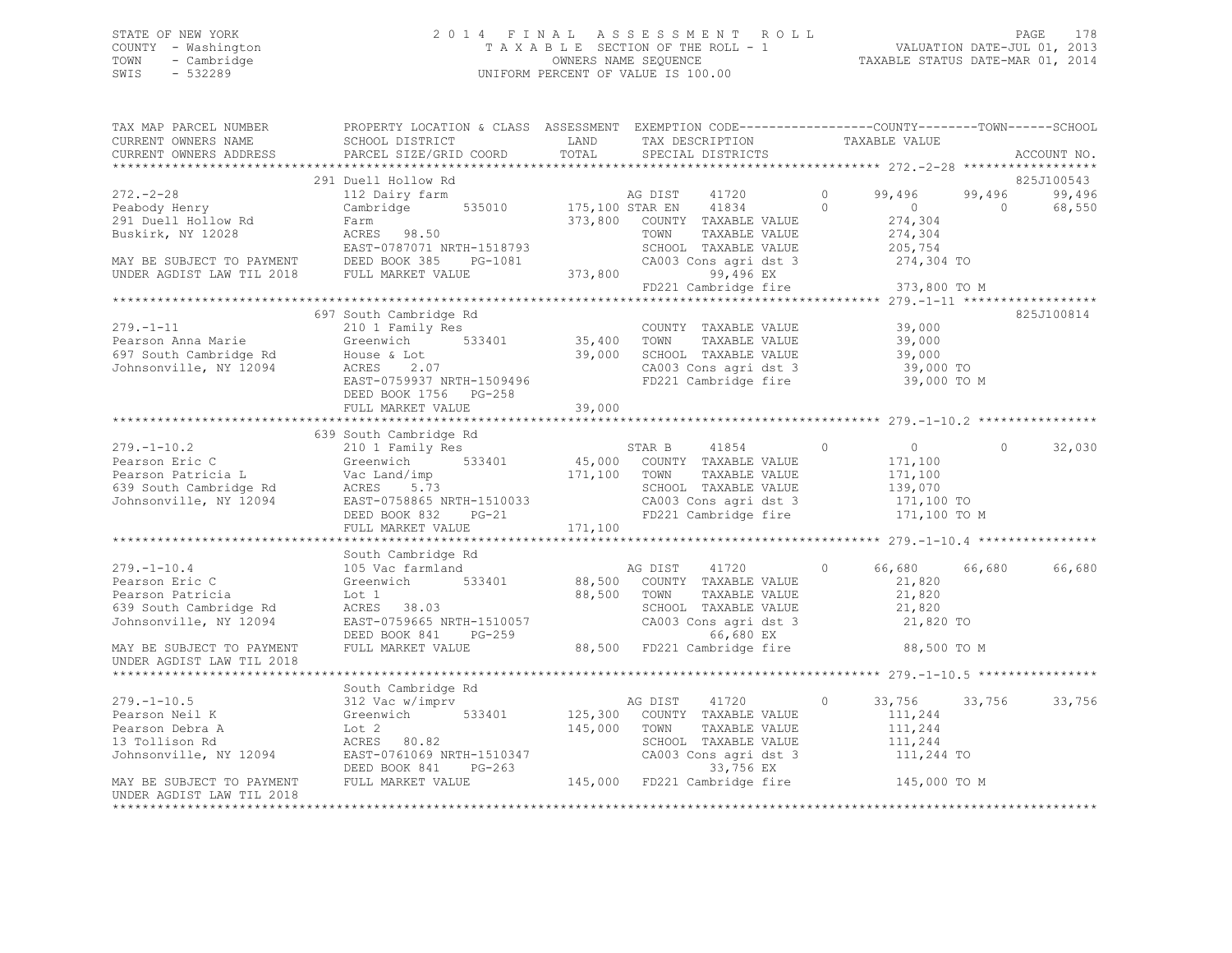| 2014 FINAL ASSESSMENT ROLL<br>STATE OF NEW YORK<br>PAGE                               | 179 |
|---------------------------------------------------------------------------------------|-----|
| VALUATION DATE-JUL 01, 2013<br>COUNTY - Washington<br>TAXABLE SECTION OF THE ROLL - 1 |     |
| TAXABLE STATUS DATE-MAR 01, 2014<br>TOWN - Cambridge<br>OWNERS NAME SEOUENCE          |     |
| UNIFORM PERCENT OF VALUE IS 100.00<br>SWIS<br>- 532289                                |     |

| TAX MAP PARCEL NUMBER                                                                        | PROPERTY LOCATION & CLASS ASSESSMENT EXEMPTION CODE----------------COUNTY-------TOWN-----SCHOOL                                                                                                                                        |              |                                                                     |                  |                             |
|----------------------------------------------------------------------------------------------|----------------------------------------------------------------------------------------------------------------------------------------------------------------------------------------------------------------------------------------|--------------|---------------------------------------------------------------------|------------------|-----------------------------|
| CURRENT OWNERS NAME                                                                          | SCHOOL DISTRICT                                                                                                                                                                                                                        | LAND         | TAX DESCRIPTION                                                     | TAXABLE VALUE    |                             |
| CURRENT OWNERS ADDRESS                                                                       | PARCEL SIZE/GRID COORD                                                                                                                                                                                                                 | TOTAL        | SPECIAL DISTRICTS                                                   |                  | ACCOUNT NO.                 |
|                                                                                              |                                                                                                                                                                                                                                        |              |                                                                     |                  |                             |
|                                                                                              | 704 South Cambridge Rd                                                                                                                                                                                                                 |              |                                                                     |                  | 825J100544                  |
| $279. - 1 - 10$                                                                              | South Cansel 24,000 TOWN<br>314 Rural vac<10 533401 24,000 TOWN<br>24,000 SCHOC 24,000 2400                                                                                                                                            |              | COUNTY TAXABLE VALUE 24,000                                         |                  |                             |
| Pearson Niel K                                                                               |                                                                                                                                                                                                                                        |              |                                                                     |                  |                             |
| Pearson Debra A                                                                              |                                                                                                                                                                                                                                        |              |                                                                     |                  |                             |
|                                                                                              |                                                                                                                                                                                                                                        |              |                                                                     |                  |                             |
| 13 Tollison Rd<br>13 Tollison Rd<br>Johnsonville, NY 12094 ACRES                             | Farm<br>Agmt 812/262<br>ACRES 4.13                                                                                                                                                                                                     |              | CA003 Cons agri dst 3 24,000 TO<br>FD221 Cambridge fire 24,000 TO M |                  |                             |
|                                                                                              |                                                                                                                                                                                                                                        |              |                                                                     |                  |                             |
|                                                                                              | EAST-0761332 NRTH-1508579                                                                                                                                                                                                              |              |                                                                     |                  |                             |
|                                                                                              | DEED BOOK 841<br>PG-263                                                                                                                                                                                                                |              |                                                                     |                  |                             |
|                                                                                              | FULL MARKET VALUE                                                                                                                                                                                                                      | 24,000       |                                                                     |                  |                             |
|                                                                                              |                                                                                                                                                                                                                                        |              |                                                                     |                  |                             |
|                                                                                              | 13 Tollison Rd                                                                                                                                                                                                                         |              |                                                                     |                  | 825J100975                  |
|                                                                                              |                                                                                                                                                                                                                                        |              |                                                                     |                  | $\Omega$<br>32,030          |
|                                                                                              |                                                                                                                                                                                                                                        |              |                                                                     |                  |                             |
|                                                                                              |                                                                                                                                                                                                                                        |              |                                                                     |                  |                             |
|                                                                                              |                                                                                                                                                                                                                                        |              |                                                                     |                  |                             |
|                                                                                              |                                                                                                                                                                                                                                        |              |                                                                     |                  |                             |
|                                                                                              |                                                                                                                                                                                                                                        |              |                                                                     |                  |                             |
|                                                                                              |                                                                                                                                                                                                                                        |              |                                                                     |                  |                             |
|                                                                                              |                                                                                                                                                                                                                                        |              |                                                                     |                  |                             |
|                                                                                              |                                                                                                                                                                                                                                        |              |                                                                     |                  | 825J100937                  |
|                                                                                              |                                                                                                                                                                                                                                        |              |                                                                     |                  |                             |
|                                                                                              |                                                                                                                                                                                                                                        |              |                                                                     | $0$<br>114,900   | $0 \qquad \qquad$<br>32,030 |
|                                                                                              | 246.-1-31.3<br>Perkins Lawrence (210 1 Family Res STAR B 41854 0<br>Perkins Lawrence (210 1 Family Res 41,000 COUNTY TAXABLE VALUE 114,900<br>Perkins Eugenia H Lot & Gar 114,900 TOWN TAXABLE VALUE 114,900<br>426 Petteys Rd ACRES 6 |              |                                                                     |                  |                             |
|                                                                                              |                                                                                                                                                                                                                                        |              |                                                                     |                  |                             |
|                                                                                              |                                                                                                                                                                                                                                        |              |                                                                     |                  |                             |
|                                                                                              |                                                                                                                                                                                                                                        |              |                                                                     |                  |                             |
|                                                                                              |                                                                                                                                                                                                                                        |              |                                                                     |                  |                             |
|                                                                                              | FULL MARKET VALUE                                                                                                                                                                                                                      | 114,900      |                                                                     |                  |                             |
|                                                                                              |                                                                                                                                                                                                                                        |              |                                                                     |                  |                             |
|                                                                                              |                                                                                                                                                                                                                                        |              |                                                                     |                  | 825J100549                  |
|                                                                                              |                                                                                                                                                                                                                                        |              | AG DIST 41720 0 71,084 71,084<br>90,300 COUNTY TAXABLE VALUE 19,216 |                  | 71,084                      |
|                                                                                              |                                                                                                                                                                                                                                        |              |                                                                     |                  |                             |
|                                                                                              |                                                                                                                                                                                                                                        |              |                                                                     |                  |                             |
|                                                                                              |                                                                                                                                                                                                                                        |              |                                                                     | 19,216<br>19,216 |                             |
|                                                                                              |                                                                                                                                                                                                                                        |              | CA003 Cons agri dst 3 19,216 TO                                     |                  |                             |
|                                                                                              |                                                                                                                                                                                                                                        |              |                                                                     |                  |                             |
|                                                                                              |                                                                                                                                                                                                                                        |              |                                                                     | 90,300 TO M      |                             |
|                                                                                              |                                                                                                                                                                                                                                        |              |                                                                     |                  |                             |
|                                                                                              |                                                                                                                                                                                                                                        |              |                                                                     |                  |                             |
|                                                                                              |                                                                                                                                                                                                                                        |              |                                                                     |                  |                             |
|                                                                                              | 127 Kenyon Rd<br>$210$ 1 Family Res                                                                                                                                                                                                    |              |                                                                     | $\overline{0}$   | 825J100878                  |
| $254. - 1 - 35$                                                                              |                                                                                                                                                                                                                                        |              | STAR B 41854 0                                                      |                  | $0 \t 32,030$               |
| Pickering Randy<br>127 Kenyon Rd<br>127 Kenyon Rd<br>Greenwich, NY 12834<br>Road AGMT. 1947/ |                                                                                                                                                                                                                                        |              | 533401 41,500 COUNTY TAXABLE VALUE 287,900                          |                  |                             |
|                                                                                              |                                                                                                                                                                                                                                        | 287,900 TOWN | TAXABLE VALUE                                                       | 287,900          |                             |
|                                                                                              | Road AGMT. 1947/30                                                                                                                                                                                                                     |              |                                                                     |                  |                             |
|                                                                                              | ACRES<br>5.74                                                                                                                                                                                                                          |              | SCHOOL TAXABLE VALUE 255,870<br>CA003 Cons agri dst 3 287,900 TO    |                  |                             |
|                                                                                              | $\frac{1}{20}, \frac{1}{200}$ $\frac{20}{200}$ NRTH-1532869<br>TD221 Cambridge fire 287,900 TO M                                                                                                                                       |              |                                                                     |                  |                             |
|                                                                                              | DEED BOOK 3105 PG-97                                                                                                                                                                                                                   |              |                                                                     |                  |                             |
|                                                                                              | FULL MARKET VALUE                                                                                                                                                                                                                      | 287,900      |                                                                     |                  |                             |
|                                                                                              |                                                                                                                                                                                                                                        |              |                                                                     |                  |                             |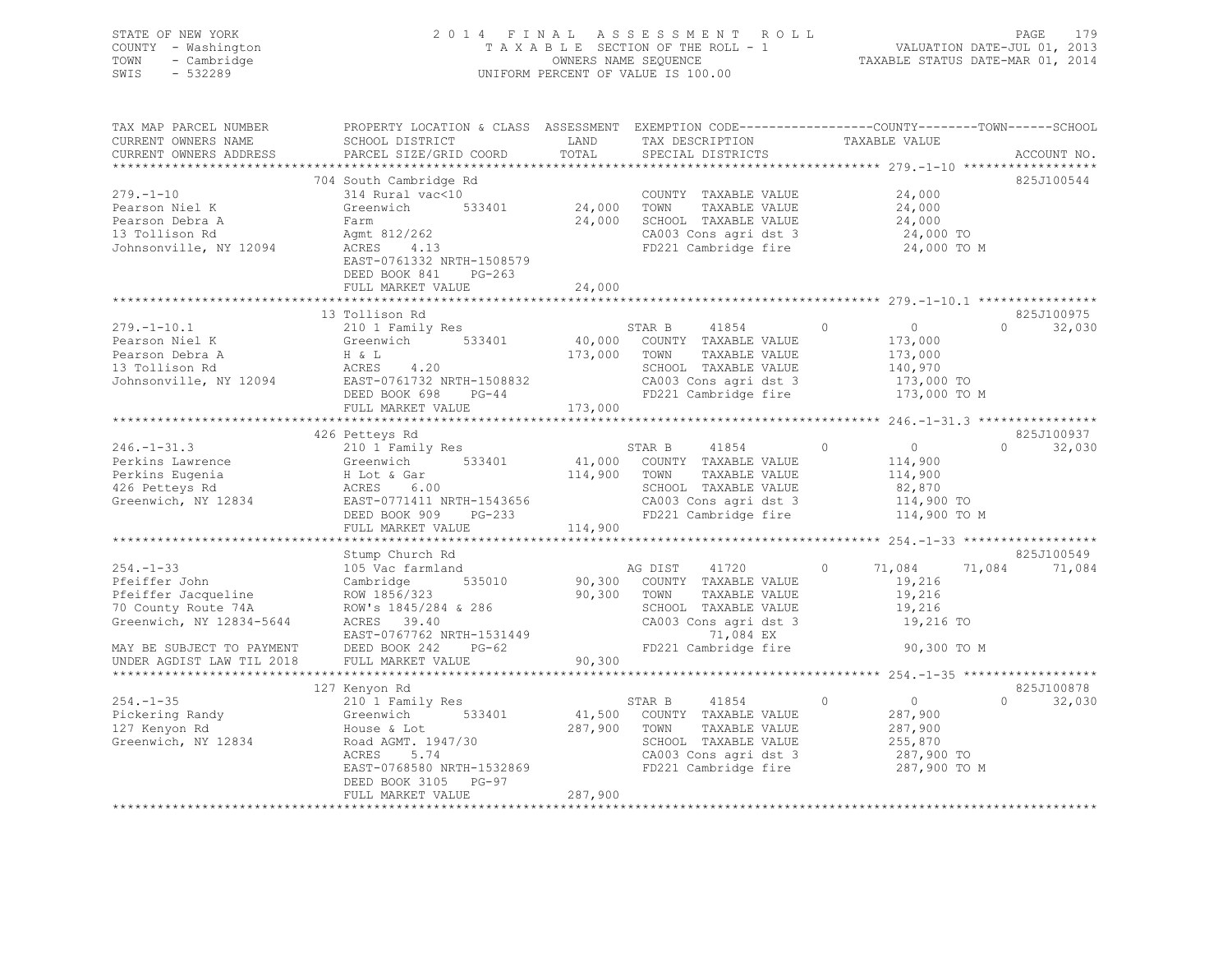### STATE OF NEW YORK 2 0 1 4 F I N A L A S S E S S M E N T R O L L PAGE 180 COUNTY - Washington T A X A B L E SECTION OF THE ROLL - 1 VALUATION DATE-JUL 01, 2013 TOWN - Cambridge OWNERS NAME SEQUENCE TAXABLE STATUS DATE-MAR 01, 2014 SWIS - 532289 UNIFORM PERCENT OF VALUE IS 100.00

| TAX MAP PARCEL NUMBER<br>CURRENT OWNERS NAME<br>CURRENT OWNERS ADDRESS | PROPERTY LOCATION & CLASS ASSESSMENT EXEMPTION CODE----------------COUNTY-------TOWN-----SCHOOL<br>SCHOOL DISTRICT<br>PARCEL SIZE/GRID COORD                                                                                                                 | LAND<br>TOTAL | TAX DESCRIPTION<br>SPECIAL DISTRICTS                                 |         | TAXABLE VALUE                 |            | ACCOUNT NO.          |
|------------------------------------------------------------------------|--------------------------------------------------------------------------------------------------------------------------------------------------------------------------------------------------------------------------------------------------------------|---------------|----------------------------------------------------------------------|---------|-------------------------------|------------|----------------------|
|                                                                        |                                                                                                                                                                                                                                                              |               |                                                                      |         |                               |            |                      |
| $255. - 1 - 24.1$                                                      | 191 Irish Ln<br>242 Rurl res&rec                                                                                                                                                                                                                             |               | $\sim$ 0<br>STAR B<br>41854                                          |         | $\overline{0}$                | $\Omega$   | 825J102036<br>32,030 |
| Pike Thomas M<br>Pike Kathryn M<br>191 Irish Ln                        | 535010<br>Cambridge<br>House & Land<br>Lot 3                                                                                                                                                                                                                 | 534,300 TOWN  | 96,500 COUNTY TAXABLE VALUE<br>TAXABLE VALUE<br>SCHOOL TAXABLE VALUE |         | 534,300<br>534,300<br>502,270 |            |                      |
| Cambridge, NY 12816                                                    | ACRES 18.25<br>EAST-0779701 NRTH-1531892<br>DEED BOOK 795 PG-327                                                                                                                                                                                             |               | CA005 Cons agri dst 5<br>FD221 Cambridge fire                        |         | 534,300 TO<br>534,300 TO M    |            |                      |
|                                                                        | FULL MARKET VALUE                                                                                                                                                                                                                                            | 534,300       |                                                                      |         |                               |            |                      |
|                                                                        | Kenyon Rd/w Off                                                                                                                                                                                                                                              |               |                                                                      |         |                               |            | 825J100560           |
|                                                                        |                                                                                                                                                                                                                                                              |               |                                                                      |         | 46,400                        |            |                      |
|                                                                        |                                                                                                                                                                                                                                                              |               |                                                                      |         | $46,400$<br>$46,400$          |            |                      |
|                                                                        |                                                                                                                                                                                                                                                              |               |                                                                      |         |                               |            |                      |
|                                                                        |                                                                                                                                                                                                                                                              |               |                                                                      |         | 46,400 TO                     |            |                      |
|                                                                        | 254.-1-31 EXPLEMENT MAY A MOTH COUNTY TAXABLE VALUE<br>Pikulski John Greenwich 533401 46,400 TOWN TAXABLE VALUE<br>Pikulski Constance Road AGMT. 1947/30 46,400 SCHOOL TAXABLE VALUE<br>1370 North Hollow Rd ACRES 5.34 CA003 Cons a<br>DEED BOOK 1947 PG-25 |               |                                                                      |         | 46,400 TO M                   |            |                      |
|                                                                        | FULL MARKET VALUE                                                                                                                                                                                                                                            | 46,400        |                                                                      |         |                               |            |                      |
|                                                                        | 720 King Rd                                                                                                                                                                                                                                                  |               |                                                                      |         |                               |            |                      |
| $271 - 3 - 4.1$                                                        |                                                                                                                                                                                                                                                              |               | AG DIST 41720                                                        | $\circ$ | 58,793                        | 58,793     | 58,793               |
|                                                                        | 535010                                                                                                                                                                                                                                                       |               | 83,100 STAR B 41854<br>$\overline{0}$                                |         | $\sim$ 0                      | $\bigcirc$ | 32,030               |
|                                                                        | - 10 Rural res<br>Cambridge<br>ACRES 11.29<br>EAST-07011-                                                                                                                                                                                                    |               | 618,000 COUNTY TAXABLE VALUE                                         |         | 559,207                       |            |                      |
|                                                                        |                                                                                                                                                                                                                                                              |               |                                                                      |         | 559,207                       |            |                      |
|                                                                        |                                                                                                                                                                                                                                                              |               | TOWN      TAXABLE VALUE<br>SCHOOL   TAXABLE VALUE                    |         | 527,177                       |            |                      |
|                                                                        | FULL MARKET VALUE                                                                                                                                                                                                                                            |               | 618,000 CA003 Cons agri dst 3                                        |         | 559,207 TO                    |            |                      |
| MAY BE SUBJECT TO PAYMENT                                              |                                                                                                                                                                                                                                                              |               | 58,793 EX                                                            |         |                               |            |                      |
| UNDER AGDIST LAW TIL 2018                                              |                                                                                                                                                                                                                                                              |               | FD221 Cambridge fire                                                 |         | 618,000 TO M                  |            |                      |
|                                                                        |                                                                                                                                                                                                                                                              |               |                                                                      |         |                               |            |                      |
| $271 - 3 - 4.3$                                                        | King Rd<br>322 Rural vac>10                                                                                                                                                                                                                                  |               | 41720<br>AG DIST                                                     | $\circ$ | 79,035 79,035                 |            | 79,035               |
| Pinney Edward                                                          |                                                                                                                                                                                                                                                              |               | 100,000 COUNTY TAXABLE VALUE                                         |         | 20,965                        |            |                      |
| Pinney Vanina                                                          | Cambridge 535010                                                                                                                                                                                                                                             |               | TAXABLE VALUE                                                        |         | 20,965                        |            |                      |
| 720 King Rd                                                            | FRNT 1099.00 DPTH 100,000 TOWN<br>ACRES 49.96 SCHOO<br>ACRES 49.96                                                                                                                                                                                           |               | SCHOOL TAXABLE VALUE                                                 |         | 20,965                        |            |                      |
|                                                                        | EAST-0781920 NRTH-1519769                                                                                                                                                                                                                                    |               | CA003 Cons agri dst 3                                                |         | 20,965 TO                     |            |                      |
| Cambridge, NY 12816                                                    | DEED BOOK 2619 PG-72                                                                                                                                                                                                                                         |               | 79,035 EX                                                            |         |                               |            |                      |
| MAY BE SUBJECT TO PAYMENT<br>UNDER AGDIST LAW TIL 2018                 | FULL MARKET VALUE                                                                                                                                                                                                                                            |               | 100,000 FD221 Cambridge fire                                         |         | 100,000 TO M                  |            |                      |
|                                                                        |                                                                                                                                                                                                                                                              |               |                                                                      |         |                               |            |                      |
|                                                                        | 200 Gillis Rd                                                                                                                                                                                                                                                |               |                                                                      |         |                               |            |                      |
| $254. -1 - 2.3$                                                        | 210 1 Family Res                                                                                                                                                                                                                                             |               | COUNTY TAXABLE VALUE 247,600                                         |         |                               |            |                      |
|                                                                        |                                                                                                                                                                                                                                                              | 32,100 TOWN   | TAXABLE VALUE                                                        |         | 247,600                       |            |                      |
|                                                                        |                                                                                                                                                                                                                                                              | 247,600       | SCHOOL TAXABLE VALUE                                                 |         | 247,600                       |            |                      |
|                                                                        |                                                                                                                                                                                                                                                              |               | CA003 Cons agri dst 3                                                |         | 247,600 TO                    |            |                      |
|                                                                        | Plunkett Lance R Greenwich 533401<br>Harshman Barbara L Sub Lot 1<br>1318 State Route 372 ACRES 3.21 BANK 185<br>Greenwich, NY 12834 EAST-0769842 NRTH-1536968<br>DEED BOOK 2629 PG-84                                                                       |               | FD221 Cambridge fire 247,600 TO M                                    |         |                               |            |                      |
|                                                                        | FULL MARKET VALUE                                                                                                                                                                                                                                            | 247,600       |                                                                      |         |                               |            |                      |
|                                                                        |                                                                                                                                                                                                                                                              |               |                                                                      |         |                               |            |                      |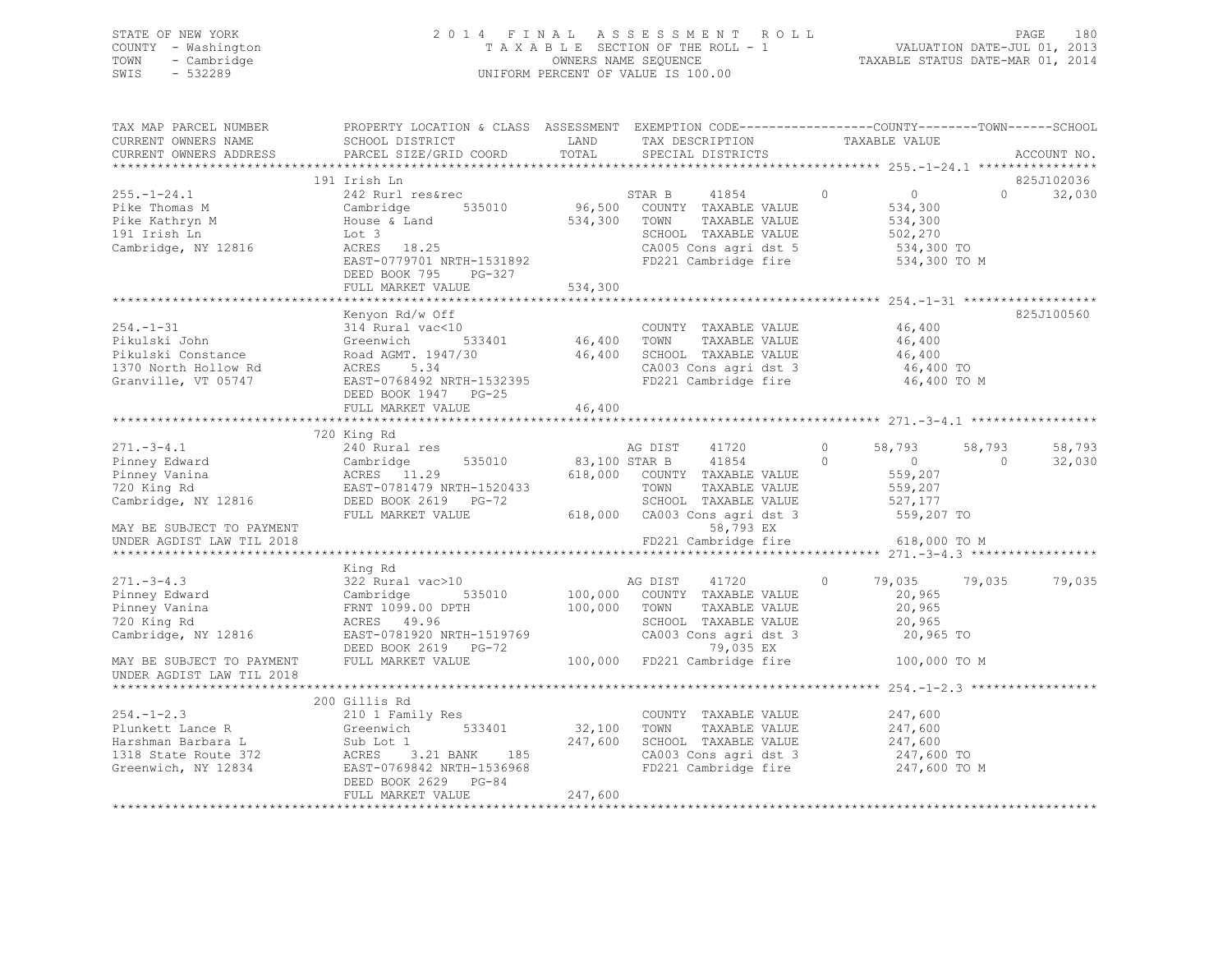## STATE OF NEW YORK 2 0 1 4 F I N A L A S S E S S M E N T R O L L PAGE 181 COUNTY - Washington T A X A B L E SECTION OF THE ROLL - 1 VALUATION DATE-JUL 01, 2013 TOWN - Cambridge OWNERS NAME SEQUENCE TAXABLE STATUS DATE-MAR 01, 2014 SWIS - 532289 UNIFORM PERCENT OF VALUE IS 100.00

| TAX MAP PARCEL NUMBER<br>CURRENT OWNERS NAME                                             | PROPERTY LOCATION & CLASS ASSESSMENT EXEMPTION CODE----------------COUNTY-------TOWN-----SCHOOL<br>SCHOOL DISTRICT                                                                                                                                                                    | LAND         | TAX DESCRIPTION                                                                                                                                  |                | TAXABLE VALUE                                               |                      |                      |
|------------------------------------------------------------------------------------------|---------------------------------------------------------------------------------------------------------------------------------------------------------------------------------------------------------------------------------------------------------------------------------------|--------------|--------------------------------------------------------------------------------------------------------------------------------------------------|----------------|-------------------------------------------------------------|----------------------|----------------------|
| CURRENT OWNERS ADDRESS                                                                   | PARCEL SIZE/GRID COORD                                                                                                                                                                                                                                                                | TOTAL        | SPECIAL DISTRICTS                                                                                                                                |                |                                                             |                      | ACCOUNT NO.          |
|                                                                                          | 1058 Vly Summit Rd                                                                                                                                                                                                                                                                    |              |                                                                                                                                                  |                |                                                             |                      | 825J100538           |
| $261 - 2 - 18$<br>Pneuman Betty Lou<br>1058 Vly Summit Rd<br>Greenwich, NY 12834-5500    | 270 Mfg housing the contract of AGED-ALL 41800 0 24,450<br>535010<br>Cambridge<br>$261. - 1 - 18$<br>FRNT 170.00 DPTH 194.00<br>ACRES 0.63<br>EAST-0764187 NRTH-1523946                                                                                                               |              | 22,500 STAR EN 41834<br>48,900 COUNTY TAXABLE VALUE<br>TOWN<br>TAXABLE VALUE<br>SCHOOL TAXABLE VALUE<br>CA003 Cons agri dst 3                    | $\overline{0}$ | $\overline{0}$<br>24,450<br>24,450<br>$\sim$ 0<br>48,900 TO | 24,450<br>$\bigcirc$ | 24,450<br>24,450     |
|                                                                                          | DEED BOOK 463<br>PG-1064<br>FULL MARKET VALUE                                                                                                                                                                                                                                         | 48,900       | FD221 Cambridge fire 48,900 TO M                                                                                                                 |                |                                                             |                      |                      |
|                                                                                          |                                                                                                                                                                                                                                                                                       |              |                                                                                                                                                  |                |                                                             |                      |                      |
| $271. - 2 - 3.6$                                                                         | 37 Rogers Ln<br>210 1 Family Res<br>Porciello James Jr (210 1 Family Res)<br>Porciello Freda (315 - 1991)<br>37 Rogers Ln (316 - 2015 - 2016 - 1991)<br>210 1 Family Res<br>210 1 Family Res<br>210 1 Family Res<br>210 1 Family Res<br>Cambridge, NY 12816 EAST-0771923 NRTH-1518910 | 25,300 TOWN  | COUNTY TAXABLE VALUE<br>TAXABLE VALUE<br>122,600 SCHOOL TAXABLE VALUE<br>FD221 Cambridge fire                                                    |                | 122,600<br>$\frac{1}{122}$ , 600<br>122,600<br>122,600 TO M |                      |                      |
|                                                                                          | DEED BOOK 1972    PG-318<br>FULL MARKET VALUE                                                                                                                                                                                                                                         | 122,600      |                                                                                                                                                  |                |                                                             |                      |                      |
|                                                                                          |                                                                                                                                                                                                                                                                                       |              |                                                                                                                                                  |                |                                                             |                      |                      |
| $271 - -2 - 2$<br>Porter Laura B<br>13 Rogers Ln<br>Cambridge, NY 12816                  | 13 Rogers Lane Ext<br>210 1 Family Res<br>Cambridge 535010<br>$ACRES$ 0.54<br>EAST-0771856 NRTH-1518565<br>DEED BOOK 687 PG-70                                                                                                                                                        | 181,000 TOWN | STAR B 41854 0<br>24,000 COUNTY TAXABLE VALUE<br>TAXABLE VALUE<br>SCHOOL TAXABLE VALUE<br>FD221 Cambridge fire 181,000 TO M                      |                | $\sim$ 0<br>181,000<br>181,000<br>148,970                   | $\Omega$             | 825J100502<br>32,030 |
|                                                                                          | FULL MARKET VALUE                                                                                                                                                                                                                                                                     | 181,000      |                                                                                                                                                  |                |                                                             |                      |                      |
| $271 - -2 - 3.3$<br>Porter Laura B<br>13 Rogers Lane Ext<br>Cambridge, NY 12816          | Rogers Lane Ext<br>314 Rural vac<10<br>Cambridge<br>SUM TOL C<br>ACRES 0.48<br>EAST-0771066<br>EAST-0771966 NRTH-1518522<br>DEED BOOK 1909 PG-141                                                                                                                                     | 535010 200   | COUNTY TAXABLE VALUE<br>TAXABLE VALUE<br>TOWN<br>200 SCHOOL TAXABLE VALUE<br>FD221 Cambridge fire                                                |                | 200<br>200<br>200<br>200 TO M                               |                      |                      |
|                                                                                          | FULL MARKET VALUE                                                                                                                                                                                                                                                                     | 200          |                                                                                                                                                  |                |                                                             |                      |                      |
|                                                                                          | 35 Pratt Ln                                                                                                                                                                                                                                                                           |              |                                                                                                                                                  |                |                                                             |                      | 825J100558           |
| $288. -1 - 5$                                                                            | 242 Rurl res&rec                                                                                                                                                                                                                                                                      |              | AG DIST 41720                                                                                                                                    | $\circ$        | 53,144                                                      | 53,144               | 53,144               |
| Pratt Andrea J<br>35 Pratt Ln<br>Johnsonville, NY 12094 ACRES 74.50                      | Cambridge<br>942/59<br>EAST-0766234 NRTH-1503524<br>$PG-59$                                                                                                                                                                                                                           |              | 535010 145,100 STAR B 41854<br>246,800 COUNTY TAXABLE VALUE<br>TOWN<br>TAXABLE VALUE<br>SCHOOL TAXABLE VALUE<br>CA003 Cons agri dst 3 193,656 TO | $\Omega$       | $\overline{0}$<br>193,656<br>193,656<br>161,626             | $\Omega$             | 32,030               |
| MAY BE SUBJECT TO PAYMENT DEED BOOK 942 F<br>UNDER AGDIST LAW TIL 2018 FULL MARKET VALUE |                                                                                                                                                                                                                                                                                       | 246,800      | 53,144 EX<br>FD221 Cambridge fire 246,800 TO M                                                                                                   |                |                                                             |                      |                      |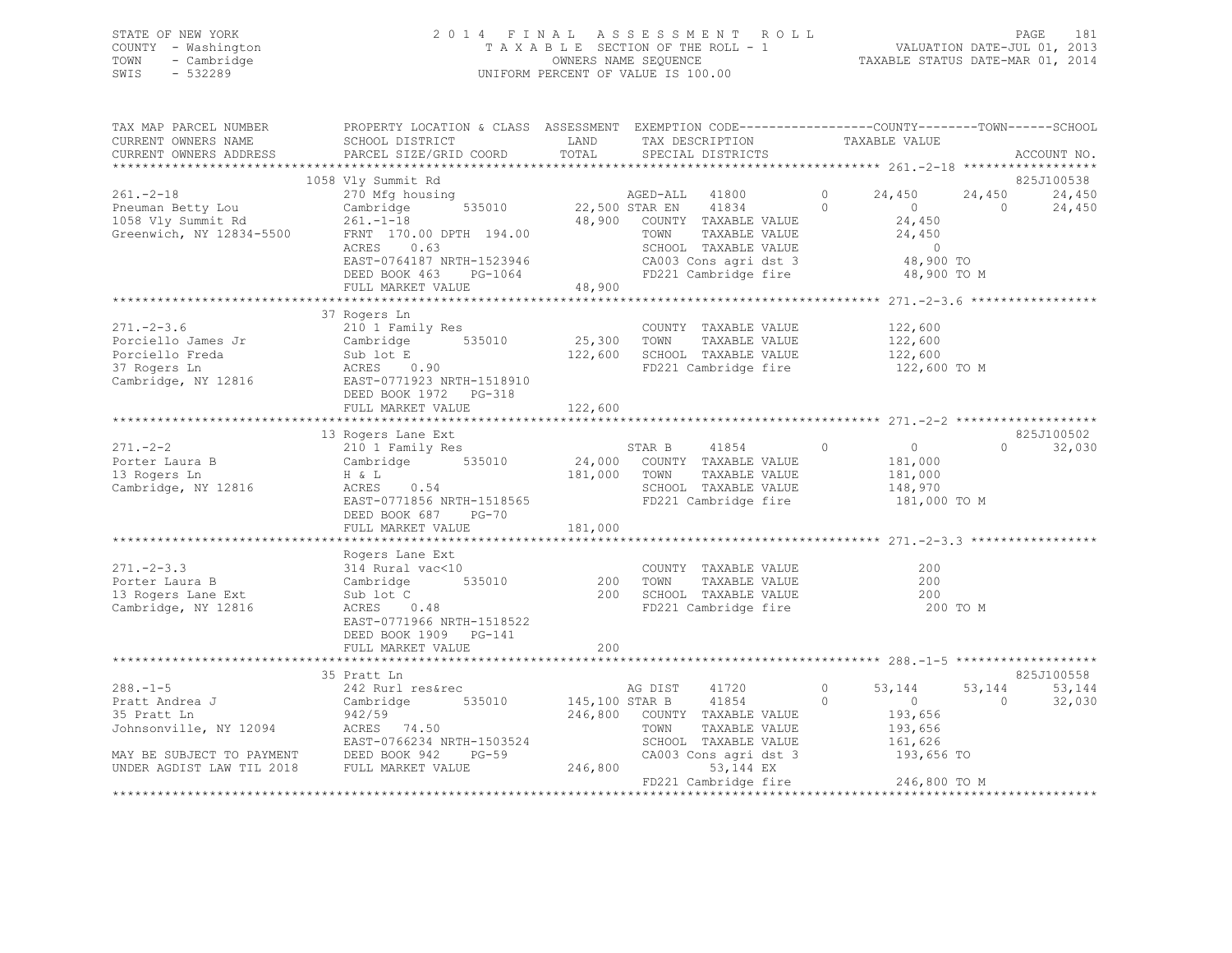## STATE OF NEW YORK 2 0 1 4 F I N A L A S S E S S M E N T R O L L PAGE 182 COUNTY - Washington T A X A B L E SECTION OF THE ROLL - 1 VALUATION DATE-JUL 01, 2013 TOWN - Cambridge OWNERS NAME SEQUENCE TAXABLE STATUS DATE-MAR 01, 2014 SWIS - 532289 UNIFORM PERCENT OF VALUE IS 100.00

| TAX MAP PARCEL NUMBER<br>CURRENT OWNERS NAME                                                                                  | PROPERTY LOCATION & CLASS ASSESSMENT EXEMPTION CODE-----------------COUNTY-------TOWN------SCHOOL<br>SCHOOL DISTRICT                                          | LAND                                   | TAX DESCRIPTION                                                                                                                                                                            | TAXABLE VALUE                                                                             |        |                                       |
|-------------------------------------------------------------------------------------------------------------------------------|---------------------------------------------------------------------------------------------------------------------------------------------------------------|----------------------------------------|--------------------------------------------------------------------------------------------------------------------------------------------------------------------------------------------|-------------------------------------------------------------------------------------------|--------|---------------------------------------|
| CURRENT OWNERS ADDRESS                                                                                                        | PARCEL SIZE/GRID COORD                                                                                                                                        | TOTAL                                  | SPECIAL DISTRICTS                                                                                                                                                                          |                                                                                           |        | ACCOUNT NO.                           |
|                                                                                                                               | 115 Durfee Rd                                                                                                                                                 |                                        |                                                                                                                                                                                            |                                                                                           |        | 825J102003                            |
| $288. - 1 - 15.10$<br>Pratt Floyd John<br>115 Durfee Rd<br>Buskirk, NY 12028                                                  | 210 1 Family Res<br>Cambridge 535010<br>H & L<br>ACRES 0.81<br>EAST-0766615 NRTH-1500362<br>DEED BOOK 589 PG-214                                              |                                        | STAR B 41854<br>28,700 VETCOM CTS 41130<br>41854<br>154,700 COUNTY TAXABLE VALUE<br>TAXABLE VALUE<br>TOWN<br>SCHOOL TAXABLE VALUE<br>CA003 Cons agri dst 3<br>154,700 FD221 Cambridge fire | $\circ$<br>$\circ$<br>$\Omega$<br>38,675<br>116,025<br>116,025<br>112,670<br>154,700 TO   | 38,675 | $0 \qquad \qquad$<br>32,030<br>10,000 |
|                                                                                                                               | FULL MARKET VALUE                                                                                                                                             |                                        |                                                                                                                                                                                            | 154,700 TO M                                                                              |        |                                       |
|                                                                                                                               | 115 Brownell Rd                                                                                                                                               |                                        |                                                                                                                                                                                            |                                                                                           |        | 825J101998                            |
| $270. - 1 - 33.2$<br>270. 1 00.<br>Pratt Frank R<br>115 December Rd<br>115 Brownell Rd<br>Cambridge, NY 12816                 | 210 1 Family Res<br>Cambridge 535010<br>H & L<br>ACRES 2.01<br>EAST-0763900 NRTH-1518474<br>DEED BOOK 654<br>PG-289<br>FULL MARKET VALUE                      | 192,200                                | STAR B<br>41854<br>29,100 COUNTY TAXABLE VALUE<br>192,200 TOWN<br>TAXABLE VALUE<br>SCHOOL TAXABLE VALUE<br>CA003 Cons agri dst 3<br>FD221 Cambridge fire                                   | $\overline{0}$<br>$\Omega$<br>192,200<br>192,200<br>160,170<br>192,200 TO<br>192,200 TO M | $\cap$ | 32,030                                |
|                                                                                                                               |                                                                                                                                                               |                                        |                                                                                                                                                                                            |                                                                                           |        |                                       |
| $270. - 1 - 33.5$<br>Pratt Frank R<br>115 Brownell Rd<br>Cambridge, NY 12816                                                  | Brownell Rd<br>314 Rural vac<10<br>Cambridge<br>Vac Land<br>Lot 3<br>$ACRES$ 5.31<br>EAST-0764364 NRTH-1518349<br>DEED BOOK 946 PG-287<br>FULL MARKET VALUE   | 535010 31,300 TOWN<br>31,300<br>31,300 | COUNTY TAXABLE VALUE<br>TAXABLE VALUE<br>SCHOOL TAXABLE VALUE<br>CA003 Cons agri dst 3<br>FD221 Cambridge fire                                                                             | 31,300<br>31,300<br>31,300<br>31,300 TO<br>31,300 TO M                                    |        | 825J102043                            |
|                                                                                                                               |                                                                                                                                                               |                                        |                                                                                                                                                                                            |                                                                                           |        |                                       |
| $270. - 1 - 24.3$<br>Preece Terrance A<br>Preece Patricia M<br>680 County Route 74<br>Cambridge, NY 12816                     | 680 County Route 74<br>242 Rurl res&rec<br>535010<br>Cambridge<br>Land & Barn<br>Lot 2<br>ACRES 10.33<br>EAST-0765862 NRTH-1514761<br>DEED BOOK 686<br>PG-311 | 249,000                                | 41834<br>STAR EN<br>60,700 COUNTY TAXABLE VALUE<br>TOWN<br>TAXABLE VALUE<br>SCHOOL TAXABLE VALUE<br>FD221 Cambridge fire                                                                   | $\circ$<br>$\overline{0}$<br>249,000<br>249,000<br>180,450<br>249,000 TO M                | $\cap$ | 825J101993<br>68,550                  |
|                                                                                                                               | FULL MARKET VALUE                                                                                                                                             | 249,000                                |                                                                                                                                                                                            |                                                                                           |        |                                       |
|                                                                                                                               | Kenyon Rd/w Off                                                                                                                                               |                                        |                                                                                                                                                                                            |                                                                                           |        | 825J100816                            |
| $254. - 1 - 30$<br>Preece, Richard & Mary Trust Greenwich 533401<br>Preece Richard J<br>5203 Pumphrey Dr<br>Fairfax, VA 22032 | 314 Rural vac<10<br>Land<br>ACRES 5.20<br>EAST-0769065 NRTH-1532893<br>DEED BOOK 2928 PG-151                                                                  | 28,800                                 | COUNTY TAXABLE VALUE<br>28,800 TOWN TAXABLE VALUE<br>SCHOOL TAXABLE VALUE<br>CA003 Cons agri dst 3<br>FD221 Cambridge fire                                                                 | 28,800<br>28,800<br>28,800<br>28,800 TO<br>28,800 TO M                                    |        |                                       |
|                                                                                                                               | FULL MARKET VALUE                                                                                                                                             | 28,800                                 |                                                                                                                                                                                            |                                                                                           |        |                                       |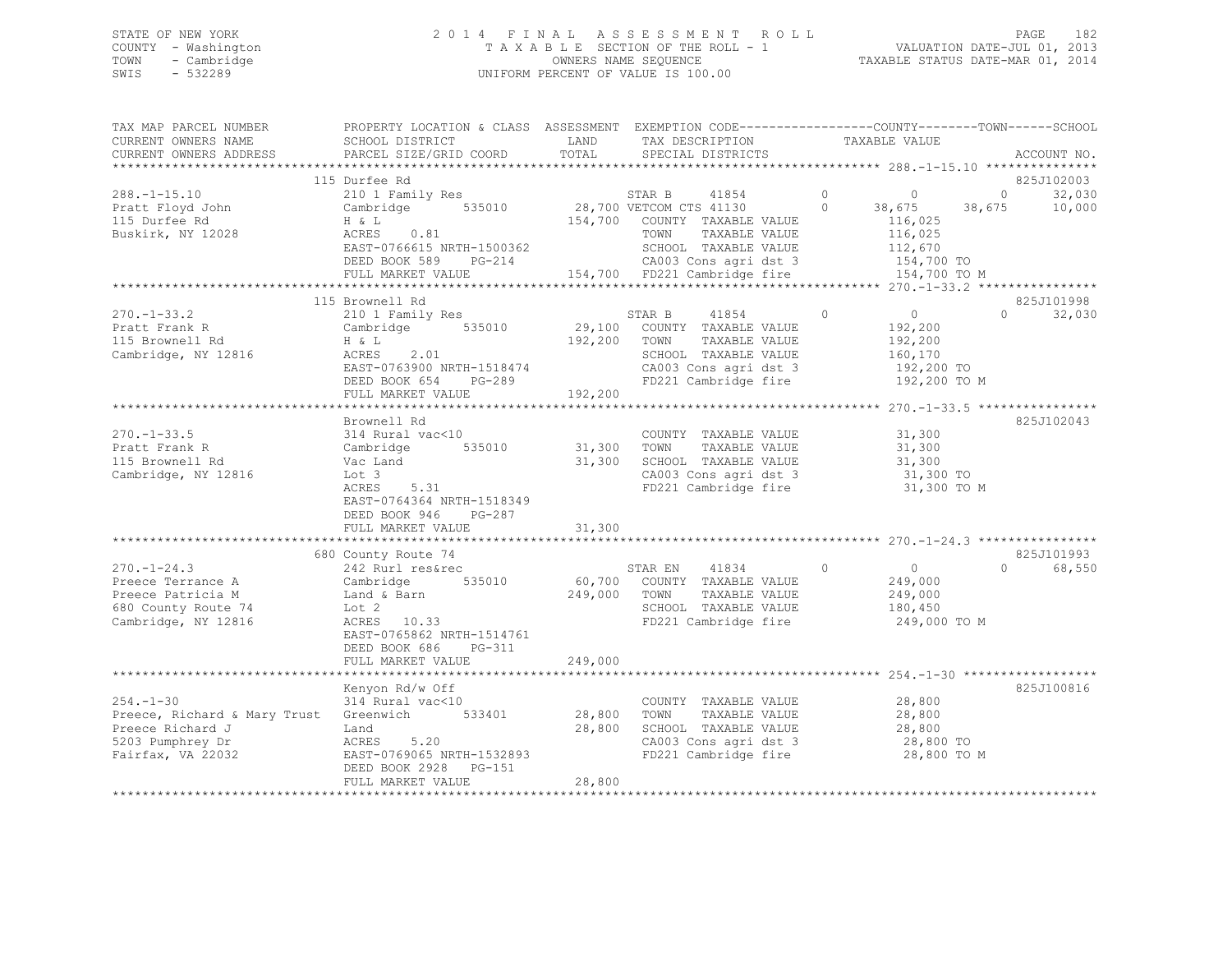## STATE OF NEW YORK 2 0 1 4 F I N A L A S S E S S M E N T R O L L PAGE 183 COUNTY - Washington T A X A B L E SECTION OF THE ROLL - 1 VALUATION DATE-JUL 01, 2013 TOWN - Cambridge OWNERS NAME SEQUENCE TAXABLE STATUS DATE-MAR 01, 2014 SWIS - 532289 UNIFORM PERCENT OF VALUE IS 100.00

| TAX MAP PARCEL NUMBER<br>CURRENT OWNERS NAME<br>CURRENT OWNERS ADDRESS                                                                                                                                                                                                                                                                                                                                                                                                                          | PROPERTY LOCATION & CLASS ASSESSMENT EXEMPTION CODE------------------COUNTY--------TOWN------SCHOOL<br>SCHOOL DISTRICT LAND TAX DESCRIPTION TAXABLE VALUE<br>PARCEL SIZE/GRID COORD TOTAL SPECIAL DISTRICTS ACCOUNT NO.<br>PARCEL SIZE/GRID COORD |                                   |                                                                                                                                                                                       |                    |                                                                                                                         |                                       |                                                                                      |
|-------------------------------------------------------------------------------------------------------------------------------------------------------------------------------------------------------------------------------------------------------------------------------------------------------------------------------------------------------------------------------------------------------------------------------------------------------------------------------------------------|---------------------------------------------------------------------------------------------------------------------------------------------------------------------------------------------------------------------------------------------------|-----------------------------------|---------------------------------------------------------------------------------------------------------------------------------------------------------------------------------------|--------------------|-------------------------------------------------------------------------------------------------------------------------|---------------------------------------|--------------------------------------------------------------------------------------|
| $280. -2 - 17.3$<br>Prendergast James T<br>Prendergast Lesley J<br>18 County Route 59<br>Buskirk, NY 12028                                                                                                                                                                                                                                                                                                                                                                                      | 18 County Route 59<br>210 1 Family Res<br>Cambridge 535010<br>H & Land<br>ACRES      4.68<br>EAST-0777209 NRTH-1504572                                                                                                                            |                                   | STAR B 41854<br>59,600 COUNTY TAXABLE VALUE<br>239,200 TOWN TAXABLE VALUE<br>41854 0<br>SCHOOL TAXABLE VALUE<br>CA003 Cons agri dst 3 239,200 TO<br>FD221 Cambridge fire 239,200 TO M |                    | $\overline{0}$<br>239,200<br>239,200<br>207,170                                                                         |                                       | 825J100957<br>$\Omega$ and $\Omega$<br>32,030                                        |
|                                                                                                                                                                                                                                                                                                                                                                                                                                                                                                 |                                                                                                                                                                                                                                                   |                                   |                                                                                                                                                                                       |                    |                                                                                                                         |                                       | 825J100561                                                                           |
| $263 - 1 - 1$<br>Presler Lawrence W<br>Presler Theodore D<br>Ronald Presler<br>947 Churchville Riga Rd<br>Churchville, NY 14428                                                                                                                                                                                                                                                                                                                                                                 | 123 Irish<br>270 Mfg housing<br>Cambridge 535010 -<br>Barn & Land<br>Trailer sCHOO<br>28 Rd ACRES 51.66 CA003<br>EAST-0779941 NRTH-1530081<br>DEED BOOK 628 PG-166 FD22<br>TREED BOOK 628 PG-166 FD22<br>146,000<br>TREED BOOK 628 PG-166 FD22    |                                   | AG DIST 41720<br>535010 114,600 COUNTY TAXABLE VALUE<br>TAXABLE VALUE<br>SCHOOL TAXABLE VALUE<br>CA003 Cons agri dst 3<br>22,863 EX<br>FD221 Cambridge fire 146,000 TO M              | $\circ$            | 22,863<br>123,137<br>123,137<br>123,137<br>123,137 TO                                                                   |                                       | 22,863 22,863                                                                        |
| MAY BE SUBJECT TO PAYMENT FULL MARKET VALUE<br>UNDER AGDIST LAW TIL 2018                                                                                                                                                                                                                                                                                                                                                                                                                        |                                                                                                                                                                                                                                                   |                                   |                                                                                                                                                                                       |                    |                                                                                                                         |                                       |                                                                                      |
|                                                                                                                                                                                                                                                                                                                                                                                                                                                                                                 | 326 King Rd                                                                                                                                                                                                                                       |                                   |                                                                                                                                                                                       |                    |                                                                                                                         |                                       | 825L100510                                                                           |
| $280 - 2 - 10$<br>629 Plank Rd 225<br>Clifton Park, NY 12065-2043 EAST-0779797 NRTH-1511072<br>DEED BOOK 946 PG-15<br>FULL MARKET VALUE 202,000                                                                                                                                                                                                                                                                                                                                                 | 242 Rurl res&rec 635010 513R B 41854<br>Cambridge 535010 108,400 COUNTY TAXABLE VALUE                                                                                                                                                             | 202,000 TOWN                      | 41854 0<br>TAXABLE VALUE<br>SCHOOL TAXABLE VALUE<br>CA003 Cons agri dst 3 202,000 TO<br>FD221 Cambridge fire 202,000 TO M                                                             |                    | $\overline{0}$<br>202,000<br>202,000<br>169,970                                                                         | $\Omega$                              | 32,030                                                                               |
|                                                                                                                                                                                                                                                                                                                                                                                                                                                                                                 |                                                                                                                                                                                                                                                   |                                   |                                                                                                                                                                                       |                    |                                                                                                                         |                                       |                                                                                      |
| $\begin{tabular}{lllllllllllllllllllll} \multicolumn{3}{c}{246.-1-30.2} & & & & & 210~1 Family Res \\ \multicolumn{3}{c}{\textbf{Proof}} & \multicolumn{3}{c}{\textbf{Even} with} & \multicolumn{3}{c}{\textbf{Second}} & \multicolumn{3}{c}{\textbf{Greenwich}} & \multicolumn{3}{c}{\textbf{Steen} with} \multicolumn{3}{c}{\textbf{RedN} with} \multicolumn{3}{c}{\textbf{Greenwich}} & \multicolumn{3}{c}{\textbf{NRTH-1543187}} \\ \multicolumn{3}{c}{\textbf{Greenwich}} & \multicolumn{$ | 1080 County Route 60<br>210 1 Family Res                                                                                                                                                                                                          | 223,000 TOWN                      | STAR B 41854<br>27,900 COUNTY TAXABLE VALUE<br>TAXABLE VALUE<br>SCHOOL TAXABLE VALUE<br>CA003 Cons agri dst 3<br>223,000 FD221 Cambridge fire                                         | $\Omega$           | $\overline{0}$<br>223,000<br>223,000<br>190,970<br>223,000 TO<br>223,000 TO M                                           | $\Omega$                              | 32,030                                                                               |
|                                                                                                                                                                                                                                                                                                                                                                                                                                                                                                 | 1068 County Route 60                                                                                                                                                                                                                              |                                   |                                                                                                                                                                                       |                    |                                                                                                                         |                                       | 825J100562                                                                           |
| 246.-1-30<br>Proch Robert E<br>Proch Robert E<br>Proch Janet C<br>210 1 Family Res<br>Greenwich<br>333401<br>47,600 VET WAR T 41123<br>47,600 VET WAR T 41123<br>47,600 VET WAR T 41123<br>47,600 VET WAR T 41123<br>47,600 VET WAR T 41123<br>47,600                                                                                                                                                                                                                                           | DEED BOOK 436<br>PG-542<br>FULL MARKET VALUE                                                                                                                                                                                                      | STAR EN<br>STAR EN<br>94,100 TOWN | COUNTY TAXABLE VALUE<br>TAXABLE VALUE<br>TOWN TAXABLE VALUE 39,992<br>SCHOOL TAXABLE VALUE 0<br>CA003 Cons agri dst 3 94,100 TO<br>FD221 Cambridge fire                               | $\circ$<br>$\circ$ | 14,115<br>14,115<br>$0$ 39, 99 <sub>5</sub><br>$0$ 0<br>$0$ 0<br>39, 992<br>39, 992<br>$39,993$ $39,993$<br>94,100 TO M | $\overline{0}$<br>$\sim$ 0<br>$\circ$ | $\overline{\phantom{0}}$<br>$\overline{\phantom{0}}$<br>$\Omega$<br>42,345<br>51,755 |
|                                                                                                                                                                                                                                                                                                                                                                                                                                                                                                 |                                                                                                                                                                                                                                                   |                                   |                                                                                                                                                                                       |                    |                                                                                                                         |                                       |                                                                                      |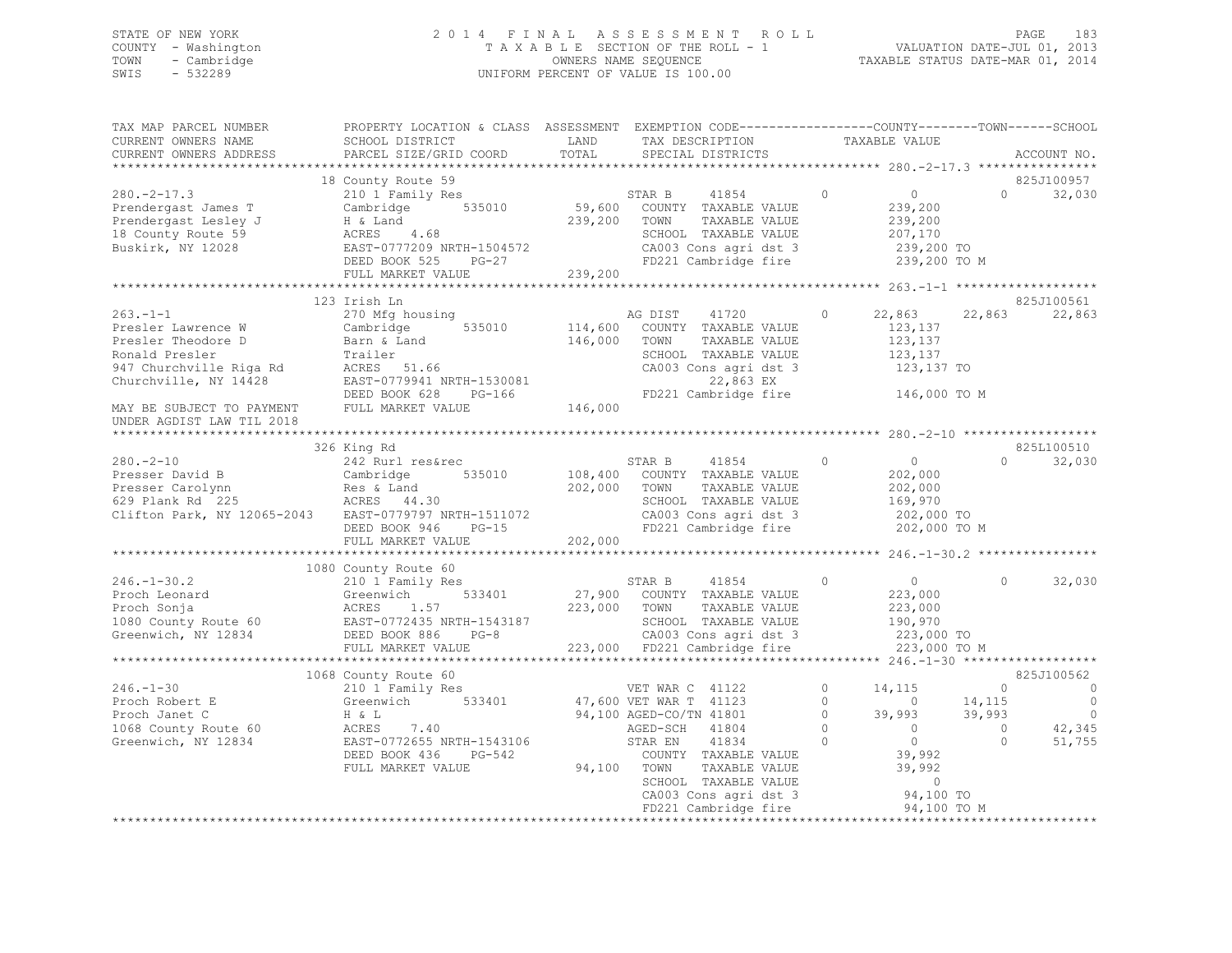## STATE OF NEW YORK 2 0 1 4 F I N A L A S S E S S M E N T R O L L PAGE 184 COUNTY - Washington T A X A B L E SECTION OF THE ROLL - 1 VALUATION DATE-JUL 01, 2013 TOWN - Cambridge OWNERS NAME SEQUENCE TAXABLE STATUS DATE-MAR 01, 2014 SWIS - 532289 UNIFORM PERCENT OF VALUE IS 100.00

| TAX MAP PARCEL NUMBER                                 |                                                 |              |                              | PROPERTY LOCATION & CLASS ASSESSMENT EXEMPTION CODE---------------COUNTY-------TOWN------SCHOOL |             |
|-------------------------------------------------------|-------------------------------------------------|--------------|------------------------------|-------------------------------------------------------------------------------------------------|-------------|
| CURRENT OWNERS NAME                                   | SCHOOL DISTRICT                                 | LAND         | TAX DESCRIPTION              | TAXABLE VALUE                                                                                   |             |
| CURRENT OWNERS ADDRESS                                | PARCEL SIZE/GRID COORD                          | TOTAL        | SPECIAL DISTRICTS            |                                                                                                 | ACCOUNT NO. |
|                                                       |                                                 |              |                              |                                                                                                 |             |
|                                                       | 168 South Rd                                    |              |                              |                                                                                                 | 825J100304  |
| $288. - 1 - 10$                                       | 242 Rurl res&rec                                |              | COUNTY TAXABLE VALUE         | 231,900                                                                                         |             |
| Pultorak Francis S                                    | 535010<br>Cambridge                             | 73,000       | TOWN<br>TAXABLE VALUE        | 231,900                                                                                         |             |
| Pultorak Ellen L                                      |                                                 | 231,900      | SCHOOL TAXABLE VALUE         | 231,900                                                                                         |             |
| 168 South Rd                                          | H & L<br>ACRES 18.00                            |              | CA003 Cons agri dst 3        |                                                                                                 |             |
| Buskirk, NY 12028                                     | EAST-0769732 NRTH-1503582                       |              | FD221 Cambridge fire         | 231,900 TO<br>231,900 TO M                                                                      |             |
|                                                       | DEED BOOK 2679 PG-74                            |              |                              |                                                                                                 |             |
|                                                       | FULL MARKET VALUE                               | 231,900      |                              |                                                                                                 |             |
|                                                       |                                                 |              |                              |                                                                                                 |             |
|                                                       |                                                 |              |                              |                                                                                                 |             |
|                                                       | King Rd                                         |              |                              |                                                                                                 |             |
| $263. -1 - 17.1$                                      | 314 Rural vac<10                                |              | COUNTY TAXABLE VALUE         | 22,200                                                                                          |             |
| Puntch Robert R                                       | 535010<br>Cambridge                             | 22,200 TOWN  | TAXABLE VALUE                | 22,200                                                                                          |             |
| Dambrowski Anne M                                     | Land                                            | 22,200       | SCHOOL TAXABLE VALUE         | 22,200                                                                                          |             |
| 839 King Rd                                           | Lot 1                                           |              | CA003 Cons agri dst 3        | 22,200 TO                                                                                       |             |
| Cambridge, NY 12816                                   | 2.36<br>ACRES                                   |              | FD221 Cambridge fire         | 22,200 TO M                                                                                     |             |
|                                                       | EAST-0782660 NRTH-1522102                       |              |                              |                                                                                                 |             |
|                                                       | DEED BOOK 790 PG-39                             |              |                              |                                                                                                 |             |
|                                                       | FULL MARKET VALUE                               | 22,200       |                              |                                                                                                 |             |
|                                                       |                                                 |              |                              |                                                                                                 |             |
|                                                       | Gillis Rd                                       |              |                              |                                                                                                 | 825J100569  |
| $254. - 1 - 2.1$                                      | 314 Rural vac<10                                |              | COUNTY TAXABLE VALUE         | 21,100                                                                                          |             |
| 514 Kura⊥<br>Greenwich<br>Pye John T                  | 533401                                          | 21,100 TOWN  | TAXABLE VALUE                | 21,100                                                                                          |             |
| 7020 Captain Kidd Ave Lot 50 Vac Land                 |                                                 |              | 21,100 SCHOOL TAXABLE VALUE  |                                                                                                 |             |
| Sarasota, FL 34231                                    | Sub Lot 2                                       |              | CA003 Cons agri dst 3        | $21,100$ TO<br>21,100 TO                                                                        |             |
|                                                       | ACRES 3.21                                      |              | FD221 Cambridge fire         | 21,100 TO M                                                                                     |             |
|                                                       | EAST-0769521 NRTH-1536947                       |              |                              |                                                                                                 |             |
|                                                       | DEED BOOK 806<br>PG-336                         |              |                              |                                                                                                 |             |
|                                                       | FULL MARKET VALUE                               | 21,100       |                              |                                                                                                 |             |
|                                                       |                                                 |              |                              |                                                                                                 |             |
|                                                       | 560 Cobble Rd                                   |              |                              |                                                                                                 | 825J100567  |
| $262 - 2 - 8$                                         | 242 Rurl res&rec                                |              | AGRI-D IND 41730             | 58,082<br>58,082<br>$\circ$                                                                     | 58,082      |
|                                                       | 535010                                          |              | 111,500 COUNTY TAXABLE VALUE | 285,218                                                                                         |             |
| $262. -z$ v<br>Race Robert R<br>$2 \cdot \text{km}$ S |                                                 | 343,300 TOWN | TAXABLE VALUE                | 285,218                                                                                         |             |
| 306 Atlantic Ave                                      | Cambridge 535<br>Rural Residence<br>ACRES 47.60 |              | SCHOOL TAXABLE VALUE         | 285,218                                                                                         |             |
| Brooklyn, NY 11201                                    | EAST-0778508 NRTH-1526665                       |              | FD221 Cambridge fire         | 343,300 TO M                                                                                    |             |
|                                                       | DEED BOOK 788<br>PG-259                         |              |                              |                                                                                                 |             |
| MAY BE SUBJECT TO PAYMENT                             | FULL MARKET VALUE                               | 343,300      |                              |                                                                                                 |             |
| UNDER AGDIST LAW TIL 2021                             |                                                 |              |                              |                                                                                                 |             |
|                                                       |                                                 |              |                              |                                                                                                 |             |
|                                                       | 77 Dickensen Rd                                 |              |                              |                                                                                                 | 825J100601  |
| $280 - 2 - 23$                                        |                                                 |              |                              |                                                                                                 |             |
|                                                       | 270 Mfg housing                                 |              | COUNTY TAXABLE VALUE         | 50,600                                                                                          |             |
| Rainstrom Kerry                                       | 535010<br>Cambridge                             | 28,300 TOWN  | TAXABLE VALUE                | 50,600                                                                                          |             |
| 234 County Route 64                                   | ACRES 2.00<br>EAST-0776077 NRTH-1508027         | 50,600       | SCHOOL TAXABLE VALUE         | $50,000$ TO<br>50,600 TO                                                                        |             |
| Cambridge, NY 12816                                   |                                                 |              | CA003 Cons agri dst 3        |                                                                                                 |             |
|                                                       | DEED BOOK 3396 PG-342                           |              | FD221 Cambridge fire         | 50,600 TO M                                                                                     |             |
| PRIOR OWNER ON 3/01/2014 FULL MARKET VALUE            |                                                 | 50,600       |                              |                                                                                                 |             |
| Brown Mark                                            |                                                 |              |                              |                                                                                                 |             |
|                                                       |                                                 |              |                              |                                                                                                 |             |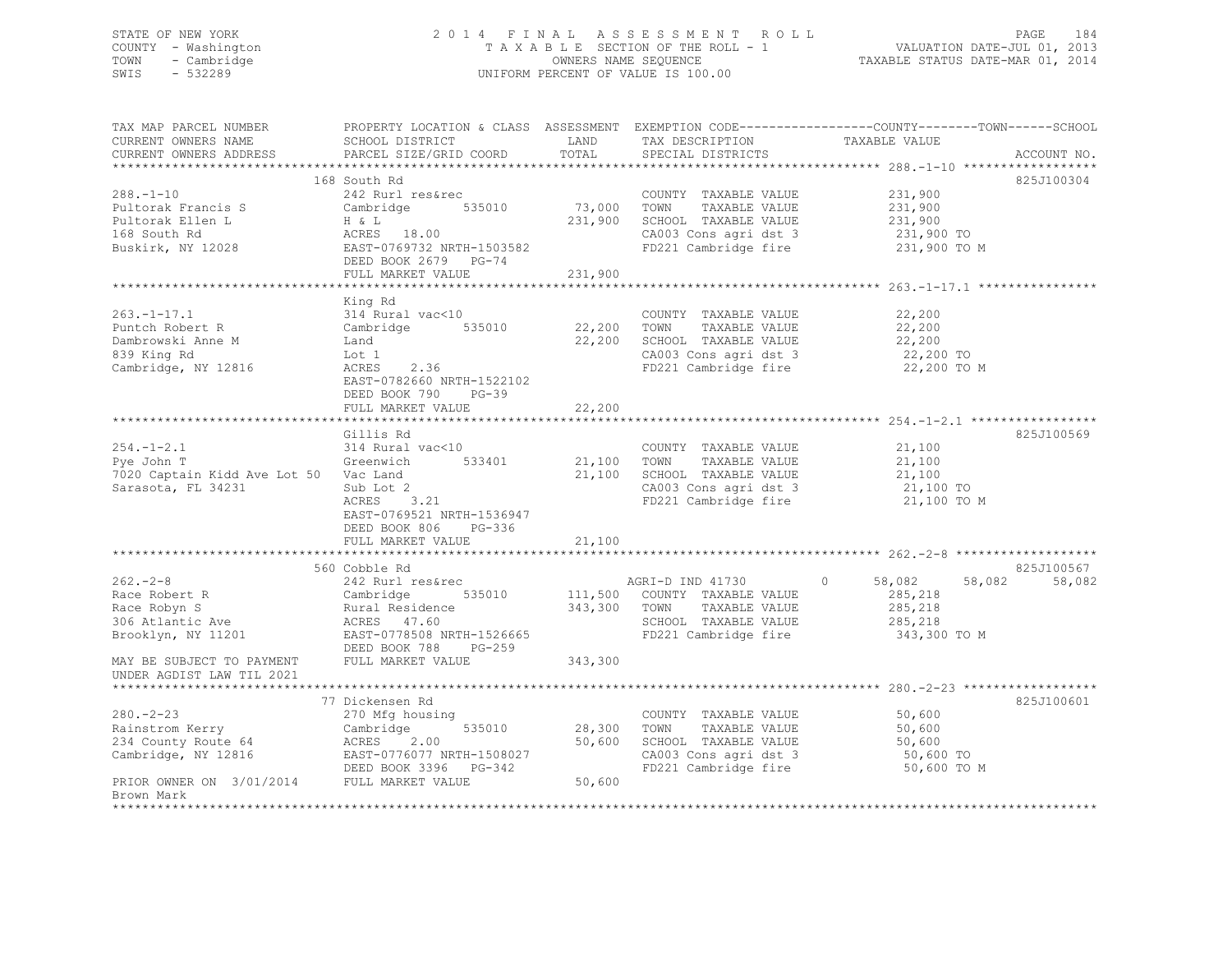## STATE OF NEW YORK 2 0 1 4 F I N A L A S S E S S M E N T R O L L PAGE 185 COUNTY - Washington T A X A B L E SECTION OF THE ROLL - 1 VALUATION DATE-JUL 01, 2013 TOWN - Cambridge OWNERS NAME SEQUENCE TAXABLE STATUS DATE-MAR 01, 2014 SWIS - 532289 UNIFORM PERCENT OF VALUE IS 100.00

| TAX MAP PARCEL NUMBER<br>CURRENT OWNERS NAME<br>CURRENT OWNERS ADDRESS                                                                              | SCHOOL DISTRICT<br>PARCEL SIZE/GRID COORD                                                                                                                                                                                                                                                        | LAND<br>TAX DESCRIPTION<br>TOTAL<br>SPECIAL DISTRICTS                                                                                                                                             | PROPERTY LOCATION & CLASS ASSESSMENT EXEMPTION CODE---------------COUNTY-------TOWN------SCHOOL<br>TAXABLE VALUE<br>ACCOUNT NO.                                                                |
|-----------------------------------------------------------------------------------------------------------------------------------------------------|--------------------------------------------------------------------------------------------------------------------------------------------------------------------------------------------------------------------------------------------------------------------------------------------------|---------------------------------------------------------------------------------------------------------------------------------------------------------------------------------------------------|------------------------------------------------------------------------------------------------------------------------------------------------------------------------------------------------|
|                                                                                                                                                     |                                                                                                                                                                                                                                                                                                  |                                                                                                                                                                                                   |                                                                                                                                                                                                |
| $263 - 2 - 3$<br>263.-z-J<br>Ramsey Roy W<br>Ramsey Muriel A<br>Line Ming Rd<br>Cambridge, NY 12816                                                 | 1360 King Rd<br>4.50 BANK 71<br>ACRES<br>EAST-0786218 NRTH-1528573<br>DEED BOOK 2629 PG-249<br>FULL MARKET VALUE                                                                                                                                                                                 | 210 1 Family Res<br>Cambridge 535010 39,500 VETDIS CTS 41140<br>200,000 STAR EN<br>41834<br>COUNTY TAXABLE VALUE<br>TOWN<br>TAXABLE VALUE<br>200,000 SCHOOL TAXABLE VALUE<br>FD221 Cambridge fire | 825J100556<br>$0 \t 30,000$<br>27,000<br>6,000<br>$\circ$<br>10,000<br>10,000<br>10,000<br>$\overline{0}$<br>68,550<br>$\Omega$<br>$\bigcirc$<br>160,000<br>163,000<br>115,450<br>200,000 TO M |
|                                                                                                                                                     |                                                                                                                                                                                                                                                                                                  |                                                                                                                                                                                                   |                                                                                                                                                                                                |
| $261. - 2 - 26$<br>Record Cory D<br>Record Heidi L<br>Record Heidi L<br>1013 Vly Summit Rd<br>Cambridge, NY 12816                                   | 1013 Vly Summit Rd<br>210 1 Family Res<br>Cambridge<br>261.-1-26<br>ACRES 4.00<br>DEED BOOK 885<br>$PG-196$<br>FULL MARKET VALUE                                                                                                                                                                 | 1y Res 535010 539,000 STAR B 41854<br>140,500 TOWN<br>TAXABLE VALUE<br>SCHOOL TAXABLE VALUE<br>ACRES 4.00<br>EAST-0763098 NRTH-1523915 FD221 Cambridge fire<br>140,500                            | 825J100526<br>$\overline{0}$<br>$\circ$<br>$\Omega$<br>32,030<br>140,500<br>140,500<br>108,470<br>140,500 TO M                                                                                 |
|                                                                                                                                                     | 985 Turnpike Rd                                                                                                                                                                                                                                                                                  | 80 PCT OF VALUE USED FOR EXEMPTION PURPOSES                                                                                                                                                       | 825J100666                                                                                                                                                                                     |
| $263 - 2 - 12$<br>Reed Donald<br>985 Turnpike Rd<br>Cambridge, NY 12816-3903                                                                        | 242 Rurl res&rec<br>Cambridge<br>Rural Residence<br>ACRES 28.50<br>EAST-0788078 NRTH-1525191<br>DEED BOOK 2781 PG-57<br>THIJ MIRWET :::::::<br>FULL MARKET VALUE                                                                                                                                 | VETWAR CTS 41120<br>535010 87,600 STAR EN<br>41834<br>238,500 COUNTY TAXABLE VALUE<br>TOWN<br>TAXABLE VALUE<br>SCHOOL TAXABLE VALUE<br>238,500                                                    | $\circ$<br>28,620<br>6,000<br>27,000<br>$\circ$<br>$\overline{0}$<br>68,550<br>$\Omega$<br>209,880<br>211,500<br>163,950<br>FD221 Cambridge fire 238,500 TO M                                  |
|                                                                                                                                                     |                                                                                                                                                                                                                                                                                                  |                                                                                                                                                                                                   | *********************** 254.-1-4.3 *******************<br>825J102015                                                                                                                           |
| $254. -1 - 4.3$                                                                                                                                     | 216 Kenyon Rd<br>242 Rurl res&rec<br>242 Kurr<br>Greenwich<br>254.-1-4.5<br>Reilly Michael E Greenwich 533401 165<br>Reilly Carolyn V Vac Land 353<br>353<br>29 Laurie Rd RCRES 72.05<br>Cortland Manor, NY 10567 EAST-0771106 NRTH-1535078<br>FRAST-0771106 NRTH-1535078<br>DEED BOOK 908 PG-98 | COUNT<br>165,100 TOWN<br>COUNTY TAXABLE VALUE<br>TAXABLE VALUE<br>353,500<br>SCHOOL TAXABLE VALUE<br>CA003 Cons agri dst 3<br>FD221 Coms agri dst 3<br>FD221 Combi<br>FD221 Cambridge fire        | 353,500<br>353,500<br>353,500<br>353,500 TO<br>353,500 TO M                                                                                                                                    |
|                                                                                                                                                     |                                                                                                                                                                                                                                                                                                  |                                                                                                                                                                                                   |                                                                                                                                                                                                |
|                                                                                                                                                     | 1281 Vly Summit Rd                                                                                                                                                                                                                                                                               |                                                                                                                                                                                                   | 825J100873                                                                                                                                                                                     |
| $261 - 2 - 4.3$<br>Reinhardt Jean Mary<br>PO Box 435<br>Cohoes, NY 12047-0435<br>MAY BE SUBJECT TO PAYMENT ACRES 33.10<br>UNDER AGDIST LAW TIL 2021 | 241 Rural res&aq<br>535010<br>Cambridge<br>House & Land<br>527/72<br>$261. - 1 - 4.3$<br>EAST-0767571 NRTH-1527523<br>DEED BOOK 527<br>$PG-70$                                                                                                                                                   | AGRI-D IND 41730<br>93,400 STAR EN<br>41834<br>283,100 COUNTY TAXABLE VALUE<br>TOWN<br>TAXABLE VALUE<br>SCHOOL TAXABLE VALUE<br>FD221 Cambridge fire                                              | 44,917<br>$\circ$<br>44,917<br>44,917<br>$\sim$ 0<br>$\Omega$<br>68,550<br>$\Omega$<br>238,183<br>238,183<br>169,633<br>283,100 TO M                                                           |
|                                                                                                                                                     | FULL MARKET VALUE                                                                                                                                                                                                                                                                                | 283,100                                                                                                                                                                                           |                                                                                                                                                                                                |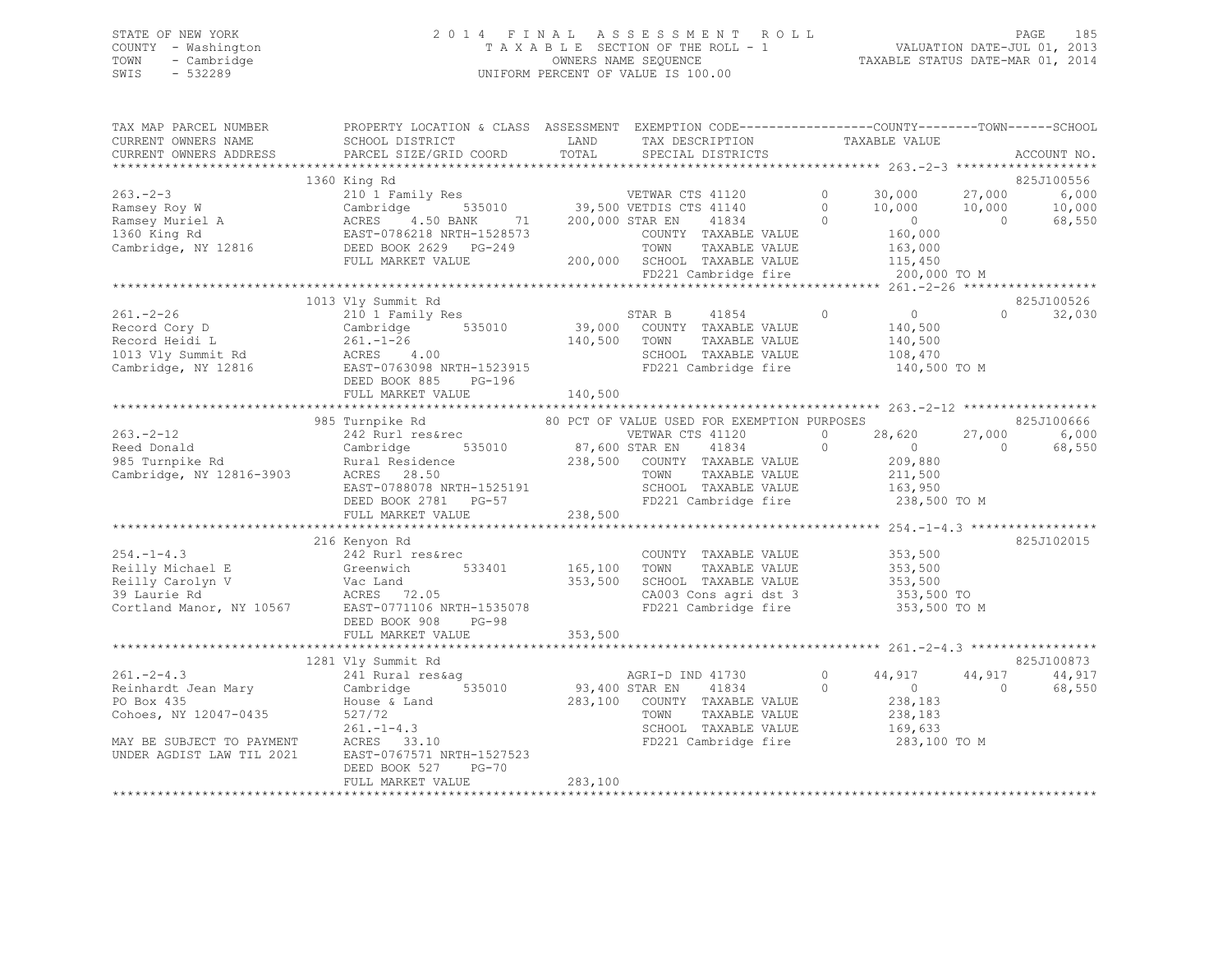## STATE OF NEW YORK 2 0 1 4 F I N A L A S S E S S M E N T R O L L PAGE 186 COUNTY - Washington T A X A B L E SECTION OF THE ROLL - 1 VALUATION DATE-JUL 01, 2013 TOWN - Cambridge OWNERS NAME SEQUENCE TAXABLE STATUS DATE-MAR 01, 2014 SWIS - 532289 UNIFORM PERCENT OF VALUE IS 100.00

| TAX MAP PARCEL NUMBER                                                                                          | PROPERTY LOCATION & CLASS ASSESSMENT EXEMPTION CODE-----------------COUNTY-------TOWN------SCHOOL                                                                                                                          |                      |                                                                                    |                                  |                    |
|----------------------------------------------------------------------------------------------------------------|----------------------------------------------------------------------------------------------------------------------------------------------------------------------------------------------------------------------------|----------------------|------------------------------------------------------------------------------------|----------------------------------|--------------------|
| CURRENT OWNERS NAME                                                                                            | SCHOOL DISTRICT                                                                                                                                                                                                            | LAND                 | TAX DESCRIPTION                                                                    | TAXABLE VALUE                    |                    |
| CURRENT OWNERS ADDRESS                                                                                         | PARCEL SIZE/GRID COORD                                                                                                                                                                                                     | TOTAL                | SPECIAL DISTRICTS                                                                  |                                  | ACCOUNT NO.        |
|                                                                                                                |                                                                                                                                                                                                                            |                      |                                                                                    |                                  |                    |
|                                                                                                                | Hill Ln/n Off                                                                                                                                                                                                              |                      |                                                                                    |                                  | 825J100838         |
| $263 - 1 - 2.2$                                                                                                | 312 Vac w/imprv                                                                                                                                                                                                            |                      |                                                                                    |                                  |                    |
| Reynolds William III                                                                                           | Cambridge 535010                                                                                                                                                                                                           | COUNTY<br>7,300 TOWN | COUNTY TAXABLE VALUE 13,200<br>TOWN TAXABLE VALUE 13,200                           |                                  |                    |
| Reynolds Julia                                                                                                 | Lot                                                                                                                                                                                                                        |                      |                                                                                    |                                  |                    |
| 27 Reynolds Rd                                                                                                 | FRNT 150.00 DPTH 201.00                                                                                                                                                                                                    |                      | 13,200 SCHOOL TAXABLE VALUE 13,200<br>CA003 Cons agri dst 3 13,200 TO              |                                  |                    |
| Cambridge, NY 12816                                                                                            | ACRES<br>0.73                                                                                                                                                                                                              |                      | CA003 Cons agri dst 3 13,200 TO<br>FD221 Cambridge fire 13,200 TO M                |                                  |                    |
|                                                                                                                | EAST-0781215 NRTH-1529449                                                                                                                                                                                                  |                      |                                                                                    |                                  |                    |
|                                                                                                                | DEED BOOK 769<br>$PG-323$                                                                                                                                                                                                  |                      |                                                                                    |                                  |                    |
|                                                                                                                |                                                                                                                                                                                                                            |                      |                                                                                    |                                  |                    |
|                                                                                                                |                                                                                                                                                                                                                            |                      |                                                                                    |                                  |                    |
|                                                                                                                | 10 & 17 Grace Reynolds Ln                                                                                                                                                                                                  |                      |                                                                                    |                                  | 825J100571         |
| $263. -1 - 2.1$                                                                                                |                                                                                                                                                                                                                            |                      |                                                                                    | $\circ$                          | 142,356            |
| Reynolds William N III                                                                                         |                                                                                                                                                                                                                            |                      |                                                                                    |                                  | 68,550             |
|                                                                                                                |                                                                                                                                                                                                                            |                      |                                                                                    | $142,356$ $142,356$ 0<br>309,144 |                    |
|                                                                                                                |                                                                                                                                                                                                                            |                      |                                                                                    | 309,144                          |                    |
|                                                                                                                |                                                                                                                                                                                                                            |                      | SCHOOL TAXABLE VALUE 240,594                                                       |                                  |                    |
|                                                                                                                |                                                                                                                                                                                                                            |                      |                                                                                    | 309,144 TO                       |                    |
|                                                                                                                | 27 Grace Reynolds Ln $\begin{array}{l} \text{ACRES} \quad 142.50 \\ \text{Cambridge, NY} \quad 12816 \\ \text{DEED BOOK} \quad 769 \\ \text{MAY BE SUBJECT TO PAYMENT} \\ \text{WAY BE SUBJECT TO PAYMENT} \\ \end{array}$ |                      |                                                                                    |                                  |                    |
| UNDER AGDIST LAW TIL 2018                                                                                      |                                                                                                                                                                                                                            |                      | FD221 Cambridge fire                                                               | 451,500 TO M                     |                    |
| *******************                                                                                            |                                                                                                                                                                                                                            |                      |                                                                                    |                                  |                    |
|                                                                                                                | 1793 Meeting House Rd                                                                                                                                                                                                      |                      |                                                                                    |                                  |                    |
| $270. - 1 - 38.1$                                                                                              | 210 1 Family Res                                                                                                                                                                                                           |                      | $\sim$ 0                                                                           | $\overline{0}$                   | $\circ$<br>32,030  |
|                                                                                                                |                                                                                                                                                                                                                            |                      |                                                                                    | 239,300                          |                    |
|                                                                                                                |                                                                                                                                                                                                                            | 239,300 TOWN         | TAXABLE VALUE                                                                      | 239,300                          |                    |
|                                                                                                                |                                                                                                                                                                                                                            |                      | SCHOOL TAXABLE VALUE                                                               | 207,270                          |                    |
| Richard Mary Anne Cambri<br>Koopman Olive G Lot 1<br>1793 Meeting House Rd ACRES<br>Cambridge, NY 12816 EAST-0 | AUKES 5.72<br>EAST-0762623 NRTH-1517062<br>DEED BOOK 904 PG-261<br>FUI.I. MADKET VALUE                                                                                                                                     |                      | CA003 Cons agri dst 3 239,300 TO                                                   |                                  |                    |
|                                                                                                                |                                                                                                                                                                                                                            |                      | FD221 Cambridge fire                                                               | 239,300 TO M                     |                    |
|                                                                                                                | FULL MARKET VALUE                                                                                                                                                                                                          | 239,300              |                                                                                    |                                  |                    |
|                                                                                                                |                                                                                                                                                                                                                            |                      |                                                                                    |                                  |                    |
|                                                                                                                | 3 Maxwell Ln                                                                                                                                                                                                               |                      |                                                                                    |                                  |                    |
| $246. - 1 - 20.5$                                                                                              | 210 1 Family Res                                                                                                                                                                                                           |                      | STAR B 41854                                                                       | $\circ$<br>$\overline{0}$        | $\Omega$<br>32,030 |
|                                                                                                                |                                                                                                                                                                                                                            |                      | 535010 $25,000$ COUNTY TAXABLE VALUE                                               | 140,200                          |                    |
|                                                                                                                |                                                                                                                                                                                                                            | 140,200 TOWN         | TAXABLE VALUE                                                                      | 140,200                          |                    |
|                                                                                                                |                                                                                                                                                                                                                            |                      | SCHOOL TAXABLE VALUE 108,170                                                       |                                  |                    |
|                                                                                                                | Eichter William C<br>Richter William C<br>Richter Cherise J<br>3 Maxwell Ln<br>Cambridge, NY 12816<br>Cambridge, NY 12816<br>DEED BOOK 2443<br>DEED BOOK 2443<br>PG-35                                                     |                      |                                                                                    |                                  |                    |
|                                                                                                                | FULL MARKET VALUE                                                                                                                                                                                                          |                      | 3-35 CA005 Cons agri dst 5 140,200 TO<br>140,200 FD221 Cambridge fire 140,200 TO M |                                  |                    |
|                                                                                                                |                                                                                                                                                                                                                            |                      |                                                                                    |                                  |                    |
|                                                                                                                | 12 Frog Way                                                                                                                                                                                                                |                      |                                                                                    |                                  | 825J100509         |
| $271, -2 - 12$                                                                                                 | 210 1 Family Res                                                                                                                                                                                                           |                      | STAR EN<br>41834                                                                   | $\overline{0}$<br>$\circ$        | $\Omega$<br>68,550 |
| Ring Barbara                                                                                                   | Cambridge 535010                                                                                                                                                                                                           |                      | 40,000 COUNTY TAXABLE VALUE                                                        | 163,500                          |                    |
| 12 Frog Way                                                                                                    | House & Land                                                                                                                                                                                                               |                      | TAXABLE VALUE                                                                      | 163,500                          |                    |
| Cambridge, NY 12816-2109                                                                                       | $163,500$ TOWN<br>SCHOO<br>ACRES<br>4.60                                                                                                                                                                                   |                      | SCHOOL TAXABLE VALUE                                                               | 94,950                           |                    |
|                                                                                                                |                                                                                                                                                                                                                            |                      |                                                                                    | 163,500 TO M                     |                    |
|                                                                                                                | PG-123<br>DEED BOOK 544                                                                                                                                                                                                    |                      |                                                                                    |                                  |                    |
|                                                                                                                | FULL MARKET VALUE                                                                                                                                                                                                          | 163,500              |                                                                                    |                                  |                    |
|                                                                                                                |                                                                                                                                                                                                                            |                      |                                                                                    |                                  |                    |
|                                                                                                                |                                                                                                                                                                                                                            |                      |                                                                                    |                                  |                    |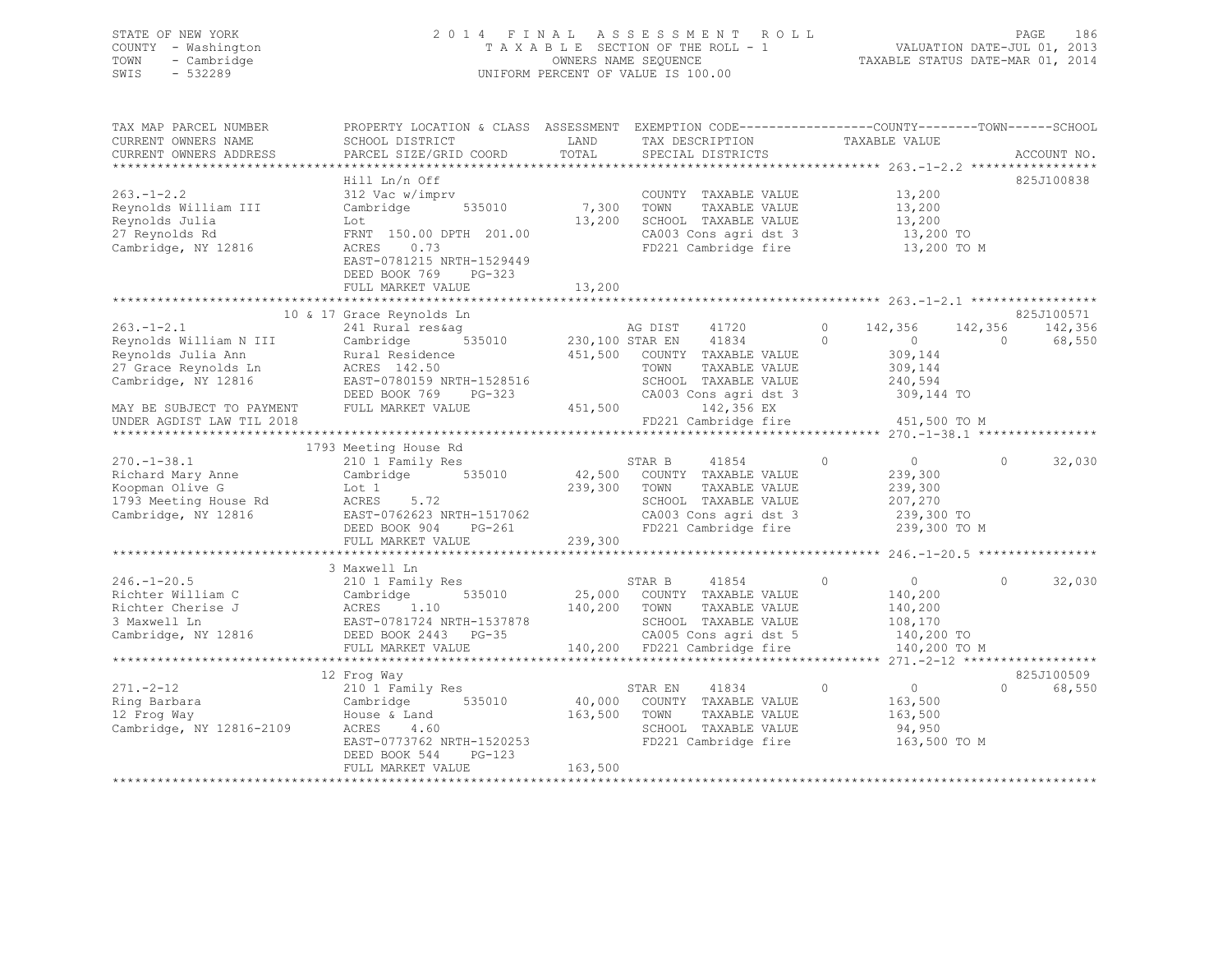## STATE OF NEW YORK 2 0 1 4 F I N A L A S S E S S M E N T R O L L PAGE 187 COUNTY - Washington T A X A B L E SECTION OF THE ROLL - 1 VALUATION DATE-JUL 01, 2013 TOWN - Cambridge OWNERS NAME SEQUENCE TAXABLE STATUS DATE-MAR 01, 2014 SWIS - 532289 UNIFORM PERCENT OF VALUE IS 100.00

| TAX MAP PARCEL NUMBER<br>CURRENT OWNERS NAME<br>CURRENT OWNERS ADDRESS                                 | PROPERTY LOCATION & CLASS ASSESSMENT<br>SCHOOL DISTRICT<br>PARCEL SIZE/GRID COORD                                                                                                  | LAND<br>TOTAL                | TAX DESCRIPTION<br>SPECIAL DISTRICTS                                                                                                              | EXEMPTION CODE-----------------COUNTY-------TOWN------SCHOOL<br>TAXABLE VALUE | ACCOUNT NO.                      |
|--------------------------------------------------------------------------------------------------------|------------------------------------------------------------------------------------------------------------------------------------------------------------------------------------|------------------------------|---------------------------------------------------------------------------------------------------------------------------------------------------|-------------------------------------------------------------------------------|----------------------------------|
| $271. - 2 - 14$<br>Ring Barbara H<br>Figlozzi William<br>15 Frog Way<br>Cambridge, NY 12816            | County Route 59<br>314 Rural vac<10<br>535010<br>Cambridge<br>Land<br>544/126 501/43<br>8.00<br>ACRES<br>EAST-0774113 NRTH-1519886<br>DEED BOOK 921<br>PG-314<br>FULL MARKET VALUE | 33,000<br>33,000<br>33,000   | COUNTY TAXABLE VALUE<br>TOWN<br>TAXABLE VALUE<br>SCHOOL TAXABLE VALUE<br>CA003 Cons agri dst 3<br>FD221 Cambridge fire                            | 33,000<br>33,000<br>33,000<br>33,000 TO<br>33,000 TO M                        | 825J100809                       |
|                                                                                                        | 831 Turnpike Rd                                                                                                                                                                    |                              |                                                                                                                                                   |                                                                               | 825J100237                       |
| $272 - -2 - 3$<br>Robertson Ricky J<br>Robertson Gloria A<br>831 Turnpike Rd<br>Eagle Bridge, NY 12057 | 210 1 Family Res<br>535010<br>Cambridge<br>House & Lot<br>FRNT 172.00 DPTH 204.00<br>EAST-0789172 NRTH-1521323<br>DEED BOOK 497<br>PG-558<br>FULL MARKET VALUE                     | 25,700<br>213,000<br>213,000 | STAR B<br>41854<br>COUNTY TAXABLE VALUE<br>TOWN<br>TAXABLE VALUE<br>SCHOOL TAXABLE VALUE<br>FD221 Cambridge fire                                  | $\circ$<br>$\circ$<br>213,000<br>213,000<br>180,970<br>213,000 TO M           | $\Omega$<br>32,030               |
|                                                                                                        | 1273 County Route 59                                                                                                                                                               |                              |                                                                                                                                                   |                                                                               | 825J100363                       |
| $262 - 2 - 9$<br>Robertson Taylor J<br>1273 County Route 59<br>Cambridge, NY 12816                     | 242 Rurl res&rec<br>Cambridge<br>535010<br>ACRES 12.30<br>EAST-0778371 NRTH-1525523<br>DEED BOOK 3313 PG-186<br>FULL MARKET VALUE                                                  | 56,600<br>85,000<br>85,000   | COUNTY TAXABLE VALUE<br>TAXABLE VALUE<br>TOWN<br>SCHOOL TAXABLE VALUE<br>CA003 Cons agri dst 3<br>FD221 Cambridge fire                            | 85,000<br>85,000<br>85,000<br>85,000 TO<br>85,000 TO M                        |                                  |
|                                                                                                        |                                                                                                                                                                                    |                              |                                                                                                                                                   |                                                                               |                                  |
| $262 - 2 - 7.1$<br>Robertson Wayne<br>496 Cobble Rd<br>Cambridge, NY 12816                             | 496 Cobble Rd<br>210 1 Family Res<br>Cambridge<br>535010<br>H & L<br>FRNT 170.00 DPTH 252.00<br>ACRES<br>0.78 BANK<br>26<br>EAST-0778357 NRTH-1528153<br>DEED BOOK 896<br>$PG-322$ | 28,500<br>75,000             | 41854<br>STAR B<br>COUNTY TAXABLE VALUE<br>TOWN<br>TAXABLE VALUE<br>SCHOOL TAXABLE VALUE<br>FD221 Cambridge fire                                  | $\overline{0}$<br>$\circ$<br>75,000<br>75,000<br>42,970<br>75,000 TO M        | 825L100189<br>$\Omega$<br>32,030 |
|                                                                                                        | FULL MARKET VALUE                                                                                                                                                                  | 75,000                       |                                                                                                                                                   |                                                                               |                                  |
| $280 - 2 - 3$<br>Rodriquez Josh A<br>Rodriquez Angela<br>92 Dickensen Rd<br>Buskirk, NY 12028          | 92 Dickensen Rd<br>240 Rural res<br>535010<br>Cambridge<br>ACRES 10.00<br>EAST-0775733 NRTH-1508634<br>PG-295<br>DEED BOOK 2591<br>FULL MARKET VALUE                               | 43,000<br>215,300            | STAR B<br>41854<br>COUNTY TAXABLE VALUE<br>TOWN<br>TAXABLE VALUE<br>SCHOOL TAXABLE VALUE<br>CA003 Cons agri dst 3<br>215,300 FD221 Cambridge fire | 0<br>$\circ$<br>215,300<br>215,300<br>183,270<br>215,300 TO<br>215,300 TO M   | 825J100585<br>32,030<br>$\Omega$ |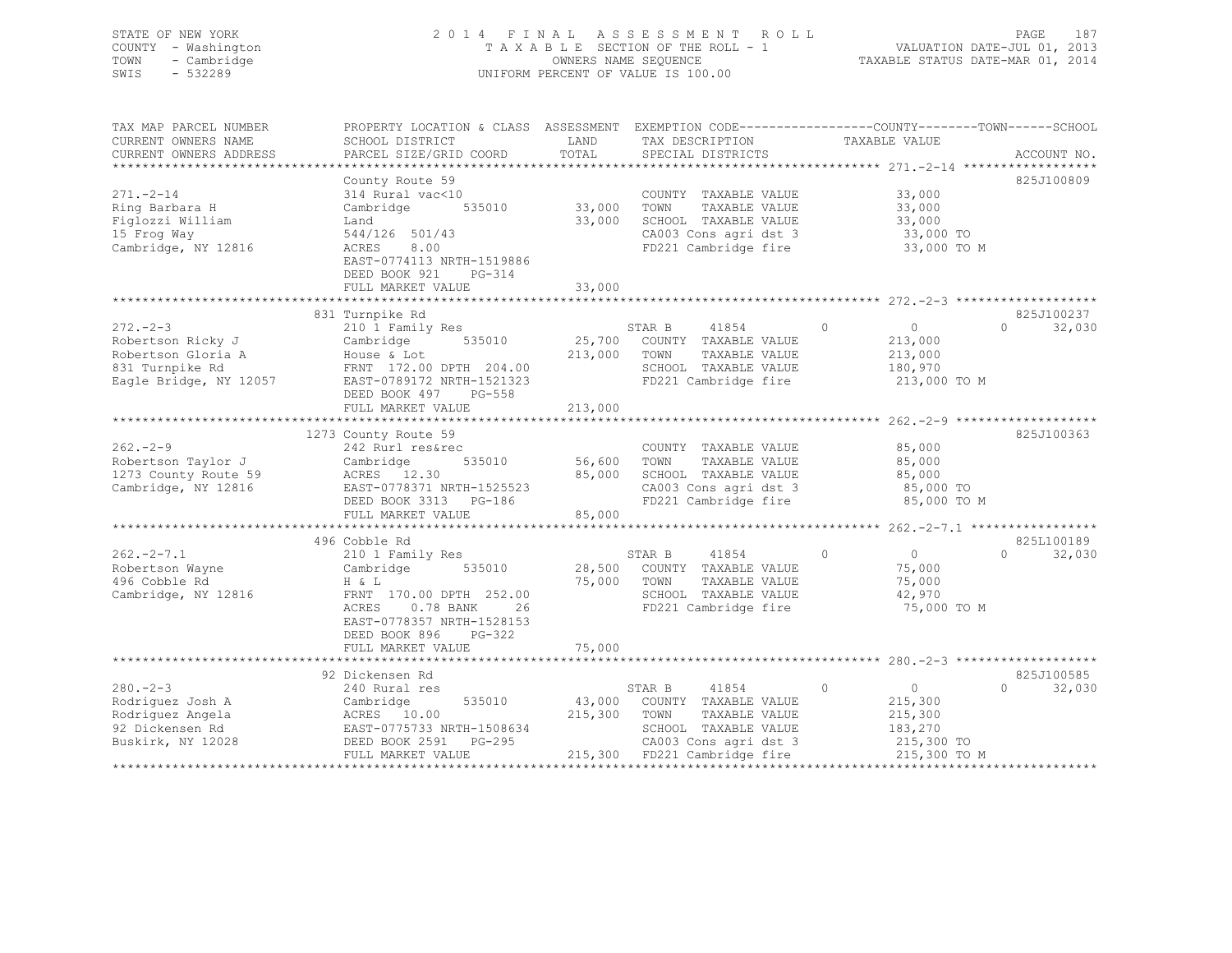## STATE OF NEW YORK 2 0 1 4 F I N A L A S S E S S M E N T R O L L PAGE 188 COUNTY - Washington T A X A B L E SECTION OF THE ROLL - 1 VALUATION DATE-JUL 01, 2013 TOWN - Cambridge OWNERS NAME SEQUENCE TAXABLE STATUS DATE-MAR 01, 2014 SWIS - 532289 UNIFORM PERCENT OF VALUE IS 100.00

| TAX MAP PARCEL NUMBER<br>CURRENT OWNERS NAME<br>CURRENT OWNERS ADDRESS                                                                                     | PROPERTY LOCATION & CLASS ASSESSMENT EXEMPTION CODE---------------COUNTY-------TOWN-----SCHOOL<br>SCHOOL DISTRICT<br>PARCEL SIZE/GRID COORD                                                                                 | LAND<br>TOTAL                 | TAX DESCRIPTION<br>SPECIAL DISTRICTS                                                                                                                                                                                                                        | TAXABLE VALUE                                                                                                                                              | ACCOUNT NO.                                                                                     |
|------------------------------------------------------------------------------------------------------------------------------------------------------------|-----------------------------------------------------------------------------------------------------------------------------------------------------------------------------------------------------------------------------|-------------------------------|-------------------------------------------------------------------------------------------------------------------------------------------------------------------------------------------------------------------------------------------------------------|------------------------------------------------------------------------------------------------------------------------------------------------------------|-------------------------------------------------------------------------------------------------|
| $246. - 1 - 35$<br>Roeske Theodore<br>Waldow Dorraine<br>167 Calkinstown Rd<br>Sharon, CT 06069                                                            | Kenyon Rd<br>105 Vac farmland<br>533401<br>Greenwich<br>ACRES 156.70<br>EAST-0771051 NRTH-1537346<br>DEED BOOK 2385 PG-59<br>FULL MARKET VALUE                                                                              | 238,900<br>238,900<br>238,900 | COUNTY TAXABLE VALUE<br>TOWN<br>TAXABLE VALUE<br>SCHOOL TAXABLE VALUE<br>CA003 Cons agri dst 3<br>FD221 Cambridge fire                                                                                                                                      | 238,900<br>238,900<br>238,900<br>238,900 TO<br>238,900 TO M                                                                                                | 825J100340                                                                                      |
| $246. - 1 - 41$<br>Roeske Theodore<br>Waldow Dorraine<br>167 Calkinstown Rd<br>Sharon, CT 06069                                                            | Kenyon Rd/e Off<br>314 Rural vac<10<br>Greenwich<br>533401<br>Wood Lot<br>ACRES 3.00<br>EAST-0771293 NRTH-1538830<br>DEED BOOK 2385 PG-59<br>FULL MARKET VALUE                                                              | 2,100<br>2,100<br>2,100       | COUNTY TAXABLE VALUE<br>TOWN<br>TAXABLE VALUE<br>SCHOOL TAXABLE VALUE<br>FD221 Cambridge fire                                                                                                                                                               | 2,100<br>2,100<br>2,100<br>2,100 TO<br>2,100 TO M                                                                                                          | 825J100870                                                                                      |
| $270. - 1 - 17$<br>Rogers Agnes<br>Rogers John<br>539 Center Cambridge Rd<br>Cambridge, NY 12816<br>MAY BE SUBJECT TO PAYMENT<br>UNDER AGDIST LAW TIL 2018 | 539 Center Cambridge Rd 60 PCT OF VALUE USED FOR EXEMPTION PURPOSES<br>241 Rural res&ag<br>Cambridge<br>House & Land<br>633/299<br>ACRES 79.50<br>EAST-0768312 NRTH-1517954<br>DEED BOOK 633<br>PG-297<br>FULL MARKET VALUE |                               | AG DIST<br>41720<br>$\frac{151}{151}$ ,000 AGED-CO/TN 41801<br>280,000 AGED-SCH<br>41804<br>41834<br>STAR EN<br>COUNTY TAXABLE VALUE<br>TOWN<br>TAXABLE VALUE<br>SCHOOL TAXABLE VALUE<br>280,000 CA003 Cons agri dst 3<br>77,072 EX<br>FD221 Cambridge fire | 77,072<br>$\circ$<br>84,000<br>$\Omega$<br>$\circ$<br>$\sim$ 0<br>$\Omega$<br>$\overline{0}$<br>118,928<br>118,928<br>67,178<br>202,928 TO<br>280,000 TO M | 825J100579<br>77,072<br>77,072<br>84,000<br>$\circ$<br>67,200<br>$\Omega$<br>68,550<br>$\Omega$ |
| $279. - 2 - 2.22$<br>Rogers Catherine<br>30 Martindale Way<br>Johnsonville, NY 12094                                                                       | 30 Martindale Way<br>210 1 Family Res<br>Cambridge<br>535010<br>H & L<br>ACRES<br>1.44<br>EAST-0764779 NRTH-1513447<br>DEED BOOK 681<br>PG-182<br>FULL MARKET VALUE                                                         | 199,000 TOWN<br>199,000       | STAR B<br>41854<br>28,000 COUNTY TAXABLE VALUE<br>TAXABLE VALUE<br>SCHOOL TAXABLE VALUE<br>CA003 Cons agri dst 3<br>FD221 Cambridge fire                                                                                                                    | $\circ$<br>$\overline{0}$<br>199,000<br>199,000<br>166,970<br>199,000 TO<br>199,000 TO M                                                                   | 32,030<br>$\Omega$                                                                              |
| $279. - 2 - 2.21$<br>Rogers Dale J<br>Rogers Karen J<br>14 Martindale Way<br>Johnsonville, NY 12094                                                        | 14 Martindale Way<br>210 1 Family Res<br>Cambridge 535010<br>H & L<br>ACRES<br>2.17<br>EAST-0764844 NRTH-1513050<br>$PG-29$<br>DEED BOOK 604<br>FULL MARKET VALUE                                                           | 197,900<br>197,900            | STAR B<br>41854<br>30,000 COUNTY TAXABLE VALUE<br>TOWN<br>TAXABLE VALUE<br>SCHOOL TAXABLE VALUE<br>CA003 Cons agri dst 3<br>FD221 Cambridge fire                                                                                                            | $\circ$<br>$\overline{0}$<br>197,900<br>197,900<br>165,870<br>197,900 TO<br>197,900 TO M                                                                   | 825J102022<br>$\cap$<br>32,030                                                                  |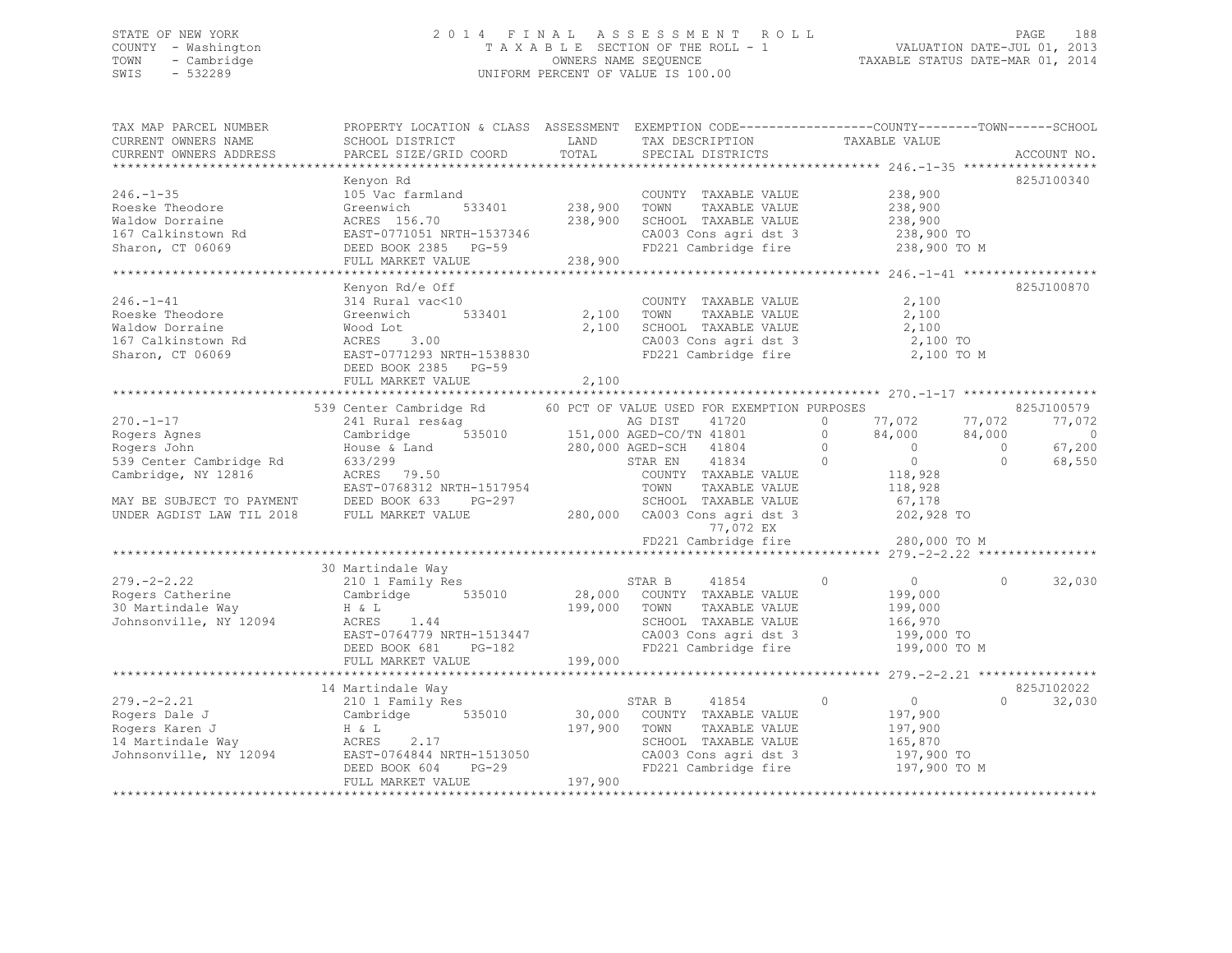## STATE OF NEW YORK 2 0 1 4 F I N A L A S S E S S M E N T R O L L PAGE 189 COUNTY - Washington T A X A B L E SECTION OF THE ROLL - 1 VALUATION DATE-JUL 01, 2013 TOWN - Cambridge OWNERS NAME SEQUENCE TAXABLE STATUS DATE-MAR 01, 2014 SWIS - 532289 UNIFORM PERCENT OF VALUE IS 100.00

| TAX MAP PARCEL NUMBER                                                              | PROPERTY LOCATION & CLASS ASSESSMENT EXEMPTION CODE---------------COUNTY-------TOWN-----SCHOOL |                |                                               |                                               |                    |
|------------------------------------------------------------------------------------|------------------------------------------------------------------------------------------------|----------------|-----------------------------------------------|-----------------------------------------------|--------------------|
| CURRENT OWNERS NAME                                                                | SCHOOL DISTRICT                                                                                | LAND           | TAX DESCRIPTION                               | TAXABLE VALUE                                 |                    |
| CURRENT OWNERS ADDRESS                                                             | PARCEL SIZE/GRID COORD                                                                         | TOTAL          | SPECIAL DISTRICTS                             |                                               | ACCOUNT NO.        |
|                                                                                    |                                                                                                |                |                                               |                                               |                    |
|                                                                                    | Rogers Ln                                                                                      |                |                                               |                                               |                    |
| $271 - 2 - 3.7$                                                                    | 314 Rural vac<10                                                                               |                | COUNTY TAXABLE VALUE                          | 7,500                                         |                    |
| Rogers John P                                                                      | 535010<br>Cambridge                                                                            | 7,500          | TOWN<br>TAXABLE VALUE                         | 7,500                                         |                    |
| Rogers Karen A                                                                     | Sub lot F                                                                                      | 7,500          | SCHOOL TAXABLE VALUE                          | 7,500                                         |                    |
| 50 Rogers Ln                                                                       | ACRES 2.18                                                                                     |                | FD221 Cambridge fire                          | 7,500 TO M                                    |                    |
| Cambridge, NY 12816                                                                | EAST-0771926 NRTH-1519128                                                                      |                |                                               |                                               |                    |
|                                                                                    | DEED BOOK 1881 PG-236                                                                          |                |                                               |                                               |                    |
|                                                                                    | FULL MARKET VALUE                                                                              | 7,500          |                                               |                                               |                    |
|                                                                                    |                                                                                                |                |                                               |                                               |                    |
|                                                                                    | 50 Rogers Ln                                                                                   |                |                                               |                                               | 825J100578         |
| $271. - 2 - 6$                                                                     | 210 1 Family Res                                                                               |                | STAR EN<br>41834                              | $\circ$<br>$\overline{0}$                     | 68,550<br>$\cap$   |
| Rogers John P                                                                      | 535010<br>Cambridge                                                                            |                | 30,000 COUNTY TAXABLE VALUE                   | 134,100                                       |                    |
| Rogers Karen A                                                                     | H & L                                                                                          | 134,100        | TOWN<br>TAXABLE VALUE                         | 134,100                                       |                    |
| 50 Rogers Ln                                                                       | ACRES<br>1.00                                                                                  |                | SCHOOL TAXABLE VALUE                          | 65,550                                        |                    |
| Cambridge, NY 12816                                                                |                                                                                                |                | FD221 Cambridge fire                          |                                               |                    |
|                                                                                    | EAST-0772054 NRTH-1519236                                                                      |                |                                               | 134,100 TO M                                  |                    |
|                                                                                    | DEED BOOK 428<br>PG-1005                                                                       |                |                                               |                                               |                    |
|                                                                                    |                                                                                                |                |                                               |                                               |                    |
|                                                                                    |                                                                                                |                |                                               |                                               |                    |
|                                                                                    | 1365 County Route 59                                                                           |                |                                               |                                               | 825J100672         |
| $263. - 1 - 24$                                                                    | 210 1 Family Res                                                                               |                | VETCOM CTS 41130                              | $\Omega$<br>26,250                            | 26,250<br>10,000   |
| Rogers Karen A                                                                     | 535010<br>Cambridge                                                                            |                | 23,600 VETDIS CTS 41140                       | $\overline{0}$<br>15,750                      | 15,750<br>15,750   |
| Rogers Suzanne M                                                                   | H & L                                                                                          | 105,000 STAR B | $41854$ 0                                     | $\overline{0}$                                | 32,030<br>$\Omega$ |
| 50 Rogers Ln                                                                       | FRNT 122.00 DPTH 230.00                                                                        |                | COUNTY TAXABLE VALUE                          | 63,000                                        |                    |
| Cambridge, NY 12816                                                                | ACRES<br>0.71                                                                                  |                | TOWN<br>TAXABLE VALUE                         | 63,000                                        |                    |
|                                                                                    | EAST-0780487 NRTH-1526544                                                                      |                | SCHOOL TAXABLE VALUE                          | 47,220                                        |                    |
|                                                                                    | DEED BOOK 917<br>PG-120                                                                        |                | CA003 Cons agri dst 3                         | 105,000 TO                                    |                    |
|                                                                                    | FULL MARKET VALUE                                                                              |                | 105,000 FD221 Cambridge fire                  | 105,000 TO M                                  |                    |
|                                                                                    | *************************                                                                      |                |                                               |                                               |                    |
|                                                                                    | 8 Horton Ln                                                                                    |                |                                               |                                               | 825J100244         |
| $261 - 2 - 7$                                                                      | 241 Rural res&aq                                                                               |                | 41720<br>AG DIST                              | $\circ$<br>89,866                             | 89,866<br>89,866   |
| Rogers Mark                                                                        | 535010<br>Cambridge                                                                            | 157,300 STAR B | 41854                                         | $\circ$<br>$\sim$ 0                           | $\Omega$<br>32,030 |
| Rogers Marge                                                                       | 563/155                                                                                        |                | 338,000 COUNTY TAXABLE VALUE                  | 248,134                                       |                    |
| 8 Horton Ln                                                                        | $261 - 1 - 7$                                                                                  |                | TOWN<br>TAXABLE VALUE                         | 248,134                                       |                    |
| Cambridge, NY 12816                                                                | ACRES 85.00                                                                                    |                | SCHOOL TAXABLE VALUE                          | 216,104                                       |                    |
|                                                                                    | EAST-0766120 NRTH-1523487                                                                      |                | CA003 Cons agri dst 3                         | 248,134 TO                                    |                    |
|                                                                                    | $PG-153$                                                                                       |                | 89,866 EX                                     |                                               |                    |
| MAY BE SUBJECT TO PAYMENT DEED BOOK 563<br>UNDER AGDIST LAW TIL 2018 FULL MARKET V | FULL MARKET VALUE                                                                              |                | 338,000 FD221 Cambridge fire                  | 338,000 TO M                                  |                    |
|                                                                                    |                                                                                                |                |                                               | **************** 279.-2-2.23 **************** |                    |
|                                                                                    | 96 Martindale Way                                                                              |                |                                               |                                               |                    |
| $279. - 2 - 2.23$                                                                  | 210 1 Family Res                                                                               |                | COUNTY TAXABLE VALUE                          | 132,000                                       |                    |
| Rogers Mark                                                                        | 535010<br>Cambridge                                                                            | 27,600         | TAXABLE VALUE<br>TOWN                         | 132,000                                       |                    |
| 8 Horton Ln                                                                        | ACRES<br>2.71                                                                                  | 132,000        | SCHOOL TAXABLE VALUE                          | 132,000                                       |                    |
| Cambridge, NY 12816                                                                | EAST-0765009 NRTH-1513382                                                                      |                |                                               |                                               |                    |
|                                                                                    | DEED BOOK 681<br>PG-185                                                                        |                | CA003 Cons agri dst 3<br>FD221 Cambridge fire | 132,000 TO<br>132,000 TO M                    |                    |
|                                                                                    | FULL MARKET VALUE                                                                              | 132,000        |                                               |                                               |                    |
|                                                                                    |                                                                                                |                |                                               |                                               |                    |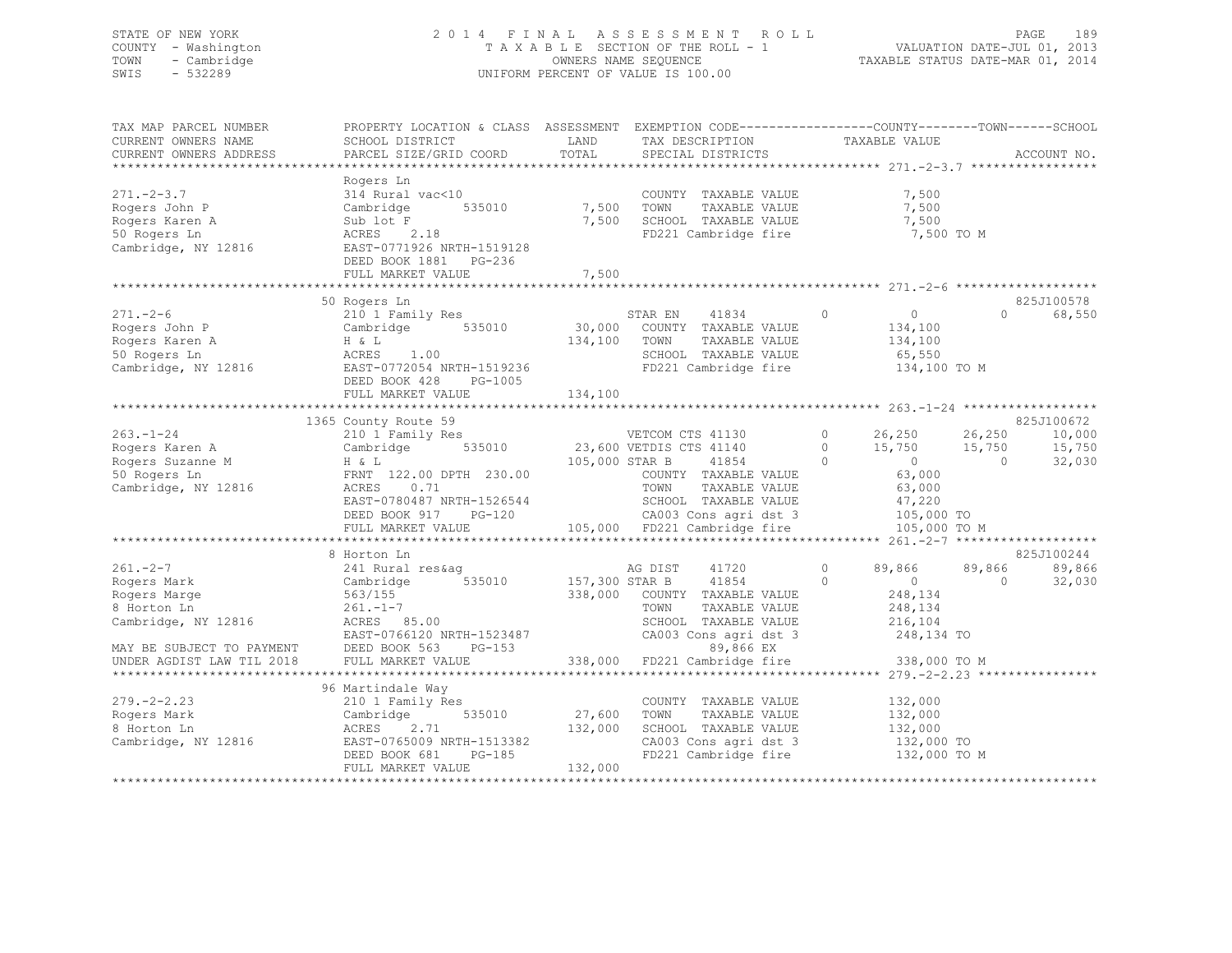## STATE OF NEW YORK 2 0 1 4 F I N A L A S S E S S M E N T R O L L PAGE 190 COUNTY - Washington T A X A B L E SECTION OF THE ROLL - 1 VALUATION DATE-JUL 01, 2013 TOWN - Cambridge OWNERS NAME SEQUENCE TAXABLE STATUS DATE-MAR 01, 2014 SWIS - 532289 UNIFORM PERCENT OF VALUE IS 100.00

| TAX MAP PARCEL NUMBER<br>CURRENT OWNERS NAME<br>CURRENT OWNERS ADDRESS                                                            | PROPERTY LOCATION & CLASS ASSESSMENT EXEMPTION CODE---------------COUNTY-------TOWN-----SCHOOL<br>SCHOOL DISTRICT<br>PARCEL SIZE/GRID COORD                         | LAND<br>TOTAL                 | TAX DESCRIPTION<br>SPECIAL DISTRICTS                                                                                                                    | TAXABLE VALUE                                                                              | ACCOUNT NO.                                          |
|-----------------------------------------------------------------------------------------------------------------------------------|---------------------------------------------------------------------------------------------------------------------------------------------------------------------|-------------------------------|---------------------------------------------------------------------------------------------------------------------------------------------------------|--------------------------------------------------------------------------------------------|------------------------------------------------------|
|                                                                                                                                   |                                                                                                                                                                     |                               |                                                                                                                                                         |                                                                                            |                                                      |
| $279. - 2 - 2.2$<br>Rogers Olga M<br>44 Martindale Way<br>Johnsonville, NY 12094-2030                                             | 44 Martindale Way<br>242 Rurl res&rec<br>535010<br>Cambridge<br>Row 587/203<br>ACRES 14.71<br>EAST-0764781 NRTH-1514336<br>DEED BOOK 780 PG-82<br>FULL MARKET VALUE | 220,000 TOWN<br>220,000       | 41834<br>STAR EN<br>56,700 COUNTY TAXABLE VALUE<br>TAXABLE VALUE<br>SCHOOL TAXABLE VALUE<br>CA003 Cons agri dst 3<br>FD221 Cambridge fire               | $\circ$<br>$\circ$<br>220,000<br>220,000<br>151,450<br>220,000 TO<br>220,000 TO M          | 825J100955<br>68,550<br>$\Omega$                     |
|                                                                                                                                   |                                                                                                                                                                     |                               |                                                                                                                                                         |                                                                                            |                                                      |
| $263 - 2 - 4$<br>Rolleston Bruce<br>1328 King Rd<br>Cambridge, NY 12816<br>MAY BE SUBJECT TO PAYMENT<br>UNDER AGDIST LAW TIL 2021 | 1328 King Rd<br>241 Rural res&aq<br>Cambridge<br>ACRES 26.53<br>535010<br>EAST-0786453 NRTH-1527935<br>DEED BOOK 801<br>PG-135<br>FULL MARKET VALUE                 | 85,200 STAR EN                | AGRI-D IND 41730<br>41834<br>312,000 COUNTY TAXABLE VALUE<br>TOWN<br>TAXABLE VALUE<br>SCHOOL TAXABLE VALUE<br>312,000 FD221 Cambridge fire              | 19,572<br>$\circ$<br>$\sim$ 0<br>$\Omega$<br>292,428<br>292,428<br>223,878<br>312,000 TO M | 825J100670<br>19,572<br>19,572<br>68,550<br>$\Omega$ |
|                                                                                                                                   | 46 Irish Ln                                                                                                                                                         |                               |                                                                                                                                                         |                                                                                            | 825J100582                                           |
| $263. - 1 - 5$<br>Romack Dolores R LE<br>Johnson Dawn Marie<br>46 Irish Ln<br>Cambridge, NY 12816                                 | 210 1 Family Res<br>Cambridge 535010<br>H&l<br>645/11<br>ACRES<br>3.50<br>EAST-0782593 NRTH-1528129<br>DEED BOOK 3329 PG-100                                        | 260,900                       | STAR EN<br>41834<br>53,800 COUNTY TAXABLE VALUE<br>TAXABLE VALUE<br>TOWN<br>SCHOOL TAXABLE VALUE<br>FD221 Cambridge fire                                | $\circ$<br>$\circ$<br>260,900<br>260,900<br>192,350<br>260,900 TO M                        | 68,550<br>$\Omega$                                   |
|                                                                                                                                   | FULL MARKET VALUE                                                                                                                                                   | 260,900                       |                                                                                                                                                         |                                                                                            |                                                      |
| $263. - 1 - 6$<br>Romack Howard Jr<br>Romack Patricia<br>28 Irish Ln<br>Cambridge, NY 12816                                       | 28 Irish Ln<br>210 1 Family Res<br>Cambridge 535010<br>H&l<br>ACRES 8.10<br>EAST-0782518 NRTH-1528657<br>DEED BOOK 444<br>PG-307                                    | 315,000 TOWN                  | 41854<br>STAR B<br>72,400 COUNTY TAXABLE VALUE<br>TAXABLE VALUE<br>SCHOOL TAXABLE VALUE<br>FD221 Cambridge fire                                         | $\circ$<br>$\overline{0}$<br>315,000<br>315,000<br>282,970<br>315,000 TO M                 | 825J100583<br>32,030<br>$\cap$                       |
|                                                                                                                                   | FULL MARKET VALUE                                                                                                                                                   | 315,000                       |                                                                                                                                                         |                                                                                            |                                                      |
|                                                                                                                                   | 1622 County Route 59                                                                                                                                                |                               |                                                                                                                                                         |                                                                                            | 825J100229                                           |
| $255. - 1 - 16$<br>Roome Hugh<br>956 North Rd<br>Greenwich, NY 12834<br>MAY BE SUBJECT TO PAYMENT<br>UNDER AGDIST LAW TIL 2018    | 241 Rural res&aq<br>Cambridge<br>535010<br>ACRES 102.10<br>EAST-0785157 NRTH-1529693<br>PG-157<br>DEED BOOK 742<br>FULL MARKET VALUE                                | 179,600<br>660,000<br>660,000 | AG DIST<br>41720<br>COUNTY TAXABLE VALUE<br>TOWN<br>TAXABLE VALUE<br>SCHOOL TAXABLE VALUE<br>CA003 Cons agri dst 3<br>89,258 EX<br>FD221 Cambridge fire | 89,258<br>$\circ$<br>570,742<br>570,742<br>570,742<br>570,742 TO<br>660,000 TO M           | 89,258<br>89,258                                     |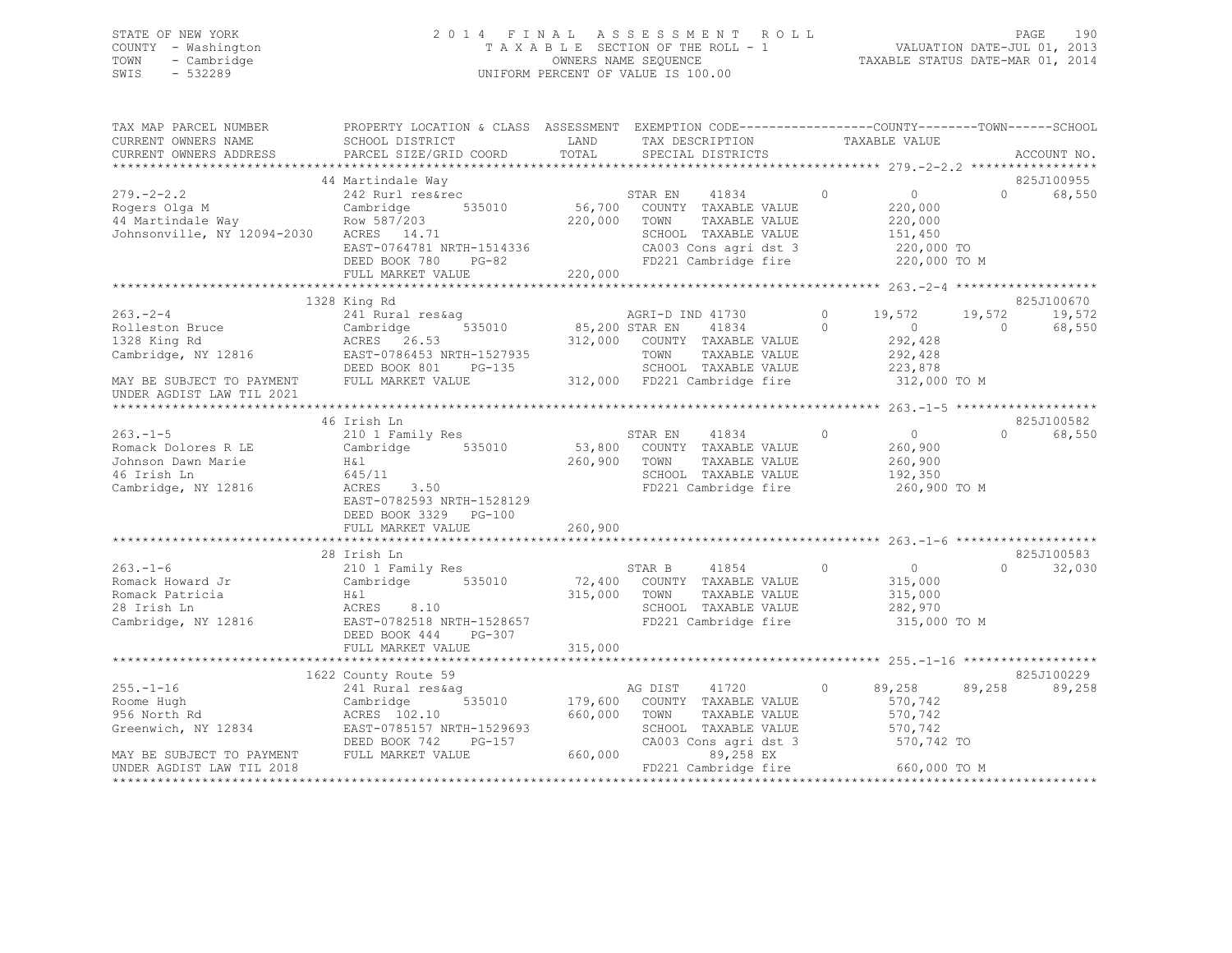## STATE OF NEW YORK 2 0 1 4 F I N A L A S S E S S M E N T R O L L PAGE 191 COUNTY - Washington T A X A B L E SECTION OF THE ROLL - 1 VALUATION DATE-JUL 01, 2013 TOWN - Cambridge OWNERS NAME SEQUENCE TAXABLE STATUS DATE-MAR 01, 2014 SWIS - 532289 UNIFORM PERCENT OF VALUE IS 100.00

| TAX MAP PARCEL NUMBER<br>CURRENT OWNERS NAME<br>CURRENT OWNERS ADDRESS                                                                       | PROPERTY LOCATION & CLASS ASSESSMENT EXEMPTION CODE---------------COUNTY-------TOWN-----SCHOOI<br>SCHOOL DISTRICT<br>PARCEL SIZE/GRID COORD                                 | LAND<br>TOTAL             | TAX DESCRIPTION<br>SPECIAL DISTRICTS                                                                                                     | TAXABLE VALUE                                                                                                                     | ACCOUNT NO.                                       |
|----------------------------------------------------------------------------------------------------------------------------------------------|-----------------------------------------------------------------------------------------------------------------------------------------------------------------------------|---------------------------|------------------------------------------------------------------------------------------------------------------------------------------|-----------------------------------------------------------------------------------------------------------------------------------|---------------------------------------------------|
|                                                                                                                                              |                                                                                                                                                                             |                           |                                                                                                                                          |                                                                                                                                   |                                                   |
| $262 - 1 - 29$<br>Roose Shaun<br>C/O David Eriksen<br>454 County Route 60<br>Cambridge, NY 12816                                             | 454 County Route 60<br>210 1 Family Res<br>Cambridge 535010<br>2 houses<br>ACRES 1.71<br>EAST-0773204 NRTH-1528168<br>DEED BOOK 900<br>$PG-39$<br>FULL MARKET VALUE         | 27,600<br>290,000         | COUNTY TAXABLE VALUE<br>TOWN<br>TAXABLE VALUE<br>290,000 SCHOOL TAXABLE VALUE<br>FD221 Cambridge fire                                    | 290,000<br>290,000<br>290,000<br>290,000 TO M                                                                                     | 825J100949                                        |
|                                                                                                                                              |                                                                                                                                                                             |                           |                                                                                                                                          |                                                                                                                                   |                                                   |
| $246. - 1 - 16$<br>Root Frank<br>Root Martha<br>471 State Route 372<br>Greenwich, NY 12834                                                   | 471 State Route 372<br>210 1 Family Res<br>Cambridge 535010<br>House<br>Addition<br>ACRES<br>1.40<br>EAST-0780386 NRTH-1539005<br>DEED BOOK 789 PG-157<br>FULL MARKET VALUE | 35,000 STAR EN<br>212,400 | CW 10 VET/ 41152<br>41834<br>212,400 COUNTY TAXABLE VALUE<br>TAXABLE VALUE<br>TOWN<br>SCHOOL TAXABLE VALUE<br>CA005 Cons agri dst 5      | $\circ$<br>8,000<br>$\overline{0}$<br>$\circ$<br>204,400<br>212,400<br>143,850<br>212,400 TO<br>FD221 Cambridge fire 212,400 TO M | 825J100318<br>$\Omega$<br>0<br>68,550<br>$\Omega$ |
|                                                                                                                                              | 35 Coila Rd                                                                                                                                                                 |                           |                                                                                                                                          |                                                                                                                                   | 825J100398                                        |
| $255. - 2 - 5$<br>Rosaday Enterprises, LLC<br>39 Coila Rd<br>Cambridge, NY 12816                                                             | 210 1 Family Res<br>Cambridge<br>535010<br>H & L<br>ACRES<br>1.03<br>EAST-0787427 NRTH-1531244<br>DEED BOOK 2192 PG-198                                                     | 25,200                    | COUNTY TAXABLE VALUE<br>TOWN<br>TAXABLE VALUE<br>136,900 SCHOOL TAXABLE VALUE<br>FD221 Cambridge fire                                    | 136,900<br>136,900<br>136,900<br>136,900 TO M                                                                                     |                                                   |
|                                                                                                                                              | FULL MARKET VALUE                                                                                                                                                           | 136,900                   |                                                                                                                                          |                                                                                                                                   |                                                   |
| $280. - 1 - 12.1$<br>Rose Judith F<br>136 Dickensen Rd<br>Buskirk, NY 12028                                                                  | 136 Dickensen Rd<br>210 1 Family Res<br>535010<br>Cambridge<br>1.00<br>ACRES<br>EAST-0774533 NRTH-1508296<br>DEED BOOK 691<br>PG-207                                        | 135,700 TOWN              | 41834<br>STAR EN<br>35,000 COUNTY TAXABLE VALUE<br>TAXABLE VALUE<br>SCHOOL TAXABLE VALUE<br>CA003 Cons agri dst 3                        | $\overline{0}$<br>$\Omega$<br>135,700<br>135,700<br>67,150<br>135,700 TO                                                          | 825J100902<br>68,550<br>$\cap$                    |
|                                                                                                                                              | FULL MARKET VALUE                                                                                                                                                           |                           | 135,700 FD221 Cambridge fire                                                                                                             | 135,700 TO M                                                                                                                      |                                                   |
|                                                                                                                                              | 848 County Route 60                                                                                                                                                         |                           |                                                                                                                                          |                                                                                                                                   | 825J100884                                        |
| $246. - 1 - 25.2$<br>Rosenblatt Stuart I<br>Call Elizabeth A<br>848 County Route 60<br>Greenwich, NY 12834-9124<br>MAY BE SUBJECT TO PAYMENT | 241 Rural res&aq<br>533401<br>Greenwich<br>Farm<br>Addition<br>ACRES 30.60<br>EAST-0774431 NRTH-1537217<br>DEED BOOK 837<br>PG-332                                          | 89,300 STAR B<br>308,300  | AG DIST<br>41720<br>41854<br>COUNTY TAXABLE VALUE<br>TOWN<br>TAXABLE VALUE<br>SCHOOL TAXABLE VALUE<br>CA003 Cons agri dst 3<br>31,105 EX | $\circ$<br>31,105<br>31,105<br>$\Omega$<br>$\circ$<br>277,195<br>277,195<br>245,165<br>277,195 TO                                 | 31,105<br>32,030<br>$\Omega$                      |
| UNDER AGDIST LAW TIL 2018                                                                                                                    | FULL MARKET VALUE                                                                                                                                                           |                           | 308,300 FD221 Cambridge fire                                                                                                             | 308,300 TO M                                                                                                                      |                                                   |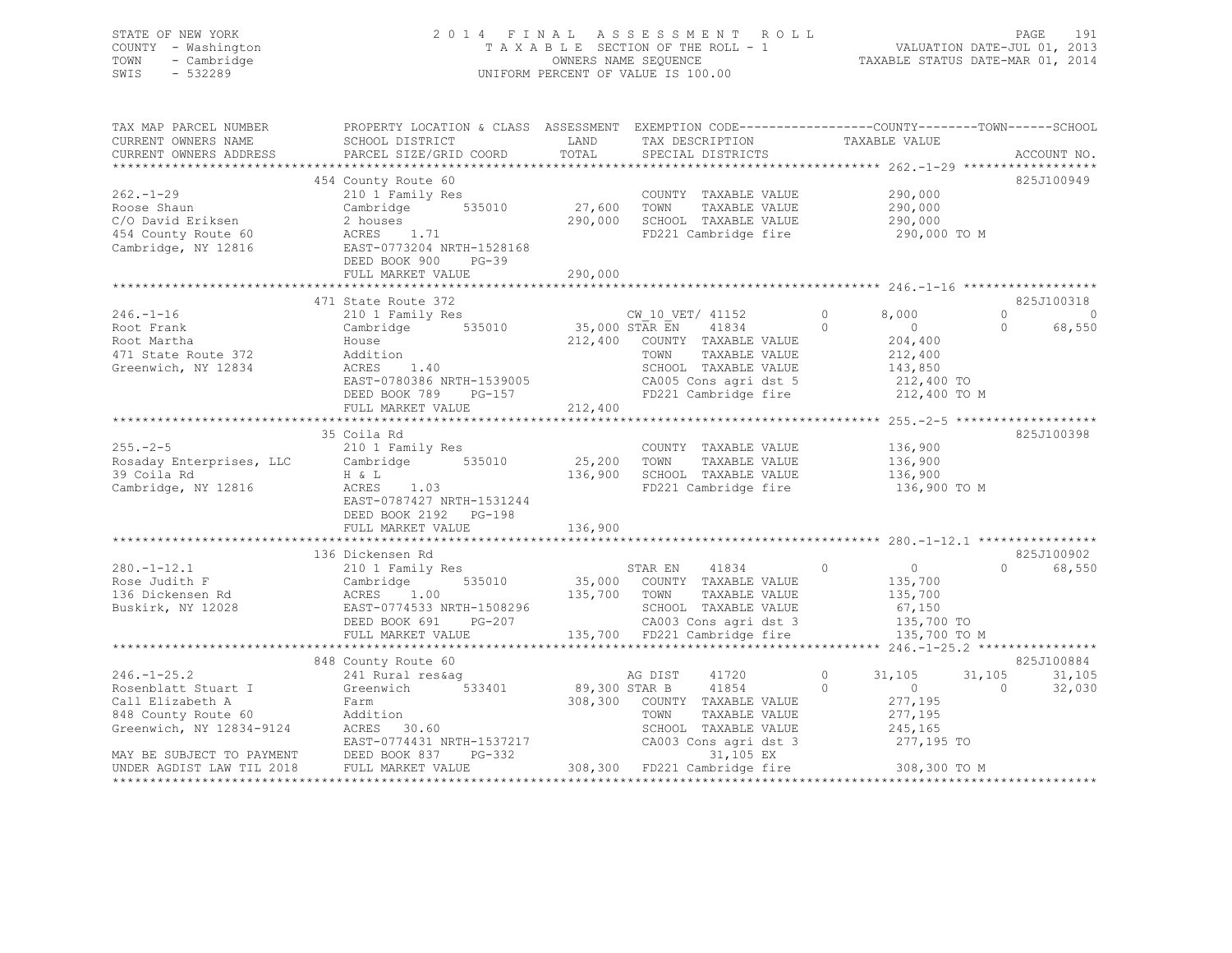## STATE OF NEW YORK 2 0 1 4 F I N A L A S S E S S M E N T R O L L PAGE 192 COUNTY - Washington T A X A B L E SECTION OF THE ROLL - 1 VALUATION DATE-JUL 01, 2013 TOWN - Cambridge OWNERS NAME SEQUENCE TAXABLE STATUS DATE-MAR 01, 2014 SWIS - 532289 UNIFORM PERCENT OF VALUE IS 100.00

| TAX MAP PARCEL NUMBER                                                                                              | PROPERTY LOCATION & CLASS ASSESSMENT EXEMPTION CODE----------------COUNTY-------TOWN------SCHOOL |         |         |                                                                  |            |                         |            |            |
|--------------------------------------------------------------------------------------------------------------------|--------------------------------------------------------------------------------------------------|---------|---------|------------------------------------------------------------------|------------|-------------------------|------------|------------|
|                                                                                                                    |                                                                                                  |         |         |                                                                  |            |                         |            |            |
|                                                                                                                    | 276 Gannon Rd                                                                                    |         |         |                                                                  |            |                         |            |            |
| $270. - 1 - 21.1$                                                                                                  | 242 Rurl res&rec                                                                                 |         |         | AG DIST 41720                                                    | $\Omega$   | 36,321 36,321           |            | 36,321     |
| Cambridge<br>Ross Randy C                                                                                          | 535010 80,300 STAR B 41854 0                                                                     |         |         |                                                                  |            | $\sim$ 0 $\sim$         | $\Omega$   | 32,030     |
|                                                                                                                    |                                                                                                  |         |         | 242,900 COUNTY TAXABLE VALUE                                     |            | 206,579                 |            |            |
|                                                                                                                    |                                                                                                  |         | TOWN    | TAXABLE VALUE                                                    |            | 206,579<br>174,549      |            |            |
| Noss Anne S<br>Poss Anne S<br>276 Gannon Rd<br>Buskirk, NY 12028<br>Buskirk, NY 12028<br>BAST-0768691 NRTH-1514220 |                                                                                                  |         |         | SCHOOL TAXABLE VALUE                                             |            |                         |            |            |
|                                                                                                                    | DEED BOOK 853<br>$PG-94$                                                                         |         |         | CA003 Cons agri dst 3 206,579 TO                                 |            |                         |            |            |
| MAY BE SUBJECT TO PAYMENT FULL MARKET VALUE                                                                        |                                                                                                  | 242,900 |         | 36,321 EX                                                        |            |                         |            |            |
| UNDER AGDIST LAW TIL 2018                                                                                          |                                                                                                  |         |         | FD221 Cambridge fire 242,900 TO M                                |            |                         |            |            |
|                                                                                                                    |                                                                                                  |         |         |                                                                  |            |                         |            |            |
|                                                                                                                    | 279 Gannon Rd                                                                                    |         |         |                                                                  |            |                         |            |            |
| $270. - 1 - 21.2$                                                                                                  | 312 Vac w/imprv<br>Cambridge 535010 20,000 COUNTY TAXABLE VALUE                                  |         |         |                                                                  |            | 18,817 18,817 18,817    |            |            |
| Ross Randy C                                                                                                       |                                                                                                  |         |         |                                                                  |            | 16,183                  |            |            |
| Ross Anne S                                                                                                        | Land & Pole Barn 35,000 TOWN                                                                     |         |         | TAXABLE VALUE 16,183                                             |            |                         |            |            |
| 276 Gannon Rd                                                                                                      |                                                                                                  |         |         | SCHOOL TAXABLE VALUE 16,183<br>CA003 Cons agri dst 3 16,183 TO   |            |                         |            |            |
| Buskirk, NY 12028                                                                                                  |                                                                                                  |         |         |                                                                  |            |                         |            |            |
|                                                                                                                    |                                                                                                  |         |         |                                                                  |            |                         |            |            |
|                                                                                                                    |                                                                                                  |         |         |                                                                  |            |                         |            |            |
|                                                                                                                    |                                                                                                  |         |         |                                                                  |            |                         |            |            |
|                                                                                                                    |                                                                                                  |         |         |                                                                  |            |                         |            |            |
|                                                                                                                    | 1671 County Route 59                                                                             |         |         |                                                                  |            |                         |            | 825J100619 |
| $255. - 1 - 15$                                                                                                    |                                                                                                  |         |         | STAR B 41854 0                                                   |            | $\overline{0}$          | $\Omega$   | 32,030     |
| Ross Thomas C                                                                                                      |                                                                                                  |         |         |                                                                  |            | 230,400                 |            |            |
| 1671 County Route 59                                                                                               | $H \& L$                                                                                         | 230,400 | TOWN    | TAXABLE VALUE 230,400                                            |            |                         |            |            |
| Cambridge, NY 12816                                                                                                | Bndy Agmt 744/133                                                                                |         |         | SCHOOL TAXABLE VALUE 198,370                                     |            |                         |            |            |
|                                                                                                                    | ACRES 4.20                                                                                       |         |         | FD221 Cambridge fire                                             |            | 230,400 TO M            |            |            |
|                                                                                                                    | EAST-0786219 NRTH-1530541                                                                        |         |         |                                                                  |            |                         |            |            |
|                                                                                                                    | DEED BOOK 487<br>PG-307                                                                          |         |         |                                                                  |            |                         |            |            |
|                                                                                                                    | FULL MARKET VALUE                                                                                | 230,400 |         |                                                                  |            |                         |            |            |
|                                                                                                                    |                                                                                                  |         |         |                                                                  |            |                         |            |            |
|                                                                                                                    | 987 County Route 60                                                                              |         |         |                                                                  |            |                         |            | 825J100275 |
| $246. - 1 - 28$                                                                                                    |                                                                                                  |         | AG DIST | 41720 0                                                          |            | 149,685 149,685 149,685 |            |            |
| Rowse Glenwood L                                                                                                   |                                                                                                  |         |         | 41854                                                            | $\bigcirc$ | $\overline{0}$          | $\bigcirc$ | 32,030     |
| 987 County Route 60                                                                                                | House & Land                                                                                     |         |         | 495,500 COUNTY TAXABLE VALUE                                     |            | 345,815                 |            |            |
| Greenwich, NY 12834                                                                                                | ACRES 192.20                                                                                     |         | TOWN    | TAXABLE VALUE 345,815                                            |            |                         |            |            |
|                                                                                                                    | EAST-0772595 NRTH-1540729                                                                        |         |         | SCHOOL TAXABLE VALUE 313,785<br>CA003 Cons agri dst 3 345,815 TO |            |                         |            |            |
| MAY BE SUBJECT TO PAYMENT DEED BOOK 603                                                                            | $PG-63$<br>LUE $495,500$                                                                         |         |         |                                                                  |            |                         |            |            |
| UNDER AGDIST LAW TIL 2018 FULL MARKET VALUE                                                                        |                                                                                                  |         |         | 149,685 EX                                                       |            |                         |            |            |
|                                                                                                                    |                                                                                                  |         |         | FD221 Cambridge fire 495,500 TO M                                |            |                         |            |            |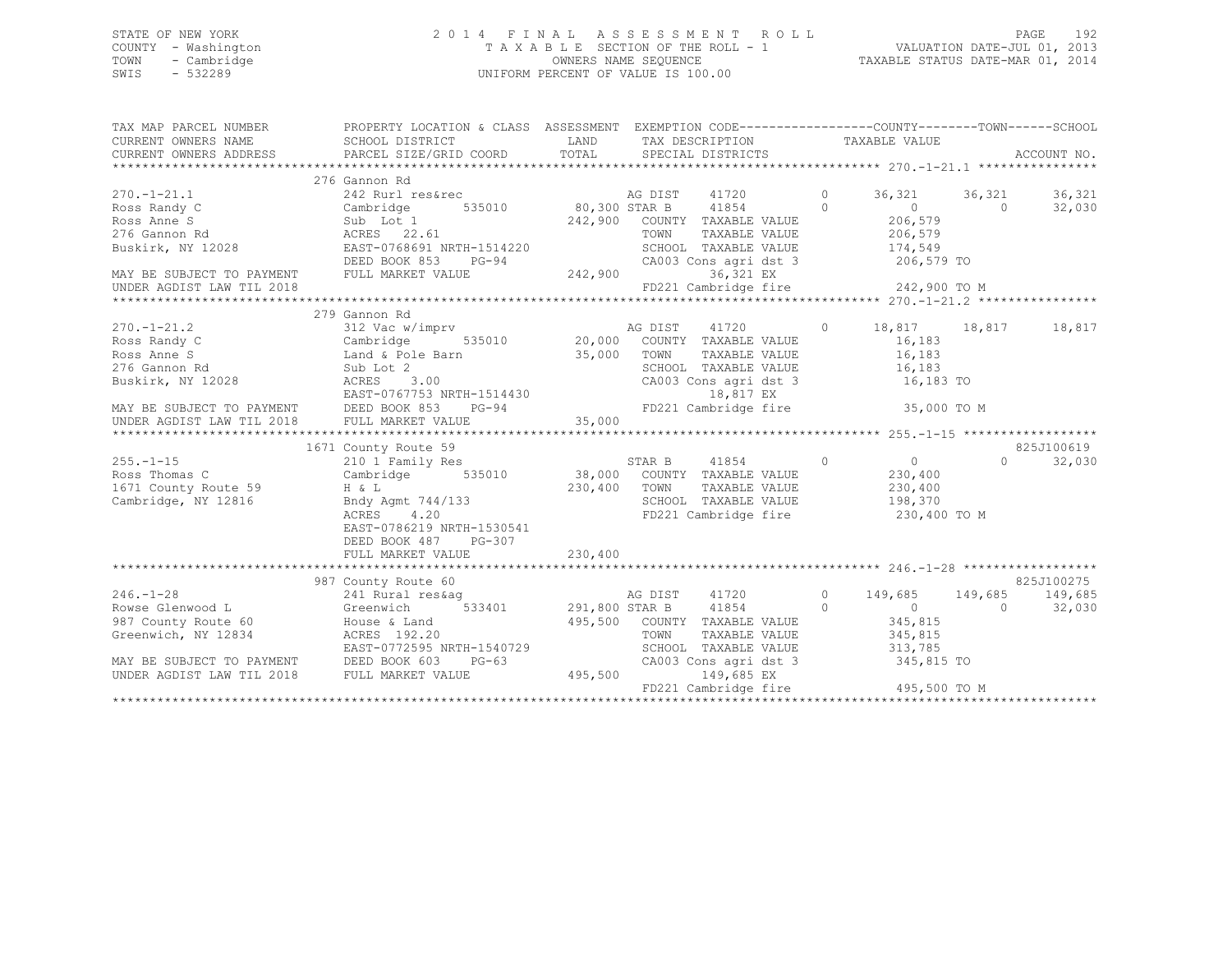## STATE OF NEW YORK 2 0 1 4 F I N A L A S S E S S M E N T R O L L PAGE 193 COUNTY - Washington T A X A B L E SECTION OF THE ROLL - 1 VALUATION DATE-JUL 01, 2013 TOWN - Cambridge OWNERS NAME SEQUENCE TAXABLE STATUS DATE-MAR 01, 2014 SWIS - 532289 UNIFORM PERCENT OF VALUE IS 100.00

| TAX MAP PARCEL NUMBER<br>CURRENT OWNERS NAME<br>CURRENT OWNERS ADDRESS                                                            | PROPERTY LOCATION & CLASS ASSESSMENT EXEMPTION CODE----------------COUNTY-------TOWN-----SCHOOL<br>SCHOOL DISTRICT<br>PARCEL SIZE/GRID COORD                          | LAND<br>TOTAL              | TAX DESCRIPTION<br>SPECIAL DISTRICTS                                                                                                                                                    | TAXABLE VALUE                                                                 | ACCOUNT NO.             |  |
|-----------------------------------------------------------------------------------------------------------------------------------|-----------------------------------------------------------------------------------------------------------------------------------------------------------------------|----------------------------|-----------------------------------------------------------------------------------------------------------------------------------------------------------------------------------------|-------------------------------------------------------------------------------|-------------------------|--|
|                                                                                                                                   |                                                                                                                                                                       |                            |                                                                                                                                                                                         |                                                                               |                         |  |
| $255. - 1 - 3.4$<br>Russert Michael<br>Russert Judith<br>48 Maxwell Ln<br>Cambridge, NY 12816                                     | 4 Maxwell Ln<br>105 Vac farmland<br>535010<br>Cambridge<br>Vac Farm Land<br>ACRES 25.10<br>EAST-0781968 NRTH-1536701<br>DEED BOOK 795<br>$PG-194$                     | 73,400                     | AG DIST 41720 0<br>73,400 COUNTY TAXABLE VALUE<br>TOWN<br>TAXABLE VALUE<br>SCHOOL TAXABLE VALUE<br>CA005 Cons agri dst 5<br>65,415 EX<br>5-194 65,415 EX<br>73,400 FD221 Cambridge fire | 7,985<br>7,985<br>7,985<br>7,985 TO                                           | 65, 415 65, 415 65, 415 |  |
| MAY BE SUBJECT TO PAYMENT                                                                                                         | FULL MARKET VALUE                                                                                                                                                     |                            |                                                                                                                                                                                         | 73,400 TO M                                                                   |                         |  |
| UNDER AGDIST LAW TIL 2018                                                                                                         |                                                                                                                                                                       |                            |                                                                                                                                                                                         |                                                                               |                         |  |
|                                                                                                                                   | 48 Maxwell Ln                                                                                                                                                         |                            |                                                                                                                                                                                         |                                                                               | 825J100587              |  |
| $255. - 1 - 2$<br>Russert Michael T<br>Russert Judith E<br>48 Maxwell Ln<br>Cambridge, NY 12816                                   | 210 1 Family Res<br>Cambridge 535010<br>H & L<br>ACRES 1.00<br>AURES 1.00<br>EAST-0781314 NRTH-1536907<br>DEED BOOK 428 PG-1002<br>FULL MARKET VALUE 233,100          | 233,100                    | STAR B<br>41854<br>25,000 COUNTY TAXABLE VALUE<br>TOWN<br>TAXABLE VALUE<br>SCHOOL TAXABLE VALUE<br>CA005 Cons agri dst 5 233,100 TO<br>FD221 Cambridge fire 233,100 TO M                | $\Omega$<br>$\overline{0}$<br>233,100<br>233,100<br>201,070                   | 32,030<br>$\Omega$      |  |
|                                                                                                                                   |                                                                                                                                                                       |                            |                                                                                                                                                                                         |                                                                               |                         |  |
| $255. - 1 - 3.2$<br>Russert Michael T<br>Russert Judith E<br>48 Maxwell Ln<br>Cambridge, NY 12816                                 | Maxwell Ln/w Off<br>314 Rural vac<10<br>Cambridge 535010<br>Land<br>3.62<br>ACRES<br>EAST-0780989 NRTH-1537031<br>DEED BOOK 456 PG-1063<br>FULL MARKET VALUE          | 23,100<br>23,100<br>23,100 | COUNTY TAXABLE VALUE<br>TAXABLE VALUE<br>TOWN<br>SCHOOL TAXABLE VALUE<br>CA005 Cons agri dst 5<br>FD221 Cambridge fire 23,100 TO M                                                      | 23,100<br>23,100<br>23,100<br>23,100 TO                                       | 825J100840              |  |
|                                                                                                                                   |                                                                                                                                                                       |                            |                                                                                                                                                                                         |                                                                               |                         |  |
| $271 - 2 - 20.1$<br>Russo Muriel R -LE-<br>Russo Ronald A Etal<br>c/o Ronald A Russo<br>1070 Creekwalk Dr<br>Alpharetta, GA 30004 | Wright Rd<br>322 Rural vac>10<br>Cambridge 535010<br>Lot 1<br>ACRES 40.33<br>EAST-0776817 NRTH-1517697<br>DEED BOOK 2656 PG-195<br>FULL MARKET VALUE                  | 90,000<br>90,000<br>90,000 | COUNTY TAXABLE VALUE<br>TOWN<br>TAXABLE VALUE<br>SCHOOL TAXABLE VALUE<br>CA003 Cons agri dst 3<br>FD221 Cambridge fire                                                                  | 90,000<br>90,000<br>90,000<br>90,000 TO<br>90,000 TO M                        |                         |  |
|                                                                                                                                   | *********************************                                                                                                                                     | **************             | *********************************** 270.-1-26.12 ***********                                                                                                                            |                                                                               |                         |  |
| $270. - 1 - 26.12$<br>Ryan Debra A<br>700 County Route 74<br>Cambridge, NY 12816                                                  | 700 County Route 74<br>210 1 Family Res<br>Cambridge 535010<br>Sub Lot 9<br>ACRES 6.22<br>EAST-0765350 NRTH-1515310<br>$PG-122$<br>DEED BOOK 791<br>FULL MARKET VALUE | 199,900<br>199,900         | 41854 0<br>STAR B<br>45,000 COUNTY TAXABLE VALUE<br>TAXABLE VALUE<br>TOWN<br>SCHOOL TAXABLE VALUE<br>CA003 Cons agri dst 3<br>FD221 Cambridge fire                                      | $\overline{0}$<br>199,900<br>199,900<br>167,870<br>199,900 TO<br>199,900 TO M | 32,030<br>$\Omega$      |  |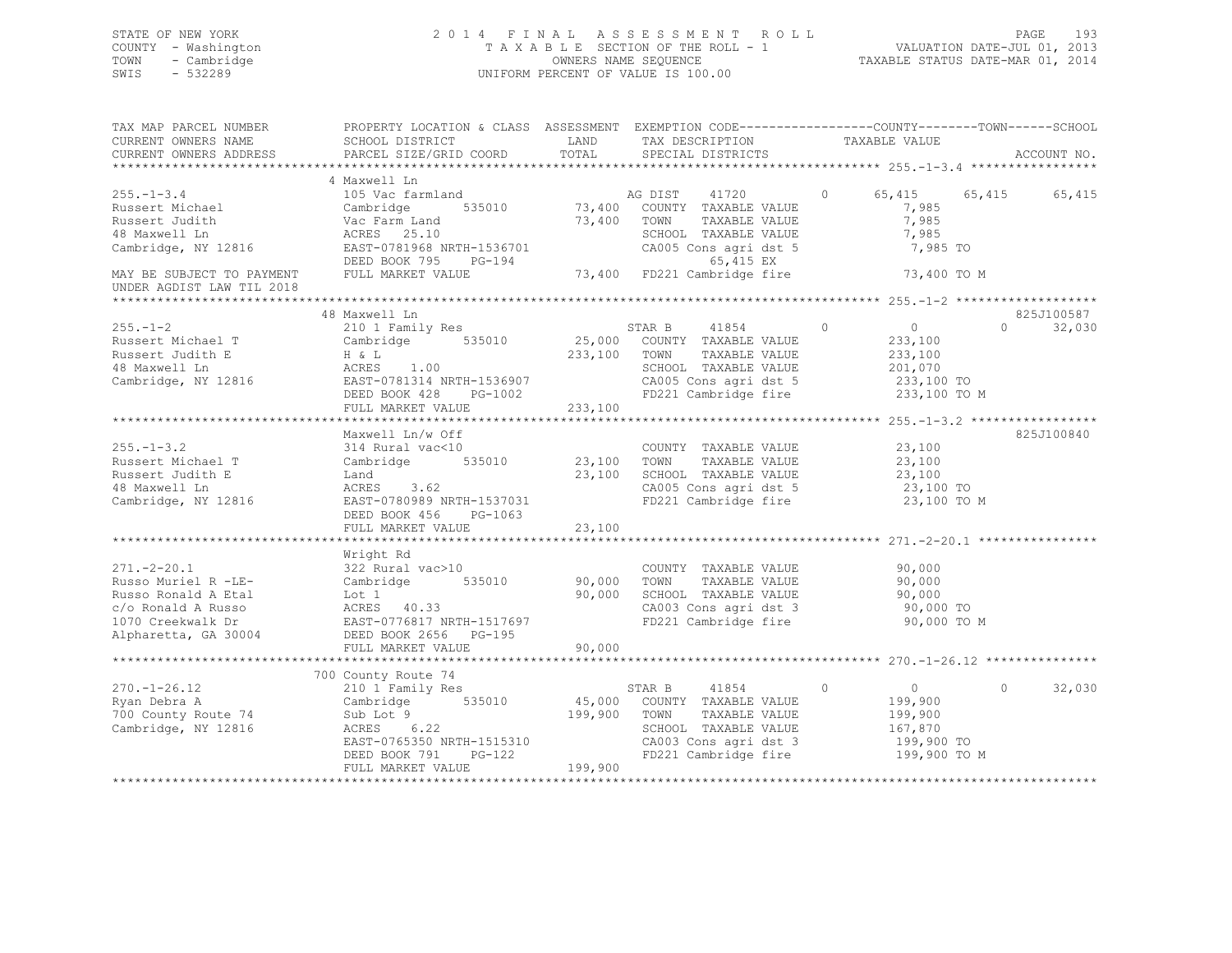## STATE OF NEW YORK 2 0 1 4 F I N A L A S S E S S M E N T R O L L PAGE 194 COUNTY - Washington T A X A B L E SECTION OF THE ROLL - 1 VALUATION DATE-JUL 01, 2013 TOWN - Cambridge OWNERS NAME SEQUENCE TAXABLE STATUS DATE-MAR 01, 2014 SWIS - 532289 UNIFORM PERCENT OF VALUE IS 100.00

| TAX MAP PARCEL NUMBER<br>CURRENT OWNERS NAME<br>CURRENT OWNERS ADDRESS           | PROPERTY LOCATION & CLASS ASSESSMENT EXEMPTION CODE----------------COUNTY-------TOWN------SCHOOL<br>SCHOOL DISTRICT LAND<br>PARCEL SIZE/GRID COORD                                                                                                                                                                                               | TOTAL   | TAX DESCRIPTION<br>SPECIAL DISTRICTS                                                                                                                                                             | TAXABLE VALUE                                             |                | ACCOUNT NO. |
|----------------------------------------------------------------------------------|--------------------------------------------------------------------------------------------------------------------------------------------------------------------------------------------------------------------------------------------------------------------------------------------------------------------------------------------------|---------|--------------------------------------------------------------------------------------------------------------------------------------------------------------------------------------------------|-----------------------------------------------------------|----------------|-------------|
|                                                                                  |                                                                                                                                                                                                                                                                                                                                                  |         |                                                                                                                                                                                                  |                                                           |                |             |
|                                                                                  | Petteys Rd                                                                                                                                                                                                                                                                                                                                       |         |                                                                                                                                                                                                  |                                                           |                | 825J100591  |
| $254. -1 -1$<br>Ryan Thomas<br>Ryan Kenneth<br>63 Hill St<br>Greenwich, NY 12834 | Petteys Rd<br>322 Rural vac>10<br>Greenwich 533401 98,300 COUNTY TAXABLE VALUE<br>GRES 61.90 98,300 TOWN TAXABLE VALUE<br>EAST-0767133 NRTH-1535619 SCHOOL TAXABLE VALUE<br>DEED BOOK 2625 PG-28 CA003 Cons agri dst 3<br>FULL MARKET VALU                                                                                                       |         | CA003 Cons agri dst 3                                                                                                                                                                            | 24,914 24,914<br>73,386<br>73,386<br>73,386<br>73,386 TO  |                | 24,914      |
|                                                                                  |                                                                                                                                                                                                                                                                                                                                                  |         |                                                                                                                                                                                                  |                                                           |                |             |
| MAY BE SUBJECT TO PAYMENT<br>UNDER AGDIST LAW TIL 2018                           |                                                                                                                                                                                                                                                                                                                                                  |         | FD221 Cambridge fire                                                                                                                                                                             | 98,300 TO M                                               |                |             |
|                                                                                  |                                                                                                                                                                                                                                                                                                                                                  |         |                                                                                                                                                                                                  |                                                           |                |             |
| $288. - 1 - 22$                                                                  | 56 County Route 74<br>County Route 74<br>242 Rurl res&rec<br>COUNTY TAXABLE VALUE<br>Saile David R<br>Saile Anne F<br>Saile Anne F<br>Saile Anne F<br>Saile Anne F<br>Saile Anne F<br>Saile Anne F<br>Saile Anne F<br>Sacred Book 474<br>ACRES 78.16<br>Buskirk, NY 12028<br>EAST-0763126 NRTH-1500352<br>EAST-07631                             |         | COUNTY TAXABLE VALUE<br>CA003 Cons agri dst 3 (297,300 TO<br>FD221 Cambridge fire (297,300 TO M                                                                                                  | 297,300                                                   |                | 825J100593  |
|                                                                                  |                                                                                                                                                                                                                                                                                                                                                  |         |                                                                                                                                                                                                  |                                                           |                |             |
|                                                                                  | FULL MARKET VALUE                                                                                                                                                                                                                                                                                                                                | 297,300 |                                                                                                                                                                                                  |                                                           |                |             |
|                                                                                  |                                                                                                                                                                                                                                                                                                                                                  |         |                                                                                                                                                                                                  |                                                           |                | 825J100373  |
|                                                                                  | 160 Gannon Rd                                                                                                                                                                                                                                                                                                                                    |         |                                                                                                                                                                                                  |                                                           | 50,815         | 50,815      |
|                                                                                  |                                                                                                                                                                                                                                                                                                                                                  |         |                                                                                                                                                                                                  |                                                           | $\overline{0}$ | 32,030      |
|                                                                                  |                                                                                                                                                                                                                                                                                                                                                  |         |                                                                                                                                                                                                  |                                                           |                |             |
|                                                                                  |                                                                                                                                                                                                                                                                                                                                                  |         |                                                                                                                                                                                                  |                                                           |                |             |
| UNDER AGDIST LAW TIL 2018                                                        |                                                                                                                                                                                                                                                                                                                                                  |         | FD221 Cambridge fire                                                                                                                                                                             | 306,600 TO M                                              |                |             |
|                                                                                  |                                                                                                                                                                                                                                                                                                                                                  |         |                                                                                                                                                                                                  |                                                           |                |             |
|                                                                                  | 8 Rogers Ln                                                                                                                                                                                                                                                                                                                                      |         |                                                                                                                                                                                                  |                                                           |                | 825J100580  |
|                                                                                  | $\begin{array}{cccccccc} 271.-2-3 & 8\text{ Rogers } \text{Ln} & 210 \text{ T} & 8 & 80\text{G} & 24\text{G} & 8 & 80\text{G} & 8 & 80\text{G} & 8 & 80\text{G} & 8 & 80\text{G} & 8 & 80\text{G} & 8 & 80\text{G} & 8 & 80\text{G} & 8 & 80\text{G} & 8 & 80\text{G} & 8 & 80\text{G} & 8 & 80\text{G} & 8 & 80\text{G} & 8 & 80\text{G} & 8 &$ |         |                                                                                                                                                                                                  |                                                           |                |             |
|                                                                                  |                                                                                                                                                                                                                                                                                                                                                  |         |                                                                                                                                                                                                  |                                                           |                |             |
|                                                                                  |                                                                                                                                                                                                                                                                                                                                                  |         |                                                                                                                                                                                                  |                                                           |                |             |
|                                                                                  | 86 State Route 372                                                                                                                                                                                                                                                                                                                               |         |                                                                                                                                                                                                  |                                                           |                | 825J100654  |
|                                                                                  | 255.14-3-7<br>Sardi Susan E<br>86 State Route 372<br>Cambridge, NY 12816<br>255.-3-7<br>ACRES<br>255.-3-7<br>ACRES<br>EAST-0786297 NRTH-1532508<br>DEED BOOK 662<br>PG-301                                                                                                                                                                       |         | STAR EN 41834 0<br>$30,100$ COUNTY TAXABLE VALUE<br>214,000 TOWN TAXABLE VALUE 214,000 SCHOOL TAXABLE VALUE 145,450<br>CA005 Cons agri dst 5 and 214,000 TO<br>FD221 Cambridge fire 214,000 TO M | $\begin{array}{c} 0 \\ 214,000 \end{array}$<br>214,000 TO | $\Omega$       | 68,550      |
|                                                                                  | FULL MARKET VALUE                                                                                                                                                                                                                                                                                                                                | 214,000 |                                                                                                                                                                                                  |                                                           |                |             |
|                                                                                  |                                                                                                                                                                                                                                                                                                                                                  |         |                                                                                                                                                                                                  |                                                           |                |             |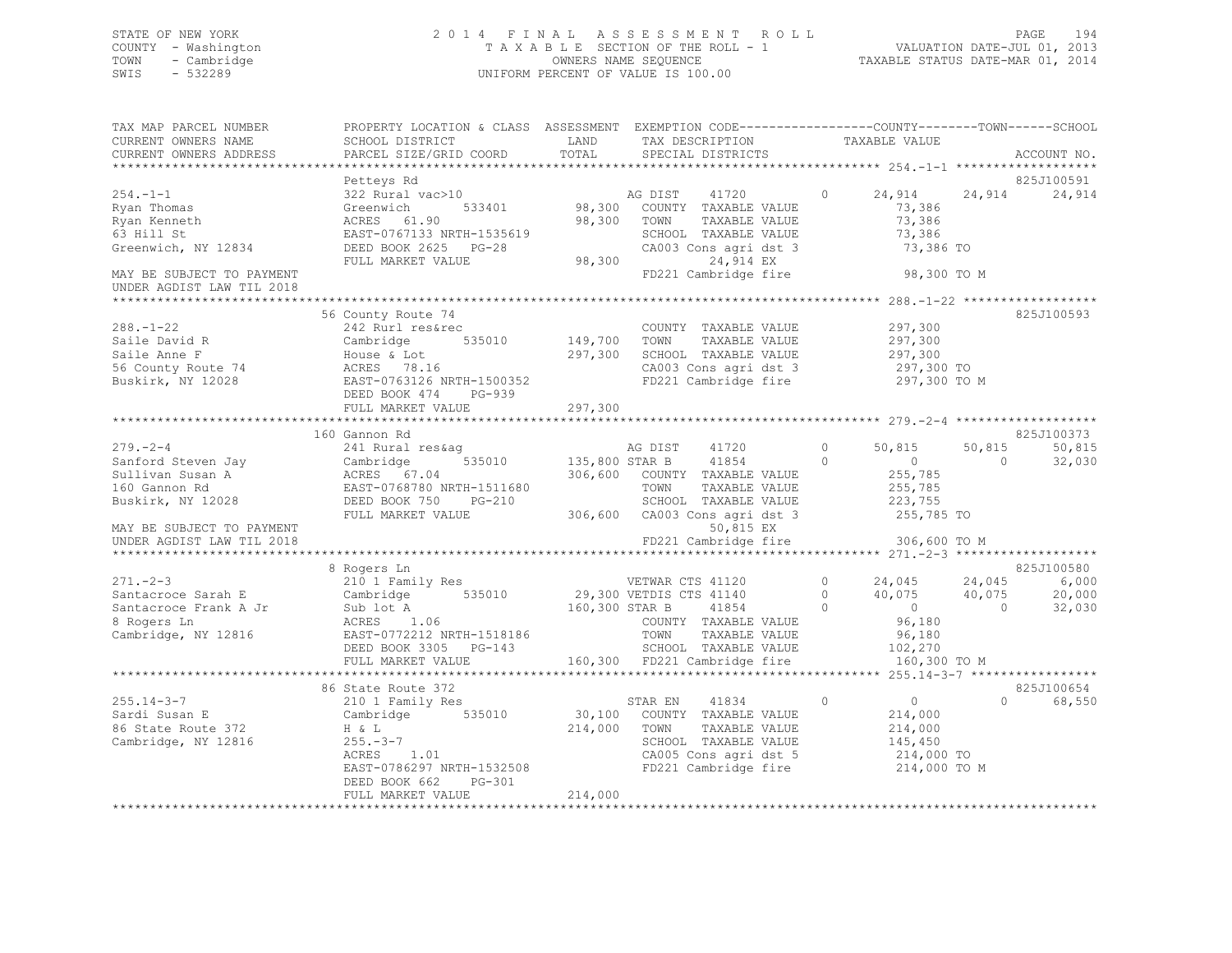| STATE OF NEW YORK<br>COUNTY - Washington<br>TOWN - Cambridge<br>$-532289$<br>SWIS                                                                                                                                                                 |                                                                                                                                         |         |                                                                                                                                 |            |                                                                                                                                                                                                                                                                                                                                 |          |                          |
|---------------------------------------------------------------------------------------------------------------------------------------------------------------------------------------------------------------------------------------------------|-----------------------------------------------------------------------------------------------------------------------------------------|---------|---------------------------------------------------------------------------------------------------------------------------------|------------|---------------------------------------------------------------------------------------------------------------------------------------------------------------------------------------------------------------------------------------------------------------------------------------------------------------------------------|----------|--------------------------|
| TAX MAP PARCEL NUMBER THE PROPERTY LOCATION & CLASS ASSESSMENT EXEMPTION CODE---------------COUNTY--------TOWN------SCHOOL                                                                                                                        |                                                                                                                                         |         |                                                                                                                                 |            |                                                                                                                                                                                                                                                                                                                                 |          |                          |
| CURRENT OWNERS NAME                                                                                                                                                                                                                               |                                                                                                                                         |         |                                                                                                                                 |            |                                                                                                                                                                                                                                                                                                                                 |          |                          |
| CURRENT OWNERS ADDRESS PARCEL SIZE/GRID COORD                                                                                                                                                                                                     |                                                                                                                                         |         |                                                                                                                                 |            |                                                                                                                                                                                                                                                                                                                                 |          | ACCOUNT NO.              |
|                                                                                                                                                                                                                                                   | 113 + 115 State Route 372                                                                                                               |         |                                                                                                                                 |            |                                                                                                                                                                                                                                                                                                                                 |          | 825J100478               |
| $255.14 - 3 - 3$                                                                                                                                                                                                                                  | 283 Res w/Comuse                                                                                                                        |         | STAR B<br>41854                                                                                                                 | $\bigcirc$ |                                                                                                                                                                                                                                                                                                                                 |          | $0 \t 32,030$            |
|                                                                                                                                                                                                                                                   |                                                                                                                                         |         |                                                                                                                                 |            |                                                                                                                                                                                                                                                                                                                                 |          |                          |
|                                                                                                                                                                                                                                                   |                                                                                                                                         |         |                                                                                                                                 |            |                                                                                                                                                                                                                                                                                                                                 |          |                          |
|                                                                                                                                                                                                                                                   |                                                                                                                                         |         |                                                                                                                                 |            |                                                                                                                                                                                                                                                                                                                                 |          |                          |
| Saunders Chad A Cambridge 535010 27,300 COUNTY TAXABLE VALUE<br>Saunders Michelle L<br>Saunders Michelle L<br>Easement 591/302 166,900 TOWN TAXABLE VALUE<br>115 State Route 372 255.-3-3<br>Cambridge, NY 12816 FRNT 130.00 DPTH 210.00          | ACRES 0.59<br>EAST-0785840 NRTH-1533057<br>DEED BOOK 3382 PG-215<br>FULL MARKET VALUE                                                   |         |                                                                                                                                 |            | $\begin{array}{c} 0 \\ 166,900 \\ 166,900 \\ 134,870 \\ 166,900\ \text{TO}\ \text{M} \end{array}$                                                                                                                                                                                                                               |          |                          |
|                                                                                                                                                                                                                                                   |                                                                                                                                         | 166,900 |                                                                                                                                 |            |                                                                                                                                                                                                                                                                                                                                 |          |                          |
|                                                                                                                                                                                                                                                   |                                                                                                                                         |         |                                                                                                                                 |            |                                                                                                                                                                                                                                                                                                                                 |          | 825J100574               |
| 271.-2-15<br>271.-2-15<br>210 1 Family Res<br>210 1 Family Res<br>210 1 Family Res<br>25,700 COUNTY TAXABLE VALUE<br>25,700 COUNTY TAXABLE VALUE<br>25,700 COUNTY TAXABLE VALUE<br>25,700 COUNTY TAXABLE VALUE<br>25,700 COUNTY TAXABLE VALUE<br> |                                                                                                                                         |         |                                                                                                                                 |            | $\begin{matrix} 0 & 0 & 0 \\ 0 & 0 & 0 \\ 0 & 0 & 0 \\ 0 & 0 & 0 \\ 0 & 0 & 0 \\ 0 & 0 & 0 \\ 0 & 0 & 0 \\ 0 & 0 & 0 \\ 0 & 0 & 0 & 0 \\ 0 & 0 & 0 & 0 \\ 0 & 0 & 0 & 0 \\ 0 & 0 & 0 & 0 \\ 0 & 0 & 0 & 0 & 0 \\ 0 & 0 & 0 & 0 & 0 \\ 0 & 0 & 0 & 0 & 0 \\ 0 & 0 & 0 & 0 & 0 & 0 \\ 0 & 0 & 0 & 0 & 0 & 0 \\ 0 & 0 & 0 & 0 & 0$ |          | $\overline{0}$<br>32,030 |
|                                                                                                                                                                                                                                                   |                                                                                                                                         |         |                                                                                                                                 |            | 111,300<br>111,300<br>79,270<br>111,300 TO                                                                                                                                                                                                                                                                                      |          |                          |
|                                                                                                                                                                                                                                                   |                                                                                                                                         |         |                                                                                                                                 |            |                                                                                                                                                                                                                                                                                                                                 |          |                          |
|                                                                                                                                                                                                                                                   |                                                                                                                                         |         |                                                                                                                                 |            |                                                                                                                                                                                                                                                                                                                                 |          |                          |
|                                                                                                                                                                                                                                                   |                                                                                                                                         |         | SCHOOL TAXABLE VALUE<br>CA003 Cons agri dst 3<br>FD221 Cambridge fire                                                           |            |                                                                                                                                                                                                                                                                                                                                 |          |                          |
|                                                                                                                                                                                                                                                   | EAST-0773562 NRTH-1519291<br>DEED BOOK 552 PG-85                                                                                        |         |                                                                                                                                 |            | 111,300 TO M                                                                                                                                                                                                                                                                                                                    |          |                          |
|                                                                                                                                                                                                                                                   | FULL MARKET VALUE 111,300                                                                                                               |         |                                                                                                                                 |            |                                                                                                                                                                                                                                                                                                                                 |          |                          |
|                                                                                                                                                                                                                                                   |                                                                                                                                         |         |                                                                                                                                 |            |                                                                                                                                                                                                                                                                                                                                 |          |                          |
|                                                                                                                                                                                                                                                   | 319 County Route 60                                                                                                                     |         |                                                                                                                                 |            |                                                                                                                                                                                                                                                                                                                                 |          | 825J100929               |
|                                                                                                                                                                                                                                                   |                                                                                                                                         |         |                                                                                                                                 |            |                                                                                                                                                                                                                                                                                                                                 |          | 27,000 6,000             |
|                                                                                                                                                                                                                                                   |                                                                                                                                         |         |                                                                                                                                 |            |                                                                                                                                                                                                                                                                                                                                 | $\sim$ 0 | 68,550                   |
|                                                                                                                                                                                                                                                   |                                                                                                                                         |         |                                                                                                                                 |            |                                                                                                                                                                                                                                                                                                                                 |          |                          |
|                                                                                                                                                                                                                                                   |                                                                                                                                         |         |                                                                                                                                 |            |                                                                                                                                                                                                                                                                                                                                 |          |                          |
|                                                                                                                                                                                                                                                   |                                                                                                                                         |         |                                                                                                                                 |            |                                                                                                                                                                                                                                                                                                                                 |          |                          |
|                                                                                                                                                                                                                                                   |                                                                                                                                         |         |                                                                                                                                 |            |                                                                                                                                                                                                                                                                                                                                 |          |                          |
|                                                                                                                                                                                                                                                   |                                                                                                                                         |         |                                                                                                                                 |            |                                                                                                                                                                                                                                                                                                                                 |          |                          |
|                                                                                                                                                                                                                                                   | 165 Duell Hollow Rd                                                                                                                     |         |                                                                                                                                 |            |                                                                                                                                                                                                                                                                                                                                 |          | 825J100230               |
| 272.-1-3<br>Scatterday Trust NY Realty Cambridge 535010<br>Attn: David D. Guille N.                                                                                                                                                               |                                                                                                                                         |         | AG DIST 41720                                                                                                                   | $\Omega$   | 47,699                                                                                                                                                                                                                                                                                                                          |          | 47,699 47,699            |
|                                                                                                                                                                                                                                                   |                                                                                                                                         |         | AG DIST 41720<br>181,800 COUNTY TAXABLE VALUE<br>345,400 TOWN TAXABLE VALUE<br>COUOOI TAXABLE VALUE                             |            | 297,701<br>297,701                                                                                                                                                                                                                                                                                                              |          |                          |
|                                                                                                                                                                                                                                                   |                                                                                                                                         |         |                                                                                                                                 |            |                                                                                                                                                                                                                                                                                                                                 |          |                          |
|                                                                                                                                                                                                                                                   |                                                                                                                                         |         |                                                                                                                                 |            | 297,701<br>297,701 TO                                                                                                                                                                                                                                                                                                           |          |                          |
|                                                                                                                                                                                                                                                   |                                                                                                                                         |         |                                                                                                                                 |            |                                                                                                                                                                                                                                                                                                                                 |          |                          |
|                                                                                                                                                                                                                                                   |                                                                                                                                         |         |                                                                                                                                 |            | 345,400 TO M                                                                                                                                                                                                                                                                                                                    |          |                          |
| 272.-1-3<br>Scatterday Trust NY Realty Cambridge<br>Attn: David R Scatterday House & Lot<br>$647/323$<br>Rockport, MA 01966<br>EAST-0784349 NRTH-1518647 (2003 Cons agri dst 3<br>EAST-0784349 NRTH-1518647 (2003 CA003 CAD)<br>POCK ROL          |                                                                                                                                         |         |                                                                                                                                 |            |                                                                                                                                                                                                                                                                                                                                 |          |                          |
|                                                                                                                                                                                                                                                   |                                                                                                                                         |         |                                                                                                                                 |            |                                                                                                                                                                                                                                                                                                                                 |          |                          |
| $280 - 2 - 20$                                                                                                                                                                                                                                    | 210 1 Family Res<br>Cambridge 535010 14,100 TOWN TAXABLE VALUE<br>H & L 64,500 SCHOOL TAXABLE VALUE<br>ACRES 0.73 CA003 Cons armi dat 2 |         |                                                                                                                                 |            | 64,500                                                                                                                                                                                                                                                                                                                          |          | 825J100511               |
|                                                                                                                                                                                                                                                   |                                                                                                                                         |         | TOWN TAXABLE VALUE 64,500<br>SCHOOL TAXABLE VALUE 64,500<br>CA003 Cons agri dst 3 64,500 TO<br>FD221 Cambridge fire 64,500 TO M |            |                                                                                                                                                                                                                                                                                                                                 |          |                          |
| Scheerer Carly<br>52 King Rd<br>Buskirk, NY 12028                                                                                                                                                                                                 |                                                                                                                                         |         |                                                                                                                                 |            |                                                                                                                                                                                                                                                                                                                                 |          |                          |
|                                                                                                                                                                                                                                                   | ACRES 0.73<br>EAST-0776612 NRTH-1505738                                                                                                 |         |                                                                                                                                 |            |                                                                                                                                                                                                                                                                                                                                 |          |                          |
|                                                                                                                                                                                                                                                   |                                                                                                                                         |         |                                                                                                                                 |            |                                                                                                                                                                                                                                                                                                                                 |          |                          |
|                                                                                                                                                                                                                                                   | DEED BOOK 3190 PG-176                                                                                                                   |         |                                                                                                                                 |            |                                                                                                                                                                                                                                                                                                                                 |          |                          |
|                                                                                                                                                                                                                                                   | FULL MARKET VALUE                                                                                                                       | 64,500  |                                                                                                                                 |            |                                                                                                                                                                                                                                                                                                                                 |          |                          |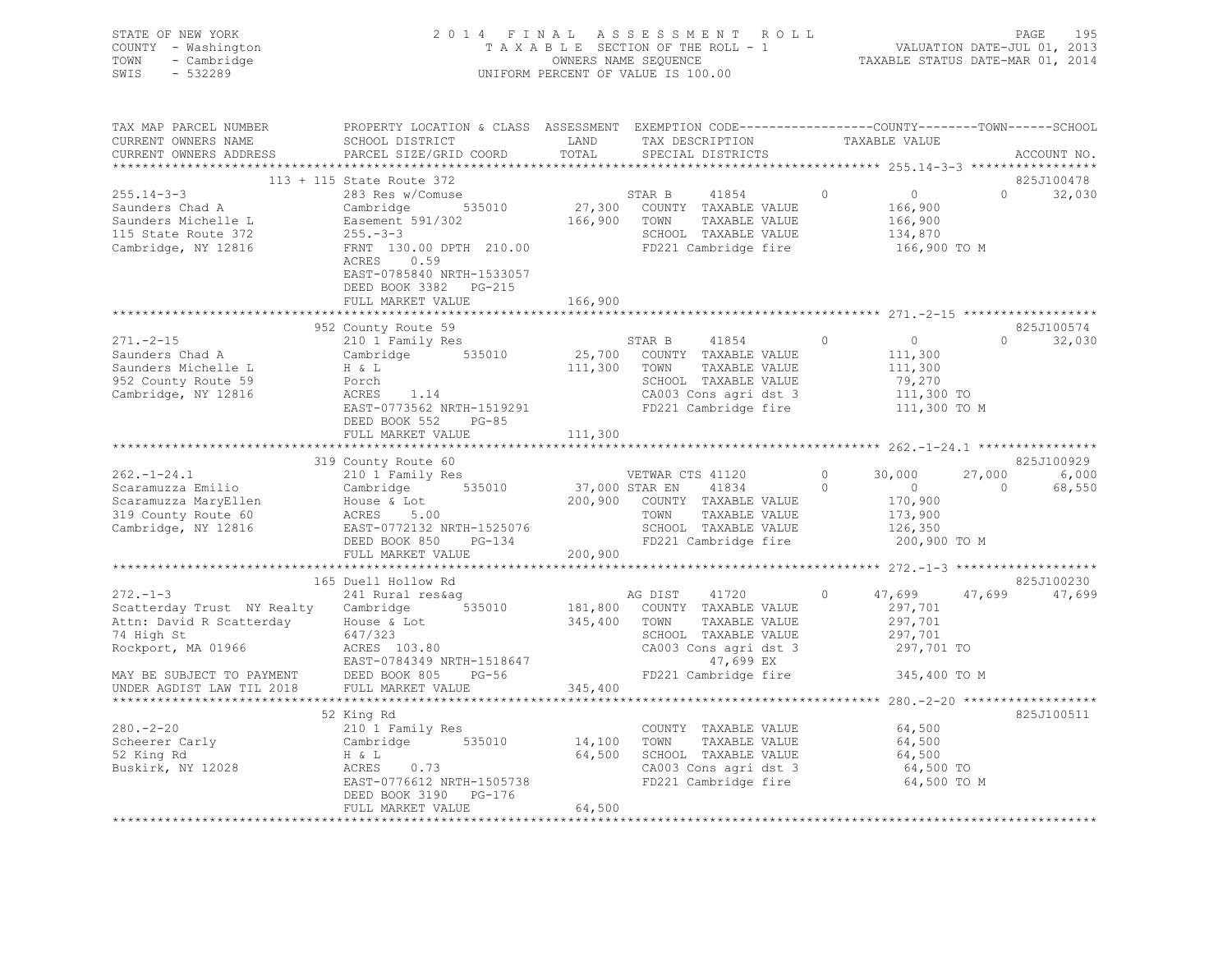| STATE OF NEW YORK<br>COUNTY - Washington<br>TOWN<br>- Cambridge<br>SWIS<br>$-532289$                  |                                                                                                                                                                                                                                                                     |         | 2014 FINAL ASSESSMENT ROLL<br>UNIFORM PERCENT OF VALUE IS 100.00                                                                                        |                                                             | 196<br>PAGE                               |  |  |
|-------------------------------------------------------------------------------------------------------|---------------------------------------------------------------------------------------------------------------------------------------------------------------------------------------------------------------------------------------------------------------------|---------|---------------------------------------------------------------------------------------------------------------------------------------------------------|-------------------------------------------------------------|-------------------------------------------|--|--|
| TAX MAP PARCEL NUMBER                                                                                 | PROPERTY LOCATION & CLASS ASSESSMENT EXEMPTION CODE----------------COUNTY-------TOWN------SCHOOI                                                                                                                                                                    |         |                                                                                                                                                         |                                                             |                                           |  |  |
| CURRENT OWNERS NAME<br>CURRENT OWNERS ADDRESS                                                         | SCHOOL DISTRICT<br>PARCEL SIZE/GRID COORD TOTAL                                                                                                                                                                                                                     | LAND    | TAX DESCRIPTION<br>SPECIAL DISTRICTS                                                                                                                    | TAXABLE VALUE                                               | ACCOUNT NO.                               |  |  |
|                                                                                                       |                                                                                                                                                                                                                                                                     |         |                                                                                                                                                         |                                                             |                                           |  |  |
|                                                                                                       | 75 Belle Rd                                                                                                                                                                                                                                                         |         |                                                                                                                                                         |                                                             | 825J102026                                |  |  |
| $280 - 1 - 4.1$<br>75 Belle Rd<br>Buskirk, NY 12028                                                   | 210 1 Family Res<br>Scheerer Diane J Cambridge 535010 16,300 COUNTY TAXABLE VALUE<br>$H \& L$<br>887/214 08/22/2001<br>ACRES<br>1.50<br>EAST-0771990 NRTH-1510982<br>DEED BOOK 615 PG-137                                                                           |         | 41854<br>STAR B<br>110,200 TOWN TAXABLE VALUE<br>SCHOOL TAXABLE VALUE (19,170)<br>CA003 Cons agri dst 3 110,200 TO<br>FD221 Cambridge fire 110,200 TO M | $\overline{0}$<br>$\overline{0}$<br>110,200<br>110,200      | 32,030<br>$\Omega$                        |  |  |
|                                                                                                       | FULL MARKET VALUE                                                                                                                                                                                                                                                   | 110,200 |                                                                                                                                                         |                                                             |                                           |  |  |
| $281 - 4 - 1.2$<br>Schiele Edith B<br>147 Oak Will Rd<br>167 Oak Hill Rd<br>Buskirk, NY 12028         | 167 Oak Hill Rd<br>250 Estate<br>Cambridge 535010 151,800<br>House & Lot<br>Lot 1<br>Lot 1<br>281.-1-1.2<br>ACRES 45.41<br>EAST-0782126 NRTH-1510280<br>DEED BOOK 949 PG-346                                                                                        |         | COUNTY TAXABLE VALUE<br>TOWN<br>TAXABLE VALUE<br>591,700 SCHOOL TAXABLE VALUE 591,700<br>CA003 Cons agri dst 3 591,700 TO<br>FD221 Cambridge fire       | 591,700<br>591,700<br>591,700 TO M                          |                                           |  |  |
|                                                                                                       | FULL MARKET VALUE 591,700                                                                                                                                                                                                                                           |         |                                                                                                                                                         |                                                             |                                           |  |  |
| $254. -1 - 3$                                                                                         | 267 Kenyon Rd<br>242 Rurl res&rec<br>Schneider Joseph H (Schneider Nancy J (Schneider Nancy J (Schneider Nancy J (Schneider Nancy J (Schneider Nancy J (Schneider Nancy J (Schneider Nancy J (Schneider Nancy J (Schneider Nancy J (Schneider Nancy J (Schneider Na |         | es&rec 533401 578,400 STAR B 41854 0<br>533401 78,400 COUNTY TAXABLE VALUE<br>41854 0                                                                   | $0$<br>385,700                                              | 825J100804<br>$0 \qquad \qquad$<br>32,030 |  |  |
|                                                                                                       |                                                                                                                                                                                                                                                                     |         |                                                                                                                                                         |                                                             |                                           |  |  |
|                                                                                                       |                                                                                                                                                                                                                                                                     |         |                                                                                                                                                         |                                                             |                                           |  |  |
| $270. - 1 - 21$<br>Schoen Barbara W LE<br>Schoen Sara E<br>30 Park Hill Apt3<br>Albany, NY 12204-2120 | Gannon Rd<br>105 Vac farmland<br>Cambridge 535010 203,700<br>Farm<br>ACRES 114.98<br>EAST-0767871 NRTH-1513549                                                                                                                                                      | 203,700 | COUNTY TAXABLE VALUE<br>TOWN<br>TAXABLE VALUE<br>SCHOOL TAXABLE VALUE<br>CA003 Cons agri dst 3<br>FD221 Cambridge fire                                  | 203,700<br>203,700<br>203,700<br>203,700 TO<br>203,700 TO M | 825J100603                                |  |  |

\*\*\*\*\*\*\*\*\*\*\*\*\*\*\*\*\*\*\*\*\*\*\*\*\*\*\*\*\*\*\*\*\*\*\*\*\*\*\*\*\*\*\*\*\*\*\*\*\*\*\*\*\*\*\*\*\*\*\*\*\*\*\*\*\*\*\*\*\*\*\*\*\*\*\*\*\*\*\*\*\*\*\*\*\*\*\*\*\*\*\*\*\*\*\*\*\*\*\*\*\*\*\* 280.-1-13.5 \*\*\*\*\*\*\*\*\*\*\*\*\*\*\*\*

280.-1-13.5 210 1 Family Res STAR B 41854 0 0 32,030

\*\*\*\*\*\*\*\*\*\*\*\*\*\*\*\*\*\*\*\*\*\*\*\*\*\*\*\*\*\*\*\*\*\*\*\*\*\*\*\*\*\*\*\*\*\*\*\*\*\*\*\*\*\*\*\*\*\*\*\*\*\*\*\*\*\*\*\*\*\*\*\*\*\*\*\*\*\*\*\*\*\*\*\*\*\*\*\*\*\*\*\*\*\*\*\*\*\*\*\*\*\*\*\*\*\*\*\*\*\*\*\*\*\*\*\*\*\*\*\*\*\*\*\*\*\*\*\*\*\*\*\*

57 Conley Rd 825J100944

NOT THE SCHOOL TAXABLE VALUE 65,970<br>
ACRES 4.70 SCHOOL TAXABLE VALUE 65,970<br>
DEED BOOK 604 PG-119 FD221 Cambridge fire 98,000 TO M<br>
FULL MARKET VALUE 98,000<br>
PULL MARKET VALUE 98,000

825J100944

DEED BOOK 893 PG-190

FULL MARKET VALUE

FULL MARKET VALUE 203,700

Schraver Raymond P Jr Cambridge 535010 36,400 COUNTY TAXABLE VALUE 98,000 Schraver Rae E Lot 4 98,000 TOWN TAXABLE VALUE 98,000 57 Conley Rd ACRES 4.70 SCHOOL TAXABLE VALUE 65,970 Buskirk, NY 12028 EAST-0775047 NRTH-1509595 CA003 Cons agri dst 3 98,000 TO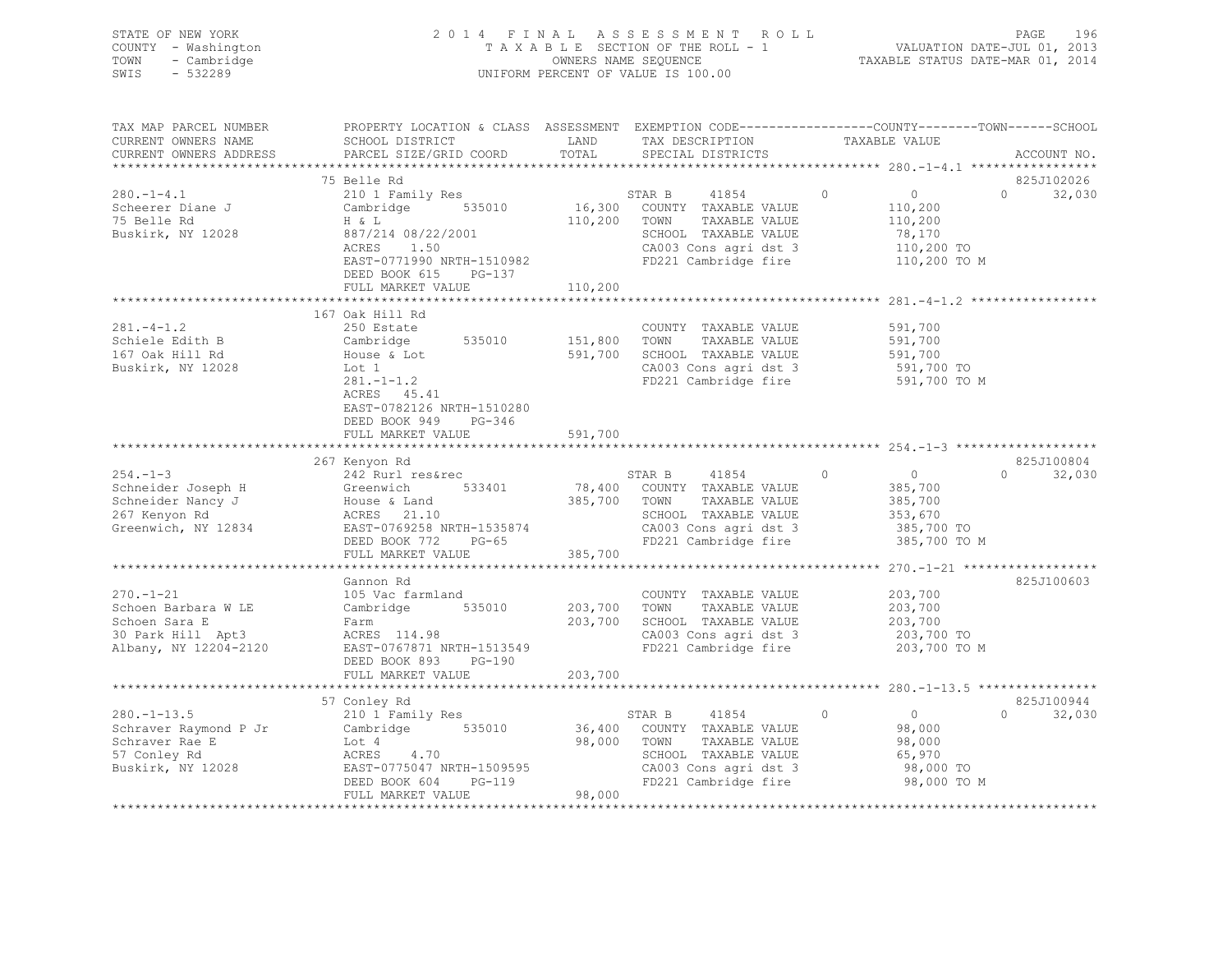## STATE OF NEW YORK 2 0 1 4 F I N A L A S S E S S M E N T R O L L PAGE 197 COUNTY - Washington T A X A B L E SECTION OF THE ROLL - 1 VALUATION DATE-JUL 01, 2013 TOWN - Cambridge OWNERS NAME SEQUENCE TAXABLE STATUS DATE-MAR 01, 2014 SWIS - 532289 UNIFORM PERCENT OF VALUE IS 100.00

| TAX MAP PARCEL NUMBER<br>CURRENT OWNERS NAME                                         | PROPERTY LOCATION & CLASS ASSESSMENT EXEMPTION CODE---------------COUNTY-------TOWN-----SCHOOL<br>SCHOOL DISTRICT                                                                                                                                        | LAND            | TAX DESCRIPTION TAXABLE VALUE                                    |                           |                       |             |
|--------------------------------------------------------------------------------------|----------------------------------------------------------------------------------------------------------------------------------------------------------------------------------------------------------------------------------------------------------|-----------------|------------------------------------------------------------------|---------------------------|-----------------------|-------------|
| CURRENT OWNERS ADDRESS                                                               | SCHOOL DISTRICT<br>PARCEL SIZE/GRID COORD                                                                                                                                                                                                                | TOTAL           | SPECIAL DISTRICTS                                                |                           |                       | ACCOUNT NO. |
|                                                                                      |                                                                                                                                                                                                                                                          |                 |                                                                  |                           |                       |             |
|                                                                                      | 738 County Route 74                                                                                                                                                                                                                                      |                 |                                                                  |                           |                       |             |
| $270. - 1 - 26.16$                                                                   | COUNTY ROUGE 74<br>242 Rurl res&rec 535010 60,700 COUNTY TAXABLE VALUE<br>Sub Lot 11 219,000 TOWN TAXABLE VALUE<br>RCRES 11.36 SCHOOL TAXABLE VALUE<br>EAST-0765284 NRTH-1516526 CA003 Cons agri dst 3<br>DEED BOOK 1801 PG-61 FD221 Cam                 |                 | 41854 0                                                          | $\overline{0}$            | $\Omega$              | 32,030      |
| Sciara Catherine B                                                                   |                                                                                                                                                                                                                                                          |                 |                                                                  | 219,000                   |                       |             |
| 738 County Route 74                                                                  | Sub Lot <sup>11</sup>                                                                                                                                                                                                                                    |                 | TAXABLE VALUE                                                    | 219,000                   |                       |             |
| Cambridge, NY 12816                                                                  |                                                                                                                                                                                                                                                          |                 | SCHOOL TAXABLE VALUE                                             | 186,970                   |                       |             |
|                                                                                      |                                                                                                                                                                                                                                                          |                 | CA003 Cons agri dst 3 219,000 TO                                 |                           |                       |             |
|                                                                                      |                                                                                                                                                                                                                                                          |                 | FD221 Cambridge fire                                             | 219,000 TO M              |                       |             |
|                                                                                      | FULL MARKET VALUE                                                                                                                                                                                                                                        | 219,000         |                                                                  |                           |                       |             |
|                                                                                      |                                                                                                                                                                                                                                                          |                 |                                                                  |                           |                       |             |
|                                                                                      | 361 Brownell Rd                                                                                                                                                                                                                                          |                 |                                                                  |                           |                       | 825J100663  |
| $261 - 2 - 25$                                                                       | 361 Brownell Rd<br>210 1 Family Res<br>Cambridge 535010 25,000 VETDIS CTS 41140 0 35,975 35,975<br>H & L<br>261.-1-25 143,900 STAR B 41854 0 0 0<br>261.-1-25 264,755<br>264,755                                                                         |                 |                                                                  |                           |                       | 10,000      |
| Scott John D Jr                                                                      |                                                                                                                                                                                                                                                          |                 |                                                                  |                           |                       | 20,000      |
|                                                                                      |                                                                                                                                                                                                                                                          |                 |                                                                  |                           |                       | 32,030      |
| Sol Brownell Rd<br>Greenwich, NY 12834 261.-1-25                                     |                                                                                                                                                                                                                                                          |                 |                                                                  |                           |                       |             |
|                                                                                      | ACRES 0.25 BANK 185<br>EAST-0762410 :--                                                                                                                                                                                                                  |                 | TAXABLE VALUE<br>TOWN                                            | 64,755                    |                       |             |
|                                                                                      |                                                                                                                                                                                                                                                          |                 | SCHOOL TAXABLE VALUE 81,870                                      |                           |                       |             |
|                                                                                      | EAST-0763410 NRTH-1524068<br>DEED BOOK 3236 PG-329                                                                                                                                                                                                       |                 | FD221 Cambridge fire 143,900 TO M                                |                           |                       |             |
|                                                                                      | FULL MARKET VALUE                                                                                                                                                                                                                                        | 143,900         |                                                                  |                           |                       |             |
|                                                                                      |                                                                                                                                                                                                                                                          |                 |                                                                  |                           |                       |             |
|                                                                                      | 1424 County Route 59                                                                                                                                                                                                                                     |                 |                                                                  |                           |                       | 825J100403  |
| $263 - 1 - 10$                                                                       | 210 1 Family Res                                                                                                                                                                                                                                         |                 | STAR EN 41834 0                                                  | $\sim$ 0                  | $\Omega$ and $\Omega$ | 68,550      |
|                                                                                      |                                                                                                                                                                                                                                                          |                 |                                                                  |                           |                       |             |
|                                                                                      |                                                                                                                                                                                                                                                          |                 |                                                                  |                           |                       |             |
|                                                                                      |                                                                                                                                                                                                                                                          |                 |                                                                  |                           |                       |             |
|                                                                                      |                                                                                                                                                                                                                                                          |                 |                                                                  |                           |                       |             |
|                                                                                      | 2008.1-1-10<br>SCOOL NARVIC CAMBRIDGE 18.35010<br>SCOOL NARVIC 217,400<br>SCOOL NARVIC 217,400<br>SCOOL NARVIC 217,400<br>217,400<br>CAMBRIDGE 19<br>CAMBRIDGE 18.35010<br>217,400<br>217,400<br>CAMBRIDGE 18.35010<br>217,400<br>217,400<br>CAMBRIDGE 1 |                 |                                                                  |                           |                       |             |
|                                                                                      |                                                                                                                                                                                                                                                          |                 |                                                                  |                           |                       |             |
|                                                                                      | 134 Center Cambridge Rd                                                                                                                                                                                                                                  |                 | STAR EN $41834$ 0 0<br>$122,500$ 2211151 TAVABLE VALUE           |                           |                       | 825J100482  |
| $279. - 1 - 13$                                                                      | 280 Res Multiple                                                                                                                                                                                                                                         |                 |                                                                  |                           | $\Omega$              | 68,550      |
| Scoville Maria                                                                       | Cambridge                                                                                                                                                                                                                                                |                 | 535010 50,400 COUNTY TAXABLE VALUE                               |                           |                       |             |
| 134 Center Cambridge Rd                                                              | Bndy Agmt 837/208 122,500 TOWN<br>ACRES 7.60 SCHOOL                                                                                                                                                                                                      |                 | TAXABLE VALUE                                                    |                           |                       |             |
| Valley Falls, NY 12185                                                               |                                                                                                                                                                                                                                                          |                 | SCHOOL TAXABLE VALUE                                             | 122,500<br>53,950         |                       |             |
|                                                                                      | EAST-0758831 NRTH-1512866<br>DEED BOOK 449 PG-987<br>DEED BOOK 449 PG-987                                                                                                                                                                                |                 | CA003 Cons agri dst 3<br>FD221 Cambridge fire 122,500 TO M       |                           |                       |             |
|                                                                                      |                                                                                                                                                                                                                                                          |                 | FD221 Cambridge fire                                             |                           |                       |             |
|                                                                                      | FULL MARKET VALUE                                                                                                                                                                                                                                        | 122,500         |                                                                  |                           |                       |             |
|                                                                                      |                                                                                                                                                                                                                                                          |                 |                                                                  |                           |                       |             |
|                                                                                      | 684 County Route 59                                                                                                                                                                                                                                      |                 |                                                                  |                           |                       | 825J100267  |
| $271. - 1 - 16$                                                                      | County Route 59<br>241 Rural res&ag                                                                                                                                                                                                                      |                 | AG DIST 41720                                                    | 0 181,632 181,632 181,632 |                       |             |
| Scribner Grove N                                                                     | Cambridge 535010 277,000 STAR EN 41834 0                                                                                                                                                                                                                 |                 |                                                                  |                           | $\bigcap$             | 68,550      |
| 597 County Route 59                                                                  | Farm                                                                                                                                                                                                                                                     |                 | 455,700 COUNTY TAXABLE VALUE                                     | $0$<br>274,068            |                       |             |
| Buskirk, NY 12028                                                                    | ACRES 145.00                                                                                                                                                                                                                                             |                 | TAXABLE VALUE<br>TOWN                                            | 274,068                   |                       |             |
|                                                                                      | ACRES 145.00<br>EAST-0770287 NRTH-1513574                                                                                                                                                                                                                |                 |                                                                  |                           |                       |             |
|                                                                                      | PG-368                                                                                                                                                                                                                                                   |                 | SCHOOL TAXABLE VALUE 205,518<br>CA003 Cons agri dst 3 274,068 TO |                           |                       |             |
| MAY BE SUBJECT TO PAYMENT DEED BOOK 482 FONDER AGDIST LAW TIL 2018 FULL MARKET VALUE |                                                                                                                                                                                                                                                          | $455,700$ CA003 | 181,632 EX                                                       |                           |                       |             |
|                                                                                      |                                                                                                                                                                                                                                                          |                 | FD221 Cambridge fire 455,700 TO M                                |                           |                       |             |
|                                                                                      |                                                                                                                                                                                                                                                          |                 |                                                                  |                           |                       |             |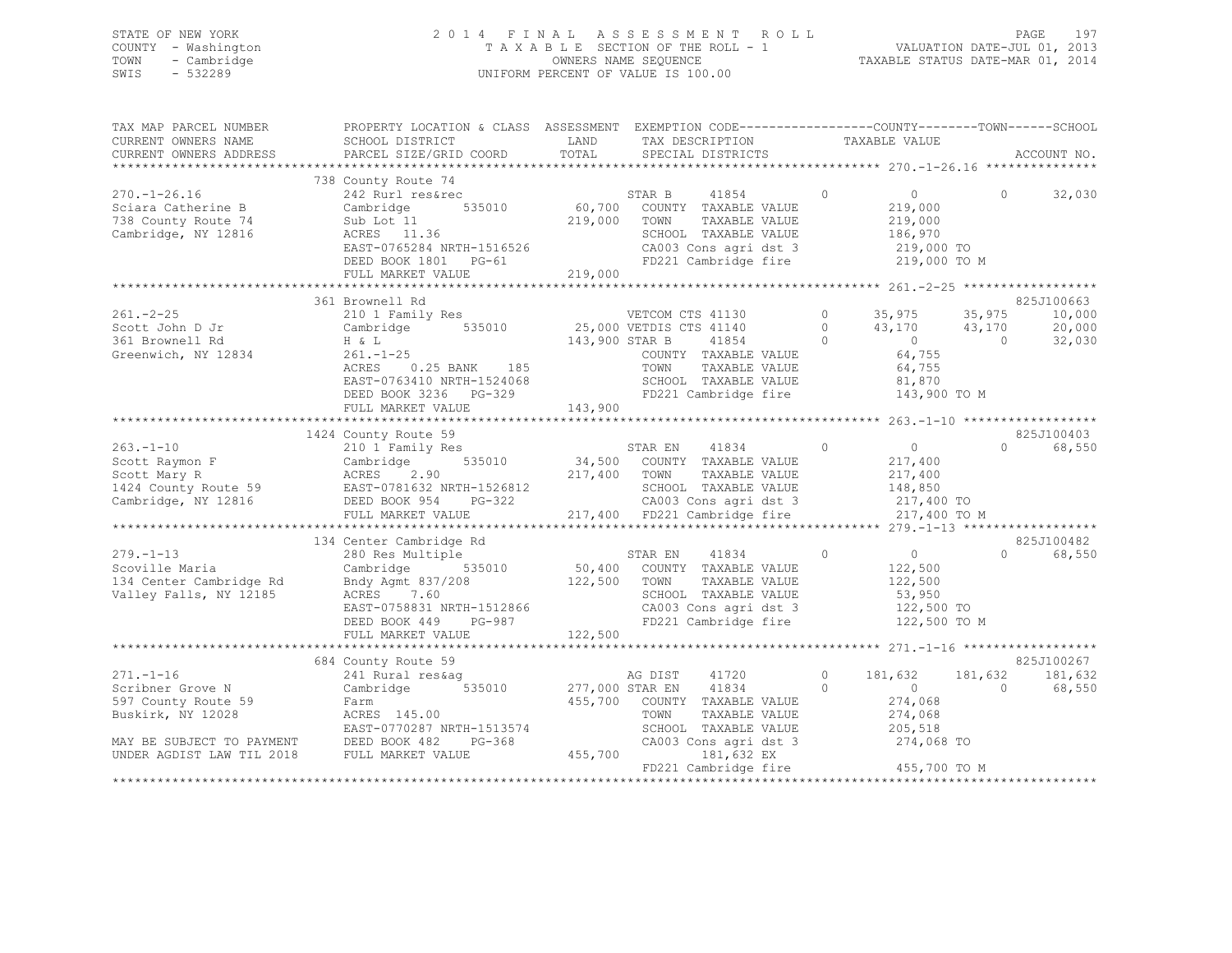## STATE OF NEW YORK 2 0 1 4 F I N A L A S S E S S M E N T R O L L PAGE 198 COUNTY - Washington T A X A B L E SECTION OF THE ROLL - 1 VALUATION DATE-JUL 01, 2013 TOWN - Cambridge OWNERS NAME SEQUENCE TAXABLE STATUS DATE-MAR 01, 2014 SWIS - 532289 UNIFORM PERCENT OF VALUE IS 100.00

| TAX MAP PARCEL NUMBER<br>CURRENT OWNERS NAME<br>CURRENT OWNERS ADDRESS                           | PROPERTY LOCATION & CLASS ASSESSMENT EXEMPTION CODE----------------COUNTY-------TOWN------SCHOOL<br>SCHOOL DISTRICT<br>PARCEL SIZE/GRID COORD                                                       | LAND<br>TOTAL                                | TAX DESCRIPTION<br>SPECIAL DISTRICTS                                                                                                       | TAXABLE VALUE                                                                                                        | ACCOUNT NO.                               |
|--------------------------------------------------------------------------------------------------|-----------------------------------------------------------------------------------------------------------------------------------------------------------------------------------------------------|----------------------------------------------|--------------------------------------------------------------------------------------------------------------------------------------------|----------------------------------------------------------------------------------------------------------------------|-------------------------------------------|
| $280. -1 - 5.1$<br>Scully Jonathan<br>62 East Main St Apt 2<br>Cambridge, NY 12816               | Belle Rd<br>314 Rural vac<10<br>535010<br>Cambridge<br>filed subdivision<br>ACRES 2.79<br>EAST-0773276 NRTH-1511754<br>DEED BOOK 2815 PG-130<br>FULL MARKET VALUE                                   | 12,600<br>12,600<br>12,600                   | COUNTY TAXABLE VALUE<br>TAXABLE VALUE<br>TOWN<br>SCHOOL TAXABLE VALUE<br>CA003 Cons agri dst 3<br>FD221 Cambridge fire                     | 12,600<br>12,600<br>12,600<br>12,600 TO<br>12,600 TO M                                                               |                                           |
| $280. -1 - 5$<br>Scully Samuel<br>Scully Pauline W<br>123 Belle Rd<br>Buskirk, NY 12028          | 123 Belle Rd<br>210 1 Family Res<br>535010<br>Cambridge<br>House & Lot<br>6.10<br>ACRES<br>EAST-0773325 NRTH-1511412<br>DEED BOOK 485 PG-965<br>FULL MARKET VALUE                                   | 5,000<br>150,000<br>150,000                  | 41854<br>STAR B<br>COUNTY TAXABLE VALUE<br>TAXABLE VALUE<br>TOWN<br>SCHOOL TAXABLE VALUE<br>CA003 Cons agri dst 3<br>FD221 Cambridge fire  | $\overline{0}$<br>$\circ$<br>150,000<br>150,000<br>117,970<br>150,000 TO<br>150,000 TO M                             | 825J100496<br>$\Omega$<br>32,030          |
| $280. - 1 - 1$<br>Scully Steven<br>Scully Margaret M<br>548 County Route 59<br>Buskirk, NY 12028 | 548 County Route 59<br>210 1 Family Res<br>535010<br>Cambridge<br>H & L<br>4.20<br>ACRES<br>EAST-0770312 NRTH-1511265<br>DEED BOOK 2776 PG-345<br>FULL MARKET VALUE                                 | 42,000<br>182,600<br>182,600                 | 41854<br>STAR B<br>COUNTY TAXABLE VALUE<br>TOWN<br>TAXABLE VALUE<br>SCHOOL TAXABLE VALUE<br>CA003 Cons agri dst 3<br>FD221 Cambridge fire  | $\overline{0}$<br>$\circ$<br>182,600<br>182,600<br>150,570<br>182,600 TO<br>182,600 TO M                             | 825J100491<br>32,030<br>$0 \qquad \qquad$ |
| $261 - 2 - 1$<br>Scully Theresa<br>31 Scully Ln<br>Greenwich, NY 12834                           | 31 Scully Ln<br>210 1 Family Res<br>Cambridge 535010<br>House/lot<br>$261. - 1 - 1$<br>ACRES<br>0.37<br>EAST-0767141 NRTH-1529885<br>DEED BOOK W 430 PG-307<br>FULL MARKET VALUE                    | 25,800<br>119,000<br>119,000                 | 41834<br>STAR EN<br>COUNTY TAXABLE VALUE<br>TOWN<br>TAXABLE VALUE<br>SCHOOL TAXABLE VALUE<br>CA003 Cons agri dst 3<br>FD221 Cambridge fire | $\circ$<br>$\overline{0}$<br>119,000<br>119,000<br>50,450<br>119,000 TO<br>119,000 TO M                              | 825J100606<br>$\Omega$<br>68,550          |
| $263. -1 - 13$<br>Scurria George P<br>Scurria Janet<br>31 Hopkins Ln<br>Cambridge, NY 12816      | **********************<br>29 Hopkins Ln<br>210 1 Family Res<br>535010<br>Cambridge<br>Res<br>FRNT 180.00 DPTH 160.00<br>EAST-0782545 NRTH-1525095<br>DEED BOOK 603<br>$PG-158$<br>FULL MARKET VALUE | ************<br>23,700<br>135,000<br>135,000 | COUNTY TAXABLE VALUE<br>TOWN<br>TAXABLE VALUE<br>SCHOOL TAXABLE VALUE<br>CA003 Cons agri dst 3<br>FD221 Cambridge fire                     | **************************** 263.-1-13 **************<br>135,000<br>135,000<br>135,000<br>135,000 TO<br>135,000 TO M | 825J100401                                |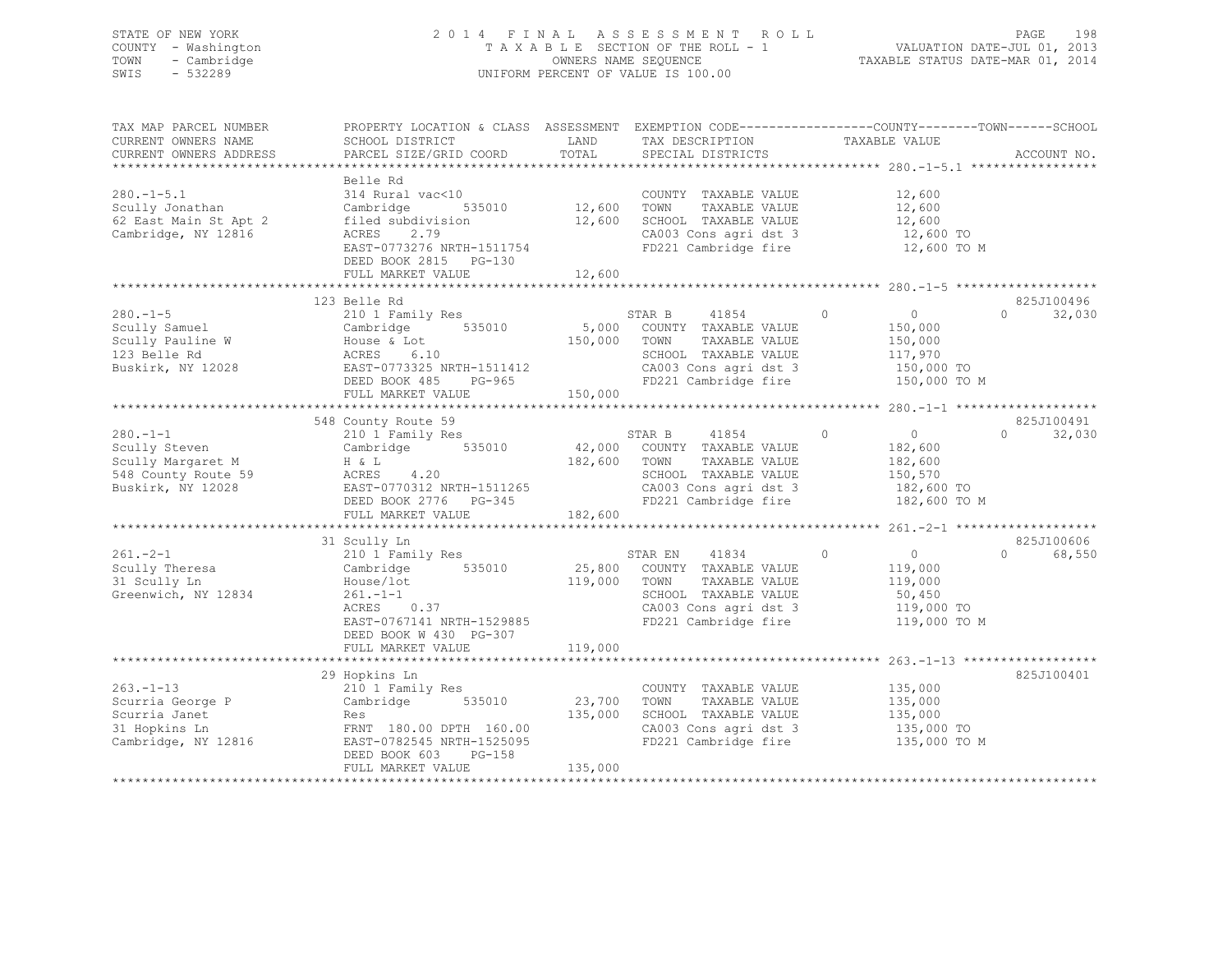## STATE OF NEW YORK 2 0 1 4 F I N A L A S S E S S M E N T R O L L PAGE 199 COUNTY - Washington T A X A B L E SECTION OF THE ROLL - 1 VALUATION DATE-JUL 01, 2013 TOWN - Cambridge OWNERS NAME SEQUENCE TAXABLE STATUS DATE-MAR 01, 2014 SWIS - 532289 UNIFORM PERCENT OF VALUE IS 100.00

| TAX MAP PARCEL NUMBER                                                   |                                                                                                                                                                                                  |                               |                                                                     | PROPERTY LOCATION & CLASS ASSESSMENT EXEMPTION CODE---------------COUNTY-------TOWN------SCHOOL  |            |
|-------------------------------------------------------------------------|--------------------------------------------------------------------------------------------------------------------------------------------------------------------------------------------------|-------------------------------|---------------------------------------------------------------------|--------------------------------------------------------------------------------------------------|------------|
|                                                                         |                                                                                                                                                                                                  |                               |                                                                     |                                                                                                  |            |
|                                                                         |                                                                                                                                                                                                  |                               |                                                                     |                                                                                                  |            |
|                                                                         | 48 Hopkins Ln                                                                                                                                                                                    |                               |                                                                     |                                                                                                  | 825J100402 |
| $263. -1 - 14$                                                          | 250 Estate                                                                                                                                                                                       |                               | COUNTY TAXABLE VALUE                                                | 700,300                                                                                          |            |
| Scurria George P                                                        | 250 Escare<br>Cambridge 535010 217,200                                                                                                                                                           |                               | TAXABLE VALUE<br>TOWN                                               | 700,300                                                                                          |            |
| Scurria Janet                                                           | Campulay<br>House & Land<br>ACRES - 20173                                                                                                                                                        | 700,300                       | SCHOOL TAXABLE VALUE                                                | 700,300                                                                                          |            |
| 31 Hopkins Ln                                                           |                                                                                                                                                                                                  |                               |                                                                     | 700,300 TO                                                                                       |            |
|                                                                         | Cambridge, NY 12816 EAST-0783019 NRTH-1525224                                                                                                                                                    |                               | CA003 Cons agri dst 3<br>FD221 Cambridge fire                       | 700,300 TO M                                                                                     |            |
|                                                                         | DEED BOOK 537<br>$PG-304$                                                                                                                                                                        |                               |                                                                     |                                                                                                  |            |
|                                                                         |                                                                                                                                                                                                  |                               |                                                                     |                                                                                                  |            |
|                                                                         |                                                                                                                                                                                                  |                               |                                                                     |                                                                                                  |            |
|                                                                         | King Rd                                                                                                                                                                                          |                               |                                                                     |                                                                                                  |            |
|                                                                         |                                                                                                                                                                                                  |                               | COUNTY TAXABLE VALUE                                                | 151,300                                                                                          |            |
|                                                                         |                                                                                                                                                                                                  |                               | TAXABLE VALUE<br>TOWN                                               |                                                                                                  |            |
|                                                                         | $535010$ $151,300$<br>61 $151,300$                                                                                                                                                               |                               | SCHOOL TAXABLE VALUE                                                | 151,300<br>151,300                                                                               |            |
|                                                                         |                                                                                                                                                                                                  |                               | CA003 Cons agri dst 3 151,300 TO                                    |                                                                                                  |            |
|                                                                         | 263.-2-23.6<br>Scurria George P Cambridge 535010 151,300<br>Scurria Janet ACRES 90.61 151,300<br>31 Hopkins In EAST-0784067 NRTH-1523724<br>Cambridge, NY 12816 DEED BOOK 744 PG-102             |                               | FD221 Cambridge fire                                                | 151,300 TO M                                                                                     |            |
|                                                                         | FULL MARKET VALUE                                                                                                                                                                                | 151,300                       |                                                                     |                                                                                                  |            |
|                                                                         |                                                                                                                                                                                                  |                               |                                                                     |                                                                                                  |            |
|                                                                         | 179 Dickensen Rd                                                                                                                                                                                 |                               |                                                                     |                                                                                                  |            |
| $280. - 1 - 12.2$                                                       |                                                                                                                                                                                                  |                               | COUNTY TAXABLE VALUE                                                | 269,900                                                                                          |            |
|                                                                         |                                                                                                                                                                                                  | COUNTY<br>535010 126,000 TOWN | TAXABLE VALUE                                                       | 269,900                                                                                          |            |
|                                                                         |                                                                                                                                                                                                  | 269,900                       | SCHOOL TAXABLE VALUE 269,900                                        |                                                                                                  |            |
|                                                                         |                                                                                                                                                                                                  |                               |                                                                     |                                                                                                  |            |
|                                                                         | 280.-1-12.2<br>Seibert Adriana J<br>Adriana Seibert (Cambridge 535010)<br>242 Rurl res&rec<br>52 Arcadia Rd EAST-0773753 NRTH-1507990<br>26 Old Greenwich, CT 06870<br>26 DEED BOOK 948<br>26-28 | 990                           | CA003 Cons agri dst 3<br>FD221 Cambridge fire                       | 269,900 TO<br>269,900 TO M                                                                       |            |
|                                                                         | FULL MARKET VALUE                                                                                                                                                                                | 269,900                       |                                                                     |                                                                                                  |            |
|                                                                         |                                                                                                                                                                                                  |                               |                                                                     |                                                                                                  |            |
|                                                                         | 812 King Rd                                                                                                                                                                                      |                               |                                                                     |                                                                                                  | 825J100609 |
| $263. -1 - 18$                                                          | 242 Rurl res&rec                                                                                                                                                                                 |                               | VETCOM CTS 41130                                                    | $\circ$<br>50,000<br>45,000                                                                      | 10,000     |
| Serotta Caroline Cambridge                                              | 535010 59,000 STAR EN                                                                                                                                                                            |                               | 41834                                                               | $\Omega$<br>$\sim$ 0<br>$\Omega$                                                                 | 68,550     |
| 812 King Rd                                                             |                                                                                                                                                                                                  |                               |                                                                     |                                                                                                  |            |
| Cambridge, NY 12816                                                     | ACRES 10.90                                                                                                                                                                                      |                               | TAXABLE VALUE                                                       | 155,800<br>160,800                                                                               |            |
|                                                                         |                                                                                                                                                                                                  |                               |                                                                     |                                                                                                  |            |
|                                                                         | EAST-0782337 NRTH-1521543<br>DEED BOOK 415 PG-1160                                                                                                                                               |                               |                                                                     |                                                                                                  |            |
|                                                                         | FULL MARKET VALUE                                                                                                                                                                                |                               |                                                                     | -1521543<br>SCHOOL TAXABLE VALUE 127,250<br>PG-1160<br>205,800 FD221 Cambridge fire 205,800 TO M |            |
|                                                                         |                                                                                                                                                                                                  |                               |                                                                     |                                                                                                  |            |
|                                                                         | 1291 King Rd                                                                                                                                                                                     |                               |                                                                     |                                                                                                  | 825J100326 |
| $263 - 2 - 27$                                                          |                                                                                                                                                                                                  |                               | COUNTY TAXABLE VALUE                                                | 310,000                                                                                          |            |
| Shane Regina P                                                          | 210 1 Family Res<br>Cambridge 535010                                                                                                                                                             | 50,600                        | TOWN<br>TAXABLE VALUE                                               | 310,000                                                                                          |            |
|                                                                         |                                                                                                                                                                                                  | 310,000                       | SCHOOL TAXABLE VALUE 310,000                                        |                                                                                                  |            |
| 920 Riverside Dr Apt 12C Blouse & Land<br>New York, NY 10025 ACRES 8.40 | ACRES 8.40                                                                                                                                                                                       |                               |                                                                     |                                                                                                  |            |
|                                                                         | ACRES 8.40<br>EAST-0785678 NRTH-1527343                                                                                                                                                          |                               | CA003 Cons agri dst 3 310,000 TO<br>FD221 Cambridge fire 310,000 TO | 310,000 TO M                                                                                     |            |
|                                                                         | DEED BOOK 490<br>$PG-93$                                                                                                                                                                         |                               |                                                                     |                                                                                                  |            |
|                                                                         | FULL MARKET VALUE                                                                                                                                                                                | 310,000                       |                                                                     |                                                                                                  |            |
|                                                                         |                                                                                                                                                                                                  |                               |                                                                     |                                                                                                  |            |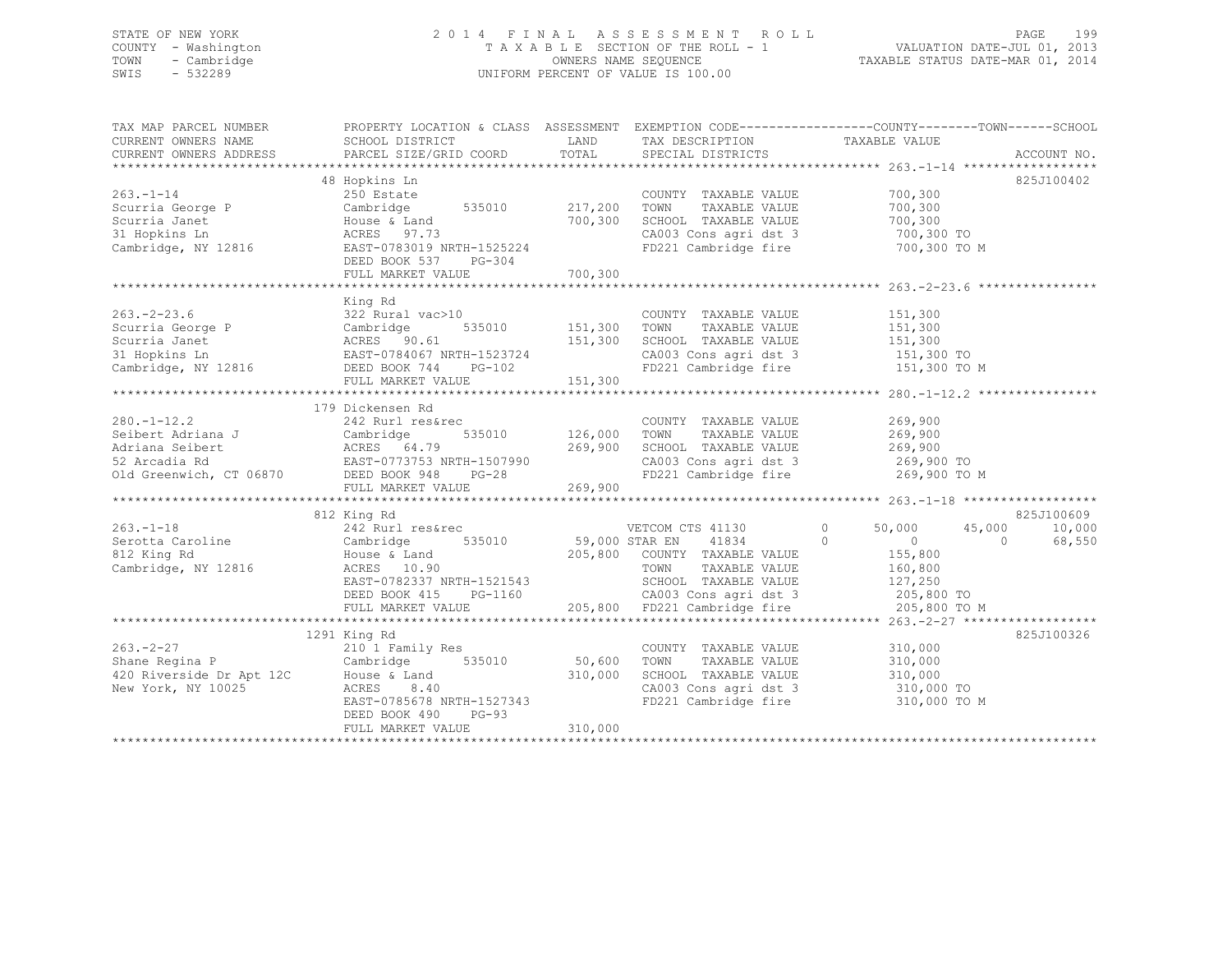| STATE OF NEW YORK<br>COUNTY - Washington<br>TOWN<br>- Cambridge<br>SWIS<br>$-532289$                      |                                                                                                                                                                                        |                                           | 2014 FINAL ASSESSMENT ROLL<br>T A X A B L E SECTION OF THE ROLL - 1 WALUATION DATE-JUL 01, 2013<br>OWNERS NAME SEQUENCE TAXABLE STATUS DATE-MAR 01, 2014<br>UNIFORM PERCENT OF VALUE IS 100.00 |                                                                                                 | PAGE<br>200                      |
|-----------------------------------------------------------------------------------------------------------|----------------------------------------------------------------------------------------------------------------------------------------------------------------------------------------|-------------------------------------------|------------------------------------------------------------------------------------------------------------------------------------------------------------------------------------------------|-------------------------------------------------------------------------------------------------|----------------------------------|
| TAX MAP PARCEL NUMBER<br>CURRENT OWNERS NAME<br>CURRENT OWNERS ADDRESS<br>******************************* | PROPERTY LOCATION & CLASS ASSESSMENT EXEMPTION CODE---------------COUNTY-------TOWN-----SCHOOL<br>SCHOOL DISTRICT<br>PARCEL SIZE/GRID COORD                                            | LAND<br>TOTAL                             | TAX DESCRIPTION<br>SPECIAL DISTRICTS                                                                                                                                                           | TAXABLE VALUE                                                                                   | ACCOUNT NO.                      |
| $263 - 2 - 29$<br>Shane Regina P Trustee<br>420 River Side Dr Apt 12C<br>New York, NY 10025               | King Rd<br>322 Rural vac>10<br>Cambridge 535010<br>Land<br>561/234<br>ACRES 14.28<br>EAST-0785351 NRTH-1526795<br>DEED BOOK 498 PG-978<br>FULL MARKET VALUE                            | COUNTY<br>41,600 TOWN<br>41,600<br>41,600 | COUNTY TAXABLE VALUE<br>TAXABLE VALUE<br>SCHOOL TAXABLE VALUE<br>CA003 Cons agri dst 3<br>FD221 Cambridge fire                                                                                 | 41,600<br>41,600<br>$41,600$<br>$41,600$ TO<br>41,600 TO M                                      | 825J100881                       |
|                                                                                                           |                                                                                                                                                                                        |                                           |                                                                                                                                                                                                |                                                                                                 |                                  |
|                                                                                                           | 383 Stage Rd                                                                                                                                                                           |                                           |                                                                                                                                                                                                |                                                                                                 | 825J100376                       |
| $281 - 4 - 4$<br>Shaw Margaret<br>383 Stage Rd<br>Buskirk, NY 12028                                       | 210 1 Family Res<br>Cambridge 535010<br>House & Lot<br>Barn<br>$281 - 1 - 4$<br>ACRES 7.30<br>EAST-0785201 NRTH-1509504<br>DEED BOOK 501 PG-70<br>FULL MARKET VALUE                    | 173,900 TOWN<br>173,900                   | STAR B<br>41854<br>48,200 COUNTY TAXABLE VALUE<br>TAXABLE VALUE<br>SCHOOL TAXABLE VALUE<br>CA003 Cons agri dst 3<br>FD221 Cambridge fire                                                       | $\overline{0}$<br>$\overline{0}$<br>173,900<br>173,900<br>141,870<br>173,900 TO<br>173,900 TO M | $\Omega$<br>32,030               |
|                                                                                                           |                                                                                                                                                                                        |                                           |                                                                                                                                                                                                |                                                                                                 |                                  |
| $270. - 1 - 24.8$<br>Sherman Steven C<br>Sherman Laura<br>479 Center Cambridge Rd<br>Cambridge, NY 12816  | 479 Center Cambridge Rd<br>210 1 Family Res<br>Cambridge 535010<br>H & L<br>Lot 1<br>ACRES<br>2.46 BANK<br>20<br>EAST-0766061 NRTH-1516876<br>DEED BOOK 692 PG-89                      | 106,000 TOWN                              | STAR B 41854<br>34,300 COUNTY TAXABLE VALUE<br>TAXABLE VALUE<br>SCHOOL TAXABLE VALUE<br>FD221 Cambridge fire                                                                                   | $\overline{0}$<br>$\overline{0}$<br>106,000<br>106,000<br>73,970<br>106,000 TO M                | 32,030<br>$\Omega$               |
|                                                                                                           | FULL MARKET VALUE                                                                                                                                                                      | 106,000                                   |                                                                                                                                                                                                |                                                                                                 |                                  |
|                                                                                                           |                                                                                                                                                                                        |                                           |                                                                                                                                                                                                |                                                                                                 |                                  |
| $271. - 1 - 13$<br>Sica Randi V<br>834 County Route 59<br>Cambridge, NY 12816-2100                        | 834 County Route 59<br>210 1 Family Res<br>Cambridge 535010<br>H & L<br>386/1035<br>FRNT 132.00 DPTH 240.00<br>EAST-0771411 NRTH-1517499<br>DEED BOOK 2804 PG-252<br>FULL MARKET VALUE | 115,400                                   | 41854<br>STAR B<br>28,200 COUNTY TAXABLE VALUE<br>115,400 TOWN<br>TAXABLE VALUE<br>SCHOOL TAXABLE VALUE<br>CA003 Cons agri dst 3<br>FD221 Cambridge fire                                       | $\circ$<br>$\overline{0}$<br>115,400<br>115,400<br>83,370<br>115,400 TO<br>115,400 TO M         | 825J100612<br>$\Omega$<br>32,030 |
| ************************                                                                                  |                                                                                                                                                                                        |                                           |                                                                                                                                                                                                |                                                                                                 |                                  |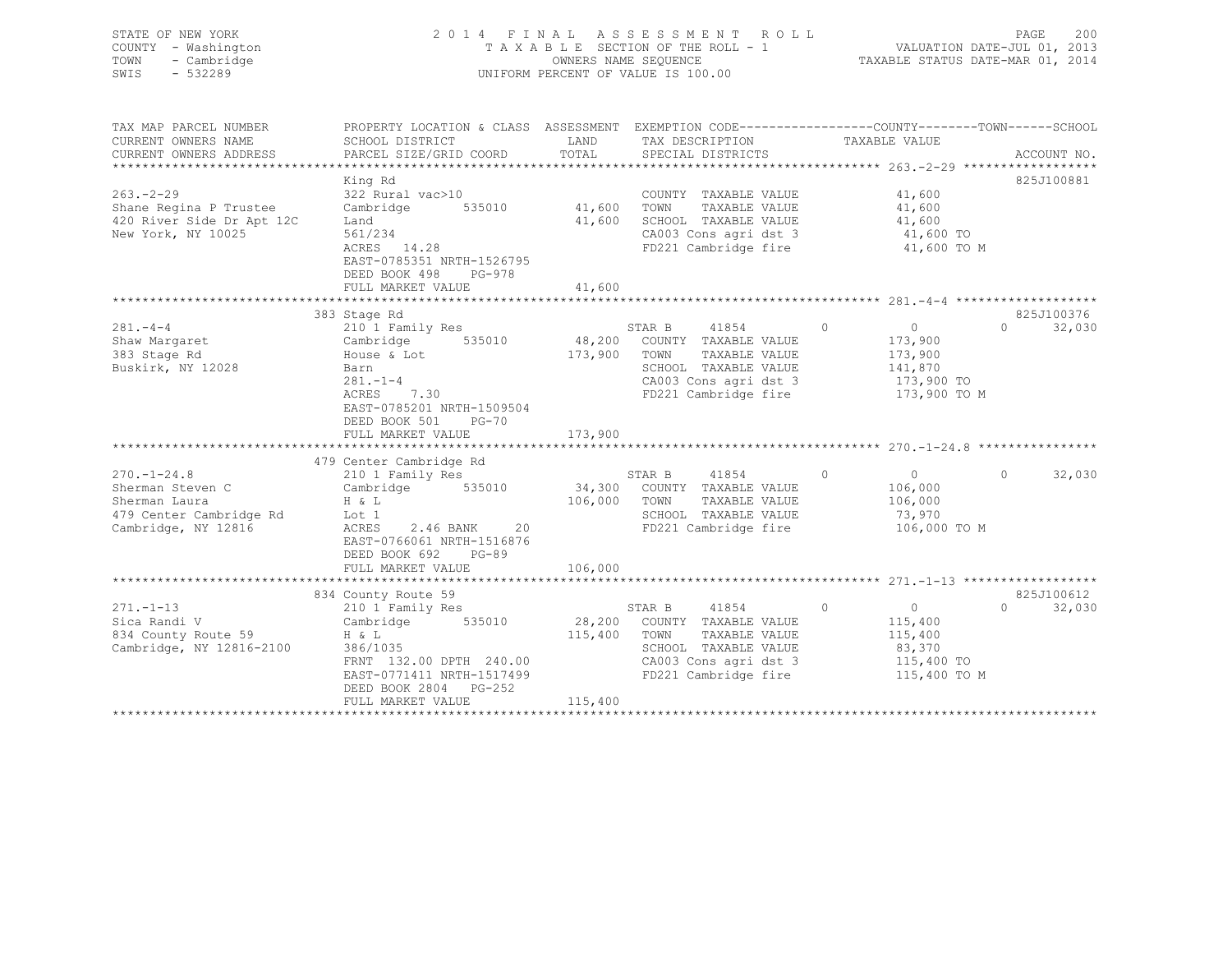| STATE OF NEW YORK   | 2014 FINAL ASSESSMENT ROLL         | - 201<br>PAGE                    |
|---------------------|------------------------------------|----------------------------------|
| COUNTY - Washington | TAXABLE SECTION OF THE ROLL - 1    | VALUATION DATE-JUL 01, 2013      |
| TOWN<br>- Cambridge | OWNERS NAME SEOUENCE               | TAXABLE STATUS DATE-MAR 01, 2014 |
| SWIS<br>- 532289    | UNIFORM PERCENT OF VALUE IS 100.00 |                                  |

| TAX MAP PARCEL NUMBER     | PROPERTY LOCATION & CLASS ASSESSMENT EXEMPTION CODE----------------COUNTY-------TOWN------SCHOOL                                                                                                                                                        |       |                                                                                                                             |                                                                                                                                                                 |                |                |
|---------------------------|---------------------------------------------------------------------------------------------------------------------------------------------------------------------------------------------------------------------------------------------------------|-------|-----------------------------------------------------------------------------------------------------------------------------|-----------------------------------------------------------------------------------------------------------------------------------------------------------------|----------------|----------------|
|                           | 91 Darwin Rd                                                                                                                                                                                                                                            |       |                                                                                                                             |                                                                                                                                                                 |                |                |
|                           |                                                                                                                                                                                                                                                         |       |                                                                                                                             | 50,000 45,000                                                                                                                                                   |                | 10,000         |
|                           |                                                                                                                                                                                                                                                         |       |                                                                                                                             | 27,810 27,810                                                                                                                                                   |                | 20,000         |
|                           |                                                                                                                                                                                                                                                         |       |                                                                                                                             | 90,131                                                                                                                                                          | $\overline{0}$ | $\overline{0}$ |
|                           | 262.-1-20.2<br>210 1 210 1 Family Res<br>210 1 Family Res<br>210 1 Family Res<br>276<br>278,100 AGED-CO<br>278,100 AGED-CO<br>278,100 AGED-CO<br>278,100 AGED-CO<br>278,100 AGED-CO<br>278,100 AGED-CO<br>278,100 AGED-CO<br>278,100 AGED-CO<br>278,100 |       |                                                                                                                             | $90,131$<br>0 51,323                                                                                                                                            |                | $\overline{0}$ |
|                           |                                                                                                                                                                                                                                                         |       |                                                                                                                             |                                                                                                                                                                 | $\overline{0}$ | 37,215         |
|                           |                                                                                                                                                                                                                                                         |       |                                                                                                                             | $\begin{matrix} 0 && 0 \\ 0 && 0 \\ 0 && 110,159 \end{matrix}$ VALUE                                                                                            | $\Omega$       | 68,550         |
|                           |                                                                                                                                                                                                                                                         |       |                                                                                                                             |                                                                                                                                                                 |                |                |
|                           |                                                                                                                                                                                                                                                         |       | TOWN<br>TAXABLE VALUE                                                                                                       | 153,967                                                                                                                                                         |                |                |
|                           |                                                                                                                                                                                                                                                         |       | SCHOOL TAXABLE VALUE 142,335<br>FD221 Cambridge fire 278,100 TO M                                                           |                                                                                                                                                                 |                |                |
|                           |                                                                                                                                                                                                                                                         |       |                                                                                                                             |                                                                                                                                                                 |                |                |
|                           |                                                                                                                                                                                                                                                         |       |                                                                                                                             |                                                                                                                                                                 |                |                |
|                           | 58 Stump Church Rd 87 PCT OF VALUE USED FOR EXEMPTION PURPOSES                                                                                                                                                                                          |       |                                                                                                                             |                                                                                                                                                                 |                | 825J100613     |
|                           | 242 Rurl res&rec                                                                                                                                                                                                                                        |       |                                                                                                                             |                                                                                                                                                                 | 26,883 26,883  | 6,000          |
|                           |                                                                                                                                                                                                                                                         |       |                                                                                                                             |                                                                                                                                                                 |                | 32,030         |
|                           |                                                                                                                                                                                                                                                         |       |                                                                                                                             | $\begin{array}{cccc} 41854 & 0 & 0 & \textcolor{red}{\textbf{7}} & 0 \\ \texttt{TAXABLE VALUE} & 179,117 & 0 \\ \texttt{TAXABLE VALUE} & 179,117 & \end{array}$ |                |                |
|                           |                                                                                                                                                                                                                                                         |       |                                                                                                                             |                                                                                                                                                                 |                |                |
|                           |                                                                                                                                                                                                                                                         |       |                                                                                                                             |                                                                                                                                                                 |                |                |
|                           |                                                                                                                                                                                                                                                         |       |                                                                                                                             |                                                                                                                                                                 |                |                |
|                           |                                                                                                                                                                                                                                                         |       |                                                                                                                             |                                                                                                                                                                 |                |                |
|                           |                                                                                                                                                                                                                                                         |       |                                                                                                                             |                                                                                                                                                                 |                |                |
|                           | Chase Ln                                                                                                                                                                                                                                                |       |                                                                                                                             |                                                                                                                                                                 |                | 825J100618     |
| $270. - 1 - 36$           | 322 Rural vac>10                                                                                                                                                                                                                                        |       | COUNTY TAXABLE VALUE 5,300                                                                                                  |                                                                                                                                                                 |                |                |
|                           | Cambridge 535010 5,300<br>Woods<br>Skiff Stewart Cambridge 535010 5,300<br>Skiff Carol Moods 5,300<br>642 Meeting House Rd ACRES 10.00 5,300<br>Valley Falls, NY 12185 EAST-0762498 NRTH-1518498                                                        |       | TOWN TAXABLE VALUE 5,300<br>SCHOOL TAXABLE VALUE 5,300<br>CA003 Cons agri dst 3 5,300 TO<br>FD221 Cambridge fire 5,300 TO M |                                                                                                                                                                 |                |                |
|                           |                                                                                                                                                                                                                                                         |       |                                                                                                                             |                                                                                                                                                                 |                |                |
|                           |                                                                                                                                                                                                                                                         |       |                                                                                                                             |                                                                                                                                                                 |                |                |
|                           |                                                                                                                                                                                                                                                         |       |                                                                                                                             |                                                                                                                                                                 |                |                |
|                           | DEED BOOK 366 PG-372                                                                                                                                                                                                                                    |       |                                                                                                                             |                                                                                                                                                                 |                |                |
|                           | FULL MARKET VALUE                                                                                                                                                                                                                                       | 5,300 |                                                                                                                             |                                                                                                                                                                 |                |                |
|                           |                                                                                                                                                                                                                                                         |       |                                                                                                                             |                                                                                                                                                                 |                |                |
|                           | 1025 Brownell Ln 85 PCT OF VALUE USED FOR EXEMPTION PURPOSES                                                                                                                                                                                            |       |                                                                                                                             |                                                                                                                                                                 |                |                |
| $270. - 1 - 27.1$         |                                                                                                                                                                                                                                                         |       |                                                                                                                             |                                                                                                                                                                 | 50,000 45,000  | 10,000         |
| Sloan Susan Brownell      |                                                                                                                                                                                                                                                         |       |                                                                                                                             |                                                                                                                                                                 |                | 53,092         |
| Sloan Kenneth Ralph       |                                                                                                                                                                                                                                                         |       |                                                                                                                             |                                                                                                                                                                 |                | 32,030         |
| 1025 Brownell Ln          |                                                                                                                                                                                                                                                         |       |                                                                                                                             |                                                                                                                                                                 |                |                |
| Cambridge, NY 12816       |                                                                                                                                                                                                                                                         |       |                                                                                                                             |                                                                                                                                                                 |                |                |
|                           |                                                                                                                                                                                                                                                         |       |                                                                                                                             |                                                                                                                                                                 |                |                |
| MAY BE SUBJECT TO PAYMENT | 1025 Brownell Lu<br>242 Rurl res&rec<br>Cambridge 535010 85,800 AG DIST 41720 0 50,000 45,000<br>House & Land<br>ACRES 27.00 COUNTY TAXABLE VALUE<br>DEED BOOK 2875 PG-34 SCHOOL TAXABLE VALUE<br>250,300 STAR B 41854 0 0 0 0<br>COUNTY TAX            |       |                                                                                                                             |                                                                                                                                                                 |                |                |
| UNDER AGDIST LAW TIL 2018 |                                                                                                                                                                                                                                                         |       |                                                                                                                             |                                                                                                                                                                 |                |                |
|                           |                                                                                                                                                                                                                                                         |       | 53,092 EX<br>FD221 Cambridge fire 250,300 TO M                                                                              |                                                                                                                                                                 |                |                |
|                           |                                                                                                                                                                                                                                                         |       |                                                                                                                             |                                                                                                                                                                 |                |                |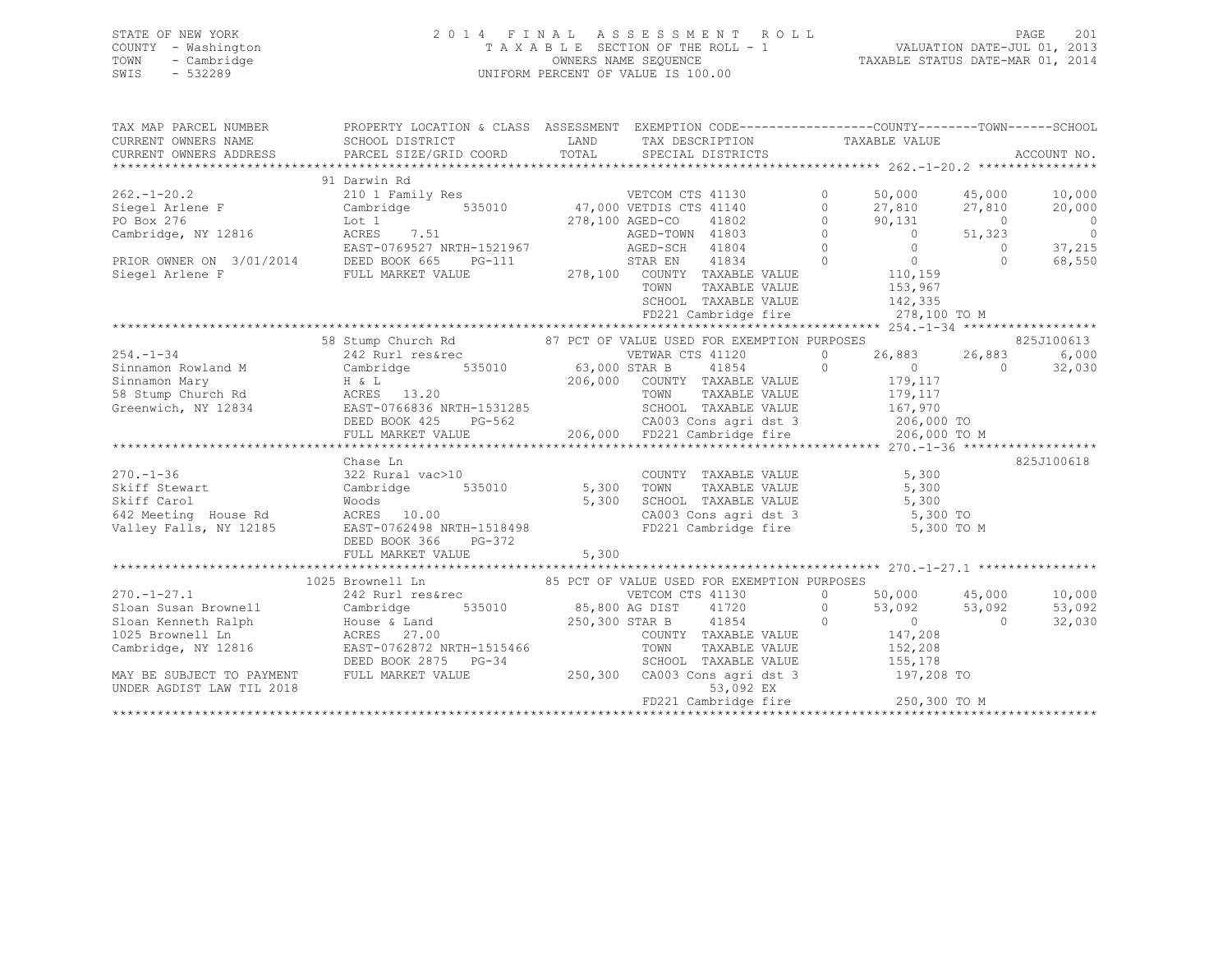## STATE OF NEW YORK 2 0 1 4 F I N A L A S S E S S M E N T R O L L PAGE 202 COUNTY - Washington T A X A B L E SECTION OF THE ROLL - 1 VALUATION DATE-JUL 01, 2013 TOWN - Cambridge OWNERS NAME SEQUENCE TAXABLE STATUS DATE-MAR 01, 2014 SWIS - 532289 UNIFORM PERCENT OF VALUE IS 100.00

| TAX MAP PARCEL NUMBER<br>CURRENT OWNERS NAME                                                    | PROPERTY LOCATION & CLASS ASSESSMENT EXEMPTION CODE---------------COUNTY-------TOWN------SCHOOL<br>SCHOOL DISTRICT                                                                                                                                                                  | LAND          | TAX DESCRIPTION TAXABLE VALUE                                                                                                     |                                                                            |                                  |
|-------------------------------------------------------------------------------------------------|-------------------------------------------------------------------------------------------------------------------------------------------------------------------------------------------------------------------------------------------------------------------------------------|---------------|-----------------------------------------------------------------------------------------------------------------------------------|----------------------------------------------------------------------------|----------------------------------|
| CURRENT OWNERS ADDRESS                                                                          | PARCEL SIZE/GRID COORD                                                                                                                                                                                                                                                              | TOTAL         | SPECIAL DISTRICTS                                                                                                                 |                                                                            | ACCOUNT NO.                      |
|                                                                                                 | 33 Dickensen Rd                                                                                                                                                                                                                                                                     |               |                                                                                                                                   |                                                                            | 825J100922                       |
| $280 - 2 - 27$<br>Slocum Martha<br>Slocum Martina<br>33 Dickensen Rd<br>Buskirk, NY 12028       | 210 1 Family Res STAR B 41854<br>Cambridge 535010 67,700 COUNTY TAXABLE VALUE<br>Cambridge 535010 67,700 COUNTY TAXABLE VALUE<br>1869/174 1869/177 2648/24 323,600 TOWN TAXABLE VALUE<br>Subd ab 2655/85<br>ACRES 15.33<br>EAST-0775916 NRTH-1507154<br>DEED BOOK 2084 PG-1         |               | STAR B 41854<br>SCHOOL TAXABLE VALUE<br>CA003 Cons agri dst 3 323,600 TO<br>FD221 Cambridge fire 323,600 TO M                     | $\begin{array}{c}\n0 \\ 323\n\end{array}$<br>$\circ$<br>323,600<br>291,570 | $\Omega$<br>32,030               |
|                                                                                                 | FULL MARKET VALUE                                                                                                                                                                                                                                                                   | 323,600       |                                                                                                                                   |                                                                            |                                  |
|                                                                                                 |                                                                                                                                                                                                                                                                                     |               |                                                                                                                                   |                                                                            |                                  |
| $288. - 1 - 21$<br>Slocum Mary Eleanor LE<br>Film Denise<br>1040 Master St<br>Buskirk, NY 12028 | County Route 74<br>Ag Commit 704/223<br>ACRES 39.50<br>ACRES 39.50<br>EAST-0762369 NRTH-1499573<br>DEED BOOK 2861 PG-316 66,900 FD221 Cambridge fire<br>FULL MARKET VALUE 56,900 FD221 Cambridge fire                                                                               |               | SCHOOL TAXABLE VALUE<br>SCHOOL TAXABLE VALUE 22,045<br>CA003 Cons agri dst 3 22,045 TO                                            |                                                                            | 825J100322<br>34,855<br>34,855   |
| MAY BE SUBJECT TO PAYMENT                                                                       |                                                                                                                                                                                                                                                                                     |               |                                                                                                                                   | 56,900 TO M                                                                |                                  |
| UNDER AGDIST LAW TIL 2018                                                                       |                                                                                                                                                                                                                                                                                     |               |                                                                                                                                   |                                                                            |                                  |
|                                                                                                 | 361 Stevenson Rd                                                                                                                                                                                                                                                                    |               |                                                                                                                                   |                                                                            |                                  |
| $246. - 1 - 19$                                                                                 | 210 1 Family Res                                                                                                                                                                                                                                                                    |               | STAR B 41854                                                                                                                      | $\overline{0}$<br>$\Omega$                                                 | 825J100429<br>32,030<br>$\Omega$ |
|                                                                                                 | Smith Aimee A<br>Smith Aimee A<br>Smith Daryl W<br>361 Stevenson Rd<br>361 Stevenson Rd<br>361 Stevenson Rd<br>361 Stevenson Rd<br>361 Stevenson Rd<br>361 Stevenson Rd<br>361 Stevenson Rd<br>361 Stevenson Rd<br>361 Stevenson Rd<br>361 Stevenson R<br>FULL MARKET VALUE 128,600 |               |                                                                                                                                   |                                                                            |                                  |
|                                                                                                 |                                                                                                                                                                                                                                                                                     |               |                                                                                                                                   |                                                                            |                                  |
| $254. -1 - 5.5$<br>Smith Brett W<br>3 Ashlie Rd<br>East Kingston, NH 03827                      | County Route 60<br>Councy Route bu<br>322 Rural vac>10<br>Cambridge 535010 60,400 TOWN<br>.50<br>lot B<br>ACRES 22.50<br>EAST-0774459 NRTH-1535631                                                                                                                                  | 60,400        | COUNTY TAXABLE VALUE<br>SCHOOL TAXABLE VALUE 60,400<br>CA003 Cons agri dst 3 60,400 TO<br>FD221 Cambridge fire                    | 60,400<br>TAXABLE VALUE 60,400<br>60,400 TO M                              | 825J100960                       |
|                                                                                                 | DEED BOOK 3277 PG-346<br>FULL MARKET VALUE                                                                                                                                                                                                                                          | 60,400        |                                                                                                                                   |                                                                            |                                  |
|                                                                                                 |                                                                                                                                                                                                                                                                                     |               |                                                                                                                                   |                                                                            |                                  |
| $246. - 1 - 22.1$<br>Smith Donald R<br>328 Stevenson Rd<br>Greenwich, NY 12834                  | 328 Stevenson Rd<br>210 1 Family Res<br>Cambridge 535010<br>House & Land 185,500<br>ACRES 3.31<br>ACRES 3.31<br>EAST-0780040 NRTH-1537346<br>DEED BOOK 829 PG-243                                                                                                                   | $35,600$ TOWN | COUNTY TAXABLE VALUE<br>TAXABLE VALUE<br>SCHOOL TAXABLE VALUE 185,500<br>CA005 Cons agri dst 5 185,500 TO<br>FD221 Cambridge fire | 185,500<br>185,500<br>185,500 TO M                                         | 825J100936                       |
|                                                                                                 | FULL MARKET VALUE                                                                                                                                                                                                                                                                   | 185,500       |                                                                                                                                   |                                                                            |                                  |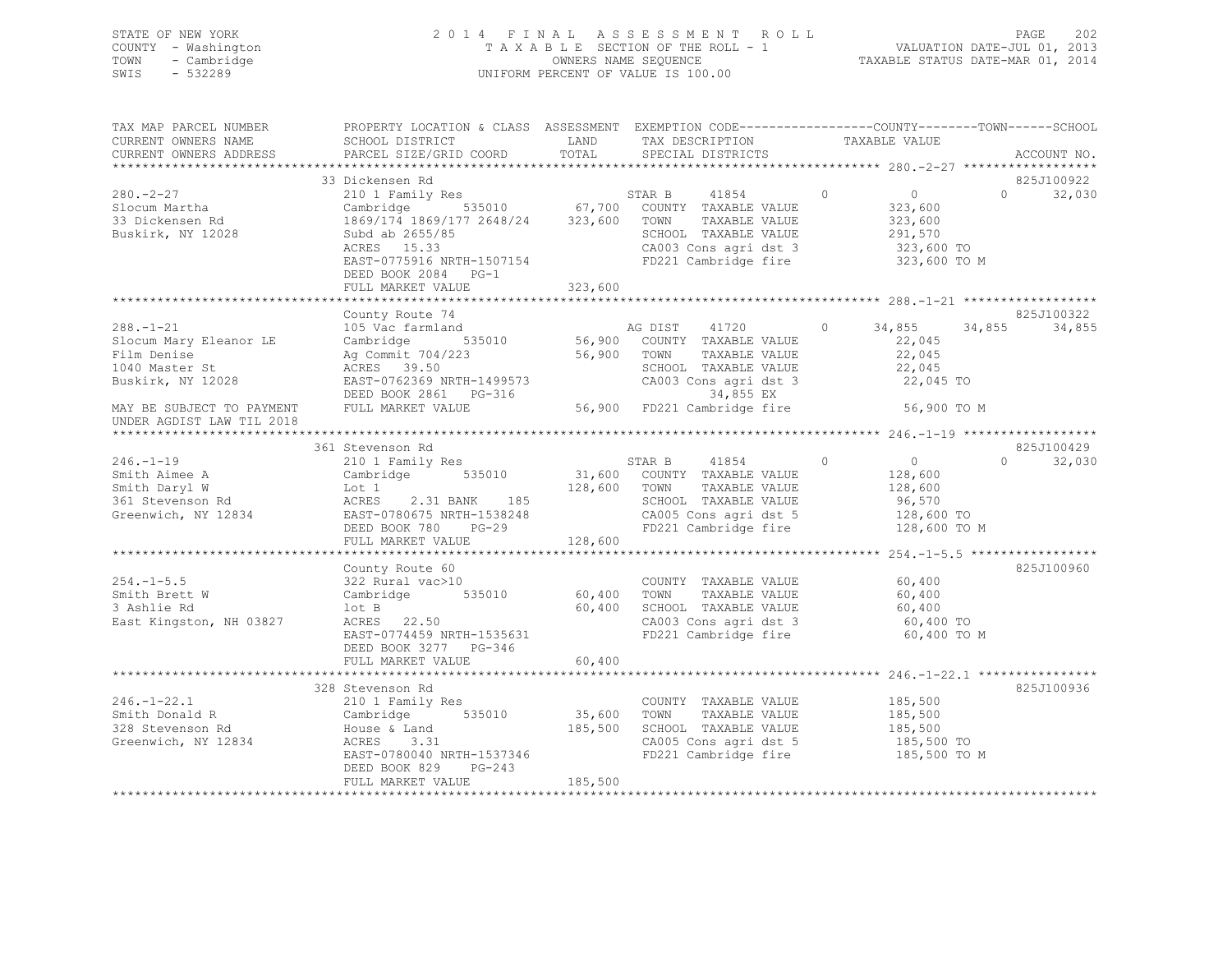| STATE OF NEW YORK<br>COUNTY - Washington<br>TOWN - Cambridge<br>SWIS - 532289 |                                                                                                           |      | 2014 FINAL ASSESSMENT ROLL<br>TAXABLE SECTION OF THE ROLL - 1<br>OWNERS NAME SEOUENCE<br>UNIFORM PERCENT OF VALUE IS 100.00 | TAXABLE STATUS DATE-MAR 01, 2014                                              | PAGE<br>VALUATION DATE-JUL 01, 2013 | -203 |
|-------------------------------------------------------------------------------|-----------------------------------------------------------------------------------------------------------|------|-----------------------------------------------------------------------------------------------------------------------------|-------------------------------------------------------------------------------|-------------------------------------|------|
| TAX MAP PARCEL NUMBER<br>CURRENT OWNERS NAME<br>CURRENT OWNERS ADDRESS        | PROPERTY LOCATION & CLASS ASSESSMENT<br>SCHOOL DISTRICT<br>PARCEL SIZE/GRID COORD TOTAL SPECIAL DISTRICTS | LAND | TAX DESCRIPTION                                                                                                             | EXEMPTION CODE-----------------COUNTY-------TOWN------SCHOOL<br>TAXABLE VALUE | ACCOUNT NO.                         |      |

|                        | 80 State Route 372        |              |                                    |                                  | 825J100623         |
|------------------------|---------------------------|--------------|------------------------------------|----------------------------------|--------------------|
| $255.14 - 3 - 8$       | 411 Apartment             |              | COUNTY TAXABLE VALUE               | 122,000                          |                    |
| Smith Kathleen M       | Cambridge<br>535010       | 24,800       | TOWN<br>TAXABLE VALUE              | 122,000                          |                    |
| Young Mary Jane        | Apts                      | 122,000      | SCHOOL TAXABLE VALUE               | 122,000                          |                    |
| 5 Gilmore Ave          | 560/338                   |              | CA005 Cons agri dst 5              | 122,000 TO                       |                    |
| Cambridge, NY 12816    | $255. - 3 - 8$            |              | FD221 Cambridge fire               | 122,000 TO M                     |                    |
|                        | 49.00 DPTH 148.00<br>FRNT |              |                                    |                                  |                    |
|                        | ACRES<br>0.24             |              |                                    |                                  |                    |
|                        | EAST-0786348 NRTH-1532340 |              |                                    |                                  |                    |
|                        | DEED BOOK 3022 PG-131     |              |                                    |                                  |                    |
|                        | FULL MARKET VALUE         | 122,000      |                                    |                                  |                    |
|                        |                           |              |                                    |                                  |                    |
|                        | Stevenson Rd              |              |                                    |                                  | 825J100193         |
| $254. -1 - 7$          | 322 Rural vac>10          |              | COUNTY TAXABLE VALUE               | 124,800                          |                    |
| Smith Kenneth D Jr     | Cambridge<br>535010       | 124,800      | TOWN<br>TAXABLE VALUE              | 124,800                          |                    |
| Smith Janet H          | Vl                        | 124,800      | SCHOOL TAXABLE VALUE               | 124,800                          |                    |
| PO Box 233             | ACRES 67.00               |              | CA005 Cons agri dst 5              | 124,800 TO                       |                    |
|                        | EAST-0778743 NRTH-1535250 |              | FD221 Cambridge fire               |                                  |                    |
| Greenland, NH 03810    |                           |              |                                    | 124,800 TO M                     |                    |
|                        | DEED BOOK 792<br>PG-150   |              |                                    |                                  |                    |
|                        | FULL MARKET VALUE         | 124,800      |                                    |                                  |                    |
|                        |                           |              |                                    |                                  |                    |
|                        | 55 Stevenson Rd           |              |                                    |                                  |                    |
| $254. -1 - 5.7$        | 210 1 Family Res          |              | STAR B<br>41854                    | $\overline{0}$<br>$\overline{0}$ | 32,030<br>$\Omega$ |
| Smith Tadd M           | Cambridge                 |              | 535010 47,400 COUNTY TAXABLE VALUE | 228,000                          |                    |
| 88 East Main St        | filed subdivision 20A-98  | 228,000 TOWN | TAXABLE VALUE                      | 228,000                          |                    |
| Cambridge, NY 12816    | 8.68<br>ACRES             |              | SCHOOL TAXABLE VALUE               | 195,970                          |                    |
|                        | EAST-0774051 NRTH-1534843 |              | CA003 Cons agri dst 3              | 228,000 TO                       |                    |
|                        | DEED BOOK 2750 PG-165     |              | FD221 Cambridge fire               | 228,000 TO M                     |                    |
|                        | FULL MARKET VALUE         | 228,000      |                                    |                                  |                    |
|                        |                           |              |                                    |                                  |                    |
|                        | 109 Center Cambridge Rd   |              |                                    |                                  |                    |
| $279. - 1 - 14.3$      | 314 Rural vac<10          |              | COUNTY TAXABLE VALUE               | 35,000                           |                    |
| Snell Michael          | Greenwich<br>533401       | 35,000       | TAXABLE VALUE<br>TOWN              | 35,000                           |                    |
| Snell Renee            | lot 3                     | 35,000       | SCHOOL TAXABLE VALUE               | 35,000                           |                    |
| 61 Pleasant Ave        | 6.71<br>ACRES             |              | CA003 Cons agri dst 3              | 35,000 TO                        |                    |
| Schaghticoke, NY 12154 | EAST-0758136 NRTH-1513448 |              | FD221 Cambridge fire               | 35,000 TO M                      |                    |
|                        | DEED BOOK 2315 PG-47      |              |                                    |                                  |                    |
|                        | FULL MARKET VALUE         | 35,000       |                                    |                                  |                    |
|                        |                           |              |                                    |                                  |                    |
|                        | 193 Kenyon Rd             |              |                                    |                                  | 825J100421         |
| $254. -1 - 28$         | 210 1 Family Res          |              | STAR EN<br>41834                   | $\circ$<br>$\overline{0}$        | $\Omega$<br>68,550 |
| Snow Keith C           | 533401<br>Greenwich       | 40,000       | COUNTY TAXABLE VALUE               | 180,200                          |                    |
| 193 Kenyon Rd          | Res                       | 180,200      | TOWN<br>TAXABLE VALUE              | 180,200                          |                    |
| Greenwich, NY 12834    | ACRES 3.90                |              | SCHOOL TAXABLE VALUE               | 111,650                          |                    |
|                        | EAST-0769608 NRTH-1533758 |              | CA003 Cons agri dst 3              | 180,200 TO                       |                    |
|                        | DEED BOOK 2863 PG-232     |              | FD221 Cambridge fire               | 180,200 TO M                     |                    |

FULL MARKET VALUE 180,200 \*\*\*\*\*\*\*\*\*\*\*\*\*\*\*\*\*\*\*\*\*\*\*\*\*\*\*\*\*\*\*\*\*\*\*\*\*\*\*\*\*\*\*\*\*\*\*\*\*\*\*\*\*\*\*\*\*\*\*\*\*\*\*\*\*\*\*\*\*\*\*\*\*\*\*\*\*\*\*\*\*\*\*\*\*\*\*\*\*\*\*\*\*\*\*\*\*\*\*\*\*\*\*\*\*\*\*\*\*\*\*\*\*\*\*\*\*\*\*\*\*\*\*\*\*\*\*\*\*\*\*\*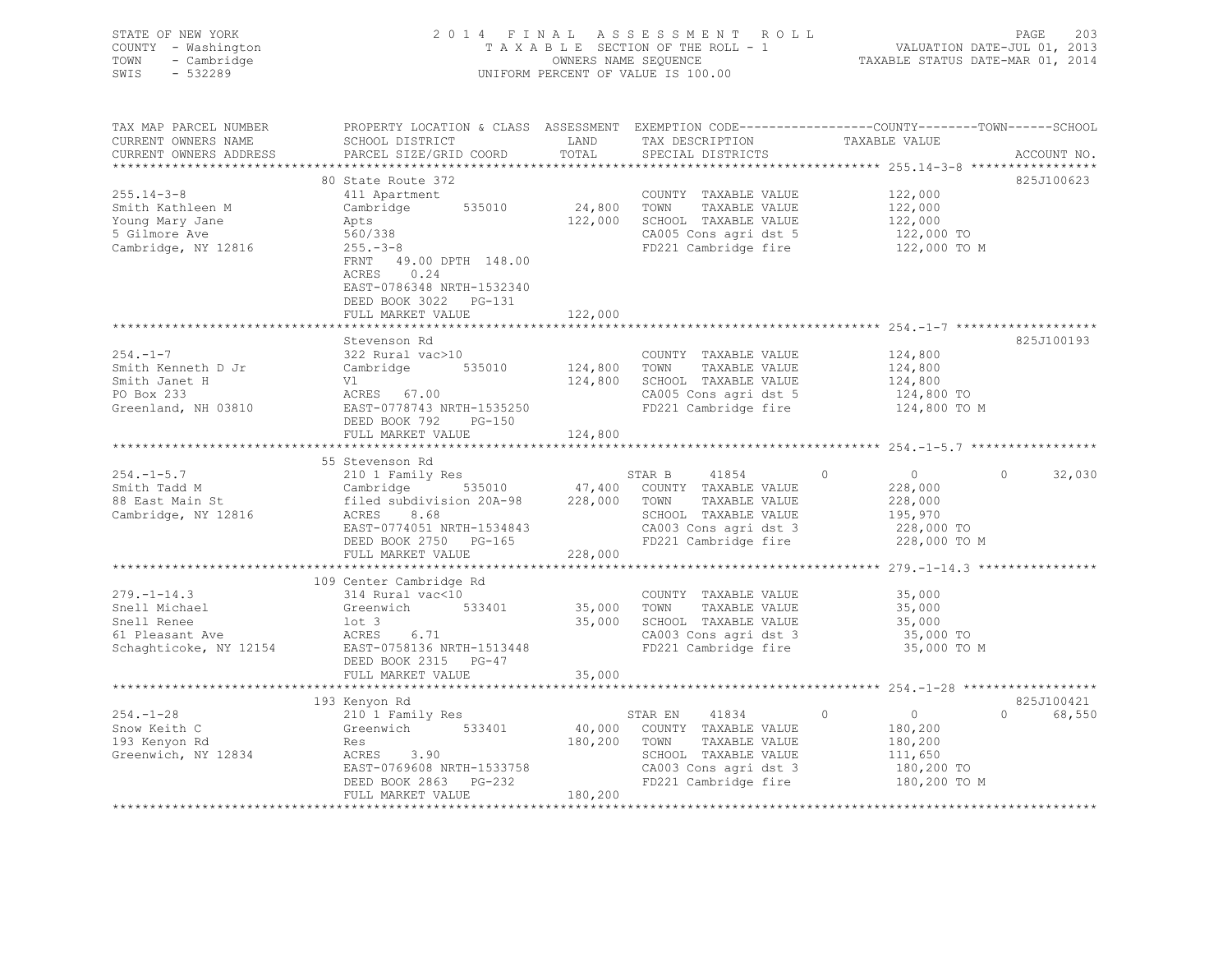## STATE OF NEW YORK 2 0 1 4 F I N A L A S S E S S M E N T R O L L PAGE 204 COUNTY - Washington T A X A B L E SECTION OF THE ROLL - 1 VALUATION DATE-JUL 01, 2013 TOWN - Cambridge OWNERS NAME SEQUENCE TAXABLE STATUS DATE-MAR 01, 2014 SWIS - 532289 UNIFORM PERCENT OF VALUE IS 100.00

| TAX MAP PARCEL NUMBER<br>CURRENT OWNERS NAME<br>CURRENT OWNERS ADDRESS                                  | PROPERTY LOCATION & CLASS ASSESSMENT EXEMPTION CODE----------------COUNTY-------TOWN------SCHOOL<br>SCHOOL DISTRICT<br>PARCEL SIZE/GRID COORD                                                                                                                                                                            | LAND                           | TAX DESCRIPTION<br>TOTAL SPECIAL DISTRICTS                                                                                                                                                                                  | TAXABLE VALUE                                                    | ACCOUNT NO.                                               |
|---------------------------------------------------------------------------------------------------------|--------------------------------------------------------------------------------------------------------------------------------------------------------------------------------------------------------------------------------------------------------------------------------------------------------------------------|--------------------------------|-----------------------------------------------------------------------------------------------------------------------------------------------------------------------------------------------------------------------------|------------------------------------------------------------------|-----------------------------------------------------------|
|                                                                                                         |                                                                                                                                                                                                                                                                                                                          |                                |                                                                                                                                                                                                                             |                                                                  |                                                           |
|                                                                                                         | 26 Maxwell Ln                                                                                                                                                                                                                                                                                                            |                                |                                                                                                                                                                                                                             |                                                                  | 825J102004                                                |
| $246. - 1 - 20.3$<br>Sobing Michael<br>Sobing Karyn<br>26 Maxwell Ln<br>Cambridge, NY 12816             | 210 1 Family Res WETCOM CTS 41130<br>Cambridge<br>Rur Res<br>9.23<br>ACRES<br>EAST-0781366 NRTH-1537728 SCHOOL TAXABLE VALUE 165,750<br>DEED BOOK 591 PG-294 CA005 Cons agri dst 5 244,300 TO<br>FULL MARKET VALUE 244,300 FD221 Cambridge fire 244,300 TO                                                               | 535010 54,900 STAR EN          | 41834 0<br>244,300 COUNTY TAXABLE VALUE<br>TAXABLE VALUE<br>TOWN                                                                                                                                                            | $\overline{0}$<br>50,000<br>$\overline{0}$<br>194,300<br>199,300 | 45,000<br>10,000<br>$\bigcap$<br>68,550                   |
|                                                                                                         |                                                                                                                                                                                                                                                                                                                          |                                |                                                                                                                                                                                                                             | 244,300 TO M                                                     |                                                           |
|                                                                                                         |                                                                                                                                                                                                                                                                                                                          |                                |                                                                                                                                                                                                                             |                                                                  |                                                           |
| $263. - 2 - 14$                                                                                         | 957 Turnpike Rd<br>283 Res w/Comuse<br>Comparing to the Cambridge S35010 30,000 STAR EN 41834 0<br>Sourdiffe Gail M L E Cambridge 535010 30,000 STAR EN 41834 0<br>Sourdiffe Larry Michael Lot 1 200,900 COUNTY TAXABLE VALUE<br>Cambridge, NY 12816 EAST-0788800 NRTH-1524<br>DEED BOOK 2509 PG-29<br>FULL MARKET VALUE | 200,900                        | VETWAR CTS 41120<br>TAXABLE VALUE<br>FD221 Cambridge fire 200,900 TO M                                                                                                                                                      | $0 \t 30,000$<br>$\overline{0}$<br>170,900<br>173,900<br>126,350 | 825J100621<br>27,000<br>6,000<br>$\overline{0}$<br>68,550 |
|                                                                                                         |                                                                                                                                                                                                                                                                                                                          |                                |                                                                                                                                                                                                                             |                                                                  |                                                           |
|                                                                                                         | 93 Center Cambridge Rd<br>DEED BOOK 2256 PG-290                                                                                                                                                                                                                                                                          |                                | COUNTY TAXABLE VALUE 36,200<br>TAXABLE VALUE<br>$36,200$ SCHOOL TAXABLE VALUE $36,200$<br>$(2003 \text{ Cons } \text{ATT} \text{ dist } 3)$ $36,200$<br>CA003 Cons agri dst 3 36,200 TO<br>FD221 Cambridge fire 36,200 TO M | 36,200                                                           |                                                           |
|                                                                                                         | FULL MARKET VALUE                                                                                                                                                                                                                                                                                                        | 36,200                         |                                                                                                                                                                                                                             |                                                                  |                                                           |
|                                                                                                         |                                                                                                                                                                                                                                                                                                                          |                                |                                                                                                                                                                                                                             |                                                                  |                                                           |
| $280 - 2 - 19$<br>Springer Joseph<br>Springer Linda T<br>8 King Rd                                      | 8 King Rd<br>$312$ Vac w/imprv<br>Cambridge 535010 28,100 TOWN<br>$H & L$<br>ACRES 0.71<br>Buskirk, NY 12028 EAST-0776752 NRTH-1504705<br>DEED BOOK 615 PG-173                                                                                                                                                           | 48,100                         | COUNTY TAXABLE VALUE<br>TOWN TAXABLE VALUE<br>SCHOOL TAXABLE VALUE $48,100$<br>CA003 Cons agri dst 3 $48,100$ TO<br>FD221 Cambridge fire $48,100$ TO M                                                                      | 48,100<br>48,100                                                 | 825J100212                                                |
|                                                                                                         | FULL MARKET VALUE                                                                                                                                                                                                                                                                                                        | 48,100                         |                                                                                                                                                                                                                             |                                                                  |                                                           |
|                                                                                                         | King Rd                                                                                                                                                                                                                                                                                                                  |                                |                                                                                                                                                                                                                             |                                                                  | 825J100208                                                |
| $280 - 2 - 36$<br>Springer Joseph<br>Springer Linda<br>8 King Rd<br>8 King Rd<br>Buskirk, NY 12028-1977 | 314 Rural vac<10<br>Cambridge<br>Vac Land<br>ACRES 1.90<br>EAST-0776693 NRTH-1504912<br>DEED BOOK 693<br>PG-348<br>FULL MARKET VALUE                                                                                                                                                                                     | 535010 1,900<br>1,900<br>1,900 | COUNTY TAXABLE VALUE<br>TAXABLE VALUE<br>TOWN<br>SCHOOL TAXABLE VALUE 1,900<br>CA003 Cons agri dst 3 1,900 TO<br>FD221 Cambridge fire                                                                                       | 1,900<br>1,900<br>1,900 TO M                                     |                                                           |
|                                                                                                         |                                                                                                                                                                                                                                                                                                                          |                                |                                                                                                                                                                                                                             |                                                                  |                                                           |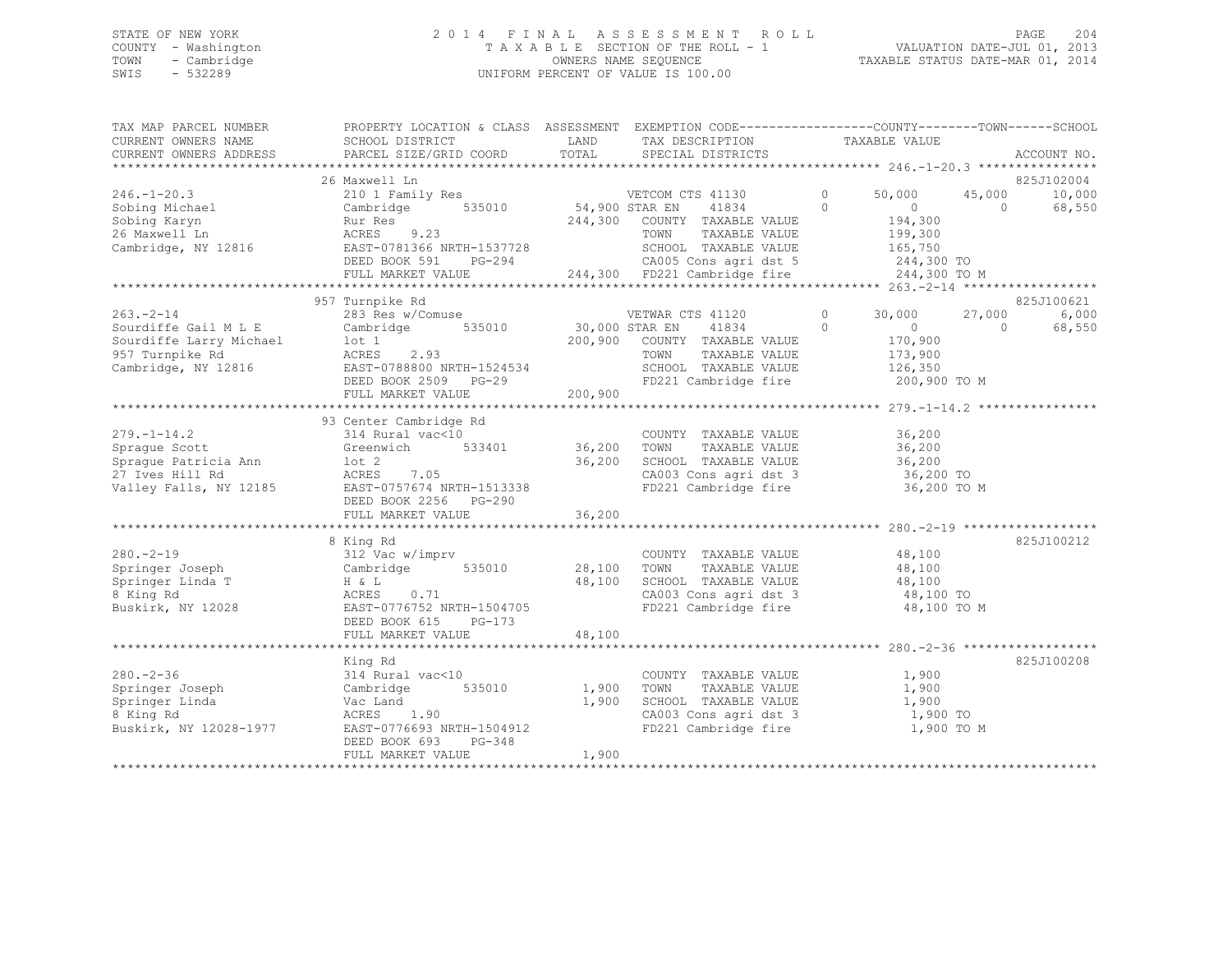## STATE OF NEW YORK 2 0 1 4 F I N A L A S S E S S M E N T R O L L PAGE 205 COUNTY - Washington T A X A B L E SECTION OF THE ROLL - 1 VALUATION DATE-JUL 01, 2013 TOWN - Cambridge OWNERS NAME SEQUENCE TAXABLE STATUS DATE-MAR 01, 2014 SWIS - 532289 UNIFORM PERCENT OF VALUE IS 100.00

| TAX MAP PARCEL NUMBER<br>CURRENT OWNERS NAME                                                                   | PROPERTY LOCATION & CLASS ASSESSMENT EXEMPTION CODE----------------COUNTY-------TOWN------SCHOOL<br>SCHOOL DISTRICT                                                                                                 | LAND                                  | TAX DESCRIPTION                                                                                                                                                                        | TAXABLE VALUE  |                                                                               |          |                        |
|----------------------------------------------------------------------------------------------------------------|---------------------------------------------------------------------------------------------------------------------------------------------------------------------------------------------------------------------|---------------------------------------|----------------------------------------------------------------------------------------------------------------------------------------------------------------------------------------|----------------|-------------------------------------------------------------------------------|----------|------------------------|
| CURRENT OWNERS ADDRESS                                                                                         | PARCEL SIZE/GRID COORD                                                                                                                                                                                              | TOTAL                                 | SPECIAL DISTRICTS                                                                                                                                                                      |                |                                                                               |          | ACCOUNT NO.            |
|                                                                                                                | 194 Conley Rd                                                                                                                                                                                                       |                                       |                                                                                                                                                                                        |                |                                                                               |          | 825J100468             |
| $280. -1 - 7.1$<br>Squires Douglas R<br>Squires Wendy J<br>194 Conlev Rd<br>194 Conley Rd<br>Buskirk, NY 12028 | 242 Rurl res&rec STAR B<br>Cambridge<br>sub lot $# 3$<br>ACRES 12.44 BANK<br>EAST-0775329 NRTH-1513352<br>DEED BOOK 1718 PG-308<br>FULL MARKET VALUE                                                                | $288,000$ TOWN<br>26<br>26<br>288,000 | 41854<br>535010 61,900 COUNTY TAXABLE VALUE<br>TAXABLE VALUE<br>SCHOOL TAXABLE VALUE<br>CA003 Cons agri dst 3 288,000 TO<br>FD221 Cambridge fire 288,000 TO M                          | $\overline{0}$ | $\overline{0}$<br>288,000<br>288,000<br>255,970                               |          | 32,030<br>$\Omega$     |
|                                                                                                                | 256 Whiteside Rd                                                                                                                                                                                                    |                                       |                                                                                                                                                                                        |                |                                                                               |          |                        |
| $279. - 1 - 7.1$<br>Stannard Melissa O<br>256 Whiteside Rd                                                     | 210 1 Family Res<br>Stannard James W Cambridge 7 535010 35,000 COUNTY TAXABLE VALUE<br>$H$ & L<br>ACRES 3.20<br>Johnsonville, NY 12094-2021 EAST-0764778 NRTH-1510010<br>DEED BOOK 2147 PG-280<br>FULL MARKET VALUE | 180,600 TOWN<br>180,600               | STAR B<br>41854<br>TAXABLE VALUE<br>SCHOOL TAXABLE VALUE<br>CA003 Cons agri dst 3<br>FD221 Cambridge fire                                                                              | $\circ$        | $\overline{0}$<br>180,600<br>180,600<br>148,570<br>180,600 TO<br>180,600 TO M | $\Omega$ | 32,030                 |
|                                                                                                                |                                                                                                                                                                                                                     |                                       |                                                                                                                                                                                        |                |                                                                               |          |                        |
| $246. - 1 - 23.2$<br>Stannard Suzanne M<br>217 Stevenson Rd<br>Greenwich, NY 12834                             | 217 Stevenson Rd<br>210 1 Family Res<br>Cambridge 535010<br>Sub Lot 1<br>ACRES 1.04<br>EAST-0777451 NRTH-1536902<br>DEED BOOK 869 PG-260<br>DEED BOOK 869 PG-260<br>FULL MARKET VALUE                               | 130,900 TOWN<br>130,900               | STAR B<br>41854<br>28,200 COUNTY TAXABLE VALUE<br>TAXABLE VALUE<br>SCHOOL TAXABLE VALUE<br>CA003 Cons agri dst 3 130,900 TO<br>FD221 Cambridge fire                                    | $\circ$        | $\overline{0}$<br>130,900<br>130,900<br>98,870<br>130,900 TO M                | $\Omega$ | 32,030                 |
|                                                                                                                |                                                                                                                                                                                                                     |                                       |                                                                                                                                                                                        |                |                                                                               |          |                        |
| $288. - 1 - 7$<br>Stefanovich Michael J<br>111 Brownell Corners Rd<br>Eagle Bridge, NY 12057                   | 35 Durfee Rd<br>312 Vac w/imprv<br>Cambridge 535010<br>V Land<br>ACRES 34.62<br>EAST-0765913 NRTH-1502275                                                                                                           | 93,900                                | AG DIST<br>41720<br>84,300 COUNTY TAXABLE VALUE<br>TOWN<br>TAXABLE VALUE<br>SCHOOL TAXABLE VALUE 26,974<br>CA003 Cons agri dst 3 26,974 TO<br>66,926 EX<br>93,900 FD221 Cambridge fire | $\circ$        | 66,926 66,926<br>26,974<br>26,974                                             |          | 825J100297<br>66,926   |
|                                                                                                                |                                                                                                                                                                                                                     |                                       |                                                                                                                                                                                        |                |                                                                               |          |                        |
| $280. - 1 - 13.3$<br>Stein Harry<br>Stein Sandra                                                               | 118 County Route 59<br>242 Rurl res&rec<br>Cambridge 535<br>ACRES 29.90 BANK<br>118 County Route 59<br>Buskirk, NY 12028 <b>EAST-0774805 NRTH-1504735</b><br>DEED BOOK 931 PG-78<br>IKTH-1504735<br>PG-78           | 185 449,500                           | CW 10 VET/ 41152<br>535010 112,400 COUNTY TAXABLE VALUE<br>TOWN<br>TAXABLE VALUE<br>SCHOOL TAXABLE VALUE<br>CA003 Cons agri dst 3                                                      | $\circ$        | 8,000<br>441,500<br>449,500<br>449,500<br>449,500 TO                          | $\cap$   | 825J100891<br>$\Omega$ |
|                                                                                                                | FULL MARKET VALUE                                                                                                                                                                                                   |                                       | 449,500 FD221 Cambridge fire                                                                                                                                                           |                | 449,500 TO M                                                                  |          |                        |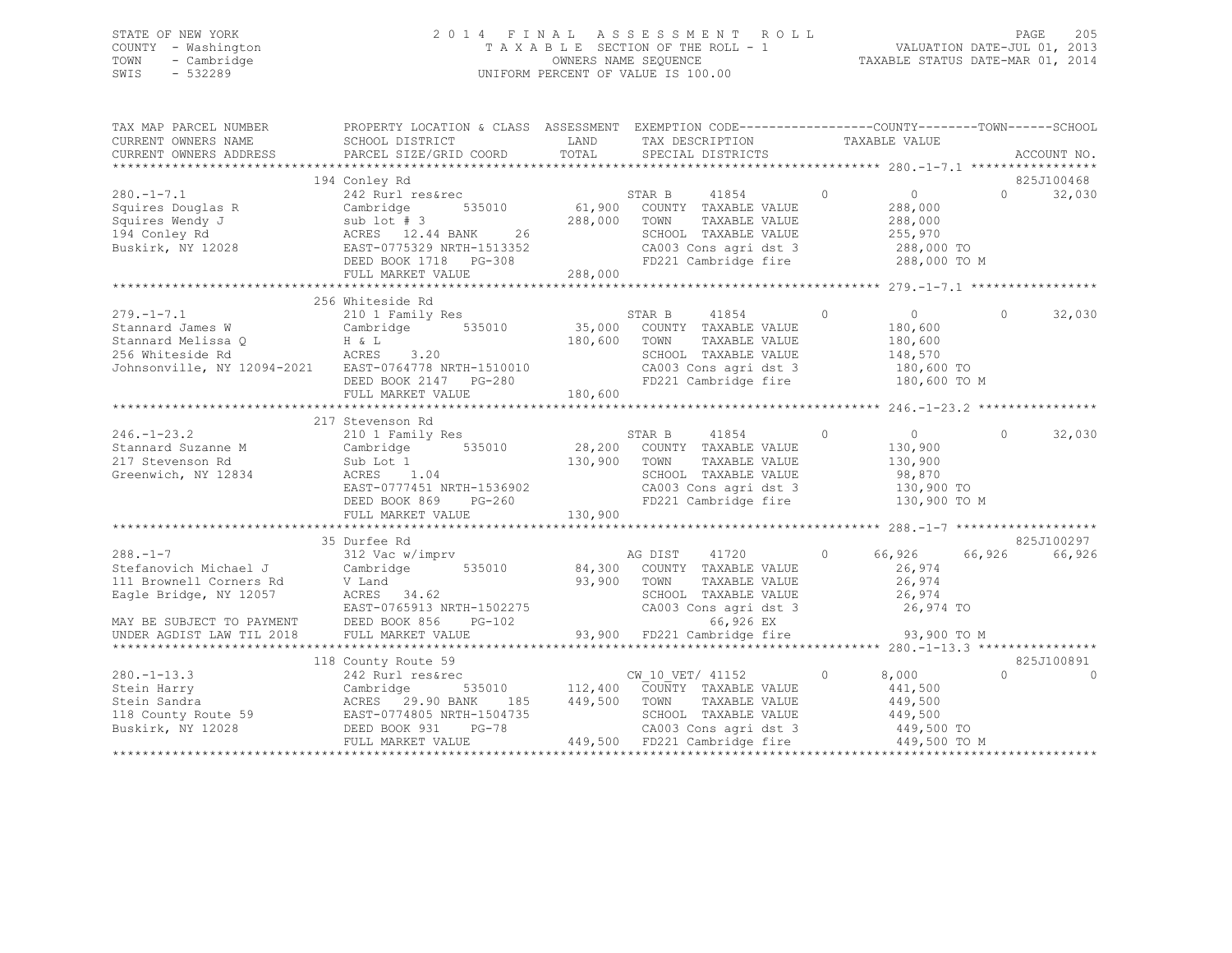## STATE OF NEW YORK 2 0 1 4 F I N A L A S S E S S M E N T R O L L PAGE 206 COUNTY - Washington T A X A B L E SECTION OF THE ROLL - 1 VALUATION DATE-JUL 01, 2013 TOWN - Cambridge OWNERS NAME SEQUENCE TAXABLE STATUS DATE-MAR 01, 2014 SWIS - 532289 UNIFORM PERCENT OF VALUE IS 100.00

| TAX MAP PARCEL NUMBER<br>CURRENT OWNERS NAME<br>CURRENT OWNERS ADDRESS                                                                                       | PROPERTY LOCATION & CLASS ASSESSMENT<br>SCHOOL DISTRICT<br>PARCEL SIZE/GRID COORD                                                                                                              | LAND<br>TOTAL                 | EXEMPTION CODE-----------------COUNTY-------TOWN------SCHOOL<br>TAX DESCRIPTION<br>SPECIAL DISTRICTS                                                                                 | TAXABLE VALUE                                                                                             | ACCOUNT NO.                                                             |
|--------------------------------------------------------------------------------------------------------------------------------------------------------------|------------------------------------------------------------------------------------------------------------------------------------------------------------------------------------------------|-------------------------------|--------------------------------------------------------------------------------------------------------------------------------------------------------------------------------------|-----------------------------------------------------------------------------------------------------------|-------------------------------------------------------------------------|
|                                                                                                                                                              | 361 Petteys Rd                                                                                                                                                                                 |                               |                                                                                                                                                                                      |                                                                                                           | 825J102013                                                              |
| $246. - 1 - 32.4$<br>Sterling Bruce R<br>Sterling Lisa<br>361 Petteys Rd<br>Greenwich, NY 12834                                                              | 210 1 Family Res<br>Greenwich<br>533401<br>House & land<br>Lot 3<br>5.38<br>ACRES<br>EAST-0770030 NRTH-1543582<br>DEED BOOK 883<br>$PG-268$                                                    | 39,600<br>228,000             | 41854<br>STAR B<br>COUNTY TAXABLE VALUE<br>TOWN<br>TAXABLE VALUE<br>SCHOOL TAXABLE VALUE<br>CA003 Cons agri dst 3<br>FD221 Cambridge fire                                            | 0<br>$\circ$<br>228,000<br>228,000<br>195,970<br>228,000 TO<br>228,000 TO M                               | $\Omega$<br>32,030                                                      |
|                                                                                                                                                              | FULL MARKET VALUE                                                                                                                                                                              | 228,000                       |                                                                                                                                                                                      |                                                                                                           |                                                                         |
| $255. - 1 - 23$<br>Stevens Hannah M<br>234 Irish Ln<br>Cambridge, NY 12816                                                                                   | 234 Irish Ln<br>242 Rurl res&rec<br>535010<br>Cambridge<br>ACRES 51.00<br>EAST-0779578 NRTH-1532539<br>DEED BOOK 799<br>$PG-99$<br>FULL MARKET VALUE                                           | 158,800<br>418,800<br>418,800 | COUNTY TAXABLE VALUE<br>TAXABLE VALUE<br>TOWN<br>SCHOOL TAXABLE VALUE<br>FD221 Cambridge fire                                                                                        | 418,800<br>418,800<br>418,800<br>418,800 TO M                                                             | 825J100628                                                              |
|                                                                                                                                                              |                                                                                                                                                                                                |                               |                                                                                                                                                                                      |                                                                                                           |                                                                         |
| $255. - 1 - 3.1$<br>Stevenson William<br>Stevenson Anna<br>296 Stevenson Rd<br>Greenwich, NY 12834<br>MAY BE SUBJECT TO PAYMENT<br>UNDER AGDIST LAW TIL 2018 | 296 Stevenson Rd<br>241 Rural res&ag<br>535010<br>Cambridge<br>House & Land<br>370/229<br>ACRES 129.50<br>EAST-0780048 NRTH-1535839<br>DEED BOOK 306<br>$PG-364$<br>FULL MARKET VALUE          | 433,800<br>433,800            | AG DIST<br>41720<br>41834<br>213,900 STAR EN<br>COUNTY TAXABLE VALUE<br>TAXABLE VALUE<br>TOWN<br>SCHOOL TAXABLE VALUE<br>CA005 Cons agri dst 5<br>112,938 EX<br>FD221 Cambridge fire | $\Omega$<br>112,938<br>$\Omega$<br>$\circ$<br>320,862<br>320,862<br>252,312<br>320,862 TO<br>433,800 TO M | 825J100629<br>112,938<br>112,938<br>$\Omega$<br>68,550                  |
|                                                                                                                                                              |                                                                                                                                                                                                |                               |                                                                                                                                                                                      |                                                                                                           | **** 263.-2-23.2 ****************                                       |
| $263. - 2 - 23.2$<br>Stewart Gary<br>990 King Rd<br>Cambridge, NY 12816                                                                                      | 990 King Rd<br>270 Mfg housing<br>535010<br>Cambridge<br>ACRES 52.47<br>EAST-0786478 NRTH-1523777<br>DEED BOOK 2496<br>$PG-149$                                                                | 117,600<br>139,800            | STAR B<br>41854<br>COUNTY TAXABLE VALUE<br>TOWN<br>TAXABLE VALUE<br>SCHOOL TAXABLE VALUE<br>CA003 Cons agri dst 3                                                                    | $\circ$<br>0<br>139,800<br>139,800<br>107,770<br>139,800 TO                                               | 825J100940<br>$\Omega$<br>32,030                                        |
|                                                                                                                                                              | FULL MARKET VALUE                                                                                                                                                                              | 139,800                       | FD221 Cambridge fire                                                                                                                                                                 | 139,800 TO M                                                                                              |                                                                         |
| $270. - 1 - 24.4$<br>StGelais Michael J<br>StGelais/Landor Kathleen A<br>658 County Route 74<br>Cambridge, NY 12816                                          | ******************************<br>658 County Route 74<br>242 Rurl res&rec<br>Cambridge<br>535010<br>H & L<br>Lot 3<br>ACRES<br>11.38<br>EAST-0765913 NRTH-1514481<br>DEED BOOK 1744<br>$PG-62$ | 59,900<br>200,000             | *********************************<br>41854<br>STAR B<br>COUNTY TAXABLE VALUE<br>TAXABLE VALUE<br>TOWN<br>SCHOOL TAXABLE VALUE<br>FD221 Cambridge fire                                | $\circ$<br>$\circ$<br>200,000<br>200,000<br>167,970<br>200,000 TO M                                       | $270, -1 - 24, 4$ *****************<br>825J101994<br>$\Omega$<br>32,030 |
|                                                                                                                                                              | FULL MARKET VALUE                                                                                                                                                                              | 200,000                       |                                                                                                                                                                                      |                                                                                                           |                                                                         |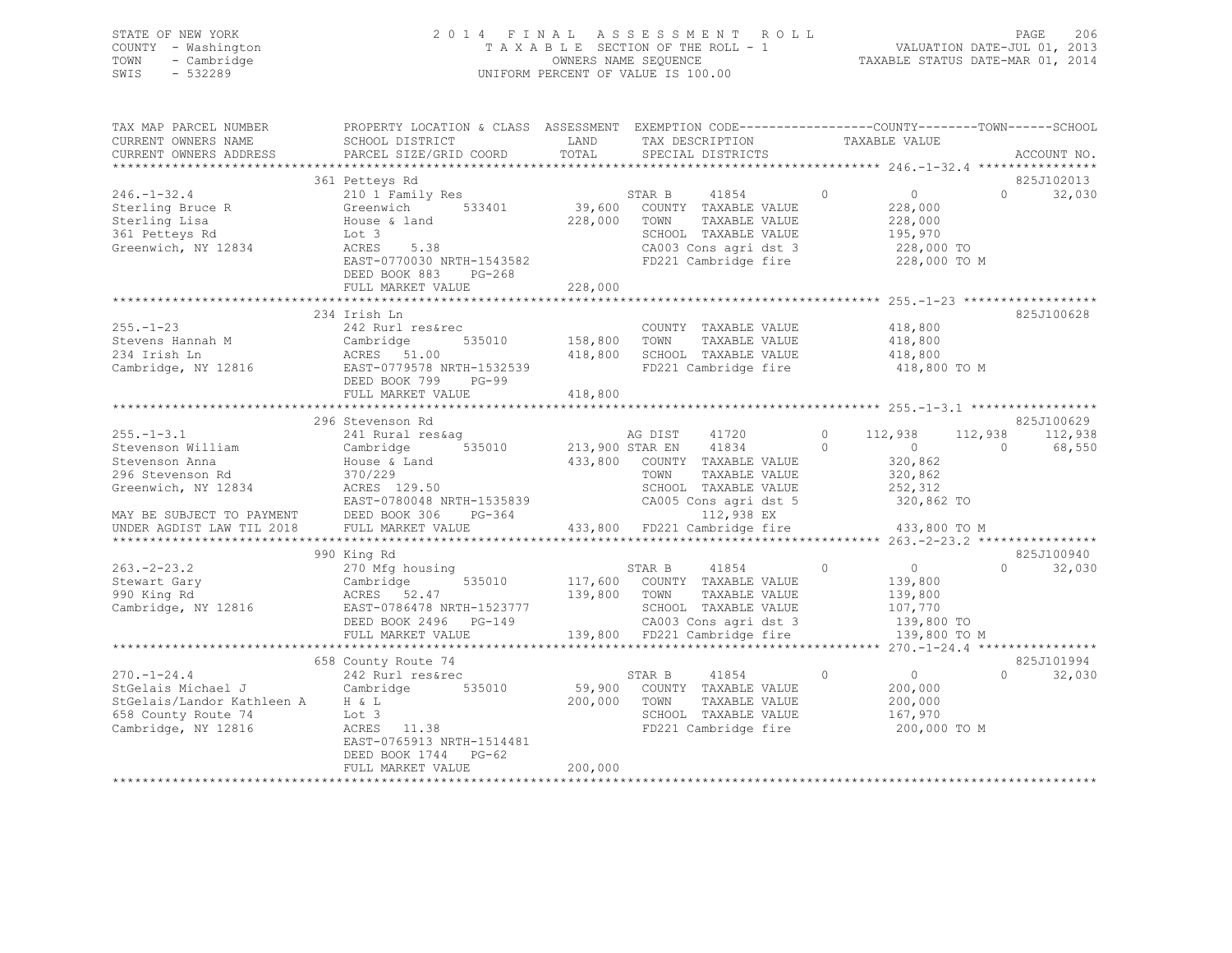## STATE OF NEW YORK 2 0 1 4 F I N A L A S S E S S M E N T R O L L PAGE 207 COUNTY - Washington T A X A B L E SECTION OF THE ROLL - 1 VALUATION DATE-JUL 01, 2013 TOWN - Cambridge OWNERS NAME SEQUENCE TAXABLE STATUS DATE-MAR 01, 2014 SWIS - 532289 UNIFORM PERCENT OF VALUE IS 100.00

| TAX MAP PARCEL NUMBER<br>CURRENT OWNERS NAME<br>CURRENT OWNERS ADDRESS | PROPERTY LOCATION & CLASS ASSESSMENT EXEMPTION CODE---------------COUNTY-------TOWN-----SCHOOL<br>SCHOOL DISTRICT<br>PARCEL SIZE/GRID COORD | LAND<br>TOTAL  | TAX DESCRIPTION<br>SPECIAL DISTRICTS          | TAXABLE VALUE              | ACCOUNT NO.        |
|------------------------------------------------------------------------|---------------------------------------------------------------------------------------------------------------------------------------------|----------------|-----------------------------------------------|----------------------------|--------------------|
|                                                                        |                                                                                                                                             |                |                                               |                            | * * * * * *        |
|                                                                        | 259 Conley Rd                                                                                                                               |                | 80 PCT OF VALUE USED FOR EXEMPTION PURPOSES   |                            | 825J100631         |
| $271. - 2 - 28$                                                        | 242 Rurl res&rec                                                                                                                            |                | VETCOM CTS 41130                              | $\Omega$<br>35,000         | 35,000<br>10,000   |
| Stiansen Erling                                                        | 535010<br>Cambridge                                                                                                                         | 69,400 STAR EN | 41834                                         | $\Omega$<br>$\overline{0}$ | 68,550<br>$\Omega$ |
| Stiansen Grace Elaine                                                  | House & Land                                                                                                                                |                | 175,000 COUNTY TAXABLE VALUE                  | 140,000                    |                    |
| 259 Conley Rd<br>Cambridge, NY 12816                                   | ACRES 16.20<br>EAST-0774392 NRTH-1514059                                                                                                    |                | TAXABLE VALUE<br>TOWN<br>SCHOOL TAXABLE VALUE | 140,000<br>96,450          |                    |
|                                                                        | DEED BOOK 2162    PG-224                                                                                                                    |                | CA003 Cons agri dst 3                         | 175,000 TO                 |                    |
|                                                                        | FULL MARKET VALUE                                                                                                                           |                | 175,000 FD221 Cambridge fire                  | 175,000 TO M               |                    |
|                                                                        |                                                                                                                                             |                |                                               |                            |                    |
|                                                                        | Petteys Rd                                                                                                                                  |                |                                               |                            | 825J100497         |
| $246. - 1 - 32$                                                        | 322 Rural vac>10                                                                                                                            |                | COUNTY TAXABLE VALUE                          | 101,500                    |                    |
| Stone Daniel W                                                         | 533401<br>Greenwich                                                                                                                         | 101,500        | TOWN<br>TAXABLE VALUE                         | 101,500                    |                    |
| Stone Hideko L                                                         | Farm Land                                                                                                                                   | 101,500        | SCHOOL TAXABLE VALUE                          | 101,500                    |                    |
| 402 County Route 74A                                                   | ACRES 49.60                                                                                                                                 |                | CA003 Cons agri dst 3                         | 101,500 TO                 |                    |
| Greenwich, NY 12834                                                    | EAST-0768879 NRTH-1541931                                                                                                                   |                | FD221 Cambridge fire                          | 101,500 TO M               |                    |
|                                                                        | DEED BOOK 932<br>$PG-235$                                                                                                                   |                |                                               |                            |                    |
|                                                                        | FULL MARKET VALUE                                                                                                                           | 101,500        |                                               |                            |                    |
|                                                                        |                                                                                                                                             |                |                                               |                            |                    |
|                                                                        | 547 King Rd                                                                                                                                 |                |                                               |                            | 825J100504         |
| $272 - 1 - 7$                                                          | 210 1 Family Res                                                                                                                            |                | COUNTY TAXABLE VALUE                          | 186,700                    |                    |
| Stone Marion F                                                         | 535010<br>Cambridge                                                                                                                         | 59,600         | TOWN<br>TAXABLE VALUE                         | 186,700                    |                    |
| 547 King Rd                                                            | ACRES<br>9.89                                                                                                                               | 186,700        | SCHOOL TAXABLE VALUE                          | 186,700                    |                    |
| Buskirk, NY 12028                                                      | EAST-0781996 NRTH-1516256                                                                                                                   |                | CA003 Cons agri dst 3                         | 186,700 TO                 |                    |
|                                                                        | DEED BOOK 459<br>PG-363                                                                                                                     |                | FD221 Cambridge fire                          | 186,700 TO M               |                    |
|                                                                        | FULL MARKET VALUE                                                                                                                           | 186,700        |                                               |                            |                    |
|                                                                        | 32 Durfee Rd                                                                                                                                |                |                                               |                            | 825J100633         |
| $288. - 1 - 17$                                                        | 210 1 Family Res                                                                                                                            |                | STAR EN 41834                                 | $\circ$<br>$\overline{0}$  | $\Omega$<br>68,550 |
| Sutherland Richard E                                                   | 535010<br>Cambridge                                                                                                                         |                | 28,000 COUNTY TAXABLE VALUE                   | 158,100                    |                    |
| 32 Durfee Rd                                                           | H L                                                                                                                                         | 158,100        | TOWN<br>TAXABLE VALUE                         | 158,100                    |                    |
| Buskirk, NY 12028                                                      | 0.70<br>ACRES                                                                                                                               |                | SCHOOL TAXABLE VALUE                          | 89,550                     |                    |
|                                                                        | EAST-0764972 NRTH-1501559                                                                                                                   |                | FD221 Cambridge fire                          | 158,100 TO M               |                    |
|                                                                        | DEED BOOK 406<br>PG-571                                                                                                                     |                |                                               |                            |                    |
|                                                                        | FULL MARKET VALUE                                                                                                                           | 158,100        |                                               |                            |                    |
|                                                                        |                                                                                                                                             |                |                                               |                            |                    |
|                                                                        | Dickensen Rd                                                                                                                                |                |                                               |                            | 825J100396         |
| $280. -1 - 13.1$                                                       | 105 Vac farmland                                                                                                                            |                | AG DIST<br>41720                              | $\circ$<br>50,400          | 50,400<br>50,400   |
| Sytsma Gary                                                            | 535010<br>Cambridge                                                                                                                         |                | 121,500 COUNTY TAXABLE VALUE                  | 71,100                     |                    |
| Bruno Angelynn                                                         | ACRES 65.20                                                                                                                                 | 121,500        | TOWN<br>TAXABLE VALUE                         | 71,100                     |                    |
| 170 County Route 59                                                    | EAST-0774956 NRTH-1506643                                                                                                                   |                | SCHOOL TAXABLE VALUE                          | 71,100                     |                    |
| Buskirk, NY 12028                                                      | DEED BOOK 579<br>$PG-99$                                                                                                                    |                | CA003 Cons agri dst 3                         | 71,100 TO                  |                    |
|                                                                        | FULL MARKET VALUE                                                                                                                           | 121,500        | 50,400 EX                                     |                            |                    |
| MAY BE SUBJECT TO PAYMENT                                              |                                                                                                                                             |                | FD221 Cambridge fire                          | 121,500 TO M               |                    |
| UNDER AGDIST LAW TIL 2018                                              |                                                                                                                                             |                |                                               |                            |                    |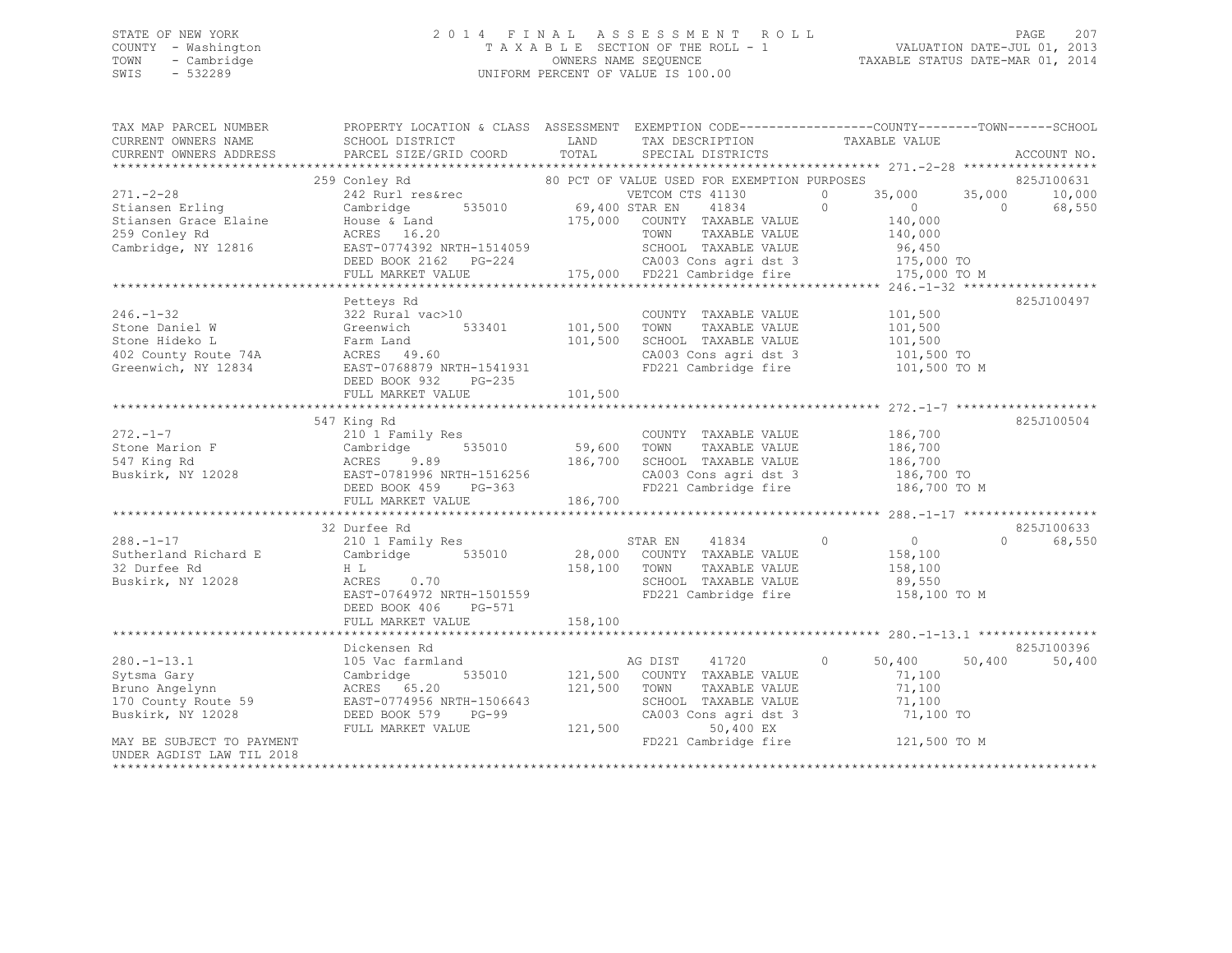## STATE OF NEW YORK 2 0 1 4 F I N A L A S S E S S M E N T R O L L PAGE 208 COUNTY - Washington T A X A B L E SECTION OF THE ROLL - 1 VALUATION DATE-JUL 01, 2013 TOWN - Cambridge OWNERS NAME SEQUENCE TAXABLE STATUS DATE-MAR 01, 2014 SWIS - 532289 UNIFORM PERCENT OF VALUE IS 100.00

| TAX MAP PARCEL NUMBER<br>CURRENT OWNERS NAME<br>CURRENT OWNERS ADDRESS | PROPERTY LOCATION & CLASS ASSESSMENT EXEMPTION CODE----------------COUNTY-------TOWN-----SCHOOL<br>SCHOOL DISTRICT<br>PARCEL SIZE/GRID COORD | LAND<br>TOTAL  | TAX DESCRIPTION<br>SPECIAL DISTRICTS                      |                | TAXABLE VALUE  |            | ACCOUNT NO. |
|------------------------------------------------------------------------|----------------------------------------------------------------------------------------------------------------------------------------------|----------------|-----------------------------------------------------------|----------------|----------------|------------|-------------|
|                                                                        |                                                                                                                                              |                |                                                           |                |                |            |             |
|                                                                        | 170 County Route 59                                                                                                                          |                |                                                           |                |                |            | 825J100673  |
| $280. - 1 - 17$                                                        | 241 Rural res&ag                                                                                                                             |                | AG DIST<br>41720                                          | $\circ$        | 39,514         | 39,514     | 39,514      |
| Sytsma Gary                                                            | 535010<br>Cambridge                                                                                                                          | 276,400 STAR B | 41854                                                     | $\Omega$       | $\Omega$       | $\bigcirc$ | 32,030      |
| Bruno Angelynn                                                         | Goat Dairy                                                                                                                                   |                | 482,500 COUNTY TAXABLE VALUE                              |                | 442,986        |            |             |
| 170 County Route 59                                                    | 527/348 Rt 530/78                                                                                                                            |                | TOWN<br>TAXABLE VALUE                                     |                | 442,986        |            |             |
| Buskirk, NY 12028                                                      | ACRES 161.10                                                                                                                                 |                | SCHOOL TAXABLE VALUE                                      |                | 410,956        |            |             |
|                                                                        | EAST-0773269 NRTH-1505346                                                                                                                    |                | CA003 Cons agri dst 3                                     |                | 442,986 TO     |            |             |
| MAY BE SUBJECT TO PAYMENT                                              | DEED BOOK 505<br>PG-527                                                                                                                      |                | 39,514 EX                                                 |                |                |            |             |
| UNDER AGDIST LAW TIL 2018                                              | FULL MARKET VALUE                                                                                                                            |                | 482,500 FD221 Cambridge fire                              |                | 482,500 TO M   |            |             |
|                                                                        |                                                                                                                                              |                |                                                           |                |                |            |             |
|                                                                        | King Rd/e Off                                                                                                                                |                |                                                           |                |                |            | 825J100382  |
| $272. - 2 - 24$                                                        | 321 Abandoned ag                                                                                                                             |                | COUNTY TAXABLE VALUE                                      |                | 7,000          |            |             |
| Taft William J                                                         | 535010<br>Cambridge                                                                                                                          | 7,000          | TOWN<br>TAXABLE VALUE                                     |                | 7,000          |            |             |
| 167 Tabor Ln                                                           | Land                                                                                                                                         | 7,000          | SCHOOL TAXABLE VALUE                                      |                | 7,000          |            |             |
| Buskirk, NY 12028                                                      | ACRES 10.00                                                                                                                                  |                | CA003 Cons agri dst 3                                     |                | 7,000 TO       |            |             |
|                                                                        | EAST-0784377 NRTH-1515941                                                                                                                    |                | FD221 Cambridge fire                                      |                | 7,000 TO M     |            |             |
|                                                                        | DEED BOOK 3234 PG-335                                                                                                                        |                |                                                           |                |                |            |             |
|                                                                        | FULL MARKET VALUE                                                                                                                            | 7,000          |                                                           |                |                |            |             |
|                                                                        |                                                                                                                                              |                |                                                           |                |                |            |             |
|                                                                        | 167 Tabor Ln                                                                                                                                 |                |                                                           |                |                |            | 825J102055  |
| $272 - 2 - 26.2$                                                       |                                                                                                                                              |                | 41854                                                     |                |                | $\cap$     |             |
|                                                                        | 242 Rurl res&rec                                                                                                                             |                | STAR B                                                    | $\overline{0}$ | $\overline{0}$ |            | 32,030      |
| Taft William J                                                         | 535010<br>Cambridge                                                                                                                          |                | 115,800 COUNTY TAXABLE VALUE                              |                | 276,000        |            |             |
| 167 Tabor Ln                                                           | ACRES 51.00                                                                                                                                  | 276,000 TOWN   | TAXABLE VALUE                                             |                | 276,000        |            |             |
| Buskirk, NY 12028                                                      | EAST-0784851 NRTH-1517181                                                                                                                    |                | SCHOOL TAXABLE VALUE                                      |                | 243,970        |            |             |
|                                                                        | DEED BOOK 3234 PG-338                                                                                                                        |                | CA003 Cons agri dst 3                                     |                | 276,000 TO     |            |             |
|                                                                        | FULL MARKET VALUE                                                                                                                            |                | 338 CA003 Cons agri dst 3<br>276,000 FD221 Cambridge fire |                | 276,000 TO M   |            |             |
|                                                                        |                                                                                                                                              |                |                                                           |                |                |            |             |
|                                                                        | 428 County Route 60                                                                                                                          |                |                                                           |                |                |            |             |
| $262. -1 - 10.3$                                                       | 210 1 Family Res                                                                                                                             |                | STAR B<br>41854                                           | $\Omega$       | $\overline{0}$ | $\Omega$   | 32,030      |
| Taylor Brian K                                                         | Cambridge<br>535010                                                                                                                          |                | 54,000 COUNTY TAXABLE VALUE                               |                | 184,800        |            |             |
| 428 County Route 60                                                    | ACRES<br>6.00                                                                                                                                | 184,800        | TOWN<br>TAXABLE VALUE                                     |                | 184,800        |            |             |
| Cambridge, NY 12816                                                    | EAST-0774155 NRTH-1527897                                                                                                                    |                | SCHOOL TAXABLE VALUE                                      |                | 152,770        |            |             |
|                                                                        | DEED BOOK 3048 PG-71                                                                                                                         |                | FD221 Cambridge fire                                      |                | 184,800 TO M   |            |             |
|                                                                        | FULL MARKET VALUE                                                                                                                            | 184,800        |                                                           |                |                |            |             |
|                                                                        |                                                                                                                                              |                |                                                           |                |                |            |             |
|                                                                        | 1269 King Rd                                                                                                                                 |                |                                                           |                |                |            | 825J100638  |
| $263 - 2 - 26$                                                         | 242 Rurl res&rec                                                                                                                             |                | 41834<br>STAR EN                                          | $\circ$        | $\overline{0}$ | $\cap$     | 68,550      |
| Teitelbaum Andrew                                                      | 535010<br>Cambridge                                                                                                                          | 83,500         | COUNTY TAXABLE VALUE                                      |                | 232,300        |            |             |
| 1269 King Rd                                                           | H & Ld                                                                                                                                       | 232,300        | TAXABLE VALUE<br>TOWN                                     |                | 232,300        |            |             |
| Cambridge, NY 12816                                                    | ACRES 25.20                                                                                                                                  |                | SCHOOL TAXABLE VALUE                                      |                | 163,750        |            |             |
|                                                                        | EAST-0785360 NRTH-1526192                                                                                                                    |                | CA003 Cons agri dst 3                                     |                | 232,300 TO     |            |             |
|                                                                        | DEED BOOK 480<br>PG-501                                                                                                                      |                | FD221 Cambridge fire                                      |                | 232,300 TO M   |            |             |
|                                                                        | FULL MARKET VALUE                                                                                                                            | 232,300        |                                                           |                |                |            |             |
|                                                                        |                                                                                                                                              |                |                                                           |                |                |            |             |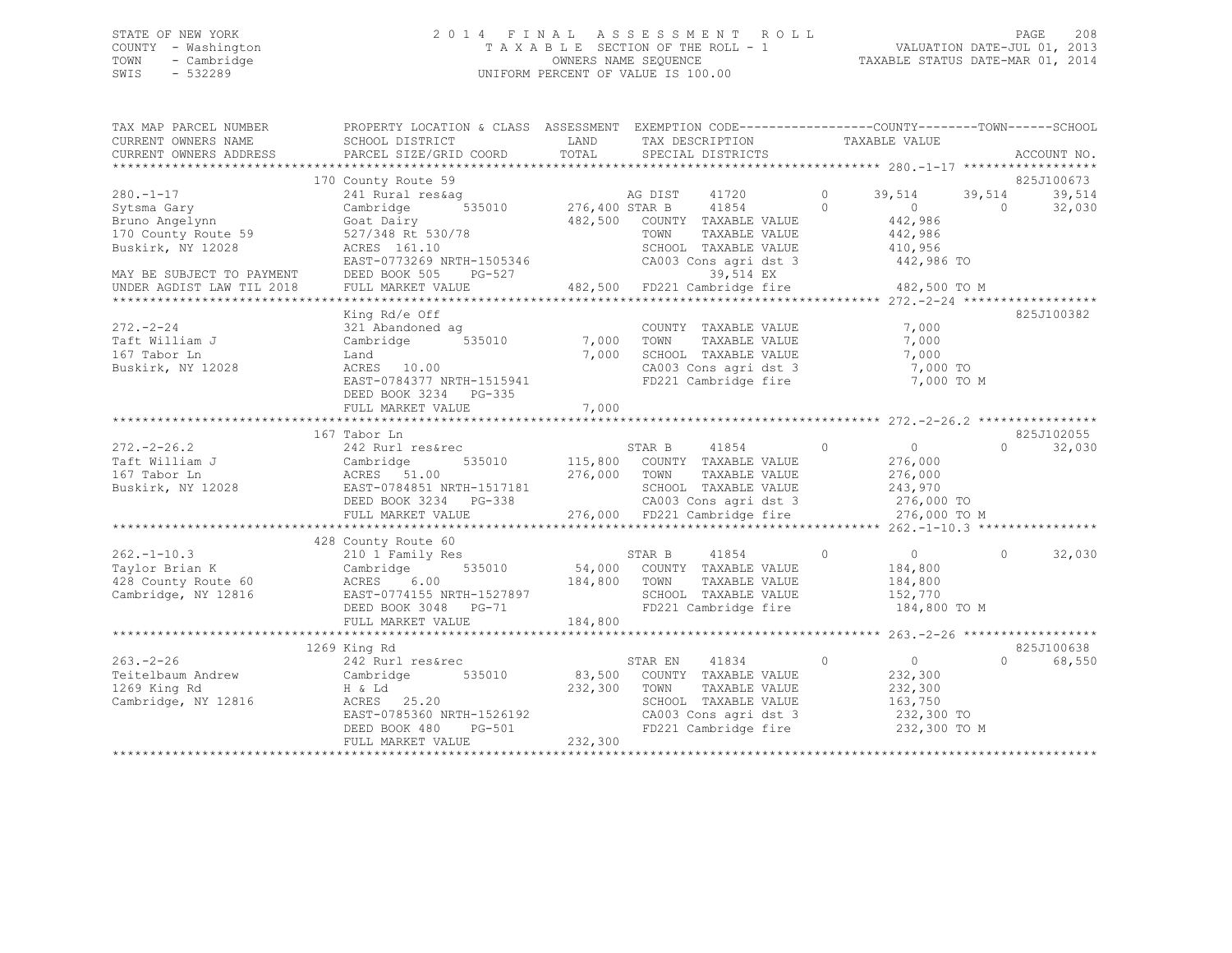## STATE OF NEW YORK 2 0 1 4 F I N A L A S S E S S M E N T R O L L PAGE 209 COUNTY - Washington T A X A B L E SECTION OF THE ROLL - 1 VALUATION DATE-JUL 01, 2013 TOWN - Cambridge OWNERS NAME SEQUENCE TAXABLE STATUS DATE-MAR 01, 2014 SWIS - 532289 UNIFORM PERCENT OF VALUE IS 100.00

| TAX MAP PARCEL NUMBER                | PROPERTY LOCATION & CLASS ASSESSMENT EXEMPTION CODE---------------COUNTY-------TOWN-----SCHOOL                                                                                                                                |        |                                                                                                             |                   |                                                |          |            |
|--------------------------------------|-------------------------------------------------------------------------------------------------------------------------------------------------------------------------------------------------------------------------------|--------|-------------------------------------------------------------------------------------------------------------|-------------------|------------------------------------------------|----------|------------|
|                                      | 61 Tabor Ln                                                                                                                                                                                                                   |        |                                                                                                             |                   |                                                |          | 825J102046 |
| $272. - 2 - 26.1$                    |                                                                                                                                                                                                                               |        | COUNTY TAXABLE VALUE 33,800                                                                                 |                   |                                                |          |            |
| Telford Kathryn F LE                 | 270 Mfg housing COUNT<br>Cambridge 535010 30,000 TOWN                                                                                                                                                                         |        | TAXABLE VALUE 33,800                                                                                        |                   |                                                |          |            |
|                                      |                                                                                                                                                                                                                               |        |                                                                                                             |                   |                                                |          |            |
|                                      |                                                                                                                                                                                                                               |        | SCHOOL TAXABLE VALUE 33,800<br>FD221 Cambridge fire 33,800 TO M                                             |                   |                                                |          |            |
|                                      | DEED BOOK 2092    PG-87                                                                                                                                                                                                       |        |                                                                                                             |                   |                                                |          |            |
|                                      | FULL MARKET VALUE                                                                                                                                                                                                             | 33,800 |                                                                                                             |                   |                                                |          |            |
|                                      |                                                                                                                                                                                                                               |        |                                                                                                             |                   |                                                |          |            |
|                                      | 243 South Rd                                                                                                                                                                                                                  |        |                                                                                                             |                   |                                                |          | 825J100449 |
|                                      |                                                                                                                                                                                                                               |        | STAR B 41854 0                                                                                              |                   | $\begin{array}{c}0\\94,700\end{array}$         | $\Omega$ | 32,030     |
|                                      |                                                                                                                                                                                                                               |        |                                                                                                             |                   |                                                |          |            |
|                                      | H & L<br>ACRES 4.50                                                                                                                                                                                                           |        | TAXABLE VALUE 94,700                                                                                        |                   |                                                |          |            |
| Buskirk, NY 12028                    |                                                                                                                                                                                                                               |        |                                                                                                             |                   |                                                |          |            |
|                                      | ACRES 4.50<br>EAST-0769387 NRTH-1505737<br>DEED BOOK 954 PG-304                                                                                                                                                               |        | SCHOOL TAXABLE VALUE 62,670<br>CA003 Cons agri dst 3 94,700 TO<br>FD221 Cambridge fire 94,700 TO M          |                   |                                                |          |            |
|                                      |                                                                                                                                                                                                                               |        |                                                                                                             |                   |                                                |          |            |
|                                      |                                                                                                                                                                                                                               |        |                                                                                                             |                   |                                                |          |            |
|                                      | 976 King Rd                                                                                                                                                                                                                   |        |                                                                                                             |                   |                                                |          |            |
| $263 - 2 - 23.7$                     | 210 1 Family Res                                                                                                                                                                                                              |        | STAR B<br>41854 0                                                                                           |                   | $\overline{0}$                                 | $\Omega$ | 32,030     |
|                                      |                                                                                                                                                                                                                               |        |                                                                                                             |                   |                                                |          |            |
|                                      | Thomas Anita (Cambridge 1935010 178,500 COUNTY TAXABLE VALUE 178,500 Thomas Jeffrey 178,500 787/215 178,500 178,500 27,500 TOWN TAXABLE VALUE 178,500 178,500 178,500 178,500 178,500 178,500 178,500 178,500 178,500 178,500 |        |                                                                                                             |                   |                                                |          |            |
|                                      |                                                                                                                                                                                                                               |        |                                                                                                             |                   |                                                |          |            |
|                                      |                                                                                                                                                                                                                               |        |                                                                                                             |                   |                                                |          |            |
|                                      | Cambridge, NY 128162 EAST-0785432 NRTH-1523755<br>DEED BOOK 795 PG-300                                                                                                                                                        |        | CA003 Cons agri dst 3 178,500 TO<br>FD221 Cambridge fire 178,500 TO M                                       |                   |                                                |          |            |
|                                      |                                                                                                                                                                                                                               |        |                                                                                                             |                   |                                                |          |            |
|                                      |                                                                                                                                                                                                                               |        |                                                                                                             |                   |                                                |          |            |
|                                      | 817 County Route 59                                                                                                                                                                                                           |        |                                                                                                             |                   |                                                |          | 825J100647 |
| $271. - 1 - 3$                       | 112 Dairy farm                                                                                                                                                                                                                |        | AG BUILD 41700                                                                                              | $0 \qquad \qquad$ | 26,000 26,000                                  |          | 26,000     |
| Thomas Daniel                        | Cambridge                                                                                                                                                                                                                     |        | 535010 347,600 AG BUILD 41700                                                                               |                   | 0 $11,700$ $11,700$                            |          | 11,700     |
| Thomas Olive                         |                                                                                                                                                                                                                               |        |                                                                                                             |                   | 0<br>0 25,<br>0 218,427<br>0<br>423,87?<br>2.8 |          | 25,000     |
| Mindmas Ullve<br>817 County Route 59 | Ease 596/346<br>499/99 546/247<br>ACRES 244.30                                                                                                                                                                                |        | 705,000 AG BUILD 41700<br>AG DIST 41720                                                                     |                   | 25,000 25,000<br>218,427 218,427               |          | 218,427    |
| Cambridge, NY 12816                  |                                                                                                                                                                                                                               |        | 41854<br>STAR B                                                                                             |                   |                                                | $\sim$ 0 | 32,030     |
|                                      | EAST-0770583 NRTH-1516620                                                                                                                                                                                                     |        | COUNTY TAXABLE VALUE<br>הערידי היה היה היהודים                                                              |                   |                                                |          |            |
|                                      | MAY BE SUBJECT TO PAYMENT DEED BOOK 478 PG-1081                                                                                                                                                                               |        |                                                                                                             |                   | 423,873<br>423,873                             |          |            |
| UNDER AGDIST LAW TIL 2022            | FULL MARKET VALUE                                                                                                                                                                                                             |        |                                                                                                             |                   |                                                |          |            |
|                                      |                                                                                                                                                                                                                               |        | 1081 TOWN TAXABLE VALUE 423,873<br>705,000 SCHOOL TAXABLE VALUE 391,843<br>CA003 Cons agri dst 3 486,573 TO |                   |                                                |          |            |
|                                      |                                                                                                                                                                                                                               |        | 218,427 EX                                                                                                  |                   |                                                |          |            |
|                                      |                                                                                                                                                                                                                               |        | FD221 Cambridge fire 705,000 TO M                                                                           |                   |                                                |          |            |
|                                      |                                                                                                                                                                                                                               |        |                                                                                                             |                   |                                                |          |            |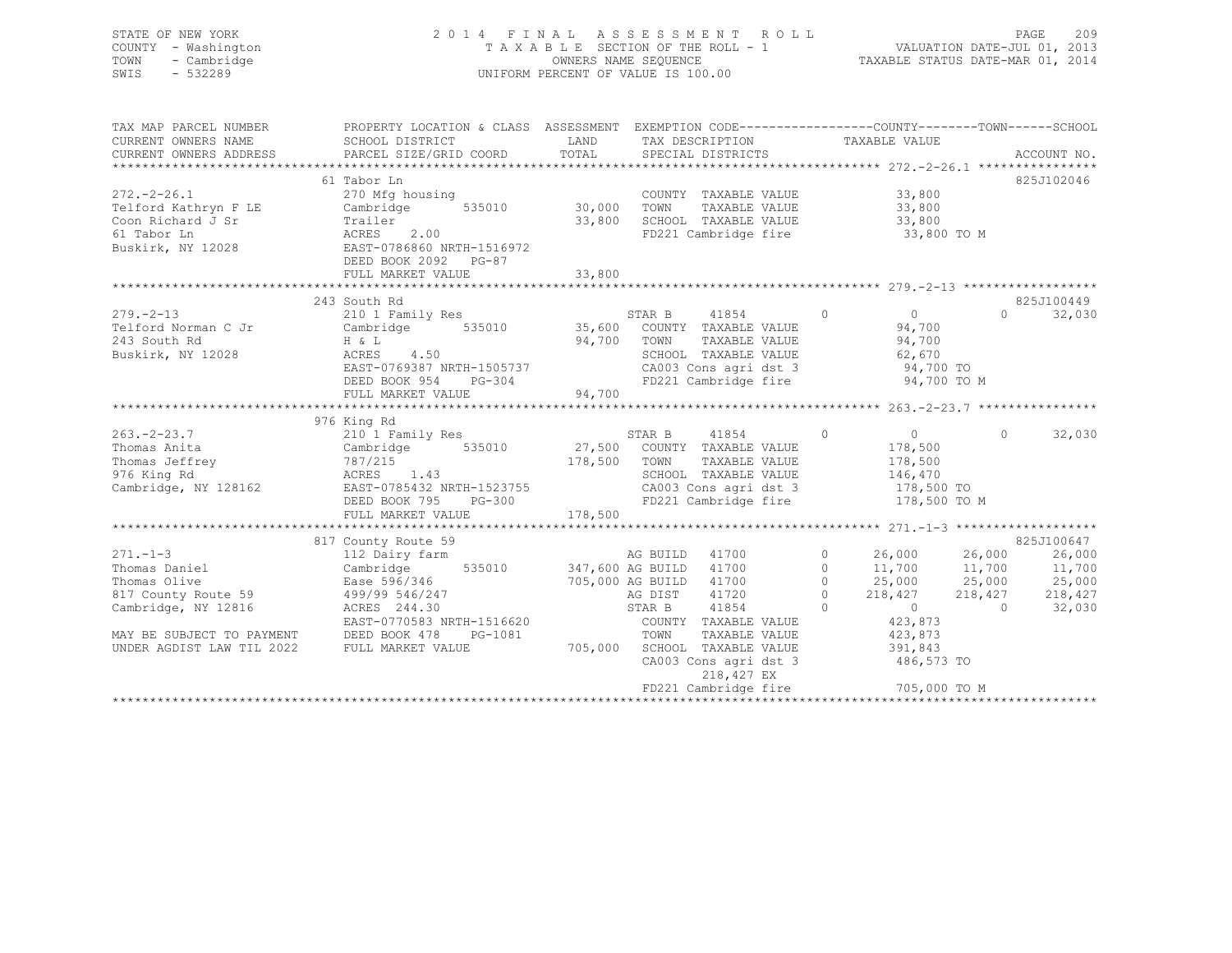# STATE OF NEW YORK<br>COUNTY - Washington 2013<br>2014 TAXABLE SECTION OF THE ROLL - 1 VALUATION DATE-JUL 01, 2013 COUNTY - Washington  $T A X A B L E$  SECTION OF THE ROLL - 1<br>TOWN - Cambridge  $\sim$  000NERS NAME SEQUENCE TOWN - Cambridge OWNERS NAME SEQUENCE TAXABLE STATUS DATE-MAR 01, 2014 UNIFORM PERCENT OF VALUE IS 100.00

| TAX MAP PARCEL NUMBER<br>CURRENT OWNERS NAME<br>CURRENT OWNERS ADDRESS                             | PROPERTY LOCATION & CLASS ASSESSMENT EXEMPTION CODE---------------COUNTY-------TOWN------SCHOOI<br>SCHOOL DISTRICT<br>PARCEL SIZE/GRID COORD | LAND<br>TOTAL   | TAX DESCRIPTION<br>SPECIAL DISTRICTS                                                           | TAXABLE VALUE                                    | ACCOUNT NO.                     |
|----------------------------------------------------------------------------------------------------|----------------------------------------------------------------------------------------------------------------------------------------------|-----------------|------------------------------------------------------------------------------------------------|--------------------------------------------------|---------------------------------|
|                                                                                                    |                                                                                                                                              |                 |                                                                                                |                                                  |                                 |
| $271. - 2 - 24.1$<br>Thomas Daniel                                                                 | Conley Rd<br>105 Vac farmland<br>Cambridge 535010                                                                                            |                 | AG DIST<br>41720<br>67,500 COUNTY TAXABLE VALUE                                                | $\circ$<br>55,313<br>12,187                      | 825J100900<br>55, 313<br>55,313 |
| Thomas Olive<br>817 County Route 59<br>Cambridge, NY 12816                                         | Vl<br>ACRES 21.00<br>EAST-0773292 NRTH-1517880                                                                                               | 67,500 TOWN     | TAXABLE VALUE<br>SCHOOL TAXABLE VALUE<br>CA003 Cons agri dst 3                                 | 12,187<br>12,187<br>12,187 TO                    |                                 |
| MAY BE SUBJECT TO PAYMENT<br>UNDER AGDIST LAW TIL 2018                                             | DEED BOOK 492 PG-190<br>FULL MARKET VALUE                                                                                                    |                 | 55,313 EX                                                                                      |                                                  |                                 |
|                                                                                                    | 824 County Route 59                                                                                                                          |                 |                                                                                                |                                                  | 825J100611                      |
| $271, -1 - 14$<br>Thomas Daniel C                                                                  | 220 2 Family Res<br>Cambridge 535010                                                                                                         | 7,000 TOWN      | COUNTY TAXABLE VALUE<br>TAXABLE VALUE                                                          | 151,900<br>151,900                               |                                 |
| Thomas Olive G<br>Filomas Ulive G<br>817 County Route 59 ACRES<br>Cambridge, NY 12816              | H & L<br>0.72<br>EAST-0771227 NRTH-1517470                                                                                                   | 151,900         | SCHOOL TAXABLE VALUE<br>CA003 Cons agri dst 3<br>FD221 Cambridge fire                          | 151,900<br>151,900 TO<br>151,900 TO M            |                                 |
|                                                                                                    | DEED BOOK 499<br>PG-96<br>FULL MARKET VALUE                                                                                                  | 151,900         |                                                                                                |                                                  |                                 |
|                                                                                                    |                                                                                                                                              |                 |                                                                                                |                                                  |                                 |
| $254. -1 - 18$                                                                                     | 164 Kenyon Rd<br>241 Rural res&ag                                                                                                            |                 | AG DIST<br>41720                                                                               | 69,841 69,841<br>$\circ$                         | 825J100650<br>69,841            |
| Thomas Dorothy<br>96 Kenyon Rd                                                                     | 533401<br>Greenwich<br>ACRES 59.50                                                                                                           | 275,700 TOWN    | 125,900 COUNTY TAXABLE VALUE<br>TAXABLE VALUE                                                  | 205,859<br>205,859                               |                                 |
| Greenwich, NY 12834                                                                                | EAST-0770692 NRTH-1533310<br>DEED BOOK 220<br>$PG-233$<br>LUE                                                                                |                 | SCHOOL TAXABLE VALUE<br>CA003 Cons agri dst 3                                                  | 205,859<br>205,859 TO                            |                                 |
| MAY BE SUBJECT TO PAYMENT<br>UNDER AGDIST LAW TIL 2018                                             | FULL MARKET VALUE                                                                                                                            | 275,700         | 69,841 EX<br>FD221 Cambridge fire 275,700 TO M                                                 |                                                  |                                 |
|                                                                                                    | 96 Kenyon Rd                                                                                                                                 |                 |                                                                                                |                                                  | 825J100652                      |
| $254. - 1 - 19$                                                                                    | 241 Rural res&ag                                                                                                                             |                 | AG DIST<br>41720                                                                               | $\circ$<br>94,165                                | 94,165<br>94,165                |
| Thomas Dorothy<br>96 Kenyon Rd                                                                     | Greenwich<br>533401<br>Farm                                                                                                                  | 171,600 STAR EN | 41834<br>285,800 COUNTY TAXABLE VALUE                                                          | $\circ$<br>$\sim$ 0<br>191,635                   | $\bigcirc$<br>68,550            |
| Greenwich, NY 12834                                                                                | 855/120<br>ACRES 95.70                                                                                                                       |                 | TOWN<br>TAXABLE VALUE<br>SCHOOL TAXABLE VALUE                                                  | 191,635<br>123,085                               |                                 |
| ACRES 95.70<br>MAY BE SUBJECT TO PAYMENT EAST-0770517 N<br>UNDER AGDIST LAW TIL 2018 DEED BOOK 306 | EAST-0770517 NRTH-1531782<br>DEED BOOK 306 PG-128                                                                                            |                 | CA003 Cons agri dst 3<br>94,165 EX                                                             | 191,635 TO                                       |                                 |
|                                                                                                    | FULL MARKET VALUE                                                                                                                            |                 | 285,800 FD221 Cambridge fire                                                                   | 285,800 TO M                                     |                                 |
|                                                                                                    | 454 Center Cambridge Rd                                                                                                                      |                 |                                                                                                |                                                  |                                 |
| $270. - 1 - 26.14$<br>Thomas Kimberly Anne                                                         | 210 1 Family Res<br>Cambridge 535010                                                                                                         |                 | STAR B 41854<br>50,000 COUNTY TAXABLE VALUE                                                    | $\circ$<br>$\overline{0}$<br>267,000             | 32,030<br>$\circ$               |
| Thomas nimerity<br>454 Center Cambridge Rd<br>Cambridge, NY 12816                                  | Sub Lot 12<br>ACRES 7.00<br>EAST-0765753 NRTH-1515684<br>DEED BOOK 888<br>PG-76                                                              | 267,000         | TOWN<br>TAXABLE VALUE<br>SCHOOL TAXABLE VALUE<br>CA003 Cons agri dst 3<br>FD221 Cambridge fire | 267,000<br>234,970<br>267,000 TO<br>267,000 TO M |                                 |
|                                                                                                    | FULL MARKET VALUE                                                                                                                            | 267,000         |                                                                                                |                                                  |                                 |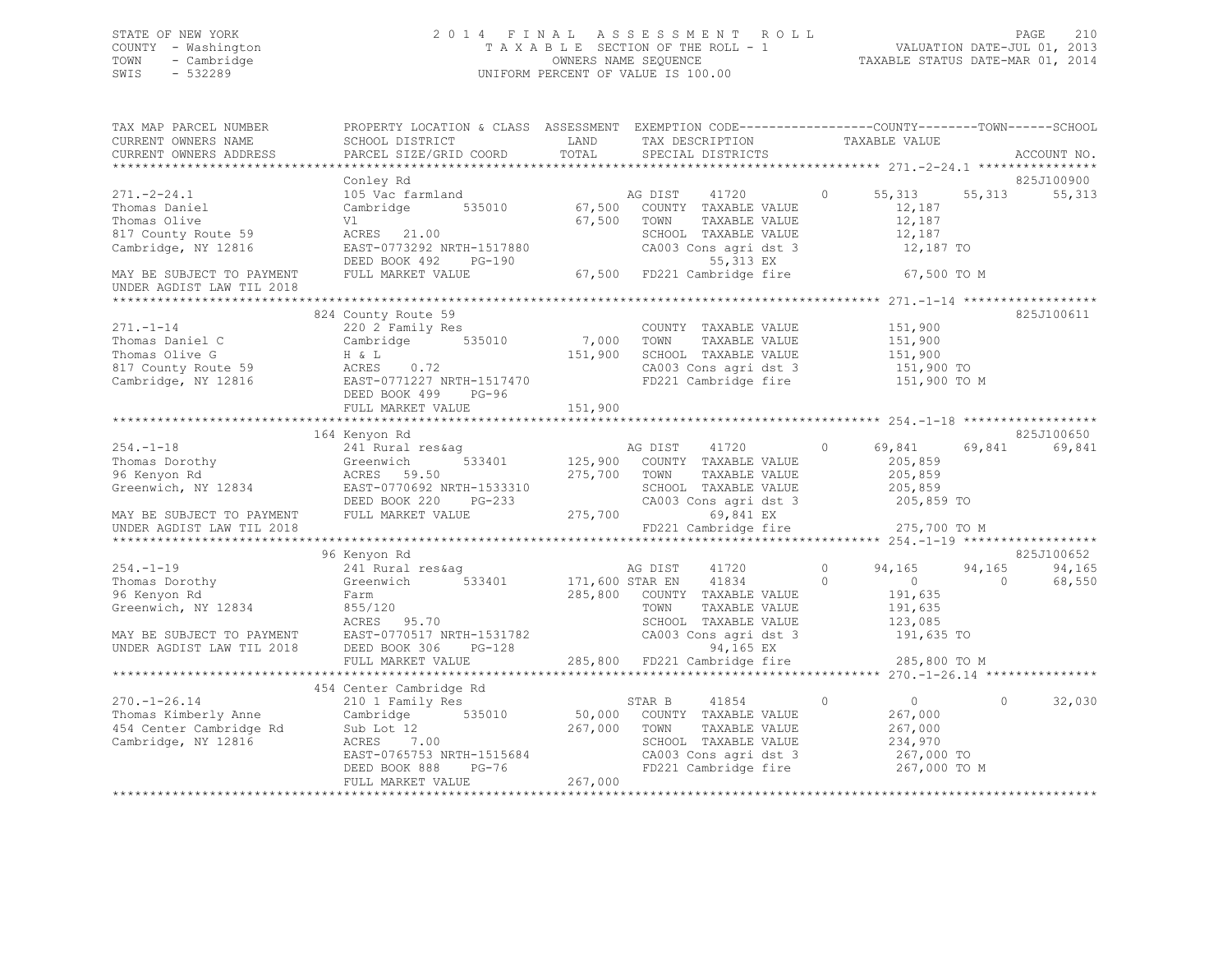## STATE OF NEW YORK 2 0 1 4 F I N A L A S S E S S M E N T R O L L PAGE 211 COUNTY - Washington T A X A B L E SECTION OF THE ROLL - 1 VALUATION DATE-JUL 01, 2013 TOWN - Cambridge OWNERS NAME SEQUENCE TAXABLE STATUS DATE-MAR 01, 2014 SWIS - 532289 UNIFORM PERCENT OF VALUE IS 100.00

| TAX MAP PARCEL NUMBER<br>CURRENT OWNERS NAME<br>CURRENT OWNERS ADDRESS                                    | PROPERTY LOCATION & CLASS ASSESSMENT EXEMPTION CODE----------------COUNTY-------TOWN------SCHOOL<br>SCHOOL DISTRICT<br>PARCEL SIZE/GRID COORD                                                    | LAND<br>TOTAL           | TAX DESCRIPTION<br>SPECIAL DISTRICTS                                                                                                             | TAXABLE VALUE                                                                                                 | ACCOUNT NO.        |
|-----------------------------------------------------------------------------------------------------------|--------------------------------------------------------------------------------------------------------------------------------------------------------------------------------------------------|-------------------------|--------------------------------------------------------------------------------------------------------------------------------------------------|---------------------------------------------------------------------------------------------------------------|--------------------|
|                                                                                                           |                                                                                                                                                                                                  |                         |                                                                                                                                                  |                                                                                                               |                    |
| $271. -1 - 2.2$<br>Thomas Ralph H -LE-<br>Thomas Daniel<br>621 Center Cambridge Rd<br>Cambridge, NY 12816 | 621 Center Cambridge Rd<br>210 1 Family Res<br>Cambridge 535010<br>H & L<br>$\text{ACRES}$ 1.00<br>$\text{FAAT-CTCTC}$<br>EAST-0769729 NRTH-1516990<br>DEED BOOK 956 PG-145<br>FULL MARKET VALUE | 137,400 TOWN<br>137,400 | STAR B<br>41854<br>26,000 COUNTY TAXABLE VALUE<br>TAXABLE VALUE<br>SCHOOL TAXABLE VALUE<br>CA003 Cons agri dst 3<br>FD221 Cambridge fire         | $\circ$<br>$\overline{0}$<br>137,400<br>137,400<br>105,370<br>137,400 TO<br>137,400 TO M                      | 32,030<br>$\circ$  |
|                                                                                                           |                                                                                                                                                                                                  |                         |                                                                                                                                                  |                                                                                                               |                    |
| $254. - 1 - 27.1$<br>Thomas Richard G<br>164 Kenyon Rd<br>Greenwich, NY 12834                             | Kenyon Rd<br>323 Vacant rural<br>Greenwich<br>533401<br>Vac Land<br>FRNT 15.00 DPTH 21.00<br>EAST-0769740 NRTH-1533149<br>$PG-174$<br>DEED BOOK 844                                              | 100<br>100              | COUNTY TAXABLE VALUE<br>TOWN<br>TAXABLE VALUE<br>SCHOOL TAXABLE VALUE<br>CA003 Cons agri dst 3<br>FD221 Cambridge fire                           | 100<br>100<br>100<br>100 TO<br>100 TO M                                                                       |                    |
|                                                                                                           | FULL MARKET VALUE                                                                                                                                                                                | 100                     |                                                                                                                                                  |                                                                                                               |                    |
| $261 - 2 - 13$<br>Thomas Richard G<br>Thomas Charles Estate<br>164 Kenyon Rd<br>Greenwich, NY 12834       | Vly Summit Rd/e Off<br>322 Rural vac>10<br>Cambridge<br>535010<br>Woods<br>$261. - 1 - 13$<br>ACRES 10.00<br>EAST-0765872 NRTH-1525031<br>DEED BOOK 835<br>PG-131                                | 7,000 TOWN              | COUNTY TAXABLE VALUE<br>TAXABLE VALUE<br>7,000 SCHOOL TAXABLE VALUE<br>FD221 Cambridge fire                                                      | 7,000<br>7,000<br>7,000<br>7,000 TO M                                                                         | 825J100643         |
|                                                                                                           | FULL MARKET VALUE                                                                                                                                                                                | 7,000                   |                                                                                                                                                  |                                                                                                               |                    |
|                                                                                                           |                                                                                                                                                                                                  |                         |                                                                                                                                                  |                                                                                                               |                    |
| $279. - 1 - 6.4$<br>Thomas William L<br>Thomas Joan E<br>290 Whiteside Rd<br>Johnsonville, NY 12094       | 290 Whiteside Rd<br>210 1 Family Res<br>535010<br>Cambridge<br>Lot 2<br>ACRES 3.48<br>EAST-0764968 NRTH-1510614<br>DEED BOOK 945<br>$PG-171$                                                     | 240,800                 | 41854<br>STAR B<br>38,000 COUNTY TAXABLE VALUE<br>TOWN<br>TAXABLE VALUE<br>SCHOOL TAXABLE VALUE<br>CA003 Cons agri dst 3<br>FD221 Cambridge fire | $\circ$<br>$\overline{0}$<br>240,800<br>240,800<br>208,770<br>240,800 TO<br>240,800 TO M                      | $\Omega$<br>32,030 |
|                                                                                                           | FULL MARKET VALUE                                                                                                                                                                                | 240,800                 |                                                                                                                                                  |                                                                                                               |                    |
|                                                                                                           | 99 Durfee Rd                                                                                                                                                                                     |                         |                                                                                                                                                  |                                                                                                               | 825J100980         |
| $288. - 1 - 15.9$<br>Thompson Lori M<br>99 Durfee Rd<br>Buskirk, NY 12028                                 | 210 1 Family Res<br>Cambridge 535010<br>H & L<br>Lot 9<br>5.16<br>ACRES<br>EAST-0766500 NRTH-1500938<br>DEED BOOK 2103 PG-162                                                                    | 146,000 TOWN            | 41854<br>STAR B<br>50,700 COUNTY TAXABLE VALUE<br>TAXABLE VALUE<br>SCHOOL TAXABLE VALUE<br>CA003 Cons agri dst 3                                 | $\circ$<br>$\overline{0}$<br>146,000<br>146,000<br>113,970<br>146,000 TO<br>FD221 Cambridge fire 146,000 TO M | 32,030<br>$\Omega$ |
|                                                                                                           | FULL MARKET VALUE                                                                                                                                                                                | 146,000                 |                                                                                                                                                  |                                                                                                               |                    |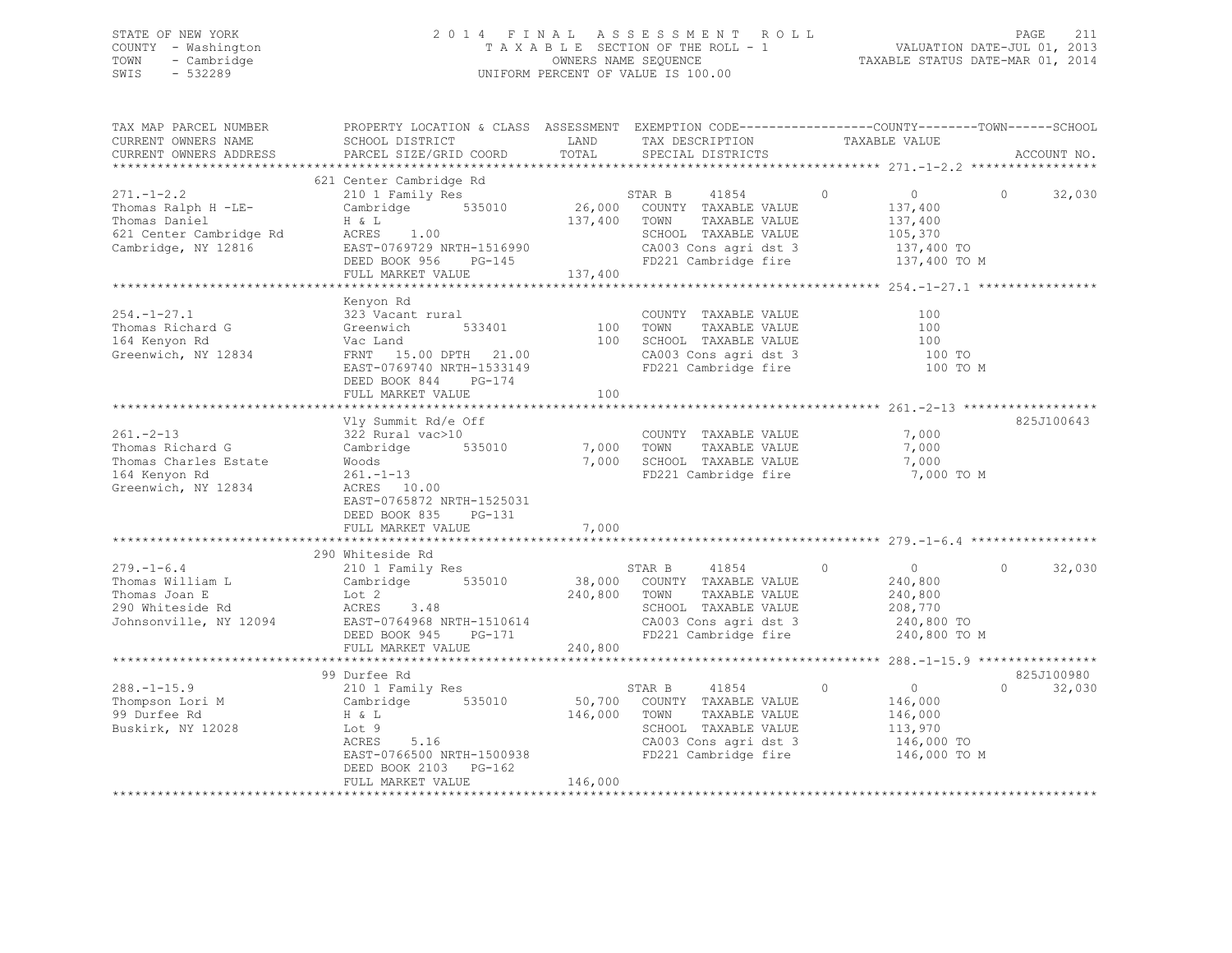## STATE OF NEW YORK 2 0 1 4 F I N A L A S S E S S M E N T R O L L PAGE 212 COUNTY - Washington T A X A B L E SECTION OF THE ROLL - 1 VALUATION DATE-JUL 01, 2013 TOWN - Cambridge OWNERS NAME SEQUENCE TAXABLE STATUS DATE-MAR 01, 2014 SWIS - 532289 UNIFORM PERCENT OF VALUE IS 100.00

| TAX MAP PARCEL NUMBER<br>CURRENT OWNERS NAME<br>CURRENT OWNERS ADDRESS                                                                                                                                                                                                                            | PROPERTY LOCATION & CLASS ASSESSMENT EXEMPTION CODE---------------COUNTY-------TOWN-----SCHOOL<br>SCHOOL DISTRICT LAND<br>PARCEL SIZE/GRID COORD TOTAL SPECIAL DISTRICTS                                                                                                                                                                                                                                                        |              | TAX DESCRIPTION                                                                             |         | TAXABLE VALUE                                 |        | ACCOUNT NO.          |
|---------------------------------------------------------------------------------------------------------------------------------------------------------------------------------------------------------------------------------------------------------------------------------------------------|---------------------------------------------------------------------------------------------------------------------------------------------------------------------------------------------------------------------------------------------------------------------------------------------------------------------------------------------------------------------------------------------------------------------------------|--------------|---------------------------------------------------------------------------------------------|---------|-----------------------------------------------|--------|----------------------|
|                                                                                                                                                                                                                                                                                                   | Morris Rd                                                                                                                                                                                                                                                                                                                                                                                                                       |              |                                                                                             |         |                                               |        | 825J100477           |
| $289. - 1 - 1$<br>Tiashoke Properties LLC<br>140 Morris Rd<br>27,907<br>Buskirk, NY 12028<br>MAY BE SUBJECT TO PAYMENT<br>MAY BE SUBJECT TO PAYMENT<br>DEED BOOK 897 PG-125<br>UNDER AGDIST LAW TIL 2018<br>FULL MARKET VALUE<br>TOWN TAXABLE VALUE<br>CA003 Cons agri dst 3<br>27,907 TO<br>88,8 | 105 Vac farmland<br>105 Vac farmland<br>535010 115,500 COUNTY TAXABLE VALUE 27,907<br>27,907                                                                                                                                                                                                                                                                                                                                    | 116,800 TOWN |                                                                                             |         |                                               |        | 88,893               |
|                                                                                                                                                                                                                                                                                                   |                                                                                                                                                                                                                                                                                                                                                                                                                                 |              |                                                                                             |         |                                               |        |                      |
|                                                                                                                                                                                                                                                                                                   |                                                                                                                                                                                                                                                                                                                                                                                                                                 |              |                                                                                             |         |                                               |        |                      |
| $289. - 1 - 1.2$<br>Tiashoke Properties LLC<br>140 Morris Rd<br>Buskirk, NY 12028                                                                                                                                                                                                                 | Morris Rd<br>ACRES 24.11 SCHOOL TAXABLE VALUE 15,285<br>EAST-0770605 NRTH-1503385 CA003 Cons agri dst 3 15,285 TO<br>DEED BOOK 3348 PG-14 33,715 EX<br>FULL MARKET VALUE 49,000 FD221 Cambridge fire 49,000 TO M                                                                                                                                                                                                                |              |                                                                                             |         | $0 \t 33, 715 \t 33, 715$<br>15,285<br>15,285 |        | 33,715               |
| MAY BE SUBJECT TO PAYMENT                                                                                                                                                                                                                                                                         |                                                                                                                                                                                                                                                                                                                                                                                                                                 |              |                                                                                             |         |                                               |        |                      |
| UNDER AGDIST LAW TIL 2018                                                                                                                                                                                                                                                                         |                                                                                                                                                                                                                                                                                                                                                                                                                                 |              |                                                                                             |         |                                               |        |                      |
|                                                                                                                                                                                                                                                                                                   |                                                                                                                                                                                                                                                                                                                                                                                                                                 |              |                                                                                             |         |                                               |        |                      |
| $280. - 1 - 20.1$<br>Tiashoke Properties, LLC<br>140 Morris Rd<br>Buskirk, NY 12028<br>MAY BE SUBJECT TO PAYMENT                                                                                                                                                                                  | County Route 59<br>County Route 59<br>105 Vac farmland<br>Cambridge 535010 151,500 COUNTY TAXABLE VALUE<br>Ag Easement 2442/313 153,500 TOWN TAXABLE VALUE<br>2000 COUNTY TAXABLE VALUE<br>ACRES 90.00 SCHOOL TAXABLE VALUE 51,890<br>EAST-0770389 NRTH-1504994 CA003 Cons agri dst 3 51,890 TO<br>DEED BOOK 2549 PG-174 153,500 FD221 Cambridge fire 153,500 TO M<br>FULL MARKET VALUE 153,500 FD221 Cambridge fire 153,500 TO |              |                                                                                             |         | 0 101,610 101,610<br>51,890<br>51,890         |        | 101,610              |
| UNDER AGDIST LAW TIL 2018                                                                                                                                                                                                                                                                         |                                                                                                                                                                                                                                                                                                                                                                                                                                 |              |                                                                                             |         |                                               |        |                      |
|                                                                                                                                                                                                                                                                                                   |                                                                                                                                                                                                                                                                                                                                                                                                                                 |              |                                                                                             |         |                                               |        |                      |
| $288. - 1 - 12.5$<br>Tiashoke Properties, LLC<br>140 Morris Rd<br>Buskirk, NY 12028                                                                                                                                                                                                               | Morris Rd<br>105 Vac farmland<br>Cambridge 535010 67,000 COUNTY TAXABLE VALUE<br>ACRES 39.42<br>EAST-0769303 NRTH-1500591 57,000 TOWN TAXABLE VALUE<br>DEED BOOK 3068 PG-130 680 CA003 Cons agri dst<br>FULL MARKET VALUE 97,000 73,181 EX                                                                                                                                                                                      |              | TAXABLE VALUE<br>SCHOOL TAXABLE VALUE 23,819<br>CA003 Cons agri dst 3 23,819 TO             | $\circ$ | 73,181 73,181<br>23,819<br>23,819             |        | 73,181               |
| MAY BE SUBJECT TO PAYMENT<br>UNDER AGDIST LAW TIL 2018                                                                                                                                                                                                                                            |                                                                                                                                                                                                                                                                                                                                                                                                                                 |              | FD221 Cambridge fire                                                                        |         | 97,000 TO M                                   |        |                      |
|                                                                                                                                                                                                                                                                                                   |                                                                                                                                                                                                                                                                                                                                                                                                                                 |              |                                                                                             |         |                                               |        |                      |
| $288. - 1 - 13$<br>Tiashoke Properties, LLC<br>140 Morris Rd<br>Buskirk, NY 12028                                                                                                                                                                                                                 | Schwenninger Rd<br>312 Vac w/imprv $\overline{a}$ AG DIST 41720 0<br>Cambridge 535010 119,900 COUNTY TAXABLE VALUE<br>Ag Commit 707/59 124,900 TOWN<br>ACRES 82.90 BANK 18 SCHOO<br>EAST-0767717 NRTH-1500328 CA003<br>DEED BOOK 2623 PG-233                                                                                                                                                                                    |              | TOWN TAXABLE VALUE 67,363<br>SCHOOL TAXABLE VALUE 67,363<br>CA003 Cons_agri dst 3 67,363 TO |         | 0 $57,537$<br>67,363<br>$67, 363$<br>$67.363$ | 57,537 | 825J100604<br>57,537 |
| MAY BE SUBJECT TO PAYMENT<br>UNDER AGDIST LAW TIL 2018                                                                                                                                                                                                                                            | DEED BOOK 2623 PG-233<br>FULL MARKET VALUE                                                                                                                                                                                                                                                                                                                                                                                      |              | 57,537 EX<br>124,900 FD221 Cambridge fire 124,900 TO M                                      |         |                                               |        |                      |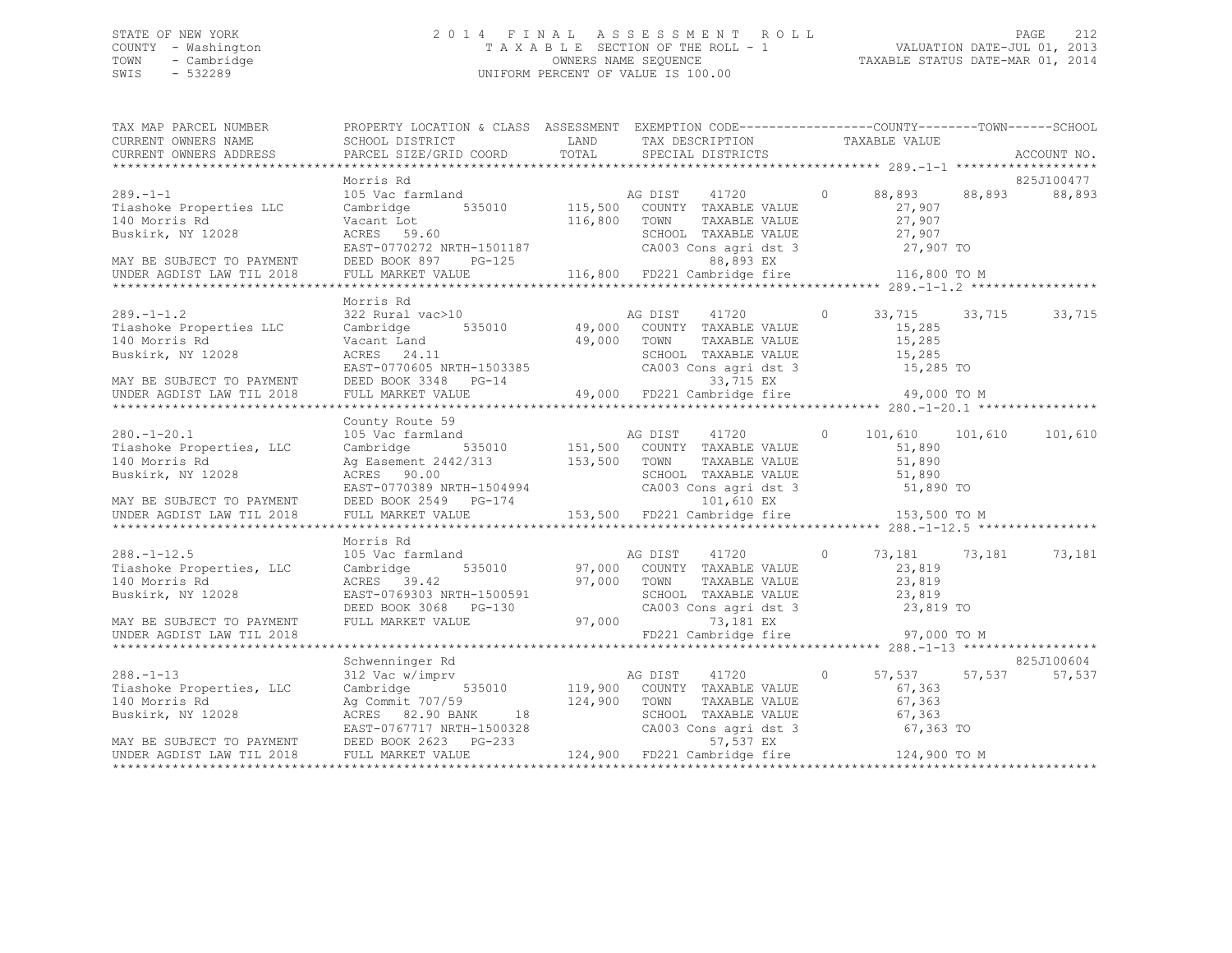| STATE OF NEW YORK   | 2014 FINAL ASSESSMENT ROLL         | 213<br>PAGE                      |
|---------------------|------------------------------------|----------------------------------|
| COUNTY - Washington | TAXABLE SECTION OF THE ROLL - 1    | VALUATION DATE-JUL 01, 2013      |
| - Cambridge<br>TOWN | OWNERS NAME SEOUENCE               | TAXABLE STATUS DATE-MAR 01, 2014 |
| $-532289$<br>SWIS   | UNIFORM PERCENT OF VALUE IS 100.00 |                                  |
|                     |                                    |                                  |

| TAX MAP PARCEL NUMBER | PROPERTY LOCATION & CLASS ASSESSMENT EXEMPTION CODE----------------COUNTY-------TOWN------SCHOOL                                                                                                                                                                                    |                                                                                                                                                                                                                                                |            |
|-----------------------|-------------------------------------------------------------------------------------------------------------------------------------------------------------------------------------------------------------------------------------------------------------------------------------|------------------------------------------------------------------------------------------------------------------------------------------------------------------------------------------------------------------------------------------------|------------|
|                       | TAX MAP PARCEL NUMBER TROPERTI LOCATION & CHASS ASSESSMENT EACHTITUM CODE---------<br>CURRENT OWNERS NAME SCHOOL DISTRICT LAND TAX DESCRIPTION TAXABLE VALUE<br>CURRENT OWNERS ADDRESS PARCEL SIZE/GRID COORD TOTAL SPECIAL DISTRICT                                                |                                                                                                                                                                                                                                                |            |
|                       |                                                                                                                                                                                                                                                                                     |                                                                                                                                                                                                                                                |            |
|                       |                                                                                                                                                                                                                                                                                     |                                                                                                                                                                                                                                                |            |
|                       | 140 Morris Rd<br>140 Morris Rd<br>140 Morris Rd<br>112 Dairy farm<br>12 Dairy farm<br>12028<br>140 Morris Rd<br>140 Morris Rd<br>140 Morris Rd<br>140 Morris Rd<br>140 Morris Rd<br>131,634<br>131,634<br>131,634<br>131,634<br>131,634<br>131,634<br>131,634<br>131,634<br>131,634 |                                                                                                                                                                                                                                                | 825J100724 |
|                       |                                                                                                                                                                                                                                                                                     |                                                                                                                                                                                                                                                |            |
|                       |                                                                                                                                                                                                                                                                                     |                                                                                                                                                                                                                                                |            |
|                       |                                                                                                                                                                                                                                                                                     |                                                                                                                                                                                                                                                |            |
|                       |                                                                                                                                                                                                                                                                                     |                                                                                                                                                                                                                                                |            |
|                       |                                                                                                                                                                                                                                                                                     |                                                                                                                                                                                                                                                |            |
|                       |                                                                                                                                                                                                                                                                                     |                                                                                                                                                                                                                                                |            |
|                       |                                                                                                                                                                                                                                                                                     |                                                                                                                                                                                                                                                |            |
|                       |                                                                                                                                                                                                                                                                                     |                                                                                                                                                                                                                                                |            |
|                       |                                                                                                                                                                                                                                                                                     |                                                                                                                                                                                                                                                |            |
|                       | $131, \tilde{6}34 \text{ EX} \tag{317,100 T0 M}$ FD221 Cambridge fire $$817,100 \text{ TO } M$$                                                                                                                                                                                     |                                                                                                                                                                                                                                                |            |
|                       |                                                                                                                                                                                                                                                                                     |                                                                                                                                                                                                                                                |            |
|                       | 386 Center Cambridge Rd                                                                                                                                                                                                                                                             |                                                                                                                                                                                                                                                |            |
|                       | 270.-1-26.10 210 1 Family Res COUNTY TAXABLE VALUE 237,000 237,000 237 COUNTY TAXABLE VALUE 237,000                                                                                                                                                                                 |                                                                                                                                                                                                                                                |            |
|                       |                                                                                                                                                                                                                                                                                     |                                                                                                                                                                                                                                                |            |
|                       |                                                                                                                                                                                                                                                                                     |                                                                                                                                                                                                                                                |            |
|                       |                                                                                                                                                                                                                                                                                     |                                                                                                                                                                                                                                                |            |
|                       |                                                                                                                                                                                                                                                                                     |                                                                                                                                                                                                                                                |            |
|                       | DEED BOOK 3120 PG-159                                                                                                                                                                                                                                                               |                                                                                                                                                                                                                                                |            |
|                       |                                                                                                                                                                                                                                                                                     |                                                                                                                                                                                                                                                |            |
|                       |                                                                                                                                                                                                                                                                                     |                                                                                                                                                                                                                                                |            |
|                       | County Route 59<br>210 1 Family Res<br>560 County Route 59                                                                                                                                                                                                                          |                                                                                                                                                                                                                                                | 825J100471 |
|                       |                                                                                                                                                                                                                                                                                     |                                                                                                                                                                                                                                                |            |
|                       |                                                                                                                                                                                                                                                                                     |                                                                                                                                                                                                                                                |            |
|                       |                                                                                                                                                                                                                                                                                     |                                                                                                                                                                                                                                                |            |
|                       |                                                                                                                                                                                                                                                                                     |                                                                                                                                                                                                                                                |            |
|                       |                                                                                                                                                                                                                                                                                     |                                                                                                                                                                                                                                                |            |
|                       |                                                                                                                                                                                                                                                                                     |                                                                                                                                                                                                                                                |            |
|                       |                                                                                                                                                                                                                                                                                     |                                                                                                                                                                                                                                                |            |
|                       |                                                                                                                                                                                                                                                                                     |                                                                                                                                                                                                                                                |            |
|                       | 64 King Rd                                                                                                                                                                                                                                                                          |                                                                                                                                                                                                                                                | 825J100722 |
|                       |                                                                                                                                                                                                                                                                                     | COUNTY TAXABLE VALUE 82,600                                                                                                                                                                                                                    |            |
|                       |                                                                                                                                                                                                                                                                                     |                                                                                                                                                                                                                                                |            |
|                       |                                                                                                                                                                                                                                                                                     |                                                                                                                                                                                                                                                |            |
|                       | 280.-2-21 <sup>04</sup> Aliy Res<br>Tompkins Mark A Cambridge 535010 24,500 TOWN TAXABLE VALUE 82,600<br>1139 Huntley Hollow Rd Lot & House 82,600 8CHOOL TAXABLE VALUE 82,600<br>Delancy, NY 13752 Trans Exempt Repay 2014 CA003 Cons agri d                                       |                                                                                                                                                                                                                                                |            |
|                       |                                                                                                                                                                                                                                                                                     |                                                                                                                                                                                                                                                |            |
|                       | EAST-0776615 NRTH-1506002                                                                                                                                                                                                                                                           | SCHOOL TAXABLE VALUE $\begin{array}{ccc} 82,600 \\ \text{CA003 Cons } \text{argi dist 3} \\ \text{FD221 Cambridge } \text{fire } 82,600 \text{ TO } \text{M} \\ \text{TE533 Trans } \text{exmt } \text{repay-fly } 00 \text{ MT } \end{array}$ |            |
|                       | DEED BOOK 2975 PG-59                                                                                                                                                                                                                                                                |                                                                                                                                                                                                                                                |            |
|                       | FULL MARKET VALUE $82,600$                                                                                                                                                                                                                                                          |                                                                                                                                                                                                                                                |            |
|                       |                                                                                                                                                                                                                                                                                     |                                                                                                                                                                                                                                                |            |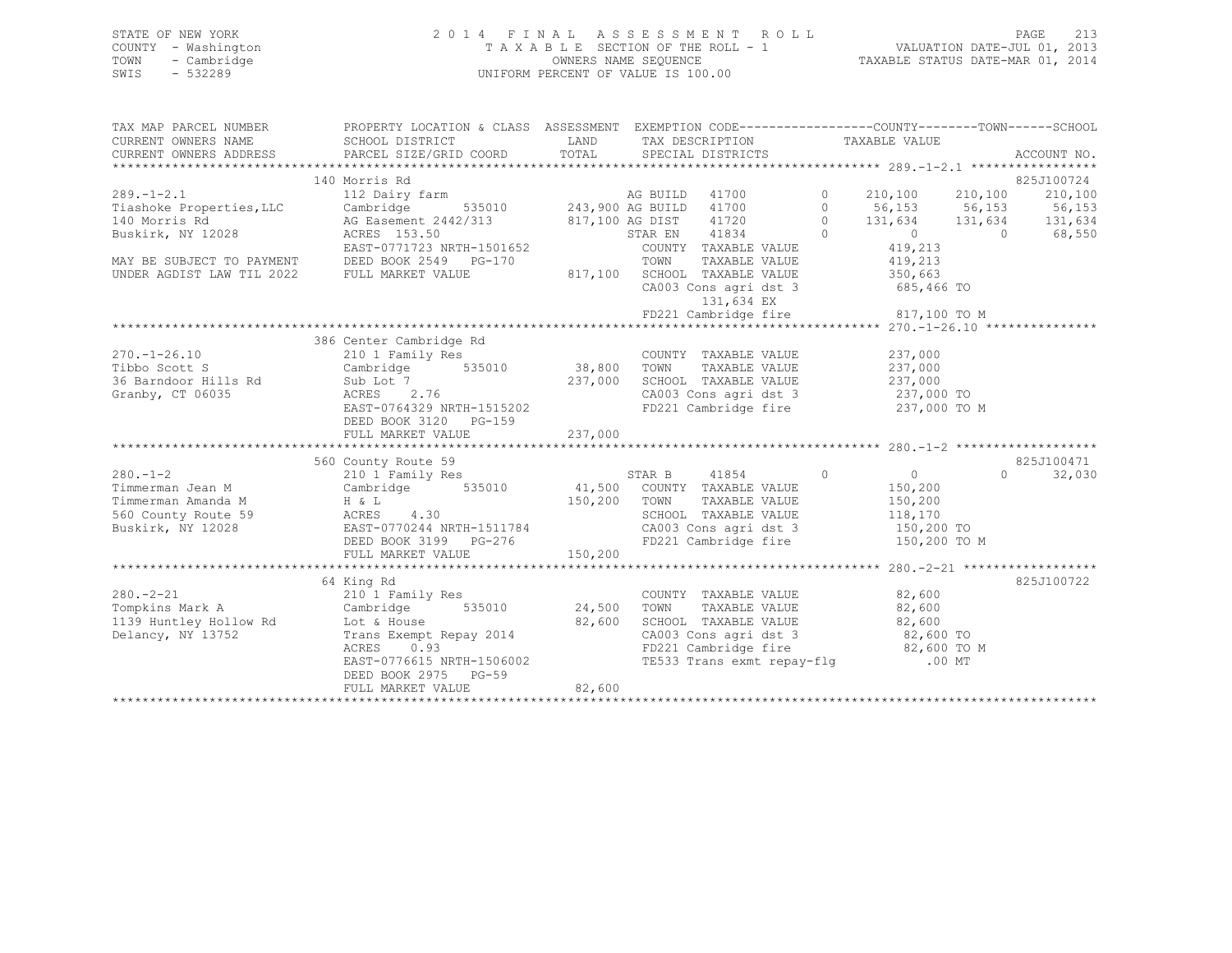## STATE OF NEW YORK 2 0 1 4 F I N A L A S S E S S M E N T R O L L PAGE 214 COUNTY - Washington T A X A B L E SECTION OF THE ROLL - 1 VALUATION DATE-JUL 01, 2013 TOWN - Cambridge OWNERS NAME SEQUENCE TAXABLE STATUS DATE-MAR 01, 2014 SWIS - 532289 UNIFORM PERCENT OF VALUE IS 100.00

| TAX MAP PARCEL NUMBER<br>CURRENT OWNERS NAME                                                                                             | PROPERTY LOCATION & CLASS ASSESSMENT EXEMPTION CODE----------------COUNTY-------TOWN------SCHOOL<br>SCHOOL DISTRICT                                                                                                         | LAND               | TAX DESCRIPTION                                                                                                                                   | TAXABLE VALUE                 |                                                                                           |                                |
|------------------------------------------------------------------------------------------------------------------------------------------|-----------------------------------------------------------------------------------------------------------------------------------------------------------------------------------------------------------------------------|--------------------|---------------------------------------------------------------------------------------------------------------------------------------------------|-------------------------------|-------------------------------------------------------------------------------------------|--------------------------------|
| CURRENT OWNERS ADDRESS                                                                                                                   | PARCEL SIZE/GRID COORD                                                                                                                                                                                                      | TOTAL              | SPECIAL DISTRICTS                                                                                                                                 |                               |                                                                                           | ACCOUNT NO.                    |
|                                                                                                                                          |                                                                                                                                                                                                                             |                    |                                                                                                                                                   |                               |                                                                                           |                                |
| $255. - 1 - 18$<br>Towers Patricia C<br>173 Riverside Dr<br>New York, NY 10024<br>MAY BE SUBJECT TO PAYMENT<br>UNDER AGDIST LAW TIL 2018 | 34 Buckley Ln<br>241 Rural res&aq<br>Cambridge<br>Rural Residence<br>Aq Commit 594/22<br>Ag Commit 594/22<br>ACRES 82.50<br>EAST-0782951 NRTH-1529769 46,764 EX<br>DEED BOOK 499 PG-407 FD221 Cambridge fire                | 362,300            | 41720<br>COUNTY TAXABLE VALUE<br>TOWN<br>TAXABLE VALUE<br>SCHOOL TAXABLE VALUE<br>CA005 Cons agri dst 5                                           | $\circ$                       | 46,764<br>46,764<br>315,536<br>315,536<br>315,536<br>315,536 TO<br>362,300 TO M           | 825J100256<br>46,764           |
|                                                                                                                                          | FULL MARKET VALUE                                                                                                                                                                                                           | 362,300            |                                                                                                                                                   |                               |                                                                                           |                                |
|                                                                                                                                          |                                                                                                                                                                                                                             |                    |                                                                                                                                                   |                               |                                                                                           |                                |
| $270. - 1 - 24.7$<br>Townsend Sherman L<br>Townsend Barbara J<br>472 Center Cambridge Rd<br>Cambridge, NY 12816                          | 472 Center Cambridge Rd<br>242 Rurl res&rec<br>Cambridge 535010<br>H & L<br>Lot 5<br>ACRES 12.00<br>EAST-0766119 NRTH-1515693<br>DEED BOOK 597 PG-263                                                                       | 318,600 TOWN       | 41854<br>STAR B<br>61,000 COUNTY TAXABLE VALUE<br>TAXABLE VALUE<br>SCHOOL TAXABLE VALUE<br>FD221 Cambridge fire                                   | $\overline{0}$                | $\overline{0}$<br>$\Omega$<br>318,600<br>318,600<br>286,570<br>318,600 TO M               | 825J101997<br>32,030           |
|                                                                                                                                          | FULL MARKET VALUE                                                                                                                                                                                                           | 318,600            |                                                                                                                                                   |                               |                                                                                           |                                |
|                                                                                                                                          |                                                                                                                                                                                                                             |                    |                                                                                                                                                   |                               |                                                                                           |                                |
| $279. - 1 - 2.5$<br>Trabka David<br>Trabka Maria                                                                                         | 157 Center Cambridge Rd<br>210 1 Family Res<br>Cambridge 535010 51,200 COUNTY TAXABLE VALUE<br>Sub Lot 5<br>157 Center Cambridge Rd<br>157 Center Cambridge Rd<br>158 EAST-0759278 NRTH-1513738<br>DEED BOOK 2036    PG-303 | 230,000 TOWN       | STAR B<br>41854<br>TAXABLE VALUE<br>SCHOOL TAXABLE VALUE<br>CA003 Cons agri dst 3<br>FD221 Cambridge fire                                         | $\circ$                       | $\overline{0}$<br>$\Omega$<br>230,000<br>230,000<br>197,970<br>230,000 TO<br>230,000 TO M | 32,030                         |
|                                                                                                                                          | FULL MARKET VALUE                                                                                                                                                                                                           | 230,000            |                                                                                                                                                   |                               |                                                                                           |                                |
|                                                                                                                                          |                                                                                                                                                                                                                             |                    |                                                                                                                                                   |                               |                                                                                           |                                |
| $271. - 2 - 18.1$<br>Tracy Elizabeth A<br>69 Wright Rd<br>Cambridge, NY 12816                                                            | 69 Wright Rd<br>242 Rurl res&rec<br>Cambridge<br>535010<br>House & Land<br>446/134<br>446/134<br>ACRES<br>25.80                                                                                                             | 87,300 STAR B      | AG DIST<br>41720<br>41854<br>260,600 COUNTY TAXABLE VALUE<br>TOWN<br>TAXABLE VALUE<br>SCHOOL TAXABLE VALUE                                        | $\circ$<br>23,086<br>$\Omega$ | 23,086<br>$\overline{0}$<br>$\Omega$<br>237,514<br>237,514<br>205,484                     | 825J100805<br>23,086<br>32,030 |
|                                                                                                                                          | MAY BE SUBJECT TO PAYMENT EAST-0774651 NRTH-1519073<br>UNDER AGDIST LAW TIL 2018 DEED BOOK 860 PG-103<br>FULL MARKET VALUE                                                                                                  |                    | CA003 Cons agri dst 3<br>23,086 EX<br>260,600 FD221 Cambridge fire                                                                                | 237,514 TO                    | 260,600 TO M                                                                              |                                |
|                                                                                                                                          |                                                                                                                                                                                                                             |                    |                                                                                                                                                   |                               |                                                                                           |                                |
|                                                                                                                                          | 383 Kenyon Rd                                                                                                                                                                                                               |                    |                                                                                                                                                   |                               |                                                                                           | 825J100834                     |
| $246. - 1 - 39.2$<br>383 Kenyon Rd<br>Greenwich, NY 12834                                                                                | 210 1 Family Res<br>House & Land<br>ACRES<br>6.50<br>EAST-0769572 NRTH-1538603<br>PG-106<br>DEED BOOK 731<br>FULL MARKET VALUE                                                                                              | 144,100<br>144,100 | 41834<br>STAR EN<br>43,000 COUNTY TAXABLE VALUE<br>TAXABLE VALUE<br>TOWN<br>SCHOOL TAXABLE VALUE<br>CA003 Cons agri dst 3<br>FD221 Cambridge fire | $\sim$ 0<br>$\circ$           | $\Omega$<br>144,100<br>144,100<br>75,550<br>144,100 TO<br>144,100 TO M                    | 68,550                         |
|                                                                                                                                          |                                                                                                                                                                                                                             |                    |                                                                                                                                                   |                               |                                                                                           |                                |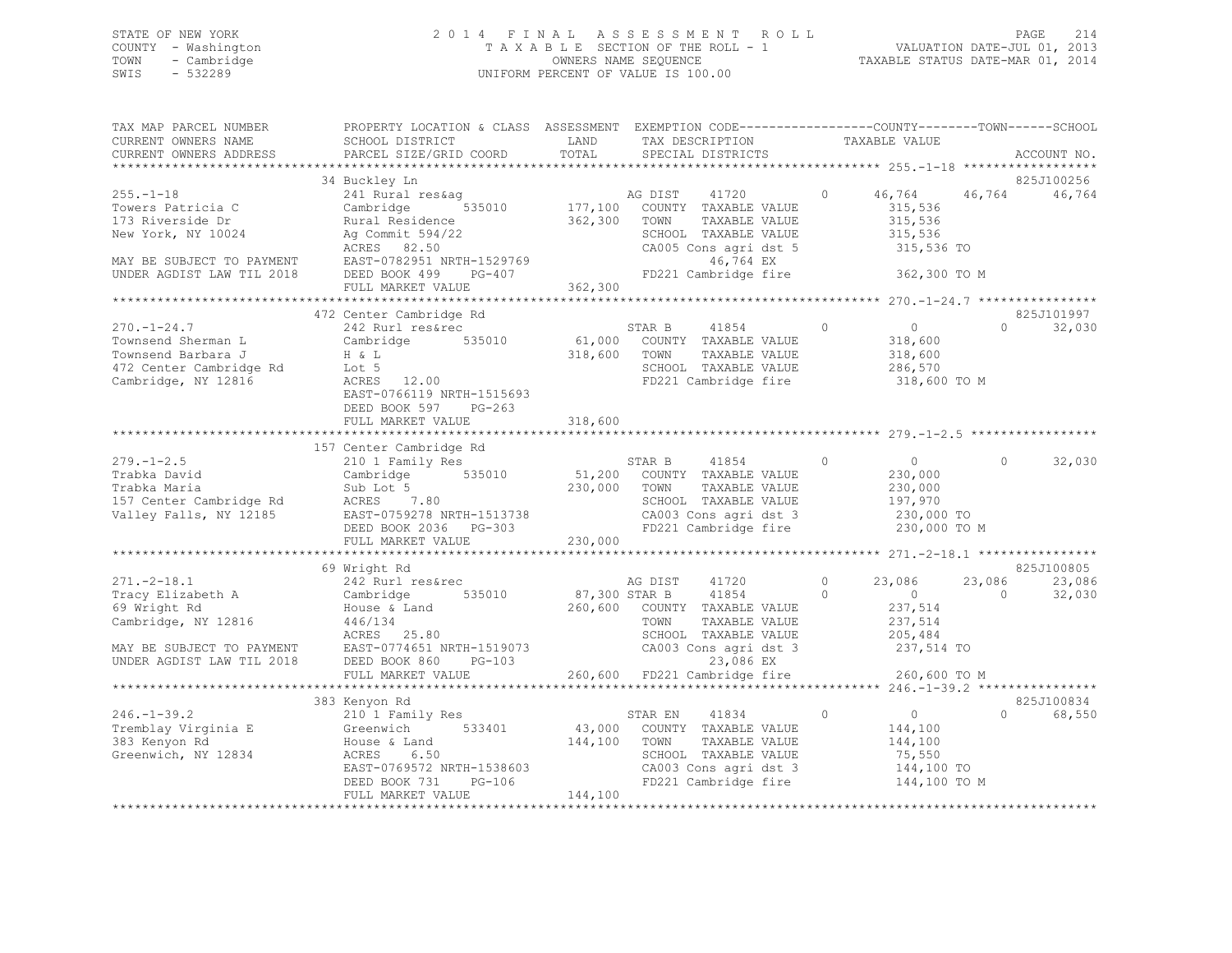## STATE OF NEW YORK 2 0 1 4 F I N A L A S S E S S M E N T R O L L PAGE 215 COUNTY - Washington T A X A B L E SECTION OF THE ROLL - 1 VALUATION DATE-JUL 01, 2013 TOWN - Cambridge OWNERS NAME SEQUENCE TAXABLE STATUS DATE-MAR 01, 2014 SWIS - 532289 UNIFORM PERCENT OF VALUE IS 100.00

| TAX MAP PARCEL NUMBER<br>CURRENT OWNERS NAME<br>CURRENT OWNERS ADDRESS                                                                                                                                                                                            | PROPERTY LOCATION & CLASS ASSESSMENT EXEMPTION CODE---------------COUNTY-------TOWN------SCHOOL<br><b>LAND</b><br>SCHOOL DISTRICT<br>PARCEL SIZE/GRID COORD | TOTAL                 | TAX DESCRIPTION<br>SPECIAL DISTRICTS<br>SPECIAL DISTRICTS                                                                                                                       |                                                                                   | ACCOUNT NO.                              |
|-------------------------------------------------------------------------------------------------------------------------------------------------------------------------------------------------------------------------------------------------------------------|-------------------------------------------------------------------------------------------------------------------------------------------------------------|-----------------------|---------------------------------------------------------------------------------------------------------------------------------------------------------------------------------|-----------------------------------------------------------------------------------|------------------------------------------|
|                                                                                                                                                                                                                                                                   |                                                                                                                                                             |                       |                                                                                                                                                                                 |                                                                                   | *****                                    |
|                                                                                                                                                                                                                                                                   | 505 County Route 59                                                                                                                                         |                       |                                                                                                                                                                                 |                                                                                   | 825J100659                               |
| $279. - 2 - 7$<br>Trinkle Carl<br>Trinkle Joann<br>Trinkle Joann                         ACRES     1.80                 175,600<br>505 County Route 59                 EAST-0770239 NRTH-1510357<br>Buskirk, NY 12028                   DEED BOOK 443     PG-1039 | 210 1 Family Res<br>535010<br>Cambridge<br>1.80<br>ACRES                                                                                                    | 175,600 TOWN          | STAR EN 41834<br>29,000 COUNTY TAXABLE VALUE<br>TAXABLE VALUE<br>SCHOOL TAXABLE VALUE<br>CA003 Cons agri dst 3                                                                  | $\overline{0}$<br>$\overline{0}$<br>175,600<br>175,600<br>107,050<br>175,600 TO   | 68,550<br>$\Omega$                       |
|                                                                                                                                                                                                                                                                   | FULL MARKET VALUE                                                                                                                                           |                       | 175,600 FD221 Cambridge fire                                                                                                                                                    | 175,600 TO M                                                                      |                                          |
|                                                                                                                                                                                                                                                                   |                                                                                                                                                             |                       |                                                                                                                                                                                 |                                                                                   |                                          |
| $280. -1 - 7.3$<br>Trinkle Carl E<br>Trinkle Joann C<br>505 County Route 59<br>Buskirk, NY 12028                                                                                                                                                                  | Conley Rd<br>322 Rural vac>10<br>535010<br>Cambridge<br>sub lot $# 1$<br>ACRES 19.44<br>EAST-0774798 NRTH-1512785<br>DEED BOOK 880 PG-330                   | 66,000                | COUNTY TAXABLE VALUE<br>TAXABLE VALUE<br>SCHOOL TAXABLE VALUE<br>CA003 Cons agri dst 3<br>FD221 Cambridge fire 66,000 TO M                                                      | 66,000<br>66,000<br>66,000 TO<br>66,000 TO<br>11.000 TO                           |                                          |
|                                                                                                                                                                                                                                                                   | FULL MARKET VALUE                                                                                                                                           | 66,000                |                                                                                                                                                                                 |                                                                                   |                                          |
|                                                                                                                                                                                                                                                                   |                                                                                                                                                             |                       |                                                                                                                                                                                 |                                                                                   | 825J100661                               |
| $279. - 2 - 10$<br>Trinkle Ernest F<br>Trinkle Vera M<br>34 Yanke Ln<br>Buskirk, NY 12028                                                                                                                                                                         | County Route 59<br>105 Vac farmland<br>535010<br>Cambridge<br>Land<br>ACRES 30.00<br>EAST-0769441 NRTH-1507871<br>DEED BOOK 423 PG-557                      | 79,000<br>79,000      | 41720<br>AG DIST<br>COUNTY TAXABLE VALUE<br>TOWN<br>TAXABLE VALUE<br>SCHOOL TAXABLE VALUE<br>CA003 Cons agri dst 3<br>57,744 EX                                                 | $\circ$<br>57,744<br>21,256<br>21,256<br>21,256<br>21,256 TO                      | 57,744<br>57,744                         |
| MAY BE SUBJECT TO PAYMENT<br>UNDER AGDIST LAW TIL 2018                                                                                                                                                                                                            | FULL MARKET VALUE                                                                                                                                           |                       | 79,000 FD221 Cambridge fire                                                                                                                                                     | 79,000 TO M                                                                       |                                          |
|                                                                                                                                                                                                                                                                   | County Route 59A                                                                                                                                            |                       |                                                                                                                                                                                 |                                                                                   | 825J100910                               |
| $279. - 2 - 15.1$<br>Trinkle Ernest F Jr<br>Trinkle Vera M<br>34 Yanke Ln<br>Buskirk, NY 12028                                                                                                                                                                    | 105 Vac farmland<br>535010<br>Cambridge<br>ACRES 27.80<br>EAST-0767525 NRTH-1506690<br>DEED BOOK 494<br>PG-377<br>FULL MARKET VALUE                         | 76,800 TOWN<br>76,800 | AG DIST<br>41720<br>76,800 COUNTY TAXABLE VALUE<br>TAXABLE VALUE<br>SCHOOL TAXABLE VALUE<br>CA003 Cons agri dst 3<br>61,101 EX                                                  | $\circ$<br>61,101<br>15,699<br>15,699<br>15,699<br>15,699 TO                      | 61,101<br>61,101                         |
| MAY BE SUBJECT TO PAYMENT<br>UNDER AGDIST LAW TIL 2018                                                                                                                                                                                                            |                                                                                                                                                             |                       | FD221 Cambridge fire                                                                                                                                                            | 76,800 TO M                                                                       |                                          |
|                                                                                                                                                                                                                                                                   |                                                                                                                                                             |                       |                                                                                                                                                                                 |                                                                                   |                                          |
|                                                                                                                                                                                                                                                                   | 34 Yanke Ln                                                                                                                                                 |                       |                                                                                                                                                                                 |                                                                                   | 825J100719                               |
| $288. - 1 - 9$<br>Trinkle Ernest F Jr<br>Trinkle Vera M<br>Buskirk, NY 12028                                                                                                                                                                                      | 112 Dairy farm<br>535010<br>Cambridge<br>Farm<br>ACRES 134.68<br>EAST-0768274 NRTH-1503960<br>PG-352                                                        | 220,400 STAR EN       | AG DIST<br>41720<br>41834<br>349,000 COUNTY TAXABLE VALUE<br>TOWN<br>TAXABLE VALUE<br>SCHOOL TAXABLE VALUE<br>SCHOOL TAXABLE VALUE 164,038<br>CA003 Cons agri dst 3 1232,588 TO | $\circ$<br>116,412<br>$\Omega$<br>$\overline{0}$<br>232,588<br>232,588<br>164,038 | 116,412<br>116,412<br>$\Omega$<br>68,550 |
| DEED BOOK 473<br>MAY BE SUBJECT TO PAYMENT FULL MARKET VALUE<br>UNDER AGDIST LAW TIL 2018                                                                                                                                                                         |                                                                                                                                                             | 349,000               | 116,412 EX<br>FD221 Cambridge fire 349,000 TO M                                                                                                                                 |                                                                                   |                                          |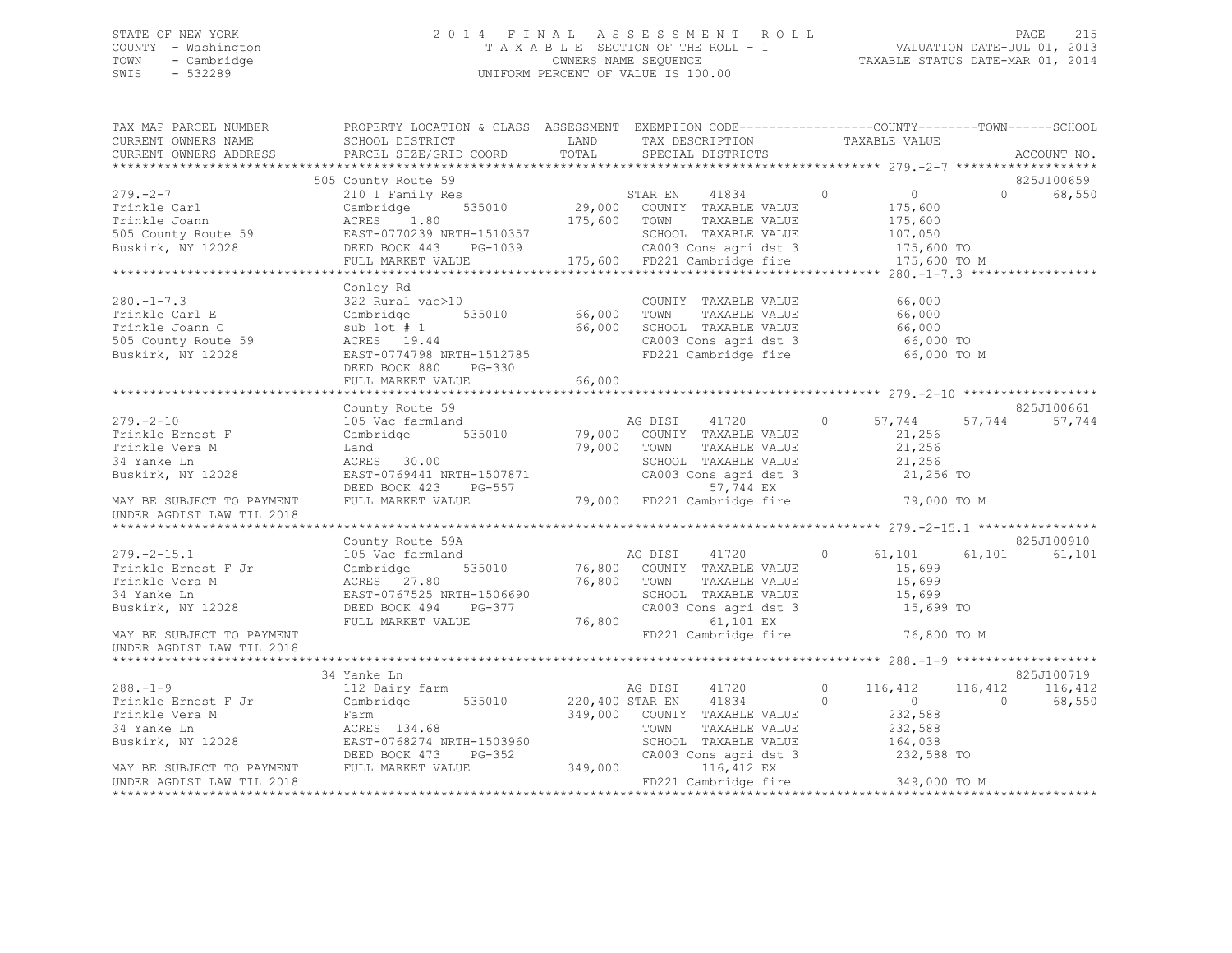## STATE OF NEW YORK 2 0 1 4 F I N A L A S S E S S M E N T R O L L PAGE 216 COUNTY - Washington T A X A B L E SECTION OF THE ROLL - 1 VALUATION DATE-JUL 01, 2013 TOWN - Cambridge OWNERS NAME SEQUENCE TAXABLE STATUS DATE-MAR 01, 2014 SWIS - 532289 UNIFORM PERCENT OF VALUE IS 100.00

| TAX MAP PARCEL NUMBER     | PROPERTY LOCATION & CLASS ASSESSMENT EXEMPTION CODE----------------COUNTY-------TOWN------SCHOOL                                                                                                                                                                                                                                                       |         |                                                                                                                        |                                       |            |                      |
|---------------------------|--------------------------------------------------------------------------------------------------------------------------------------------------------------------------------------------------------------------------------------------------------------------------------------------------------------------------------------------------------|---------|------------------------------------------------------------------------------------------------------------------------|---------------------------------------|------------|----------------------|
|                           |                                                                                                                                                                                                                                                                                                                                                        |         |                                                                                                                        |                                       |            | ACCOUNT NO.          |
|                           |                                                                                                                                                                                                                                                                                                                                                        |         |                                                                                                                        |                                       |            |                      |
|                           | 33 Oak Hill Rd<br>$\begin{array}{ccccccccc} 280.-2-11.3 & 33 \text{ d}x & 1111 \text{ ku} & 2101 & \text{Family Res} & 535010 & 8,000 & \text{COUNTY} & \text{TAXABLE VALUE} & 99,100 & 99,100 & 99,100 & 7000 & 7000 & 7000 & 7000 & 7000 & 7000 & 7000 & 7000 & 7000 & 7000 & 7000 & 7000 & 7000 & 7000 & 7000 & 7000 & 7000 & 7000 & $              |         |                                                                                                                        |                                       | $\Omega$   | 32,030               |
|                           |                                                                                                                                                                                                                                                                                                                                                        |         |                                                                                                                        |                                       |            |                      |
|                           | 70 County Route 59A<br>DEED BOOK 510<br>PG-246                                                                                                                                                                                                                                                                                                         |         | TAXABLE VALUE<br>SCHOOL TAXABLE VALUE 165,070<br>CA003 Cons agri dst 3 197,100 TO<br>FD221 Cambridge fire 197,100 TO M | $0$ 0<br>ALUE 197,100<br>ALUE 197,100 | $\Omega$   | 825J100941<br>32,030 |
|                           | FULL MARKET VALUE                                                                                                                                                                                                                                                                                                                                      | 197,100 |                                                                                                                        |                                       |            |                      |
|                           |                                                                                                                                                                                                                                                                                                                                                        |         |                                                                                                                        |                                       |            |                      |
|                           | South Rd<br>388.-1-12.1<br>Trinkle Timothy 105 Vac farmland<br>Trinkle Timothy Cambridge 535010 102,100 COUNTY TAXABLE VALUE 22,235<br>Trinkle Ann Sub lot 1 102,100 TOWN TAXABLE VALUE 22,235<br>To County Route 59A ACRES 49.68 sCHOOL TAXABLE                                                                                                       |         |                                                                                                                        |                                       |            | 825J100806<br>79,865 |
|                           |                                                                                                                                                                                                                                                                                                                                                        |         |                                                                                                                        |                                       |            |                      |
|                           | Morris Rd<br>$\begin{tabular}{lllllllllllllllllllllll} \hline &\text{Morris Rd} &\text{Morris Rd} &\text{Morris Rd} &\text{288.}-1-12.2 &\text{Morris Rd} &\text{312 Vac w/imprv} &\text{AG DIST} &\text{318 Vac w/imprv} &\text{AG DIST} &\text{41720} &0&52,437&52,437&52,437&52,437&52,437&52,437&52,437&52,437&52,437&52,437&52,437&52,437&52,437$ |         |                                                                                                                        |                                       |            | 825J100345           |
|                           |                                                                                                                                                                                                                                                                                                                                                        |         |                                                                                                                        |                                       |            |                      |
|                           |                                                                                                                                                                                                                                                                                                                                                        |         |                                                                                                                        |                                       |            |                      |
|                           | County Route 59/E Off<br>105 Vac farmland                                                                                                                                                                                                                                                                                                              |         |                                                                                                                        | 2,034<br>2,566 TO                     | 2,034      | 825J100858<br>2,034  |
| UNDER AGDIST LAW TIL 2018 |                                                                                                                                                                                                                                                                                                                                                        |         |                                                                                                                        |                                       | 4,600 TO M |                      |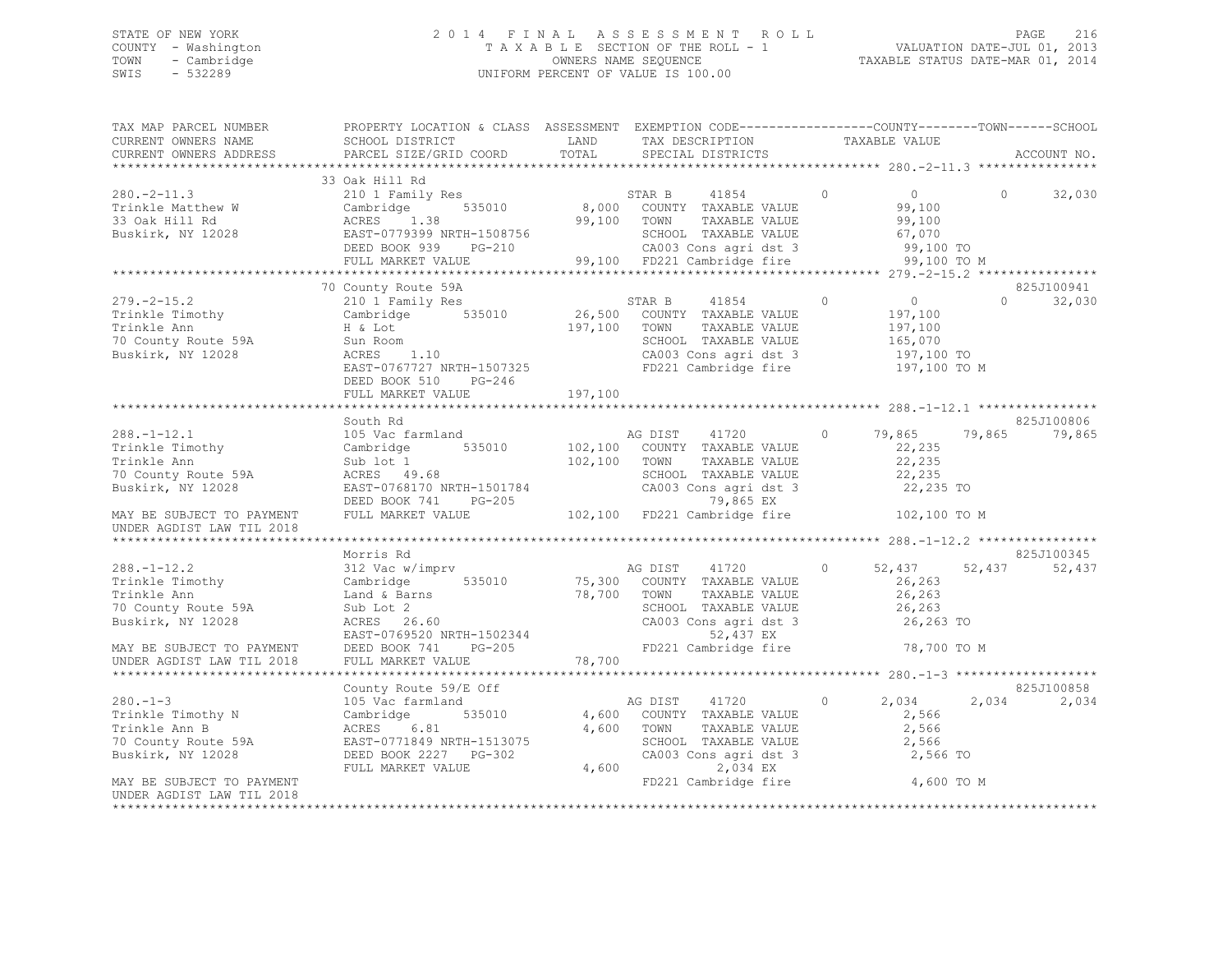# STATE OF NEW YORK 2 0 1 4 F I N A L A S S E S S M E N T R O L L PAGE 217 COUNTY - Washington T A X A B L E SECTION OF THE ROLL - 1 VALUATION DATE-JUL 01, 2013 TOWN - Cambridge OWNERS NAME SEQUENCE TAXABLE STATUS DATE-MAR 01, 2014 UNIFORM PERCENT OF VALUE IS 100.00

| TAX MAP PARCEL NUMBER                                                                                                                                                                                                                                                  | PROPERTY LOCATION & CLASS ASSESSMENT EXEMPTION CODE---------------COUNTY-------TOWN------SCHOOL |              |                                                                                             |                       |                                      |
|------------------------------------------------------------------------------------------------------------------------------------------------------------------------------------------------------------------------------------------------------------------------|-------------------------------------------------------------------------------------------------|--------------|---------------------------------------------------------------------------------------------|-----------------------|--------------------------------------|
| CURRENT OWNERS NAME                                                                                                                                                                                                                                                    | SCHOOL DISTRICT                                                                                 |              | LAND TAX DESCRIPTION TAXABLE VALUE                                                          |                       |                                      |
| - CURRENT OMNERS ADDRESS - PARCEL SIZE/GRID COORD - TOTAL - SPECIAL DISTRICTS - ACCOUNT NO<br>- ARCEL SIZE/GRID COORD - TOTAL - SPECIAL DISTRICTS - ACCOUNT NO - AND ARCEL SIZE/GRID COORD - TOTAL - SPECIAL<br>--------------------                                   |                                                                                                 |              |                                                                                             |                       |                                      |
|                                                                                                                                                                                                                                                                        |                                                                                                 |              |                                                                                             |                       |                                      |
|                                                                                                                                                                                                                                                                        | Belle Rd                                                                                        |              |                                                                                             |                       | 825L100690                           |
| $280 - 1 - 4$                                                                                                                                                                                                                                                          | 105 Vac farmland<br>105 Vac farmland<br>Cambridge 535010 127,800 COUNTY TAXABLE VALUE           |              |                                                                                             |                       | $0 \t 100,370 \t 100,370 \t 100,370$ |
| Trinkle Timothy N Cambridge                                                                                                                                                                                                                                            |                                                                                                 |              |                                                                                             | 27,430                |                                      |
|                                                                                                                                                                                                                                                                        |                                                                                                 | 127,800 TOWN |                                                                                             | $27,430$<br>27,430    |                                      |
|                                                                                                                                                                                                                                                                        |                                                                                                 |              |                                                                                             |                       |                                      |
| Trinkle Ann B<br>Trinkle Ann B<br>70 County Route 59A<br>Buskirk, NY 12028<br>EAST-0772322 NRTH-1512431<br>DEED BOOK 2227 PG-302<br>MAY BE SUBJECT TO PAYMENT FULL MARKET VALUE 127,800 FD221 Cambridge fire 127,800 TO M                                              |                                                                                                 |              | TOWN TAXABLE VALUE 27,430<br>SCHOOL TAXABLE VALUE 27,430<br>CA003 Cons agri dst 3 27,430 TO |                       |                                      |
| UNDER AGDIST LAW TIL 2018                                                                                                                                                                                                                                              |                                                                                                 |              |                                                                                             |                       |                                      |
|                                                                                                                                                                                                                                                                        |                                                                                                 |              |                                                                                             |                       |                                      |
|                                                                                                                                                                                                                                                                        | 291 Dickensen Rd                                                                                |              |                                                                                             |                       | 825J100660                           |
| $280 - 1 - 9$                                                                                                                                                                                                                                                          |                                                                                                 |              |                                                                                             |                       |                                      |
| Trinkle Timothy N Cambridge 535010 310,800 COUNTY TAXABLE VALUE                                                                                                                                                                                                        |                                                                                                 |              |                                                                                             | 440,160               |                                      |
|                                                                                                                                                                                                                                                                        |                                                                                                 | 601,700 TOWN |                                                                                             | TAXABLE VALUE 440,160 |                                      |
|                                                                                                                                                                                                                                                                        |                                                                                                 |              | SCHOOL TAXABLE VALUE 440,160<br>CA003 Cons agri dst 3 440,160 TO                            |                       |                                      |
|                                                                                                                                                                                                                                                                        |                                                                                                 |              |                                                                                             |                       |                                      |
|                                                                                                                                                                                                                                                                        |                                                                                                 |              |                                                                                             |                       |                                      |
|                                                                                                                                                                                                                                                                        | DEED BOOK 2227 PG-302<br>FULL MARKET VALUE 601,700 FD221 Cambridge fire 601,700 TO M            |              |                                                                                             |                       |                                      |
|                                                                                                                                                                                                                                                                        |                                                                                                 |              |                                                                                             |                       |                                      |
|                                                                                                                                                                                                                                                                        | Belle Rd                                                                                        |              |                                                                                             |                       | 825J100637                           |
|                                                                                                                                                                                                                                                                        |                                                                                                 |              |                                                                                             | 95,275 95,275         | 95,275                               |
| 280.-2-1<br>Trinkle Timothy N (2008)<br>Trinkle Ann B (2008)<br>280.-2-1<br>280.-2-1<br>280.-2-1<br>280.-2-1<br>280.-2-1<br>280.-2-1<br>280.-2-1<br>280.100<br>280.100<br>280.100<br>287.100<br>287.100<br>287.100<br>287.100<br>287.100<br>287.100<br>287.100<br>287. |                                                                                                 |              |                                                                                             | 27,825                |                                      |
|                                                                                                                                                                                                                                                                        |                                                                                                 |              |                                                                                             | TAXABLE VALUE 27,825  |                                      |
|                                                                                                                                                                                                                                                                        |                                                                                                 |              | SCHOOL TAXABLE VALUE 27,825<br>CA003 Cons_agri dst 3 27,825 TO                              |                       |                                      |
|                                                                                                                                                                                                                                                                        |                                                                                                 |              |                                                                                             |                       |                                      |
|                                                                                                                                                                                                                                                                        | FULL MARKET VALUE                                                                               | 123,100      | 95,275 EX                                                                                   |                       |                                      |
| MAY BE SUBJECT TO PAYMENT<br>UNDER AGDIST LAW TIL 2018                                                                                                                                                                                                                 |                                                                                                 |              | FD221 Cambridge fire 123,100 TO M                                                           |                       |                                      |
|                                                                                                                                                                                                                                                                        |                                                                                                 |              |                                                                                             |                       |                                      |
|                                                                                                                                                                                                                                                                        |                                                                                                 |              |                                                                                             |                       | 825J100378                           |
|                                                                                                                                                                                                                                                                        |                                                                                                 |              |                                                                                             | 94,842 94,842         | 94,842                               |
|                                                                                                                                                                                                                                                                        |                                                                                                 |              |                                                                                             | 126,358               |                                      |
|                                                                                                                                                                                                                                                                        |                                                                                                 |              |                                                                                             | TAXABLE VALUE 126,358 |                                      |
|                                                                                                                                                                                                                                                                        |                                                                                                 |              | SCHOOL TAXABLE VALUE 126,358                                                                |                       |                                      |
| ARE TIMBLE VALUE 112 Dairy farm<br>Trinkle Timothy N<br>Trinkle Ann B<br>230.-2-11<br>Trinkle Ann B<br>221,200<br>221,200<br>221,200<br>221,200<br>221,200<br>221,200<br>221,200<br>221,200<br>221,200<br>221,200<br>221,200<br>221,200<br>221,200<br>221,200<br>221   |                                                                                                 |              | CA003 Cons agri dst 3<br>94,842 EX                                                          | 126,358 TO            |                                      |
|                                                                                                                                                                                                                                                                        |                                                                                                 |              | FD221 Cambridge fire 221,200 TO M                                                           |                       |                                      |
|                                                                                                                                                                                                                                                                        |                                                                                                 |              |                                                                                             |                       |                                      |
| UNDER AGDIST LAW TIL 2018                                                                                                                                                                                                                                              |                                                                                                 |              |                                                                                             |                       |                                      |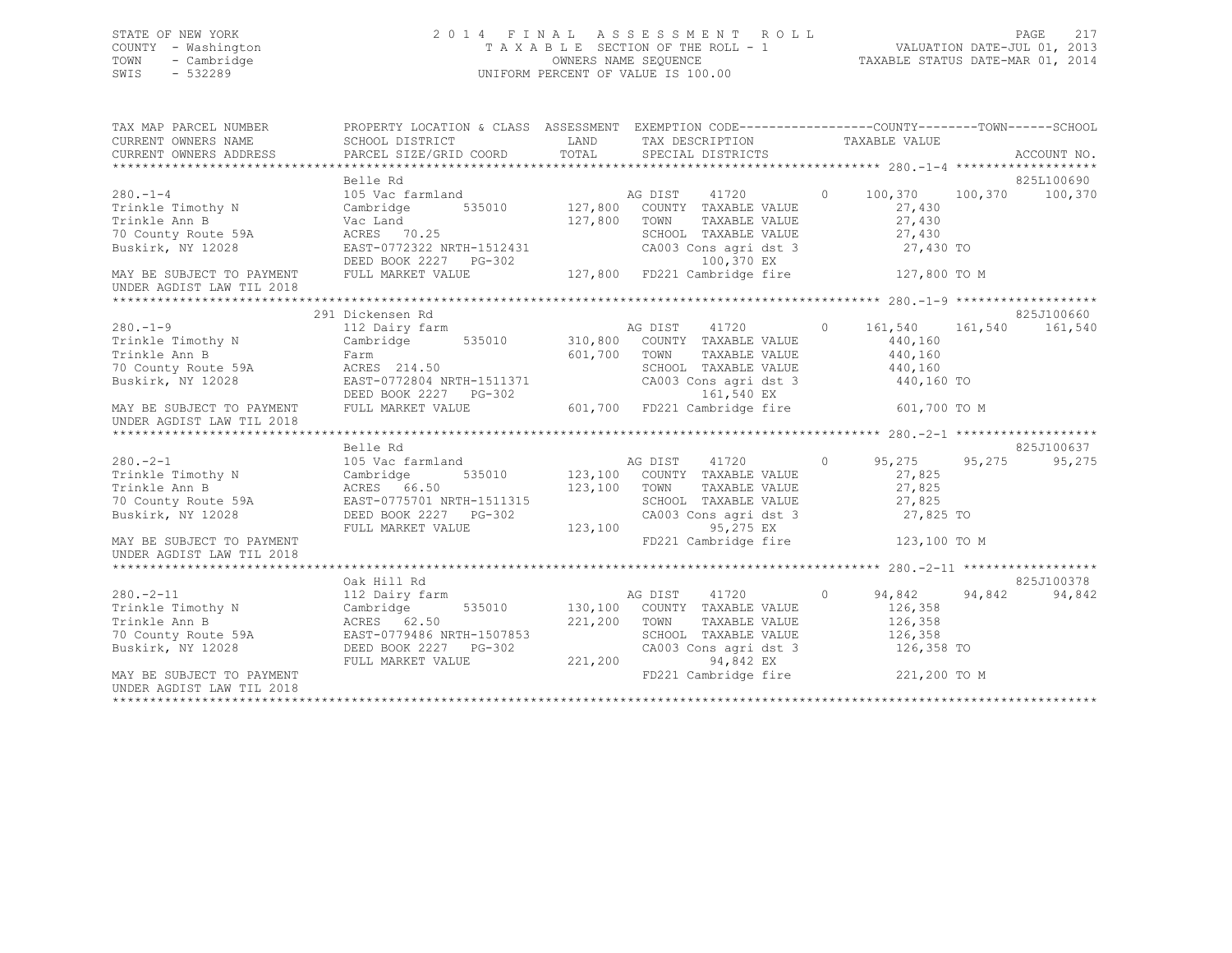# STATE OF NEW YORK 2 0 1 4 F I N A L A S S E S S M E N T R O L L PAGE 218 COUNTY - Washington T A X A B L E SECTION OF THE ROLL - 1 VALUATION DATE-JUL 01, 2013 TOWN - Cambridge OWNERS NAME SEQUENCE TAXABLE STATUS DATE-MAR 01, 2014 SWIS - 532289 UNIFORM PERCENT OF VALUE IS 100.00

| TAX MAP PARCEL NUMBER                                 | PROPERTY LOCATION & CLASS ASSESSMENT EXEMPTION CODE----------------COUNTY-------TOWN------SCHOOL                                                                                                                                                                   |  |                                                                                         |  |            |
|-------------------------------------------------------|--------------------------------------------------------------------------------------------------------------------------------------------------------------------------------------------------------------------------------------------------------------------|--|-----------------------------------------------------------------------------------------|--|------------|
| CURRENT OWNERS NAME SCHOOL DISTRICT                   |                                                                                                                                                                                                                                                                    |  | LAND TAX DESCRIPTION TAXABLE VALUE                                                      |  |            |
|                                                       |                                                                                                                                                                                                                                                                    |  |                                                                                         |  |            |
|                                                       | 379.-2-23<br>29.-2-23<br>29.-2-23<br>241 Rural res&ag<br>279.-2-23<br>241 Rural res&ag<br>279.-2-23<br>241 Rural res&ag<br>268,550<br>26,550<br>27,100 STAR EN<br>26 DIST<br>27,100 STAR EN<br>41834<br>27,100 VETWAR CTS 41120<br>27,121<br>27,000<br>27,121<br>2 |  |                                                                                         |  |            |
|                                                       |                                                                                                                                                                                                                                                                    |  |                                                                                         |  |            |
|                                                       |                                                                                                                                                                                                                                                                    |  |                                                                                         |  |            |
|                                                       |                                                                                                                                                                                                                                                                    |  |                                                                                         |  |            |
|                                                       |                                                                                                                                                                                                                                                                    |  |                                                                                         |  |            |
|                                                       |                                                                                                                                                                                                                                                                    |  |                                                                                         |  |            |
|                                                       |                                                                                                                                                                                                                                                                    |  |                                                                                         |  |            |
| MAY BE SUBJECT TO PAYMENT<br>UNDER ACDIOTIAN TIL 2018 | DEED BOOK 371 PG-934 SCHOOL TAXABLE VALUE 221,401<br>FULL MARKET VALUE 347,700 CA003 Cons agri dst 3 295,951 TO                                                                                                                                                    |  |                                                                                         |  |            |
| UNDER AGDIST LAW TIL 2018                             |                                                                                                                                                                                                                                                                    |  | 51,749 EX                                                                               |  |            |
|                                                       |                                                                                                                                                                                                                                                                    |  |                                                                                         |  |            |
|                                                       |                                                                                                                                                                                                                                                                    |  |                                                                                         |  |            |
|                                                       | 6 County Route 59A                                                                                                                                                                                                                                                 |  |                                                                                         |  | 825J100669 |
| $279. - 2 - 21$                                       |                                                                                                                                                                                                                                                                    |  |                                                                                         |  | 46,000     |
|                                                       |                                                                                                                                                                                                                                                                    |  |                                                                                         |  | 46,000     |
|                                                       |                                                                                                                                                                                                                                                                    |  |                                                                                         |  |            |
|                                                       | Ungeheuer Ann B<br>6 County Route 59A and H&1<br>Buskirk, NY 12028-2013 ACRES 0.39<br>Buskirk, NY 12028-2013 ACRES 0.39<br>Buskirk, NY 12028-2013 ACRES 0.39<br>TOWN TAXABLE VALUE 46,000                                                                          |  |                                                                                         |  |            |
|                                                       |                                                                                                                                                                                                                                                                    |  |                                                                                         |  |            |
|                                                       |                                                                                                                                                                                                                                                                    |  |                                                                                         |  |            |
|                                                       |                                                                                                                                                                                                                                                                    |  |                                                                                         |  |            |
|                                                       | 3 County Route 59A H&1<br>3uskirk, NY 12028-2013 ACRES 0.39<br>EAST-0766277 NRTH-1506601 EASENDER MANABLE VALUE 20,000<br>DEED BOOK 823 PG-178 CA003 CONS agri dst 3 92,000 TO<br>FULL MARKET VALUE 92,000 FD221 Cambridge fire 92,000 TO                          |  |                                                                                         |  |            |
|                                                       | 79 Duell Hollow Rd                                                                                                                                                                                                                                                 |  |                                                                                         |  | 825J100584 |
| $272. -1 - 1$                                         |                                                                                                                                                                                                                                                                    |  |                                                                                         |  | 30,989     |
|                                                       |                                                                                                                                                                                                                                                                    |  |                                                                                         |  | 32,030     |
|                                                       |                                                                                                                                                                                                                                                                    |  | 333,900 COUNTY TAXABLE VALUE 302,911                                                    |  |            |
|                                                       |                                                                                                                                                                                                                                                                    |  |                                                                                         |  |            |
|                                                       |                                                                                                                                                                                                                                                                    |  |                                                                                         |  |            |
|                                                       | FULL MARKET VALUE                                                                                                                                                                                                                                                  |  | 333,900 CA003 Cons agri dst 3 302,911 TO                                                |  |            |
|                                                       |                                                                                                                                                                                                                                                                    |  |                                                                                         |  |            |
|                                                       |                                                                                                                                                                                                                                                                    |  |                                                                                         |  |            |
|                                                       | Duell Hollow Rd                                                                                                                                                                                                                                                    |  |                                                                                         |  |            |
| $272. - 1 - 2.1$                                      | 105 Vac farmland                                                                                                                                                                                                                                                   |  | d<br>AG DIST 41720 0 94,717 94,717 94,717<br>535010 123,100 COUNTY TAXABLE VALUE 28,383 |  |            |
| Valerio Dennis J                                      | 105 Vac fa:<br>Cambridge                                                                                                                                                                                                                                           |  |                                                                                         |  |            |
| Valerio Gaye M                                        |                                                                                                                                                                                                                                                                    |  |                                                                                         |  |            |
| 79 Duell Hollow Rd                                    |                                                                                                                                                                                                                                                                    |  |                                                                                         |  |            |
| Buskirk, NY 12028                                     |                                                                                                                                                                                                                                                                    |  |                                                                                         |  |            |
|                                                       |                                                                                                                                                                                                                                                                    |  |                                                                                         |  |            |
| MAY BE SUBJECT TO PAYMENT                             | Call Christian (Colored Market Market Market Market Market Market Market Market Market Market Market Market Market Market Market Market Market Market Market Market Market Market Market Market Market Market Market Market Ma                                     |  |                                                                                         |  |            |
| UNDER AGDIST LAW TIL 2018                             |                                                                                                                                                                                                                                                                    |  |                                                                                         |  |            |
|                                                       |                                                                                                                                                                                                                                                                    |  |                                                                                         |  |            |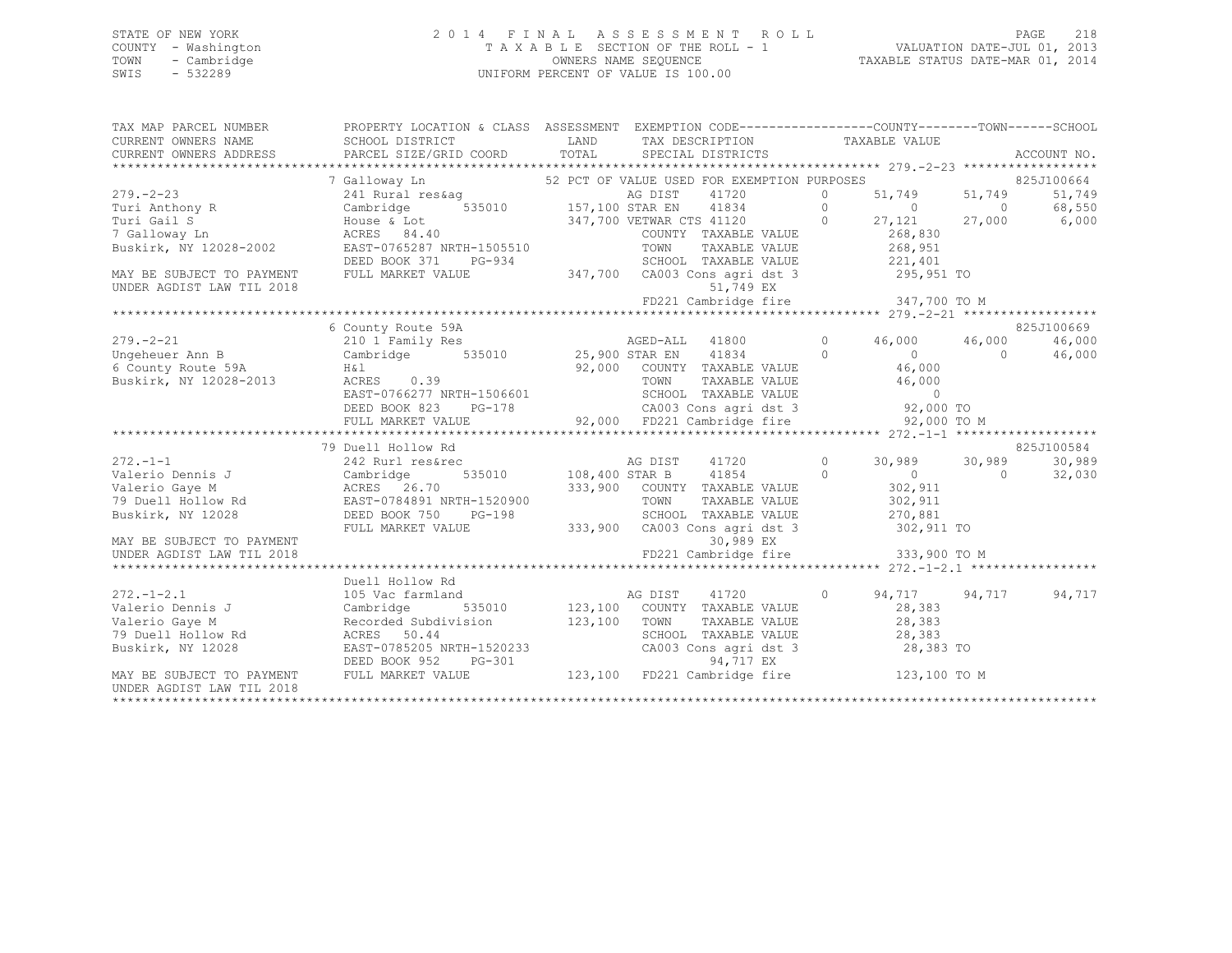# STATE OF NEW YORK 2 0 1 4 F I N A L A S S E S S M E N T R O L L PAGE 219 COUNTY - Washington T A X A B L E SECTION OF THE ROLL - 1 VALUATION DATE-JUL 01, 2013 TOWN - Cambridge OWNERS NAME SEQUENCE TAXABLE STATUS DATE-MAR 01, 2014 SWIS - 532289 UNIFORM PERCENT OF VALUE IS 100.00

| TAX MAP PARCEL NUMBER<br>CURRENT OWNERS NAME<br>CURRENT OWNERS ADDRESS                                                 | PROPERTY LOCATION & CLASS ASSESSMENT EXEMPTION CODE---------------COUNTY-------TOWN------SCHOOI<br>SCHOOL DISTRICT<br>PARCEL SIZE/GRID COORD                                       | LAND<br>TOTAL              | TAX DESCRIPTION<br>SPECIAL DISTRICTS                                                                                                                       | TAXABLE VALUE                                                                                  | ACCOUNT NO.                                         |
|------------------------------------------------------------------------------------------------------------------------|------------------------------------------------------------------------------------------------------------------------------------------------------------------------------------|----------------------------|------------------------------------------------------------------------------------------------------------------------------------------------------------|------------------------------------------------------------------------------------------------|-----------------------------------------------------|
|                                                                                                                        |                                                                                                                                                                                    |                            |                                                                                                                                                            |                                                                                                |                                                     |
| $270. - 1 - 5$<br>VanAvery Gary<br>VanAvery Pamela Jean<br>914 County Route 74<br>Greenwich, NY 12834                  | 914 County Route 74<br>242 Rurl res&rec<br>535010<br>Cambridge<br>House & Land<br>ACRES 14.80<br>EAST-0765024 NRTH-1520027<br>DEED BOOK 434 PG-742                                 |                            | VETWAR CTS 41120<br>66,600 STAR B 41854<br>41854<br>246,100 COUNTY TAXABLE VALUE<br>TAXABLE VALUE<br>TOWN<br>SCHOOL TAXABLE VALUE<br>CA003 Cons agri dst 3 | $\circ$<br>30,000<br>$\Omega$<br>$\overline{0}$<br>216,100<br>219,100<br>208,070<br>246,100 TO | 825J100671<br>27,000<br>6,000<br>32,030<br>$\Omega$ |
|                                                                                                                        | FULL MARKET VALUE                                                                                                                                                                  |                            | 246,100 FD221 Cambridge fire                                                                                                                               | 246,100 TO M                                                                                   |                                                     |
|                                                                                                                        |                                                                                                                                                                                    |                            |                                                                                                                                                            |                                                                                                |                                                     |
| $270. - 1 - 33.1$<br>Vandenbogaard Rene<br>Vandenbogaard Deborah<br>84 Brownell Rd<br>Cambridge, NY 12816              | 84 Brownell Rd<br>210 1 Family Res<br>Cambridge 535010<br>Land & House<br>Deck<br>ACRES 3.00<br>EAST-0764342 NRTH-1517499<br>DEED BOOK 562<br>PG-291                               | 32,000 TOWN                | COUNTY TAXABLE VALUE<br>TAXABLE VALUE<br>240,300 SCHOOL TAXABLE VALUE<br>CA003 Cons agri dst 3                                                             | 240,300<br>240,300<br>240,300<br>240,300 TO<br>FD221 Cambridge fire 240,300 TO M               | 825J100973                                          |
|                                                                                                                        | FULL MARKET VALUE                                                                                                                                                                  | 240,300                    |                                                                                                                                                            |                                                                                                |                                                     |
| $261 - 2 - 10$<br>Vandeusen Wayne J<br>203 Content Farm Rd<br>Cambridge, NY 12816                                      | Horton Rd<br>314 Rural vac<10<br>535010<br>Cambridge<br>Woodlot<br>$261. - 1 - 10$<br>8.10<br>ACRES<br>EAST-0764521 NRTH-1523769<br>DEED BOOK 830<br>$PG-252$<br>FULL MARKET VALUE | 40,400<br>40,400<br>40,400 | COUNTY TAXABLE VALUE<br>TAXABLE VALUE<br>TOWN<br>SCHOOL TAXABLE VALUE<br>FD221 Cambridge fire                                                              | 40,400<br>40,400<br>40,400<br>40,400 TO M                                                      | 825J100658                                          |
|                                                                                                                        | 1324 Vly Summit Rd                                                                                                                                                                 |                            |                                                                                                                                                            |                                                                                                | 825J100872                                          |
| $261 - 2 - 4.2$<br>VanMeter William<br>VanMeter Marlyn<br>1324 Vly Summit Rd<br>Greenwich, NY 12834                    | 241 Rural res&aq<br>Cambridge<br>535010<br>$261. - 1 - 4.2$<br>ACRES 22.90<br>EAST-0768761 NRTH-1526924<br>DEED BOOK 1775 PG-44                                                    | 291,600 TOWN               | STAR B 41854<br>80,600 COUNTY TAXABLE VALUE<br>41854<br>TAXABLE VALUE<br>SCHOOL TAXABLE VALUE<br>FD221 Cambridge fire                                      | $\circ$<br>$\overline{0}$<br>291,600<br>291,600<br>259,570<br>291,600 TO M                     | 32,030<br>$\Omega$                                  |
|                                                                                                                        | FULL MARKET VALUE                                                                                                                                                                  | 291,600                    |                                                                                                                                                            |                                                                                                |                                                     |
|                                                                                                                        | 848 King Rd                                                                                                                                                                        |                            |                                                                                                                                                            |                                                                                                | 825J100627                                          |
| $263. -1 - 17$<br>Viera Robert A Jr<br>848 King Rd<br>Cambridge, NY 12816<br>PRIOR OWNER ON 3/01/2014<br>Price David S | 210 1 Family Res<br>Cambridge 535010<br>Lot 2<br>$\frac{7}{1.23}$<br>1718/37<br>ACRES<br>EAST-0782983 NRTH-1522138<br>DEED BOOK 3400 PG-144                                        | 148,000                    | STAR B<br>41854<br>33,700 COUNTY TAXABLE VALUE<br>TOWN<br>TAXABLE VALUE<br>SCHOOL TAXABLE VALUE<br>CA003 Cons agri dst 3<br>FD221 Cambridge fire           | $\circ$<br>$\overline{0}$<br>148,000<br>148,000<br>115,970<br>148,000 TO<br>148,000 TO M       | $\Omega$<br>32,030                                  |
| ************************                                                                                               | FULL MARKET VALUE                                                                                                                                                                  | 148,000                    |                                                                                                                                                            |                                                                                                |                                                     |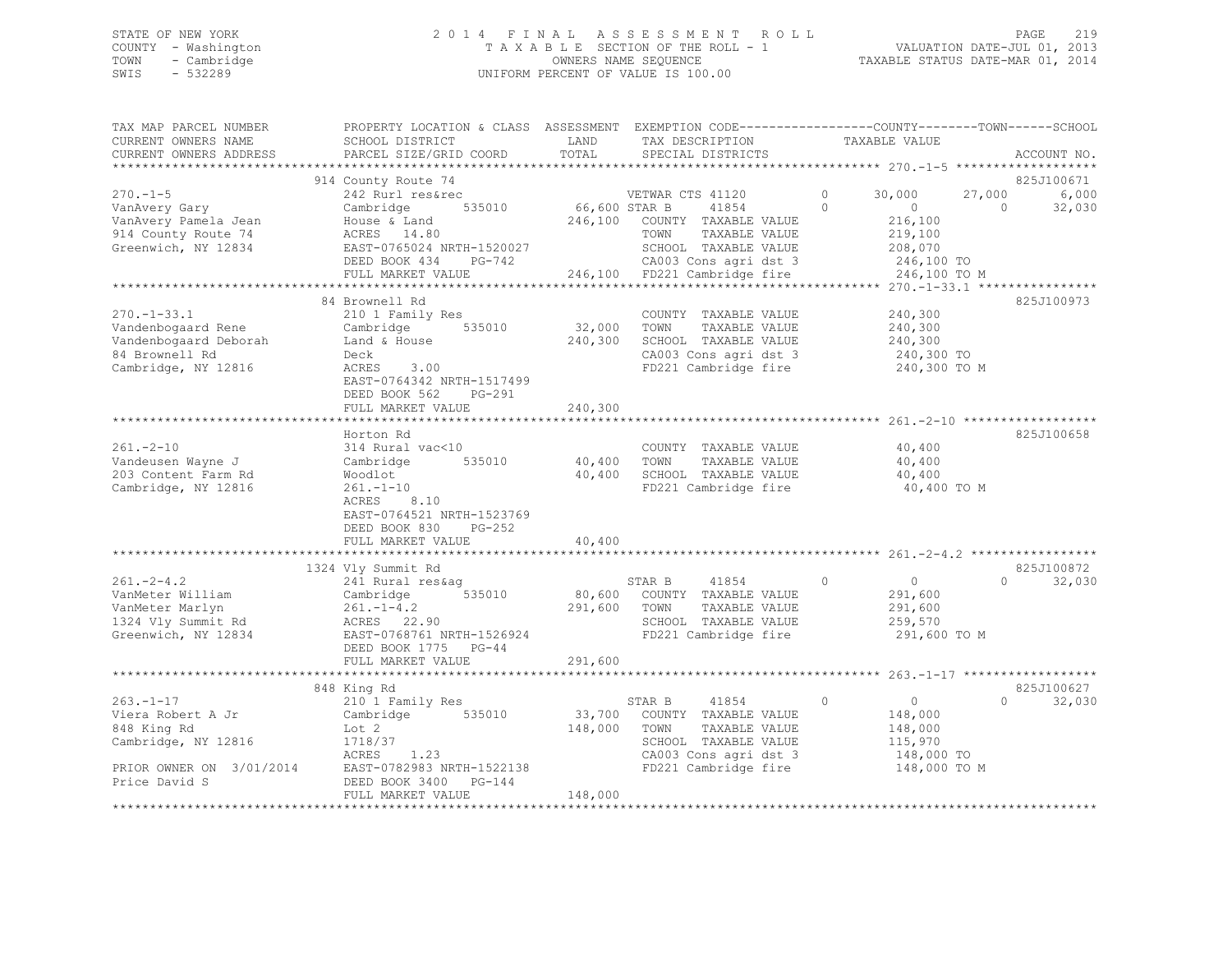# STATE OF NEW YORK 2 0 1 4 F I N A L A S S E S S M E N T R O L L PAGE 220 COUNTY - Washington T A X A B L E SECTION OF THE ROLL - 1 VALUATION DATE-JUL 01, 2013 TOWN - Cambridge OWNERS NAME SEQUENCE TAXABLE STATUS DATE-MAR 01, 2014 SWIS - 532289 UNIFORM PERCENT OF VALUE IS 100.00

| TAX MAP PARCEL NUMBER                                  | PROPERTY LOCATION & CLASS ASSESSMENT EXEMPTION CODE----------------COUNTY-------TOWN------SCHOOL                                                                                                                                                         |         |                                                                                                                                 |                                              |                   |        |
|--------------------------------------------------------|----------------------------------------------------------------------------------------------------------------------------------------------------------------------------------------------------------------------------------------------------------|---------|---------------------------------------------------------------------------------------------------------------------------------|----------------------------------------------|-------------------|--------|
| CURRENT OWNERS NAME                                    | SCHOOL DISTRICT                                                                                                                                                                                                                                          | LAND    | TAX DESCRIPTION                                                                                                                 | TAXABLE VALUE                                |                   |        |
| CURRENT OWNERS ADDRESS                                 | PARCEL SIZE/GRID COORD TOTAL                                                                                                                                                                                                                             |         | SPECIAL DISTRICTS                                                                                                               |                                              | ACCOUNT NO.       |        |
|                                                        |                                                                                                                                                                                                                                                          |         |                                                                                                                                 |                                              |                   |        |
|                                                        | 70 State Route 372                                                                                                                                                                                                                                       |         |                                                                                                                                 |                                              | 825J100675        |        |
| $255.14 - 3 - 11$                                      | 270 Mfg housing                                                                                                                                                                                                                                          |         | COUNTY TAXABLE VALUE 35,000                                                                                                     |                                              |                   |        |
|                                                        |                                                                                                                                                                                                                                                          |         |                                                                                                                                 |                                              |                   |        |
|                                                        |                                                                                                                                                                                                                                                          |         |                                                                                                                                 |                                              |                   |        |
|                                                        | Gar & Tra 35,000<br>255.-3-11<br>ACRES 0.41                                                                                                                                                                                                              |         | TOWN TAXABLE VALUE 35,000<br>SCHOOL TAXABLE VALUE 35,000<br>CA005 Cons agri dst 5 35,000 TO<br>FD221 Cambridge fire 35,000 TO M |                                              |                   |        |
| Cambridge, NY 12816                                    |                                                                                                                                                                                                                                                          |         |                                                                                                                                 |                                              |                   |        |
|                                                        |                                                                                                                                                                                                                                                          |         |                                                                                                                                 |                                              |                   |        |
|                                                        | EAST-0786382 NRTH-1532116                                                                                                                                                                                                                                |         |                                                                                                                                 |                                              |                   |        |
|                                                        | DEED BOOK 697 PG-108                                                                                                                                                                                                                                     |         |                                                                                                                                 |                                              |                   |        |
|                                                        | FULL MARKET VALUE                                                                                                                                                                                                                                        | 35,000  |                                                                                                                                 |                                              |                   |        |
|                                                        |                                                                                                                                                                                                                                                          |         |                                                                                                                                 |                                              |                   |        |
|                                                        | County Route 59A                                                                                                                                                                                                                                         |         |                                                                                                                                 |                                              | 825L100191        |        |
| $279. - 2 - 15$                                        |                                                                                                                                                                                                                                                          |         |                                                                                                                                 |                                              | 34,399 34,399     |        |
| Virtue Paul E Sr                                       |                                                                                                                                                                                                                                                          |         |                                                                                                                                 |                                              |                   |        |
| 70 State Route 372                                     |                                                                                                                                                                                                                                                          |         |                                                                                                                                 |                                              |                   |        |
| Cambridge, NY 12816                                    |                                                                                                                                                                                                                                                          |         |                                                                                                                                 |                                              |                   |        |
|                                                        |                                                                                                                                                                                                                                                          |         |                                                                                                                                 |                                              |                   |        |
|                                                        |                                                                                                                                                                                                                                                          |         |                                                                                                                                 |                                              |                   |        |
| MAY BE SUBJECT TO PAYMENT<br>UNDER AGDIST LAW TIL 2018 | County Route 59A<br>314 Rural vac<10<br>Cambridge 535010<br>AG DIST 41720 0 34,399 34,3<br>Cambridge 535010 41,000 COUNTY TAXABLE VALUE<br>ACRES 8.20 41,000 TOWN TAXABLE VALUE 6,601<br>EAST-0767913 NRTH-1507964 SCHOOL TAXABLE VALUE 6,               |         |                                                                                                                                 |                                              |                   |        |
| UNDER AGDIST LAW TIL 2018                              |                                                                                                                                                                                                                                                          |         |                                                                                                                                 |                                              |                   |        |
|                                                        |                                                                                                                                                                                                                                                          |         |                                                                                                                                 |                                              |                   |        |
|                                                        | 154 Brownell Rd                                                                                                                                                                                                                                          |         |                                                                                                                                 |                                              | 825J100353        |        |
|                                                        |                                                                                                                                                                                                                                                          |         |                                                                                                                                 |                                              |                   |        |
|                                                        |                                                                                                                                                                                                                                                          |         |                                                                                                                                 |                                              |                   |        |
|                                                        |                                                                                                                                                                                                                                                          |         |                                                                                                                                 |                                              |                   |        |
|                                                        |                                                                                                                                                                                                                                                          |         |                                                                                                                                 |                                              |                   |        |
|                                                        |                                                                                                                                                                                                                                                          |         |                                                                                                                                 |                                              |                   |        |
|                                                        |                                                                                                                                                                                                                                                          |         |                                                                                                                                 |                                              |                   |        |
|                                                        |                                                                                                                                                                                                                                                          |         |                                                                                                                                 |                                              |                   |        |
|                                                        |                                                                                                                                                                                                                                                          |         |                                                                                                                                 |                                              |                   |        |
|                                                        |                                                                                                                                                                                                                                                          |         |                                                                                                                                 |                                              |                   |        |
|                                                        |                                                                                                                                                                                                                                                          |         |                                                                                                                                 |                                              |                   |        |
|                                                        |                                                                                                                                                                                                                                                          |         |                                                                                                                                 |                                              |                   |        |
|                                                        | 380 Conley Rd                                                                                                                                                                                                                                            |         |                                                                                                                                 |                                              | 825J100446        |        |
|                                                        |                                                                                                                                                                                                                                                          |         |                                                                                                                                 | $\begin{matrix} 0 & 0 \\ 0 & 0 \end{matrix}$ | $0 \qquad \qquad$ | 32,030 |
|                                                        |                                                                                                                                                                                                                                                          |         |                                                                                                                                 |                                              |                   |        |
|                                                        | 271.-2-24<br>Volino Mary G<br>Cambridge S35010<br>Peacock-Kapela Kathryn G<br>301,000<br>268,970<br>268,970<br>Cambridge, NY 12816<br>Cambridge, NY 12816<br>Cambridge, NY 12816<br>Cambridge, NY 12816<br>Cambridge, NY 12816<br>Cambridge S35010<br>26 |         |                                                                                                                                 |                                              |                   |        |
|                                                        |                                                                                                                                                                                                                                                          |         |                                                                                                                                 |                                              |                   |        |
|                                                        |                                                                                                                                                                                                                                                          |         |                                                                                                                                 |                                              |                   |        |
|                                                        |                                                                                                                                                                                                                                                          |         |                                                                                                                                 |                                              |                   |        |
|                                                        |                                                                                                                                                                                                                                                          |         |                                                                                                                                 |                                              |                   |        |
|                                                        | FULL MARKET VALUE                                                                                                                                                                                                                                        | 301,000 |                                                                                                                                 |                                              |                   |        |
|                                                        |                                                                                                                                                                                                                                                          |         |                                                                                                                                 |                                              |                   |        |
|                                                        |                                                                                                                                                                                                                                                          |         |                                                                                                                                 |                                              | 825J100565        |        |
|                                                        |                                                                                                                                                                                                                                                          |         |                                                                                                                                 |                                              |                   |        |
|                                                        |                                                                                                                                                                                                                                                          |         |                                                                                                                                 |                                              |                   |        |
|                                                        |                                                                                                                                                                                                                                                          |         |                                                                                                                                 |                                              |                   |        |
|                                                        |                                                                                                                                                                                                                                                          |         |                                                                                                                                 |                                              |                   |        |
|                                                        |                                                                                                                                                                                                                                                          |         |                                                                                                                                 |                                              |                   |        |
|                                                        | VOID MAY BE SUBJECT TO PAYMENT<br>MAY BE SUBJECT TO PAYMENT<br>MAY BE SUBJECT TO PAYMENT<br>MAY BE SUBJECT TO PAYMENT<br>MAY BE SUBJECT TO PAYMENT<br>MAY BE SUBJECT TO PAYMENT<br>MAY BE SUBJECT TO PAYMENT<br>MAY BE SUBJECT TO PAYMENT<br>M           |         |                                                                                                                                 |                                              |                   |        |
|                                                        |                                                                                                                                                                                                                                                          |         |                                                                                                                                 |                                              |                   |        |
|                                                        |                                                                                                                                                                                                                                                          |         |                                                                                                                                 |                                              |                   |        |
|                                                        |                                                                                                                                                                                                                                                          |         |                                                                                                                                 |                                              |                   |        |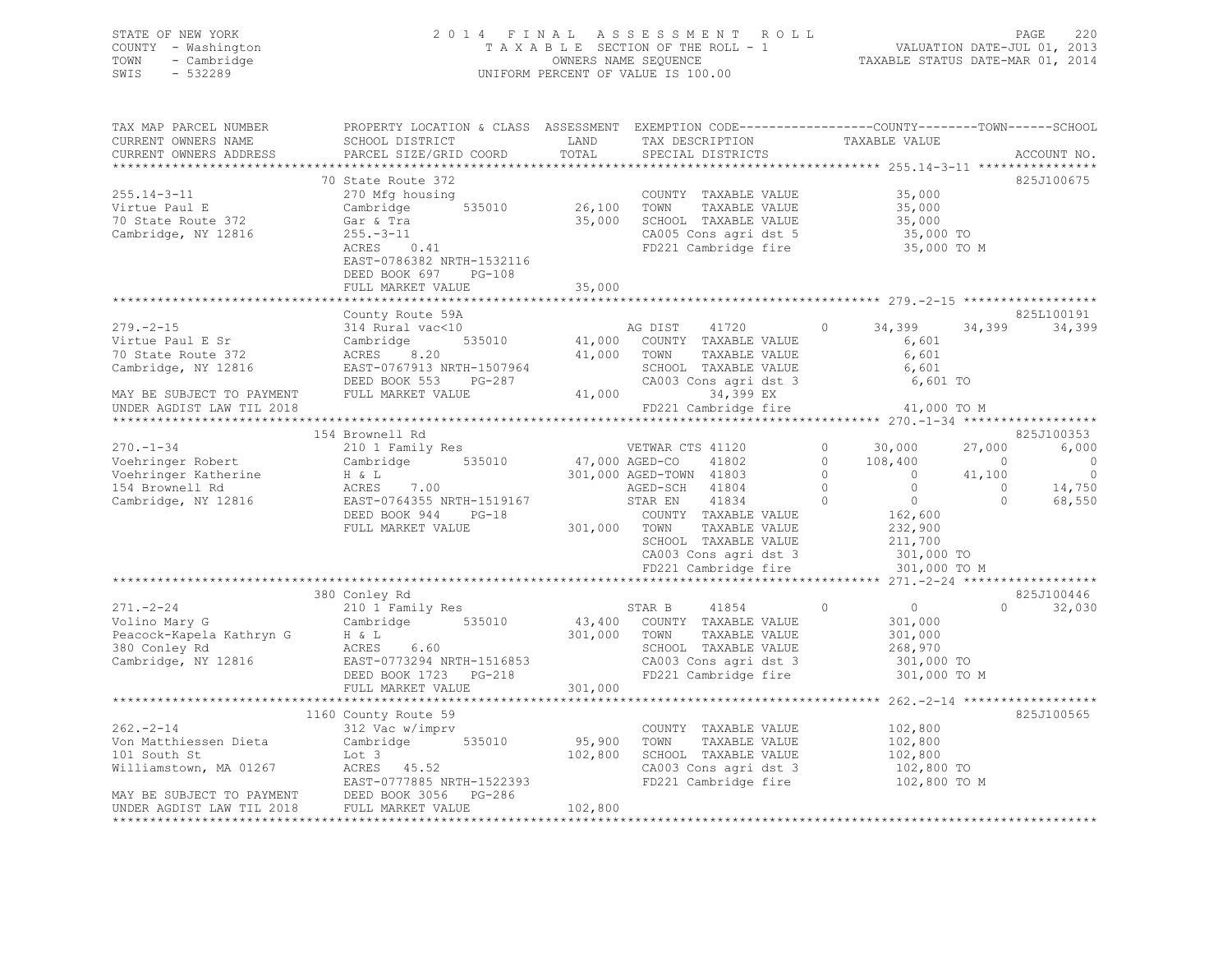# STATE OF NEW YORK 2 0 1 4 F I N A L A S S E S S M E N T R O L L PAGE 221 COUNTY - Washington T A X A B L E SECTION OF THE ROLL - 1 VALUATION DATE-JUL 01, 2013 TOWN - Cambridge OWNERS NAME SEQUENCE TAXABLE STATUS DATE-MAR 01, 2014 SWIS - 532289 UNIFORM PERCENT OF VALUE IS 100.00

| TAX MAP PARCEL NUMBER<br>CURRENT OWNERS NAME<br>CURRENT OWNERS ADDRESS       | PROPERTY LOCATION & CLASS ASSESSMENT EXEMPTION CODE---------------COUNTY-------TOWN-----SCHOOL<br>SCHOOL DISTRICT<br>PARCEL SIZE/GRID COORD                                       | LAND<br>TOTAL    | TAX DESCRIPTION<br>SPECIAL DISTRICTS                                                                                                     | TAXABLE VALUE                                                                            |                          | ACCOUNT NO.      |
|------------------------------------------------------------------------------|-----------------------------------------------------------------------------------------------------------------------------------------------------------------------------------|------------------|------------------------------------------------------------------------------------------------------------------------------------------|------------------------------------------------------------------------------------------|--------------------------|------------------|
|                                                                              |                                                                                                                                                                                   |                  |                                                                                                                                          |                                                                                          |                          |                  |
| $255. - 1 - 20.8$                                                            | 49 Dr Brown Ln<br>250 Estate                                                                                                                                                      |                  | AG DIST<br>41720                                                                                                                         | $\circ$<br>135,655 135,655 135,655                                                       |                          |                  |
| Wachel Debra E<br>49 Dr Brown Ln<br>Cambridge, NY 12816                      | Cambridge 535010 208,300 STAR B<br>H & L<br>P/o Lot 2<br>ACRES 104.61                                                                                                             |                  | 41854<br>586,900 COUNTY TAXABLE VALUE<br>TOWN<br>TAXABLE VALUE<br>SCHOOL TAXABLE VALUE<br>CA005 Cons agri dst 5                          | $\Omega$<br>$\sim$ 0<br>451,245<br>451,245<br>419,215<br>451,245 TO                      | $\bigcirc$               | 32,030           |
|                                                                              | MAY BE SUBJECT TO PAYMENT EAST-0782031 NRTH-1533626<br>UNDER AGDIST LAW TIL 2018 DEED BOOK 3051 PG-9<br>FULL MARKET VALUE                                                         |                  | 135,655 EX<br>586,900 FD221 Cambridge fire                                                                                               | 586,900 TO M                                                                             |                          |                  |
|                                                                              |                                                                                                                                                                                   |                  |                                                                                                                                          |                                                                                          |                          |                  |
|                                                                              | 949 State Route 372                                                                                                                                                               |                  |                                                                                                                                          |                                                                                          |                          | 825J100463       |
| 246.-1-2<br>Wagar Marion<br>949 State Route 372<br>Greenwich, NY 12834       | 210 1 Family Res<br>Greenwich 533401<br>H & L<br>2.61<br>ACRES                                                                                                                    | 129,100          | 41854<br>STAR B<br>36,100 COUNTY TAXABLE VALUE<br>TOWN<br>TAXABLE VALUE<br>SCHOOL TAXABLE VALUE                                          | $\Omega$<br>$\overline{0}$<br>129,100<br>129,100<br>97,070<br>129,100 TO                 | $\Omega$                 | 32,030           |
|                                                                              |                                                                                                                                                                                   |                  |                                                                                                                                          |                                                                                          |                          |                  |
|                                                                              |                                                                                                                                                                                   |                  |                                                                                                                                          |                                                                                          |                          | 825J100301       |
| $246. - 1 - 37$<br>Waldbillig Stephen A<br>Scheeren Lydia M<br>60 Petteys Rd | 68 Petteys Rd<br>210 1 Family Res<br>Greenwich 533401<br>$H\&1$<br>ACRES 0.83<br>Greenwich, NY 12834 EAST-0767659 NRTH-1536884                                                    | $26,900$ STAR EN | 41800<br>AGED-ALL<br>41834<br>117,000 COUNTY TAXABLE VALUE<br>TOWN<br>TAXABLE VALUE<br>SCHOOL TAXABLE VALUE<br>CA003 Cons agri dst 3     | $\circ$<br>58,500<br>$\overline{0}$<br>$\circ$<br>58,500<br>58,500<br>$0$<br>117.000     | 58,500<br>$\overline{0}$ | 58,500<br>58,500 |
|                                                                              | DEED BOOK 839 PG-148<br>FULL MARKET VALUE                                                                                                                                         |                  | 117,000 FD221 Cambridge fire                                                                                                             | 117,000 TO<br>117,000 TO M                                                               |                          |                  |
|                                                                              |                                                                                                                                                                                   |                  |                                                                                                                                          |                                                                                          |                          |                  |
|                                                                              | 79 Conley Rd                                                                                                                                                                      |                  |                                                                                                                                          |                                                                                          |                          | 825J100876       |
| $280. -1 - 13.2$<br>Waldron Guy E<br>79 Conley Rd<br>Buskirk, NY 12028       | 210 1 Family Res<br>Cambridge 535010<br>$170,000$ TOWN<br>2.80 BANK 26 170,000 SCHOOL<br>Lot 3<br>ACRES<br>EAST-0774970 NRTH-1509957<br>DEED BOOK 932 PG-241<br>FULL MARKET VALUE | 170,000          | STAR B<br>41854<br>34,000 COUNTY TAXABLE VALUE<br>TAXABLE VALUE<br>SCHOOL TAXABLE VALUE<br>CA003 Cons agri dst 3<br>FD221 Cambridge fire | $\overline{0}$<br>$\circ$<br>170,000<br>170,000<br>137,970<br>170,000 TO<br>170,000 TO M | $\cap$                   | 32,030           |
|                                                                              |                                                                                                                                                                                   |                  |                                                                                                                                          |                                                                                          |                          |                  |
|                                                                              | 17 Mead Rd                                                                                                                                                                        |                  |                                                                                                                                          |                                                                                          |                          |                  |
| $288. - 1 - 31.1$<br>Walrath Victor A<br>Barton Rd<br>Johnsonville, NY 12094 | 210 1 Family Res<br>Hoosic Valley 384201<br>885/35<br>ACRES<br>1.06<br>EAST-0757012 NRTH-1499205<br>DEED BOOK 715<br>$PG-1$                                                       | 200,000 TOWN     | STAR B<br>41854<br>27,300 COUNTY TAXABLE VALUE<br>TAXABLE VALUE<br>SCHOOL TAXABLE VALUE<br>CA003 Cons agri dst 3<br>FD221 Cambridge fire | $\circ$<br>$\sim$ 0<br>200,000<br>200,000<br>167,970<br>200,000 TO<br>200,000 TO M       | $\circ$                  | 32,030           |
|                                                                              | FULL MARKET VALUE                                                                                                                                                                 | 200,000          |                                                                                                                                          |                                                                                          |                          |                  |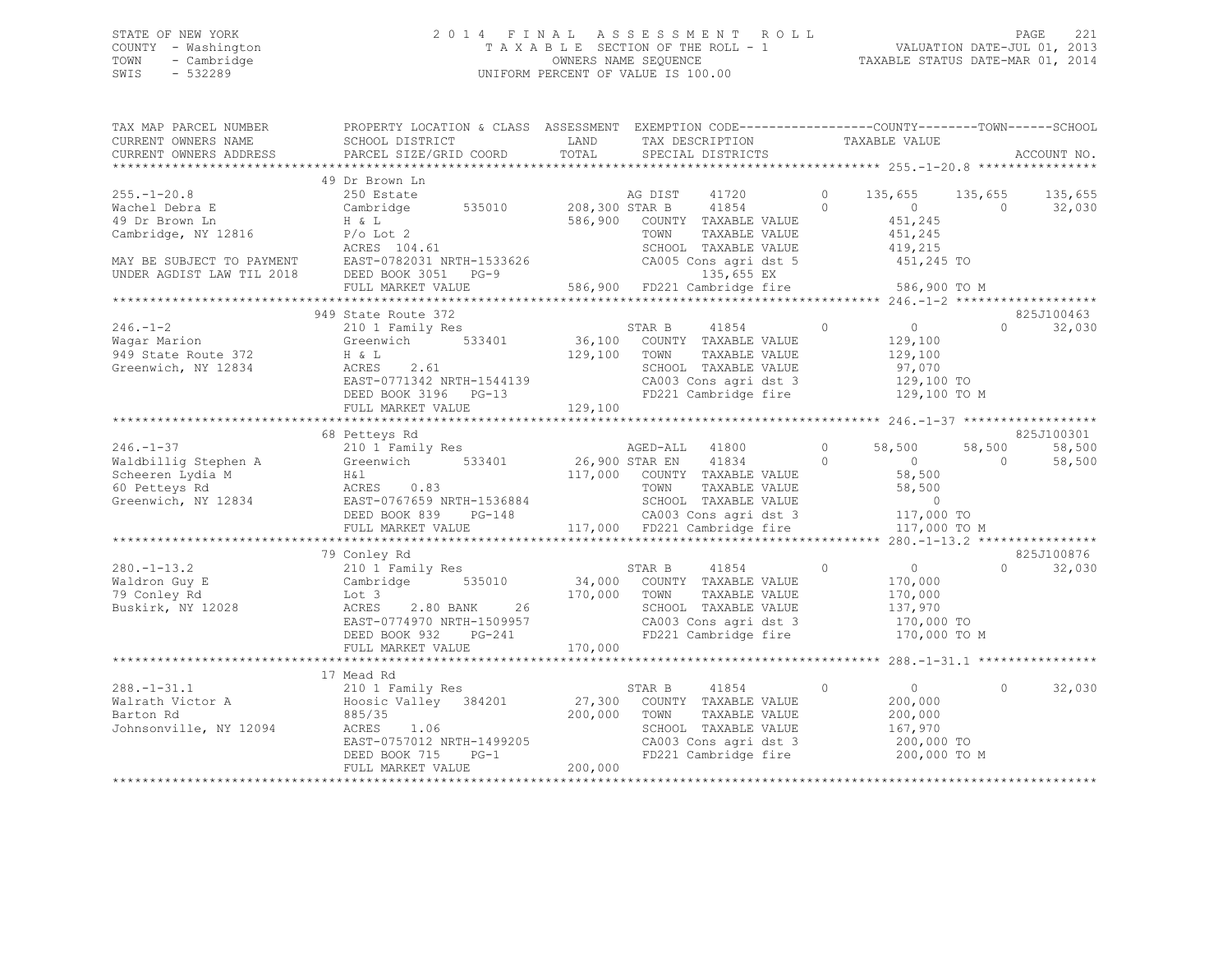# STATE OF NEW YORK 2 0 1 4 F I N A L A S S E S S M E N T R O L L PAGE 222 COUNTY - Washington T A X A B L E SECTION OF THE ROLL - 1 VALUATION DATE-JUL 01, 2013 TOWN - Cambridge OWNERS NAME SEQUENCE TAXABLE STATUS DATE-MAR 01, 2014 SWIS - 532289 UNIFORM PERCENT OF VALUE IS 100.00

| TAX MAP PARCEL NUMBER<br>CURRENT OWNERS NAME<br>CURRENT OWNERS ADDRESS                                                                                 | PROPERTY LOCATION & CLASS ASSESSMENT EXEMPTION CODE----------------COUNTY-------TOWN------SCHOOL<br>SCHOOL DISTRICT<br>PARCEL SIZE/GRID COORD                                                              | LAND<br>TOTAL           |              | TAX DESCRIPTION<br>SPECIAL DISTRICTS                                                                                                                    |                    | TAXABLE VALUE                                                                                            |                          | ACCOUNT NO.                      |
|--------------------------------------------------------------------------------------------------------------------------------------------------------|------------------------------------------------------------------------------------------------------------------------------------------------------------------------------------------------------------|-------------------------|--------------|---------------------------------------------------------------------------------------------------------------------------------------------------------|--------------------|----------------------------------------------------------------------------------------------------------|--------------------------|----------------------------------|
|                                                                                                                                                        |                                                                                                                                                                                                            |                         |              |                                                                                                                                                         |                    |                                                                                                          |                          |                                  |
| $262 - 1 - 8$<br>Walsh Anne C<br>470 County Route 60<br>Cambridge, NY 12816                                                                            | 470 County Route 60<br>County Route ou<br>242 Rurl res&rec<br>Cambridge 535010<br>H & L<br>$ACRES$ 12.64<br>EAST-0773449 NRTH-1528822<br>DEED BOOK 765 PG-327<br>FULL MARKET VALUE                         | 200,200 TOWN<br>200,200 |              | STAR B 41854<br>62,300 COUNTY TAXABLE VALUE<br>41854 0<br>TAXABLE VALUE<br>SCHOOL TAXABLE VALUE<br>FD221 Cambridge fire                                 |                    | $\overline{0}$<br>200,200<br>200,200<br>168,170<br>200,200 TO M                                          |                          | 825J100699<br>$\Omega$<br>32,030 |
|                                                                                                                                                        |                                                                                                                                                                                                            |                         |              |                                                                                                                                                         |                    |                                                                                                          |                          |                                  |
| $254. - 1 - 14$<br>Walsh James J<br>618 County Route 60<br>Greenwich, NY 12834<br>MAY BE SUBJECT TO PAYMENT<br>UNDER AGDIST LAW TIL 2018               | 618 County Route 60<br>241 Rural res&ag<br>535010 180,800 AG DIST 41720<br>Cambridge<br>ACRES 103.00<br>EAST-0773140 NRTH-1531841<br>DEED BOOK 698 PG-57<br>FULL MARKET VALUE                              |                         | CLERGY 41400 | 403,100 COUNTY TAXABLE VALUE<br>TOWN     TAXABLE VALUE<br>SCHOOL   TAXABLE VALUE<br>403,100 CA003 Cons agri dst 3<br>101,736 EX<br>FD221 Cambridge fire |                    | $0 \t 1,500$<br>$0 \t 101,736 \t 101,736$<br>299,864<br>299,864<br>299,864<br>301,364 TO<br>403,100 TO M | 1,500                    | 825J100680<br>1,500<br>101,736   |
|                                                                                                                                                        |                                                                                                                                                                                                            |                         |              |                                                                                                                                                         |                    |                                                                                                          |                          |                                  |
| $262 - 2 - 2$<br>Walsh James J<br>618 County Route 60<br>Greenwich, NY 12834                                                                           | Cobble Rd/w Off<br>323 Vacant rural<br>Cambridge 535010<br>Woods<br>ACRES 10.00<br>EAST-0775861 NRTH-1528411<br>DEED BOOK 698 PG-57<br>FULL MARKET VALUE                                                   | 7,000                   |              | COUNTY TAXABLE VALUE<br>7,000 TOWN TAXABLE VALUE<br>COUNTY TAXABLE VALUE 7,000<br>7,000 SCHOOL TAXABLE VALUE<br>FD221 Cambridge fire                    |                    | 7,000<br>7,000<br>7,000 TO M                                                                             |                          | 825J100679                       |
|                                                                                                                                                        | 133 Cobble Rd                                                                                                                                                                                              |                         |              |                                                                                                                                                         |                    |                                                                                                          |                          | 825J100681                       |
| $254. - 1 - 12$<br>Walsh William Jr<br>133 Cobble Rd<br>133 Cobble Rd<br>Cambridge, NY 12816<br>MAY BE SUBJECT TO PAYMENT<br>UNDER AGDIST LAW TIL 2018 | 241 Rural res&ag<br>535010 201,500 STAR EN 41834<br>Cambridge<br>ACRES 120.00<br>EAST-0775109 NRTH-1531504<br>DEED BOOK 377 PG-563 SCHOOL TAXABLE VALUE<br>FULL MARKET VALUE 407,400 CA003 Cons agri dst 3 |                         | AG DIST      | 41720<br>407,400 COUNTY TAXABLE VALUE<br>82,708 EX                                                                                                      | $\circ$<br>$\circ$ | 82,708<br>$\overline{0}$<br>324,692<br>324,692<br>256,142<br>324,692 TO                                  | 82,708<br>$\overline{0}$ | 82,708<br>68,550                 |
|                                                                                                                                                        |                                                                                                                                                                                                            |                         |              | FD221 Cambridge fire                                                                                                                                    |                    | 407,400 TO M                                                                                             |                          |                                  |
|                                                                                                                                                        | 689 Turnpike Rd                                                                                                                                                                                            |                         |              |                                                                                                                                                         |                    |                                                                                                          |                          | 825J100566                       |
| $272 - 2 - 7$<br>Wargo Robert<br>Wargo Mary<br>689 Turnpike Rd<br>Eagle Bridge, NY 12057<br>Eagle Bridge, NY 12057<br>---- Facy 214 PR 211             | 281 Multiple res<br>281 Multiple res<br>Cambridge 535010<br>House & Lot<br>ACRES 25.70<br>DEED BOOK 874<br>PG-311<br>FULL MARKET VALUE                                                                     | 123,000 TOWN<br>123,000 |              | $\overline{0}$<br>STAR B 41854<br>84,100 COUNTY TAXABLE VALUE<br>TAXABLE VALUE<br>SCHOOL TAXABLE VALUE<br>FD221 Cambridge fire                          |                    | $\begin{smallmatrix}&&0\123,000\end{smallmatrix}$<br>123,000<br>90,970<br>123,000 TO M                   | $\Omega$                 | 32,030                           |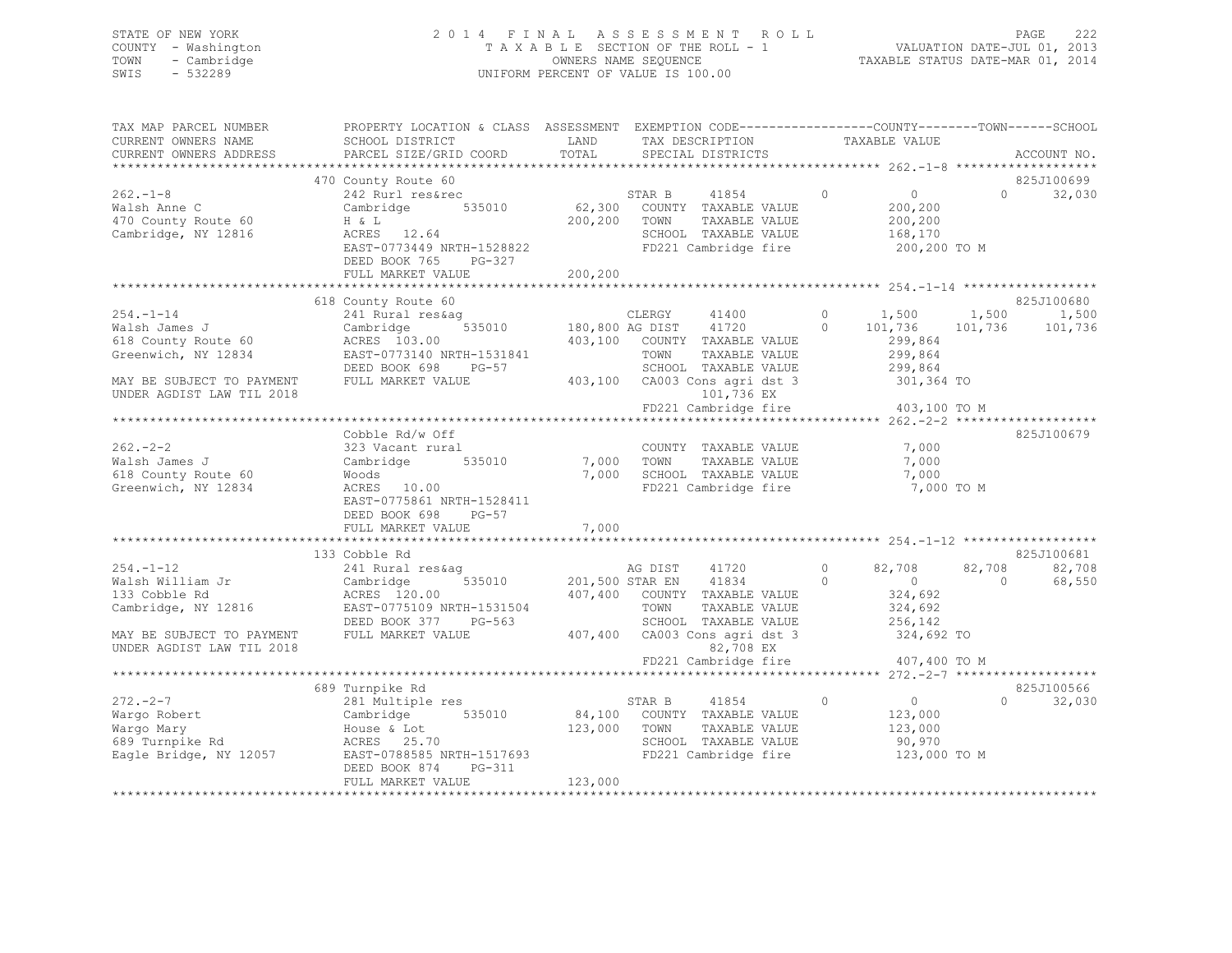# STATE OF NEW YORK 2 0 1 4 F I N A L A S S E S S M E N T R O L L PAGE 223 COUNTY - Washington T A X A B L E SECTION OF THE ROLL - 1 VALUATION DATE-JUL 01, 2013 TOWN - Cambridge OWNERS NAME SEQUENCE TAXABLE STATUS DATE-MAR 01, 2014 SWIS - 532289 UNIFORM PERCENT OF VALUE IS 100.00

| TAX MAP PARCEL NUMBER<br>CURRENT OWNERS NAME                    | PROPERTY LOCATION & CLASS ASSESSMENT EXEMPTION CODE----------------COUNTY-------TOWN------SCHOOL<br>SCHOOL DISTRICT                                                                                                                                                                                                                                                                                                                                                                             | LAND         |               | TAX DESCRIPTION TAXABLE VALUE                                         |                |                    |                |            |
|-----------------------------------------------------------------|-------------------------------------------------------------------------------------------------------------------------------------------------------------------------------------------------------------------------------------------------------------------------------------------------------------------------------------------------------------------------------------------------------------------------------------------------------------------------------------------------|--------------|---------------|-----------------------------------------------------------------------|----------------|--------------------|----------------|------------|
|                                                                 |                                                                                                                                                                                                                                                                                                                                                                                                                                                                                                 |              |               |                                                                       |                |                    |                |            |
|                                                                 | 171 Belle Rd                                                                                                                                                                                                                                                                                                                                                                                                                                                                                    |              |               |                                                                       |                |                    |                | 825J100956 |
| $280. - 1 - 6.1$                                                | 210 1 Family Res                                                                                                                                                                                                                                                                                                                                                                                                                                                                                |              | STAR B        | 41854                                                                 | $\circ$        | $\overline{0}$     | $\bigcap$      | 32,030     |
| Watkins Alan J                                                  | Cambridge 535010 29,900 COUNTY TAXABLE VALUE                                                                                                                                                                                                                                                                                                                                                                                                                                                    |              |               |                                                                       |                | 154,000            |                |            |
| Watkins Marion A                                                | $H & \& L$                                                                                                                                                                                                                                                                                                                                                                                                                                                                                      | 154,000 TOWN |               | TAXABLE VALUE                                                         |                | 154,000            |                |            |
|                                                                 |                                                                                                                                                                                                                                                                                                                                                                                                                                                                                                 |              |               |                                                                       |                |                    |                |            |
|                                                                 |                                                                                                                                                                                                                                                                                                                                                                                                                                                                                                 |              |               |                                                                       |                |                    |                |            |
|                                                                 |                                                                                                                                                                                                                                                                                                                                                                                                                                                                                                 |              |               |                                                                       |                |                    |                |            |
|                                                                 | Watkins Marion A<br>1.57 (1.970)<br>2.820 Members (1.57 (1.974)<br>2.820 Members (1.57 (2.8003 Cons agri dst 3 1.54,000 TO<br>2.820 Members (2.85 PG-135 154,000 FD221 Cambridge fire 1.54,000 TO<br>2.847 Members (2.85 PG-135 154,000<br>194,000<br>246.-1-31.4<br>246.-1-31.4<br>2101 Family Res<br>2101 Family Res<br>2101 Family Res<br>262,400 COUNTY TAXABIF VAINE<br>262,400 COUNTY TAXABIF VAINE<br>262,400 COUNTY TAXABIF VAINE<br>37,000 STAR B<br>262,400 COUNTY TAXABIF VAINE<br>2 |              |               |                                                                       |                |                    |                |            |
|                                                                 |                                                                                                                                                                                                                                                                                                                                                                                                                                                                                                 |              |               |                                                                       |                |                    |                |            |
|                                                                 |                                                                                                                                                                                                                                                                                                                                                                                                                                                                                                 |              |               |                                                                       |                |                    |                | 825J102010 |
|                                                                 |                                                                                                                                                                                                                                                                                                                                                                                                                                                                                                 |              |               |                                                                       | $\Omega$       | 9,321              | 9,321          | 9,321      |
|                                                                 |                                                                                                                                                                                                                                                                                                                                                                                                                                                                                                 |              |               |                                                                       | $\Omega$       | $\sim$ 0 $\sim$    | $\bigcirc$     | 32,030     |
|                                                                 |                                                                                                                                                                                                                                                                                                                                                                                                                                                                                                 |              |               | 262,400 COUNTY TAXABLE VALUE                                          |                | 253,079            |                |            |
|                                                                 |                                                                                                                                                                                                                                                                                                                                                                                                                                                                                                 |              |               | TAXABLE VALUE                                                         |                | 253,079            |                |            |
|                                                                 |                                                                                                                                                                                                                                                                                                                                                                                                                                                                                                 |              |               |                                                                       |                |                    |                |            |
|                                                                 |                                                                                                                                                                                                                                                                                                                                                                                                                                                                                                 |              |               |                                                                       |                |                    |                |            |
|                                                                 |                                                                                                                                                                                                                                                                                                                                                                                                                                                                                                 |              |               |                                                                       |                |                    |                |            |
|                                                                 |                                                                                                                                                                                                                                                                                                                                                                                                                                                                                                 |              |               |                                                                       |                |                    |                |            |
|                                                                 | 9 Camb Battenville Rd and $\begin{array}{l} 9 \text{ G} \text{FNN} \\ 253,019 \\ 221,049 \\ 221,049 \\ 253,079 \\ 253,079 \\ 253,079 \\ 253,079 \\ 253,079 \\ 253,079 \\ 253,079 \\ 253,079 \\ 253,079 \\ 253,079 \\ 253,079 \\ 253,079 \\ 253,079 \\ 253,079 \\ 253,079 \\ 253,079 \\ 25$                                                                                                                                                                                                      |              |               |                                                                       |                |                    |                |            |
|                                                                 |                                                                                                                                                                                                                                                                                                                                                                                                                                                                                                 |              |               |                                                                       |                |                    |                |            |
|                                                                 | 1100 County Route 60                                                                                                                                                                                                                                                                                                                                                                                                                                                                            |              |               |                                                                       |                |                    |                | 825J100845 |
| $246. - 1 - 31.2$                                               | 241 Rural res&aq                                                                                                                                                                                                                                                                                                                                                                                                                                                                                |              | AG DIST 41720 |                                                                       | $\overline{0}$ | 50,133             | 50,133         | 50,133     |
|                                                                 | Xackins William H Creenwich 533401 70,900 STAR EN 41834 0<br>Watkins Constance H&1 3223,800 COUNTY TAXABLE VALUE<br>100 County Route 60 460/1089 821/308 700 700 700 700 700 72XABLE VALUE<br>Greenwich, NY 12834 ACRES 17.20 SCHOOL                                                                                                                                                                                                                                                            |              |               |                                                                       |                | $\overline{0}$     | $\overline{0}$ | 68,550     |
|                                                                 |                                                                                                                                                                                                                                                                                                                                                                                                                                                                                                 |              |               |                                                                       |                | 173,667            |                |            |
|                                                                 |                                                                                                                                                                                                                                                                                                                                                                                                                                                                                                 |              |               | TAXABLE VALUE                                                         |                | 173,667<br>105,117 |                |            |
|                                                                 |                                                                                                                                                                                                                                                                                                                                                                                                                                                                                                 |              |               |                                                                       |                |                    |                |            |
|                                                                 |                                                                                                                                                                                                                                                                                                                                                                                                                                                                                                 |              |               | SCHOOL TAXABLE VALUE 105,117<br>CA003 Cons agri dst 3 173,667 TO      |                |                    |                |            |
|                                                                 | Greenwich, NY 12834 ACRES 17.20<br>EAST-0772459 NRTH-1543961 CA003 Cons agri dst 3<br>MAY BE SUBJECT TO PAYMENT DEED BOOK 483 PG-556 50,133 EX<br>UNDER AGDIST LAW TIL 2018 FULL MARKET VALUE 223,800 FD221 Cambridge fire                                                                                                                                                                                                                                                                      |              |               |                                                                       |                | 223,800 TO M       |                |            |
|                                                                 |                                                                                                                                                                                                                                                                                                                                                                                                                                                                                                 |              |               |                                                                       |                |                    |                |            |
|                                                                 | 101 Stage Rd                                                                                                                                                                                                                                                                                                                                                                                                                                                                                    |              |               |                                                                       |                |                    |                | 825J100324 |
| $280. - 2 - 12$                                                 | 242 Rurl res&rec                                                                                                                                                                                                                                                                                                                                                                                                                                                                                |              |               | COUNTY TAXABLE VALUE                                                  |                | 193,000            |                |            |
|                                                                 |                                                                                                                                                                                                                                                                                                                                                                                                                                                                                                 |              |               | TAXABLE VALUE                                                         |                | 193,000            |                |            |
|                                                                 |                                                                                                                                                                                                                                                                                                                                                                                                                                                                                                 |              |               |                                                                       |                |                    |                |            |
| Weatherby Bruce<br>Reid Abigail<br>101 Stage Rd<br>101 Stage Rd |                                                                                                                                                                                                                                                                                                                                                                                                                                                                                                 |              |               | SCHOOL TAXABLE VALUE 193,000<br>CA003 Cons agri dst 3 193,000 TO      |                |                    |                |            |
|                                                                 | Buskirk, NY 12028<br>BLED BOOK 2828 PG-340                                                                                                                                                                                                                                                                                                                                                                                                                                                      |              |               | CA003 Cons agri dst 3 193,000 TO<br>FD221 Cambridge fire 193,000 TO M |                |                    |                |            |
|                                                                 |                                                                                                                                                                                                                                                                                                                                                                                                                                                                                                 |              |               |                                                                       |                |                    |                |            |
|                                                                 | FULL MARKET VALUE                                                                                                                                                                                                                                                                                                                                                                                                                                                                               | 193,000      |               |                                                                       |                |                    |                |            |
|                                                                 |                                                                                                                                                                                                                                                                                                                                                                                                                                                                                                 |              |               |                                                                       |                |                    |                |            |
|                                                                 | 137 Stage Rd                                                                                                                                                                                                                                                                                                                                                                                                                                                                                    |              |               |                                                                       |                |                    |                |            |
| $280 - 2 - 12.3$                                                | 322 Rural vac>10                                                                                                                                                                                                                                                                                                                                                                                                                                                                                |              |               | COUNTY TAXABLE VALUE 76,600                                           |                |                    |                |            |
|                                                                 |                                                                                                                                                                                                                                                                                                                                                                                                                                                                                                 | 76,600       | TOWN          | TAXABLE VALUE                                                         |                | 76,600             |                |            |
|                                                                 |                                                                                                                                                                                                                                                                                                                                                                                                                                                                                                 |              |               |                                                                       |                |                    |                |            |
|                                                                 | 280.-2-12.3<br>Weatherby Bruce<br>Reid Abigail<br>101 Stage Rd<br>27.70<br>27.70                                                                                                                                                                                                                                                                                                                                                                                                                |              |               | 76,600 SCHOOL TAXABLE VALUE 76,600<br>CA003 Cons agri dst 3 76,600 TO |                |                    |                |            |
|                                                                 | Buskirk, NY 12028 EAST-0780905 NRTH-1507074                                                                                                                                                                                                                                                                                                                                                                                                                                                     |              |               | FD221 Cambridge fire                                                  |                | 76,600 TO M        |                |            |
|                                                                 | DEED BOOK 2066 PG-302                                                                                                                                                                                                                                                                                                                                                                                                                                                                           |              |               |                                                                       |                |                    |                |            |
|                                                                 | FULL MARKET VALUE                                                                                                                                                                                                                                                                                                                                                                                                                                                                               | 76,600       |               |                                                                       |                |                    |                |            |
|                                                                 |                                                                                                                                                                                                                                                                                                                                                                                                                                                                                                 |              |               |                                                                       |                |                    |                |            |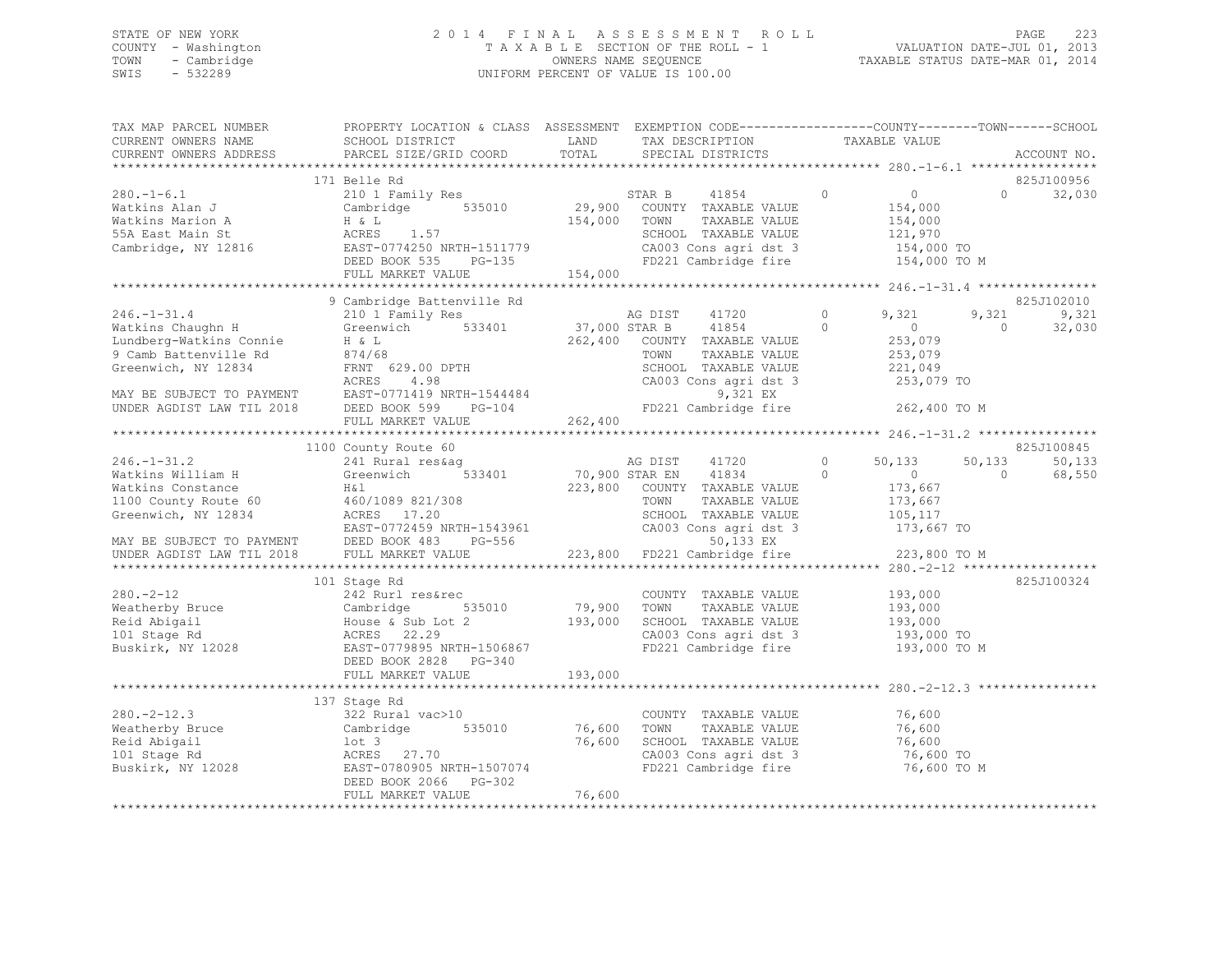# STATE OF NEW YORK 2 0 1 4 F I N A L A S S E S S M E N T R O L L PAGE 224 COUNTY - Washington T A X A B L E SECTION OF THE ROLL - 1 VALUATION DATE-JUL 01, 2013 TOWN - Cambridge OWNERS NAME SEQUENCE TAXABLE STATUS DATE-MAR 01, 2014 SWIS - 532289 UNIFORM PERCENT OF VALUE IS 100.00

| TAX MAP PARCEL NUMBER<br>CURRENT OWNERS NAME<br>CURRENT OWNERS NAME<br>CURRENT OWNERS ADDRESS                                                                                                                                                                                                                                                                                                                                           | PROPERTY LOCATION & CLASS ASSESSMENT EXEMPTION CODE---------------COUNTY-------TOWN-----SCHOOL                |         |                                                                                                           |                       |                    |
|-----------------------------------------------------------------------------------------------------------------------------------------------------------------------------------------------------------------------------------------------------------------------------------------------------------------------------------------------------------------------------------------------------------------------------------------|---------------------------------------------------------------------------------------------------------------|---------|-----------------------------------------------------------------------------------------------------------|-----------------------|--------------------|
|                                                                                                                                                                                                                                                                                                                                                                                                                                         |                                                                                                               |         |                                                                                                           |                       |                    |
|                                                                                                                                                                                                                                                                                                                                                                                                                                         | Stage Rd                                                                                                      |         |                                                                                                           |                       |                    |
| $280 - 2 - 12.4$                                                                                                                                                                                                                                                                                                                                                                                                                        |                                                                                                               |         | COUNTY TAXABLE VALUE                                                                                      | 48,000                |                    |
|                                                                                                                                                                                                                                                                                                                                                                                                                                         | 322 Rural vac>10<br>Cambridge 535010 48,000                                                                   |         | TOWN                                                                                                      | TAXABLE VALUE 48,000  |                    |
|                                                                                                                                                                                                                                                                                                                                                                                                                                         |                                                                                                               |         |                                                                                                           |                       |                    |
|                                                                                                                                                                                                                                                                                                                                                                                                                                         |                                                                                                               |         |                                                                                                           |                       |                    |
| xet-rich<br>Meatherby Bruce<br>Reid Abigail and Cambridge 535010 48,000<br>Reid Abigail 10t 1 48,000<br>101 Stage Rd RCRES 10.00<br>Buskirk, NY 12028 EAST-0779115 NRTH-1506550                                                                                                                                                                                                                                                         | DEED BOOK 2828 PG-344                                                                                         |         | SCHOOL TAXABLE VALUE 48,000<br>CA003 Cons agri dst 3 48,000 TO<br>FD221 Cambridge fire 48,000 TO M        |                       |                    |
|                                                                                                                                                                                                                                                                                                                                                                                                                                         | FULL MARKET VALUE                                                                                             | 48,000  |                                                                                                           |                       |                    |
|                                                                                                                                                                                                                                                                                                                                                                                                                                         |                                                                                                               |         |                                                                                                           |                       |                    |
| $246. -1 - 8$                                                                                                                                                                                                                                                                                                                                                                                                                           | 744 State Route 372                                                                                           |         |                                                                                                           |                       | 825J100685         |
|                                                                                                                                                                                                                                                                                                                                                                                                                                         | 241 Rural res&aq                                                                                              |         | COUNTY TAXABLE VALUE 242,900                                                                              |                       |                    |
|                                                                                                                                                                                                                                                                                                                                                                                                                                         |                                                                                                               |         |                                                                                                           | TAXABLE VALUE 242,900 |                    |
|                                                                                                                                                                                                                                                                                                                                                                                                                                         |                                                                                                               |         | SCHOOL TAXABLE VALUE $242,900$<br>CA003 Cons agri dst 3 $242,900$ TO<br>FD221 Cambridge fire 242,900 TO M |                       |                    |
|                                                                                                                                                                                                                                                                                                                                                                                                                                         |                                                                                                               |         |                                                                                                           |                       |                    |
|                                                                                                                                                                                                                                                                                                                                                                                                                                         |                                                                                                               |         |                                                                                                           |                       |                    |
| Example 144,700<br>Meaver John M<br>242,900<br>Ballston Spa, NY 12020<br>BAST-0774708 NRTH-1543233<br>MAY BE SUBJECT TO PAYMENT<br>TULL MARKET VALUE<br>242,900<br>UNDER AGDIST LAW TIL 2018<br>242,900                                                                                                                                                                                                                                 |                                                                                                               |         |                                                                                                           |                       |                    |
|                                                                                                                                                                                                                                                                                                                                                                                                                                         | State Route 372                                                                                               |         |                                                                                                           |                       |                    |
|                                                                                                                                                                                                                                                                                                                                                                                                                                         |                                                                                                               |         |                                                                                                           |                       |                    |
|                                                                                                                                                                                                                                                                                                                                                                                                                                         |                                                                                                               |         |                                                                                                           |                       |                    |
|                                                                                                                                                                                                                                                                                                                                                                                                                                         |                                                                                                               |         |                                                                                                           |                       |                    |
|                                                                                                                                                                                                                                                                                                                                                                                                                                         |                                                                                                               |         |                                                                                                           |                       |                    |
|                                                                                                                                                                                                                                                                                                                                                                                                                                         |                                                                                                               |         |                                                                                                           |                       |                    |
| 316.-1-8.1<br>Weaver John M Cambridge S35010<br>2010 Vision St Compare Sallston Spa, NY 12020<br>2011 Division St ACRES 73.44<br>2020 EAST-0774878 NRTH-1541098 156,800 FD221 Cambridge fire 156,800 TOM<br>2020 EAST-0774878 NRTH-15410                                                                                                                                                                                                |                                                                                                               |         |                                                                                                           |                       |                    |
|                                                                                                                                                                                                                                                                                                                                                                                                                                         | State Route 372                                                                                               |         |                                                                                                           |                       |                    |
| $246. - 1 - 8.2$                                                                                                                                                                                                                                                                                                                                                                                                                        |                                                                                                               |         | COUNTY TAXABLE VALUE 119,800                                                                              |                       |                    |
|                                                                                                                                                                                                                                                                                                                                                                                                                                         |                                                                                                               |         |                                                                                                           |                       |                    |
| Weaver John M<br>State Route 372                                                                                                                                                                                                                                                                                                                                                                                                        | State Route 372<br>105 Vac farmland COUNT<br>2 COUNT Cambridge 535010 119,800 TOWN<br>372 10t 2 119,800 SCHOO |         |                                                                                                           |                       |                    |
| Cambridge, NY                                                                                                                                                                                                                                                                                                                                                                                                                           | 10t 2 119,800<br>ACRES 43.80 119,800<br>EAST-0775935 NRTH-1541136                                             |         | CA003 Cons agri dst 3 119,800 TO                                                                          |                       |                    |
|                                                                                                                                                                                                                                                                                                                                                                                                                                         |                                                                                                               |         | FD221 Cambridge fire                                                                                      | 119,800 TO M          |                    |
|                                                                                                                                                                                                                                                                                                                                                                                                                                         | FULL MARKET VALUE                                                                                             | 119,800 |                                                                                                           |                       |                    |
|                                                                                                                                                                                                                                                                                                                                                                                                                                         |                                                                                                               |         |                                                                                                           |                       |                    |
|                                                                                                                                                                                                                                                                                                                                                                                                                                         |                                                                                                               |         |                                                                                                           |                       | 825J100700         |
|                                                                                                                                                                                                                                                                                                                                                                                                                                         |                                                                                                               |         |                                                                                                           |                       | $\Omega$<br>32,030 |
|                                                                                                                                                                                                                                                                                                                                                                                                                                         |                                                                                                               |         |                                                                                                           |                       |                    |
|                                                                                                                                                                                                                                                                                                                                                                                                                                         |                                                                                                               |         |                                                                                                           |                       |                    |
|                                                                                                                                                                                                                                                                                                                                                                                                                                         |                                                                                                               |         |                                                                                                           |                       |                    |
|                                                                                                                                                                                                                                                                                                                                                                                                                                         |                                                                                                               |         |                                                                                                           |                       |                    |
| $\begin{tabular}{lllllllllllllllllllll} \hline & & 164\text{ Mead Rd} & & & 164\text{ Mead Rd} & & & 130,500 & \text{COUNT} & \text{TAXABLE VALUE} & 0 & 0 \\ \hline \text{Weber Sarah E} & & & \text{Hossic Valley} & 384201 & 130,500 & \text{COUNT} & \text{TAXABLE VALUE} & 197,700 \\ \text{Weber Janet} & & & \text{ACRES} & 66.01 & 197,700 & \text{TONIN} & \text{TAXABLE VALUE} & 197,700 \\ \text{164 Mead Rd} & & & \text{E$ |                                                                                                               |         |                                                                                                           |                       |                    |
|                                                                                                                                                                                                                                                                                                                                                                                                                                         |                                                                                                               |         |                                                                                                           |                       |                    |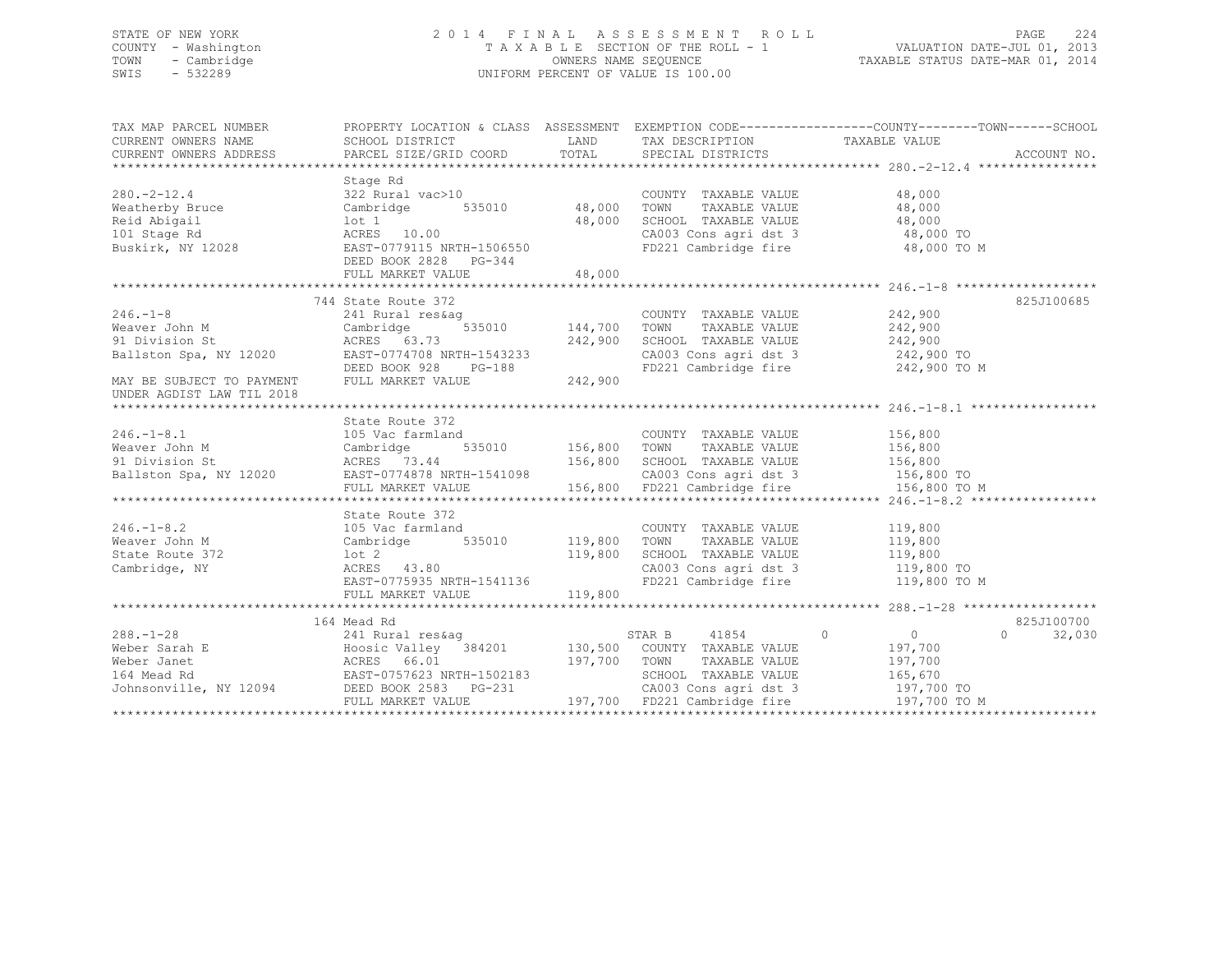# STATE OF NEW YORK 2 0 1 4 F I N A L A S S E S S M E N T R O L L PAGE 225 COUNTY - Washington T A X A B L E SECTION OF THE ROLL - 1 VALUATION DATE-JUL 01, 2013 TOWN - Cambridge OWNERS NAME SEQUENCE TAXABLE STATUS DATE-MAR 01, 2014 SWIS - 532289 UNIFORM PERCENT OF VALUE IS 100.00

| TAX MAP PARCEL NUMBER                                                                                                                                                                 | PROPERTY LOCATION & CLASS ASSESSMENT EXEMPTION CODE---------------COUNTY-------TOWN-----SCHOOL                       |                       |                                                      |                           |                   |
|---------------------------------------------------------------------------------------------------------------------------------------------------------------------------------------|----------------------------------------------------------------------------------------------------------------------|-----------------------|------------------------------------------------------|---------------------------|-------------------|
| CURRENT OWNERS NAME                                                                                                                                                                   | SCHOOL DISTRICT                                                                                                      | LAND                  | TAX DESCRIPTION                                      | TAXABLE VALUE             |                   |
| CURRENT OWNERS ADDRESS                                                                                                                                                                | PARCEL SIZE/GRID COORD                                                                                               | TOTAL                 | SPECIAL DISTRICTS                                    |                           | ACCOUNT NO.       |
|                                                                                                                                                                                       |                                                                                                                      |                       |                                                      |                           |                   |
|                                                                                                                                                                                       | 607 Lees Crossing Rd                                                                                                 |                       |                                                      |                           | 825J100687        |
| $288. - 1 - 1$                                                                                                                                                                        | 210 1 Family Res                                                                                                     | COUNTY<br>50,300 TOWN | COUNTY TAXABLE VALUE                                 | 94,500                    |                   |
| Weber Stephen A                                                                                                                                                                       | Hoosic Valley 384201                                                                                                 |                       | TAXABLE VALUE                                        | 94,500                    |                   |
| 607 Lees Crossing Rd                                                                                                                                                                  | H & L                                                                                                                |                       | 94,500 SCHOOL TAXABLE VALUE                          |                           |                   |
| Johnsonville, NY 12094                                                                                                                                                                | ACRES 6.32                                                                                                           |                       | CA003 Cons agri dst 3                                | 94,500<br>94,500 TO       |                   |
|                                                                                                                                                                                       | EAST-0759876 NRTH-1503683                                                                                            |                       | FD221 Cambridge fire 94,500 TO M                     |                           |                   |
|                                                                                                                                                                                       | DEED BOOK 937 PG-41                                                                                                  |                       |                                                      |                           |                   |
|                                                                                                                                                                                       | FULL MARKET VALUE                                                                                                    | 94,500                |                                                      |                           |                   |
|                                                                                                                                                                                       |                                                                                                                      |                       |                                                      |                           |                   |
|                                                                                                                                                                                       | 263 Lees Crossing Rd                                                                                                 |                       |                                                      |                           | 825J102051        |
|                                                                                                                                                                                       |                                                                                                                      |                       |                                                      | $\circ$<br>128,181        | 128, 181 128, 181 |
|                                                                                                                                                                                       |                                                                                                                      |                       |                                                      | 331,819                   |                   |
|                                                                                                                                                                                       |                                                                                                                      |                       |                                                      |                           |                   |
| Weber-Coons Janice L                                                                                                                                                                  |                                                                                                                      | 460,000 TOWN          | TAXABLE VALUE                                        | 331,819                   |                   |
| 607 Lees Crossing Rd                                                                                                                                                                  | House & Land<br>875/299<br>ACRES 195.80                                                                              |                       | SCHOOL TAXABLE VALUE                                 | 331,819                   |                   |
| Johnsonville, NY 12094                                                                                                                                                                |                                                                                                                      |                       | CA003 Cons agri dst 3                                | 331,819 TO                |                   |
|                                                                                                                                                                                       | EAST-0758170 NRTH-1504641 128,181 EX<br>REST-0758170 NRTH-1504641 128,181 EX<br>RESENTING PG-254 1221 Cambridge fire |                       |                                                      |                           |                   |
|                                                                                                                                                                                       |                                                                                                                      |                       |                                                      | 460,000 TO M              |                   |
| EAST-0758170 NRTH-1504641<br>MAY BE SUBJECT TO PAYMENT DEED BOOK 2808 PG-254<br>UNDER AGDIST LAW TIL 2018 FULL MARKET VALUE                                                           |                                                                                                                      | 460,000               |                                                      |                           |                   |
|                                                                                                                                                                                       |                                                                                                                      |                       |                                                      |                           |                   |
|                                                                                                                                                                                       | Lees Crossing Rd                                                                                                     |                       |                                                      |                           | 825J102050        |
| $288. -1 - 1.1$                                                                                                                                                                       | 322 Rural vac>10                                                                                                     |                       | COUNTY TAXABLE VALUE 43,000                          |                           |                   |
| Weber William                                                                                                                                                                         | Hoosic Valley 384201 43,000 TOWN<br>ACRES 19.55 43,000 SCHOO                                                         |                       | TAXABLE VALUE                                        | 43,000                    |                   |
| Stoeckmann Elizabeth                                                                                                                                                                  |                                                                                                                      |                       | 43,000 SCHOOL TAXABLE VALUE<br>CA003 Cons agri dst 3 | 43,000                    |                   |
| 392 Stover Rd                                                                                                                                                                         | EAST-0756436 NRTH-1503088                                                                                            |                       |                                                      | 43,000 TO                 |                   |
| Valley Falls, NY 12185                                                                                                                                                                | DEED BOOK 856 PG-183                                                                                                 |                       | FD221 Cambridge fire                                 | 43,000 TO M               |                   |
|                                                                                                                                                                                       | FULL MARKET VALUE                                                                                                    | 43,000                |                                                      |                           |                   |
|                                                                                                                                                                                       |                                                                                                                      |                       |                                                      |                           |                   |
|                                                                                                                                                                                       | 12 Woodward Ln                                                                                                       |                       |                                                      |                           | 825J100712        |
| $271. - 2 - 21$                                                                                                                                                                       | 242 Rurl res&rec                                                                                                     |                       | STAR B 41854                                         | $\circ$<br>$\overline{0}$ | 32,030<br>$\cap$  |
|                                                                                                                                                                                       |                                                                                                                      |                       |                                                      | 366,000                   |                   |
|                                                                                                                                                                                       |                                                                                                                      |                       | TAXABLE VALUE                                        |                           |                   |
| er - a mort cambridge 535010 154,900 COUNTY TAXABLE VALUE<br>Woodward Jeffrey Trustee House & Lot 535010 366,000 TOWN TAXABLE VALUE<br>12 Woodward In 710/70 700 8CHOOL TAXABLE VALUE |                                                                                                                      |                       |                                                      | 366,000<br>333,970        |                   |
| 12 Woodward Ln                                                                                                                                                                        | 710/70                                                                                                               |                       | SCHOOL TAXABLE VALUE                                 |                           |                   |
| Cambridge, NY 12816                                                                                                                                                                   | ACRES 72.30                                                                                                          |                       | CA003 Cons agri dst 3<br>FD221 Cambridge fire        | 366,000 TO                |                   |
|                                                                                                                                                                                       | EAST-0776120 NRTH-1516860                                                                                            |                       |                                                      | 366,000 TO M              |                   |
|                                                                                                                                                                                       | DEED BOOK 694<br>$PG-58$                                                                                             |                       |                                                      |                           |                   |
|                                                                                                                                                                                       | FULL MARKET VALUE                                                                                                    | 366,000               |                                                      |                           |                   |
|                                                                                                                                                                                       |                                                                                                                      |                       |                                                      |                           |                   |
|                                                                                                                                                                                       | State Route 372                                                                                                      |                       |                                                      |                           | 825J100851        |
| $246. -1 - 3$                                                                                                                                                                         | 314 Rural vac<10                                                                                                     |                       | AG DIST 41720                                        | $\circ$<br>7,957          | 7,957<br>7,957    |
| Weeping Birch Farm LLC                                                                                                                                                                | Greenwich<br>533401                                                                                                  |                       | 10,200 COUNTY TAXABLE VALUE                          | 2,243                     |                   |
| 12 Old Cambridge Rd                                                                                                                                                                   | 5.95<br>ACRES                                                                                                        | 10,200                | TOWN<br>TAXABLE VALUE                                | 2,243                     |                   |
| Greenwich, NY 12834                                                                                                                                                                   | EAST-0770633 NRTH-1544437                                                                                            |                       | TOWN      TAXABLE VALUE<br>SCHOOL   TAXABLE VALUE    | 2,243                     |                   |
|                                                                                                                                                                                       | DEED BOOK 2074 PG-198                                                                                                |                       | CA003 Cons_agri dst 3                                | 2,243 TO                  |                   |
| MAY BE SUBJECT TO PAYMENT                                                                                                                                                             | FULL MARKET VALUE                                                                                                    | 10,200                | 7,957 EX                                             |                           |                   |
| UNDER AGDIST LAW TIL 2018                                                                                                                                                             |                                                                                                                      |                       | FD221 Cambridge fire                                 | 10,200 TO M               |                   |
|                                                                                                                                                                                       |                                                                                                                      |                       |                                                      |                           |                   |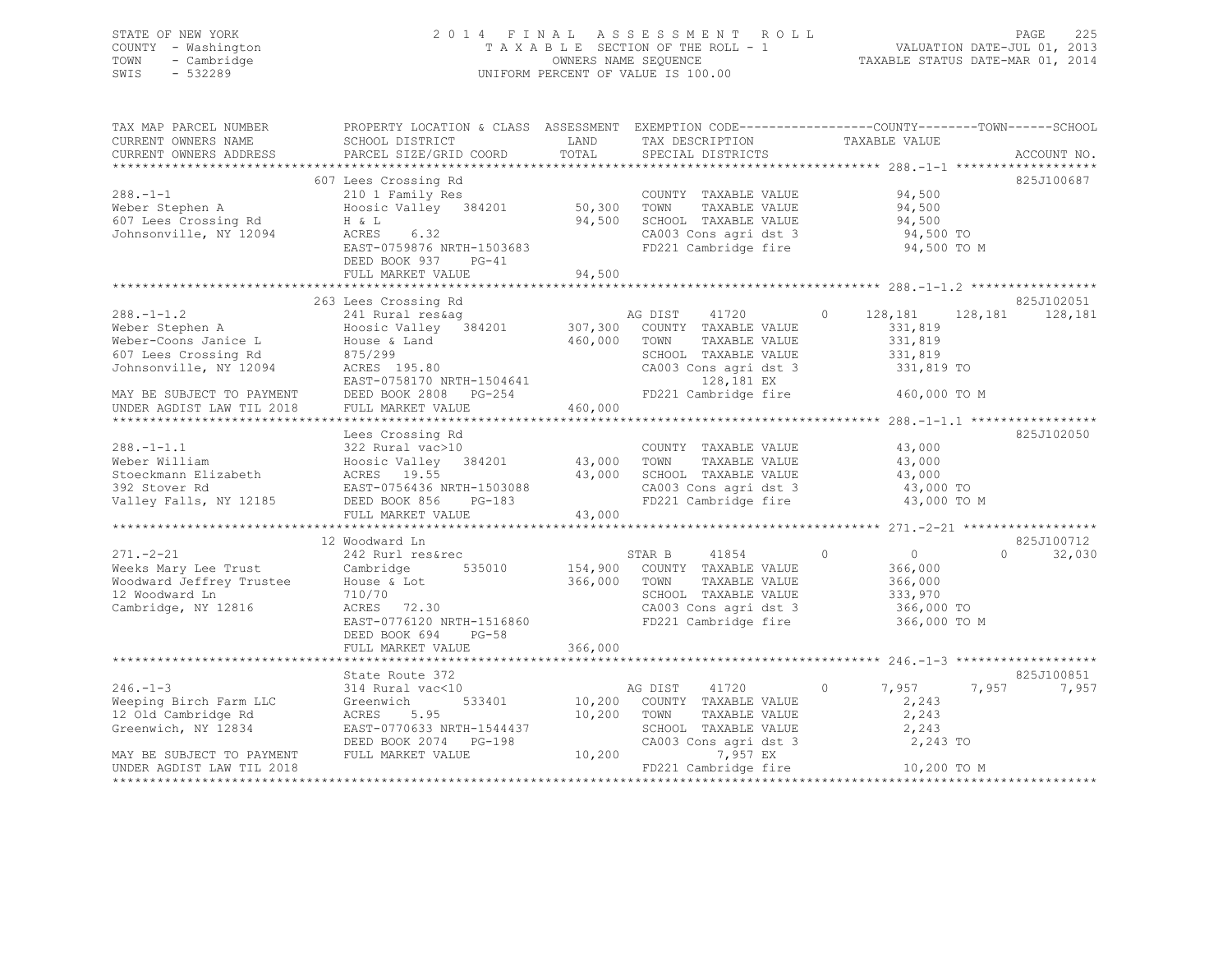# STATE OF NEW YORK 2 0 1 4 F I N A L A S S E S S M E N T R O L L PAGE 226 COUNTY - Washington T A X A B L E SECTION OF THE ROLL - 1 VALUATION DATE-JUL 01, 2013 TOWN - Cambridge OWNERS NAME SEQUENCE TAXABLE STATUS DATE-MAR 01, 2014 SWIS - 532289 UNIFORM PERCENT OF VALUE IS 100.00

| TAX MAP PARCEL NUMBER<br>CURRENT OWNERS NAME                                                                                                                                                    | PROPERTY LOCATION & CLASS ASSESSMENT EXEMPTION CODE-----------------COUNTY-------TOWN------SCHOOL<br>SCHOOL DISTRICT                                                                                                                                                                                                            | LAND                               | TAX DESCRIPTION                                                                                                                                                                                                                                     | TAXABLE VALUE                                                                                                                             |          |                      |
|-------------------------------------------------------------------------------------------------------------------------------------------------------------------------------------------------|---------------------------------------------------------------------------------------------------------------------------------------------------------------------------------------------------------------------------------------------------------------------------------------------------------------------------------|------------------------------------|-----------------------------------------------------------------------------------------------------------------------------------------------------------------------------------------------------------------------------------------------------|-------------------------------------------------------------------------------------------------------------------------------------------|----------|----------------------|
| CURRENT OWNERS ADDRESS<br>*********************                                                                                                                                                 | PARCEL SIZE/GRID COORD                                                                                                                                                                                                                                                                                                          | TOTAL                              | SPECIAL DISTRICTS                                                                                                                                                                                                                                   |                                                                                                                                           |          | ACCOUNT NO.          |
|                                                                                                                                                                                                 | Old Cambridge Rd                                                                                                                                                                                                                                                                                                                |                                    |                                                                                                                                                                                                                                                     |                                                                                                                                           |          | 825J100489           |
| $246. -1 - 4.1$<br>Weeping Birch Farm LLC<br>12 Old Cambridge Rd<br>Greenwich, NY 12834                                                                                                         | 105 Vac farmland<br>533401<br>Greenwich<br>ACRES 78.80<br>EAST-0770888 NRTH-1545641<br>DEED BOOK 910<br>PG-273                                                                                                                                                                                                                  | 149,500 TOWN                       | AG DIST<br>41720<br>137,500 COUNTY TAXABLE VALUE<br>TAXABLE VALUE<br>SCHOOL TAXABLE VALUE<br>CA003 Cons agri dst 3                                                                                                                                  | 100,330<br>$\circ$<br>49,170<br>49,170<br>49,170<br>49,170 TO                                                                             | 100,330  | 100,330              |
| MAY BE SUBJECT TO PAYMENT                                                                                                                                                                       | FULL MARKET VALUE                                                                                                                                                                                                                                                                                                               | 149,500                            | 100,330 EX                                                                                                                                                                                                                                          |                                                                                                                                           |          |                      |
| UNDER AGDIST LAW TIL 2018                                                                                                                                                                       |                                                                                                                                                                                                                                                                                                                                 |                                    | FD221 Cambridge fire                                                                                                                                                                                                                                | 149,500 TO M                                                                                                                              |          |                      |
|                                                                                                                                                                                                 |                                                                                                                                                                                                                                                                                                                                 |                                    |                                                                                                                                                                                                                                                     |                                                                                                                                           |          |                      |
|                                                                                                                                                                                                 | State Route 372                                                                                                                                                                                                                                                                                                                 |                                    |                                                                                                                                                                                                                                                     |                                                                                                                                           |          | 825J100490           |
| $246. - 1 - 4.2$<br>Weeping Birch Farm LLC<br>12 Old Cambridge Rd<br>Greenwich, NY 12834<br>MAY BE SUBJECT TO PAYMENT                                                                           | 105 Vac farmland<br>533401<br>Greenwich<br>ACRES 62.19<br>EAST-0772738 NRTH-1545105<br>DEED BOOK 910<br>PG-271<br>FULL MARKET VALUE                                                                                                                                                                                             | 116,600                            | AG DIST 41720<br>116,600 COUNTY TAXABLE VALUE<br>116,600 TOWN<br>TAXABLE VALUE<br>SCHOOL TAXABLE VALUE<br>CA003 Cons agri dst 3<br>95,476 EX                                                                                                        | $\circ$<br>95,476<br>21,124<br>21,124<br>21,124<br>21,124 TO                                                                              | 95,476   | 95,476               |
| UNDER AGDIST LAW TIL 2018                                                                                                                                                                       |                                                                                                                                                                                                                                                                                                                                 |                                    | FD221 Cambridge fire                                                                                                                                                                                                                                | 116,600 TO M                                                                                                                              |          |                      |
|                                                                                                                                                                                                 |                                                                                                                                                                                                                                                                                                                                 |                                    |                                                                                                                                                                                                                                                     |                                                                                                                                           |          |                      |
|                                                                                                                                                                                                 | 137 Irish Ln                                                                                                                                                                                                                                                                                                                    |                                    |                                                                                                                                                                                                                                                     |                                                                                                                                           |          | 825J102039           |
| $255. - 1 - 24.4$<br>Werner John F<br>Werner Lorraine<br>137 Irish Ln<br>Cambridge, NY 12816<br>$261 - 2 - 3$<br>Westcott Paul<br>Westcott Marie A<br>1244 Vly Summit Rd<br>Greenwich, NY 12834 | 250 Estate<br>Cambridge 535010<br>H & L<br>Lot 1<br>ACRES 23.45<br>EAST-0780061 NRTH-1530767<br>DEED BOOK 1740 PG-99<br>FULL MARKET VALUE<br>1244 Vly Summit Rd<br>242 Rurl res&rec<br>535010<br>Cambridge<br>A House & Land<br>Sub Lot A<br>$261 - 1 - 3$<br>ACRES 47.45<br>EAST-0766243 NRTH-1526799<br>DEED BOOK 2609 PG-216 | 591,800<br>591,800<br>110,300 TOWN | STAR EN<br>41834<br>129,300 COUNTY TAXABLE VALUE<br>TOWN<br>TAXABLE VALUE<br>SCHOOL TAXABLE VALUE<br>CA005 Cons agri dst 5<br>FD221 Cambridge fire<br>COUNTY TAXABLE VALUE<br>TAXABLE VALUE<br>238,900 SCHOOL TAXABLE VALUE<br>FD221 Cambridge fire | $\overline{0}$<br>$\circ$<br>591,800<br>591,800<br>523,250<br>591,800 TO<br>591,800 TO M<br>238,900<br>238,900<br>238,900<br>238,900 TO M | $\Omega$ | 68,550<br>825J100602 |
|                                                                                                                                                                                                 | FULL MARKET VALUE                                                                                                                                                                                                                                                                                                               | 238,900                            |                                                                                                                                                                                                                                                     |                                                                                                                                           |          |                      |
|                                                                                                                                                                                                 | 1269 County Route 59                                                                                                                                                                                                                                                                                                            |                                    |                                                                                                                                                                                                                                                     |                                                                                                                                           |          | 825J100303           |
| $262 - 2 - 10$<br>Whalen Deborah<br>Whalen William<br>1269 County Route 59<br>Cambridge, NY 12816                                                                                               | 210 1 Family Res<br>535010<br>Cambridge<br>Trailer & Lot<br>ACRES 0.55<br>EAST-0778411 NRTH-1525278<br>DEED BOOK 578<br>PG-152<br>FULL MARKET VALUE                                                                                                                                                                             | 84,300 TOWN<br>84,300              | STAR B<br>41854<br>22,000 COUNTY TAXABLE VALUE<br>TAXABLE VALUE<br>SCHOOL TAXABLE VALUE<br>FD221 Cambridge fire                                                                                                                                     | $\circ$<br>$\overline{0}$<br>84,300<br>84,300<br>52,270<br>84,300 TO M                                                                    | $\Omega$ | 32,030               |
|                                                                                                                                                                                                 |                                                                                                                                                                                                                                                                                                                                 |                                    |                                                                                                                                                                                                                                                     |                                                                                                                                           |          |                      |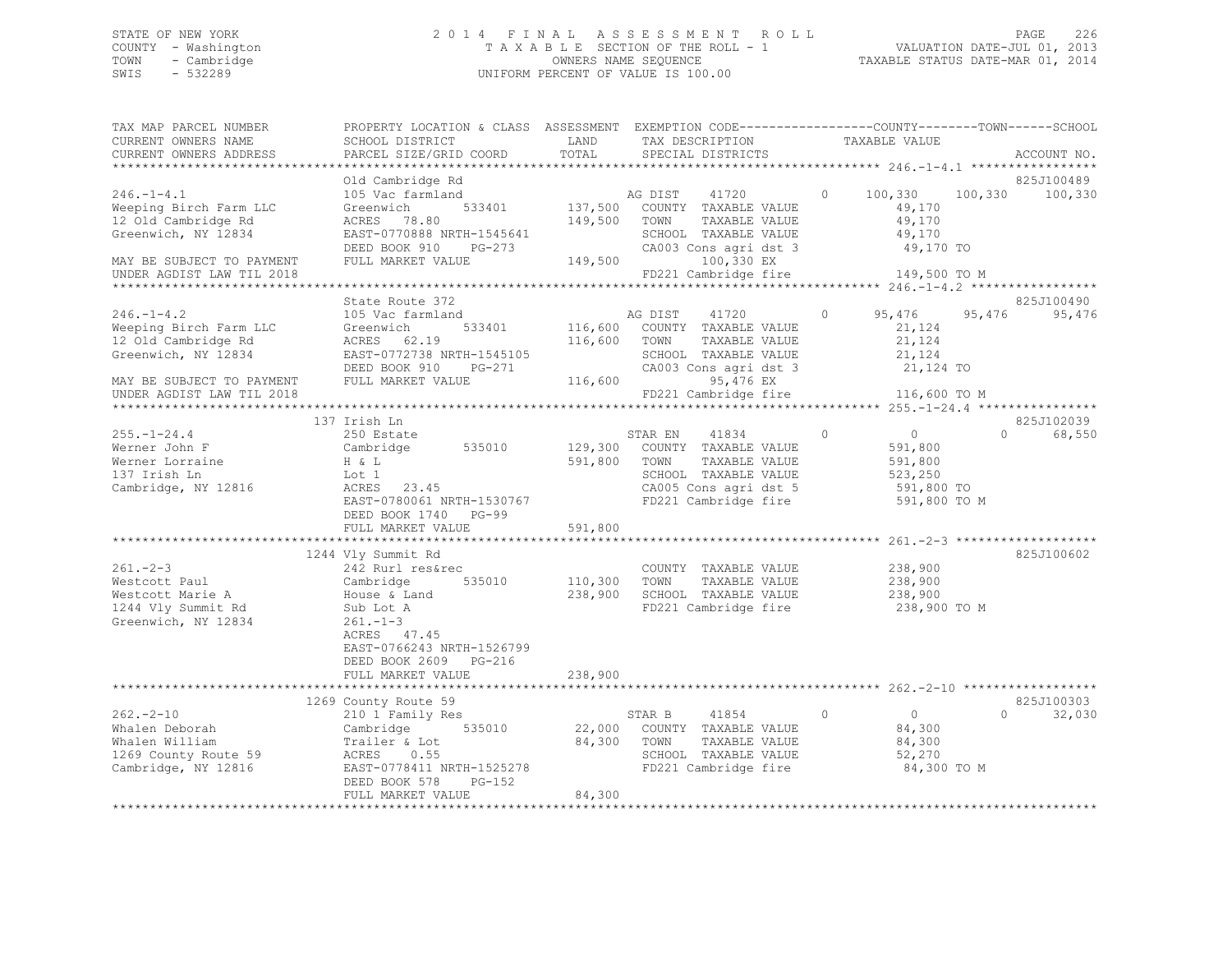# STATE OF NEW YORK 2 0 1 4 F I N A L A S S E S S M E N T R O L L PAGE 227 COUNTY - Washington T A X A B L E SECTION OF THE ROLL - 1 VALUATION DATE-JUL 01, 2013 TOWN - Cambridge OWNERS NAME SEQUENCE TAXABLE STATUS DATE-MAR 01, 2014 SWIS - 532289 UNIFORM PERCENT OF VALUE IS 100.00

| TAX MAP PARCEL NUMBER<br>CURRENT OWNERS NAME                                                                                                                                                                                          | PROPERTY LOCATION & CLASS ASSESSMENT EXEMPTION CODE----------------COUNTY-------TOWN------SCHOOL<br>SCHOOL DISTRICT | <b>EXAMPLE DESCRIPTION OF STREET AND STREET AND STREET AND STREET AND STREET AND STREET AND STREET AND STREET AND</b> | TAX DESCRIPTION TAXABLE VALUE                                                                                      |                    |                                 |
|---------------------------------------------------------------------------------------------------------------------------------------------------------------------------------------------------------------------------------------|---------------------------------------------------------------------------------------------------------------------|-----------------------------------------------------------------------------------------------------------------------|--------------------------------------------------------------------------------------------------------------------|--------------------|---------------------------------|
|                                                                                                                                                                                                                                       |                                                                                                                     |                                                                                                                       |                                                                                                                    |                    |                                 |
|                                                                                                                                                                                                                                       |                                                                                                                     |                                                                                                                       |                                                                                                                    |                    |                                 |
|                                                                                                                                                                                                                                       | 785 King Rd                                                                                                         |                                                                                                                       |                                                                                                                    |                    | 825J100691                      |
| $263 - 1 - 19$                                                                                                                                                                                                                        |                                                                                                                     |                                                                                                                       |                                                                                                                    |                    | 47,620                          |
| Wheelock Alan S LE                                                                                                                                                                                                                    |                                                                                                                     |                                                                                                                       |                                                                                                                    |                    | 32,030                          |
| Wheelock Centola Jennifer M Rural Residence $357,000$ COUNTY TAXABLE VALUE<br>785 King Rd                                                                                                                                             | ACRES 77.00                                                                                                         |                                                                                                                       | TOWN<br>TAXABLE VALUE                                                                                              | 309,380<br>309,380 |                                 |
| Cambridge, NY 12816                                                                                                                                                                                                                   |                                                                                                                     |                                                                                                                       |                                                                                                                    |                    |                                 |
|                                                                                                                                                                                                                                       |                                                                                                                     |                                                                                                                       |                                                                                                                    |                    |                                 |
|                                                                                                                                                                                                                                       | ACKES 77.00<br>EAST-0781067 NRTH-1521610<br>DEED BOOK 2949 PG-104 CA003<br>FULL MARKET VALUE 357,000                |                                                                                                                       | SCHOOL TAXABLE VALUE 277,350<br>CA003 Cons agri dst 3 309,380 TO<br>47,620 EX<br>FD221 Cambridge fire 357,000 TO M |                    |                                 |
| MAY BE SUBJECT TO PAYMENT<br>UNDER AGDIST LAW TIL 2018                                                                                                                                                                                |                                                                                                                     |                                                                                                                       |                                                                                                                    |                    |                                 |
|                                                                                                                                                                                                                                       |                                                                                                                     |                                                                                                                       |                                                                                                                    |                    |                                 |
|                                                                                                                                                                                                                                       | County Route 59                                                                                                     |                                                                                                                       |                                                                                                                    |                    | 825J100934                      |
|                                                                                                                                                                                                                                       |                                                                                                                     |                                                                                                                       | COUNTY TAXABLE VALUE 39,200                                                                                        |                    |                                 |
| 263.-1-31 COUNTY<br>White Alexander C Cambridge 535010 39,200 TOWN                                                                                                                                                                    |                                                                                                                     |                                                                                                                       | TAXABLE VALUE 39,200                                                                                               |                    |                                 |
|                                                                                                                                                                                                                                       |                                                                                                                     |                                                                                                                       |                                                                                                                    |                    |                                 |
| 235 East 10th St 1F<br>New York, NY 10003<br>New York, NY 10003                                                                                                                                                                       |                                                                                                                     |                                                                                                                       | 39,200 SCHOOL TAXABLE VALUE $39,200$<br>CA003 Cons agri dst 3 $39,200$ TO<br>FD221 Cambridge fire 39.200 TO        |                    |                                 |
|                                                                                                                                                                                                                                       | ACRES 7.30                                                                                                          |                                                                                                                       | FD221 Cambridge fire                                                                                               | 39,200 TO M        |                                 |
|                                                                                                                                                                                                                                       | EAST-0779250 NRTH-1526650                                                                                           |                                                                                                                       |                                                                                                                    |                    |                                 |
|                                                                                                                                                                                                                                       | DEED BOOK 3338 PG-329                                                                                               |                                                                                                                       |                                                                                                                    |                    |                                 |
|                                                                                                                                                                                                                                       |                                                                                                                     |                                                                                                                       |                                                                                                                    |                    |                                 |
|                                                                                                                                                                                                                                       |                                                                                                                     |                                                                                                                       |                                                                                                                    |                    |                                 |
|                                                                                                                                                                                                                                       | 1320 County Route 59                                                                                                |                                                                                                                       |                                                                                                                    |                    | 825J100932                      |
|                                                                                                                                                                                                                                       |                                                                                                                     |                                                                                                                       |                                                                                                                    | $\overline{0}$     | 32,030<br>$\Omega$ and $\Omega$ |
|                                                                                                                                                                                                                                       |                                                                                                                     |                                                                                                                       |                                                                                                                    |                    |                                 |
|                                                                                                                                                                                                                                       |                                                                                                                     |                                                                                                                       |                                                                                                                    |                    |                                 |
|                                                                                                                                                                                                                                       |                                                                                                                     |                                                                                                                       |                                                                                                                    |                    |                                 |
|                                                                                                                                                                                                                                       |                                                                                                                     |                                                                                                                       |                                                                                                                    |                    |                                 |
|                                                                                                                                                                                                                                       |                                                                                                                     |                                                                                                                       |                                                                                                                    |                    |                                 |
|                                                                                                                                                                                                                                       |                                                                                                                     |                                                                                                                       |                                                                                                                    |                    |                                 |
|                                                                                                                                                                                                                                       |                                                                                                                     |                                                                                                                       |                                                                                                                    |                    |                                 |
|                                                                                                                                                                                                                                       | 16 Reynolds Rd                                                                                                      |                                                                                                                       |                                                                                                                    |                    | 825J100935                      |
|                                                                                                                                                                                                                                       | Augustus Au<br>242 Rurl res&rec                                                                                     |                                                                                                                       | STAR EN 41834 0                                                                                                    | $\overline{0}$     | 68,550<br>$\Omega$              |
|                                                                                                                                                                                                                                       |                                                                                                                     |                                                                                                                       |                                                                                                                    |                    |                                 |
|                                                                                                                                                                                                                                       |                                                                                                                     |                                                                                                                       |                                                                                                                    |                    |                                 |
|                                                                                                                                                                                                                                       |                                                                                                                     |                                                                                                                       |                                                                                                                    |                    |                                 |
| 263.-1-32<br>White Kirby B Cambridge 535010 57,800 COUNTY TAXABLE VALUE<br>White Nola D House & Land 133,600 TOWN TAXABLE VALUE 133,600<br>16 Reynolds Rd ACRES 10.40 SCHOOL TAXABLE VALUE 65,050<br>Cambridge, NY 12816 EAST-0779915 | 1101110 10.40<br>EAST-0779915 NRTH-1526949<br>DEED BOOK 2776 PG-5<br>FIILL MADDEM VALUE                             |                                                                                                                       |                                                                                                                    |                    |                                 |
|                                                                                                                                                                                                                                       |                                                                                                                     |                                                                                                                       |                                                                                                                    |                    |                                 |
|                                                                                                                                                                                                                                       | FULL MARKET VALUE                                                                                                   | 133,600                                                                                                               |                                                                                                                    |                    |                                 |
|                                                                                                                                                                                                                                       |                                                                                                                     |                                                                                                                       |                                                                                                                    |                    |                                 |
|                                                                                                                                                                                                                                       | County Route 59                                                                                                     |                                                                                                                       |                                                                                                                    |                    | 825J100692                      |
| $263. - 1 - 23.4$                                                                                                                                                                                                                     | 312 Vac w/imprv                                                                                                     |                                                                                                                       | COUNTY TAXABLE VALUE 6,000                                                                                         |                    |                                 |
| White Kirby Etal                                                                                                                                                                                                                      |                                                                                                                     |                                                                                                                       |                                                                                                                    | 6,000              |                                 |
| White Duffield Etal                                                                                                                                                                                                                   | 312 Vac w/imprv<br>Cambridge 535010 1,200 TOWN TAXABLE VALUE<br>6 000 SCHOOL TAXABLE VALUE<br>Lot 4                 |                                                                                                                       | 6,000 SCHOOL TAXABLE VALUE 6,000<br>6,000 SCHOOL TAXABLE VALUE 6,000 TO                                            |                    |                                 |
| 1318 County Route 59                                                                                                                                                                                                                  | FRNT 70.00 DPTH 73.00                                                                                               |                                                                                                                       | CA003 Cons agri dst 3 6,000 TO<br>FD221 Cambridge fire 6,000 TO M                                                  |                    |                                 |
| Cambridge, NY 12816                                                                                                                                                                                                                   | EAST-0779445 NRTH-1526271                                                                                           |                                                                                                                       |                                                                                                                    |                    |                                 |
|                                                                                                                                                                                                                                       | DEED BOOK 843 PG-249                                                                                                |                                                                                                                       |                                                                                                                    |                    |                                 |
|                                                                                                                                                                                                                                       | FULL MARKET VALUE                                                                                                   | 6,000                                                                                                                 |                                                                                                                    |                    |                                 |
|                                                                                                                                                                                                                                       |                                                                                                                     |                                                                                                                       |                                                                                                                    |                    |                                 |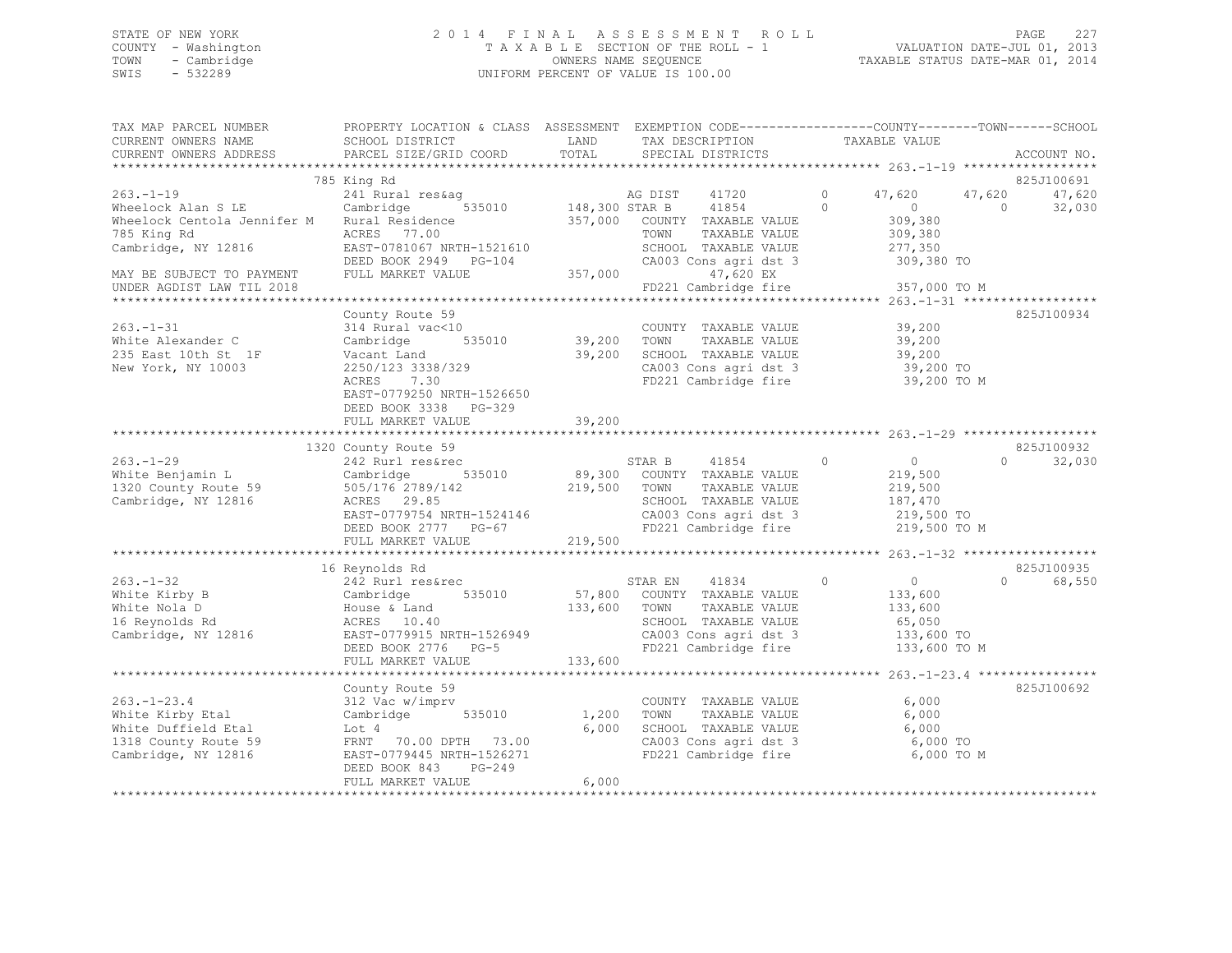# STATE OF NEW YORK 2 0 1 4 F I N A L A S S E S S M E N T R O L L PAGE 228 COUNTY - Washington T A X A B L E SECTION OF THE ROLL - 1 VALUATION DATE-JUL 01, 2013 TOWN - Cambridge OWNERS NAME SEQUENCE TAXABLE STATUS DATE-MAR 01, 2014 SWIS - 532289 UNIFORM PERCENT OF VALUE IS 100.00

| TAX MAP PARCEL NUMBER<br>CURRENT OWNERS NAME<br>CURRENT OWNERS ADDRESS                               | PROPERTY LOCATION & CLASS ASSESSMENT EXEMPTION CODE---------------COUNTY-------TOWN------SCHOOL<br>SCHOOL DISTRICT<br>PARCEL SIZE/GRID COORD                                       | LAND<br>TOTAL                                | TAX DESCRIPTION<br>SPECIAL DISTRICTS                                                                                                              | TAXABLE VALUE                                                                             | ACCOUNT NO.                      |
|------------------------------------------------------------------------------------------------------|------------------------------------------------------------------------------------------------------------------------------------------------------------------------------------|----------------------------------------------|---------------------------------------------------------------------------------------------------------------------------------------------------|-------------------------------------------------------------------------------------------|----------------------------------|
| $263. - 1 - 23.1$<br>White Nancy<br>1337 County Route 59<br>Cambridge, NY 12816                      | 1337 County Route 59<br>210 1 Family Res<br>535010<br>Cambridge<br>Sub Lot 1<br>ACRES 3.71<br>EAST-0779714 NRTH-1526495<br>DEED BOOK 848<br>PG-241<br>FULL MARKET VALUE            | 36,600<br>263,400<br>263,400                 | 41854<br>STAR B<br>COUNTY TAXABLE VALUE<br>TOWN<br>TAXABLE VALUE<br>SCHOOL TAXABLE VALUE<br>CA003 Cons agri dst 3<br>FD221 Cambridge fire         | $\Omega$<br>$\overline{0}$<br>263,400<br>263,400<br>231,370<br>263,400 TO<br>263,400 TO M | $\bigcap$<br>32,030              |
| $263. - 1 - 23.2$<br>White Nancy L<br>1337 County Route 59<br>Cambridge, NY 12816                    | County Route 59<br>314 Rural vac<10<br>535010<br>Cambridge<br>Lot 1<br>ACRES<br>5.13<br>EAST-0780186 NRTH-1526542<br>DEED BOOK 2815 PG-299<br>FULL MARKET VALUE                    | 27,900<br>27,900<br>27,900                   | COUNTY TAXABLE VALUE<br>TOWN<br>TAXABLE VALUE<br>SCHOOL TAXABLE VALUE<br>CA003 Cons agri dst 3<br>FD221 Cambridge fire                            | 27,900<br>27,900<br>27,900<br>27,900 TO<br>27,900 TO M                                    | 825J100692                       |
| $279. - 2 - 1.1$<br>Whiteside Terry J<br>225 Midland Dr<br>Asheville, NC 28804                       | County Route 74<br>322 Rural vac>10<br>Cambridge<br>535010<br>Vac Land<br>ACRES 16.80<br>EAST-0765441 NRTH-1511221<br>DEED BOOK 632<br>$PG-45$<br>FULL MARKET VALUE                | 61,000<br>61,000<br>61,000<br>************** | COUNTY TAXABLE VALUE<br>TOWN<br>TAXABLE VALUE<br>SCHOOL TAXABLE VALUE<br>CA003 Cons agri dst 3<br>FD221 Cambridge fire                            | 61,000<br>61,000<br>61,000<br>61,000 TO<br>61,000 TO M                                    | 825J102048                       |
| $270. - 1 - 33.6$<br>Whitney Terry<br>Whitney Sally J<br>104 Brownell Rd<br>Cambridge, NY 12816      | 104 Brownell Rd<br>210 1 Family Res<br>Cambridge<br>535010<br>Land & House<br>Lot 4<br>ACRES<br>8.84<br>EAST-0764460 NRTH-1517863<br>DEED BOOK 694<br>$PG-73$<br>FULL MARKET VALUE | 318,200<br>318,200                           | STAR EN<br>41834<br>53,400 COUNTY TAXABLE VALUE<br>TAXABLE VALUE<br>TOWN<br>SCHOOL TAXABLE VALUE<br>CA003 Cons agri dst 3<br>FD221 Cambridge fire | $\circ$<br>$\overline{0}$<br>318,200<br>318,200<br>249,650<br>318,200 TO<br>318,200 TO M  | 825J102044<br>$\Omega$<br>68,550 |
| $270. - 1 - 33.8$<br>Whitney Terry E SR<br>Whitney Sally J<br>104 Brownell Rd<br>Cambridge, NY 12816 | Brownell Rd<br>314 Rural vac<10<br>535010<br>Cambridge<br>FRNT 415.00 DPTH 209.00<br>EAST-0764013 NRTH-1517936<br>PG-315<br>DEED BOOK 2614<br>FULL MARKET VALUE                    | 8,000<br>8,000<br>8,000                      | COUNTY TAXABLE VALUE<br>TOWN<br>TAXABLE VALUE<br>SCHOOL TAXABLE VALUE<br>CA003 Cons agri dst 3<br>FD221 Cambridge fire                            | 8,000<br>8,000<br>8,000<br>8,000 TO<br>8,000 TO M                                         |                                  |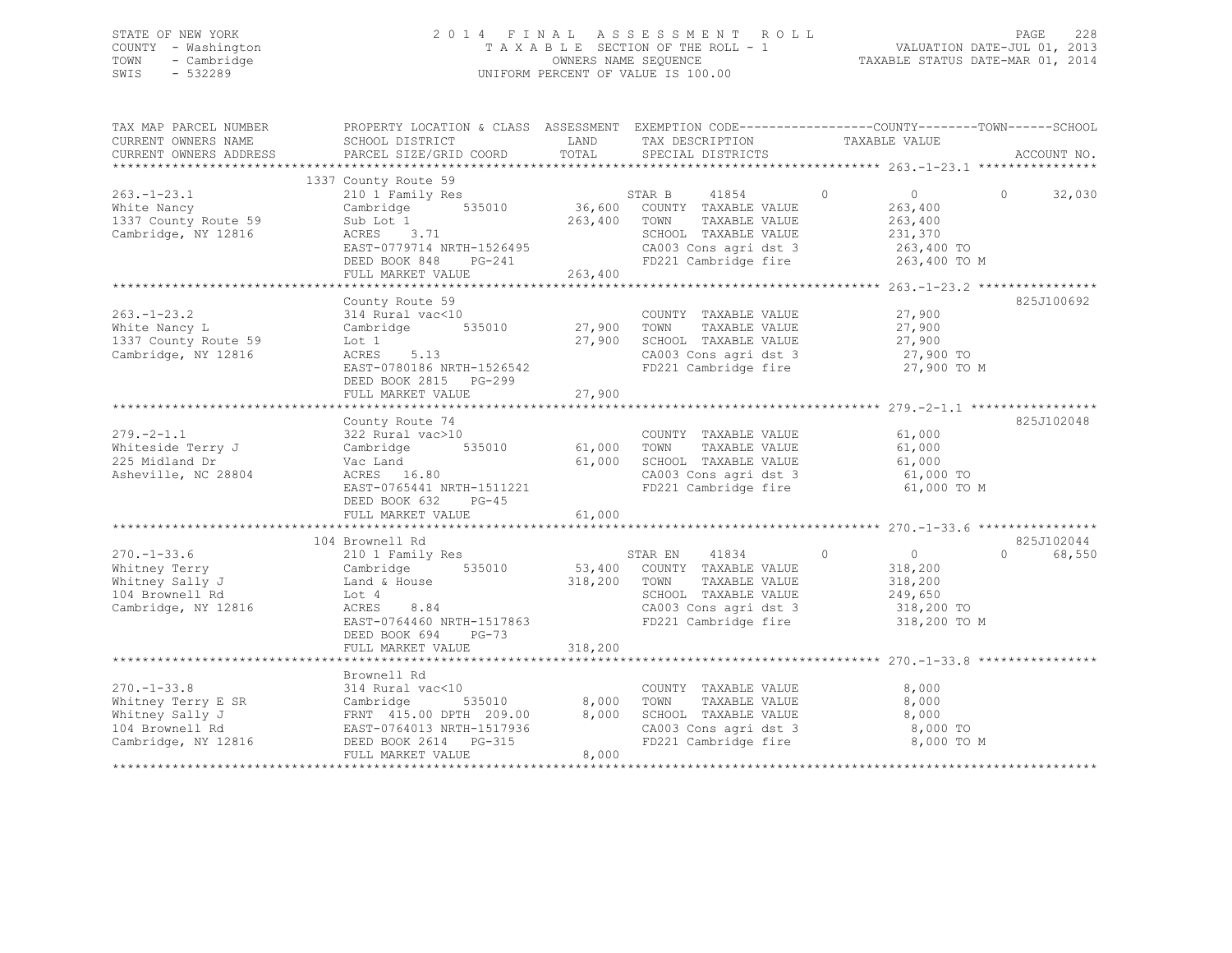# STATE OF NEW YORK 2 0 1 4 F I N A L A S S E S S M E N T R O L L PAGE 229 COUNTY - Washington T A X A B L E SECTION OF THE ROLL - 1 VALUATION DATE-JUL 01, 2013 TOWN - Cambridge OWNERS NAME SEQUENCE TAXABLE STATUS DATE-MAR 01, 2014 SWIS - 532289 UNIFORM PERCENT OF VALUE IS 100.00

| TAX MAP PARCEL NUMBER<br>CURRENT OWNERS NAME<br>CURRENT OWNERS ADDRESS                                                                                                                                                                                                                                                                             | PROPERTY LOCATION & CLASS ASSESSMENT EXEMPTION CODE-----------------COUNTY-------TOWN------SCHOOL<br>SCHOOL DISTRICT LAND TAX DESCRIPTION TAXABLE VALUE<br>PARCEL SIZE/GRID COORD TOTAL SPECIAL DISTRICTS |                                   |  |        | ACCOUNT NO.                      |
|----------------------------------------------------------------------------------------------------------------------------------------------------------------------------------------------------------------------------------------------------------------------------------------------------------------------------------------------------|-----------------------------------------------------------------------------------------------------------------------------------------------------------------------------------------------------------|-----------------------------------|--|--------|----------------------------------|
|                                                                                                                                                                                                                                                                                                                                                    |                                                                                                                                                                                                           |                                   |  |        |                                  |
| 495 Center Cambridge Rd<br>270.-1-14 210 1 Family Res<br>Widdig Christopher D Cambridge 535010 37,100 COUNTY TAXABLE VALUE<br>231,300 Middig Lara J ACRES 2.82 231,300 TOWN TAXABLE VALUE 231,300<br>495 Center Cambridge Rd EAST-0766                                                                                                             |                                                                                                                                                                                                           |                                   |  |        | 825J100801<br>$\Omega$<br>32,030 |
|                                                                                                                                                                                                                                                                                                                                                    |                                                                                                                                                                                                           |                                   |  |        |                                  |
|                                                                                                                                                                                                                                                                                                                                                    | 306 Whiteside Rd                                                                                                                                                                                          |                                   |  |        | 825J100868                       |
|                                                                                                                                                                                                                                                                                                                                                    |                                                                                                                                                                                                           |                                   |  |        |                                  |
|                                                                                                                                                                                                                                                                                                                                                    |                                                                                                                                                                                                           |                                   |  |        |                                  |
|                                                                                                                                                                                                                                                                                                                                                    | 89 Tollison Rd                                                                                                                                                                                            |                                   |  |        | 825J100698                       |
|                                                                                                                                                                                                                                                                                                                                                    |                                                                                                                                                                                                           |                                   |  |        |                                  |
| UNDER AGDIST LAW TIL 2018                                                                                                                                                                                                                                                                                                                          |                                                                                                                                                                                                           | FD221 Cambridge fire 846,500 TO M |  |        |                                  |
|                                                                                                                                                                                                                                                                                                                                                    |                                                                                                                                                                                                           |                                   |  |        |                                  |
| $279. -1 - 10.3$<br>Wilbur Clifford<br>Wilbur Janice<br>313 Whiteside Rd<br>Ti<br>Wilbur Janice<br>Wilbur Janice<br>391,000 TOWN TAXABLE VALUE<br>391,000 TOWN TAXABLE VALUE<br>391,000 TOWN TAXABLE VALUE<br>221,681<br>221,681<br>221,681<br>221,681<br>221,681<br>221,681<br>221,681<br>221,681<br>221,681<br>221,681<br>221,681<br>221,681<br> | South Cambridge Rd<br>2011 Camping Act of the Magnetic S33401 and Magnetic Magnetic Country TAXABLE VALUE 221,681 221,681 and 533401 213,100 COUNTY TAXABLE VALUE 221,681                                 |                                   |  |        | 169,319                          |
|                                                                                                                                                                                                                                                                                                                                                    |                                                                                                                                                                                                           |                                   |  |        |                                  |
|                                                                                                                                                                                                                                                                                                                                                    |                                                                                                                                                                                                           |                                   |  |        |                                  |
|                                                                                                                                                                                                                                                                                                                                                    |                                                                                                                                                                                                           |                                   |  | 52,720 | 52,720                           |
|                                                                                                                                                                                                                                                                                                                                                    |                                                                                                                                                                                                           |                                   |  |        |                                  |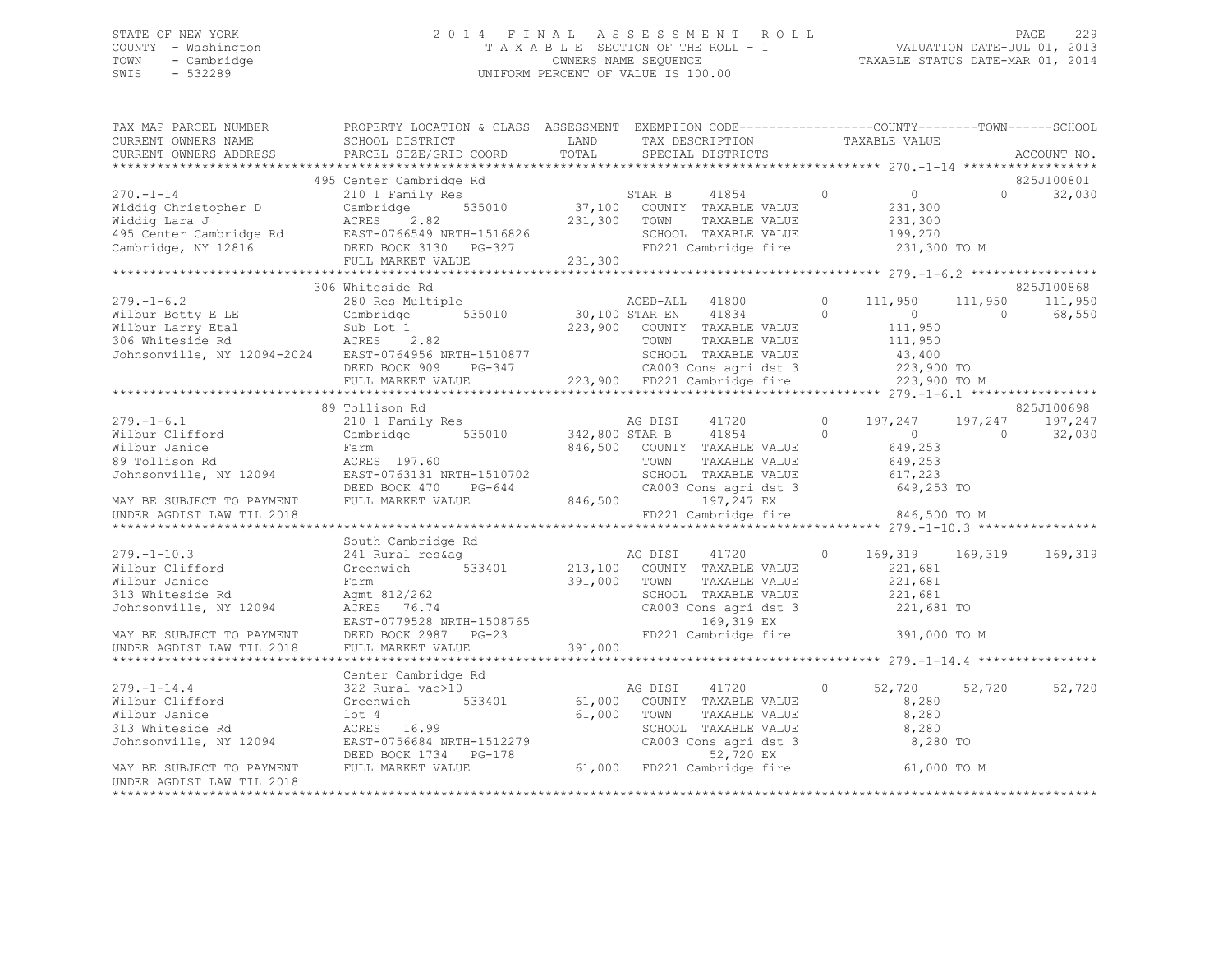# STATE OF NEW YORK 2 0 1 4 F I N A L A S S E S S M E N T R O L L PAGE 230 COUNTY - Washington T A X A B L E SECTION OF THE ROLL - 1 VALUATION DATE-JUL 01, 2013 TOWN - Cambridge OWNERS NAME SEQUENCE TAXABLE STATUS DATE-MAR 01, 2014 SWIS - 532289 UNIFORM PERCENT OF VALUE IS 100.00

| TAX MAP PARCEL NUMBER<br>CURRENT OWNERS NAME<br>CURRENT OWNERS ADDRESS                                                                                     | PROPERTY LOCATION & CLASS ASSESSMENT EXEMPTION CODE----------------COUNTY-------TOWN-----SCHOOL |             |                                                                     |                      |        |
|------------------------------------------------------------------------------------------------------------------------------------------------------------|-------------------------------------------------------------------------------------------------|-------------|---------------------------------------------------------------------|----------------------|--------|
|                                                                                                                                                            |                                                                                                 |             |                                                                     |                      |        |
|                                                                                                                                                            | Center Cambridge Rd                                                                             |             | $\overline{a}$                                                      | 27,670 27,670        | 27,670 |
|                                                                                                                                                            |                                                                                                 |             |                                                                     | 4,830                |        |
|                                                                                                                                                            |                                                                                                 | 32,500      | TOWN<br>TAXABLE VALUE                                               | 4,830                |        |
|                                                                                                                                                            |                                                                                                 |             | SCHOOL TAXABLE VALUE<br>CA003 Cons agri dst 3                       | 4,830                |        |
|                                                                                                                                                            |                                                                                                 |             |                                                                     | 4,830 TO             |        |
| DEED BOOK 1734 PG-178<br>MAY BE SUBJECT TO PAYMENT FULL MARKET VALUE 32,500 FD221 Cambridge fire<br>INDER ACDIST LAW TIL 2019<br>UNDER AGDIST LAW TIL 2018 |                                                                                                 |             |                                                                     | 32,500 TO M          |        |
|                                                                                                                                                            |                                                                                                 |             |                                                                     |                      |        |
|                                                                                                                                                            | Center Cambridge Rd                                                                             |             |                                                                     |                      |        |
|                                                                                                                                                            |                                                                                                 |             |                                                                     |                      |        |
|                                                                                                                                                            |                                                                                                 |             |                                                                     |                      |        |
|                                                                                                                                                            |                                                                                                 | 38,100 TOWN |                                                                     | 2,751                |        |
|                                                                                                                                                            |                                                                                                 |             |                                                                     | 2,751                |        |
|                                                                                                                                                            |                                                                                                 |             | TOWN TAXABLE VALUE<br>SCHOOL TAXABLE VALUE<br>CA003 Cons agri dst 3 | 2,751 TO             |        |
| DEED BOOK 1734 PG-178<br>MAY BE SUBJECT TO PAYMENT FULL MARKET VALUE 38,100 FD221 Cambridge fire<br>INDER AGDIST LAW TIL 2019<br>UNDER AGDIST LAW TIL 2018 |                                                                                                 |             |                                                                     | 38,100 TO M          |        |
|                                                                                                                                                            |                                                                                                 |             |                                                                     |                      |        |
|                                                                                                                                                            | Center Cambridge Rd                                                                             |             |                                                                     |                      |        |
|                                                                                                                                                            |                                                                                                 |             |                                                                     | 37,176 37,176        | 37,176 |
|                                                                                                                                                            |                                                                                                 |             |                                                                     | 4,924                |        |
| Wilbur Janice<br>lot 7<br>ACRES                                                                                                                            |                                                                                                 | 42,100      | TOWN<br>TAXABLE VALUE                                               | 4,924                |        |
| 313 Whiteside Rd                                                                                                                                           | 8.52                                                                                            |             |                                                                     | 4,924                |        |
| Johnsonville, NY 12094 EAST-0758281 NRTH-1512706                                                                                                           |                                                                                                 |             | SCHOOL TAXABLE VALUE<br>CA003 Cons agri dst 3                       | 4,924 TO             |        |
| DEED BOOK 1734 PG-178<br>MAY BE SUBJECT TO PAYMENT FULL MARKET VALUE 42,100 FD221 Cambridge fire<br>INDER ACDIST LAW TIL 2019<br>UNDER AGDIST LAW TIL 2018 |                                                                                                 |             |                                                                     | 42,100 TO M          |        |
|                                                                                                                                                            |                                                                                                 |             |                                                                     |                      |        |
|                                                                                                                                                            | South Cambridge Rd                                                                              |             |                                                                     |                      |        |
| $279. - 1 - 14.8$                                                                                                                                          |                                                                                                 |             |                                                                     | 47,633 47,633 47,633 |        |
| Wilbur Clifford Greenwich                                                                                                                                  |                                                                                                 |             | 533401 60,000 COUNTY TAXABLE VALUE                                  | 12,367               |        |
|                                                                                                                                                            |                                                                                                 | 60,000      | TOWN<br>TAXABLE VALUE                                               | 12,367               |        |
|                                                                                                                                                            |                                                                                                 |             |                                                                     | 12,367               |        |
|                                                                                                                                                            |                                                                                                 |             | SCHOOL TAXABLE VALUE<br>CA003 Cons agri dst 3                       | 12,367 TO            |        |
|                                                                                                                                                            |                                                                                                 |             |                                                                     |                      |        |
| DEED BOOK 1734 PG-178 47,633 EX<br>MAY BE SUBJECT TO PAYMENT FULL MARKET VALUE 60,000 FD221 Cambridge fire<br>UNDER AGDIST LAW TIL 2018                    |                                                                                                 |             |                                                                     | 60,000 TO M          |        |
|                                                                                                                                                            |                                                                                                 |             |                                                                     |                      |        |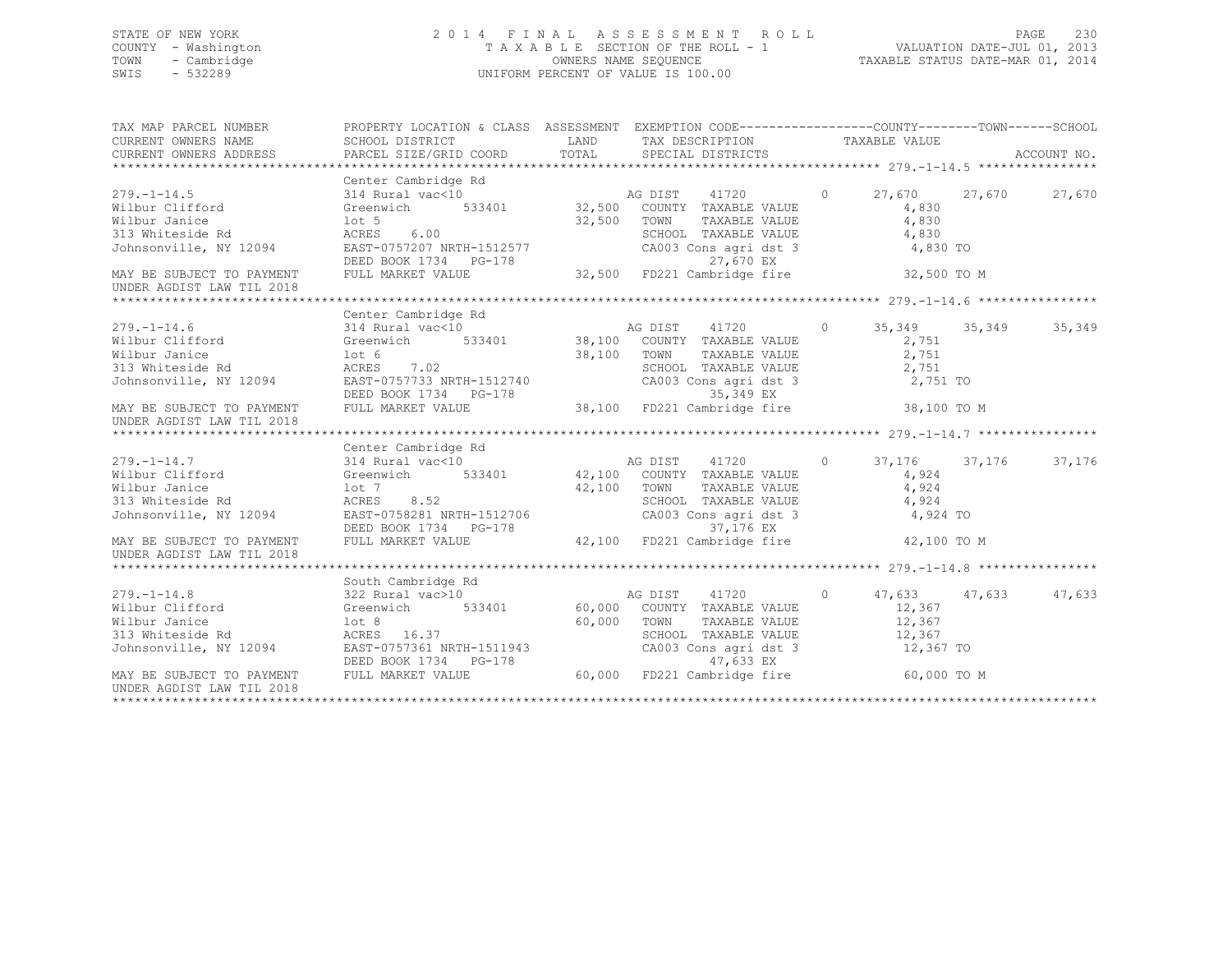# STATE OF NEW YORK 2 0 1 4 F I N A L A S S E S S M E N T R O L L PAGE 231 COUNTY - Washington T A X A B L E SECTION OF THE ROLL - 1 VALUATION DATE-JUL 01, 2013 TOWN - Cambridge OWNERS NAME SEQUENCE TAXABLE STATUS DATE-MAR 01, 2014 SWIS - 532289 UNIFORM PERCENT OF VALUE IS 100.00

| $\begin{tabular}{lllllllllll} \textsc{rank} & & & & & & & \textsc{propERTY LOCATION & \& CLASS & ASSESSMENT & EXEMPTION & CODE----------------COUNTY-------TOWN------SCHOOL \\ \textsc{CURENT} & & & & & & & \textsc{SCHOOL DISTRICT} & & & \\ \textsc{CURRENT} & & & & & & \textsc{DINEES} & & \\ \textsc{CURRENT} & & & & & & \textsc{PARCEL SIZE/GRID COORD & & TOTAL} & & & \textsc{SPECTAL DISTRICTS} & & \\ & & & & & & \textsc{PARCEL SIZE/GRID COORD & & & \\ \textsc{VAXABLE} & & &$ |                                                               |                                                                                             |        |            |
|-----------------------------------------------------------------------------------------------------------------------------------------------------------------------------------------------------------------------------------------------------------------------------------------------------------------------------------------------------------------------------------------------------------------------------------------------------------------------------------------------|---------------------------------------------------------------|---------------------------------------------------------------------------------------------|--------|------------|
|                                                                                                                                                                                                                                                                                                                                                                                                                                                                                               |                                                               |                                                                                             |        |            |
|                                                                                                                                                                                                                                                                                                                                                                                                                                                                                               |                                                               |                                                                                             |        |            |
| South Cambridge Rd<br>279.-1-14.9<br>Wilbur Clifford 322 Rural vac>10<br>Wilbur Clifford Greenwich 533401 66,700 COUNTY TAXABLE VALUE 13,244<br>Wilbur Janice 21<br>213 Whiteside Rd acress 19.83<br>313 Whiteside Rd acress 19.83<br>213 Mh                                                                                                                                                                                                                                                  |                                                               |                                                                                             |        | 53,456     |
|                                                                                                                                                                                                                                                                                                                                                                                                                                                                                               |                                                               |                                                                                             |        |            |
|                                                                                                                                                                                                                                                                                                                                                                                                                                                                                               |                                                               |                                                                                             |        |            |
|                                                                                                                                                                                                                                                                                                                                                                                                                                                                                               |                                                               |                                                                                             | 13,244 |            |
| 313 Whiteside Rd<br>313 Whiteside Rd<br>313 Whiteside Rd<br>313 Whiteside Rd<br>313 Whiteside Rd<br>313 Whiteside Rd<br>32 ACRES<br>319.83<br>32 MAY RE SUBSOOK 1734<br>22 DEED BOOK 1734<br>22-170<br>22003<br>22003<br>22-170<br>22003                                                                                                                                                                                                                                                      |                                                               | CA003 Cons agri dst 3 $13,244$ TO                                                           |        |            |
|                                                                                                                                                                                                                                                                                                                                                                                                                                                                                               | DEED BOOK 1734 PG-178 66,700 FD221 Cambridge fire 66,700 TO M |                                                                                             |        |            |
|                                                                                                                                                                                                                                                                                                                                                                                                                                                                                               |                                                               |                                                                                             |        |            |
|                                                                                                                                                                                                                                                                                                                                                                                                                                                                                               | South Cambridge Rd                                            |                                                                                             |        |            |
| South Cambridge Rd<br>312 Vac w/imprv<br>312 Vac w/imprv<br>68,300 COUNTY TAXABLE VALUE<br>313 Whiteside Rd<br>313 Whiteside Rd<br>313 Whiteside Rd<br>313 Whiteside Rd<br>313 Whiteside Rd<br>313 Whiteside Rd<br>313 Whiteside Rd<br>313 Whiteside                                                                                                                                                                                                                                          |                                                               |                                                                                             |        | 53,955     |
|                                                                                                                                                                                                                                                                                                                                                                                                                                                                                               |                                                               |                                                                                             |        |            |
|                                                                                                                                                                                                                                                                                                                                                                                                                                                                                               |                                                               | TOWN TAXABLE VALUE 14,845<br>SCHOOL TAXABLE VALUE 14,845<br>CA003 Cons agri dst 3 14,845 TO |        |            |
|                                                                                                                                                                                                                                                                                                                                                                                                                                                                                               |                                                               |                                                                                             |        |            |
| Johnsonville, NY 12094 EAST-0758277 NRTH-1511363                                                                                                                                                                                                                                                                                                                                                                                                                                              |                                                               |                                                                                             |        |            |
| MAY BE SUBJECT TO PAYMENT<br>UNDER AGDIST LAW TIL 2018                                                                                                                                                                                                                                                                                                                                                                                                                                        | DEED BOOK 1734 PG-178 68,800 FD221 Cambridge fire 68,800 TO M |                                                                                             |        |            |
|                                                                                                                                                                                                                                                                                                                                                                                                                                                                                               |                                                               |                                                                                             |        |            |
|                                                                                                                                                                                                                                                                                                                                                                                                                                                                                               | South Cambridge Rd                                            |                                                                                             |        |            |
|                                                                                                                                                                                                                                                                                                                                                                                                                                                                                               |                                                               |                                                                                             |        | 53,084     |
|                                                                                                                                                                                                                                                                                                                                                                                                                                                                                               |                                                               |                                                                                             |        |            |
|                                                                                                                                                                                                                                                                                                                                                                                                                                                                                               |                                                               |                                                                                             | 9,416  |            |
|                                                                                                                                                                                                                                                                                                                                                                                                                                                                                               |                                                               |                                                                                             |        |            |
|                                                                                                                                                                                                                                                                                                                                                                                                                                                                                               |                                                               |                                                                                             |        |            |
|                                                                                                                                                                                                                                                                                                                                                                                                                                                                                               |                                                               |                                                                                             |        |            |
| UNDER AGDIST LAW TIL 2018                                                                                                                                                                                                                                                                                                                                                                                                                                                                     |                                                               |                                                                                             |        |            |
|                                                                                                                                                                                                                                                                                                                                                                                                                                                                                               |                                                               |                                                                                             |        |            |
|                                                                                                                                                                                                                                                                                                                                                                                                                                                                                               | County Route 74                                               |                                                                                             |        | 825J100236 |
| $279. - 2 - 31.1$                                                                                                                                                                                                                                                                                                                                                                                                                                                                             | 120 Field crops                                               | AG DIST 41720 0 72,535 72,535 72,535                                                        |        |            |
| Wilbur Clifford Cambridge 535010 115,400 COUNTY TAXABLE VALUE                                                                                                                                                                                                                                                                                                                                                                                                                                 |                                                               |                                                                                             | 42,865 |            |
|                                                                                                                                                                                                                                                                                                                                                                                                                                                                                               |                                                               | TAXABLE VALUE 42,865                                                                        |        |            |
|                                                                                                                                                                                                                                                                                                                                                                                                                                                                                               |                                                               | SCHOOL TAXABLE VALUE 42,865<br>CA003 Cons agri dst 3 42,865 TO                              |        |            |
|                                                                                                                                                                                                                                                                                                                                                                                                                                                                                               |                                                               |                                                                                             |        |            |
| DEED BOOK 2465 PG-14<br>DEED BOOK 2465 PG-14<br>T2,535 EX<br>T221 Cambridge fire 115,400 TD M<br>UNDER AGDIST LAW TIL 2018                                                                                                                                                                                                                                                                                                                                                                    |                                                               |                                                                                             |        |            |
|                                                                                                                                                                                                                                                                                                                                                                                                                                                                                               |                                                               |                                                                                             |        |            |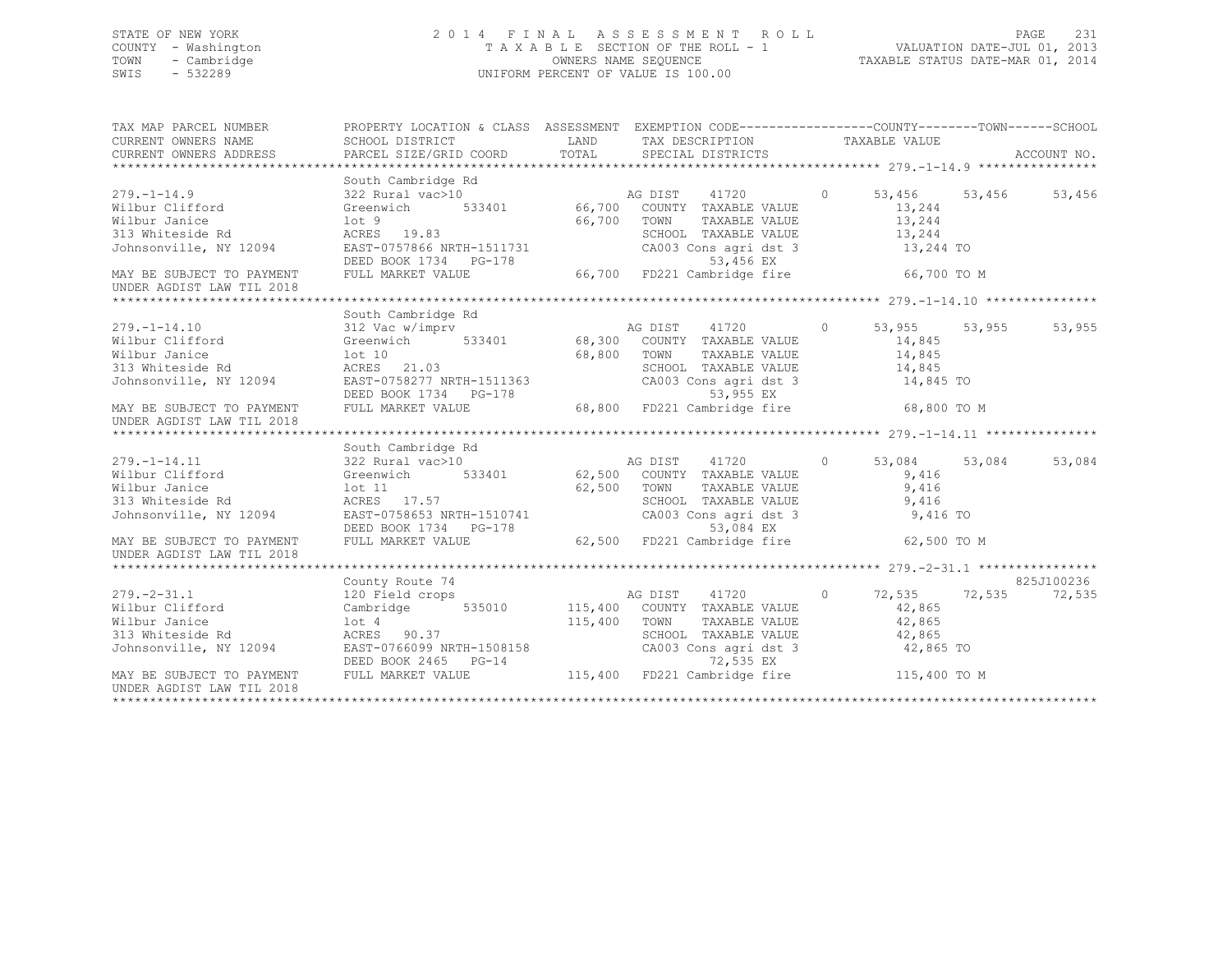# STATE OF NEW YORK 2 0 1 4 F I N A L A S S E S S M E N T R O L L PAGE 232 COUNTY - Washington T A X A B L E SECTION OF THE ROLL - 1 VALUATION DATE-JUL 01, 2013 TOWN - Cambridge OWNERS NAME SEQUENCE TAXABLE STATUS DATE-MAR 01, 2014 SWIS - 532289 UNIFORM PERCENT OF VALUE IS 100.00

| TAX MAP PARCEL NUMBER<br>CURRENT OWNERS NAME<br>CURRENT OWNERS ADDRESS                                                                                                             | PROPERTY LOCATION & CLASS ASSESSMENT EXEMPTION CODE---------------COUNTY-------TOWN------SCHOOL<br>SCHOOL DISTRICT<br>PARCEL SIZE/GRID COORD                                                                                                                               | TOTAL                   | TAX DESCRIPTION TAXABLE VALUE<br>SPECIAL DISTRICTS<br>LAND TAX DESCRIPTION                                                                                                                                  |                                                   |       | ACCOUNT NO. |
|------------------------------------------------------------------------------------------------------------------------------------------------------------------------------------|----------------------------------------------------------------------------------------------------------------------------------------------------------------------------------------------------------------------------------------------------------------------------|-------------------------|-------------------------------------------------------------------------------------------------------------------------------------------------------------------------------------------------------------|---------------------------------------------------|-------|-------------|
|                                                                                                                                                                                    |                                                                                                                                                                                                                                                                            |                         |                                                                                                                                                                                                             |                                                   |       |             |
| $279. - 2 - 31.7$<br>Wilbur Clifford<br>Wilbur Janice<br>313 Whiteside Rd<br>Johnsonville, NY 12094<br>MAY BE SUBJECT TO PAYMENT<br>UNDER AGDIST LAW TIL 2018                      | County Route 74<br>County Route 74<br>105 Vac farmland Company AG DIST 41720<br>Cambridge 535010 17,300 COUNTY TAXABLE VALUE<br>lot 6<br>341/176, 341/180<br>$ACRES$ 13.73<br>ACRES 13.73<br>EAST-0767351 NRTH-1508189<br>DEED BOOK 2465 PG-14<br>""'' MARKET VALUE 17,300 | 17,300 TOWN             | TAXABLE VALUE<br>SCHOOL TAXABLE VALUE<br>CA003 Cons agri dst 3 10,185 TO<br>7,115 EX<br>FD221 Cambridge fire 17,300 TO M                                                                                    | $\circ$<br>7,115<br>10,185<br>10, 185<br>10,185   | 7,115 | 7,115       |
|                                                                                                                                                                                    |                                                                                                                                                                                                                                                                            |                         |                                                                                                                                                                                                             |                                                   |       |             |
| $279. - 2 - 31.8$<br>Wilbur Clifford<br>Wilbur Janice<br>313 Whiteside Rd<br>Johnsonville, NY 12094<br>MAY BE SUBJECT TO PAYMENT                                                   | County Route 74<br>105 Vac farmland<br>Cambridge 535010 6,900 COUNTY TAXABLE VALUE<br>$1$ ot 5<br>341/176, 341/180 SCHOOL<br>ACRES 5.15 CA003 C<br>EAST-0766771 NRTH-1507468 PEED BOOK 2465 PG-14 FD221 C                                                                  |                         | AG DIST 41720 0<br>6,900 TOWN<br>TAXABLE VALUE<br>SCHOOL TAXABLE VALUE<br>CA003 Cons agri dst 3<br>3,331 EX<br>FD221 Cambridge fire 6,900 TO M                                                              | 3,331<br>3,569<br>3,569<br>3,569<br>3,569 TO      | 3,331 | 3,331       |
| UNDER AGDIST LAW TIL 2018                                                                                                                                                          | FULL MARKET VALUE                                                                                                                                                                                                                                                          | 6,900                   |                                                                                                                                                                                                             |                                                   |       |             |
|                                                                                                                                                                                    |                                                                                                                                                                                                                                                                            |                         |                                                                                                                                                                                                             |                                                   |       |             |
| $288. - 1 - 32$<br>Wilbur Clifford<br>Wilbur Janice<br>313 Whiteside Rd<br>Johnsonville, NY 12094<br>MAY BE SUBJECT TO PAYMENT<br>UNDER AGDIST LAW TIL 2018                        | County Route 59A<br>105 Vac farmland<br>Cambridge 535010<br>lot 8<br>341/176, 341/180<br>ACRES 60.48<br>EAST-0766471 NRTH-1505326<br>DEED BOOK 2465 PG-14<br>FULL MARKET VALUE                                                                                             | $11$ $77,500$           | AG DIST 41720<br>77,500 COUNTY TAXABLE VALUE<br>77,500 TOWN<br>TOWN TAXABLE VALUE<br>SCHOOL TAXABLE VALUE<br>CA003 Cons agri dst 3 23,933 TO<br>23,933 TO<br>23,933 TO<br>53,567 EX<br>FD221 Cambridge fire | $\circ$<br>53,567 53,567<br>23,933<br>77,500 TO M |       | 53,567      |
| $261. -2 - 16.6$<br>Wilcox Bradley A<br>111 Meader Rd<br>Greenwich, NY 12834                                                                                                       | Vly Summit Rd<br>852 Landfill<br>535010<br>Cambridge<br>Aban Dump<br>ACRES 5.81<br>EAST-0765668 NRTH-1526607<br>DEED BOOK 2539 PG-200<br>FULL MARKET VALUE                                                                                                                 | 8,000<br>8,000<br>8,000 | COUNTY TAXABLE VALUE<br>TOWN      TAXABLE VALUE<br>SCHOOL   TAXABLE VALUE<br>FD221 Cambridge fire                                                                                                           | 8,000<br>8,000<br>8,000<br>8,000 TO M             |       |             |
|                                                                                                                                                                                    |                                                                                                                                                                                                                                                                            |                         |                                                                                                                                                                                                             |                                                   |       |             |
| $271. -2 - 17.4$<br>Wiley William A Cambridge 535010 400<br>Stanton Sharon L P/O lot 2 400<br>82 Wright Rd FRNT 166.00 DPTH 93.00<br>Cambridge, NY 12816 EAST-0774992 NRTH-1518105 | Wright Rd<br>$314$ Rural vac<10<br>DEED BOOK 2272 PG-7                                                                                                                                                                                                                     | 400                     | COUNTY TAXABLE VALUE<br>400 TOWN TAXABLE VALUE<br>400 SCHOOL TAXABLE VALUE<br>CA003 Cons agri dst 3<br>FD221 Cambridge fire                                                                                 | 400<br>400<br>400<br>400 TO<br>400 TO M           |       |             |
|                                                                                                                                                                                    | FULL MARKET VALUE                                                                                                                                                                                                                                                          | 400                     |                                                                                                                                                                                                             |                                                   |       |             |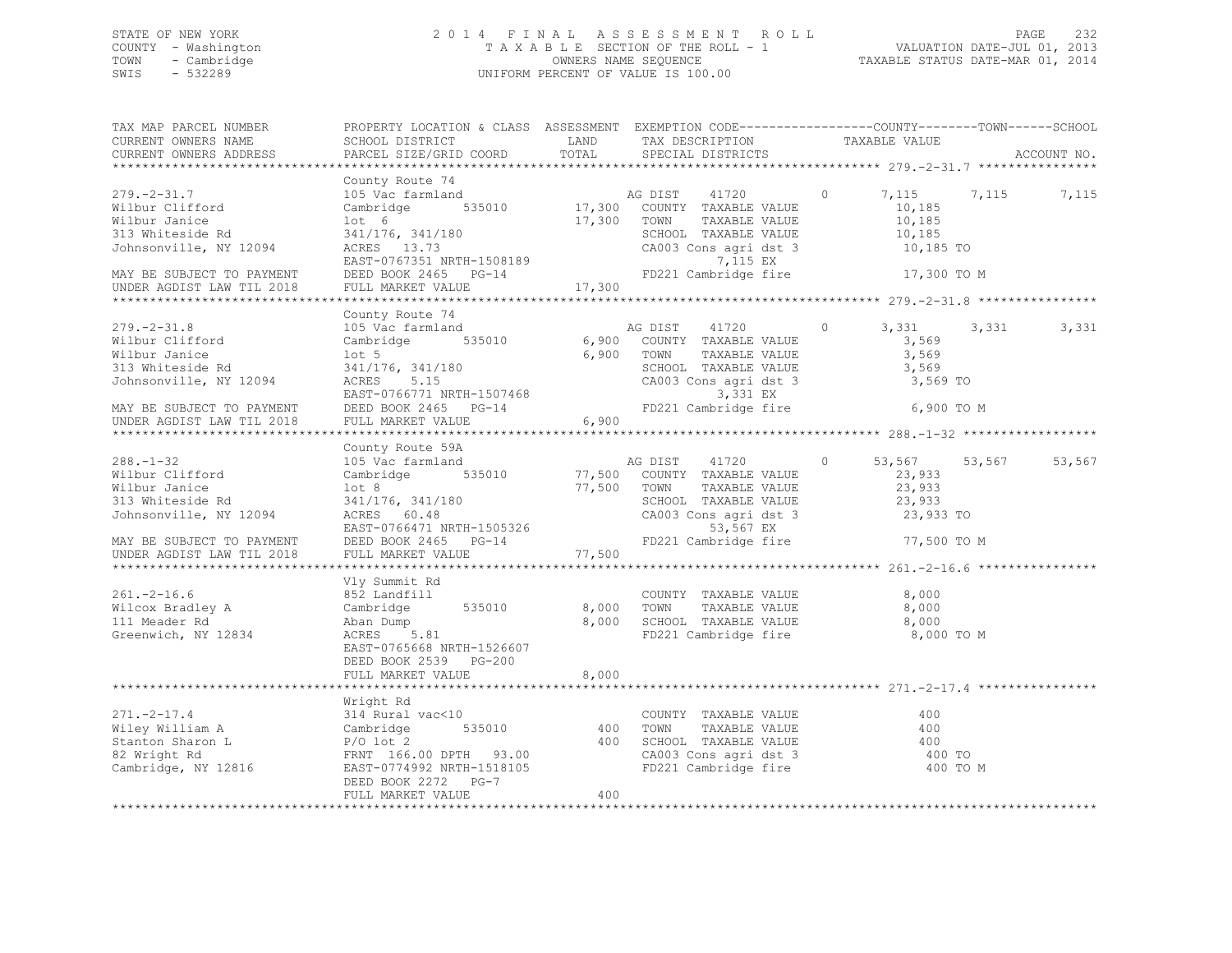# STATE OF NEW YORK 2 0 1 4 F I N A L A S S E S S M E N T R O L L PAGE 233 COUNTY - Washington T A X A B L E SECTION OF THE ROLL - 1 VALUATION DATE-JUL 01, 2013 TOWN - Cambridge OWNERS NAME SEQUENCE TAXABLE STATUS DATE-MAR 01, 2014 SWIS - 532289 UNIFORM PERCENT OF VALUE IS 100.00

| TAX MAP PARCEL NUMBER<br>CURRENT OWNERS NAME<br>CURRENT OWNERS ADDRESS                                                     | PROPERTY LOCATION & CLASS ASSESSMENT<br>SCHOOL DISTRICT<br>PARCEL SIZE/GRID COORD                                                                                                             | LAND<br>TOTAL                 | TAX DESCRIPTION<br>SPECIAL DISTRICTS                                                                                                      | EXEMPTION CODE-----------------COUNTY-------TOWN------SCHOOL<br>TAXABLE VALUE      | ACCOUNT NO.                    |
|----------------------------------------------------------------------------------------------------------------------------|-----------------------------------------------------------------------------------------------------------------------------------------------------------------------------------------------|-------------------------------|-------------------------------------------------------------------------------------------------------------------------------------------|------------------------------------------------------------------------------------|--------------------------------|
|                                                                                                                            |                                                                                                                                                                                               |                               |                                                                                                                                           |                                                                                    |                                |
| $271. - 2 - 23.1$<br>Wiley William A<br>Wiley Sharon L<br>82 Wright Rd<br>Cambridge, NY 12816                              | 82 Wright Rd<br>210 1 Family Res<br>535010<br>Cambridge<br>$1$ ot # 1<br>ACRES 6.50<br>EAST-0774685 NRTH-1517719<br>DEED BOOK 2272 PG-7<br>FULL MARKET VALUE                                  | 48,500<br>184,900<br>184,900  | 41854<br>STAR B<br>COUNTY TAXABLE VALUE<br>TOWN<br>TAXABLE VALUE<br>SCHOOL TAXABLE VALUE<br>CA003 Cons agri dst 3<br>FD221 Cambridge fire | $\Omega$<br>$\circ$<br>184,900<br>184,900<br>152,870<br>184,900 TO<br>184,900 TO M | $\Omega$<br>32,030             |
|                                                                                                                            |                                                                                                                                                                                               |                               |                                                                                                                                           | ************** 255.14-3-16 *****************                                       |                                |
| $255.14 - 3 - 16$<br>Wilkins Eric J<br>Wilkins Meaghan J<br>65 State Route 372<br>Cambridge, NY 12816                      | 65 State Route 372<br>210 1 Family Res<br>535010<br>Cambridge<br>H & L<br>0.68<br>ACRES<br>EAST-0786101 NRTH-1531936<br>DEED BOOK 2871 PG-212                                                 | 26,900<br>197,500             | STAR B<br>41854<br>COUNTY TAXABLE VALUE<br>TOWN<br>TAXABLE VALUE<br>SCHOOL TAXABLE VALUE<br>FD221 Cambridge fire                          | $\Omega$<br>$\circ$<br>197,500<br>197,500<br>165,470<br>197,500 TO M               | 825J100684<br>32,030<br>$\cap$ |
|                                                                                                                            | FULL MARKET VALUE                                                                                                                                                                             | 197,500                       |                                                                                                                                           |                                                                                    |                                |
| $261. - 2 - 14$<br>Wilkinson Rebecca D<br>Wilkinson Jillian B<br>111 Meader Rd<br>Greenwich, NY 12834                      | Vly Summit Rd/e Off<br>312 Vac w/imprv<br>Cambridge<br>535010<br>Vl<br>765/148<br>$261. - 1 - 14$<br>ACRES 43.70<br>EAST-0765242 NRTH-1524833<br>DEED BOOK 763<br>PG-219<br>FULL MARKET VALUE | 56,900<br>59,100<br>59,100    | COUNTY TAXABLE VALUE<br>TOWN<br>TAXABLE VALUE<br>SCHOOL TAXABLE VALUE<br>FD221 Cambridge fire                                             | 59,100<br>59,100<br>59,100<br>59,100 TO M                                          | 825J100703                     |
|                                                                                                                            | State Route 372                                                                                                                                                                               |                               |                                                                                                                                           |                                                                                    | 825J100320                     |
| $246. - 1 - 17$<br>William D Fedory Irrevoc Trust Cambridge<br>Ragoni Anne F<br>459 State Route 372<br>Greenwich, NY 12834 | 322 Rural vac>10<br>535010<br>Land<br>ACRES 56.80<br>EAST-0778749 NRTH-1539098<br>DEED BOOK 3123 PG-53<br>FULL MARKET VALUE                                                                   | 109,100<br>109,100<br>109,100 | COUNTY TAXABLE VALUE<br>TOWN<br>TAXABLE VALUE<br>SCHOOL TAXABLE VALUE<br>CA005 Cons agri dst 5<br>FD221 Cambridge fire                    | 109,100<br>109,100<br>109,100<br>109,100 TO<br>109,100 TO M                        |                                |
|                                                                                                                            |                                                                                                                                                                                               |                               |                                                                                                                                           |                                                                                    |                                |
| $246. - 1 - 18$<br>William D Fedory Irrevoc Trust Cambridge<br>Ragoni Anne F<br>459 State Route 372<br>Greenwich, NY 12834 | 459 State Route 372<br>210 1 Family Res<br>535010<br>Lot & House<br>ACRES<br>3.30<br>EAST-0780394 NRTH-1538481<br>DEED BOOK 3120 PG-195<br>FULL MARKET VALUE                                  | 39,900<br>254,400<br>254,400  | 41854<br>STAR B<br>COUNTY TAXABLE VALUE<br>TAXABLE VALUE<br>TOWN<br>SCHOOL TAXABLE VALUE<br>CA005 Cons agri dst 5<br>FD221 Cambridge fire | $\Omega$<br>$\circ$<br>254,400<br>254,400<br>222,370<br>254,400 TO<br>254,400 TO M | 825J100319<br>$\cap$<br>32,030 |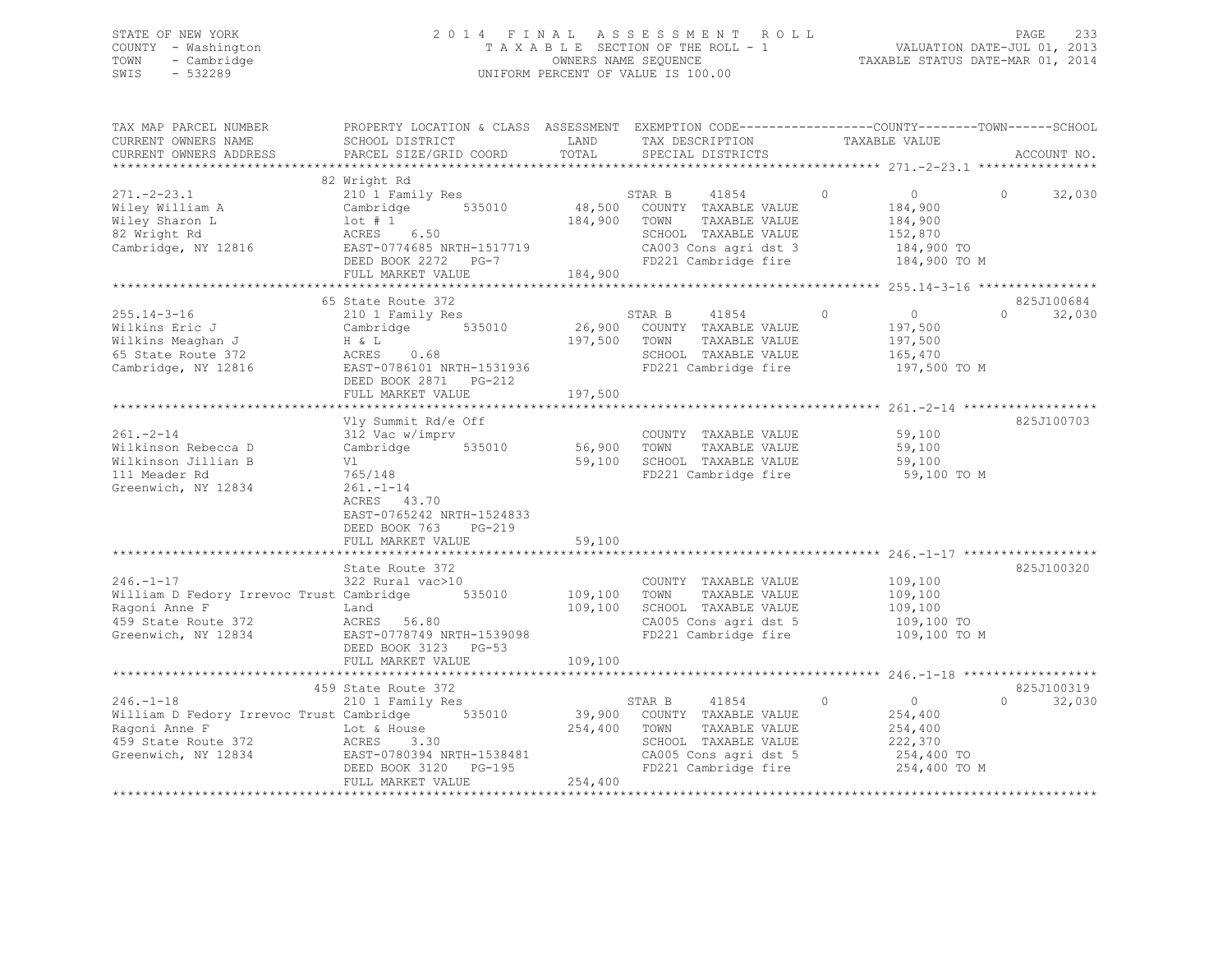# STATE OF NEW YORK 2 0 1 4 F I N A L A S S E S S M E N T R O L L PAGE 234 COUNTY - Washington T A X A B L E SECTION OF THE ROLL - 1 VALUATION DATE-JUL 01, 2013 TOWN - Cambridge OWNERS NAME SEQUENCE TAXABLE STATUS DATE-MAR 01, 2014 SWIS - 532289 UNIFORM PERCENT OF VALUE IS 100.00

| TAX MAP PARCEL NUMBER<br>CURRENT OWNERS NAME<br>CURRENT OWNERS ADDRESS                                                                      | PROPERTY LOCATION & CLASS ASSESSMENT EXEMPTION CODE-----------------COUNTY-------TOWN------SCHOOL<br>SCHOOL DISTRICT                                                                                                                                                                           | LAND         | TAX DESCRIPTION TAXABLE VALUE                                                                                                                                                         |                                                    |                          |                      |
|---------------------------------------------------------------------------------------------------------------------------------------------|------------------------------------------------------------------------------------------------------------------------------------------------------------------------------------------------------------------------------------------------------------------------------------------------|--------------|---------------------------------------------------------------------------------------------------------------------------------------------------------------------------------------|----------------------------------------------------|--------------------------|----------------------|
|                                                                                                                                             |                                                                                                                                                                                                                                                                                                |              |                                                                                                                                                                                       |                                                    |                          |                      |
|                                                                                                                                             | 78 State Route 372<br>255.14-3-9<br>Williams Daniel B<br>Williams Susan I 255.-3-9<br>Williams Susan I 255.-3-9<br>21,300<br>21,300<br>21,300<br>21,300<br>21,300<br>21,300<br>21,300<br>21,300<br>21,300<br>21,300<br>21,300<br>21,300<br>21,300<br>21,300<br>21,300<br>21,300<br>21,300<br>2 |              | FD221 Cambridge fire 21,300 TO M                                                                                                                                                      |                                                    |                          | 825J100674           |
|                                                                                                                                             |                                                                                                                                                                                                                                                                                                |              |                                                                                                                                                                                       |                                                    |                          |                      |
|                                                                                                                                             |                                                                                                                                                                                                                                                                                                |              |                                                                                                                                                                                       |                                                    |                          |                      |
|                                                                                                                                             | 76 DeMarco Ln<br>271.-3-7.9<br>Williams Wade A<br>Williams Alicia L Cambridge 535010<br>211,100 TOWN TAXABLE VALUE 211,100<br>211,100 TOWN TAXABLE VALUE 211,100<br>211,100 TOWN TAXABLE VALUE 211,100<br>211,100 TOWN TAXABLE VALUE 211,100<br>211,100 TOWN<br>FULL MARKET VALUE              | 211,100      |                                                                                                                                                                                       | $0$<br>211.100                                     | $\Omega$                 | 32,030               |
|                                                                                                                                             |                                                                                                                                                                                                                                                                                                |              |                                                                                                                                                                                       |                                                    |                          |                      |
|                                                                                                                                             | 266 Belle Rd                                                                                                                                                                                                                                                                                   |              |                                                                                                                                                                                       |                                                    |                          | 825J100653           |
|                                                                                                                                             |                                                                                                                                                                                                                                                                                                |              | SCHOOL TAXABLE VALUE 177,719<br>CA003 Cons agri dst 3 1209,749 TO                                                                                                                     | 32,851<br>$\sim$ 0<br>209,749<br>209,749           | 32,851<br>$\overline{0}$ | 32,851<br>32,030     |
|                                                                                                                                             |                                                                                                                                                                                                                                                                                                |              | 32,851 EX<br>FD221 Cambridge fire $242,600$ TO M                                                                                                                                      |                                                    |                          |                      |
|                                                                                                                                             |                                                                                                                                                                                                                                                                                                |              |                                                                                                                                                                                       |                                                    |                          |                      |
| $280 - 2 - 39$                                                                                                                              | 348 Belle Rd<br>322 Rural vac>10<br>Bigger and Magnus AG DIST 41720                                                                                                                                                                                                                            |              |                                                                                                                                                                                       |                                                    | $0 \t 40,211 \t 40,211$  | 825J100596<br>40,211 |
|                                                                                                                                             |                                                                                                                                                                                                                                                                                                |              |                                                                                                                                                                                       |                                                    |                          |                      |
|                                                                                                                                             |                                                                                                                                                                                                                                                                                                |              |                                                                                                                                                                                       |                                                    |                          |                      |
|                                                                                                                                             | Belle Rd                                                                                                                                                                                                                                                                                       |              |                                                                                                                                                                                       |                                                    |                          | 825J100705           |
| $280 - 2 - 40$<br>280.-2-40<br>Wilmot David B Jr<br>Wilmot Gretchen Farm/house<br>281 Belle Rd 271.-3-11.2<br>Buskirk, NY 12028 ACRES 76.70 | 312 Vac w/imprv<br>Wilmot Gretchen<br>201,900 TOWN<br>201,900 TOWN<br>201,900 TOWN<br>201,900 TOWN<br>201,900 TOWN<br>201,900 TOWN<br>201,900 TOWN<br>201,900 TOWN<br>201,900 TOWN<br>201,900 TOWN<br>201,900 TOWN<br>201,900 TOWN<br>201,900 EAST-0779342 NRTH-1512790<br>20                  | 201,900 TOWN | AG DIST 41720<br>535010 160,900 COUNTY TAXABLE VALUE<br>TAXABLE VALUE<br>SCHOOL TAXABLE VALUE<br>CA003 Cons agri dst 3 $132,459$ TO<br>69,441 EX<br>FD221 Cambridge fire 201,900 TO M | 69,441<br>$\circ$<br>132,459<br>132,459<br>132,459 | 69,441                   | 69,441               |
| UNDER AGDIST LAW TIL 2018                                                                                                                   | FULL MARKET VALUE                                                                                                                                                                                                                                                                              | 201,900      |                                                                                                                                                                                       |                                                    |                          |                      |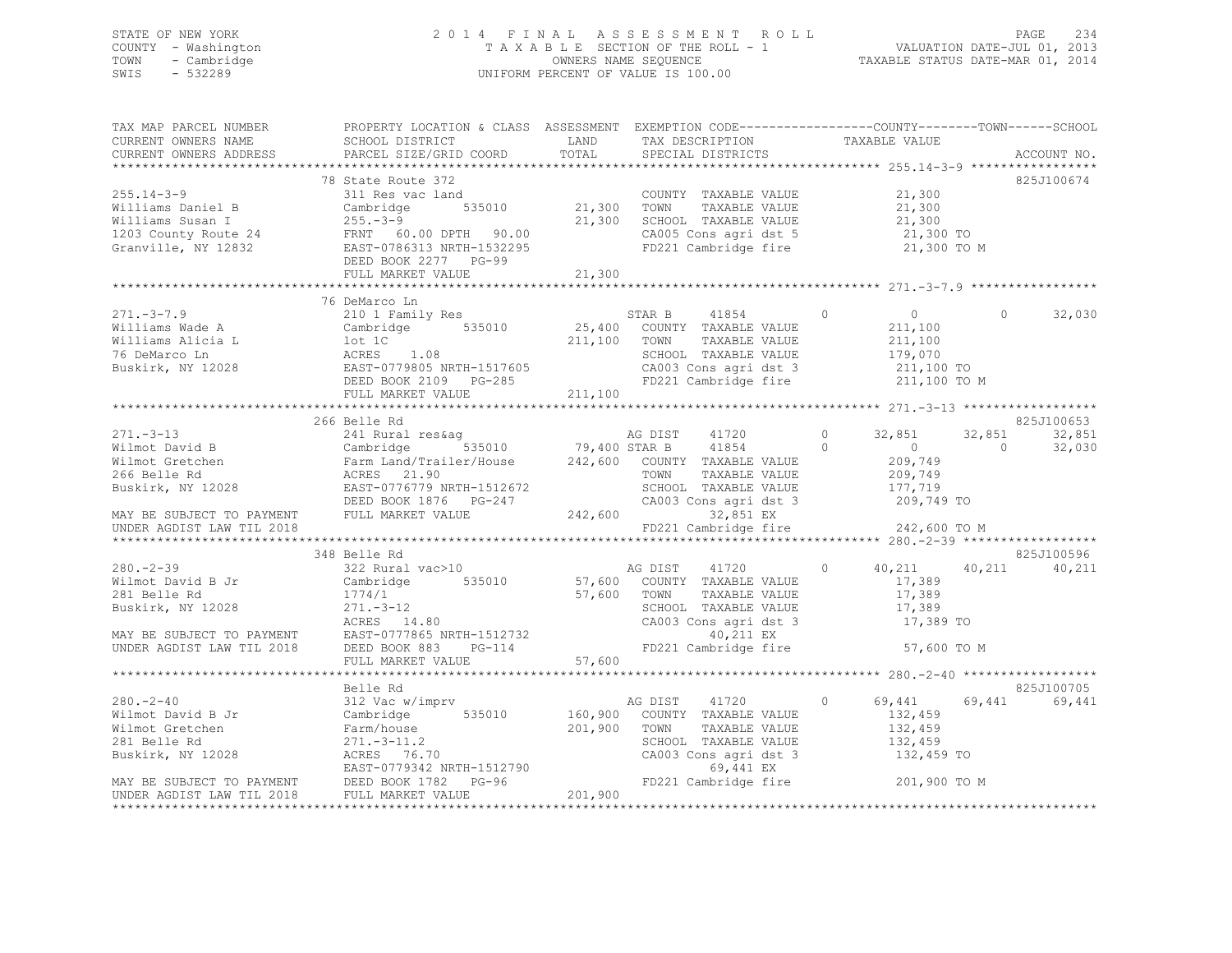# STATE OF NEW YORK 2 0 1 4 F I N A L A S S E S S M E N T R O L L PAGE 235 COUNTY - Washington T A X A B L E SECTION OF THE ROLL - 1 VALUATION DATE-JUL 01, 2013 TOWN - Cambridge OWNERS NAME SEQUENCE TAXABLE STATUS DATE-MAR 01, 2014 SWIS - 532289 UNIFORM PERCENT OF VALUE IS 100.00

| TAX MAP PARCEL NUMBER<br>CURRENT OWNERS NAME                        | PROPERTY LOCATION & CLASS ASSESSMENT EXEMPTION CODE-----------------COUNTY-------TOWN------SCHOOL<br>SCHOOL DISTRICT <a> LAND TAX DESCRIPTION</a>                                                                                                                                  |         |                                                                                                                                                                  | TAXABLE VALUE                                                                |                      |
|---------------------------------------------------------------------|------------------------------------------------------------------------------------------------------------------------------------------------------------------------------------------------------------------------------------------------------------------------------------|---------|------------------------------------------------------------------------------------------------------------------------------------------------------------------|------------------------------------------------------------------------------|----------------------|
| CURRENT OWNERS ADDRESS                                              | PARCEL SIZE/GRID COORD                                                                                                                                                                                                                                                             |         | TOTAL SPECIAL DISTRICTS                                                                                                                                          |                                                                              | ACCOUNT NO.          |
|                                                                     |                                                                                                                                                                                                                                                                                    |         |                                                                                                                                                                  |                                                                              |                      |
| $280 - 2 - 41$                                                      | 363 Belle Rd<br>411 Apartment<br>Vilmot David B Jr<br>Wilmot Gretchen (271.-3-11.4)<br>281 Belle Rd (271.-3-11.4)<br>281 Belle Rd (271.-3-11.4)<br>281 Belle Rd (271.-3-11.4)<br>282,500 SCHOOI<br>222,500 SCHOOI<br>222,500 SCHOOI<br>222,500 SCHOOI<br>222,500 SCHOOI<br>222,500 |         | COUNTY TAXABLE VALUE 222,500<br>222,500 SCHOOL TAXABLE VALUE<br>CA003 Cons agri dst 3 222,500 TO                                                                 | TAXABLE VALUE 222,500<br>TAXABLE VALUE 222,500                               |                      |
|                                                                     | FULL MARKET VALUE                                                                                                                                                                                                                                                                  | 222,500 | FD221 Cambridge fire                                                                                                                                             | 222,500 TO M                                                                 |                      |
|                                                                     |                                                                                                                                                                                                                                                                                    |         |                                                                                                                                                                  |                                                                              | 825J100966           |
| $272. -1 - 10.1$                                                    | 461 King Rd<br>105 Vac farmland<br>EXECT: The Cambridge 535010 161,000 COUNTY TAXABLE VALUE<br>281 Belle Rd<br>Buskirk, NY 12028 ReRES 80.80 SCHOOL TAXABLE VALUE<br>EXET-0781616 NRTH-1514071 CA003 Cons agri dst 3<br>MAY BE SUBJECT TO PAYMENT DEED BOOK 1774 PG-1 20,          |         |                                                                                                                                                                  | AG DIST 41720 0 20,103 20,103<br>140,897<br>140,897<br>140,897<br>140,897 TO | 20,103               |
|                                                                     |                                                                                                                                                                                                                                                                                    |         |                                                                                                                                                                  | 161,000 TO M                                                                 |                      |
|                                                                     |                                                                                                                                                                                                                                                                                    |         |                                                                                                                                                                  |                                                                              |                      |
| $271. - 3 - 15$<br>Wilmot James<br>457 King Rd<br>Buskirk, NY 12028 | x = 1.1 m<br>322 Rural vac>10<br>Cambridge 535010 58,800 TOWN<br>Lot 2 58,800 TOWN<br>ACRES 15.42 58,800 00000<br>Lot 2<br>ACRES 15.42<br>EAST-0780323 NRTH-1514425<br>DEED BOOK 1874    PG-137                                                                                    |         | COUNTY TAXABLE VALUE 58,800<br>TOWN TAXABLE VALUE 58,800<br>COUNTI INANAPART COUNTY<br>58,800 TOWN TAXABLE VALUE 58,800<br>58,800 SCHOOL TAXABLE VALUE 58,800 TO | CA003 Cons agri dst 3 58,800 TO<br>FD221 Cambridge fire 58,800 TO M          |                      |
|                                                                     | FULL MARKET VALUE                                                                                                                                                                                                                                                                  | 58,800  |                                                                                                                                                                  |                                                                              |                      |
|                                                                     |                                                                                                                                                                                                                                                                                    |         |                                                                                                                                                                  |                                                                              |                      |
| $272. - 1 - 10.2$<br>Wilmot James<br>Wilmot Holly                   | 457 King Rd<br>210 1 Family Res<br>Cambridge 535010 25,100 COUNTY TAXABLE VALUE 93,600<br>H & L 93,600 TOWN TAXABLE VALUE 93,600<br>ACRES 1.01 33,600 SCHOOL TAXABLE VALUE 61,570<br>Buskirk, NY 12028<br>Buskirk, NY 12028<br>BEED BOOK 840 PG-203<br>PEED BOOK 840 PG-203        |         | TOWN TAXABLE VALUE 93,600<br>SCHOOL TAXABLE VALUE 61,570<br>CA003 Cons agri dst 3 93,600 TO<br>FD221 Cambridge fire                                              | $\Omega$                                                                     | 825J102002<br>32,030 |
|                                                                     |                                                                                                                                                                                                                                                                                    |         |                                                                                                                                                                  |                                                                              |                      |
|                                                                     |                                                                                                                                                                                                                                                                                    |         |                                                                                                                                                                  |                                                                              |                      |
|                                                                     | Cambridge, NY 12816<br>EAST-0776769 NRTH-1514700<br>MAY BE SUBJECT TO PAYMENT DEED BOOK 2111 PG-49<br>UNDER RPTL480A UNTIL 2023 FULL MARKET VALUE 192,300                                                                                                                          |         |                                                                                                                                                                  |                                                                              |                      |
|                                                                     |                                                                                                                                                                                                                                                                                    |         |                                                                                                                                                                  |                                                                              |                      |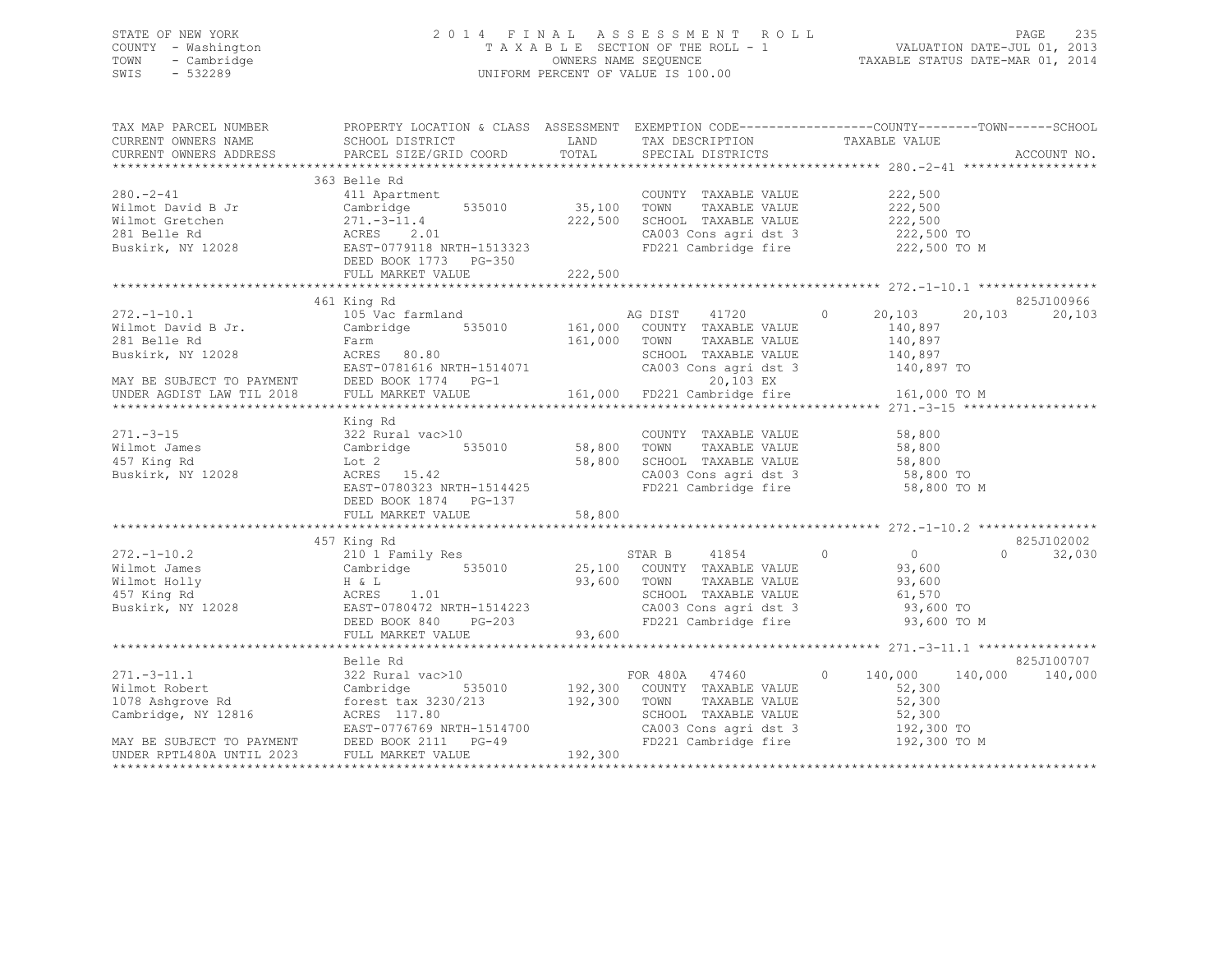# STATE OF NEW YORK 2 0 1 4 F I N A L A S S E S S M E N T R O L L PAGE 236 COUNTY - Washington T A X A B L E SECTION OF THE ROLL - 1 VALUATION DATE-JUL 01, 2013 TOWN - Cambridge OWNERS NAME SEQUENCE TAXABLE STATUS DATE-MAR 01, 2014 SWIS - 532289 UNIFORM PERCENT OF VALUE IS 100.00

| TAX MAP PARCEL NUMBER<br>CURRENT OWNERS NAME<br>CURRENT OWNERS ADDRESS                             | PROPERTY LOCATION & CLASS ASSESSMENT EXEMPTION CODE----------------COUNTY-------TOWN------SCHOOL<br>SCHOOL DISTRICT<br>PARCEL SIZE/GRID COORD                                | LAND<br>TOTAL                     | TAX DESCRIPTION<br>SPECIAL DISTRICTS                                                                                                                                   | TAXABLE VALUE                                                                                                 | ACCOUNT NO.                                              |
|----------------------------------------------------------------------------------------------------|------------------------------------------------------------------------------------------------------------------------------------------------------------------------------|-----------------------------------|------------------------------------------------------------------------------------------------------------------------------------------------------------------------|---------------------------------------------------------------------------------------------------------------|----------------------------------------------------------|
| $271. -2 - 17.3$<br>Wilson Richard<br>Imhof Shea<br>90 Wright Rd<br>Cambridge, NY 12816            | Wright Rd<br>314 Rural vac<10<br>535010<br>Cambridge<br>$P/O$ lot 1<br>FRNT 200.00 DPTH 40.00<br>EAST-0774828 NRTH-1518131<br>DEED BOOK 2851 PG-203<br>FULL MARKET VALUE     | 700<br>700<br>700                 | COUNTY TAXABLE VALUE<br>TOWN<br>TAXABLE VALUE<br>SCHOOL TAXABLE VALUE<br>CA003 Cons agri dst 3<br>FD221 Cambridge fire                                                 | 700<br>700<br>700<br>700 TO<br>700 TO M                                                                       |                                                          |
| $271 - 2 - 23$<br>Wilson Richard<br>Imhof Shea<br>90 Wright Rd<br>Cambridge, NY 12816              | 90 Wright Rd<br>210 1 Family Res<br>$535010$ 28,000 STAR B<br>Cambridge<br>Lot 2<br>ACRES<br>1.60<br>EAST-0775052 NRTH-1517925<br>DEED BOOK 2851 PG-203<br>FULL MARKET VALUE |                                   | VETWAR CTS 41120<br>41854<br>211,700 COUNTY TAXABLE VALUE<br>TOWN<br>TAXABLE VALUE<br>SCHOOL TAXABLE VALUE<br>03 CA003 Cons agri dst 3<br>211,700 FD221 Cambridge fire | $\circ$<br>30,000<br>$\circ$<br>$\overline{0}$<br>181,700<br>184,700<br>173,670<br>211,700 TO<br>211,700 TO M | 825J100576<br>6,000<br>27,000<br>32,030<br>$\Omega$      |
| $262. - 1 - 17.4$<br>Wilwol Jason<br>991 County Route 59<br>Cambridge, NY 12816                    | County Route 59/E Off<br>322 Rural vac>10<br>Cambridge<br>Vacant Land - Rear<br>ACRES 24.00<br>EAST-0773663 NRTH-1522736<br>DEED BOOK 3081 PG-122<br>FULL MARKET VALUE       | 535010 24,000<br>24,000<br>24,000 | COUNTY TAXABLE VALUE<br>TAXABLE VALUE<br>TOWN<br>SCHOOL TAXABLE VALUE<br>FD221 Cambridge fire                                                                          | 24,000<br>24,000<br>24,000<br>24,000 TO M                                                                     | 825J100928                                               |
| $262 - 1 - 16.1$<br>Wilwol Jason F<br>991 County Route 59<br>Cambridge, NY 12816                   | 991 County Route 59<br>242 Rurl res&rec<br>535010<br>Cambridge<br>ACRES 20.08<br>EAST-0773960 NRTH-1521310<br>DEED BOOK 1990 PG-56<br>FULL MARKET VALUE                      | $57,100$ STAR B                   | CW 10 VET/ 41152<br>41854<br>240,000 COUNTY TAXABLE VALUE<br>TOWN<br>TAXABLE VALUE<br>SCHOOL TAXABLE VALUE<br>240,000 FD221 Cambridge fire                             | $\circ$<br>8,000<br>$\Omega$<br>$\overline{0}$<br>232,000<br>240,000<br>207,970<br>240,000 TO M               | 825J100315<br>$\Omega$<br>$\Omega$<br>32,030<br>$\Omega$ |
| $270. - 1 - 26.5$<br>Winchester John<br>Winchester Mary E<br>33 Brownell Rd<br>Cambridge, NY 12816 | 33 Brownell Rd<br>210 1 Family Res<br>535010<br>Cambridge<br>Sub Lot 4<br>ACRES 1.27<br>EAST-0764161 NRTH-1516408<br>DEED BOOK 733<br>PG-131<br>FULL MARKET VALUE            | 249,900<br>249,900                | 41854<br>STAR B<br>27,400 COUNTY TAXABLE VALUE<br>TOWN<br>TAXABLE VALUE<br>SCHOOL TAXABLE VALUE<br>CA003 Cons agri dst 3<br>FD221 Cambridge fire                       | $\circ$<br>$\overline{0}$<br>249,900<br>249,900<br>217,870<br>249,900 TO<br>249,900 TO M                      | $\Omega$<br>32,030                                       |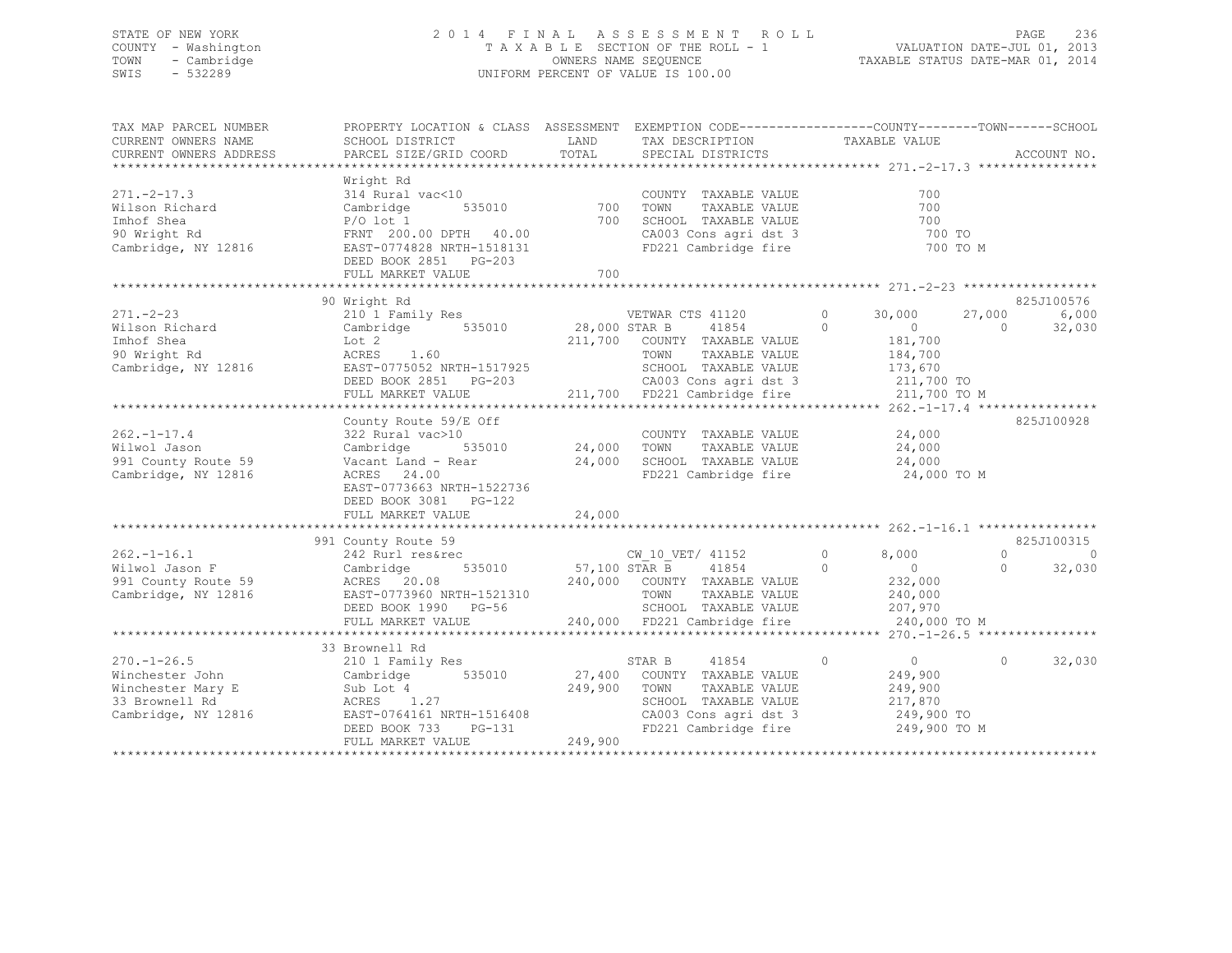| STATE OF NEW YORK<br>COUNTY - Washington<br>- Cambridge<br>TOWN<br>SWIS<br>$-532289$                                                                                                                                                               |                                                                                                                                                                                                                                                                                 |              | 2014 FINAL ASSESSMENT ROLL<br>TAXABLE SECTION OF THE ROLL - 1<br>OWNERS NAME SEQUENCE CONDERS ON THE ROLL - 1<br>OWNERS NAME STATUS DATE-MAR 01, 2014<br>UNIFORM PERCENT OF VALUE IS 100.00 |                                                                  | PAGE<br>237   |
|----------------------------------------------------------------------------------------------------------------------------------------------------------------------------------------------------------------------------------------------------|---------------------------------------------------------------------------------------------------------------------------------------------------------------------------------------------------------------------------------------------------------------------------------|--------------|---------------------------------------------------------------------------------------------------------------------------------------------------------------------------------------------|------------------------------------------------------------------|---------------|
| TAX MAP PARCEL NUMBER<br>CURRENT OWNERS NAME<br>CURRENT OWNERS ADDRESS                                                                                                                                                                             | PROPERTY LOCATION & CLASS ASSESSMENT EXEMPTION CODE----------------COUNTY-------TOWN------SCHOOL<br>SCHOOL DISTRICT LAND<br>PARCEL SIZE/GRID COORD                                                                                                                              | TOTAL        | TAX DESCRIPTION TAXABLE VALUE<br>SPECIAL DISTRICTS                                                                                                                                          |                                                                  | ACCOUNT NO.   |
|                                                                                                                                                                                                                                                    | 1031 Vly Summit Rd                                                                                                                                                                                                                                                              |              |                                                                                                                                                                                             |                                                                  | 825J100238    |
| $261 - 2 - 23$                                                                                                                                                                                                                                     | 210 1 Family Res                                                                                                                                                                                                                                                                |              | COUNTY TAXABLE VALUE<br>35,500 TOWN TAXABLE VALUE                                                                                                                                           |                                                                  |               |
| Winters Donald B                                                                                                                                                                                                                                   | Cambridge 535010                                                                                                                                                                                                                                                                |              | COUNTY TAXABLE VALUE 113,400<br>TOWN TAXABLE VALUE 113,400<br>SCHOOL TAXABLE VALUE 113,400                                                                                                  |                                                                  |               |
| Winters Sharon                                                                                                                                                                                                                                     | H&l<br>261.-1-23                                                                                                                                                                                                                                                                |              | 113,400 SCHOOL TAXABLE VALUE                                                                                                                                                                |                                                                  |               |
| 260 Shields Rd                                                                                                                                                                                                                                     |                                                                                                                                                                                                                                                                                 |              | FD221 Cambridge fire 113,400 TO M                                                                                                                                                           |                                                                  |               |
| Cambridge, NY 12816                                                                                                                                                                                                                                | ACRES 3.10<br>EAST-0763646 NRTH-1524007<br>DEED BOOK 464 PG-669<br>FULL MARKET VALUE                                                                                                                                                                                            | 113,400      |                                                                                                                                                                                             |                                                                  |               |
|                                                                                                                                                                                                                                                    |                                                                                                                                                                                                                                                                                 |              |                                                                                                                                                                                             |                                                                  |               |
|                                                                                                                                                                                                                                                    | 539 Stage Rd                                                                                                                                                                                                                                                                    |              |                                                                                                                                                                                             |                                                                  | 825J100214    |
| $272 - 2 - 20$                                                                                                                                                                                                                                     | 242 Rurl res&rec                                                                                                                                                                                                                                                                |              | STAR B 41854                                                                                                                                                                                | $\begin{array}{c} 0 \\ 230,400 \end{array}$<br>$0 \qquad \qquad$ | $0 \t 32,030$ |
| Woodcock Deborah<br>539 Stage Rd                                                                                                                                                                                                                   |                                                                                                                                                                                                                                                                                 |              |                                                                                                                                                                                             | 230,400                                                          |               |
| Buskirk, NY 12028                                                                                                                                                                                                                                  |                                                                                                                                                                                                                                                                                 |              |                                                                                                                                                                                             |                                                                  |               |
|                                                                                                                                                                                                                                                    | 242 Rurl res&rec 535010 58,800 COUNTY TAXABLE VALUE<br>House & Lot 230,400 TOWN TAXABLE VALUE<br>Bdy Line Agnt 649/102 5CHOOL TAXABLE VALUE<br>ACRES 15.90 FD221 Cambridge fire<br>TAXABLE VALUE<br>TED221 Cambridge fire<br>EAST-0787096 NRTH-1513552<br>DEED BOOK 3378 PG-342 |              |                                                                                                                                                                                             | 198,370<br>230,400 TO M                                          |               |
|                                                                                                                                                                                                                                                    | FULL MARKET VALUE                                                                                                                                                                                                                                                               | 230,400      |                                                                                                                                                                                             |                                                                  |               |
|                                                                                                                                                                                                                                                    | 201 Stevenson Rd                                                                                                                                                                                                                                                                |              |                                                                                                                                                                                             |                                                                  | 825J100325    |
| 246.-1-23.3<br>Woods Rodney B<br>Woods Alysa J<br>2010 Family Kes<br>28,500 COUNTY TAXABLE VALUE<br>2018 Exsterment ACRES<br>2018 Exsterment ACRES<br>2018 Exsterment ACRES<br>2018 Exsterment ACRES<br>2019 CA003 CONN TAXABLE VALUE<br>2018 EXST | 210 1 Family Res                                                                                                                                                                                                                                                                |              | STAR B 41854 0 0<br>28,500 COUNTY TAXABLE VALUE 140,200<br>200 TAM TAXABLE VALUE 140,200                                                                                                    |                                                                  | $0 \t32,030$  |
|                                                                                                                                                                                                                                                    |                                                                                                                                                                                                                                                                                 |              |                                                                                                                                                                                             |                                                                  |               |
|                                                                                                                                                                                                                                                    |                                                                                                                                                                                                                                                                                 |              |                                                                                                                                                                                             |                                                                  |               |
|                                                                                                                                                                                                                                                    |                                                                                                                                                                                                                                                                                 |              |                                                                                                                                                                                             | 108,170<br>140,200 TO                                            |               |
|                                                                                                                                                                                                                                                    |                                                                                                                                                                                                                                                                                 |              |                                                                                                                                                                                             |                                                                  |               |
|                                                                                                                                                                                                                                                    | FULL MARKET VALUE                                                                                                                                                                                                                                                               | 140,200      |                                                                                                                                                                                             | 140,200 TO M                                                     |               |
|                                                                                                                                                                                                                                                    |                                                                                                                                                                                                                                                                                 |              |                                                                                                                                                                                             |                                                                  |               |
|                                                                                                                                                                                                                                                    | 55 State Route 372<br>210 1 Family Res<br>Cambridge 535010 25,800 TOWN TAXABLE VALUE 145,700<br>Trans Exempt Repay 2014 145,700 SCHOOL TAXABLE VALUE 145,700 TO M<br>ACRES 0.67<br>FAST-0786138 NRTH-1531707 TE533 Trans exmt repay-flg                                         |              |                                                                                                                                                                                             |                                                                  | 825L100272    |
| $255.14 - 3 - 14$                                                                                                                                                                                                                                  |                                                                                                                                                                                                                                                                                 |              |                                                                                                                                                                                             |                                                                  |               |
| Wu-Norman Jonas                                                                                                                                                                                                                                    |                                                                                                                                                                                                                                                                                 |              |                                                                                                                                                                                             |                                                                  |               |
| 55 State Route 372                                                                                                                                                                                                                                 |                                                                                                                                                                                                                                                                                 |              |                                                                                                                                                                                             |                                                                  |               |
| Cambridge, NY 12816                                                                                                                                                                                                                                |                                                                                                                                                                                                                                                                                 |              |                                                                                                                                                                                             |                                                                  |               |
|                                                                                                                                                                                                                                                    |                                                                                                                                                                                                                                                                                 |              |                                                                                                                                                                                             |                                                                  |               |
|                                                                                                                                                                                                                                                    |                                                                                                                                                                                                                                                                                 |              |                                                                                                                                                                                             |                                                                  |               |
|                                                                                                                                                                                                                                                    |                                                                                                                                                                                                                                                                                 |              |                                                                                                                                                                                             |                                                                  |               |
|                                                                                                                                                                                                                                                    | 883 Turnpike Rd                                                                                                                                                                                                                                                                 |              |                                                                                                                                                                                             |                                                                  | 825J100557    |
| $263 - 2 - 19$                                                                                                                                                                                                                                     | 242 Rurl res&rec                                                                                                                                                                                                                                                                | STAR B       | 41854<br>96,300 COUNTY TAXABLE VALUE                                                                                                                                                        | $\overline{0}$<br>$\Omega$                                       | $0 \t32,030$  |
| Wulff Robert K                                                                                                                                                                                                                                     | Cambridge 535010<br>Land                                                                                                                                                                                                                                                        | 201,500 TOWN | TAXABLE VALUE                                                                                                                                                                               | 201,500<br>201,500                                               |               |
| Wulff Jenny L<br>883 Turnpike Rd                                                                                                                                                                                                                   | Land<br>ACRES 35.40                                                                                                                                                                                                                                                             |              |                                                                                                                                                                                             | 169,470                                                          |               |
| Eagle Bridge, NY 12057                                                                                                                                                                                                                             | EAST-0788231 NRTH-1522248                                                                                                                                                                                                                                                       |              | SCHOOL TAXABLE VALUE<br>FD221 Cambridge fire<br>FD221 Cambridge fire 201,500 TO M                                                                                                           |                                                                  |               |
|                                                                                                                                                                                                                                                    | DEED BOOK 758 PG-173                                                                                                                                                                                                                                                            |              |                                                                                                                                                                                             |                                                                  |               |
| ************************                                                                                                                                                                                                                           | FULL MARKET VALUE                                                                                                                                                                                                                                                               | 201,500      |                                                                                                                                                                                             |                                                                  |               |
|                                                                                                                                                                                                                                                    |                                                                                                                                                                                                                                                                                 |              |                                                                                                                                                                                             |                                                                  |               |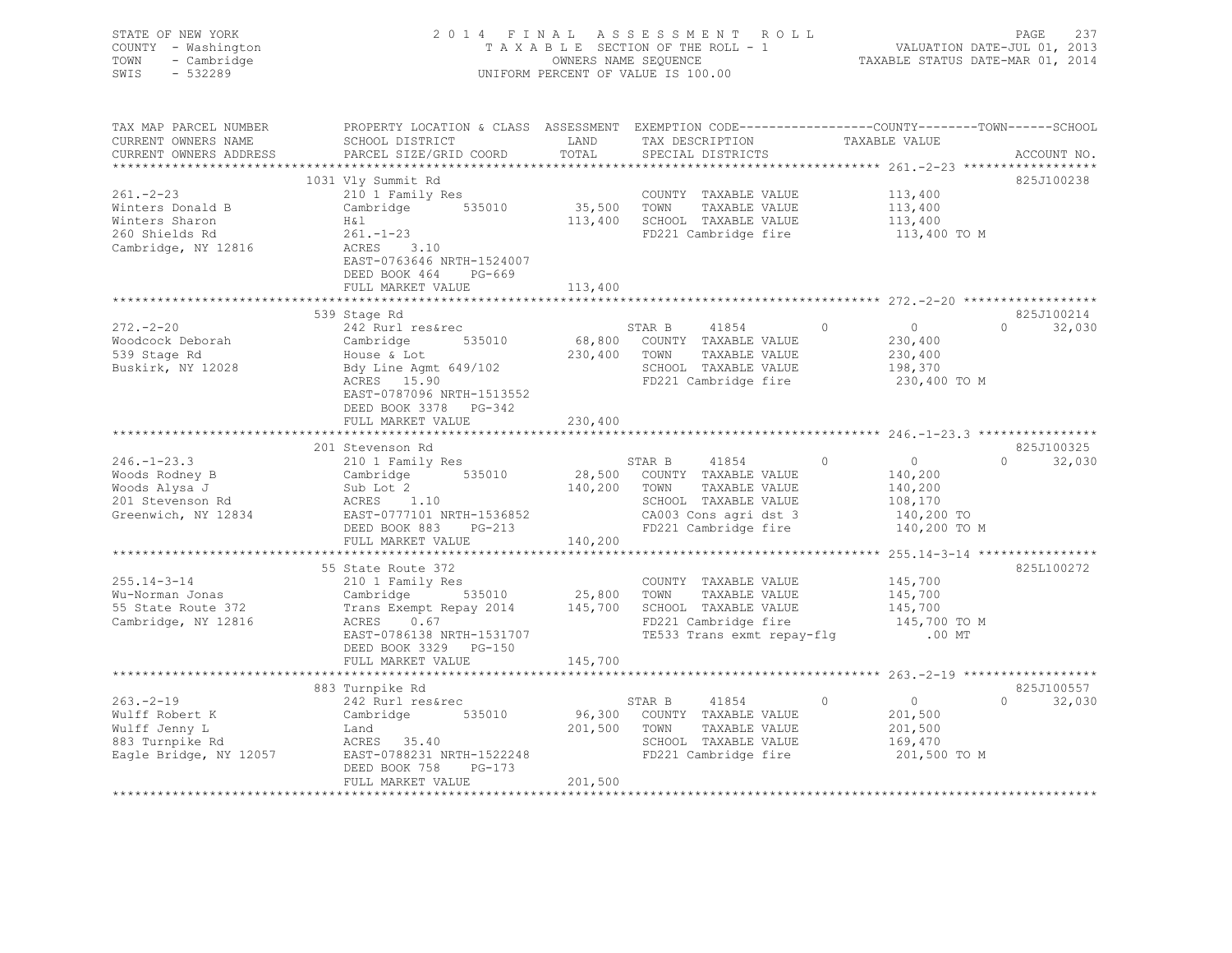# STATE OF NEW YORK 2 0 1 4 F I N A L A S S E S S M E N T R O L L PAGE 238 COUNTY - Washington T A X A B L E SECTION OF THE ROLL - 1 VALUATION DATE-JUL 01, 2013 TOWN - Cambridge OWNERS NAME SEQUENCE TAXABLE STATUS DATE-MAR 01, 2014 SWIS - 532289 UNIFORM PERCENT OF VALUE IS 100.00

| TAX MAP PARCEL NUMBER<br>CURRENT OWNERS NAME<br>CURRENT OWNERS ADDRESS                                 | PROPERTY LOCATION & CLASS ASSESSMENT<br>SCHOOL DISTRICT<br>PARCEL SIZE/GRID COORD                                                                                                                 | LAND<br>TOTAL                             | TAX DESCRIPTION<br>SPECIAL DISTRICTS                                                                                                                                  | EXEMPTION CODE-----------------COUNTY-------TOWN------SCHOOL<br>TAXABLE VALUE                                                          | ACCOUNT NO.                                                                |
|--------------------------------------------------------------------------------------------------------|---------------------------------------------------------------------------------------------------------------------------------------------------------------------------------------------------|-------------------------------------------|-----------------------------------------------------------------------------------------------------------------------------------------------------------------------|----------------------------------------------------------------------------------------------------------------------------------------|----------------------------------------------------------------------------|
| $288. - 1 - 15.4$<br>Wynnyk Bohdan M<br>187 Old Schuylerville Rd<br>Greenwich, NY 12834                | Durfee Rd<br>322 Rural vac>10<br>535010<br>Cambridge<br>Lot 4<br>ACRES 12.52<br>EAST-0764975 NRTH-1499788<br>DEED BOOK 906<br>PG-117<br>FULL MARKET VALUE<br>************************             | 38,000<br>38,000<br>38,000<br>*********** | COUNTY TAXABLE VALUE<br>TOWN<br>TAXABLE VALUE<br>SCHOOL TAXABLE VALUE<br>FD221 Cambridge fire                                                                         | 38,000<br>38,000<br>38,000<br>38,000 TO M<br>**************************** 254.-1-5.4 *************                                     | 825J101987                                                                 |
| $254. -1 - 5.4$<br>Wyse L. Arnold<br>Wyse Myrna G<br>PO Box 182<br>Greenwich, NY 12834                 | 154 Stevenson Rd<br>210 1 Family Res<br>535010<br>Cambridge<br>House & Lot<br>ACRES<br>9.60<br>EAST-0776087 NRTH-1535976<br>DEED BOOK 1857 PG-254<br>FULL MARKET VALUE                            | 55,400<br>332,600<br>332,600              | COUNTY TAXABLE VALUE<br>TOWN<br>TAXABLE VALUE<br>SCHOOL TAXABLE VALUE<br>CA003 Cons agri dst 3<br>FD221 Cambridge fire                                                | 332,600<br>332,600<br>332,600<br>332,600 TO<br>332,600 TO M                                                                            | 825J100871                                                                 |
| $263. -1 - 3$<br>Young Albert R Sr<br>Young Patricia A<br>1443 County Route 59<br>Cambridge, NY 12816  | 1443 County Route 59<br>210 1 Family Res<br>535010<br>Cambridge<br>Η&l<br>FRNT 250.00 DPTH 120.00<br>ACRES<br>0.42<br>EAST-0781860 NRTH-1527461<br>DEED BOOK 583<br>$PG-214$<br>FULL MARKET VALUE | 45,400                                    | AGED-CO/TN 41801<br>26,100 AGED-SCH 41804<br>45,400 STAR EN<br>41834<br>COUNTY TAXABLE VALUE<br>TOWN<br>TAXABLE VALUE<br>SCHOOL TAXABLE VALUE<br>FD221 Cambridge fire | 22,700<br>$\circ$<br>22,700<br>$\circ$<br>$\overline{0}$<br>$\overline{0}$<br>$\circ$<br>22,700<br>22,700<br>$\bigcirc$<br>45,400 TO M | 825J100495<br>$\overline{0}$<br>20,430<br>$\bigcirc$<br>24,970<br>$\Omega$ |
| $270 - 1 - 3$<br>Yurschak Benjamin A<br>Yurschak Sarah L<br>934 County Route 74<br>Greenwich, NY 12834 | 934 County Route 74<br>210 1 Family Res<br>535010<br>Cambridge<br>H&l<br>FRNT 125.00 DPTH 240.00<br>ACRES<br>0.73<br>EAST-0764612 NRTH-1520920<br>DEED BOOK 1898 PG-10<br>FULL MARKET VALUE       | 203,900<br>203,900                        | STAR B<br>41854<br>27,900 COUNTY TAXABLE VALUE<br>TOWN<br>TAXABLE VALUE<br>SCHOOL TAXABLE VALUE<br>CA003 Cons agri dst 3<br>FD221 Cambridge fire                      | $\circ$<br>$\overline{0}$<br>203,900<br>203,900<br>171,870<br>203,900 TO<br>203,900 TO M                                               | 825J100222<br>$\cap$<br>32,030                                             |
| $271. - 2 - 28.1$<br>Yurschak David E<br>Yurschak Dorothy S<br>250 Conley Rd<br>Cambridge, NY 12816    | 250 Conley Rd<br>240 Rural res<br>Cambridge<br>535010<br>ACRES 13.58<br>EAST-0775731 NRTH-1514435<br>DEED BOOK 2391 PG-112<br>FULL MARKET VALUE                                                   | 55,700<br>154,000                         | 41854<br>STAR B<br>COUNTY TAXABLE VALUE<br>TOWN<br>TAXABLE VALUE<br>SCHOOL TAXABLE VALUE<br>CA003 Cons agri dst 3<br>154,000 FD221 Cambridge fire                     | $\overline{0}$<br>$\circ$<br>154,000<br>154,000<br>121,970<br>154,000 TO<br>154,000 TO M                                               | $\Omega$<br>32,030                                                         |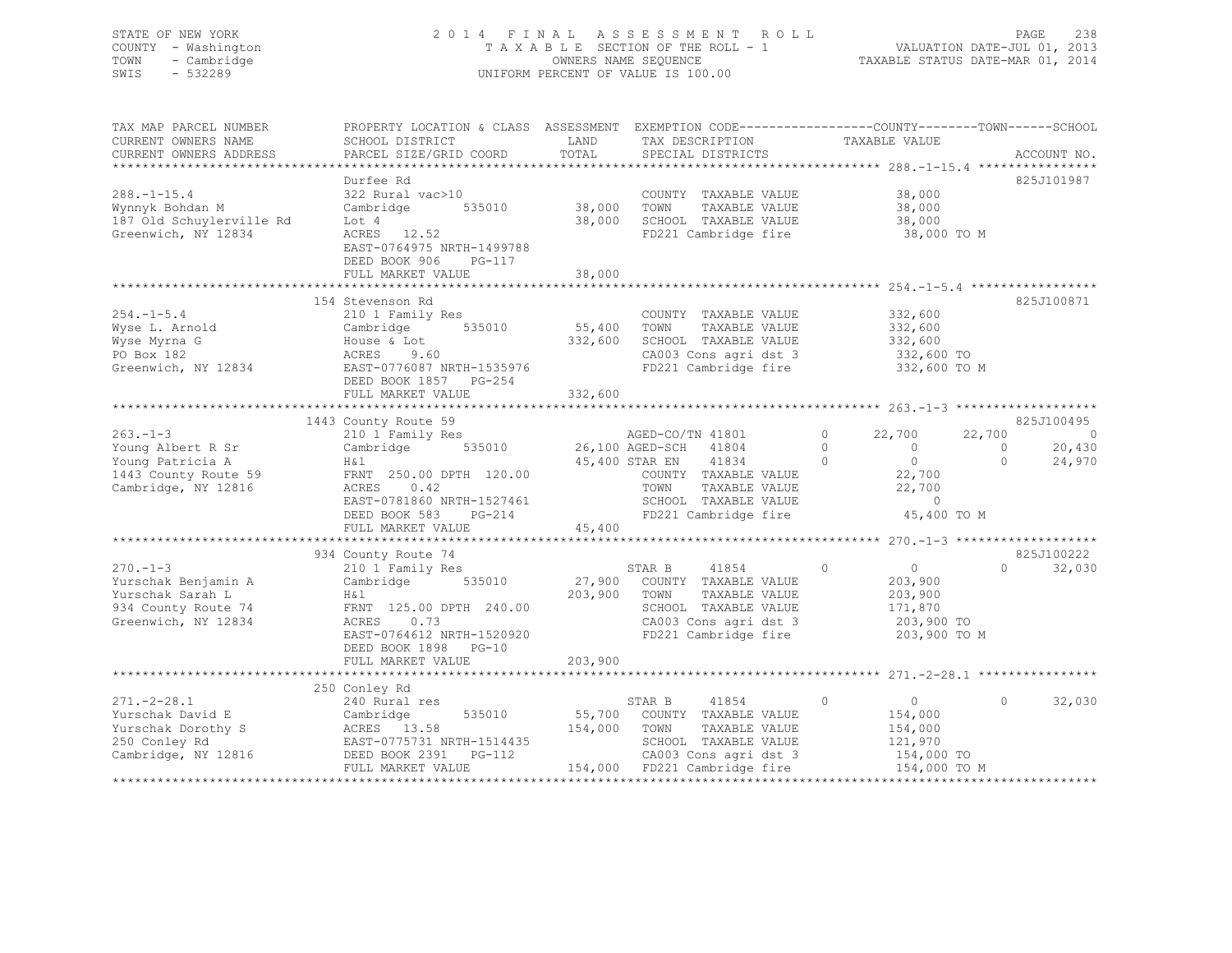# STATE OF NEW YORK 2 0 1 4 F I N A L A S S E S S M E N T R O L L PAGE 239 COUNTY - Washington T A X A B L E SECTION OF THE ROLL - 1 VALUATION DATE-JUL 01, 2013 TOWN - Cambridge OWNERS NAME SEQUENCE TAXABLE STATUS DATE-MAR 01, 2014 SWIS - 532289 UNIFORM PERCENT OF VALUE IS 100.00

| TAX MAP PARCEL NUMBER                                                                   | PROPERTY LOCATION & CLASS ASSESSMENT EXEMPTION CODE---------------COUNTY-------TOWN-----SCHOOL                                                                                                                                                                                                                                                                                                                                                                                  |          |                                                                                            |                       |                          |
|-----------------------------------------------------------------------------------------|---------------------------------------------------------------------------------------------------------------------------------------------------------------------------------------------------------------------------------------------------------------------------------------------------------------------------------------------------------------------------------------------------------------------------------------------------------------------------------|----------|--------------------------------------------------------------------------------------------|-----------------------|--------------------------|
| CURRENT OWNERS NAME                                                                     | SCHOOL DISTRICT                                                                                                                                                                                                                                                                                                                                                                                                                                                                 |          | LAND TAX DESCRIPTION TAXABLE VALUE COORD TOTAL SPECIAL DISTRICTS                           |                       |                          |
| CURRENT OWNERS ADDRESS                                                                  | PARCEL SIZE/GRID COORD TOTAL                                                                                                                                                                                                                                                                                                                                                                                                                                                    |          |                                                                                            |                       | ACCOUNT NO.              |
|                                                                                         |                                                                                                                                                                                                                                                                                                                                                                                                                                                                                 |          |                                                                                            |                       |                          |
|                                                                                         | $\begin{tabular}{lllllllllllll} \multicolumn{3}{l} \multicolumn{3}{l}{} & \multicolumn{3}{l}{} & \multicolumn{3}{l}{} & \multicolumn{3}{l}{} & \multicolumn{3}{l}{} & \multicolumn{3}{l}{} & \multicolumn{3}{l}{} & \multicolumn{3}{l}{} & \multicolumn{3}{l}{} & \multicolumn{3}{l}{} & \multicolumn{3}{l}{} & \multicolumn{3}{l}{} & \multicolumn{3}{l}{} & \multicolumn{3}{l}{} & \multicolumn{3}{l}{} & \multicolumn{3}{l}{} & \multicolumn{3}{l}{} & \multicolumn{3}{l}{}$ |          |                                                                                            |                       |                          |
|                                                                                         |                                                                                                                                                                                                                                                                                                                                                                                                                                                                                 |          | COUNTY TAXABLE VALUE                                                                       | 500                   |                          |
|                                                                                         |                                                                                                                                                                                                                                                                                                                                                                                                                                                                                 |          | TAXABLE VALUE                                                                              | 500                   |                          |
|                                                                                         |                                                                                                                                                                                                                                                                                                                                                                                                                                                                                 |          | SCHOOL TAXABLE VALUE                                                                       | 500                   |                          |
|                                                                                         |                                                                                                                                                                                                                                                                                                                                                                                                                                                                                 |          |                                                                                            |                       |                          |
|                                                                                         |                                                                                                                                                                                                                                                                                                                                                                                                                                                                                 |          |                                                                                            |                       |                          |
|                                                                                         |                                                                                                                                                                                                                                                                                                                                                                                                                                                                                 |          |                                                                                            |                       |                          |
|                                                                                         | 819 Turnpike Rd                                                                                                                                                                                                                                                                                                                                                                                                                                                                 |          |                                                                                            |                       | 825J100227               |
|                                                                                         | 272.-2-4 242 Rurl res&rec COUNTY<br>Zachary William C Cambridge 535010 89,500 TOWN                                                                                                                                                                                                                                                                                                                                                                                              |          | COUNTY TAXABLE VALUE                                                                       | 315,100               |                          |
|                                                                                         |                                                                                                                                                                                                                                                                                                                                                                                                                                                                                 |          |                                                                                            | TAXABLE VALUE 315,100 |                          |
|                                                                                         |                                                                                                                                                                                                                                                                                                                                                                                                                                                                                 |          |                                                                                            |                       |                          |
| 136 E 64th St Apt 6D House & Lot<br>New York, NY 10021 ACRES 30.0<br>New York, NY 10021 | House & Lot 315,100 SCHOOL TAXABLE VALUE 315,100<br>ACRES 30.00 BANK 59 CA003 Cons agri dst 3 315,100 TO<br>EAST-0788716 NRTH-1520824 FD221 Cambridge fire 315,100 TO M                                                                                                                                                                                                                                                                                                         |          |                                                                                            |                       |                          |
|                                                                                         | EAST-0788716 NRTH-1520824                                                                                                                                                                                                                                                                                                                                                                                                                                                       |          |                                                                                            |                       |                          |
|                                                                                         |                                                                                                                                                                                                                                                                                                                                                                                                                                                                                 |          |                                                                                            |                       |                          |
|                                                                                         | DEED BOOK 784 PG-140                                                                                                                                                                                                                                                                                                                                                                                                                                                            |          |                                                                                            |                       |                          |
|                                                                                         | FULL MARKET VALUE                                                                                                                                                                                                                                                                                                                                                                                                                                                               | 315, 100 |                                                                                            |                       |                          |
|                                                                                         |                                                                                                                                                                                                                                                                                                                                                                                                                                                                                 |          |                                                                                            |                       |                          |
|                                                                                         | 1057 County Route 60                                                                                                                                                                                                                                                                                                                                                                                                                                                            |          |                                                                                            |                       |                          |
|                                                                                         |                                                                                                                                                                                                                                                                                                                                                                                                                                                                                 |          |                                                                                            | $\overline{0}$        | $\Omega$<br>32,030       |
|                                                                                         |                                                                                                                                                                                                                                                                                                                                                                                                                                                                                 |          |                                                                                            | 179,600               |                          |
|                                                                                         |                                                                                                                                                                                                                                                                                                                                                                                                                                                                                 |          | TAXABLE VALUE                                                                              | 179,600<br>147,570    |                          |
|                                                                                         | 246.-1-29.10<br>Zeno Douglas R (210 1 Femily Res (210 1 Femily Res (210 1 Femily Res (210 1 Femily Res (210 1 Femily Res (210 1 Femily Res (210 1 Femily Res (210 1 Femily Res (210 1 Femily Res (210 1 Femily Res (210 1 Res 1                                                                                                                                                                                                                                                 |          |                                                                                            |                       |                          |
|                                                                                         |                                                                                                                                                                                                                                                                                                                                                                                                                                                                                 |          | CA003 Cons agri dst 3 179,600 TO                                                           |                       |                          |
|                                                                                         |                                                                                                                                                                                                                                                                                                                                                                                                                                                                                 |          | FD221 Cambridge fire                                                                       | 179,600 TO M          |                          |
|                                                                                         | FULL MARKET VALUE                                                                                                                                                                                                                                                                                                                                                                                                                                                               | 179,600  |                                                                                            |                       |                          |
|                                                                                         |                                                                                                                                                                                                                                                                                                                                                                                                                                                                                 |          |                                                                                            |                       |                          |
|                                                                                         | 1029 County Route 60                                                                                                                                                                                                                                                                                                                                                                                                                                                            |          |                                                                                            |                       | 825J100725               |
|                                                                                         |                                                                                                                                                                                                                                                                                                                                                                                                                                                                                 |          |                                                                                            | 52,424                | 52,424<br>52,424         |
|                                                                                         |                                                                                                                                                                                                                                                                                                                                                                                                                                                                                 |          | AG DIST 41720<br>$\begin{array}{ccc}\n\text{AT} & 41720 \\ \text{AT} & 41834\n\end{array}$ |                       | $\overline{0}$<br>68,550 |
|                                                                                         |                                                                                                                                                                                                                                                                                                                                                                                                                                                                                 |          |                                                                                            |                       |                          |
|                                                                                         |                                                                                                                                                                                                                                                                                                                                                                                                                                                                                 |          |                                                                                            |                       |                          |
| Greenwich, NY 12834                                                                     |                                                                                                                                                                                                                                                                                                                                                                                                                                                                                 |          | SCHOOL TAXABLE VALUE 87,726                                                                |                       |                          |
|                                                                                         | EAST-0772012 NRTH-1542234                                                                                                                                                                                                                                                                                                                                                                                                                                                       |          |                                                                                            |                       |                          |
|                                                                                         |                                                                                                                                                                                                                                                                                                                                                                                                                                                                                 |          | CA003 Cons agri dst 3 156,276 TO 52,424 EX                                                 |                       |                          |
| MAY BE SUBJECT TO PAYMENT                                                               | DEED BOOK 3086 PG-228 CA003 C<br>FULL MARKET VALUE 208,700                                                                                                                                                                                                                                                                                                                                                                                                                      |          |                                                                                            |                       |                          |
| UNDER AGDIST LAW TIL 2018                                                               |                                                                                                                                                                                                                                                                                                                                                                                                                                                                                 |          | FD221 Cambridge fire 208,700 TO M                                                          |                       |                          |
|                                                                                         |                                                                                                                                                                                                                                                                                                                                                                                                                                                                                 |          |                                                                                            |                       |                          |
|                                                                                         | 1089 County Route 60                                                                                                                                                                                                                                                                                                                                                                                                                                                            |          |                                                                                            |                       | 825J102030               |
| $246. - 1 - 29.14$                                                                      |                                                                                                                                                                                                                                                                                                                                                                                                                                                                                 |          | COUNTY TAXABLE VALUE 80,000                                                                |                       |                          |
| Zeno Todd R                                                                             | 210 1 Family Res<br>Greenwich 533401 30,300                                                                                                                                                                                                                                                                                                                                                                                                                                     |          | TOWN                                                                                       | TAXABLE VALUE 80,000  |                          |
| 1089 County Route 60                                                                    | Lot 4                                                                                                                                                                                                                                                                                                                                                                                                                                                                           | 80,000   | SCHOOL TAXABLE VALUE 80,000<br>CA003 Cons agri dst 3 60,000 TO                             |                       |                          |
| Greenwich, NY 12834                                                                     | 2.17<br>ACRES                                                                                                                                                                                                                                                                                                                                                                                                                                                                   |          |                                                                                            |                       |                          |
|                                                                                         | EAST-0771918 NRTH-1543325                                                                                                                                                                                                                                                                                                                                                                                                                                                       |          | FD221 Cambridge fire                                                                       | 80,000 TO M           |                          |
|                                                                                         | DEED BOOK 2710 PG-273                                                                                                                                                                                                                                                                                                                                                                                                                                                           |          |                                                                                            |                       |                          |
|                                                                                         | FULL MARKET VALUE                                                                                                                                                                                                                                                                                                                                                                                                                                                               | 80,000   |                                                                                            |                       |                          |
|                                                                                         |                                                                                                                                                                                                                                                                                                                                                                                                                                                                                 |          |                                                                                            |                       |                          |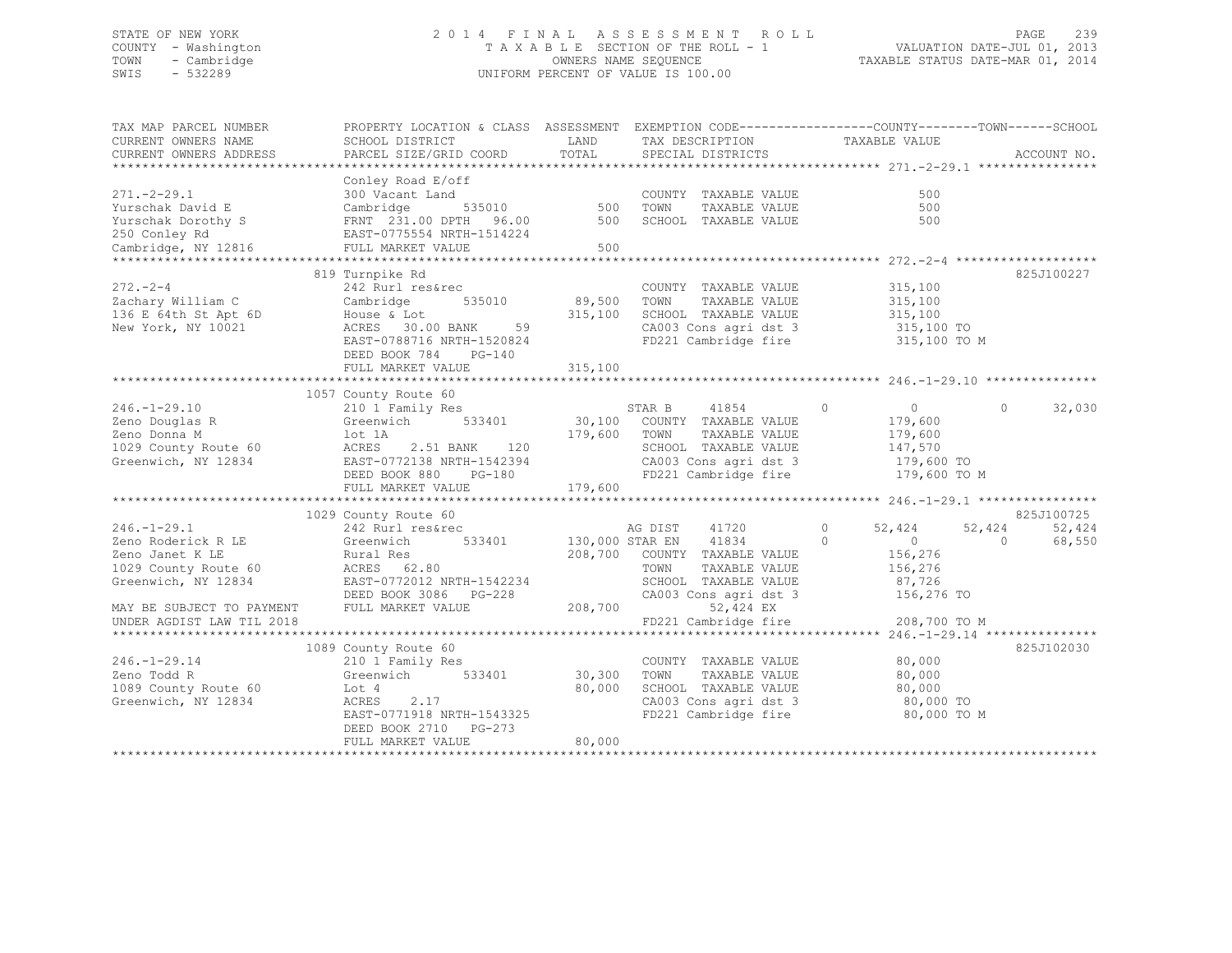| STATE OF NEW YORK<br>COUNTY - Washington<br>TOWN<br>- Cambridge<br>$-532289$<br>SWIS |                                                                                                                                                 |        | 2014 FINAL ASSESSMENT ROLL PAGE 240<br>TAXABLE SECTION OF THE ROLL - 1 VALUATION DATE-JUL 01, 2013<br>OWNERS NAME SEQUENCE TAXABLE STATUS DATE-MAR 01, 2014<br>UNIFORM PERCENT OF VALUE IS 100.00 |                       |            |            |
|--------------------------------------------------------------------------------------|-------------------------------------------------------------------------------------------------------------------------------------------------|--------|---------------------------------------------------------------------------------------------------------------------------------------------------------------------------------------------------|-----------------------|------------|------------|
|                                                                                      | TAX MAP PARCEL NUMBER THE PROPERTY LOCATION & CLASS ASSESSMENT EXEMPTION CODE---------------COUNTY-------TOWN------SCHOOL                       |        |                                                                                                                                                                                                   |                       |            |            |
| CURRENT OWNERS NAME SCHOOL DISTRICT                                                  |                                                                                                                                                 |        | LAND TAX DESCRIPTION TAXABLE VALUE                                                                                                                                                                |                       |            |            |
|                                                                                      |                                                                                                                                                 |        |                                                                                                                                                                                                   |                       |            |            |
|                                                                                      | 152 Morris Rd                                                                                                                                   |        |                                                                                                                                                                                                   |                       |            | 825J100841 |
| $289. -1 - 2.2$                                                                      | 210 1 Family Res<br>Cambridge 535010 6,400 TOWN<br>Modular Using 535010 - 6,400 TOWN                                                            |        | COUNTY TAXABLE VALUE                                                                                                                                                                              | 58,000                |            |            |
| Ziehm Hanah Phoebe LE                                                                |                                                                                                                                                 |        | TAXABLE VALUE                                                                                                                                                                                     | 58,000                |            |            |
| Ziehm Franklin C                                                                     |                                                                                                                                                 |        |                                                                                                                                                                                                   |                       |            |            |
| 152 Morris Rd<br><b>ACRES</b>                                                        |                                                                                                                                                 |        |                                                                                                                                                                                                   |                       |            |            |
| Buskirk, NY 12028                                                                    | EAST-0771732 NRTH-1503809 FD221 Cambridge fire                                                                                                  |        |                                                                                                                                                                                                   | 58,000 TO M           |            |            |
|                                                                                      | DEED BOOK 757 PG-119                                                                                                                            |        |                                                                                                                                                                                                   |                       |            |            |
|                                                                                      | FULL MARKET VALUE                                                                                                                               | 58,000 |                                                                                                                                                                                                   |                       |            |            |
|                                                                                      | 531 Schwenninger Rd                                                                                                                             |        |                                                                                                                                                                                                   |                       |            |            |
|                                                                                      |                                                                                                                                                 |        |                                                                                                                                                                                                   | 41854 0 0             | $\Omega$   | 32,030     |
|                                                                                      | 288.-1-13.2 240 Rural res 535010 37AR B 41854 0 0<br>Ziehm Stuart Cambridge 535010 23,300 COUNTY TAXABLE VALUE 220,700                          |        |                                                                                                                                                                                                   |                       |            |            |
| Ziehm Jessica                                                                        | filed subdivision 20A-102 220,700 TOWN                                                                                                          |        |                                                                                                                                                                                                   | TAXABLE VALUE 220,700 |            |            |
|                                                                                      |                                                                                                                                                 |        | SCHOOL TAXABLE VALUE                                                                                                                                                                              | 188,670               |            |            |
| 531 Schweninger Rd<br>Buskirk, NY 12028 EAST-0767642 N                               |                                                                                                                                                 |        |                                                                                                                                                                                                   |                       |            |            |
|                                                                                      |                                                                                                                                                 |        |                                                                                                                                                                                                   |                       |            |            |
|                                                                                      | EAST-0767642 NRTH-1500286<br>DEED BOOK 2845 PG-271 FD221 Cambridge fire 220,700 TO M<br>FULL MARKET VALUE 220,700<br>PULL MARKET VALUE 220,700  |        |                                                                                                                                                                                                   |                       |            |            |
|                                                                                      |                                                                                                                                                 |        |                                                                                                                                                                                                   |                       |            |            |
|                                                                                      | 618 County Route 74<br>County Route 74<br>210 1 Family Res                                                                                      |        |                                                                                                                                                                                                   |                       |            |            |
| $279 - 2 - 2.3$                                                                      |                                                                                                                                                 |        | 41854<br>STAR B                                                                                                                                                                                   |                       | $\bigcirc$ | 32,030     |
| Zlattner Richard B                                                                   | Cambridge 535010 54,700 COUNTY TAXABLE VALUE                                                                                                    |        |                                                                                                                                                                                                   | 201,900               |            |            |
|                                                                                      | Toth Karen L<br>Toth Karen L<br>618 County Route 74 EAST-0765360 NRTH-1513408 201,900 TOWN<br>Johnsonville, NY 12094 DEED BOOK 870 PG-107 CA003 |        | TAXABLE VALUE                                                                                                                                                                                     | 201,900               |            |            |
|                                                                                      |                                                                                                                                                 |        | SCHOOL TAXABLE VALUE                                                                                                                                                                              | 169,870               |            |            |
|                                                                                      |                                                                                                                                                 |        | CA003 Cons agri dst 3                                                                                                                                                                             | 201,900 TO            |            |            |

FULL MARKET VALUE 201,900 FD221 Cambridge fire 201,900 TO M \*\*\*\*\*\*\*\*\*\*\*\*\*\*\*\*\*\*\*\*\*\*\*\*\*\*\*\*\*\*\*\*\*\*\*\*\*\*\*\*\*\*\*\*\*\*\*\*\*\*\*\*\*\*\*\*\*\*\*\*\*\*\*\*\*\*\*\*\*\*\*\*\*\*\*\*\*\*\*\*\*\*\*\*\*\*\*\*\*\*\*\*\*\*\*\*\*\*\*\*\*\*\*\*\*\*\*\*\*\*\*\*\*\*\*\*\*\*\*\*\*\*\*\*\*\*\*\*\*\*\*\*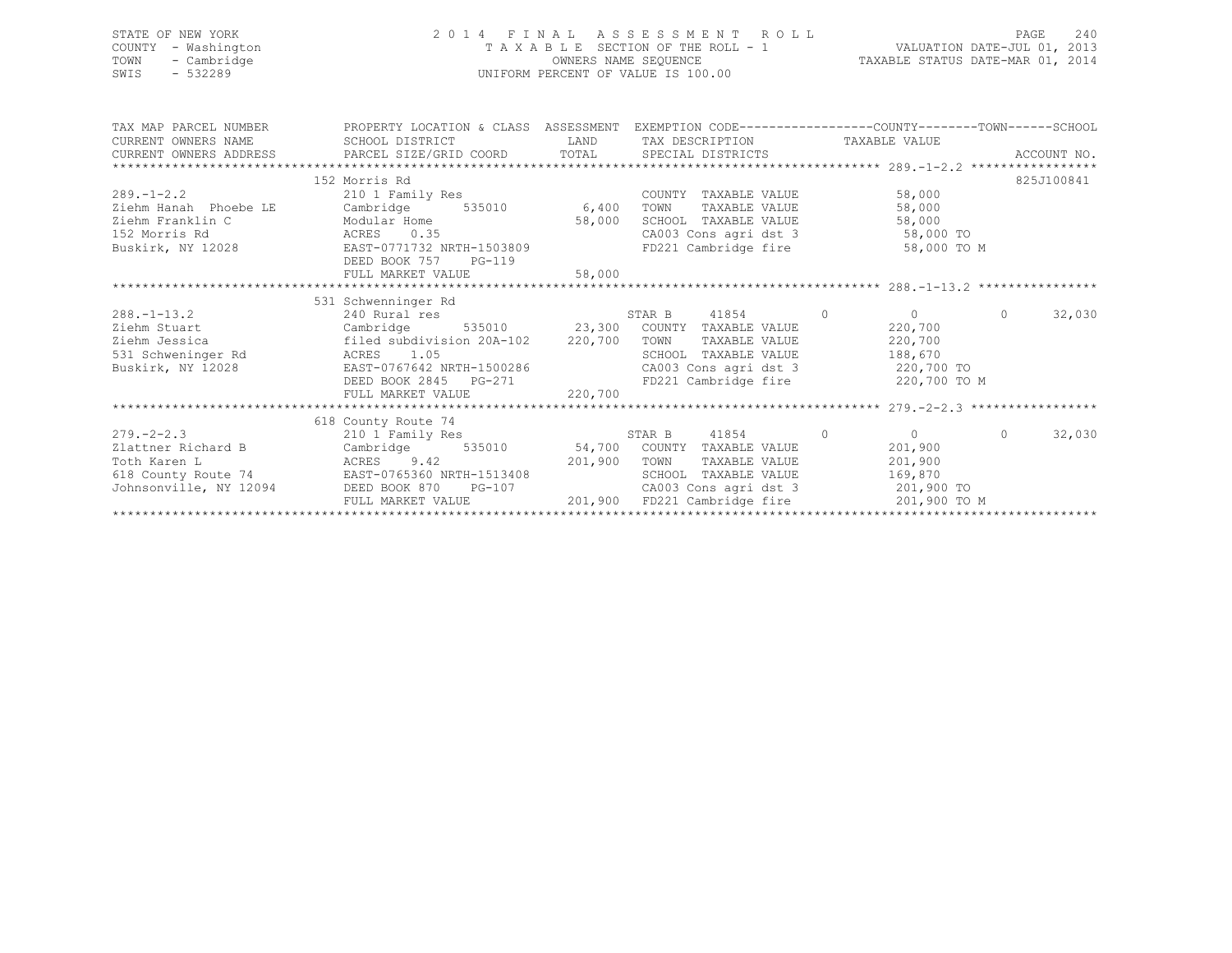TOWN - Cambridge TAXABLE STATUS DATE-MAR 01, 2014<br>SWIS - 532289 RPS150/V04/L015 SWIS - 532289<br>UNIFORM PERCENT OF VALUE IS 100.00

# UNIFORM PERCENT OF VALUE IS 100.00

ROLL SUB SECTION- - TOTALS

#### \*\*\* S P E C I A L D I S T R I C T S U M M A R Y \*\*\*

| CODE | DISTRICT NAME          | TOTAL<br>PARCELS | EXTENSION<br>TYPE | EXTENSION<br>VALUE | AD VALOREM<br>VALUE | EXEMPT<br>AMOUNT | TAXABLE<br>VALUE |
|------|------------------------|------------------|-------------------|--------------------|---------------------|------------------|------------------|
|      | SR533 Star repay $- f$ |                  | 1 MOVTAX          |                    |                     |                  |                  |
|      | TE533 Trans exmt rep   |                  | 6 MOVTAX          |                    |                     |                  |                  |
|      | AG024 Agri dist 24     |                  | 1 TOTAL           |                    | 198,000             |                  | 198,000          |
|      | CA003 Cons agri dst    |                  | 632 TOTAL         |                    | 115684,394          | 11644,885        | 104039,509       |
|      | CA005 Cons agri dst    |                  | 63 TOTAL          |                    | 12343,100           | 906,942          | 11436,158        |
|      | EZ010 Empire Zone-Si   |                  | 1 TOTAL           |                    | 628,550             |                  | 628,550          |
|      | FD221 Cambridge fire   |                  | 908 TOTAL M       |                    | 163981,044          |                  | 163981,044       |

#### \*\*\* S C H O O L D I S T R I C T S U M M A R Y \*\*\*

| CODE   | DISTRICT NAME | TOTAL<br>PARCELS | ASSESSED<br>LAND | ASSESSED<br>TOTAL | EXEMPT<br>AMOUNT | TOTAL<br>TAXABLE | STAR<br>AMOUNT | STAR<br>TAXABLE |
|--------|---------------|------------------|------------------|-------------------|------------------|------------------|----------------|-----------------|
| 384201 | Hoosic Valley | 14               | 1446,800         | 2910,100          | 237,321          | 2672,779         | 128,120        | 2544,659        |
| 533401 | Greenwich     | 97               | 6326,300         | 16081,600         | 2390,386         | 13691,214        | 1770,435       | 11920,779       |
| 535010 | Cambridge     | 798              | 52417,200        | 144989,844        | 13291,370        | 131698,474       | 18847,058      | 112851,416      |
|        | SUB-TOTAL     | 909              | 60190,300        | 163981,544        | 15919,077        | 148062,467       | 20745,613      | 127316,854      |
|        | TOTAL         | 909              | 60190,300        | 163981,544        | 15919,077        | 148062,467       | 20745,613      | 127316,854      |

# \*\*\* S Y S T E M C O D E S S U M M A R Y \*\*\*

# NO SYSTEM EXEMPTIONS AT THIS LEVEL

# \*\*\* E X E M P T I O N S U M M A R Y \*\*\*

| CODE           | DESCRIPTION             | TOTAL<br>PARCELS | COUNTY            | TOWN     | SCHOOL  |
|----------------|-------------------------|------------------|-------------------|----------|---------|
| 41120<br>41122 | VETWAR CTS<br>VET WAR C | 36               | 991,636<br>92,925 | 925,086  | 216,000 |
| 41123          | VET WAR T               |                  |                   | 89,925   |         |
| 41130          | VETCOM CTS              | 36               | 1569,495          | 1491,588 | 370,000 |
| 41132          | VET COM C               |                  | 88,925            |          |         |
| 41133          | VET COM T               |                  |                   | 83,925   |         |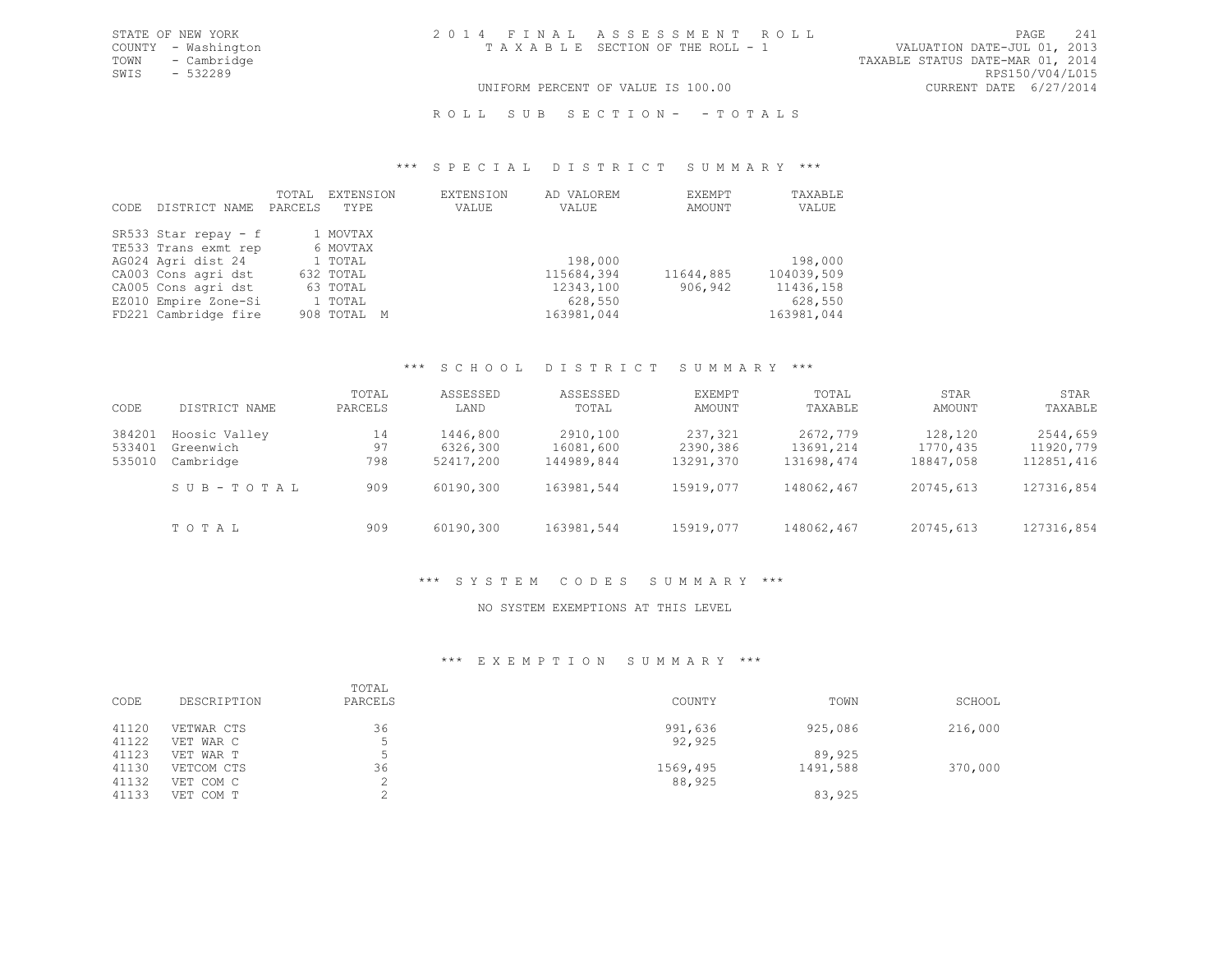| STATE OF NEW YORK   | 2014 FINAL ASSESSMENT ROLL            | 242<br>PAGE                      |
|---------------------|---------------------------------------|----------------------------------|
| COUNTY - Washington | T A X A B L E SECTION OF THE ROLL - 1 | VALUATION DATE-JUL 01, 2013      |
| TOWN<br>- Cambridge |                                       | TAXABLE STATUS DATE-MAR 01, 2014 |
| - 532289<br>SWTS    |                                       | RPS150/V04/L015                  |
|                     | UNIFORM PERCENT OF VALUE IS 100.00    | CURRENT DATE 6/27/2014           |

ROLL SUB SECTION- - TOTALS

#### \*\*\* E X E M P T I O N S U M M A R Y \*\*\*

|       |                | TOTAL          |           |           |           |
|-------|----------------|----------------|-----------|-----------|-----------|
| CODE  | DESCRIPTION    | PARCELS        | COUNTY    | TOWN      | SCHOOL    |
| 41140 | VETDIS CTS     | 13             | 716,516   | 686,516   | 258,345   |
| 41142 | VET DIS C      |                | 11,484    |           |           |
| 41143 | VET DIS T      |                |           | 11,484    |           |
| 41152 | $CW$ 10 $VET/$ | 6              | 48,000    |           |           |
| 41400 | CLERGY         |                | 1,500     | 1,500     | 1,500     |
| 41700 | AG BUILD       | 4              | 405,653   | 405,653   | 405,653   |
| 41720 | AG DIST        | 193            | 12583,970 | 12583,970 | 12583,970 |
| 41730 | AGRI-D IND     | 15             | 532,819   | 532,819   | 532,819   |
| 41800 | AGED-ALL       | 12             | 594,916   | 594,916   | 594,916   |
| 41801 | AGED-CO/TN     |                | 422,929   | 422,929   |           |
| 41802 | AGED-CO        | 14             | 840,905   |           |           |
| 41803 | AGED-TOWN      | 13             |           | 470,026   |           |
| 41804 | AGED-SCH       | 17             |           |           | 684,594   |
| 41834 | STAR EN        | 146            |           |           | 9695,263  |
| 41854 | STAR B         | 345            |           |           | 11050,350 |
| 41932 | DISAB-CO       |                | 70,670    |           |           |
| 47460 | FOR 480A       | $\overline{2}$ | 271,280   | 271,280   | 271,280   |
|       | TOTAL          | 878            | 19243,623 | 18571,617 | 36664,690 |

#### \*\*\* G R A N D T O T A L S \*\*\*

| ROLL | DESCRIPTION | TOTAL   | ASSESSED  | ASSESSED   | TAXABLE    | TAXABLE    | TAXABLE    | STAR       |
|------|-------------|---------|-----------|------------|------------|------------|------------|------------|
| SEC  |             | PARCELS | LAND      | TOTAL      | COUNTY     | TOWN       | SCHOOL     | TAXABLE    |
|      | TAXABLE     | 909     | 60190,300 | 163981,544 | 144737,921 | 145409,927 | 148062,467 | 127316,854 |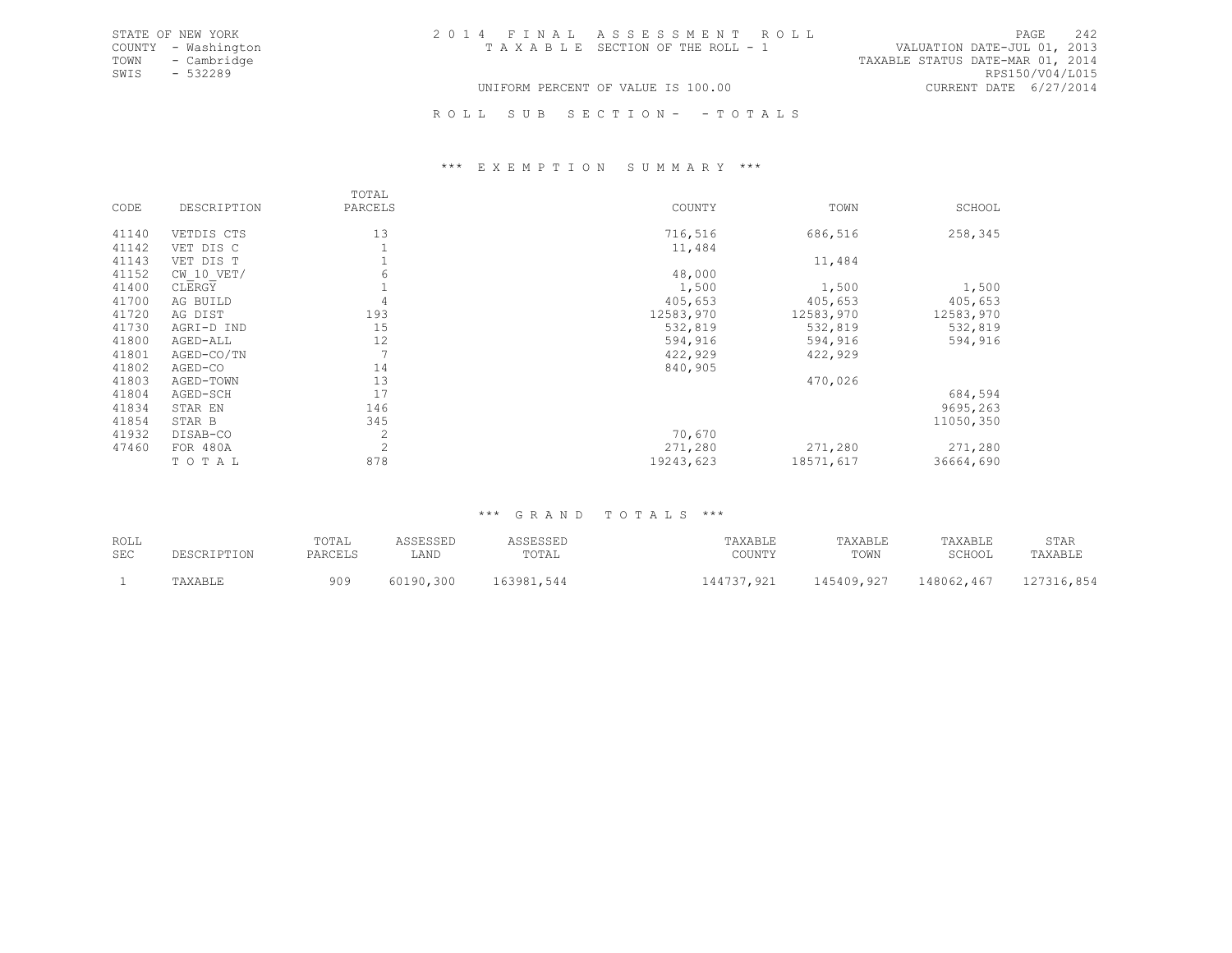| STATE OF NEW YORK   | 2014 FINAL ASSESSMENT ROLL         | PAGE                             | 243 |
|---------------------|------------------------------------|----------------------------------|-----|
| COUNTY - Washington | TAXABLE SECTION OF THE ROLL - 1    | VALUATION DATE-JUL 01, 2013      |     |
| TOWN - Cambridge    |                                    | TAXABLE STATUS DATE-MAR 01, 2014 |     |
| SWIS<br>- 532289    | UNIFORM PERCENT OF VALUE IS 100.00 | RPS150/V04/L015                  |     |
|                     |                                    | CURRENT DATE 6/27/2014           |     |

# ROLL SECTION TOTALS

#### \*\*\* S P E C I A L D I S T R I C T S U M M A R Y \*\*\*

| CODE | DISTRICT NAME        | TOTAL<br>PARCELS | EXTENSION<br>TYPE | EXTENSION<br>VALUE | AD VALOREM<br>VALUE | EXEMPT<br>AMOUNT | TAXABLE<br>VALUE |
|------|----------------------|------------------|-------------------|--------------------|---------------------|------------------|------------------|
|      | SR533 Star repay - f |                  | 1 MOVTAX          |                    |                     |                  |                  |
|      | TE533 Trans exmt rep |                  | 6 MOVTAX          |                    |                     |                  |                  |
|      | AG024 Agri dist 24   |                  | 1 TOTAL           |                    | 198,000             |                  | 198,000          |
|      | CA003 Cons agri dst  |                  | 632 TOTAL         |                    | 115684,394          | 11644,885        | 104039,509       |
|      | CA005 Cons agri dst  |                  | 63 TOTAL          |                    | 12343,100           | 906,942          | 11436,158        |
|      | EZ010 Empire Zone-Si |                  | 1 TOTAL           |                    | 628,550             |                  | 628,550          |
|      | FD221 Cambridge fire |                  | 908 TOTAL M       |                    | 163981,044          |                  | 163981,044       |

#### \*\*\* S C H O O L D I S T R I C T S U M M A R Y \*\*\*

| CODE   | DISTRICT NAME | TOTAL<br>PARCELS | ASSESSED<br>LAND | ASSESSED<br>TOTAL | EXEMPT<br>AMOUNT | TOTAL<br>TAXABLE | STAR<br>AMOUNT | STAR<br>TAXABLE |
|--------|---------------|------------------|------------------|-------------------|------------------|------------------|----------------|-----------------|
| 384201 | Hoosic Valley | 14               | 1446,800         | 2910,100          | 237,321          | 2672,779         | 128,120        | 2544,659        |
| 533401 | Greenwich     | 97               | 6326,300         | 16081,600         | 2390,386         | 13691,214        | 1770,435       | 11920,779       |
| 535010 | Cambridge     | 798              | 52417,200        | 144989,844        | 13291,370        | 131698,474       | 18847,058      | 112851,416      |
|        | SUB-TOTAL     | 909              | 60190,300        | 163981,544        | 15919,077        | 148062,467       | 20745,613      | 127316,854      |
|        | TOTAL         | 909              | 60190,300        | 163981,544        | 15919,077        | 148062,467       | 20745,613      | 127316,854      |

# \*\*\* S Y S T E M C O D E S S U M M A R Y \*\*\*

### NO SYSTEM EXEMPTIONS AT THIS LEVEL

# \*\*\* E X E M P T I O N S U M M A R Y \*\*\*

| CODE           | DESCRIPTION             | TOTAL<br>PARCELS | COUNTY            | TOWN               | SCHOOL  |
|----------------|-------------------------|------------------|-------------------|--------------------|---------|
| 41120<br>41122 | VETWAR CTS<br>VET WAR C | 36               | 991,636<br>92,925 | 925,086            | 216,000 |
| 41123<br>41130 | VET WAR T<br>VETCOM CTS | 36               | 1569,495          | 89,925<br>1491,588 | 370,000 |
| 41132          | VET COM C               |                  | 88,925            |                    |         |
| 41133          | VET COM T               |                  |                   | 83,925             |         |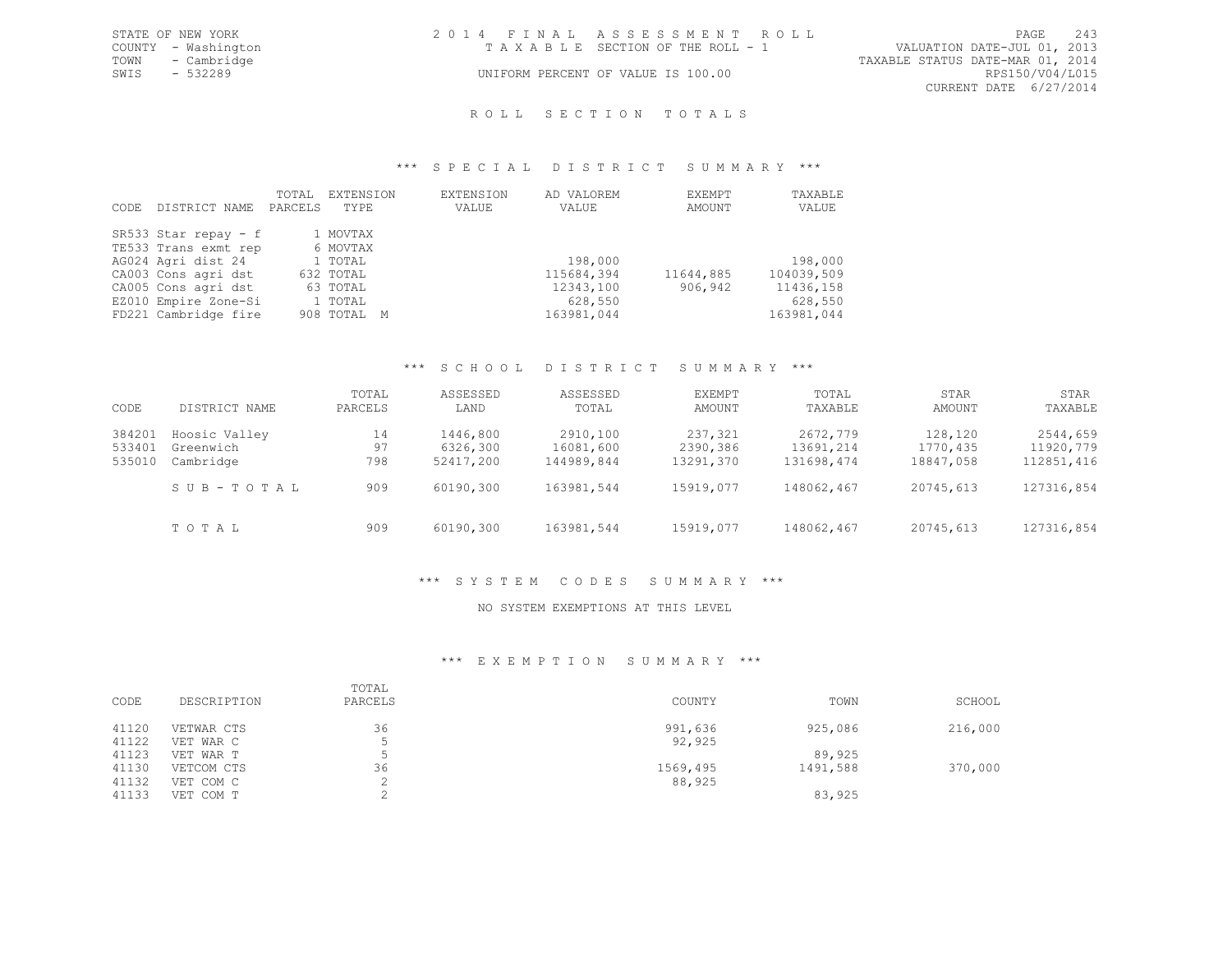|      | STATE OF NEW YORK   | 2014 FINAL ASSESSMENT ROLL         |                                  | PAGE                   | 2.44 |
|------|---------------------|------------------------------------|----------------------------------|------------------------|------|
|      | COUNTY - Washington | TAXABLE SECTION OF THE ROLL - 1    | VALUATION DATE-JUL 01, 2013      |                        |      |
|      | TOWN - Cambridge    |                                    | TAXABLE STATUS DATE-MAR 01, 2014 |                        |      |
| SWIS | - 532289            | UNIFORM PERCENT OF VALUE IS 100.00 |                                  | RPS150/V04/L015        |      |
|      |                     |                                    |                                  | CURRENT DATE 6/27/2014 |      |
|      |                     |                                    |                                  |                        |      |

#### R O L L S E C T I O N T O T A L S

#### \*\*\* E X E M P T I O N S U M M A R Y \*\*\*

|       |                | TOTAL          |           |           |           |
|-------|----------------|----------------|-----------|-----------|-----------|
| CODE  | DESCRIPTION    | PARCELS        | COUNTY    | TOWN      | SCHOOL    |
| 41140 | VETDIS CTS     | 13             | 716,516   | 686,516   | 258,345   |
| 41142 | VET DIS C      |                | 11,484    |           |           |
| 41143 | VET DIS T      | Ŧ              |           | 11,484    |           |
| 41152 | $CW$ 10 $VET/$ | 6              | 48,000    |           |           |
| 41400 | CLERGY         | $\mathbf 1$    | 1,500     | 1,500     | 1,500     |
| 41700 | AG BUILD       | 4              | 405,653   | 405,653   | 405,653   |
| 41720 | AG DIST        | 193            | 12583,970 | 12583,970 | 12583,970 |
| 41730 | AGRI-D IND     | 15             | 532,819   | 532,819   | 532,819   |
| 41800 | AGED-ALL       | 12             | 594,916   | 594,916   | 594,916   |
| 41801 | AGED-CO/TN     | 7              | 422,929   | 422,929   |           |
| 41802 | AGED-CO        | 14             | 840,905   |           |           |
| 41803 | AGED-TOWN      | 13             |           | 470,026   |           |
| 41804 | AGED-SCH       | 17             |           |           | 684,594   |
| 41834 | STAR EN        | 146            |           |           | 9695,263  |
| 41854 | STAR B         | 345            |           |           | 11050,350 |
| 41932 | DISAB-CO       | $\overline{2}$ | 70,670    |           |           |
| 47460 | FOR 480A       | $\mathbf{2}$   | 271,280   | 271,280   | 271,280   |
|       | TOTAL          | 878            | 19243,623 | 18571,617 | 36664,690 |

#### \*\*\* G R A N D T O T A L S \*\*\*

| ROLL | DESCRIPTION | TOTAL   | ASSESSED  | ASSESSED   | TAXABLE    | TAXABLE    | TAXABLE    | STAR       |
|------|-------------|---------|-----------|------------|------------|------------|------------|------------|
| SEC  |             | PARCELS | LAND      | TOTAL      | COUNTY     | TOWN       | SCHOOL     | TAXABLE    |
|      | TAXABLE     | 909     | 60190,300 | 163981,544 | 144737,921 | 145409,927 | 148062,467 | 127316,854 |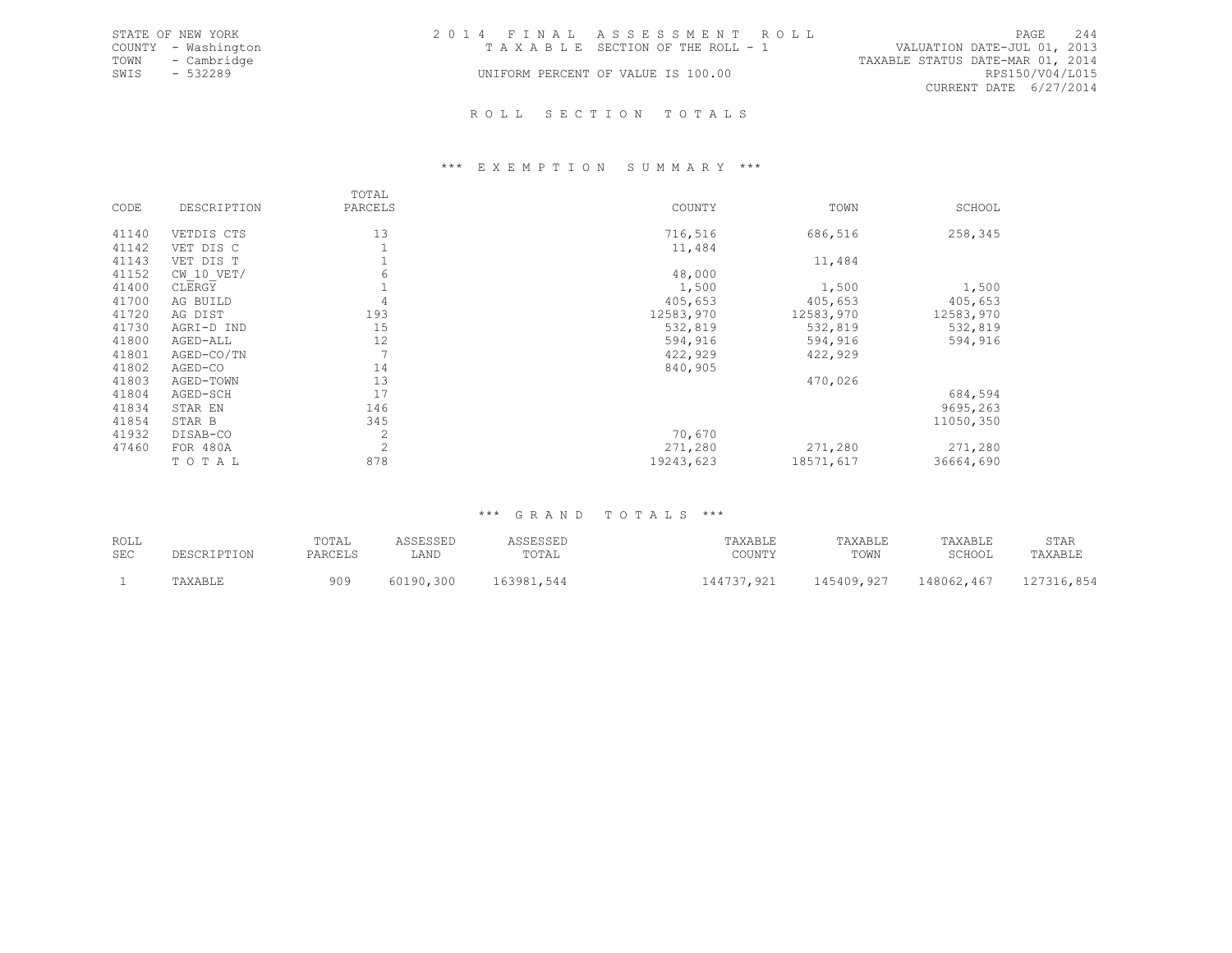# STATE OF NEW YORK 2 0 1 4 F I N A L A S S E S S M E N T R O L L PAGE 245 COUNTY - Washington SPECIAL FRANCHISE SECTION OF THE ROLL - 5 VALUATION DATE-JUL 01, 2013 TOWN - Cambridge OWNERS NAME SEQUENCE TAXABLE STATUS DATE-MAR 01, 2014 SWIS - 532289 UNIFORM PERCENT OF VALUE IS 100.00

| TAX MAP PARCEL NUMBER                           | PROPERTY LOCATION & CLASS ASSESSMENT     |              |                                              | EXEMPTION CODE-----------------COUNTY-------TOWN------SCHOOL |             |
|-------------------------------------------------|------------------------------------------|--------------|----------------------------------------------|--------------------------------------------------------------|-------------|
| CURRENT OWNERS NAME                             | SCHOOL DISTRICT                          | LAND         | TAX DESCRIPTION                              | TAXABLE VALUE                                                |             |
| CURRENT OWNERS ADDRESS                          | PARCEL SIZE/GRID COORD                   | TOTAL        | SPECIAL DISTRICTS                            |                                                              | ACCOUNT NO. |
| ***********************                         |                                          |              |                                              |                                                              |             |
|                                                 | Special Franchise-Town                   |              |                                              |                                                              | 8250300745  |
| $500. -15 - 8. -1$                              | 861 Elec & gas                           |              | COUNTY TAXABLE VALUE                         | 1442,996                                                     |             |
| National Grid                                   | Cambridge<br>535010                      | $\mathbf{0}$ | TAXABLE VALUE<br>TOWN                        | 1442,996                                                     |             |
| Real Estate Tax Dept<br>300 Erie Boulevard West | Apport For Sch 92.9999%<br>Parcel 1 Of 2 | 1442,996     | SCHOOL TAXABLE VALUE<br>FD221 Cambridge fire | 1442,996<br>1442,996 TO M                                    |             |
|                                                 |                                          | 1442,996     |                                              |                                                              |             |
| Syracuse, NY 13202                              | FULL MARKET VALUE<br>*************       |              |                                              | **** 500.-15-8.-2 **                                         |             |
|                                                 | Special Franchise Town                   |              |                                              |                                                              | 8276300780  |
| $500. -15 - 8. -2$                              | 861 Elec & gas                           |              | COUNTY TAXABLE VALUE                         | 108,614                                                      |             |
| National Grid                                   | Greenwich<br>533401                      | $\Omega$     | TOWN<br>TAXABLE VALUE                        | 108,614                                                      |             |
| Real Estate Tax Dept                            | Apport For Sch 7.0001%                   | 108,614      | SCHOOL TAXABLE VALUE                         | 108,614                                                      |             |
| 300 Erie Boulevard Dept                         | Parcel 2 Of 2                            |              | FD221 Cambridge fire                         | 108,614 TO M                                                 |             |
| Syracuse, NY 13202                              | FULL MARKET VALUE                        | 108,614      |                                              |                                                              |             |
|                                                 | **********************************       |              |                                              | ************************** 500. -53-2 **************         |             |
|                                                 | Special Franchise Town                   |              |                                              |                                                              | 8250300912  |
| $500 - 53 - 2$                                  | 869 Television                           |              | COUNTY TAXABLE VALUE                         | 14,614                                                       |             |
| Time Warner of Troy                             | Cambridge<br>535010                      | $\mathbf{0}$ | TOWN<br>TAXABLE VALUE                        | 14,614                                                       |             |
| Tax Dept                                        |                                          | 14,614       | SCHOOL TAXABLE VALUE                         | 14,614                                                       |             |
| PO Box 7467                                     | FULL MARKET VALUE                        | 14,614       | FD221 Cambridge fire                         | 14,614 TO M                                                  |             |
| Charlotte, NC 28241-7467                        |                                          |              |                                              |                                                              |             |
| **********************                          |                                          |              |                                              |                                                              |             |
|                                                 | Special Franchise-Town                   |              |                                              |                                                              | 8250300744  |
| $500. -60 - 6. -1$                              | 866 Telephone                            |              | COUNTY TAXABLE VALUE                         | 355,246                                                      |             |
| Verizon New York Inc                            | Cambridge<br>535010                      | $\Omega$     | TAXABLE VALUE<br>TOWN                        | 355,246                                                      |             |
| Property Tax Department                         | Apport For Sch 85.0003%                  | 355,246      | SCHOOL TAXABLE VALUE                         | 355,246                                                      |             |
| PO Box 2749                                     | Parcel 1 Of 3                            |              | FD221 Cambridge fire                         | 355,246 TO M                                                 |             |
| Addison, TX 75001                               | FULL MARKET VALUE                        | 355,246      |                                              |                                                              |             |
|                                                 |                                          |              |                                              | ******* 500.-60-6.-2 **                                      |             |
|                                                 | Special Franchise Town                   |              |                                              |                                                              | 8276300777  |
| $500. -60 - 6. -2$                              | 866 Telephone                            |              | COUNTY TAXABLE VALUE                         | 2,504                                                        |             |
| Verizon New York Inc                            | Hoosic Valley<br>384201                  | $\Omega$     | TAXABLE VALUE<br>TOWN                        | 2,504                                                        |             |
| Property Tax Department                         | Apport For Sch .5992%                    | 2,504        | SCHOOL TAXABLE VALUE                         | 2,504                                                        |             |
| 31                                              | Parcel 2 Of 3                            |              | FD221 Cambridge fire                         | 2,504 TO M                                                   |             |
| PO Box 2749                                     | FULL MARKET VALUE                        | 2,504        |                                              |                                                              |             |
| Addison, TX 75001                               |                                          |              |                                              |                                                              |             |
|                                                 |                                          |              |                                              |                                                              |             |
|                                                 | Special Franchise Town                   |              |                                              |                                                              | 8276300778  |
| $500 - 60 - 6 - 3$                              | 866 Telephone                            |              | COUNTY TAXABLE VALUE                         | 60,185                                                       |             |
| Verizon New York Inc                            | Greenwich<br>533401                      | $\mathbf 0$  | TOWN<br>TAXABLE VALUE                        | 60,185                                                       |             |
| Property Tax Department<br>PO Box 2749          | Apport For Sch 14.4005%                  | 60,185       | SCHOOL TAXABLE VALUE                         | 60,185                                                       |             |
| Addison, TX 75001                               | Parcel 3 Of 3<br>FULL MARKET VALUE       | 60,185       | FD221 Cambridge fire                         | 60,185 TO M                                                  |             |
| ***************                                 | *************************                |              |                                              |                                                              |             |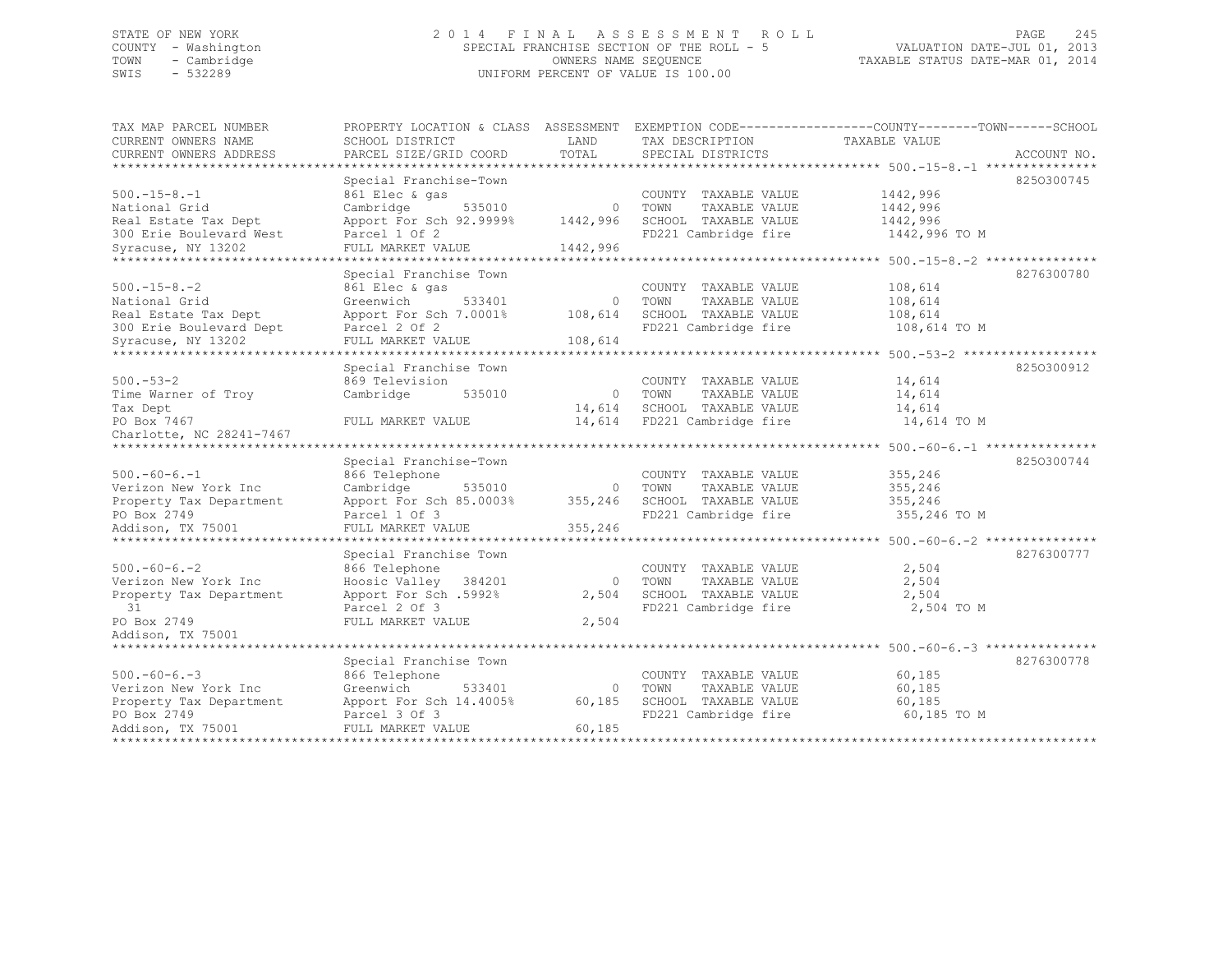| 2014 FINAL ASSESSMENT ROLL |                                           |  | PAGE                             | 246 |
|----------------------------|-------------------------------------------|--|----------------------------------|-----|
|                            | SPECIAL FRANCHISE SECTION OF THE ROLL - 5 |  | VALUATION DATE-JUL 01, 2013      |     |
|                            |                                           |  | TAXABLE STATUS DATE-MAR 01, 2014 |     |
|                            |                                           |  | RPS150/V04/L015                  |     |
|                            | UNIFORM PERCENT OF VALUE IS 100.00        |  | CURRENT DATE 6/27/2014           |     |

R O L L S U B S E C T I O N - - T O T A L S

\*\*\* S P E C I A L D I S T R I C T S U M M A R Y \*\*\*

|                            | TOTAL EXTENSION | <b>EXTENSION</b> | AD VALOREM | <b>F.XFMPT</b> | TAXABLE  |
|----------------------------|-----------------|------------------|------------|----------------|----------|
| CODE DISTRICT NAME PARCELS | TYPR.           | VALUE.           | VALUE      | AMOUNT         | VALUE.   |
| FD221 Cambridge fire       | 6 ТОТАІ, М      |                  | 1984,159   |                | 1984,159 |
|                            |                 |                  |            |                |          |

STATE OF NEW YORK COUNTY - Washington TOWN - Cambridge  $SWIS$  - 532289

#### \*\*\* S C H O O L D I S T R I C T S U M M A R Y \*\*\*

| CODE                       | DISTRICT NAME                           | TOTAL<br>PARCELS | ASSESSED<br>LAND | ASSESSED<br>TOTAL            | EXEMPT<br>AMOUNT | TOTAL<br>TAXABLE             | STAR<br>AMOUNT | STAR<br>TAXABLE              |
|----------------------------|-----------------------------------------|------------------|------------------|------------------------------|------------------|------------------------------|----------------|------------------------------|
| 384201<br>533401<br>535010 | Hoosic Valley<br>Greenwich<br>Cambridge |                  |                  | 2,504<br>168,799<br>1812,856 |                  | 2,504<br>168,799<br>1812,856 |                | 2,504<br>168,799<br>1812,856 |
|                            | SUB-TOTAL                               | 6                |                  | 1984,159                     |                  | 1984,159                     |                | 1984,159                     |
|                            | TOTAL                                   | 6                |                  | 1984,159                     |                  | 1984,159                     |                | 1984,159                     |

# \*\*\* S Y S T E M C O D E S S U M M A R Y \*\*\*

#### NO SYSTEM EXEMPTIONS AT THIS LEVEL

#### \*\*\* E X E M P T I O N S U M M A R Y \*\*\*

# NO EXEMPTIONS AT THIS LEVEL

# \*\*\* G R A N D T O T A L S \*\*\*

| ROLL       |                       | TOTAL   |      | ം പലപലച  | TAXABLE                    | TAXABLE  | "AXABLE  | STAR                    |
|------------|-----------------------|---------|------|----------|----------------------------|----------|----------|-------------------------|
| <b>SEC</b> |                       | PARCELS | LAND | TOTAL    | COUNTY                     | TOWN     | SCHOOL   | TAXABLE                 |
|            | FRANCHISE<br>SPECIAL. |         |      | 1984,159 | 984.<br>150<br>. 1 , 1 J J | 1984 159 | 1984 159 | $QQA$ 150<br>. <i>.</i> |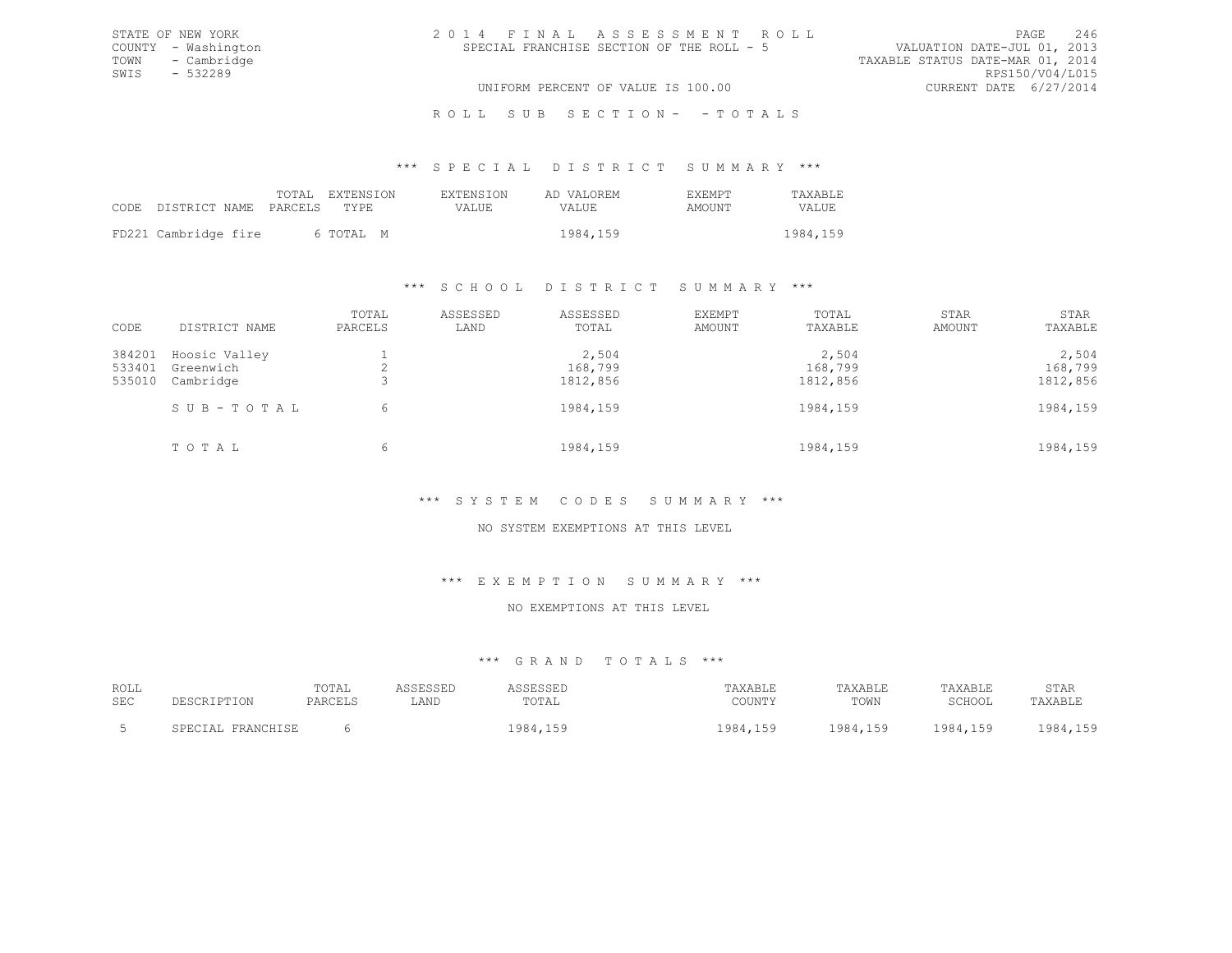| STATE OF NEW YORK |                     | 2014 FINAL ASSESSMENT ROLL                |                                  |                        | PAGE | 2.47 |
|-------------------|---------------------|-------------------------------------------|----------------------------------|------------------------|------|------|
|                   | COUNTY - Washington | SPECIAL FRANCHISE SECTION OF THE ROLL - 5 | VALUATION DATE-JUL 01, 2013      |                        |      |      |
| TOWN - Cambridge  |                     |                                           | TAXABLE STATUS DATE-MAR 01, 2014 |                        |      |      |
| SWIS              | - 532289            | UNIFORM PERCENT OF VALUE IS 100.00        |                                  | RPS150/V04/L015        |      |      |
|                   |                     |                                           |                                  | CURRENT DATE 6/27/2014 |      |      |
|                   |                     |                                           |                                  |                        |      |      |

#### R O L L S E C T I O N T O T A L S

#### \*\*\* S P E C I A L D I S T R I C T S U M M A R Y \*\*\*

|                            | TOTAL EXTENSION | <b>EXTENSION</b> | AD VALOREM | <b>EXEMPT</b> | <b>TAXABLE</b> |
|----------------------------|-----------------|------------------|------------|---------------|----------------|
| CODE DISTRICT NAME PARCELS | TYPR.           | VALUE.           | VALUE      | AMOUNT        | VALUE.         |
| FD221 Cambridge fire       | 6 ТОТАІ, М      |                  | 1984,159   |               | 1984, 159      |

#### \*\*\* S C H O O L D I S T R I C T S U M M A R Y \*\*\*

| CODE                       | DISTRICT NAME                           | TOTAL<br>PARCELS | ASSESSED<br>LAND | ASSESSED<br>TOTAL            | EXEMPT<br>AMOUNT | TOTAL<br>TAXABLE             | STAR<br>AMOUNT | STAR<br>TAXABLE              |
|----------------------------|-----------------------------------------|------------------|------------------|------------------------------|------------------|------------------------------|----------------|------------------------------|
| 384201<br>533401<br>535010 | Hoosic Valley<br>Greenwich<br>Cambridge |                  |                  | 2,504<br>168,799<br>1812,856 |                  | 2,504<br>168,799<br>1812,856 |                | 2,504<br>168,799<br>1812,856 |
|                            | SUB-TOTAL                               | 6                |                  | 1984,159                     |                  | 1984,159                     |                | 1984,159                     |
|                            | TOTAL                                   | 6                |                  | 1984,159                     |                  | 1984,159                     |                | 1984,159                     |

# \*\*\* S Y S T E M C O D E S S U M M A R Y \*\*\*

#### NO SYSTEM EXEMPTIONS AT THIS LEVEL

#### \*\*\* E X E M P T I O N S U M M A R Y \*\*\*

### NO EXEMPTIONS AT THIS LEVEL

# \*\*\* G R A N D T O T A L S \*\*\*

| ROLL |                       | TOTAL   | ASSESSED | <b><i>ISSESSED</i></b> | TAXABLE         | TAXABLE  | TAXABLE  | STAR    |
|------|-----------------------|---------|----------|------------------------|-----------------|----------|----------|---------|
| SEC  | <b>DESCRIPTION</b>    | PARCELS | LAND     | TOTAL                  | COUNTY          | TOWN     | SCHOOL   | TAXABLE |
|      | FRANCHISE<br>SPECIAL. |         |          | 1984,159               | 1984,159<br>159 | 1984,159 | 1984,159 | 984.159 |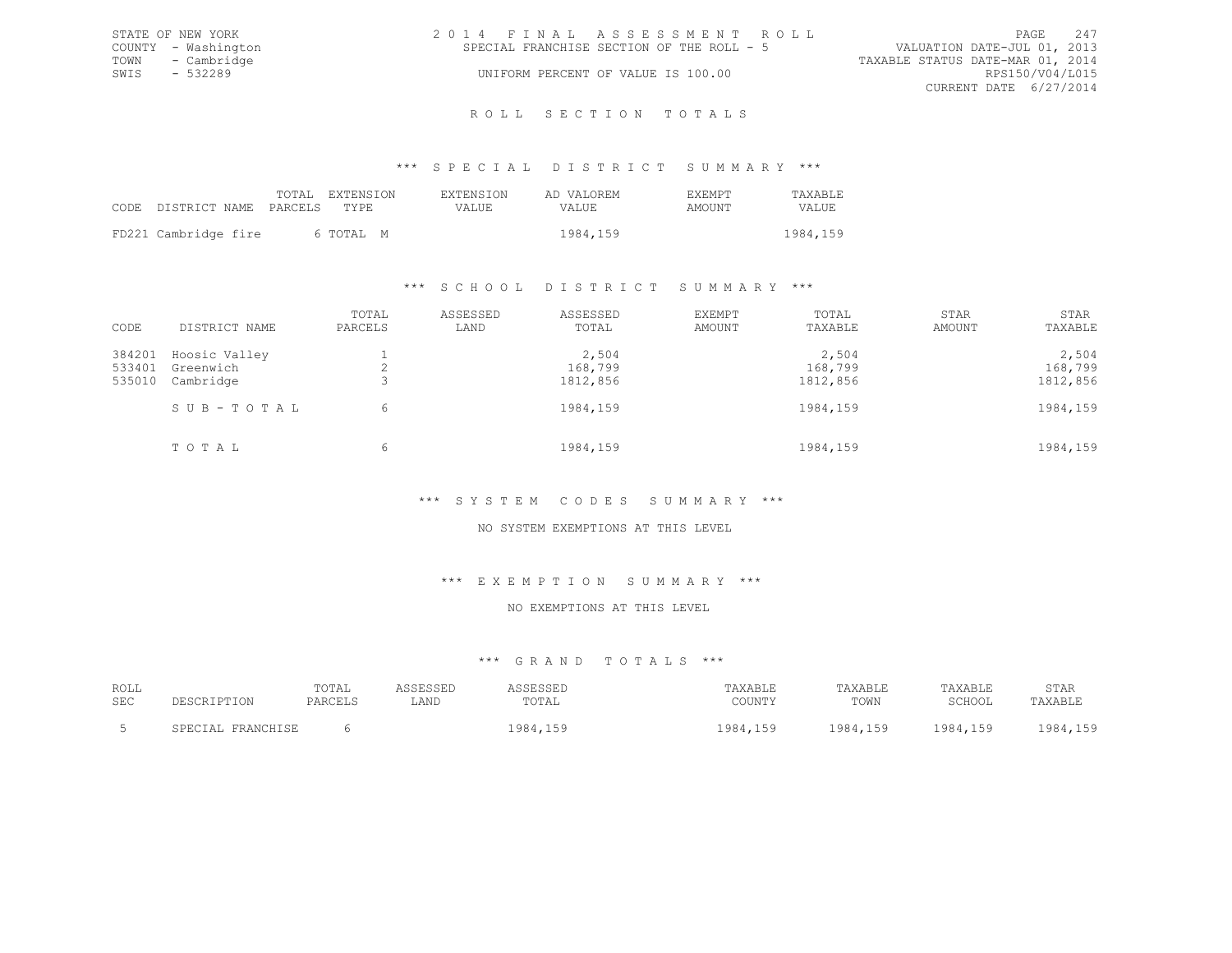# STATE OF NEW YORK 2 0 1 4 F I N A L A S S E S S M E N T R O L L PAGE 248 COUNTY - Washington UTILITY & R.R. SECTION OF THE ROLL - 6 VALUATION DATE-JUL 01, 2013 TOWN - Cambridge OWNERS NAME SEQUENCE TAXABLE STATUS DATE-MAR 01, 2014 SWIS - 532289 UNIFORM PERCENT OF VALUE IS 100.00

| TAX MAP PARCEL NUMBER<br>CURRENT OWNERS NAME<br>CURRENT OWNERS ADDRESS                                                                                                                      | PROPERTY LOCATION & CLASS ASSESSMENT EXEMPTION CODE-----------------COUNTY-------TOWN------SCHOOL<br>SCHOOL DISTRICT<br>PARCEL SIZE/GRID COORD                                  | LAND<br>TOTAL                 | TAX DESCRIPTION<br>SPECIAL DISTRICTS                                                                                     | TAXABLE VALUE                                               | ACCOUNT NO. |
|---------------------------------------------------------------------------------------------------------------------------------------------------------------------------------------------|---------------------------------------------------------------------------------------------------------------------------------------------------------------------------------|-------------------------------|--------------------------------------------------------------------------------------------------------------------------|-------------------------------------------------------------|-------------|
| $289. - 1 - 4$<br>Erie Blvd Hydropower LP<br>PO Box 600<br>Marlborough, MA 01752-0600                                                                                                       | County Route 59<br>874 Elec-hydro<br>535010<br>Cambridge<br>Utility Vacant Land<br>ACRES 119.00<br>EAST-0773884 NRTH-1502324<br>DEED BOOK 833 PG-1<br>FULL MARKET VALUE         | 137,800<br>137,800<br>137,800 | COUNTY TAXABLE VALUE<br>TAXABLE VALUE<br>TOWN<br>SCHOOL TAXABLE VALUE<br>FD221 Cambridge fire                            | 137,800<br>137,800<br>137,800<br>137,800 TO M               | 825N200734  |
|                                                                                                                                                                                             |                                                                                                                                                                                 |                               |                                                                                                                          |                                                             |             |
| $263 - 2 - 8$<br>National Grid<br>Real Estate Tax Dept<br>300 Erie Boulevard West<br>Syracuse, NY 13202                                                                                     | 1031 Turnpike Rd<br>872 Elec-Substation<br>Cambridge<br>535010<br>Union St<br>425/89<br>ACRES 13.60<br>EAST-0787655 NRTH-1525796<br>DEED BOOK 425<br>PG-86<br>FULL MARKET VALUE | 462,877<br>462,877            | COUNTY TAXABLE VALUE<br>0 TOWN<br>TAXABLE VALUE<br>SCHOOL TAXABLE VALUE<br>CA003 Cons agri dst 3<br>FD221 Cambridge fire | 462,877<br>462,877<br>462,877<br>231,439 TO<br>462,877 TO M | 825N200739  |
|                                                                                                                                                                                             | 351 Stage Rd                                                                                                                                                                    |                               |                                                                                                                          |                                                             | 825N200736  |
| $281 - 4 - 2$<br>National Grid<br>Real Estate Tax Dept<br>300 Erie Boulevard West<br>Syracuse, NY 13202                                                                                     | 330 Vacant comm<br>Cambridge<br>535010<br>Utility Vacant Land<br>$281 - 1 - 2$<br>ACRES 5.40<br>EAST-0784471 NRTH-1508795                                                       | 36,000<br>36,000              | COUNTY TAXABLE VALUE<br>TAXABLE VALUE<br>TOWN<br>SCHOOL TAXABLE VALUE<br>CA003 Cons agri dst 3<br>FD221 Cambridge fire   | 36,000<br>36,000<br>36,000<br>28,800 TO<br>36,000 TO M      |             |
|                                                                                                                                                                                             | FULL MARKET VALUE                                                                                                                                                               | 36,000                        |                                                                                                                          |                                                             |             |
| 622.089-9999-132.350-1001<br>National Grid<br>Real Estate Tax Dept<br>300 Erie Boulevard West                                                                                               | Elec Trans<br>882 Elec Trans Imp<br>Hoosic Valley 384201<br>Middle Falls-Cambridge #2<br>FULL MARKET VALUE                                                                      | 4,053                         | COUNTY TAXABLE VALUE<br>TAXABLE VALUE<br>0 TOWN<br>SCHOOL TAXABLE VALUE<br>4,053 FD221 Cambridge fire                    | 4,053<br>4,053<br>4,053<br>4,053 TO M                       | 825N200737  |
| Syracuse, NY 13202                                                                                                                                                                          |                                                                                                                                                                                 |                               |                                                                                                                          |                                                             |             |
| 622.089-9999-132.350-1002<br>National Grid<br>Real Estate Tax Dept Middle Falls-Cambridge #2 23,062 SCHOOL TAXABLE VALUE<br>300 Erie Boulevard West FULL MARKET VALUE<br>Syracuse, NY 13202 | Elec Trans<br>882 Elec Trans Imp<br>533401<br>Greenwich                                                                                                                         | 23,062                        | COUNTY TAXABLE VALUE<br>0 TOWN<br>TAXABLE VALUE<br>FD221 Cambridge fire                                                  | 23,062<br>23,062<br>23,062<br>23,062 TO M                   | 825J100983  |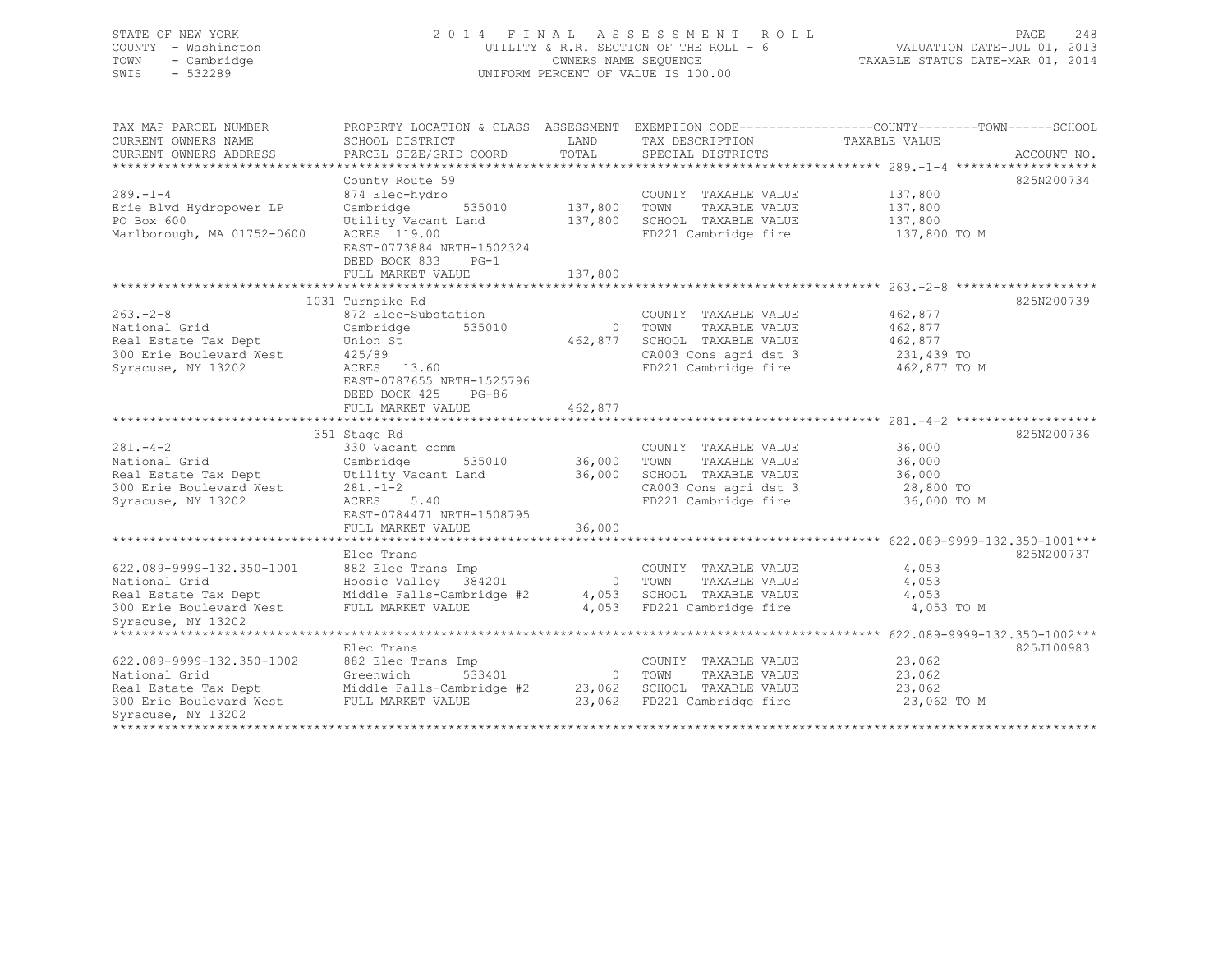# STATE OF NEW YORK 2 0 1 4 F I N A L A S S E S S M E N T R O L L PAGE 249 COUNTY - Washington UTILITY & R.R. SECTION OF THE ROLL - 6 VALUATION DATE-JUL 01, 2013 TOWN - Cambridge OWNERS NAME SEQUENCE TAXABLE STATUS DATE-MAR 01, 2014 SWIS - 532289 UNIFORM PERCENT OF VALUE IS 100.00

| TAX MAP PARCEL NUMBER<br>CURRENT OWNERS NAME | PROPERTY LOCATION & CLASS ASSESSMENT<br>SCHOOL DISTRICT | LAND           | EXEMPTION CODE----------------COUNTY-------TOWN------SCHOOL<br>TAX DESCRIPTION | TAXABLE VALUE                           |             |
|----------------------------------------------|---------------------------------------------------------|----------------|--------------------------------------------------------------------------------|-----------------------------------------|-------------|
| CURRENT OWNERS ADDRESS                       | PARCEL SIZE/GRID COORD                                  | TOTAL          | SPECIAL DISTRICTS                                                              |                                         | ACCOUNT NO. |
|                                              |                                                         |                |                                                                                |                                         |             |
|                                              | Elec Trans                                              |                |                                                                                |                                         | 8275200773  |
| 622.089-9999-132.350-1003                    | 882 Elec Trans Imp                                      |                | COUNTY TAXABLE VALUE                                                           | 229,409                                 |             |
| National Grid                                | Cambridge<br>535010                                     | $\overline{0}$ | TAXABLE VALUE<br>TOWN                                                          | 229,409                                 |             |
| Real Estate Tax Dept                         | Middle Falls-Cambridge #2                               | 229,409        | SCHOOL TAXABLE VALUE                                                           | 229,409                                 |             |
| 300 Erie Boulevard West                      | FULL MARKET VALUE                                       | 229,409        | FD221 Cambridge fire                                                           | 229,409 TO M                            |             |
| Syracuse, NY 13202                           |                                                         |                |                                                                                |                                         |             |
|                                              |                                                         |                |                                                                                | 622.089-9999-132.350-1011***            |             |
|                                              | Elec Trans                                              |                |                                                                                |                                         | 8275200774  |
| 622.089-9999-132.350-1011                    | 882 Elec Trans Imp                                      |                | COUNTY TAXABLE VALUE                                                           | 3,795                                   |             |
| National Grid                                | Hoosic Valley<br>384201                                 | $\Omega$       | TOWN<br>TAXABLE VALUE                                                          | 3,795                                   |             |
| Real Estate Tax Dept                         | Cambride-Hoosick #3                                     | 3,795          | SCHOOL TAXABLE VALUE                                                           | 3,795                                   |             |
| 300 Erie Boulevard West                      | Johnsonville-Clay Hill #1                               |                | FD221 Cambridge fire                                                           | 3,795 TO M                              |             |
| Syracuse, NY 13202                           | FULL MARKET VALUE                                       | 3,795          |                                                                                |                                         |             |
| ***************                              |                                                         |                |                                                                                | $******$ 622.089-9999-132.350-1012***   |             |
|                                              | Elec Trans                                              |                |                                                                                |                                         | 8275200775  |
| 622.089-9999-132.350-1012                    | 882 Elec Trans Imp                                      |                | COUNTY TAXABLE VALUE                                                           | 21,591                                  |             |
| National Grid                                | Greenwich<br>533401                                     | $\circ$        | TOWN<br>TAXABLE VALUE                                                          | 21,591                                  |             |
| Real Estate Tax Dept                         | Cambridge-Hoosick #3                                    | 21,591         | SCHOOL TAXABLE VALUE                                                           | 21,591                                  |             |
| 300 Erie Boulevard West                      | Johnsonville-Clay Hill #1                               |                | FD221 Cambridge fire                                                           | 21,591 TO M                             |             |
| Syracuse, NY 13202                           | FULL MARKET VALUE                                       | 21,591         |                                                                                |                                         |             |
|                                              | ******************                                      |                |                                                                                | ********** 622.089-9999-132.350-1013*** |             |
|                                              | Elec Trans                                              |                |                                                                                |                                         | 825N200735  |
| 622.089-9999-132.350-1013                    | 882 Elec Trans Imp                                      |                | COUNTY TAXABLE VALUE                                                           | 214,786                                 |             |
| National Grid                                | Cambridge<br>535010                                     | $\circ$        | TOWN<br>TAXABLE VALUE                                                          | 214,786                                 |             |
| Real Estate Tax Dept                         | Cambridge-Hoosick #3                                    | 214,786        | SCHOOL TAXABLE VALUE                                                           | 214,786                                 |             |
| 300 Erie Boulevard West                      | Johnsonville-Clay Hill #1                               |                | FD221 Cambridge fire                                                           | 214,786 TO M                            |             |
| Syracuse, NY 13202                           | FULL MARKET VALUE                                       | 214,786        |                                                                                |                                         |             |
|                                              |                                                         |                |                                                                                | 622.089-9999-132.350-1881***            |             |
|                                              | Outside Plant                                           |                |                                                                                |                                         | 825J100984  |
| 622.089-9999-132.350-1881                    | 884 Elec Dist Out                                       |                | COUNTY TAXABLE VALUE                                                           | 9,679                                   |             |
| National Grid                                | Hoosic Valley 384201                                    | $\circ$        | TAXABLE VALUE<br>TOWN                                                          | 9,679                                   |             |
| Real Estate Tax Dept                         | Poles Wires Cables                                      | 9,679          | SCHOOL TAXABLE VALUE                                                           | 9,679                                   |             |
| 300 Erie Boulevard West                      | FULL MARKET VALUE                                       | 9,679          | FD221 Cambridge fire                                                           | 9,679 TO M                              |             |
| Syracuse, NY 13202                           |                                                         |                |                                                                                |                                         |             |
| *********************                        |                                                         |                |                                                                                |                                         |             |
|                                              | Outside Plant                                           |                |                                                                                |                                         | 825J100985  |
| 622.089-9999-132.350-1882                    | 884 Elec Dist Out                                       |                | COUNTY TAXABLE VALUE                                                           | 55,074                                  |             |
| National Grid                                | Greenwich<br>533401                                     | $\circ$        | TOWN<br>TAXABLE VALUE                                                          | 55,074                                  |             |
| Real Estate Tax Dept                         | Poles Wires Cables                                      | 55,074         | SCHOOL TAXABLE VALUE                                                           | 55,074                                  |             |
| 300 Erie Boulevard West                      | FULL MARKET VALUE                                       | 55,074         | FD221 Cambridge fire                                                           | 55,074 TO M                             |             |
| Syracuse, NY 13202                           |                                                         |                |                                                                                |                                         |             |
| **************                               |                                                         |                |                                                                                |                                         |             |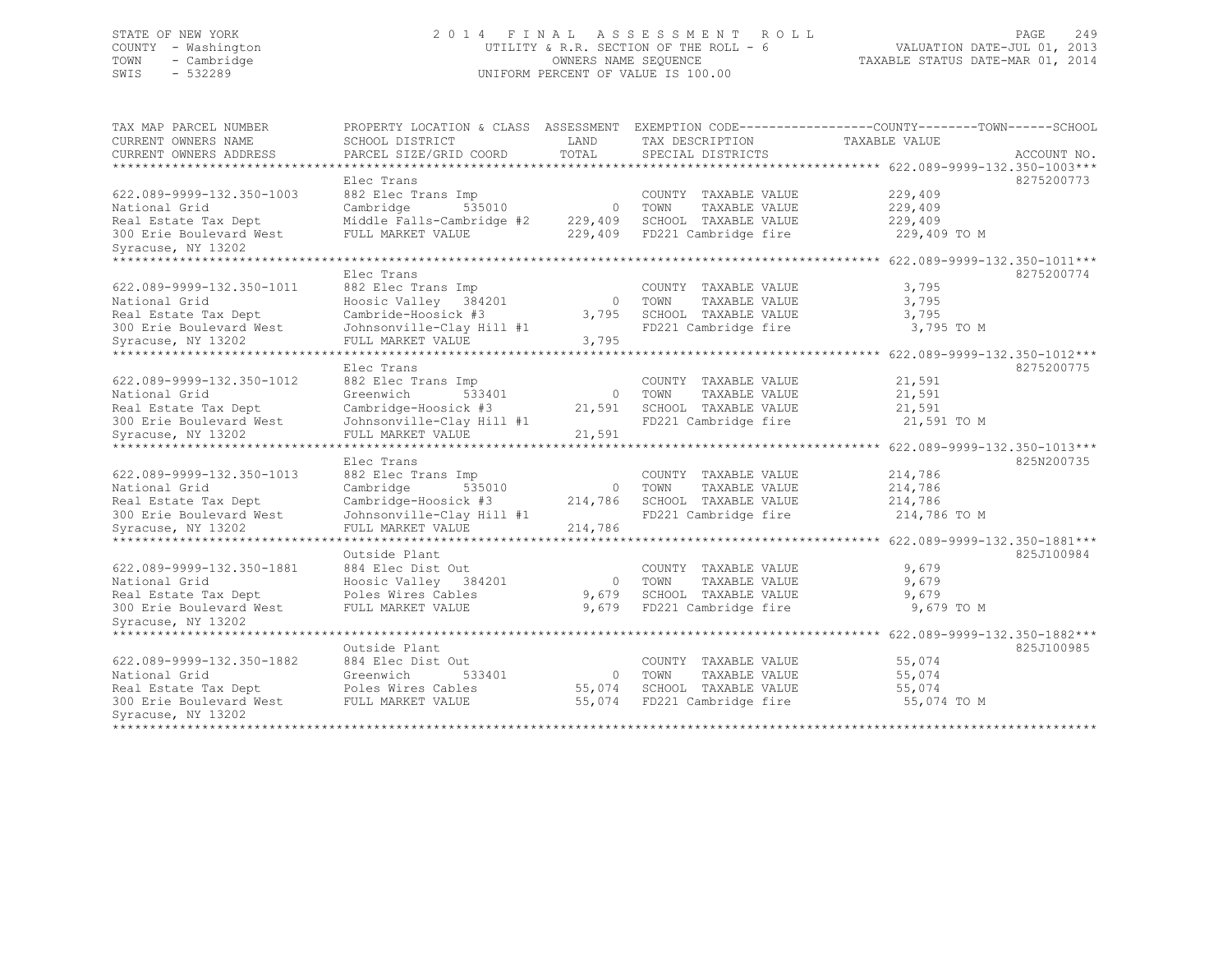# STATE OF NEW YORK 2 0 1 4 F I N A L A S S E S S M E N T R O L L PAGE 250 COUNTY - Washington UTILITY & R.R. SECTION OF THE ROLL - 6 VALUATION DATE-JUL 01, 2013 TOWN - Cambridge OWNERS NAME SEQUENCE TAXABLE STATUS DATE-MAR 01, 2014 SWIS - 532289 UNIFORM PERCENT OF VALUE IS 100.00

| TAX MAP PARCEL NUMBER                   | PROPERTY LOCATION & CLASS ASSESSMENT EXEMPTION CODE----------------COUNTY-------TOWN-----SCHOOL |          |                               |              |            |
|-----------------------------------------|-------------------------------------------------------------------------------------------------|----------|-------------------------------|--------------|------------|
| CURRENT OWNERS NAME                     | SCHOOL DISTRICT                                                                                 | LAND     | TAX DESCRIPTION TAXABLE VALUE |              |            |
|                                         |                                                                                                 |          |                               |              |            |
|                                         |                                                                                                 |          |                               |              |            |
|                                         | Outside Plant                                                                                   |          |                               |              | 825N200738 |
| 622.089-9999-132.350-1883               | 884 Elec Dist Out                                                                               |          | COUNTY TAXABLE VALUE          | 547,861      |            |
| National Grid                           | Cambridge                                                                                       | 535010 0 | TAXABLE VALUE<br>TOWN         | 547,861      |            |
| Real Estate Tax Dept Poles Wires Cables |                                                                                                 | 547,861  | SCHOOL TAXABLE VALUE          | 547,861      |            |
| 300 Erie Boulevard West                 | FULL MARKET VALUE                                                                               |          | 547,861 FD221 Cambridge fire  | 547,861 TO M |            |
| Syracuse, NY 13202                      |                                                                                                 |          |                               |              |            |
|                                         |                                                                                                 |          |                               |              |            |
|                                         | Outside Plant                                                                                   |          |                               |              | 8275200771 |
| 622.089-9999-631.900-1881               | Hoosic Valley 384201<br>Roosic Valley 384201<br>Roles Wires 200                                 |          | COUNTY TAXABLE VALUE          | 2,313        |            |
| Verizon New York INC                    |                                                                                                 |          | 0 TOWN<br>TAXABLE VALUE       | 2,313        |            |
| Property Tax Department                 | Poles Wires Cables                                                                              |          | 2,313 SCHOOL TAXABLE VALUE    | 2,313        |            |
| PO Box 2749                             | FULL MARKET VALUE                                                                               |          | 2,313 FD221 Cambridge fire    | 2,313 TO M   |            |
| Addison, TX 75001                       |                                                                                                 |          |                               |              |            |
|                                         |                                                                                                 |          |                               |              |            |
|                                         | Outside Plant                                                                                   |          |                               |              | 8275200772 |
| 622.089-9999-631.900-1882               | 836 Telecom. eq.                                                                                |          | COUNTY TAXABLE VALUE          | 13,161       |            |
| Verizon New York INC                    | Greenwich                                                                                       | 533401 0 | TOWN<br>TAXABLE VALUE         | 13,161       |            |
| Property Tax Department                 | Poles Wires Cables                                                                              |          | 13,161 SCHOOL TAXABLE VALUE   | 13,161       |            |
| PO Box 2749                             | FULL MARKET VALUE                                                                               |          | 13,161 FD221 Cambridge fire   | 13,161 TO M  |            |
| Addison, TX 75001                       |                                                                                                 |          |                               |              |            |
|                                         |                                                                                                 |          |                               |              |            |
|                                         | Outside Plant                                                                                   |          |                               |              | 825N200733 |
| 622.089-9999-631.900-1883               | 836 Telecom. eq.                                                                                |          | COUNTY TAXABLE VALUE          | 130,922      |            |
| Verizon New York INC                    | Cambridge<br>535010                                                                             | 0 TOWN   | TAXABLE VALUE                 | 130,922      |            |
| Property Tax Department                 | Poles Wires Cables                                                                              | 130,922  | SCHOOL TAXABLE VALUE          | 130,922      |            |
| PO Box 2749                             | FULL MARKET VALUE                                                                               | 130,922  | FD221 Cambridge fire          | 130,922 TO M |            |
| Addison, TX 75001                       |                                                                                                 |          |                               |              |            |
|                                         |                                                                                                 |          |                               |              |            |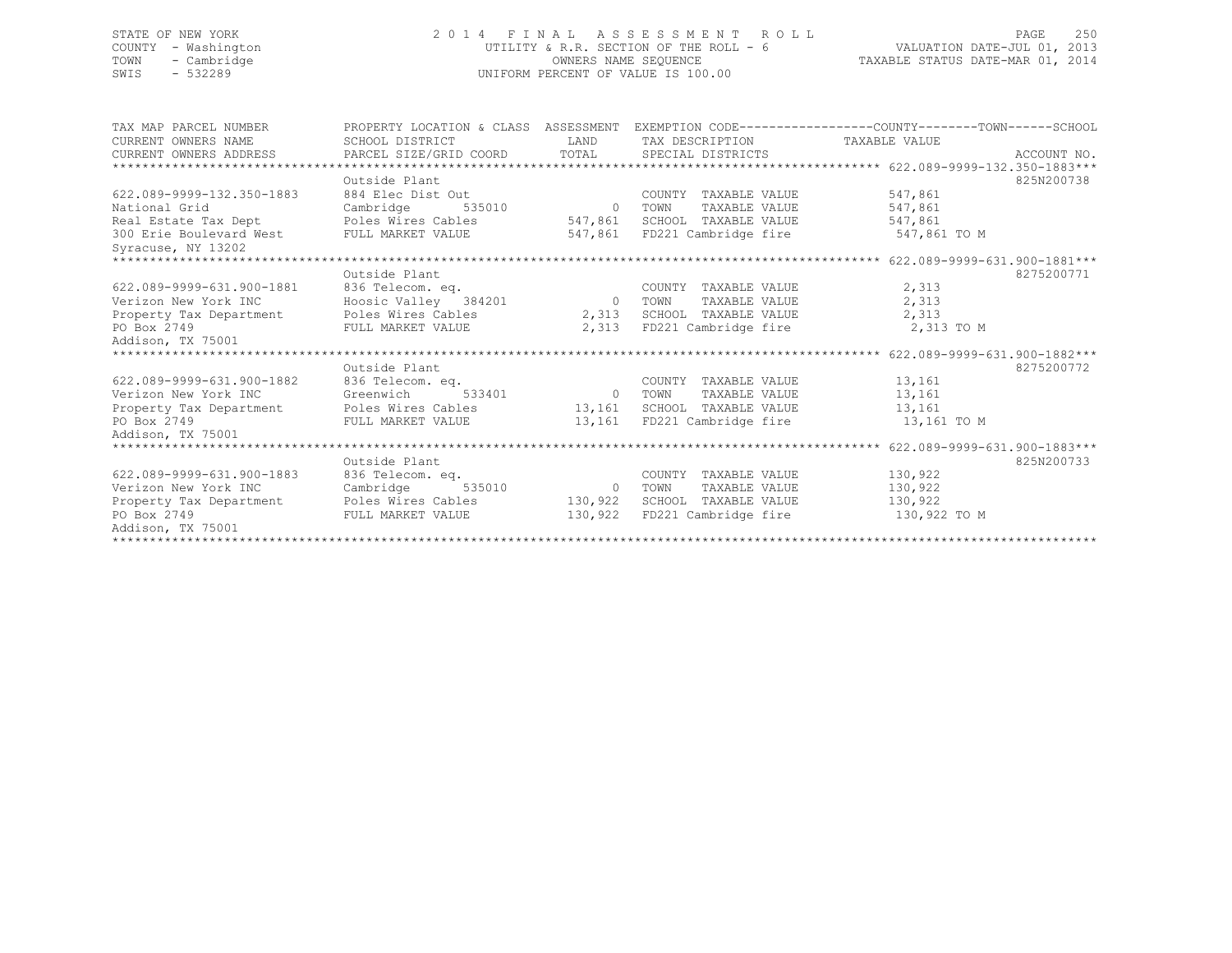# ROLL SUB SECTION- - TOTALS

#### \*\*\* S P E C I A L D I S T R I C T S U M M A R Y \*\*\*

| CODE DISTRICT NAME PARCELS TYPE             |  | TOTAL EXTENSION       | <b>EXTENSION</b><br>VALUE. | AD VALOREM<br><b>VALUE</b> | EXEMPT<br>AMOUNT | TAXABLE<br>VALUE.   |
|---------------------------------------------|--|-----------------------|----------------------------|----------------------------|------------------|---------------------|
| CA003 Cons agri dst<br>FD221 Cambridge fire |  | 2 TOTAL<br>15 TOTAL M |                            | 260,239<br>1892,383        |                  | 260,239<br>1892,383 |

# \*\*\* S C H O O L D I S T R I C T S U M M A R Y \*\*\*

| CODE                       | DISTRICT NAME                           | TOTAL<br>PARCELS | ASSESSED<br>LAND | ASSESSED<br>TOTAL             | EXEMPT<br>AMOUNT | TOTAL<br>TAXABLE              | STAR<br>AMOUNT | STAR<br>TAXABLE               |
|----------------------------|-----------------------------------------|------------------|------------------|-------------------------------|------------------|-------------------------------|----------------|-------------------------------|
| 384201<br>533401<br>535010 | Hoosic Valley<br>Greenwich<br>Cambridge | 4<br>4           | 173,800          | 19,840<br>112,888<br>1759,655 |                  | 19,840<br>112,888<br>1759,655 |                | 19,840<br>112,888<br>1759,655 |
|                            | SUB-TOTAL                               | 15               | 173,800          | 1892,383                      |                  | 1892,383                      |                | 1892,383                      |
|                            | TOTAL                                   | 15               | 173,800          | 1892,383                      |                  | 1892,383                      |                | 1892,383                      |

### \*\*\* S Y S T E M C O D E S S U M M A R Y \*\*\*

### NO SYSTEM EXEMPTIONS AT THIS LEVEL

#### \*\*\* E X E M P T I O N S U M M A R Y \*\*\*

#### NO EXEMPTIONS AT THIS LEVEL

#### \*\*\* G R A N D T O T A L S \*\*\*

| ROLL<br><b>SEC</b> | DESCRIPTION      | TOTAL<br>PARCELS | LAND                 | SESSED<br>TOTAL | TAXABLE<br>COUNTY              | TAXABLE<br>TOWN | TAXABLE<br>SCHOOL | STAR<br>TAXABLE                 |
|--------------------|------------------|------------------|----------------------|-----------------|--------------------------------|-----------------|-------------------|---------------------------------|
|                    | TTTES & N C<br>. | ∸∽               | $-1$<br>3,800<br>- 1 | 38<br>. 892     | 383<br>1000<br>10 <i>01000</i> | 1892,383        | 1892,383          | 383<br>002<br>10 <i>12,</i> 000 |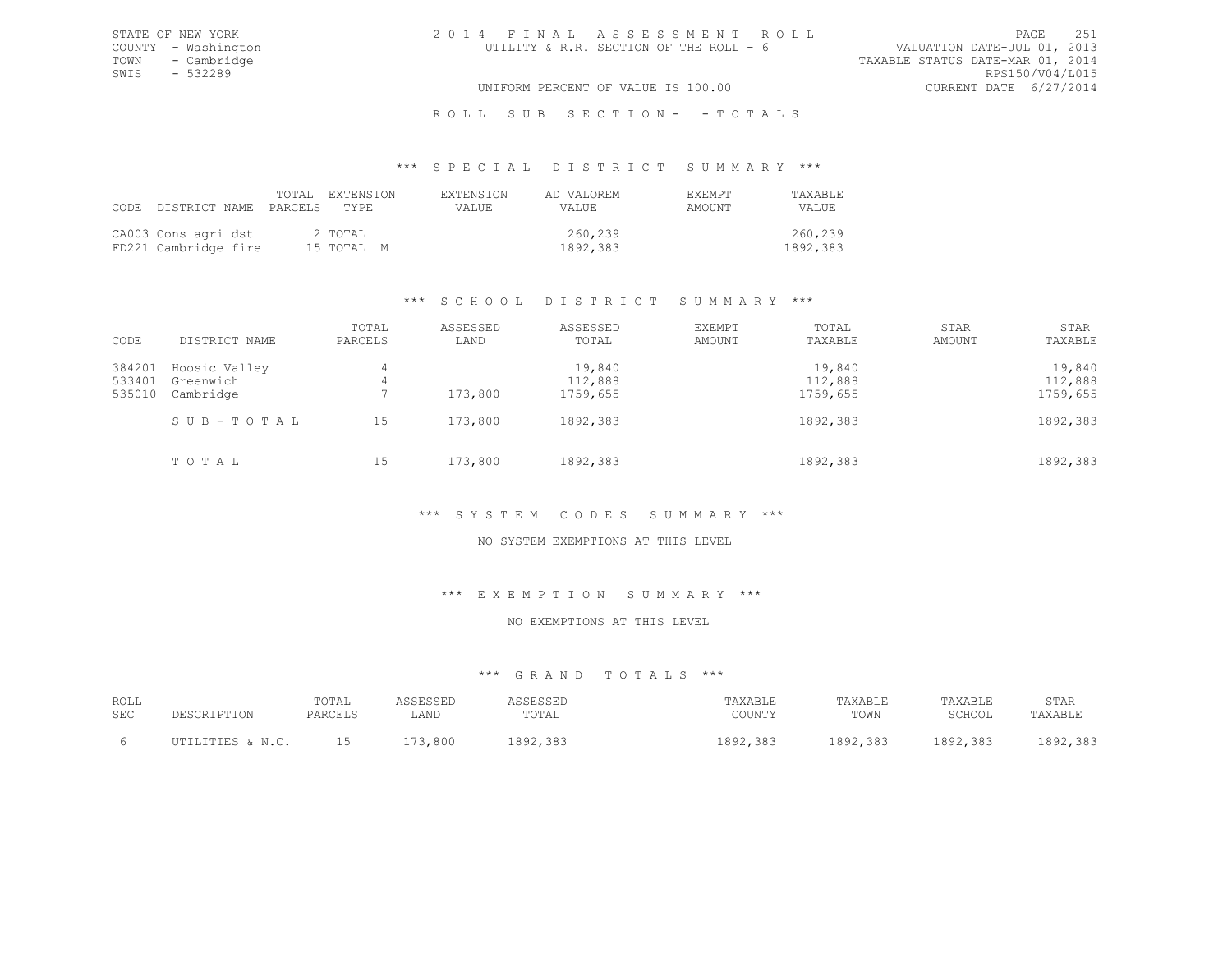|      | STATE OF NEW YORK   | 2014 FINAL ASSESSMENT ROLL             |                             | PAGE | 2.52 |
|------|---------------------|----------------------------------------|-----------------------------|------|------|
|      | COUNTY - Washington | UTILITY & R.R. SECTION OF THE ROLL - 6 | VALUATION DATE-JUL 01, 2013 |      |      |
|      | TOWN - Cambridge    | TAXABLE STATUS DATE-MAR 01, 2014       |                             |      |      |
| SWIS | - 532289            | UNIFORM PERCENT OF VALUE IS 100.00     | RPS150/V04/L015             |      |      |
|      |                     |                                        | CURRENT DATE 6/27/2014      |      |      |
|      |                     |                                        |                             |      |      |

#### R O L L S E C T I O N T O T A L S

#### \*\*\* S P E C I A L D I S T R I C T S U M M A R Y \*\*\*

| CODE | DISTRICT NAME PARCELS TYPE                  |  | TOTAL EXTENSION       | <b>EXTENSION</b><br>VALUE. | AD VALOREM<br><b>VALUE</b> | EXEMPT<br>AMOUNT | TAXABLE<br>VALUE.   |
|------|---------------------------------------------|--|-----------------------|----------------------------|----------------------------|------------------|---------------------|
|      | CA003 Cons agri dst<br>FD221 Cambridge fire |  | 2 TOTAL<br>15 TOTAL M |                            | 260,239<br>1892,383        |                  | 260,239<br>1892,383 |

# \*\*\* S C H O O L D I S T R I C T S U M M A R Y \*\*\*

| CODE             | DISTRICT NAME          | TOTAL<br>PARCELS | ASSESSED<br>LAND | ASSESSED<br>TOTAL   | <b>EXEMPT</b><br>AMOUNT | TOTAL<br>TAXABLE    | STAR<br>AMOUNT | STAR<br>TAXABLE     |
|------------------|------------------------|------------------|------------------|---------------------|-------------------------|---------------------|----------------|---------------------|
| 384201           | Hoosic Valley          | 4                |                  | 19,840              |                         | 19,840              |                | 19,840              |
| 533401<br>535010 | Greenwich<br>Cambridge | 4                | 173,800          | 112,888<br>1759,655 |                         | 112,888<br>1759,655 |                | 112,888<br>1759,655 |
|                  | SUB-TOTAL              | 15               | 173,800          | 1892,383            |                         | 1892,383            |                | 1892,383            |
|                  | TOTAL                  | 15               | 173,800          | 1892,383            |                         | 1892,383            |                | 1892,383            |

# \*\*\* S Y S T E M C O D E S S U M M A R Y \*\*\*

# NO SYSTEM EXEMPTIONS AT THIS LEVEL

#### \*\*\* E X E M P T I O N S U M M A R Y \*\*\*

#### NO EXEMPTIONS AT THIS LEVEL

#### \*\*\* G R A N D T O T A L S \*\*\*

| ROLL<br><b>SEC</b> | DESCRIPTION       | TOTAL<br>PARCELS | LAND               | SESSEL<br>TOTAL | TAXABLE<br>COUNTY                 | TAXABLE<br>TOWN | TAXABLE<br>SCHOOL | STAR<br>TAXABLE           |
|--------------------|-------------------|------------------|--------------------|-----------------|-----------------------------------|-----------------|-------------------|---------------------------|
|                    | TTTTES & N C<br>. | ∸∽               | $-1$<br>800<br>- 1 | . മേറ           | $-397$<br>1000<br>10 <i>01000</i> | 1892,383        | 1892,383          | 303<br>, 000.<br>エロンムテンロン |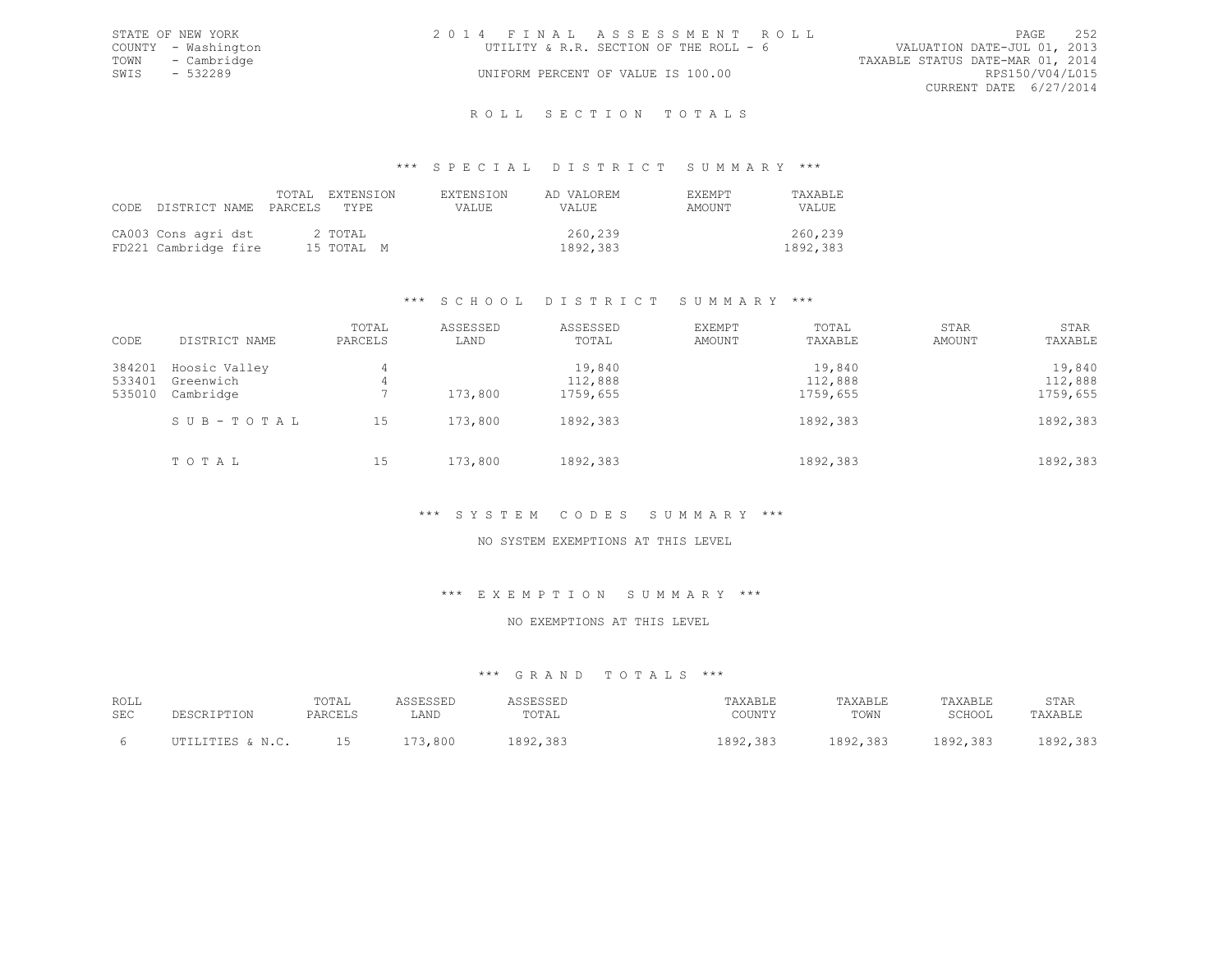| STATE OF NEW YORK<br>COUNTY - Washington<br>- Cambridge<br>TOWN<br>$-532289$<br>SWIS                                                            | 2 0 1 4<br>FINAL                                                                                                                                                                                         |         | ASSESSMENT ROLL<br>WHOLLY EXEMPT SECTION OF THE ROLL - 8<br>TAXABLE STATUS DATE-MAR 01, 2014<br>OWNERS NAME SEOUENCE<br>UNIFORM PERCENT OF VALUE IS 100.00 |                | VALUATION DATE-JUL 01, 2013 |                   | 253<br>PAGE           |
|-------------------------------------------------------------------------------------------------------------------------------------------------|----------------------------------------------------------------------------------------------------------------------------------------------------------------------------------------------------------|---------|------------------------------------------------------------------------------------------------------------------------------------------------------------|----------------|-----------------------------|-------------------|-----------------------|
| TAX MAP PARCEL NUMBER THE PROPERTY LOCATION & CLASS ASSESSMENT EXEMPTION CODE--------------COUNTY-------TOWN------SCHOOL<br>CURRENT OWNERS NAME | SCHOOL DISTRICT                                                                                                                                                                                          |         | LAND TAX DESCRIPTION TAXABLE VALUE                                                                                                                         |                |                             |                   |                       |
|                                                                                                                                                 | 87 State Route 372                                                                                                                                                                                       |         |                                                                                                                                                            |                |                             |                   | 8279900749            |
| $255.14 - 3 - 20$<br>Assoc Cong of Cambridge<br>Coila Church<br>Cambridge, NY 12816                                                             | 620 Religious<br>Cambridge 535010 39,800 COUNTY TAXABLE VALUE<br>Parsonage & Hall 538,100 TOWN<br>Colia Church<br>$255. - 3 - 20$<br>ACRES 2.95<br>EAST-0785972 NRTH-1532472<br>DEED BOOK 470<br>PG-1088 |         | NON-PR REL 25110<br>TAXABLE VALUE<br>SCHOOL TAXABLE VALUE<br>FD221 Cambridge fire<br>538,100 EX                                                            | $\overline{0}$ | 538,100<br>$\circ$          | 538,100<br>0 TO M | 538,100               |
|                                                                                                                                                 | FULL MARKET VALUE                                                                                                                                                                                        | 538,100 |                                                                                                                                                            |                |                             |                   |                       |
| $255. - 2 - 2$<br>Camb-Salem 481 Charities Inc                                                                                                  | 6 Coila Rd<br>534 Social org.<br>Cambridge 535010 31,500 COUNTY TAXABLE VALUE                                                                                                                            |         | NON-PR CHA 25130 0                                                                                                                                         |                | 277,000<br>$\Omega$         | 277,000           | 825J100748<br>277,000 |
| PO Box 419<br>Cambridge, NY 12816                                                                                                               | Lodge<br>612/164<br>1.30<br>ACRES<br>EAST-0786541 NRTH-1531341                                                                                                                                           | 277,000 | TOWN<br>TAXABLE VALUE<br>TAXABLE VALUE<br>SCHOOL<br>FD221 Cambridge fire<br>277,000 EX                                                                     |                | $\circ$                     | 0 TO M            |                       |

|                     | DEED BOOK 847<br>FULL MARKET VALUE | PG-224 | 277,000 |                  |                       |          |         |                |            |
|---------------------|------------------------------------|--------|---------|------------------|-----------------------|----------|---------|----------------|------------|
|                     | Vly Summit Rd & Birch Rd           |        |         |                  |                       |          |         |                | 8279900867 |
| $261 - 2 - 16.3$    | 852 Landfill                       |        |         | OTHER TOWN 13500 |                       | $\circ$  | 10,100  | 10,100         | 10,100     |
| Cambridge Town of   | Cambridge                          | 535010 | 10,100  |                  | COUNTY TAXABLE VALUE  |          |         |                |            |
| 844 County Route 59 | Aban Dump                          |        | 10,100  | TOWN             | TAXABLE VALUE         |          |         |                |            |
| Cambridge, NY 12816 | $261. - 1 - 16.3$                  |        |         | SCHOOL           | TAXABLE VALUE         |          |         |                |            |
|                     | 7.30<br>ACRES                      |        |         |                  | FD221 Cambridge fire  |          |         | 0 TO M         |            |
|                     | EAST-0765742 NRTH-1527496          |        |         |                  | 10,100 EX             |          |         |                |            |
|                     | DEED BOOK 291                      | PG-413 |         |                  |                       |          |         |                |            |
|                     | FULL MARKET VALUE                  |        | 10,100  |                  |                       |          |         |                |            |
|                     |                                    |        |         |                  |                       |          |         |                |            |
|                     | 844 County Route 59                |        |         |                  |                       |          |         |                | 8279900766 |
| $271 - 1 - 12$      | 652 Govt bldgs                     |        |         | OTHER TOWN 13500 |                       | $\Omega$ | 281,500 | 281,500        | 281,500    |
| Cambridge Town of   | Cambridge 535010                   |        | 37,500  |                  | COUNTY TAXABLE VALUE  |          |         |                |            |
| 844 County Rte 59   | Town Hall/shed/q                   |        | 281,500 | TOWN             | TAXABLE VALUE         |          |         |                |            |
| Cambridge, NY 12816 | 449/162                            |        |         | SCHOOL           | TAXABLE VALUE         |          |         |                |            |
|                     | 2.50<br>ACRES                      |        |         |                  | CA003 Cons agri dst 3 |          |         | 0 <sub>T</sub> |            |
|                     | EAST-0771625 NRTH-1517678          |        |         |                  | 281,500 EX            |          |         |                |            |
|                     | DEED BOOK 304                      | PG-574 |         |                  | FD221 Cambridge fire  |          |         | 0 TO M         |            |
|                     | FULL MARKET VALUE                  |        | 281,500 |                  | 281,500 EX            |          |         |                |            |
|                     |                                    |        |         |                  |                       |          |         |                |            |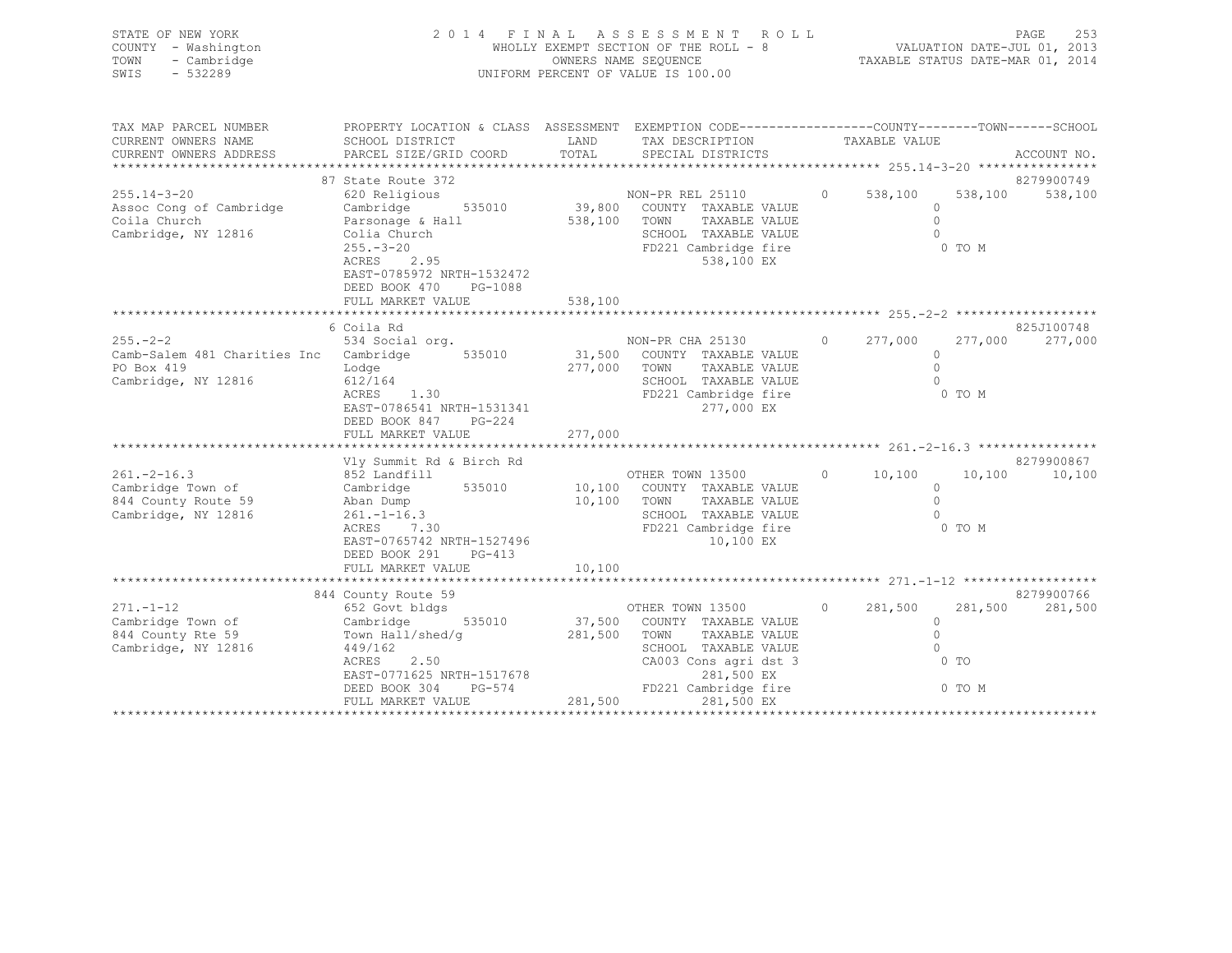| STATE OF NEW YORK   | 2014 FINAL ASSESSMENT ROLL            | 2.54<br>PAGE                     |
|---------------------|---------------------------------------|----------------------------------|
| COUNTY - Washington | WHOLLY EXEMPT SECTION OF THE ROLL - 8 | VALUATION DATE-JUL 01, 2013      |
| TOWN - Cambridge    | OWNERS NAME SEOUENCE                  | TAXABLE STATUS DATE-MAR 01, 2014 |
| - 532289<br>SWTS    | UNIFORM PERCENT OF VALUE IS 100.00    |                                  |
|                     |                                       |                                  |

| TAX MAP PARCEL NUMBER  | PROPERTY LOCATION & CLASS ASSESSMENT EXEMPTION CODE----------------COUNTY-------TOWN-----SCHOOL                                                                 |        |                                |                |        |               |
|------------------------|-----------------------------------------------------------------------------------------------------------------------------------------------------------------|--------|--------------------------------|----------------|--------|---------------|
| CURRENT OWNERS NAME    | SCHOOL DISTRICT                    LAND       TAX DESCRIPTION                 TAXABLE VALUE                                                                     |        |                                |                |        |               |
| CURRENT OWNERS ADDRESS |                                                                                                                                                                 |        |                                |                |        |               |
|                        |                                                                                                                                                                 |        |                                |                |        |               |
|                        |                                                                                                                                                                 |        |                                |                |        |               |
| $288. - 1 - 24.5$      |                                                                                                                                                                 |        | TN CEM 13510 0 21,000 21,000   |                |        | 21,000        |
| Cambridge Town of      |                                                                                                                                                                 |        |                                | $\Omega$       |        |               |
| 844 County Route 59    |                                                                                                                                                                 |        |                                | $\bigcirc$     |        |               |
| Cambridge, NY 12816    |                                                                                                                                                                 |        |                                | $\bigcirc$     |        |               |
|                        | Cemetary 21,000 TOWN TAXABLE VALUE<br>ACRES 0.06 SCHOOL TAXABLE VALUE<br>EAST-0762637 NRTH-1503542 CA003 Cons agri dst 3<br>FULL MARKET VALUE 21,000 21,000 EX  |        |                                | $0$ TO         |        |               |
|                        |                                                                                                                                                                 |        |                                |                |        |               |
|                        |                                                                                                                                                                 |        | FD221 Cambridge fire 0 TO M    |                |        |               |
|                        |                                                                                                                                                                 |        | 21,000 EX                      |                |        |               |
|                        |                                                                                                                                                                 |        |                                |                |        |               |
|                        | Turnpike Rd                                                                                                                                                     |        |                                |                |        | 8279900747    |
|                        | 263.-2-10 695 Cemetery 695 Cemetery 71 CEM 13510<br>Cambridge-Old Cemetery Cambridge 535010 35,500 COUNTY TAXABLE VALUE                                         |        | TN CEM 13510 0 35,500 35,500   |                |        | 35,500        |
|                        |                                                                                                                                                                 |        |                                | $\Omega$       |        |               |
| Cambridge, NY 12816    |                                                                                                                                                                 |        |                                |                |        |               |
|                        |                                                                                                                                                                 |        |                                |                |        |               |
|                        | ACRES 2.10 35,500 TOWN TAXABLE VALUE 0<br>EAST-0789003 NRTH-1525792 SCHOOL TAXABLE VALUE 0<br>FULL MARKET VALUE 35,500 FD221 Cambridge fire 0 TO M              |        |                                |                |        |               |
|                        |                                                                                                                                                                 |        |                                |                |        |               |
|                        |                                                                                                                                                                 |        |                                |                |        |               |
|                        | 78 County Route 59A                                                                                                                                             |        |                                |                |        | 825J100942    |
| $279. - 2 - 15.3$      | Councy Notate 535010<br>Cambridge 535010 21,300 COUNTY TAXABLE VALUE                                                                                            |        | TN CEM 13510 0 21,300          |                |        | 21,300 21,300 |
| Cemetery               |                                                                                                                                                                 |        | TAXABLE VALUE<br>TAXABLE VALUE | $\Omega$       |        |               |
| RD.                    |                                                                                                                                                                 |        |                                | $\Omega$       |        |               |
| Buskirk, NY 12028      | Cemetery<br>ACRES 0.07<br>EAST-0767840 NRTH-1507482 CA003 Cor<br>FULL MARKET VALUE 21,300                                                                       |        | SCHOOL TAXABLE VALUE           | $\bigcap$      |        |               |
|                        |                                                                                                                                                                 |        | CA003 Cons agri dst 3          | $0$ TO         |        |               |
|                        |                                                                                                                                                                 |        | 21,300 EX                      |                |        |               |
|                        |                                                                                                                                                                 |        | FD221 Cambridge fire 0 TO M    |                |        |               |
|                        |                                                                                                                                                                 |        |                                |                |        |               |
|                        |                                                                                                                                                                 |        |                                |                |        |               |
|                        | King Rd                                                                                                                                                         |        |                                |                |        | 8279900756    |
| $271 - 3 - 9$          | 595 Cemetery<br>695 Cemetery<br>Cambridge 535010 26,300 COUNTY TAXABLE VALUE 0 26,300 26,300                                                                    |        |                                |                |        | 26,300        |
| Kings Church Cemetery  |                                                                                                                                                                 |        |                                |                |        |               |
| Cambridge, NY 12816    | Cemetary<br>FRNT 140.00 DPTH 140.00 26,300 TOWN TAXABLE VALUE<br>FRNT 140.00 DPTH 140.00 SCHOOL TAXABLE VALUE<br>EAST-0781506 NRTH-1516581 CA003 Cons agridst 3 |        |                                | $\bigcirc$     |        |               |
|                        |                                                                                                                                                                 |        |                                | $\overline{0}$ |        |               |
|                        |                                                                                                                                                                 |        |                                | $0$ TO         |        |               |
|                        | FULL MARKET VALUE                                                                                                                                               | 26,300 | 26,300 EX                      |                |        |               |
|                        |                                                                                                                                                                 |        | FD221 Cambridge fire           |                | 0 TO M |               |
|                        |                                                                                                                                                                 |        |                                |                |        |               |
|                        |                                                                                                                                                                 |        |                                |                |        |               |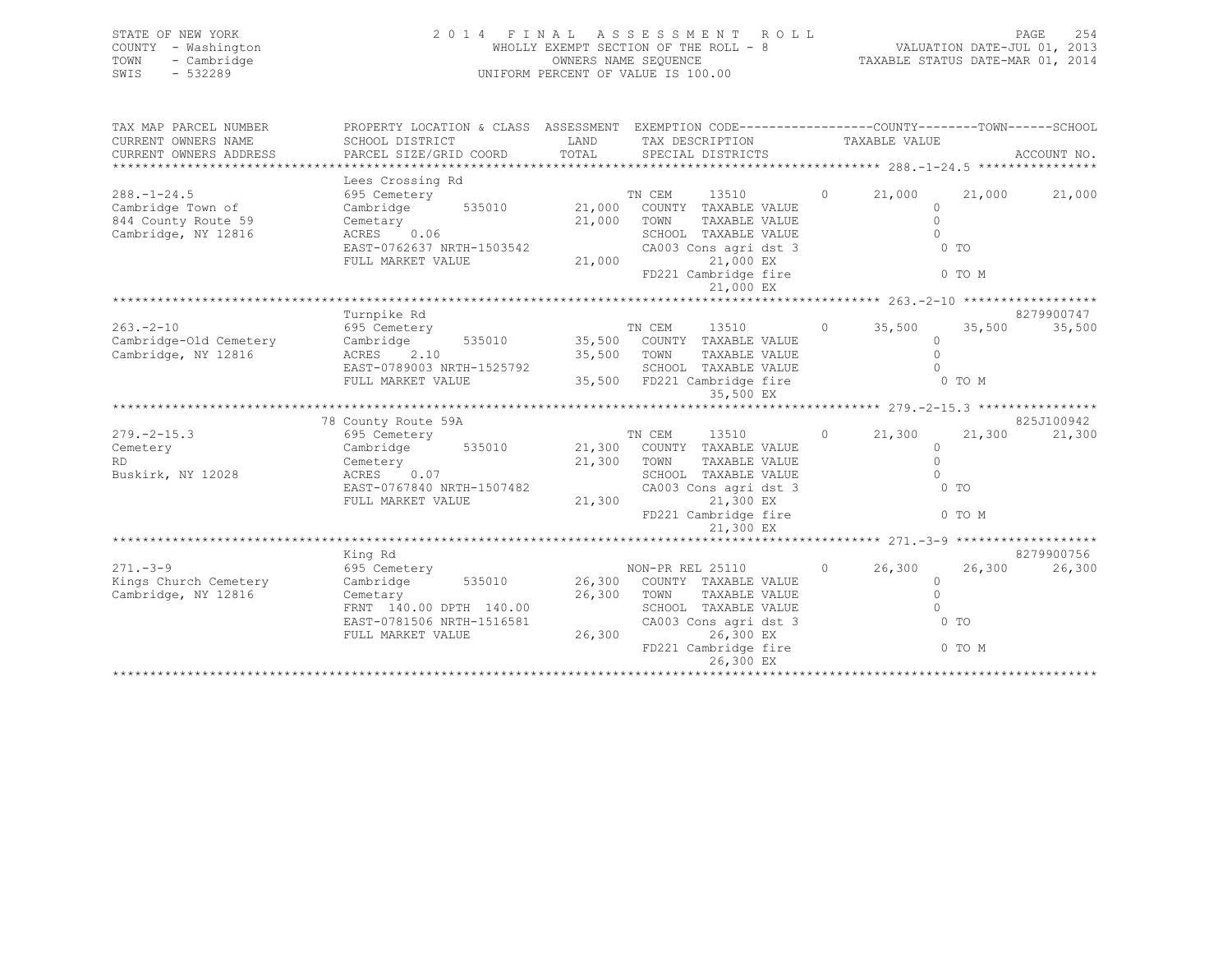| STATE OF NEW YORK   | 2014 FINAL ASSESSMENT ROLL            |                                  | PAGE | - 255 |
|---------------------|---------------------------------------|----------------------------------|------|-------|
| COUNTY - Washington | WHOLLY EXEMPT SECTION OF THE ROLL - 8 | VALUATION DATE-JUL 01, 2013      |      |       |
| TOWN - Cambridge    | OWNERS NAME SEOUENCE                  | TAXABLE STATUS DATE-MAR 01, 2014 |      |       |
| - 532289<br>SWIS    | UNIFORM PERCENT OF VALUE IS 100.00    |                                  |      |       |
|                     |                                       |                                  |      |       |

| TAX MAP PARCEL NUMBER    | PROPERTY LOCATION & CLASS ASSESSMENT EXEMPTION CODE----------------COUNTY-------TOWN------SCHOOL                                                                                                                                 |                                                                                       |                                       |                |                         |                 |
|--------------------------|----------------------------------------------------------------------------------------------------------------------------------------------------------------------------------------------------------------------------------|---------------------------------------------------------------------------------------|---------------------------------------|----------------|-------------------------|-----------------|
| CURRENT OWNERS NAME      | SCHOOL DISTRICT                                                                                                                                                                                                                  | LAND TAX DESCRIPTION TAXABLE VALUE                                                    |                                       |                |                         |                 |
| CURRENT OWNERS ADDRESS   |                                                                                                                                                                                                                                  |                                                                                       |                                       |                |                         |                 |
|                          |                                                                                                                                                                                                                                  |                                                                                       |                                       |                |                         | 825J100981      |
| $288. - 1 - 27$          | Ees Crossing Rd<br>Ees Crossing Rd<br>695 Cemetery<br>Hoosic Valley 384201 24,000 COUNTY TAXABLE VALUE<br>- Change Calley 384201 24,000 TOWN TAXABLE VALUE                                                                       |                                                                                       | 27350 000                             |                | $0 \t 24,000 \t 24,000$ | 24,000          |
| Lees Crossing Cemetary   |                                                                                                                                                                                                                                  |                                                                                       |                                       |                | $\circ$                 |                 |
| Johnsonville, NY 12094   |                                                                                                                                                                                                                                  |                                                                                       |                                       |                | $\Omega$                |                 |
|                          |                                                                                                                                                                                                                                  |                                                                                       |                                       |                | $\bigcap$               |                 |
|                          | ACKES U.20<br>EAST-0757644 NRTH-1502974<br>FULL MARKET VALUE 24,000 24,000 EX                                                                                                                                                    |                                                                                       |                                       |                | $0$ TO                  |                 |
|                          |                                                                                                                                                                                                                                  |                                                                                       | FD221 Cambridge fire 0 TO M           |                |                         |                 |
|                          |                                                                                                                                                                                                                                  |                                                                                       | 24,000 EX                             |                |                         |                 |
|                          |                                                                                                                                                                                                                                  |                                                                                       |                                       |                |                         |                 |
|                          | 141 Stump Church Rd                                                                                                                                                                                                              |                                                                                       |                                       |                |                         | 8279900760      |
| $254. - 1 - 24$          | 695 Cemetery                                                                                                                                                                                                                     | Fraggeright CDM Number of the Magnus of the Magnus S35010 30,600 COUNTY TAXABLE VALUE |                                       | $0 \t 32,700$  | 32,700                  | 32,700          |
| North Cambridge Cemetery | Cambridge                                                                                                                                                                                                                        |                                                                                       |                                       |                | $\Omega$<br>$\Omega$    |                 |
| Cambridge, NY 12816      | Cemetary W/bldg 32,700 TOWN<br>474/53                                                                                                                                                                                            |                                                                                       | TAXABLE VALUE<br>SCHOOL TAXABLE VALUE |                | $\bigcirc$              |                 |
|                          |                                                                                                                                                                                                                                  |                                                                                       |                                       |                | 0 <sub>T</sub>          |                 |
|                          | FRNT 235.00 DPTH 220.00<br>ACRES 1.11 32.700 FX                                                                                                                                                                                  |                                                                                       |                                       |                |                         |                 |
|                          | ACRES 1.11 32,700 EX<br>EAST-0768448 NRTH-1530390 FD221 Cambridge fire 0 TO M<br>DEED BOOK 276 PG-192 32,700 EX<br>FULL MARKET VALUE 32,700                                                                                      |                                                                                       |                                       |                |                         |                 |
|                          |                                                                                                                                                                                                                                  |                                                                                       |                                       |                |                         |                 |
|                          |                                                                                                                                                                                                                                  |                                                                                       |                                       |                |                         |                 |
|                          |                                                                                                                                                                                                                                  |                                                                                       |                                       |                |                         | 8279900761      |
|                          |                                                                                                                                                                                                                                  |                                                                                       |                                       |                |                         | 142,300 142,300 |
|                          |                                                                                                                                                                                                                                  |                                                                                       |                                       |                |                         |                 |
|                          | 254.-1-23 620 Religious MON-PR REL 25110 0 142,300<br>North Cambridge Church Cambridge 535010 32,500 COUNTY TAXABLE VALUE 0<br>Cambridge, NY 12816 Church/lot 142,300 Torm -----<br>Church/lot<br>ACRES 1.50                     |                                                                                       |                                       |                |                         |                 |
|                          |                                                                                                                                                                                                                                  |                                                                                       |                                       |                | $\bigcap$               |                 |
|                          | EAST-0768348 NRTH-1530304<br>FULL MARKET VALUE 142,300 142,300 EX                                                                                                                                                                | SCHOOL TAAADDD WALLED<br>CA003 Cons agridst 3                                         |                                       |                | 0 <sub>T</sub>          |                 |
|                          |                                                                                                                                                                                                                                  |                                                                                       | FD221 Cambridge fire 6 0 TO M         |                |                         |                 |
|                          |                                                                                                                                                                                                                                  |                                                                                       | 142,300 EX                            |                |                         |                 |
|                          |                                                                                                                                                                                                                                  |                                                                                       |                                       |                |                         |                 |
|                          | 125 Gillis Rd                                                                                                                                                                                                                    |                                                                                       |                                       |                |                         | 825J100337      |
| $246. - 1 - 36$          | on the control of the control of the control of the control of the control of the control of the control of the<br>Separate control of the control of the control of the control of the control of the control of the control of |                                                                                       | 28540                                 | $0 \t 223,800$ | 223,800                 | 223,800         |
| NYS OMRⅅ                 | Greenwich                                                                                                                                                                                                                        | 533401 29,500 COUNTY TAXABLE VALUE                                                    |                                       |                | $\Omega$                |                 |
|                          | Suny Plaza Albany Campus<br>Albany, NY 12207 TENT 303.00 DPTH 313.00 223,800 TOWN<br>ACRES 0.92 CA003                                                                                                                            |                                                                                       | TAXABLE VALUE                         |                | $\circ$<br>$\Omega$     |                 |
|                          | ACRES<br>0.92                                                                                                                                                                                                                    |                                                                                       |                                       |                | $\sim$ 0 TO             |                 |
|                          |                                                                                                                                                                                                                                  |                                                                                       |                                       |                |                         |                 |
|                          |                                                                                                                                                                                                                                  |                                                                                       |                                       |                |                         |                 |
|                          |                                                                                                                                                                                                                                  |                                                                                       |                                       |                |                         |                 |
|                          |                                                                                                                                                                                                                                  |                                                                                       |                                       |                |                         |                 |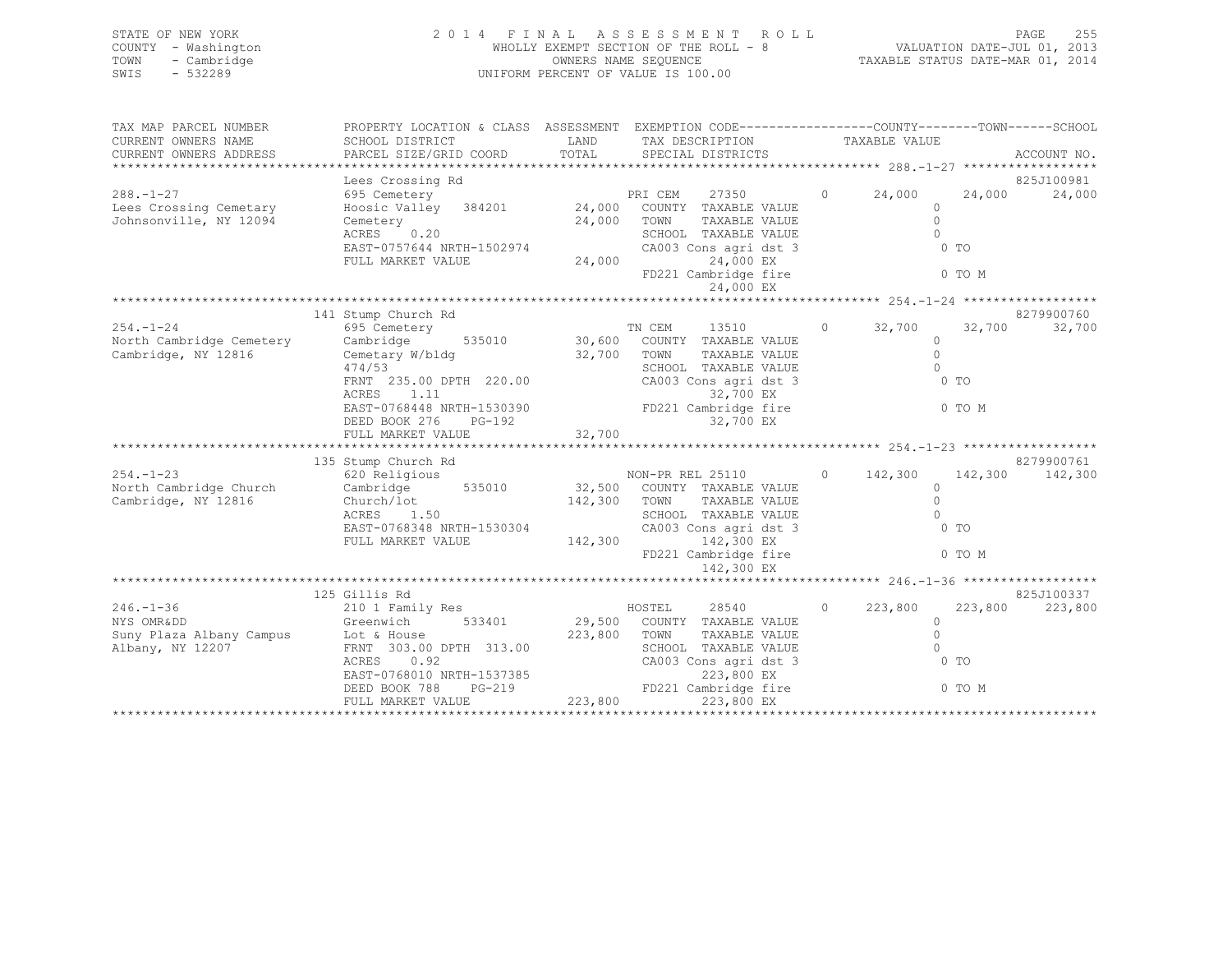| STATE OF NEW YORK   | 2014 FINAL ASSESSMENT ROLL            | - 256<br><b>PAGE</b>             |
|---------------------|---------------------------------------|----------------------------------|
| COUNTY - Washington | WHOLLY EXEMPT SECTION OF THE ROLL - 8 | VALUATION DATE-JUL 01, 2013      |
| - Cambridge<br>TOWN | OWNERS NAME SEQUENCE                  | TAXABLE STATUS DATE-MAR 01, 2014 |
| $-532289$<br>SWIS   | UNIFORM PERCENT OF VALUE IS 100.00    |                                  |
|                     |                                       |                                  |
|                     |                                       |                                  |

| TAX MAP PARCEL NUMBER  | PROPERTY LOCATION & CLASS ASSESSMENT EXEMPTION CODE----------------COUNTY-------TOWN-----SCHOOL                                                                                                                                                  |                                    |                                                   |                           |            |
|------------------------|--------------------------------------------------------------------------------------------------------------------------------------------------------------------------------------------------------------------------------------------------|------------------------------------|---------------------------------------------------|---------------------------|------------|
| CURRENT OWNERS NAME    | SCHOOL DISTRICT                                                                                                                                                                                                                                  | LAND TAX DESCRIPTION TAXABLE VALUE |                                                   |                           |            |
| CURRENT OWNERS ADDRESS |                                                                                                                                                                                                                                                  |                                    |                                                   |                           |            |
|                        |                                                                                                                                                                                                                                                  |                                    |                                                   |                           |            |
|                        | 2 County Route 59A                                                                                                                                                                                                                               |                                    |                                                   |                           | 8279900554 |
| $279. - 2 - 22$        | 632 Benevolent                                                                                                                                                                                                                                   | AGRI SOC 26050 0 98,200 98,200     |                                                   |                           | 98,200     |
|                        |                                                                                                                                                                                                                                                  | 535010 25,900 COUNTY TAXABLE VALUE |                                                   | $\Omega$                  |            |
|                        |                                                                                                                                                                                                                                                  | 98,200 TOWN<br>SCHOC               | TOWN      TAXABLE VALUE<br>SCHOOL   TAXABLE VALUE | $\circ$                   |            |
|                        | Pleasant Valley Grange Cambridge 535010 25,900<br>Attn: Burton Welling Grange Hall 98,200<br>25 Welling Ln ACRES 0.38<br>Buskirk, NY 12028 EAST-0766165 NRTH-1506584                                                                             |                                    |                                                   | $\overline{0}$            |            |
|                        |                                                                                                                                                                                                                                                  |                                    | CA003 Cons agri dst 3                             | $\sim$ 0 TO               |            |
|                        | DEED BOOK 204 PG-523 98,200 EX<br>FULL MARKET VALUE 98,200 FD221 Cambridge fire 0 0 TO M                                                                                                                                                         |                                    |                                                   |                           |            |
|                        |                                                                                                                                                                                                                                                  |                                    |                                                   |                           |            |
|                        |                                                                                                                                                                                                                                                  |                                    | 98,200 EX                                         |                           |            |
|                        | 53 County Route 59A                                                                                                                                                                                                                              |                                    |                                                   |                           | 8279900764 |
|                        |                                                                                                                                                                                                                                                  |                                    |                                                   |                           |            |
|                        |                                                                                                                                                                                                                                                  |                                    |                                                   |                           |            |
| Cambridge, NY 12816    | Church & Parsonage 182,400 TOWN                                                                                                                                                                                                                  |                                    | TAXABLE VALUE                                     | $\Omega$                  |            |
|                        | $279. - 1 - 29$                                                                                                                                                                                                                                  |                                    | SCHOOL TAXABLE VALUE                              | $\Omega$                  |            |
|                        | 279.-1-29<br>FRNT 150.00 DPTH 160.00 CA003 Cons agri dst 3<br>RENT 150.00 DPTH 160.00 CA003 Cons agri dst 3                                                                                                                                      |                                    |                                                   | $0$ TO                    |            |
|                        |                                                                                                                                                                                                                                                  |                                    |                                                   |                           |            |
|                        | ACRES 0.55 0.55 182,400 EX<br>EAST-0767297 NRTH-1507351 FD221 Cambridge fire 0 0 TO M                                                                                                                                                            |                                    |                                                   |                           |            |
|                        |                                                                                                                                                                                                                                                  |                                    |                                                   |                           |            |
|                        |                                                                                                                                                                                                                                                  |                                    |                                                   |                           |            |
|                        |                                                                                                                                                                                                                                                  |                                    |                                                   |                           |            |
|                        | 1513 County Route 59                                                                                                                                                                                                                             |                                    |                                                   |                           | 8279900762 |
|                        | 1513 County Route 59<br>1513 County Route 59<br>695 Cemetery<br>Cambridge Cambridge, NY 12816<br>Cambridge, NY 12816<br>EAST-0783066 NRTH-1528275<br>FULL MARKET VALUE<br>59,800 FD221 Cambridge Sample VALUE<br>59,800 FD221 Cambridge fire<br> |                                    |                                                   |                           | 59,800     |
|                        |                                                                                                                                                                                                                                                  |                                    |                                                   |                           |            |
|                        |                                                                                                                                                                                                                                                  |                                    |                                                   |                           |            |
|                        |                                                                                                                                                                                                                                                  |                                    |                                                   |                           |            |
|                        |                                                                                                                                                                                                                                                  |                                    |                                                   |                           |            |
|                        |                                                                                                                                                                                                                                                  |                                    | 59,800 EX                                         |                           |            |
|                        |                                                                                                                                                                                                                                                  |                                    |                                                   |                           |            |
|                        | 331 Center Cambridge Rd                                                                                                                                                                                                                          |                                    |                                                   |                           | 8279900767 |
| $279. - 1 - 4$         | 620 Religious                                                                                                                                                                                                                                    | TN CEM                             | 13510                                             | $0 \t 314,800 \t 314,800$ | 314,800    |
| Whiteside Cemetery     | Cambridge 535010 27,000 COUNTY TAXABLE VALUE                                                                                                                                                                                                     |                                    |                                                   | $\circ$                   |            |
| Cambridge, NY 12816    | Church<br>ACRES 1.20                                                                                                                                                                                                                             | 314,800 TOWN                       | TAXABLE VALUE<br>TAXABLE VALUE                    | $\circ$                   |            |
|                        |                                                                                                                                                                                                                                                  |                                    | SCHOOL TAXABLE VALUE                              | $\cap$<br>$\sim$ 0 TO     |            |
|                        | EAST-0763446 NRTH-1514629                                                                                                                                                                                                                        |                                    | CA003 Cons agri dst 3                             |                           |            |
|                        |                                                                                                                                                                                                                                                  |                                    |                                                   |                           |            |
|                        | DEED BOOK 480 PG-1095<br>FULL MARKET VALUE 314,800 FD221 Cambridge fire 0 TO M<br>314,800 FD221 Cambridge fire 0 10 M                                                                                                                            |                                    | 314,800 EX                                        |                           |            |
|                        |                                                                                                                                                                                                                                                  |                                    |                                                   |                           |            |
|                        |                                                                                                                                                                                                                                                  |                                    |                                                   |                           |            |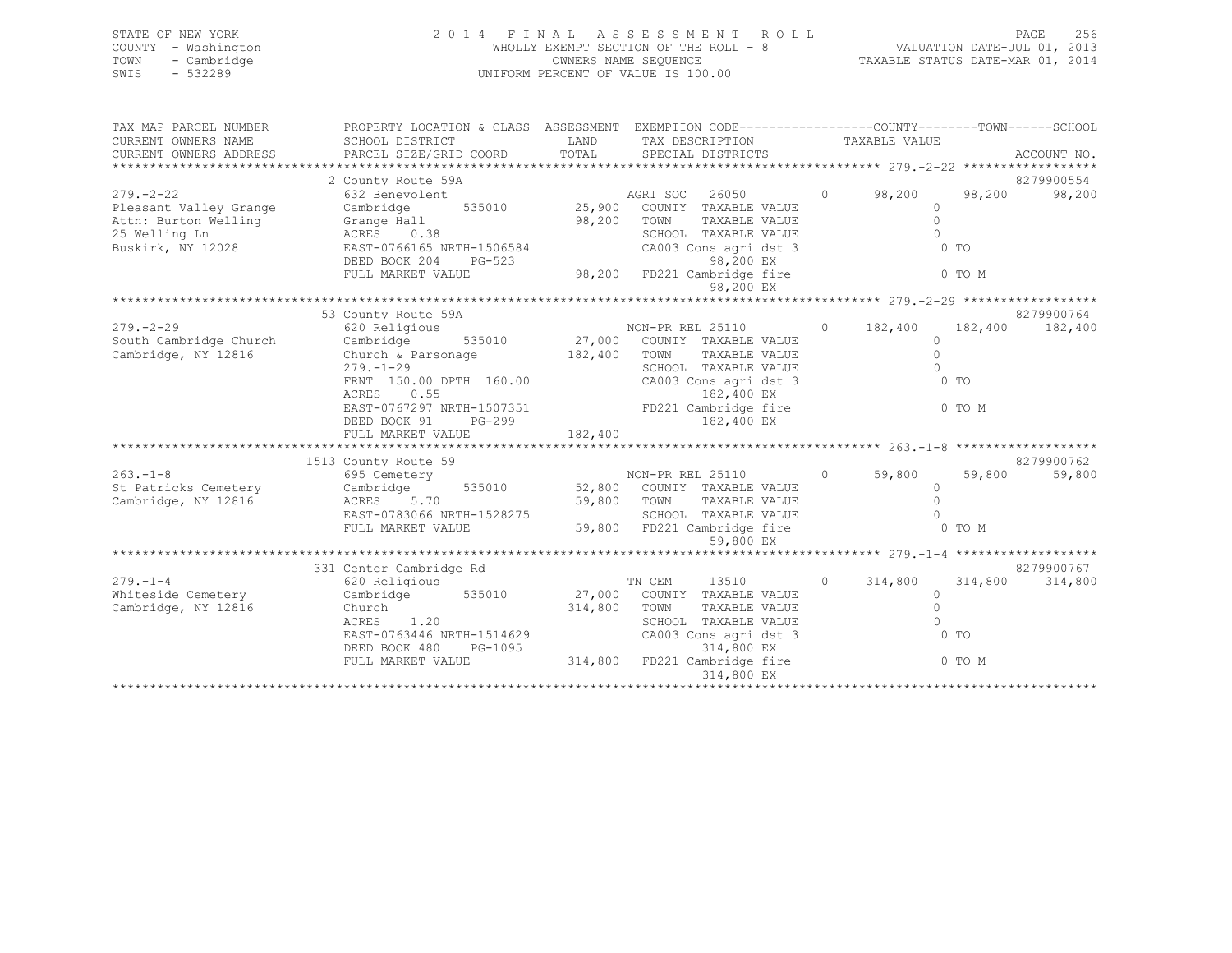TOWN - Cambridge TAXABLE STATUS DATE-MAR 01, 2014<br>SWIS - 532289 RPS150/V04/L015 SWIS - 532289<br>UNIFORM PERCENT OF VALUE IS 100.00

# UNIFORM PERCENT OF VALUE IS 100.00

## R O L L S U B S E C T I O N - - T O T A L S

### \*\*\* S P E C I A L D I S T R I C T S U M M A R Y \*\*\*

| CODE DISTRICT NAME PARCELS TYPE             | TOTAL EXTENSION        | <b>EXTENSION</b><br>VALUE. | AD VALOREM<br><b>VALUE</b> | <b>FXEMPT</b><br>AMOUNT | <b>TAXABLE</b><br>VALUE. |
|---------------------------------------------|------------------------|----------------------------|----------------------------|-------------------------|--------------------------|
| CA003 Cons agri dst<br>FD221 Cambridge fire | 11 TOTAL<br>16 ТОТАЬ М |                            | 1368,300<br>2288,800       | 1368,300<br>2288,800    |                          |

## \*\*\* S C H O O L D I S T R I C T S U M M A R Y \*\*\*

| CODE                       | DISTRICT NAME                                        | TOTAL<br>PARCELS | ASSESSED<br>LAND                       | ASSESSED<br>TOTAL                         | <b>EXEMPT</b><br>AMOUNT                   | TOTAL<br>TAXABLE | STAR<br>AMOUNT | STAR<br>TAXABLE |
|----------------------------|------------------------------------------------------|------------------|----------------------------------------|-------------------------------------------|-------------------------------------------|------------------|----------------|-----------------|
| 384201<br>533401<br>535010 | Hoosic Valley<br>Greenwich<br>Cambridge<br>SUB-TOTAL | 14<br>16         | 24,000<br>29,500<br>418,800<br>472,300 | 24,000<br>223,800<br>2041,000<br>2288,800 | 24,000<br>223,800<br>2041,000<br>2288,800 |                  |                |                 |
|                            | TOTAL                                                | 16               | 472,300                                | 2288,800                                  | 2288,800                                  |                  |                |                 |

## \*\*\* S Y S T E M C O D E S S U M M A R Y \*\*\*

## NO SYSTEM EXEMPTIONS AT THIS LEVEL

| CODE  | DESCRIPTION | TOTAL<br>PARCELS | COUNTY   | TOWN     | SCHOOL   |
|-------|-------------|------------------|----------|----------|----------|
| 13500 | OTHER TOWN  |                  | 291,600  | 291,600  | 291,600  |
| 13510 | TN CEM      |                  | 425,300  | 425,300  | 425,300  |
| 25110 | NON-PR REL  |                  | 948,900  | 948,900  | 948,900  |
| 25130 | NON-PR CHA  |                  | 277,000  | 277,000  | 277,000  |
| 26050 | AGRI SOC    |                  | 98,200   | 98,200   | 98,200   |
| 27350 | PRI CEM     |                  | 24,000   | 24,000   | 24,000   |
| 28540 | HOSTEL      |                  | 223,800  | 223,800  | 223,800  |
|       | TOTAL       | 16               | 2288,800 | 2288,800 | 2288,800 |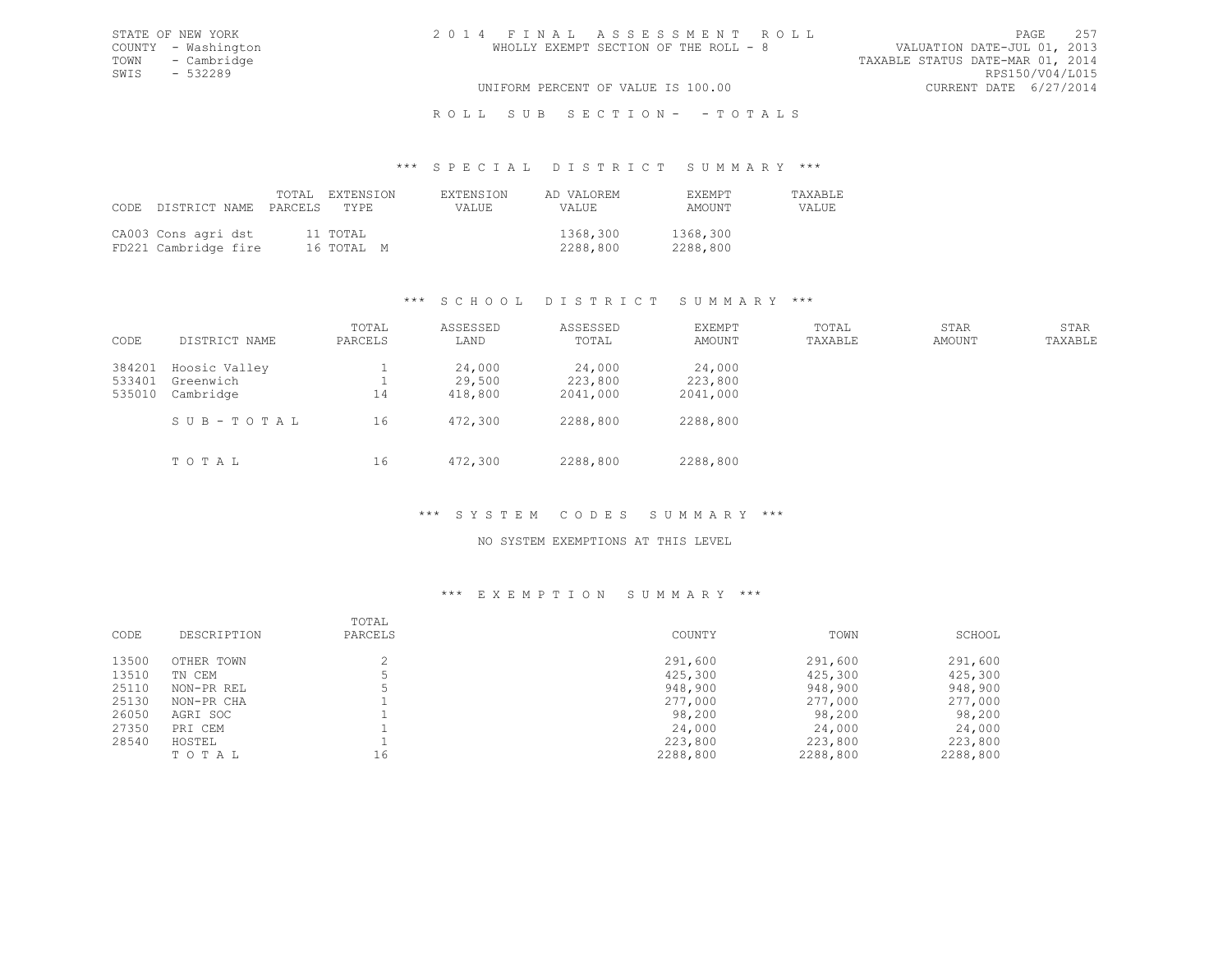| STATE OF NEW YORK   | 2014 FINAL ASSESSMENT ROLL            | 2.58<br>PAGE                     |
|---------------------|---------------------------------------|----------------------------------|
| COUNTY - Washington | WHOLLY EXEMPT SECTION OF THE ROLL - 8 | VALUATION DATE-JUL 01, 2013      |
| TOWN - Cambridge    |                                       | TAXABLE STATUS DATE-MAR 01, 2014 |
| SWIS - 532289       |                                       | RPS150/V04/L015                  |
|                     | UNIFORM PERCENT OF VALUE IS 100.00    | CURRENT DATE 6/27/2014           |
|                     |                                       |                                  |

R O L L S U B S E C T I O N - - T O T A L S

| ROLL       | TOTAT<br>101111<br>the contract of the contract of the |               |                              | --------- | --------- | $\cap$ m $\geq$ n<br>STAK |
|------------|--------------------------------------------------------|---------------|------------------------------|-----------|-----------|---------------------------|
| <b>SEC</b> |                                                        | 7.37T<br>படிப | TOTA<br>-- 0 - 1 - 1 - 1 - 1 | TOWN      | 101100    |                           |
|            |                                                        |               | 800                          |           |           |                           |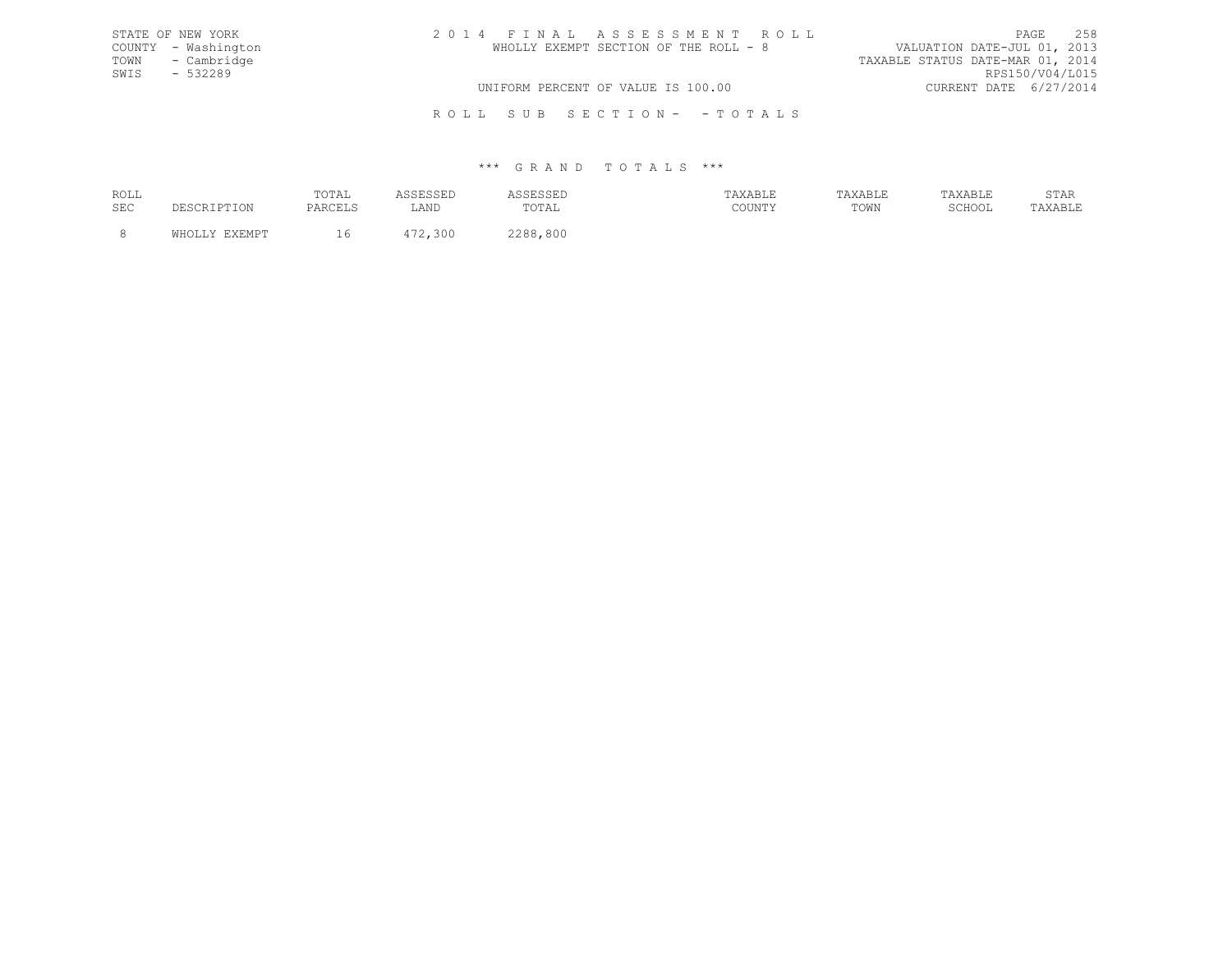|      | STATE OF NEW YORK   | 2014 FINAL ASSESSMENT ROLL |                                       |                                  |                        | PAGE | 2.59 |
|------|---------------------|----------------------------|---------------------------------------|----------------------------------|------------------------|------|------|
|      | COUNTY - Washington |                            | WHOLLY EXEMPT SECTION OF THE ROLL - 8 | VALUATION DATE-JUL 01, 2013      |                        |      |      |
|      | TOWN - Cambridge    |                            |                                       | TAXABLE STATUS DATE-MAR 01, 2014 |                        |      |      |
| SWIS | $-532289$           |                            | UNIFORM PERCENT OF VALUE IS 100.00    |                                  | RPS150/V04/L015        |      |      |
|      |                     |                            |                                       |                                  | CURRENT DATE 6/27/2014 |      |      |
|      |                     |                            |                                       |                                  |                        |      |      |

# ROLL SECTION TOTALS

### \*\*\* S P E C I A L D I S T R I C T S U M M A R Y \*\*\*

| CODE DISTRICT NAME PARCELS                  | TOTAL EXTENSION<br>TYPE | <b>EXTENSION</b><br>VALUE | AD VALOREM<br>VALUE  | <b>FXEMPT</b><br>AMOUNT | <b>TAXABLE</b><br>VALUE |
|---------------------------------------------|-------------------------|---------------------------|----------------------|-------------------------|-------------------------|
| CA003 Cons agri dst<br>FD221 Cambridge fire | 11 TOTAL<br>16 ТОТАЬ М  |                           | 1368,300<br>2288,800 | 1368,300<br>2288,800    |                         |

# \*\*\* S C H O O L D I S T R I C T S U M M A R Y \*\*\*

| CODE                       | DISTRICT NAME                           | TOTAL<br>PARCELS | ASSESSED<br>LAND            | ASSESSED<br>TOTAL             | <b>EXEMPT</b><br>AMOUNT       | TOTAL<br>TAXABLE | STAR<br>AMOUNT | STAR<br>TAXABLE |
|----------------------------|-----------------------------------------|------------------|-----------------------------|-------------------------------|-------------------------------|------------------|----------------|-----------------|
| 384201<br>533401<br>535010 | Hoosic Valley<br>Greenwich<br>Cambridge | 14               | 24,000<br>29,500<br>418,800 | 24,000<br>223,800<br>2041,000 | 24,000<br>223,800<br>2041,000 |                  |                |                 |
|                            | SUB-TOTAL<br>TOTAL                      | 16<br>16         | 472,300<br>472,300          | 2288,800<br>2288,800          | 2288,800<br>2288,800          |                  |                |                 |

## \*\*\* S Y S T E M C O D E S S U M M A R Y \*\*\*

### NO SYSTEM EXEMPTIONS AT THIS LEVEL

|       |             | TOTAL   |          |          |          |
|-------|-------------|---------|----------|----------|----------|
| CODE  | DESCRIPTION | PARCELS | COUNTY   | TOWN     | SCHOOL   |
| 13500 | OTHER TOWN  |         | 291,600  | 291,600  | 291,600  |
| 13510 | TN CEM      |         | 425,300  | 425,300  | 425,300  |
| 25110 | NON-PR REL  |         | 948,900  | 948,900  | 948,900  |
| 25130 | NON-PR CHA  |         | 277,000  | 277,000  | 277,000  |
| 26050 | AGRI SOC    |         | 98,200   | 98,200   | 98,200   |
| 27350 | PRI CEM     |         | 24,000   | 24,000   | 24,000   |
| 28540 | HOSTEL      |         | 223,800  | 223,800  | 223,800  |
|       | TOTAL       | 16      | 2288,800 | 2288,800 | 2288,800 |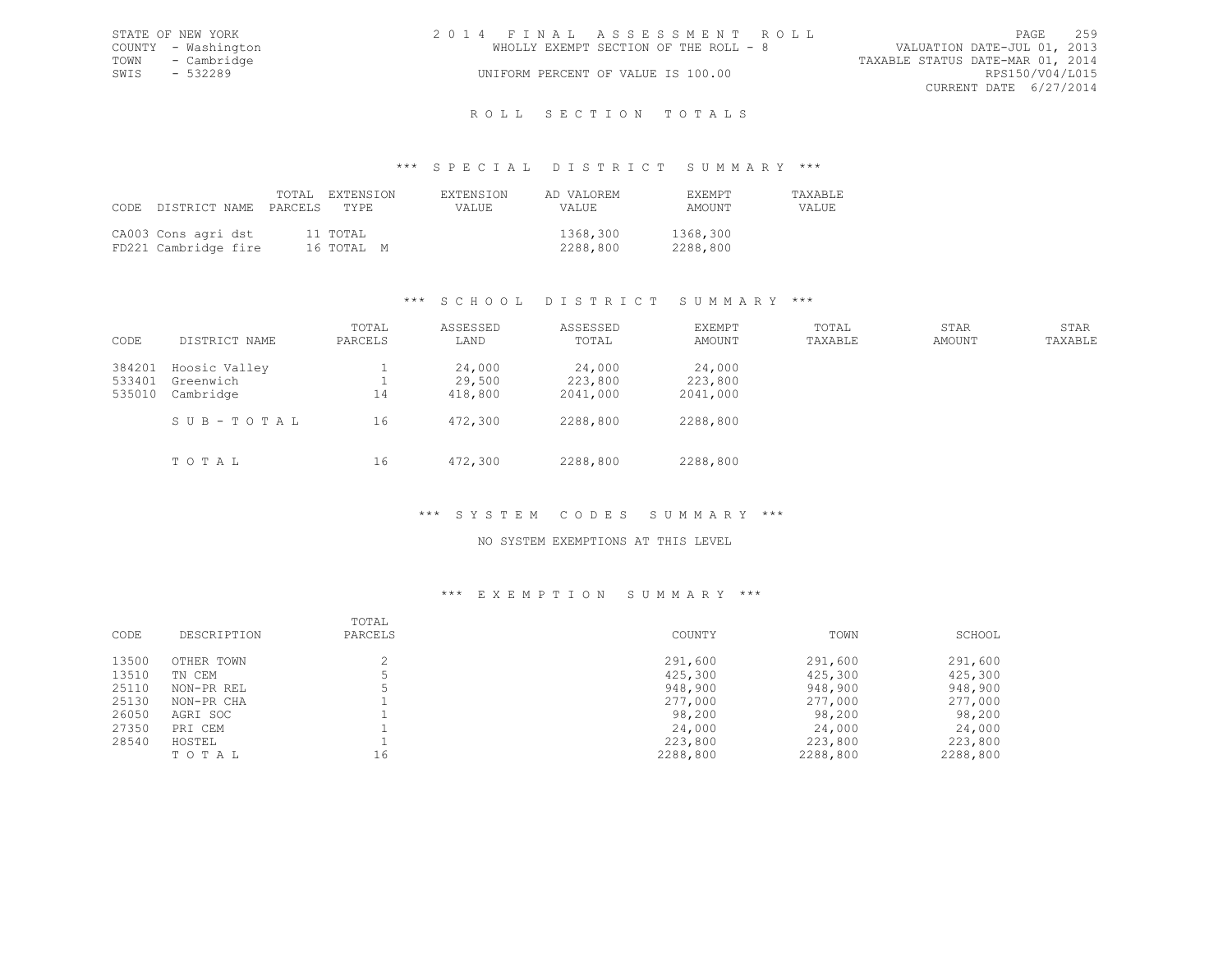|      | STATE OF NEW YORK   | 2014 FINAL ASSESSMENT ROLL            |                             | PAGE | 260 |
|------|---------------------|---------------------------------------|-----------------------------|------|-----|
|      | COUNTY - Washington | WHOLLY EXEMPT SECTION OF THE ROLL - 8 | VALUATION DATE-JUL 01, 2013 |      |     |
|      | TOWN - Cambridge    | TAXABLE STATUS DATE-MAR 01, 2014      |                             |      |     |
| SWIS | - 532289            | UNIFORM PERCENT OF VALUE IS 100.00    | RPS150/V04/L015             |      |     |
|      |                     |                                       | CURRENT DATE 6/27/2014      |      |     |
|      |                     |                                       |                             |      |     |

R O L L S E C T I O N T O T A L S

| ROLL |               | TOTAL                |         |         | <b>XABLE</b> | "AXABLE |        | STAR    |
|------|---------------|----------------------|---------|---------|--------------|---------|--------|---------|
| SEC  | DESCRIPTION   | PARCELS<br>: ANUL LO | LAND    | TOTAL   | COUNTY       | TOWN    | SCHOOL | TAXABLE |
|      | <b>EVEMDT</b> |                      | 472,300 | 288,800 |              |         |        |         |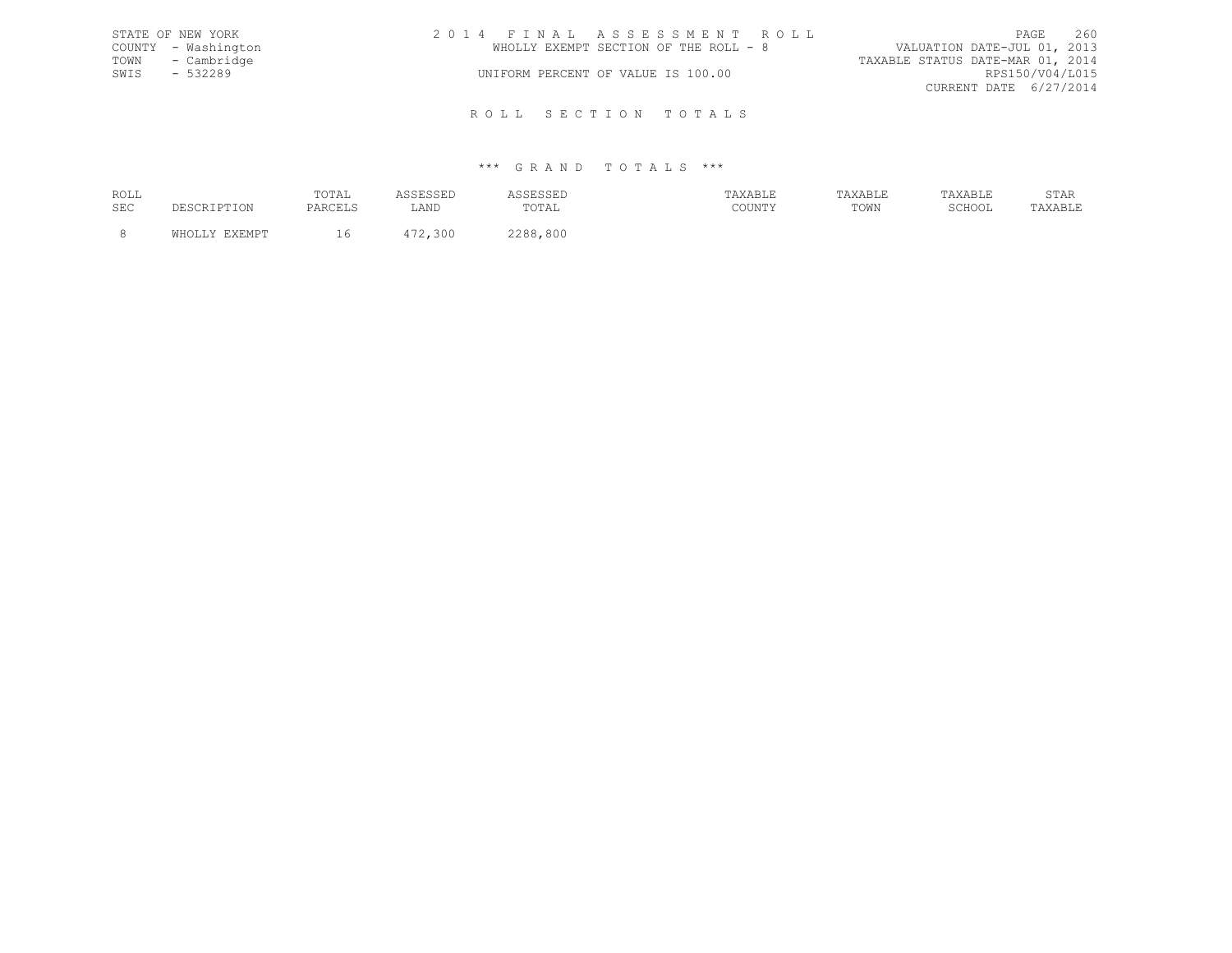|      | STATE OF NEW YORK   | 2014 FINAL ASSESSMENT ROLL                      | PAGE                        | 261 |
|------|---------------------|-------------------------------------------------|-----------------------------|-----|
|      | COUNTY - Washington |                                                 | VALUATION DATE-JUL 01, 2013 |     |
|      | TOWN - Cambridge    | TAXABLE STATUS DATE-MAR 01, 2014<br>SWIS TOTALS |                             |     |
| SWIS | $-532289$           | UNIFORM PERCENT OF VALUE IS 100.00              | RPS150/V04/L015             |     |
|      |                     |                                                 | CURRENT DATE 6/27/2014      |     |

\*\*\* S P E C I A L D I S T R I C T S U M M A R Y \*\*\*

|      |                      | TOTAL   | EXTENSION   | EXTENSION | AD VALOREM | EXEMPT    | TAXABLE    |
|------|----------------------|---------|-------------|-----------|------------|-----------|------------|
| CODE | DISTRICT NAME        | PARCELS | TYPE        | VALUE     | VALUE      | AMOUNT    | VALUE      |
|      |                      |         |             |           |            |           |            |
|      | SR533 Star repay - f |         | 1 MOVTAX    |           |            |           |            |
|      | TE533 Trans exmt rep |         | 6 MOVTAX    |           |            |           |            |
|      | AG024 Agri dist 24   |         | 1 TOTAL     |           | 198,000    |           | 198,000    |
|      | CA003 Cons agri dst  |         | 645 TOTAL   |           | 117312,933 | 13013,185 | 104299,748 |
|      | CA005 Cons agri dst  |         | 63 TOTAL    |           | 12343,100  | 906,942   | 11436,158  |
|      | EZ010 Empire Zone-Si |         | 1 TOTAL     |           | 628,550    |           | 628,550    |
|      | FD221 Cambridge fire |         | 945 TOTAL M |           | 170146,386 | 2288,800  | 167857,586 |

# \*\*\* S C H O O L D I S T R I C T S U M M A R Y \*\*\*

| CODE                       | DISTRICT NAME                           | TOTAL<br>PARCELS | ASSESSED<br>LAND                  | ASSESSED<br>TOTAL                   | EXEMPT<br>AMOUNT                 | TOTAL<br>TAXABLE                    | STAR<br>AMOUNT                   | STAR<br>TAXABLE                     |
|----------------------------|-----------------------------------------|------------------|-----------------------------------|-------------------------------------|----------------------------------|-------------------------------------|----------------------------------|-------------------------------------|
| 384201<br>533401<br>535010 | Hoosic Valley<br>Greenwich<br>Cambridge | 20<br>104<br>822 | 1470,800<br>6355,800<br>53009,800 | 2956,444<br>16587,087<br>150603,355 | 261,321<br>2614,186<br>15332,370 | 2695,123<br>13972,901<br>135270,985 | 128,120<br>1770,435<br>18847,058 | 2567,003<br>12202,466<br>116423,927 |
|                            | SUB-TOTAL                               | 946              | 60836,400                         | 170146,886                          | 18207,877                        | 151939,009                          | 20745,613                        | 131193,396                          |
|                            | TOTAL                                   | 946              | 60836,400                         | 170146,886                          | 18207,877                        | 151939,009                          | 20745,613                        | 131193,396                          |

## \*\*\* S Y S T E M C O D E S S U M M A R Y \*\*\*

## NO SYSTEM EXEMPTIONS AT THIS LEVEL

| CODE  | DESCRIPTION | TOTAL<br>PARCELS | COUNTY  | TOWN    | SCHOOL  |
|-------|-------------|------------------|---------|---------|---------|
| 13500 | OTHER TOWN  |                  | 291,600 | 291,600 | 291,600 |
| 13510 | TN CEM      |                  | 425,300 | 425,300 | 425,300 |
| 25110 | NON-PR REL  |                  | 948,900 | 948,900 | 948,900 |
| 25130 | NON-PR CHA  |                  | 277,000 | 277,000 | 277,000 |
| 26050 | AGRI SOC    |                  | 98,200  | 98,200  | 98,200  |
| 27350 | PRI CEM     |                  | 24,000  | 24,000  | 24,000  |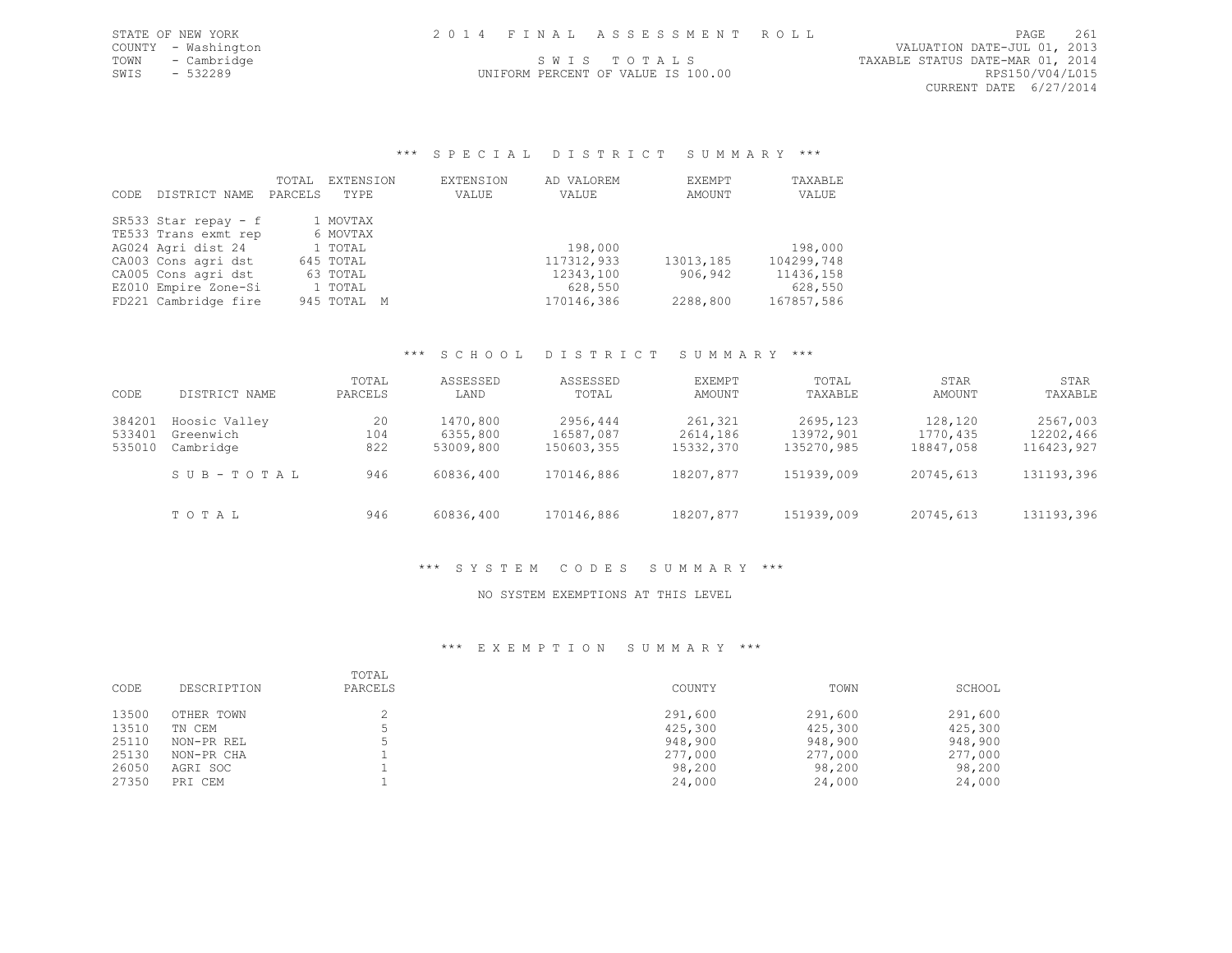TOWN - Cambridge S W I S T O T A L S TAXABLE STATUS DATE-MAR 01, 2014 SWIS - 532289 UNIFORM PERCENT OF VALUE IS 100.00 RPS150/V04/L015

COUNTY - Washington VALUATION DATE-JUL 01, 2013 CURRENT DATE 6/27/2014

## \*\*\* E X E M P T I O N S U M M A R Y \*\*\*

|       |                | TOTAL          |           |            |           |
|-------|----------------|----------------|-----------|------------|-----------|
| CODE  | DESCRIPTION    | PARCELS        | COUNTY    | TOWN       | SCHOOL    |
| 28540 | HOSTEL         |                | 223,800   | 223,800    | 223,800   |
| 41120 |                | 36             |           |            |           |
|       | VETWAR CTS     |                | 991,636   | 925,086    | 216,000   |
| 41122 | VET WAR C      | 5              | 92,925    |            |           |
| 41123 | VET WAR T      | 5              |           | 89,925     |           |
| 41130 | VETCOM CTS     | 36             | 1569,495  | 1491,588   | 370,000   |
| 41132 | VET COM C      | $\mathbf{2}$   | 88,925    |            |           |
| 41133 | VET COM T      | $\mathbf{2}$   |           | 83,925     |           |
| 41140 | VETDIS CTS     | 13             | 716,516   | 686,516    | 258,345   |
| 41142 | VET DIS C      |                | 11,484    |            |           |
| 41143 | VET DIS T      |                |           | 11,484     |           |
| 41152 | $CW$ 10 $VET/$ | 6              | 48,000    |            |           |
| 41400 | CLERGY         |                | 1,500     | 1,500      | 1,500     |
| 41700 | AG BUILD       | 4              | 405,653   | 405,653    | 405,653   |
| 41720 | AG DIST        | 193            | 12583,970 | 12583,970  | 12583,970 |
| 41730 | AGRI-D IND     | 15             | 532,819   | 532,819    | 532,819   |
| 41800 | AGED-ALL       | 12             | 594,916   | 594,916    | 594,916   |
| 41801 | AGED-CO/TN     | 7              | 422,929   | 422,929    |           |
| 41802 | AGED-CO        | 14             | 840,905   |            |           |
| 41803 | AGED-TOWN      | 13             |           | 470,026    |           |
| 41804 | AGED-SCH       | 17             |           |            | 684,594   |
| 41834 | STAR EN        | 146            |           |            | 9695,263  |
| 41854 | STAR B         | 345            |           |            | 11050,350 |
| 41932 | DISAB-CO       | 2              | 70,670    |            |           |
| 47460 | FOR 480A       | $\overline{c}$ | 271,280   | 271,280    | 271,280   |
|       | TOTAL          | 894            | 21532,423 | 20860, 417 | 38953,490 |

| ROLL<br>SEC | DESCRIPTION       | TOTAL<br>PARCELS | ASSESSED<br>LAND | ASSESSED<br>TOTAL | TAXABLE<br>COUNTY | TAXABLE<br>TOWN | TAXABLE<br>SCHOOL | STAR<br>TAXABLE |
|-------------|-------------------|------------------|------------------|-------------------|-------------------|-----------------|-------------------|-----------------|
|             | TAXABLE           | 909              | 60190,300        | 163981,544        | 144737,921        | 145409,927      | 148062,467        | 127316,854      |
|             | SPECIAL FRANCHISE |                  |                  | 1984,159          | 1984,159          | 1984,159        | 1984,159          | 1984,159        |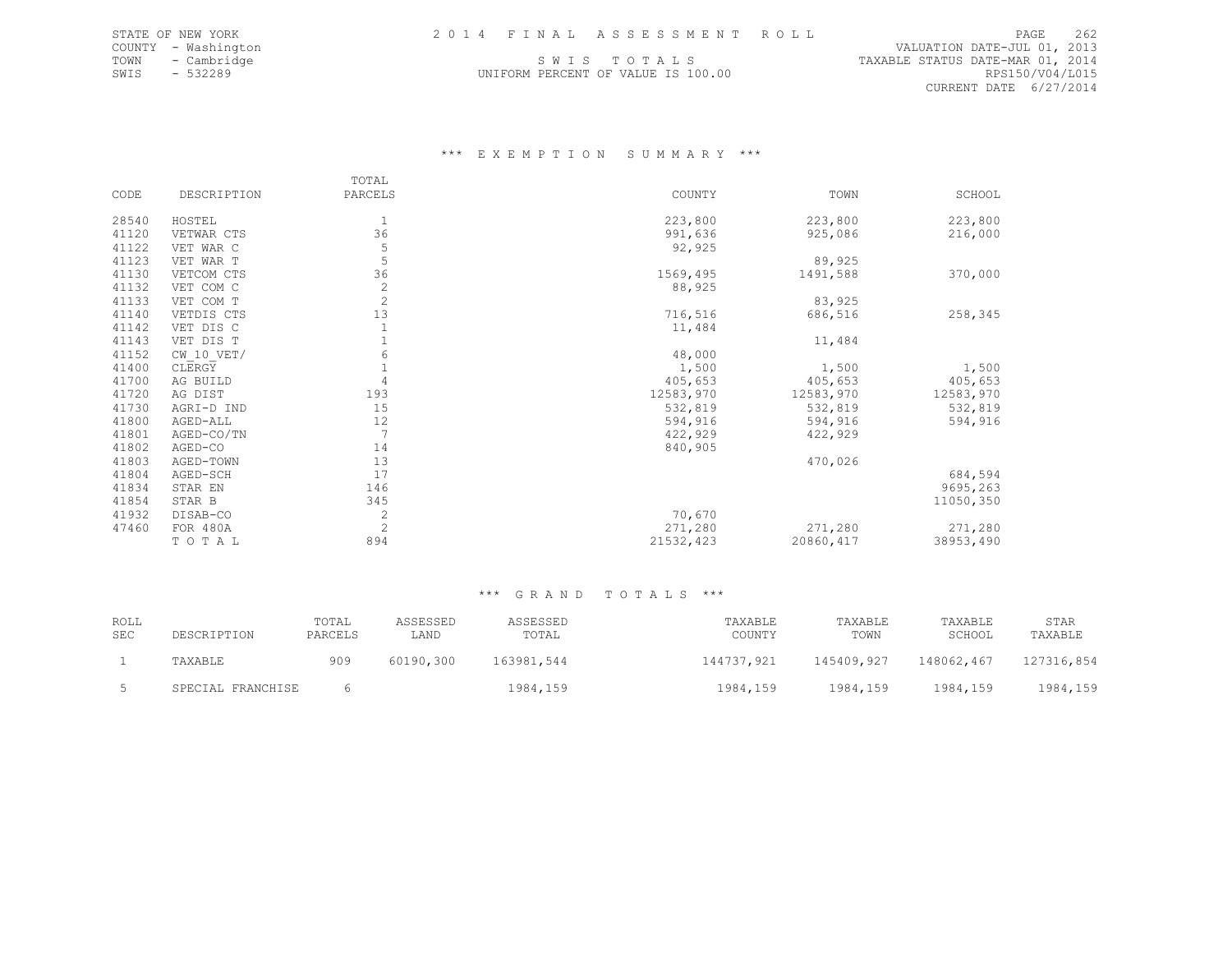|      | STATE OF NEW YORK   | 2014 FINAL ASSESSMENT ROLL         |  |                                  | PAGE            | 263 |
|------|---------------------|------------------------------------|--|----------------------------------|-----------------|-----|
|      | COUNTY - Washington |                                    |  | VALUATION DATE-JUL 01, 2013      |                 |     |
|      | TOWN - Cambridge    | SWIS TOTALS                        |  | TAXABLE STATUS DATE-MAR 01, 2014 |                 |     |
| SWIS | - 532289            | UNIFORM PERCENT OF VALUE IS 100.00 |  |                                  | RPS150/V04/L015 |     |
|      |                     |                                    |  | CURRENT DATE 6/27/2014           |                 |     |

| ROLL<br>SEC | DESCRIPTION         | TOTAL<br>PARCELS | ASSESSED<br>LAND | ASSESSED<br>TOTAL | TAXABLE<br>COUNTY | TAXABLE<br>TOWN | TAXABLE<br>SCHOOL | STAR<br>TAXABLE |
|-------------|---------------------|------------------|------------------|-------------------|-------------------|-----------------|-------------------|-----------------|
| 6           | UTILITIES & N.C.    | 15               | 173,800          | 1892,383          | 1892,383          | 1892,383        | 1892,383          | 1892,383        |
| 8           | WHOLLY EXEMPT       | 16               | 472,300          | 2288,800          |                   |                 |                   |                 |
| $\star$     | TOTAL<br><b>SUB</b> | 946              | 60836,400        | 170146,886        | 148614,463        | 149286,469      | 151939,009        | 131193,396      |
| $***$       | GRAND TOTAL         | 946              | 60836,400        | 170146,886        | 148614,463        | 149286,469      | 151939,009        | 131193,396      |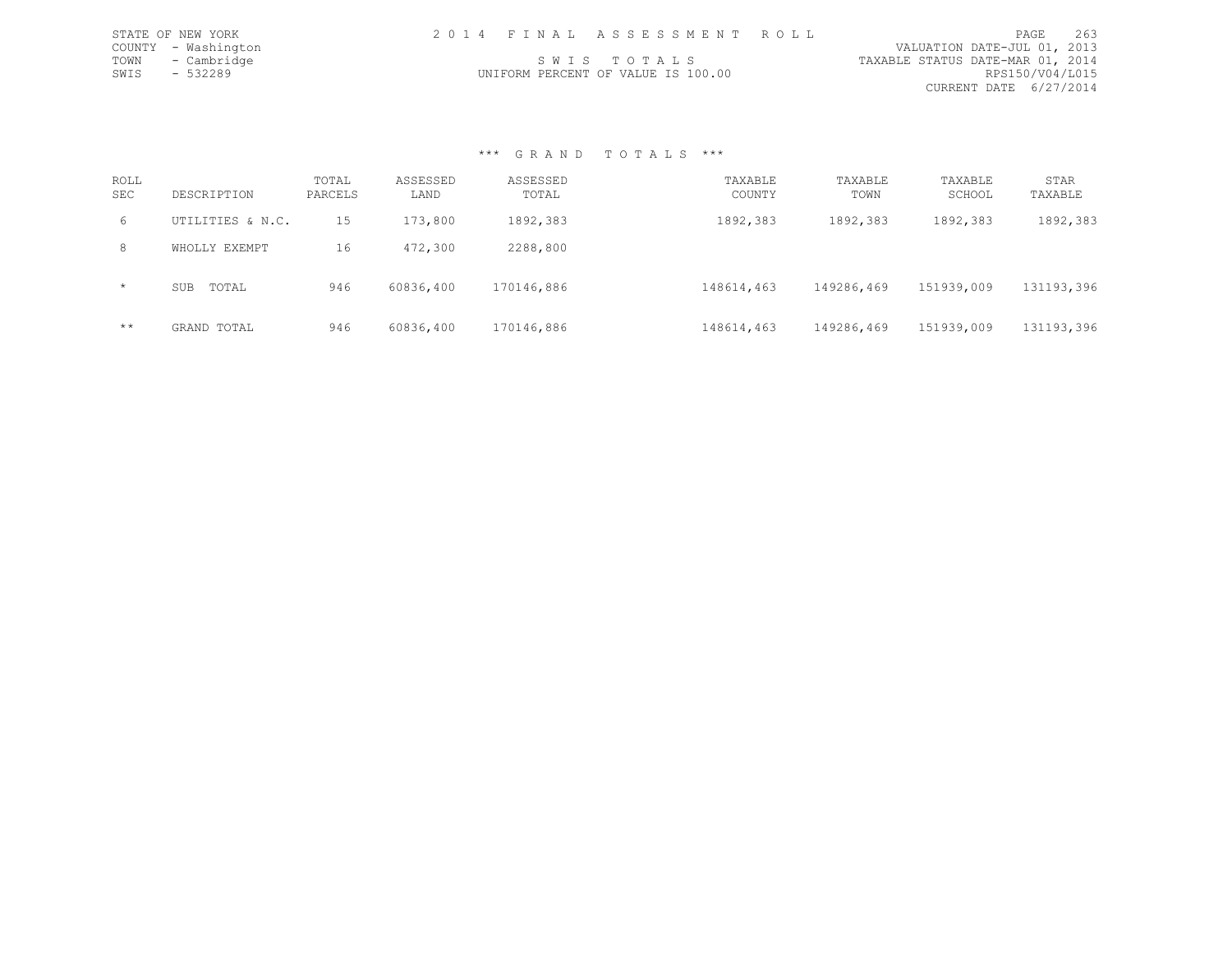| STATE OF NEW YORK   |  | 2014 FINAL ASSESSMENT ROLL         |                                  | PAGE                   | 264 |
|---------------------|--|------------------------------------|----------------------------------|------------------------|-----|
| COUNTY - Washington |  | TOWN TOTALS                        | VALUATION DATE-JUL 01, 2013      |                        |     |
| TOWN - Cambridge    |  |                                    | TAXABLE STATUS DATE-MAR 01, 2014 |                        |     |
| $-5322$<br>SWIS     |  | UNIFORM PERCENT OF VALUE IS 100.00 |                                  | RPS150/V04/L015        |     |
|                     |  |                                    |                                  | CURRENT DATE 6/27/2014 |     |

\*\*\* S P E C I A L D I S T R I C T S U M M A R Y \*\*\*

| CODE | DISTRICT NAME        | TOTAL<br>PARCELS | EXTENSION<br>TYPE | EXTENSION<br>VALUE | AD VALOREM<br>VALUE | EXEMPT<br>AMOUNT | TAXABLE<br>VALUE |
|------|----------------------|------------------|-------------------|--------------------|---------------------|------------------|------------------|
|      | EZ004 Empire Zone 4  |                  | 1 TOTAL           |                    | 370,000             |                  | 370,000          |
|      | SR533 Star repay - f |                  | 1 MOVTAX          |                    |                     |                  |                  |
|      | TE533 Trans exmt rep |                  | 7 MOVTAX          |                    |                     |                  |                  |
|      | AG024 Agri dist 24   |                  | 1 TOTAL           |                    | 198,000             |                  | 198,000          |
|      | CA003 Cons agri dst  |                  | 645 TOTAL         |                    | 117312,933          | 13013,185        | 104299,748       |
|      | CA005 Cons agri dst  |                  | 63 TOTAL          |                    | 12343,100           | 906,942          | 11436,158        |
|      | EZ010 Empire Zone-Si |                  | 1 TOTAL           |                    | 628,550             |                  | 628,550          |
|      | FD221 Cambridge fire |                  | 945 TOTAL M       |                    | 170146,386          | 2288,800         | 167857,586       |

### \*\*\* S C H O O L D I S T R I C T S U M M A R Y \*\*\*

| CODE                       | DISTRICT NAME                           | TOTAL<br>PARCELS   | ASSESSED<br>LAND                  | ASSESSED<br>TOTAL                   | EXEMPT<br>AMOUNT                 | TOTAL<br>TAXABLE                    | STAR<br>AMOUNT                   | STAR<br>TAXABLE                     |
|----------------------------|-----------------------------------------|--------------------|-----------------------------------|-------------------------------------|----------------------------------|-------------------------------------|----------------------------------|-------------------------------------|
| 384201<br>533401<br>535010 | Hoosic Valley<br>Greenwich<br>Cambridge | 20<br>104<br>1,009 | 1470,800<br>6355,800<br>58623,300 | 2956,444<br>16587,087<br>179339,146 | 261,321<br>2614,186<br>16275,470 | 2695,123<br>13972,901<br>163063,676 | 128,120<br>1770,435<br>23040,478 | 2567,003<br>12202,466<br>140023,198 |
|                            | SUB-TOTAL                               | 1,133              | 66449,900                         | 198882,677                          | 19150,977                        | 179731,700                          | 24939,033                        | 154792,667                          |
|                            | TOTAL                                   | 1,133              | 66449,900                         | 198882,677                          | 19150,977                        | 179731,700                          | 24939,033                        | 154792,667                          |

# \*\*\* S Y S T E M C O D E S S U M M A R Y \*\*\*

## NO SYSTEM EXEMPTIONS AT THIS LEVEL

| CODE           | DESCRIPTION          | TOTAL<br>PARCELS | COUNTY              | TOWN                | SCHOOL              |
|----------------|----------------------|------------------|---------------------|---------------------|---------------------|
| 13500          | OTHER TOWN           |                  | 291,600             | 291,600             | 291,600             |
| 13510<br>25110 | TN CEM<br>NON-PR REL |                  | 653,300<br>1389,600 | 653,300<br>1389,600 | 653,300<br>1389,600 |
| 25130          | NON-PR CHA           |                  | 277,000             | 277,000             | 277,000             |
| 26050          | AGRI SOC             |                  | 98,200              | 98,200              | 98,200              |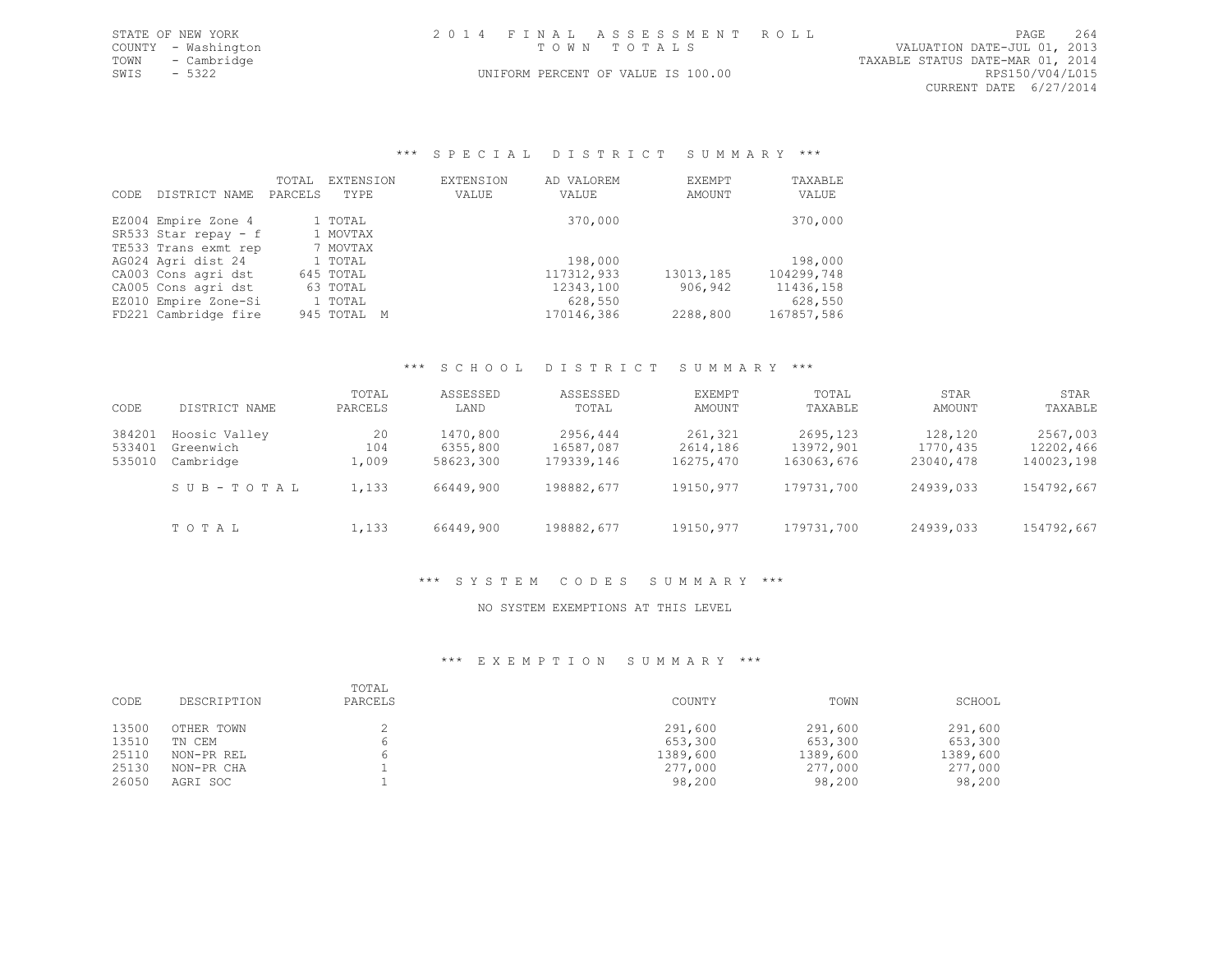|                                    |                            | PAGE | 265                                                                                                                                                                                                   |
|------------------------------------|----------------------------|------|-------------------------------------------------------------------------------------------------------------------------------------------------------------------------------------------------------|
| TOWN TOTALS                        |                            |      |                                                                                                                                                                                                       |
|                                    |                            |      |                                                                                                                                                                                                       |
| UNIFORM PERCENT OF VALUE IS 100.00 |                            |      |                                                                                                                                                                                                       |
|                                    | 2014 FINAL ASSESSMENT ROLL |      | VALUATION DATE-JUL 01, 2013<br>TAXABLE STATUS DATE-MAR 01, 2014<br>RPS150/V04/L015<br>the contract of the contract of the contract of the contract of the contract of the contract of the contract of |

CURRENT DATE 6/27/2014

|       |              | TOTAL          |           |           |           |
|-------|--------------|----------------|-----------|-----------|-----------|
| CODE  | DESCRIPTION  | PARCELS        | COUNTY    | TOWN      | SCHOOL    |
| 27350 | PRI CEM      |                | 24,000    | 24,000    | 24,000    |
| 28540 | HOSTEL       |                | 223,800   | 223,800   | 223,800   |
| 41101 | ELG F VET    |                | 5,000     | 5,000     |           |
| 41120 | VETWAR CTS   | 46             | 1237,381  | 1158,831  | 276,000   |
| 41122 | VET WAR C    | 5              | 92,925    |           |           |
| 41123 | VET WAR T    | 5              |           | 89,925    |           |
| 41130 | VETCOM CTS   | 41             | 1769,220  | 1677,238  | 420,000   |
| 41132 | VET COM C    | $\overline{c}$ | 88,925    |           |           |
| 41133 | VET COM T    | $\overline{2}$ |           | 83,925    |           |
| 41140 | VETDIS CTS   | 15             | 750,526   | 720,526   | 292,355   |
| 41142 | VET DIS C    |                | 11,484    |           |           |
| 41143 | VET DIS T    |                |           | 11,484    |           |
| 41152 | $CW$ 10 VET/ |                | 64,000    |           |           |
| 41400 | CLERGY       |                | 1,500     | 1,500     | 1,500     |
| 41700 | AG BUILD     | 4              | 405,653   | 405,653   | 405,653   |
| 41720 | AG DIST      | 193            | 12583,970 | 12583,970 | 12583,970 |
| 41730 | AGRI-D IND   | 15             | 532,819   | 532,819   | 532,819   |
| 41800 | AGED-ALL     | 13             | 658,866   | 658,866   | 658,866   |
| 41801 | AGED-CO/TN   | 8              | 505,979   | 505,979   |           |
| 41802 | AGED-CO      | 18             | 1019,140  |           |           |
| 41803 | AGED-TOWN    | 17             |           | 510,891   |           |
| 41804 | AGED-SCH     | 18             |           |           | 751,034   |
| 41834 | STAR EN      | 175            |           |           | 11678,613 |
| 41854 | STAR B       | 414            |           |           | 13260,420 |
| 41932 | DISAB-CO     | $\overline{c}$ | 70,670    |           |           |
| 47460 | FOR 480A     | $\overline{c}$ | 271,280   | 271,280   | 271,280   |
|       | TOTAL        | 1,024          | 23026,838 | 22175,387 | 44090,010 |